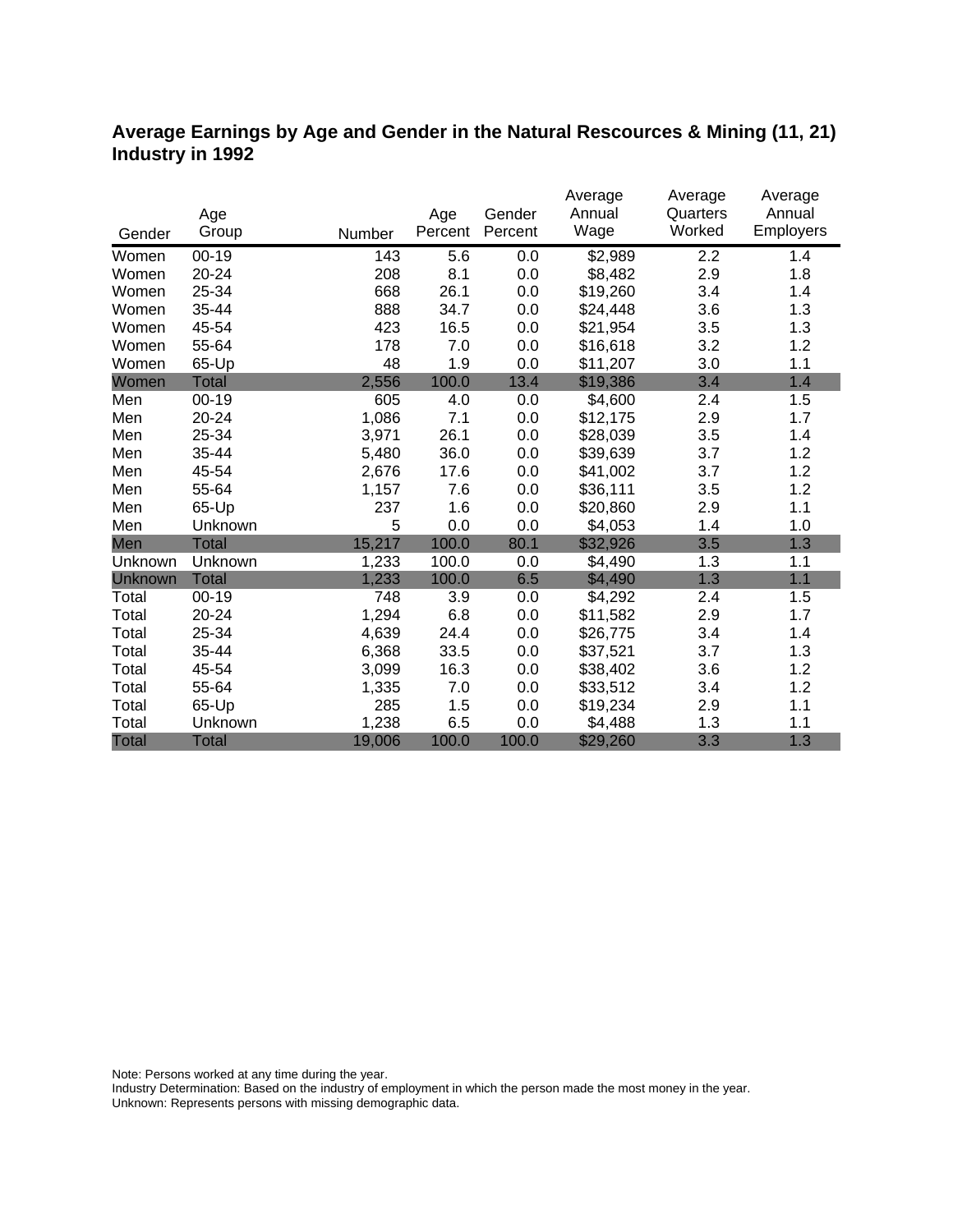# **Average Earnings by Age and Gender in the Construction (23) Industry in 1992**

| Gender       | Age<br>Group | Number | Age<br>Percent | Gender<br>Percent | Average<br>Annual<br>Wage | Average<br>Quarters<br>Worked | Average<br>Annual<br>Employers |
|--------------|--------------|--------|----------------|-------------------|---------------------------|-------------------------------|--------------------------------|
| Women        | $00 - 19$    | 173    | 11.1           | 0.0               | \$2,323                   | 2.2                           | 1.5                            |
| Women        | 20-24        | 159    | 10.2           | 0.0               | \$5,413                   | 2.7                           | 1.8                            |
| Women        | 25-34        | 442    | 28.5           | 0.0               | \$9,040                   | 3.0                           | 1.6                            |
| Women        | 35-44        | 412    | 26.5           | 0.0               | \$10,430                  | 3.2                           | 1.6                            |
| Women        | 45-54        | 215    | 13.8           | 0.0               | \$12,788                  | 3.4                           | 1.5                            |
| Women        | 55-64        | 112    | 7.2            | 0.0               | \$12,205                  | 3.4                           | 1.2                            |
| Women        | 65-Up        | 39     | 2.5            | 0.0               | \$4,638                   | 3.1                           | 1.2                            |
| Women        | Unknown      | 1      | 0.1            | 0.0               | \$5,658                   | 1.0                           | 1.0                            |
| Women        | <b>Total</b> | 1,553  | 100.0          | 9.4               | \$8,923                   | 3.0                           | 1.5                            |
| Men          | $00 - 19$    | 871    | 6.8            | 0.0               | \$3,461                   | 2.3                           | 1.7                            |
| Men          | 20-24        | 1,856  | 14.5           | 0.0               | \$8,446                   | 2.8                           | 1.9                            |
| Men          | 25-34        | 4,169  | 32.5           | 0.0               | \$14,900                  | 3.1                           | 1.7                            |
| Men          | 35-44        | 3,530  | 27.5           | 0.0               | \$19,137                  | 3.2                           | 1.6                            |
| Men          | 45-54        | 1,517  | 11.8           | 0.0               | \$21,232                  | 3.2                           | 1.5                            |
| Men          | 55-64        | 712    | 5.5            | 0.0               | \$20,048                  | 3.2                           | 1.4                            |
| Men          | 65-Up        | 169    | 1.3            | 0.0               | \$13,236                  | 2.8                           | 1.2                            |
| Men          | Unknown      | 9      | 0.1            | 0.0               | \$4,903                   | 2.1                           | 1.7                            |
| Men          | <b>Total</b> | 12,833 | 100.0          | 77.3              | \$15,361                  | 3.0                           | 1.6                            |
| Unknown      | Unknown      | 2,213  | 100.0          | 0.0               | \$3,324                   | 1.3                           | 1.1                            |
| Unknown      | <b>Total</b> | 2,213  | 100.0          | 13.3              | \$3,324                   | 1.3                           | 1.1                            |
| Total        | $00 - 19$    | 1,044  | 6.3            | 0.0               | \$3,272                   | 2.3                           | 1.7                            |
| Total        | 20-24        | 2,015  | 12.1           | 0.0               | \$8,207                   | 2.8                           | 1.9                            |
| Total        | 25-34        | 4,611  | 27.8           | 0.0               | \$14,338                  | 3.1                           | 1.7                            |
| Total        | 35-44        | 3,942  | 23.7           | 0.0               | \$18,227                  | 3.2                           | 1.6                            |
| Total        | 45-54        | 1,732  | 10.4           | 0.0               | \$20,184                  | 3.2                           | 1.5                            |
| Total        | 55-64        | 824    | 5.0            | 0.0               | \$18,982                  | 3.2                           | 1.4                            |
| Total        | 65-Up        | 208    | 1.3            | 0.0               | \$11,624                  | 2.9                           | 1.2                            |
| Total        | Unknown      | 2,223  | 13.4           | 0.0               | \$3,331                   | 1.3                           | 1.1                            |
| <b>Total</b> | <b>Total</b> | 16,599 | 100.0          | 100.0             | \$13,154                  | 2.8                           | 1.5                            |

Note: Persons worked at any time during the year.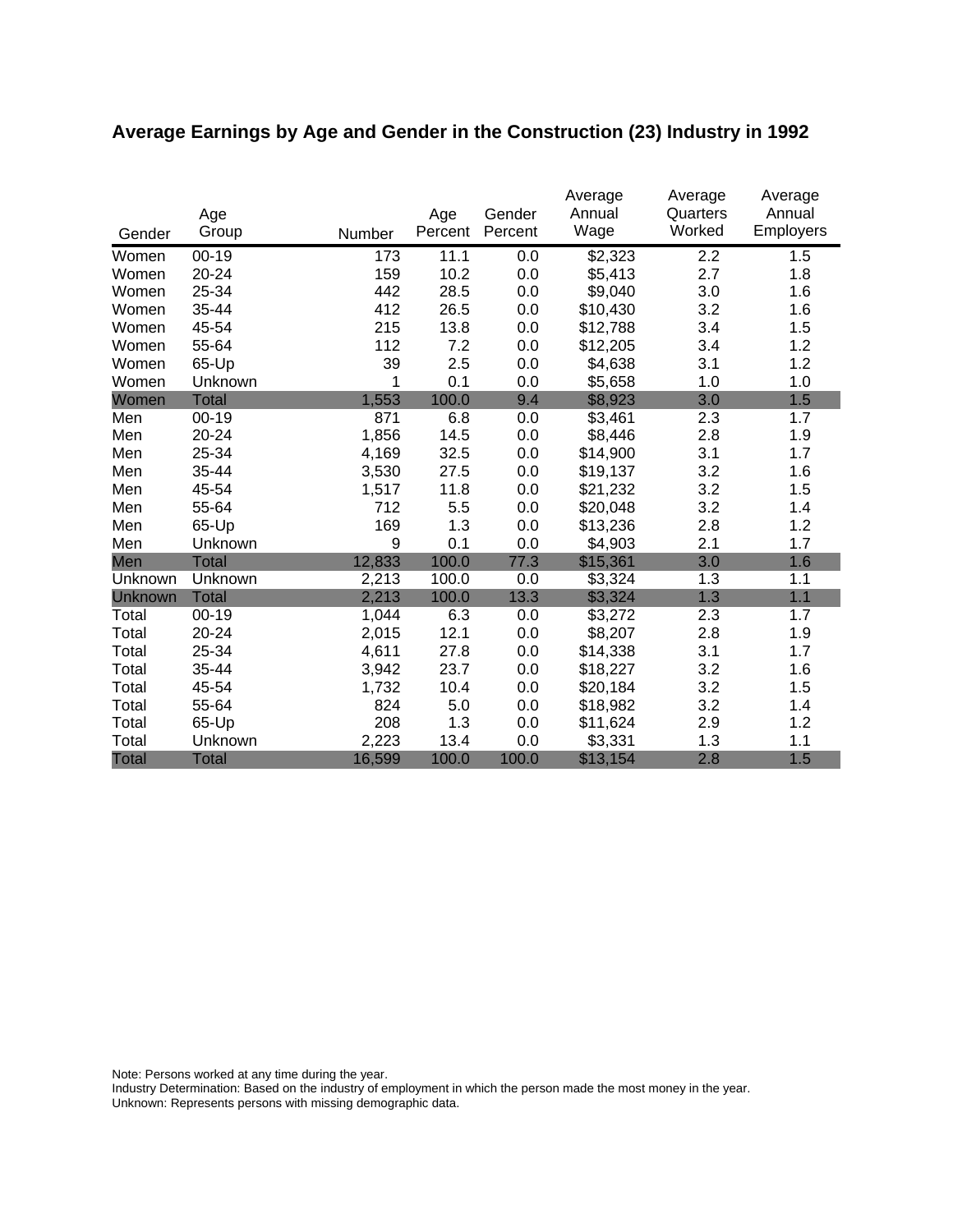### **Average Earnings by Age and Gender in the Manufacturing (31, 32, 33) Industry in 1992**

|              |              |        |         |         | Average  | Average  | Average          |
|--------------|--------------|--------|---------|---------|----------|----------|------------------|
|              | Age          |        | Age     | Gender  | Annual   | Quarters | Annual           |
| Gender       | Group        | Number | Percent | Percent | Wage     | Worked   | <b>Employers</b> |
| Women        | $00 - 19$    | 251    | 10.5    | 0.0     | \$2,384  | 2.4      | 1.6              |
| Women        | 20-24        | 296    | 12.4    | 0.0     | \$5,737  | 2.8      | 1.6              |
| Women        | 25-34        | 632    | 26.5    | 0.0     | \$11,236 | 3.3      | 1.5              |
| Women        | 35-44        | 660    | 27.7    | 0.0     | \$14,771 | 3.5      | 1.4              |
| Women        | 45-54        | 348    | 14.6    | 0.0     | \$15,414 | 3.6      | 1.3              |
| Women        | 55-64        | 153    | 6.4     | 0.0     | \$12,327 | 3.6      | 1.2              |
| Women        | 65-Up        | 46     | 1.9     | 0.0     | \$8,389  | 3.2      | 1.0              |
| Women        | Total        | 2,386  | 100.0   | 25.0    | \$11,225 | 3.3      | 1.4              |
| Men          | $00 - 19$    | 427    | 6.5     | 0.0     | \$3,872  | 2.5      | 1.5              |
| Men          | $20 - 24$    | 845    | 12.9    | 0.0     | \$10,229 | 3.1      | 1.8              |
| Men          | 25-34        | 1,999  | 30.5    | 0.0     | \$21,902 | 3.5      | 1.4              |
| Men          | 35-44        | 1,705  | 26.0    | 0.0     | \$29,960 | 3.7      | 1.3              |
| Men          | 45-54        | 975    | 14.9    | 0.0     | \$34,989 | 3.7      | 1.2              |
| Men          | 55-64        | 496    | 7.6     | 0.0     | \$31,337 | 3.6      | 1.1              |
| Men          | 65-Up        | 102    | 1.6     | 0.0     | \$19,502 | 3.3      | 1.1              |
| Men          | <b>Total</b> | 6,549  | 100.0   | 68.7    | \$23,943 | 3.5      | 1.4              |
| Unknown      | Unknown      | 604    | 100.0   | 0.0     | \$4,212  | 1.3      | 1.1              |
| Unknown      | <b>Total</b> | 604    | 100.0   | 6.3     | \$4,212  | 1.3      | 1.1              |
| Total        | $00 - 19$    | 678    | 7.1     | 0.0     | \$3,321  | 2.5      | 1.6              |
| Total        | 20-24        | 1,141  | 12.0    | 0.0     | \$9,064  | 3.1      | 1.7              |
| Total        | 25-34        | 2,631  | 27.6    | 0.0     | \$19,340 | 3.5      | 1.4              |
| Total        | 35-44        | 2,365  | 24.8    | 0.0     | \$25,721 | 3.6      | 1.3              |
| Total        | 45-54        | 1,323  | 13.9    | 0.0     | \$29,840 | 3.7      | 1.2              |
| Total        | 55-64        | 649    | 6.8     | 0.0     | \$26,855 | 3.6      | 1.2              |
| Total        | 65-Up        | 148    | 1.6     | 0.0     | \$16,048 | 3.3      | 1.1              |
| Total        | Unknown      | 604    | 6.3     | 0.0     | \$4,212  | 1.3      | 1.1              |
| <b>Total</b> | <b>Total</b> | 9,539  | 100.0   | 100.0   | \$19,513 | 3.3      | 1.4              |

Note: Persons worked at any time during the year.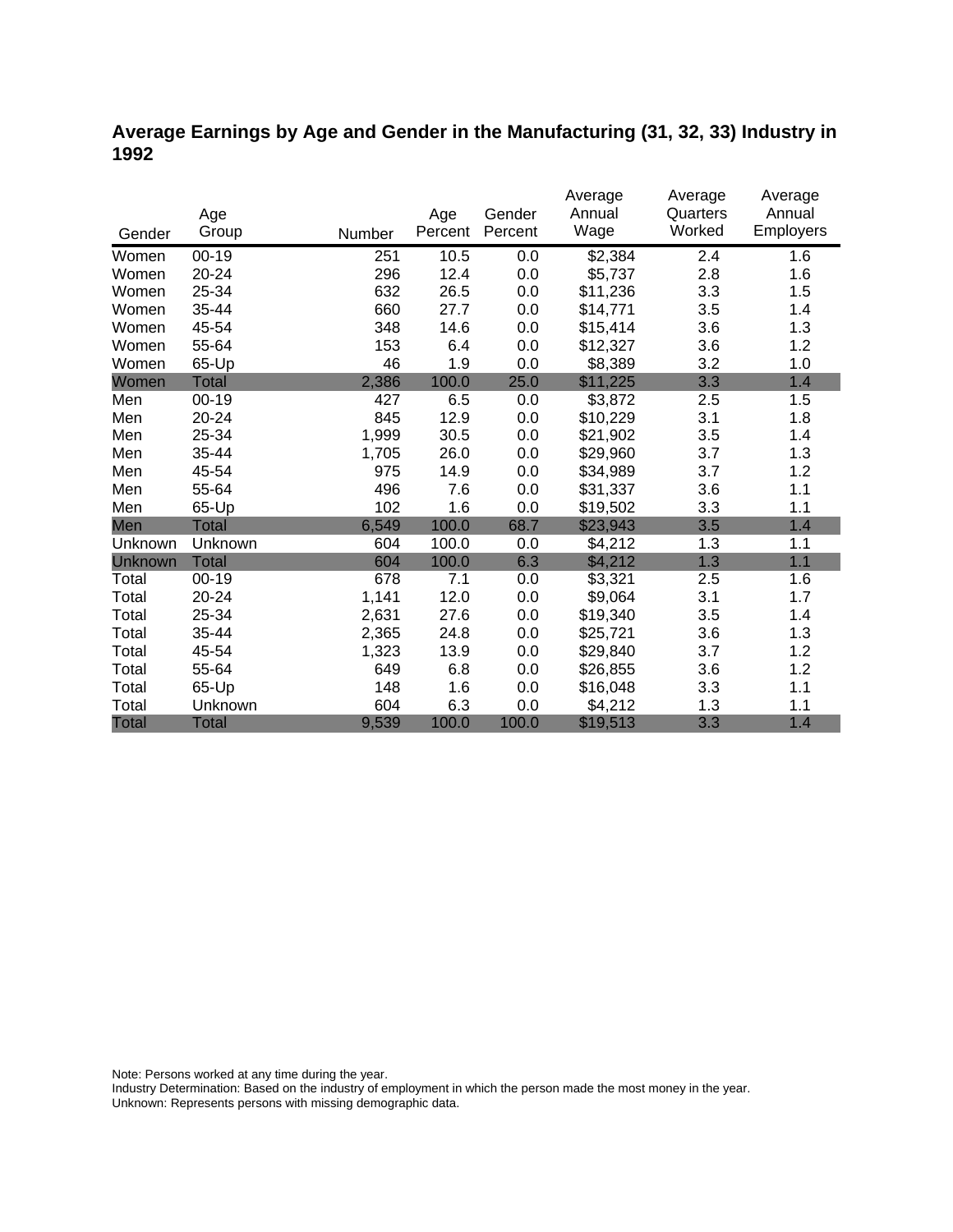#### **Average Earnings by Age and Gender in the Wholesale Trade, Transportation, & Utilities (22, 42, 48, 49) Industry in 1992**

|              |              |        |         |         | Average  | Average  | Average          |
|--------------|--------------|--------|---------|---------|----------|----------|------------------|
|              | Age          |        | Age     | Gender  | Annual   | Quarters | Annual           |
| Gender       | Group        | Number | Percent | Percent | Wage     | Worked   | <b>Employers</b> |
| Women        | $00 - 19$    | 165    | 5.7     | 0.0     | \$2,451  | 2.5      | 1.4              |
| Women        | $20 - 24$    | 212    | 7.3     | 0.0     | \$7,409  | 3.0      | 1.6              |
| Women        | 25-34        | 853    | 29.5    | 0.0     | \$14,156 | 3.4      | 1.4              |
| Women        | 35-44        | 895    | 30.9    | 0.0     | \$17,124 | 3.6      | 1.3              |
| Women        | 45-54        | 477    | 16.5    | 0.0     | \$17,957 | 3.6      | 1.3              |
| Women        | 55-64        | 235    | 8.1     | 0.0     | \$20,803 | 3.5      | 1.2              |
| Women        | 65-Up        | 58     | 2.0     | 0.0     | \$19,806 | 3.1      | 1.2              |
| Women        | Total        | 2,895  | 100.0   | 18.4    | \$15,191 | 3.4      | 1.4              |
| Men          | $00 - 19$    | 414    | 3.5     | 0.0     | \$3,569  | 2.5      | 1.5              |
| Men          | 20-24        | 823    | 6.9     | 0.0     | \$11,423 | 3.2      | 1.7              |
| Men          | 25-34        | 3,196  | 26.9    | 0.0     | \$24,295 | 3.5      | 1.3              |
| Men          | 35-44        | 3,792  | 31.9    | 0.0     | \$33,973 | 3.7      | 1.2              |
| Men          | 45-54        | 2,318  | 19.5    | 0.0     | \$37,743 | 3.7      | 1.2              |
| Men          | 55-64        | 1,105  | 9.3     | 0.0     | \$31,177 | 3.6      | 1.2              |
| Men          | 65-Up        | 222    | 1.9     | 0.0     | \$19,184 | 3.2      | 1.1              |
| Men          | <b>Total</b> | 11,870 | 100.0   | 75.4    | \$28,943 | 3.5      | 1.3              |
| Unknown      | Unknown      | 988    | 100.0   | 0.0     | \$5,095  | 1.3      | 1.0              |
| Unknown      | <b>Total</b> | 988    | 100.0   | 6.3     | \$5,095  | 1.3      | 1.0              |
| Total        | $00 - 19$    | 579    | 3.7     | 0.0     | \$3,251  | 2.5      | 1.5              |
| Total        | 20-24        | 1,035  | 6.6     | 0.0     | \$10,601 | 3.1      | 1.7              |
| Total        | 25-34        | 4,049  | 25.7    | 0.0     | \$22,159 | 3.5      | 1.3              |
| Total        | 35-44        | 4,687  | 29.8    | 0.0     | \$30,756 | 3.6      | 1.2              |
| Total        | 45-54        | 2,795  | 17.7    | 0.0     | \$34,367 | 3.7      | 1.2              |
| Total        | 55-64        | 1,340  | 8.5     | 0.0     | \$29,358 | 3.6      | 1.2              |
| Total        | 65-Up        | 280    | 1.8     | 0.0     | \$19,312 | 3.2      | 1.1              |
| Total        | Unknown      | 988    | 6.3     | 0.0     | \$5,095  | 1.3      | 1.0              |
| <b>Total</b> | <b>Total</b> | 15,753 | 100.0   | 100.0   | \$24,920 | 3.4      | 1.3              |

Note: Persons worked at any time during the year.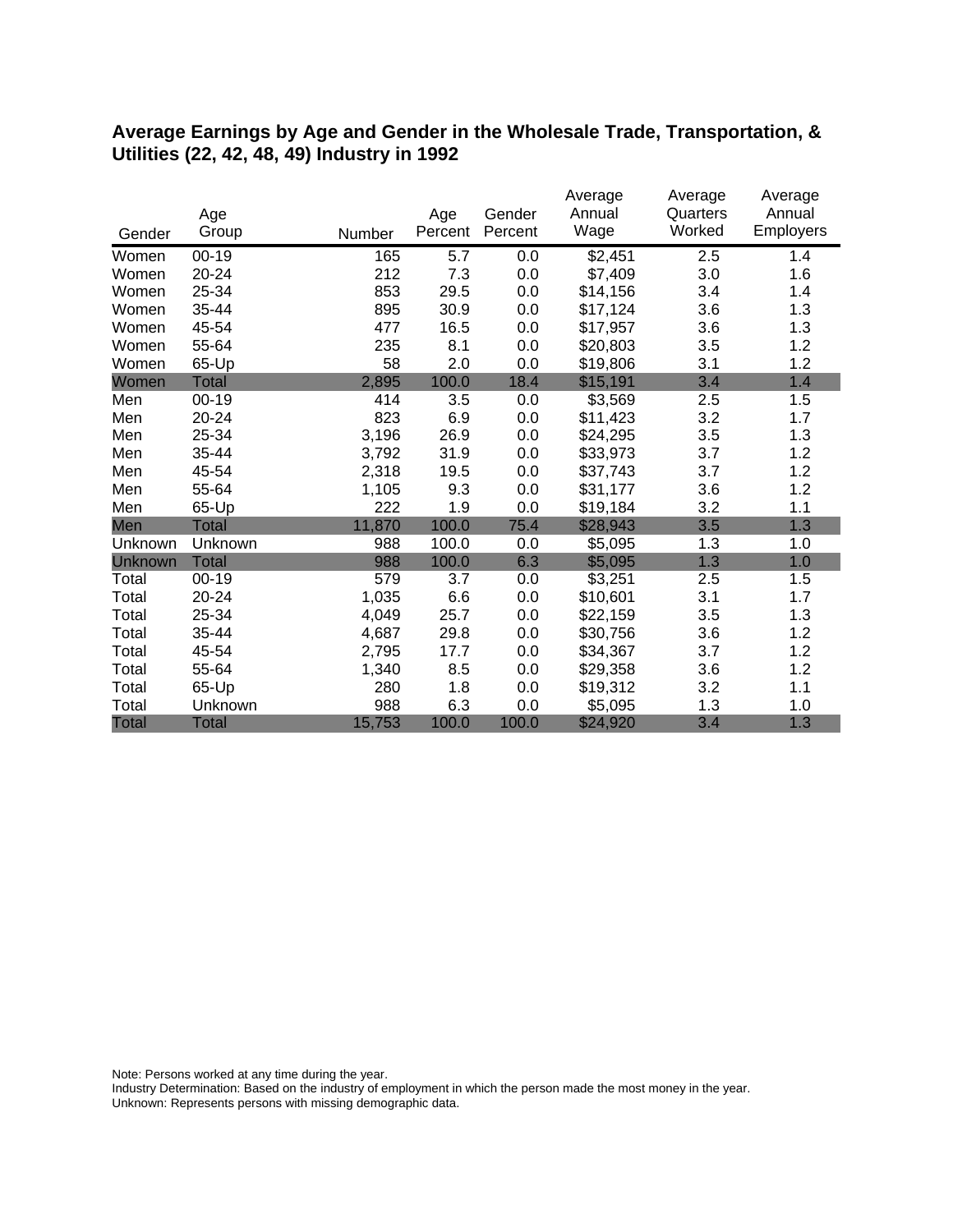# **Average Earnings by Age and Gender in the Retail Trade (44, 45) Industry in 1992**

|              | Age          |        | Age     | Gender  | Average<br>Annual | Average<br>Quarters | Average<br>Annual |
|--------------|--------------|--------|---------|---------|-------------------|---------------------|-------------------|
| Gender       | Group        | Number | Percent | Percent | Wage              | Worked              | <b>Employers</b>  |
| Women        | $00 - 19$    | 2,414  | 16.1    | 0.0     | \$2,932           | 2.7                 | 1.6               |
| Women        | 20-24        | 2,603  | 17.4    | 0.0     | \$5,219           | 2.9                 | 1.6               |
| Women        | 25-34        | 3,737  | 24.9    | 0.0     | \$8,864           | 3.2                 | 1.4               |
| Women        | 35-44        | 3,224  | 21.5    | 0.0     | \$10,252          | 3.4                 | 1.4               |
| Women        | 45-54        | 1,805  | 12.0    | 0.0     | \$10,359          | 3.4                 | 1.3               |
| Women        | 55-64        | 897    | 6.0     | 0.0     | \$9,778           | 3.5                 | 1.2               |
| Women        | 65-Up        | 309    | 2.1     | 0.0     | \$6,581           | 3.3                 | 1.1               |
| Women        | Unknown      | 1      | 0.0     | 0.0     | \$1,564           | 1.0                 | 1.0               |
| Women        | <b>Total</b> | 14,990 | 100.0   | 51.3    | \$7,761           | 3.2                 | 1.4               |
| Men          | $00 - 19$    | 2,165  | 18.3    | 0.0     | \$3,432           | 2.8                 | 1.5               |
| Men          | 20-24        | 2,158  | 18.3    | 0.0     | \$8,234           | 3.1                 | 1.7               |
| Men          | 25-34        | 2,997  | 25.3    | 0.0     | \$16,636          | 3.4                 | 1.5               |
| Men          | 35-44        | 2,228  | 18.8    | 0.0     | \$23,208          | 3.5                 | 1.3               |
| Men          | 45-54        | 1,282  | 10.8    | 0.0     | \$25,624          | 3.5                 | 1.3               |
| Men          | 55-64        | 664    | 5.6     | 0.0     | \$23,860          | 3.5                 | 1.2               |
| Men          | 65-Up        | 325    | 2.7     | 0.0     | \$12,668          | 3.3                 | 1.1               |
| Men          | Unknown      | 5      | 0.0     | 0.0     | \$1,469           | 1.2                 | 1.0               |
| Men          | Total        | 11,824 | 100.0   | 40.5    | \$15,188          | 3.3                 | 1.4               |
| Unknown      | Unknown      | 2,401  | 100.0   | 0.0     | \$2,501           | 1.4                 | 1.1               |
| Unknown      | <b>Total</b> | 2,401  | 100.0   | 8.2     | \$2,501           | 1.4                 | 1.1               |
| Total        | $00 - 19$    | 4,579  | 15.7    | 0.0     | \$3,168           | 2.7                 | 1.6               |
| Total        | 20-24        | 4,761  | 16.3    | 0.0     | \$6,585           | 3.0                 | 1.7               |
| Total        | 25-34        | 6,734  | 23.0    | 0.0     | \$12,323          | 3.3                 | 1.5               |
| Total        | 35-44        | 5,452  | 18.7    | 0.0     | \$15,547          | 3.4                 | 1.3               |
| Total        | 45-54        | 3,087  | 10.6    | 0.0     | \$16,698          | 3.5                 | 1.3               |
| Total        | 55-64        | 1,561  | 5.3     | 0.0     | \$15,768          | 3.5                 | 1.2               |
| Total        | 65-Up        | 634    | 2.2     | 0.0     | \$9,702           | 3.3                 | 1.1               |
| Total        | Unknown      | 2,407  | 8.2     | 0.0     | \$2,499           | 1.4                 | 1.1               |
| <b>Total</b> | <b>Total</b> | 29,215 | 100.0   | 100.0   | \$10,335          | 3.1                 | 1.4               |

Note: Persons worked at any time during the year.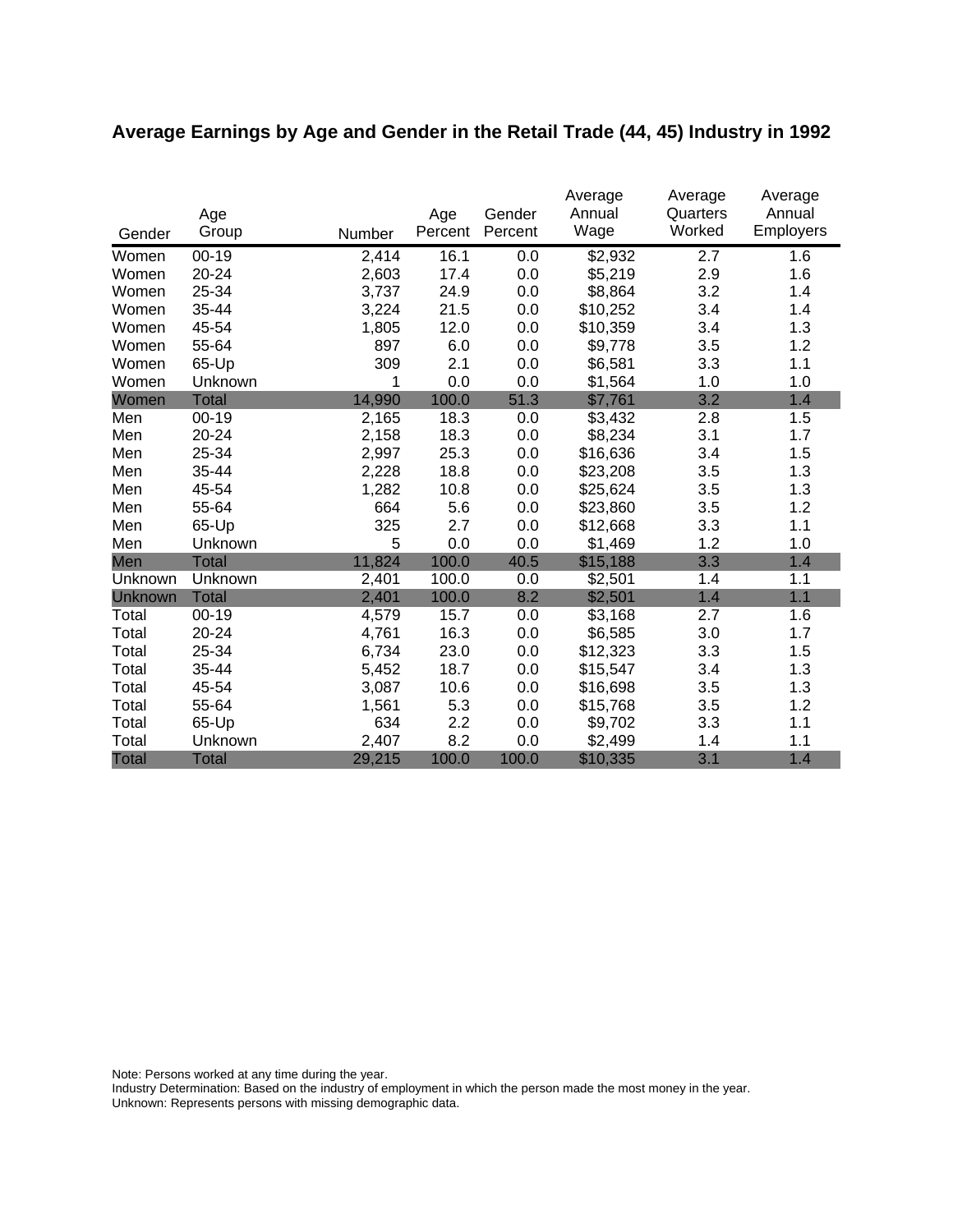# **Average Earnings by Age and Gender in the Information (51) Industry in 1992**

|              | Age          |        | Age     | Gender  | Average<br>Annual | Average<br>Quarters | Average<br>Annual |
|--------------|--------------|--------|---------|---------|-------------------|---------------------|-------------------|
| Gender       | Group        | Number | Percent | Percent | Wage              | Worked              | <b>Employers</b>  |
| Women        | $00 - 19$    | 283    | 11.4    | 0.0     | \$2,303           | 2.9                 | 1.5               |
| Women        | 20-24        | 256    | 10.3    | 0.0     | \$7,939           | 3.3                 | 1.7               |
| Women        | 25-34        | 581    | 23.4    | 0.0     | \$12,874          | 3.4                 | 1.4               |
| Women        | 35-44        | 779    | 31.4    | 0.0     | \$17,395          | 3.6                 | 1.3               |
| Women        | 45-54        | 371    | 15.0    | 0.0     | \$16,261          | 3.6                 | 1.2               |
| Women        | 55-64        | 153    | 6.2     | 0.0     | \$14,274          | 3.7                 | 1.2               |
| Women        | 65-Up        | 57     | 2.3     | 0.0     | \$5,893           | 3.6                 | 1.1               |
| Women        | <b>Total</b> | 2,480  | 100.0   | 53.1    | \$13,011          | 3.5                 | 1.4               |
| Men          | 00-19        | 203    | 10.3    | 0.0     | \$2,342           | 2.7                 | 1.4               |
| Men          | 20-24        | 166    | 8.4     | 0.0     | \$8,187           | 3.2                 | 1.8               |
| Men          | 25-34        | 448    | 22.8    | 0.0     | \$18,696          | 3.5                 | 1.4               |
| Men          | 35-44        | 634    | 32.3    | 0.0     | \$30,246          | 3.7                 | 1.2               |
| Men          | 45-54        | 349    | 17.8    | 0.0     | \$37,341          | 3.7                 | 1.1               |
| Men          | 55-64        | 130    | 6.6     | 0.0     | \$33,715          | 3.6                 | 1.1               |
| Men          | 65-Up        | 35     | 1.8     | 0.0     | \$12,428          | 3.1                 | 1.0               |
| Men          | Total        | 1,965  | 100.0   | 42.1    | \$24,039          | 3.5                 | 1.3               |
| Unknown      | Unknown      | 227    | 100.0   | 0.0     | \$3,580           | 1.4                 | 1.1               |
| Unknown      | <b>Total</b> | 227    | 100.0   | 4.9     | \$3,580           | 1.4                 | 1.1               |
| Total        | $00 - 19$    | 486    | 10.4    | 0.0     | \$2,319           | 2.8                 | 1.5               |
| Total        | 20-24        | 422    | 9.0     | 0.0     | \$8,036           | 3.2                 | 1.7               |
| Total        | 25-34        | 1,029  | 22.0    | 0.0     | \$15,409          | 3.5                 | 1.4               |
| Total        | 35-44        | 1,413  | 30.2    | 0.0     | \$23,161          | 3.7                 | 1.3               |
| Total        | 45-54        | 720    | 15.4    | 0.0     | \$26,479          | 3.7                 | 1.2               |
| Total        | 55-64        | 283    | 6.1     | 0.0     | \$23,204          | 3.7                 | 1.2               |
| Total        | 65-Up        | 92     | 2.0     | 0.0     | \$8,379           | 3.4                 | 1.1               |
| Total        | Unknown      | 227    | 4.9     | 0.0     | \$3,580           | 1.4                 | 1.1               |
| <b>Total</b> | <b>Total</b> | 4,672  | 100.0   | 100.0   | \$17,191          | 3.4                 | 1.3               |

Note: Persons worked at any time during the year.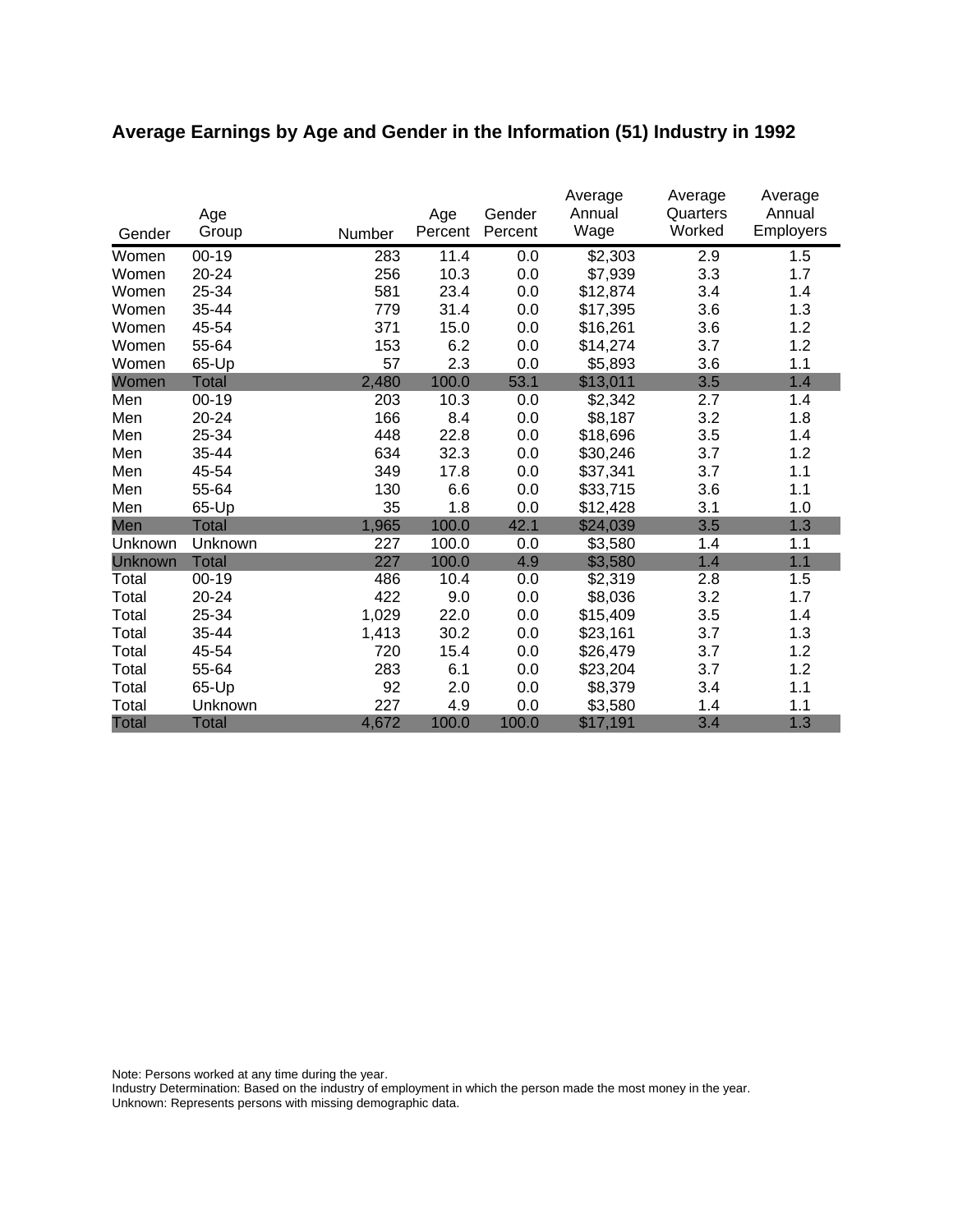### **Average Earnings by Age and Gender in the Financial Activities (52, 53) Industry in 1992**

|              |              |                |         |         | Average  | Average  | Average          |
|--------------|--------------|----------------|---------|---------|----------|----------|------------------|
|              | Age          |                | Age     | Gender  | Annual   | Quarters | Annual           |
| Gender       | Group        | Number         | Percent | Percent | Wage     | Worked   | <b>Employers</b> |
| Women        | $00 - 19$    | 283            | 5.8     | 0.0     | \$2,957  | 2.6      | 1.5              |
| Women        | 20-24        | 545            | 11.1    | 0.0     | \$8,391  | 3.3      | 1.7              |
| Women        | 25-34        | 1,446          | 29.5    | 0.0     | \$12,959 | 3.5      | 1.4              |
| Women        | 35-44        | 1,389          | 28.3    | 0.0     | \$16,022 | 3.6      | 1.3              |
| Women        | 45-54        | 786            | 16.0    | 0.0     | \$17,157 | 3.7      | 1.2              |
| Women        | 55-64        | 345            | 7.0     | 0.0     | \$16,127 | 3.6      | 1.2              |
| Women        | 65-Up        | 109            | 2.2     | 0.0     | \$8,950  | 3.6      | 1.1              |
| Women        | Unknown      | $\overline{2}$ | 0.0     | 0.0     | \$2,834  | 3.5      | 1.5              |
| Women        | <b>Total</b> | 4,905          | 100.0   | 63.0    | \$13,544 | 3.5      | 1.3              |
| Men          | $00 - 19$    | 199            | 8.2     | 0.0     | \$3,108  | 2.4      | 1.4              |
| Men          | 20-24        | 213            | 8.8     | 0.0     | \$7,456  | 2.9      | 1.7              |
| Men          | 25-34        | 534            | 22.0    | 0.0     | \$19,959 | 3.4      | 1.4              |
| Men          | 35-44        | 646            | 26.6    | 0.0     | \$40,375 | 3.6      | 1.3              |
| Men          | 45-54        | 446            | 18.4    | 0.0     | \$45,528 | 3.6      | 1.2              |
| Men          | 55-64        | 249            | 10.3    | 0.0     | \$40,458 | 3.6      | 1.2              |
| Men          | 65-Up        | 142            | 5.8     | 0.0     | \$19,877 | 3.3      | 1.1              |
| Men          | <b>Total</b> | 2,429          | 100.0   | 31.2    | \$29,703 | 3.4      | 1.3              |
| Unknown      | Unknown      | 451            | 100.0   | 0.0     | \$4,306  | 1.4      | 1.1              |
| Unknown      | <b>Total</b> | 451            | 100.0   | 5.8     | \$4,306  | 1.4      | 1.1              |
| Total        | $00 - 19$    | 482            | 6.2     | 0.0     | \$3,020  | 2.5      | 1.5              |
| Total        | 20-24        | 758            | 9.7     | 0.0     | \$8,128  | 3.2      | 1.7              |
| Total        | 25-34        | 1,980          | 25.4    | 0.0     | \$14,847 | 3.5      | 1.4              |
| Total        | 35-44        | 2,035          | 26.1    | 0.0     | \$23,753 | 3.6      | 1.3              |
| Total        | 45-54        | 1,232          | 15.8    | 0.0     | \$27,427 | 3.6      | 1.2              |
| Total        | 55-64        | 594            | 7.6     | 0.0     | \$26,326 | 3.6      | 1.2              |
| Total        | 65-Up        | 251            | 3.2     | 0.0     | \$15,132 | 3.4      | 1.1              |
| Total        | Unknown      | 453            | 5.8     | 0.0     | \$4,300  | 1.4      | 1.1              |
| <b>Total</b> | <b>Total</b> | 7,785          | 100.0   | 100.0   | \$18,051 | 3.3      | 1.3              |

Note: Persons worked at any time during the year.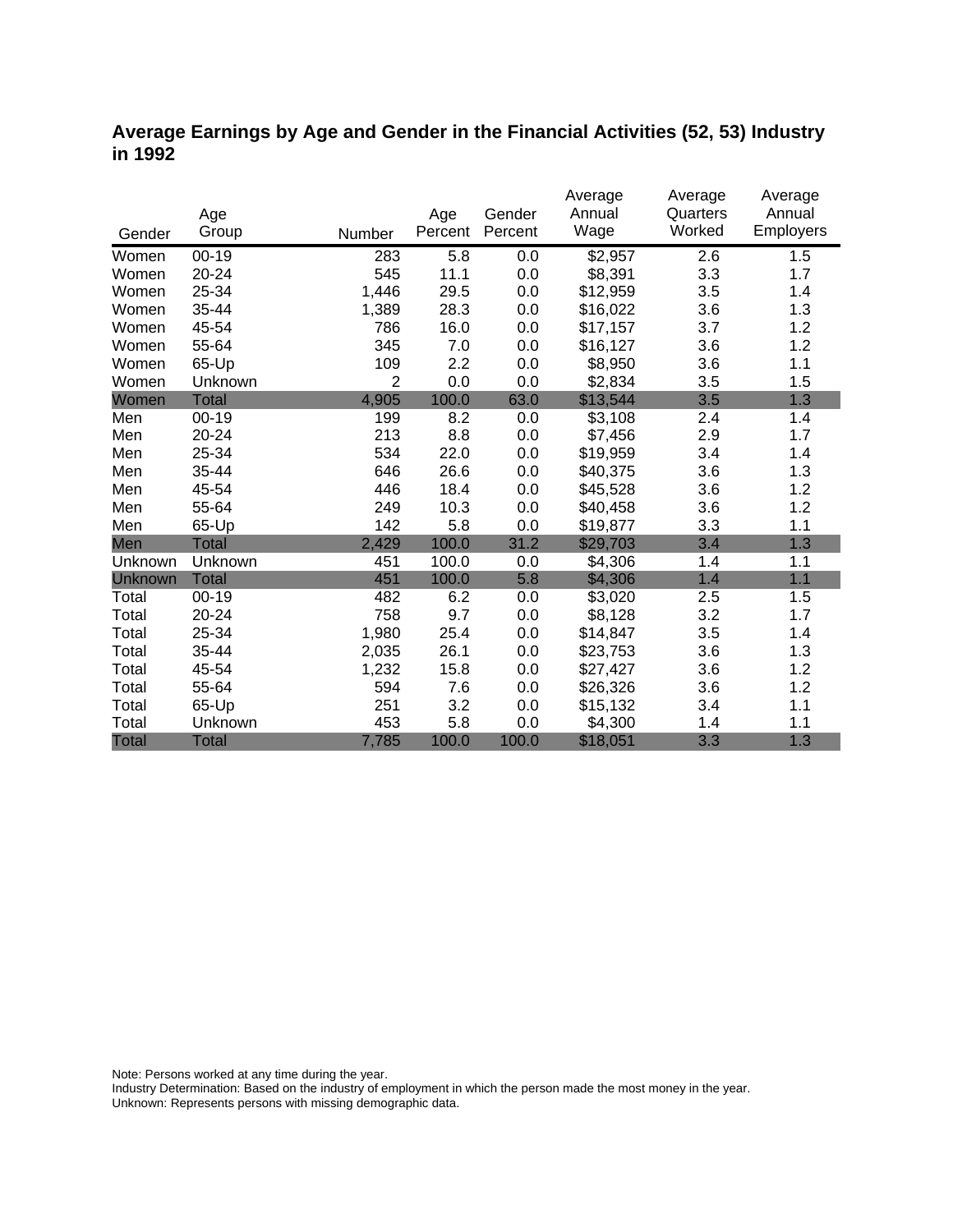## **Average Earnings by Age and Gender in the Professional & Business Services (54, 55, 56) Industry in 1992**

|                |              |        |         |         | Average  | Average  | Average   |
|----------------|--------------|--------|---------|---------|----------|----------|-----------|
|                | Age          |        | Age     | Gender  | Annual   | Quarters | Annual    |
| Gender         | Group        | Number | Percent | Percent | Wage     | Worked   | Employers |
| Women          | $00 - 19$    | 574    | 10.4    | 0.0     | \$3,351  | 2.3      | 1.6       |
| Women          | 20-24        | 767    | 13.9    | 0.0     | \$6,064  | 2.9      | 1.8       |
| Women          | 25-34        | 1,664  | 30.2    | 0.0     | \$11,184 | 3.1      | 1.5       |
| Women          | 35-44        | 1,441  | 26.2    | 0.0     | \$13,289 | 3.3      | 1.4       |
| Women          | 45-54        | 687    | 12.5    | 0.0     | \$12,175 | 3.3      | 1.4       |
| Women          | 55-64        | 276    | 5.0     | 0.0     | \$9,598  | 3.1      | 1.4       |
| Women          | 65-Up        | 93     | 1.7     | 0.0     | \$5,364  | 2.9      | 1.1       |
| Women          | <b>Total</b> | 5,502  | 100.0   | 49.0    | \$10,150 | 3.1      | 1.5       |
| Men            | $00 - 19$    | 525    | 11.2    | 0.0     | \$2,398  | 2.3      | 1.6       |
| Men            | 20-24        | 732    | 15.6    | 0.0     | \$6,462  | 2.7      | 1.8       |
| Men            | 25-34        | 1,258  | 26.8    | 0.0     | \$17,408 | 3.1      | 1.5       |
| Men            | 35-44        | 1,091  | 23.3    | 0.0     | \$30,534 | 3.3      | 1.3       |
| Men            | 45-54        | 621    | 13.2    | 0.0     | \$41,786 | 3.4      | 1.3       |
| Men            | 55-64        | 328    | 7.0     | 0.0     | \$27,356 | 3.2      | 1.2       |
| Men            | 65-Up        | 132    | 2.8     | 0.0     | \$16,643 | 2.9      | 1.2       |
| Men            | Unknown      | 1      | 0.0     | 0.0     | \$38,054 | 4.0      | 1.0       |
| Men            | <b>Total</b> | 4,688  | 100.0   | 41.8    | \$20,981 | 3.1      | 1.4       |
| Unknown        | Unknown      | 1,028  | 100.0   | 0.0     | \$3,282  | 1.3      | 1.1       |
| <b>Unknown</b> | <b>Total</b> | 1,028  | 100.0   | 9.2     | \$3,282  | 1.3      | 1.1       |
| Total          | $00 - 19$    | 1,099  | 9.8     | 0.0     | \$2,896  | 2.3      | 1.6       |
| Total          | 20-24        | 1,499  | 13.4    | 0.0     | \$6,258  | 2.8      | 1.8       |
| Total          | 25-34        | 2,922  | 26.0    | 0.0     | \$13,864 | 3.1      | 1.5       |
| Total          | 35-44        | 2,532  | 22.6    | 0.0     | \$20,720 | 3.3      | 1.3       |
| Total          | 45-54        | 1,308  | 11.7    | 0.0     | \$26,233 | 3.3      | 1.3       |
| Total          | 55-64        | 604    | 5.4     | 0.0     | \$19,242 | 3.2      | 1.3       |
| Total          | 65-Up        | 225    | 2.0     | 0.0     | \$11,981 | 2.9      | 1.2       |
| Total          | Unknown      | 1,029  | 9.2     | 0.0     | \$3,316  | 1.3      | 1.1       |
| <b>Total</b>   | <b>Total</b> | 11,218 | 100.0   | 100.0   | \$14,047 | 2.9      | 1.4       |

Note: Persons worked at any time during the year.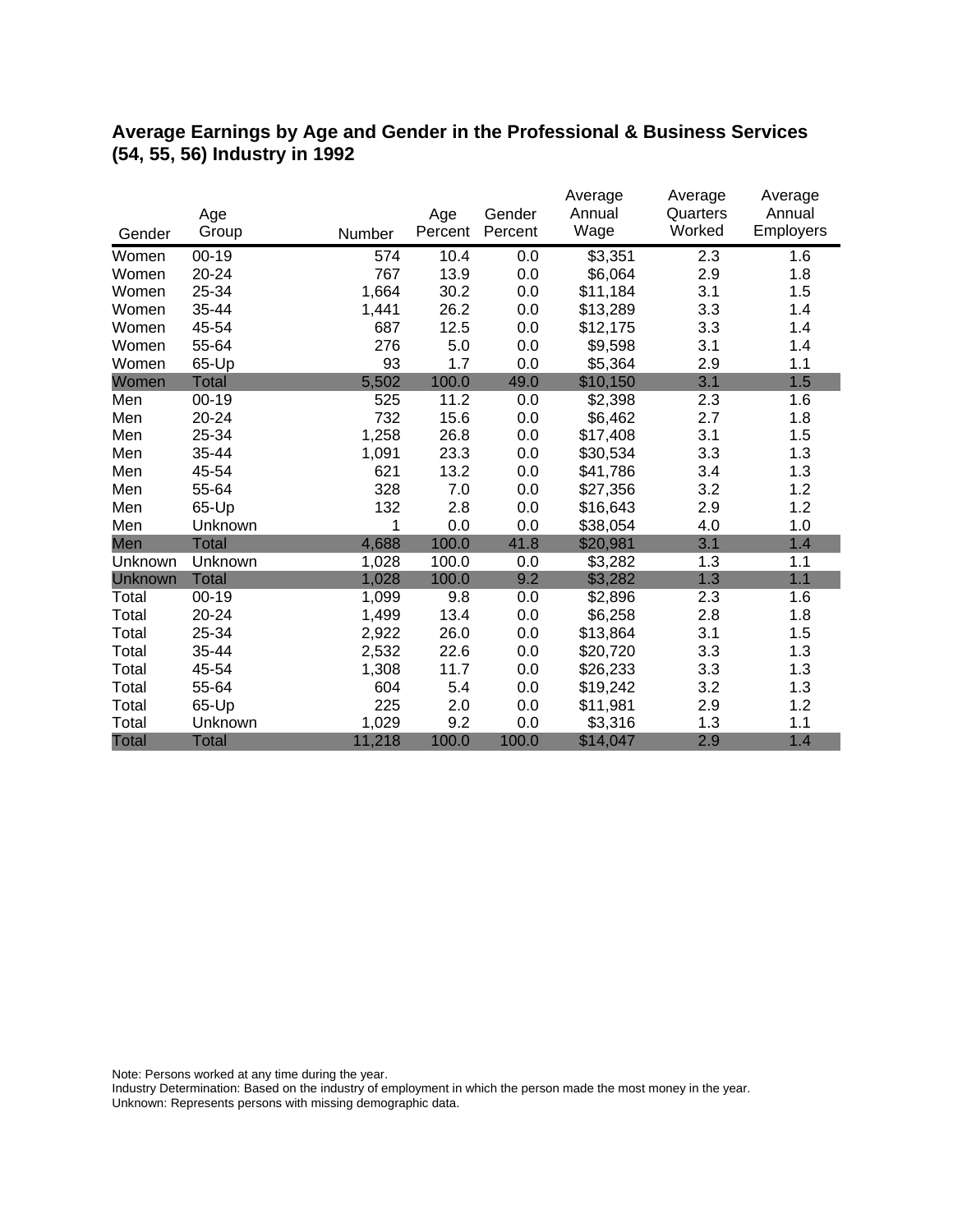### **Average Earnings by Age and Gender in the Educational Services (61) Industry in 1992**

|         |              |        |         |         | Average  | Average  | Average          |
|---------|--------------|--------|---------|---------|----------|----------|------------------|
|         | Age          |        | Age     | Gender  | Annual   | Quarters | Annual           |
| Gender  | Group        | Number | Percent | Percent | Wage     | Worked   | <b>Employers</b> |
| Women   | $00 - 19$    | 467    | 2.7     | 0.0     | \$1,612  | 2.2      | 1.4              |
| Women   | $20 - 24$    | 719    | 4.2     | 0.0     | \$5,767  | 2.7      | 1.6              |
| Women   | 25-34        | 3,362  | 19.6    | 0.0     | \$12,817 | 3.3      | 1.3              |
| Women   | 35-44        | 6,711  | 39.1    | 0.0     | \$16,872 | 3.6      | 1.3              |
| Women   | 45-54        | 4,044  | 23.5    | 0.0     | \$19,852 | 3.7      | 1.2              |
| Women   | 55-64        | 1,612  | 9.4     | 0.0     | \$17,108 | 3.4      | 1.2              |
| Women   | 65-Up        | 266    | 1.5     | 0.0     | \$8,386  | 2.9      | 1.1              |
| Women   | Total        | 17,181 | 100.0   | 62.3    | \$15,791 | 3.5      | 1.3              |
| Men     | $00 - 19$    | 541    | 5.8     | 0.0     | \$1,698  | 2.2      | 1.4              |
| Men     | 20-24        | 487    | 5.2     | 0.0     | \$5,871  | 2.6      | 1.6              |
| Men     | 25-34        | 1,756  | 18.8    | 0.0     | \$16,720 | 3.3      | 1.3              |
| Men     | 35-44        | 2,787  | 29.9    | 0.0     | \$27,187 | 3.6      | 1.2              |
| Men     | 45-54        | 2,304  | 24.7    | 0.0     | \$33,283 | 3.7      | 1.2              |
| Men     | 55-64        | 1,211  | 13.0    | 0.0     | \$27,143 | 3.4      | 1.1              |
| Men     | 65-Up        | 232    | 2.5     | 0.0     | \$12,402 | 2.9      | 1.1              |
| Men     | <b>Total</b> | 9,318  | 100.0   | 33.8    | \$23,754 | 3.4      | 1.3              |
| Unknown | Unknown      | 1,059  | 100.0   | 0.0     | \$4,107  | 1.3      | 1.0              |
| Unknown | <b>Total</b> | 1,059  | 100.0   | 3.8     | \$4,107  | 1.3      | 1.0              |
| Total   | $00 - 19$    | 1,008  | 3.7     | 0.0     | \$1,658  | 2.2      | 1.4              |
| Total   | 20-24        | 1,206  | 4.4     | 0.0     | \$5,809  | 2.6      | 1.6              |
| Total   | 25-34        | 5,118  | 18.6    | 0.0     | \$14,156 | 3.3      | 1.3              |
| Total   | 35-44        | 9,498  | 34.5    | 0.0     | \$19,899 | 3.6      | 1.3              |
| Total   | 45-54        | 6,348  | 23.0    | 0.0     | \$24,726 | 3.7      | 1.2              |
| Total   | 55-64        | 2,823  | 10.2    | 0.0     | \$21,413 | 3.4      | 1.2              |
| Total   | 65-Up        | 498    | 1.8     | 0.0     | \$10,257 | 2.9      | 1.1              |
| Total   | Unknown      | 1,059  | 3.8     | 0.0     | \$4,107  | 1.3      | 1.0              |
| Total   | <b>Total</b> | 27,558 | 100.0   | 100.0   | \$18,034 | 3.4      | 1.3              |

Note: Persons worked at any time during the year.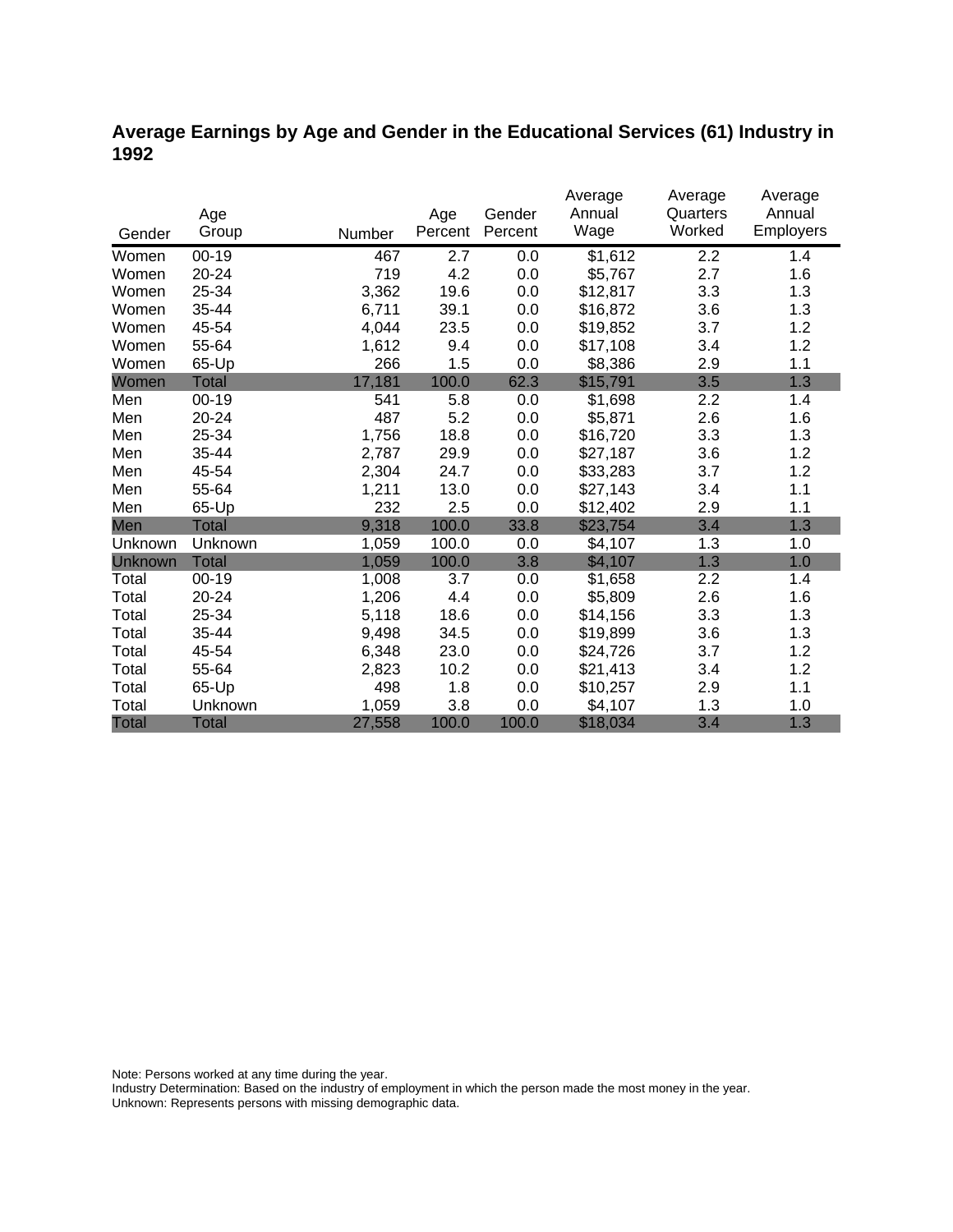## **Average Earnings by Age and Gender in the Health Care & Social Assistance (62) Industry in 1992**

|                |              |                |         |         | Average  | Average          | Average   |
|----------------|--------------|----------------|---------|---------|----------|------------------|-----------|
|                | Age          |                | Age     | Gender  | Annual   | Quarters         | Annual    |
| Gender         | Group        | Number         | Percent | Percent | Wage     | Worked           | Employers |
| Women          | $00 - 19$    | 618            | 4.3     | 0.0     | \$2,985  | $\overline{2.7}$ | 1.6       |
| Women          | 20-24        | 1,516          | 10.5    | 0.0     | \$7,273  | 3.1              | 1.7       |
| Women          | 25-34        | 3,857          | 26.6    | 0.0     | \$12,755 | 3.4              | 1.4       |
| Women          | 35-44        | 4,780          | 32.9    | 0.0     | \$16,383 | 3.6              | 1.3       |
| Women          | 45-54        | 2,290          | 15.8    | 0.0     | \$17,111 | 3.6              | 1.3       |
| Women          | 55-64        | 1,115          | 7.7     | 0.0     | \$14,732 | 3.6              | 1.2       |
| Women          | 65-Up        | 329            | 2.3     | 0.0     | \$7,775  | 3.3              | 1.2       |
| Women          | Unknown      | $\overline{2}$ | 0.0     | 0.0     | \$12,871 | 4.0              | 1.5       |
| Women          | <b>Total</b> | 14,507         | 100.0   | 77.8    | \$13,688 | 3.5              | 1.4       |
| Men            | $00 - 19$    | 223            | 7.2     | 0.0     | \$3,272  | 2.5              | 1.5       |
| Men            | 20-24        | 352            | 11.3    | 0.0     | \$7,328  | 3.1              | 1.8       |
| Men            | 25-34        | 732            | 23.6    | 0.0     | \$16,550 | 3.4              | 1.5       |
| Men            | 35-44        | 901            | 29.0    | 0.0     | \$41,629 | 3.5              | 1.3       |
| Men            | 45-54        | 566            | 18.2    | 0.0     | \$62,247 | 3.6              | 1.3       |
| Men            | 55-64        | 245            | 7.9     | 0.0     | \$36,708 | 3.4              | 1.2       |
| Men            | 65-Up        | 82             | 2.6     | 0.0     | \$17,710 | 3.3              | 1.2       |
| Men            | Unknown      | $\overline{2}$ | 0.1     | 0.0     | \$10,002 | 2.5              | 1.0       |
| Men            | <b>Total</b> | 3,103          | 100.0   | 16.6    | \$31,785 | 3.3              | 1.4       |
| Unknown        | Unknown      | 1,045          | 100.0   | 0.0     | \$4,569  | 1.4              | 1.1       |
| <b>Unknown</b> | <b>Total</b> | 1,045          | 100.0   | 5.6     | \$4,569  | 1.4              | 1.1       |
| Total          | $00 - 19$    | 841            | 4.5     | 0.0     | \$3,061  | 2.7              | 1.6       |
| Total          | 20-24        | 1,868          | 10.0    | 0.0     | \$7,284  | 3.1              | 1.7       |
| Total          | 25-34        | 4,589          | 24.6    | 0.0     | \$13,361 | 3.4              | 1.4       |
| Total          | 35-44        | 5,681          | 30.5    | 0.0     | \$20,387 | 3.6              | 1.3       |
| Total          | 45-54        | 2,856          | 15.3    | 0.0     | \$26,056 | 3.6              | 1.3       |
| Total          | 55-64        | 1,360          | 7.3     | 0.0     | \$18,691 | 3.6              | 1.2       |
| Total          | 65-Up        | 411            | 2.2     | 0.0     | \$9,757  | 3.3              | 1.2       |
| Total          | Unknown      | 1,049          | 5.6     | 0.0     | \$4,595  | 1.4              | 1.1       |
| <b>Total</b>   | <b>Total</b> | 18,655         | 100.0   | 100.0   | \$16,187 | 3.3              | 1.4       |

Note: Persons worked at any time during the year.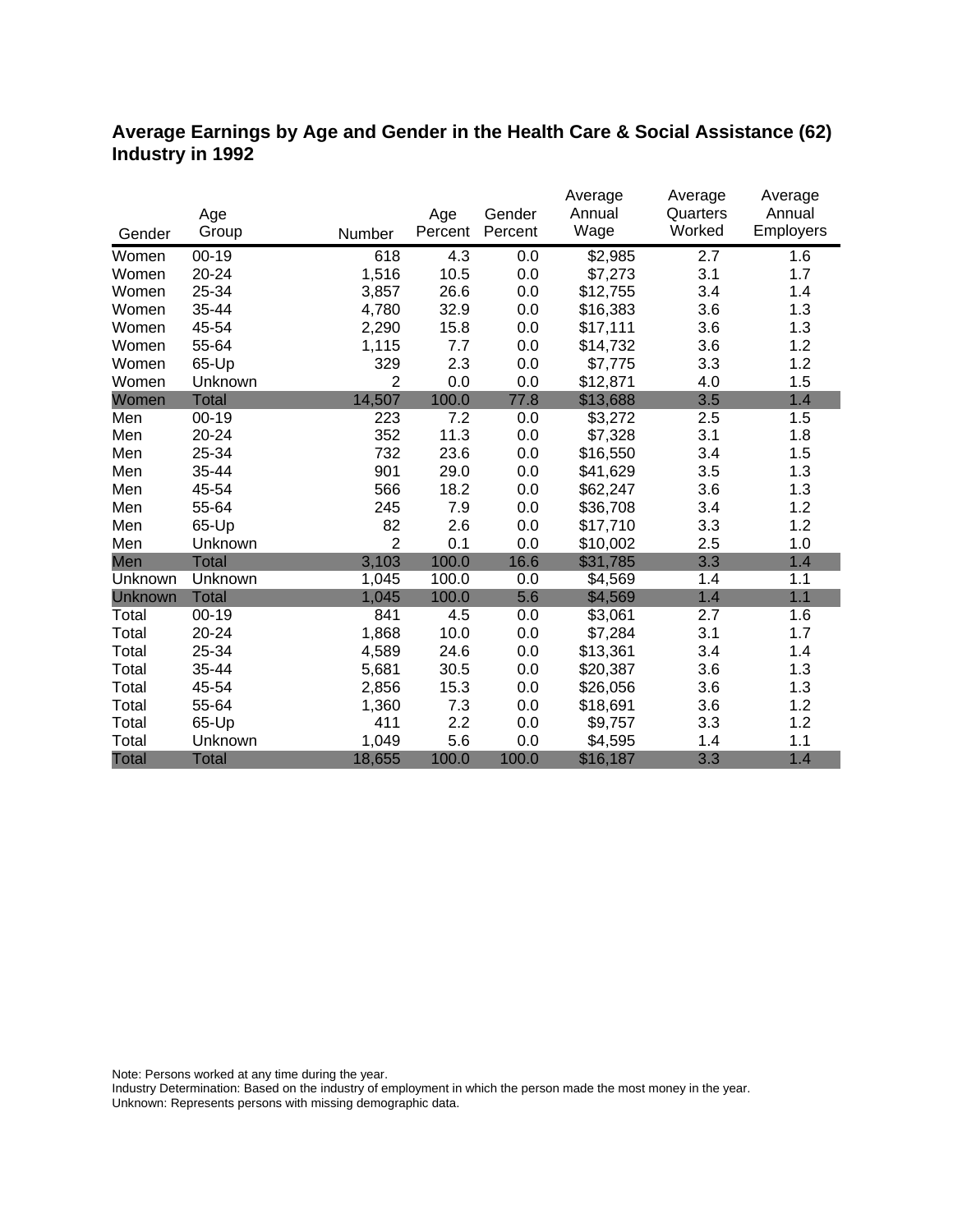### **Average Earnings by Age and Gender in the Leisure & Hospitality (71, 72) Industry in 1992**

|              |              |                |         |         | Average  | Average  | Average   |
|--------------|--------------|----------------|---------|---------|----------|----------|-----------|
|              | Age          |                | Age     | Gender  | Annual   | Quarters | Annual    |
| Gender       | Group        | Number         | Percent | Percent | Wage     | Worked   | Employers |
| Women        | $00 - 19$    | 5,141          | 29.4    | 0.0     | \$2,041  | 2.5      | 1.5       |
| Women        | $20 - 24$    | 3,219          | 18.4    | 0.0     | \$3,959  | 2.8      | 1.8       |
| Women        | 25-34        | 4,206          | 24.0    | 0.0     | \$5,837  | 3.0      | 1.5       |
| Women        | 35-44        | 2,572          | 14.7    | 0.0     | \$7,001  | 3.2      | 1.5       |
| Women        | 45-54        | 1,374          | 7.8     | 0.0     | \$6,914  | 3.2      | 1.4       |
| Women        | 55-64        | 745            | 4.3     | 0.0     | \$7,486  | 3.2      | 1.3       |
| Women        | 65-Up        | 245            | 1.4     | 0.0     | \$4,802  | 3.2      | 1.1       |
| Women        | Unknown      | $\overline{2}$ | 0.0     | 0.0     | \$1,289  | 1.0      | 1.0       |
| Women        | <b>Total</b> | 17,504         | 100.0   | 48.9    | \$4,687  | 2.9      | 1.5       |
| Men          | $00 - 19$    | 3,503          | 30.7    | 0.0     | \$2,187  | 2.5      | 1.5       |
| Men          | 20-24        | 2,398          | 21.0    | 0.0     | \$4,752  | 2.8      | 1.8       |
| Men          | 25-34        | 2,713          | 23.8    | 0.0     | \$8,731  | 3.0      | 1.6       |
| Men          | 35-44        | 1,487          | 13.0    | 0.0     | \$12,497 | 3.0      | 1.5       |
| Men          | 45-54        | 643            | 5.6     | 0.0     | \$17,760 | 3.0      | 1.4       |
| Men          | 55-64        | 430            | 3.8     | 0.0     | \$11,978 | 3.0      | 1.2       |
| Men          | 65-Up        | 229            | 2.0     | 0.0     | \$7,037  | 2.9      | 1.1       |
| Men          | Unknown      | 3              | 0.0     | 0.0     | \$1,131  | 1.3      | 1.7       |
| Men          | <b>Total</b> | 11,406         | 100.0   | 31.9    | \$6,971  | 2.8      | 1.6       |
| Unknown      | Unknown      | 6,885          | 100.0   | 0.0     | \$1,575  | 1.6      | 1.1       |
| Unknown      | <b>Total</b> | 6,885          | 100.0   | 19.2    | \$1,575  | 1.6      | 1.1       |
| Total        | $00 - 19$    | 8,644          | 24.1    | 0.0     | \$2,100  | 2.5      | 1.5       |
| Total        | 20-24        | 5,617          | 15.7    | 0.0     | \$4,297  | 2.8      | 1.8       |
| Total        | 25-34        | 6,919          | 19.3    | 0.0     | \$6,972  | 3.0      | 1.6       |
| Total        | 35-44        | 4,059          | 11.3    | 0.0     | \$9,015  | 3.1      | 1.5       |
| Total        | 45-54        | 2,017          | 5.6     | 0.0     | \$10,372 | 3.1      | 1.4       |
| Total        | 55-64        | 1,175          | 3.3     | 0.0     | \$9,130  | 3.1      | 1.3       |
| Total        | 65-Up        | 474            | 1.3     | 0.0     | \$5,882  | 3.1      | 1.1       |
| Total        | Unknown      | 6,890          | 19.2    | 0.0     | \$1,575  | 1.6      | 1.1       |
| <b>Total</b> | <b>Total</b> | 35,795         | 100.0   | 100.0   | \$4,816  | 2.6      | 1.5       |

Note: Persons worked at any time during the year.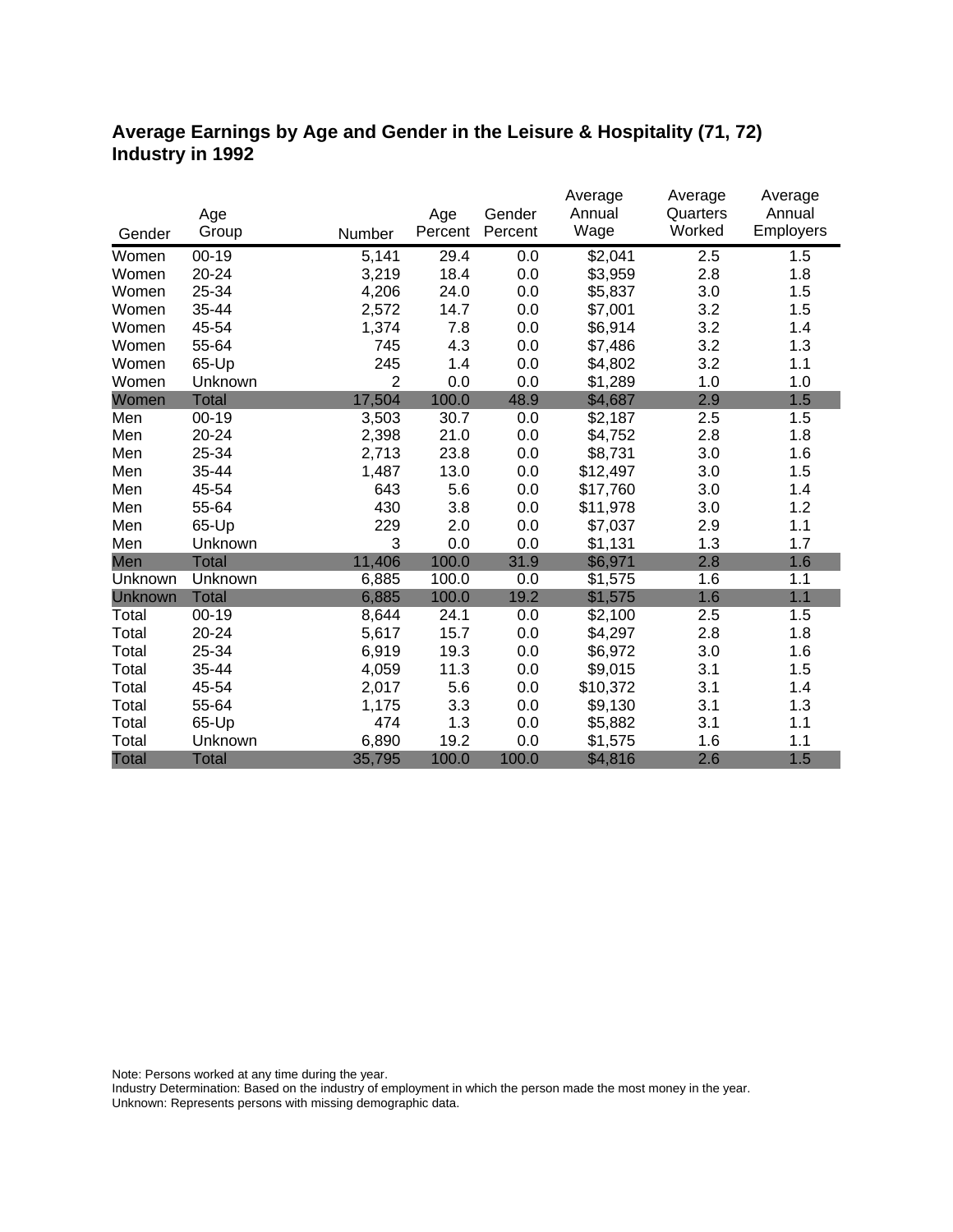#### **Average Earnings by Age and Gender in the Other Services Except Public Administration (81) Industry in 1992**

|         |              |        |         |         | Average  | Average  | Average   |
|---------|--------------|--------|---------|---------|----------|----------|-----------|
|         | Age          |        | Age     | Gender  | Annual   | Quarters | Annual    |
| Gender  | Group        | Number | Percent | Percent | Wage     | Worked   | Employers |
| Women   | $00 - 19$    | 244    | 9.2     | 0.0     | \$2,001  | 2.3      | 1.6       |
| Women   | $20 - 24$    | 317    | 12.0    | 0.0     | \$5,673  | 3.0      | 1.7       |
| Women   | 25-34        | 742    | 28.1    | 0.0     | \$8,493  | 3.2      | 1.4       |
| Women   | 35-44        | 637    | 24.1    | 0.0     | \$10,306 | 3.5      | 1.4       |
| Women   | 45-54        | 384    | 14.5    | 0.0     | \$10,426 | 3.4      | 1.3       |
| Women   | 55-64        | 217    | 8.2     | 0.0     | \$8,516  | 3.4      | 1.2       |
| Women   | 65-Up        | 101    | 3.8     | 0.0     | \$6,108  | 3.2      | 1.1       |
| Women   | Total        | 2,642  | 100.0   | 42.9    | \$8,184  | 3.2      | 1.4       |
| Men     | $00 - 19$    | 311    | 10.4    | 0.0     | \$2,743  | 2.4      | 1.4       |
| Men     | 20-24        | 421    | 14.1    | 0.0     | \$8,814  | 3.1      | 1.6       |
| Men     | 25-34        | 817    | 27.3    | 0.0     | \$16,158 | 3.3      | 1.4       |
| Men     | 35-44        | 666    | 22.3    | 0.0     | \$20,903 | 3.5      | 1.3       |
| Men     | 45-54        | 388    | 13.0    | 0.0     | \$21,122 | 3.5      | 1.3       |
| Men     | 55-64        | 227    | 7.6     | 0.0     | \$16,884 | 3.3      | 1.2       |
| Men     | 65-Up        | 163    | 5.4     | 0.0     | \$7,258  | 3.0      | 1.1       |
| Men     | Total        | 2,993  | 100.0   | 48.6    | \$15,001 | 3.2      | 1.4       |
| Unknown | Unknown      | 523    | 100.0   | 0.0     | \$2,806  | 1.3      | 1.1       |
| Unknown | <b>Total</b> | 523    | 100.0   | 8.5     | \$2,806  | 1.3      | 1.1       |
| Total   | $00 - 19$    | 555    | 9.0     | 0.0     | \$2,417  | 2.4      | 1.5       |
| Total   | 20-24        | 738    | 12.0    | 0.0     | \$7,465  | 3.1      | 1.6       |
| Total   | 25-34        | 1,559  | 25.3    | 0.0     | \$12,510 | 3.3      | 1.4       |
| Total   | 35-44        | 1,303  | 21.2    | 0.0     | \$15,722 | 3.5      | 1.4       |
| Total   | 45-54        | 772    | 12.5    | 0.0     | \$15,802 | 3.4      | 1.3       |
| Total   | 55-64        | 444    | 7.2     | 0.0     | \$12,794 | 3.4      | 1.2       |
| Total   | 65-Up        | 264    | 4.3     | 0.0     | \$6,818  | 3.1      | 1.1       |
| Total   | Unknown      | 523    | 8.5     | 0.0     | \$2,806  | 1.3      | 1.1       |
| Total   | <b>Total</b> | 6,158  | 100.0   | 100.0   | \$11,040 | 3.1      | 1.4       |

Note: Persons worked at any time during the year.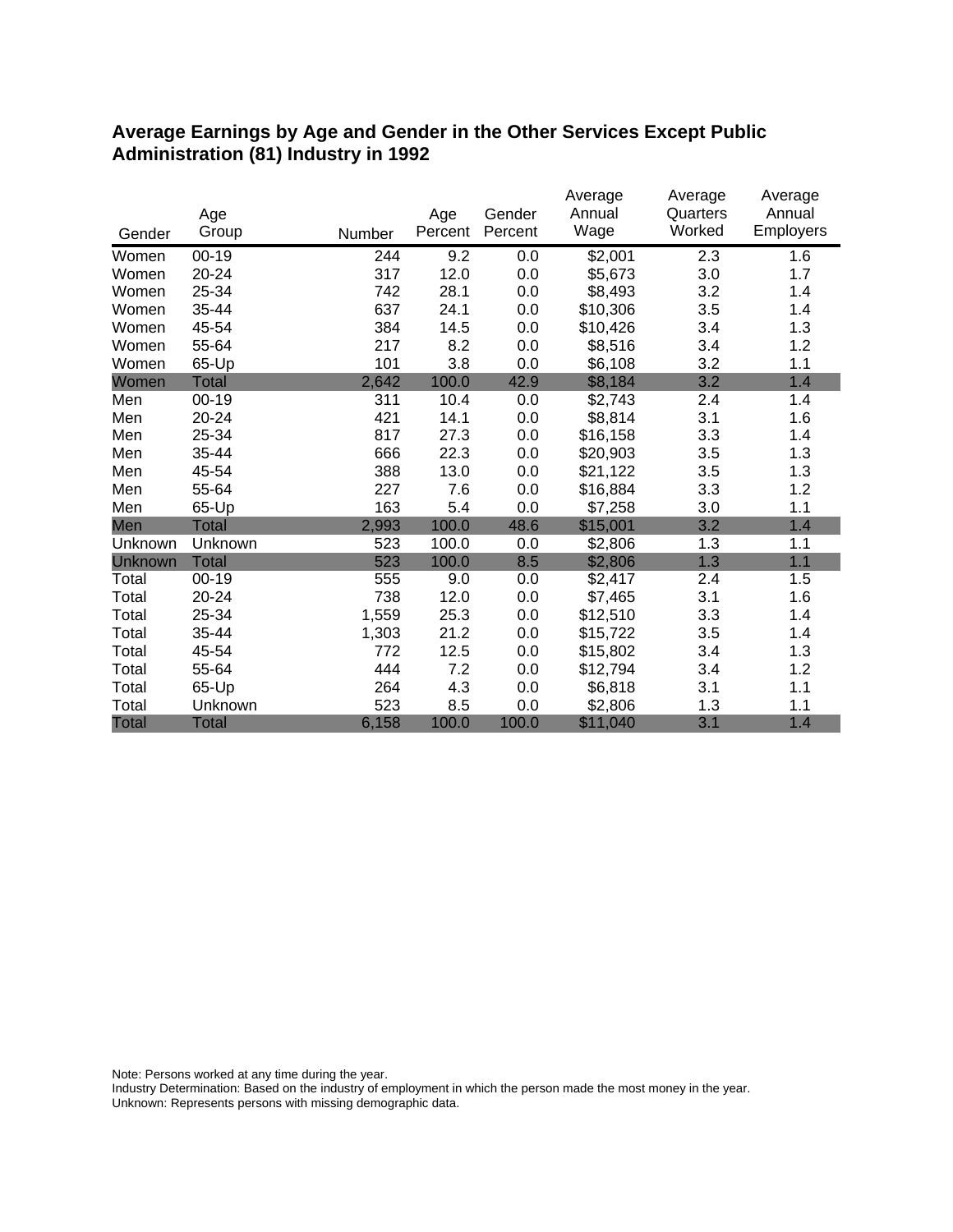### **Average Earnings by Age and Gender in the Public Administration (92) Industry in 1992**

|                |              |                |         |         | Average  | Average  | Average          |
|----------------|--------------|----------------|---------|---------|----------|----------|------------------|
|                | Age          |                | Age     | Gender  | Annual   | Quarters | Annual           |
| Gender         | Group        | Number         | Percent | Percent | Wage     | Worked   | <b>Employers</b> |
| Women          | $00 - 19$    | 503            | 5.5     | 0.0     | \$2,377  | 2.3      | 1.5              |
| Women          | 20-24        | 590            | 6.4     | 0.0     | \$7,575  | 3.1      | 1.7              |
| Women          | 25-34        | 1,943          | 21.1    | 0.0     | \$13,992 | 3.5      | 1.4              |
| Women          | 35-44        | 2,690          | 29.2    | 0.0     | \$16,218 | 3.6      | 1.3              |
| Women          | 45-54        | 1,740          | 18.9    | 0.0     | \$16,228 | 3.5      | 1.2              |
| Women          | 55-64        | 1,101          | 12.0    | 0.0     | \$11,786 | 3.1      | 1.1              |
| Women          | 65-Up        | 629            | 6.8     | 0.0     | \$2,696  | 2.2      | 1.0              |
| Women          | Unknown      | $\overline{2}$ | 0.0     | 0.0     | \$3,105  | 1.5      | 1.0              |
| Women          | <b>Total</b> | 9,198          | 100.0   | 45.1    | \$12,980 | 3.3      | 1.3              |
| Men            | $00 - 19$    | 751            | 7.0     | 0.0     | \$2,360  | 2.2      | 1.4              |
| Men            | 20-24        | 783            | 7.3     | 0.0     | \$8,497  | 3.0      | 1.6              |
| Men            | 25-34        | 2,396          | 22.4    | 0.0     | \$19,192 | 3.6      | 1.4              |
| Men            | 35-44        | 3,248          | 30.4    | 0.0     | \$24,894 | 3.8      | 1.2              |
| Men            | 45-54        | 2,116          | 19.8    | 0.0     | \$27,677 | 3.8      | 1.2              |
| Men            | 55-64        | 1,081          | 10.1    | 0.0     | \$25,573 | 3.6      | 1.1              |
| Men            | 65-Up        | 312            | 2.9     | 0.0     | \$8,680  | 2.8      | 1.1              |
| Men            | <b>Total</b> | 10,687         | 100.0   | 52.4    | \$20,977 | 3.5      | 1.3              |
| Unknown        | Unknown      | 497            | 100.0   | 0.0     | \$3,744  | 1.5      | 1.0              |
| <b>Unknown</b> | <b>Total</b> | 497            | 100.0   | 2.4     | \$3,744  | 1.5      | 1.0              |
| Total          | $00 - 19$    | 1,254          | 6.2     | 0.0     | \$2,367  | 2.2      | 1.5              |
| Total          | 20-24        | 1,373          | 6.7     | 0.0     | \$8,101  | 3.0      | 1.6              |
| Total          | 25-34        | 4,339          | 21.3    | 0.0     | \$16,863 | 3.6      | 1.4              |
| Total          | 35-44        | 5,938          | 29.1    | 0.0     | \$20,964 | 3.7      | 1.3              |
| Total          | 45-54        | 3,856          | 18.9    | 0.0     | \$22,510 | 3.7      | 1.2              |
| Total          | 55-64        | 2,182          | 10.7    | 0.0     | \$18,616 | 3.4      | 1.1              |
| Total          | 65-Up        | 941            | 4.6     | 0.0     | \$4,680  | 2.4      | 1.1              |
| Total          | Unknown      | 499            | 2.4     | 0.0     | \$3,741  | 1.5      | 1.0              |
| <b>Total</b>   | <b>Total</b> | 20,382         | 100.0   | 100.0   | \$16,948 | 3.4      | 1.3              |

Note: Persons worked at any time during the year.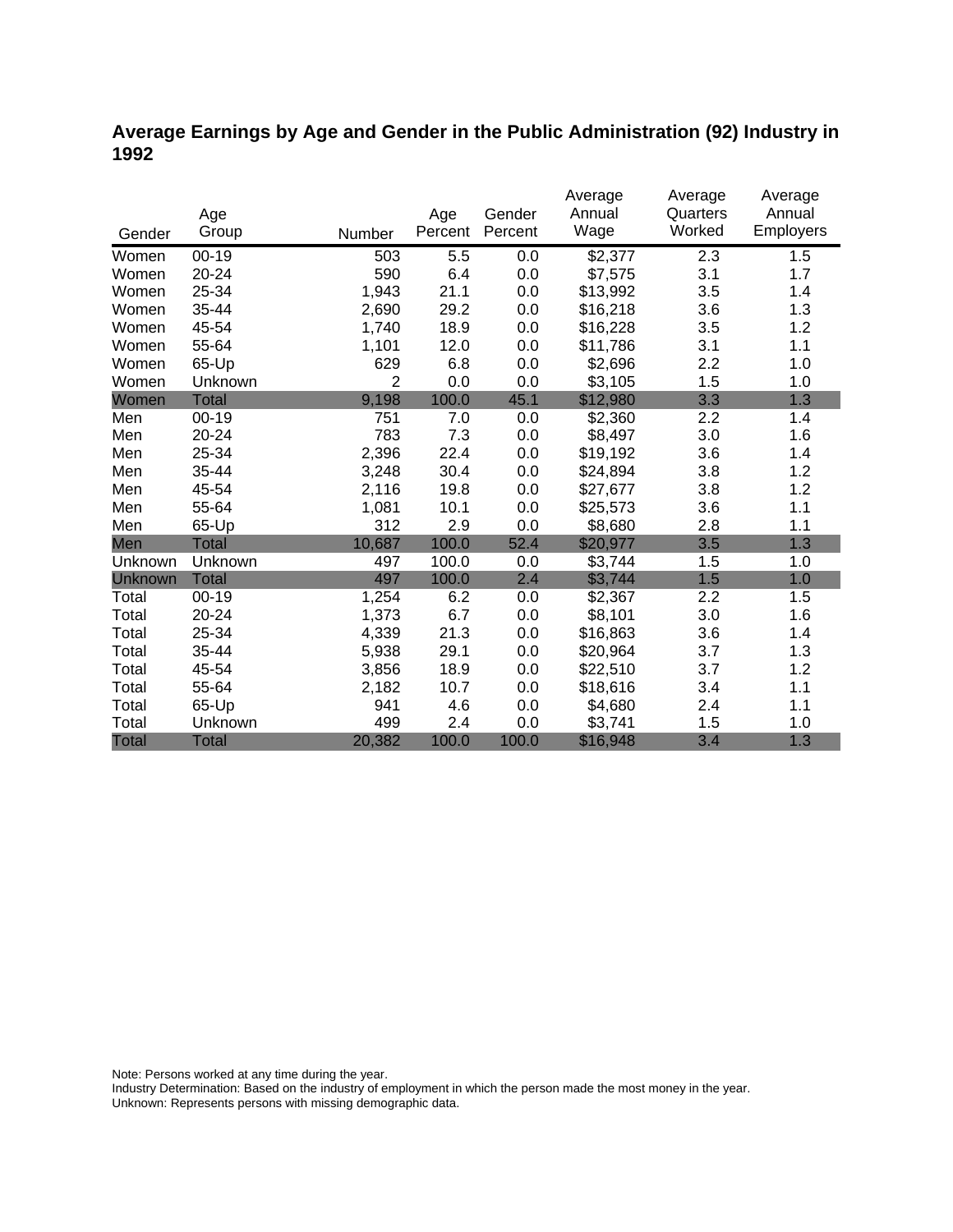### **Average Earnings by Age and Gender in the Nonclassified Industry (99) Industry in 1992**

|              |              |        |         |         | Average  | Average  | Average   |
|--------------|--------------|--------|---------|---------|----------|----------|-----------|
|              | Age          |        | Age     | Gender  | Annual   | Quarters | Annual    |
| Gender       | Group        | Number | Percent | Percent | Wage     | Worked   | Employers |
| Women        | $00 - 19$    | 2,444  | 14.6    | 0.0     | \$2,153  | 2.5      | 1.6       |
| Women        | 20-24        | 2,384  | 14.3    | 0.0     | \$5,276  | 2.9      | 1.8       |
| Women        | 25-34        | 4,435  | 26.6    | 0.0     | \$9,163  | 3.1      | 1.6       |
| Women        | 35-44        | 3,935  | 23.6    | 0.0     | \$11,975 | 3.3      | 1.5       |
| Women        | 45-54        | 2,054  | 12.3    | 0.0     | \$11,685 | 3.3      | 1.4       |
| Women        | 55-64        | 1,056  | 6.3     | 0.0     | \$9,804  | 3.3      | 1.4       |
| Women        | 65-Up        | 372    | 2.2     | 0.0     | \$5,571  | 3.0      | 1.2       |
| Women        | Unknown      | 4      | 0.0     | 0.0     | \$5,286  | 2.0      | 1.3       |
| Women        | <b>Total</b> | 16,684 | 100.0   | 36.9    | \$8,514  | 3.1      | 1.6       |
| Men          | $00 - 19$    | 2,455  | 10.8    | 0.0     | \$2,601  | 2.4      | 1.6       |
| Men          | 20-24        | 3,363  | 14.8    | 0.0     | \$8,142  | 2.8      | 1.9       |
| Men          | 25-34        | 6,276  | 27.7    | 0.0     | \$16,325 | 3.1      | 1.7       |
| Men          | 35-44        | 5,771  | 25.4    | 0.0     | \$26,152 | 3.2      | 1.5       |
| Men          | 45-54        | 2,904  | 12.8    | 0.0     | \$28,108 | 3.3      | 1.4       |
| Men          | 55-64        | 1,511  | 6.7     | 0.0     | \$25,396 | 3.3      | 1.3       |
| Men          | 65-Up        | 389    | 1.7     | 0.0     | \$12,445 | 2.9      | 1.2       |
| Men          | Unknown      | 8      | 0.0     | 0.0     | \$10,149 | 2.0      | 1.1       |
| Men          | <b>Total</b> | 22,677 | 100.0   | 50.2    | \$18,171 | 3.0      | 1.6       |
| Unknown      | 35-44        | 1      | 0.0     | 0.0     | \$1,325  | 1.0      | 1.0       |
| Unknown      | 45-54        | 1      | 0.0     | 0.0     | \$4,088  | 3.0      | 2.0       |
| Unknown      | Unknown      | 5,847  | 100.0   | 0.0     | \$3,433  | 1.4      | 1.1       |
| Unknown      | <b>Total</b> | 5,849  | 100.0   | 12.9    | \$3,433  | 1.4      | 1.1       |
| Total        | $00 - 19$    | 4,899  | 10.8    | 0.0     | \$2,377  | 2.4      | 1.6       |
| Total        | 20-24        | 5,747  | 12.7    | 0.0     | \$6,953  | 2.8      | 1.9       |
| Total        | 25-34        | 10,711 | 23.7    | 0.0     | \$13,360 | 3.1      | 1.6       |
| Total        | 35-44        | 9,707  | 21.5    | 0.0     | \$20,403 | 3.3      | 1.5       |
| Total        | 45-54        | 4,959  | 11.0    | 0.0     | \$21,301 | 3.3      | 1.4       |
| Total        | 55-64        | 2,567  | 5.7     | 0.0     | \$18,982 | 3.3      | 1.3       |
| Total        | 65-Up        | 761    | 1.7     | 0.0     | \$9,085  | 3.0      | 1.2       |
| Total        | Unknown      | 5,859  | 13.0    | 0.0     | \$3,444  | 1.4      | 1.1       |
| <b>Total</b> | <b>Total</b> | 45,210 | 100.0   | 100.0   | \$12,701 | 2.8      | 1.5       |

Note: Persons worked at any time during the year.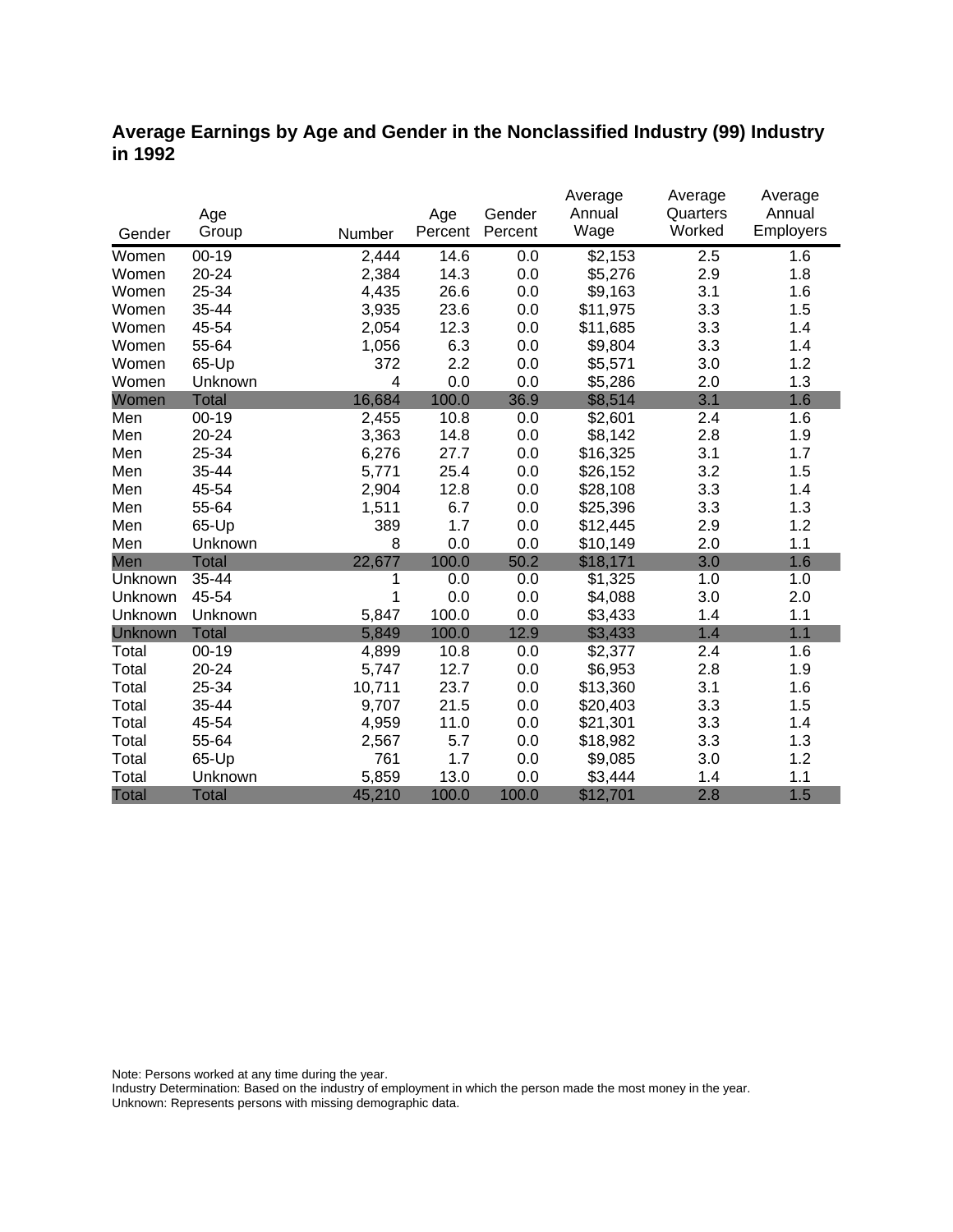# **Average Earnings by Age and Gender in the All Industry in 1992**

|              | Age          |         | Age     | Gender  | Average<br>Annual | Average<br>Quarters | Average<br>Annual |
|--------------|--------------|---------|---------|---------|-------------------|---------------------|-------------------|
| Gender       | Group        | Number  | Percent | Percent | Wage              | Worked              | Employers         |
| Women        | $00 - 19$    | 13,703  | 11.9    | 0.0     | \$2,361           | 2.5                 | 1.6               |
| Women        | 20-24        | 13,791  | 12.0    | 0.0     | \$5,619           | 2.9                 | 1.7               |
| Women        | 25-34        | 28,568  | 24.8    | 0.0     | \$10,675          | 3.2                 | 1.5               |
| Women        | 35-44        | 31,013  | 27.0    | 0.0     | \$14,379          | 3.5                 | 1.4               |
| Women        | 45-54        | 16,998  | 14.8    | 0.0     | \$15,164          | 3.5                 | 1.3               |
| Women        | 55-64        | 8,195   | 7.1     | 0.0     | \$12,816          | 3.4                 | 1.2               |
| Women        | 65-Up        | 2,701   | 2.3     | 0.0     | \$6,089           | 2.9                 | 1.1               |
| Women        | Unknown      | 14      | 0.0     | 0.0     | \$4,897           | 2.1                 | 1.2               |
| Women        | <b>Total</b> | 114,983 | 100.0   | 43.0    | \$10,785          | 3.2                 | 1.4               |
| Men          | $00 - 19$    | 13,193  | 10.3    | 0.0     | \$2,807           | 2.5                 | 1.5               |
| Men          | 20-24        | 15,683  | 12.3    | 0.0     | \$8,096           | 2.9                 | 1.8               |
| Men          | 25-34        | 33,262  | 26.1    | 0.0     | \$18,414          | 3.3                 | 1.5               |
| Men          | 35-44        | 33,966  | 26.6    | 0.0     | \$28,632          | 3.5                 | 1.3               |
| Men          | 45-54        | 19,105  | 15.0    | 0.0     | \$32,839          | 3.6                 | 1.3               |
| Men          | 55-64        | 9,546   | 7.5     | 0.0     | \$27,465          | 3.4                 | 1.2               |
| Men          | 65-Up        | 2,771   | 2.2     | 0.0     | \$13,596          | 3.0                 | 1.1               |
| Men          | Unknown      | 33      | 0.0     | 0.0     | \$6,496           | 1.8                 | 1.3               |
| Men          | <b>Total</b> | 127,559 | 100.0   | 47.7    | \$20,982          | 3.3                 | 1.4               |
| Unknown      | 35-44        | 1       | 0.0     | 0.0     | \$1,325           | 1.0                 | 1.0               |
| Unknown      | 45-54        | 1       | 0.0     | 0.0     | \$4,088           | 3.0                 | 2.0               |
| Unknown      | Unknown      | 25,001  | 100.0   | 0.0     | \$3,039           | 1.4                 | 1.1               |
| Unknown      | <b>Total</b> | 25,003  | 100.0   | 9.3     | \$3,039           | 1.4                 | 1.1               |
| Total        | $00 - 19$    | 26,896  | 10.1    | 0.0     | \$2,580           | 2.5                 | 1.5               |
| Total        | 20-24        | 29,474  | 11.0    | 0.0     | \$6,937           | 2.9                 | 1.8               |
| Total        | 25-34        | 61,830  | 23.1    | 0.0     | \$14,838          | 3.3                 | 1.5               |
| Total        | 35-44        | 64,980  | 24.3    | 0.0     | \$21,829          | 3.5                 | 1.3               |
| Total        | 45-54        | 36,104  | 13.5    | 0.0     | \$24,517          | 3.5                 | 1.3               |
| Total        | 55-64        | 17,741  | 6.6     | 0.0     | \$20,698          | 3.4                 | 1.2               |
| Total        | 65-Up        | 5,472   | 2.0     | 0.0     | \$9,891           | 3.0                 | 1.1               |
| Total        | Unknown      | 25,048  | 9.4     | 0.0     | \$3,044           | 1.4                 | 1.1               |
| <b>Total</b> | <b>Total</b> | 267,545 | 100.0   | 100.0   | \$14,923          | 3.1                 | 1.4               |

Note: Persons worked at any time during the year.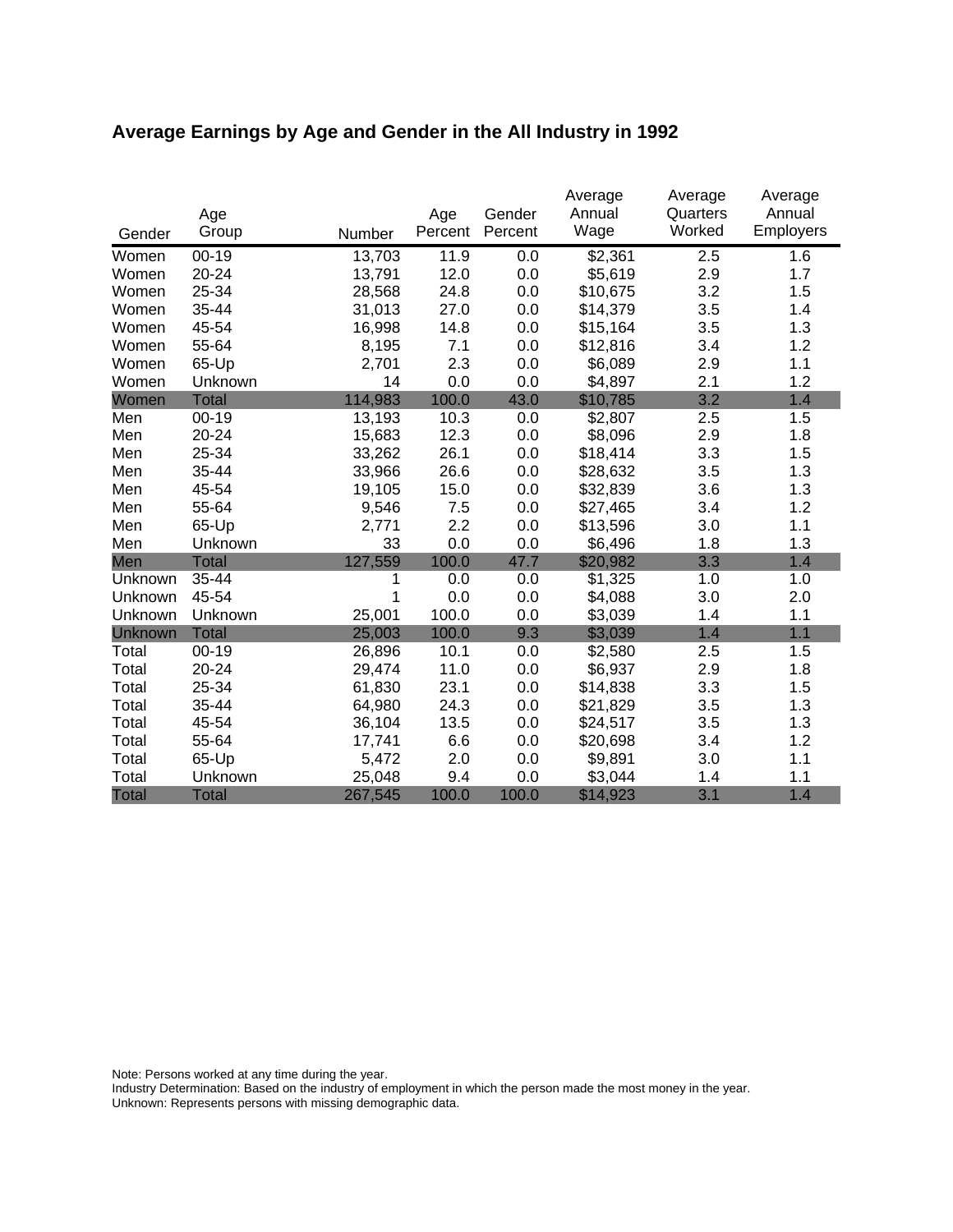#### **Average Earnings by Age and Gender in the Natural Rescources & Mining (11, 21) Industry in 1993**

|                |              |        |         |         | Average  | Average  | Average   |
|----------------|--------------|--------|---------|---------|----------|----------|-----------|
|                | Age          |        | Age     | Gender  | Annual   | Quarters | Annual    |
| Gender         | Group        | Number | Percent | Percent | Wage     | Worked   | Employers |
| Women          | $00 - 19$    | 154    | 6.0     | 0.0     | \$2,796  | 2.2      | 1.6       |
| Women          | 20-24        | 222    | 8.6     | 0.0     | \$8,172  | 2.8      | 1.8       |
| Women          | 25-34        | 607    | 23.5    | 0.0     | \$19,063 | 3.3      | 1.4       |
| Women          | 35-44        | 925    | 35.7    | 0.0     | \$25,458 | 3.6      | 1.3       |
| Women          | 45-54        | 459    | 17.7    | 0.0     | \$23,711 | 3.6      | 1.2       |
| Women          | 55-64        | 178    | 6.9     | 0.0     | \$18,715 | 3.5      | 1.2       |
| Women          | 65-Up        | 43     | 1.7     | 0.0     | \$12,234 | 3.3      | 1.1       |
| Women          | Total        | 2,588  | 100.0   | 13.1    | \$20,133 | 3.4      | 1.3       |
| Men            | $00 - 19$    | 703    | 4.4     | 0.0     | \$4,828  | 2.4      | 1.6       |
| Men            | 20-24        | 1,253  | 7.8     | 0.0     | \$12,357 | 2.9      | 1.8       |
| Men            | 25-34        | 3,943  | 24.4    | 0.0     | \$27,118 | 3.4      | 1.5       |
| Men            | 35-44        | 5,877  | 36.4    | 0.0     | \$39,228 | 3.7      | 1.3       |
| Men            | 45-54        | 2,897  | 17.9    | 0.0     | \$41,653 | 3.7      | 1.2       |
| Men            | 55-64        | 1,195  | 7.4     | 0.0     | \$34,589 | 3.4      | 1.1       |
| Men            | 65-Up        | 269    | 1.7     | 0.0     | \$20,692 | 3.0      | 1.1       |
| Men            | Unknown      | 5      | 0.0     | 0.0     | \$1,760  | 1.2      | 1.0       |
| Men            | Total        | 16,142 | 100.0   | 81.5    | \$32,457 | 3.5      | 1.3       |
| Unknown        | Unknown      | 1,077  | 100.0   | 0.0     | \$3,677  | 1.2      | 1.0       |
| <b>Unknown</b> | <b>Total</b> | 1,077  | 100.0   | 5.4     | \$3,677  | 1.2      | 1.0       |
| Total          | $00 - 19$    | 857    | 4.3     | 0.0     | \$4,463  | 2.4      | 1.6       |
| Total          | 20-24        | 1,475  | 7.4     | 0.0     | \$11,727 | 2.9      | 1.8       |
| Total          | 25-34        | 4,550  | 23.0    | 0.0     | \$26,043 | 3.4      | 1.4       |
| Total          | 35-44        | 6,802  | 34.3    | 0.0     | \$37,355 | 3.6      | 1.3       |
| Total          | 45-54        | 3,356  | 16.9    | 0.0     | \$39,199 | 3.7      | 1.2       |
| Total          | 55-64        | 1,373  | 6.9     | 0.0     | \$32,531 | 3.4      | 1.1       |
| Total          | 65-Up        | 312    | 1.6     | 0.0     | \$19,526 | 3.0      | 1.1       |
| Total          | Unknown      | 1,082  | 5.5     | 0.0     | \$3,668  | 1.2      | 1.0       |
| <b>Total</b>   | <b>Total</b> | 19,807 | 100.0   | 100.0   | \$29,282 | 3.3      | 1.3       |

Note: Persons worked at any time during the year.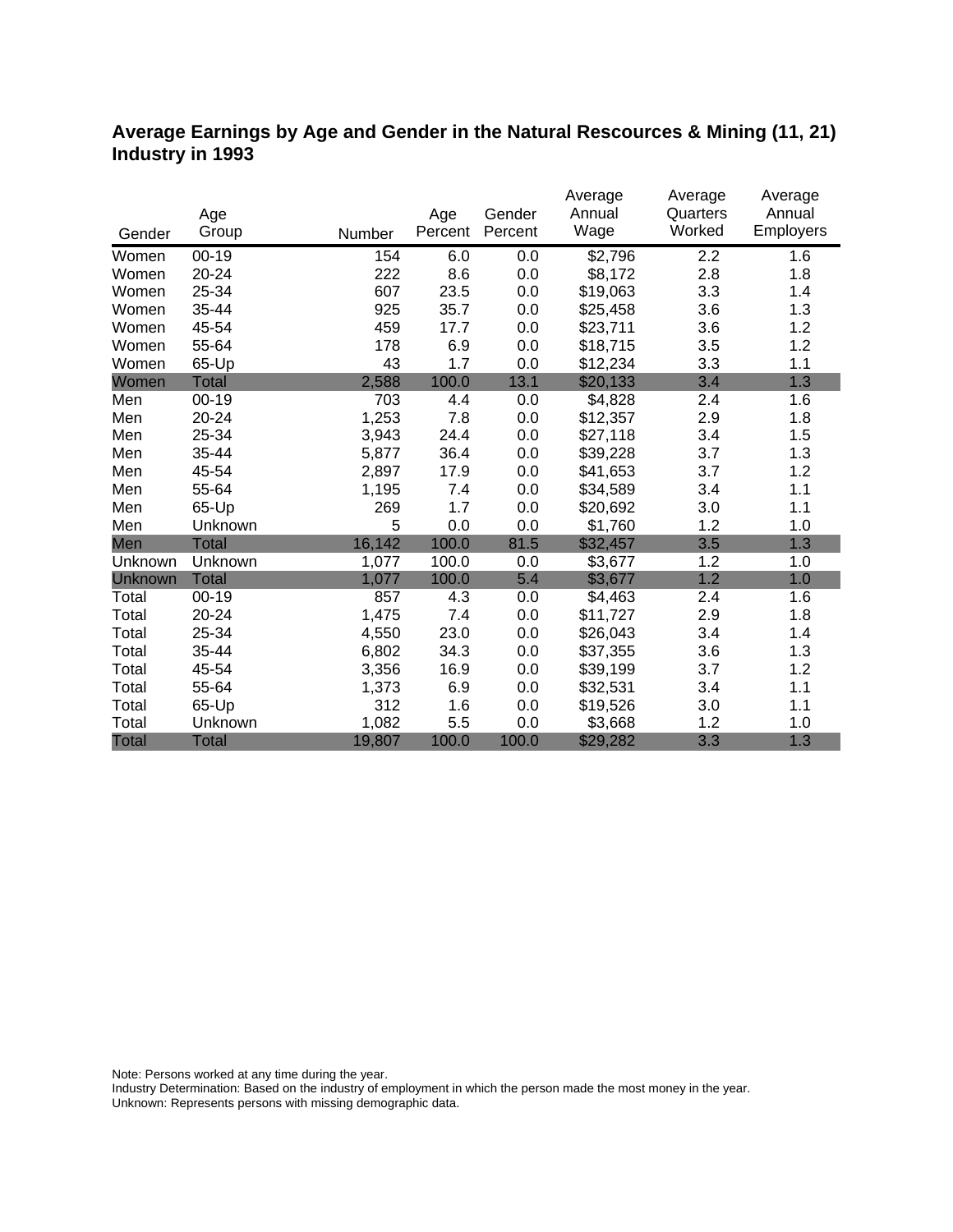# **Average Earnings by Age and Gender in the Construction (23) Industry in 1993**

|              | Age          |        | Age     | Gender  | Average<br>Annual | Average<br>Quarters | Average<br>Annual |
|--------------|--------------|--------|---------|---------|-------------------|---------------------|-------------------|
| Gender       | Group        | Number | Percent | Percent | Wage              | Worked              | <b>Employers</b>  |
| Women        | $00 - 19$    | 195    | 10.9    | 0.0     | \$2,521           | 2.2                 | 1.5               |
| Women        | 20-24        | 193    | 10.8    | 0.0     | \$5,498           | 2.7                 | 1.9               |
| Women        | 25-34        | 468    | 26.2    | 0.0     | \$9,250           | 3.0                 | 1.6               |
| Women        | 35-44        | 482    | 27.0    | 0.0     | \$10,778          | 3.1                 | 1.5               |
| Women        | 45-54        | 274    | 15.4    | 0.0     | \$11,754          | 3.2                 | 1.3               |
| Women        | 55-64        | 127    | 7.1     | 0.0     | \$12,760          | 3.5                 | 1.2               |
| Women        | 65-Up        | 44     | 2.5     | 0.0     | \$6,131           | 3.3                 | 1.1               |
| Women        | <b>Total</b> | 1,783  | 100.0   | 9.0     | \$9,079           | 3.0                 | 1.5               |
| Men          | $00 - 19$    | 1,178  | 7.6     | 0.0     | \$3,422           | 2.3                 | 1.8               |
| Men          | 20-24        | 2,344  | 15.1    | 0.0     | \$8,813           | 2.8                 | 2.0               |
| Men          | 25-34        | 4,742  | 30.6    | 0.0     | \$14,387          | 3.0                 | 1.7               |
| Men          | 35-44        | 4,294  | 27.7    | 0.0     | \$18,822          | 3.1                 | 1.6               |
| Men          | 45-54        | 1,885  | 12.1    | 0.0     | \$20,990          | 3.2                 | 1.6               |
| Men          | 55-64        | 842    | 5.4     | 0.0     | \$20,015          | 3.1                 | 1.5               |
| Men          | 65-Up        | 222    | 1.4     | 0.0     | \$14,347          | 2.9                 | 1.2               |
| Men          | Unknown      | 8      | 0.1     | 0.0     | \$5,768           | 2.0                 | 1.5               |
| Men          | <b>Total</b> | 15,515 | 100.0   | 78.3    | \$15,042          | 3.0                 | 1.7               |
| Unknown      | Unknown      | 2,529  | 100.0   | 0.0     | \$3,403           | 1.3                 | 1.1               |
| Unknown      | <b>Total</b> | 2,529  | 100.0   | 12.8    | \$3,403           | 1.3                 | 1.1               |
| Total        | $00 - 19$    | 1,373  | 6.9     | 0.0     | \$3,294           | 2.3                 | 1.7               |
| Total        | 20-24        | 2,537  | 12.8    | 0.0     | \$8,561           | 2.8                 | 2.0               |
| Total        | 25-34        | 5,210  | 26.3    | 0.0     | \$13,925          | 3.0                 | 1.7               |
| Total        | 35-44        | 4,776  | 24.1    | 0.0     | \$18,010          | 3.1                 | 1.6               |
| Total        | 45-54        | 2,159  | 10.9    | 0.0     | \$19,818          | 3.2                 | 1.6               |
| Total        | 55-64        | 969    | 4.9     | 0.0     | \$19,064          | 3.2                 | 1.4               |
| Total        | 65-Up        | 266    | 1.3     | 0.0     | \$12,988          | 2.9                 | 1.2               |
| Total        | Unknown      | 2,537  | 12.8    | 0.0     | \$3,410           | 1.3                 | 1.1               |
| <b>Total</b> | <b>Total</b> | 19,827 | 100.0   | 100.0   | \$13,022          | 2.8                 | 1.6               |

Note: Persons worked at any time during the year.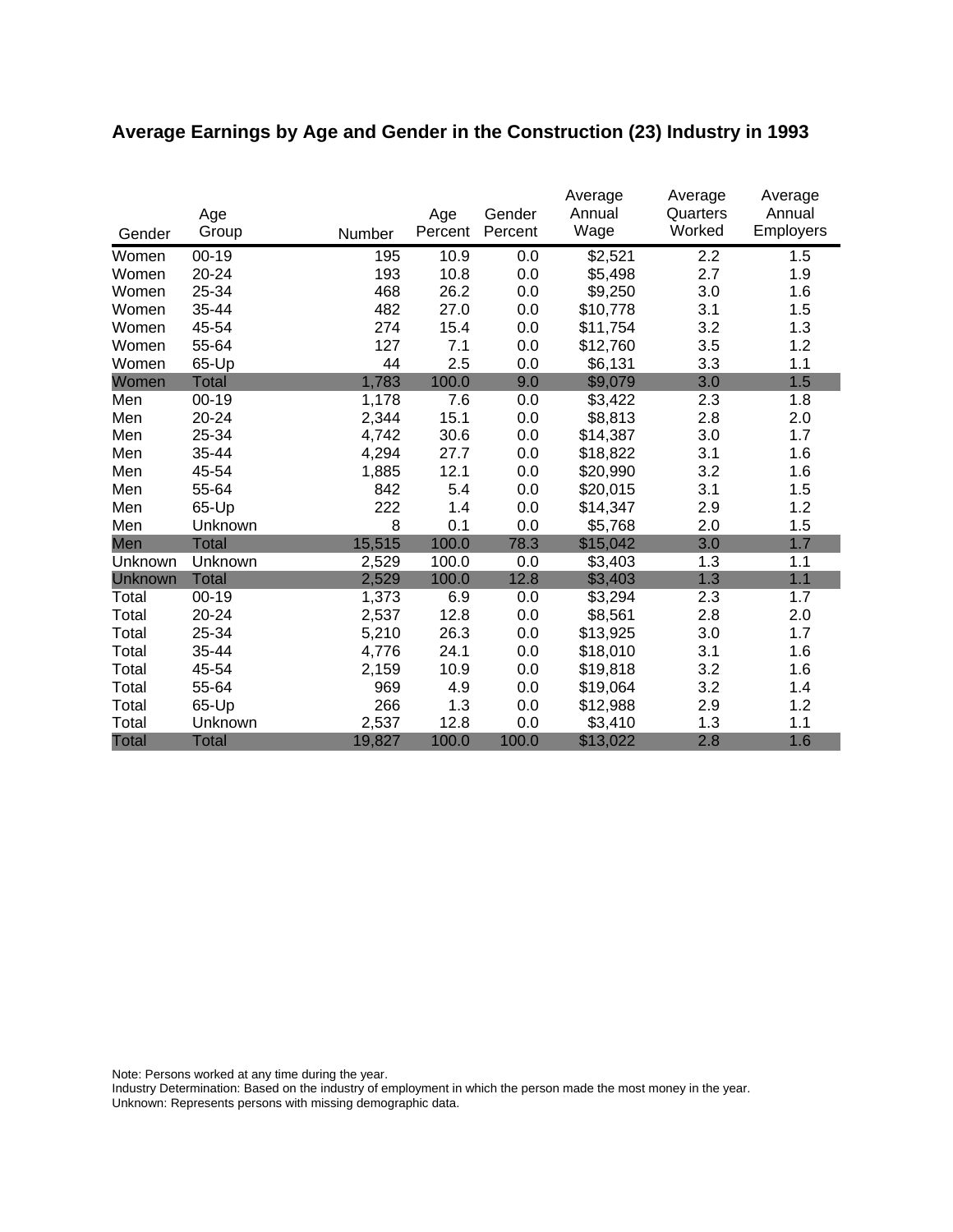### **Average Earnings by Age and Gender in the Manufacturing (31, 32, 33) Industry in 1993**

|                |              |        |         |         | Average  | Average  | Average   |
|----------------|--------------|--------|---------|---------|----------|----------|-----------|
|                | Age          |        | Age     | Gender  | Annual   | Quarters | Annual    |
| Gender         | Group        | Number | Percent | Percent | Wage     | Worked   | Employers |
| Women          | $00 - 19$    | 280    | 11.2    | 0.0     | \$2,761  | 2.5      | 1.5       |
| Women          | 20-24        | 316    | 12.7    | 0.0     | \$6,361  | 2.9      | 1.7       |
| Women          | 25-34        | 611    | 24.5    | 0.0     | \$11,663 | 3.3      | 1.5       |
| Women          | 35-44        | 690    | 27.7    | 0.0     | \$14,430 | 3.5      | 1.3       |
| Women          | 45-54        | 373    | 15.0    | 0.0     | \$14,427 | 3.5      | 1.3       |
| Women          | 55-64        | 169    | 6.8     | 0.0     | \$13,473 | 3.4      | 1.2       |
| Women          | 65-Up        | 51     | 2.0     | 0.0     | \$7,762  | 3.4      | 1.0       |
| Women          | <b>Total</b> | 2,490  | 100.0   | 25.5    | \$11,213 | 3.2      | 1.4       |
| Men            | $00 - 19$    | 471    | 6.9     | 0.0     | \$4,069  | 2.6      | 1.6       |
| Men            | 20-24        | 863    | 12.6    | 0.0     | \$10,171 | 3.1      | 1.8       |
| Men            | 25-34        | 2,004  | 29.2    | 0.0     | \$22,514 | 3.5      | 1.4       |
| Men            | 35-44        | 1,840  | 26.8    | 0.0     | \$29,330 | 3.6      | 1.2       |
| Men            | 45-54        | 1,060  | 15.4    | 0.0     | \$35,655 | 3.7      | 1.2       |
| Men            | 55-64        | 521    | 7.6     | 0.0     | \$32,819 | 3.6      | 1.1       |
| Men            | 65-Up        | 101    | 1.5     | 0.0     | \$17,193 | 3.3      | 1.1       |
| Men            | Unknown      | 1      | 0.0     | 0.0     | \$3,196  | 1.0      | 2.0       |
| Men            | <b>Total</b> | 6,861  | 100.0   | 70.3    | \$24,255 | 3.5      | 1.3       |
| Unknown        | Unknown      | 405    | 100.0   | 0.0     | \$3,732  | 1.2      | 1.0       |
| <b>Unknown</b> | <b>Total</b> | 405    | 100.0   | 4.2     | \$3,732  | 1.2      | 1.0       |
| Total          | $00-19$      | 751    | 7.7     | 0.0     | \$3,581  | 2.5      | 1.5       |
| Total          | 20-24        | 1,179  | 12.1    | 0.0     | \$9,150  | 3.1      | 1.7       |
| Total          | 25-34        | 2,615  | 26.8    | 0.0     | \$19,979 | 3.5      | 1.4       |
| Total          | 35-44        | 2,530  | 25.9    | 0.0     | \$25,266 | 3.6      | 1.3       |
| Total          | 45-54        | 1,433  | 14.7    | 0.0     | \$30,130 | 3.6      | 1.2       |
| Total          | 55-64        | 690    | 7.1     | 0.0     | \$28,080 | 3.5      | 1.1       |
| Total          | 65-Up        | 152    | 1.6     | 0.0     | \$14,029 | 3.3      | 1.1       |
| Total          | Unknown      | 406    | 4.2     | 0.0     | \$3,730  | 1.2      | 1.0       |
| <b>Total</b>   | <b>Total</b> | 9,756  | 100.0   | 100.0   | \$20,074 | 3.3      | 1.3       |

Note: Persons worked at any time during the year.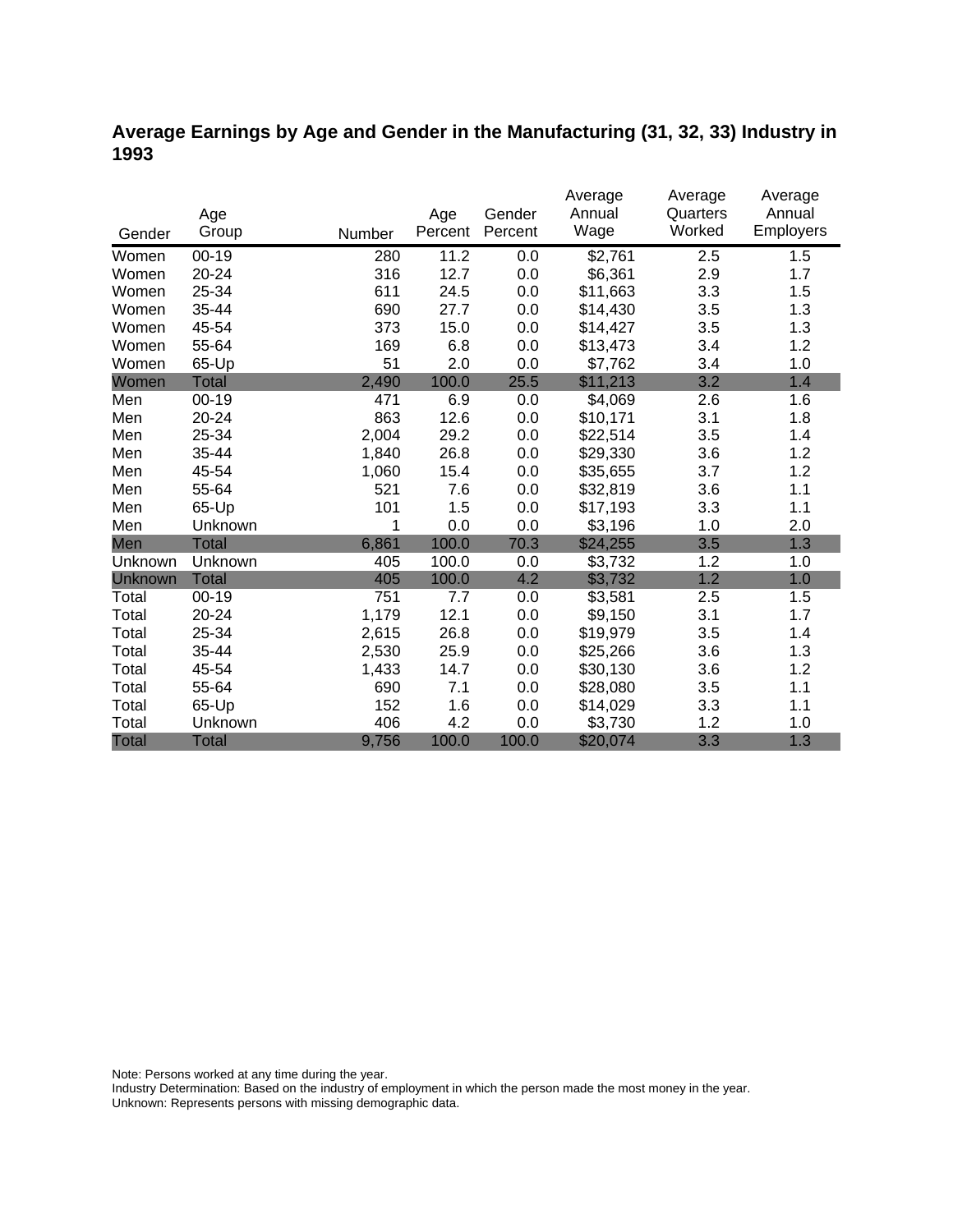#### **Average Earnings by Age and Gender in the Wholesale Trade, Transportation, & Utilities (22, 42, 48, 49) Industry in 1993**

|              |              |        |         |         | Average  | Average  | Average          |
|--------------|--------------|--------|---------|---------|----------|----------|------------------|
|              | Age          |        | Age     | Gender  | Annual   | Quarters | Annual           |
| Gender       | Group        | Number | Percent | Percent | Wage     | Worked   | <b>Employers</b> |
| Women        | $00 - 19$    | 170    | 5.6     | 0.0     | \$2,792  | 2.3      | 1.5              |
| Women        | 20-24        | 243    | 8.0     | 0.0     | \$7,138  | 3.1      | 1.7              |
| Women        | 25-34        | 808    | 26.8    | 0.0     | \$13,998 | 3.4      | 1.4              |
| Women        | 35-44        | 969    | 32.1    | 0.0     | \$17,219 | 3.6      | 1.3              |
| Women        | 45-54        | 532    | 17.6    | 0.0     | \$18,054 | 3.6      | 1.2              |
| Women        | 55-64        | 235    | 7.8     | 0.0     | \$15,082 | 3.6      | 1.2              |
| Women        | 65-Up        | 62     | 2.1     | 0.0     | \$12,813 | 2.9      | 1.3              |
| Women        | Total        | 3,019  | 100.0   | 18.8    | \$14,623 | 3.4      | 1.4              |
| Men          | $00 - 19$    | 442    | 3.6     | 0.0     | \$3,767  | 2.4      | 1.5              |
| Men          | 20-24        | 829    | 6.7     | 0.0     | \$11,784 | 3.2      | 1.6              |
| Men          | 25-34        | 3,184  | 25.8    | 0.0     | \$23,262 | 3.5      | 1.4              |
| Men          | 35-44        | 3,971  | 32.1    | 0.0     | \$34,182 | 3.7      | 1.2              |
| Men          | 45-54        | 2,516  | 20.3    | 0.0     | \$37,494 | 3.7      | 1.2              |
| Men          | 55-64        | 1,149  | 9.3     | 0.0     | \$32,248 | 3.6      | 1.2              |
| Men          | 65-Up        | 273    | 2.2     | 0.0     | \$19,219 | 3.3      | 1.2              |
| Men          | <b>Total</b> | 12,364 | 100.0   | 77.0    | \$28,944 | 3.5      | 1.3              |
| Unknown      | Unknown      | 679    | 100.0   | 0.0     | \$4,326  | 1.3      | 1.0              |
| Unknown      | <b>Total</b> | 679    | 100.0   | 4.2     | \$4,326  | 1.3      | 1.0              |
| Total        | $00 - 19$    | 612    | 3.8     | 0.0     | \$3,496  | 2.4      | 1.5              |
| Total        | 20-24        | 1,072  | 6.7     | 0.0     | \$10,731 | 3.1      | 1.7              |
| Total        | 25-34        | 3,992  | 24.9    | 0.0     | \$21,386 | 3.5      | 1.4              |
| Total        | 35-44        | 4,940  | 30.8    | 0.0     | \$30,855 | 3.7      | 1.3              |
| Total        | 45-54        | 3,048  | 19.0    | 0.0     | \$34,101 | 3.7      | 1.2              |
| Total        | 55-64        | 1,384  | 8.6     | 0.0     | \$29,333 | 3.6      | 1.2              |
| Total        | 65-Up        | 335    | 2.1     | 0.0     | \$18,034 | 3.2      | 1.2              |
| Total        | Unknown      | 679    | 4.2     | 0.0     | \$4,326  | 1.3      | 1.0              |
| <b>Total</b> | <b>Total</b> | 16,062 | 100.0   | 100.0   | \$25,212 | 3.4      | 1.3              |

Note: Persons worked at any time during the year.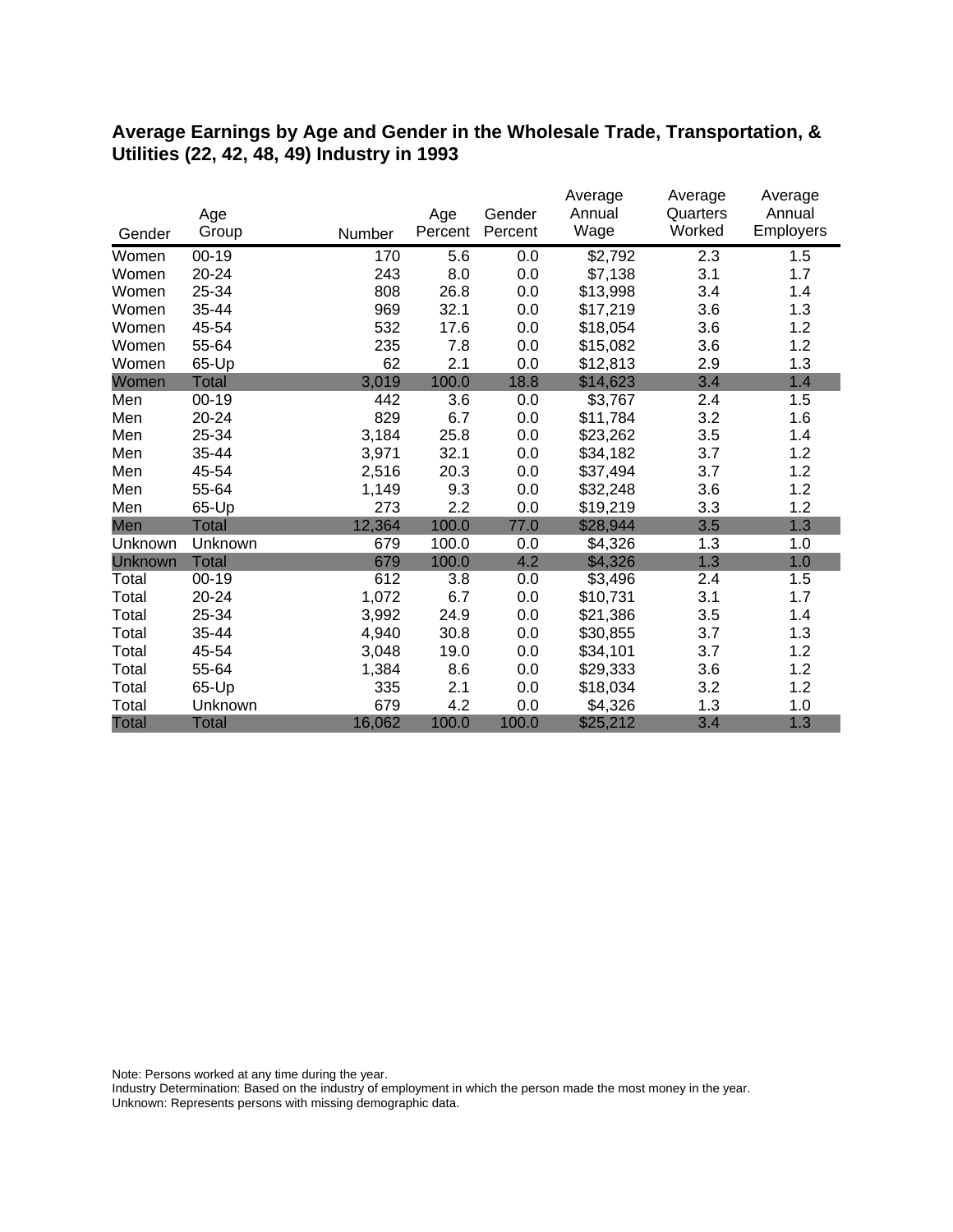# **Average Earnings by Age and Gender in the Retail Trade (44, 45) Industry in 1993**

| Gender       | Age<br>Group | Number | Age<br>Percent | Gender<br>Percent | Average<br>Annual<br>Wage | Average<br>Quarters<br>Worked | Average<br>Annual<br><b>Employers</b> |
|--------------|--------------|--------|----------------|-------------------|---------------------------|-------------------------------|---------------------------------------|
| Women        | $00 - 19$    | 2,607  | 16.3           | 0.0               | \$2,929                   | 2.7                           | 1.6                                   |
| Women        | 20-24        | 2,845  | 17.7           | 0.0               | \$5,195                   | 2.9                           | 1.7                                   |
| Women        | 25-34        | 3,853  | 24.0           | 0.0               | \$8,921                   | 3.2                           | 1.5                                   |
| Women        | 35-44        | 3,481  | 21.7           | 0.0               | \$10,438                  | 3.4                           | 1.4                                   |
| Women        | 45-54        | 1,921  | 12.0           | 0.0               | \$10,643                  | 3.4                           | 1.3                                   |
| Women        | 55-64        | 1,014  | 6.3            | 0.0               | \$9,556                   | 3.4                           | 1.2                                   |
| Women        | 65-Up        | 316    | 2.0            | 0.0               | \$6,409                   | 3.3                           | 1.1                                   |
| Women        | Unknown      | 4      | 0.0            | 0.0               | \$1,974                   | 3.0                           | 1.8                                   |
| Women        | <b>Total</b> | 16,041 | 100.0          | 52.4              | \$7,811                   | 3.1                           | 1.5                                   |
| Men          | $00 - 19$    | 2,268  | 18.0           | 0.0               | \$3,250                   | 2.7                           | 1.6                                   |
| Men          | 20-24        | 2,245  | 17.8           | 0.0               | \$8,276                   | 3.1                           | 1.8                                   |
| Men          | 25-34        | 3,220  | 25.6           | 0.0               | \$16,715                  | 3.4                           | 1.5                                   |
| Men          | 35-44        | 2,395  | 19.0           | 0.0               | \$23,727                  | 3.5                           | 1.3                                   |
| Men          | 45-54        | 1,399  | 11.1           | 0.0               | \$26,371                  | 3.5                           | 1.3                                   |
| Men          | 55-64        | 703    | 5.6            | 0.0               | \$23,799                  | 3.4                           | 1.2                                   |
| Men          | 65-Up        | 366    | 2.9            | 0.0               | \$10,719                  | 3.2                           | 1.1                                   |
| Men          | Unknown      | 1      | 0.0            | 0.0               | \$19,197                  | 3.0                           | 1.0                                   |
| Men          | Total        | 12,597 | 100.0          | 41.1              | \$15,414                  | 3.2                           | 1.5                                   |
| Unknown      | Unknown      | 1,981  | 100.0          | 0.0               | \$2,249                   | 1.4                           | 1.1                                   |
| Unknown      | <b>Total</b> | 1,981  | 100.0          | 6.5               | \$2,249                   | 1.4                           | 1.1                                   |
| Total        | $00 - 19$    | 4,875  | 15.9           | 0.0               | \$3,078                   | 2.7                           | 1.6                                   |
| Total        | 20-24        | 5,090  | 16.6           | 0.0               | \$6,554                   | 3.0                           | 1.7                                   |
| Total        | 25-34        | 7,073  | 23.1           | 0.0               | \$12,470                  | 3.3                           | 1.5                                   |
| Total        | 35-44        | 5,876  | 19.2           | 0.0               | \$15,854                  | 3.4                           | 1.4                                   |
| Total        | 45-54        | 3,320  | 10.8           | 0.0               | \$17,271                  | 3.5                           | 1.3                                   |
| Total        | 55-64        | 1,717  | 5.6            | 0.0               | \$15,387                  | 3.4                           | 1.2                                   |
| Total        | 65-Up        | 682    | 2.2            | 0.0               | \$8,722                   | 3.3                           | 1.1                                   |
| Total        | Unknown      | 1,986  | 6.5            | 0.0               | \$2,257                   | 1.4                           | 1.1                                   |
| <b>Total</b> | <b>Total</b> | 30,619 | 100.0          | 100.0             | \$10,579                  | 3.1                           | 1.4                                   |

Note: Persons worked at any time during the year.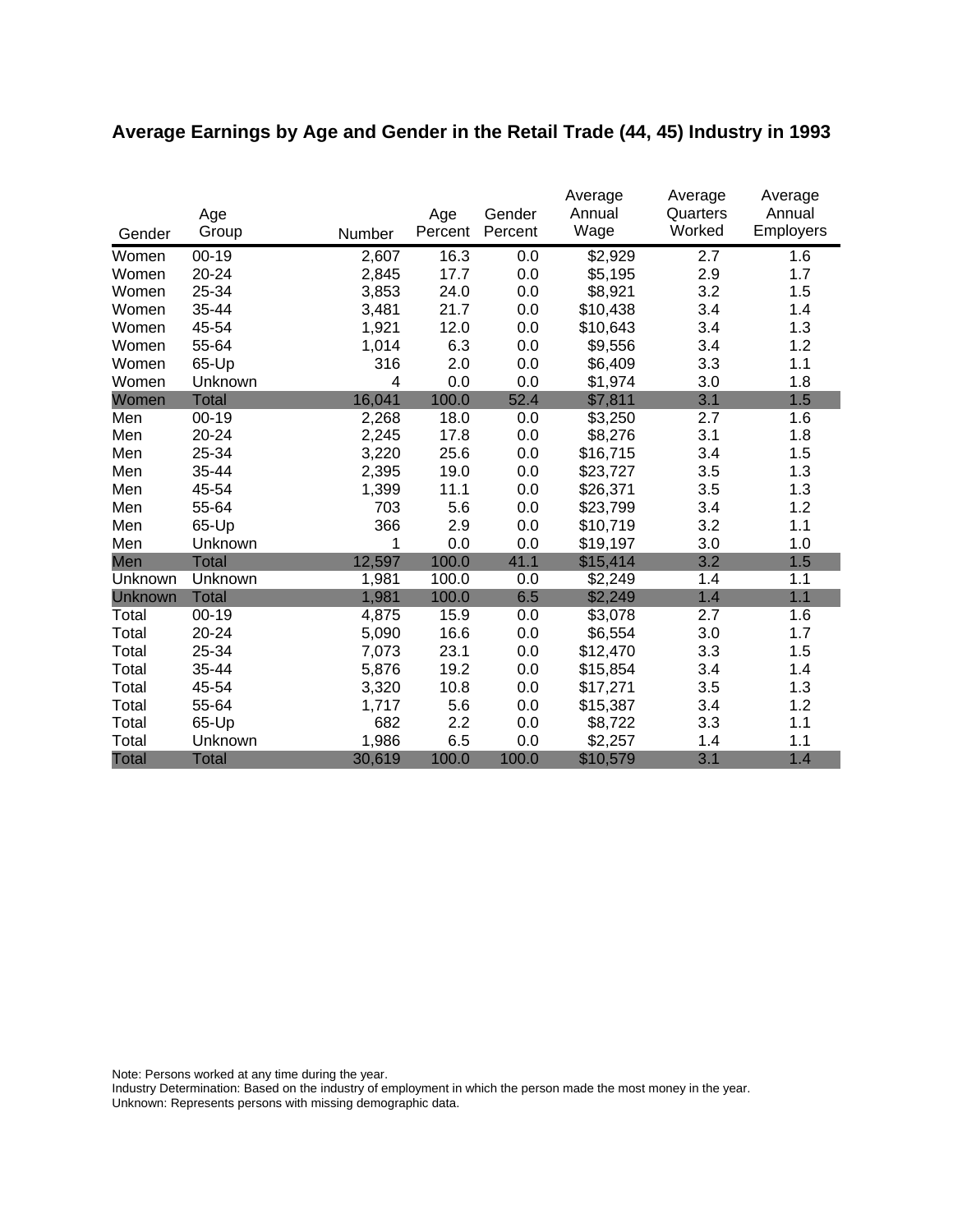# **Average Earnings by Age and Gender in the Information (51) Industry in 1993**

|              | Age<br>Group |        | Age<br>Percent | Gender<br>Percent | Average<br>Annual<br>Wage | Average<br>Quarters<br>Worked | Average<br>Annual<br><b>Employers</b> |
|--------------|--------------|--------|----------------|-------------------|---------------------------|-------------------------------|---------------------------------------|
| Gender       |              | Number |                |                   |                           |                               |                                       |
| Women        | $00 - 19$    | 273    | 11.1           | 0.0               | \$2,102                   | 2.9                           | 1.5                                   |
| Women        | 20-24        | 212    | 8.6            | 0.0               | \$7,888                   | 3.2                           | 1.6                                   |
| Women        | 25-34        | 552    | 22.4           | 0.0               | \$12,875                  | 3.4                           | 1.4                                   |
| Women        | 35-44        | 817    | 33.2           | 0.0               | \$18,009                  | 3.6                           | 1.3                                   |
| Women        | 45-54        | 404    | 16.4           | 0.0               | \$17,502                  | 3.7                           | 1.2                                   |
| Women        | 55-64        | 138    | 5.6            | 0.0               | \$16,027                  | 3.6                           | 1.2                                   |
| Women        | 65-Up        | 65     | 2.6            | 0.0               | \$5,370                   | 3.5                           | 1.1                                   |
| Women        | <b>Total</b> | 2,461  | 100.0          | 53.9              | \$13,693                  | 3.5                           | 1.4                                   |
| Men          | $00 - 19$    | 199    | 10.1           | 0.0               | \$2,280                   | 2.7                           | 1.4                                   |
| Men          | 20-24        | 180    | 9.2            | 0.0               | \$9,633                   | 3.2                           | 1.7                                   |
| Men          | 25-34        | 446    | 22.7           | 0.0               | \$18,286                  | 3.4                           | 1.4                                   |
| Men          | 35-44        | 614    | 31.2           | 0.0               | \$32,267                  | 3.7                           | 1.2                                   |
| Men          | 45-54        | 376    | 19.1           | 0.0               | \$40,987                  | 3.8                           | 1.1                                   |
| Men          | 55-64        | 116    | 5.9            | 0.0               | \$35,596                  | 3.8                           | 1.1                                   |
| Men          | 65-Up        | 34     | 1.7            | 0.0               | \$14,352                  | 3.3                           | 1.0                                   |
| Men          | Total        | 1,965  | 100.0          | 43.1              | \$25,538                  | 3.5                           | 1.3                                   |
| Unknown      | Unknown      | 137    | 100.0          | 0.0               | \$4,015                   | 1.4                           | 1.1                                   |
| Unknown      | <b>Total</b> | 137    | 100.0          | 3.0               | \$4,015                   | 1.4                           | 1.1                                   |
| Total        | $00 - 19$    | 472    | 10.3           | 0.0               | \$2,177                   | 2.8                           | 1.4                                   |
| Total        | 20-24        | 392    | 8.6            | 0.0               | \$8,690                   | 3.2                           | 1.7                                   |
| Total        | 25-34        | 998    | 21.9           | 0.0               | \$15,293                  | 3.4                           | 1.4                                   |
| Total        | 35-44        | 1,431  | 31.4           | 0.0               | \$24,127                  | 3.7                           | 1.3                                   |
| Total        | 45-54        | 780    | 17.1           | 0.0               | \$28,823                  | 3.7                           | 1.2                                   |
| Total        | 55-64        | 254    | 5.6            | 0.0               | \$24,964                  | 3.7                           | 1.2                                   |
| Total        | 65-Up        | 99     | 2.2            | 0.0               | \$8,455                   | 3.4                           | 1.1                                   |
| Total        | Unknown      | 137    | 3.0            | 0.0               | \$4,015                   | 1.4                           | 1.1                                   |
| <b>Total</b> | <b>Total</b> | 4,563  | 100.0          | 100.0             | \$18,503                  | 3.4                           | 1.3                                   |

Note: Persons worked at any time during the year.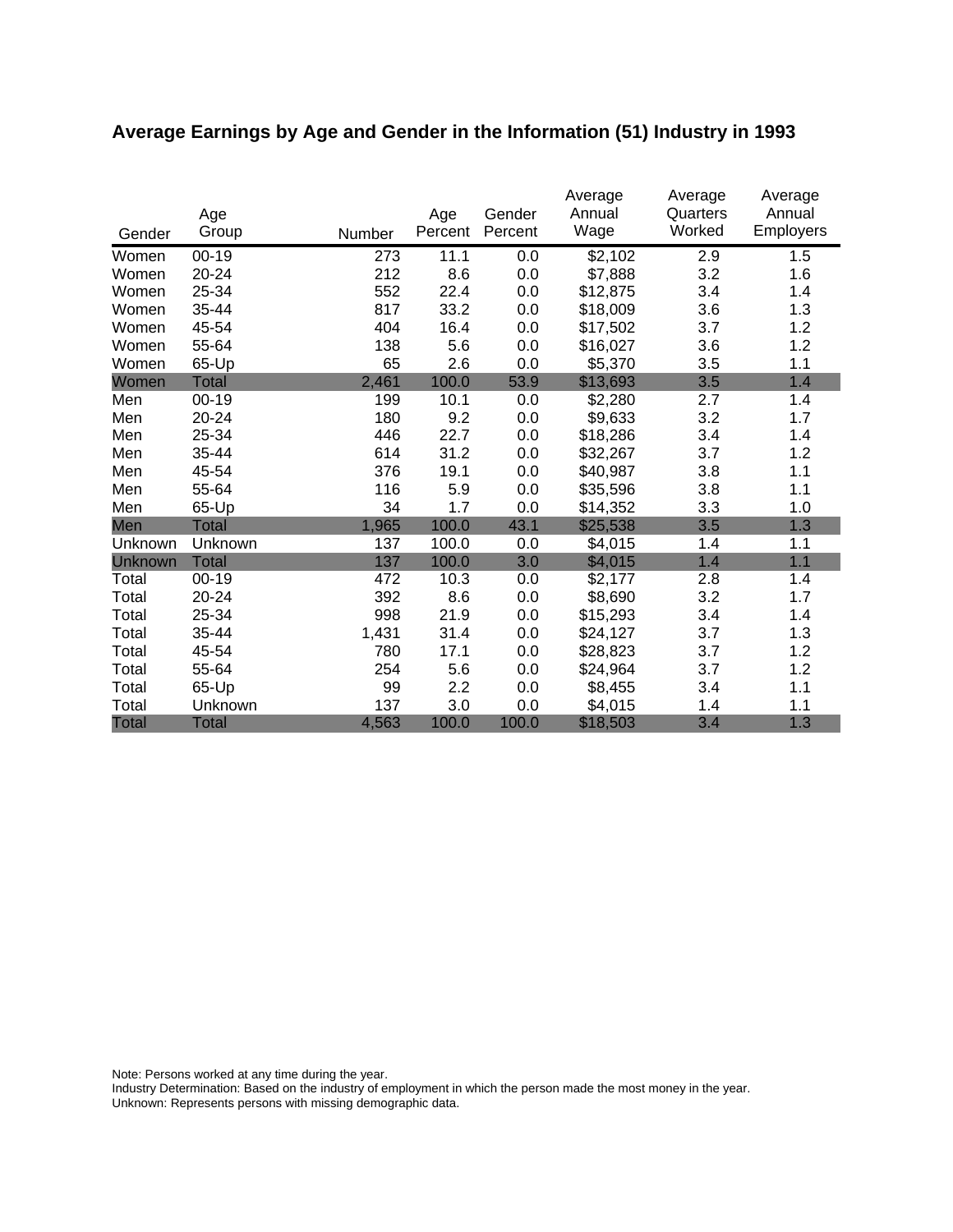### **Average Earnings by Age and Gender in the Financial Activities (52, 53) Industry in 1993**

|              |              |        |         |         | Average  | Average  | Average   |
|--------------|--------------|--------|---------|---------|----------|----------|-----------|
|              | Age          |        | Age     | Gender  | Annual   | Quarters | Annual    |
| Gender       | Group        | Number | Percent | Percent | Wage     | Worked   | Employers |
| Women        | $00 - 19$    | 272    | 5.1     | 0.0     | \$3,065  | 2.8      | 1.5       |
| Women        | 20-24        | 627    | 11.8    | 0.0     | \$8,103  | 3.2      | 1.7       |
| Women        | 25-34        | 1,470  | 27.8    | 0.0     | \$13,719 | 3.5      | 1.4       |
| Women        | 35-44        | 1,504  | 28.4    | 0.0     | \$17,415 | 3.7      | 1.3       |
| Women        | 45-54        | 901    | 17.0    | 0.0     | \$17,568 | 3.7      | 1.3       |
| Women        | 55-64        | 395    | 7.5     | 0.0     | \$16,644 | 3.6      | 1.2       |
| Women        | 65-Up        | 127    | 2.4     | 0.0     | \$8,071  | 3.4      | 1.0       |
| Women        | Unknown      | 1      | 0.0     | 0.0     | \$3,312  | 1.0      | 1.0       |
| Women        | <b>Total</b> | 5,297  | 100.0   | 64.3    | \$14,292 | 3.5      | 1.4       |
| Men          | $00 - 19$    | 188    | 7.3     | 0.0     | \$3,258  | 2.5      | 1.6       |
| Men          | 20-24        | 230    | 8.9     | 0.0     | \$7,801  | 2.9      | 1.8       |
| Men          | 25-34        | 559    | 21.7    | 0.0     | \$20,905 | 3.4      | 1.4       |
| Men          | 35-44        | 691    | 26.9    | 0.0     | \$40,558 | 3.6      | 1.3       |
| Men          | 45-54        | 479    | 18.6    | 0.0     | \$51,473 | 3.6      | 1.2       |
| Men          | 55-64        | 276    | 10.7    | 0.0     | \$40,883 | 3.5      | 1.2       |
| Men          | 65-Up        | 150    | 5.8     | 0.0     | \$22,251 | 3.4      | 1.1       |
| Men          | <b>Total</b> | 2,573  | 100.0   | 31.2    | \$31,635 | 3.4      | 1.3       |
| Unknown      | Unknown      | 374    | 100.0   | 0.0     | \$3,910  | 1.3      | 1.0       |
| Unknown      | <b>Total</b> | 374    | 100.0   | 4.5     | \$3,910  | 1.3      | 1.0       |
| Total        | $00 - 19$    | 460    | 5.6     | 0.0     | \$3,144  | 2.7      | 1.6       |
| Total        | 20-24        | 857    | 10.4    | 0.0     | \$8,022  | 3.1      | 1.7       |
| Total        | 25-34        | 2,029  | 24.6    | 0.0     | \$15,699 | 3.5      | 1.4       |
| Total        | 35-44        | 2,195  | 26.6    | 0.0     | \$24,701 | 3.6      | 1.3       |
| Total        | 45-54        | 1,380  | 16.7    | 0.0     | \$29,336 | 3.6      | 1.2       |
| Total        | 55-64        | 671    | 8.1     | 0.0     | \$26,614 | 3.5      | 1.2       |
| Total        | 65-Up        | 277    | 3.4     | 0.0     | \$15,750 | 3.4      | 1.1       |
| Total        | Unknown      | 375    | 4.5     | 0.0     | \$3,908  | 1.3      | 1.0       |
| <b>Total</b> | <b>Total</b> | 8,244  | 100.0   | 100.0   | \$19,234 | 3.4      | 1.3       |

Note: Persons worked at any time during the year.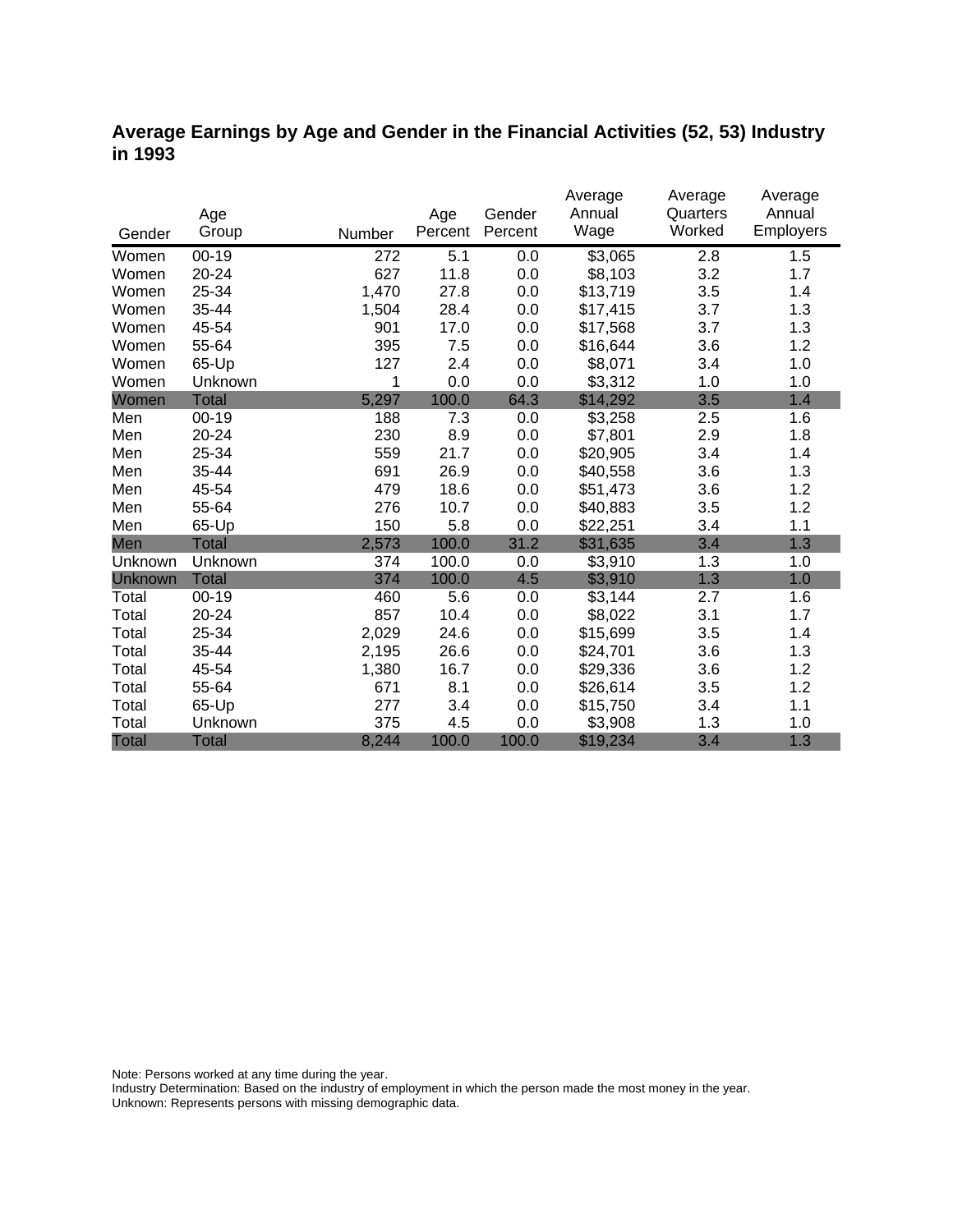### **Average Earnings by Age and Gender in the Professional & Business Services (54, 55, 56) Industry in 1993**

|              |              |                |         |         | Average  | Average  | Average   |
|--------------|--------------|----------------|---------|---------|----------|----------|-----------|
|              | Age          |                | Age     | Gender  | Annual   | Quarters | Annual    |
| Gender       | Group        | Number         | Percent | Percent | Wage     | Worked   | Employers |
| Women        | $00 - 19$    | 540            | 8.9     | 0.0     | \$2,387  | 2.4      | 1.6       |
| Women        | 20-24        | 871            | 14.4    | 0.0     | \$6,587  | 2.9      | 1.8       |
| Women        | 25-34        | 1,843          | 30.4    | 0.0     | \$11,030 | 3.1      | 1.5       |
| Women        | 35-44        | 1,622          | 26.7    | 0.0     | \$13,421 | 3.3      | 1.4       |
| Women        | 45-54        | 757            | 12.5    | 0.0     | \$13,187 | 3.3      | 1.4       |
| Women        | 55-64        | 321            | 5.3     | 0.0     | \$8,835  | 3.0      | 1.3       |
| Women        | 65-Up        | 112            | 1.8     | 0.0     | \$4,928  | 2.8      | 1.1       |
| Women        | Unknown      | 1              | 0.0     | 0.0     | \$2,006  | 2.0      | 1.0       |
| Women        | <b>Total</b> | 6,067          | 100.0   | 50.0    | \$10,301 | 3.1      | 1.5       |
| Men          | $00 - 19$    | 514            | 10.0    | 0.0     | \$2,558  | 2.3      | 1.6       |
| Men          | 20-24        | 807            | 15.7    | 0.0     | \$6,546  | 2.7      | 1.7       |
| Men          | 25-34        | 1,383          | 26.9    | 0.0     | \$16,923 | 3.1      | 1.5       |
| Men          | 35-44        | 1,243          | 24.1    | 0.0     | \$32,287 | 3.4      | 1.3       |
| Men          | 45-54        | 711            | 13.8    | 0.0     | \$41,703 | 3.4      | 1.2       |
| Men          | 55-64        | 350            | 6.8     | 0.0     | \$29,790 | 3.2      | 1.2       |
| Men          | 65-Up        | 137            | 2.7     | 0.0     | \$16,178 | 3.0      | 1.1       |
| Men          | Unknown      | $\overline{2}$ | 0.0     | 0.0     | \$22,278 | 2.5      | 1.5       |
| Men          | <b>Total</b> | 5,147          | 100.0   | 42.4    | \$21,852 | 3.1      | 1.4       |
| Unknown      | Unknown      | 919            | 100.0   | 0.0     | \$2,810  | 1.3      | 1.0       |
| Unknown      | <b>Total</b> | 919            | 100.0   | 7.6     | \$2,810  | 1.3      | 1.0       |
| Total        | $00 - 19$    | 1,054          | 8.7     | 0.0     | \$2,471  | 2.3      | 1.6       |
| Total        | 20-24        | 1,678          | 13.8    | 0.0     | \$6,568  | 2.8      | 1.8       |
| Total        | 25-34        | 3,226          | 26.6    | 0.0     | \$13,556 | 3.1      | 1.5       |
| Total        | 35-44        | 2,865          | 23.6    | 0.0     | \$21,606 | 3.3      | 1.4       |
| Total        | 45-54        | 1,468          | 12.1    | 0.0     | \$26,998 | 3.4      | 1.3       |
| Total        | 55-64        | 671            | 5.5     | 0.0     | \$19,766 | 3.1      | 1.2       |
| Total        | 65-Up        | 249            | 2.1     | 0.0     | \$11,118 | 3.0      | 1.1       |
| Total        | Unknown      | 922            | 7.6     | 0.0     | \$2,852  | 1.3      | 1.0       |
| <b>Total</b> | <b>Total</b> | 12,133         | 100.0   | 100.0   | \$14,634 | 2.9      | 1.4       |

Note: Persons worked at any time during the year.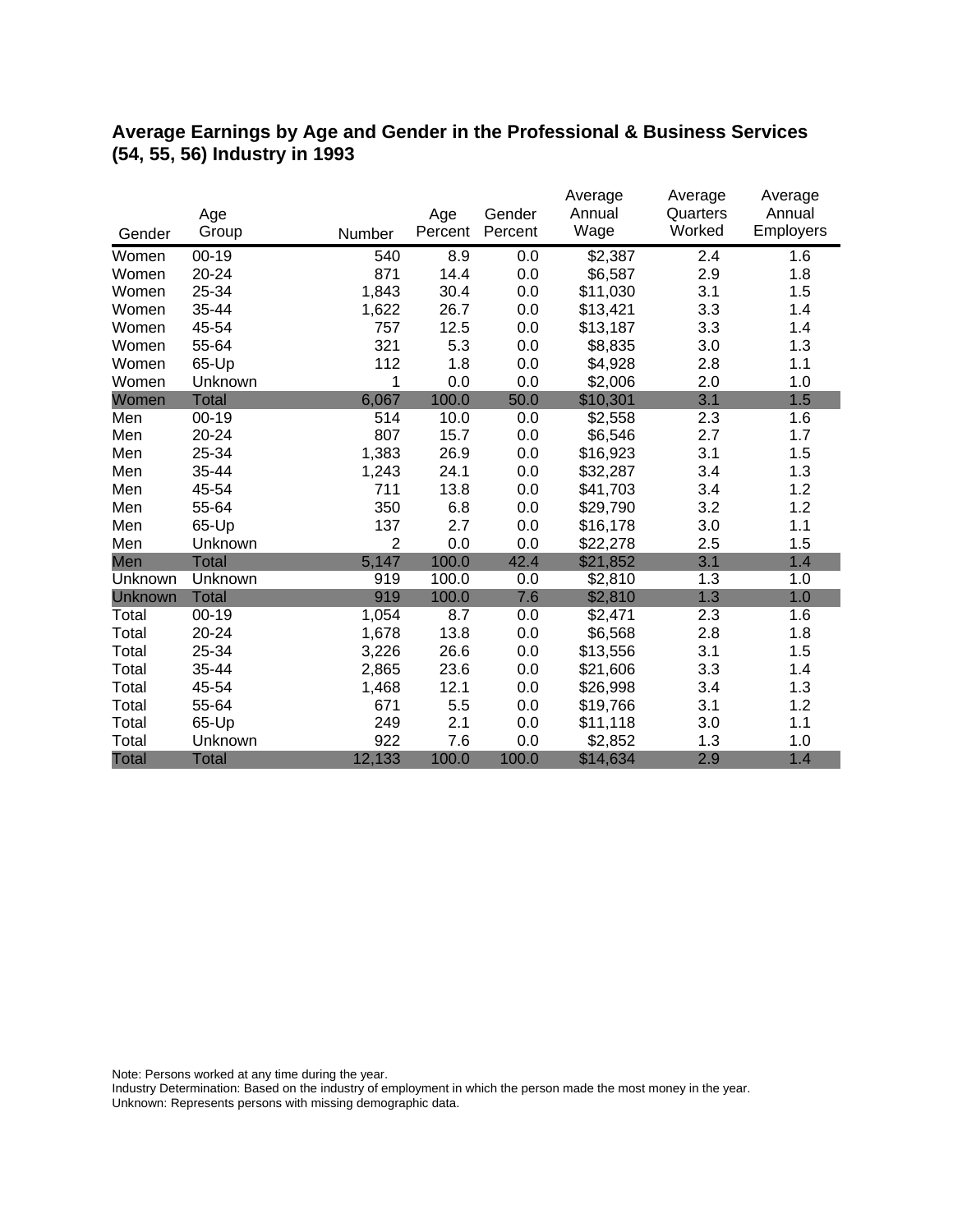### **Average Earnings by Age and Gender in the Educational Services (61) Industry in 1993**

|              |              |        |         |         | Average  | Average  | Average          |
|--------------|--------------|--------|---------|---------|----------|----------|------------------|
|              | Age          |        | Age     | Gender  | Annual   | Quarters | Annual           |
| Gender       | Group        | Number | Percent | Percent | Wage     | Worked   | <b>Employers</b> |
| Women        | $00 - 19$    | 469    | 2.7     | 0.0     | \$1,525  | 2.2      | 1.4              |
| Women        | 20-24        | 687    | 4.0     | 0.0     | \$5,866  | 2.7      | 1.6              |
| Women        | 25-34        | 3,157  | 18.2    | 0.0     | \$12,742 | 3.3      | 1.3              |
| Women        | 35-44        | 6,752  | 39.0    | 0.0     | \$16,856 | 3.6      | 1.3              |
| Women        | 45-54        | 4,289  | 24.8    | 0.0     | \$19,992 | 3.7      | 1.2              |
| Women        | 55-64        | 1,706  | 9.9     | 0.0     | \$17,386 | 3.4      | 1.1              |
| Women        | 65-Up        | 255    | 1.5     | 0.0     | \$7,378  | 2.8      | 1.1              |
| Women        | Total        | 17,315 | 100.0   | 63.6    | \$15,944 | 3.5      | 1.3              |
| Men          | $00 - 19$    | 521    | 5.6     | 0.0     | \$1,837  | 2.2      | 1.3              |
| Men          | 20-24        | 405    | 4.4     | 0.0     | \$6,310  | 2.6      | 1.6              |
| Men          | 25-34        | 1,688  | 18.2    | 0.0     | \$16,402 | 3.3      | 1.4              |
| Men          | 35-44        | 2,738  | 29.5    | 0.0     | \$26,715 | 3.6      | 1.2              |
| Men          | 45-54        | 2,412  | 26.0    | 0.0     | \$32,833 | 3.7      | 1.2              |
| Men          | 55-64        | 1,256  | 13.6    | 0.0     | \$27,623 | 3.4      | 1.1              |
| Men          | 65-Up        | 249    | 2.7     | 0.0     | \$11,464 | 2.9      | 1.1              |
| Men          | <b>Total</b> | 9,269  | 100.0   | 34.0    | \$23,852 | 3.4      | 1.3              |
| Unknown      | Unknown      | 641    | 100.0   | 0.0     | \$3,285  | 1.2      | 1.0              |
| Unknown      | <b>Total</b> | 641    | 100.0   | 2.4     | \$3,285  | 1.2      | 1.0              |
| Total        | $00 - 19$    | 990    | 3.6     | 0.0     | \$1,689  | 2.2      | 1.4              |
| Total        | 20-24        | 1,092  | 4.0     | 0.0     | \$6,030  | 2.7      | 1.6              |
| Total        | 25-34        | 4,845  | 17.8    | 0.0     | \$14,017 | 3.3      | 1.3              |
| Total        | 35-44        | 9,490  | 34.9    | 0.0     | \$19,701 | 3.6      | 1.2              |
| Total        | 45-54        | 6,701  | 24.6    | 0.0     | \$24,614 | 3.7      | 1.2              |
| Total        | 55-64        | 2,962  | 10.9    | 0.0     | \$21,727 | 3.4      | 1.1              |
| Total        | 65-Up        | 504    | 1.9     | 0.0     | \$9,397  | 2.8      | 1.1              |
| Total        | Unknown      | 641    | 2.4     | 0.0     | \$3,285  | 1.2      | 1.0              |
| <b>Total</b> | <b>Total</b> | 27,225 | 100.0   | 100.0   | \$18,338 | 3.4      | 1.3              |

Note: Persons worked at any time during the year.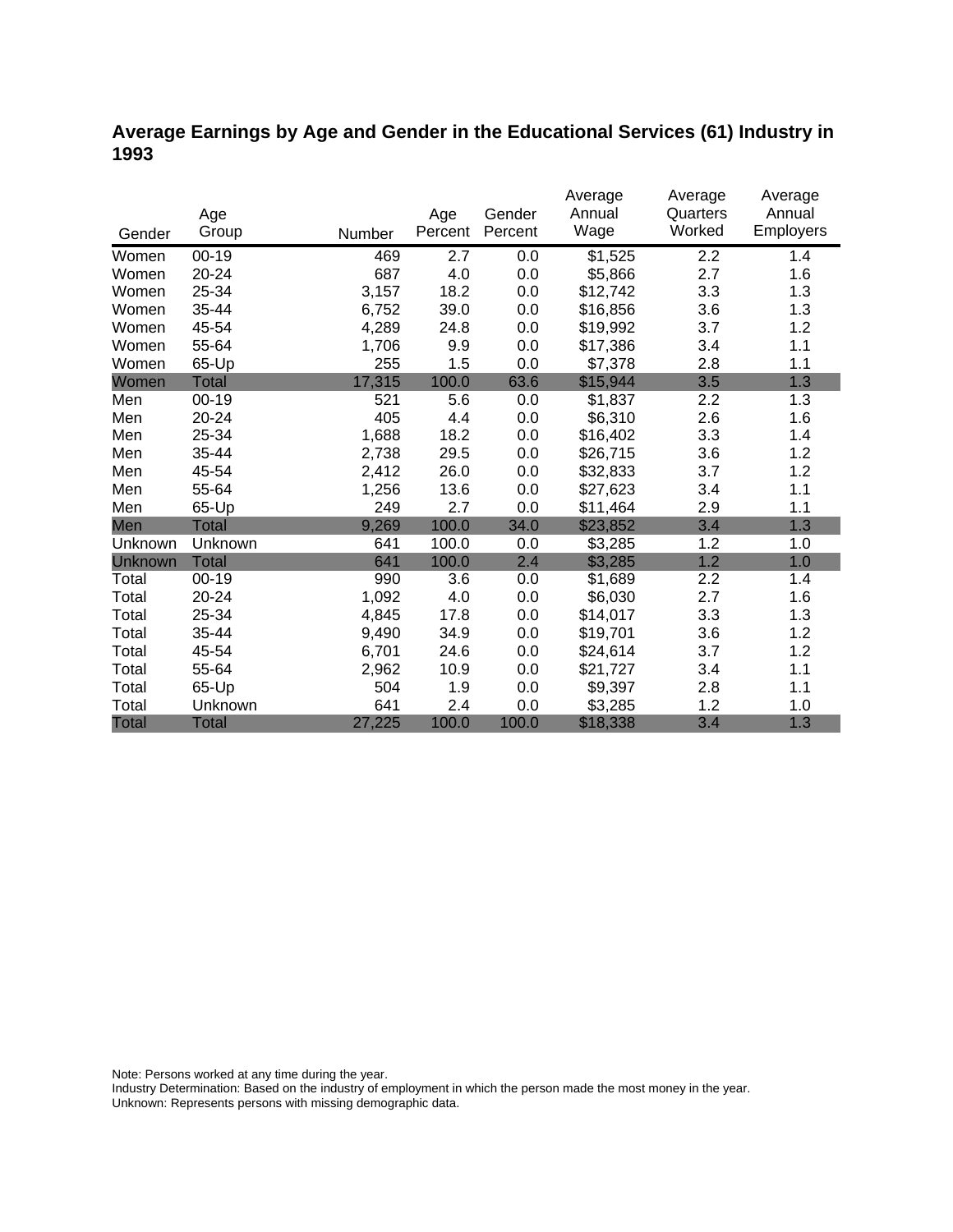### **Average Earnings by Age and Gender in the Health Care & Social Assistance (62) Industry in 1993**

|              |              |        |         |         | Average  | Average  | Average   |
|--------------|--------------|--------|---------|---------|----------|----------|-----------|
|              | Age          |        | Age     | Gender  | Annual   | Quarters | Annual    |
| Gender       | Group        | Number | Percent | Percent | Wage     | Worked   | Employers |
| Women        | $00 - 19$    | 654    | 4.1     | 0.0     | \$2,992  | 2.7      | 1.7       |
| Women        | 20-24        | 1,677  | 10.4    | 0.0     | \$7,746  | 3.2      | 1.7       |
| Women        | 25-34        | 4,162  | 25.9    | 0.0     | \$12,940 | 3.4      | 1.4       |
| Women        | 35-44        | 5,343  | 33.3    | 0.0     | \$17,177 | 3.6      | 1.3       |
| Women        | 45-54        | 2,670  | 16.6    | 0.0     | \$17,534 | 3.6      | 1.3       |
| Women        | 55-64        | 1,206  | 7.5     | 0.0     | \$15,625 | 3.6      | 1.2       |
| Women        | 65-Up        | 337    | 2.1     | 0.0     | \$8,183  | 3.3      | 1.1       |
| Women        | Unknown      | 3      | 0.0     | 0.0     | \$9,897  | 3.0      | 1.0       |
| Women        | <b>Total</b> | 16,052 | 100.0   | 78.8    | \$14,268 | 3.5      | 1.4       |
| Men          | $00 - 19$    | 257    | 7.3     | 0.0     | \$3,238  | 2.6      | 1.6       |
| Men          | 20-24        | 443    | 12.5    | 0.0     | \$7,624  | 3.1      | 1.8       |
| Men          | 25-34        | 859    | 24.3    | 0.0     | \$17,307 | 3.3      | 1.5       |
| Men          | 35-44        | 984    | 27.9    | 0.0     | \$39,343 | 3.5      | 1.3       |
| Men          | 45-54        | 658    | 18.6    | 0.0     | \$61,359 | 3.6      | 1.2       |
| Men          | 55-64        | 240    | 6.8     | 0.0     | \$44,856 | 3.6      | 1.2       |
| Men          | 65-Up        | 87     | 2.5     | 0.0     | \$15,038 | 3.2      | 1.2       |
| Men          | Unknown      | 3      | 0.1     | 0.0     | \$6,023  | 2.0      | 1.3       |
| Men          | <b>Total</b> | 3,531  | 100.0   | 17.3    | \$31,225 | 3.3      | 1.4       |
| Unknown      | Unknown      | 794    | 100.0   | 0.0     | \$4,170  | 1.3      | 1.0       |
| Unknown      | <b>Total</b> | 794    | 100.0   | 3.9     | \$4,170  | 1.3      | 1.0       |
| Total        | $00 - 19$    | 911    | 4.5     | 0.0     | \$3,062  | 2.7      | 1.6       |
| Total        | 20-24        | 2,120  | 10.4    | 0.0     | \$7,721  | 3.1      | 1.8       |
| Total        | 25-34        | 5,021  | 24.6    | 0.0     | \$13,687 | 3.4      | 1.4       |
| Total        | 35-44        | 6,327  | 31.0    | 0.0     | \$20,625 | 3.6      | 1.3       |
| Total        | 45-54        | 3,328  | 16.3    | 0.0     | \$26,199 | 3.6      | 1.3       |
| Total        | 55-64        | 1,446  | 7.1     | 0.0     | \$20,477 | 3.6      | 1.2       |
| Total        | 65-Up        | 424    | 2.1     | 0.0     | \$9,589  | 3.3      | 1.1       |
| Total        | Unknown      | 800    | 3.9     | 0.0     | \$4,198  | 1.3      | 1.0       |
| <b>Total</b> | Total        | 20,377 | 100.0   | 100.0   | \$16,813 | 3.3      | 1.4       |

Note: Persons worked at any time during the year.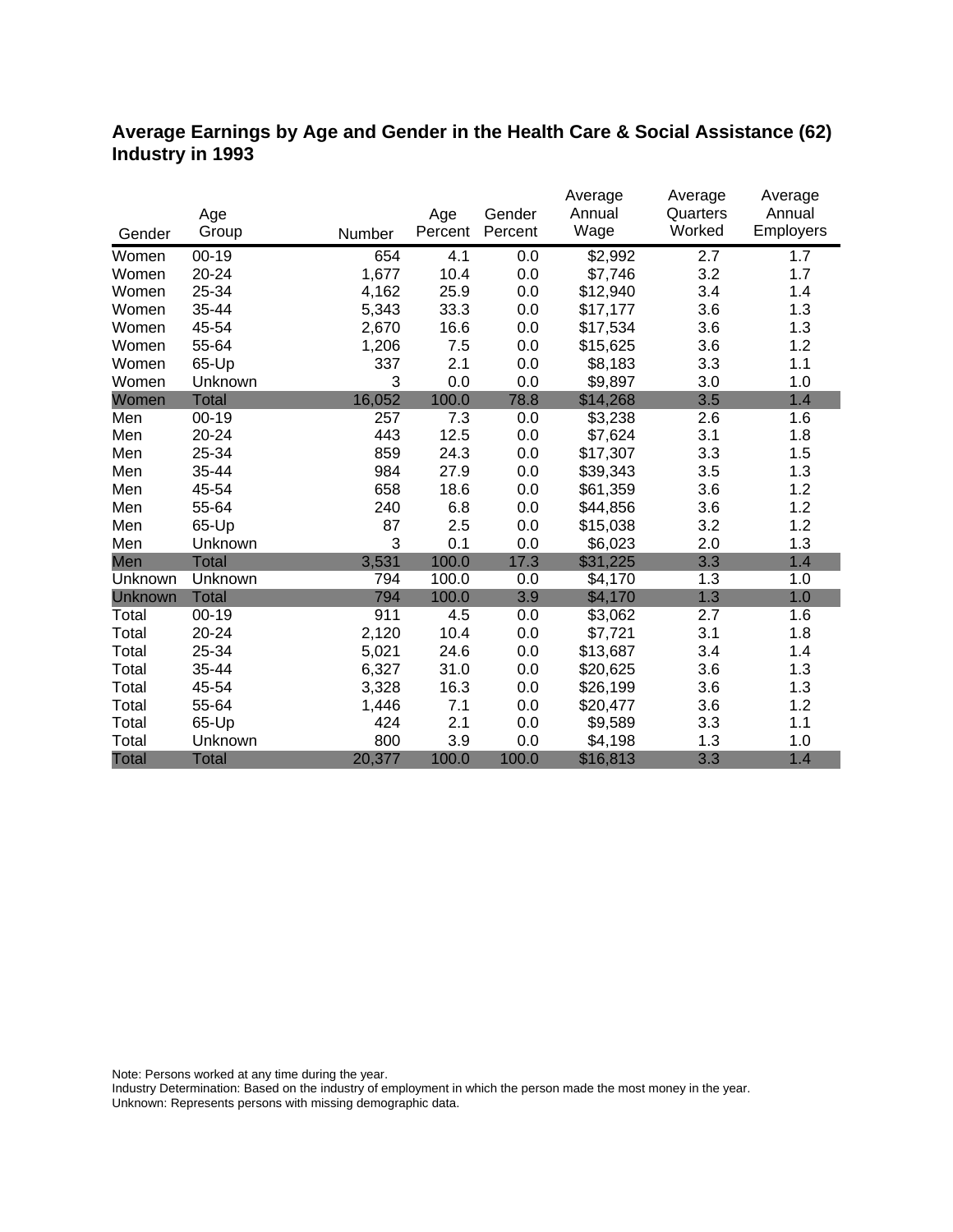### **Average Earnings by Age and Gender in the Leisure & Hospitality (71, 72) Industry in 1993**

|              |              |        |         |         | Average  | Average  | Average   |
|--------------|--------------|--------|---------|---------|----------|----------|-----------|
|              | Age          |        | Age     | Gender  | Annual   | Quarters | Annual    |
| Gender       | Group        | Number | Percent | Percent | Wage     | Worked   | Employers |
| Women        | $00 - 19$    | 6,006  | 30.9    | 0.0     | \$2,093  | 2.5      | 1.5       |
| Women        | $20 - 24$    | 3,410  | 17.5    | 0.0     | \$4,072  | 2.8      | 1.8       |
| Women        | 25-34        | 4,695  | 24.1    | 0.0     | \$5,946  | 3.0      | 1.6       |
| Women        | 35-44        | 2,776  | 14.3    | 0.0     | \$7,277  | 3.1      | 1.5       |
| Women        | 45-54        | 1,523  | 7.8     | 0.0     | \$7,353  | 3.2      | 1.5       |
| Women        | 55-64        | 772    | 4.0     | 0.0     | \$7,402  | 3.3      | 1.3       |
| Women        | 65-Up        | 257    | 1.3     | 0.0     | \$5,019  | 3.2      | 1.2       |
| Women        | Unknown      | 9      | 0.0     | 0.0     | \$2,399  | 1.8      | 1.0       |
| Women        | <b>Total</b> | 19,448 | 100.0   | 51.4    | \$4,772  | 2.8      | 1.5       |
| Men          | $00 - 19$    | 3,831  | 30.6    | 0.0     | \$2,201  | 2.5      | 1.5       |
| Men          | 20-24        | 2,671  | 21.3    | 0.0     | \$4,795  | 2.7      | 1.8       |
| Men          | 25-34        | 2,937  | 23.5    | 0.0     | \$8,790  | 3.0      | 1.6       |
| Men          | 35-44        | 1,629  | 13.0    | 0.0     | \$12,486 | 3.0      | 1.5       |
| Men          | 45-54        | 752    | 6.0     | 0.0     | \$15,807 | 3.0      | 1.4       |
| Men          | 55-64        | 428    | 3.4     | 0.0     | \$11,915 | 3.0      | 1.2       |
| Men          | 65-Up        | 255    | 2.0     | 0.0     | \$5,960  | 2.9      | 1.1       |
| Men          | Unknown      | 9      | 0.1     | 0.0     | \$1,393  | 1.8      | 1.3       |
| Men          | <b>Total</b> | 12,512 | 100.0   | 33.0    | \$6,867  | 2.8      | 1.6       |
| Unknown      | Unknown      | 5,904  | 100.0   | 0.0     | \$1,431  | 1.5      | 1.1       |
| Unknown      | <b>Total</b> | 5,904  | 100.0   | 15.6    | \$1,431  | 1.5      | 1.1       |
| Total        | $00 - 19$    | 9,837  | 26.0    | 0.0     | \$2,135  | 2.5      | 1.5       |
| Total        | 20-24        | 6,081  | 16.1    | 0.0     | \$4,390  | 2.7      | 1.8       |
| Total        | 25-34        | 7,632  | 20.2    | 0.0     | \$7,041  | 3.0      | 1.6       |
| Total        | 35-44        | 4,405  | 11.6    | 0.0     | \$9,203  | 3.1      | 1.5       |
| Total        | 45-54        | 2,275  | 6.0     | 0.0     | \$10,148 | 3.1      | 1.5       |
| Total        | 55-64        | 1,200  | 3.2     | 0.0     | \$9,012  | 3.2      | 1.2       |
| Total        | 65-Up        | 512    | 1.4     | 0.0     | \$5,488  | 3.0      | 1.2       |
| Total        | Unknown      | 5,922  | 15.6    | 0.0     | \$1,432  | 1.5      | 1.1       |
| <b>Total</b> | <b>Total</b> | 37,864 | 100.0   | 100.0   | \$4,943  | 2.6      | 1.5       |

Note: Persons worked at any time during the year.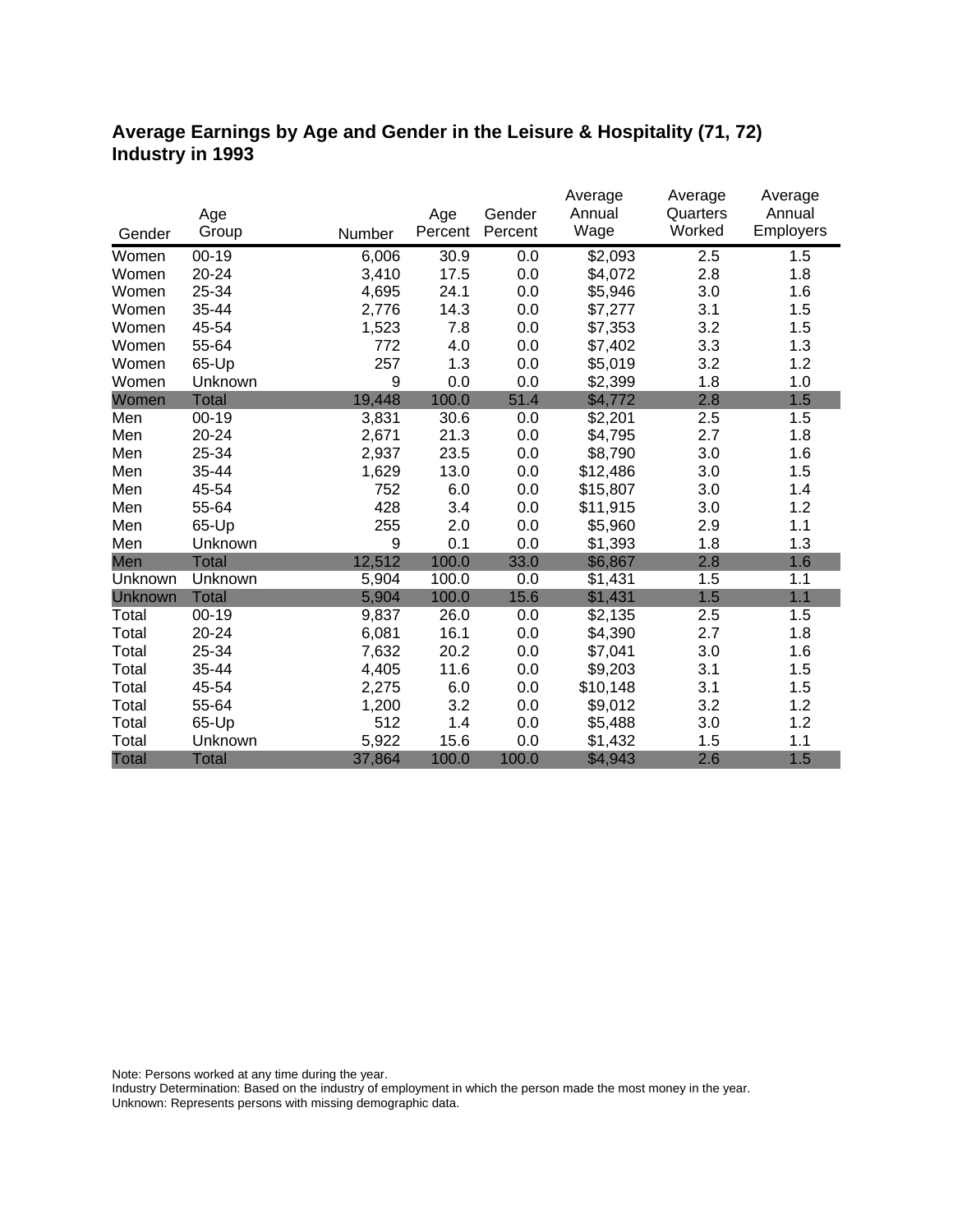#### **Average Earnings by Age and Gender in the Other Services Except Public Administration (81) Industry in 1993**

|                | Age          |        | Age     | Gender  | Average<br>Annual | Average<br>Quarters | Average<br>Annual |
|----------------|--------------|--------|---------|---------|-------------------|---------------------|-------------------|
| Gender         | Group        | Number | Percent | Percent | Wage              | Worked              | Employers         |
| Women          | $00 - 19$    | 253    | 8.8     | 0.0     | \$2,107           | 2.4                 | 1.5               |
| Women          | 20-24        | 356    | 12.5    | 0.0     | \$5,594           | 2.9                 | 1.7               |
| Women          | 25-34        | 778    | 27.2    | 0.0     | \$8,302           | 3.2                 | 1.4               |
| Women          | 35-44        | 731    | 25.6    | 0.0     | \$9,866           | 3.4                 | 1.4               |
| Women          | 45-54        | 431    | 15.1    | 0.0     | \$10,535          | 3.4                 | 1.3               |
| Women          | 55-64        | 212    | 7.4     | 0.0     | \$8,748           | 3.3                 | 1.2               |
| Women          | 65-Up        | 98     | 3.4     | 0.0     | \$6,187           | 3.4                 | 1.0               |
| Women          | <b>Total</b> | 2,859  | 100.0   | 44.2    | \$8,114           | 3.2                 | 1.4               |
| Men            | $00 - 19$    | 356    | 11.2    | 0.0     | \$2,667           | 2.3                 | 1.5               |
| Men            | 20-24        | 484    | 15.2    | 0.0     | \$8,599           | 3.0                 | 1.6               |
| Men            | 25-34        | 847    | 26.6    | 0.0     | \$16,234          | 3.3                 | 1.5               |
| Men            | 35-44        | 675    | 21.2    | 0.0     | \$21,259          | 3.4                 | 1.3               |
| Men            | 45-54        | 435    | 13.6    | 0.0     | \$22,849          | 3.5                 | 1.3               |
| Men            | 55-64        | 227    | 7.1     | 0.0     | \$17,976          | 3.3                 | 1.2               |
| Men            | 65-Up        | 166    | 5.2     | 0.0     | \$7,844           | 3.2                 | 1.1               |
| Men            | <b>Total</b> | 3,190  | 100.0   | 49.3    | \$15,214          | 3.2                 | 1.4               |
| Unknown        | Unknown      | 426    | 100.0   | 0.0     | \$2,539           | 1.3                 | 1.0               |
| <b>Unknown</b> | <b>Total</b> | 426    | 100.0   | 6.6     | \$2,539           | 1.3                 | 1.0               |
| Total          | $00 - 19$    | 609    | 9.4     | 0.0     | \$2,434           | 2.4                 | 1.5               |
| Total          | 20-24        | 840    | 13.0    | 0.0     | \$7,325           | 3.0                 | 1.7               |
| Total          | 25-34        | 1,625  | 25.1    | 0.0     | \$12,436          | 3.2                 | 1.4               |
| Total          | 35-44        | 1,406  | 21.7    | 0.0     | \$15,336          | 3.4                 | 1.4               |
| Total          | 45-54        | 866    | 13.4    | 0.0     | \$16,720          | 3.5                 | 1.3               |
| Total          | 55-64        | 439    | 6.8     | 0.0     | \$13,520          | 3.3                 | 1.2               |
| Total          | 65-Up        | 264    | 4.1     | 0.0     | \$7,229           | 3.3                 | 1.1               |
| Total          | Unknown      | 426    | 6.6     | 0.0     | \$2,539           | 1.3                 | 1.0               |
| <b>Total</b>   | <b>Total</b> | 6,475  | 100.0   | 100.0   | \$11,245          | 3.1                 | 1.4               |

Note: Persons worked at any time during the year.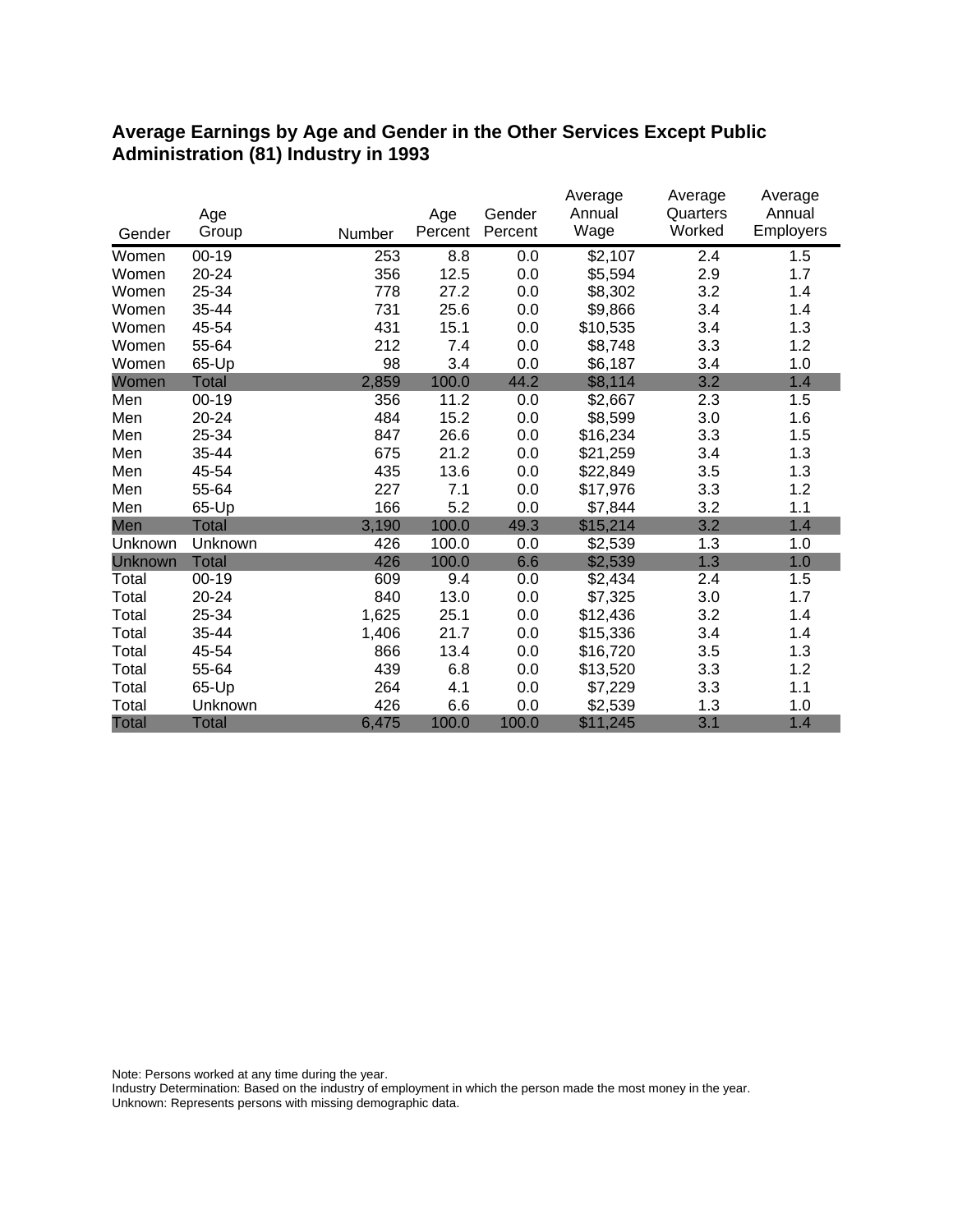### **Average Earnings by Age and Gender in the Public Administration (92) Industry in 1993**

|                |              |        |         |         | Average  | Average  | Average   |
|----------------|--------------|--------|---------|---------|----------|----------|-----------|
|                | Age          |        | Age     | Gender  | Annual   | Quarters | Annual    |
| Gender         | Group        | Number | Percent | Percent | Wage     | Worked   | Employers |
| Women          | $00 - 19$    | 571    | 6.6     | 0.0     | \$2,245  | 2.3      | 1.5       |
| Women          | 20-24        | 608    | 7.0     | 0.0     | \$7,181  | 3.0      | 1.7       |
| Women          | 25-34        | 1,864  | 21.5    | 0.0     | \$14,279 | 3.5      | 1.4       |
| Women          | 35-44        | 2,787  | 32.2    | 0.0     | \$17,102 | 3.7      | 1.3       |
| Women          | 45-54        | 1,728  | 20.0    | 0.0     | \$18,193 | 3.7      | 1.2       |
| Women          | 55-64        | 846    | 9.8     | 0.0     | \$16,421 | 3.5      | 1.1       |
| Women          | 65-Up        | 252    | 2.9     | 0.0     | \$7,057  | 2.8      | 1.1       |
| Women          | Unknown      | 1      | 0.0     | 0.0     | \$200    | 1.0      | 1.0       |
| Women          | <b>Total</b> | 8,657  | 100.0   | 43.3    | \$14,674 | 3.5      | 1.3       |
| Men            | $00 - 19$    | 721    | 6.6     | 0.0     | \$2,591  | 2.3      | 1.5       |
| Men            | 20-24        | 780    | 7.1     | 0.0     | \$8,544  | 3.0      | 1.7       |
| Men            | 25-34        | 2,454  | 22.3    | 0.0     | \$19,538 | 3.6      | 1.3       |
| Men            | 35-44        | 3,307  | 30.1    | 0.0     | \$25,367 | 3.8      | 1.2       |
| Men            | 45-54        | 2,319  | 21.1    | 0.0     | \$27,818 | 3.8      | 1.2       |
| Men            | 55-64        | 1,135  | 10.3    | 0.0     | \$25,399 | 3.6      | 1.1       |
| Men            | 65-Up        | 277    | 2.5     | 0.0     | \$9,999  | 2.9      | 1.1       |
| Men            | <b>Total</b> | 10,993 | 100.0   | 55.0    | \$21,511 | 3.6      | 1.3       |
| Unknown        | Unknown      | 340    | 100.0   | 0.0     | \$3,414  | 1.3      | 1.0       |
| <b>Unknown</b> | <b>Total</b> | 340    | 100.0   | 1.7     | \$3,414  | 1.3      | 1.0       |
| Total          | $00 - 19$    | 1,292  | 6.5     | 0.0     | \$2,438  | 2.3      | 1.5       |
| Total          | 20-24        | 1,388  | 6.9     | 0.0     | \$7,947  | 3.0      | 1.7       |
| Total          | 25-34        | 4,318  | 21.6    | 0.0     | \$17,268 | 3.6      | 1.4       |
| Total          | 35-44        | 6,094  | 30.5    | 0.0     | \$21,587 | 3.7      | 1.3       |
| Total          | 45-54        | 4,047  | 20.2    | 0.0     | \$23,708 | 3.7      | 1.2       |
| Total          | 55-64        | 1,981  | 9.9     | 0.0     | \$21,565 | 3.6      | 1.1       |
| Total          | 65-Up        | 529    | 2.6     | 0.0     | \$8,597  | 2.8      | 1.1       |
| Total          | Unknown      | 341    | 1.7     | 0.0     | \$3,405  | 1.3      | 1.0       |
| <b>Total</b>   | <b>Total</b> | 19,990 | 100.0   | 100.0   | \$18,243 | 3.5      | 1.3       |

Note: Persons worked at any time during the year.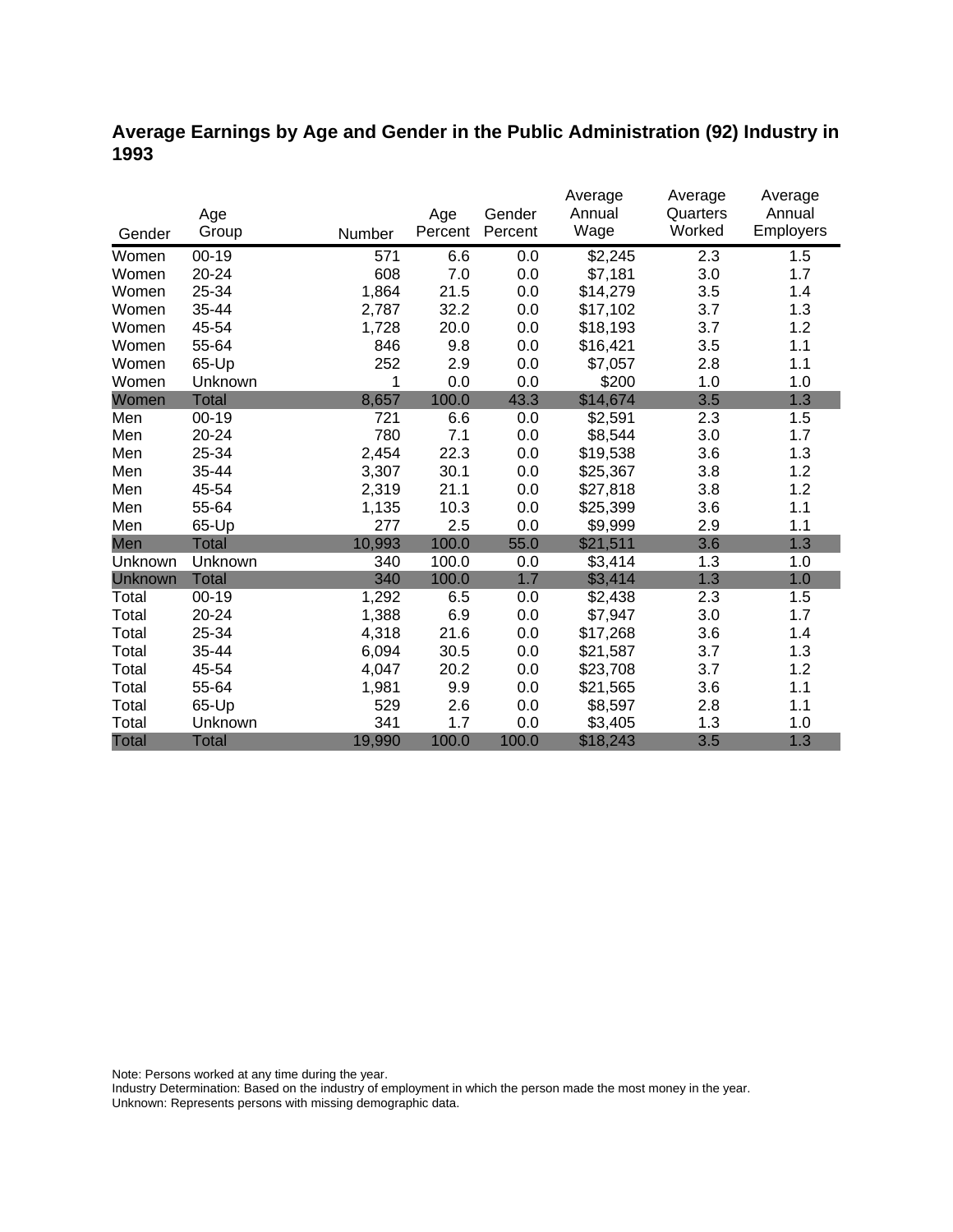#### **Average Earnings by Age and Gender in the Nonclassified Industry (99) Industry in 1993**

|              |              |                |         |         | Average         | Average  | Average   |
|--------------|--------------|----------------|---------|---------|-----------------|----------|-----------|
|              | Age          |                | Age     | Gender  | Annual          | Quarters | Annual    |
| Gender       | Group        | Number         | Percent | Percent | Wage            | Worked   | Employers |
| Women        | $00 - 19$    | 2,345          | 15.9    | 0.0     | $\sqrt{$2,203}$ | 2.5      | 1.6       |
| Women        | $20 - 24$    | 2,266          | 15.4    | 0.0     | \$5,360         | 2.9      | 1.8       |
| Women        | 25-34        | 3,693          | 25.1    | 0.0     | \$8,741         | 3.0      | 1.6       |
| Women        | 35-44        | 3,367          | 22.8    | 0.0     | \$11,480        | 3.2      | 1.5       |
| Women        | 45-54        | 1,849          | 12.5    | 0.0     | \$10,961        | 3.2      | 1.4       |
| Women        | 55-64        | 893            | 6.1     | 0.0     | \$9,236         | 3.2      | 1.3       |
| Women        | 65-Up        | 322            | 2.2     | 0.0     | \$5,984         | 3.0      | 1.2       |
| Women        | Unknown      | $\overline{2}$ | 0.0     | 0.0     | \$11,422        | 3.5      | 1.0       |
| Women        | <b>Total</b> | 14,737         | 100.0   | 38.0    | \$8,055         | 3.0      | 1.6       |
| Men          | $00 - 19$    | 2,411          | 11.9    | 0.0     | \$2,656         | 2.3      | 1.6       |
| Men          | 20-24        | 3,037          | 15.0    | 0.0     | \$8,095         | 2.8      | 2.0       |
| Men          | 25-34        | 5,449          | 26.9    | 0.0     | \$15,543        | 3.0      | 1.7       |
| Men          | 35-44        | 5,033          | 24.9    | 0.0     | \$26,892        | 3.3      | 1.5       |
| Men          | 45-54        | 2,645          | 13.1    | 0.0     | \$29,366        | 3.3      | 1.4       |
| Men          | 55-64        | 1,296          | 6.4     | 0.0     | \$26,739        | 3.3      | 1.3       |
| Men          | 65-Up        | 356            | 1.8     | 0.0     | \$13,498        | 3.0      | 1.2       |
| Men          | Unknown      | 9              | 0.0     | 0.0     | \$11,824        | 2.2      | 1.7       |
| Men          | <b>Total</b> | 20,236         | 100.0   | 52.2    | \$18,199        | 3.0      | 1.6       |
| Unknown      | Unknown      | 3,781          | 100.0   | 0.0     | \$2,639         | 1.3      | 1.1       |
| Unknown      | Total        | 3,781          | 100.0   | 9.8     | \$2,639         | 1.3      | 1.1       |
| Total        | $00 - 19$    | 4,756          | 12.3    | 0.0     | \$2,432         | 2.4      | 1.6       |
| Total        | 20-24        | 5,303          | 13.7    | 0.0     | \$6,926         | 2.8      | 1.9       |
| Total        | 25-34        | 9,142          | 23.6    | 0.0     | \$12,796        | 3.0      | 1.6       |
| Total        | 35-44        | 8,400          | 21.7    | 0.0     | \$20,715        | 3.2      | 1.5       |
| Total        | 45-54        | 4,494          | 11.6    | 0.0     | \$21,793        | 3.3      | 1.4       |
| Total        | 55-64        | 2,189          | 5.6     | 0.0     | \$19,599        | 3.2      | 1.3       |
| Total        | 65-Up        | 678            | 1.7     | 0.0     | \$9,929         | 3.0      | 1.2       |
| Total        | Unknown      | 3,792          | 9.8     | 0.0     | \$2,665         | 1.3      | 1.1       |
| <b>Total</b> | <b>Total</b> | 38,754         | 100.0   | 100.0   | \$12,823        | 2.8      | 1.5       |

Note: Persons worked at any time during the year.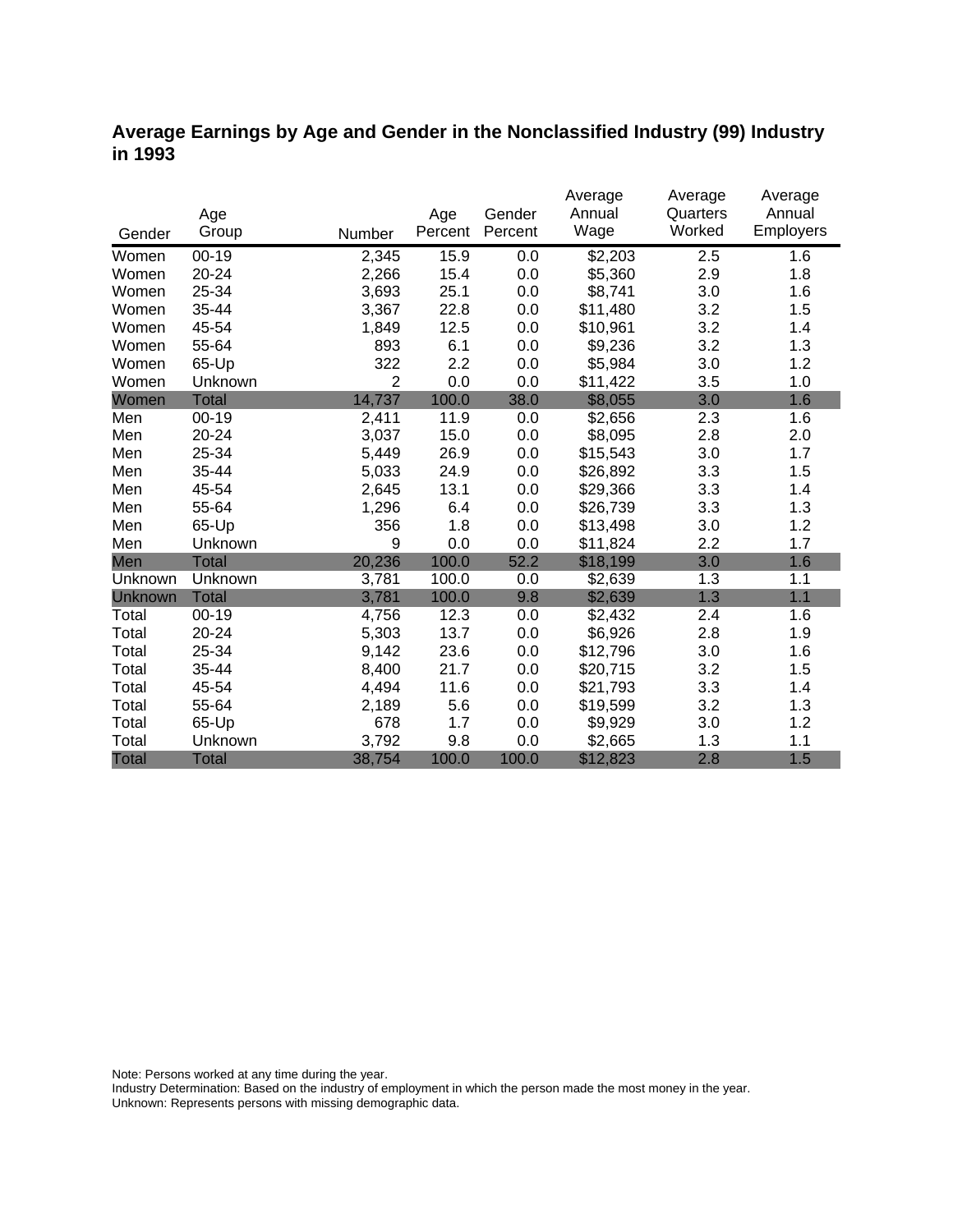# **Average Earnings by Age and Gender in the All Industry in 1993**

|              | Age          |         | Age     | Gender  | Average<br>Annual | Average<br>Quarters | Average<br>Annual |
|--------------|--------------|---------|---------|---------|-------------------|---------------------|-------------------|
| Gender       | Group        | Number  | Percent | Percent | Wage              | Worked              | <b>Employers</b>  |
| Women        | $00 - 19$    | 14,789  | 12.4    | 0.0     | \$2,348           | 2.5                 | 1.5               |
| Women        | 20-24        | 14,533  | 12.2    | 0.0     | \$5,732           | 2.9                 | 1.7               |
| Women        | 25-34        | 28,561  | 24.0    | 0.0     | \$10,632          | 3.2                 | 1.5               |
| Women        | 35-44        | 32,246  | 27.1    | 0.0     | \$14,691          | 3.5                 | 1.4               |
| Women        | 45-54        | 18,111  | 15.2    | 0.0     | \$15,594          | 3.5                 | 1.3               |
| Women        | 55-64        | 8,212   | 6.9     | 0.0     | \$13,431          | 3.4                 | 1.2               |
| Women        | 65-Up        | 2,341   | 2.0     | 0.0     | \$6,911           | 3.1                 | 1.1               |
| Women        | Unknown      | 21      | 0.0     | 0.0     | \$4,169           | 2.3                 | 1.1               |
| Women        | <b>Total</b> | 118,814 | 100.0   | 43.7    | \$10,978          | 3.2                 | 1.4               |
| Men          | $00 - 19$    | 14,060  | 10.6    | 0.0     | \$2,859           | 2.4                 | 1.6               |
| Men          | 20-24        | 16,571  | 12.5    | 0.0     | \$8,221           | 2.9                 | 1.8               |
| Men          | 25-34        | 33,715  | 25.4    | 0.0     | \$17,979          | 3.3                 | 1.5               |
| Men          | 35-44        | 35,291  | 26.6    | 0.0     | \$28,666          | 3.5                 | 1.3               |
| Men          | 45-54        | 20,544  | 15.5    | 0.0     | \$33,224          | 3.5                 | 1.3               |
| Men          | 55-64        | 9,734   | 7.3     | 0.0     | \$28,049          | 3.4                 | 1.2               |
| Men          | 65-Up        | 2,942   | 2.2     | 0.0     | \$13,684          | 3.1                 | 1.1               |
| Men          | Unknown      | 38      | 0.0     | 0.0     | \$6,813           | 1.9                 | 1.4               |
| Men          | Total        | 132,895 | 100.0   | 48.9    | \$20,997          | 3.2                 | 1.4               |
| Unknown      | Unknown      | 19,987  | 100.0   | 0.0     | \$2,609           | 1.4                 | 1.1               |
| Unknown      | <b>Total</b> | 19,987  | 100.0   | 7.4     | \$2,609           | 1.4                 | 1.1               |
| Total        | $00 - 19$    | 28,849  | 10.6    | 0.0     | \$2,597           | 2.5                 | 1.5               |
| Total        | 20-24        | 31,104  | 11.4    | 0.0     | \$7,058           | 2.9                 | 1.8               |
| Total        | 25-34        | 62,276  | 22.9    | 0.0     | \$14,610          | 3.2                 | 1.5               |
| Total        | 35-44        | 67,537  | 24.9    | 0.0     | \$21,993          | 3.5                 | 1.3               |
| Total        | 45-54        | 38,655  | 14.2    | 0.0     | \$24,964          | 3.5                 | 1.3               |
| Total        | 55-64        | 17,946  | 6.6     | 0.0     | \$21,360          | 3.4                 | 1.2               |
| Total        | 65-Up        | 5,283   | 1.9     | 0.0     | \$10,683          | 3.1                 | 1.1               |
| Total        | Unknown      | 20,046  | 7.4     | 0.0     | \$2,619           | 1.4                 | 1.1               |
| <b>Total</b> | <b>Total</b> | 271,696 | 100.0   | 100.0   | \$15,263          | 3.1                 | 1.4               |

Note: Persons worked at any time during the year.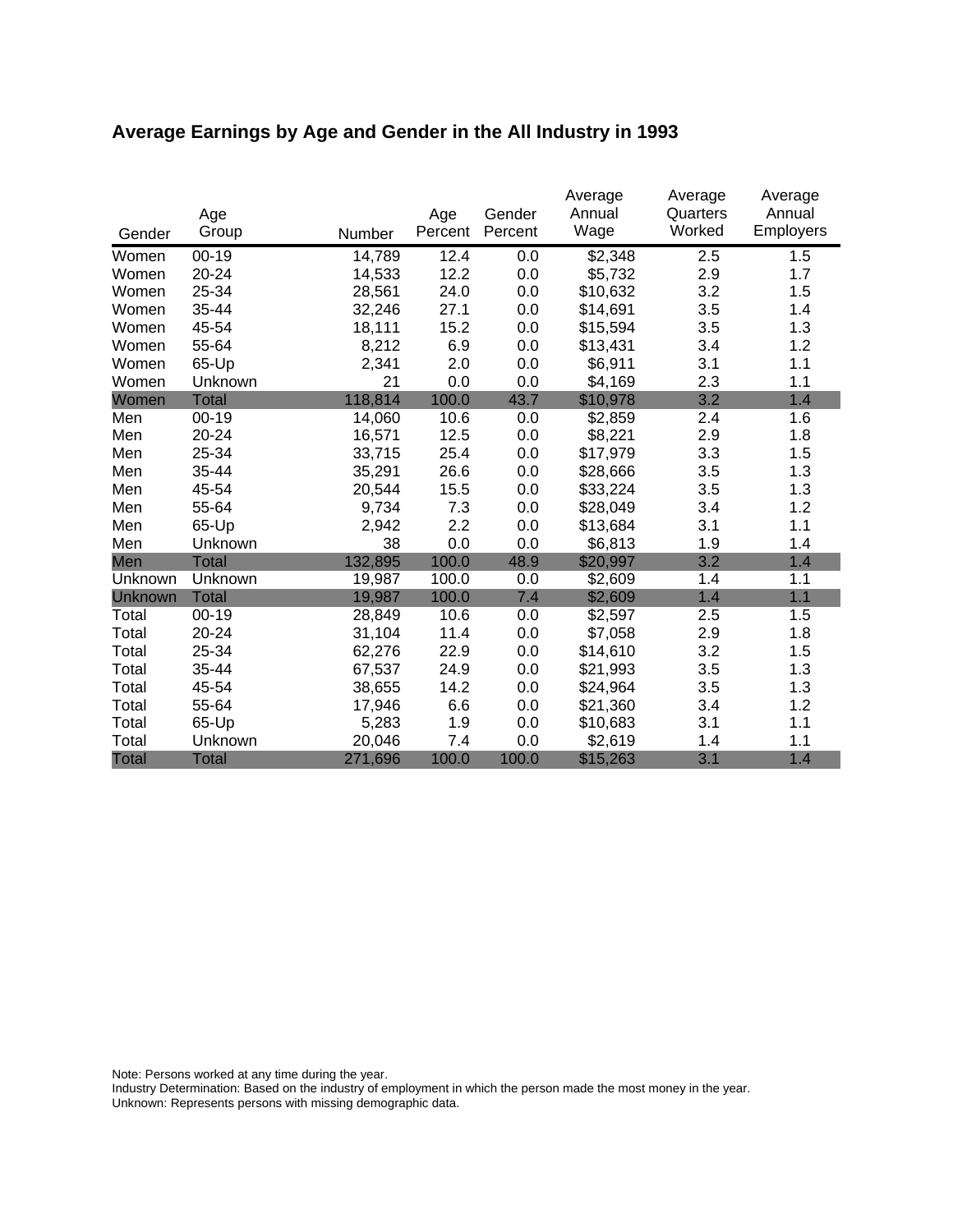#### **Average Earnings by Age and Gender in the Natural Rescources & Mining (11, 21) Industry in 1994**

|              |              |                |         |         | Average  | Average            | Average   |
|--------------|--------------|----------------|---------|---------|----------|--------------------|-----------|
|              | Age          |                | Age     | Gender  | Annual   | Quarters<br>Worked | Annual    |
| Gender       | Group        | Number         | Percent | Percent | Wage     |                    | Employers |
| Women        | $00 - 19$    | 186            | 7.1     | 0.0     | \$2,923  | 2.4                | 1.5       |
| Women        | 20-24        | 238            | 9.0     | 0.0     | \$7,782  | 2.8                | 1.8       |
| Women        | 25-34        | 579            | 22.0    | 0.0     | \$19,008 | 3.3                | 1.4       |
| Women        | 35-44        | 918            | 34.9    | 0.0     | \$26,766 | 3.6                | 1.2       |
| Women        | 45-54        | 472            | 17.9    | 0.0     | \$23,788 | 3.5                | 1.2       |
| Women        | 55-64        | 194            | 7.4     | 0.0     | \$19,934 | 3.6                | 1.2       |
| Women        | 65-Up        | 43             | 1.6     | 0.0     | \$12,704 | 3.3                | 1.2       |
| Women        | Total        | 2,630          | 100.0   | 13.1    | \$20,386 | 3.4                | 1.3       |
| Men          | $00 - 19$    | 720            | 4.4     | 0.0     | \$4,554  | 2.4                | 1.6       |
| Men          | 20-24        | 1,302          | 8.0     | 0.0     | \$12,519 | 2.9                | 1.8       |
| Men          | 25-34        | 3,667          | 22.4    | 0.0     | \$26,946 | 3.4                | 1.5       |
| Men          | 35-44        | 6,060          | 37.1    | 0.0     | \$40,274 | 3.6                | 1.2       |
| Men          | 45-54        | 3,111          | 19.0    | 0.0     | \$43,414 | 3.7                | 1.2       |
| Men          | 55-64        | 1,215          | 7.4     | 0.0     | \$36,861 | 3.5                | 1.1       |
| Men          | 65-Up        | 270            | 1.7     | 0.0     | \$25,736 | 3.0                | 1.1       |
| Men          | Unknown      | $\overline{2}$ | 0.0     | 0.0     | \$6,052  | 2.0                | 2.0       |
| Men          | Total        | 16,347         | 100.0   | 81.3    | \$33,600 | 3.4                | 1.3       |
| Unknown      | Unknown      | 1,138          | 100.0   | 0.0     | \$4,329  | 1.3                | 1.0       |
| Unknown      | <b>Total</b> | 1,138          | 100.0   | 5.7     | \$4,329  | 1.3                | 1.0       |
| Total        | $00 - 19$    | 906            | 4.5     | 0.0     | \$4,219  | 2.4                | 1.6       |
| Total        | 20-24        | 1,540          | 7.7     | 0.0     | \$11,787 | 2.9                | 1.8       |
| Total        | 25-34        | 4,246          | 21.1    | 0.0     | \$25,863 | 3.4                | 1.5       |
| Total        | 35-44        | 6,978          | 34.7    | 0.0     | \$38,497 | 3.6                | 1.2       |
| Total        | 45-54        | 3,583          | 17.8    | 0.0     | \$40,828 | 3.7                | 1.2       |
| Total        | 55-64        | 1,409          | 7.0     | 0.0     | \$34,531 | 3.5                | 1.2       |
| Total        | 65-Up        | 313            | 1.6     | 0.0     | \$23,945 | 3.0                | 1.1       |
| Total        | Unknown      | 1,140          | 5.7     | 0.0     | \$4,332  | 1.3                | 1.0       |
| <b>Total</b> | <b>Total</b> | 20,115         | 100.0   | 100.0   | \$30,216 | 3.3                | 1.3       |

Note: Persons worked at any time during the year.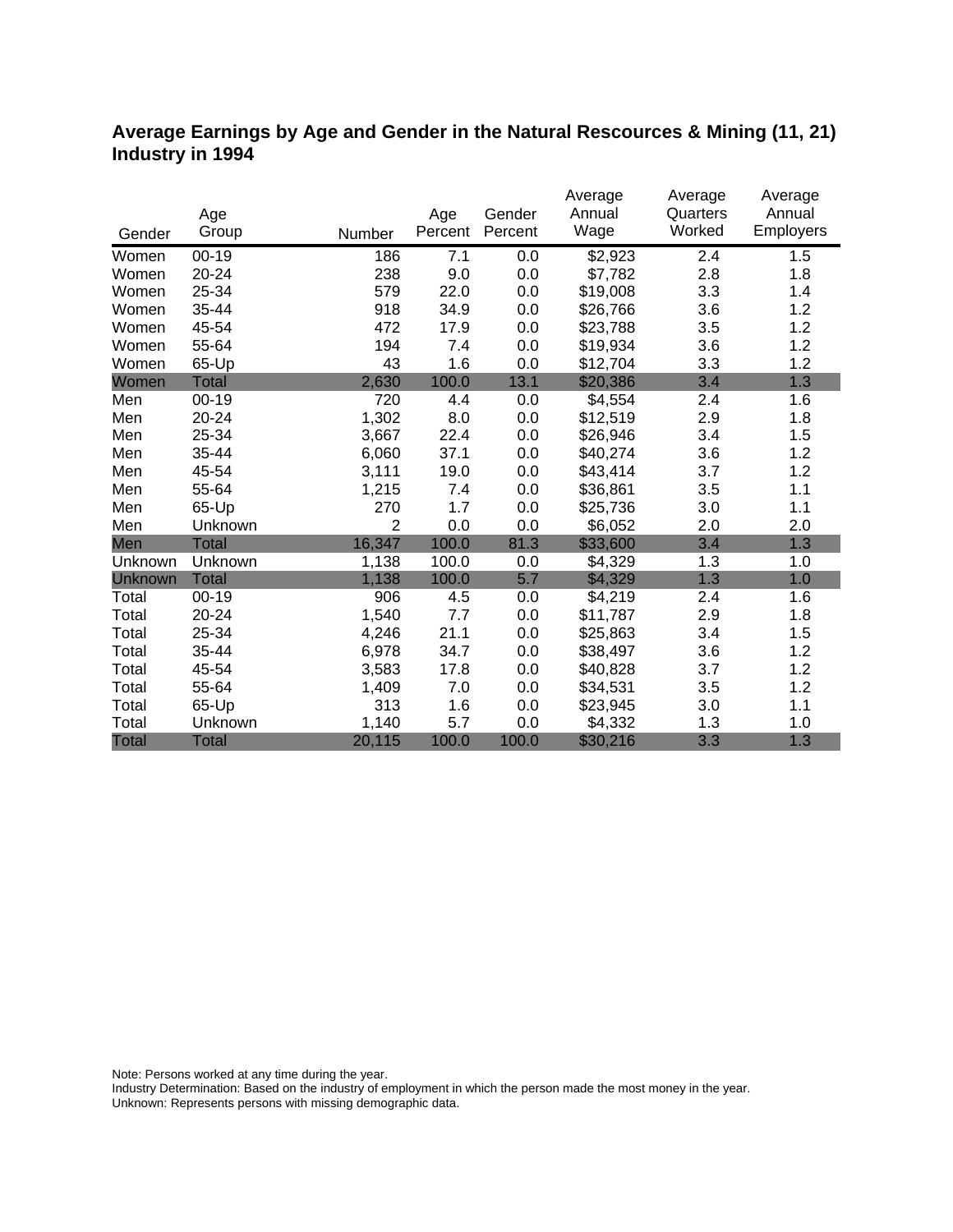# **Average Earnings by Age and Gender in the Construction (23) Industry in 1994**

|              | Age          |        | Age     | Gender  | Average<br>Annual | Average<br>Quarters | Average<br>Annual |
|--------------|--------------|--------|---------|---------|-------------------|---------------------|-------------------|
| Gender       | Group        | Number | Percent | Percent | Wage              | Worked              | <b>Employers</b>  |
| Women        | $00 - 19$    | 230    | 11.8    | 0.0     | \$2,736           | 2.4                 | 1.7               |
| Women        | 20-24        | 185    | 9.5     | 0.0     | \$5,656           | 2.9                 | 2.0               |
| Women        | 25-34        | 525    | 26.9    | 0.0     | \$9,908           | 3.0                 | 1.6               |
| Women        | 35-44        | 536    | 27.5    | 0.0     | \$11,988          | 3.2                 | 1.6               |
| Women        | 45-54        | 280    | 14.3    | 0.0     | \$14,289          | 3.4                 | 1.5               |
| Women        | 55-64        | 147    | 7.5     | 0.0     | \$13,143          | 3.3                 | 1.3               |
| Women        | 65-Up        | 49     | 2.5     | 0.0     | \$6,306           | 3.2                 | 1.2               |
| Women        | <b>Total</b> | 1,952  | 100.0   | 9.4     | \$10,013          | 3.1                 | 1.6               |
| Men          | $00 - 19$    | 1,320  | 8.0     | 0.0     | \$3,994           | 2.4                 | 1.8               |
| Men          | 20-24        | 2,515  | 15.2    | 0.0     | \$9,054           | 2.9                 | 2.0               |
| Men          | 25-34        | 4,912  | 29.6    | 0.0     | \$14,996          | 3.1                 | 1.7               |
| Men          | 35-44        | 4,626  | 27.9    | 0.0     | \$20,115          | 3.2                 | 1.6               |
| Men          | 45-54        | 2,057  | 12.4    | 0.0     | \$22,089          | 3.2                 | 1.6               |
| Men          | 55-64        | 906    | 5.5     | 0.0     | \$20,221          | 3.1                 | 1.5               |
| Men          | 65-Up        | 230    | 1.4     | 0.0     | \$17,594          | 3.0                 | 1.2               |
| Men          | Unknown      | 7      | 0.0     | 0.0     | \$6,655           | 2.0                 | 1.0               |
| Men          | <b>Total</b> | 16,573 | 100.0   | 79.4    | \$15,845          | 3.0                 | 1.7               |
| Unknown      | Unknown      | 2,349  | 100.0   | 0.0     | \$3,243           | 1.3                 | 1.1               |
| Unknown      | <b>Total</b> | 2,349  | 100.0   | 11.3    | \$3,243           | 1.3                 | 1.1               |
| Total        | $00 - 19$    | 1,550  | 7.4     | 0.0     | \$3,807           | 2.4                 | 1.8               |
| Total        | 20-24        | 2,700  | 12.9    | 0.0     | \$8,822           | 2.9                 | 2.0               |
| Total        | 25-34        | 5,437  | 26.0    | 0.0     | \$14,504          | 3.0                 | 1.7               |
| Total        | 35-44        | 5,162  | 24.7    | 0.0     | \$19,271          | 3.2                 | 1.6               |
| Total        | 45-54        | 2,337  | 11.2    | 0.0     | \$21,154          | 3.2                 | 1.6               |
| Total        | 55-64        | 1,053  | 5.0     | 0.0     | \$19,233          | 3.1                 | 1.5               |
| Total        | 65-Up        | 279    | 1.3     | 0.0     | \$15,612          | 3.0                 | 1.2               |
| Total        | Unknown      | 2,356  | 11.3    | 0.0     | \$3,253           | 1.3                 | 1.1               |
| <b>Total</b> | <b>Total</b> | 20,874 | 100.0   | 100.0   | \$13,882          | 2.8                 | 1.6               |

Note: Persons worked at any time during the year.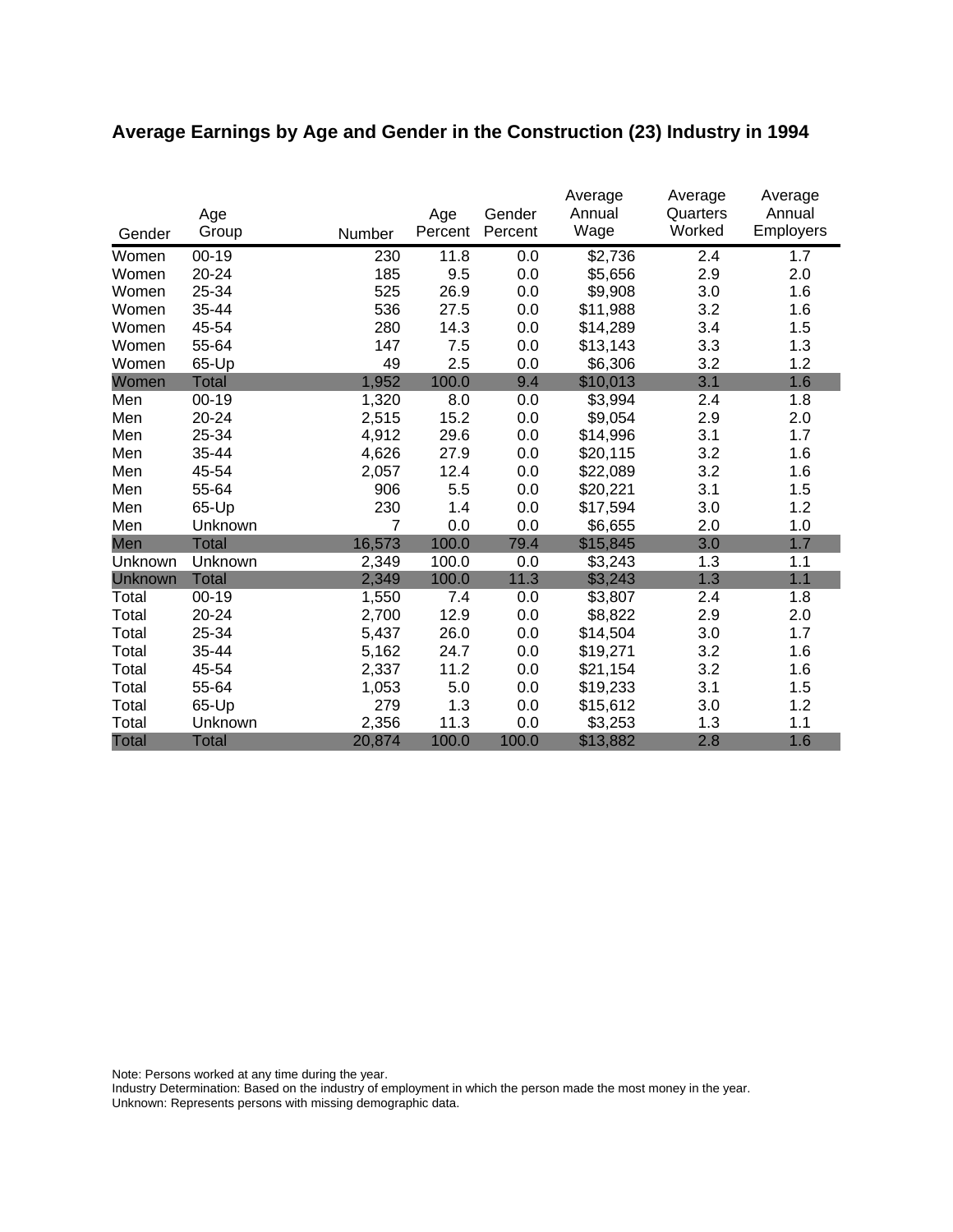### **Average Earnings by Age and Gender in the Manufacturing (31, 32, 33) Industry in 1994**

|              |              |        |         |         | Average  | Average  | Average   |
|--------------|--------------|--------|---------|---------|----------|----------|-----------|
|              | Age          |        | Age     | Gender  | Annual   | Quarters | Annual    |
| Gender       | Group        | Number | Percent | Percent | Wage     | Worked   | Employers |
| Women        | $00 - 19$    | 319    | 11.6    | 0.0     | \$2,723  | 2.5      | 1.6       |
| Women        | 20-24        | 329    | 11.9    | 0.0     | \$6,622  | 2.9      | 1.7       |
| Women        | 25-34        | 657    | 23.8    | 0.0     | \$11,461 | 3.2      | 1.5       |
| Women        | 35-44        | 794    | 28.8    | 0.0     | \$14,358 | 3.4      | 1.4       |
| Women        | 45-54        | 425    | 15.4    | 0.0     | \$15,185 | 3.5      | 1.3       |
| Women        | 55-64        | 185    | 6.7     | 0.0     | \$13,775 | 3.5      | 1.2       |
| Women        | 65-Up        | 48     | 1.7     | 0.0     | \$7,880  | 3.5      | 1.1       |
| Women        | <b>Total</b> | 2,757  | 100.0   | 26.1    | \$11,374 | 3.2      | 1.4       |
| Men          | $00 - 19$    | 563    | 7.6     | 0.0     | \$4,184  | 2.6      | 1.7       |
| Men          | 20-24        | 895    | 12.1    | 0.0     | \$10,378 | 3.1      | 1.8       |
| Men          | 25-34        | 2,074  | 28.0    | 0.0     | \$22,217 | 3.5      | 1.4       |
| Men          | 35-44        | 2,013  | 27.2    | 0.0     | \$29,860 | 3.6      | 1.3       |
| Men          | 45-54        | 1,190  | 16.1    | 0.0     | \$34,893 | 3.7      | 1.2       |
| Men          | 55-64        | 553    | 7.5     | 0.0     | \$32,988 | 3.7      | 1.1       |
| Men          | 65-Up        | 116    | 1.6     | 0.0     | \$21,780 | 3.3      | 1.1       |
| Men          | Unknown      | 1      | 0.0     | 0.0     | \$2,553  | 1.0      | 1.0       |
| Men          | <b>Total</b> | 7,405  | 100.0   | 70.1    | \$24,325 | 3.4      | 1.4       |
| Unknown      | Unknown      | 408    | 100.0   | 0.0     | \$5,081  | 1.3      | 1.1       |
| Unknown      | <b>Total</b> | 408    | 100.0   | 3.9     | \$5,081  | 1.3      | 1.1       |
| Total        | $00 - 19$    | 882    | 8.3     | 0.0     | \$3,656  | 2.6      | 1.7       |
| Total        | 20-24        | 1,224  | 11.6    | 0.0     | \$9,369  | 3.1      | 1.8       |
| Total        | 25-34        | 2,731  | 25.8    | 0.0     | \$19,630 | 3.4      | 1.4       |
| Total        | 35-44        | 2,807  | 26.6    | 0.0     | \$25,475 | 3.6      | 1.3       |
| Total        | 45-54        | 1,615  | 15.3    | 0.0     | \$29,707 | 3.6      | 1.2       |
| Total        | 55-64        | 738    | 7.0     | 0.0     | \$28,172 | 3.6      | 1.1       |
| Total        | 65-Up        | 164    | 1.6     | 0.0     | \$17,712 | 3.3      | 1.1       |
| Total        | Unknown      | 409    | 3.9     | 0.0     | \$5,075  | 1.3      | 1.1       |
| <b>Total</b> | <b>Total</b> | 10,570 | 100.0   | 100.0   | \$20,204 | 3.3      | 1.4       |

Note: Persons worked at any time during the year.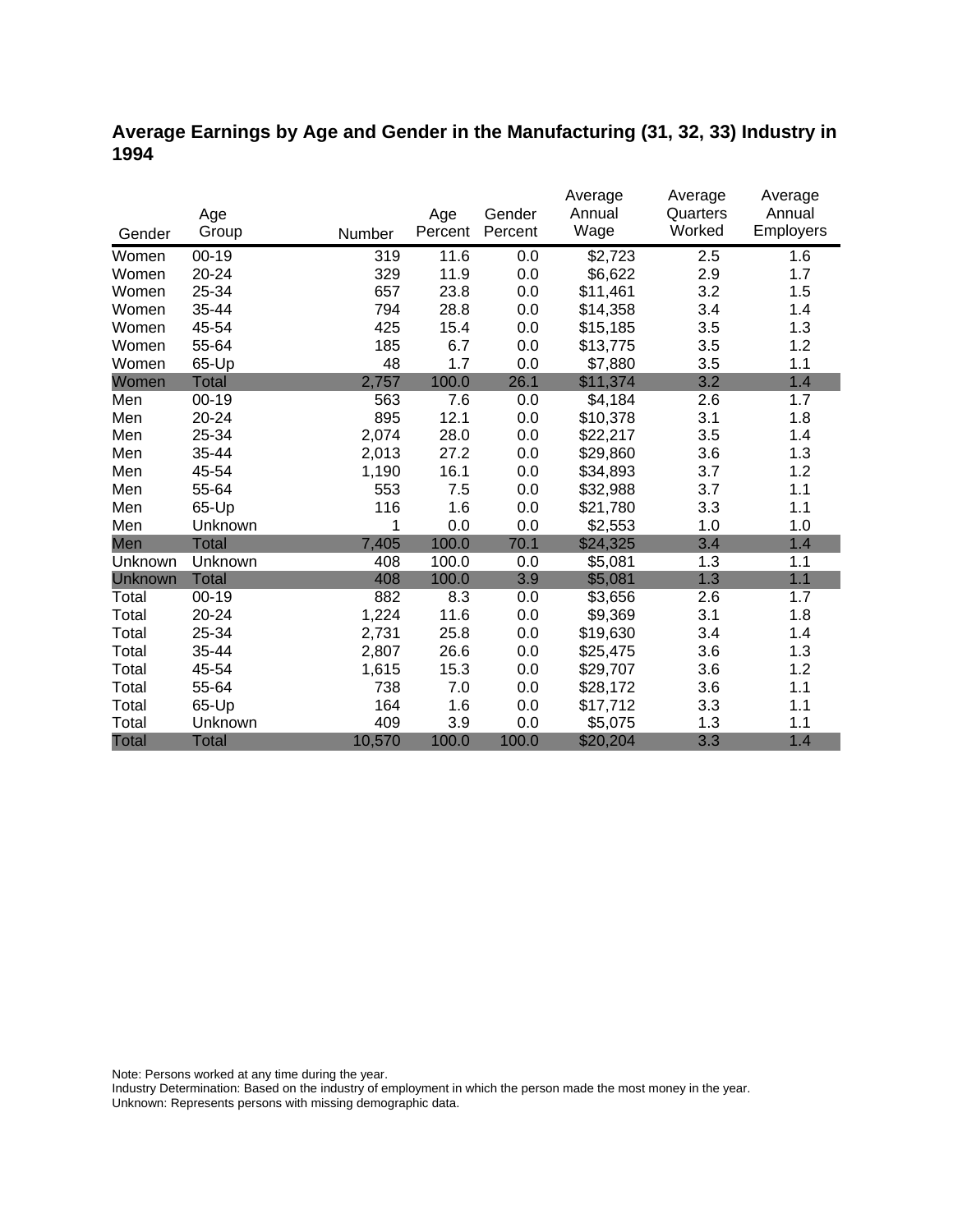#### **Average Earnings by Age and Gender in the Wholesale Trade, Transportation, & Utilities (22, 42, 48, 49) Industry in 1994**

|              |              |        |         |         | Average  | Average  | Average          |
|--------------|--------------|--------|---------|---------|----------|----------|------------------|
|              | Age          |        | Age     | Gender  | Annual   | Quarters | Annual           |
| Gender       | Group        | Number | Percent | Percent | Wage     | Worked   | <b>Employers</b> |
| Women        | $00 - 19$    | 169    | 5.3     | 0.0     | \$7,191  | 2.4      | 1.5              |
| Women        | 20-24        | 246    | 7.8     | 0.0     | \$6,700  | 3.0      | 1.7              |
| Women        | 25-34        | 800    | 25.3    | 0.0     | \$13,795 | 3.4      | 1.4              |
| Women        | 35-44        | 1,049  | 33.2    | 0.0     | \$17,811 | 3.6      | 1.4              |
| Women        | 45-54        | 575    | 18.2    | 0.0     | \$19,112 | 3.6      | 1.3              |
| Women        | 55-64        | 256    | 8.1     | 0.0     | \$16,003 | 3.4      | 1.2              |
| Women        | 65-Up        | 67     | 2.1     | 0.0     | \$14,720 | 3.2      | 1.4              |
| Women        | <b>Total</b> | 3,162  | 100.0   | 19.3    | \$15,388 | 3.4      | 1.4              |
| Men          | $00 - 19$    | 473    | 3.8     | 0.0     | \$4,008  | 2.5      | 1.5              |
| Men          | 20-24        | 856    | 6.8     | 0.0     | \$12,259 | 3.1      | 1.7              |
| Men          | 25-34        | 3,022  | 24.0    | 0.0     | \$23,277 | 3.4      | 1.4              |
| Men          | 35-44        | 4,080  | 32.4    | 0.0     | \$34,484 | 3.7      | 1.2              |
| Men          | 45-54        | 2,627  | 20.8    | 0.0     | \$38,388 | 3.7      | 1.2              |
| Men          | 55-64        | 1,263  | 10.0    | 0.0     | \$33,171 | 3.5      | 1.2              |
| Men          | 65-Up        | 284    | 2.3     | 0.0     | \$18,400 | 3.3      | 1.1              |
| Men          | Unknown      | 1      | 0.0     | 0.0     | \$1,287  | 2.0      | 2.0              |
| Men          | <b>Total</b> | 12,606 | 100.0   | 76.8    | \$29,462 | 3.5      | 1.3              |
| Unknown      | Unknown      | 656    | 100.0   | 0.0     | \$4,098  | 1.3      | 1.0              |
| Unknown      | <b>Total</b> | 656    | 100.0   | 4.0     | \$4,098  | 1.3      | 1.0              |
| Total        | $00 - 19$    | 642    | 3.9     | 0.0     | \$4,846  | 2.5      | 1.5              |
| Total        | 20-24        | 1,102  | 6.7     | 0.0     | \$11,018 | 3.1      | 1.7              |
| Total        | 25-34        | 3,822  | 23.3    | 0.0     | \$21,292 | 3.4      | 1.4              |
| Total        | 35-44        | 5,129  | 31.2    | 0.0     | \$31,074 | 3.7      | 1.3              |
| Total        | 45-54        | 3,202  | 19.5    | 0.0     | \$34,926 | 3.7      | 1.2              |
| Total        | 55-64        | 1,519  | 9.2     | 0.0     | \$30,278 | 3.5      | 1.2              |
| Total        | 65-Up        | 351    | 2.1     | 0.0     | \$17,698 | 3.3      | 1.2              |
| Total        | Unknown      | 657    | 4.0     | 0.0     | \$4,093  | 1.3      | 1.0              |
| <b>Total</b> | <b>Total</b> | 16,424 | 100.0   | 100.0   | \$25,739 | 3.4      | 1.3              |

Note: Persons worked at any time during the year.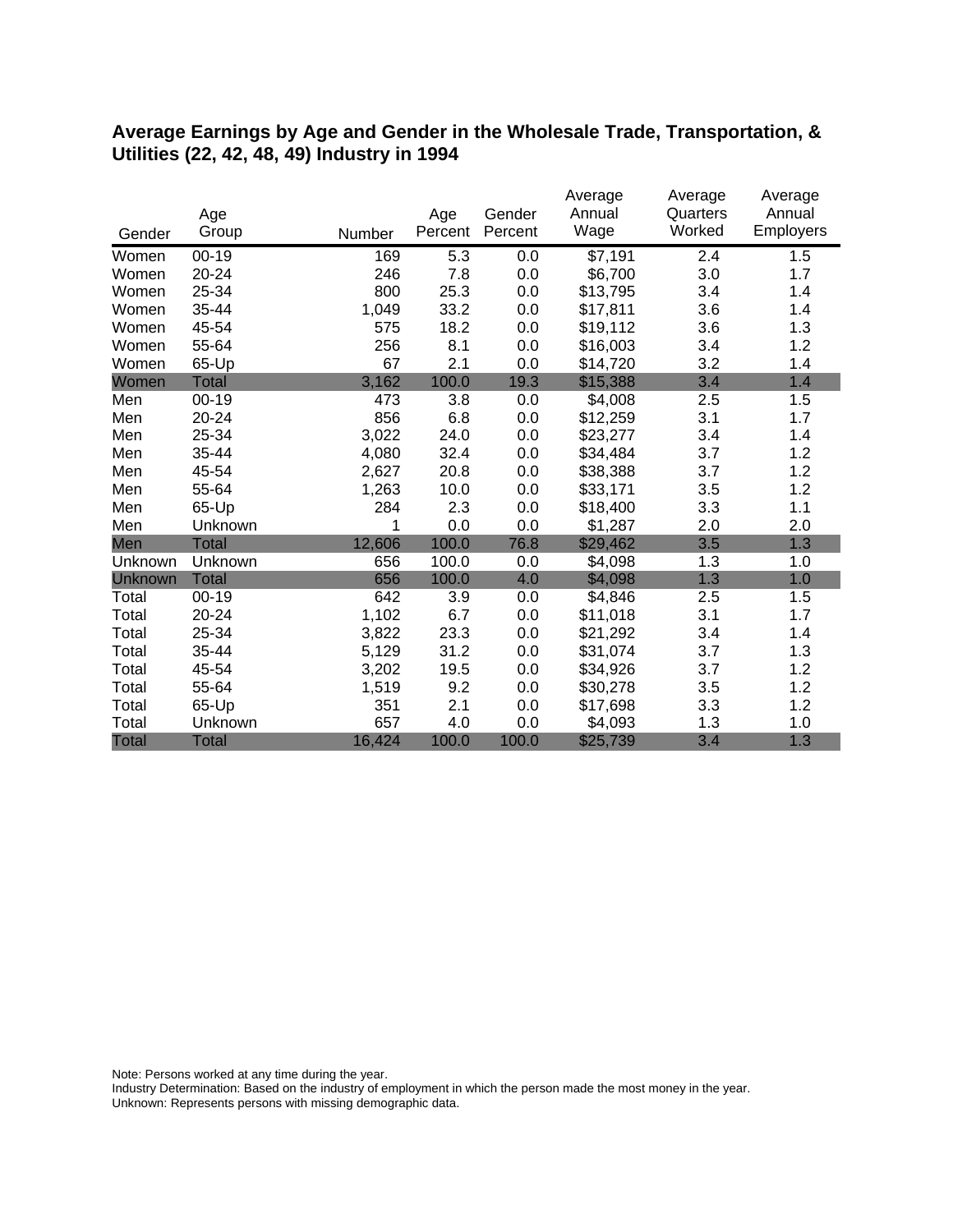# **Average Earnings by Age and Gender in the Retail Trade (44, 45) Industry in 1994**

|              | Age          |        | Age     | Gender  | Average<br>Annual | Average<br>Quarters | Average<br>Annual |
|--------------|--------------|--------|---------|---------|-------------------|---------------------|-------------------|
| Gender       | Group        | Number | Percent | Percent | Wage              | Worked              | <b>Employers</b>  |
| Women        | $00 - 19$    | 2,707  | 16.2    | 0.0     | \$3,014           | 2.7                 | 1.7               |
| Women        | 20-24        | 3,172  | 18.9    | 0.0     | \$5,584           | 2.9                 | 1.7               |
| Women        | 25-34        | 3,728  | 22.2    | 0.0     | \$9,243           | 3.2                 | 1.5               |
| Women        | 35-44        | 3,654  | 21.8    | 0.0     | \$10,859          | 3.3                 | 1.4               |
| Women        | 45-54        | 2,089  | 12.5    | 0.0     | \$11,407          | 3.5                 | 1.3               |
| Women        | 55-64        | 1,043  | 6.2     | 0.0     | \$9,903           | 3.5                 | 1.2               |
| Women        | 65-Up        | 361    | 2.2     | 0.0     | \$6,335           | 3.2                 | 1.1               |
| Women        | Unknown      | 3      | 0.0     | 0.0     | \$5,191           | 3.3                 | 1.3               |
| Women        | <b>Total</b> | 16,757 | 100.0   | 52.2    | \$8,144           | 3.2                 | 1.5               |
| Men          | $00 - 19$    | 2,356  | 17.7    | 0.0     | \$3,358           | 2.7                 | 1.6               |
| Men          | 20-24        | 2,413  | 18.2    | 0.0     | \$8,378           | 3.1                 | 1.8               |
| Men          | 25-34        | 3,366  | 25.3    | 0.0     | \$16,946          | 3.3                 | 1.5               |
| Men          | 35-44        | 2,503  | 18.8    | 0.0     | \$24,521          | 3.5                 | 1.3               |
| Men          | 45-54        | 1,482  | 11.2    | 0.0     | \$26,851          | 3.5                 | 1.3               |
| Men          | 55-64        | 759    | 5.7     | 0.0     | \$24,535          | 3.4                 | 1.2               |
| Men          | 65-Up        | 409    | 3.1     | 0.0     | \$10,449          | 3.1                 | 1.1               |
| Men          | Unknown      | 1      | 0.0     | 0.0     | \$1,874           | 2.0                 | 1.0               |
| Men          | Total        | 13,289 | 100.0   | 41.4    | \$15,745          | 3.2                 | 1.5               |
| Unknown      | Unknown      | 2,039  | 100.0   | 0.0     | \$2,183           | 1.3                 | 1.1               |
| Unknown      | <b>Total</b> | 2,039  | 100.0   | 6.4     | \$2,183           | 1.3                 | 1.1               |
| Total        | $00 - 19$    | 5,063  | 15.8    | 0.0     | \$3,174           | 2.7                 | 1.6               |
| Total        | 20-24        | 5,585  | 17.4    | 0.0     | \$6,791           | 3.0                 | 1.7               |
| Total        | 25-34        | 7,094  | 22.1    | 0.0     | \$12,898          | 3.3                 | 1.5               |
| Total        | 35-44        | 6,157  | 19.2    | 0.0     | \$16,413          | 3.4                 | 1.4               |
| Total        | 45-54        | 3,571  | 11.1    | 0.0     | \$17,816          | 3.5                 | 1.3               |
| Total        | 55-64        | 1,802  | 5.6     | 0.0     | \$16,066          | 3.5                 | 1.2               |
| Total        | 65-Up        | 770    | 2.4     | 0.0     | \$8,520           | 3.1                 | 1.1               |
| Total        | Unknown      | 2,043  | 6.4     | 0.0     | \$2,188           | 1.3                 | 1.1               |
| <b>Total</b> | <b>Total</b> | 32,085 | 100.0   | 100.0   | \$10,913          | 3.1                 | 1.5               |

Note: Persons worked at any time during the year.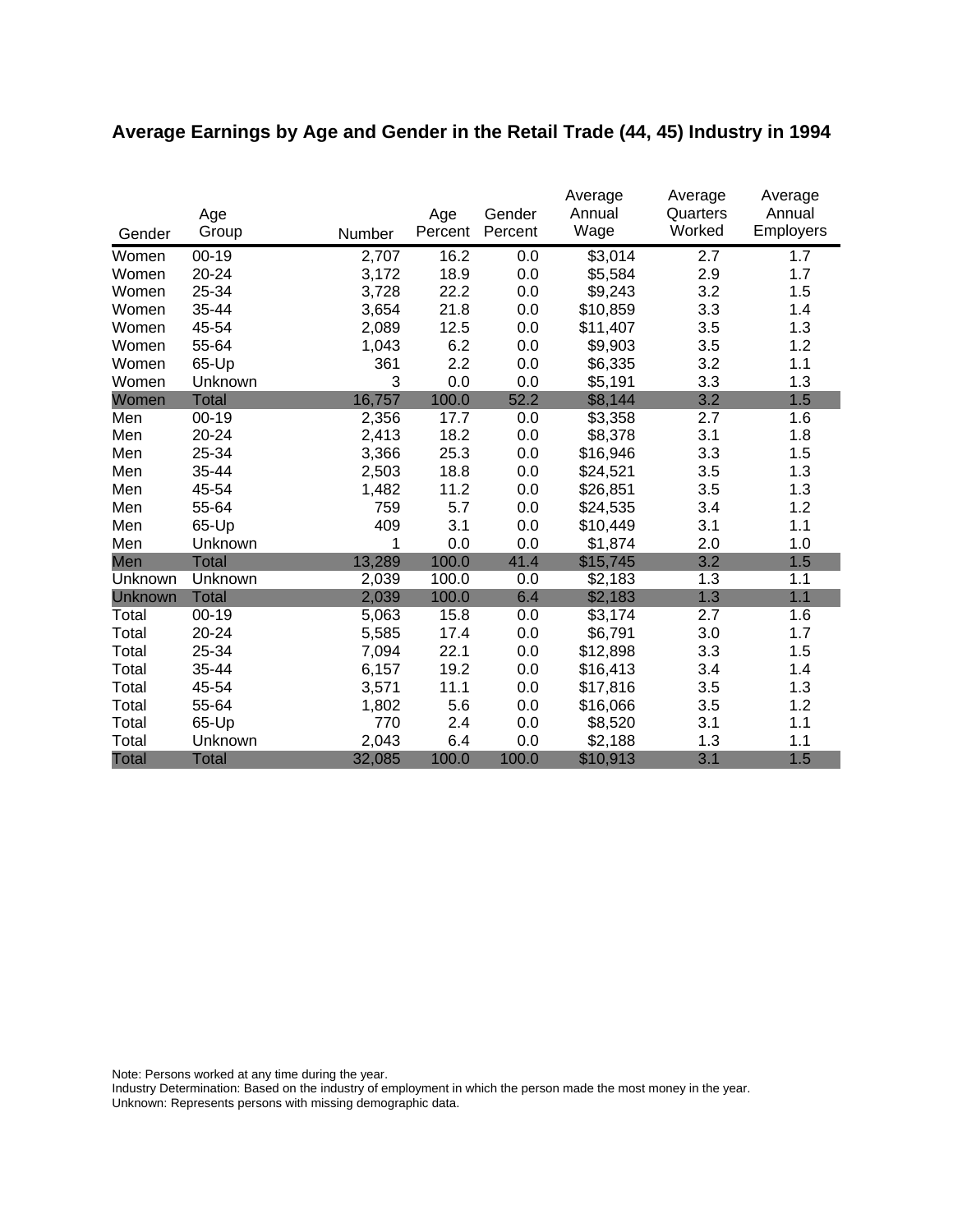# **Average Earnings by Age and Gender in the Information (51) Industry in 1994**

|              | Age          |        | Age     | Gender  | Average<br>Annual | Average<br>Quarters | Average<br>Annual |
|--------------|--------------|--------|---------|---------|-------------------|---------------------|-------------------|
| Gender       | Group        | Number | Percent | Percent | Wage              | Worked              | <b>Employers</b>  |
| Women        | $00 - 19$    | 284    | 11.3    | 0.0     | \$2,099           | 2.7                 | 1.5               |
| Women        | 20-24        | 204    | 8.1     | 0.0     | \$7,657           | 3.1                 | 1.8               |
| Women        | 25-34        | 529    | 21.1    | 0.0     | \$13,257          | 3.5                 | 1.5               |
| Women        | 35-44        | 837    | 33.4    | 0.0     | \$18,222          | 3.6                 | 1.3               |
| Women        | 45-54        | 441    | 17.6    | 0.0     | \$17,984          | 3.7                 | 1.3               |
| Women        | 55-64        | 139    | 5.6     | 0.0     | \$14,425          | 3.6                 | 1.3               |
| Women        | 65-Up        | 70     | 2.8     | 0.0     | \$11,277          | 3.6                 | 1.2               |
| Women        | <b>Total</b> | 2,504  | 100.0   | 53.1    | \$14,037          | 3.4                 | 1.4               |
| Men          | $00 - 19$    | 251    | 12.2    | 0.0     | \$2,122           | 2.5                 | 1.5               |
| Men          | 20-24        | 195    | 9.5     | 0.0     | \$9,619           | 3.2                 | 1.7               |
| Men          | 25-34        | 442    | 21.5    | 0.0     | \$19,456          | 3.5                 | 1.3               |
| Men          | 35-44        | 590    | 28.7    | 0.0     | \$33,995          | 3.6                 | 1.2               |
| Men          | 45-54        | 411    | 20.0    | 0.0     | \$41,822          | 3.7                 | 1.2               |
| Men          | 55-64        | 135    | 6.6     | 0.0     | \$36,450          | 3.5                 | 1.2               |
| Men          | 65-Up        | 33     | 1.6     | 0.0     | \$13,862          | 3.3                 | 1.1               |
| Men          | Total        | 2,057  | 100.0   | 43.6    | \$26,073          | 3.4                 | 1.3               |
| Unknown      | Unknown      | 152    | 100.0   | 0.0     | \$4,773           | 1.4                 | 1.1               |
| Unknown      | <b>Total</b> | 152    | 100.0   | 3.2     | \$4,773           | 1.4                 | 1.1               |
| Total        | $00 - 19$    | 535    | 11.4    | 0.0     | \$2,110           | 2.6                 | 1.5               |
| Total        | 20-24        | 399    | 8.5     | 0.0     | \$8,616           | 3.1                 | 1.7               |
| Total        | 25-34        | 971    | 20.6    | 0.0     | \$16,079          | 3.5                 | 1.4               |
| Total        | 35-44        | 1,427  | 30.3    | 0.0     | \$24,743          | 3.6                 | 1.3               |
| Total        | 45-54        | 852    | 18.1    | 0.0     | \$29,484          | 3.7                 | 1.2               |
| Total        | 55-64        | 274    | 5.8     | 0.0     | \$25,277          | 3.6                 | 1.2               |
| Total        | 65-Up        | 103    | 2.2     | 0.0     | \$12,105          | 3.5                 | 1.2               |
| Total        | Unknown      | 152    | 3.2     | 0.0     | \$4,773           | 1.4                 | 1.1               |
| <b>Total</b> | <b>Total</b> | 4,713  | 100.0   | 100.0   | \$18,991          | 3.4                 | 1.4               |

Note: Persons worked at any time during the year.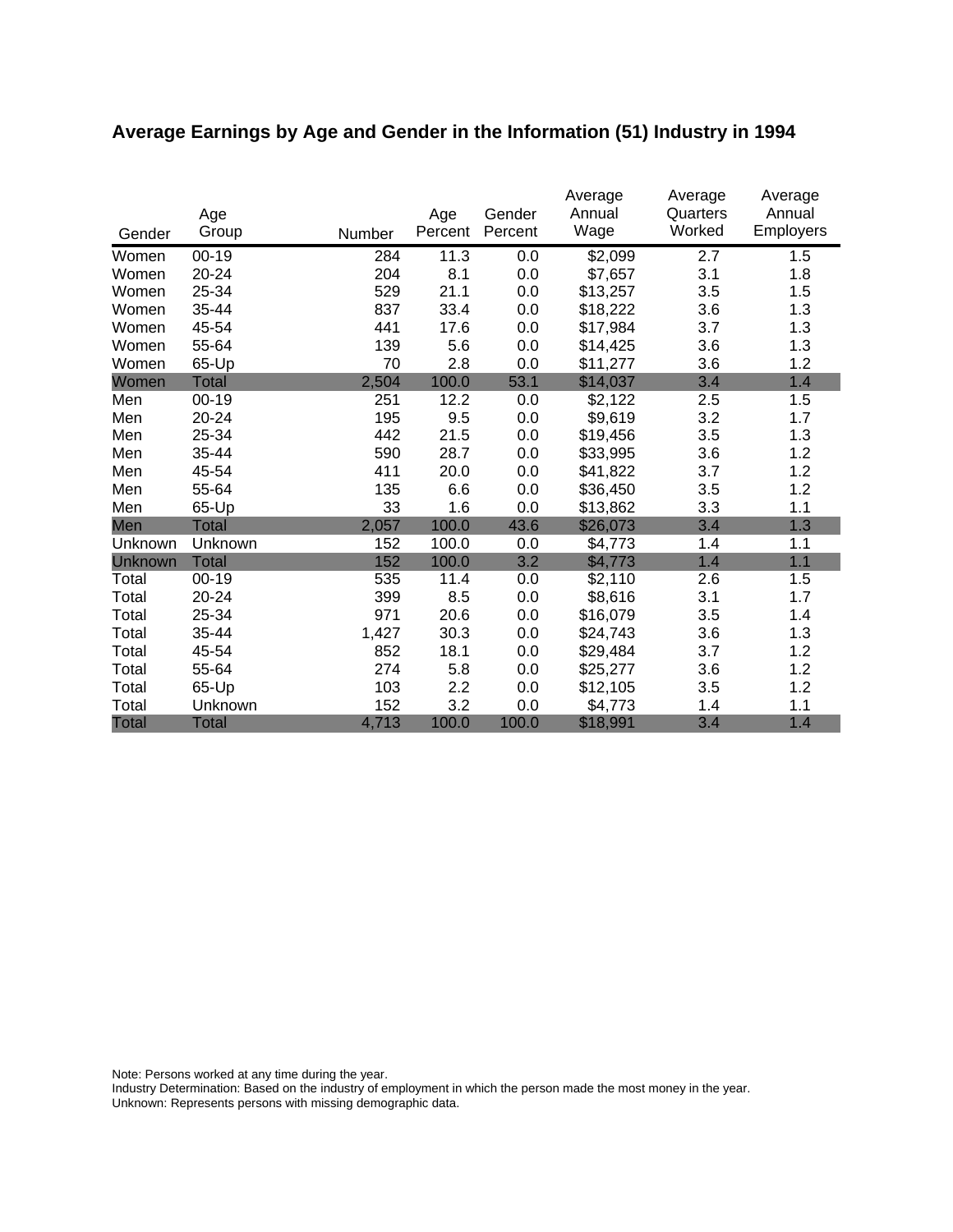### **Average Earnings by Age and Gender in the Financial Activities (52, 53) Industry in 1994**

|                |              |        |         |         | Average  | Average  | Average          |
|----------------|--------------|--------|---------|---------|----------|----------|------------------|
|                | Age          |        | Age     | Gender  | Annual   | Quarters | Annual           |
| Gender         | Group        | Number | Percent | Percent | Wage     | Worked   | <b>Employers</b> |
| Women          | $00-19$      | 285    | 5.2     | 0.0     | \$3,109  | 2.8      | 1.7              |
| Women          | 20-24        | 631    | 11.4    | 0.0     | \$8,401  | 3.2      | 1.7              |
| Women          | 25-34        | 1,486  | 26.9    | 0.0     | \$13,806 | 3.5      | 1.4              |
| Women          | 35-44        | 1,617  | 29.2    | 0.0     | \$17,243 | 3.6      | 1.3              |
| Women          | 45-54        | 961    | 17.4    | 0.0     | \$18,400 | 3.7      | 1.3              |
| Women          | 55-64        | 407    | 7.4     | 0.0     | \$16,254 | 3.6      | 1.1              |
| Women          | 65-Up        | 146    | 2.6     | 0.0     | \$9,378  | 3.5      | 1.1              |
| Women          | <b>Total</b> | 5,533  | 100.0   | 64.6    | \$14,504 | 3.5      | 1.4              |
| Men            | $00 - 19$    | 215    | 8.0     | 0.0     | \$2,639  | 2.5      | 1.6              |
| Men            | 20-24        | 229    | 8.5     | 0.0     | \$9,070  | 3.1      | 1.9              |
| Men            | 25-34        | 555    | 20.6    | 0.0     | \$22,625 | 3.4      | 1.4              |
| Men            | 35-44        | 708    | 26.3    | 0.0     | \$39,383 | 3.6      | 1.3              |
| Men            | 45-54        | 540    | 20.1    | 0.0     | \$46,577 | 3.6      | 1.2              |
| Men            | 55-64        | 277    | 10.3    | 0.0     | \$40,737 | 3.5      | 1.2              |
| Men            | 65-Up        | 165    | 6.1     | 0.0     | \$33,547 | 3.3      | 1.1              |
| Men            | <b>Total</b> | 2,689  | 100.0   | 31.4    | \$31,631 | 3.4      | 1.4              |
| Unknown        | Unknown      | 343    | 100.0   | 0.0     | \$3,475  | 1.3      | 1.1              |
| <b>Unknown</b> | <b>Total</b> | 343    | 100.0   | 4.0     | \$3,475  | 1.3      | 1.1              |
| Total          | $00 - 19$    | 500    | 5.8     | 0.0     | \$2,907  | 2.7      | 1.7              |
| Total          | 20-24        | 860    | 10.0    | 0.0     | \$8,579  | 3.2      | 1.7              |
| Total          | 25-34        | 2,041  | 23.8    | 0.0     | \$16,204 | 3.5      | 1.4              |
| Total          | 35-44        | 2,325  | 27.1    | 0.0     | \$23,985 | 3.6      | 1.3              |
| Total          | 45-54        | 1,501  | 17.5    | 0.0     | \$28,537 | 3.7      | 1.3              |
| Total          | 55-64        | 684    | 8.0     | 0.0     | \$26,169 | 3.6      | 1.2              |
| Total          | 65-Up        | 311    | 3.6     | 0.0     | \$22,201 | 3.4      | 1.1              |
| Total          | Unknown      | 343    | 4.0     | 0.0     | \$3,475  | 1.3      | 1.1              |
| <b>Total</b>   | <b>Total</b> | 8,565  | 100.0   | 100.0   | \$19,439 | 3.4      | 1.4              |

Note: Persons worked at any time during the year.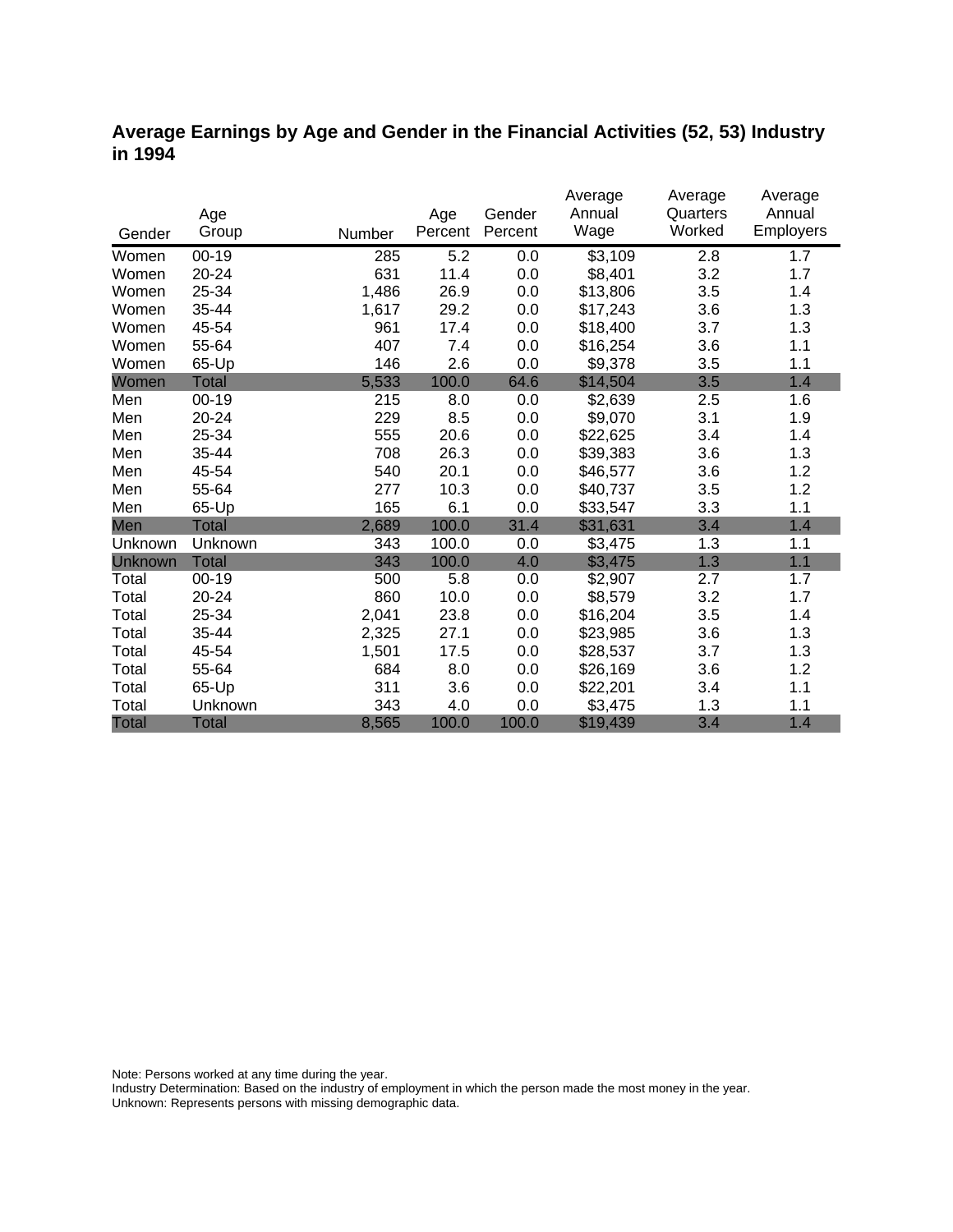### **Average Earnings by Age and Gender in the Professional & Business Services (54, 55, 56) Industry in 1994**

|              |              |        |         |         | Average  | Average  | Average   |
|--------------|--------------|--------|---------|---------|----------|----------|-----------|
|              | Age          |        | Age     | Gender  | Annual   | Quarters | Annual    |
| Gender       | Group        | Number | Percent | Percent | Wage     | Worked   | Employers |
| Women        | $00 - 19$    | 595    | 9.2     | 0.0     | \$2,309  | 2.3      | 1.6       |
| Women        | 20-24        | 957    | 14.8    | 0.0     | \$6,499  | 2.8      | 1.7       |
| Women        | 25-34        | 1,784  | 27.5    | 0.0     | \$10,934 | 3.1      | 1.5       |
| Women        | 35-44        | 1,822  | 28.1    | 0.0     | \$13,622 | 3.3      | 1.4       |
| Women        | 45-54        | 848    | 13.1    | 0.0     | \$14,053 | 3.3      | 1.3       |
| Women        | 55-64        | 339    | 5.2     | 0.0     | \$9,841  | 3.2      | 1.3       |
| Women        | 65-Up        | 132    | 2.0     | 0.0     | \$4,880  | 2.9      | 1.3       |
| Women        | <b>Total</b> | 6,477  | 100.0   | 49.1    | \$10,470 | 3.1      | 1.5       |
| Men          | $00 - 19$    | 562    | 9.7     | 0.0     | \$2,737  | 2.4      | 1.6       |
| Men          | 20-24        | 877    | 15.2    | 0.0     | \$6,850  | 2.7      | 1.8       |
| Men          | 25-34        | 1,532  | 26.5    | 0.0     | \$16,977 | 3.1      | 1.5       |
| Men          | 35-44        | 1,412  | 24.4    | 0.0     | \$29,930 | 3.3      | 1.3       |
| Men          | 45-54        | 828    | 14.3    | 0.0     | \$43,323 | 3.4      | 1.2       |
| Men          | 55-64        | 402    | 6.9     | 0.0     | \$29,356 | 3.2      | 1.2       |
| Men          | 65-Up        | 171    | 3.0     | 0.0     | \$15,885 | 2.8      | 1.1       |
| Men          | Unknown      | 1      | 0.0     | 0.0     | \$45,623 | 4.0      | 1.0       |
| Men          | <b>Total</b> | 5,785  | 100.0   | 43.9    | \$21,824 | 3.1      | 1.5       |
| Unknown      | Unknown      | 925    | 100.0   | 0.0     | \$3,274  | 1.3      | 1.1       |
| Unknown      | <b>Total</b> | 925    | 100.0   | 7.0     | \$3,274  | 1.3      | 1.1       |
| Total        | $00 - 19$    | 1,157  | 8.8     | 0.0     | \$2,517  | 2.4      | 1.6       |
| Total        | 20-24        | 1,834  | 13.9    | 0.0     | \$6,667  | 2.8      | 1.8       |
| Total        | 25-34        | 3,316  | 25.1    | 0.0     | \$13,726 | 3.1      | 1.5       |
| Total        | 35-44        | 3,234  | 24.5    | 0.0     | \$20,743 | 3.3      | 1.4       |
| Total        | 45-54        | 1,676  | 12.7    | 0.0     | \$28,513 | 3.4      | 1.3       |
| Total        | 55-64        | 741    | 5.6     | 0.0     | \$20,428 | 3.2      | 1.3       |
| Total        | 65-Up        | 303    | 2.3     | 0.0     | \$11,090 | 2.8      | 1.2       |
| Total        | Unknown      | 926    | 7.0     | 0.0     | \$3,320  | 1.3      | 1.1       |
| <b>Total</b> | <b>Total</b> | 13,187 | 100.0   | 100.0   | \$14,946 | 2.9      | 1.4       |

Note: Persons worked at any time during the year.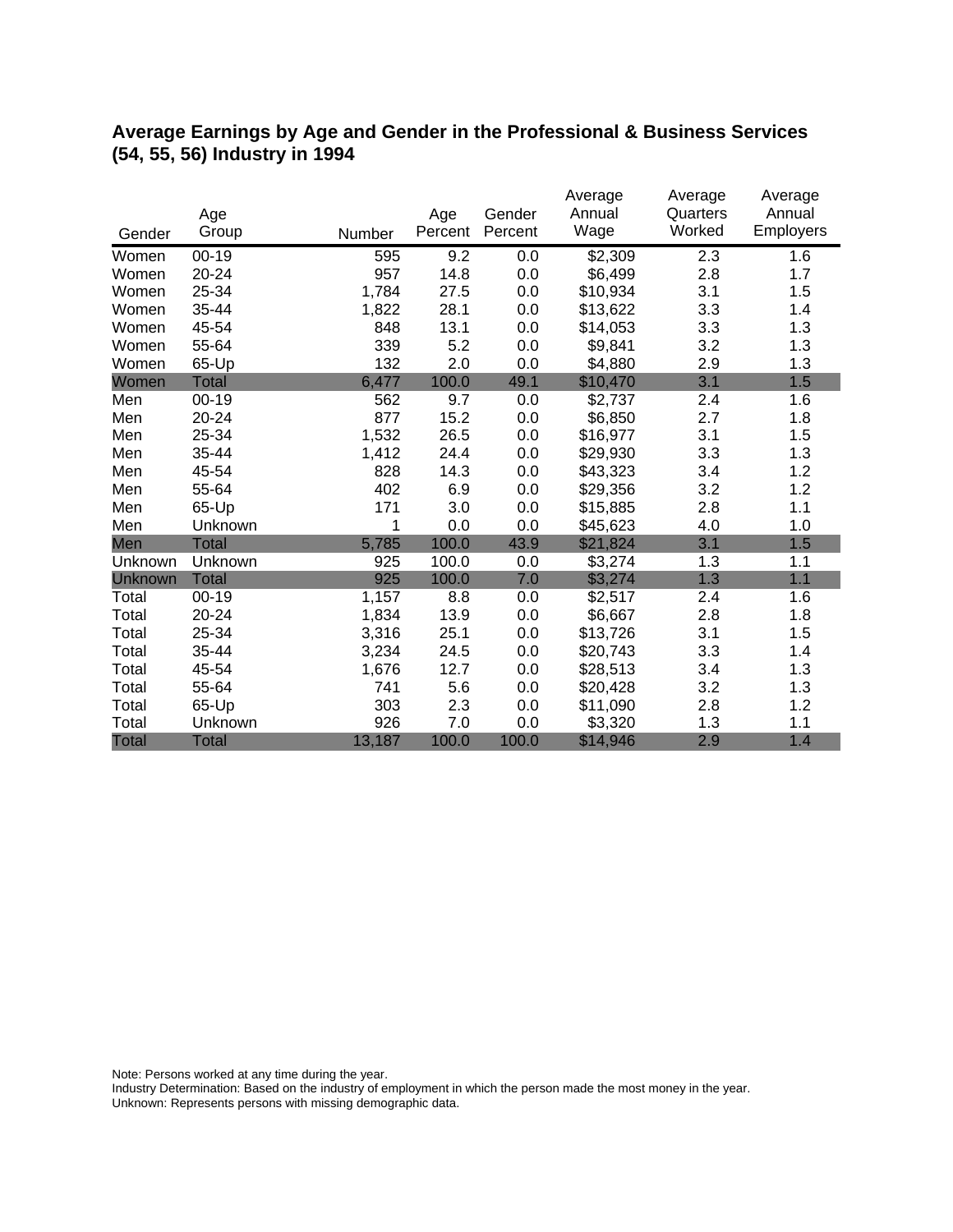## **Average Earnings by Age and Gender in the Educational Services (61) Industry in 1994**

|              |              |        |         |         | Average              | Average  | Average   |
|--------------|--------------|--------|---------|---------|----------------------|----------|-----------|
|              | Age          |        | Age     | Gender  | Annual               | Quarters | Annual    |
| Gender       | Group        | Number | Percent | Percent | Wage                 | Worked   | Employers |
| Women        | $00 - 19$    | 460    | 2.6     | 0.0     | $\overline{\$1,555}$ | 2.4      | 1.5       |
| Women        | 20-24        | 691    | 3.9     | 0.0     | \$6,355              | 2.8      | 1.6       |
| Women        | 25-34        | 3,111  | 17.6    | 0.0     | \$12,572             | 3.3      | 1.4       |
| Women        | 35-44        | 6,745  | 38.1    | 0.0     | \$16,851             | 3.6      | 1.3       |
| Women        | 45-54        | 4,626  | 26.2    | 0.0     | \$20,460             | 3.7      | 1.2       |
| Women        | 55-64        | 1,756  | 9.9     | 0.0     | \$17,505             | 3.4      | 1.2       |
| Women        | 65-Up        | 293    | 1.7     | 0.0     | \$8,134              | 2.8      | 1.1       |
| Women        | Unknown      | 1      | 0.0     | 0.0     | \$15,000             | 2.0      | 1.0       |
| Women        | <b>Total</b> | 17,683 | 100.0   | 64.1    | \$16,155             | 3.5      | 1.3       |
| Men          | $00 - 19$    | 487    | 5.2     | 0.0     | \$1,604              | 2.2      | 1.4       |
| Men          | 20-24        | 455    | 4.9     | 0.0     | \$6,364              | 2.6      | 1.5       |
| Men          | 25-34        | 1,692  | 18.2    | 0.0     | \$16,690             | 3.3      | 1.4       |
| Men          | 35-44        | 2,615  | 28.1    | 0.0     | \$26,959             | 3.6      | 1.2       |
| Men          | 45-54        | 2,501  | 26.9    | 0.0     | \$33,103             | 3.7      | 1.2       |
| Men          | 55-64        | 1,306  | 14.0    | 0.0     | \$27,217             | 3.4      | 1.2       |
| Men          | 65-Up        | 257    | 2.8     | 0.0     | \$12,078             | 2.9      | 1.1       |
| Men          | Unknown      | 1      | 0.0     | 0.0     | \$115                | 1.0      | 1.0       |
| Men          | <b>Total</b> | 9,314  | 100.0   | 33.8    | \$24,034             | 3.4      | 1.3       |
| Unknown      | Unknown      | 588    | 100.0   | 0.0     | \$2,876              | 1.2      | 1.0       |
| Unknown      | <b>Total</b> | 588    | 100.0   | 2.1     | \$2,876              | 1.2      | 1.0       |
| Total        | $00 - 19$    | 947    | 3.4     | 0.0     | \$1,580              | 2.3      | 1.4       |
| Total        | 20-24        | 1,146  | 4.2     | 0.0     | \$6,358              | 2.7      | 1.6       |
| Total        | 25-34        | 4,803  | 17.4    | 0.0     | \$14,023             | 3.3      | 1.4       |
| Total        | 35-44        | 9,360  | 33.9    | 0.0     | \$19,675             | 3.6      | 1.3       |
| Total        | 45-54        | 7,127  | 25.8    | 0.0     | \$24,897             | 3.7      | 1.2       |
| Total        | 55-64        | 3,062  | 11.1    | 0.0     | \$21,647             | 3.4      | 1.2       |
| Total        | 65-Up        | 550    | 2.0     | 0.0     | \$9,977              | 2.8      | 1.1       |
| Total        | Unknown      | 590    | 2.1     | 0.0     | \$2,891              | 1.2      | 1.0       |
| <b>Total</b> | Total        | 27,585 | 100.0   | 100.0   | \$18,532             | 3.4      | 1.3       |

Note: Persons worked at any time during the year.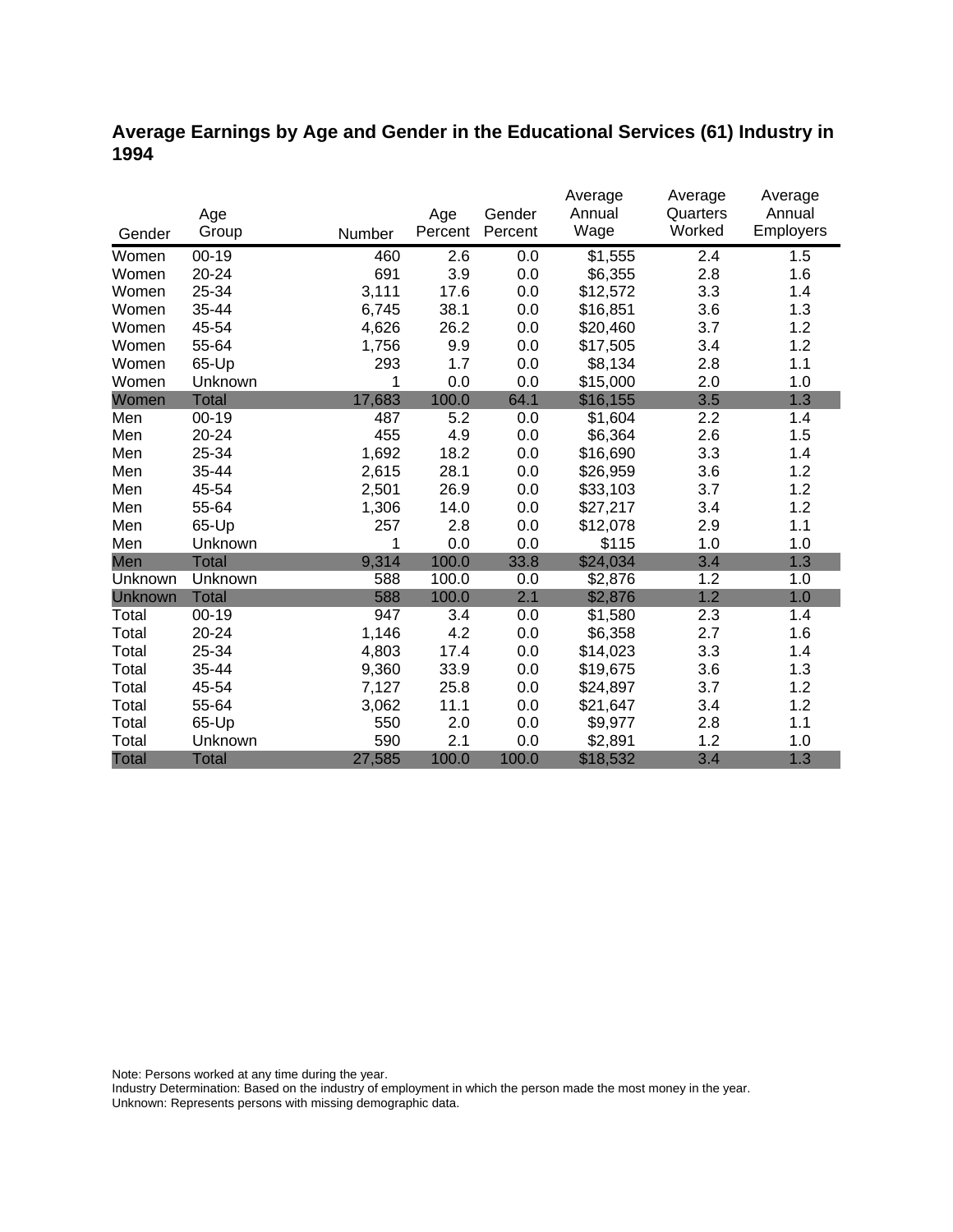## **Average Earnings by Age and Gender in the Health Care & Social Assistance (62) Industry in 1994**

|              |              |        |         |         | Average  | Average  | Average   |
|--------------|--------------|--------|---------|---------|----------|----------|-----------|
|              | Age          |        | Age     | Gender  | Annual   | Quarters | Annual    |
| Gender       | Group        | Number | Percent | Percent | Wage     | Worked   | Employers |
| Women        | $00 - 19$    | 716    | 4.1     | 0.0     | \$3,300  | 2.7      | 1.8       |
| Women        | 20-24        | 1,906  | 10.8    | 0.0     | \$7,629  | 3.2      | 1.8       |
| Women        | 25-34        | 4,463  | 25.3    | 0.0     | \$13,204 | 3.4      | 1.5       |
| Women        | 35-44        | 5,799  | 32.9    | 0.0     | \$17,448 | 3.5      | 1.4       |
| Women        | 45-54        | 3,057  | 17.4    | 0.0     | \$18,282 | 3.6      | 1.3       |
| Women        | 55-64        | 1,320  | 7.5     | 0.0     | \$16,236 | 3.6      | 1.2       |
| Women        | 65-Up        | 344    | 2.0     | 0.0     | \$8,932  | 3.4      | 1.2       |
| Women        | Unknown      | 4      | 0.0     | 0.0     | \$8,226  | 2.8      | 1.0       |
| Women        | <b>Total</b> | 17,609 | 100.0   | 78.8    | \$14,620 | 3.4      | 1.4       |
| Men          | $00 - 19$    | 307    | 7.9     | 0.0     | \$3,520  | 2.7      | 1.7       |
| Men          | 20-24        | 474    | 12.1    | 0.0     | \$8,349  | 3.1      | 1.8       |
| Men          | 25-34        | 953    | 24.4    | 0.0     | \$18,989 | 3.4      | 1.6       |
| Men          | 35-44        | 1,054  | 27.0    | 0.0     | \$40,281 | 3.4      | 1.4       |
| Men          | 45-54        | 738    | 18.9    | 0.0     | \$60,253 | 3.6      | 1.3       |
| Men          | 55-64        | 268    | 6.9     | 0.0     | \$45,753 | 3.5      | 1.2       |
| Men          | 65-Up        | 108    | 2.8     | 0.0     | \$17,961 | 3.3      | 1.2       |
| Men          | Unknown      | 1      | 0.0     | 0.0     | \$6,617  | 3.0      | 2.0       |
| Men          | <b>Total</b> | 3,903  | 100.0   | 17.5    | \$31,838 | 3.4      | 1.5       |
| Unknown      | Unknown      | 836    | 100.0   | 0.0     | \$4,015  | 1.3      | 1.1       |
| Unknown      | <b>Total</b> | 836    | 100.0   | 3.7     | \$4,015  | 1.3      | 1.1       |
| Total        | $00 - 19$    | 1,023  | 4.6     | 0.0     | \$3,366  | 2.7      | 1.7       |
| Total        | 20-24        | 2,380  | 10.6    | 0.0     | \$7,773  | 3.2      | 1.8       |
| Total        | 25-34        | 5,416  | 24.2    | 0.0     | \$14,222 | 3.4      | 1.5       |
| Total        | 35-44        | 6,853  | 30.7    | 0.0     | \$20,960 | 3.5      | 1.4       |
| Total        | 45-54        | 3,795  | 17.0    | 0.0     | \$26,444 | 3.6      | 1.3       |
| Total        | 55-64        | 1,588  | 7.1     | 0.0     | \$21,217 | 3.6      | 1.2       |
| Total        | 65-Up        | 452    | 2.0     | 0.0     | \$11,089 | 3.4      | 1.2       |
| Total        | Unknown      | 841    | 3.8     | 0.0     | \$4,038  | 1.3      | 1.1       |
| <b>Total</b> | <b>Total</b> | 22,348 | 100.0   | 100.0   | \$17,230 | 3.3      | 1.4       |

Note: Persons worked at any time during the year.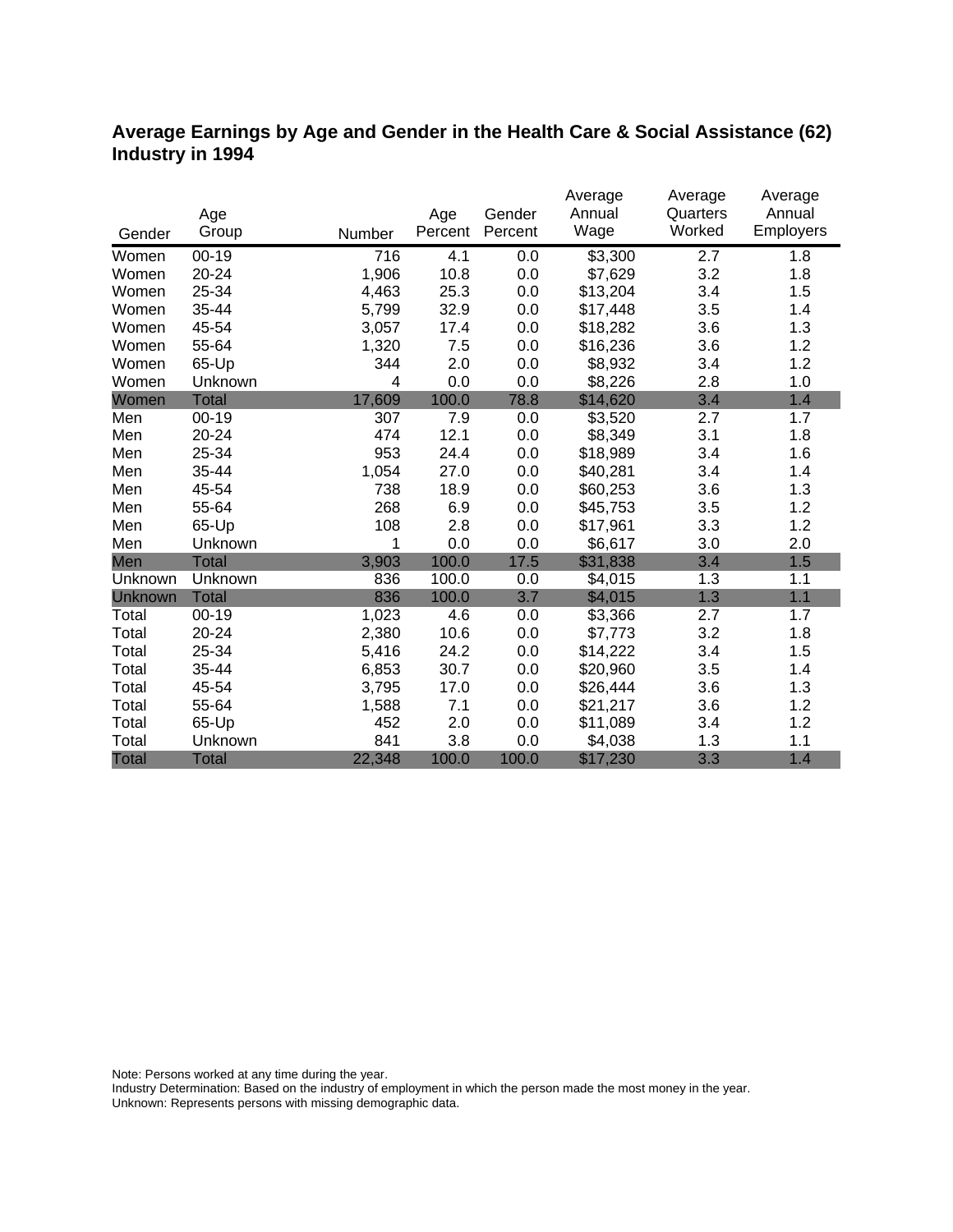### **Average Earnings by Age and Gender in the Leisure & Hospitality (71, 72) Industry in 1994**

|              |              |        |         |         | Average  | Average  | Average   |
|--------------|--------------|--------|---------|---------|----------|----------|-----------|
|              | Age          |        | Age     | Gender  | Annual   | Quarters | Annual    |
| Gender       | Group        | Number | Percent | Percent | Wage     | Worked   | Employers |
| Women        | $00 - 19$    | 6,446  | 30.8    | 0.0     | \$2,115  | 2.5      | 1.5       |
| Women        | 20-24        | 3,815  | 18.2    | 0.0     | \$4,202  | 2.7      | 1.8       |
| Women        | 25-34        | 4,803  | 23.0    | 0.0     | \$6,250  | 3.0      | 1.6       |
| Women        | 35-44        | 3,108  | 14.9    | 0.0     | \$7,606  | 3.2      | 1.6       |
| Women        | 45-54        | 1,637  | 7.8     | 0.0     | \$7,489  | 3.2      | 1.5       |
| Women        | 55-64        | 812    | 3.9     | 0.0     | \$7,692  | 3.3      | 1.3       |
| Women        | 65-Up        | 293    | 1.4     | 0.0     | \$5,248  | 3.2      | 1.2       |
| Women        | Unknown      | 6      | 0.0     | 0.0     | \$1,489  | 1.8      | 1.0       |
| Women        | <b>Total</b> | 20,920 | 100.0   | 51.9    | \$4,942  | 2.8      | 1.6       |
| Men          | $00-19$      | 4,163  | 31.1    | 0.0     | \$2,272  | 2.5      | 1.6       |
| Men          | 20-24        | 2,755  | 20.6    | 0.0     | \$5,095  | 2.7      | 1.8       |
| Men          | 25-34        | 3,124  | 23.3    | 0.0     | \$8,945  | 2.9      | 1.6       |
| Men          | 35-44        | 1,745  | 13.0    | 0.0     | \$13,057 | 3.0      | 1.5       |
| Men          | 45-54        | 885    | 6.6     | 0.0     | \$15,591 | 3.0      | 1.4       |
| Men          | 55-64        | 448    | 3.3     | 0.0     | \$12,148 | 3.0      | 1.3       |
| Men          | 65-Up        | 262    | 2.0     | 0.0     | \$7,113  | 3.0      | 1.2       |
| Men          | Unknown      | 4      | 0.0     | 0.0     | \$1,771  | 1.8      | 1.0       |
| Men          | <b>Total</b> | 13,386 | 100.0   | 33.2    | \$7,122  | 2.8      | 1.6       |
| Unknown      | 35-44        | 1      | 0.0     | 0.0     | \$1,809  | 2.0      | 1.0       |
| Unknown      | Unknown      | 5,999  | 100.0   | 0.0     | \$1,504  | 1.5      | 1.1       |
| Unknown      | <b>Total</b> | 6,000  | 100.0   | 14.9    | \$1,504  | 1.5      | 1.1       |
| Total        | $00 - 19$    | 10,609 | 26.3    | 0.0     | \$2,177  | 2.5      | 1.5       |
| Total        | 20-24        | 6,570  | 16.3    | 0.0     | \$4,577  | 2.7      | 1.8       |
| Total        | 25-34        | 7,927  | 19.7    | 0.0     | \$7,312  | 3.0      | 1.6       |
| Total        | 35-44        | 4,854  | 12.0    | 0.0     | \$9,564  | 3.1      | 1.5       |
| Total        | 45-54        | 2,522  | 6.3     | 0.0     | \$10,332 | 3.1      | 1.4       |
| Total        | 55-64        | 1,260  | 3.1     | 0.0     | \$9,277  | 3.2      | 1.3       |
| Total        | 65-Up        | 555    | 1.4     | 0.0     | \$6,128  | 3.1      | 1.2       |
| Total        | Unknown      | 6,009  | 14.9    | 0.0     | \$1,504  | 1.5      | 1.1       |
| <b>Total</b> | <b>Total</b> | 40,306 | 100.0   | 100.0   | \$5,154  | 2.6      | 1.5       |

Note: Persons worked at any time during the year.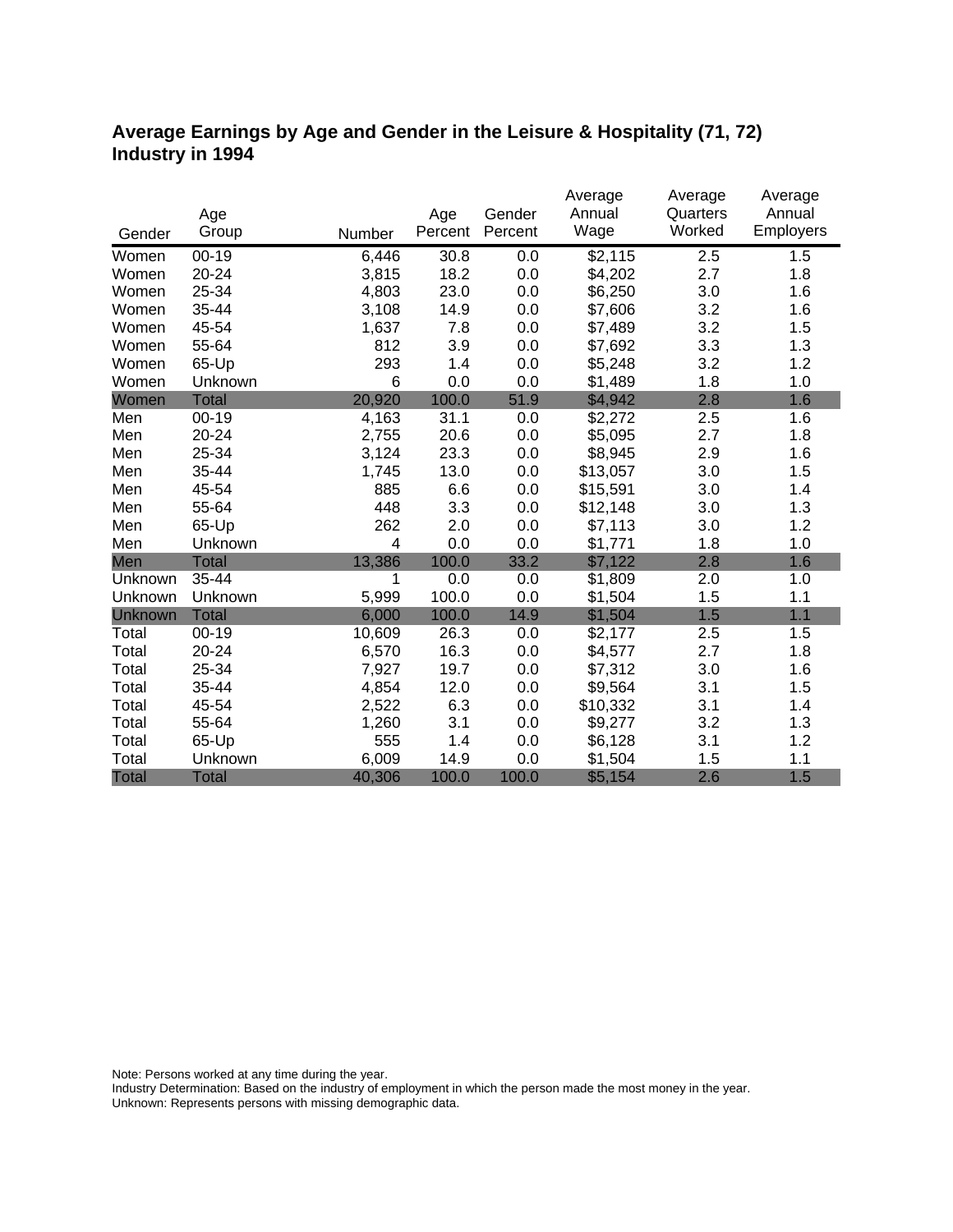#### **Average Earnings by Age and Gender in the Other Services Except Public Administration (81) Industry in 1994**

|                |              |        |         |         | Average  | Average  | Average   |
|----------------|--------------|--------|---------|---------|----------|----------|-----------|
|                | Age          |        | Age     | Gender  | Annual   | Quarters | Annual    |
| Gender         | Group        | Number | Percent | Percent | Wage     | Worked   | Employers |
| Women          | $00-19$      | 245    | 8.3     | 0.0     | \$2,106  | 2.4      | 1.5       |
| Women          | 20-24        | 338    | 11.4    | 0.0     | \$5,862  | 3.0      | 1.7       |
| Women          | 25-34        | 769    | 26.0    | 0.0     | \$8,599  | 3.2      | 1.4       |
| Women          | 35-44        | 784    | 26.5    | 0.0     | \$10,581 | 3.4      | 1.4       |
| Women          | 45-54        | 474    | 16.0    | 0.0     | \$10,520 | 3.4      | 1.3       |
| Women          | 55-64        | 236    | 8.0     | 0.0     | \$9,300  | 3.4      | 1.3       |
| Women          | 65-Up        | 108    | 3.7     | 0.0     | \$5,783  | 3.2      | 1.1       |
| Women          | <b>Total</b> | 2,954  | 100.0   | 43.9    | \$8,535  | 3.2      | 1.4       |
| Men            | $00 - 19$    | 376    | 11.2    | 0.0     | \$2,922  | 2.5      | 1.7       |
| Men            | 20-24        | 513    | 15.2    | 0.0     | \$8,712  | 3.0      | 1.7       |
| Men            | 25-34        | 859    | 25.5    | 0.0     | \$16,548 | 3.3      | 1.4       |
| Men            | 35-44        | 712    | 21.1    | 0.0     | \$20,963 | 3.4      | 1.3       |
| Men            | 45-54        | 467    | 13.8    | 0.0     | \$22,360 | 3.4      | 1.3       |
| Men            | 55-64        | 271    | 8.0     | 0.0     | \$18,400 | 3.3      | 1.3       |
| Men            | 65-Up        | 174    | 5.2     | 0.0     | \$7,823  | 3.2      | 1.1       |
| Men            | <b>Total</b> | 3,372  | 100.0   | 50.1    | \$15,272 | 3.2      | 1.4       |
| Unknown        | Unknown      | 409    | 100.0   | 0.0     | \$2,614  | 1.3      | 1.0       |
| <b>Unknown</b> | <b>Total</b> | 409    | 100.0   | 6.1     | \$2,614  | 1.3      | 1.0       |
| Total          | $00 - 19$    | 621    | 9.2     | 0.0     | \$2,600  | 2.5      | 1.6       |
| Total          | 20-24        | 851    | 12.6    | 0.0     | \$7,580  | 3.0      | 1.7       |
| Total          | 25-34        | 1,628  | 24.2    | 0.0     | \$12,793 | 3.2      | 1.4       |
| Total          | 35-44        | 1,496  | 22.2    | 0.0     | \$15,522 | 3.4      | 1.4       |
| Total          | 45-54        | 941    | 14.0    | 0.0     | \$16,396 | 3.4      | 1.3       |
| Total          | 55-64        | 507    | 7.5     | 0.0     | \$14,164 | 3.4      | 1.3       |
| Total          | 65-Up        | 282    | 4.2     | 0.0     | \$7,042  | 3.2      | 1.1       |
| Total          | Unknown      | 409    | 6.1     | 0.0     | \$2,614  | 1.3      | 1.0       |
| <b>Total</b>   | <b>Total</b> | 6,735  | 100.0   | 100.0   | \$11,548 | 3.1      | 1.4       |

Note: Persons worked at any time during the year.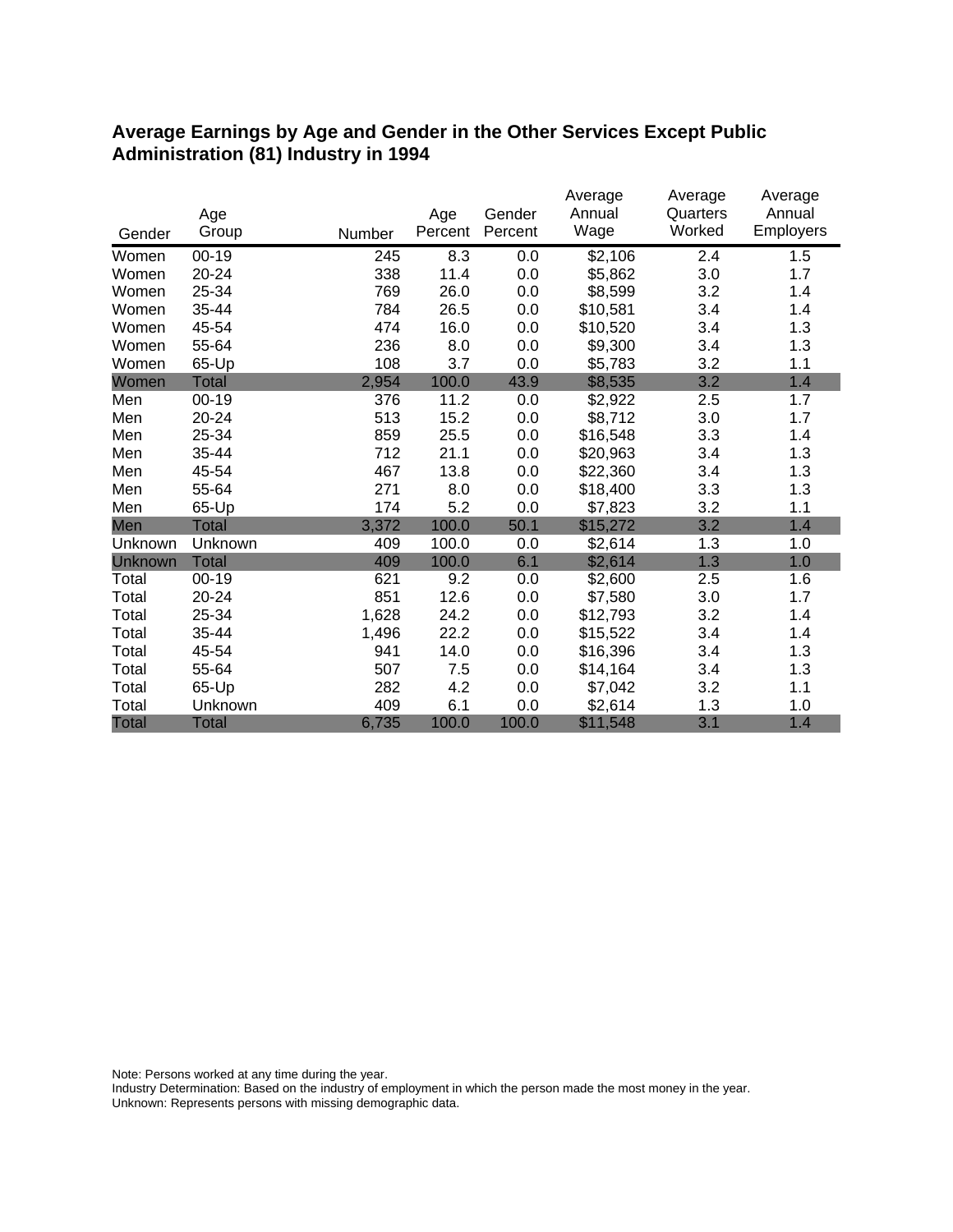### **Average Earnings by Age and Gender in the Public Administration (92) Industry in 1994**

|              |              |        |         |         | Average  | Average  | Average          |
|--------------|--------------|--------|---------|---------|----------|----------|------------------|
|              | Age          |        | Age     | Gender  | Annual   | Quarters | Annual           |
| Gender       | Group        | Number | Percent | Percent | Wage     | Worked   | <b>Employers</b> |
| Women        | $00 - 19$    | 584    | 5.8     | 0.0     | \$1,949  | 2.3      | 1.5              |
| Women        | 20-24        | 604    | 6.0     | 0.0     | \$7,735  | 3.0      | 1.7              |
| Women        | 25-34        | 1,870  | 18.5    | 0.0     | \$14,513 | 3.4      | 1.4              |
| Women        | 35-44        | 3,060  | 30.2    | 0.0     | \$17,156 | 3.5      | 1.3              |
| Women        | 45-54        | 2,109  | 20.8    | 0.0     | \$17,455 | 3.5      | 1.2              |
| Women        | 55-64        | 1,184  | 11.7    | 0.0     | \$12,537 | 3.0      | 1.1              |
| Women        | 65-Up        | 708    | 7.0     | 0.0     | \$2,942  | 2.1      | 1.1              |
| Women        | Unknown      | 3      | 0.0     | 0.0     | \$5,015  | 2.7      | 1.7              |
| Women        | <b>Total</b> | 10,122 | 100.0   | 45.8    | \$13,752 | 3.2      | 1.3              |
| Men          | $00 - 19$    | 723    | 6.2     | 0.0     | \$2,434  | 2.3      | 1.5              |
| Men          | 20-24        | 762    | 6.6     | 0.0     | \$8,892  | 3.0      | 1.7              |
| Men          | 25-34        | 2,393  | 20.7    | 0.0     | \$20,184 | 3.6      | 1.4              |
| Men          | 35-44        | 3,526  | 30.4    | 0.0     | \$25,603 | 3.7      | 1.2              |
| Men          | 45-54        | 2,621  | 22.6    | 0.0     | \$28,139 | 3.7      | 1.1              |
| Men          | 55-64        | 1,236  | 10.7    | 0.0     | \$25,358 | 3.5      | 1.1              |
| Men          | 65-Up        | 327    | 2.8     | 0.0     | \$9,736  | 2.8      | 1.1              |
| Men          | <b>Total</b> | 11,588 | 100.0   | 52.4    | \$22,039 | 3.5      | 1.3              |
| Unknown      | Unknown      | 406    | 100.0   | 0.0     | \$3,527  | 1.3      | 1.0              |
| Unknown      | <b>Total</b> | 406    | 100.0   | 1.8     | \$3,527  | 1.3      | 1.0              |
| Total        | $00 - 19$    | 1,307  | 5.9     | 0.0     | \$2,217  | 2.3      | 1.5              |
| Total        | $20 - 24$    | 1,366  | 6.2     | 0.0     | \$8,380  | 3.0      | 1.7              |
| Total        | 25-34        | 4,263  | 19.3    | 0.0     | \$17,696 | 3.5      | 1.4              |
| Total        | 35-44        | 6,586  | 29.8    | 0.0     | \$21,678 | 3.6      | 1.3              |
| Total        | 45-54        | 4,730  | 21.4    | 0.0     | \$23,375 | 3.6      | 1.2              |
| Total        | 55-64        | 2,420  | 10.9    | 0.0     | \$19,085 | 3.3      | 1.1              |
| Total        | 65-Up        | 1,035  | 4.7     | 0.0     | \$5,088  | 2.4      | 1.1              |
| Total        | Unknown      | 409    | 1.8     | 0.0     | \$3,538  | 1.3      | 1.0              |
| <b>Total</b> | <b>Total</b> | 22,116 | 100.0   | 100.0   | \$17,906 | 3.3      | 1.3              |

Note: Persons worked at any time during the year.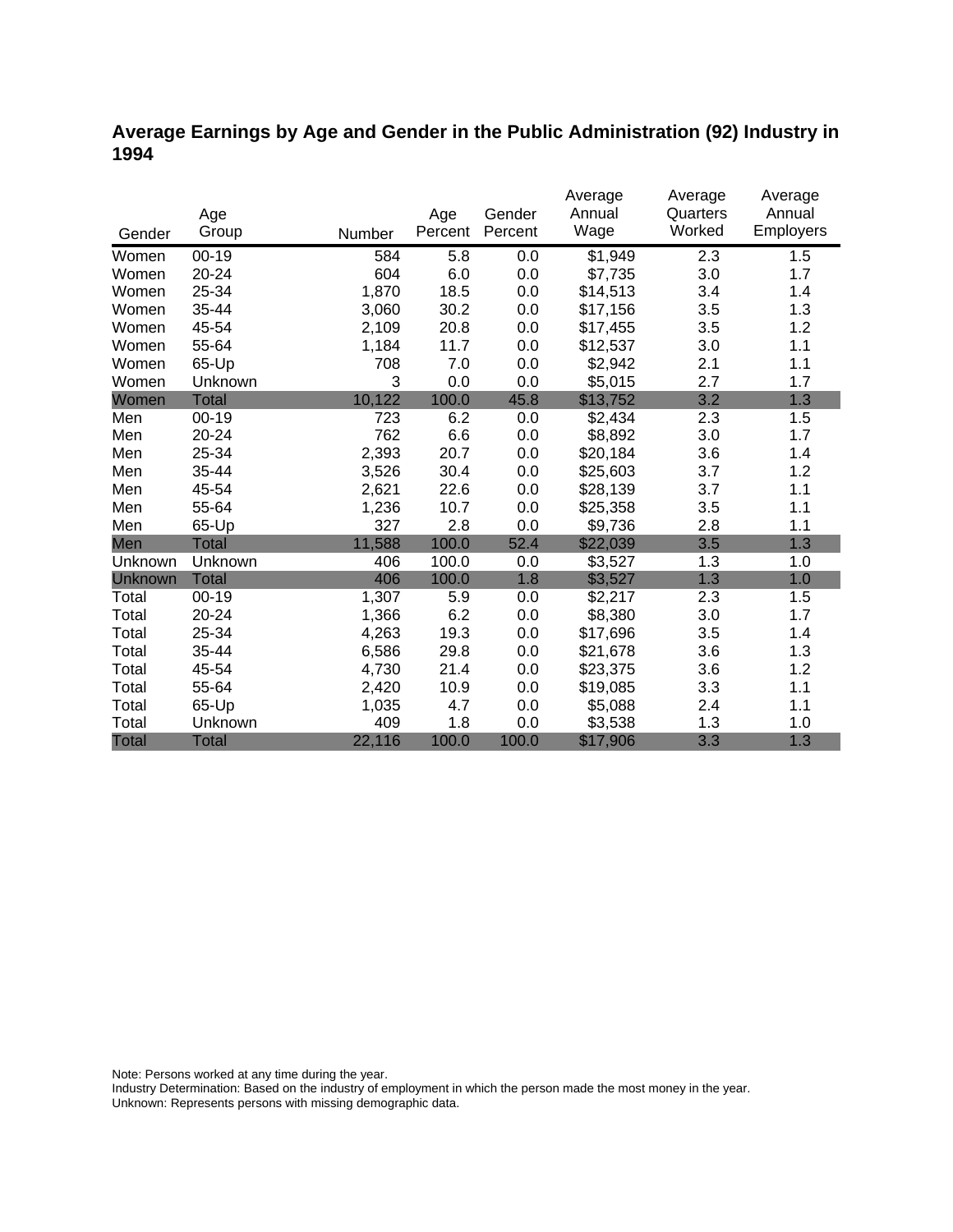#### **Average Earnings by Age and Gender in the Nonclassified Industry (99) Industry in 1994**

|              |              |                |         |         | Average  | Average  | Average   |
|--------------|--------------|----------------|---------|---------|----------|----------|-----------|
|              | Age          |                | Age     | Gender  | Annual   | Quarters | Annual    |
| Gender       | Group        | Number         | Percent | Percent | Wage     | Worked   | Employers |
| Women        | $00 - 19$    | 2,145          | 16.7    | 0.0     | \$2,169  | 2.4      | 1.6       |
| Women        | $20 - 24$    | 1,944          | 15.1    | 0.0     | \$5,388  | 2.8      | 1.8       |
| Women        | 25-34        | 3,115          | 24.2    | 0.0     | \$8,837  | 3.0      | 1.6       |
| Women        | 35-44        | 2,962          | 23.0    | 0.0     | \$12,257 | 3.2      | 1.6       |
| Women        | 45-54        | 1,649          | 12.8    | 0.0     | \$11,622 | 3.3      | 1.5       |
| Women        | 55-64        | 776            | 6.0     | 0.0     | \$9,928  | 3.2      | 1.4       |
| Women        | 65-Up        | 278            | 2.2     | 0.0     | \$6,731  | 3.0      | 1.3       |
| Women        | Unknown      | 1              | 0.0     | 0.0     | \$28     | 1.0      | 1.0       |
| Women        | <b>Total</b> | 12,870         | 100.0   | 36.8    | \$8,368  | 3.0      | 1.6       |
| Men          | $00 - 19$    | 2,053          | 11.0    | 0.0     | \$2,784  | 2.4      | 1.7       |
| Men          | 20-24        | 2,701          | 14.5    | 0.0     | \$8,604  | 2.8      | 1.9       |
| Men          | 25-34        | 4,981          | 26.8    | 0.0     | \$15,778 | 3.0      | 1.7       |
| Men          | 35-44        | 4,790          | 25.8    | 0.0     | \$27,511 | 3.2      | 1.5       |
| Men          | 45-54        | 2,571          | 13.8    | 0.0     | \$31,756 | 3.3      | 1.4       |
| Men          | 55-64        | 1,156          | 6.2     | 0.0     | \$27,699 | 3.2      | 1.3       |
| Men          | 65-Up        | 323            | 1.7     | 0.0     | \$11,713 | 3.0      | 1.2       |
| Men          | Unknown      | $\overline{7}$ | 0.0     | 0.0     | \$12,443 | 2.0      | 1.4       |
| Men          | <b>Total</b> | 18,582         | 100.0   | 53.1    | \$19,205 | 3.0      | 1.6       |
| Unknown      | Unknown      | 3,562          | 100.0   | 0.0     | \$3,299  | 1.4      | 1.1       |
| Unknown      | <b>Total</b> | 3,562          | 100.0   | 10.2    | \$3,299  | 1.4      | 1.1       |
| Total        | $00 - 19$    | 4,198          | 12.0    | 0.0     | \$2,470  | 2.4      | 1.7       |
| Total        | 20-24        | 4,645          | 13.3    | 0.0     | \$7,258  | 2.8      | 1.9       |
| Total        | 25-34        | 8,096          | 23.1    | 0.0     | \$13,107 | 3.0      | 1.7       |
| Total        | 35-44        | 7,752          | 22.1    | 0.0     | \$21,683 | 3.2      | 1.5       |
| Total        | 45-54        | 4,220          | 12.1    | 0.0     | \$23,889 | 3.3      | 1.4       |
| Total        | 55-64        | 1,932          | 5.5     | 0.0     | \$20,561 | 3.2      | 1.3       |
| Total        | 65-Up        | 601            | 1.7     | 0.0     | \$9,409  | 3.0      | 1.2       |
| Total        | Unknown      | 3,570          | 10.2    | 0.0     | \$3,316  | 1.4      | 1.1       |
| <b>Total</b> | <b>Total</b> | 35,014         | 100.0   | 100.0   | \$13,603 | 2.8      | 1.6       |

Note: Persons worked at any time during the year.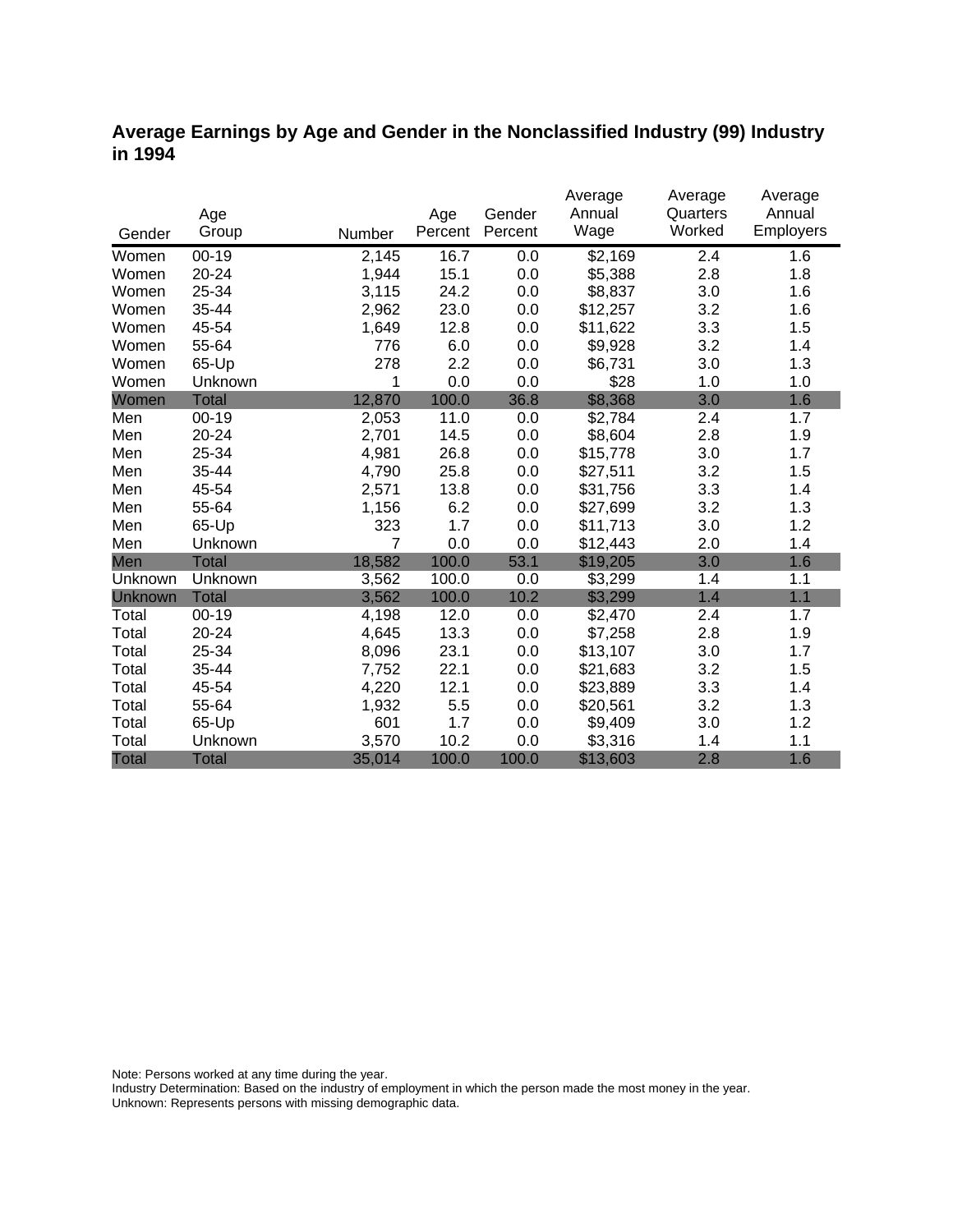# **Average Earnings by Age and Gender in the All Industry in 1994**

|              |              |         |                | Gender  | Average<br>Annual | Average<br>Quarters | Average<br>Annual |
|--------------|--------------|---------|----------------|---------|-------------------|---------------------|-------------------|
| Gender       | Age<br>Group | Number  | Age<br>Percent | Percent | Wage              | Worked              | Employers         |
| Women        | $00 - 19$    | 15,371  | 12.4           | 0.0     | \$2,426           | 2.5                 | 1.6               |
| Women        | 20-24        | 15,260  | 12.3           | 0.0     | \$5,873           | 2.9                 | 1.7               |
| Women        | 25-34        | 28,219  | 22.8           | 0.0     | \$10,830          | 3.2                 | 1.5               |
| Women        | 35-44        | 33,685  | 27.2           | 0.0     | \$14,971          | 3.4                 | 1.4               |
| Women        | 45-54        | 19,643  | 15.9           | 0.0     | \$16,178          | 3.5                 | 1.3               |
| Women        | 55-64        | 8,794   | 7.1            | 0.0     | \$13,406          | 3.4                 | 1.2               |
| Women        | 65-Up        | 2,940   | 2.4            | 0.0     | \$6,422           | 2.9                 | 1.2               |
| Women        | Unknown      | 18      | 0.0            | 0.0     | \$4,860           | 2.4                 | 1.2               |
| Women        | <b>Total</b> | 123,930 | 100.0          | 44.2    | \$11,228          | 3.2                 | 1.4               |
| Men          | $00 - 19$    | 14,569  | 10.6           | 0.0     | \$2,968           | 2.5                 | 1.6               |
| Men          | 20-24        | 16,942  | 12.4           | 0.0     | \$8,523           | 2.9                 | 1.8               |
| Men          | 25-34        | 33,572  | 24.5           | 0.0     | \$18,124          | 3.2                 | 1.5               |
| Men          | 35-44        | 36,434  | 26.6           | 0.0     | \$29,154          | 3.5                 | 1.3               |
| Men          | 45-54        | 22,029  | 16.1           | 0.0     | \$33,945          | 3.5                 | 1.3               |
| Men          | 55-64        | 10,195  | 7.4            | 0.0     | \$28,590          | 3.4                 | 1.2               |
| Men          | 65-Up        | 3,129   | 2.3            | 0.0     | \$15,010          | 3.0                 | 1.1               |
| Men          | Unknown      | 26      | 0.0            | 0.0     | \$8,113           | 2.0                 | 1.3               |
| Men          | Total        | 136,896 | 100.0          | 48.8    | \$21,511          | 3.2                 | 1.5               |
| Unknown      | 35-44        | 1       | 0.0            | 0.0     | \$1,809           | 2.0                 | 1.0               |
| Unknown      | Unknown      | 19,810  | 100.0          | 0.0     | \$2,777           | 1.4                 | 1.1               |
| Unknown      | <b>Total</b> | 19,811  | 100.0          | 7.1     | \$2,777           | 1.4                 | 1.1               |
| Total        | $00 - 19$    | 29,940  | 10.7           | 0.0     | \$2,690           | 2.5                 | 1.6               |
| Total        | 20-24        | 32,202  | 11.5           | 0.0     | \$7,267           | 2.9                 | 1.8               |
| Total        | 25-34        | 61,791  | 22.0           | 0.0     | \$14,793          | 3.2                 | 1.5               |
| Total        | 35-44        | 70,120  | 25.0           | 0.0     | \$22,340          | 3.5                 | 1.4               |
| Total        | 45-54        | 41,672  | 14.8           | 0.0     | \$25,570          | 3.5                 | 1.3               |
| Total        | 55-64        | 18,989  | 6.8            | 0.0     | \$21,558          | 3.4                 | 1.2               |
| Total        | 65-Up        | 6,069   | 2.2            | 0.0     | \$10,850          | 3.0                 | 1.1               |
| Total        | Unknown      | 19,854  | 7.1            | 0.0     | \$2,786           | 1.4                 | 1.1               |
| <b>Total</b> | <b>Total</b> | 280,637 | 100.0          | 100.0   | \$15,647          | 3.1                 | 1.4               |

Note: Persons worked at any time during the year.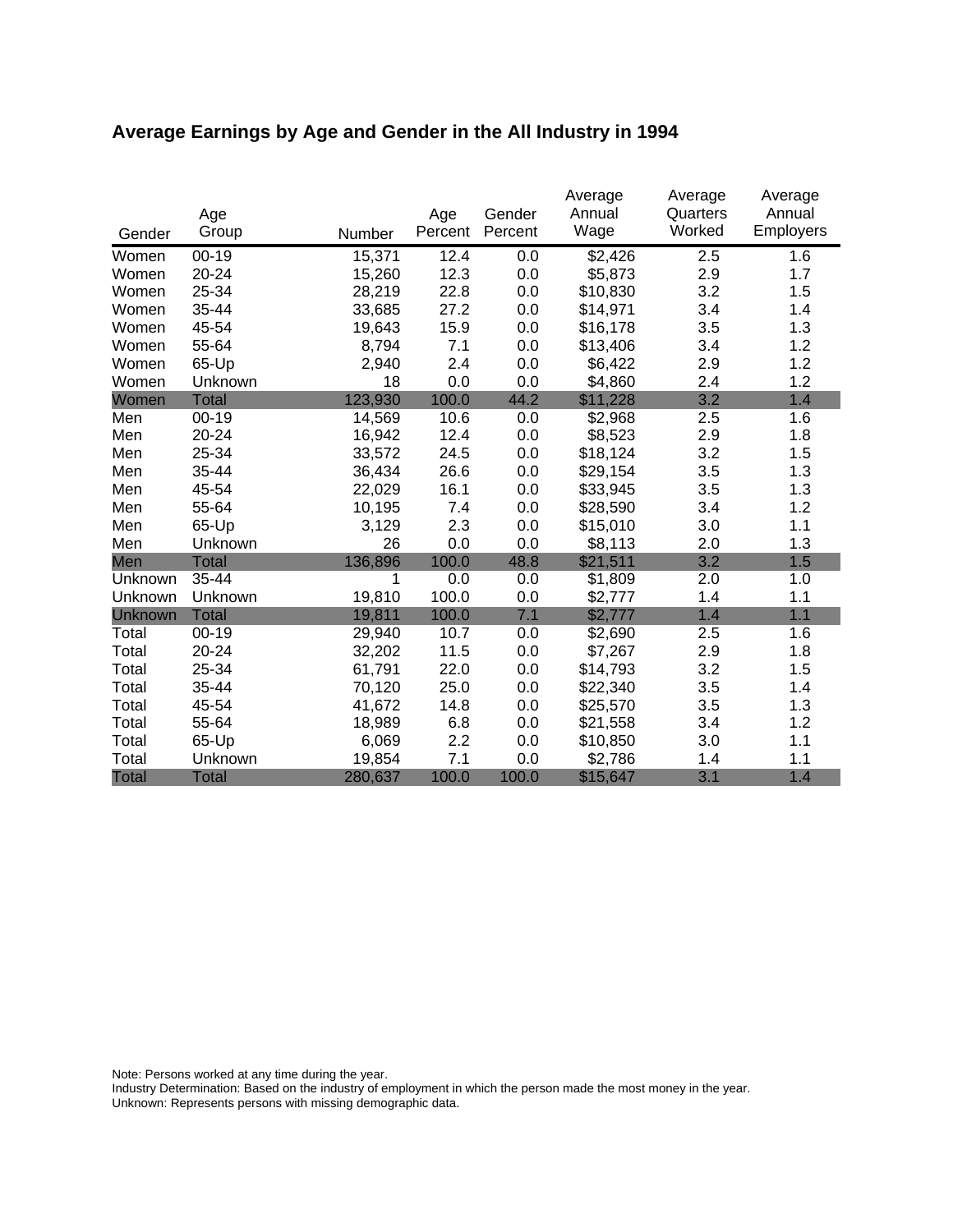#### **Average Earnings by Age and Gender in the Natural Rescources & Mining (11, 21) Industry in 1995**

|              |              |        |         |         | Average  | Average  | Average   |
|--------------|--------------|--------|---------|---------|----------|----------|-----------|
|              | Age          |        | Age     | Gender  | Annual   | Quarters | Annual    |
| Gender       | Group        | Number | Percent | Percent | Wage     | Worked   | Employers |
| Women        | $00 - 19$    | 187    | 6.9     | 0.0     | \$3,284  | 2.5      | 1.6       |
| Women        | 20-24        | 245    | 9.0     | 0.0     | \$7,894  | 2.8      | 1.6       |
| Women        | 25-34        | 541    | 19.9    | 0.0     | \$18,640 | 3.3      | 1.4       |
| Women        | 35-44        | 976    | 35.9    | 0.0     | \$27,781 | 3.6      | 1.3       |
| Women        | 45-54        | 518    | 19.1    | 0.0     | \$24,494 | 3.5      | 1.2       |
| Women        | 55-64        | 203    | 7.5     | 0.0     | \$22,163 | 3.5      | 1.2       |
| Women        | 65-Up        | 46     | 1.7     | 0.0     | \$13,071 | 3.3      | 1.2       |
| Women        | <b>Total</b> | 2,716  | 100.0   | 13.2    | \$21,184 | 3.4      | 1.3       |
| Men          | $00 - 19$    | 720    | 4.3     | 0.0     | \$4,438  | 2.3      | 1.5       |
| Men          | 20-24        | 1,315  | 7.9     | 0.0     | \$13,147 | 3.0      | 1.8       |
| Men          | 25-34        | 3,458  | 20.8    | 0.0     | \$26,847 | 3.4      | 1.4       |
| Men          | 35-44        | 6,194  | 37.2    | 0.0     | \$41,554 | 3.7      | 1.2       |
| Men          | 45-54        | 3,401  | 20.4    | 0.0     | \$45,148 | 3.7      | 1.2       |
| Men          | 55-64        | 1,283  | 7.7     | 0.0     | \$38,061 | 3.5      | 1.1       |
| Men          | 65-Up        | 273    | 1.6     | 0.0     | \$22,341 | 3.1      | 1.1       |
| Men          | Unknown      |        | 0.0     | 0.0     | \$16,350 | 4.0      | 5.0       |
| Men          | <b>Total</b> | 16,645 | 100.0   | 81.1    | \$34,798 | 3.5      | 1.3       |
| Unknown      | $00-19$      | 1      | 0.1     | 0.0     | \$11,517 | 3.0      | 1.0       |
| Unknown      | Unknown      | 1,167  | 99.9    | 0.0     | \$5,052  | 1.3      | 1.1       |
| Unknown      | <b>Total</b> | 1,168  | 100.0   | 5.7     | \$5,058  | 1.3      | 1.1       |
| Total        | $00 - 19$    | 908    | 4.4     | 0.0     | \$4,208  | 2.3      | 1.5       |
| Total        | 20-24        | 1,560  | 7.6     | 0.0     | \$12,322 | 2.9      | 1.8       |
| Total        | 25-34        | 3,999  | 19.5    | 0.0     | \$25,737 | 3.4      | 1.4       |
| Total        | 35-44        | 7,170  | 34.9    | 0.0     | \$39,679 | 3.6      | 1.2       |
| Total        | 45-54        | 3,919  | 19.1    | 0.0     | \$42,418 | 3.7      | 1.2       |
| Total        | 55-64        | 1,486  | 7.2     | 0.0     | \$35,889 | 3.5      | 1.1       |
| Total        | 65-Up        | 319    | 1.6     | 0.0     | \$21,004 | 3.2      | 1.1       |
| Total        | Unknown      | 1,168  | 5.7     | 0.0     | \$5,062  | 1.3      | 1.1       |
| <b>Total</b> | <b>Total</b> | 20,529 | 100.0   | 100.0   | \$31,304 | 3.3      | 1.3       |

Note: Persons worked at any time during the year.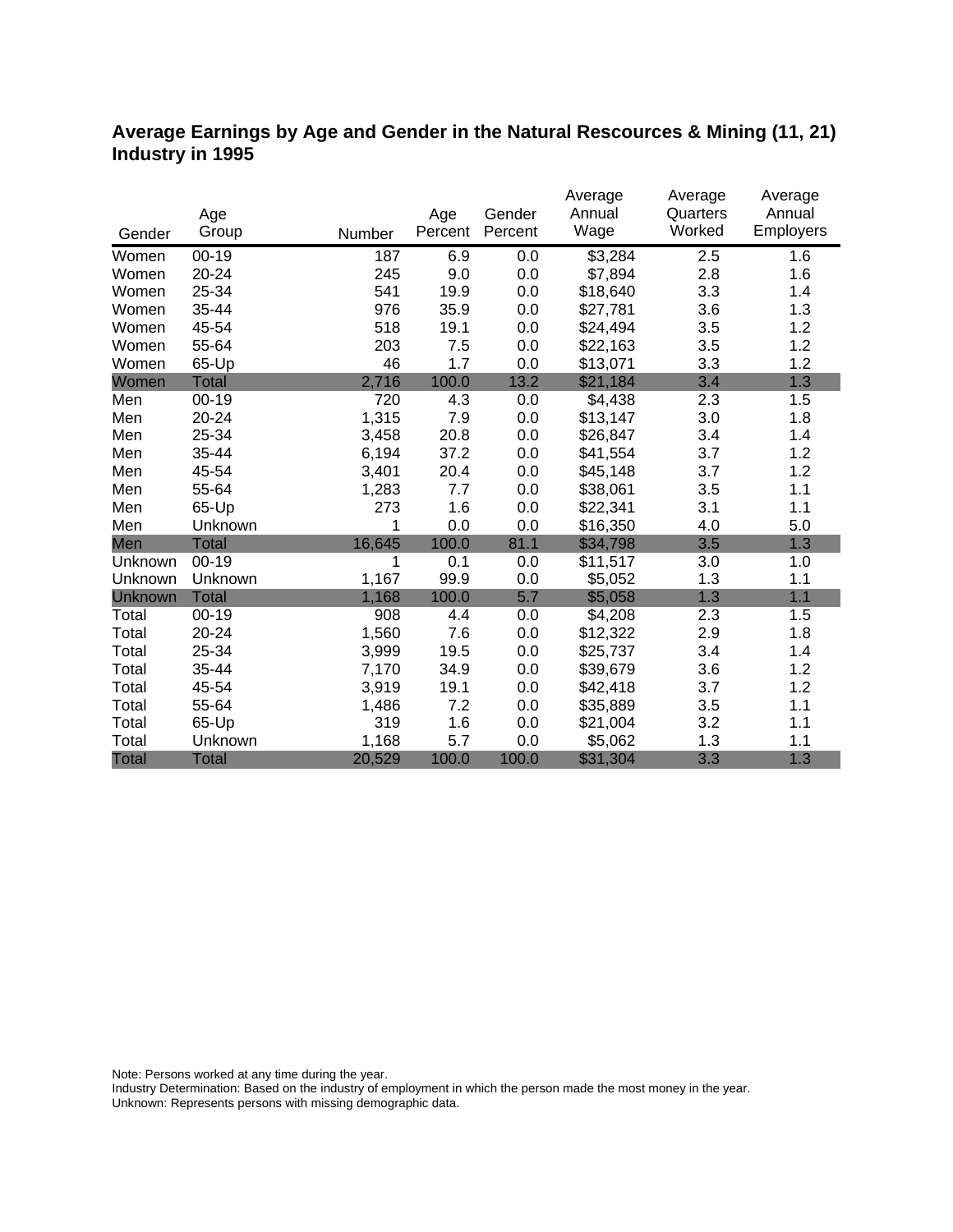# **Average Earnings by Age and Gender in the Construction (23) Industry in 1995**

|              | Age          |        | Age     | Gender  | Average<br>Annual | Average<br>Quarters | Average<br>Annual |
|--------------|--------------|--------|---------|---------|-------------------|---------------------|-------------------|
| Gender       | Group        | Number | Percent | Percent | Wage              | Worked              | Employers         |
| Women        | $00 - 19$    | 242    | 11.2    | 0.0     | \$2,569           | 2.3                 | 1.5               |
| Women        | 20-24        | 205    | 9.5     | 0.0     | \$6,514           | 2.9                 | 2.0               |
| Women        | 25-34        | 538    | 25.0    | 0.0     | \$9,649           | 3.0                 | 1.7               |
| Women        | 35-44        | 608    | 28.2    | 0.0     | \$11,221          | 3.1                 | 1.5               |
| Women        | 45-54        | 359    | 16.7    | 0.0     | \$13,550          | 3.3                 | 1.5               |
| Women        | 55-64        | 156    | 7.2     | 0.0     | \$12,865          | 3.5                 | 1.3               |
| Women        | 65-Up        | 46     | 2.1     | 0.0     | \$5,396           | 2.9                 | 1.1               |
| Women        | Unknown      | 1      | 0.0     | 0.0     | \$3,021           | 1.0                 | 1.0               |
| Women        | <b>Total</b> | 2,155  | 100.0   | 9.6     | \$9,788           | 3.0                 | 1.6               |
| Men          | $00 - 19$    | 1,396  | 7.8     | 0.0     | \$3,906           | 2.4                 | 1.8               |
| Men          | 20-24        | 2,623  | 14.7    | 0.0     | \$9,316           | 2.9                 | 2.0               |
| Men          | 25-34        | 5,242  | 29.3    | 0.0     | \$14,770          | 3.0                 | 1.8               |
| Men          | 35-44        | 5,088  | 28.5    | 0.0     | \$19,967          | 3.2                 | 1.6               |
| Men          | 45-54        | 2,242  | 12.5    | 0.0     | \$23,391          | 3.2                 | 1.6               |
| Men          | 55-64        | 1,011  | 5.7     | 0.0     | \$22,550          | 3.2                 | 1.4               |
| Men          | 65-Up        | 262    | 1.5     | 0.0     | \$14,985          | 2.9                 | 1.2               |
| Men          | Unknown      | 3      | 0.0     | 0.0     | \$16,029          | 2.3                 | 2.0               |
| Men          | <b>Total</b> | 17,867 | 100.0   | 79.3    | \$16,126          | 3.0                 | 1.7               |
| Unknown      | Unknown      | 2,522  | 100.0   | 0.0     | \$3,544           | 1.3                 | 1.1               |
| Unknown      | <b>Total</b> | 2,522  | 100.0   | 11.2    | \$3,544           | 1.3                 | 1.1               |
| Total        | $00 - 19$    | 1,638  | 7.3     | 0.0     | \$3,709           | 2.4                 | 1.8               |
| Total        | 20-24        | 2,828  | 12.5    | 0.0     | \$9,113           | 2.9                 | 2.0               |
| Total        | 25-34        | 5,780  | 25.6    | 0.0     | \$14,294          | 3.0                 | 1.8               |
| Total        | 35-44        | 5,696  | 25.3    | 0.0     | \$19,033          | 3.2                 | 1.6               |
| Total        | 45-54        | 2,601  | 11.5    | 0.0     | \$22,033          | 3.3                 | 1.6               |
| Total        | 55-64        | 1,167  | 5.2     | 0.0     | \$21,255          | 3.3                 | 1.4               |
| Total        | 65-Up        | 308    | 1.4     | 0.0     | \$13,553          | 2.9                 | 1.2               |
| Total        | Unknown      | 2,526  | 11.2    | 0.0     | \$3,559           | 1.3                 | 1.1               |
| <b>Total</b> | <b>Total</b> | 22,544 | 100.0   | 100.0   | \$14,112          | 2.8                 | 1.6               |

Note: Persons worked at any time during the year.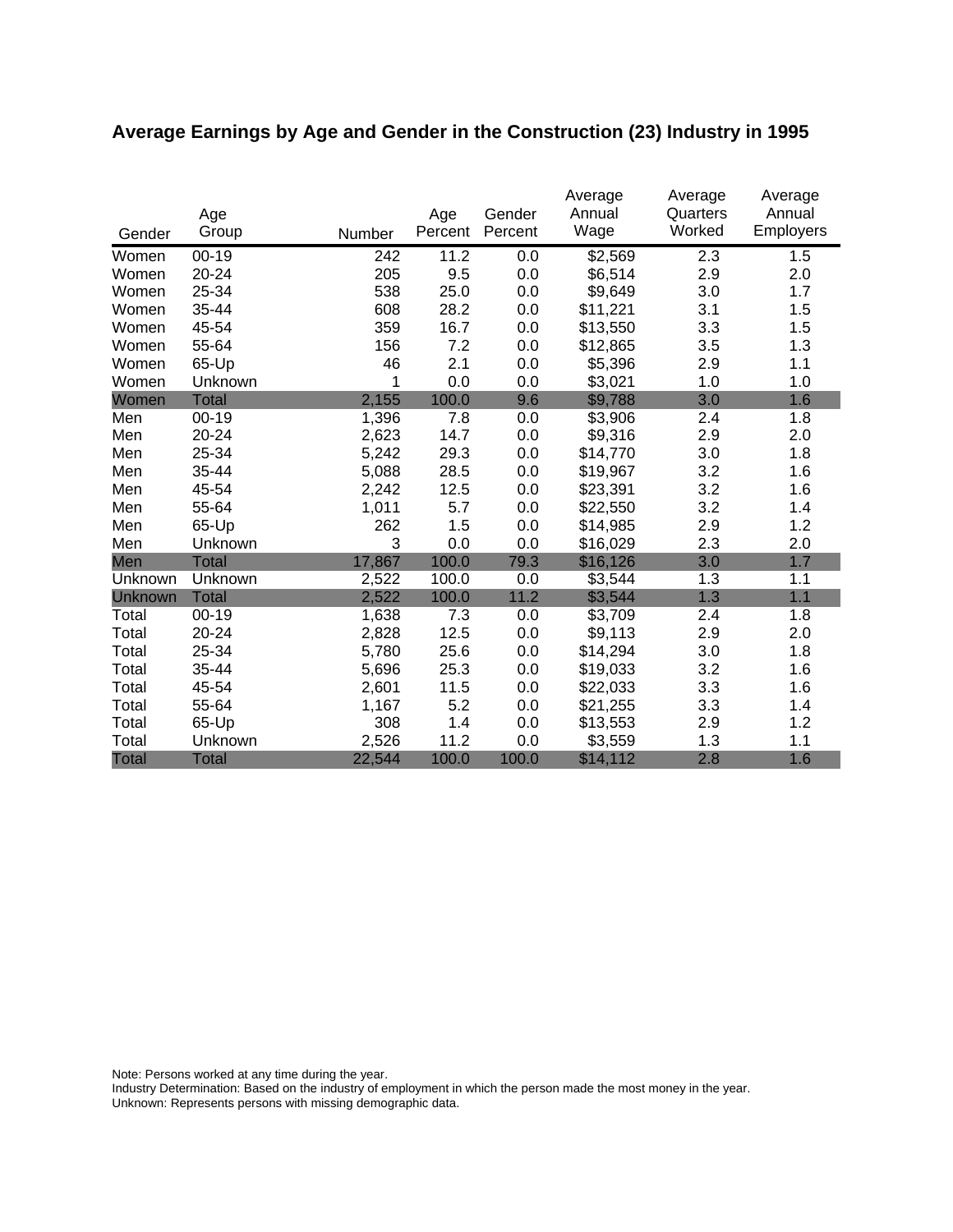## **Average Earnings by Age and Gender in the Manufacturing (31, 32, 33) Industry in 1995**

|                |              |        |         |         | Average  | Average  | Average   |
|----------------|--------------|--------|---------|---------|----------|----------|-----------|
|                | Age          |        | Age     | Gender  | Annual   | Quarters | Annual    |
| Gender         | Group        | Number | Percent | Percent | Wage     | Worked   | Employers |
| Women          | $00 - 19$    | 338    | 11.2    | 0.0     | \$3,095  | 2.6      | 1.7       |
| Women          | 20-24        | 351    | 11.6    | 0.0     | \$7,215  | 2.9      | 1.8       |
| Women          | 25-34        | 726    | 24.1    | 0.0     | \$12,197 | 3.2      | 1.5       |
| Women          | 35-44        | 871    | 28.9    | 0.0     | \$15,956 | 3.5      | 1.4       |
| Women          | 45-54        | 480    | 15.9    | 0.0     | \$16,258 | 3.6      | 1.3       |
| Women          | 55-64        | 192    | 6.4     | 0.0     | \$13,987 | 3.5      | 1.2       |
| Women          | 65-Up        | 59     | 2.0     | 0.0     | \$10,041 | 3.4      | 1.0       |
| Women          | <b>Total</b> | 3,017  | 100.0   | 25.1    | \$12,401 | 3.3      | 1.5       |
| Men            | $00 - 19$    | 549    | 6.4     | 0.0     | \$4,251  | 2.6      | 1.6       |
| Men            | 20-24        | 972    | 11.3    | 0.0     | \$10,954 | 3.1      | 1.8       |
| Men            | 25-34        | 2,198  | 25.7    | 0.0     | \$22,862 | 3.5      | 1.5       |
| Men            | 35-44        | 2,528  | 29.5    | 0.0     | \$33,378 | 3.7      | 1.4       |
| Men            | 45-54        | 1,546  | 18.1    | 0.0     | \$38,925 | 3.7      | 1.3       |
| Men            | 55-64        | 637    | 7.4     | 0.0     | \$36,444 | 3.6      | 1.2       |
| Men            | 65-Up        | 131    | 1.5     | 0.0     | \$20,684 | 3.2      | 1.1       |
| Men            | Unknown      | 3      | 0.0     | 0.0     | \$20,196 | 2.3      | 1.7       |
| Men            | <b>Total</b> | 8,564  | 100.0   | 71.3    | \$27,297 | 3.5      | 1.4       |
| Unknown        | Unknown      | 435    | 100.0   | 0.0     | \$5,732  | 1.3      | 1.4       |
| <b>Unknown</b> | <b>Total</b> | 435    | 100.0   | 3.6     | \$5,732  | 1.3      | 1.4       |
| Total          | $00-19$      | 887    | 7.4     | 0.0     | \$3,810  | 2.6      | 1.7       |
| Total          | 20-24        | 1,323  | 11.0    | 0.0     | \$9,962  | 3.1      | 1.8       |
| Total          | 25-34        | 2,924  | 24.3    | 0.0     | \$20,214 | 3.4      | 1.5       |
| Total          | 35-44        | 3,399  | 28.3    | 0.0     | \$28,914 | 3.6      | 1.4       |
| Total          | 45-54        | 2,026  | 16.9    | 0.0     | \$33,555 | 3.7      | 1.3       |
| Total          | 55-64        | 829    | 6.9     | 0.0     | \$31,243 | 3.6      | 1.2       |
| Total          | 65-Up        | 190    | 1.6     | 0.0     | \$17,379 | 3.2      | 1.1       |
| Total          | Unknown      | 438    | 3.6     | 0.0     | \$5,831  | 1.3      | 1.4       |
| <b>Total</b>   | <b>Total</b> | 12,016 | 100.0   | 100.0   | \$22,776 | 3.3      | 1.4       |

Note: Persons worked at any time during the year.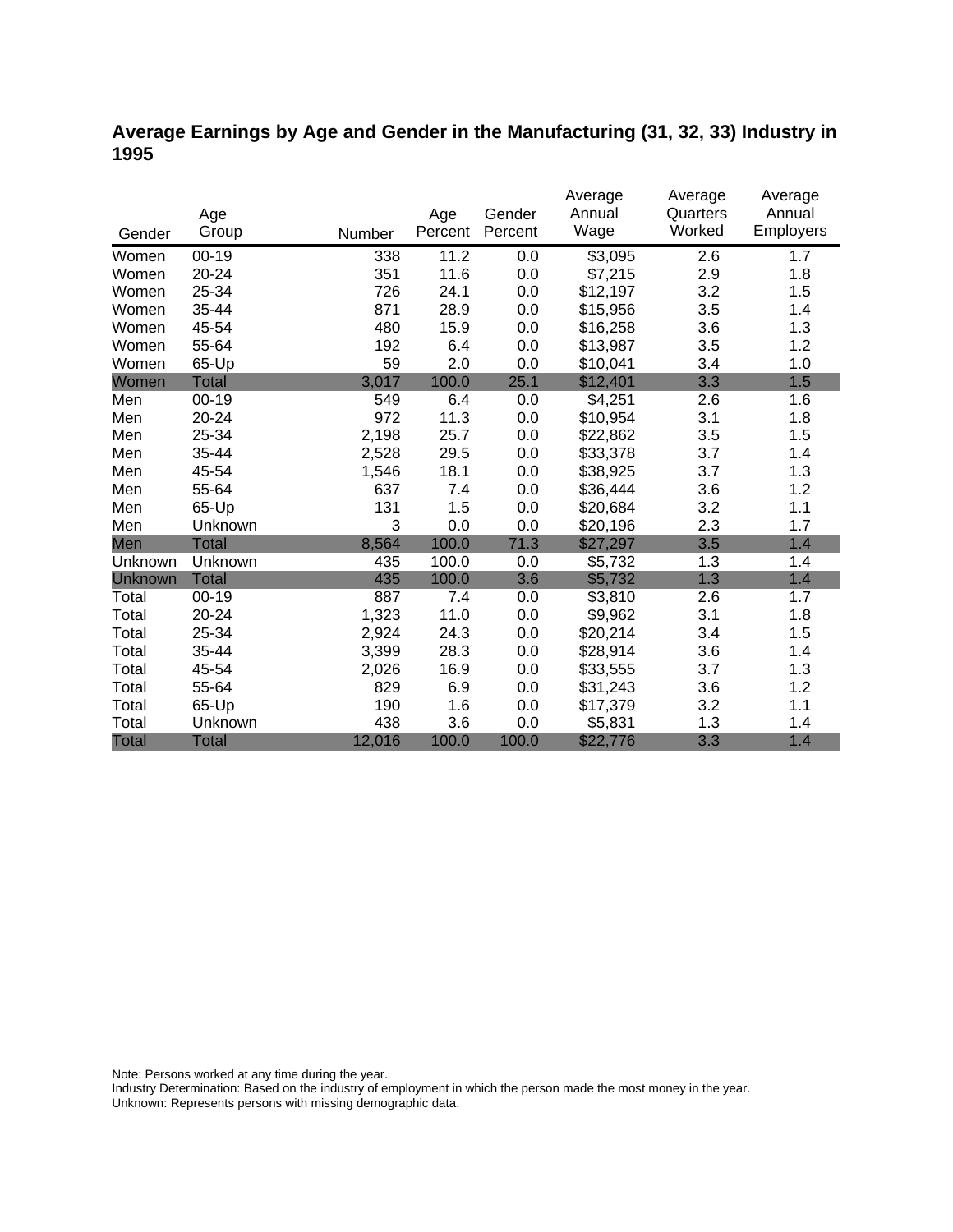#### **Average Earnings by Age and Gender in the Wholesale Trade, Transportation, & Utilities (22, 42, 48, 49) Industry in 1995**

|                |              |        |         |         | Average  | Average  | Average          |
|----------------|--------------|--------|---------|---------|----------|----------|------------------|
|                | Age          |        | Age     | Gender  | Annual   | Quarters | Annual           |
| Gender         | Group        | Number | Percent | Percent | Wage     | Worked   | <b>Employers</b> |
| Women          | $00 - 19$    | 187    | 5.7     | 0.0     | \$2,749  | 2.5      | 1.6              |
| Women          | 20-24        | 238    | 7.3     | 0.0     | \$7,122  | 3.1      | 1.7              |
| Women          | 25-34        | 767    | 23.4    | 0.0     | \$13,488 | 3.4      | 1.5              |
| Women          | 35-44        | 1,126  | 34.4    | 0.0     | \$18,281 | 3.6      | 1.4              |
| Women          | 45-54        | 606    | 18.5    | 0.0     | \$19,650 | 3.6      | 1.3              |
| Women          | 55-64        | 270    | 8.3     | 0.0     | \$15,223 | 3.5      | 1.2              |
| Women          | 65-Up        | 78     | 2.4     | 0.0     | \$14,953 | 3.1      | 1.1              |
| Women          | Total        | 3,272  | 100.0   | 19.5    | \$15,380 | 3.4      | 1.4              |
| Men            | $00 - 19$    | 463    | 3.6     | 0.0     | \$4,414  | 2.7      | 1.6              |
| Men            | 20-24        | 914    | 7.1     | 0.0     | \$12,168 | 3.2      | 1.8              |
| Men            | 25-34        | 2,899  | 22.5    | 0.0     | \$22,822 | 3.4      | 1.4              |
| Men            | 35-44        | 4,220  | 32.8    | 0.0     | \$34,345 | 3.6      | 1.3              |
| Men            | 45-54        | 2,754  | 21.4    | 0.0     | \$38,702 | 3.7      | 1.2              |
| Men            | 55-64        | 1,297  | 10.1    | 0.0     | \$32,687 | 3.5      | 1.2              |
| Men            | 65-Up        | 313    | 2.4     | 0.0     | \$16,827 | 3.3      | 1.2              |
| Men            | <b>Total</b> | 12,860 | 100.0   | 76.6    | \$29,433 | 3.5      | 1.3              |
| Unknown        | Unknown      | 661    | 100.0   | 0.0     | \$4,565  | 1.2      | 1.1              |
| <b>Unknown</b> | <b>Total</b> | 661    | 100.0   | 3.9     | \$4,565  | 1.2      | 1.1              |
| Total          | $00 - 19$    | 650    | 3.9     | 0.0     | \$3,935  | 2.6      | 1.6              |
| Total          | 20-24        | 1,152  | 6.9     | 0.0     | \$11,126 | 3.2      | 1.8              |
| Total          | 25-34        | 3,666  | 21.8    | 0.0     | \$20,869 | 3.4      | 1.4              |
| Total          | 35-44        | 5,346  | 31.8    | 0.0     | \$30,961 | 3.6      | 1.3              |
| Total          | 45-54        | 3,360  | 20.0    | 0.0     | \$35,266 | 3.7      | 1.2              |
| Total          | 55-64        | 1,567  | 9.3     | 0.0     | \$29,678 | 3.5      | 1.2              |
| Total          | 65-Up        | 391    | 2.3     | 0.0     | \$16,453 | 3.2      | 1.2              |
| Total          | Unknown      | 661    | 3.9     | 0.0     | \$4,565  | 1.2      | 1.1              |
| <b>Total</b>   | <b>Total</b> | 16,793 | 100.0   | 100.0   | \$25,716 | 3.4      | 1.3              |

Note: Persons worked at any time during the year.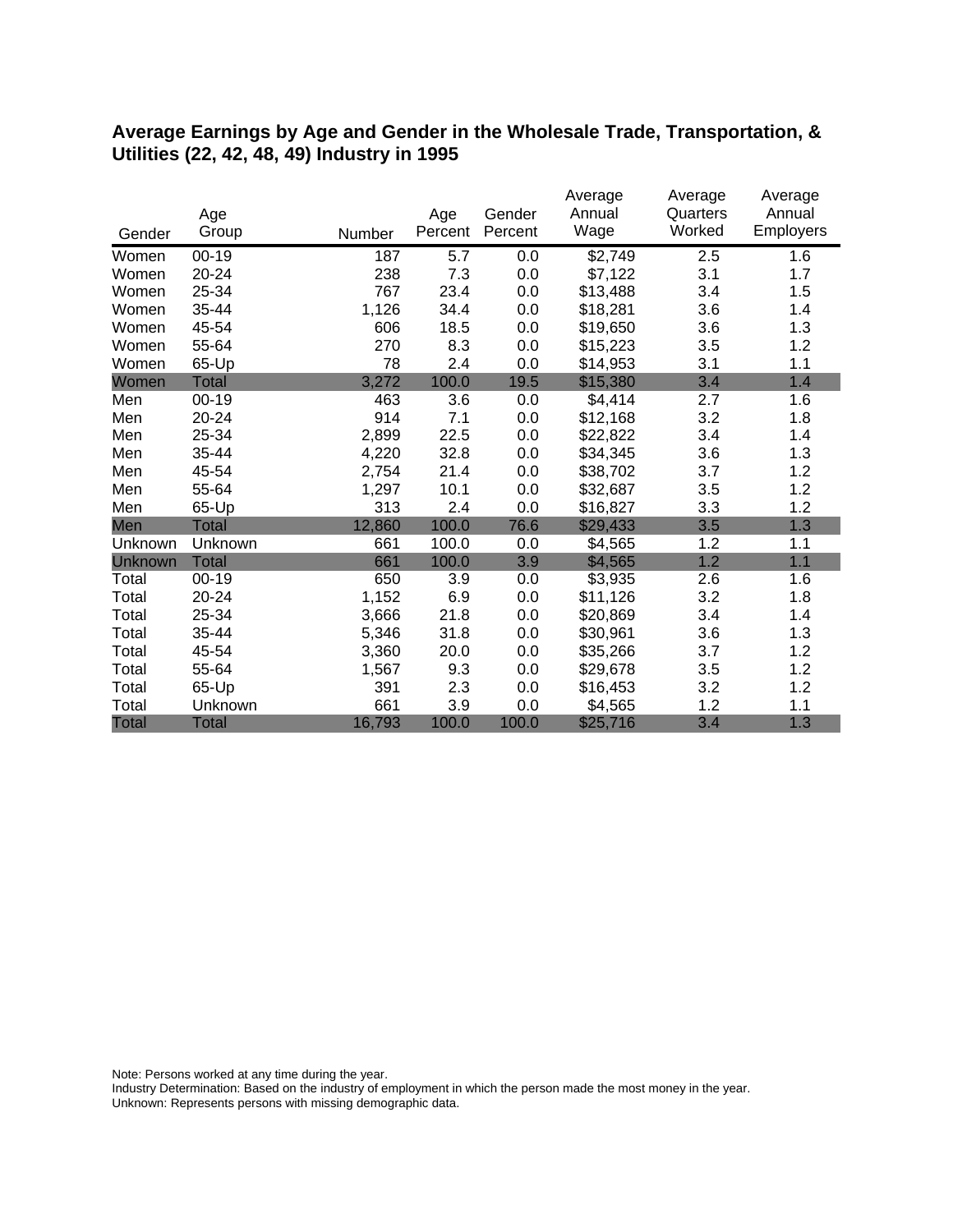# **Average Earnings by Age and Gender in the Retail Trade (44, 45) Industry in 1995**

|              | Age          |        | Age     | Gender  | Average<br>Annual | Average<br>Quarters | Average<br>Annual |
|--------------|--------------|--------|---------|---------|-------------------|---------------------|-------------------|
| Gender       | Group        | Number | Percent | Percent | Wage              | Worked              | <b>Employers</b>  |
| Women        | $00 - 19$    | 2,826  | 16.2    | 0.0     | \$2,976           | 2.7                 | 1.6               |
| Women        | 20-24        | 3,301  | 18.9    | 0.0     | \$5,700           | 3.0                 | 1.7               |
| Women        | 25-34        | 3,762  | 21.6    | 0.0     | \$9,341           | 3.2                 | 1.5               |
| Women        | 35-44        | 3,808  | 21.8    | 0.0     | \$11,395          | 3.4                 | 1.4               |
| Women        | 45-54        | 2,285  | 13.1    | 0.0     | \$11,408          | 3.4                 | 1.3               |
| Women        | 55-64        | 1,075  | 6.2     | 0.0     | \$10,753          | 3.5                 | 1.2               |
| Women        | 65-Up        | 382    | 2.2     | 0.0     | \$6,678           | 3.3                 | 1.1               |
| Women        | Unknown      | 4      | 0.0     | 0.0     | \$3,752           | 2.5                 | 1.0               |
| Women        | <b>Total</b> | 17,443 | 100.0   | 52.3    | \$8,367           | 3.2                 | 1.5               |
| Men          | $00 - 19$    | 2,454  | 17.6    | 0.0     | \$3,338           | 2.7                 | 1.6               |
| Men          | 20-24        | 2,517  | 18.1    | 0.0     | \$8,351           | 3.1                 | 1.8               |
| Men          | 25-34        | 3,449  | 24.8    | 0.0     | \$16,720          | 3.3                 | 1.5               |
| Men          | 35-44        | 2,637  | 18.9    | 0.0     | \$24,876          | 3.5                 | 1.3               |
| Men          | 45-54        | 1,593  | 11.4    | 0.0     | \$27,835          | 3.6                 | 1.3               |
| Men          | 55-64        | 828    | 5.9     | 0.0     | \$22,878          | 3.5                 | 1.2               |
| Men          | 65-Up        | 447    | 3.2     | 0.0     | \$10,633          | 3.2                 | 1.2               |
| Men          | <b>Total</b> | 13,925 | 100.0   | 41.8    | \$15,836          | 3.2                 | 1.5               |
| Unknown      | 25-34        | 1      | 0.1     | 0.0     | \$2,819           | 1.0                 | 1.0               |
| Unknown      | Unknown      | 1,967  | 99.9    | 0.0     | \$2,329           | 1.3                 | 1.1               |
| Unknown      | <b>Total</b> | 1,968  | 100.0   | 5.9     | \$2,329           | 1.3                 | 1.1               |
| Total        | $00 - 19$    | 5,280  | 15.8    | 0.0     | \$3,144           | 2.7                 | 1.6               |
| Total        | 20-24        | 5,818  | 17.5    | 0.0     | \$6,847           | 3.0                 | 1.7               |
| Total        | 25-34        | 7,212  | 21.6    | 0.0     | \$12,869          | 3.3                 | 1.5               |
| Total        | 35-44        | 6,445  | 19.3    | 0.0     | \$16,911          | 3.4                 | 1.4               |
| Total        | 45-54        | 3,878  | 11.6    | 0.0     | \$18,156          | 3.5                 | 1.3               |
| Total        | 55-64        | 1,903  | 5.7     | 0.0     | \$16,029          | 3.5                 | 1.2               |
| Total        | 65-Up        | 829    | 2.5     | 0.0     | \$8,810           | 3.2                 | 1.2               |
| Total        | Unknown      | 1,971  | 5.9     | 0.0     | \$2,332           | 1.3                 | 1.1               |
| <b>Total</b> | <b>Total</b> | 33,336 | 100.0   | 100.0   | \$11,131          | 3.1                 | 1.5               |

Note: Persons worked at any time during the year.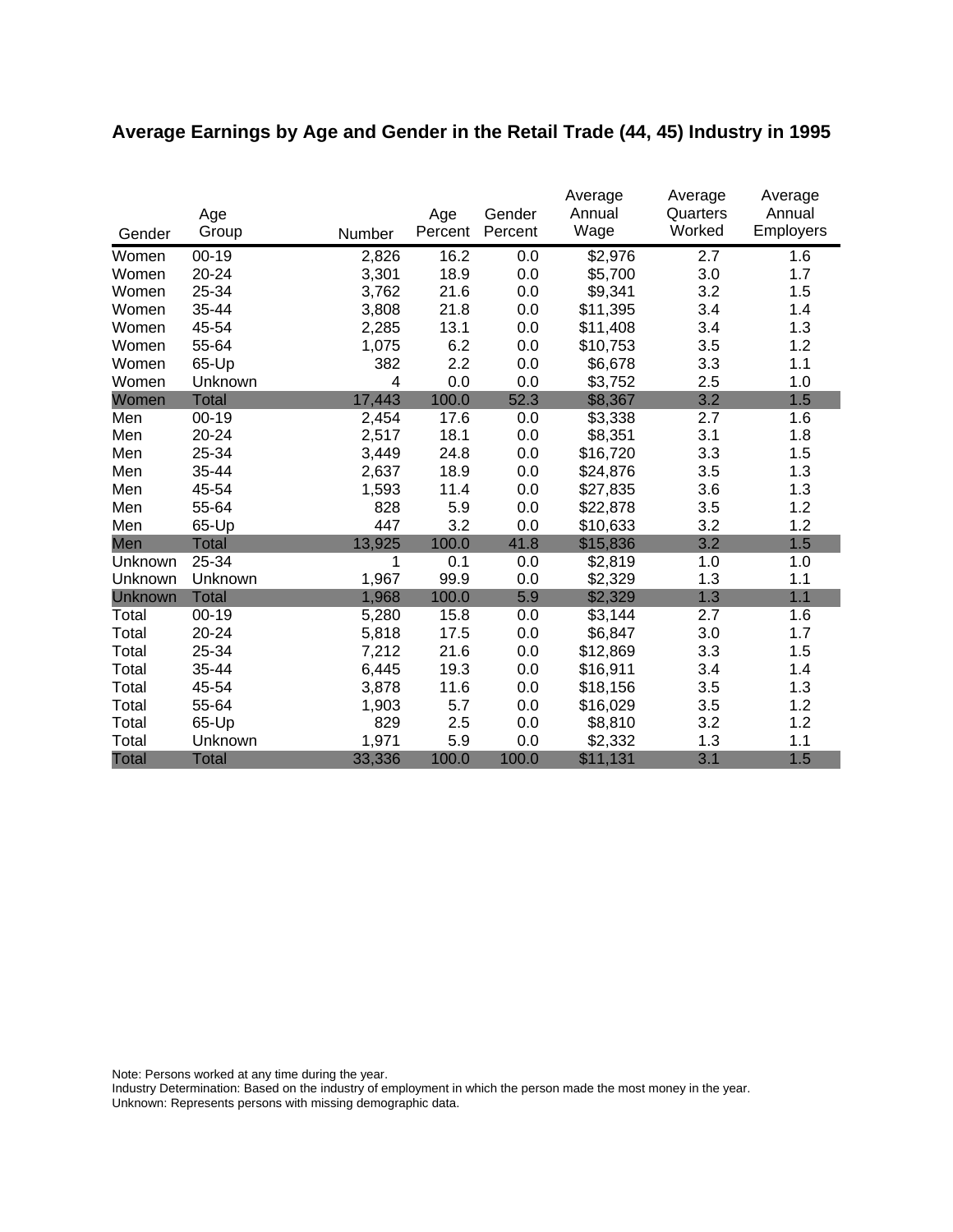# **Average Earnings by Age and Gender in the Information (51) Industry in 1995**

|              | Age          |        | Age     | Gender  | Average<br>Annual | Average<br>Quarters | Average<br>Annual |
|--------------|--------------|--------|---------|---------|-------------------|---------------------|-------------------|
| Gender       | Group        | Number | Percent | Percent | Wage              | Worked              | <b>Employers</b>  |
| Women        | $00 - 19$    | 266    | 10.9    | 0.0     | \$2,194           | 2.9                 | 1.5               |
| Women        | 20-24        | 226    | 9.3     | 0.0     | \$7,037           | 3.1                 | 1.8               |
| Women        | 25-34        | 506    | 20.7    | 0.0     | \$12,336          | 3.4                 | 1.5               |
| Women        | 35-44        | 777    | 31.8    | 0.0     | \$17,614          | 3.6                 | 1.3               |
| Women        | 45-54        | 455    | 18.6    | 0.0     | \$17,433          | 3.6                 | 1.2               |
| Women        | 55-64        | 141    | 5.8     | 0.0     | \$14,780          | 3.6                 | 1.2               |
| Women        | 65-Up        | 72     | 2.9     | 0.0     | \$11,240          | 3.3                 | 1.2               |
| Women        | <b>Total</b> | 2,443  | 100.0   | 51.9    | \$13,478          | 3.4                 | 1.4               |
| Men          | $00 - 19$    | 185    | 8.9     | 0.0     | \$2,732           | 2.8                 | 1.5               |
| Men          | 20-24        | 216    | 10.3    | 0.0     | \$9,204           | 3.1                 | 1.8               |
| Men          | 25-34        | 493    | 23.6    | 0.0     | \$19,132          | 3.5                 | 1.4               |
| Men          | 35-44        | 577    | 27.6    | 0.0     | \$32,798          | 3.6                 | 1.2               |
| Men          | 45-54        | 439    | 21.0    | 0.0     | \$42,722          | 3.7                 | 1.2               |
| Men          | 55-64        | 145    | 6.9     | 0.0     | \$37,376          | 3.5                 | 1.2               |
| Men          | 65-Up        | 35     | 1.7     | 0.0     | \$13,018          | 3.2                 | 1.1               |
| Men          | Total        | 2,090  | 100.0   | 44.4    | \$26,546          | 3.5                 | 1.3               |
| Unknown      | Unknown      | 176    | 100.0   | 0.0     | \$3,537           | 1.3                 | 1.1               |
| Unknown      | <b>Total</b> | 176    | 100.0   | 3.7     | \$3,537           | 1.3                 | 1.1               |
| Total        | $00 - 19$    | 451    | 9.6     | 0.0     | \$2,415           | 2.9                 | 1.5               |
| Total        | 20-24        | 442    | 9.4     | 0.0     | \$8,096           | 3.1                 | 1.8               |
| Total        | 25-34        | 999    | 21.2    | 0.0     | \$15,690          | 3.4                 | 1.4               |
| Total        | 35-44        | 1,354  | 28.8    | 0.0     | \$24,085          | 3.6                 | 1.3               |
| Total        | 45-54        | 894    | 19.0    | 0.0     | \$29,851          | 3.7                 | 1.2               |
| Total        | 55-64        | 286    | 6.1     | 0.0     | \$26,236          | 3.5                 | 1.2               |
| Total        | 65-Up        | 107    | 2.3     | 0.0     | \$11,822          | 3.3                 | 1.1               |
| Total        | Unknown      | 176    | 3.7     | 0.0     | \$3,537           | 1.3                 | 1.1               |
| <b>Total</b> | <b>Total</b> | 4,709  | 100.0   | 100.0   | \$18,906          | 3.4                 | 1.4               |

Note: Persons worked at any time during the year.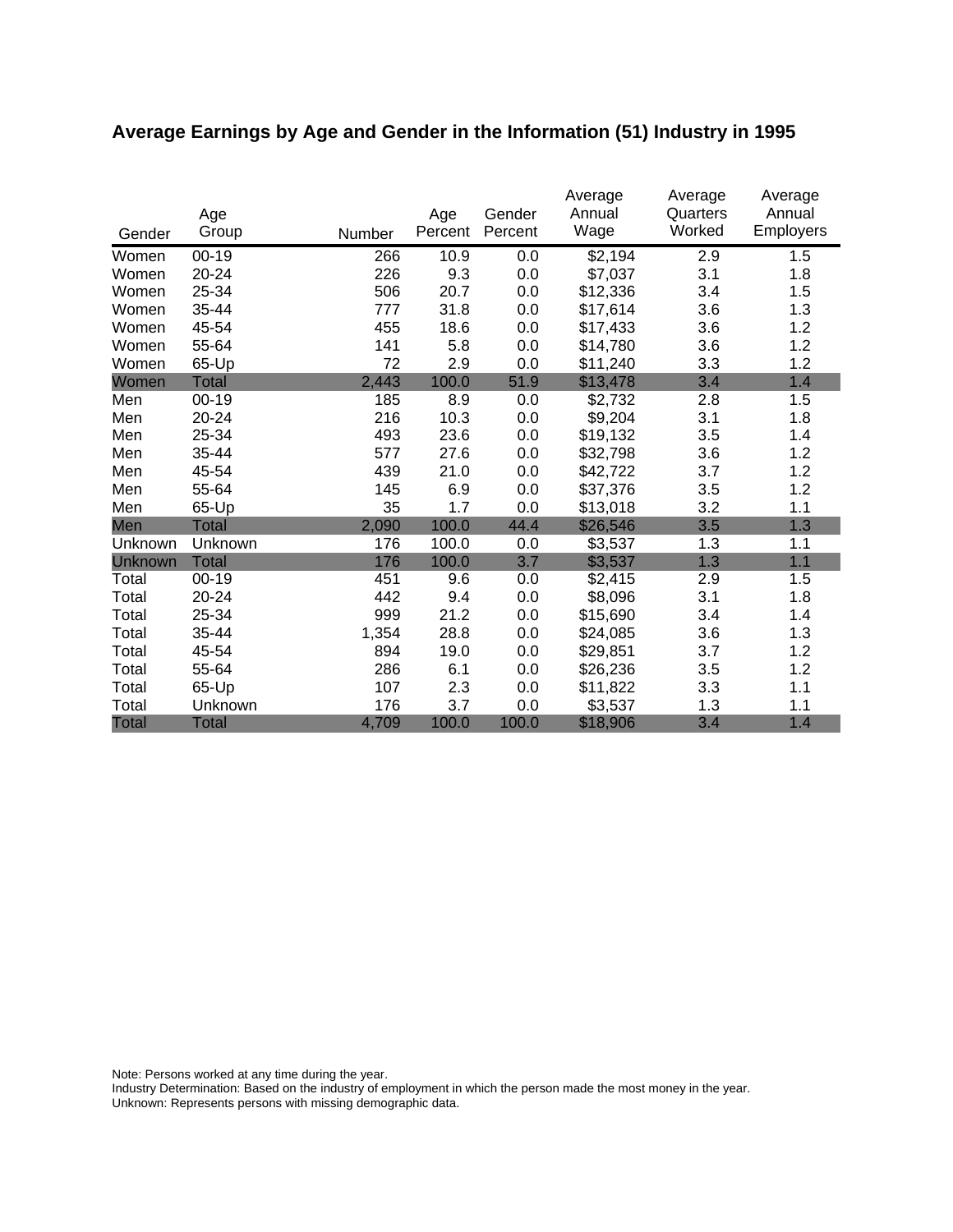### **Average Earnings by Age and Gender in the Financial Activities (52, 53) Industry in 1995**

|              |              |        |         |         | Average  | Average  | Average   |
|--------------|--------------|--------|---------|---------|----------|----------|-----------|
|              | Age          |        | Age     | Gender  | Annual   | Quarters | Annual    |
| Gender       | Group        | Number | Percent | Percent | Wage     | Worked   | Employers |
| Women        | $00 - 19$    | 271    | 4.8     | 0.0     | \$3,293  | 2.8      | 1.6       |
| Women        | $20 - 24$    | 591    | 10.6    | 0.0     | \$8,443  | 3.3      | 1.8       |
| Women        | 25-34        | 1,478  | 26.4    | 0.0     | \$14,388 | 3.5      | 1.4       |
| Women        | 35-44        | 1,659  | 29.6    | 0.0     | \$18,108 | 3.7      | 1.3       |
| Women        | 45-54        | 1,020  | 18.2    | 0.0     | \$18,717 | 3.7      | 1.3       |
| Women        | 55-64        | 437    | 7.8     | 0.0     | \$17,296 | 3.6      | 1.2       |
| Women        | 65-Up        | 143    | 2.6     | 0.0     | \$10,164 | 3.5      | 1.1       |
| Women        | <b>Total</b> | 5,599  | 100.0   | 63.7    | \$15,234 | 3.5      | 1.4       |
| Men          | $00 - 19$    | 193    | 6.9     | 0.0     | \$3,185  | 2.6      | 1.7       |
| Men          | 20-24        | 239    | 8.5     | 0.0     | \$8,564  | 3.0      | 1.8       |
| Men          | 25-34        | 621    | 22.1    | 0.0     | \$22,443 | 3.3      | 1.4       |
| Men          | 35-44        | 696    | 24.8    | 0.0     | \$38,120 | 3.5      | 1.3       |
| Men          | 45-54        | 593    | 21.1    | 0.0     | \$44,826 | 3.6      | 1.2       |
| Men          | 55-64        | 291    | 10.3    | 0.0     | \$48,304 | 3.5      | 1.2       |
| Men          | 65-Up        | 179    | 6.4     | 0.0     | \$30,545 | 3.4      | 1.1       |
| Men          | Total        | 2,812  | 100.0   | 32.0    | \$31,734 | 3.4      | 1.4       |
| Unknown      | Unknown      | 373    | 100.0   | 0.0     | \$3,319  | 1.3      | 1.1       |
| Unknown      | <b>Total</b> | 373    | 100.0   | 4.2     | \$3,319  | 1.3      | 1.1       |
| Total        | $00 - 19$    | 464    | 5.3     | 0.0     | \$3,248  | 2.8      | 1.6       |
| Total        | 20-24        | 830    | 9.4     | 0.0     | \$8,478  | 3.2      | 1.8       |
| Total        | 25-34        | 2,099  | 23.9    | 0.0     | \$16,771 | 3.5      | 1.4       |
| Total        | 35-44        | 2,355  | 26.8    | 0.0     | \$24,022 | 3.6      | 1.3       |
| Total        | 45-54        | 1,613  | 18.4    | 0.0     | \$28,316 | 3.6      | 1.2       |
| Total        | 55-64        | 728    | 8.3     | 0.0     | \$29,690 | 3.6      | 1.2       |
| Total        | 65-Up        | 322    | 3.7     | 0.0     | \$21,494 | 3.4      | 1.1       |
| Total        | Unknown      | 373    | 4.2     | 0.0     | \$3,319  | 1.3      | 1.1       |
| <b>Total</b> | <b>Total</b> | 8,784  | 100.0   | 100.0   | \$20,010 | 3.4      | 1.4       |

Note: Persons worked at any time during the year.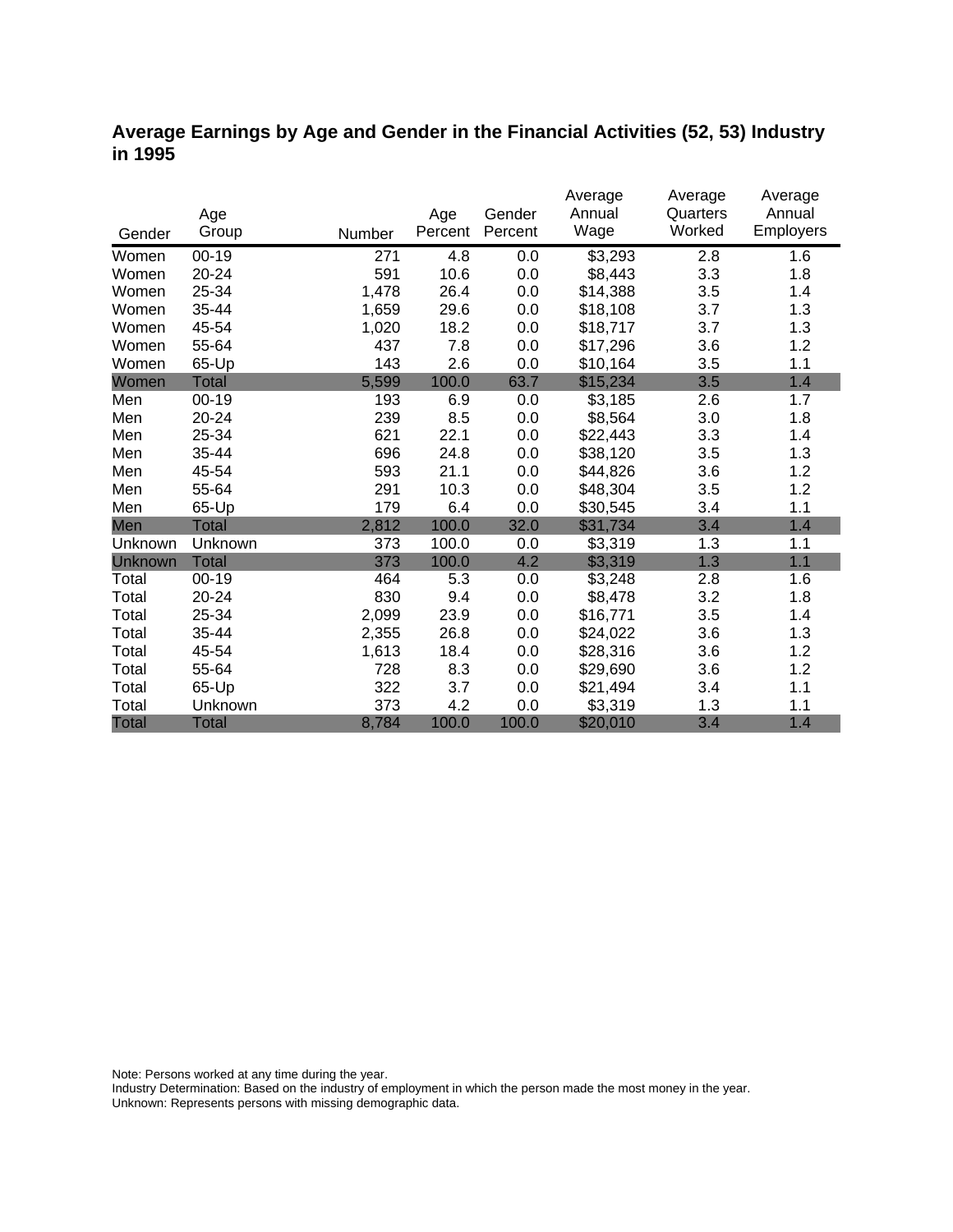### **Average Earnings by Age and Gender in the Professional & Business Services (54, 55, 56) Industry in 1995**

|              |              |        |         |         | Average  | Average  | Average   |
|--------------|--------------|--------|---------|---------|----------|----------|-----------|
|              | Age          |        | Age     | Gender  | Annual   | Quarters | Annual    |
| Gender       | Group        | Number | Percent | Percent | Wage     | Worked   | Employers |
| Women        | $00 - 19$    | 578    | 8.3     | 0.0     | \$2,450  | 2.4      | 1.6       |
| Women        | 20-24        | 960    | 13.9    | 0.0     | \$7,125  | 2.9      | 1.7       |
| Women        | 25-34        | 1,917  | 27.7    | 0.0     | \$11,529 | 3.1      | 1.6       |
| Women        | 35-44        | 1,952  | 28.2    | 0.0     | \$14,486 | 3.3      | 1.4       |
| Women        | 45-54        | 993    | 14.3    | 0.0     | \$13,842 | 3.3      | 1.4       |
| Women        | 55-64        | 384    | 5.5     | 0.0     | \$10,842 | 3.1      | 1.3       |
| Women        | 65-Up        | 143    | 2.1     | 0.0     | \$5,549  | 2.8      | 1.2       |
| Women        | <b>Total</b> | 6,927  | 100.0   | 48.3    | \$11,164 | 3.1      | 1.5       |
| Men          | $00 - 19$    | 680    | 10.6    | 0.0     | \$2,890  | 2.2      | 1.6       |
| Men          | 20-24        | 930    | 14.5    | 0.0     | \$7,495  | 2.8      | 1.8       |
| Men          | 25-34        | 1,670  | 26.0    | 0.0     | \$17,091 | 3.1      | 1.5       |
| Men          | 35-44        | 1,509  | 23.5    | 0.0     | \$29,179 | 3.3      | 1.4       |
| Men          | 45-54        | 986    | 15.3    | 0.0     | \$39,046 | 3.3      | 1.2       |
| Men          | 55-64        | 473    | 7.4     | 0.0     | \$30,891 | 3.2      | 1.2       |
| Men          | 65-Up        | 178    | 2.8     | 0.0     | \$18,856 | 2.9      | 1.1       |
| Men          | Unknown      | 1      | 0.0     | 0.0     | \$47,769 | 4.0      | 1.0       |
| Men          | <b>Total</b> | 6,427  | 100.0   | 44.8    | \$21,476 | 3.0      | 1.5       |
| Unknown      | Unknown      | 999    | 100.0   | 0.0     | \$3,405  | 1.3      | 1.1       |
| Unknown      | <b>Total</b> | 999    | 100.0   | 7.0     | \$3,405  | 1.3      | 1.1       |
| Total        | $00 - 19$    | 1,258  | 8.8     | 0.0     | \$2,688  | 2.3      | 1.6       |
| Total        | 20-24        | 1,890  | 13.2    | 0.0     | \$7,307  | 2.8      | 1.8       |
| Total        | 25-34        | 3,587  | 25.0    | 0.0     | \$14,118 | 3.1      | 1.5       |
| Total        | 35-44        | 3,461  | 24.1    | 0.0     | \$20,892 | 3.3      | 1.4       |
| Total        | 45-54        | 1,979  | 13.8    | 0.0     | \$26,399 | 3.3      | 1.3       |
| Total        | 55-64        | 857    | 6.0     | 0.0     | \$21,908 | 3.2      | 1.3       |
| Total        | 65-Up        | 321    | 2.2     | 0.0     | \$12,928 | 2.8      | 1.2       |
| Total        | Unknown      | 1,000  | 7.0     | 0.0     | \$3,449  | 1.3      | 1.1       |
| <b>Total</b> | <b>Total</b> | 14,353 | 100.0   | 100.0   | \$15,241 | 3.0      | 1.5       |

Note: Persons worked at any time during the year.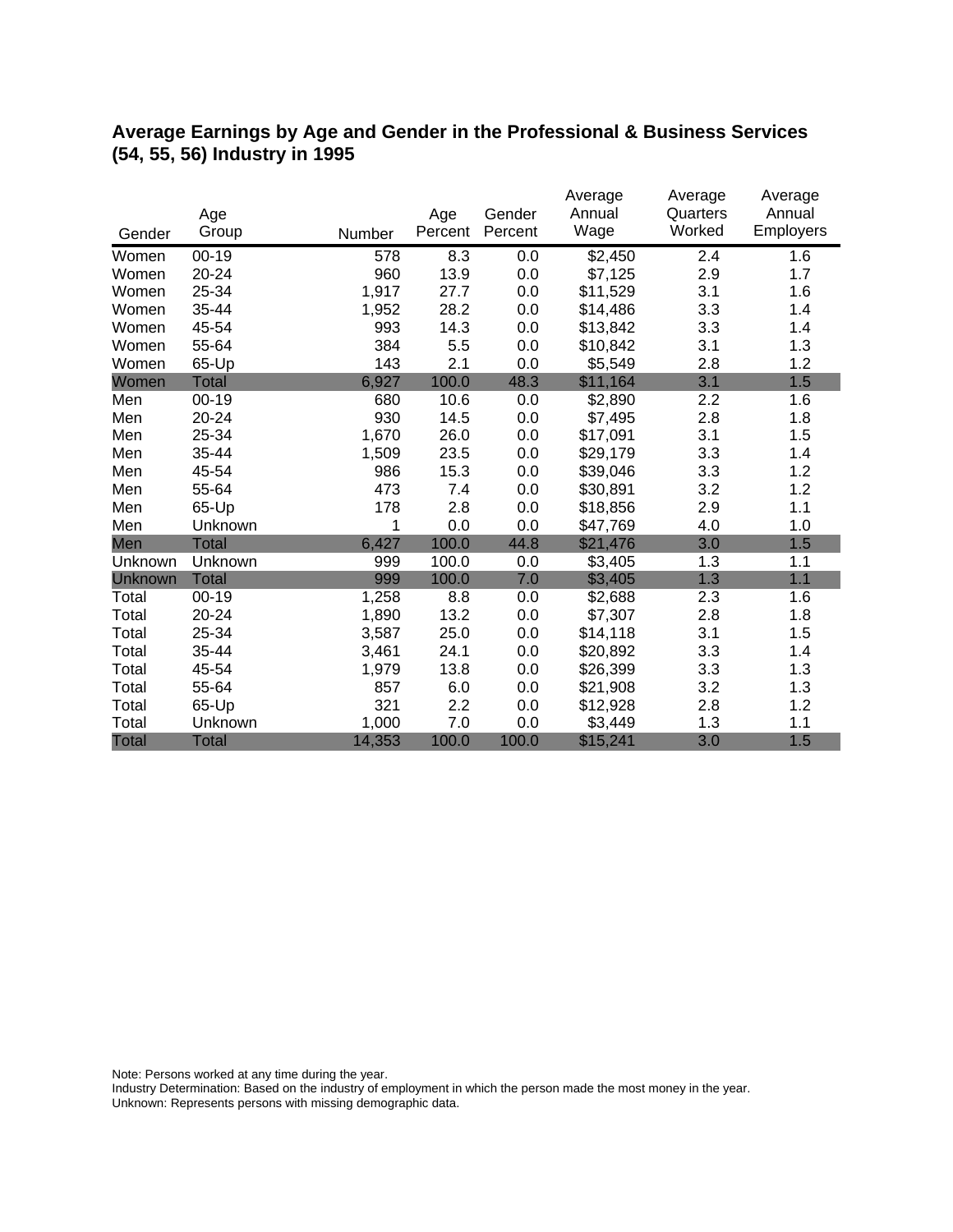## **Average Earnings by Age and Gender in the Educational Services (61) Industry in 1995**

|                |              |        |         |         | Average  | Average  | Average          |
|----------------|--------------|--------|---------|---------|----------|----------|------------------|
|                | Age          |        | Age     | Gender  | Annual   | Quarters | Annual           |
| Gender         | Group        | Number | Percent | Percent | Wage     | Worked   | <b>Employers</b> |
| Women          | $00 - 19$    | 491    | 2.8     | 0.0     | \$1,540  | 2.3      | 1.5              |
| Women          | 20-24        | 644    | 3.6     | 0.0     | \$6,290  | 2.8      | 1.7              |
| Women          | 25-34        | 3,118  | 17.6    | 0.0     | \$12,500 | 3.3      | 1.4              |
| Women          | 35-44        | 6,507  | 36.8    | 0.0     | \$17,396 | 3.6      | 1.3              |
| Women          | 45-54        | 4,868  | 27.5    | 0.0     | \$21,459 | 3.7      | 1.2              |
| Women          | 55-64        | 1,781  | 10.1    | 0.0     | \$18,622 | 3.4      | 1.1              |
| Women          | 65-Up        | 280    | 1.6     | 0.0     | \$8,004  | 2.8      | 1.1              |
| Women          | Total        | 17,689 | 100.0   | 64.3    | \$16,782 | 3.5      | 1.3              |
| Men            | $00 - 19$    | 519    | 5.7     | 0.0     | \$1,602  | 2.1      | 1.3              |
| Men            | 20-24        | 333    | 3.6     | 0.0     | \$7,786  | 2.8      | 1.6              |
| Men            | 25-34        | 1,656  | 18.1    | 0.0     | \$17,202 | 3.3      | 1.4              |
| Men            | 35-44        | 2,511  | 27.4    | 0.0     | \$27,539 | 3.6      | 1.2              |
| Men            | 45-54        | 2,541  | 27.7    | 0.0     | \$33,867 | 3.7      | 1.2              |
| Men            | 55-64        | 1,358  | 14.8    | 0.0     | \$28,370 | 3.4      | 1.2              |
| Men            | 65-Up        | 252    | 2.7     | 0.0     | \$14,158 | 3.1      | 1.1              |
| Men            | Total        | 9,170  | 100.0   | 33.3    | \$24,996 | 3.4      | 1.3              |
| Unknown        | Unknown      | 644    | 100.0   | 0.0     | \$4,963  | 1.2      | 1.6              |
| <b>Unknown</b> | <b>Total</b> | 644    | 100.0   | 2.3     | \$4,963  | 1.2      | 1.6              |
| Total          | $00 - 19$    | 1,010  | 3.7     | 0.0     | \$1,571  | 2.2      | 1.4              |
| Total          | 20-24        | 977    | 3.6     | 0.0     | \$6,800  | 2.8      | 1.6              |
| Total          | 25-34        | 4,774  | 17.4    | 0.0     | \$14,131 | 3.3      | 1.4              |
| Total          | 35-44        | 9,018  | 32.8    | 0.0     | \$20,220 | 3.6      | 1.3              |
| Total          | 45-54        | 7,409  | 26.9    | 0.0     | \$25,715 | 3.7      | 1.2              |
| Total          | 55-64        | 3,139  | 11.4    | 0.0     | \$22,840 | 3.4      | 1.2              |
| Total          | 65-Up        | 532    | 1.9     | 0.0     | \$10,919 | 2.9      | 1.1              |
| Total          | Unknown      | 644    | 2.3     | 0.0     | \$4,963  | 1.2      | 1.6              |
| Total          | <b>Total</b> | 27,503 | 100.0   | 100.0   | \$19,244 | 3.4      | 1.3              |

Note: Persons worked at any time during the year.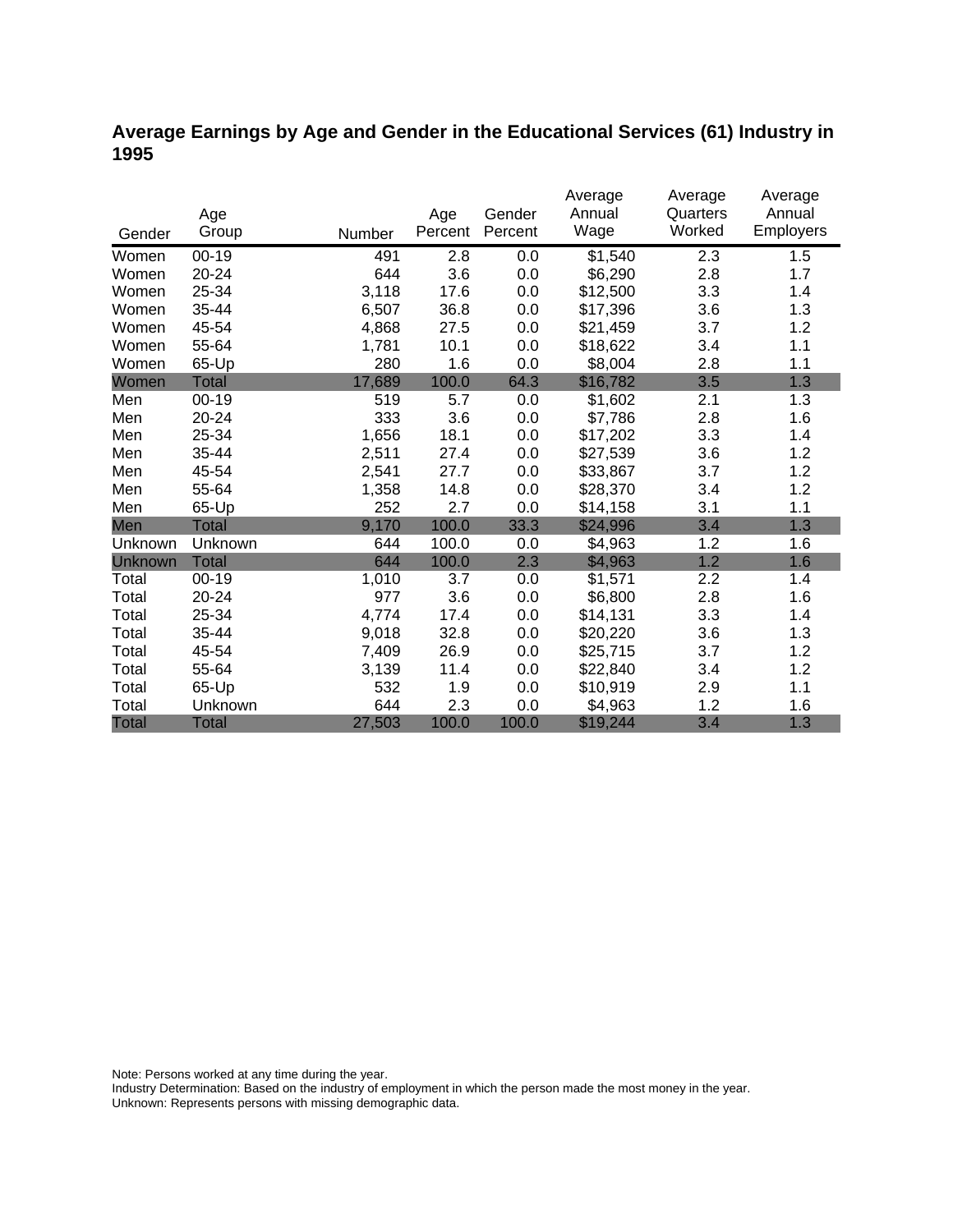### **Average Earnings by Age and Gender in the Health Care & Social Assistance (62) Industry in 1995**

|              |              |        |         |         | Average             | Average  | Average   |
|--------------|--------------|--------|---------|---------|---------------------|----------|-----------|
|              | Age          |        | Age     | Gender  | Annual              | Quarters | Annual    |
| Gender       | Group        | Number | Percent | Percent | Wage                | Worked   | Employers |
| Women        | $00 - 19$    | 767    | 4.2     | 0.0     | $\overline{$3,570}$ | 2.8      | 1.7       |
| Women        | 20-24        | 1,931  | 10.5    | 0.0     | \$7,877             | 3.2      | 1.7       |
| Women        | 25-34        | 4,583  | 25.0    | 0.0     | \$13,812            | 3.4      | 1.5       |
| Women        | 35-44        | 5,935  | 32.4    | 0.0     | \$18,006            | 3.6      | 1.3       |
| Women        | 45-54        | 3,375  | 18.4    | 0.0     | \$19,067            | 3.6      | 1.3       |
| Women        | 55-64        | 1,347  | 7.4     | 0.0     | \$16,655            | 3.6      | 1.2       |
| Women        | 65-Up        | 371    | 2.0     | 0.0     | \$9,117             | 3.4      | 1.1       |
| Women        | Unknown      | 3      | 0.0     | 0.0     | \$8,868             | 3.0      | 1.0       |
| Women        | <b>Total</b> | 18,312 | 100.0   | 79.1    | \$15,198            | 3.5      | 1.4       |
| Men          | $00 - 19$    | 278    | 7.0     | 0.0     | \$3,403             | 2.6      | 1.7       |
| Men          | 20-24        | 418    | 10.5    | 0.0     | \$8,645             | 3.1      | 1.8       |
| Men          | 25-34        | 1,019  | 25.5    | 0.0     | \$20,259            | 3.4      | 1.5       |
| Men          | 35-44        | 1,085  | 27.2    | 0.0     | \$41,530            | 3.5      | 1.3       |
| Men          | 45-54        | 803    | 20.1    | 0.0     | \$59,030            | 3.6      | 1.3       |
| Men          | 55-64        | 284    | 7.1     | 0.0     | \$57,070            | 3.5      | 1.2       |
| Men          | 65-Up        | 103    | 2.6     | 0.0     | \$19,654            | 3.3      | 1.1       |
| Men          | <b>Total</b> | 3,990  | 100.0   | 17.2    | \$34,059            | 3.4      | 1.4       |
| Unknown      | Unknown      | 858    | 100.0   | 0.0     | \$4,274             | 1.3      | 1.1       |
| Unknown      | <b>Total</b> | 858    | 100.0   | 3.7     | \$4,274             | 1.3      | 1.1       |
| Total        | $00 - 19$    | 1,045  | 4.5     | 0.0     | \$3,526             | 2.7      | 1.7       |
| Total        | 20-24        | 2,349  | 10.1    | 0.0     | \$8,014             | 3.2      | 1.8       |
| Total        | 25-34        | 5,602  | 24.2    | 0.0     | \$14,985            | 3.4      | 1.5       |
| Total        | 35-44        | 7,020  | 30.3    | 0.0     | \$21,642            | 3.6      | 1.3       |
| Total        | 45-54        | 4,178  | 18.0    | 0.0     | \$26,748            | 3.6      | 1.3       |
| Total        | 55-64        | 1,631  | 7.0     | 0.0     | \$23,693            | 3.6      | 1.2       |
| Total        | 65-Up        | 474    | 2.0     | 0.0     | \$11,406            | 3.4      | 1.1       |
| Total        | Unknown      | 861    | 3.7     | 0.0     | \$4,290             | 1.3      | 1.1       |
| <b>Total</b> | <b>Total</b> | 23,160 | 100.0   | 100.0   | \$18,043            | 3.4      | 1.4       |

Note: Persons worked at any time during the year.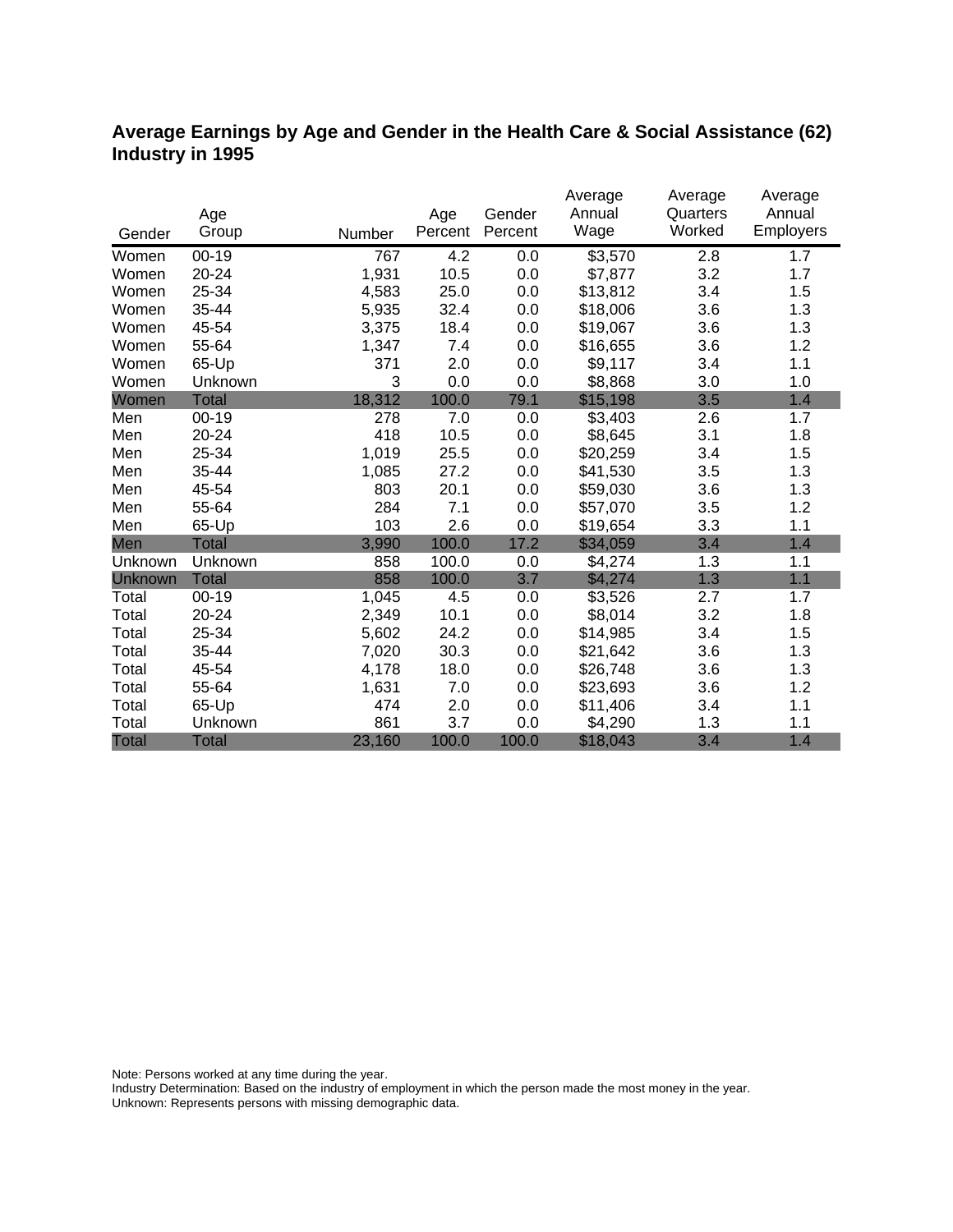### **Average Earnings by Age and Gender in the Leisure & Hospitality (71, 72) Industry in 1995**

|              |              |        |                | Gender  | Average<br>Annual | Average<br>Quarters | Average<br>Annual |
|--------------|--------------|--------|----------------|---------|-------------------|---------------------|-------------------|
|              | Age<br>Group |        | Age<br>Percent | Percent | Wage              | Worked              | Employers         |
| Gender       |              | Number |                |         |                   |                     |                   |
| Women        | $00 - 19$    | 6,693  | 30.2           | 0.0     | \$2,265           | 2.5                 | 1.5               |
| Women        | 20-24        | 4,195  | 18.9           | 0.0     | \$4,172           | 2.7                 | 1.8               |
| Women        | 25-34        | 4,925  | 22.2           | 0.0     | \$6,282           | 3.0                 | 1.6               |
| Women        | 35-44        | 3,437  | 15.5           | 0.0     | \$7,984           | 3.1                 | 1.5               |
| Women        | 45-54        | 1,749  | 7.9            | 0.0     | \$8,122           | 3.2                 | 1.5               |
| Women        | 55-64        | 839    | 3.8            | 0.0     | \$8,002           | 3.3                 | 1.3               |
| Women        | 65-Up        | 326    | 1.5            | 0.0     | \$5,263           | 3.1                 | 1.2               |
| Women        | Unknown      | 3      | 0.0            | 0.0     | \$150             | 1.0                 | 1.0               |
| Women        | <b>Total</b> | 22,167 | 100.0          | 52.0    | \$5,128           | 2.8                 | 1.6               |
| Men          | $00 - 19$    | 4,271  | 30.5           | 0.0     | \$2,300           | 2.5                 | 1.6               |
| Men          | 20-24        | 2,892  | 20.6           | 0.0     | \$5,012           | 2.7                 | 1.8               |
| Men          | 25-34        | 3,296  | 23.5           | 0.0     | \$8,997           | 2.9                 | 1.7               |
| Men          | 35-44        | 1,850  | 13.2           | 0.0     | \$13,110          | 3.0                 | 1.4               |
| Men          | 45-54        | 949    | 6.8            | 0.0     | \$15,593          | 3.0                 | 1.4               |
| Men          | 55-64        | 482    | 3.4            | 0.0     | \$12,757          | 3.1                 | 1.3               |
| Men          | 65-Up        | 274    | 2.0            | 0.0     | \$7,410           | 3.0                 | 1.1               |
| Men          | <b>Total</b> | 14,014 | 100.0          | 32.9    | \$7,221           | 2.8                 | 1.6               |
| Unknown      | Unknown      | 6,443  | 100.0          | 0.0     | \$1,547           | 1.6                 | 1.1               |
| Unknown      | <b>Total</b> | 6,443  | 100.0          | 15.1    | \$1,547           | 1.6                 | 1.1               |
| Total        | $00 - 19$    | 10,964 | 25.7           | 0.0     | \$2,278           | 2.5                 | 1.6               |
| Total        | 20-24        | 7,087  | 16.6           | 0.0     | \$4,515           | 2.7                 | 1.8               |
| Total        | 25-34        | 8,221  | 19.3           | 0.0     | \$7,371           | 3.0                 | 1.6               |
| Total        | 35-44        | 5,287  | 12.4           | 0.0     | \$9,778           | 3.1                 | 1.5               |
| Total        | 45-54        | 2,698  | 6.3            | 0.0     | \$10,750          | 3.1                 | 1.4               |
| Total        | 55-64        | 1,321  | 3.1            | 0.0     | \$9,737           | 3.2                 | 1.3               |
| Total        | 65-Up        | 600    | 1.4            | 0.0     | \$6,244           | 3.1                 | 1.2               |
| Total        | Unknown      | 6,446  | 15.1           | 0.0     | \$1,546           | 1.6                 | 1.1               |
| <b>Total</b> | <b>Total</b> | 42,624 | 100.0          | 100.0   | \$5,275           | 2.6                 | 1.5               |

Note: Persons worked at any time during the year.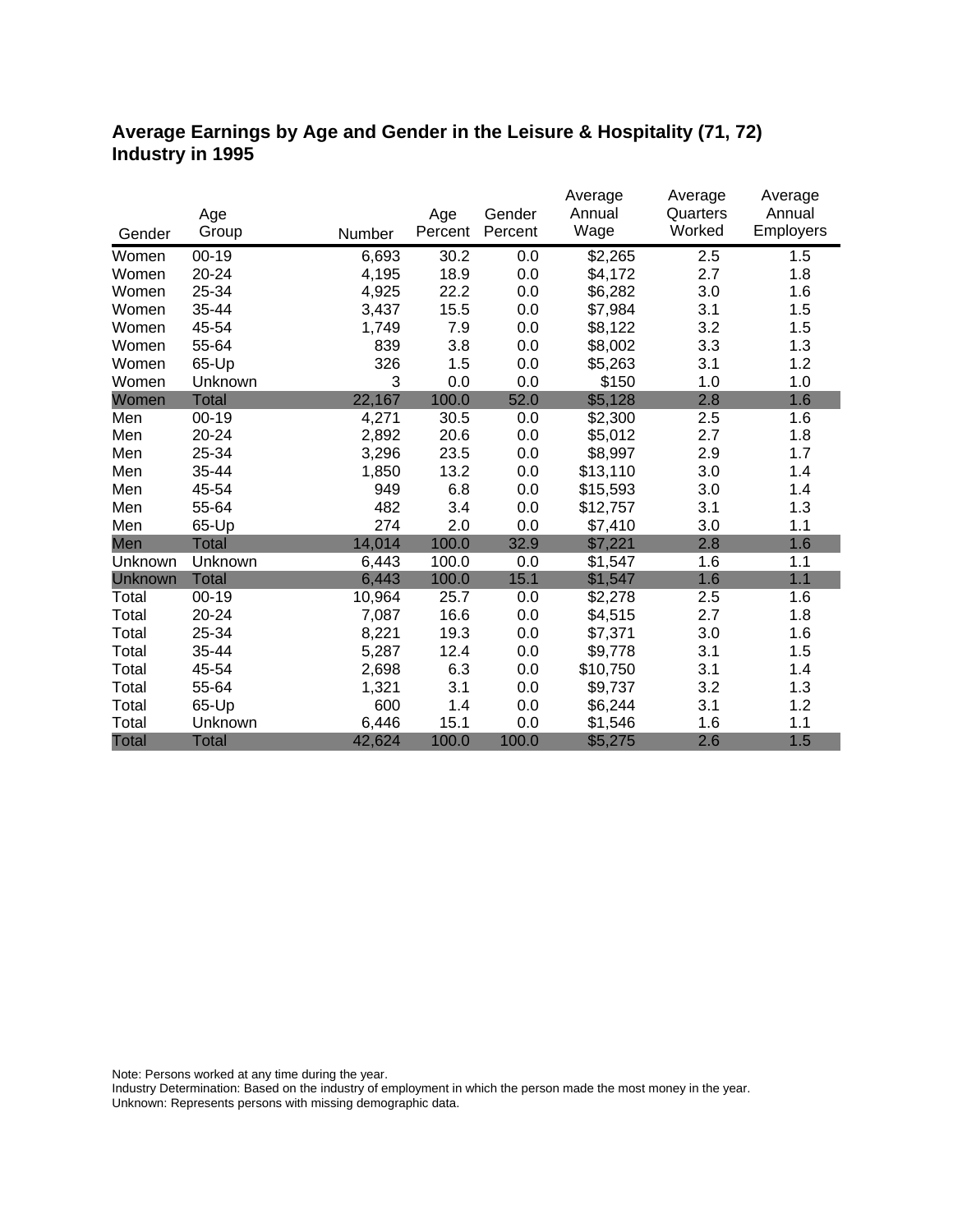#### **Average Earnings by Age and Gender in the Other Services Except Public Administration (81) Industry in 1995**

|              |              |        |         | Gender  | Average<br>Annual | Average<br>Quarters | Average<br>Annual |
|--------------|--------------|--------|---------|---------|-------------------|---------------------|-------------------|
|              | Age          |        | Age     |         | Wage              | Worked              | <b>Employers</b>  |
| Gender       | Group        | Number | Percent | Percent |                   |                     |                   |
| Women        | $00 - 19$    | 272    | 8.5     | 0.0     | \$2,239           | 2.6                 | 1.6               |
| Women        | 20-24        | 373    | 11.6    | 0.0     | \$5,584           | 2.9                 | 1.7               |
| Women        | 25-34        | 837    | 26.1    | 0.0     | \$8,835           | 3.2                 | 1.5               |
| Women        | 35-44        | 821    | 25.6    | 0.0     | \$11,046          | 3.4                 | 1.4               |
| Women        | 45-54        | 531    | 16.6    | 0.0     | \$11,013          | 3.4                 | 1.4               |
| Women        | 55-64        | 266    | 8.3     | 0.0     | \$9,488           | 3.3                 | 1.2               |
| Women        | 65-Up        | 107    | 3.3     | 0.0     | \$6,053           | 3.2                 | 1.1               |
| Women        | <b>Total</b> | 3,207  | 100.0   | 44.8    | \$8,785           | 3.2                 | 1.5               |
| Men          | $00 - 19$    | 432    | 12.3    | 0.0     | \$2,931           | 2.4                 | 1.6               |
| Men          | 20-24        | 503    | 14.4    | 0.0     | \$9,643           | 3.1                 | 1.8               |
| Men          | 25-34        | 884    | 25.2    | 0.0     | \$16,584          | 3.3                 | 1.5               |
| Men          | 35-44        | 769    | 21.9    | 0.0     | \$21,821          | 3.4                 | 1.3               |
| Men          | 45-54        | 472    | 13.5    | 0.0     | \$22,325          | 3.4                 | 1.2               |
| Men          | 55-64        | 268    | 7.6     | 0.0     | \$21,795          | 3.5                 | 1.2               |
| Men          | 65-Up        | 176    | 5.0     | 0.0     | \$8,256           | 3.1                 | 1.1               |
| Men          | <b>Total</b> | 3,504  | 100.0   | 48.9    | \$15,807          | 3.2                 | 1.4               |
| Unknown      | Unknown      | 455    | 100.0   | 0.0     | \$2,259           | 1.3                 | 1.1               |
| Unknown      | <b>Total</b> | 455    | 100.0   | 6.3     | \$2,259           | 1.3                 | 1.1               |
| Total        | $00 - 19$    | 704    | 9.8     | 0.0     | \$2,664           | 2.4                 | 1.6               |
| Total        | 20-24        | 876    | 12.2    | 0.0     | \$7,915           | 3.0                 | 1.7               |
| Total        | 25-34        | 1,721  | 24.0    | 0.0     | \$12,815          | 3.3                 | 1.5               |
| Total        | 35-44        | 1,590  | 22.2    | 0.0     | \$16,257          | 3.4                 | 1.4               |
| Total        | 45-54        | 1,003  | 14.0    | 0.0     | \$16,337          | 3.4                 | 1.3               |
| Total        | 55-64        | 534    | 7.5     | 0.0     | \$15,664          | 3.4                 | 1.2               |
| Total        | 65-Up        | 283    | 3.9     | 0.0     | \$7,423           | 3.2                 | 1.1               |
| Total        | Unknown      | 455    | 6.3     | 0.0     | \$2,259           | 1.3                 | 1.1               |
| <b>Total</b> | <b>Total</b> | 7,166  | 100.0   | 100.0   | \$11,805          | 3.1                 | 1.4               |

Note: Persons worked at any time during the year.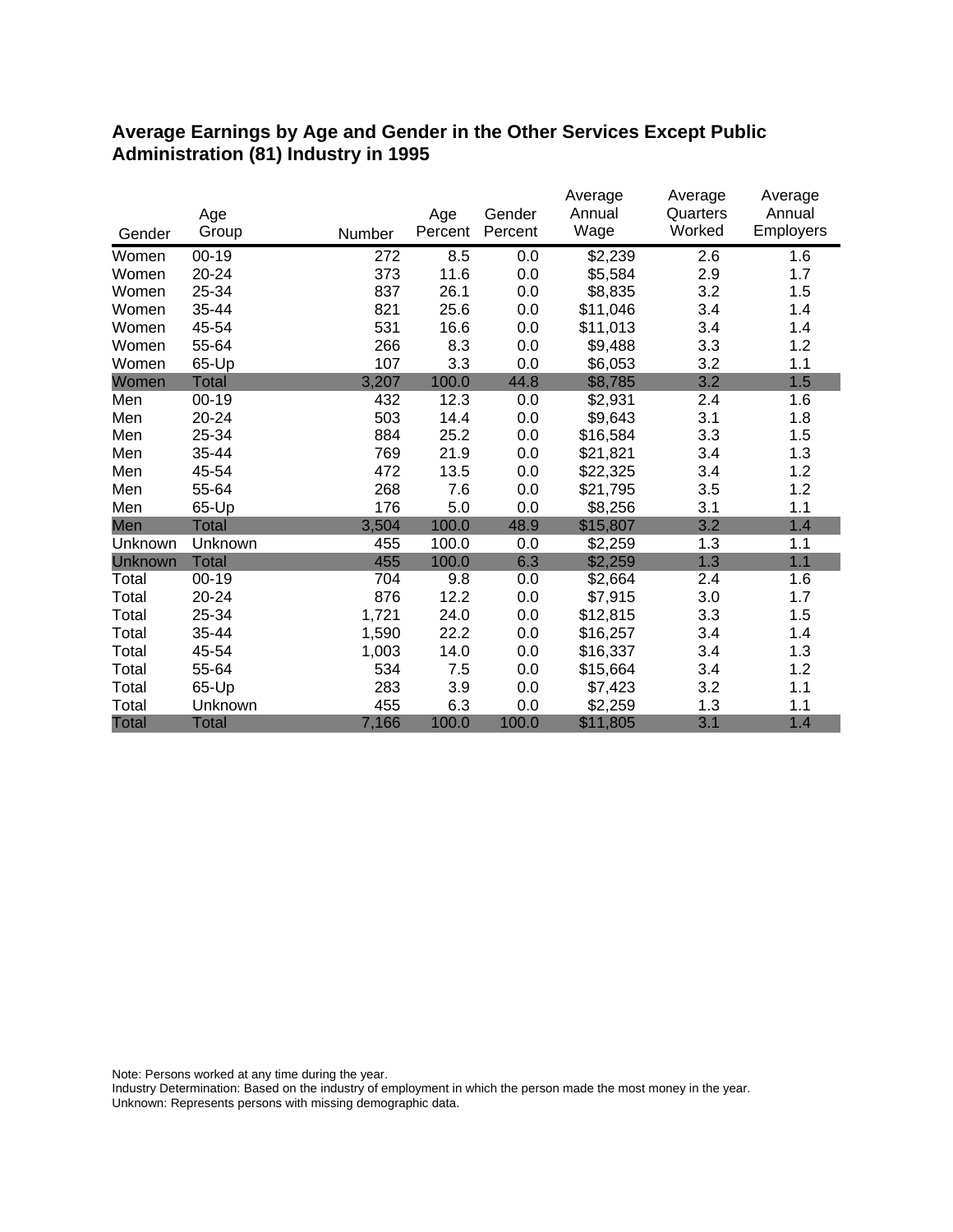### **Average Earnings by Age and Gender in the Public Administration (92) Industry in 1995**

|              |              |                |         |         | Average  | Average  | Average   |
|--------------|--------------|----------------|---------|---------|----------|----------|-----------|
|              | Age          |                | Age     | Gender  | Annual   | Quarters | Annual    |
| Gender       | Group        | Number         | Percent | Percent | Wage     | Worked   | Employers |
| Women        | $00 - 19$    | 553            | 6.2     | 0.0     | \$2,326  | 2.4      | 1.6       |
| Women        | 20-24        | 600            | 6.7     | 0.0     | \$7,583  | 3.0      | 1.6       |
| Women        | 25-34        | 1,812          | 20.2    | 0.0     | \$15,380 | 3.5      | 1.4       |
| Women        | 35-44        | 2,872          | 32.0    | 0.0     | \$18,581 | 3.6      | 1.3       |
| Women        | 45-54        | 2,042          | 22.7    | 0.0     | \$20,370 | 3.7      | 1.2       |
| Women        | 55-64        | 873            | 9.7     | 0.0     | \$17,681 | 3.4      | 1.2       |
| Women        | 65-Up        | 226            | 2.5     | 0.0     | \$8,677  | 2.8      | 1.1       |
| Women        | Unknown      | 1              | 0.0     | 0.0     | \$9,000  | 2.0      | 1.0       |
| Women        | <b>Total</b> | 8,979          | 100.0   | 43.0    | \$16,268 | 3.4      | 1.3       |
| Men          | $00 - 19$    | 729            | 6.3     | 0.0     | \$2,432  | 2.3      | 1.5       |
| Men          | 20-24        | 801            | 6.9     | 0.0     | \$8,841  | 2.9      | 1.7       |
| Men          | 25-34        | 2,331          | 20.1    | 0.0     | \$20,698 | 3.6      | 1.4       |
| Men          | 35-44        | 3,499          | 30.1    | 0.0     | \$26,412 | 3.7      | 1.3       |
| Men          | 45-54        | 2,718          | 23.4    | 0.0     | \$29,475 | 3.7      | 1.2       |
| Men          | 55-64        | 1,242          | 10.7    | 0.0     | \$25,083 | 3.4      | 1.1       |
| Men          | 65-Up        | 288            | 2.5     | 0.0     | \$13,691 | 3.0      | 1.1       |
| Men          | Unknown      | $\overline{2}$ | 0.0     | 0.0     | \$5,176  | 1.5      | 1.0       |
| Men          | <b>Total</b> | 11,610         | 100.0   | 55.6    | \$22,803 | 3.5      | 1.3       |
| Unknown      | Unknown      | 297            | 100.0   | 0.0     | \$4,239  | 1.4      | 1.0       |
| Unknown      | <b>Total</b> | 297            | 100.0   | 1.4     | \$4,239  | 1.4      | 1.0       |
| Total        | $00 - 19$    | 1,282          | 6.1     | 0.0     | \$2,386  | 2.4      | 1.5       |
| Total        | 20-24        | 1,401          | 6.7     | 0.0     | \$8,302  | 3.0      | 1.7       |
| Total        | 25-34        | 4,143          | 19.8    | 0.0     | \$18,372 | 3.6      | 1.4       |
| Total        | 35-44        | 6,371          | 30.5    | 0.0     | \$22,882 | 3.7      | 1.3       |
| Total        | 45-54        | 4,760          | 22.8    | 0.0     | \$25,569 | 3.7      | 1.2       |
| Total        | 55-64        | 2,115          | 10.1    | 0.0     | \$22,028 | 3.4      | 1.2       |
| Total        | 65-Up        | 514            | 2.5     | 0.0     | \$11,486 | 2.9      | 1.1       |
| Total        | Unknown      | 300            | 1.4     | 0.0     | \$4,261  | 1.4      | 1.0       |
| <b>Total</b> | <b>Total</b> | 20,886         | 100.0   | 100.0   | \$19,729 | 3.4      | 1.3       |

Note: Persons worked at any time during the year.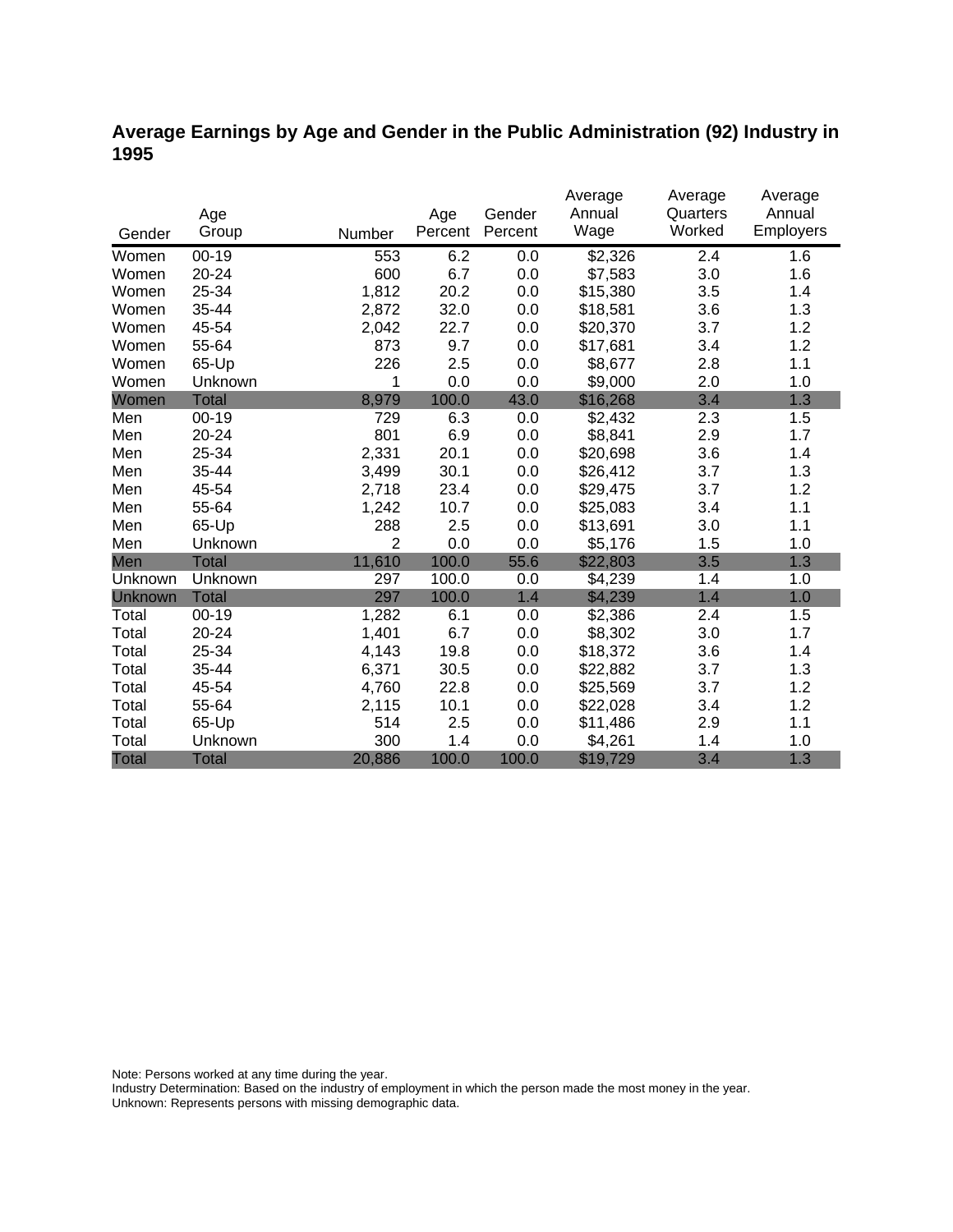#### **Average Earnings by Age and Gender in the Nonclassified Industry (99) Industry in 1995**

|              |              |        |         |         | Average  | Average  | Average          |
|--------------|--------------|--------|---------|---------|----------|----------|------------------|
|              | Age          |        | Age     | Gender  | Annual   | Quarters | Annual           |
| Gender       | Group        | Number | Percent | Percent | Wage     | Worked   | <b>Employers</b> |
| Women        | $00 - 19$    | 1,743  | 16.6    | 0.0     | \$2,323  | 2.5      | 1.7              |
| Women        | 20-24        | 1,566  | 14.9    | 0.0     | \$5,217  | 2.8      | 1.9              |
| Women        | 25-34        | 2,568  | 24.4    | 0.0     | \$8,111  | 2.9      | 1.7              |
| Women        | 35-44        | 2,365  | 22.5    | 0.0     | \$11,081 | 3.2      | 1.6              |
| Women        | 45-54        | 1,394  | 13.3    | 0.0     | \$11,334 | 3.2      | 1.5              |
| Women        | 55-64        | 644    | 6.1     | 0.0     | \$10,196 | 3.3      | 1.4              |
| Women        | 65-Up        | 237    | 2.3     | 0.0     | \$7,298  | 2.9      | 1.3              |
| Women        | <b>Total</b> | 10,517 | 100.0   | 38.8    | \$7,925  | 3.0      | 1.6              |
| Men          | $00 - 19$    | 1,703  | 12.4    | 0.0     | \$2,879  | 2.4      | 1.7              |
| Men          | 20-24        | 1,953  | 14.2    | 0.0     | \$7,977  | 2.8      | 1.9              |
| Men          | 25-34        | 3,675  | 26.8    | 0.0     | \$14,518 | 3.0      | 1.7              |
| Men          | 35-44        | 3,402  | 24.8    | 0.0     | \$23,895 | 3.1      | 1.6              |
| Men          | 45-54        | 1,863  | 13.6    | 0.0     | \$28,788 | 3.2      | 1.5              |
| Men          | 55-64        | 856    | 6.2     | 0.0     | \$24,658 | 3.1      | 1.4              |
| Men          | 65-Up        | 264    | 1.9     | 0.0     | \$13,197 | 2.9      | 1.2              |
| Men          | Unknown      | 5      | 0.0     | 0.0     | \$11,684 | 2.6      | 1.4              |
| Men          | <b>Total</b> | 13,721 | 100.0   | 50.6    | \$17,011 | 3.0      | 1.6              |
| Unknown      | Unknown      | 2,855  | 100.0   | 0.0     | \$2,841  | 1.3      | 1.1              |
| Unknown      | <b>Total</b> | 2,855  | 100.0   | 10.5    | \$2,841  | 1.3      | 1.1              |
| Total        | $00-19$      | 3,446  | 12.7    | 0.0     | \$2,598  | 2.5      | 1.7              |
| Total        | 20-24        | 3,519  | 13.0    | 0.0     | \$6,749  | 2.8      | 1.9              |
| Total        | 25-34        | 6,243  | 23.0    | 0.0     | \$11,883 | 2.9      | 1.7              |
| Total        | 35-44        | 5,767  | 21.3    | 0.0     | \$18,640 | 3.2      | 1.6              |
| Total        | 45-54        | 3,257  | 12.0    | 0.0     | \$21,318 | 3.2      | 1.5              |
| Total        | 55-64        | 1,500  | 5.5     | 0.0     | \$18,449 | 3.2      | 1.4              |
| Total        | 65-Up        | 501    | 1.8     | 0.0     | \$10,406 | 2.9      | 1.2              |
| Total        | Unknown      | 2,860  | 10.6    | 0.0     | \$2,856  | 1.3      | 1.1              |
| <b>Total</b> | <b>Total</b> | 27,093 | 100.0   | 100.0   | \$11,991 | 2.8      | 1.6              |

Note: Persons worked at any time during the year.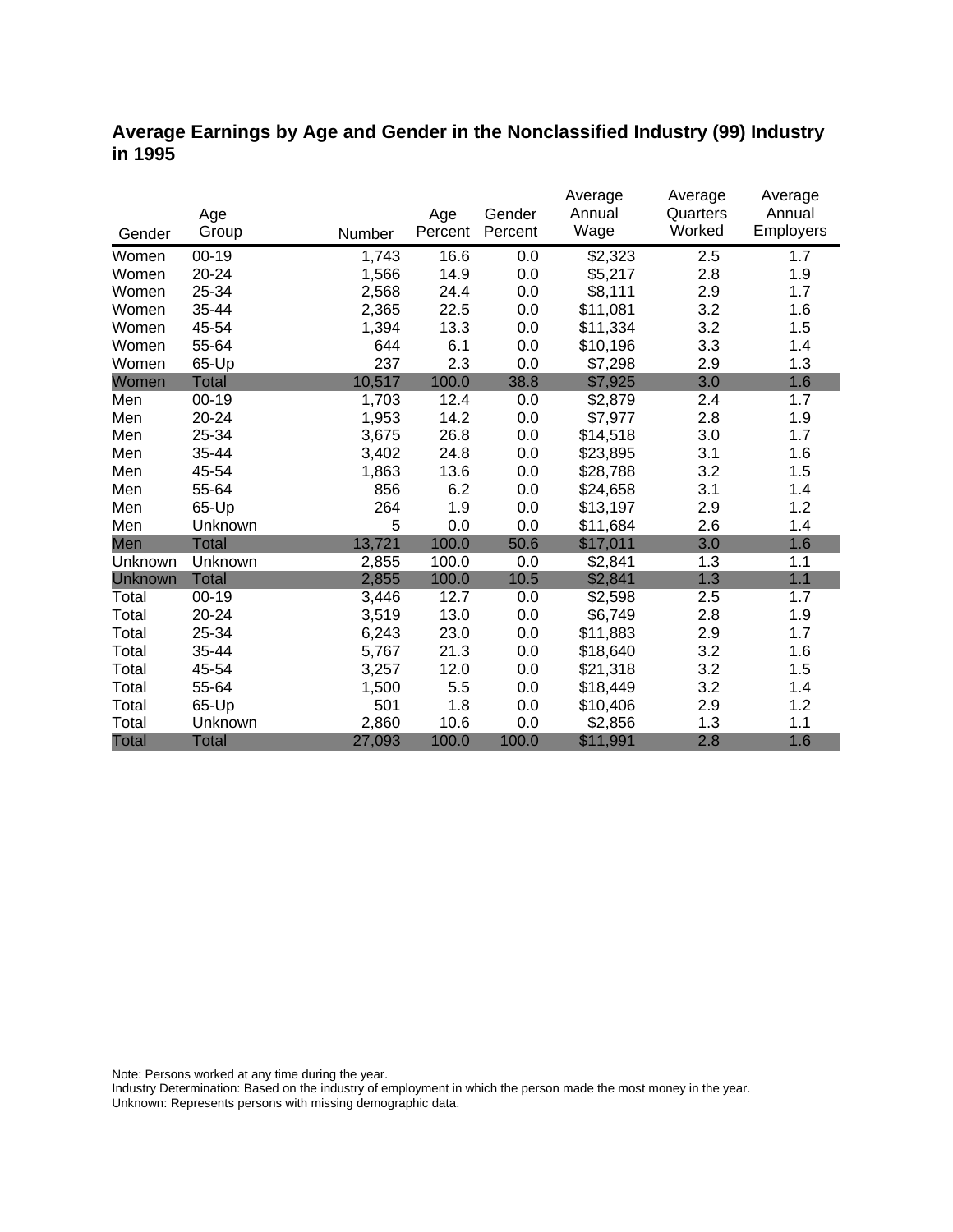# **Average Earnings by Age and Gender in the All Industry in 1995**

|              |              |         |                | Gender  | Average<br>Annual | Average<br>Quarters | Average<br>Annual |
|--------------|--------------|---------|----------------|---------|-------------------|---------------------|-------------------|
| Gender       | Age<br>Group | Number  | Age<br>Percent | Percent | Wage              | Worked              | Employers         |
| Women        | $00 - 19$    | 15,414  | 12.4           | 0.0     | \$2,510           | 2.6                 | 1.6               |
| Women        | 20-24        | 15,426  | 12.4           | 0.0     | \$5,918           | 2.9                 | 1.7               |
| Women        | 25-34        | 28,078  | 22.6           | 0.0     | \$10,988          | 3.2                 | 1.5               |
| Women        | 35-44        | 33,714  | 27.1           | 0.0     | \$15,423          | 3.5                 | 1.4               |
| Women        | 45-54        | 20,675  | 16.6           | 0.0     | \$16,946          | 3.5                 | 1.3               |
| Women        | 55-64        | 8,608   | 6.9            | 0.0     | \$14,580          | 3.4                 | 1.2               |
| Women        | 65-Up        | 2,516   | 2.0            | 0.0     | \$7,906           | 3.1                 | 1.1               |
| Women        | Unknown      | 12      | 0.0            | 0.0     | \$4,507           | 2.1                 | 1.0               |
| Women        | <b>Total</b> | 124,443 | 100.0          | 44.2    | \$11,686          | 3.2                 | 1.5               |
| Men          | $00 - 19$    | 14,572  | 10.6           | 0.0     | \$3,009           | 2.5                 | 1.6               |
| Men          | 20-24        | 16,626  | 12.1           | 0.0     | \$8,645           | 2.9                 | 1.8               |
| Men          | 25-34        | 32,891  | 24.0           | 0.0     | \$17,978          | 3.2                 | 1.6               |
| Men          | 35-44        | 36,565  | 26.7           | 0.0     | \$29,327          | 3.5                 | 1.4               |
| Men          | 45-54        | 22,900  | 16.7           | 0.0     | \$34,649          | 3.5                 | 1.3               |
| Men          | 55-64        | 10,455  | 7.6            | 0.0     | \$29,580          | 3.4                 | 1.2               |
| Men          | 65-Up        | 3,175   | 2.3            | 0.0     | \$15,287          | 3.1                 | 1.1               |
| Men          | Unknown      | 15      | 0.0            | 0.0     | \$16,104          | 2.5                 | 1.7               |
| Men          | <b>Total</b> | 137,199 | 100.0          | 48.7    | \$21,886          | 3.2                 | 1.5               |
| Unknown      | $00-19$      | 1       | 0.0            | 0.0     | \$11,517          | 3.0                 | 1.0               |
| Unknown      | 25-34        | 1       | 0.0            | 0.0     | \$2,819           | 1.0                 | 1.0               |
| Unknown      | Unknown      | 19,852  | 100.0          | 0.0     | \$2,892           | 1.4                 | 1.1               |
| Unknown      | <b>Total</b> | 19,854  | 100.0          | 7.1     | \$2,893           | 1.4                 | 1.1               |
| Total        | $00-19$      | 29,987  | 10.7           | 0.0     | \$2,753           | 2.5                 | 1.6               |
| Total        | 20-24        | 32,052  | 11.4           | 0.0     | \$7,333           | 2.9                 | 1.8               |
| Total        | 25-34        | 60,970  | 21.7           | 0.0     | \$14,759          | 3.2                 | 1.5               |
| Total        | 35-44        | 70,279  | 25.0           | 0.0     | \$22,657          | 3.5                 | 1.4               |
| Total        | 45-54        | 43,575  | 15.5           | 0.0     | \$26,250          | 3.5                 | 1.3               |
| Total        | 55-64        | 19,063  | 6.8            | 0.0     | \$22,807          | 3.4                 | 1.2               |
| Total        | 65-Up        | 5,691   | 2.0            | 0.0     | \$12,024          | 3.1                 | 1.1               |
| Total        | Unknown      | 19,879  | 7.1            | 0.0     | \$2,903           | 1.4                 | 1.1               |
| <b>Total</b> | <b>Total</b> | 281,496 | 100.0          | 100.0   | \$16,037          | 3.1                 | 1.4               |

Note: Persons worked at any time during the year.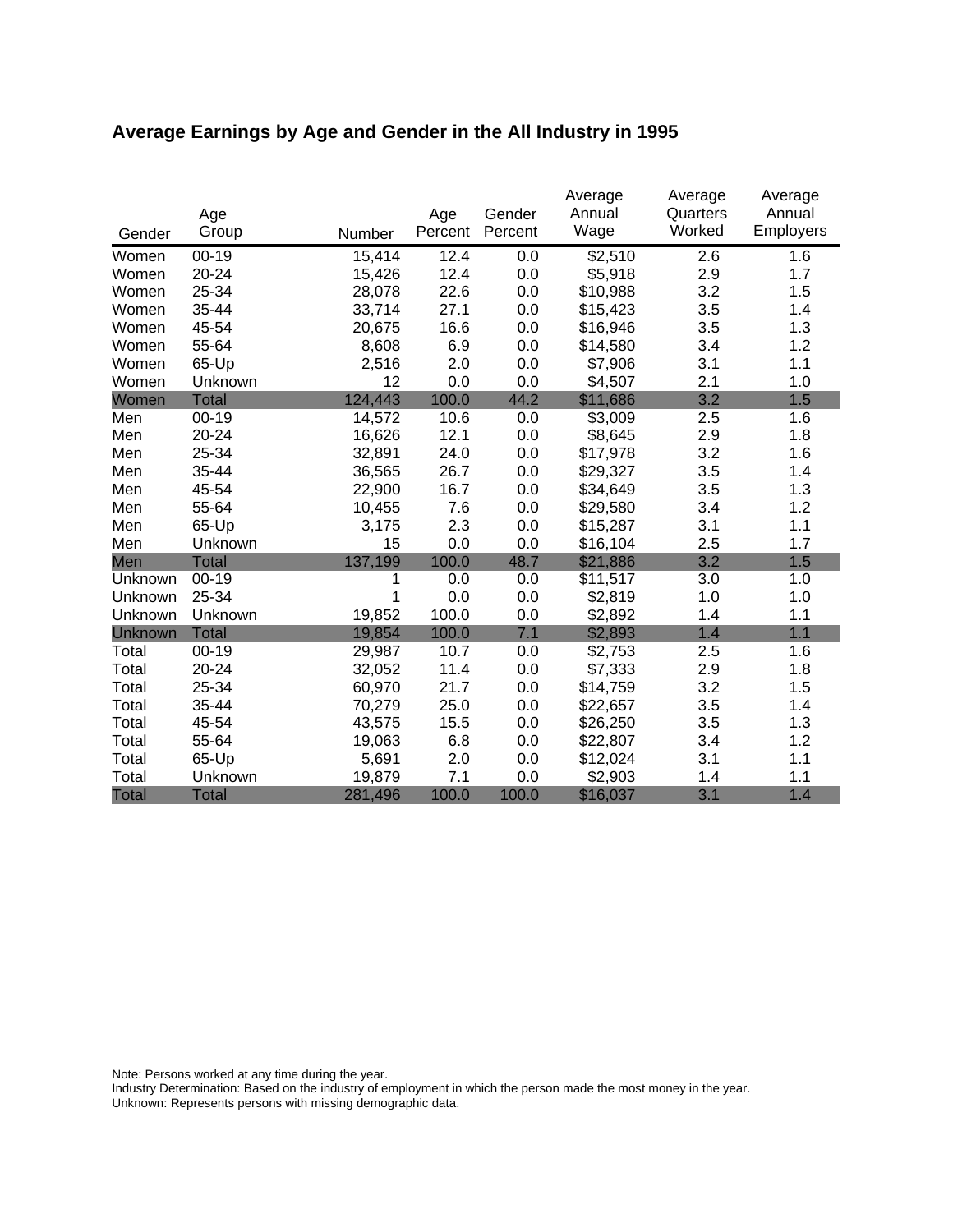#### **Average Earnings by Age and Gender in the Natural Rescources & Mining (11, 21) Industry in 1996**

|              |              |        |         |         | Average  | Average  | Average   |
|--------------|--------------|--------|---------|---------|----------|----------|-----------|
|              | Age          |        | Age     | Gender  | Annual   | Quarters | Annual    |
| Gender       | Group        | Number | Percent | Percent | Wage     | Worked   | Employers |
| Women        | $00 - 19$    | 228    | 8.4     | 0.0     | \$3,236  | 2.4      | 1.6       |
| Women        | 20-24        | 239    | 8.8     | 0.0     | \$8,980  | 2.8      | 1.5       |
| Women        | 25-34        | 484    | 17.7    | 0.0     | \$19,368 | 3.3      | 1.5       |
| Women        | 35-44        | 962    | 35.3    | 0.0     | \$29,125 | 3.6      | 1.3       |
| Women        | 45-54        | 533    | 19.5    | 0.0     | \$25,375 | 3.5      | 1.2       |
| Women        | 55-64        | 226    | 8.3     | 0.0     | \$21,905 | 3.5      | 1.2       |
| Women        | 65-Up        | 56     | 2.1     | 0.0     | \$13,185 | 3.1      | 1.2       |
| Women        | <b>Total</b> | 2,728  | 100.0   | 12.9    | \$21,807 | 3.4      | 1.3       |
| Men          | $00 - 19$    | 762    | 4.4     | 0.0     | \$4,488  | 2.4      | 1.6       |
| Men          | 20-24        | 1,354  | 7.8     | 0.0     | \$13,122 | 2.9      | 1.8       |
| Men          | 25-34        | 3,425  | 19.8    | 0.0     | \$26,485 | 3.3      | 1.5       |
| Men          | 35-44        | 6,353  | 36.8    | 0.0     | \$42,084 | 3.6      | 1.2       |
| Men          | 45-54        | 3,682  | 21.3    | 0.0     | \$46,064 | 3.7      | 1.2       |
| Men          | 55-64        | 1,398  | 8.1     | 0.0     | \$39,880 | 3.5      | 1.1       |
| Men          | 65-Up        | 303    | 1.8     | 0.0     | \$26,660 | 3.0      | 1.1       |
| Men          | Unknown      | 2      | 0.0     | 0.0     | \$28,393 | 4.0      | 3.0       |
| Men          | <b>Total</b> | 17,279 | 100.0   | 81.5    | \$35,462 | 3.4      | 1.3       |
| Unknown      | Unknown      | 1,190  | 100.0   | 0.0     | \$4,498  | 1.3      | 1.0       |
| Unknown      | <b>Total</b> | 1,190  | 100.0   | 5.6     | \$4,498  | 1.3      | 1.0       |
| Total        | $00 - 19$    | 990    | 4.7     | 0.0     | \$4,200  | 2.4      | 1.6       |
| Total        | 20-24        | 1,593  | 7.5     | 0.0     | \$12,500 | 2.9      | 1.7       |
| Total        | 25-34        | 3,909  | 18.4    | 0.0     | \$25,604 | 3.3      | 1.5       |
| Total        | 35-44        | 7,315  | 34.5    | 0.0     | \$40,380 | 3.6      | 1.3       |
| Total        | 45-54        | 4,215  | 19.9    | 0.0     | \$43,448 | 3.7      | 1.2       |
| Total        | 55-64        | 1,624  | 7.7     | 0.0     | \$37,378 | 3.5      | 1.1       |
| Total        | 65-Up        | 359    | 1.7     | 0.0     | \$24,559 | 3.0      | 1.1       |
| Total        | Unknown      | 1,192  | 5.6     | 0.0     | \$4,538  | 1.3      | 1.0       |
| <b>Total</b> | <b>Total</b> | 21,197 | 100.0   | 100.0   | \$31,967 | 3.3      | 1.3       |

Note: Persons worked at any time during the year.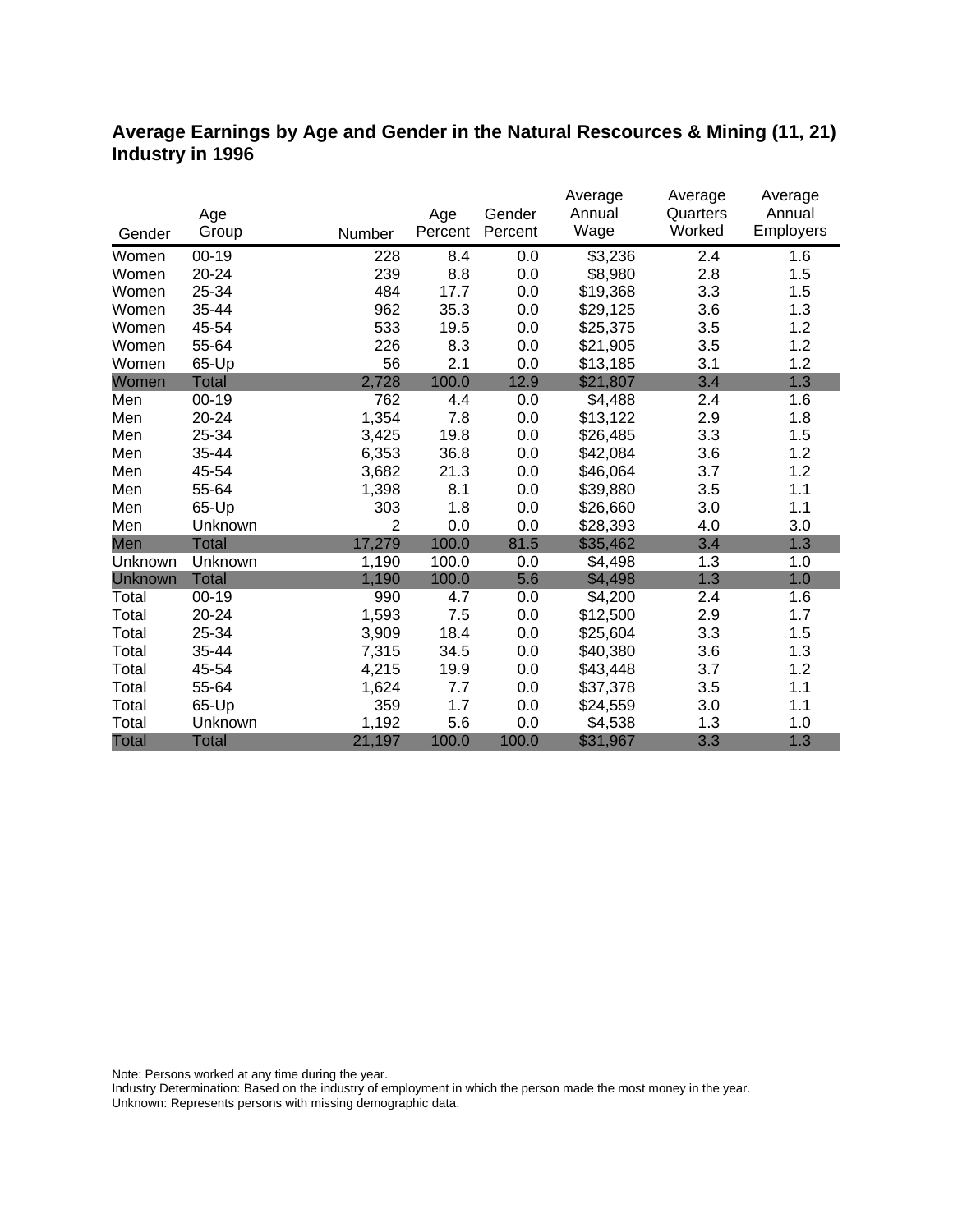# **Average Earnings by Age and Gender in the Construction (23) Industry in 1996**

|              | Age          |                | Age     | Gender  | Average<br>Annual | Average<br>Quarters | Average<br>Annual |
|--------------|--------------|----------------|---------|---------|-------------------|---------------------|-------------------|
| Gender       | Group        | Number         | Percent | Percent | Wage              | Worked              | <b>Employers</b>  |
| Women        | $00 - 19$    | 231            | 10.1    | 0.0     | \$2,508           | 2.2                 | 1.4               |
| Women        | 20-24        | 240            | 10.5    | 0.0     | \$6,925           | 2.8                 | 2.0               |
| Women        | 25-34        | 514            | 22.6    | 0.0     | \$9,614           | 2.9                 | 1.6               |
| Women        | 35-44        | 672            | 29.5    | 0.0     | \$12,161          | 3.2                 | 1.6               |
| Women        | 45-54        | 399            | 17.5    | 0.0     | \$14,142          | 3.2                 | 1.4               |
| Women        | 55-64        | 168            | 7.4     | 0.0     | \$12,591          | 3.4                 | 1.3               |
| Women        | 65-Up        | 52             | 2.3     | 0.0     | \$7,748           | 3.0                 | 1.1               |
| Women        | <b>Total</b> | 2,276          | 100.0   | 9.5     | \$10,332          | 3.0                 | 1.5               |
| Men          | $00 - 19$    | 1,545          | 8.3     | 0.0     | \$3,987           | 2.4                 | 1.7               |
| Men          | $20 - 24$    | 2,696          | 14.4    | 0.0     | \$9,487           | 2.9                 | 1.9               |
| Men          | 25-34        | 5,219          | 28.0    | 0.0     | \$14,902          | 3.0                 | 1.7               |
| Men          | 35-44        | 5,288          | 28.3    | 0.0     | \$19,888          | 3.1                 | 1.5               |
| Men          | 45-54        | 2,574          | 13.8    | 0.0     | \$22,528          | 3.2                 | 1.5               |
| Men          | 55-64        | 1,071          | 5.7     | 0.0     | \$22,117          | 3.2                 | 1.4               |
| Men          | 65-Up        | 269            | 1.4     | 0.0     | \$13,994          | 2.8                 | 1.2               |
| Men          | Unknown      | $\overline{2}$ | 0.0     | 0.0     | \$15,802          | 2.5                 | 1.0               |
| Men          | Total        | 18,664         | 100.0   | 77.7    | \$16,082          | 3.0                 | 1.6               |
| Unknown      | Unknown      | 3,092          | 100.0   | 0.0     | \$4,669           | 1.3                 | 1.0               |
| Unknown      | <b>Total</b> | 3,092          | 100.0   | 12.9    | \$4,669           | 1.3                 | 1.0               |
| Total        | $00 - 19$    | 1,776          | 7.4     | 0.0     | \$3,795           | 2.4                 | 1.7               |
| Total        | 20-24        | 2,936          | 12.2    | 0.0     | \$9,278           | 2.9                 | 1.9               |
| Total        | 25-34        | 5,733          | 23.9    | 0.0     | \$14,428          | 3.0                 | 1.7               |
| Total        | 35-44        | 5,960          | 24.8    | 0.0     | \$19,017          | 3.1                 | 1.6               |
| Total        | 45-54        | 2,973          | 12.4    | 0.0     | \$21,403          | 3.2                 | 1.5               |
| Total        | 55-64        | 1,239          | 5.2     | 0.0     | \$20,825          | 3.2                 | 1.4               |
| Total        | 65-Up        | 321            | 1.3     | 0.0     | \$12,982          | 2.9                 | 1.2               |
| Total        | Unknown      | 3,094          | 12.9    | 0.0     | \$4,677           | 1.3                 | 1.0               |
| <b>Total</b> | <b>Total</b> | 24,032         | 100.0   | 100.0   | \$14,069          | 2.8                 | 1.6               |

Note: Persons worked at any time during the year.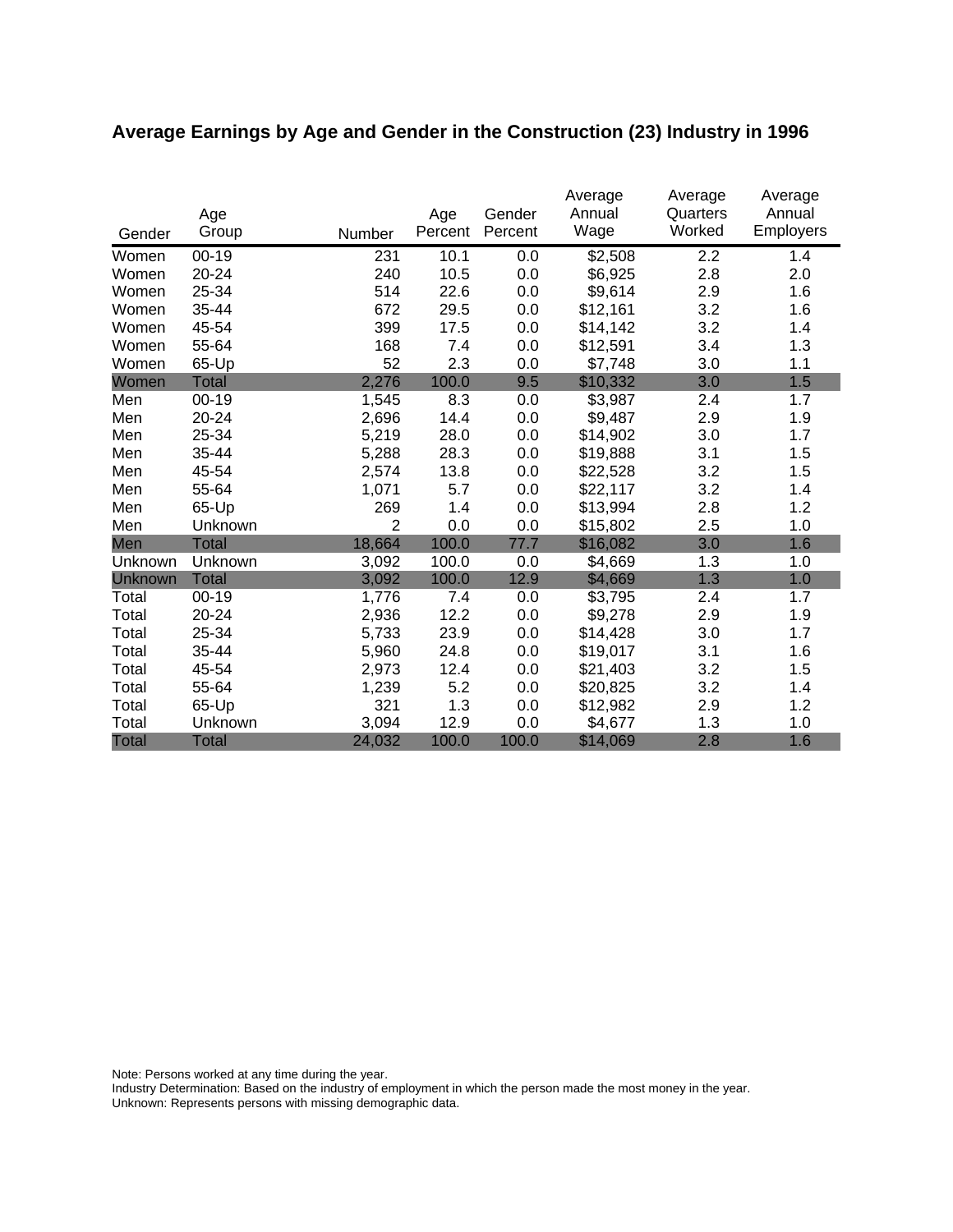## **Average Earnings by Age and Gender in the Manufacturing (31, 32, 33) Industry in 1996**

|                |              |        |         |         | Average  | Average  | Average   |
|----------------|--------------|--------|---------|---------|----------|----------|-----------|
|                | Age          |        | Age     | Gender  | Annual   | Quarters | Annual    |
| Gender         | Group        | Number | Percent | Percent | Wage     | Worked   | Employers |
| Women          | $00 - 19$    | 351    | 11.1    | 0.0     | \$3,458  | 2.7      | 1.6       |
| Women          | 20-24        | 375    | 11.9    | 0.0     | \$7,273  | 3.0      | 1.8       |
| Women          | 25-34        | 729    | 23.1    | 0.0     | \$13,919 | 3.3      | 1.5       |
| Women          | 35-44        | 885    | 28.1    | 0.0     | \$16,935 | 3.5      | 1.3       |
| Women          | 45-54        | 536    | 17.0    | 0.0     | \$18,026 | 3.6      | 1.3       |
| Women          | 55-64        | 211    | 6.7     | 0.0     | \$16,008 | 3.5      | 1.2       |
| Women          | 65-Up        | 65     | 2.1     | 0.0     | \$11,396 | 3.5      | 1.1       |
| Women          | <b>Total</b> | 3,152  | 100.0   | 24.5    | \$13,596 | 3.3      | 1.4       |
| Men            | $00 - 19$    | 633    | 6.9     | 0.0     | \$4,403  | 2.6      | 1.7       |
| Men            | 20-24        | 1,027  | 11.2    | 0.0     | \$10,707 | 3.1      | 1.8       |
| Men            | 25-34        | 2,232  | 24.3    | 0.0     | \$23,264 | 3.5      | 1.4       |
| Men            | 35-44        | 2,649  | 28.8    | 0.0     | \$34,414 | 3.7      | 1.3       |
| Men            | 45-54        | 1,793  | 19.5    | 0.0     | \$40,638 | 3.7      | 1.2       |
| Men            | 55-64        | 718    | 7.8     | 0.0     | \$37,280 | 3.6      | 1.1       |
| Men            | 65-Up        | 143    | 1.6     | 0.0     | \$20,547 | 3.2      | 1.1       |
| Men            | Unknown      | 1      | 0.0     | 0.0     | \$58,479 | 4.0      | 3.0       |
| Men            | <b>Total</b> | 9,196  | 100.0   | 71.5    | \$28,219 | 3.5      | 1.4       |
| Unknown        | Unknown      | 506    | 100.0   | 0.0     | \$6,372  | 1.2      | 1.0       |
| <b>Unknown</b> | <b>Total</b> | 506    | 100.0   | 3.9     | \$6,372  | 1.2      | 1.0       |
| Total          | $00 - 19$    | 984    | 7.7     | 0.0     | \$4,066  | 2.6      | 1.7       |
| Total          | 20-24        | 1,402  | 10.9    | 0.0     | \$9,788  | 3.1      | 1.8       |
| Total          | 25-34        | 2,961  | 23.0    | 0.0     | \$20,963 | 3.4      | 1.4       |
| Total          | 35-44        | 3,534  | 27.5    | 0.0     | \$30,037 | 3.6      | 1.3       |
| Total          | 45-54        | 2,329  | 18.1    | 0.0     | \$35,434 | 3.7      | 1.2       |
| Total          | 55-64        | 929    | 7.2     | 0.0     | \$32,449 | 3.6      | 1.1       |
| Total          | 65-Up        | 208    | 1.6     | 0.0     | \$17,687 | 3.3      | 1.1       |
| Total          | Unknown      | 507    | 3.9     | 0.0     | \$6,475  | 1.3      | 1.0       |
| <b>Total</b>   | <b>Total</b> | 12,854 | 100.0   | 100.0   | \$23,773 | 3.3      | 1.4       |

Note: Persons worked at any time during the year.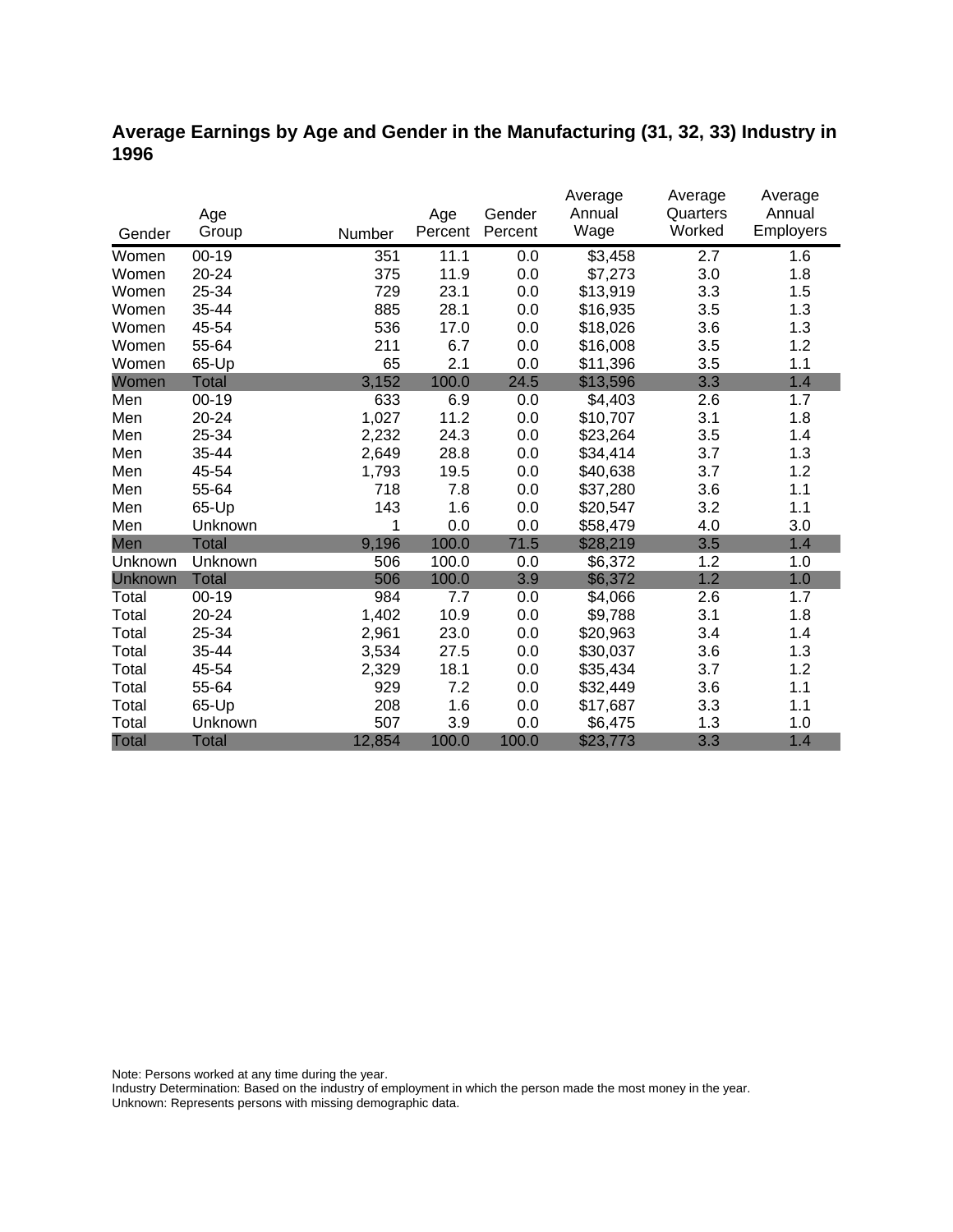#### **Average Earnings by Age and Gender in the Wholesale Trade, Transportation, & Utilities (22, 42, 48, 49) Industry in 1996**

|              |              |        |         |         | Average  | Average  | Average          |
|--------------|--------------|--------|---------|---------|----------|----------|------------------|
|              | Age          |        | Age     | Gender  | Annual   | Quarters | Annual           |
| Gender       | Group        | Number | Percent | Percent | Wage     | Worked   | <b>Employers</b> |
| Women        | $00 - 19$    | 169    | 5.1     | 0.0     | \$3,054  | 2.5      | 1.5              |
| Women        | 20-24        | 256    | 7.7     | 0.0     | \$6,884  | 3.0      | 1.7              |
| Women        | 25-34        | 747    | 22.5    | 0.0     | \$12,867 | 3.3      | 1.5              |
| Women        | 35-44        | 1,134  | 34.1    | 0.0     | \$18,399 | 3.6      | 1.4              |
| Women        | 45-54        | 654    | 19.7    | 0.0     | \$19,432 | 3.6      | 1.3              |
| Women        | 55-64        | 282    | 8.5     | 0.0     | \$16,723 | 3.5      | 1.2              |
| Women        | 65-Up        | 79     | 2.4     | 0.0     | \$15,924 | 3.1      | 1.2              |
| Women        | <b>Total</b> | 3,321  | 100.0   | 19.7    | \$15,489 | 3.4      | 1.4              |
| Men          | $00 - 19$    | 461    | 3.6     | 0.0     | \$4,326  | 2.6      | 1.6              |
| Men          | 20-24        | 889    | 7.0     | 0.0     | \$12,888 | 3.2      | 1.7              |
| Men          | 25-34        | 2,736  | 21.5    | 0.0     | \$23,065 | 3.4      | 1.4              |
| Men          | 35-44        | 4,156  | 32.6    | 0.0     | \$33,987 | 3.6      | 1.2              |
| Men          | 45-54        | 2,864  | 22.5    | 0.0     | \$39,067 | 3.6      | 1.2              |
| Men          | 55-64        | 1,304  | 10.2    | 0.0     | \$31,946 | 3.5      | 1.2              |
| Men          | 65-Up        | 330    | 2.6     | 0.0     | \$16,402 | 3.2      | 1.2              |
| Men          | Unknown      | 1      | 0.0     | 0.0     | \$909    | 1.0      | 1.0              |
| Men          | Total        | 12,741 | 100.0   | 75.7    | \$29,571 | 3.5      | 1.3              |
| Unknown      | Unknown      | 776    | 100.0   | 0.0     | \$4,856  | 1.2      | 1.0              |
| Unknown      | <b>Total</b> | 776    | 100.0   | 4.6     | \$4,856  | 1.2      | 1.0              |
| Total        | $00 - 19$    | 630    | 3.7     | 0.0     | \$3,985  | 2.5      | 1.6              |
| Total        | 20-24        | 1,145  | 6.8     | 0.0     | \$11,546 | 3.1      | 1.7              |
| Total        | 25-34        | 3,483  | 20.7    | 0.0     | \$20,878 | 3.4      | 1.4              |
| Total        | 35-44        | 5,290  | 31.4    | 0.0     | \$30,646 | 3.6      | 1.3              |
| Total        | 45-54        | 3,518  | 20.9    | 0.0     | \$35,417 | 3.6      | 1.2              |
| Total        | 55-64        | 1,586  | 9.4     | 0.0     | \$29,239 | 3.5      | 1.2              |
| Total        | 65-Up        | 409    | 2.4     | 0.0     | \$16,309 | 3.1      | 1.2              |
| Total        | Unknown      | 777    | 4.6     | 0.0     | \$4,851  | 1.2      | 1.0              |
| <b>Total</b> | <b>Total</b> | 16,838 | 100.0   | 100.0   | \$25,655 | 3.4      | 1.3              |

Note: Persons worked at any time during the year.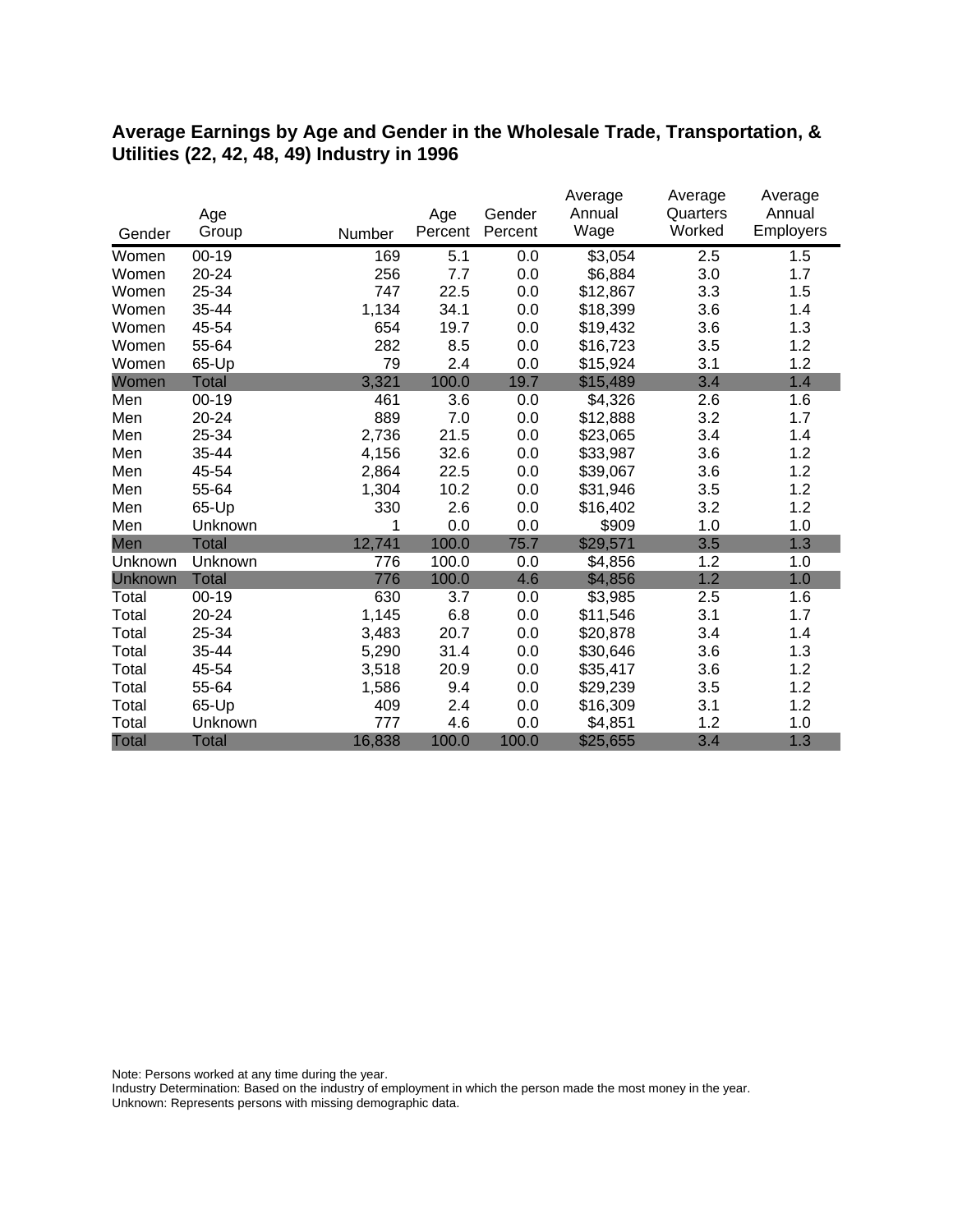# **Average Earnings by Age and Gender in the Retail Trade (44, 45) Industry in 1996**

|              | Age          |        | Age     | Gender  | Average<br>Annual | Average<br>Quarters | Average<br>Annual |
|--------------|--------------|--------|---------|---------|-------------------|---------------------|-------------------|
| Gender       | Group        | Number | Percent | Percent | Wage              | Worked              | <b>Employers</b>  |
| Women        | $00 - 19$    | 2,838  | 15.7    | 0.0     | \$3,058           | 2.7                 | 1.6               |
| Women        | 20-24        | 3,334  | 18.4    | 0.0     | \$5,733           | 3.0                 | 1.7               |
| Women        | 25-34        | 3,837  | 21.2    | 0.0     | \$9,224           | 3.1                 | 1.5               |
| Women        | 35-44        | 4,079  | 22.5    | 0.0     | \$11,602          | 3.3                 | 1.4               |
| Women        | 45-54        | 2,440  | 13.5    | 0.0     | \$11,875          | 3.4                 | 1.3               |
| Women        | 55-64        | 1,194  | 6.6     | 0.0     | \$10,625          | 3.4                 | 1.3               |
| Women        | 65-Up        | 407    | 2.2     | 0.0     | \$7,188           | 3.2                 | 1.1               |
| Women        | <b>Total</b> | 18,129 | 100.0   | 52.9    | \$8,555           | 3.1                 | 1.5               |
| Men          | $00 - 19$    | 2,401  | 17.1    | 0.0     | \$3,563           | 2.7                 | 1.6               |
| Men          | 20-24        | 2,335  | 16.6    | 0.0     | \$8,728           | 3.1                 | 1.8               |
| Men          | 25-34        | 3,533  | 25.2    | 0.0     | \$16,920          | 3.4                 | 1.5               |
| Men          | 35-44        | 2,703  | 19.3    | 0.0     | \$24,893          | 3.5                 | 1.3               |
| Men          | 45-54        | 1,765  | 12.6    | 0.0     | \$28,312          | 3.5                 | 1.2               |
| Men          | 55-64        | 844    | 6.0     | 0.0     | \$23,975          | 3.5                 | 1.2               |
| Men          | 65-Up        | 450    | 3.2     | 0.0     | \$10,571          | 3.1                 | 1.2               |
| Men          | <b>Total</b> | 14,031 | 100.0   | 41.0    | \$16,461          | 3.2                 | 1.5               |
| Unknown      | 25-34        | 1      | 0.0     | 0.0     | \$12,329          | 4.0                 | 2.0               |
| Unknown      | Unknown      | 2,088  | 100.0   | 0.0     | \$2,622           | 1.3                 | 1.1               |
| Unknown      | <b>Total</b> | 2,089  | 100.0   | 6.1     | \$2,627           | 1.3                 | 1.1               |
| Total        | $00 - 19$    | 5,239  | 15.3    | 0.0     | \$3,289           | 2.7                 | 1.6               |
| Total        | 20-24        | 5,669  | 16.6    | 0.0     | \$6,967           | 3.0                 | 1.7               |
| Total        | 25-34        | 7,371  | 21.5    | 0.0     | \$12,913          | 3.2                 | 1.5               |
| Total        | 35-44        | 6,782  | 19.8    | 0.0     | \$16,899          | 3.4                 | 1.4               |
| Total        | 45-54        | 4,205  | 12.3    | 0.0     | \$18,774          | 3.5                 | 1.3               |
| Total        | 55-64        | 2,038  | 6.0     | 0.0     | \$16,153          | 3.5                 | 1.2               |
| Total        | 65-Up        | 857    | 2.5     | 0.0     | \$8,965           | 3.2                 | 1.2               |
| Total        | Unknown      | 2,088  | 6.1     | 0.0     | \$2,622           | 1.3                 | 1.1               |
| <b>Total</b> | <b>Total</b> | 34,249 | 100.0   | 100.0   | \$11,432          | 3.1                 | 1.5               |

Note: Persons worked at any time during the year.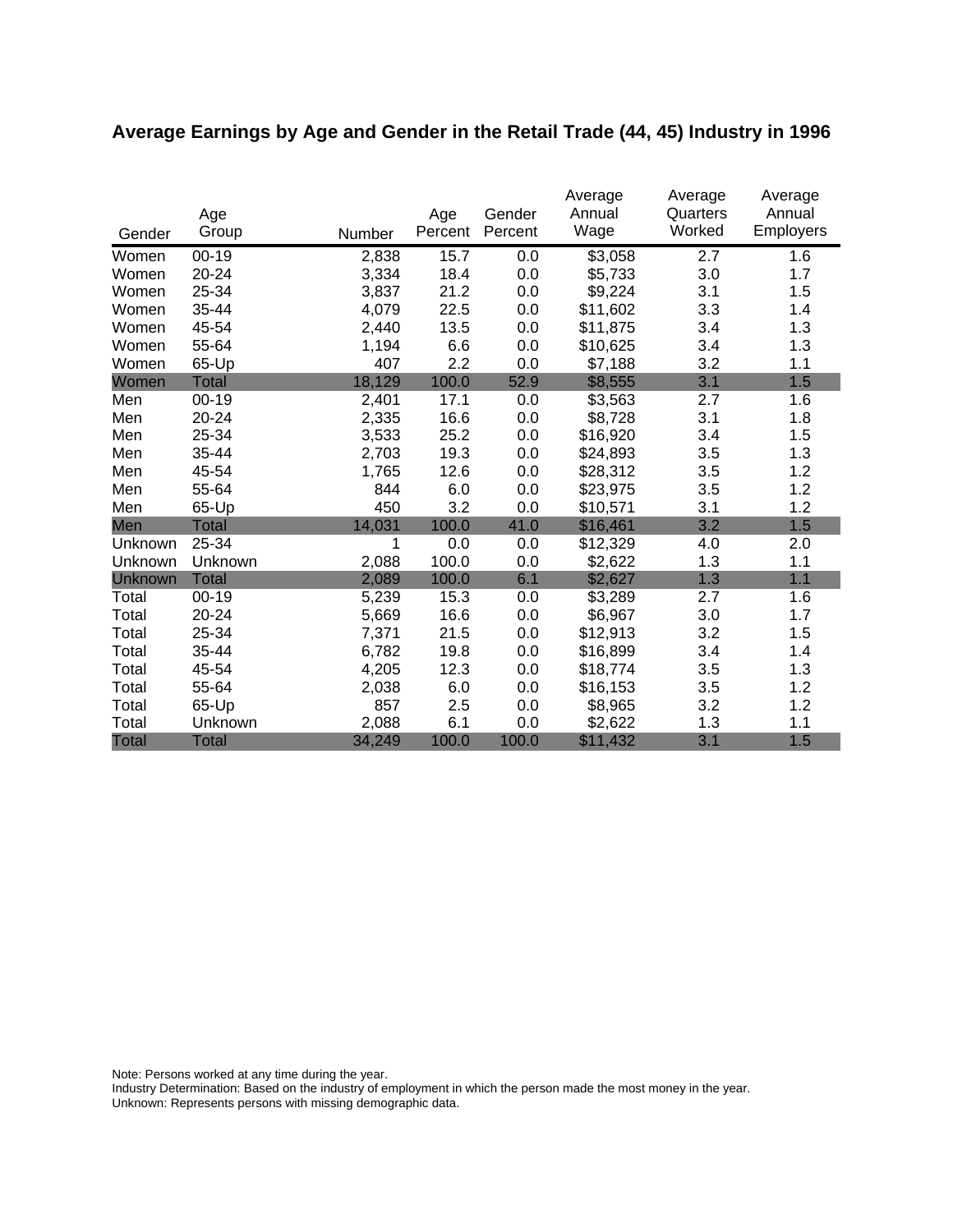# **Average Earnings by Age and Gender in the Information (51) Industry in 1996**

|              | Age          |        | Age     | Gender  | Average<br>Annual | Average<br>Quarters | Average<br>Annual |
|--------------|--------------|--------|---------|---------|-------------------|---------------------|-------------------|
| Gender       | Group        | Number | Percent | Percent | Wage              | Worked              | <b>Employers</b>  |
| Women        | $00 - 19$    | 278    | 11.2    | 0.0     | \$2,225           | 2.8                 | 1.6               |
| Women        | 20-24        | 231    | 9.3     | 0.0     | \$7,553           | 3.2                 | 1.8               |
| Women        | 25-34        | 539    | 21.7    | 0.0     | \$12,915          | 3.4                 | 1.6               |
| Women        | 35-44        | 730    | 29.4    | 0.0     | \$17,840          | 3.6                 | 1.4               |
| Women        | 45-54        | 500    | 20.1    | 0.0     | \$20,129          | 3.6                 | 1.3               |
| Women        | 55-64        | 136    | 5.5     | 0.0     | \$15,475          | 3.7                 | 1.2               |
| Women        | 65-Up        | 72     | 2.9     | 0.0     | \$12,172          | 3.4                 | 1.2               |
| Women        | <b>Total</b> | 2,486  | 100.0   | 52.1    | \$14,237          | 3.4                 | 1.4               |
| Men          | 00-19        | 171    | 8.1     | 0.0     | \$3,079           | 2.9                 | 1.6               |
| Men          | 20-24        | 192    | 9.1     | 0.0     | \$9,322           | 3.2                 | 1.7               |
| Men          | 25-34        | 500    | 23.8    | 0.0     | \$19,450          | 3.4                 | 1.4               |
| Men          | 35-44        | 581    | 27.7    | 0.0     | \$32,821          | 3.6                 | 1.2               |
| Men          | 45-54        | 470    | 22.4    | 0.0     | \$44,230          | 3.7                 | 1.1               |
| Men          | 55-64        | 150    | 7.1     | 0.0     | \$43,552          | 3.6                 | 1.2               |
| Men          | 65-Up        | 36     | 1.7     | 0.0     | \$18,892          | 3.2                 | 1.1               |
| Men          | Total        | 2,100  | 100.0   | 44.0    | \$28,148          | 3.5                 | 1.3               |
| Unknown      | Unknown      | 190    | 100.0   | 0.0     | \$3,738           | 1.3                 | 1.0               |
| Unknown      | <b>Total</b> | 190    | 100.0   | 4.0     | \$3,738           | 1.3                 | 1.0               |
| Total        | $00 - 19$    | 449    | 9.4     | 0.0     | \$2,550           | 2.8                 | 1.6               |
| Total        | 20-24        | 423    | 8.9     | 0.0     | \$8,356           | 3.2                 | 1.7               |
| Total        | 25-34        | 1,039  | 21.8    | 0.0     | \$16,060          | 3.4                 | 1.5               |
| Total        | 35-44        | 1,311  | 27.4    | 0.0     | \$24,479          | 3.6                 | 1.3               |
| Total        | 45-54        | 970    | 20.3    | 0.0     | \$31,807          | 3.7                 | 1.2               |
| Total        | 55-64        | 286    | 6.0     | 0.0     | \$30,201          | 3.6                 | 1.2               |
| Total        | 65-Up        | 108    | 2.3     | 0.0     | \$14,412          | 3.3                 | 1.2               |
| Total        | Unknown      | 190    | 4.0     | 0.0     | \$3,738           | 1.3                 | 1.0               |
| <b>Total</b> | <b>Total</b> | 4,776  | 100.0   | 100.0   | \$19,936          | 3.4                 | 1.4               |

Note: Persons worked at any time during the year.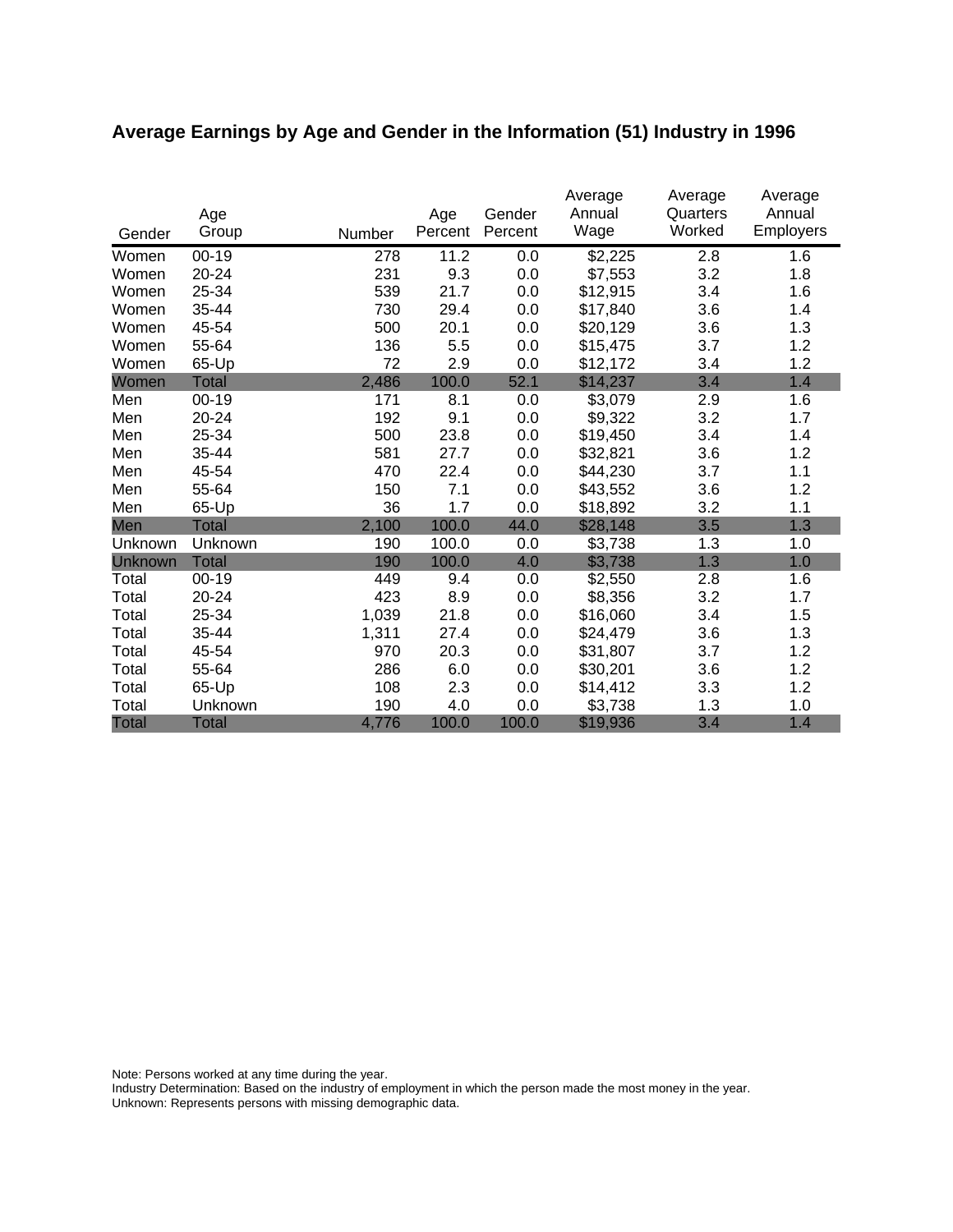### **Average Earnings by Age and Gender in the Financial Activities (52, 53) Industry in 1996**

|              |              |        |         |         | Average  | Average  | Average          |
|--------------|--------------|--------|---------|---------|----------|----------|------------------|
|              | Age          |        | Age     | Gender  | Annual   | Quarters | Annual           |
| Gender       | Group        | Number | Percent | Percent | Wage     | Worked   | <b>Employers</b> |
| Women        | $00 - 19$    | 288    | 4.9     | 0.0     | \$2,928  | 2.7      | 1.6              |
| Women        | $20 - 24$    | 613    | 10.5    | 0.0     | \$8,724  | 3.3      | 1.8              |
| Women        | 25-34        | 1,400  | 24.0    | 0.0     | \$14,601 | 3.5      | 1.4              |
| Women        | 35-44        | 1,816  | 31.2    | 0.0     | \$18,722 | 3.7      | 1.4              |
| Women        | 45-54        | 1,092  | 18.8    | 0.0     | \$19,060 | 3.7      | 1.3              |
| Women        | 55-64        | 459    | 7.9     | 0.0     | \$18,257 | 3.6      | 1.3              |
| Women        | 65-Up        | 154    | 2.6     | 0.0     | \$10,066 | 3.6      | 1.1              |
| Women        | <b>Total</b> | 5,822  | 100.0   | 63.4    | \$15,695 | 3.5      | 1.4              |
| Men          | $00 - 19$    | 226    | 7.6     | 0.0     | \$3,270  | 2.6      | 1.6              |
| Men          | 20-24        | 267    | 8.9     | 0.0     | \$8,934  | 3.0      | 1.9              |
| Men          | 25-34        | 631    | 21.1    | 0.0     | \$23,175 | 3.3      | 1.5              |
| Men          | 35-44        | 727    | 24.4    | 0.0     | \$40,007 | 3.5      | 1.2              |
| Men          | 45-54        | 632    | 21.2    | 0.0     | \$48,894 | 3.6      | 1.2              |
| Men          | 55-64        | 304    | 10.2    | 0.0     | \$51,105 | 3.5      | 1.2              |
| Men          | 65-Up        | 198    | 6.6     | 0.0     | \$31,636 | 3.2      | 1.1              |
| Men          | <b>Total</b> | 2,985  | 100.0   | 32.5    | \$33,345 | 3.3      | 1.4              |
| Unknown      | Unknown      | 373    | 100.0   | 0.0     | \$3,530  | 1.3      | 1.0              |
| Unknown      | <b>Total</b> | 373    | 100.0   | 4.1     | \$3,530  | 1.3      | 1.0              |
| Total        | $00 - 19$    | 514    | 5.6     | 0.0     | \$3,078  | 2.7      | 1.6              |
| Total        | 20-24        | 880    | 9.6     | 0.0     | \$8,788  | 3.2      | 1.8              |
| Total        | 25-34        | 2,031  | 22.1    | 0.0     | \$17,265 | 3.4      | 1.4              |
| Total        | 35-44        | 2,543  | 27.7    | 0.0     | \$24,807 | 3.6      | 1.3              |
| Total        | 45-54        | 1,724  | 18.8    | 0.0     | \$29,997 | 3.6      | 1.2              |
| Total        | 55-64        | 763    | 8.3     | 0.0     | \$31,345 | 3.6      | 1.2              |
| Total        | 65-Up        | 352    | 3.8     | 0.0     | \$22,199 | 3.4      | 1.1              |
| Total        | Unknown      | 373    | 4.1     | 0.0     | \$3,530  | 1.3      | 1.0              |
| <b>Total</b> | <b>Total</b> | 9,180  | 100.0   | 100.0   | \$20,940 | 3.4      | 1.4              |

Note: Persons worked at any time during the year.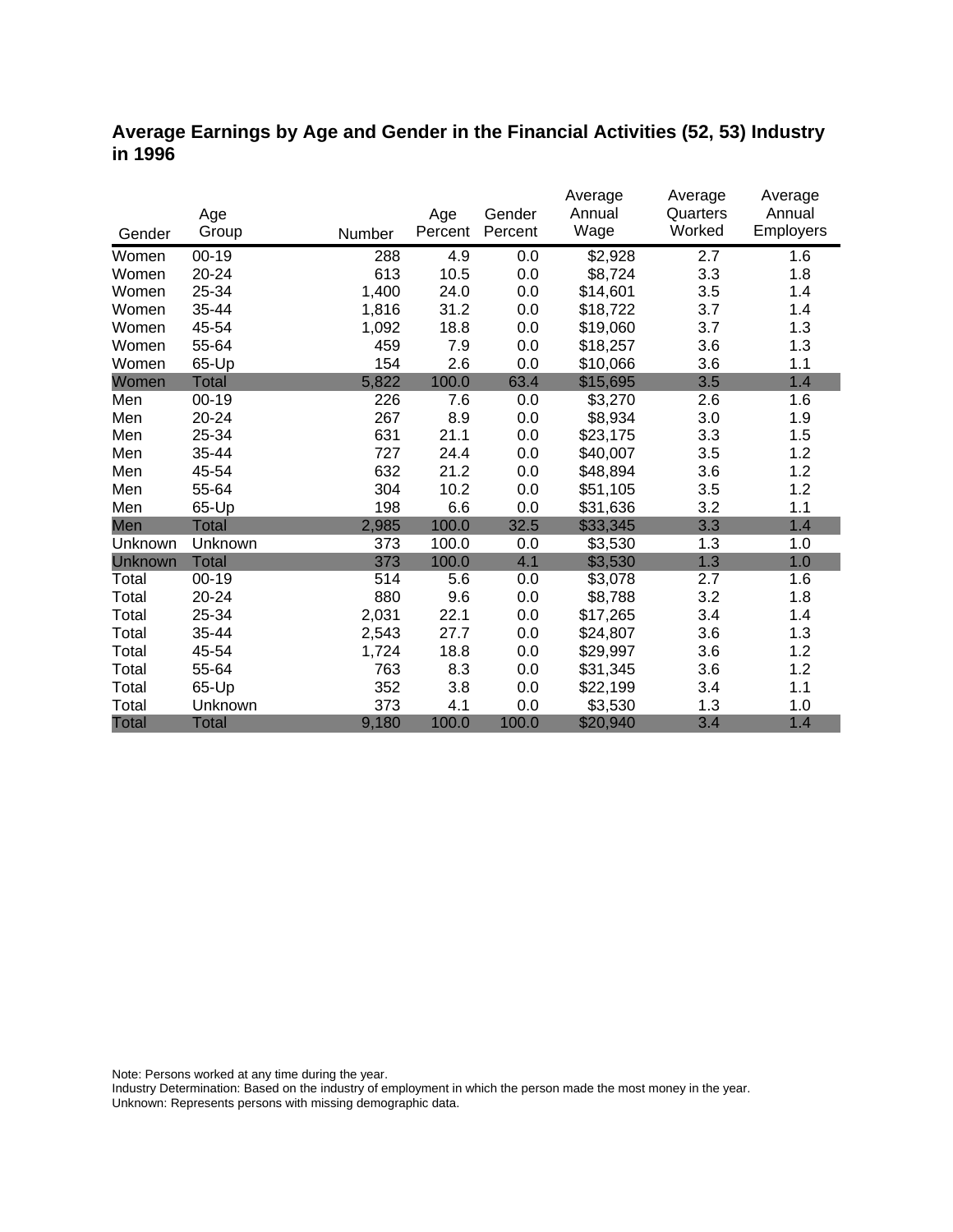## **Average Earnings by Age and Gender in the Professional & Business Services (54, 55, 56) Industry in 1996**

|              | Age          |        | Age     | Gender  | Average<br>Annual | Average<br>Quarters | Average<br>Annual |
|--------------|--------------|--------|---------|---------|-------------------|---------------------|-------------------|
| Gender       | Group        | Number | Percent | Percent | Wage              | Worked              | Employers         |
| Women        | $00 - 19$    | 627    | 8.4     | 0.0     | \$2,557           | 2.5                 | 1.6               |
| Women        | 20-24        | 1,020  | 13.7    | 0.0     | \$7,283           | 2.9                 | 1.8               |
| Women        | 25-34        | 1,987  | 26.8    | 0.0     | \$12,149          | 3.2                 | 1.6               |
| Women        | 35-44        | 2,087  | 28.1    | 0.0     | \$14,352          | 3.3                 | 1.5               |
| Women        | 45-54        | 1,140  | 15.4    | 0.0     | \$14,563          | 3.3                 | 1.4               |
| Women        | 55-64        | 420    | 5.7     | 0.0     | \$11,468          | 3.1                 | 1.3               |
| Women        | 65-Up        | 141    | 1.9     | 0.0     | \$6,081           | 2.8                 | 1.3               |
| Women        | Unknown      | 1      | 0.0     | 0.0     | \$4,094           | 3.0                 | 2.0               |
| Women        | <b>Total</b> | 7,423  | 100.0   | 47.5    | \$11,505          | 3.1                 | 1.5               |
| Men          | $00 - 19$    | 672    | 9.7     | 0.0     | \$2,877           | 2.3                 | 1.6               |
| Men          | 20-24        | 962    | 13.8    | 0.0     | \$7,229           | 2.6                 | 1.8               |
| Men          | 25-34        | 1,783  | 25.7    | 0.0     | \$17,164          | 3.1                 | 1.5               |
| Men          | 35-44        | 1,655  | 23.8    | 0.0     | \$26,871          | 3.2                 | 1.4               |
| Men          | 45-54        | 1,150  | 16.5    | 0.0     | \$36,668          | 3.3                 | 1.3               |
| Men          | 55-64        | 514    | 7.4     | 0.0     | \$33,467          | 3.2                 | 1.2               |
| Men          | 65-Up        | 212    | 3.1     | 0.0     | \$30,543          | 2.9                 | 1.1               |
| Men          | Unknown      | 1      | 0.0     | 0.0     | \$49,600          | 4.0                 | 1.0               |
| Men          | <b>Total</b> | 6,949  | 100.0   | 44.5    | \$21,565          | 3.0                 | 1.5               |
| Unknown      | Unknown      | 1,261  | 100.0   | 0.0     | \$3,733           | 1.3                 | 1.1               |
| Unknown      | <b>Total</b> | 1,261  | 100.0   | 8.1     | \$3,733           | 1.3                 | 1.1               |
| Total        | $00 - 19$    | 1,299  | 8.3     | 0.0     | \$2,723           | 2.4                 | 1.6               |
| Total        | 20-24        | 1,982  | 12.7    | 0.0     | \$7,256           | 2.8                 | 1.8               |
| Total        | 25-34        | 3,770  | 24.1    | 0.0     | \$14,521          | 3.1                 | 1.6               |
| Total        | 35-44        | 3,742  | 23.9    | 0.0     | \$19,889          | 3.3                 | 1.4               |
| Total        | 45-54        | 2,290  | 14.6    | 0.0     | \$25,664          | 3.3                 | 1.4               |
| Total        | 55-64        | 934    | 6.0     | 0.0     | \$23,574          | 3.2                 | 1.2               |
| Total        | 65-Up        | 353    | 2.3     | 0.0     | \$20,772          | 2.8                 | 1.2               |
| Total        | Unknown      | 1,263  | 8.1     | 0.0     | \$3,770           | 1.3                 | 1.1               |
| <b>Total</b> | <b>Total</b> | 15,633 | 100.0   | 100.0   | \$15,350          | 2.9                 | 1.5               |

Note: Persons worked at any time during the year.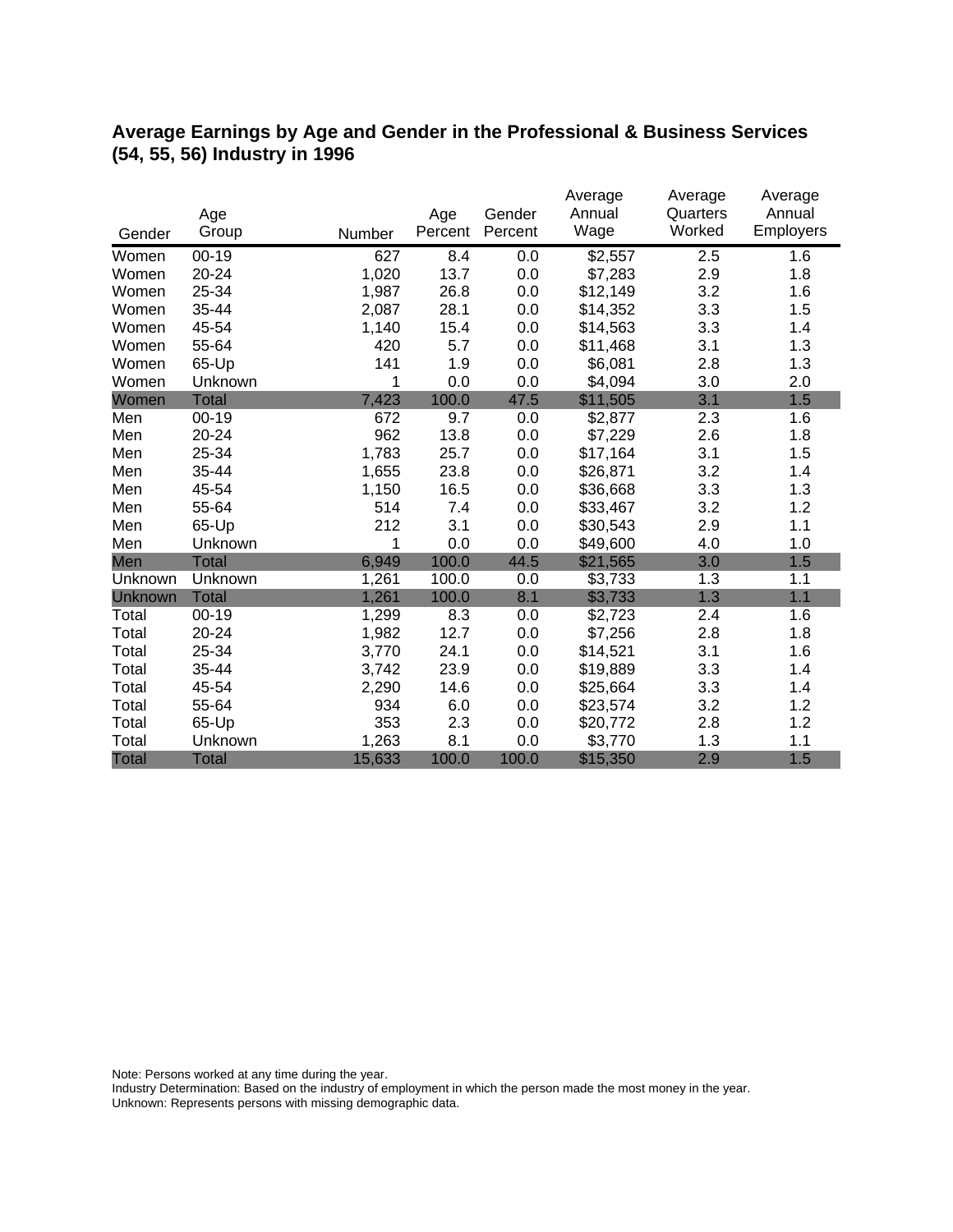## **Average Earnings by Age and Gender in the Educational Services (61) Industry in 1996**

|              |              |        |         |         | Average  | Average  | Average          |
|--------------|--------------|--------|---------|---------|----------|----------|------------------|
|              | Age          |        | Age     | Gender  | Annual   | Quarters | Annual           |
| Gender       | Group        | Number | Percent | Percent | Wage     | Worked   | <b>Employers</b> |
| Women        | $00 - 19$    | 508    | 2.8     | 0.0     | \$1,465  | 2.3      | 1.4              |
| Women        | $20 - 24$    | 749    | 4.2     | 0.0     | \$5,696  | 2.7      | 1.6              |
| Women        | 25-34        | 2,982  | 16.6    | 0.0     | \$12,537 | 3.3      | 1.3              |
| Women        | 35-44        | 6,362  | 35.3    | 0.0     | \$16,834 | 3.6      | 1.3              |
| Women        | 45-54        | 5,301  | 29.4    | 0.0     | \$21,163 | 3.7      | 1.2              |
| Women        | 55-64        | 1,812  | 10.1    | 0.0     | \$18,866 | 3.5      | 1.1              |
| Women        | 65-Up        | 303    | 1.7     | 0.0     | \$7,031  | 2.7      | 1.1              |
| Women        | <b>Total</b> | 18,017 | 100.0   | 64.4    | \$16,540 | 3.5      | 1.3              |
| Men          | 00-19        | 463    | 5.0     | 0.0     | \$1,847  | 2.3      | 1.4              |
| Men          | 20-24        | 422    | 4.5     | 0.0     | \$5,687  | 2.4      | 1.5              |
| Men          | 25-34        | 1,709  | 18.4    | 0.0     | \$16,628 | 3.2      | 1.4              |
| Men          | 35-44        | 2,400  | 25.9    | 0.0     | \$27,214 | 3.6      | 1.2              |
| Men          | 45-54        | 2,653  | 28.6    | 0.0     | \$33,797 | 3.7      | 1.2              |
| Men          | 55-64        | 1,336  | 14.4    | 0.0     | \$28,802 | 3.5      | 1.2              |
| Men          | 65-Up        | 297    | 3.2     | 0.0     | \$12,382 | 3.0      | 1.1              |
| Men          | Total        | 9,280  | 100.0   | 33.2    | \$24,656 | 3.4      | 1.3              |
| Unknown      | Unknown      | 685    | 100.0   | 0.0     | \$3,478  | 1.2      | 1.0              |
| Unknown      | <b>Total</b> | 685    | 100.0   | 2.4     | \$3,478  | 1.2      | 1.0              |
| Total        | $00 - 19$    | 971    | 3.5     | 0.0     | \$1,647  | 2.3      | 1.4              |
| Total        | 20-24        | 1,171  | 4.2     | 0.0     | \$5,693  | 2.6      | 1.6              |
| Total        | 25-34        | 4,691  | 16.8    | 0.0     | \$14,028 | 3.3      | 1.4              |
| Total        | 35-44        | 8,762  | 31.3    | 0.0     | \$19,678 | 3.6      | 1.3              |
| Total        | 45-54        | 7,954  | 28.4    | 0.0     | \$25,377 | 3.7      | 1.2              |
| Total        | 55-64        | 3,148  | 11.3    | 0.0     | \$23,083 | 3.5      | 1.2              |
| Total        | 65-Up        | 600    | 2.1     | 0.0     | \$9,680  | 2.9      | 1.1              |
| Total        | Unknown      | 685    | 2.4     | 0.0     | \$3,478  | 1.2      | 1.0              |
| <b>Total</b> | <b>Total</b> | 27,982 | 100.0   | 100.0   | \$18,912 | 3.4      | 1.3              |

Note: Persons worked at any time during the year.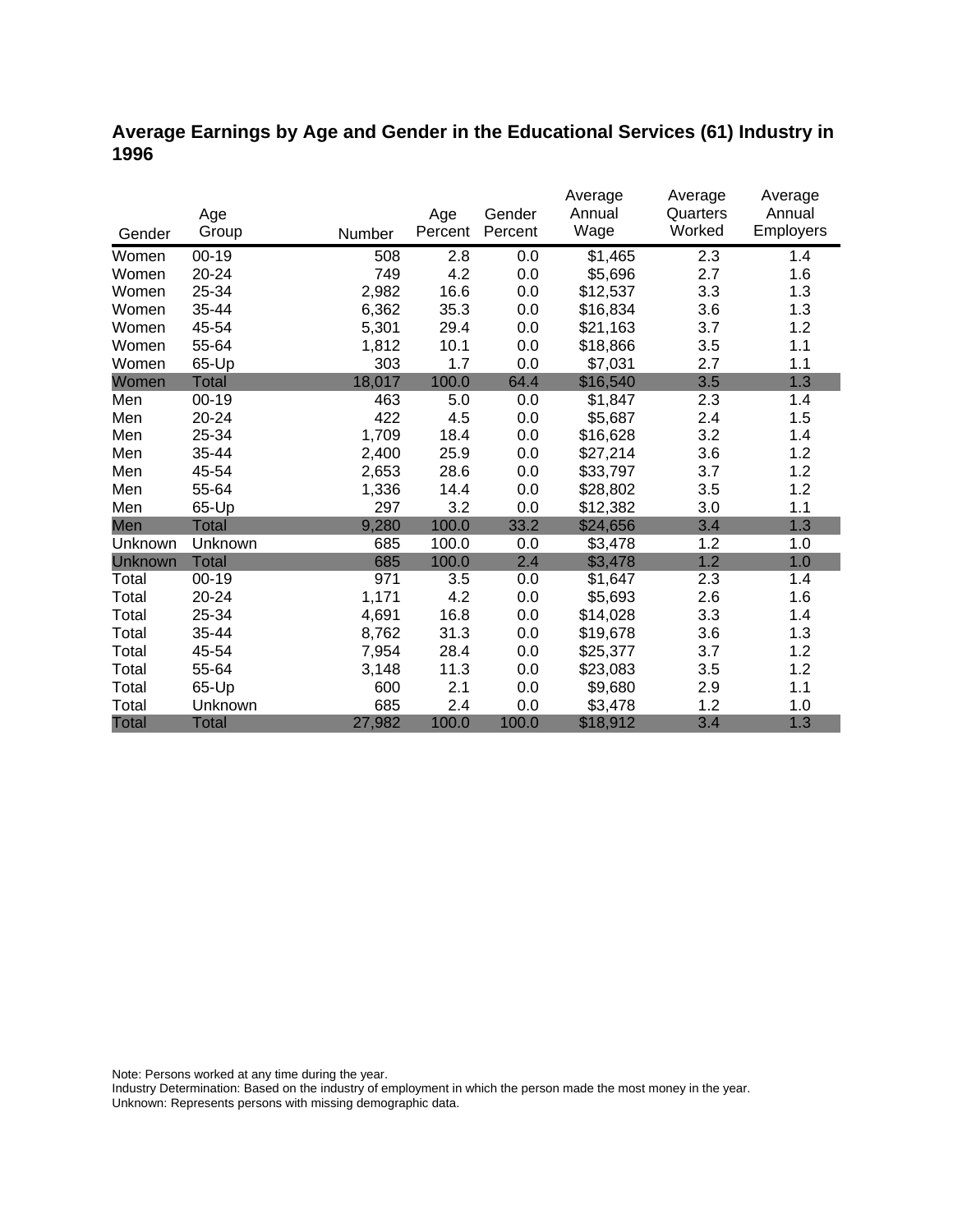### **Average Earnings by Age and Gender in the Health Care & Social Assistance (62) Industry in 1996**

|              |              |                |         |         | Average  | Average  | Average   |
|--------------|--------------|----------------|---------|---------|----------|----------|-----------|
|              | Age          |                | Age     | Gender  | Annual   | Quarters | Annual    |
| Gender       | Group        | Number         | Percent | Percent | Wage     | Worked   | Employers |
| Women        | $00 - 19$    | 844            | 4.6     | 0.0     | \$3,546  | 2.7      | 1.7       |
| Women        | 20-24        | 1,886          | 10.2    | 0.0     | \$8,006  | 3.2      | 1.7       |
| Women        | 25-34        | 4,573          | 24.7    | 0.0     | \$14,010 | 3.4      | 1.5       |
| Women        | 35-44        | 5,886          | 31.8    | 0.0     | \$18,757 | 3.6      | 1.3       |
| Women        | 45-54        | 3,599          | 19.4    | 0.0     | \$19,851 | 3.6      | 1.3       |
| Women        | 55-64        | 1,382          | 7.5     | 0.0     | \$17,823 | 3.6      | 1.2       |
| Women        | 65-Up        | 364            | 2.0     | 0.0     | \$9,695  | 3.4      | 1.1       |
| Women        | Unknown      | $\overline{2}$ | 0.0     | 0.0     | \$13,956 | 4.0      | 1.0       |
| Women        | <b>Total</b> | 18,536         | 100.0   | 78.5    | \$15,764 | 3.5      | 1.4       |
| Men          | $00 - 19$    | 262            | 6.4     | 0.0     | \$3,508  | 2.5      | 1.6       |
| Men          | 20-24        | 419            | 10.3    | 0.0     | \$8,433  | 3.1      | 1.9       |
| Men          | 25-34        | 1,043          | 25.7    | 0.0     | \$21,423 | 3.4      | 1.5       |
| Men          | 35-44        | 1,057          | 26.0    | 0.0     | \$44,418 | 3.5      | 1.3       |
| Men          | 45-54        | 880            | 21.6    | 0.0     | \$58,869 | 3.6      | 1.3       |
| Men          | 55-64        | 303            | 7.5     | 0.0     | \$70,786 | 3.5      | 1.1       |
| Men          | 65-Up        | 102            | 2.5     | 0.0     | \$26,059 | 3.1      | 1.1       |
| Men          | <b>Total</b> | 4,066          | 100.0   | 17.2    | \$36,807 | 3.4      | 1.4       |
| Unknown      | Unknown      | 1,017          | 100.0   | 0.0     | \$4,651  | 1.2      | 1.0       |
| Unknown      | <b>Total</b> | 1,017          | 100.0   | 4.3     | \$4,651  | 1.2      | 1.0       |
| Total        | $00 - 19$    | 1,106          | 4.7     | 0.0     | \$3,537  | 2.7      | 1.7       |
| Total        | $20 - 24$    | 2,305          | 9.8     | 0.0     | \$8,083  | 3.1      | 1.7       |
| Total        | 25-34        | 5,616          | 23.8    | 0.0     | \$15,386 | 3.4      | 1.5       |
| Total        | 35-44        | 6,943          | 29.4    | 0.0     | \$22,664 | 3.6      | 1.3       |
| Total        | 45-54        | 4,479          | 19.0    | 0.0     | \$27,517 | 3.6      | 1.3       |
| Total        | 55-64        | 1,685          | 7.1     | 0.0     | \$27,347 | 3.6      | 1.2       |
| Total        | 65-Up        | 466            | 2.0     | 0.0     | \$13,277 | 3.3      | 1.1       |
| Total        | Unknown      | 1,019          | 4.3     | 0.0     | \$4,669  | 1.2      | 1.0       |
| <b>Total</b> | <b>Total</b> | 23,619         | 100.0   | 100.0   | \$18,908 | 3.3      | 1.4       |

Note: Persons worked at any time during the year.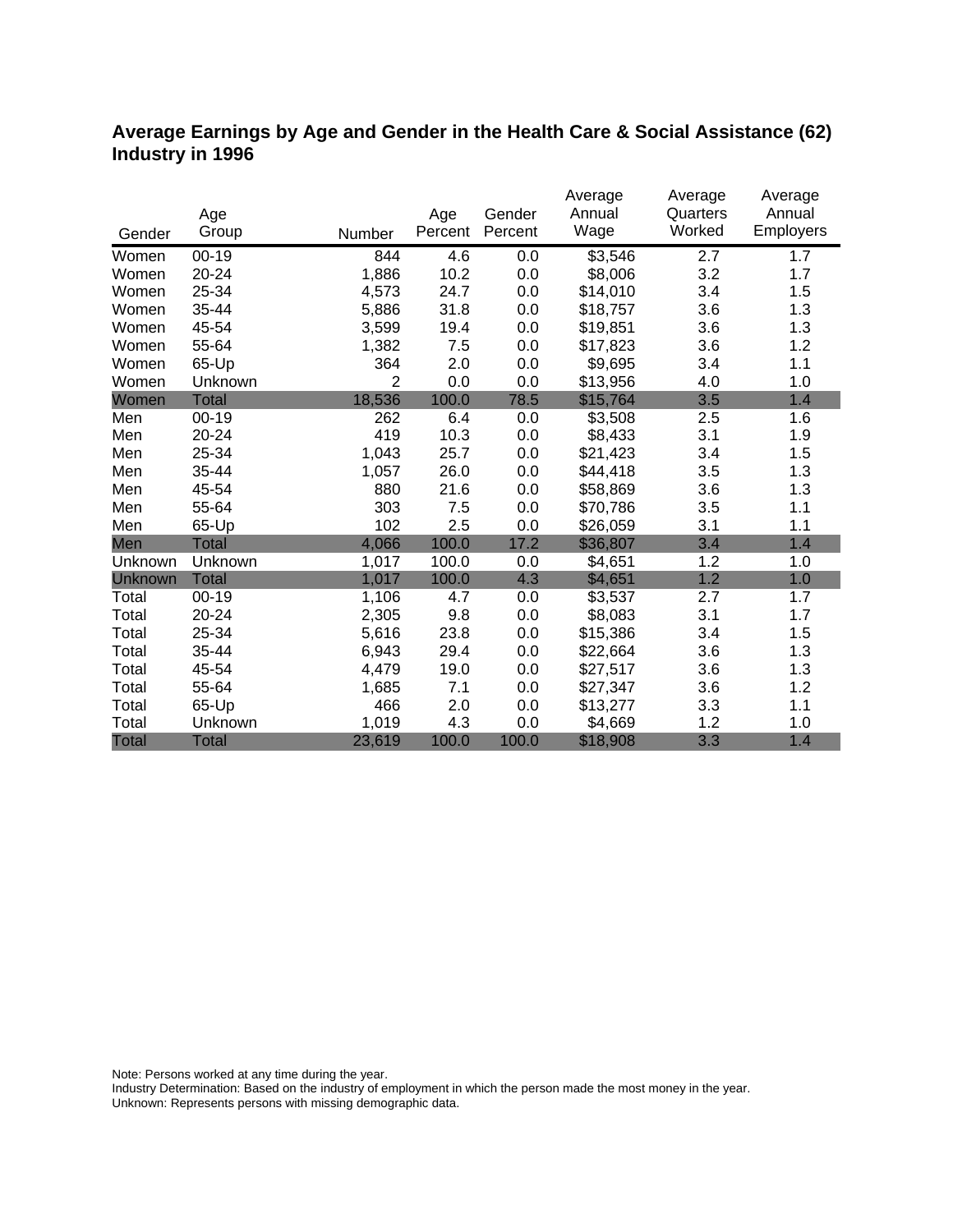### **Average Earnings by Age and Gender in the Leisure & Hospitality (71, 72) Industry in 1996**

|              |              |                |         |         | Average             | Average  | Average   |
|--------------|--------------|----------------|---------|---------|---------------------|----------|-----------|
|              | Age          |                | Age     | Gender  | Annual              | Quarters | Annual    |
| Gender       | Group        | Number         | Percent | Percent | Wage                | Worked   | Employers |
| Women        | $00 - 19$    | 6,773          | 29.5    | 0.0     | $\overline{$}2,262$ | 2.5      | 1.5       |
| Women        | $20 - 24$    | 4,418          | 19.2    | 0.0     | \$4,361             | 2.8      | 1.8       |
| Women        | 25-34        | 5,065          | 22.0    | 0.0     | \$6,301             | 2.9      | 1.6       |
| Women        | 35-44        | 3,620          | 15.7    | 0.0     | \$7,859             | 3.1      | 1.5       |
| Women        | 45-54        | 1,890          | 8.2     | 0.0     | \$8,335             | 3.2      | 1.5       |
| Women        | 55-64        | 903            | 3.9     | 0.0     | \$8,552             | 3.2      | 1.2       |
| Women        | 65-Up        | 322            | 1.4     | 0.0     | \$5,179             | 3.0      | 1.2       |
| Women        | Unknown      | $\overline{2}$ | 0.0     | 0.0     | \$3,636             | 2.0      | 1.5       |
| Women        | <b>Total</b> | 22,993         | 100.0   | 51.4    | \$5,224             | 2.8      | 1.6       |
| Men          | $00 - 19$    | 4,516          | 30.4    | 0.0     | \$2,290             | 2.4      | 1.5       |
| Men          | 20-24        | 2,955          | 19.9    | 0.0     | \$5,189             | 2.7      | 1.8       |
| Men          | 25-34        | 3,559          | 24.0    | 0.0     | \$9,030             | 2.9      | 1.7       |
| Men          | 35-44        | 1,936          | 13.0    | 0.0     | \$12,840            | 3.0      | 1.4       |
| Men          | 45-54        | 1,039          | 7.0     | 0.0     | \$15,345            | 3.0      | 1.4       |
| Men          | 55-64        | 516            | 3.5     | 0.0     | \$12,285            | 3.0      | 1.2       |
| Men          | 65-Up        | 312            | 2.1     | 0.0     | \$6,425             | 2.9      | 1.2       |
| Men          | Unknown      | 4              | 0.0     | 0.0     | \$2,546             | 2.3      | 1.3       |
| Men          | <b>Total</b> | 14,837         | 100.0   | 33.2    | \$7,210             | 2.7      | 1.6       |
| Unknown      | Unknown      | 6,916          | 100.0   | 0.0     | \$1,763             | 1.5      | 1.1       |
| Unknown      | <b>Total</b> | 6,916          | 100.0   | 15.5    | \$1,763             | 1.5      | 1.1       |
| Total        | $00 - 19$    | 11,289         | 25.2    | 0.0     | \$2,273             | 2.5      | 1.5       |
| Total        | 20-24        | 7,373          | 16.5    | 0.0     | \$4,693             | 2.7      | 1.8       |
| Total        | 25-34        | 8,624          | 19.3    | 0.0     | \$7,428             | 2.9      | 1.7       |
| Total        | 35-44        | 5,556          | 12.4    | 0.0     | \$9,595             | 3.1      | 1.5       |
| Total        | 45-54        | 2,929          | 6.5     | 0.0     | \$10,821            | 3.1      | 1.4       |
| Total        | 55-64        | 1,419          | 3.2     | 0.0     | \$9,910             | 3.1      | 1.2       |
| Total        | 65-Up        | 634            | 1.4     | 0.0     | \$5,792             | 3.0      | 1.2       |
| Total        | Unknown      | 6,922          | 15.5    | 0.0     | \$1,764             | 1.5      | 1.1       |
| <b>Total</b> | <b>Total</b> | 44,746         | 100.0   | 100.0   | \$5,347             | 2.6      | 1.5       |

Note: Persons worked at any time during the year.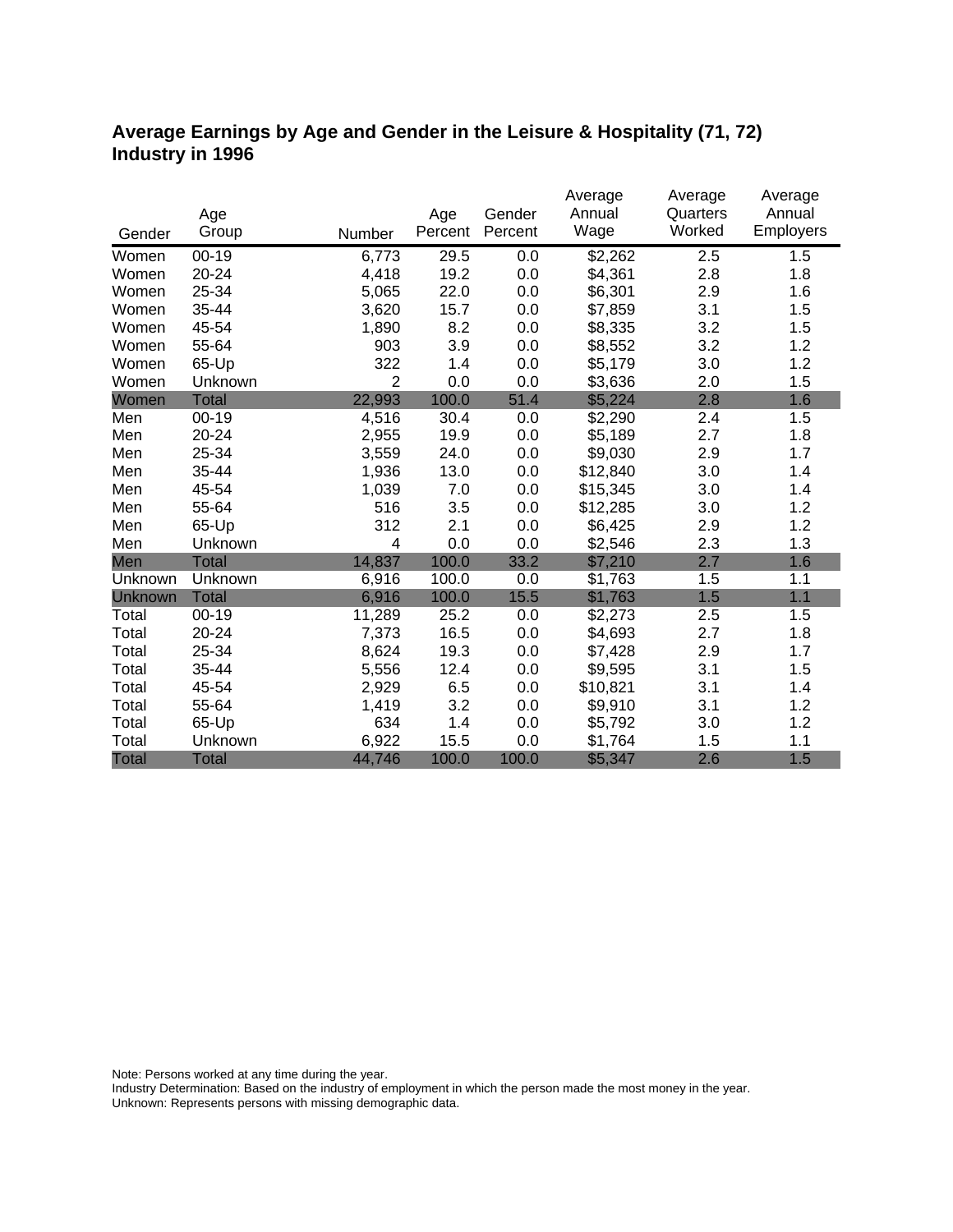#### **Average Earnings by Age and Gender in the Other Services Except Public Administration (81) Industry in 1996**

|              |              |        |                |                   | Average        | Average            | Average             |
|--------------|--------------|--------|----------------|-------------------|----------------|--------------------|---------------------|
|              | Age<br>Group |        | Age<br>Percent | Gender<br>Percent | Annual<br>Wage | Quarters<br>Worked | Annual<br>Employers |
| Gender       |              | Number |                |                   |                |                    |                     |
| Women        | $00 - 19$    | 295    | 8.7            | 0.0               | \$2,098        | 2.5                | 1.5                 |
| Women        | 20-24        | 369    | 10.9           | 0.0               | \$5,956        | 2.9                | 1.7                 |
| Women        | 25-34        | 887    | 26.2           | 0.0               | \$8,660        | 3.2                | 1.5                 |
| Women        | 35-44        | 860    | 25.4           | 0.0               | \$10,900       | 3.3                | 1.4                 |
| Women        | 45-54        | 560    | 16.5           | 0.0               | \$10,793       | 3.4                | 1.4                 |
| Women        | 55-64        | 299    | 8.8            | 0.0               | \$10,687       | 3.4                | 1.3                 |
| Women        | 65-Up        | 116    | 3.4            | 0.0               | \$6,401        | 3.1                | 1.1                 |
| Women        | Unknown      | 1      | 0.0            | 0.0               | \$10,705       | 4.0                | 3.0                 |
| Women        | <b>Total</b> | 3,387  | 100.0          | 45.9              | \$8,817        | 3.2                | 1.5                 |
| Men          | $00 - 19$    | 420    | 11.8           | 0.0               | \$3,161        | 2.5                | 1.6                 |
| Men          | 20-24        | 508    | 14.3           | 0.0               | \$9,934        | 3.1                | 1.8                 |
| Men          | 25-34        | 906    | 25.5           | 0.0               | \$16,569       | 3.3                | 1.5                 |
| Men          | 35-44        | 781    | 22.0           | 0.0               | \$22,420       | 3.4                | 1.3                 |
| Men          | 45-54        | 490    | 13.8           | 0.0               | \$23,442       | 3.4                | 1.3                 |
| Men          | 55-64        | 272    | 7.7            | 0.0               | \$21,979       | 3.5                | 1.3                 |
| Men          | 65-Up        | 169    | 4.8            | 0.0               | \$7,423        | 3.0                | 1.2                 |
| Men          | Unknown      | 1      | 0.0            | 0.0               | \$418          | 1.0                | 1.0                 |
| Men          | <b>Total</b> | 3,547  | 100.0          | 48.0              | \$16,244       | 3.2                | 1.4                 |
| Unknown      | Unknown      | 449    | 100.0          | 0.0               | \$2,331        | 1.3                | 1.0                 |
| Unknown      | <b>Total</b> | 449    | 100.0          | 6.1               | \$2,331        | 1.3                | 1.0                 |
| Total        | $00 - 19$    | 715    | 9.7            | 0.0               | \$2,723        | 2.5                | 1.5                 |
| Total        | 20-24        | 877    | 11.9           | 0.0               | \$8,260        | 3.0                | 1.8                 |
| Total        | 25-34        | 1,793  | 24.3           | 0.0               | \$12,656       | 3.2                | 1.5                 |
| Total        | 35-44        | 1,641  | 22.2           | 0.0               | \$16,383       | 3.4                | 1.4                 |
| Total        | 45-54        | 1,050  | 14.2           | 0.0               | \$16,696       | 3.4                | 1.4                 |
| Total        | 55-64        | 571    | 7.7            | 0.0               | \$16,066       | 3.4                | 1.3                 |
| Total        | 65-Up        | 285    | 3.9            | 0.0               | \$7,007        | 3.1                | 1.1                 |
| Total        | Unknown      | 451    | 6.1            | 0.0               | \$2,345        | 1.3                | 1.1                 |
| <b>Total</b> | <b>Total</b> | 7,383  | 100.0          | 100.0             | \$11,991       | 3.1                | 1.4                 |

Note: Persons worked at any time during the year.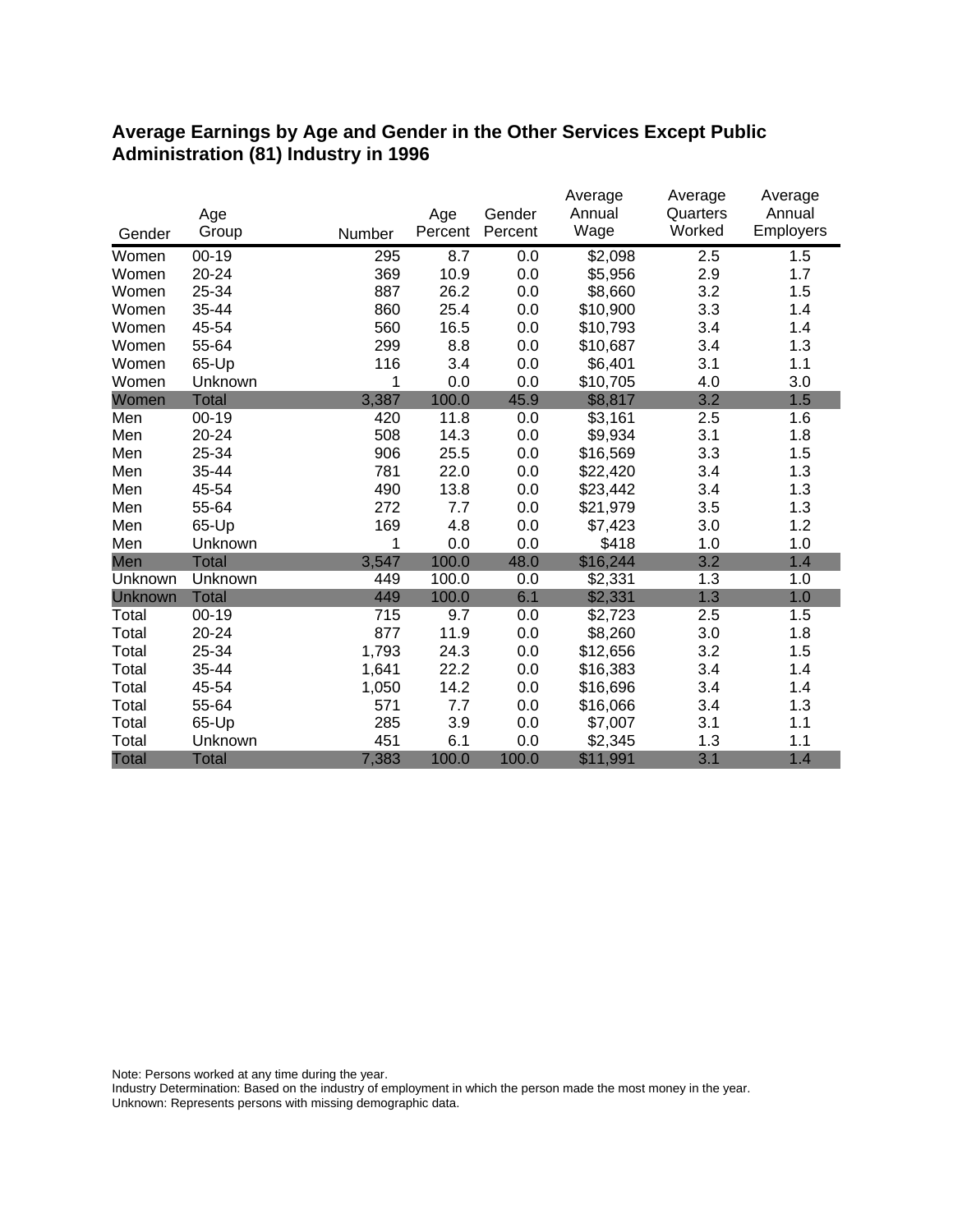## **Average Earnings by Age and Gender in the Public Administration (92) Industry in 1996**

|              |              |                |         |         | Average  | Average  | Average   |
|--------------|--------------|----------------|---------|---------|----------|----------|-----------|
|              | Age          |                | Age     | Gender  | Annual   | Quarters | Annual    |
| Gender       | Group        | Number         | Percent | Percent | Wage     | Worked   | Employers |
| Women        | $00 - 19$    | 527            | 5.7     | 0.0     | \$2,343  | 2.3      | 1.5       |
| Women        | 20-24        | 590            | 6.4     | 0.0     | \$7,945  | 3.1      | 1.8       |
| Women        | 25-34        | 1,712          | 18.4    | 0.0     | \$15,710 | 3.5      | 1.4       |
| Women        | 35-44        | 2,833          | 30.5    | 0.0     | \$18,546 | 3.6      | 1.3       |
| Women        | 45-54        | 2,132          | 23.0    | 0.0     | \$20,042 | 3.7      | 1.2       |
| Women        | 55-64        | 987            | 10.6    | 0.0     | \$14,678 | 3.3      | 1.1       |
| Women        | 65-Up        | 499            | 5.4     | 0.0     | \$4,188  | 2.5      | 1.1       |
| Women        | Total        | 9,280          | 100.0   | 45.0    | \$15,589 | 3.4      | 1.3       |
| Men          | $00 - 19$    | 716            | 6.5     | 0.0     | \$2,742  | 2.3      | 1.5       |
| Men          | 20-24        | 767            | 7.0     | 0.0     | \$9,616  | 3.0      | 1.7       |
| Men          | 25-34        | 2,187          | 19.9    | 0.0     | \$21,234 | 3.6      | 1.4       |
| Men          | 35-44        | 3,294          | 30.0    | 0.0     | \$26,949 | 3.8      | 1.3       |
| Men          | 45-54        | 2,637          | 24.0    | 0.0     | \$30,382 | 3.8      | 1.2       |
| Men          | 55-64        | 1,080          | 9.8     | 0.0     | \$25,048 | 3.6      | 1.1       |
| Men          | 65-Up        | 294            | 2.7     | 0.0     | \$10,891 | 3.0      | 1.1       |
| Men          | Unknown      | $\overline{2}$ | 0.0     | 0.0     | \$13,238 | 3.0      | 1.5       |
| Men          | <b>Total</b> | 10,977         | 100.0   | 53.2    | \$23,226 | 3.6      | 1.3       |
| Unknown      | Unknown      | 378            | 100.0   | 0.0     | \$3,713  | 1.3      | 1.0       |
| Unknown      | <b>Total</b> | 378            | 100.0   | 1.8     | \$3,713  | 1.3      | 1.0       |
| Total        | $00 - 19$    | 1,243          | 6.0     | 0.0     | \$2,573  | 2.3      | 1.5       |
| Total        | 20-24        | 1,357          | 6.6     | 0.0     | \$8,889  | 3.1      | 1.7       |
| Total        | 25-34        | 3,899          | 18.9    | 0.0     | \$18,808 | 3.6      | 1.4       |
| Total        | 35-44        | 6,127          | 29.7    | 0.0     | \$23,064 | 3.7      | 1.3       |
| Total        | 45-54        | 4,769          | 23.1    | 0.0     | \$25,760 | 3.7      | 1.2       |
| Total        | 55-64        | 2,067          | 10.0    | 0.0     | \$20,096 | 3.5      | 1.1       |
| Total        | 65-Up        | 793            | 3.8     | 0.0     | \$6,673  | 2.7      | 1.1       |
| Total        | Unknown      | 380            | 1.8     | 0.0     | \$3,763  | 1.3      | 1.0       |
| <b>Total</b> | <b>Total</b> | 20,635         | 100.0   | 100.0   | \$19,434 | 3.5      | 1.3       |

Note: Persons worked at any time during the year.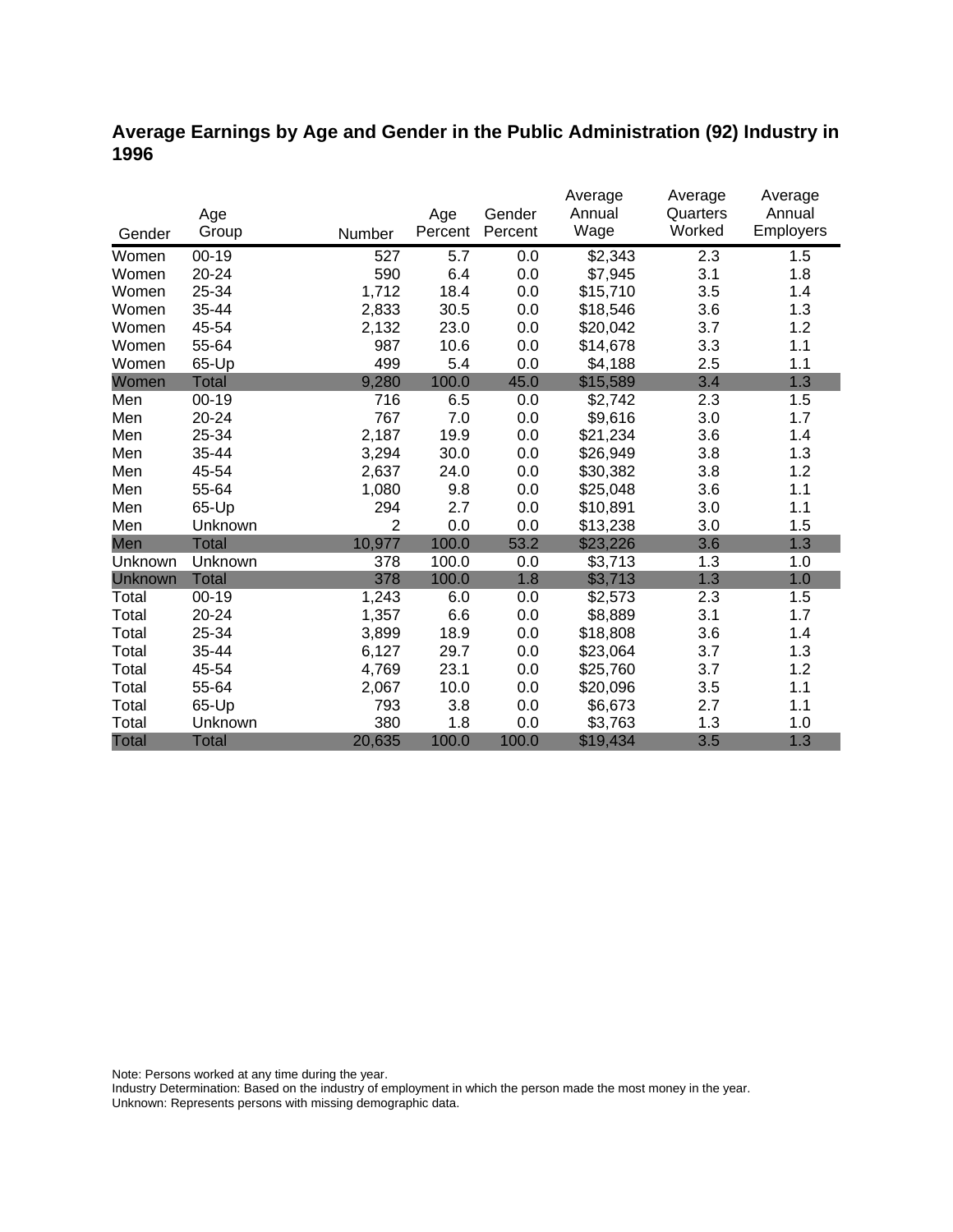### **Average Earnings by Age and Gender in the Nonclassified Industry (99) Industry in 1996**

|              |              |        |         | Gender  | Average<br>Annual   | Average<br>Quarters | Average<br>Annual |
|--------------|--------------|--------|---------|---------|---------------------|---------------------|-------------------|
|              | Age          |        | Age     | Percent | Wage                | Worked              | Employers         |
| Gender       | Group        | Number | Percent |         |                     |                     |                   |
| Women        | $00 - 19$    | 1,334  | 16.3    | 0.0     | $\overline{$}2,233$ | 2.5                 | 1.6               |
| Women        | 20-24        | 1,241  | 15.1    | 0.0     | \$5,187             | 2.8                 | 1.8               |
| Women        | 25-34        | 1,973  | 24.0    | 0.0     | \$8,617             | 3.0                 | 1.7               |
| Women        | 35-44        | 1,818  | 22.1    | 0.0     | \$11,630            | 3.2                 | 1.6               |
| Women        | 45-54        | 1,160  | 14.1    | 0.0     | \$11,163            | 3.2                 | 1.5               |
| Women        | 55-64        | 512    | 6.2     | 0.0     | \$9,310             | 3.2                 | 1.4               |
| Women        | 65-Up        | 171    | 2.1     | 0.0     | \$9,223             | 2.9                 | 1.3               |
| Women        | <b>Total</b> | 8,209  | 100.0   | 39.5    | \$8,144             | 3.0                 | 1.6               |
| Men          | $00 - 19$    | 1,261  | 12.6    | 0.0     | \$3,054             | 2.5                 | 1.7               |
| Men          | $20 - 24$    | 1,470  | 14.6    | 0.0     | \$8,486             | 2.7                 | 1.9               |
| Men          | 25-34        | 2,623  | 26.1    | 0.0     | \$14,774            | 3.0                 | 1.7               |
| Men          | 35-44        | 2,440  | 24.3    | 0.0     | \$25,017            | 3.1                 | 1.5               |
| Men          | 45-54        | 1,385  | 13.8    | 0.0     | \$28,660            | 3.2                 | 1.4               |
| Men          | 55-64        | 661    | 6.6     | 0.0     | \$26,245            | 3.2                 | 1.3               |
| Men          | 65-Up        | 201    | 2.0     | 0.0     | \$9,918             | 2.8                 | 1.2               |
| Men          | Unknown      | 2      | 0.0     | 0.0     | \$1,517             | 1.5                 | 1.0               |
| Men          | <b>Total</b> | 10,043 | 100.0   | 48.4    | \$17,441            | 3.0                 | 1.6               |
| Unknown      | Unknown      | 2,511  | 100.0   | 0.0     | \$3,853             | 1.4                 | 1.1               |
| Unknown      | <b>Total</b> | 2,511  | 100.0   | 12.1    | \$3,853             | 1.4                 | 1.1               |
| Total        | $00 - 19$    | 2,595  | 12.5    | 0.0     | \$2,632             | 2.5                 | 1.7               |
| Total        | $20 - 24$    | 2,711  | 13.1    | 0.0     | \$6,976             | 2.8                 | 1.9               |
| Total        | 25-34        | 4,596  | 22.1    | 0.0     | \$12,131            | 3.0                 | 1.7               |
| Total        | 35-44        | 4,258  | 20.5    | 0.0     | \$19,301            | 3.2                 | 1.5               |
| Total        | 45-54        | 2,545  | 12.3    | 0.0     | \$20,685            | 3.2                 | 1.5               |
| Total        | 55-64        | 1,173  | 5.6     | 0.0     | \$18,853            | 3.2                 | 1.3               |
| Total        | 65-Up        | 372    | 1.8     | 0.0     | \$9,599             | 2.8                 | 1.3               |
| Total        | Unknown      | 2,513  | 12.1    | 0.0     | \$3,851             | 1.4                 | 1.1               |
| <b>Total</b> | <b>Total</b> | 20,763 | 100.0   | 100.0   | \$12,122            | 2.8                 | 1.6               |

Note: Persons worked at any time during the year.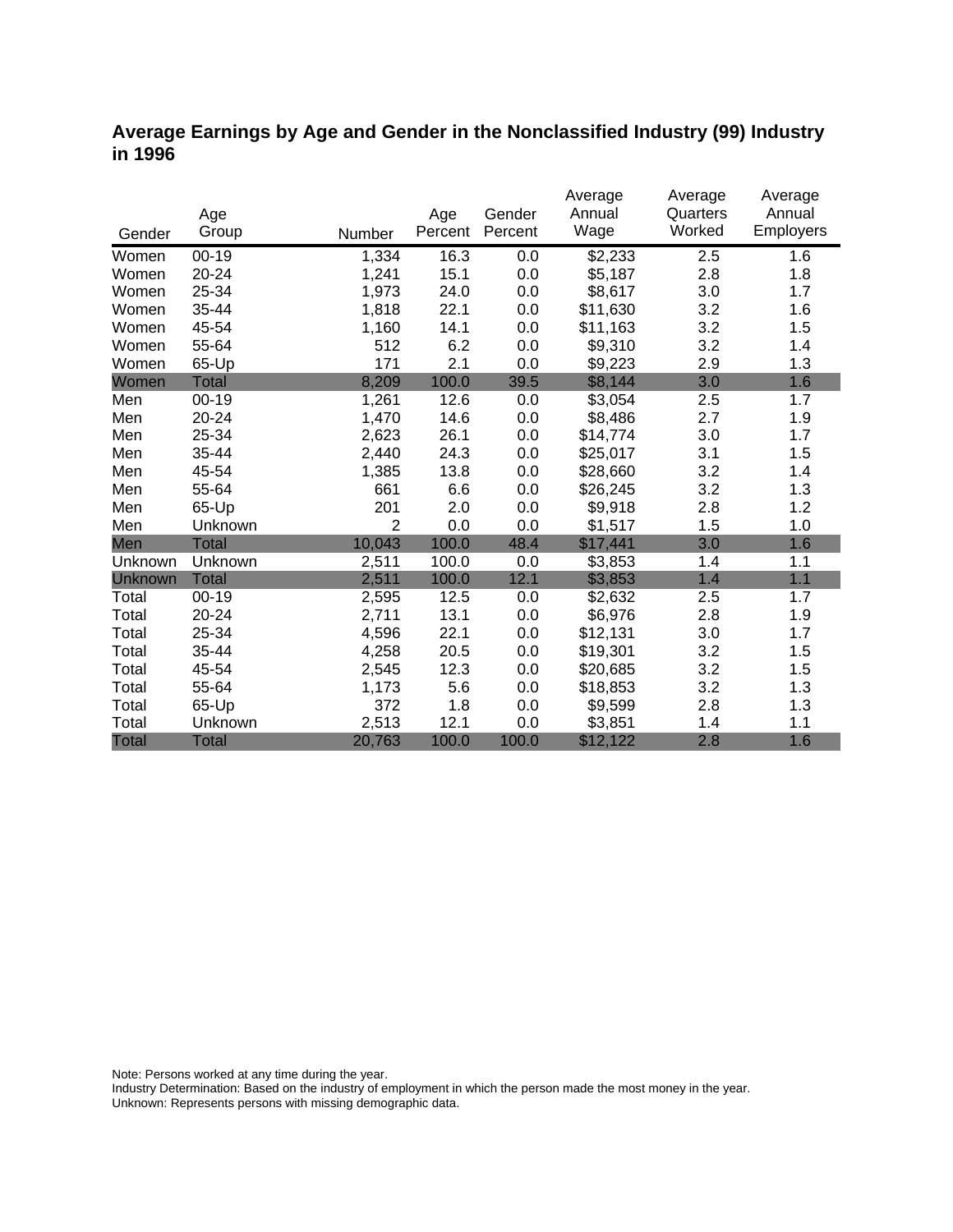# **Average Earnings by Age and Gender in the All Industry in 1996**

|              | Age          |         | Age     | Gender  | Average<br>Annual | Average<br>Quarters | Average<br>Annual |
|--------------|--------------|---------|---------|---------|-------------------|---------------------|-------------------|
| Gender       | Group        | Number  | Percent | Percent | Wage              | Worked              | Employers         |
| Women        | $00 - 19$    | 15,291  | 12.2    | 0.0     | \$2,530           | 2.5                 | 1.6               |
| Women        | 20-24        | 15,561  | 12.4    | 0.0     | \$6,033           | 2.9                 | 1.7               |
| Women        | 25-34        | 27,429  | 21.8    | 0.0     | \$11,155          | 3.2                 | 1.5               |
| Women        | 35-44        | 33,744  | 26.8    | 0.0     | \$15,569          | 3.5                 | 1.4               |
| Women        | 45-54        | 21,936  | 17.4    | 0.0     | \$17,282          | 3.5                 | 1.3               |
| Women        | 55-64        | 8,991   | 7.1     | 0.0     | \$14,696          | 3.4                 | 1.2               |
| Women        | 65-Up        | 2,801   | 2.2     | 0.0     | \$7,528           | 3.0                 | 1.1               |
| Women        | Unknown      | 6       | 0.0     | 0.0     | \$8,330           | 3.2                 | 1.7               |
| Women        | <b>Total</b> | 125,759 | 100.0   | 44.3    | \$11,898          | 3.2                 | 1.4               |
| Men          | $00 - 19$    | 14,509  | 10.6    | 0.0     | \$3,127           | 2.5                 | 1.6               |
| Men          | $20 - 24$    | 16,263  | 11.9    | 0.0     | \$8,822           | 2.9                 | 1.8               |
| Men          | 25-34        | 32,086  | 23.5    | 0.0     | \$18,118          | 3.2                 | 1.5               |
| Men          | 35-44        | 36,020  | 26.4    | 0.0     | \$29,686          | 3.5                 | 1.3               |
| Men          | 45-54        | 24,014  | 17.6    | 0.0     | \$35,183          | 3.5                 | 1.3               |
| Men          | 55-64        | 10,471  | 7.7     | 0.0     | \$30,944          | 3.4                 | 1.2               |
| Men          | 65-Up        | 3,316   | 2.4     | 0.0     | \$16,031          | 3.0                 | 1.1               |
| Men          | Unknown      | 16      | 0.0     | 0.0     | \$14,843          | 2.6                 | 1.5               |
| Men          | <b>Total</b> | 136,695 | 100.0   | 48.2    | \$22,399          | 3.2                 | 1.4               |
| Unknown      | 25-34        | 1       | 0.0     | 0.0     | \$12,329          | 4.0                 | 2.0               |
| Unknown      | Unknown      | 21,432  | 100.0   | 0.0     | \$3,286           | 1.4                 | 1.1               |
| Unknown      | <b>Total</b> | 21,433  | 100.0   | 7.5     | \$3,286           | 1.4                 | 1.1               |
| Total        | $00 - 19$    | 29,800  | 10.5    | 0.0     | \$2,821           | 2.5                 | 1.6               |
| Total        | 20-24        | 31,824  | 11.2    | 0.0     | \$7,458           | 2.9                 | 1.8               |
| Total        | 25-34        | 59,516  | 21.0    | 0.0     | \$14,909          | 3.2                 | 1.5               |
| Total        | 35-44        | 69,764  | 24.6    | 0.0     | \$22,858          | 3.5                 | 1.4               |
| Total        | 45-54        | 45,950  | 16.2    | 0.0     | \$26,637          | 3.5                 | 1.3               |
| Total        | 55-64        | 19,462  | 6.9     | 0.0     | \$23,438          | 3.4                 | 1.2               |
| Total        | 65-Up        | 6,117   | 2.2     | 0.0     | \$12,138          | 3.0                 | 1.1               |
| Total        | Unknown      | 21,454  | 7.6     | 0.0     | \$3,296           | 1.4                 | 1.1               |
| <b>Total</b> | <b>Total</b> | 283,887 | 100.0   | 100.0   | \$16,304          | 3.1                 | 1.4               |

Note: Persons worked at any time during the year.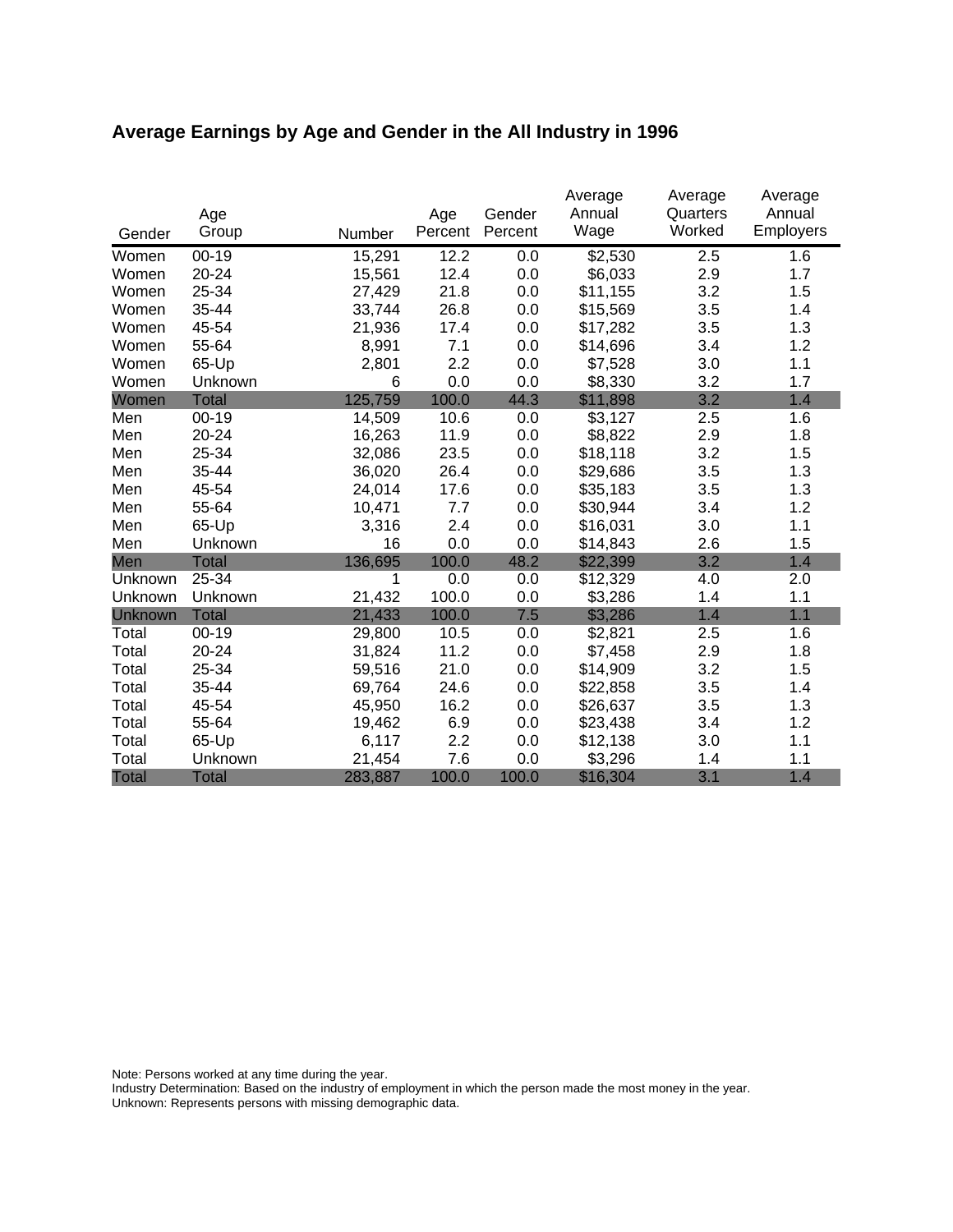### **Average Earnings by Age and Gender in the Natural Rescources & Mining (11, 21) Industry in 1997**

|              |              |        |         |         | Average  | Average  | Average   |
|--------------|--------------|--------|---------|---------|----------|----------|-----------|
|              | Age          |        | Age     | Gender  | Annual   | Quarters | Annual    |
| Gender       | Group        | Number | Percent | Percent | Wage     | Worked   | Employers |
| Women        | $00 - 19$    | 219    | 7.3     | 0.0     | \$3,603  | 2.5      | 1.6       |
| Women        | 20-24        | 302    | 10.1    | 0.0     | \$8,602  | 2.7      | 1.7       |
| Women        | 25-34        | 524    | 17.6    | 0.0     | \$18,956 | 3.3      | 1.5       |
| Women        | 35-44        | 1,030  | 34.5    | 0.0     | \$28,065 | 3.5      | 1.3       |
| Women        | 45-54        | 587    | 19.7    | 0.0     | \$27,356 | 3.6      | 1.2       |
| Women        | 55-64        | 256    | 8.6     | 0.0     | \$20,738 | 3.3      | 1.2       |
| Women        | 65-Up        | 66     | 2.2     | 0.0     | \$14,212 | 3.1      | 1.1       |
| Women        | <b>Total</b> | 2,984  | 100.0   | 12.9    | \$21,626 | 3.3      | 1.4       |
| Men          | $00 - 19$    | 913    | 4.9     | 0.0     | \$5,222  | 2.4      | 1.7       |
| Men          | 20-24        | 1,710  | 9.1     | 0.0     | \$14,373 | 3.0      | 2.0       |
| Men          | 25-34        | 3,641  | 19.4    | 0.0     | \$26,548 | 3.3      | 1.6       |
| Men          | 35-44        | 6,593  | 35.1    | 0.0     | \$42,563 | 3.6      | 1.3       |
| Men          | 45-54        | 4,060  | 21.6    | 0.0     | \$48,925 | 3.7      | 1.2       |
| Men          | 55-64        | 1,537  | 8.2     | 0.0     | \$43,191 | 3.5      | 1.2       |
| Men          | 65-Up        | 323    | 1.7     | 0.0     | \$28,506 | 3.0      | 1.1       |
| Men          | Unknown      | 5      | 0.0     | 0.0     | \$14,292 | 2.2      | 1.2       |
| Men          | <b>Total</b> | 18,782 | 100.0   | 81.0    | \$36,254 | 3.4      | 1.4       |
| Unknown      | 20-24        | 1      | 0.1     | 0.0     | \$7,922  | 2.0      | 1.0       |
| Unknown      | Unknown      | 1,426  | 99.9    | 0.0     | \$4,882  | 1.3      | 1.1       |
| Unknown      | <b>Total</b> | 1,427  | 100.0   | 6.2     | \$4,884  | 1.3      | 1.1       |
| Total        | $00 - 19$    | 1,132  | 4.9     | 0.0     | \$4,909  | 2.4      | 1.7       |
| Total        | 20-24        | 2,013  | 8.7     | 0.0     | \$13,504 | 3.0      | 1.9       |
| Total        | 25-34        | 4,165  | 18.0    | 0.0     | \$25,593 | 3.3      | 1.6       |
| Total        | 35-44        | 7,623  | 32.9    | 0.0     | \$40,604 | 3.6      | 1.3       |
| Total        | 45-54        | 4,647  | 20.0    | 0.0     | \$46,201 | 3.7      | 1.2       |
| Total        | 55-64        | 1,793  | 7.7     | 0.0     | \$39,986 | 3.5      | 1.2       |
| Total        | 65-Up        | 389    | 1.7     | 0.0     | \$26,081 | 3.0      | 1.1       |
| Total        | Unknown      | 1,431  | 6.2     | 0.0     | \$4,914  | 1.3      | 1.1       |
| <b>Total</b> | <b>Total</b> | 23,193 | 100.0   | 100.0   | \$32,442 | 3.3      | 1.4       |

Note: Persons worked at any time during the year.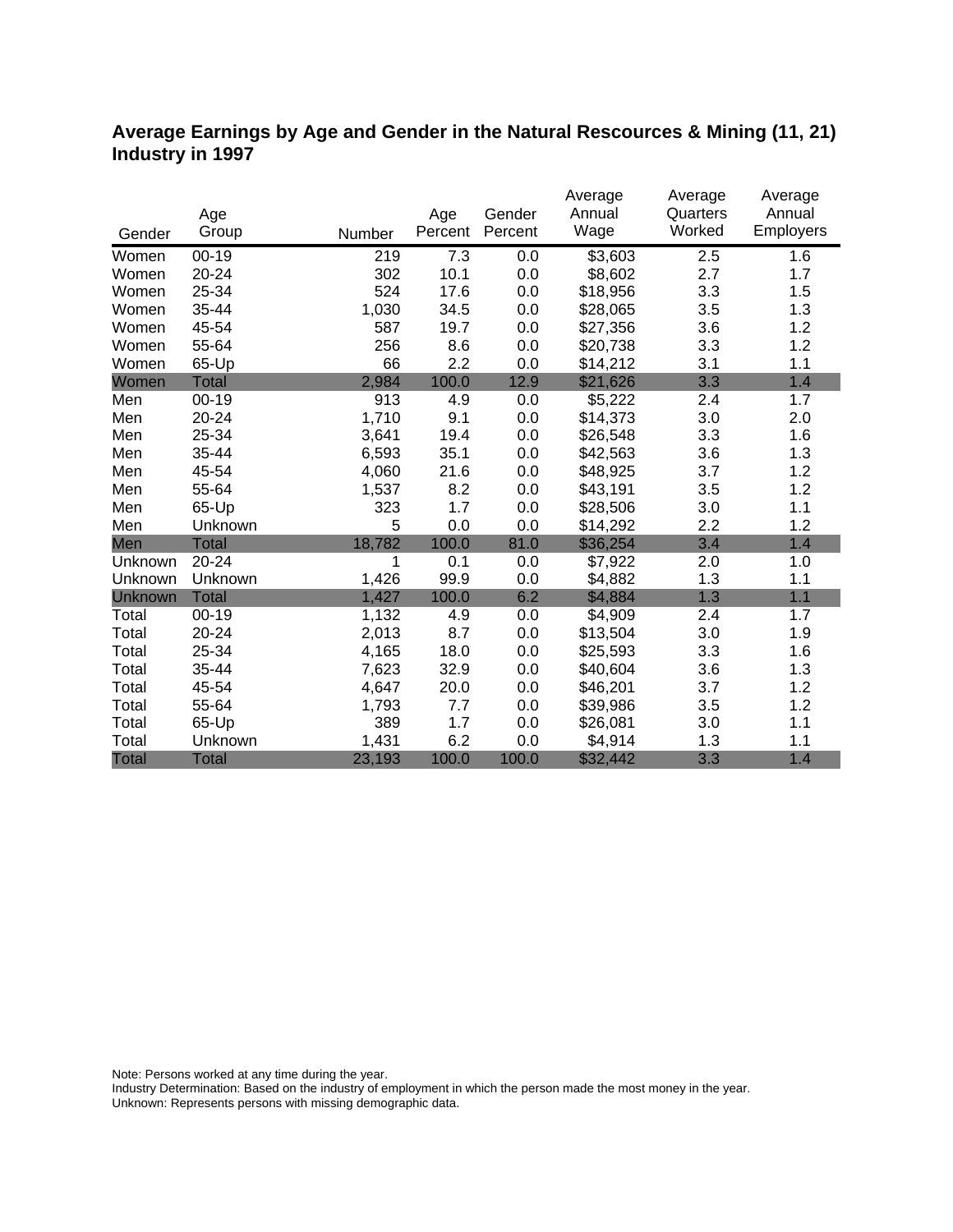# **Average Earnings by Age and Gender in the Construction (23) Industry in 1997**

|         | Age          |        | Age     | Gender  | Average<br>Annual | Average<br>Quarters<br>Worked | Average<br>Annual |
|---------|--------------|--------|---------|---------|-------------------|-------------------------------|-------------------|
| Gender  | Group        | Number | Percent | Percent | Wage              |                               | Employers         |
| Women   | $00 - 19$    | 250    | 10.0    | 0.0     | \$3,072           | 2.3                           | 1.6               |
| Women   | 20-24        | 249    | 9.9     | 0.0     | \$7,462           | 2.8                           | 1.9               |
| Women   | 25-34        | 595    | 23.7    | 0.0     | \$10,002          | 3.0                           | 1.8               |
| Women   | 35-44        | 729    | 29.0    | 0.0     | \$13,549          | 3.2                           | 1.6               |
| Women   | 45-54        | 443    | 17.6    | 0.0     | \$13,820          | 3.2                           | 1.4               |
| Women   | 55-64        | 182    | 7.3     | 0.0     | \$14,250          | 3.3                           | 1.2               |
| Women   | 65-Up        | 62     | 2.5     | 0.0     | \$7,099           | 2.7                           | 1.1               |
| Women   | <b>Total</b> | 2,510  | 100.0   | 9.3     | \$11,000          | 3.0                           | 1.6               |
| Men     | $00-19$      | 1,677  | 8.2     | 0.0     | \$4,222           | 2.4                           | 1.8               |
| Men     | 20-24        | 3,013  | 14.8    | 0.0     | \$10,142          | 2.9                           | 2.0               |
| Men     | 25-34        | 5,432  | 26.6    | 0.0     | \$16,163          | 3.1                           | 1.8               |
| Men     | 35-44        | 5,829  | 28.5    | 0.0     | \$20,472          | 3.1                           | 1.6               |
| Men     | 45-54        | 2,928  | 14.3    | 0.0     | \$23,481          | 3.2                           | 1.6               |
| Men     | 55-64        | 1,222  | 6.0     | 0.0     | \$22,427          | 3.1                           | 1.5               |
| Men     | 65-Up        | 323    | 1.6     | 0.0     | \$13,487          | 2.8                           | 1.2               |
| Men     | Unknown      | 3      | 0.0     | 0.0     | \$4,050           | 1.3                           | 1.0               |
| Men     | <b>Total</b> | 20,427 | 100.0   | 76.1    | \$16,904          | 3.0                           | 1.7               |
| Unknown | $35 - 44$    | 1      | 0.0     | 0.0     | \$24,000          | 2.0                           | 1.0               |
| Unknown | Unknown      | 3,912  | 100.0   | 0.0     | \$3,889           | 1.3                           | 1.0               |
| Unknown | <b>Total</b> | 3,913  | 100.0   | 14.6    | \$3,895           | 1.3                           | 1.0               |
| Total   | $00 - 19$    | 1,927  | 7.2     | 0.0     | \$4,073           | 2.4                           | 1.8               |
| Total   | 20-24        | 3,262  | 12.1    | 0.0     | \$9,937           | 2.9                           | 2.0               |
| Total   | 25-34        | 6,027  | 22.4    | 0.0     | \$15,555          | 3.0                           | 1.8               |
| Total   | 35-44        | 6,559  | 24.4    | 0.0     | \$19,703          | 3.1                           | 1.6               |
| Total   | 45-54        | 3,371  | 12.6    | 0.0     | \$22,211          | 3.2                           | 1.5               |
| Total   | 55-64        | 1,404  | 5.2     | 0.0     | \$21,367          | 3.2                           | 1.5               |
| Total   | 65-Up        | 385    | 1.4     | 0.0     | \$12,458          | 2.8                           | 1.2               |
| Total   | Unknown      | 3,915  | 14.6    | 0.0     | \$3,890           | 1.3                           | 1.0               |
| Total   | <b>Total</b> | 26,850 | 100.0   | 100.0   | \$14,456          | 2.7                           | 1.6               |

Note: Persons worked at any time during the year.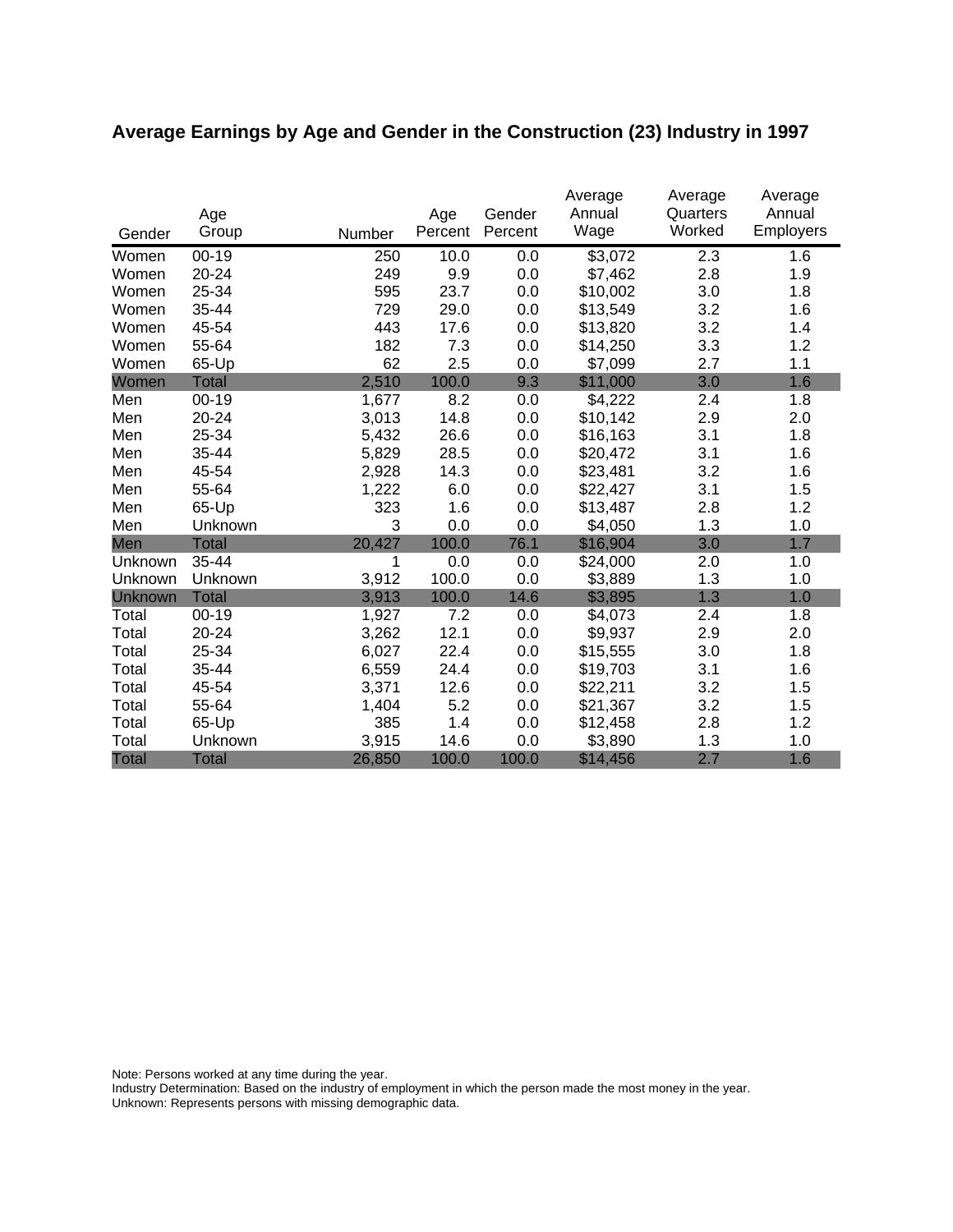## **Average Earnings by Age and Gender in the Manufacturing (31, 32, 33) Industry in 1997**

|              |              |        |         |         | Average  | Average  | Average   |
|--------------|--------------|--------|---------|---------|----------|----------|-----------|
|              | Age          |        | Age     | Gender  | Annual   | Quarters | Annual    |
| Gender       | Group        | Number | Percent | Percent | Wage     | Worked   | Employers |
| Women        | $00 - 19$    | 349    | 11.0    | 0.0     | \$3,361  | 2.6      | 1.5       |
| Women        | 20-24        | 412    | 13.0    | 0.0     | \$7,498  | 2.9      | 1.6       |
| Women        | 25-34        | 636    | 20.1    | 0.0     | \$15,015 | 3.3      | 1.5       |
| Women        | 35-44        | 878    | 27.8    | 0.0     | \$17,286 | 3.5      | 1.4       |
| Women        | 45-54        | 566    | 17.9    | 0.0     | \$18,938 | 3.6      | 1.2       |
| Women        | 55-64        | 243    | 7.7     | 0.0     | \$16,292 | 3.5      | 1.2       |
| Women        | 65-Up        | 78     | 2.5     | 0.0     | \$9,755  | 3.3      | 1.1       |
| Women        | <b>Total</b> | 3,162  | 100.0   | 24.3    | \$14,051 | 3.3      | 1.4       |
| Men          | $00 - 19$    | 624    | 6.7     | 0.0     | \$4,468  | 2.6      | 1.7       |
| Men          | 20-24        | 1,092  | 11.7    | 0.0     | \$11,302 | 3.1      | 1.8       |
| Men          | 25-34        | 2,121  | 22.8    | 0.0     | \$24,304 | 3.5      | 1.5       |
| Men          | 35-44        | 2,660  | 28.5    | 0.0     | \$35,254 | 3.7      | 1.3       |
| Men          | 45-54        | 1,908  | 20.5    | 0.0     | \$42,785 | 3.7      | 1.2       |
| Men          | 55-64        | 758    | 8.1     | 0.0     | \$39,668 | 3.7      | 1.2       |
| Men          | 65-Up        | 158    | 1.7     | 0.0     | \$18,410 | 3.2      | 1.1       |
| Men          | Unknown      | 1      | 0.0     | 0.0     | \$55,849 | 4.0      | 3.0       |
| Men          | <b>Total</b> | 9,322  | 100.0   | 71.5    | \$29,513 | 3.5      | 1.4       |
| Unknown      | Unknown      | 549    | 100.0   | 0.0     | \$5,032  | 1.3      | 1.0       |
| Unknown      | <b>Total</b> | 549    | 100.0   | 4.2     | \$5,032  | 1.3      | 1.0       |
| Total        | $00 - 19$    | 973    | 7.5     | 0.0     | \$4,071  | 2.6      | 1.6       |
| Total        | 20-24        | 1,504  | 11.5    | 0.0     | \$10,260 | 3.0      | 1.7       |
| Total        | 25-34        | 2,757  | 21.2    | 0.0     | \$22,162 | 3.5      | 1.5       |
| Total        | 35-44        | 3,538  | 27.1    | 0.0     | \$30,795 | 3.6      | 1.3       |
| Total        | 45-54        | 2,474  | 19.0    | 0.0     | \$37,330 | 3.7      | 1.2       |
| Total        | 55-64        | 1,001  | 7.7     | 0.0     | \$33,993 | 3.6      | 1.2       |
| Total        | 65-Up        | 236    | 1.8     | 0.0     | \$15,549 | 3.2      | 1.1       |
| Total        | Unknown      | 550    | 4.2     | 0.0     | \$5,124  | 1.3      | 1.0       |
| <b>Total</b> | <b>Total</b> | 13,033 | 100.0   | 100.0   | \$24,730 | 3.3      | 1.4       |

Note: Persons worked at any time during the year.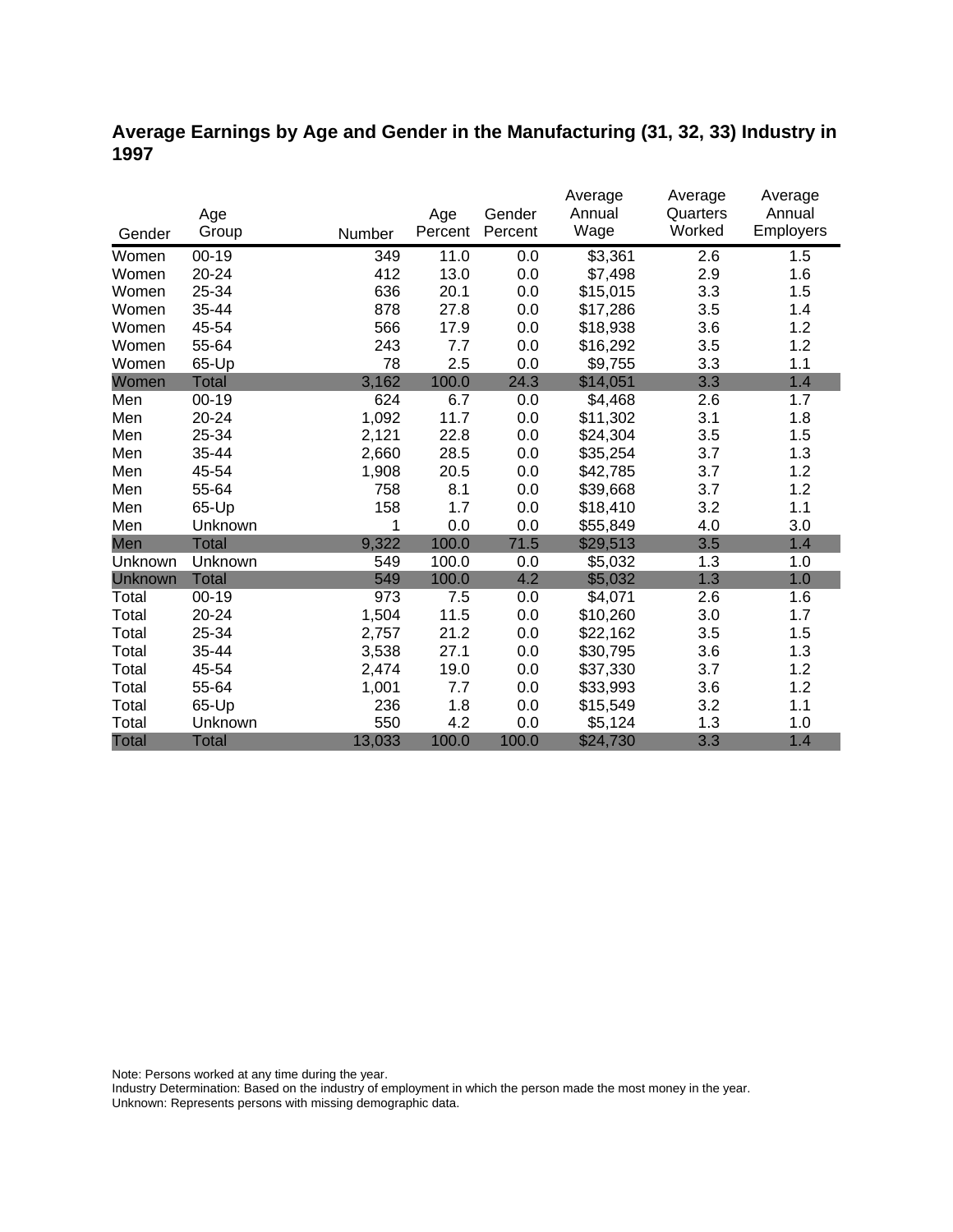#### **Average Earnings by Age and Gender in the Wholesale Trade, Transportation, & Utilities (22, 42, 48, 49) Industry in 1997**

|              |              |                |         |         | Average  | Average  | Average   |
|--------------|--------------|----------------|---------|---------|----------|----------|-----------|
|              | Age          |                | Age     | Gender  | Annual   | Quarters | Annual    |
| Gender       | Group        | Number         | Percent | Percent | Wage     | Worked   | Employers |
| Women        | $00 - 19$    | 199            | 5.7     | 0.0     | \$2,846  | 2.4      | 1.5       |
| Women        | 20-24        | 272            | 7.8     | 0.0     | \$7,025  | 3.0      | 1.8       |
| Women        | 25-34        | 746            | 21.3    | 0.0     | \$13,232 | 3.3      | 1.6       |
| Women        | 35-44        | 1,157          | 33.0    | 0.0     | \$18,536 | 3.6      | 1.4       |
| Women        | 45-54        | 731            | 20.9    | 0.0     | \$20,964 | 3.5      | 1.3       |
| Women        | 55-64        | 317            | 9.0     | 0.0     | \$16,659 | 3.5      | 1.3       |
| Women        | 65-Up        | 83             | 2.4     | 0.0     | \$14,731 | 2.9      | 1.1       |
| Women        | Total        | 3,505          | 100.0   | 19.8    | \$15,870 | 3.4      | 1.4       |
| Men          | $00 - 19$    | 551            | 4.1     | 0.0     | \$3,930  | 2.4      | 1.6       |
| Men          | 20-24        | 962            | 7.2     | 0.0     | \$12,930 | 3.1      | 1.8       |
| Men          | 25-34        | 2,757          | 20.7    | 0.0     | \$23,348 | 3.4      | 1.5       |
| Men          | 35-44        | 4,219          | 31.7    | 0.0     | \$36,031 | 3.6      | 1.3       |
| Men          | 45-54        | 3,064          | 23.0    | 0.0     | \$41,353 | 3.6      | 1.2       |
| Men          | 55-64        | 1,391          | 10.4    | 0.0     | \$34,267 | 3.5      | 1.2       |
| Men          | 65-Up        | 377            | 2.8     | 0.0     | \$17,192 | 3.1      | 1.2       |
| Men          | Unknown      | $\overline{2}$ | 0.0     | 0.0     | \$5,257  | 2.0      | 1.0       |
| Men          | Total        | 13,323         | 100.0   | 75.3    | \$30,913 | 3.5      | 1.3       |
| Unknown      | Unknown      | 858            | 100.0   | 0.0     | \$5,832  | 1.2      | 1.0       |
| Unknown      | <b>Total</b> | 858            | 100.0   | 4.9     | \$5,832  | 1.2      | 1.0       |
| Total        | $00 - 19$    | 750            | 4.2     | 0.0     | \$3,643  | 2.4      | 1.6       |
| Total        | 20-24        | 1,234          | 7.0     | 0.0     | \$11,628 | 3.1      | 1.8       |
| Total        | 25-34        | 3,503          | 19.8    | 0.0     | \$21,193 | 3.4      | 1.5       |
| Total        | 35-44        | 5,376          | 30.4    | 0.0     | \$32,266 | 3.6      | 1.3       |
| Total        | 45-54        | 3,795          | 21.5    | 0.0     | \$37,426 | 3.6      | 1.2       |
| Total        | 55-64        | 1,708          | 9.7     | 0.0     | \$30,999 | 3.5      | 1.2       |
| Total        | 65-Up        | 460            | 2.6     | 0.0     | \$16,748 | 3.1      | 1.2       |
| Total        | Unknown      | 860            | 4.9     | 0.0     | \$5,831  | 1.2      | 1.0       |
| <b>Total</b> | <b>Total</b> | 17,686         | 100.0   | 100.0   | \$26,715 | 3.3      | 1.3       |

Note: Persons worked at any time during the year.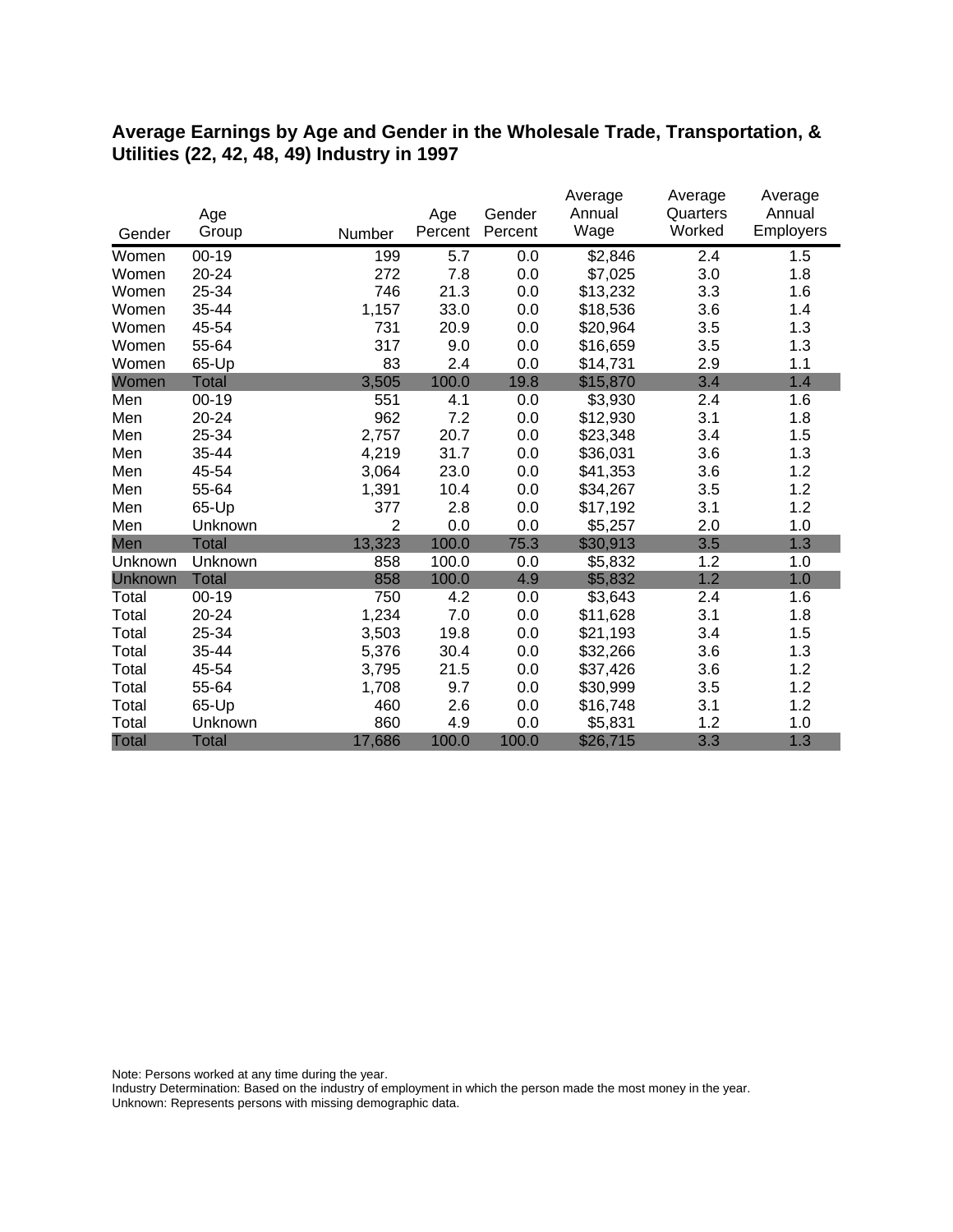# **Average Earnings by Age and Gender in the Retail Trade (44, 45) Industry in 1997**

|         | Age          |                | Age     | Gender  | Average<br>Annual | Average<br>Quarters | Average<br>Annual |
|---------|--------------|----------------|---------|---------|-------------------|---------------------|-------------------|
| Gender  | Group        | Number         | Percent | Percent | Wage              | Worked              | <b>Employers</b>  |
| Women   | $00 - 19$    | 3,052          | 15.9    | 0.0     | \$3,190           | 2.7                 | 1.7               |
| Women   | 20-24        | 3,472          | 18.1    | 0.0     | \$6,141           | 3.0                 | 1.7               |
| Women   | 25-34        | 3,926          | 20.4    | 0.0     | \$9,567           | 3.1                 | 1.5               |
| Women   | 35-44        | 4,333          | 22.5    | 0.0     | \$11,877          | 3.3                 | 1.4               |
| Women   | 45-54        | 2,684          | 14.0    | 0.0     | \$12,433          | 3.4                 | 1.4               |
| Women   | 55-64        | 1,301          | 6.8     | 0.0     | \$10,939          | 3.4                 | 1.3               |
| Women   | 65-Up        | 457            | 2.4     | 0.0     | \$7,416           | 3.2                 | 1.1               |
| Women   | Unknown      | $\overline{2}$ | 0.0     | 0.0     | \$2,707           | 2.0                 | 1.5               |
| Women   | <b>Total</b> | 19,227         | 100.0   | 53.2    | \$8,898           | 3.1                 | 1.5               |
| Men     | $00 - 19$    | 2,729          | 18.6    | 0.0     | \$3,499           | 2.7                 | 1.6               |
| Men     | 20-24        | 2,367          | 16.2    | 0.0     | \$9,290           | 3.1                 | 1.8               |
| Men     | 25-34        | 3,481          | 23.8    | 0.0     | \$17,355          | 3.3                 | 1.5               |
| Men     | 35-44        | 2,807          | 19.2    | 0.0     | \$25,751          | 3.5                 | 1.4               |
| Men     | 45-54        | 1,889          | 12.9    | 0.0     | \$28,638          | 3.5                 | 1.3               |
| Men     | 55-64        | 928            | 6.3     | 0.0     | \$23,796          | 3.5                 | 1.2               |
| Men     | 65-Up        | 448            | 3.1     | 0.0     | \$11,346          | 3.1                 | 1.2               |
| Men     | Unknown      | 2              | 0.0     | 0.0     | \$587             | 1.5                 | 1.5               |
| Men     | <b>Total</b> | 14,651         | 100.0   | 40.5    | \$16,757          | 3.2                 | 1.5               |
| Unknown | Unknown      | 2,285          | 100.0   | 0.0     | \$2,809           | 1.3                 | 1.1               |
| Unknown | <b>Total</b> | 2,285          | 100.0   | 6.3     | \$2,809           | 1.3                 | 1.1               |
| Total   | $00 - 19$    | 5,781          | 16.0    | 0.0     | \$3,336           | 2.7                 | 1.6               |
| Total   | 20-24        | 5,839          | 16.1    | 0.0     | \$7,417           | 3.0                 | 1.7               |
| Total   | 25-34        | 7,407          | 20.5    | 0.0     | \$13,227          | 3.2                 | 1.5               |
| Total   | 35-44        | 7,140          | 19.7    | 0.0     | \$17,331          | 3.4                 | 1.4               |
| Total   | 45-54        | 4,573          | 12.6    | 0.0     | \$19,127          | 3.5                 | 1.3               |
| Total   | 55-64        | 2,229          | 6.2     | 0.0     | \$16,292          | 3.4                 | 1.2               |
| Total   | 65-Up        | 905            | 2.5     | 0.0     | \$9,361           | 3.2                 | 1.1               |
| Total   | Unknown      | 2,289          | 6.3     | 0.0     | \$2,807           | 1.3                 | 1.1               |
| Total   | <b>Total</b> | 36,163         | 100.0   | 100.0   | \$11,697          | 3.1                 | 1.5               |

Note: Persons worked at any time during the year.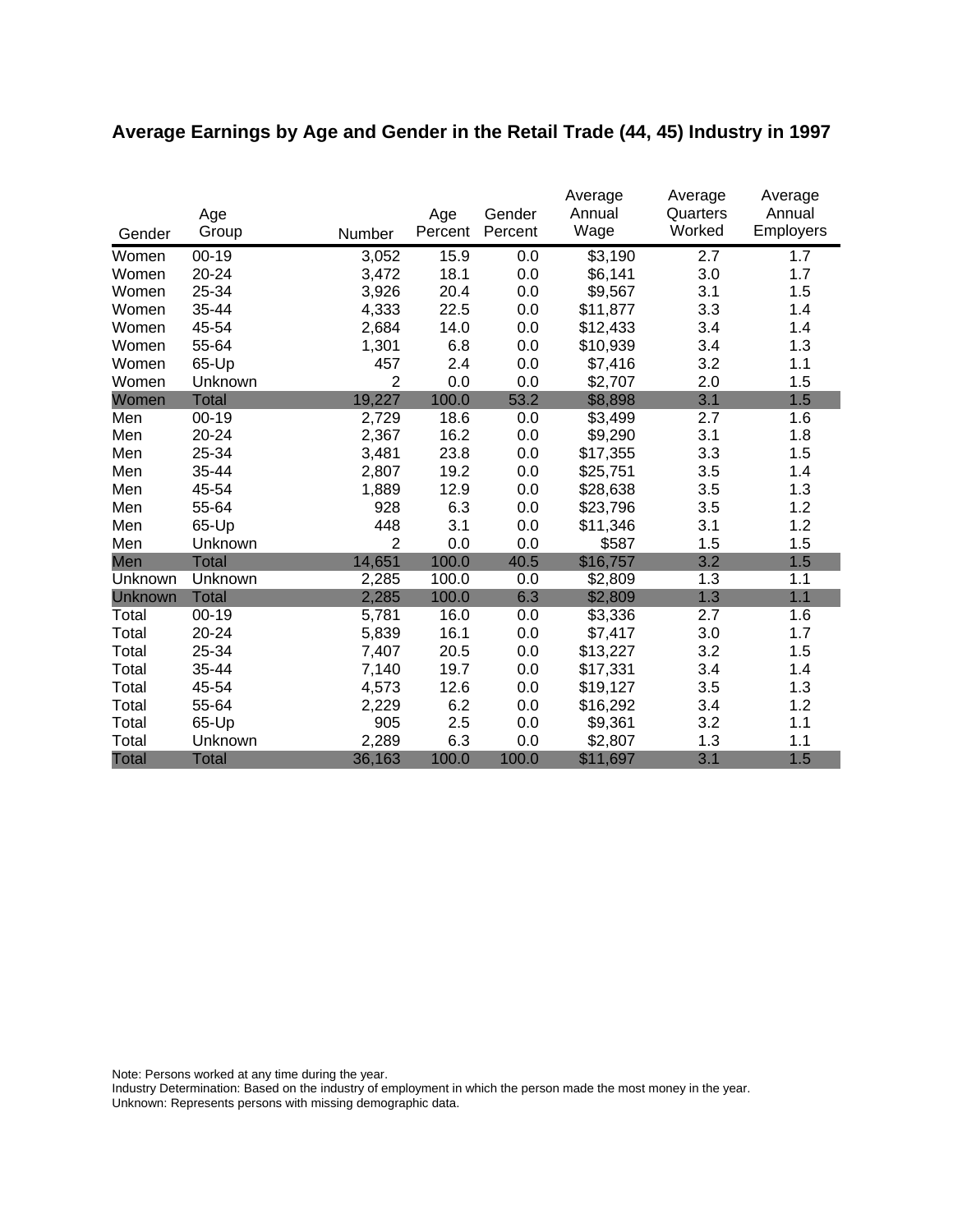# **Average Earnings by Age and Gender in the Information (51) Industry in 1997**

|              | Age          |        | Age     | Gender  | Average<br>Annual | Average<br>Quarters | Average<br>Annual |
|--------------|--------------|--------|---------|---------|-------------------|---------------------|-------------------|
| Gender       | Group        | Number | Percent | Percent | Wage              | Worked              | <b>Employers</b>  |
| Women        | $00 - 19$    | 284    | 11.1    | 0.0     | \$2,334           | 2.7                 | 1.5               |
| Women        | 20-24        | 252    | 9.9     | 0.0     | \$8,004           | 3.1                 | 1.7               |
| Women        | 25-34        | 506    | 19.8    | 0.0     | \$14,150          | 3.5                 | 1.5               |
| Women        | 35-44        | 725    | 28.4    | 0.0     | \$16,991          | 3.5                 | 1.4               |
| Women        | 45-54        | 548    | 21.4    | 0.0     | \$20,115          | 3.6                 | 1.2               |
| Women        | 55-64        | 169    | 6.6     | 0.0     | \$15,263          | 3.5                 | 1.2               |
| Women        | 65-Up        | 73     | 2.9     | 0.0     | \$10,211          | 3.3                 | 1.1               |
| Women        | <b>Total</b> | 2,557  | 100.0   | 50.7    | \$14,277          | 3.4                 | 1.4               |
| Men          | $00 - 19$    | 187    | 8.3     | 0.0     | \$2,694           | 2.7                 | 1.4               |
| Men          | 20-24        | 214    | 9.5     | 0.0     | \$9,836           | 3.1                 | 1.6               |
| Men          | 25-34        | 533    | 23.6    | 0.0     | \$18,553          | 3.3                 | 1.4               |
| Men          | 35-44        | 594    | 26.4    | 0.0     | \$32,641          | 3.6                 | 1.3               |
| Men          | 45-54        | 526    | 23.3    | 0.0     | \$44,626          | 3.7                 | 1.2               |
| Men          | 55-64        | 163    | 7.2     | 0.0     | \$55,045          | 3.7                 | 1.2               |
| Men          | 65-Up        | 37     | 1.6     | 0.0     | \$23,446          | 3.4                 | 1.1               |
| Men          | Total        | 2,254  | 100.0   | 44.7    | \$28,926          | 3.5                 | 1.3               |
| Unknown      | Unknown      | 232    | 100.0   | 0.0     | \$3,675           | 1.3                 | 1.0               |
| Unknown      | <b>Total</b> | 232    | 100.0   | 4.6     | \$3,675           | 1.3                 | 1.0               |
| Total        | $00 - 19$    | 471    | 9.3     | 0.0     | \$2,477           | 2.7                 | 1.5               |
| Total        | 20-24        | 466    | 9.2     | 0.0     | \$8,845           | 3.1                 | 1.7               |
| Total        | 25-34        | 1,039  | 20.6    | 0.0     | \$16,408          | 3.4                 | 1.4               |
| Total        | 35-44        | 1,319  | 26.2    | 0.0     | \$24,039          | 3.6                 | 1.4               |
| Total        | 45-54        | 1,074  | 21.3    | 0.0     | \$32,119          | 3.6                 | 1.2               |
| Total        | 55-64        | 332    | 6.6     | 0.0     | \$34,795          | 3.6                 | 1.2               |
| Total        | 65-Up        | 110    | 2.2     | 0.0     | \$14,663          | 3.3                 | 1.1               |
| Total        | Unknown      | 232    | 4.6     | 0.0     | \$3,675           | 1.3                 | 1.0               |
| <b>Total</b> | <b>Total</b> | 5,043  | 100.0   | 100.0   | \$20,337          | 3.3                 | 1.3               |

Note: Persons worked at any time during the year.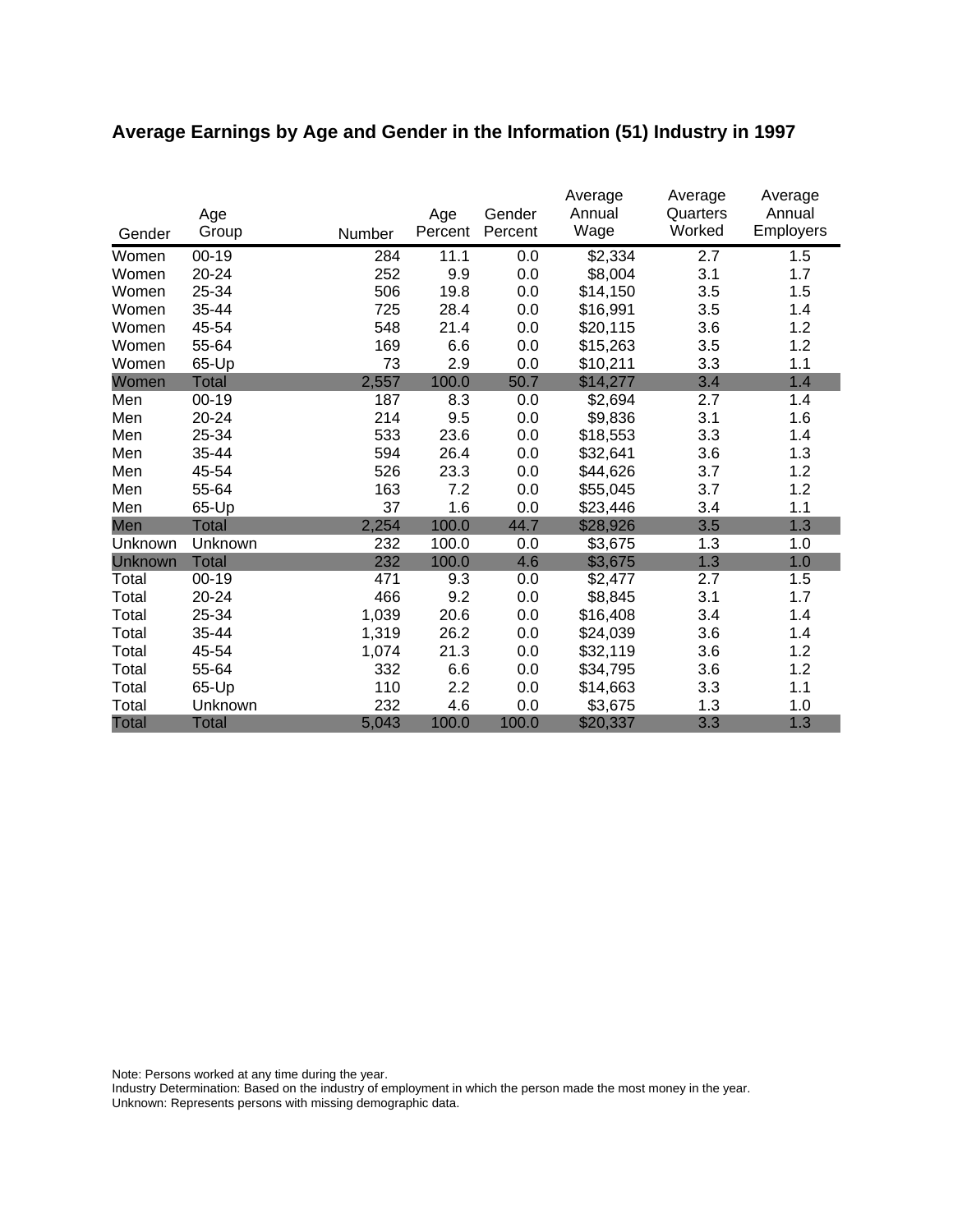### **Average Earnings by Age and Gender in the Financial Activities (52, 53) Industry in 1997**

|              |              |        |         |         | Average  | Average  | Average   |
|--------------|--------------|--------|---------|---------|----------|----------|-----------|
|              | Age          |        | Age     | Gender  | Annual   | Quarters | Annual    |
| Gender       | Group        | Number | Percent | Percent | Wage     | Worked   | Employers |
| Women        | $00 - 19$    | 320    | 4.9     | 0.0     | \$3,297  | 2.7      | 1.5       |
| Women        | 20-24        | 682    | 10.5    | 0.0     | \$9,155  | 3.3      | 1.8       |
| Women        | 25-34        | 1,570  | 24.3    | 0.0     | \$14,927 | 3.5      | 1.5       |
| Women        | 35-44        | 1,992  | 30.8    | 0.0     | \$19,024 | 3.6      | 1.4       |
| Women        | 45-54        | 1,246  | 19.3    | 0.0     | \$19,403 | 3.7      | 1.3       |
| Women        | 55-64        | 483    | 7.5     | 0.0     | \$19,491 | 3.6      | 1.2       |
| Women        | 65-Up        | 173    | 2.7     | 0.0     | \$9,293  | 3.5      | 1.1       |
| Women        | Total        | 6,466  | 100.0   | 63.5    | \$16,058 | 3.5      | 1.4       |
| Men          | $00 - 19$    | 277    | 8.5     | 0.0     | \$3,234  | 2.5      | 1.6       |
| Men          | 20-24        | 328    | 10.0    | 0.0     | \$9,390  | 3.0      | 1.9       |
| Men          | 25-34        | 684    | 20.9    | 0.0     | \$23,346 | 3.3      | 1.5       |
| Men          | 35-44        | 754    | 23.1    | 0.0     | \$41,078 | 3.5      | 1.3       |
| Men          | 45-54        | 670    | 20.5    | 0.0     | \$52,164 | 3.6      | 1.3       |
| Men          | 55-64        | 345    | 10.5    | 0.0     | \$51,885 | 3.5      | 1.2       |
| Men          | 65-Up        | 213    | 6.5     | 0.0     | \$30,640 | 3.2      | 1.2       |
| Men          | <b>Total</b> | 3,271  | 100.0   | 32.1    | \$33,719 | 3.3      | 1.4       |
| Unknown      | Unknown      | 439    | 100.0   | 0.0     | \$5,719  | 1.2      | 1.0       |
| Unknown      | <b>Total</b> | 439    | 100.0   | 4.3     | \$5,719  | 1.2      | 1.0       |
| Total        | $00-19$      | 597    | 5.9     | 0.0     | \$3,268  | 2.6      | 1.6       |
| Total        | 20-24        | 1,010  | 9.9     | 0.0     | \$9,231  | 3.2      | 1.8       |
| Total        | 25-34        | 2,254  | 22.2    | 0.0     | \$17,482 | 3.4      | 1.5       |
| Total        | 35-44        | 2,746  | 27.0    | 0.0     | \$25,080 | 3.6      | 1.4       |
| Total        | 45-54        | 1,916  | 18.8    | 0.0     | \$30,859 | 3.6      | 1.3       |
| Total        | 55-64        | 828    | 8.1     | 0.0     | \$32,989 | 3.6      | 1.2       |
| Total        | 65-Up        | 386    | 3.8     | 0.0     | \$21,072 | 3.3      | 1.2       |
| Total        | Unknown      | 439    | 4.3     | 0.0     | \$5,719  | 1.2      | 1.0       |
| <b>Total</b> | <b>Total</b> | 10,176 | 100.0   | 100.0   | \$21,289 | 3.4      | 1.4       |

Note: Persons worked at any time during the year.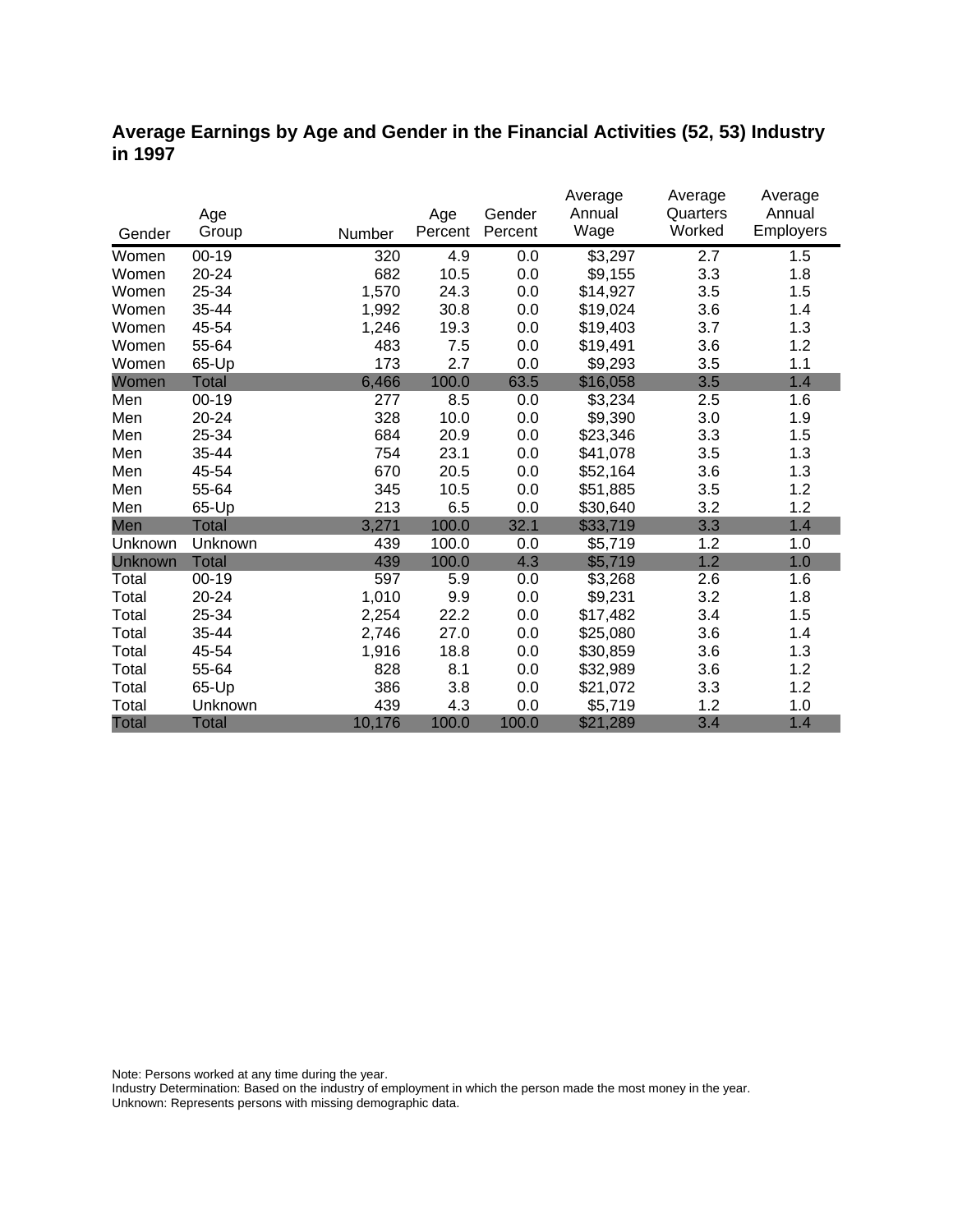## **Average Earnings by Age and Gender in the Professional & Business Services (54, 55, 56) Industry in 1997**

|              |              |                |         |         | Average  | Average  | Average   |
|--------------|--------------|----------------|---------|---------|----------|----------|-----------|
|              | Age          |                | Age     | Gender  | Annual   | Quarters | Annual    |
| Gender       | Group        | Number         | Percent | Percent | Wage     | Worked   | Employers |
| Women        | $00 - 19$    | 669            | 8.2     | 0.0     | \$2,771  | 2.5      | 1.6       |
| Women        | 20-24        | 1,055          | 12.9    | 0.0     | \$7,529  | 2.9      | 1.9       |
| Women        | 25-34        | 2,141          | 26.2    | 0.0     | \$12,132 | 3.1      | 1.6       |
| Women        | 35-44        | 2,269          | 27.8    | 0.0     | \$14,565 | 3.3      | 1.5       |
| Women        | 45-54        | 1,351          | 16.5    | 0.0     | \$14,517 | 3.3      | 1.4       |
| Women        | 55-64        | 518            | 6.3     | 0.0     | \$10,911 | 3.2      | 1.3       |
| Women        | 65-Up        | 171            | 2.1     | 0.0     | \$7,612  | 2.7      | 1.3       |
| Women        | <b>Total</b> | 8,174          | 100.0   | 47.7    | \$11,669 | 3.1      | 1.6       |
| Men          | $00 - 19$    | 780            | 10.2    | 0.0     | \$3,049  | 2.3      | 1.6       |
| Men          | 20-24        | 1,111          | 14.5    | 0.0     | \$8,083  | 2.7      | 1.9       |
| Men          | 25-34        | 1,916          | 25.0    | 0.0     | \$17,707 | 3.1      | 1.6       |
| Men          | 35-44        | 1,784          | 23.2    | 0.0     | \$28,090 | 3.2      | 1.4       |
| Men          | 45-54        | 1,267          | 16.5    | 0.0     | \$37,055 | 3.3      | 1.3       |
| Men          | 55-64        | 590            | 7.7     | 0.0     | \$32,396 | 3.2      | 1.2       |
| Men          | 65-Up        | 229            | 3.0     | 0.0     | \$34,743 | 2.9      | 1.1       |
| Men          | Unknown      | $\overline{2}$ | 0.0     | 0.0     | \$21,327 | 2.5      | 1.5       |
| Men          | <b>Total</b> | 7,679          | 100.0   | 44.8    | \$22,068 | 3.0      | 1.5       |
| Unknown      | Unknown      | 1,295          | 100.0   | 0.0     | \$3,625  | 1.2      | 1.1       |
| Unknown      | <b>Total</b> | 1,295          | 100.0   | 7.6     | \$3,625  | 1.2      | 1.1       |
| Total        | $00 - 19$    | 1,449          | 8.4     | 0.0     | \$2,920  | 2.4      | 1.6       |
| Total        | 20-24        | 2,166          | 12.6    | 0.0     | \$7,813  | 2.8      | 1.9       |
| Total        | 25-34        | 4,057          | 23.7    | 0.0     | \$14,765 | 3.1      | 1.6       |
| Total        | 35-44        | 4,053          | 23.6    | 0.0     | \$20,518 | 3.2      | 1.4       |
| Total        | 45-54        | 2,618          | 15.3    | 0.0     | \$25,424 | 3.3      | 1.4       |
| Total        | 55-64        | 1,108          | 6.5     | 0.0     | \$22,352 | 3.2      | 1.3       |
| Total        | 65-Up        | 400            | 2.3     | 0.0     | \$23,144 | 2.8      | 1.2       |
| Total        | Unknown      | 1,297          | 7.6     | 0.0     | \$3,652  | 1.2      | 1.1       |
| <b>Total</b> | <b>Total</b> | 17,148         | 100.0   | 100.0   | \$15,718 | 2.9      | 1.5       |

Note: Persons worked at any time during the year.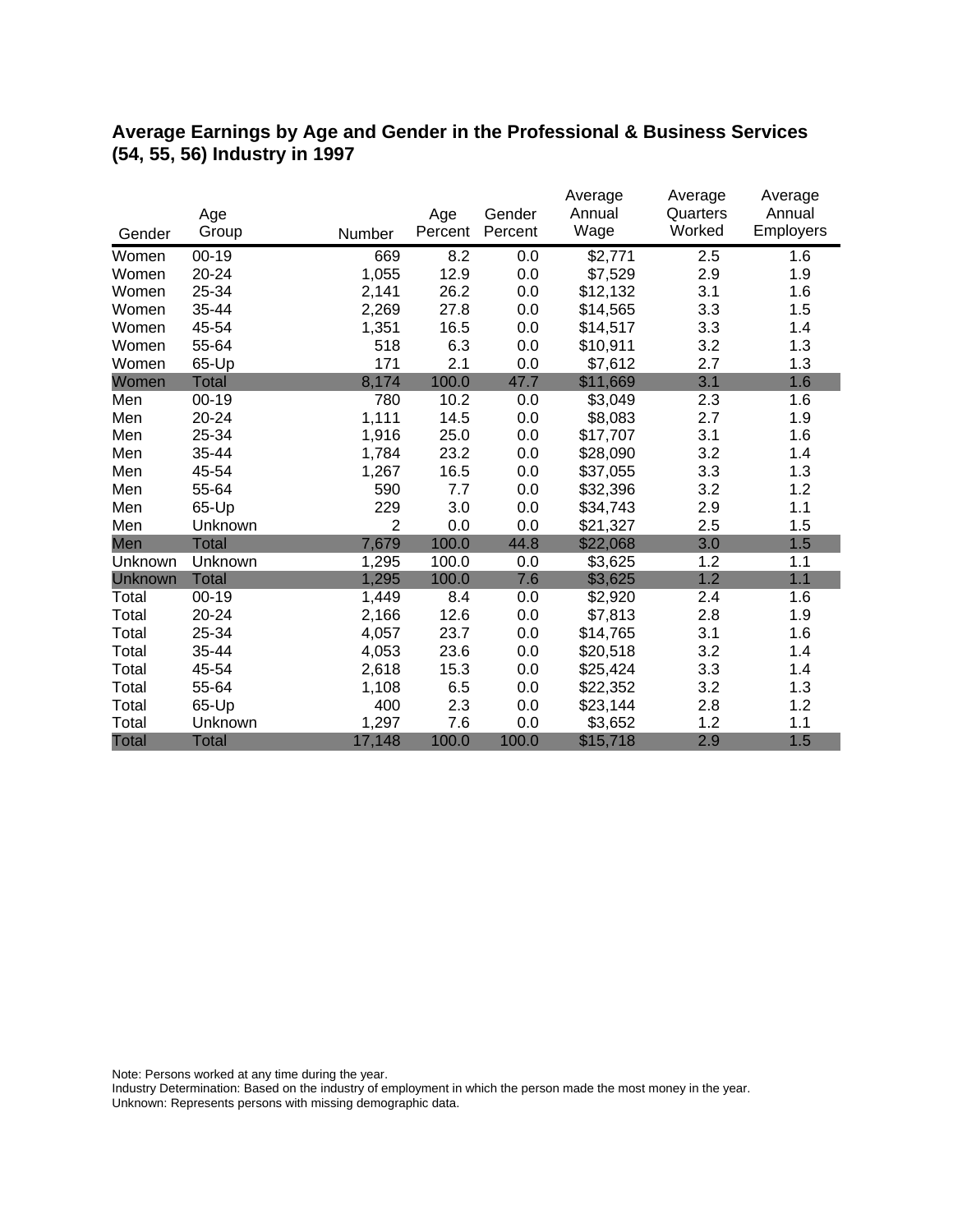## **Average Earnings by Age and Gender in the Educational Services (61) Industry in 1997**

|              |              |        |         |         | Average  | Average  | Average          |
|--------------|--------------|--------|---------|---------|----------|----------|------------------|
|              | Age          |        | Age     | Gender  | Annual   | Quarters | Annual           |
| Gender       | Group        | Number | Percent | Percent | Wage     | Worked   | <b>Employers</b> |
| Women        | 00-19        | 539    | 2.9     | 0.0     | \$1,626  | 2.3      | 1.4              |
| Women        | 20-24        | 841    | 4.6     | 0.0     | \$5,062  | 2.6      | 1.5              |
| Women        | 25-34        | 3,029  | 16.5    | 0.0     | \$12,528 | 3.2      | 1.4              |
| Women        | 35-44        | 6,015  | 32.8    | 0.0     | \$16,850 | 3.6      | 1.3              |
| Women        | 45-54        | 5,650  | 30.8    | 0.0     | \$21,636 | 3.7      | 1.2              |
| Women        | 55-64        | 1,954  | 10.7    | 0.0     | \$19,078 | 3.4      | 1.1              |
| Women        | 65-Up        | 290    | 1.6     | 0.0     | \$8,057  | 2.9      | 1.1              |
| Women        | <b>Total</b> | 18,318 | 100.0   | 64.4    | \$16,721 | 3.5      | 1.3              |
| Men          | $00 - 19$    | 486    | 5.2     | 0.0     | \$1,816  | 2.2      | 1.4              |
| Men          | $20 - 24$    | 533    | 5.7     | 0.0     | \$5,296  | 2.5      | 1.5              |
| Men          | 25-34        | 1,687  | 18.0    | 0.0     | \$17,030 | 3.2      | 1.4              |
| Men          | 35-44        | 2,281  | 24.3    | 0.0     | \$27,038 | 3.6      | 1.3              |
| Men          | 45-54        | 2,665  | 28.4    | 0.0     | \$33,946 | 3.7      | 1.2              |
| Men          | 55-64        | 1,436  | 15.3    | 0.0     | \$28,976 | 3.4      | 1.2              |
| Men          | 65-Up        | 290    | 3.1     | 0.0     | \$12,575 | 3.1      | 1.2              |
| Men          | <b>Total</b> | 9,378  | 100.0   | 33.0    | \$24,508 | 3.4      | 1.3              |
| Unknown      | Unknown      | 732    | 100.0   | 0.0     | \$3,704  | 1.2      | 1.0              |
| Unknown      | <b>Total</b> | 732    | 100.0   | 2.6     | \$3,704  | 1.2      | 1.0              |
| Total        | $00 - 19$    | 1,025  | 3.6     | 0.0     | \$1,716  | 2.2      | 1.4              |
| Total        | 20-24        | 1,374  | 4.8     | 0.0     | \$5,153  | 2.5      | 1.5              |
| Total        | 25-34        | 4,716  | 16.6    | 0.0     | \$14,138 | 3.2      | 1.4              |
| Total        | 35-44        | 8,296  | 29.2    | 0.0     | \$19,651 | 3.6      | 1.3              |
| Total        | 45-54        | 8,315  | 29.2    | 0.0     | \$25,581 | 3.7      | 1.2              |
| Total        | 55-64        | 3,390  | 11.9    | 0.0     | \$23,271 | 3.4      | 1.2              |
| Total        | 65-Up        | 580    | 2.0     | 0.0     | \$10,316 | 3.0      | 1.1              |
| Total        | Unknown      | 732    | 2.6     | 0.0     | \$3,704  | 1.2      | 1.0              |
| <b>Total</b> | <b>Total</b> | 28,428 | 100.0   | 100.0   | \$18,954 | 3.4      | 1.3              |

Note: Persons worked at any time during the year.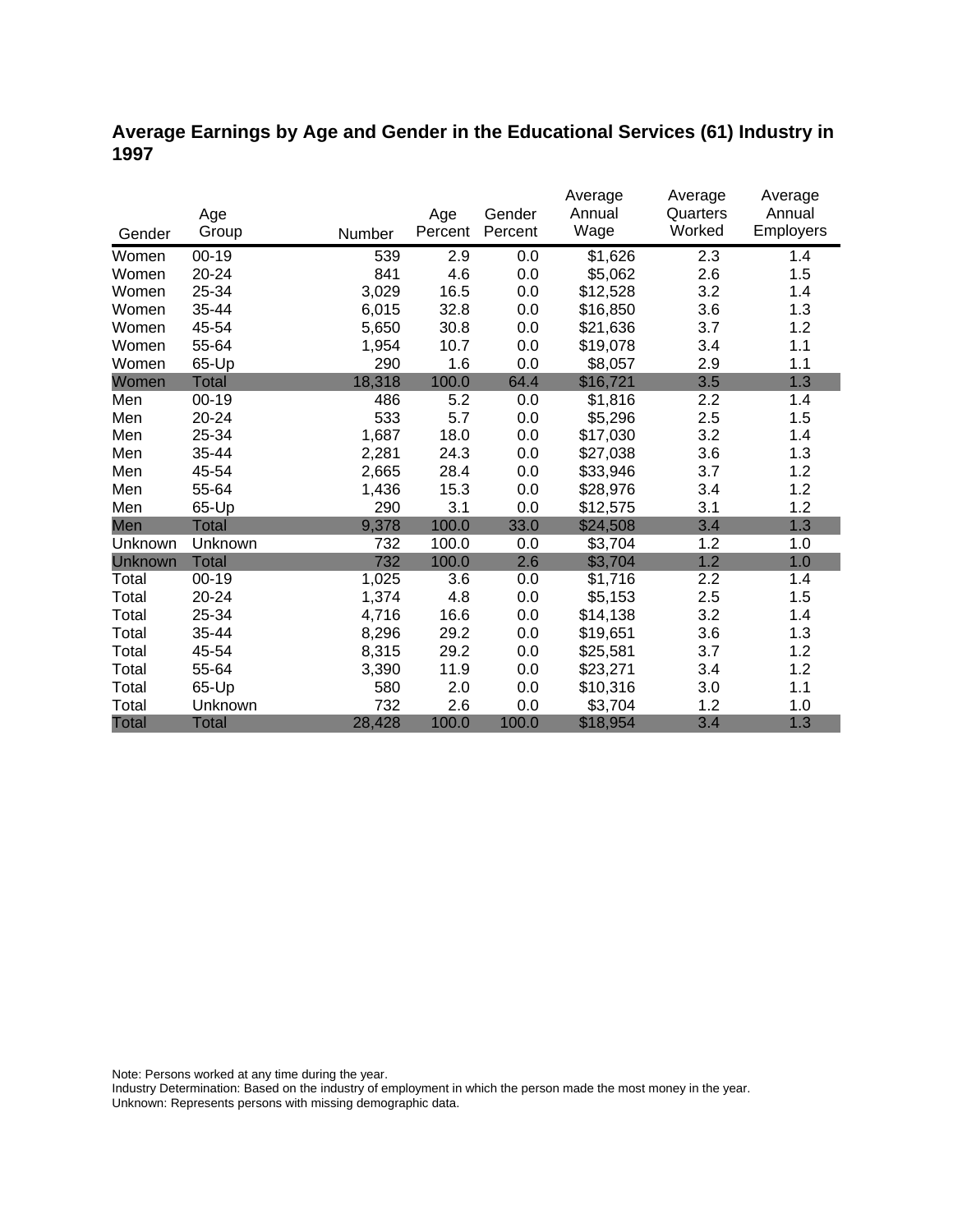## **Average Earnings by Age and Gender in the Health Care & Social Assistance (62) Industry in 1997**

|              |              |                |         |         | Average  | Average  | Average   |
|--------------|--------------|----------------|---------|---------|----------|----------|-----------|
|              | Age          |                | Age     | Gender  | Annual   | Quarters | Annual    |
| Gender       | Group        | Number         | Percent | Percent | Wage     | Worked   | Employers |
| Women        | $00 - 19$    | 832            | 4.3     | 0.0     | \$3,445  | 2.7      | 1.7       |
| Women        | 20-24        | 2,023          | 10.5    | 0.0     | \$8,143  | 3.2      | 1.7       |
| Women        | 25-34        | 4,599          | 23.8    | 0.0     | \$14,650 | 3.4      | 1.5       |
| Women        | 35-44        | 6,039          | 31.2    | 0.0     | \$18,929 | 3.6      | 1.4       |
| Women        | 45-54        | 3,942          | 20.4    | 0.0     | \$20,503 | 3.7      | 1.3       |
| Women        | 55-64        | 1,484          | 7.7     | 0.0     | \$18,260 | 3.6      | 1.2       |
| Women        | 65-Up        | 404            | 2.1     | 0.0     | \$10,038 | 3.3      | 1.1       |
| Women        | Unknown      | $\overline{2}$ | 0.0     | 0.0     | \$13,626 | 4.0      | 1.0       |
| Women        | <b>Total</b> | 19,325         | 100.0   | 79.1    | \$16,198 | 3.5      | 1.4       |
| Men          | $00 - 19$    | 269            | 6.4     | 0.0     | \$3,273  | 2.5      | 1.6       |
| Men          | 20-24        | 410            | 9.8     | 0.0     | \$8,194  | 3.0      | 1.8       |
| Men          | 25-34        | 1,060          | 25.4    | 0.0     | \$22,931 | 3.4      | 1.5       |
| Men          | 35-44        | 1,069          | 25.6    | 0.0     | \$45,995 | 3.5      | 1.3       |
| Men          | 45-54        | 940            | 22.5    | 0.0     | \$62,291 | 3.6      | 1.2       |
| Men          | 55-64        | 327            | 7.8     | 0.0     | \$71,169 | 3.6      | 1.2       |
| Men          | 65-Up        | 101            | 2.4     | 0.0     | \$26,884 | 3.3      | 1.1       |
| Men          | <b>Total</b> | 4,176          | 100.0   | 17.1    | \$38,855 | 3.4      | 1.4       |
| Unknown      | Unknown      | 915            | 100.0   | 0.0     | \$6,013  | 1.2      | 1.0       |
| Unknown      | <b>Total</b> | 915            | 100.0   | 3.7     | \$6,013  | 1.2      | 1.0       |
| Total        | $00 - 19$    | 1,101          | 4.5     | 0.0     | \$3,403  | 2.7      | 1.7       |
| Total        | $20 - 24$    | 2,433          | 10.0    | 0.0     | \$8,152  | 3.1      | 1.8       |
| Total        | 25-34        | 5,659          | 23.2    | 0.0     | \$16,201 | 3.4      | 1.5       |
| Total        | 35-44        | 7,108          | 29.1    | 0.0     | \$23,000 | 3.6      | 1.3       |
| Total        | 45-54        | 4,882          | 20.0    | 0.0     | \$28,549 | 3.6      | 1.3       |
| Total        | 55-64        | 1,811          | 7.4     | 0.0     | \$27,814 | 3.6      | 1.2       |
| Total        | 65-Up        | 505            | 2.1     | 0.0     | \$13,407 | 3.3      | 1.1       |
| Total        | Unknown      | 917            | 3.8     | 0.0     | \$6,030  | 1.2      | 1.0       |
| <b>Total</b> | <b>Total</b> | 24,416         | 100.0   | 100.0   | \$19,692 | 3.4      | 1.4       |

Note: Persons worked at any time during the year.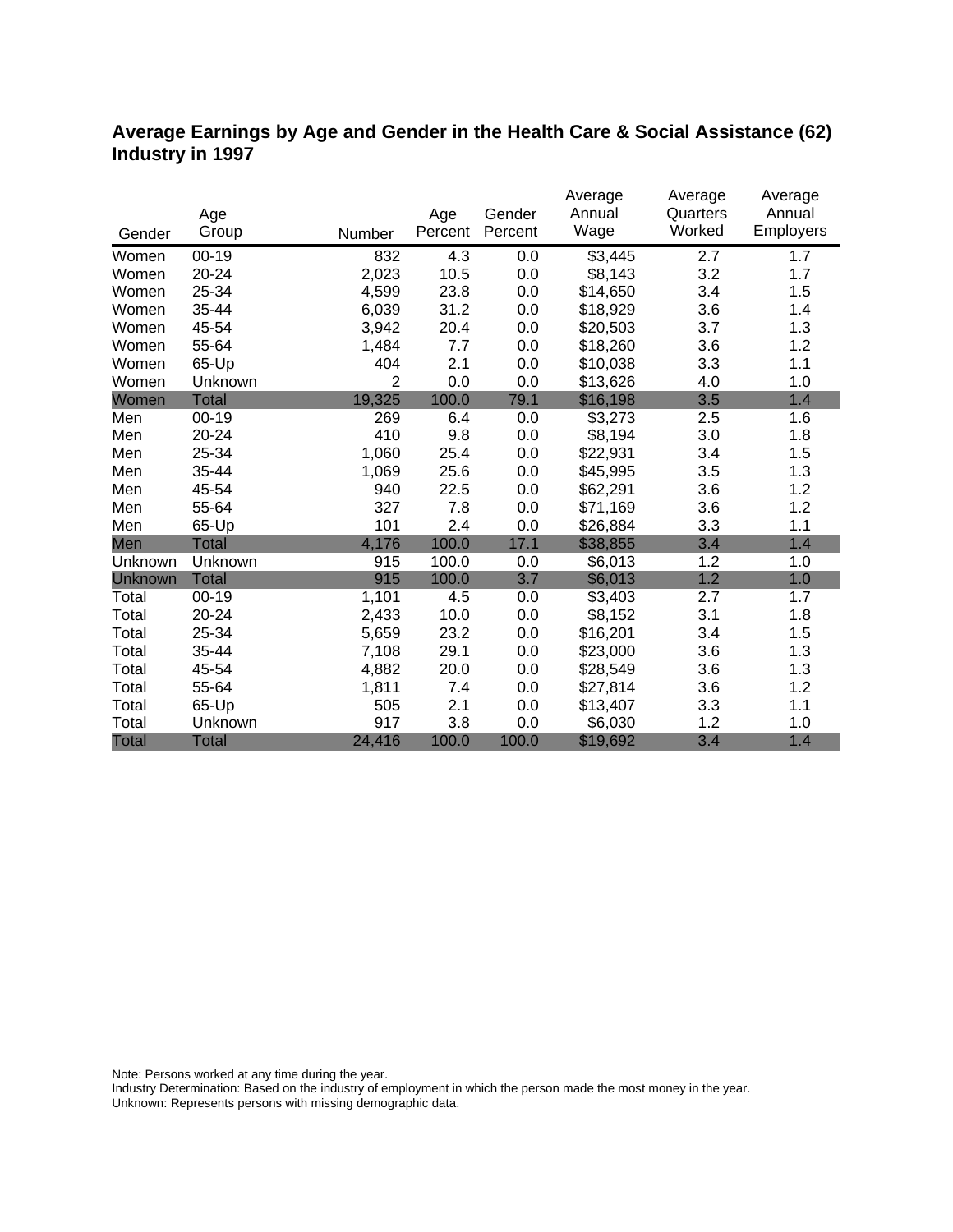## **Average Earnings by Age and Gender in the Leisure & Hospitality (71, 72) Industry in 1997**

|              |              |                |         |         | Average  | Average  | Average   |
|--------------|--------------|----------------|---------|---------|----------|----------|-----------|
|              | Age          |                | Age     | Gender  | Annual   | Quarters | Annual    |
| Gender       | Group        | Number         | Percent | Percent | Wage     | Worked   | Employers |
| Women        | $00 - 19$    | 6,964          | 29.0    | 0.0     | \$2,357  | 2.5      | 1.5       |
| Women        | 20-24        | 4,728          | 19.7    | 0.0     | \$4,592  | 2.8      | 1.8       |
| Women        | 25-34        | 5,062          | 21.1    | 0.0     | \$6,598  | 2.9      | 1.6       |
| Women        | 35-44        | 3,935          | 16.4    | 0.0     | \$8,153  | 3.1      | 1.6       |
| Women        | 45-54        | 2,013          | 8.4     | 0.0     | \$8,774  | 3.2      | 1.4       |
| Women        | 55-64        | 975            | 4.1     | 0.0     | \$8,369  | 3.3      | 1.3       |
| Women        | 65-Up        | 356            | 1.5     | 0.0     | \$5,418  | 3.1      | 1.2       |
| Women        | Unknown      | $\overline{2}$ | 0.0     | 0.0     | \$5,817  | 2.5      | 1.0       |
| Women        | <b>Total</b> | 24,035         | 100.0   | 52.9    | \$5,466  | 2.8      | 1.6       |
| Men          | $00 - 19$    | 4,487          | 30.2    | 0.0     | \$2,465  | 2.5      | 1.5       |
| Men          | 20-24        | 2,884          | 19.4    | 0.0     | \$5,563  | 2.8      | 1.9       |
| Men          | 25-34        | 3,544          | 23.9    | 0.0     | \$9,836  | 3.0      | 1.7       |
| Men          | 35-44        | 1,941          | 13.1    | 0.0     | \$13,903 | 3.0      | 1.5       |
| Men          | 45-54        | 1,102          | 7.4     | 0.0     | \$14,598 | 3.1      | 1.4       |
| Men          | 55-64        | 527            | 3.6     | 0.0     | \$13,562 | 3.0      | 1.2       |
| Men          | 65-Up        | 351            | 2.4     | 0.0     | \$6,692  | 2.9      | 1.2       |
| Men          | Unknown      | 4              | 0.0     | 0.0     | \$6,856  | 2.8      | 1.0       |
| Men          | <b>Total</b> | 14,840         | 100.0   | 32.6    | \$7,720  | 2.8      | 1.6       |
| Unknown      | 25-34        | 1              | 0.0     | 0.0     | \$8,213  | 4.0      | 2.0       |
| Unknown      | Unknown      | 6,586          | 100.0   | 0.0     | \$1,931  | 1.5      | 1.1       |
| Unknown      | <b>Total</b> | 6,587          | 100.0   | 14.5    | \$1,932  | 1.5      | 1.1       |
| Total        | $00 - 19$    | 11,451         | 25.2    | 0.0     | \$2,399  | 2.5      | 1.5       |
| Total        | 20-24        | 7,612          | 16.7    | 0.0     | \$4,960  | 2.8      | 1.8       |
| Total        | 25-34        | 8,607          | 18.9    | 0.0     | \$7,932  | 3.0      | 1.7       |
| Total        | 35-44        | 5,876          | 12.9    | 0.0     | \$10,053 | 3.1      | 1.5       |
| Total        | 45-54        | 3,115          | 6.9     | 0.0     | \$10,834 | 3.1      | 1.4       |
| Total        | 55-64        | 1,502          | 3.3     | 0.0     | \$10,191 | 3.2      | 1.3       |
| Total        | 65-Up        | 707            | 1.6     | 0.0     | \$6,050  | 3.0      | 1.2       |
| Total        | Unknown      | 6,592          | 14.5    | 0.0     | \$1,935  | 1.5      | 1.1       |
| <b>Total</b> | <b>Total</b> | 45,462         | 100.0   | 100.0   | \$5,689  | 2.6      | 1.5       |

Note: Persons worked at any time during the year.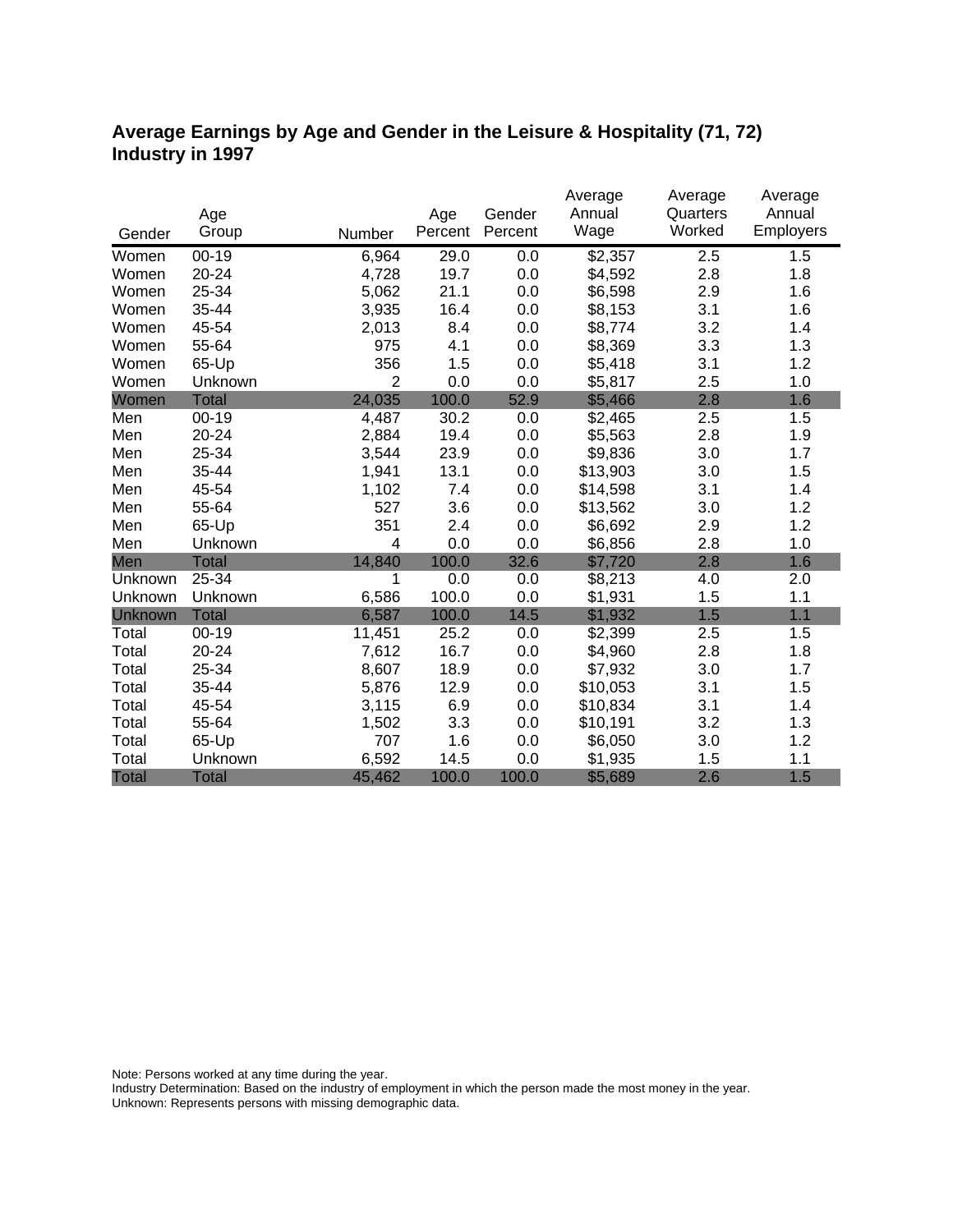#### **Average Earnings by Age and Gender in the Other Services Except Public Administration (81) Industry in 1997**

|              |              |        |         |         | Average  | Average  | Average   |
|--------------|--------------|--------|---------|---------|----------|----------|-----------|
|              | Age          |        | Age     | Gender  | Annual   | Quarters | Annual    |
| Gender       | Group        | Number | Percent | Percent | Wage     | Worked   | Employers |
| Women        | $00 - 19$    | 328    | 9.1     | 0.0     | \$2,436  | 2.5      | 1.5       |
| Women        | 20-24        | 370    | 10.3    | 0.0     | \$6,548  | 3.0      | 1.8       |
| Women        | 25-34        | 867    | 24.1    | 0.0     | \$9,513  | 3.2      | 1.6       |
| Women        | 35-44        | 903    | 25.1    | 0.0     | \$11,305 | 3.3      | 1.4       |
| Women        | 45-54        | 650    | 18.1    | 0.0     | \$11,570 | 3.4      | 1.3       |
| Women        | 55-64        | 346    | 9.6     | 0.0     | \$10,733 | 3.4      | 1.3       |
| Women        | 65-Up        | 135    | 3.8     | 0.0     | \$6,977  | 3.2      | 1.2       |
| Women        | <b>Total</b> | 3,599  | 100.0   | 46.2    | \$9,407  | 3.2      | 1.5       |
| Men          | $00 - 19$    | 481    | 13.0    | 0.0     | \$3,570  | 2.6      | 1.6       |
| Men          | 20-24        | 538    | 14.5    | 0.0     | \$11,312 | 3.1      | 1.8       |
| Men          | 25-34        | 870    | 23.5    | 0.0     | \$17,712 | 3.3      | 1.5       |
| Men          | 35-44        | 824    | 22.3    | 0.0     | \$23,633 | 3.4      | 1.3       |
| Men          | 45-54        | 539    | 14.6    | 0.0     | \$25,037 | 3.4      | 1.3       |
| Men          | 55-64        | 281    | 7.6     | 0.0     | \$22,589 | 3.4      | 1.2       |
| Men          | 65-Up        | 166    | 4.5     | 0.0     | \$7,595  | 3.1      | 1.1       |
| Men          | Unknown      | 1      | 0.0     | 0.0     | \$45     | 2.0      | 2.0       |
| Men          | <b>Total</b> | 3,700  | 100.0   | 47.5    | \$17,240 | 3.2      | 1.5       |
| Unknown      | Unknown      | 486    | 100.0   | 0.0     | \$3,244  | 1.3      | 1.0       |
| Unknown      | <b>Total</b> | 486    | 100.0   | 6.2     | \$3,244  | 1.3      | 1.0       |
| Total        | $00 - 19$    | 809    | 10.4    | 0.0     | \$3,110  | 2.6      | 1.5       |
| Total        | 20-24        | 908    | 11.7    | 0.0     | \$9,371  | 3.1      | 1.8       |
| Total        | 25-34        | 1,737  | 22.3    | 0.0     | \$13,620 | 3.3      | 1.5       |
| Total        | 35-44        | 1,727  | 22.2    | 0.0     | \$17,187 | 3.4      | 1.4       |
| Total        | 45-54        | 1,189  | 15.3    | 0.0     | \$17,675 | 3.4      | 1.3       |
| Total        | 55-64        | 627    | 8.1     | 0.0     | \$16,046 | 3.4      | 1.2       |
| Total        | 65-Up        | 301    | 3.9     | 0.0     | \$7,318  | 3.2      | 1.1       |
| Total        | Unknown      | 487    | 6.3     | 0.0     | \$3,237  | 1.3      | 1.0       |
| <b>Total</b> | <b>Total</b> | 7,785  | 100.0   | 100.0   | \$12,745 | 3.1      | 1.4       |

Note: Persons worked at any time during the year.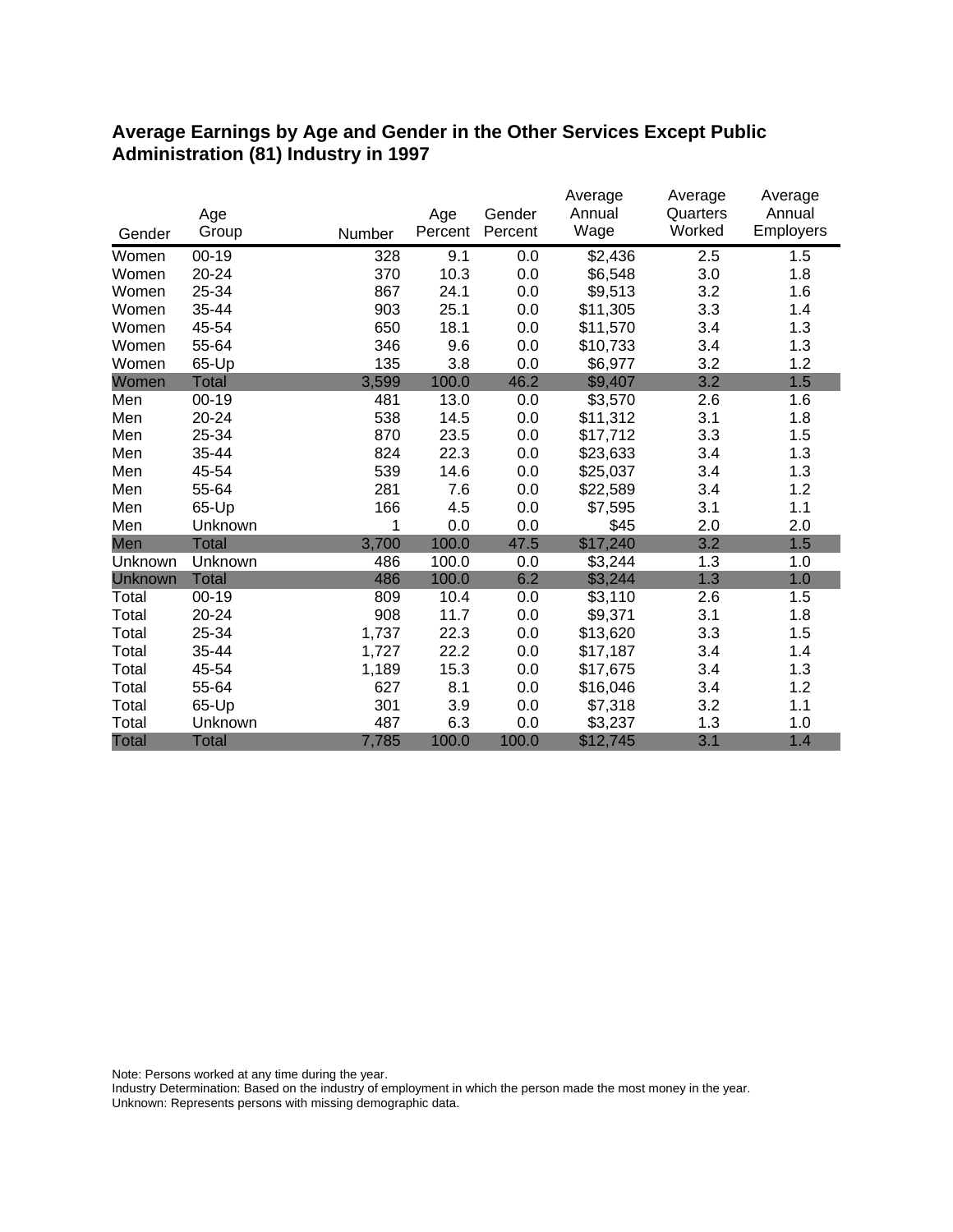## **Average Earnings by Age and Gender in the Public Administration (92) Industry in 1997**

|              |              |        |         |         | Average  | Average  | Average          |
|--------------|--------------|--------|---------|---------|----------|----------|------------------|
|              | Age          |        | Age     | Gender  | Annual   | Quarters | Annual           |
| Gender       | Group        | Number | Percent | Percent | Wage     | Worked   | <b>Employers</b> |
| Women        | $00 - 19$    | 624    | 7.1     | 0.0     | \$2,556  | 2.4      | 1.5              |
| Women        | 20-24        | 622    | 7.0     | 0.0     | \$8,347  | 3.1      | 1.8              |
| Women        | 25-34        | 1,653  | 18.7    | 0.0     | \$16,502 | 3.5      | 1.4              |
| Women        | 35-44        | 2,710  | 30.7    | 0.0     | \$19,795 | 3.7      | 1.3              |
| Women        | 45-54        | 2,123  | 24.0    | 0.0     | \$21,508 | 3.7      | 1.2              |
| Women        | 55-64        | 868    | 9.8     | 0.0     | \$18,757 | 3.5      | 1.1              |
| Women        | 65-Up        | 230    | 2.6     | 0.0     | \$9,094  | 2.7      | 1.1              |
| Women        | <b>Total</b> | 8,830  | 100.0   | 43.7    | \$17,185 | 3.5      | 1.3              |
| Men          | $00 - 19$    | 676    | 6.2     | 0.0     | \$2,697  | 2.3      | 1.5              |
| Men          | 20-24        | 717    | 6.6     | 0.0     | \$9,668  | 3.0      | 1.7              |
| Men          | 25-34        | 2,125  | 19.5    | 0.0     | \$21,863 | 3.6      | 1.4              |
| Men          | 35-44        | 3,171  | 29.1    | 0.0     | \$27,810 | 3.8      | 1.3              |
| Men          | 45-54        | 2,783  | 25.5    | 0.0     | \$30,701 | 3.8      | 1.2              |
| Men          | 55-64        | 1,147  | 10.5    | 0.0     | \$26,709 | 3.7      | 1.1              |
| Men          | 65-Up        | 278    | 2.6     | 0.0     | \$12,127 | 3.1      | 1.1              |
| Men          | Unknown      | 1      | 0.0     | 0.0     | \$27,247 | 4.0      | 1.0              |
| Men          | <b>Total</b> | 10,898 | 100.0   | 54.0    | \$24,121 | 3.6      | 1.3              |
| Unknown      | Unknown      | 470    | 100.0   | 0.0     | \$3,706  | 1.2      | 1.0              |
| Unknown      | <b>Total</b> | 470    | 100.0   | 2.3     | \$3,706  | 1.2      | 1.0              |
| Total        | $00 - 19$    | 1,300  | 6.4     | 0.0     | \$2,630  | 2.4      | 1.5              |
| Total        | $20 - 24$    | 1,339  | 6.6     | 0.0     | \$9,054  | 3.0      | 1.7              |
| Total        | 25-34        | 3,778  | 18.7    | 0.0     | \$19,517 | 3.6      | 1.4              |
| Total        | 35-44        | 5,881  | 29.1    | 0.0     | \$24,117 | 3.7      | 1.3              |
| Total        | 45-54        | 4,906  | 24.3    | 0.0     | \$26,723 | 3.8      | 1.2              |
| Total        | 55-64        | 2,015  | 10.0    | 0.0     | \$23,283 | 3.6      | 1.1              |
| Total        | 65-Up        | 508    | 2.5     | 0.0     | \$10,754 | 3.0      | 1.1              |
| Total        | Unknown      | 471    | 2.3     | 0.0     | \$3,756  | 1.2      | 1.0              |
| <b>Total</b> | <b>Total</b> | 20,198 | 100.0   | 100.0   | \$20,614 | 3.5      | 1.3              |

Note: Persons worked at any time during the year.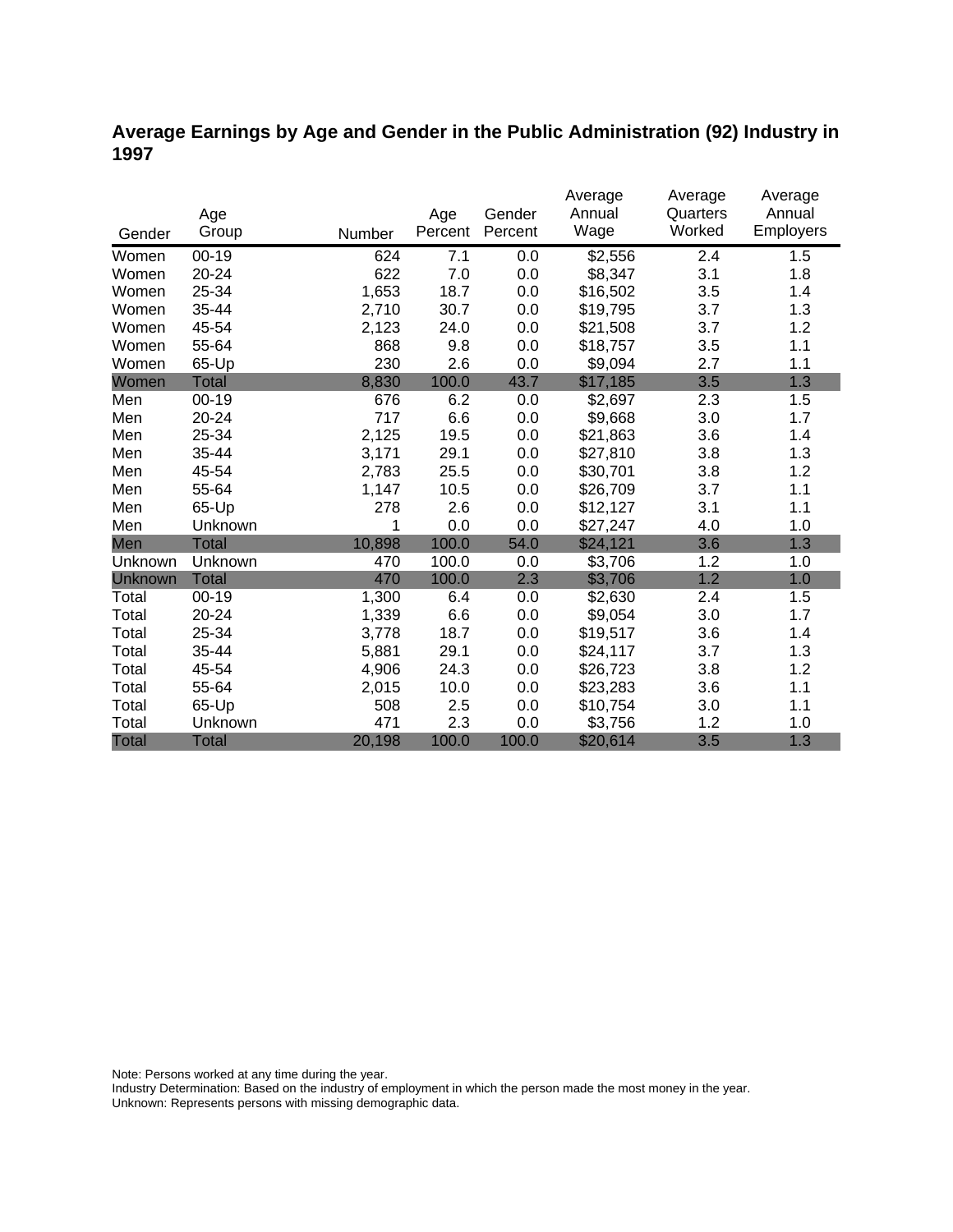### **Average Earnings by Age and Gender in the Nonclassified Industry (99) Industry in 1997**

|              |              |        |         |         | Average  | Average  | Average   |
|--------------|--------------|--------|---------|---------|----------|----------|-----------|
|              | Age          |        | Age     | Gender  | Annual   | Quarters | Annual    |
| Gender       | Group        | Number | Percent | Percent | Wage     | Worked   | Employers |
| Women        | $00 - 19$    | 758    | 17.2    | 0.0     | \$2,404  | 2.4      | 1.7       |
| Women        | 20-24        | 659    | 14.9    | 0.0     | \$5,347  | 2.8      | 1.9       |
| Women        | 25-34        | 978    | 22.1    | 0.0     | \$8,992  | 3.0      | 1.8       |
| Women        | 35-44        | 1,013  | 22.9    | 0.0     | \$11,504 | 3.1      | 1.7       |
| Women        | 45-54        | 647    | 14.6    | 0.0     | \$11,925 | 3.1      | 1.5       |
| Women        | 55-64        | 272    | 6.2     | 0.0     | \$10,832 | 3.1      | 1.4       |
| Women        | 65-Up        | 91     | 2.1     | 0.0     | \$7,983  | 2.9      | 1.3       |
| Women        | <b>Total</b> | 4,418  | 100.0   | 37.7    | \$8,416  | 2.9      | 1.7       |
| Men          | 00-19        | 707    | 11.6    | 0.0     | \$3,159  | 2.4      | 1.7       |
| Men          | 20-24        | 881    | 14.5    | 0.0     | \$10,699 | 2.9      | 2.0       |
| Men          | 25-34        | 1,512  | 24.9    | 0.0     | \$16,489 | 3.0      | 1.8       |
| Men          | 35-44        | 1,506  | 24.8    | 0.0     | \$28,445 | 3.2      | 1.7       |
| Men          | 45-54        | 918    | 15.1    | 0.0     | \$32,432 | 3.2      | 1.5       |
| Men          | 55-64        | 440    | 7.2     | 0.0     | \$25,660 | 3.1      | 1.4       |
| Men          | 65-Up        | 116    | 1.9     | 0.0     | \$13,097 | 2.8      | 1.3       |
| Men          | Total        | 6,080  | 100.0   | 51.8    | \$20,068 | 3.0      | 1.7       |
| Unknown      | Unknown      | 1,234  | 100.0   | 0.0     | \$3,419  | 1.3      | 1.1       |
| Unknown      | <b>Total</b> | 1,234  | 100.0   | 10.5    | \$3,419  | 1.3      | 1.1       |
| Total        | $00 - 19$    | 1,465  | 12.5    | 0.0     | \$2,768  | 2.4      | 1.7       |
| Total        | 20-24        | 1,540  | 13.1    | 0.0     | \$8,409  | 2.9      | 1.9       |
| Total        | 25-34        | 2,490  | 21.2    | 0.0     | \$13,544 | 3.0      | 1.8       |
| Total        | 35-44        | 2,519  | 21.5    | 0.0     | \$21,632 | 3.2      | 1.7       |
| Total        | 45-54        | 1,565  | 13.3    | 0.0     | \$23,954 | 3.2      | 1.5       |
| Total        | 55-64        | 712    | 6.1     | 0.0     | \$19,996 | 3.1      | 1.4       |
| Total        | 65-Up        | 207    | 1.8     | 0.0     | \$10,849 | 2.8      | 1.3       |
| Total        | Unknown      | 1,234  | 10.5    | 0.0     | \$3,419  | 1.3      | 1.1       |
| <b>Total</b> | <b>Total</b> | 11,732 | 100.0   | 100.0   | \$13,929 | 2.8      | 1.6       |

Note: Persons worked at any time during the year.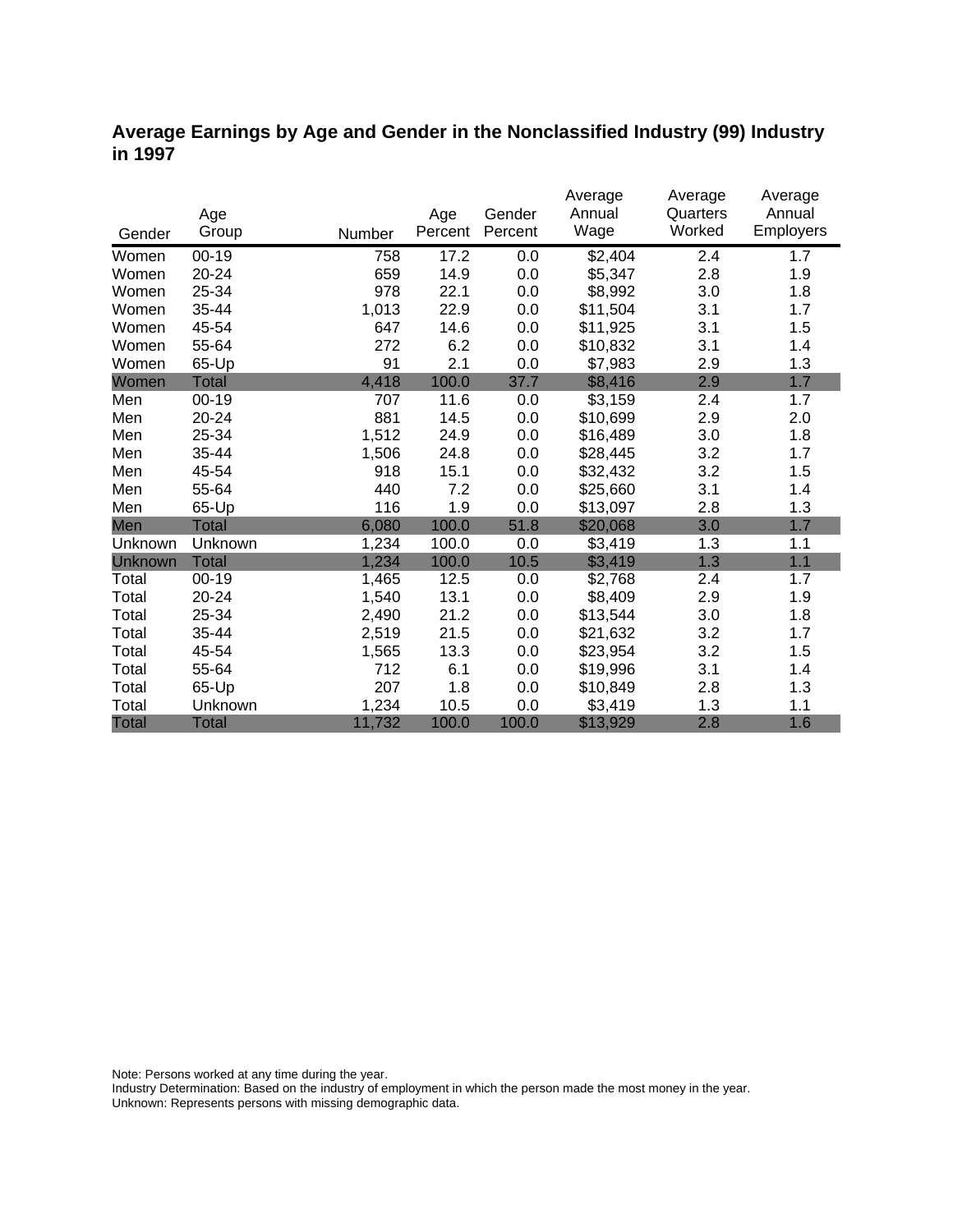# **Average Earnings by Age and Gender in the All Industry in 1997**

|              | Age          |         | Age     | Gender  | Average<br>Annual | Average<br>Quarters | Average<br>Annual |
|--------------|--------------|---------|---------|---------|-------------------|---------------------|-------------------|
| Gender       | Group        | Number  | Percent | Percent | Wage              | Worked              | Employers         |
| Women        | $00 - 19$    | 15,387  | 12.1    | 0.0     | \$2,663           | 2.5                 | 1.6               |
| Women        | 20-24        | 15,939  | 12.5    | 0.0     | \$6,309           | 2.9                 | 1.7               |
| Women        | 25-34        | 26,832  | 21.1    | 0.0     | \$11,646          | 3.2                 | 1.5               |
| Women        | 35-44        | 33,728  | 26.5    | 0.0     | \$15,814          | 3.4                 | 1.4               |
| Women        | 45-54        | 23,181  | 18.2    | 0.0     | \$18,033          | 3.5                 | 1.3               |
| Women        | 55-64        | 9,368   | 7.4     | 0.0     | \$15,424          | 3.4                 | 1.2               |
| Women        | 65-Up        | 2,669   | 2.1     | 0.0     | \$8,425           | 3.1                 | 1.1               |
| Women        | Unknown      | 6       | 0.0     | 0.0     | \$7,383           | 2.8                 | 1.2               |
| Women        | <b>Total</b> | 127,110 | 100.0   | 44.2    | \$12,371          | 3.2                 | 1.5               |
| Men          | $00 - 19$    | 14,844  | 10.7    | 0.0     | \$3,282           | 2.5                 | 1.6               |
| Men          | 20-24        | 16,760  | 12.1    | 0.0     | \$9,591           | 2.9                 | 1.9               |
| Men          | 25-34        | 31,363  | 22.6    | 0.0     | \$18,980          | 3.2                 | 1.6               |
| Men          | 35-44        | 36,032  | 26.0    | 0.0     | \$30,718          | 3.4                 | 1.4               |
| Men          | 45-54        | 25,259  | 18.2    | 0.0     | \$36,780          | 3.6                 | 1.3               |
| Men          | 55-64        | 11,092  | 8.0     | 0.0     | \$32,446          | 3.4                 | 1.2               |
| Men          | 65-Up        | 3,410   | 2.5     | 0.0     | \$17,082          | 3.1                 | 1.2               |
| Men          | Unknown      | 21      | 0.0     | 0.0     | \$11,834          | 2.3                 | 1.3               |
| Men          | <b>Total</b> | 138,781 | 100.0   | 48.3    | \$23,483          | 3.2                 | 1.5               |
| Unknown      | 20-24        | 1       | 0.0     | 0.0     | \$7,922           | 2.0                 | 1.0               |
| Unknown      | 25-34        | 1       | 0.0     | 0.0     | \$8,213           | 4.0                 | 2.0               |
| Unknown      | 35-44        | 1       | 0.0     | 0.0     | \$24,000          | 2.0                 | 1.0               |
| Unknown      | Unknown      | 21,419  | 100.0   | 0.0     | \$3,403           | 1.3                 | 1.1               |
| Unknown      | <b>Total</b> | 21,422  | 100.0   | 7.5     | \$3,404           | 1.3                 | 1.1               |
| Total        | $00 - 19$    | 30,231  | 10.5    | 0.0     | \$2,967           | 2.5                 | 1.6               |
| Total        | 20-24        | 32,700  | 11.4    | 0.0     | \$7,991           | 2.9                 | 1.8               |
| Total        | 25-34        | 58,196  | 20.3    | 0.0     | \$15,598          | 3.2                 | 1.6               |
| Total        | 35-44        | 69,761  | 24.3    | 0.0     | \$23,512          | 3.4                 | 1.4               |
| Total        | 45-54        | 48,440  | 16.9    | 0.0     | \$27,809          | 3.6                 | 1.3               |
| Total        | 55-64        | 20,460  | 7.1     | 0.0     | \$24,653          | 3.4                 | 1.2               |
| Total        | 65-Up        | 6,079   | 2.1     | 0.0     | \$13,281          | 3.1                 | 1.1               |
| Total        | Unknown      | 21,446  | 7.5     | 0.0     | \$3,412           | 1.3                 | 1.1               |
| <b>Total</b> | <b>Total</b> | 287,313 | 100.0   | 100.0   | \$17,070          | 3.1                 | 1.4               |

Note: Persons worked at any time during the year.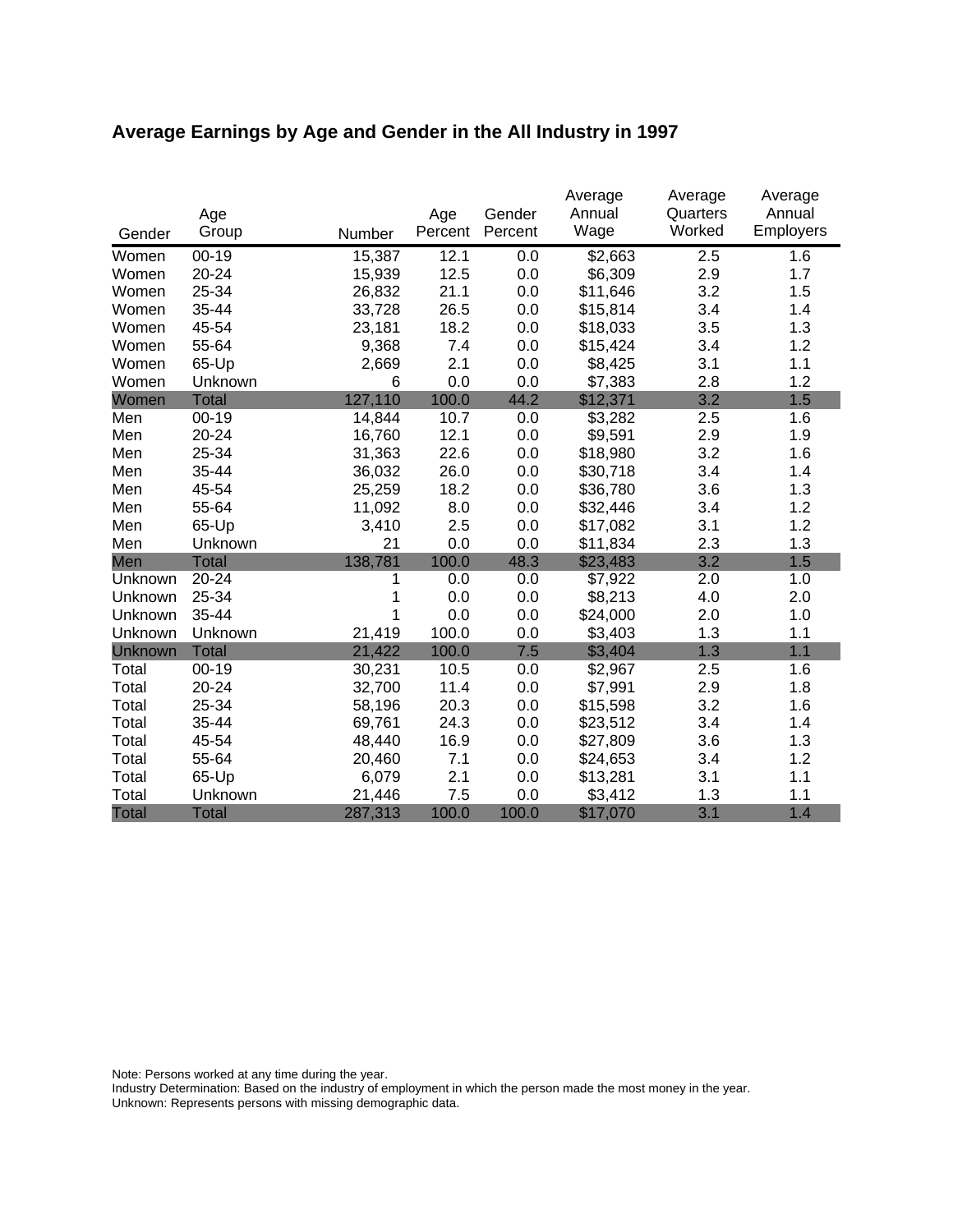### **Average Earnings by Age and Gender in the Natural Rescources & Mining (11, 21) Industry in 1998**

|              |              |                |         |         | Average  | Average  | Average   |
|--------------|--------------|----------------|---------|---------|----------|----------|-----------|
|              | Age          |                | Age     | Gender  | Annual   | Quarters | Annual    |
| Gender       | Group        | Number         | Percent | Percent | Wage     | Worked   | Employers |
| Women        | $00 - 19$    | 212            | 6.9     | 0.0     | \$3,796  | 2.4      | 1.6       |
| Women        | 20-24        | 282            | 9.2     | 0.0     | \$9,080  | 2.9      | 1.7       |
| Women        | 25-34        | 520            | 17.0    | 0.0     | \$19,650 | 3.2      | 1.5       |
| Women        | 35-44        | 1,027          | 33.7    | 0.0     | \$29,764 | 3.5      | 1.4       |
| Women        | 45-54        | 668            | 21.9    | 0.0     | \$28,516 | 3.5      | 1.3       |
| Women        | 55-64        | 274            | 9.0     | 0.0     | \$22,548 | 3.3      | 1.2       |
| Women        | 65-Up        | 69             | 2.3     | 0.0     | \$13,260 | 3.2      | 1.2       |
| Women        | <b>Total</b> | 3,052          | 100.0   | 12.5    | \$23,032 | 3.3      | 1.4       |
| Men          | $00 - 19$    | 857            | 4.3     | 0.0     | \$5,669  | 2.4      | 1.6       |
| Men          | 20-24        | 1,752          | 8.8     | 0.0     | \$16,443 | 3.1      | 1.9       |
| Men          | 25-34        | 3,776          | 19.0    | 0.0     | \$27,782 | 3.3      | 1.5       |
| Men          | 35-44        | 6,744          | 34.0    | 0.0     | \$43,104 | 3.6      | 1.3       |
| Men          | 45-54        | 4,609          | 23.2    | 0.0     | \$50,038 | 3.7      | 1.2       |
| Men          | 55-64        | 1,762          | 8.9     | 0.0     | \$43,674 | 3.5      | 1.2       |
| Men          | 65-Up        | 332            | 1.7     | 0.0     | \$25,615 | 2.9      | 1.1       |
| Men          | Unknown      | $\overline{2}$ | 0.0     | 0.0     | \$17,030 | 2.5      | 3.0       |
| Men          | <b>Total</b> | 19,834         | 100.0   | 81.1    | \$37,581 | 3.4      | 1.4       |
| Unknown      | 20-24        | 1              | 0.1     | 0.0     | \$1,418  | 1.0      | 1.0       |
| Unknown      | Unknown      | 1,572          | 99.9    | 0.0     | \$6,153  | 1.2      | 1.0       |
| Unknown      | <b>Total</b> | 1,573          | 100.0   | 6.4     | \$6,150  | 1.2      | 1.0       |
| Total        | $00 - 19$    | 1,069          | 4.4     | 0.0     | \$5,298  | 2.4      | 1.6       |
| Total        | $20 - 24$    | 2,035          | 8.3     | 0.0     | \$15,415 | 3.0      | 1.8       |
| Total        | 25-34        | 4,296          | 17.6    | 0.0     | \$26,797 | 3.3      | 1.5       |
| Total        | 35-44        | 7,771          | 31.8    | 0.0     | \$41,341 | 3.6      | 1.3       |
| Total        | 45-54        | 5,277          | 21.6    | 0.0     | \$47,313 | 3.7      | 1.2       |
| Total        | 55-64        | 2,036          | 8.3     | 0.0     | \$40,831 | 3.4      | 1.2       |
| Total        | 65-Up        | 401            | 1.6     | 0.0     | \$23,489 | 2.9      | 1.1       |
| Total        | Unknown      | 1,574          | 6.4     | 0.0     | \$6,167  | 1.2      | 1.0       |
| <b>Total</b> | <b>Total</b> | 24,459         | 100.0   | 100.0   | \$33,744 | 3.3      | 1.4       |

Note: Persons worked at any time during the year.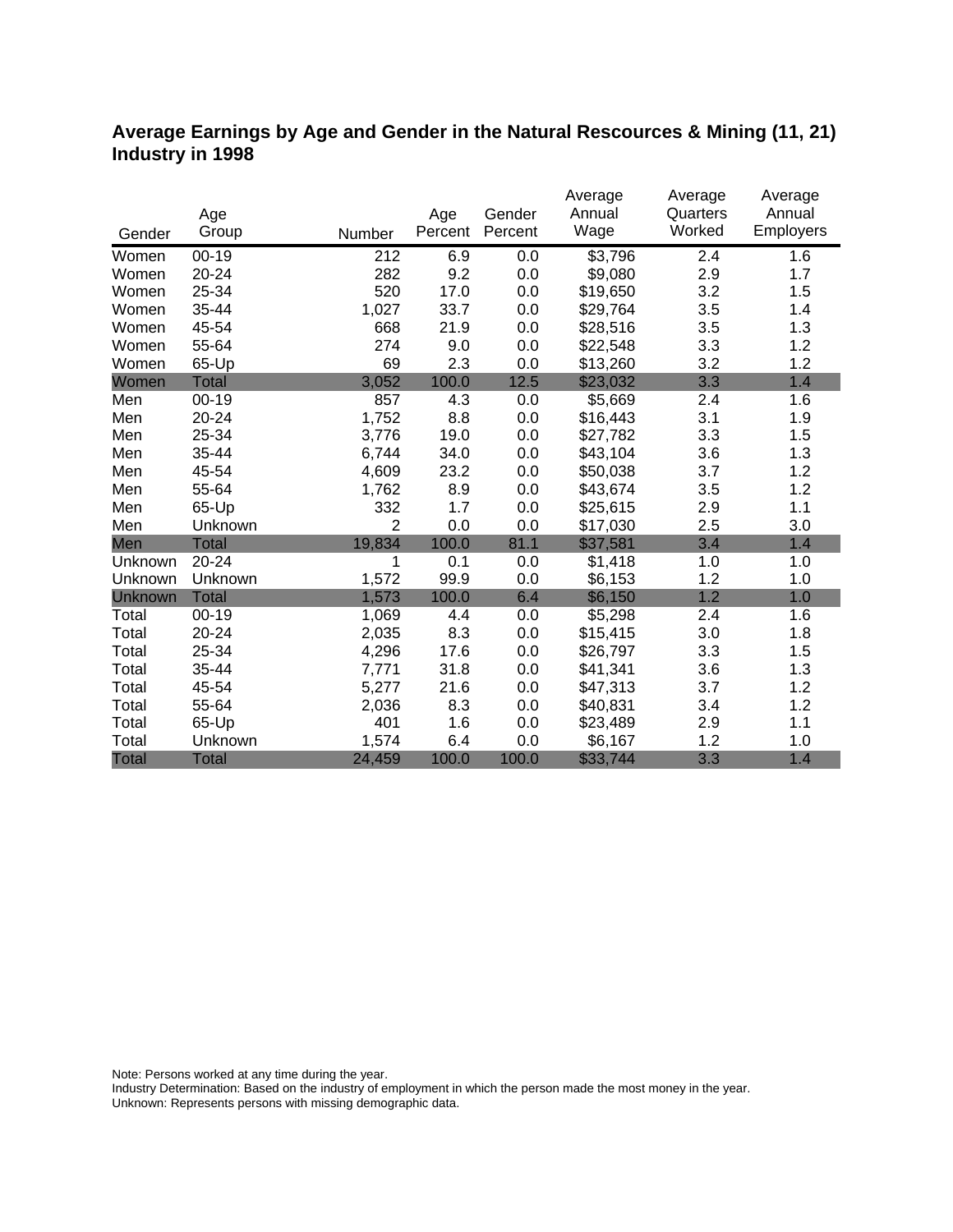# **Average Earnings by Age and Gender in the Construction (23) Industry in 1998**

|         | Age          |        | Age     | Gender  | Average<br>Annual | Average<br>Quarters | Average<br>Annual |
|---------|--------------|--------|---------|---------|-------------------|---------------------|-------------------|
| Gender  | Group        | Number | Percent | Percent | Wage              | Worked              | Employers         |
| Women   | $00 - 19$    | 248    | 9.1     | 0.0     | \$3,430           | 2.3                 | 1.7               |
| Women   | 20-24        | 292    | 10.7    | 0.0     | \$6,798           | 2.6                 | 1.9               |
| Women   | 25-34        | 608    | 22.2    | 0.0     | \$10,917          | 2.9                 | 1.8               |
| Women   | 35-44        | 843    | 30.8    | 0.0     | \$14,946          | 3.2                 | 1.6               |
| Women   | 45-54        | 479    | 17.5    | 0.0     | \$14,839          | 3.2                 | 1.4               |
| Women   | 55-64        | 207    | 7.6     | 0.0     | \$15,145          | 3.3                 | 1.2               |
| Women   | 65-Up        | 62     | 2.3     | 0.0     | \$10,841          | 2.8                 | 1.1               |
| Women   | <b>Total</b> | 2,739  | 100.0   | 9.4     | \$12,044          | 3.0                 | 1.6               |
| Men     | $00 - 19$    | 1,760  | 8.1     | 0.0     | \$4,876           | 2.5                 | 1.8               |
| Men     | 20-24        | 3,261  | 15.1    | 0.0     | \$11,468          | 3.0                 | 2.0               |
| Men     | 25-34        | 5,591  | 25.8    | 0.0     | \$16,839          | 3.0                 | 1.7               |
| Men     | 35-44        | 6,037  | 27.9    | 0.0     | \$21,603          | 3.1                 | 1.5               |
| Men     | 45-54        | 3,322  | 15.4    | 0.0     | \$24,744          | 3.2                 | 1.5               |
| Men     | 55-64        | 1,308  | 6.0     | 0.0     | \$24,059          | 3.2                 | 1.4               |
| Men     | 65-Up        | 349    | 1.6     | 0.0     | \$15,387          | 2.9                 | 1.2               |
| Men     | Unknown      | 3      | 0.0     | 0.0     | \$4,069           | 1.3                 | 1.3               |
| Men     | <b>Total</b> | 21,631 | 100.0   | 74.1    | \$18,011          | 3.0                 | 1.7               |
| Unknown | $35 - 44$    | 1      | 0.0     | 0.0     | \$61,576          | 4.0                 | 1.0               |
| Unknown | Unknown      | 4,820  | 100.0   | 0.0     | \$4,114           | 1.2                 | 1.0               |
| Unknown | <b>Total</b> | 4,821  | 100.0   | 16.5    | \$4,126           | 1.2                 | 1.0               |
| Total   | $00 - 19$    | 2,008  | 6.9     | 0.0     | \$4,698           | 2.5                 | 1.8               |
| Total   | 20-24        | 3,553  | 12.2    | 0.0     | \$11,084          | 2.9                 | 2.0               |
| Total   | 25-34        | 6,199  | 21.2    | 0.0     | \$16,258          | 3.0                 | 1.7               |
| Total   | 35-44        | 6,881  | 23.6    | 0.0     | \$20,793          | 3.1                 | 1.6               |
| Total   | 45-54        | 3,801  | 13.0    | 0.0     | \$23,496          | 3.2                 | 1.5               |
| Total   | 55-64        | 1,515  | 5.2     | 0.0     | \$22,841          | 3.2                 | 1.4               |
| Total   | 65-Up        | 411    | 1.4     | 0.0     | \$14,702          | 2.9                 | 1.2               |
| Total   | Unknown      | 4,823  | 16.5    | 0.0     | \$4,114           | 1.2                 | 1.0               |
| Total   | <b>Total</b> | 29,191 | 100.0   | 100.0   | \$15,158          | 2.7                 | 1.6               |

Note: Persons worked at any time during the year.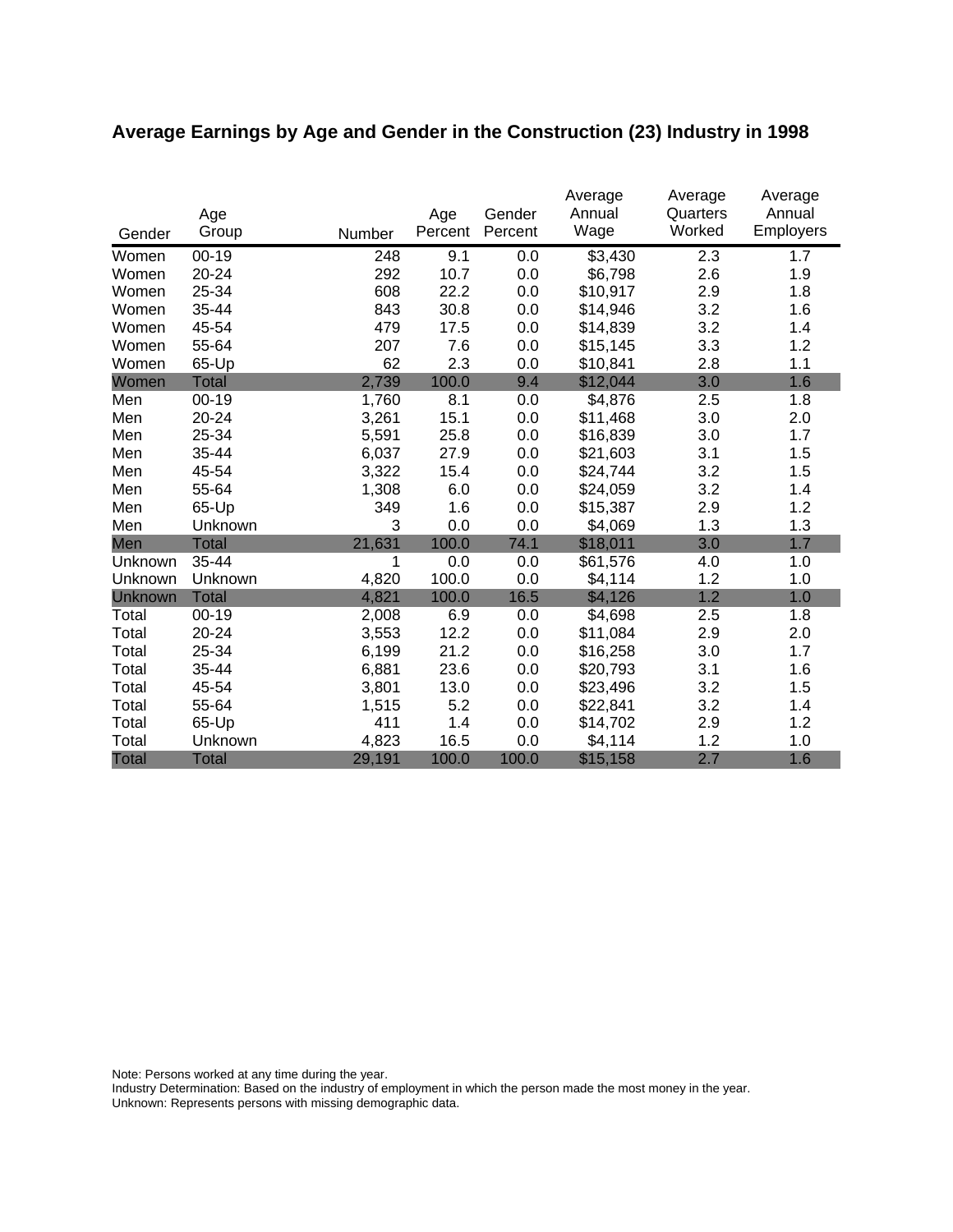## **Average Earnings by Age and Gender in the Manufacturing (31, 32, 33) Industry in 1998**

|              |              |        |         |         | Average  | Average  | Average   |
|--------------|--------------|--------|---------|---------|----------|----------|-----------|
|              | Age          |        | Age     | Gender  | Annual   | Quarters | Annual    |
| Gender       | Group        | Number | Percent | Percent | Wage     | Worked   | Employers |
| Women        | $00-19$      | 398    | 12.4    | 0.0     | \$3,301  | 2.5      | 1.6       |
| Women        | 20-24        | 395    | 12.3    | 0.0     | \$7,883  | 3.0      | 1.8       |
| Women        | 25-34        | 613    | 19.1    | 0.0     | \$16,016 | 3.4      | 1.5       |
| Women        | 35-44        | 894    | 27.9    | 0.0     | \$18,108 | 3.5      | 1.4       |
| Women        | 45-54        | 577    | 18.0    | 0.0     | \$20,666 | 3.6      | 1.3       |
| Women        | 55-64        | 261    | 8.1     | 0.0     | \$17,330 | 3.5      | 1.2       |
| Women        | 65-Up        | 71     | 2.2     | 0.0     | \$9,756  | 3.3      | 1.1       |
| Women        | <b>Total</b> | 3,209  | 100.0   | 24.0    | \$14,825 | 3.3      | 1.4       |
| Men          | $00 - 19$    | 701    | 7.4     | 0.0     | \$4,578  | 2.6      | 1.6       |
| Men          | 20-24        | 1,082  | 11.4    | 0.0     | \$12,483 | 3.2      | 1.8       |
| Men          | 25-34        | 2,089  | 22.0    | 0.0     | \$24,478 | 3.4      | 1.5       |
| Men          | 35-44        | 2,604  | 27.4    | 0.0     | \$37,012 | 3.6      | 1.2       |
| Men          | 45-54        | 2,004  | 21.1    | 0.0     | \$44,628 | 3.7      | 1.2       |
| Men          | 55-64        | 846    | 8.9     | 0.0     | \$43,301 | 3.7      | 1.1       |
| Men          | 65-Up        | 163    | 1.7     | 0.0     | \$24,507 | 3.2      | 1.1       |
| Men          | Unknown      | 1      | 0.0     | 0.0     | \$58,670 | 4.0      | 2.0       |
| Men          | <b>Total</b> | 9,490  | 100.0   | 71.0    | \$31,017 | 3.5      | 1.4       |
| Unknown      | Unknown      | 659    | 100.0   | 0.0     | \$4,606  | 1.2      | 1.0       |
| Unknown      | <b>Total</b> | 659    | 100.0   | 4.9     | \$4,606  | 1.2      | 1.0       |
| Total        | $00 - 19$    | 1,099  | 8.2     | 0.0     | \$4,115  | 2.6      | 1.6       |
| Total        | 20-24        | 1,477  | 11.1    | 0.0     | \$11,253 | 3.1      | 1.8       |
| Total        | 25-34        | 2,702  | 20.2    | 0.0     | \$22,558 | 3.4      | 1.5       |
| Total        | 35-44        | 3,498  | 26.2    | 0.0     | \$32,180 | 3.6      | 1.3       |
| Total        | 45-54        | 2,581  | 19.3    | 0.0     | \$39,271 | 3.7      | 1.2       |
| Total        | 55-64        | 1,107  | 8.3     | 0.0     | \$37,177 | 3.6      | 1.1       |
| Total        | 65-Up        | 234    | 1.8     | 0.0     | \$20,031 | 3.3      | 1.1       |
| Total        | Unknown      | 660    | 4.9     | 0.0     | \$4,688  | 1.2      | 1.0       |
| <b>Total</b> | <b>Total</b> | 13,358 | 100.0   | 100.0   | \$25,824 | 3.3      | 1.4       |

Note: Persons worked at any time during the year.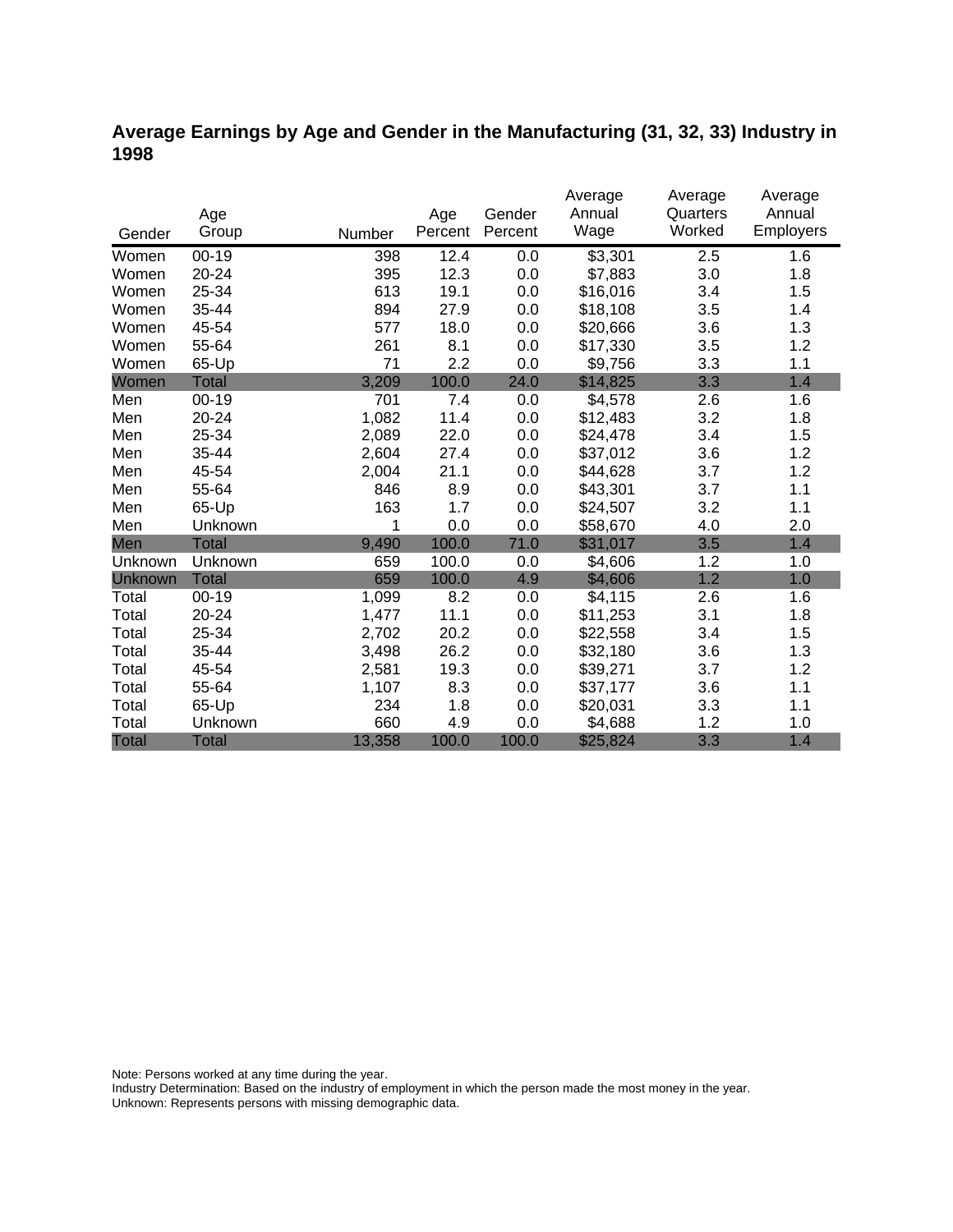#### **Average Earnings by Age and Gender in the Wholesale Trade, Transportation, & Utilities (22, 42, 48, 49) Industry in 1998**

|              |              |        |         |         | Average  | Average  | Average          |
|--------------|--------------|--------|---------|---------|----------|----------|------------------|
|              | Age          |        | Age     | Gender  | Annual   | Quarters | Annual           |
| Gender       | Group        | Number | Percent | Percent | Wage     | Worked   | <b>Employers</b> |
| Women        | $00 - 19$    | 204    | 5.4     | 0.0     | \$3,391  | 2.6      | 1.6              |
| Women        | 20-24        | 302    | 7.9     | 0.0     | \$8,766  | 3.2      | 1.9              |
| Women        | 25-34        | 790    | 20.7    | 0.0     | \$13,924 | 3.3      | 1.6              |
| Women        | 35-44        | 1,222  | 32.1    | 0.0     | \$19,270 | 3.5      | 1.4              |
| Women        | 45-54        | 837    | 22.0    | 0.0     | \$21,737 | 3.6      | 1.3              |
| Women        | 55-64        | 370    | 9.7     | 0.0     | \$17,581 | 3.5      | 1.3              |
| Women        | 65-Up        | 87     | 2.3     | 0.0     | \$14,677 | 3.0      | 1.1              |
| Women        | Total        | 3,812  | 100.0   | 20.0    | \$16,753 | 3.4      | 1.5              |
| Men          | $00 - 19$    | 546    | 3.9     | 0.0     | \$4,783  | 2.6      | 1.6              |
| Men          | 20-24        | 1,030  | 7.3     | 0.0     | \$14,407 | 3.2      | 1.8              |
| Men          | 25-34        | 2,889  | 20.4    | 0.0     | \$23,483 | 3.4      | 1.5              |
| Men          | 35-44        | 4,379  | 31.0    | 0.0     | \$35,620 | 3.6      | 1.3              |
| Men          | 45-54        | 3,339  | 23.6    | 0.0     | \$41,890 | 3.6      | 1.2              |
| Men          | 55-64        | 1,550  | 11.0    | 0.0     | \$33,969 | 3.4      | 1.2              |
| Men          | 65-Up        | 405    | 2.9     | 0.0     | \$17,231 | 3.1      | 1.2              |
| Men          | <b>Total</b> | 14,138 | 100.0   | 74.1    | \$31,177 | 3.5      | 1.3              |
| Unknown      | Unknown      | 1,132  | 100.0   | 0.0     | \$6,074  | 1.2      | 1.0              |
| Unknown      | <b>Total</b> | 1,132  | 100.0   | 5.9     | \$6,074  | 1.2      | 1.0              |
| Total        | $00 - 19$    | 750    | 3.9     | 0.0     | \$4,404  | 2.6      | 1.6              |
| Total        | 20-24        | 1,332  | 7.0     | 0.0     | \$13,128 | 3.2      | 1.8              |
| Total        | 25-34        | 3,679  | 19.3    | 0.0     | \$21,430 | 3.4      | 1.5              |
| Total        | 35-44        | 5,601  | 29.4    | 0.0     | \$32,053 | 3.6      | 1.3              |
| Total        | 45-54        | 4,176  | 21.9    | 0.0     | \$37,851 | 3.6      | 1.2              |
| Total        | 55-64        | 1,920  | 10.1    | 0.0     | \$30,811 | 3.4      | 1.2              |
| Total        | 65-Up        | 492    | 2.6     | 0.0     | \$16,779 | 3.1      | 1.2              |
| Total        | Unknown      | 1,132  | 5.9     | 0.0     | \$6,074  | 1.2      | 1.0              |
| <b>Total</b> | <b>Total</b> | 19,082 | 100.0   | 100.0   | \$26,806 | 3.3      | 1.4              |

Note: Persons worked at any time during the year.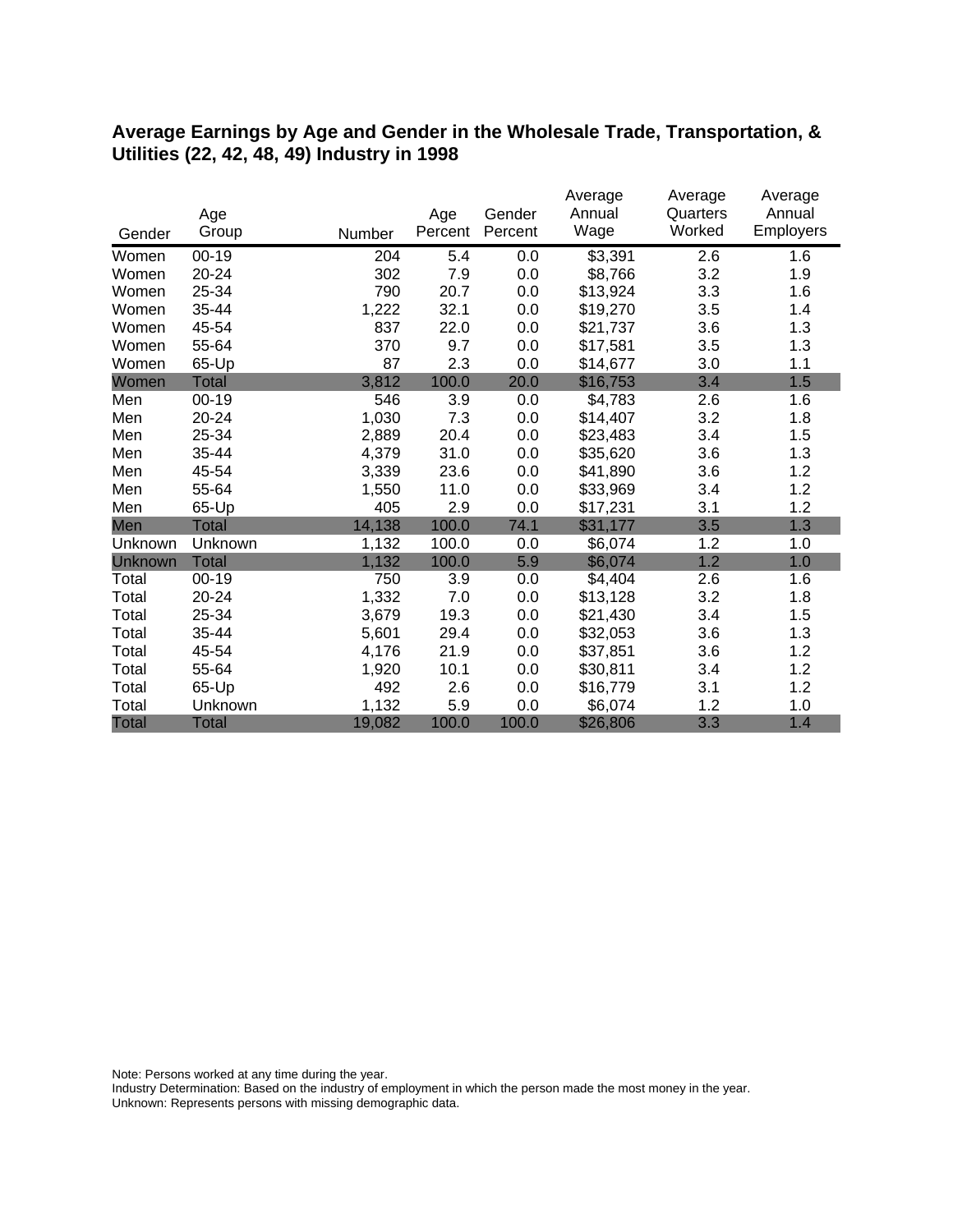# **Average Earnings by Age and Gender in the Retail Trade (44, 45) Industry in 1998**

|         |              |                |                | Gender  | Average<br>Annual | Average<br>Quarters | Average<br>Annual |
|---------|--------------|----------------|----------------|---------|-------------------|---------------------|-------------------|
| Gender  | Age<br>Group | Number         | Age<br>Percent | Percent | Wage              | Worked              | <b>Employers</b>  |
| Women   | $00 - 19$    | 3,262          | 16.3           | 0.0     | \$3,397           | 2.7                 | 1.7               |
| Women   | 20-24        | 3,540          | 17.7           | 0.0     | \$6,414           | 3.0                 | 1.7               |
| Women   | 25-34        | 3,890          | 19.5           | 0.0     | \$9,933           | 3.1                 | 1.5               |
| Women   | 35-44        | 4,546          | 22.8           | 0.0     | \$12,325          | 3.4                 | 1.5               |
| Women   | 45-54        | 2,846          | 14.2           | 0.0     | \$13,208          | 3.4                 | 1.4               |
| Women   | 55-64        | 1,391          | 7.0            | 0.0     | \$11,265          | 3.4                 | 1.3               |
| Women   | 65-Up        | 498            | 2.5            | 0.0     | \$7,762           | 3.3                 | 1.1               |
| Women   | Unknown      | 1              | 0.0            | 0.0     | \$1,866           | 2.0                 | 1.0               |
| Women   | <b>Total</b> | 19,974         | 100.0          | 52.6    | \$9,291           | 3.2                 | 1.5               |
| Men     | $00-19$      | 2,917          | 19.1           | 0.0     | \$3,784           | 2.7                 | 1.6               |
| Men     | 20-24        | 2,521          | 16.5           | 0.0     | \$9,332           | 3.0                 | 1.8               |
| Men     | 25-34        | 3,444          | 22.6           | 0.0     | \$18,532          | 3.3                 | 1.6               |
| Men     | 35-44        | 2,870          | 18.8           | 0.0     | \$26,021          | 3.5                 | 1.4               |
| Men     | 45-54        | 2,009          | 13.2           | 0.0     | \$30,054          | 3.5                 | 1.2               |
| Men     | 55-64        | 1,017          | 6.7            | 0.0     | \$24,311          | 3.5                 | 1.2               |
| Men     | 65-Up        | 484            | 3.2            | 0.0     | \$16,221          | 3.1                 | 1.1               |
| Men     | Unknown      | $\overline{2}$ | 0.0            | 0.0     | \$184             | 1.0                 | 1.0               |
| Men     | <b>Total</b> | 15,264         | 100.0          | 40.2    | \$17,428          | 3.2                 | 1.5               |
| Unknown | Unknown      | 2,717          | 100.0          | 0.0     | \$3,254           | 1.3                 | 1.1               |
| Unknown | <b>Total</b> | 2,717          | 100.0          | 7.2     | \$3,254           | 1.3                 | 1.1               |
| Total   | $00 - 19$    | 6,179          | 16.3           | 0.0     | \$3,580           | 2.7                 | 1.7               |
| Total   | 20-24        | 6,061          | 16.0           | 0.0     | \$7,628           | 3.0                 | 1.7               |
| Total   | 25-34        | 7,334          | 19.3           | 0.0     | \$13,971          | 3.2                 | 1.6               |
| Total   | 35-44        | 7,416          | 19.5           | 0.0     | \$17,625          | 3.4                 | 1.4               |
| Total   | 45-54        | 4,855          | 12.8           | 0.0     | \$20,179          | 3.5                 | 1.3               |
| Total   | 55-64        | 2,408          | 6.3            | 0.0     | \$16,775          | 3.4                 | 1.2               |
| Total   | 65-Up        | 982            | 2.6            | 0.0     | \$11,931          | 3.2                 | 1.1               |
| Total   | Unknown      | 2,720          | 7.2            | 0.0     | \$3,251           | 1.3                 | 1.1               |
| Total   | <b>Total</b> | 37,955         | 100.0          | 100.0   | \$12,131          | 3.0                 | 1.5               |

Note: Persons worked at any time during the year.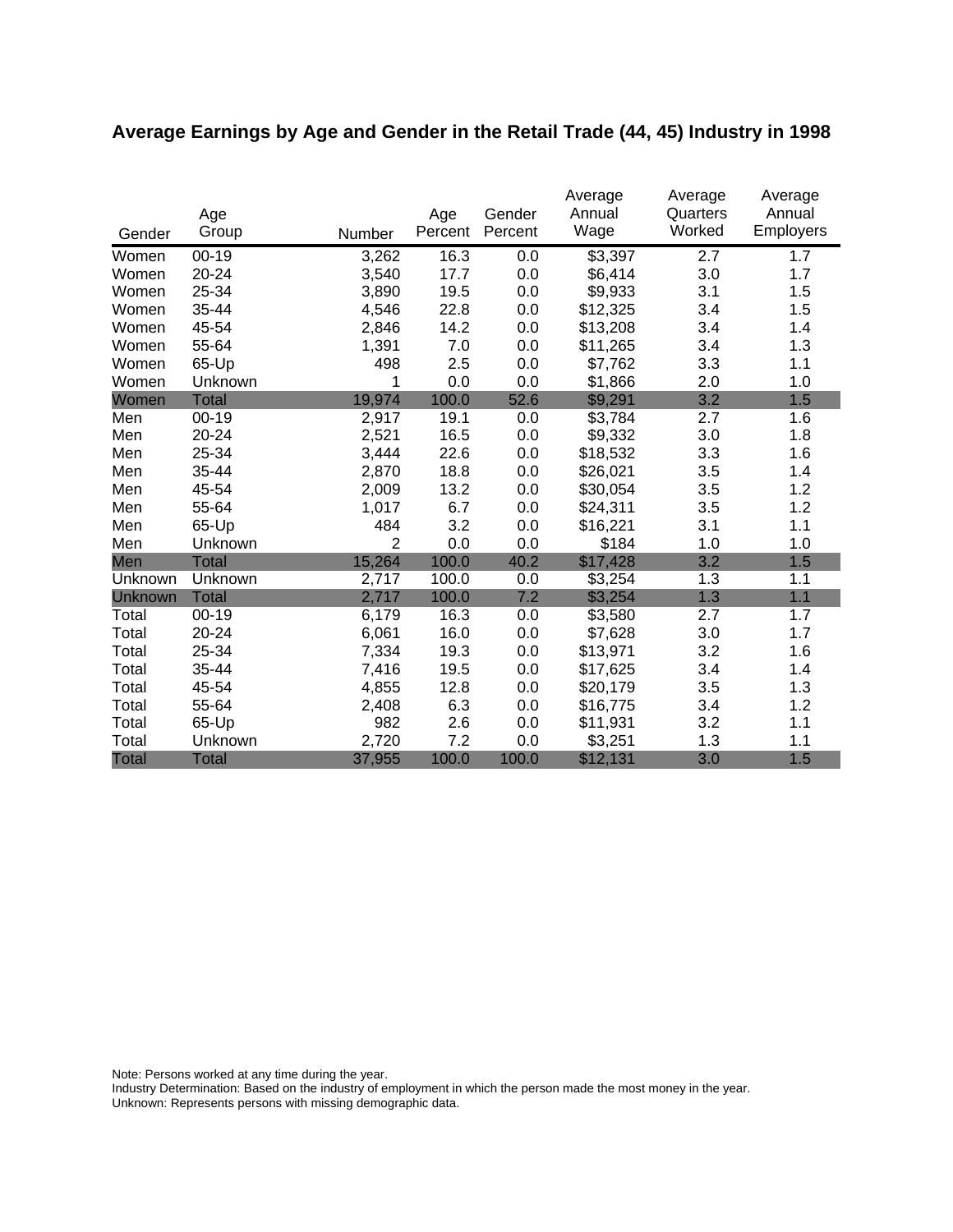# **Average Earnings by Age and Gender in the Information (51) Industry in 1998**

|              | Age<br>Group |        | Age<br>Percent | Gender<br>Percent | Average<br>Annual<br>Wage | Average<br>Quarters<br>Worked | Average<br>Annual<br><b>Employers</b> |
|--------------|--------------|--------|----------------|-------------------|---------------------------|-------------------------------|---------------------------------------|
| Gender       |              | Number |                |                   |                           |                               |                                       |
| Women        | $00 - 19$    | 274    | 10.1           | 0.0               | \$2,416                   | 2.8                           | 1.5                                   |
| Women        | 20-24        | 289    | 10.7           | 0.0               | \$8,715                   | 3.2                           | 1.8                                   |
| Women        | 25-34        | 562    | 20.8           | 0.0               | \$14,975                  | 3.3                           | 1.6                                   |
| Women        | 35-44        | 733    | 27.1           | 0.0               | \$18,818                  | 3.6                           | 1.4                                   |
| Women        | 45-54        | 585    | 21.6           | 0.0               | \$21,233                  | 3.7                           | 1.3                                   |
| Women        | 55-64        | 183    | 6.8            | 0.0               | \$15,655                  | 3.6                           | 1.2                                   |
| Women        | 65-Up        | 79     | 2.9            | 0.0               | \$11,706                  | 3.3                           | 1.1                                   |
| Women        | <b>Total</b> | 2,705  | 100.0          | 50.4              | \$15,379                  | 3.4                           | 1.4                                   |
| Men          | 00-19        | 222    | 9.4            | 0.0               | \$2,908                   | 2.6                           | 1.4                                   |
| Men          | 20-24        | 214    | 9.0            | 0.0               | \$10,093                  | 3.0                           | 1.7                                   |
| Men          | 25-34        | 553    | 23.3           | 0.0               | \$21,044                  | 3.4                           | 1.4                                   |
| Men          | 35-44        | 571    | 24.1           | 0.0               | \$36,884                  | 3.6                           | 1.3                                   |
| Men          | 45-54        | 592    | 25.0           | 0.0               | \$41,466                  | 3.7                           | 1.2                                   |
| Men          | 55-64        | 182    | 7.7            | 0.0               | \$56,498                  | 3.7                           | 1.2                                   |
| Men          | 65-Up        | 38     | 1.6            | 0.0               | \$21,310                  | 3.6                           | 1.2                                   |
| Men          | Total        | 2,372  | 100.0          | 44.2              | \$29,993                  | 3.4                           | 1.3                                   |
| Unknown      | Unknown      | 289    | 100.0          | 0.0               | \$4,562                   | 1.2                           | 1.0                                   |
| Unknown      | <b>Total</b> | 289    | 100.0          | 5.4               | \$4,562                   | 1.2                           | 1.0                                   |
| Total        | $00 - 19$    | 496    | 9.2            | 0.0               | \$2,636                   | 2.7                           | 1.5                                   |
| Total        | 20-24        | 503    | 9.4            | 0.0               | \$9,301                   | 3.1                           | 1.7                                   |
| Total        | 25-34        | 1,115  | 20.8           | 0.0               | \$17,985                  | 3.4                           | 1.5                                   |
| Total        | 35-44        | 1,304  | 24.3           | 0.0               | \$26,729                  | 3.6                           | 1.4                                   |
| Total        | 45-54        | 1,177  | 21.9           | 0.0               | \$31,410                  | 3.7                           | 1.2                                   |
| Total        | 55-64        | 365    | 6.8            | 0.0               | \$36,021                  | 3.7                           | 1.2                                   |
| Total        | 65-Up        | 117    | 2.2            | 0.0               | \$14,825                  | 3.4                           | 1.1                                   |
| Total        | Unknown      | 289    | 5.4            | 0.0               | \$4,562                   | 1.2                           | 1.0                                   |
| <b>Total</b> | <b>Total</b> | 5,366  | 100.0          | 100.0             | \$21,257                  | 3.3                           | 1.4                                   |

Note: Persons worked at any time during the year.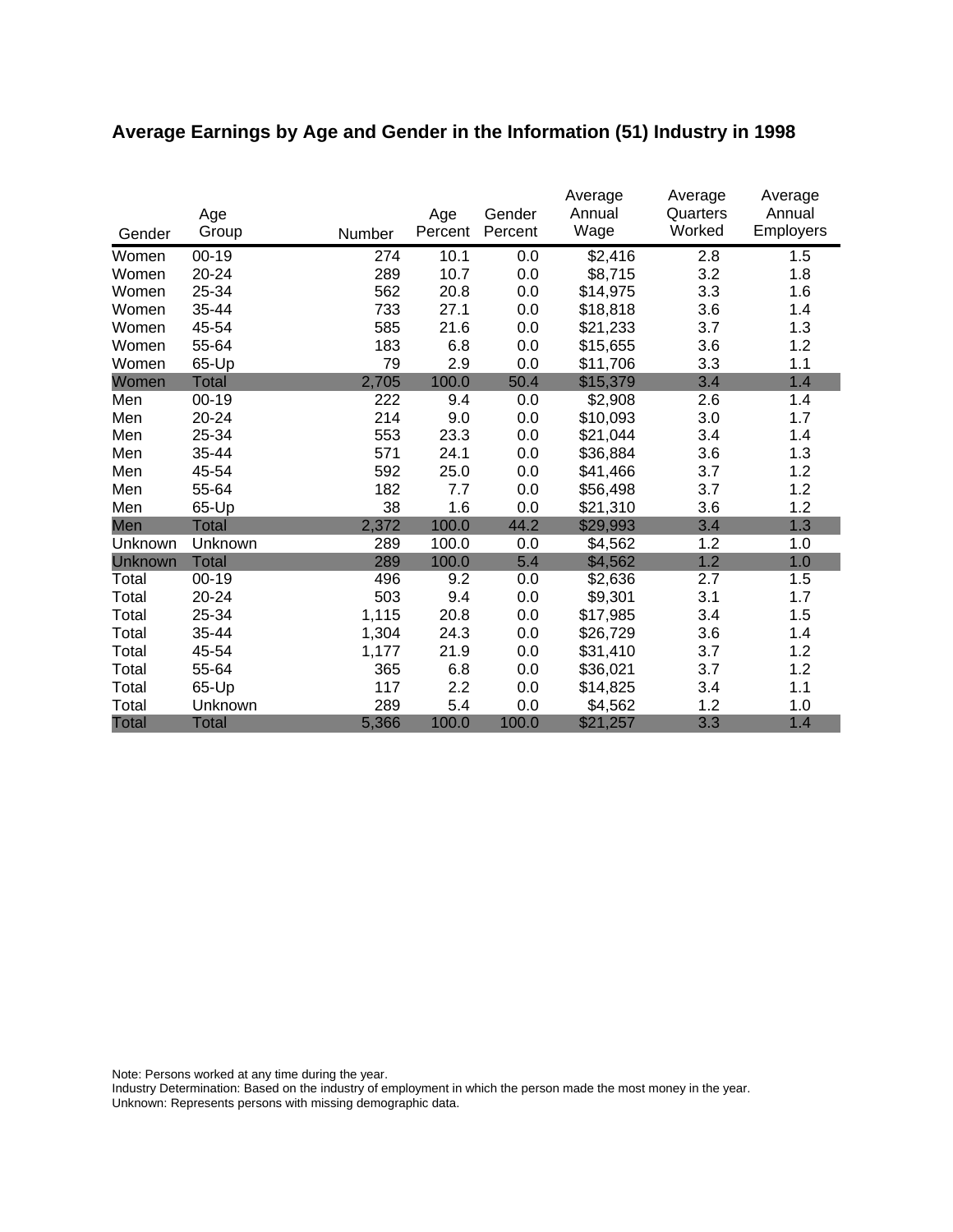### **Average Earnings by Age and Gender in the Financial Activities (52, 53) Industry in 1998**

|              |              |        |         |         | Average  | Average  | Average   |
|--------------|--------------|--------|---------|---------|----------|----------|-----------|
|              | Age          |        | Age     | Gender  | Annual   | Quarters | Annual    |
| Gender       | Group        | Number | Percent | Percent | Wage     | Worked   | Employers |
| Women        | $00 - 19$    | 345    | 5.1     | 0.0     | \$3,808  | 2.8      | 1.7       |
| Women        | 20-24        | 717    | 10.5    | 0.0     | \$9,539  | 3.3      | 1.9       |
| Women        | 25-34        | 1,601  | 23.5    | 0.0     | \$16,105 | 3.5      | 1.5       |
| Women        | 35-44        | 2,024  | 29.7    | 0.0     | \$20,342 | 3.6      | 1.4       |
| Women        | 45-54        | 1,365  | 20.0    | 0.0     | \$20,757 | 3.7      | 1.3       |
| Women        | 55-64        | 566    | 8.3     | 0.0     | \$20,916 | 3.6      | 1.2       |
| Women        | 65-Up        | 193    | 2.8     | 0.0     | \$9,207  | 3.2      | 1.1       |
| Women        | <b>Total</b> | 6,811  | 100.0   | 62.8    | \$17,187 | 3.5      | 1.4       |
| Men          | $00 - 19$    | 258    | 7.5     | 0.0     | \$4,011  | 2.6      | 1.7       |
| Men          | 20-24        | 362    | 10.5    | 0.0     | \$9,291  | 2.9      | 1.8       |
| Men          | 25-34        | 723    | 20.9    | 0.0     | \$25,357 | 3.4      | 1.6       |
| Men          | 35-44        | 778    | 22.5    | 0.0     | \$41,776 | 3.5      | 1.4       |
| Men          | 45-54        | 739    | 21.3    | 0.0     | \$54,508 | 3.6      | 1.2       |
| Men          | 55-64        | 377    | 10.9    | 0.0     | \$51,871 | 3.5      | 1.2       |
| Men          | 65-Up        | 226    | 6.5     | 0.0     | \$34,086 | 3.2      | 1.1       |
| Men          | <b>Total</b> | 3,463  | 100.0   | 32.0    | \$35,453 | 3.3      | 1.4       |
| Unknown      | 25-34        | 1      | 0.2     | 0.0     | \$7,781  | 4.0      | 1.0       |
| Unknown      | Unknown      | 562    | 99.8    | 0.0     | \$6,914  | 1.2      | 1.1       |
| Unknown      | <b>Total</b> | 563    | 100.0   | 5.2     | \$6,915  | 1.2      | 1.1       |
| Total        | $00 - 19$    | 603    | 5.6     | 0.0     | \$3,895  | 2.7      | 1.7       |
| Total        | $20 - 24$    | 1,079  | 10.0    | 0.0     | \$9,456  | 3.2      | 1.8       |
| Total        | 25-34        | 2,325  | 21.5    | 0.0     | \$18,978 | 3.5      | 1.5       |
| Total        | 35-44        | 2,802  | 25.9    | 0.0     | \$26,294 | 3.6      | 1.4       |
| Total        | 45-54        | 2,104  | 19.4    | 0.0     | \$32,612 | 3.6      | 1.3       |
| Total        | 55-64        | 943    | 8.7     | 0.0     | \$33,291 | 3.5      | 1.2       |
| Total        | 65-Up        | 419    | 3.9     | 0.0     | \$22,626 | 3.2      | 1.1       |
| Total        | Unknown      | 562    | 5.2     | 0.0     | \$6,914  | 1.2      | 1.1       |
| <b>Total</b> | <b>Total</b> | 10,837 | 100.0   | 100.0   | \$22,490 | 3.3      | 1.4       |

Note: Persons worked at any time during the year.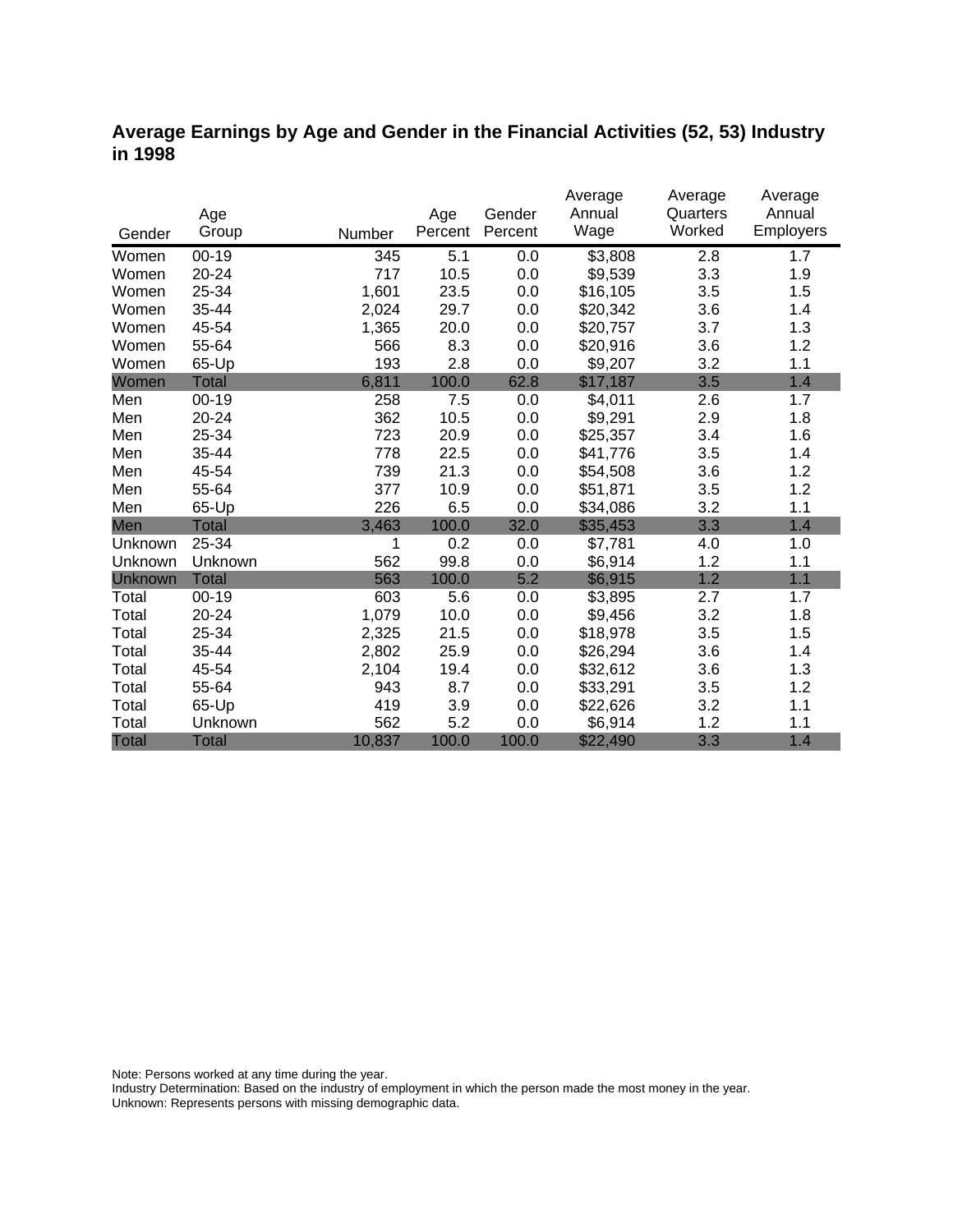## **Average Earnings by Age and Gender in the Professional & Business Services (54, 55, 56) Industry in 1998**

|              |              |                |         |         | Average  | Average  | Average   |
|--------------|--------------|----------------|---------|---------|----------|----------|-----------|
|              | Age          |                | Age     | Gender  | Annual   | Quarters | Annual    |
| Gender       | Group        | Number         | Percent | Percent | Wage     | Worked   | Employers |
| Women        | $00 - 19$    | 857            | 9.4     | 0.0     | \$2,730  | 2.4      | 1.7       |
| Women        | 20-24        | 1,294          | 14.1    | 0.0     | \$7,235  | 2.9      | 1.9       |
| Women        | 25-34        | 2,262          | 24.7    | 0.0     | \$12,477 | 3.1      | 1.6       |
| Women        | 35-44        | 2,434          | 26.6    | 0.0     | \$14,551 | 3.2      | 1.5       |
| Women        | 45-54        | 1,547          | 16.9    | 0.0     | \$15,314 | 3.3      | 1.4       |
| Women        | 55-64        | 585            | 6.4     | 0.0     | \$11,975 | 3.2      | 1.4       |
| Women        | 65-Up        | 175            | 1.9     | 0.0     | \$8,332  | 2.8      | 1.2       |
| Women        | <b>Total</b> | 9,154          | 100.0   | 45.4    | \$11,743 | 3.1      | 1.6       |
| Men          | $00 - 19$    | 896            | 10.2    | 0.0     | \$3,065  | 2.3      | 1.7       |
| Men          | 20-24        | 1,435          | 16.3    | 0.0     | \$7,912  | 2.7      | 1.9       |
| Men          | 25-34        | 2,126          | 24.2    | 0.0     | \$17,835 | 3.1      | 1.6       |
| Men          | 35-44        | 1,959          | 22.3    | 0.0     | \$27,589 | 3.2      | 1.4       |
| Men          | 45-54        | 1,433          | 16.3    | 0.0     | \$36,604 | 3.2      | 1.3       |
| Men          | 55-64        | 688            | 7.8     | 0.0     | \$33,348 | 3.1      | 1.2       |
| Men          | 65-Up        | 254            | 2.9     | 0.0     | \$26,050 | 3.0      | 1.2       |
| Men          | Unknown      | $\overline{2}$ | 0.0     | 0.0     | \$9,409  | 1.0      | 1.0       |
| Men          | <b>Total</b> | 8,793          | 100.0   | 43.6    | \$21,392 | 3.0      | 1.5       |
| Unknown      | Unknown      | 2,231          | 100.0   | 0.0     | \$3,508  | 1.2      | 1.0       |
| Unknown      | <b>Total</b> | 2,231          | 100.0   | 11.1    | \$3,508  | 1.2      | 1.0       |
| Total        | $00 - 19$    | 1,753          | 8.7     | 0.0     | \$2,901  | 2.3      | 1.7       |
| Total        | 20-24        | 2,729          | 13.5    | 0.0     | \$7,591  | 2.8      | 1.9       |
| Total        | 25-34        | 4,388          | 21.7    | 0.0     | \$15,073 | 3.1      | 1.6       |
| Total        | 35-44        | 4,393          | 21.8    | 0.0     | \$20,365 | 3.2      | 1.5       |
| Total        | 45-54        | 2,980          | 14.8    | 0.0     | \$25,552 | 3.3      | 1.4       |
| Total        | 55-64        | 1,273          | 6.3     | 0.0     | \$23,526 | 3.1      | 1.3       |
| Total        | 65-Up        | 429            | 2.1     | 0.0     | \$18,822 | 2.9      | 1.2       |
| Total        | Unknown      | 2,233          | 11.1    | 0.0     | \$3,513  | 1.2      | 1.0       |
| <b>Total</b> | <b>Total</b> | 20,178         | 100.0   | 100.0   | \$15,037 | 2.8      | 1.5       |

Note: Persons worked at any time during the year.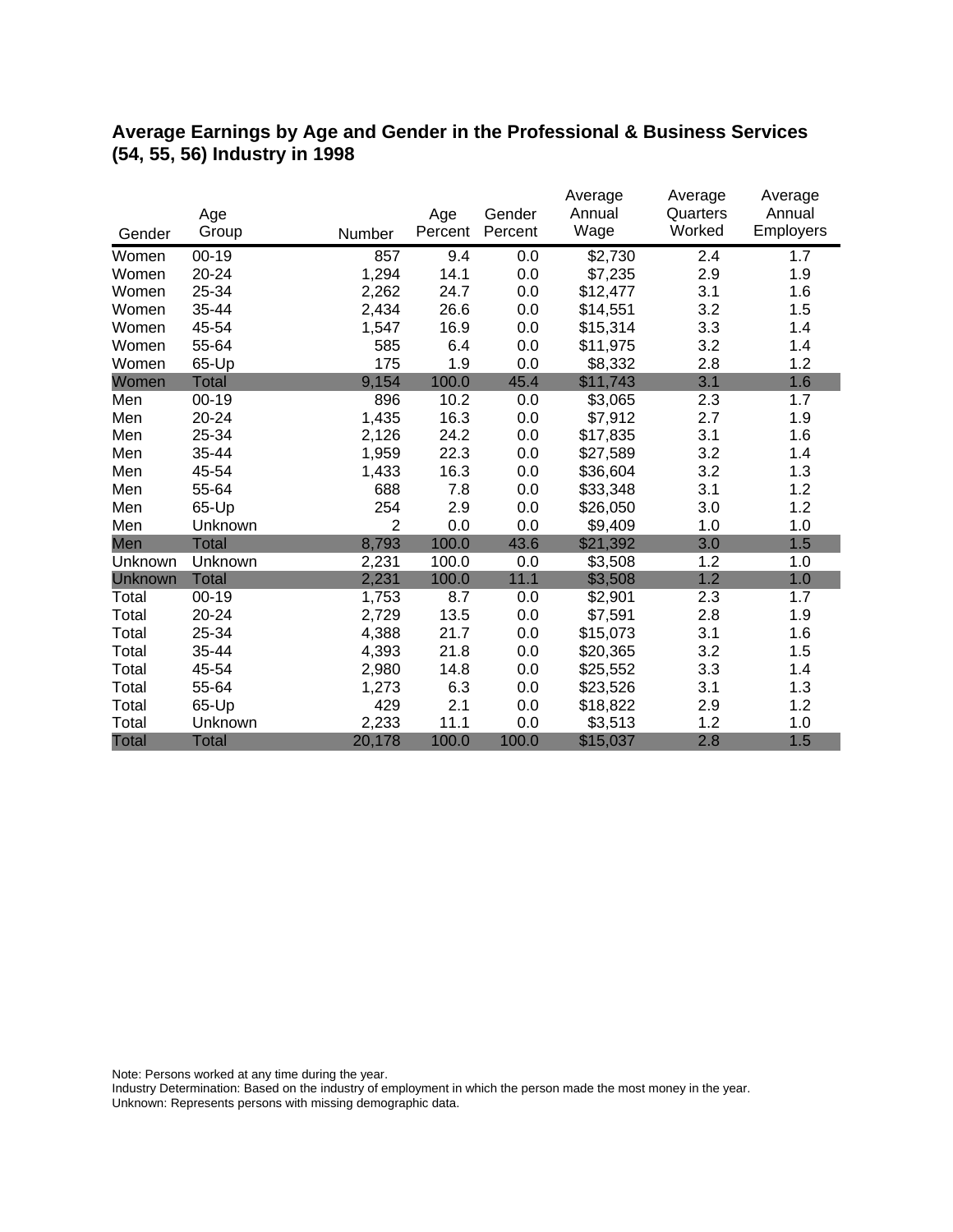## **Average Earnings by Age and Gender in the Educational Services (61) Industry in 1998**

|              |              |        |         |         | Average  | Average  | Average   |
|--------------|--------------|--------|---------|---------|----------|----------|-----------|
|              | Age          |        | Age     | Gender  | Annual   | Quarters | Annual    |
| Gender       | Group        | Number | Percent | Percent | Wage     | Worked   | Employers |
| Women        | $00 - 19$    | 573    | 3.1     | 0.0     | \$1,986  | 2.3      | 1.5       |
| Women        | 20-24        | 864    | 4.6     | 0.0     | \$5,630  | 2.6      | 1.6       |
| Women        | 25-34        | 2,926  | 15.7    | 0.0     | \$13,279 | 3.3      | 1.4       |
| Women        | 35-44        | 5,859  | 31.5    | 0.0     | \$16,903 | 3.5      | 1.3       |
| Women        | 45-54        | 6,009  | 32.3    | 0.0     | \$22,139 | 3.7      | 1.2       |
| Women        | 55-64        | 2,067  | 11.1    | 0.0     | \$20,012 | 3.5      | 1.2       |
| Women        | 65-Up        | 319    | 1.7     | 0.0     | \$6,958  | 2.8      | 1.2       |
| Women        | Unknown      | 1      | 0.0     | 0.0     | \$3,163  | 2.0      | 1.0       |
| Women        | <b>Total</b> | 18,618 | 100.0   | 64.1    | \$17,215 | 3.4      | 1.3       |
| Men          | $00 - 19$    | 455    | 5.0     | 0.0     | \$2,017  | 2.2      | 1.3       |
| Men          | 20-24        | 469    | 5.1     | 0.0     | \$5,604  | 2.4      | 1.5       |
| Men          | 25-34        | 1,625  | 17.8    | 0.0     | \$17,995 | 3.2      | 1.4       |
| Men          | 35-44        | 2,090  | 22.8    | 0.0     | \$27,706 | 3.6      | 1.3       |
| Men          | 45-54        | 2,735  | 29.9    | 0.0     | \$34,996 | 3.7      | 1.2       |
| Men          | 55-64        | 1,439  | 15.7    | 0.0     | \$30,626 | 3.5      | 1.2       |
| Men          | 65-Up        | 336    | 3.7     | 0.0     | \$11,771 | 3.0      | 1.2       |
| Men          | Unknown      | 1      | 0.0     | 0.0     | \$185    | 1.0      | 1.0       |
| Men          | <b>Total</b> | 9,150  | 100.0   | 31.5    | \$25,621 | 3.4      | 1.3       |
| Unknown      | Unknown      | 1,269  | 100.0   | 0.0     | \$4,394  | 1.1      | 1.0       |
| Unknown      | <b>Total</b> | 1,269  | 100.0   | 4.4     | \$4,394  | 1.1      | 1.0       |
| Total        | $00 - 19$    | 1,028  | 3.5     | 0.0     | \$2,000  | 2.2      | 1.4       |
| Total        | $20 - 24$    | 1,333  | 4.6     | 0.0     | \$5,621  | 2.6      | 1.5       |
| Total        | 25-34        | 4,551  | 15.7    | 0.0     | \$14,963 | 3.2      | 1.4       |
| Total        | 35-44        | 7,949  | 27.4    | 0.0     | \$19,743 | 3.5      | 1.3       |
| Total        | 45-54        | 8,744  | 30.1    | 0.0     | \$26,160 | 3.7      | 1.2       |
| Total        | 55-64        | 3,506  | 12.1    | 0.0     | \$24,369 | 3.5      | 1.2       |
| Total        | 65-Up        | 655    | 2.3     | 0.0     | \$9,427  | 2.9      | 1.2       |
| Total        | Unknown      | 1,271  | 4.4     | 0.0     | \$4,390  | 1.1      | 1.0       |
| <b>Total</b> | Total        | 29,037 | 100.0   | 100.0   | \$19,304 | 3.3      | 1.3       |

Note: Persons worked at any time during the year.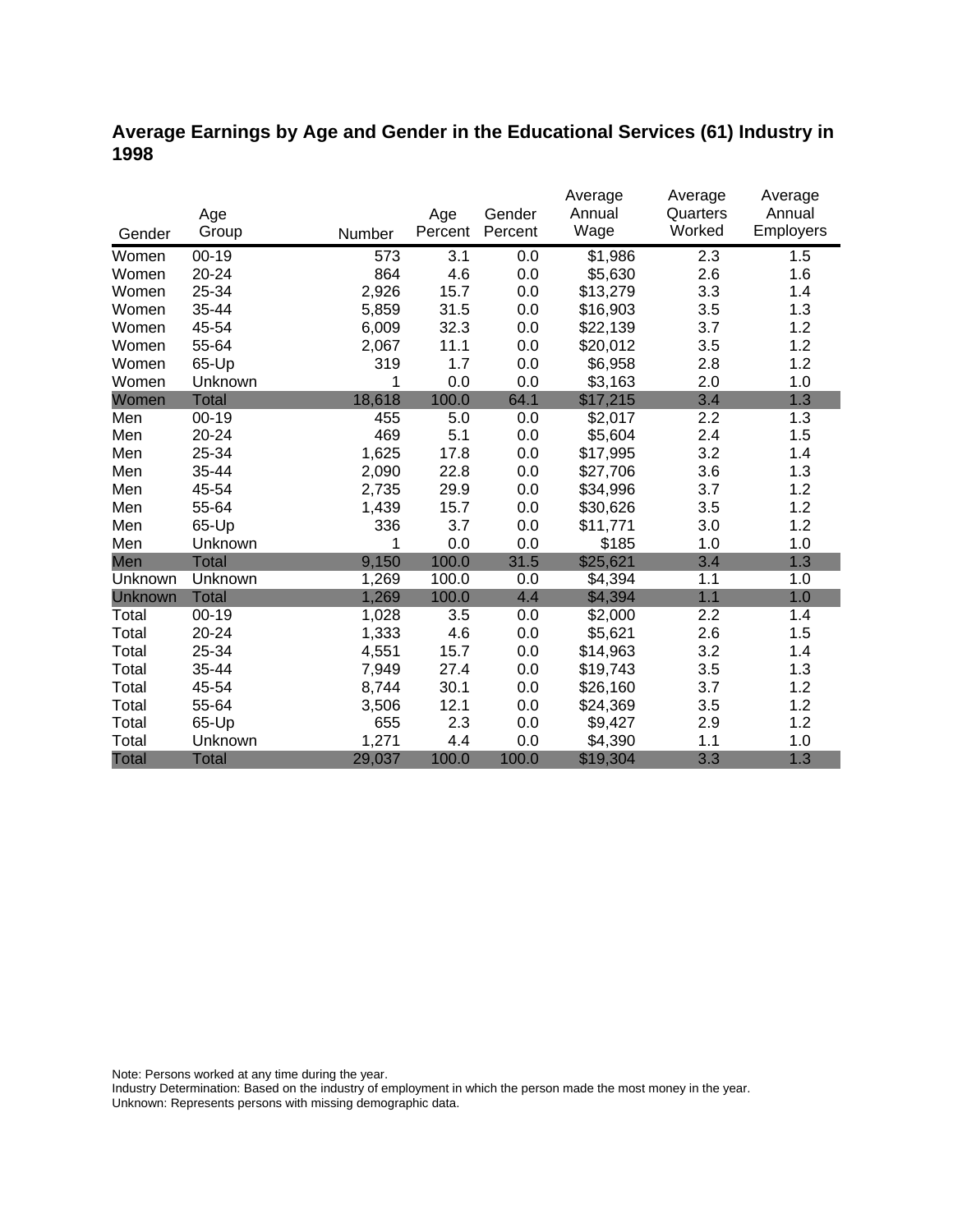## **Average Earnings by Age and Gender in the Health Care & Social Assistance (62) Industry in 1998**

|              |              |                |         |         | Average  | Average  | Average   |
|--------------|--------------|----------------|---------|---------|----------|----------|-----------|
|              | Age          |                | Age     | Gender  | Annual   | Quarters | Annual    |
| Gender       | Group        | Number         | Percent | Percent | Wage     | Worked   | Employers |
| Women        | $00 - 19$    | 922            | 4.6     | 0.0     | \$3,585  | 2.7      | 1.7       |
| Women        | 20-24        | 2,140          | 10.7    | 0.0     | \$8,329  | 3.2      | 1.8       |
| Women        | 25-34        | 4,562          | 22.8    | 0.0     | \$14,900 | 3.4      | 1.5       |
| Women        | 35-44        | 6,084          | 30.4    | 0.0     | \$19,865 | 3.5      | 1.4       |
| Women        | 45-54        | 4,243          | 21.2    | 0.0     | \$21,804 | 3.6      | 1.3       |
| Women        | 55-64        | 1,659          | 8.3     | 0.0     | \$19,381 | 3.6      | 1.2       |
| Women        | 65-Up        | 432            | 2.2     | 0.0     | \$10,653 | 3.3      | 1.2       |
| Women        | Unknown      | $\overline{2}$ | 0.0     | 0.0     | \$14,638 | 4.0      | 1.0       |
| Women        | <b>Total</b> | 20,044         | 100.0   | 78.1    | \$16,926 | 3.4      | 1.4       |
| Men          | $00 - 19$    | 271            | 6.3     | 0.0     | \$3,579  | 2.6      | 1.6       |
| Men          | 20-24        | 398            | 9.3     | 0.0     | \$9,062  | 3.1      | 1.8       |
| Men          | 25-34        | 1,080          | 25.1    | 0.0     | \$23,473 | 3.4      | 1.5       |
| Men          | 35-44        | 1,057          | 24.6    | 0.0     | \$50,541 | 3.5      | 1.3       |
| Men          | 45-54        | 996            | 23.2    | 0.0     | \$65,007 | 3.6      | 1.2       |
| Men          | 55-64        | 378            | 8.8     | 0.0     | \$65,003 | 3.6      | 1.2       |
| Men          | 65-Up        | 120            | 2.8     | 0.0     | \$24,646 | 3.2      | 1.1       |
| Men          | <b>Total</b> | 4,300          | 100.0   | 16.8    | \$40,843 | 3.4      | 1.4       |
| Unknown      | Unknown      | 1,321          | 100.0   | 0.0     | \$5,273  | 1.2      | 1.0       |
| Unknown      | <b>Total</b> | 1,321          | 100.0   | 5.1     | \$5,273  | 1.2      | 1.0       |
| Total        | $00 - 19$    | 1,193          | 4.6     | 0.0     | \$3,584  | 2.6      | 1.7       |
| Total        | $20 - 24$    | 2,538          | 9.9     | 0.0     | \$8,444  | 3.1      | 1.8       |
| Total        | 25-34        | 5,642          | 22.0    | 0.0     | \$16,541 | 3.4      | 1.5       |
| Total        | 35-44        | 7,141          | 27.8    | 0.0     | \$24,406 | 3.5      | 1.4       |
| Total        | 45-54        | 5,239          | 20.4    | 0.0     | \$30,017 | 3.6      | 1.3       |
| Total        | 55-64        | 2,037          | 7.9     | 0.0     | \$27,847 | 3.6      | 1.2       |
| Total        | 65-Up        | 552            | 2.2     | 0.0     | \$13,695 | 3.3      | 1.2       |
| Total        | Unknown      | 1,323          | 5.2     | 0.0     | \$5,288  | 1.2      | 1.0       |
| <b>Total</b> | <b>Total</b> | 25,665         | 100.0   | 100.0   | \$20,333 | 3.3      | 1.4       |

Note: Persons worked at any time during the year.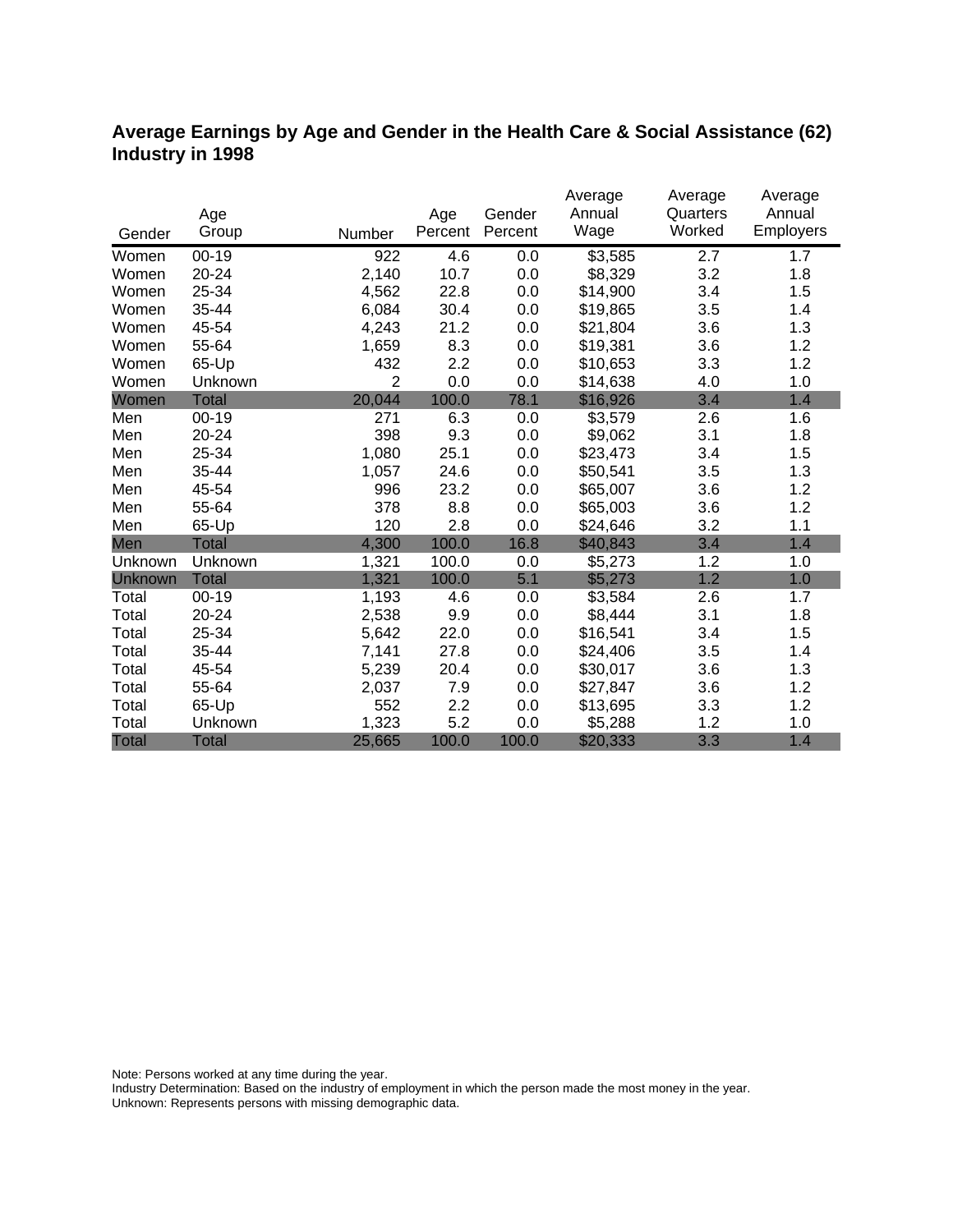## **Average Earnings by Age and Gender in the Leisure & Hospitality (71, 72) Industry in 1998**

|              |              |                |         |         | Average  | Average  | Average   |
|--------------|--------------|----------------|---------|---------|----------|----------|-----------|
|              | Age          |                | Age     | Gender  | Annual   | Quarters | Annual    |
| Gender       | Group        | Number         | Percent | Percent | Wage     | Worked   | Employers |
| Women        | $00 - 19$    | 7,165          | 29.1    | 0.0     | \$2,503  | 2.5      | 1.6       |
| Women        | 20-24        | 4,657          | 18.9    | 0.0     | \$4,962  | 2.8      | 1.8       |
| Women        | 25-34        | 5,039          | 20.4    | 0.0     | \$7,107  | 2.9      | 1.7       |
| Women        | 35-44        | 4,187          | 17.0    | 0.0     | \$8,516  | 3.2      | 1.6       |
| Women        | 45-54        | 2,131          | 8.6     | 0.0     | \$9,248  | 3.2      | 1.5       |
| Women        | 55-64        | 1,075          | 4.4     | 0.0     | \$8,385  | 3.2      | 1.3       |
| Women        | 65-Up        | 400            | 1.6     | 0.0     | \$5,968  | 3.0      | 1.2       |
| Women        | Unknown      | $\overline{2}$ | 0.0     | 0.0     | \$1,771  | 1.0      | 1.5       |
| Women        | <b>Total</b> | 24,656         | 100.0   | 51.4    | \$5,825  | 2.9      | 1.6       |
| Men          | $00 - 19$    | 4,756          | 30.7    | 0.0     | \$2,584  | 2.5      | 1.6       |
| Men          | 20-24        | 2,931          | 18.9    | 0.0     | \$5,746  | 2.8      | 1.9       |
| Men          | 25-34        | 3,649          | 23.6    | 0.0     | \$10,143 | 2.9      | 1.7       |
| Men          | 35-44        | 1,977          | 12.8    | 0.0     | \$14,076 | 3.0      | 1.5       |
| Men          | 45-54        | 1,185          | 7.7     | 0.0     | \$16,577 | 3.1      | 1.4       |
| Men          | 55-64        | 604            | 3.9     | 0.0     | \$14,133 | 3.0      | 1.3       |
| Men          | 65-Up        | 373            | 2.4     | 0.0     | \$7,235  | 2.9      | 1.2       |
| Men          | Unknown      | $\overline{4}$ | 0.0     | 0.0     | \$4,274  | 2.0      | 1.3       |
| Men          | <b>Total</b> | 15,479         | 100.0   | 32.3    | \$8,067  | 2.8      | 1.6       |
| Unknown      | $00-19$      | 1              | 0.0     | 0.0     | \$1,192  | 1.0      | 1.0       |
| Unknown      | 20-24        | 1              | 0.0     | 0.0     | \$1,406  | 1.0      | 1.0       |
| Unknown      | Unknown      | 7,810          | 100.0   | 0.0     | \$1,867  | 1.4      | 1.1       |
| Unknown      | <b>Total</b> | 7,812          | 100.0   | 16.3    | \$1,867  | 1.4      | 1.1       |
| Total        | $00 - 19$    | 11,922         | 24.9    | 0.0     | \$2,535  | 2.5      | 1.6       |
| Total        | 20-24        | 7,589          | 15.8    | 0.0     | \$5,264  | 2.8      | 1.8       |
| Total        | 25-34        | 8,688          | 18.1    | 0.0     | \$8,382  | 2.9      | 1.7       |
| Total        | 35-44        | 6,164          | 12.9    | 0.0     | \$10,299 | 3.1      | 1.5       |
| Total        | 45-54        | 3,316          | 6.9     | 0.0     | \$11,867 | 3.1      | 1.5       |
| Total        | 55-64        | 1,679          | 3.5     | 0.0     | \$10,453 | 3.1      | 1.3       |
| Total        | 65-Up        | 773            | 1.6     | 0.0     | \$6,580  | 2.9      | 1.2       |
| Total        | Unknown      | 7,816          | 16.3    | 0.0     | \$1,868  | 1.4      | 1.1       |
| <b>Total</b> | <b>Total</b> | 47,947         | 100.0   | 100.0   | \$5,904  | 2.6      | 1.5       |

Note: Persons worked at any time during the year.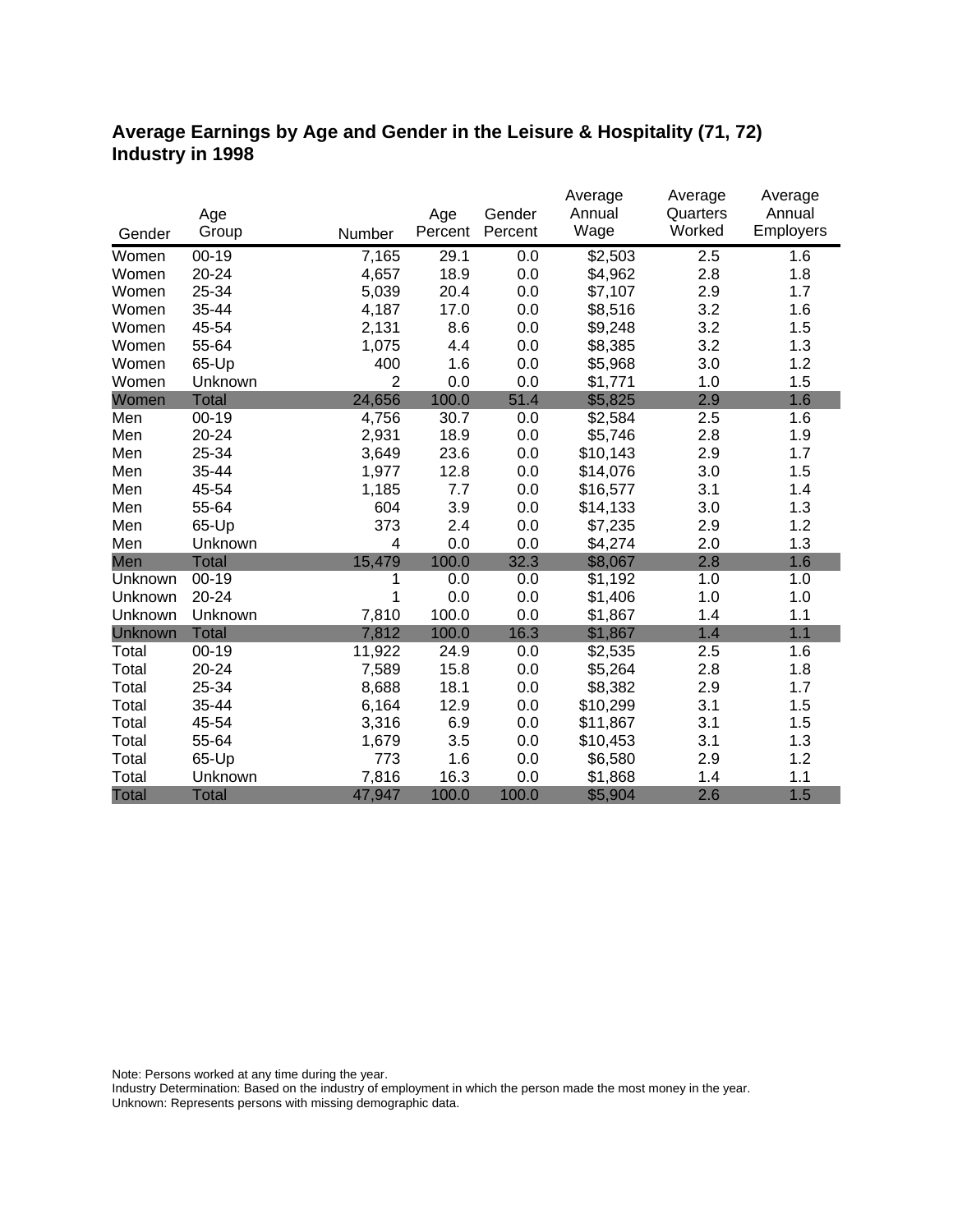#### **Average Earnings by Age and Gender in the Other Services Except Public Administration (81) Industry in 1998**

|              |              |        |         |         | Average  | Average  | Average   |
|--------------|--------------|--------|---------|---------|----------|----------|-----------|
|              | Age          |        | Age     | Gender  | Annual   | Quarters | Annual    |
| Gender       | Group        | Number | Percent | Percent | Wage     | Worked   | Employers |
| Women        | $00-19$      | 342    | 9.1     | 0.0     | \$2,478  | 2.5      | 1.5       |
| Women        | 20-24        | 394    | 10.5    | 0.0     | \$6,700  | 3.0      | 1.8       |
| Women        | 25-34        | 885    | 23.6    | 0.0     | \$10,072 | 3.2      | 1.5       |
| Women        | 35-44        | 927    | 24.8    | 0.0     | \$11,959 | 3.3      | 1.4       |
| Women        | 45-54        | 674    | 18.0    | 0.0     | \$12,344 | 3.4      | 1.4       |
| Women        | 55-64        | 370    | 9.9     | 0.0     | \$11,578 | 3.3      | 1.3       |
| Women        | 65-Up        | 153    | 4.1     | 0.0     | \$14,738 | 3.1      | 1.2       |
| Women        | Total        | 3,745  | 100.0   | 44.9    | \$10,239 | 3.2      | 1.5       |
| Men          | $00 - 19$    | 557    | 14.4    | 0.0     | \$3,564  | 2.5      | 1.6       |
| Men          | 20-24        | 561    | 14.5    | 0.0     | \$11,594 | 3.1      | 1.8       |
| Men          | 25-34        | 885    | 22.9    | 0.0     | \$19,042 | 3.3      | 1.5       |
| Men          | 35-44        | 858    | 22.2    | 0.0     | \$24,027 | 3.4      | 1.4       |
| Men          | 45-54        | 554    | 14.3    | 0.0     | \$27,076 | 3.5      | 1.3       |
| Men          | 55-64        | 282    | 7.3     | 0.0     | \$22,360 | 3.4      | 1.2       |
| Men          | 65-Up        | 170    | 4.4     | 0.0     | \$10,338 | 3.2      | 1.1       |
| Men          | <b>Total</b> | 3,867  | 100.0   | 46.4    | \$17,849 | 3.2      | 1.5       |
| Unknown      | Unknown      | 730    | 100.0   | 0.0     | \$3,002  | 1.2      | 1.0       |
| Unknown      | <b>Total</b> | 730    | 100.0   | 8.8     | \$3,002  | 1.2      | 1.0       |
| Total        | $00 - 19$    | 899    | 10.8    | 0.0     | \$3,151  | 2.5      | 1.5       |
| Total        | 20-24        | 955    | 11.4    | 0.0     | \$9,575  | 3.1      | 1.8       |
| Total        | 25-34        | 1,770  | 21.2    | 0.0     | \$14,557 | 3.2      | 1.5       |
| Total        | 35-44        | 1,785  | 21.4    | 0.0     | \$17,759 | 3.4      | 1.4       |
| Total        | 45-54        | 1,228  | 14.7    | 0.0     | \$18,991 | 3.4      | 1.3       |
| Total        | 55-64        | 652    | 7.8     | 0.0     | \$16,241 | 3.4      | 1.3       |
| Total        | 65-Up        | 323    | 3.9     | 0.0     | \$12,422 | 3.2      | 1.1       |
| Total        | Unknown      | 730    | 8.8     | 0.0     | \$3,002  | 1.2      | 1.0       |
| <b>Total</b> | <b>Total</b> | 8,342  | 100.0   | 100.0   | \$13,133 | 3.0      | 1.4       |

Note: Persons worked at any time during the year.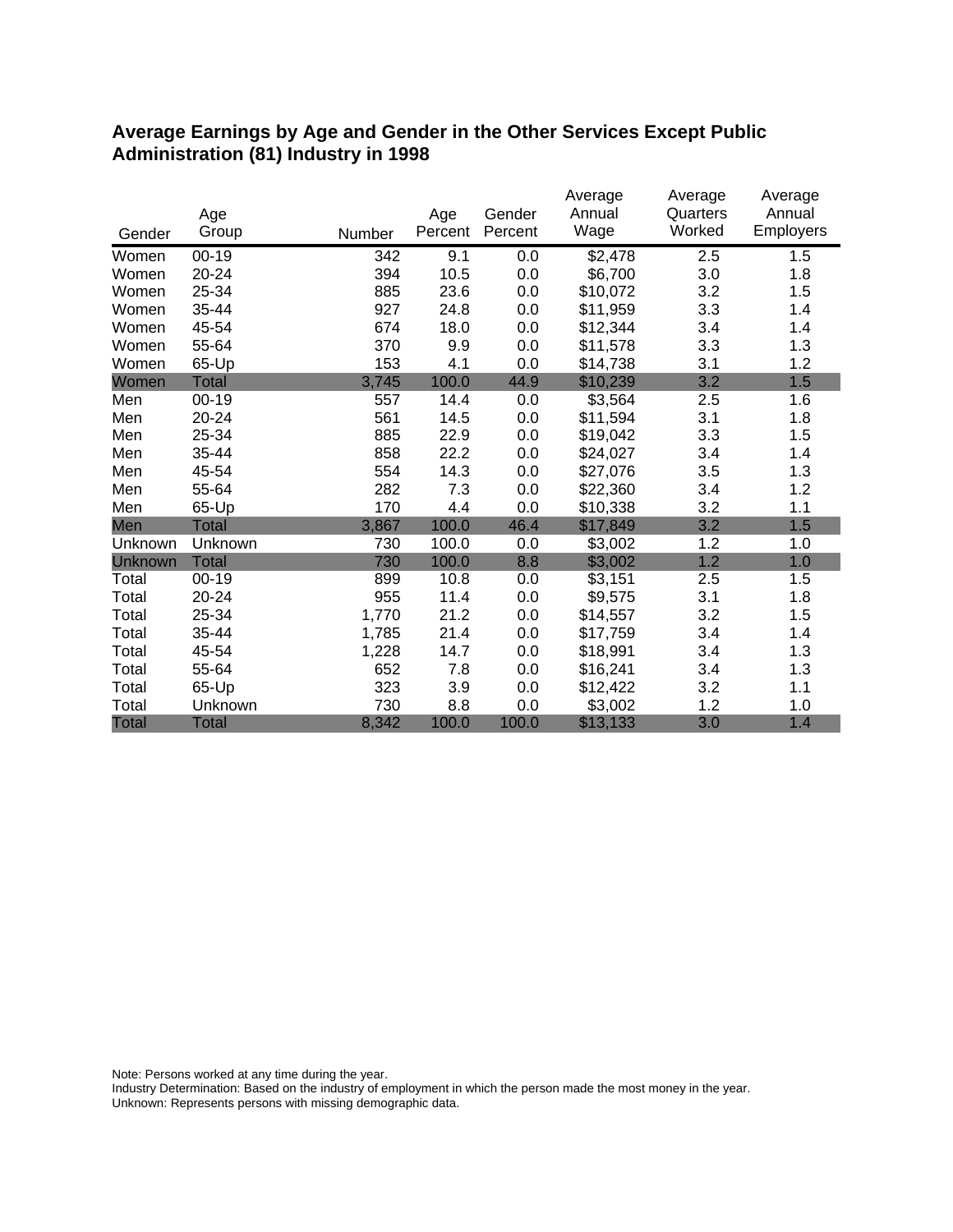## **Average Earnings by Age and Gender in the Public Administration (92) Industry in 1998**

|              |              |        |         |         | Average  | Average  | Average   |
|--------------|--------------|--------|---------|---------|----------|----------|-----------|
|              | Age          |        | Age     | Gender  | Annual   | Quarters | Annual    |
| Gender       | Group        | Number | Percent | Percent | Wage     | Worked   | Employers |
| Women        | $00 - 19$    | 675    | 7.3     | 0.0     | \$2,859  | 2.5      | 1.5       |
| Women        | 20-24        | 622    | 6.8     | 0.0     | \$8,649  | 3.0      | 1.7       |
| Women        | 25-34        | 1,636  | 17.8    | 0.0     | \$16,363 | 3.5      | 1.5       |
| Women        | 35-44        | 2,680  | 29.2    | 0.0     | \$20,366 | 3.7      | 1.3       |
| Women        | 45-54        | 2,273  | 24.7    | 0.0     | \$22,190 | 3.7      | 1.3       |
| Women        | 55-64        | 967    | 10.5    | 0.0     | \$18,825 | 3.4      | 1.2       |
| Women        | 65-Up        | 333    | 3.6     | 0.0     | \$6,452  | 2.4      | 1.1       |
| Women        | <b>Total</b> | 9,186  | 100.0   | 44.3    | \$17,358 | 3.4      | 1.4       |
| Men          | $00 - 19$    | 691    | 6.3     | 0.0     | \$2,691  | 2.3      | 1.5       |
| Men          | 20-24        | 700    | 6.4     | 0.0     | \$10,251 | 3.0      | 1.7       |
| Men          | 25-34        | 2,082  | 19.1    | 0.0     | \$22,388 | 3.6      | 1.4       |
| Men          | 35-44        | 3,054  | 28.0    | 0.0     | \$28,632 | 3.8      | 1.3       |
| Men          | 45-54        | 2,851  | 26.1    | 0.0     | \$31,916 | 3.8      | 1.2       |
| Men          | 55-64        | 1,233  | 11.3    | 0.0     | \$27,690 | 3.6      | 1.2       |
| Men          | 65-Up        | 302    | 2.8     | 0.0     | \$11,689 | 3.0      | 1.1       |
| Men          | Unknown      | 1      | 0.0     | 0.0     | \$6,778  | 1.0      | 1.0       |
| Men          | <b>Total</b> | 10,914 | 100.0   | 52.7    | \$24,900 | 3.6      | 1.3       |
| Unknown      | Unknown      | 622    | 100.0   | 0.0     | \$3,999  | 1.2      | 1.0       |
| Unknown      | <b>Total</b> | 622    | 100.0   | 3.0     | \$3,999  | 1.2      | 1.0       |
| Total        | $00 - 19$    | 1,366  | 6.6     | 0.0     | \$2,774  | 2.4      | 1.5       |
| Total        | $20 - 24$    | 1,322  | 6.4     | 0.0     | \$9,497  | 3.0      | 1.7       |
| Total        | 25-34        | 3,718  | 17.9    | 0.0     | \$19,737 | 3.6      | 1.4       |
| Total        | 35-44        | 5,734  | 27.7    | 0.0     | \$24,769 | 3.7      | 1.3       |
| Total        | 45-54        | 5,124  | 24.7    | 0.0     | \$27,602 | 3.8      | 1.2       |
| Total        | 55-64        | 2,200  | 10.6    | 0.0     | \$23,793 | 3.6      | 1.2       |
| Total        | 65-Up        | 635    | 3.1     | 0.0     | \$8,942  | 2.7      | 1.1       |
| Total        | Unknown      | 623    | 3.0     | 0.0     | \$4,003  | 1.2      | 1.0       |
| <b>Total</b> | <b>Total</b> | 20,722 | 100.0   | 100.0   | \$20,929 | 3.4      | 1.3       |

Note: Persons worked at any time during the year.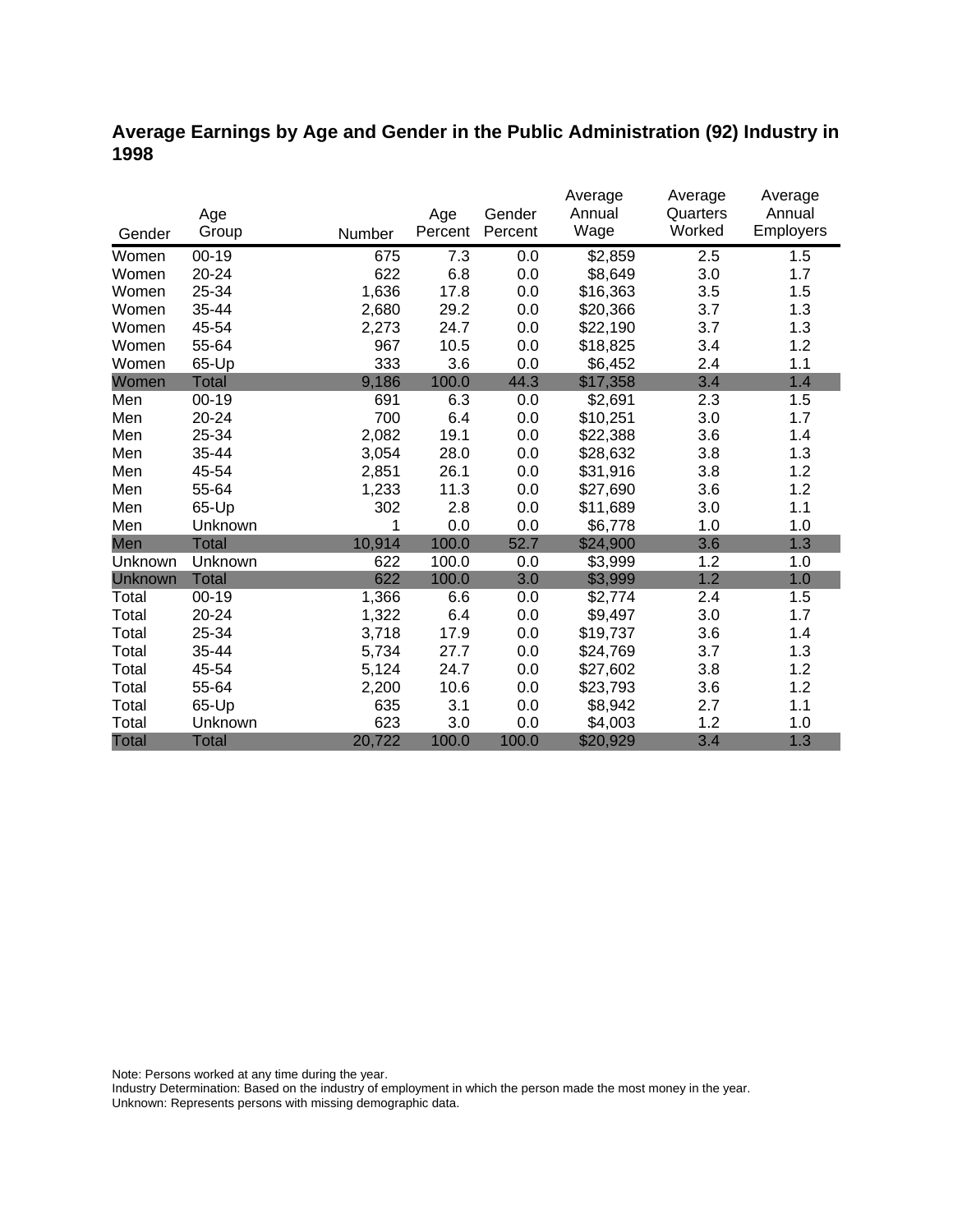### **Average Earnings by Age and Gender in the Nonclassified Industry (99) Industry in 1998**

|              |              |        |         |         | Average<br>Annual | Average<br>Quarters | Average<br>Annual |
|--------------|--------------|--------|---------|---------|-------------------|---------------------|-------------------|
|              | Age          |        | Age     | Gender  |                   | Worked              |                   |
| Gender       | Group        | Number | Percent | Percent | Wage              |                     | Employers         |
| Women        | $00 - 19$    | 255    | 16.4    | 0.0     | \$2,609           | 2.4                 | 1.7               |
| Women        | 20-24        | 252    | 16.2    | 0.0     | \$6,113           | 2.7                 | 1.8               |
| Women        | 25-34        | 367    | 23.6    | 0.0     | \$10,460          | 3.0                 | 1.9               |
| Women        | 35-44        | 371    | 23.9    | 0.0     | \$13,859          | 3.1                 | 1.9               |
| Women        | 45-54        | 189    | 12.2    | 0.0     | \$11,871          | 3.0                 | 1.6               |
| Women        | 55-64        | 91     | 5.9     | 0.0     | \$10,116          | 3.0                 | 1.6               |
| Women        | 65-Up        | 28     | 1.8     | 0.0     | \$6,736           | 3.2                 | 1.6               |
| Women        | <b>Total</b> | 1,553  | 100.0   | 42.2    | \$9,362           | 2.9                 | 1.8               |
| Men          | $00 - 19$    | 232    | 13.5    | 0.0     | \$3,505           | 2.6                 | 1.8               |
| Men          | 20-24        | 304    | 17.7    | 0.0     | \$9,827           | 2.8                 | 1.9               |
| Men          | 25-34        | 385    | 22.4    | 0.0     | \$14,443          | 2.8                 | 1.8               |
| Men          | 35-44        | 388    | 22.6    | 0.0     | \$21,997          | 3.1                 | 1.6               |
| Men          | 45-54        | 236    | 13.8    | 0.0     | \$27,498          | 3.0                 | 1.6               |
| Men          | 55-64        | 136    | 7.9     | 0.0     | \$24,233          | 3.2                 | 1.5               |
| Men          | 65-Up        | 33     | 1.9     | 0.0     | \$9,473           | 2.6                 | 1.2               |
| Men          | Unknown      | 1      | 0.1     | 0.0     | \$3,852           | 1.0                 | 1.0               |
| Men          | <b>Total</b> | 1,715  | 100.0   | 46.6    | \$16,325          | 2.9                 | 1.7               |
| Unknown      | Unknown      | 414    | 100.0   | 0.0     | \$3,356           | 1.3                 | 1.1               |
| Unknown      | <b>Total</b> | 414    | 100.0   | 11.2    | \$3,356           | 1.3                 | 1.1               |
| Total        | $00 - 19$    | 487    | 13.2    | 0.0     | \$3,036           | 2.5                 | 1.7               |
| Total        | 20-24        | 556    | 15.1    | 0.0     | \$8,143           | 2.7                 | 1.8               |
| Total        | 25-34        | 752    | 20.4    | 0.0     | \$12,499          | 2.9                 | 1.8               |
| Total        | 35-44        | 759    | 20.6    | 0.0     | \$18,019          | 3.1                 | 1.7               |
| Total        | 45-54        | 425    | 11.5    | 0.0     | \$20,549          | 3.0                 | 1.6               |
| Total        | 55-64        | 227    | 6.2     | 0.0     | \$18,574          | 3.1                 | 1.5               |
| Total        | 65-Up        | 61     | 1.7     | 0.0     | \$8,216           | 2.9                 | 1.4               |
| Total        | Unknown      | 415    | 11.3    | 0.0     | \$3,357           | 1.3                 | 1.1               |
| <b>Total</b> | <b>Total</b> | 3,682  | 100.0   | 100.0   | \$11,930          | 2.7                 | 1.7               |

Note: Persons worked at any time during the year.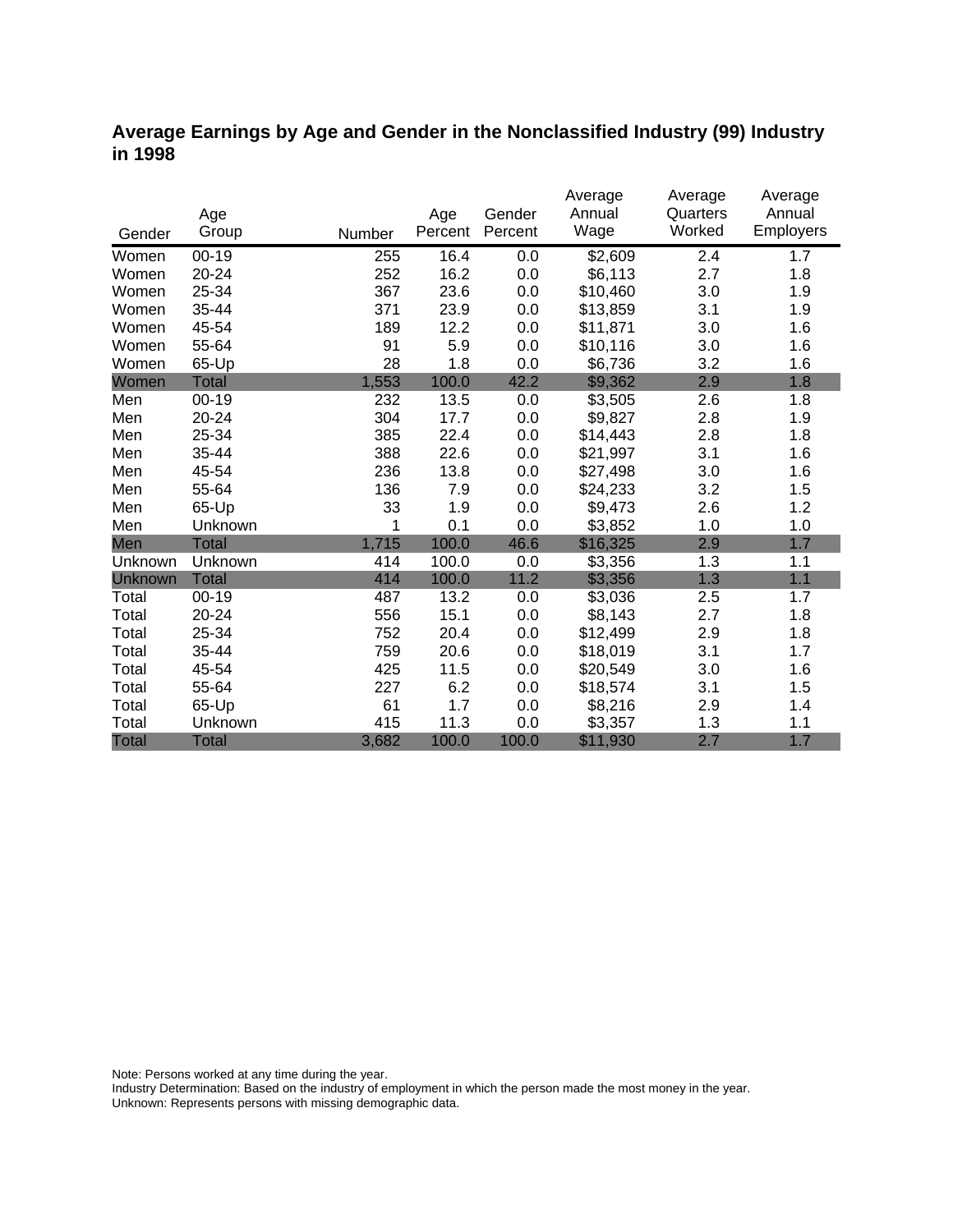# **Average Earnings by Age and Gender in the All Industry in 1998**

|              |              |         |         |         | Average  | Average  | Average   |
|--------------|--------------|---------|---------|---------|----------|----------|-----------|
|              | Age          |         | Age     | Gender  | Annual   | Quarters | Annual    |
| Gender       | Group        | Number  | Percent | Percent | Wage     | Worked   | Employers |
| Women        | $00 - 19$    | 15,732  | 12.2    | 0.0     | \$2,852  | 2.6      | 1.6       |
| Women        | 20-24        | 16,040  | 12.4    | $0.0\,$ | \$6,676  | 2.9      | 1.8       |
| Women        | 25-34        | 26,261  | 20.3    | 0.0     | \$12,219 | 3.2      | 1.6       |
| Women        | 35-44        | 33,831  | 26.2    | 0.0     | \$16,425 | 3.4      | 1.4       |
| Women        | 45-54        | 24,423  | 18.9    | 0.0     | \$19,022 | 3.5      | 1.3       |
| Women        | 55-64        | 10,066  | 7.8     | 0.0     | \$16,259 | 3.4      | 1.2       |
| Women        | 65-Up        | 2,899   | 2.2     | 0.0     | \$8,756  | 3.0      | 1.1       |
| Women        | Unknown      | 6       | 0.0     | 0.0     | \$6,308  | 2.3      | 1.2       |
| Women        | <b>Total</b> | 129,258 | 100.0   | 43.7    | \$13,014 | 3.2      | 1.5       |
| Men          | $00-19$      | 15,119  | 10.8    | 0.0     | \$3,543  | 2.5      | 1.6       |
| Men          | 20-24        | 17,020  | 12.1    | 0.0     | \$10,264 | 2.9      | 1.8       |
| Men          | 25-34        | 30,897  | 22.0    | 0.0     | \$19,755 | 3.2      | 1.6       |
| Men          | 35-44        | 35,366  | 25.2    | 0.0     | \$31,429 | 3.4      | 1.4       |
| Men          | 45-54        | 26,604  | 18.9    | 0.0     | \$38,054 | 3.5      | 1.3       |
| Men          | 55-64        | 11,802  | 8.4     | 0.0     | \$33,565 | 3.4      | 1.2       |
| Men          | 65-Up        | 3,585   | 2.6     | 0.0     | \$17,584 | 3.0      | 1.1       |
| Men          | Unknown      | 17      | 0.0     | 0.0     | \$8,943  | 1.6      | 1.4       |
| Men          | <b>Total</b> | 140,410 | 100.0   | 47.5    | \$24,370 | 3.2      | 1.5       |
| Unknown      | $00 - 19$    | 1       | 0.0     | 0.0     | \$1,192  | 1.0      | 1.0       |
| Unknown      | 20-24        | 2       | 0.0     | 0.0     | \$1,412  | 1.0      | 1.0       |
| Unknown      | 25-34        | 1       | 0.0     | 0.0     | \$7,781  | 4.0      | 1.0       |
| Unknown      | 35-44        | 1       | 0.0     | 0.0     | \$61,576 | 4.0      | 1.0       |
| Unknown      | Unknown      | 26,148  | 100.0   | 0.0     | \$3,613  | 1.3      | 1.1       |
| Unknown      | <b>Total</b> | 26,153  | 100.0   | 8.8     | \$3,615  | 1.3      | 1.1       |
| Total        | $00-19$      | 30,852  | 10.4    | 0.0     | \$3,191  | 2.5      | 1.6       |
| Total        | 20-24        | 33,062  | 11.2    | 0.0     | \$8,523  | 2.9      | 1.8       |
| Total        | 25-34        | 57,159  | 19.3    | 0.0     | \$16,293 | 3.2      | 1.6       |
| Total        | 35-44        | 69,198  | 23.4    | 0.0     | \$24,094 | 3.4      | 1.4       |
| Total        | 45-54        | 51,027  | 17.2    | 0.0     | \$28,944 | 3.5      | 1.3       |
| Total        | 55-64        | 21,868  | 7.4     | 0.0     | \$25,599 | 3.4      | 1.2       |
| Total        | 65-Up        | 6,484   | 2.2     | 0.0     | \$13,637 | 3.0      | 1.1       |
| Total        | Unknown      | 26,171  | 8.8     | 0.0     | \$3,617  | 1.3      | 1.1       |
| <b>Total</b> | <b>Total</b> | 295,821 | 100.0   | 100.0   | \$17,573 | 3.1      | 1.4       |

Note: Persons worked at any time during the year.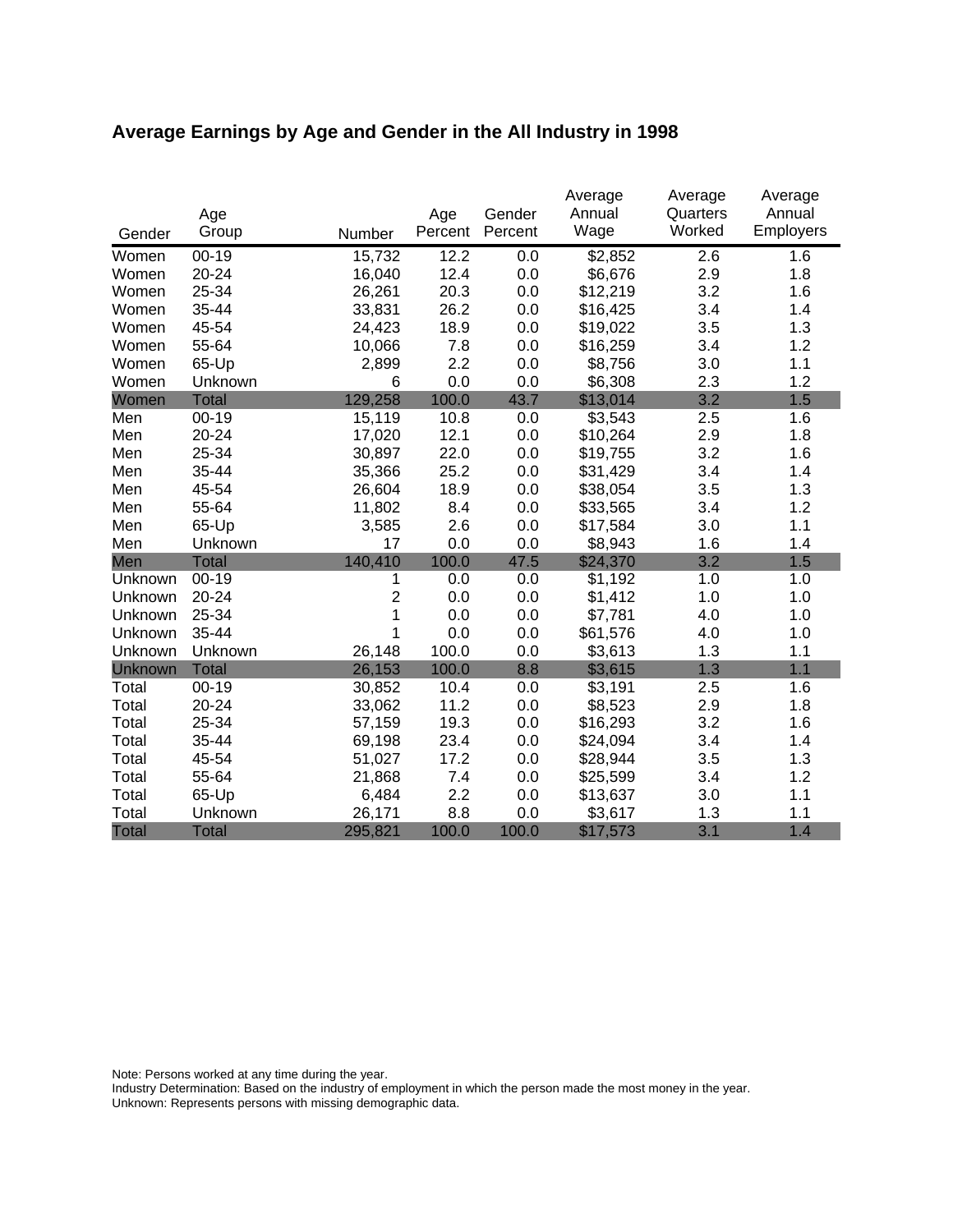### **Average Earnings by Age and Gender in the Natural Rescources & Mining (11, 21) Industry in 1999**

|                |              |        |         |         | Average  | Average  | Average   |
|----------------|--------------|--------|---------|---------|----------|----------|-----------|
|                | Age          |        | Age     | Gender  | Annual   | Quarters | Annual    |
| Gender         | Group        | Number | Percent | Percent | Wage     | Worked   | Employers |
| Women          | $00 - 19$    | 213    | 7.3     | 0.0     | \$4,171  | 2.3      | 1.5       |
| Women          | 20-24        | 274    | 9.4     | 0.0     | \$10,285 | 2.8      | 1.7       |
| Women          | 25-34        | 452    | 15.5    | 0.0     | \$22,698 | 3.3      | 1.5       |
| Women          | 35-44        | 932    | 32.1    | 0.0     | \$30,328 | 3.5      | 1.3       |
| Women          | 45-54        | 685    | 23.6    | 0.0     | \$29,367 | 3.6      | 1.2       |
| Women          | 55-64        | 273    | 9.4     | 0.0     | \$23,281 | 3.3      | 1.2       |
| Women          | 65-Up        | 78     | 2.7     | 0.0     | \$14,040 | 2.9      | 1.1       |
| Women          | <b>Total</b> | 2,907  | 100.0   | 12.2    | \$24,011 | 3.3      | 1.4       |
| Men            | $00 - 19$    | 795    | 4.2     | 0.0     | \$5,243  | 2.4      | 1.8       |
| Men            | 20-24        | 1,672  | 8.7     | 0.0     | \$16,065 | 3.0      | 1.9       |
| Men            | 25-34        | 3,484  | 18.2    | 0.0     | \$29,408 | 3.3      | 1.6       |
| Men            | 35-44        | 6,278  | 32.8    | 0.0     | \$43,157 | 3.5      | 1.3       |
| Men            | 45-54        | 4,801  | 25.1    | 0.0     | \$50,006 | 3.6      | 1.2       |
| Men            | 55-64        | 1,762  | 9.2     | 0.0     | \$42,727 | 3.4      | 1.2       |
| Men            | 65-Up        | 328    | 1.7     | 0.0     | \$21,149 | 2.9      | 1.2       |
| Men            | Unknown      | 1      | 0.0     | 0.0     | \$27,946 | 4.0      | 2.0       |
| Men            | <b>Total</b> | 19,121 | 100.0   | 79.9    | \$38,008 | 3.4      | 1.4       |
| Unknown        | Unknown      | 1,897  | 100.0   | 0.0     | \$8,093  | 1.3      | 1.0       |
| <b>Unknown</b> | <b>Total</b> | 1,897  | 100.0   | 7.9     | \$8,093  | 1.3      | 1.0       |
| Total          | $00 - 19$    | 1,008  | 4.2     | 0.0     | \$5,016  | 2.4      | 1.7       |
| Total          | 20-24        | 1,946  | 8.1     | 0.0     | \$15,251 | 3.0      | 1.9       |
| Total          | 25-34        | 3,936  | 16.5    | 0.0     | \$28,637 | 3.3      | 1.6       |
| Total          | 35-44        | 7,210  | 30.1    | 0.0     | \$41,499 | 3.5      | 1.3       |
| Total          | 45-54        | 5,486  | 22.9    | 0.0     | \$47,429 | 3.6      | 1.2       |
| Total          | 55-64        | 2,035  | 8.5     | 0.0     | \$40,118 | 3.4      | 1.2       |
| Total          | 65-Up        | 406    | 1.7     | 0.0     | \$19,783 | 2.9      | 1.2       |
| Total          | Unknown      | 1,898  | 7.9     | 0.0     | \$8,104  | 1.3      | 1.0       |
| <b>Total</b>   | <b>Total</b> | 23,925 | 100.0   | 100.0   | \$33,936 | 3.2      | 1.4       |

Note: Persons worked at any time during the year.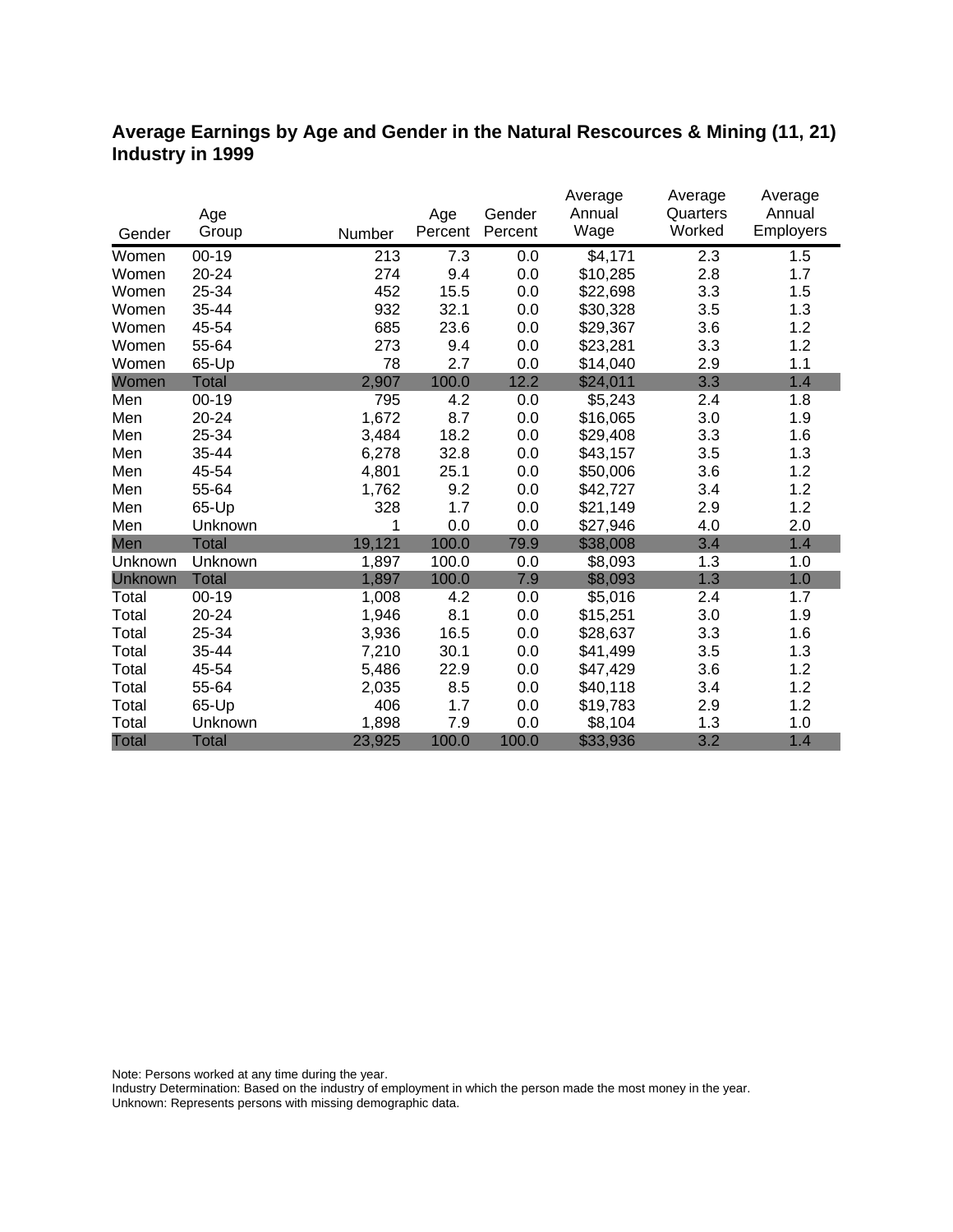# **Average Earnings by Age and Gender in the Construction (23) Industry in 1999**

|              | Age          |        | Age     | Gender  | Average<br>Annual | Average<br>Quarters | Average<br>Annual |
|--------------|--------------|--------|---------|---------|-------------------|---------------------|-------------------|
| Gender       | Group        | Number | Percent | Percent | Wage              | Worked              | Employers         |
| Women        | $00 - 19$    | 258    | 8.8     | 0.0     | \$3,623           | 2.3                 | 1.7               |
| Women        | 20-24        | 303    | 10.3    | 0.0     | \$7,455           | 2.7                 | 1.9               |
| Women        | 25-34        | 643    | 21.9    | 0.0     | \$11,264          | 2.9                 | 1.7               |
| Women        | 35-44        | 889    | 30.2    | 0.0     | \$16,076          | 3.2                 | 1.6               |
| Women        | 45-54        | 557    | 18.9    | 0.0     | \$15,589          | 3.2                 | 1.5               |
| Women        | 55-64        | 219    | 7.4     | 0.0     | \$16,414          | 3.2                 | 1.2               |
| Women        | 65-Up        | 73     | 2.5     | 0.0     | \$10,875          | 2.6                 | 1.2               |
| Women        | <b>Total</b> | 2,942  | 100.0   | 9.0     | \$12,848          | 3.0                 | 1.6               |
| Men          | $00 - 19$    | 1,846  | 8.0     | 0.0     | \$5,069           | 2.5                 | 1.9               |
| Men          | 20-24        | 3,564  | 15.4    | 0.0     | \$11,878          | 2.9                 | 2.0               |
| Men          | 25-34        | 5,953  | 25.7    | 0.0     | \$17,922          | 3.0                 | 1.7               |
| Men          | 35-44        | 6,312  | 27.2    | 0.0     | \$22,618          | 3.1                 | 1.5               |
| Men          | 45-54        | 3,656  | 15.8    | 0.0     | \$26,507          | 3.1                 | 1.5               |
| Men          | 55-64        | 1,449  | 6.3     | 0.0     | \$25,821          | 3.1                 | 1.4               |
| Men          | 65-Up        | 377    | 1.6     | 0.0     | \$17,975          | 2.8                 | 1.2               |
| Men          | Unknown      | 8      | 0.0     | 0.0     | \$9,071           | 1.6                 | 1.5               |
| Men          | <b>Total</b> | 23,165 | 100.0   | 71.2    | \$19,094          | 3.0                 | 1.6               |
| Unknown      | 20-24        |        | 0.0     | 0.0     | \$4,293           | 1.0                 | 1.0               |
| Unknown      | 35-44        | 1      | 0.0     | 0.0     | \$43,750          | 3.0                 | 1.0               |
| Unknown      | Unknown      | 6,415  | 100.0   | 0.0     | \$4,795           | 1.2                 | 1.0               |
| Unknown      | <b>Total</b> | 6,417  | 100.0   | 19.7    | \$4,801           | 1.2                 | 1.0               |
| Total        | $00 - 19$    | 2,104  | 6.5     | 0.0     | \$4,892           | 2.4                 | 1.9               |
| Total        | 20-24        | 3,868  | 11.9    | 0.0     | \$11,530          | 2.9                 | 1.9               |
| Total        | 25-34        | 6,596  | 20.3    | 0.0     | \$17,273          | 3.0                 | 1.7               |
| Total        | 35-44        | 7,202  | 22.1    | 0.0     | \$21,813          | 3.1                 | 1.5               |
| Total        | 45-54        | 4,213  | 13.0    | 0.0     | \$25,064          | 3.2                 | 1.5               |
| Total        | 55-64        | 1,668  | 5.1     | 0.0     | \$24,586          | 3.1                 | 1.4               |
| Total        | 65-Up        | 450    | 1.4     | 0.0     | \$16,823          | 2.8                 | 1.2               |
| Total        | Unknown      | 6,423  | 19.7    | 0.0     | \$4,801           | 1.2                 | 1.0               |
| <b>Total</b> | <b>Total</b> | 32,524 | 100.0   | 100.0   | \$15,709          | 2.6                 | 1.5               |

Note: Persons worked at any time during the year.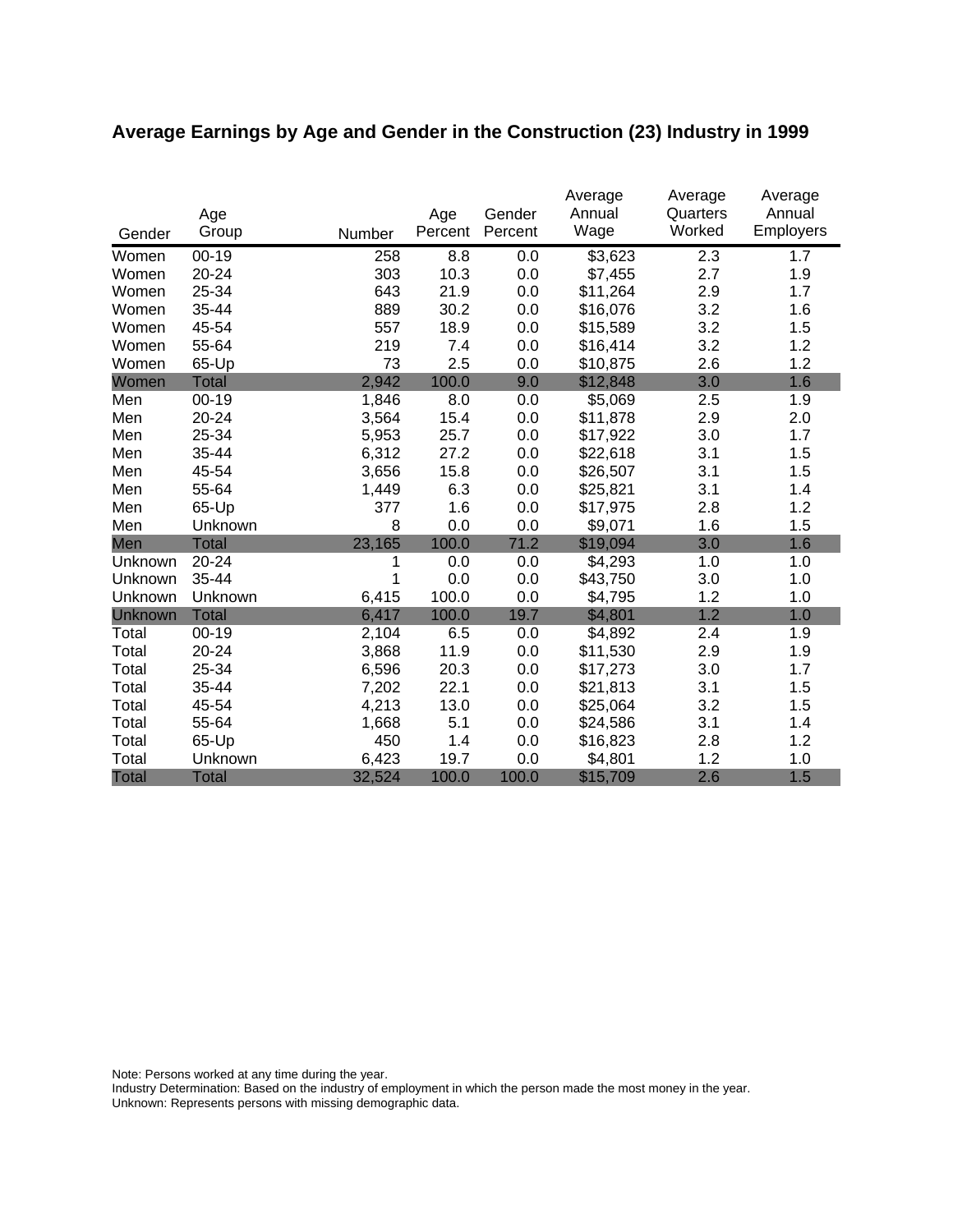## **Average Earnings by Age and Gender in the Manufacturing (31, 32, 33) Industry in 1999**

|              |              |        |         |         | Average  | Average  | Average          |
|--------------|--------------|--------|---------|---------|----------|----------|------------------|
|              | Age          |        | Age     | Gender  | Annual   | Quarters | Annual           |
| Gender       | Group        | Number | Percent | Percent | Wage     | Worked   | <b>Employers</b> |
| Women        | $00 - 19$    | 377    | 11.4    | 0.0     | \$3,423  | 2.5      | 1.6              |
| Women        | 20-24        | 410    | 12.4    | 0.0     | \$7,898  | 3.0      | 1.7              |
| Women        | 25-34        | 603    | 18.3    | 0.0     | \$15,530 | 3.3      | 1.5              |
| Women        | 35-44        | 896    | 27.2    | 0.0     | \$18,790 | 3.5      | 1.4              |
| Women        | 45-54        | 641    | 19.4    | 0.0     | \$21,065 | 3.5      | 1.3              |
| Women        | 55-64        | 286    | 8.7     | 0.0     | \$18,107 | 3.5      | 1.2              |
| Women        | 65-Up        | 83     | 2.5     | 0.0     | \$11,017 | 3.1      | 1.1              |
| Women        | Total        | 3,296  | 100.0   | 23.8    | \$15,269 | 3.3      | 1.4              |
| Men          | $00 - 19$    | 656    | 6.8     | 0.0     | \$4,794  | 2.6      | 1.8              |
| Men          | 20-24        | 1,082  | 11.1    | 0.0     | \$12,944 | 3.1      | 1.8              |
| Men          | 25-34        | 2,084  | 21.5    | 0.0     | \$25,260 | 3.4      | 1.5              |
| Men          | 35-44        | 2,652  | 27.3    | 0.0     | \$36,186 | 3.6      | 1.3              |
| Men          | 45-54        | 2,158  | 22.2    | 0.0     | \$45,425 | 3.7      | 1.2              |
| Men          | 55-64        | 888    | 9.1     | 0.0     | \$39,746 | 3.6      | 1.1              |
| Men          | 65-Up        | 185    | 1.9     | 0.0     | \$27,850 | 3.2      | 1.1              |
| Men          | <b>Total</b> | 9,705  | 100.0   | 70.2    | \$31,348 | 3.5      | 1.4              |
| Unknown      | Unknown      | 824    | 100.0   | 0.0     | \$5,042  | 1.2      | 1.0              |
| Unknown      | <b>Total</b> | 824    | 100.0   | 6.0     | \$5,042  | 1.2      | 1.0              |
| Total        | $00 - 19$    | 1,033  | 7.5     | 0.0     | \$4,294  | 2.6      | 1.7              |
| Total        | 20-24        | 1,492  | 10.8    | 0.0     | \$11,557 | 3.1      | 1.8              |
| Total        | 25-34        | 2,687  | 19.4    | 0.0     | \$23,076 | 3.4      | 1.5              |
| Total        | 35-44        | 3,548  | 25.7    | 0.0     | \$31,793 | 3.6      | 1.3              |
| Total        | 45-54        | 2,799  | 20.2    | 0.0     | \$39,846 | 3.7      | 1.2              |
| Total        | 55-64        | 1,174  | 8.5     | 0.0     | \$34,475 | 3.6      | 1.1              |
| Total        | 65-Up        | 268    | 1.9     | 0.0     | \$22,636 | 3.2      | 1.1              |
| Total        | Unknown      | 824    | 6.0     | 0.0     | \$5,042  | 1.2      | 1.0              |
| <b>Total</b> | <b>Total</b> | 13,825 | 100.0   | 100.0   | \$25,946 | 3.3      | 1.4              |

Note: Persons worked at any time during the year.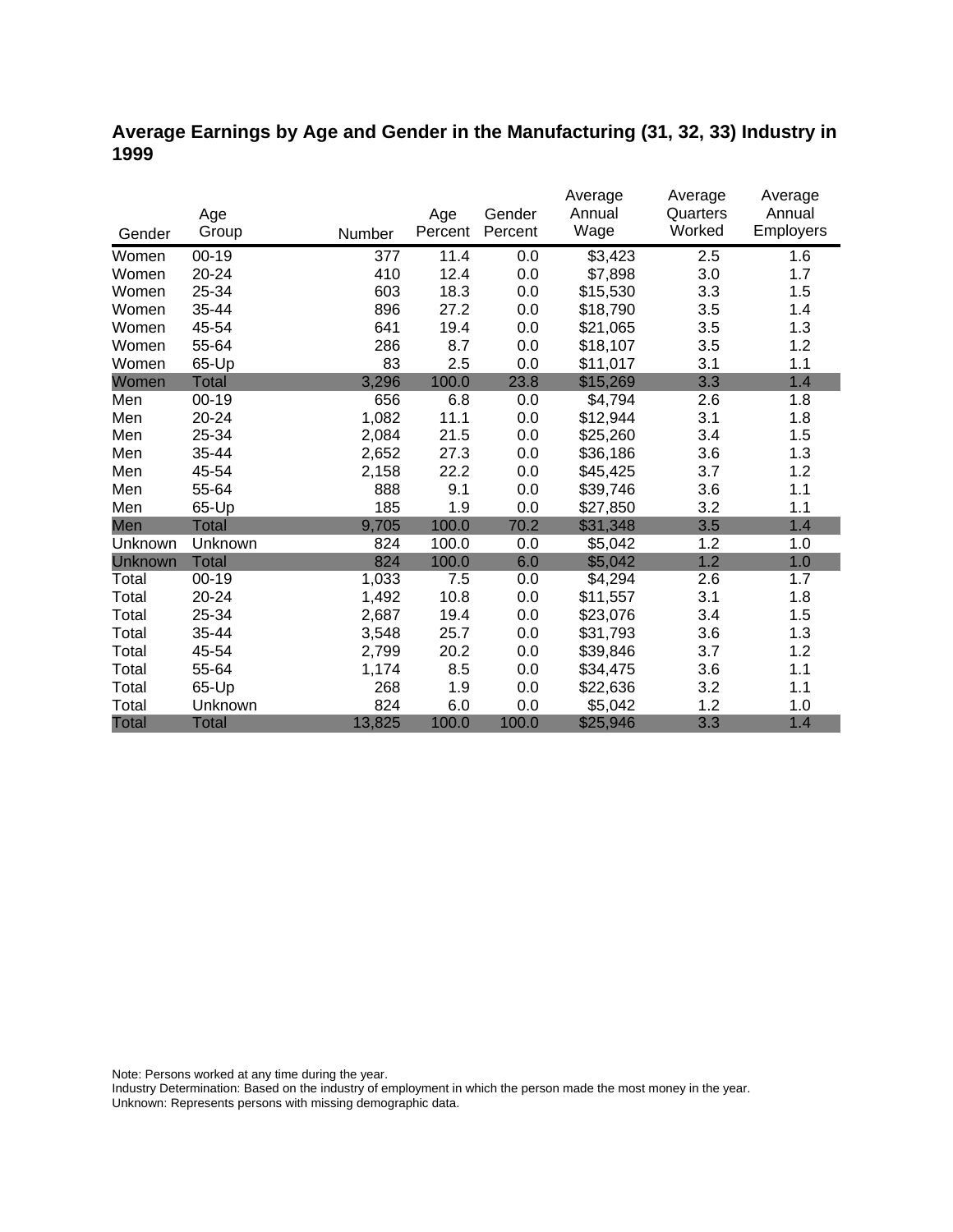#### **Average Earnings by Age and Gender in the Wholesale Trade, Transportation, & Utilities (22, 42, 48, 49) Industry in 1999**

|              |              |                |         |         | Average  | Average  | Average          |
|--------------|--------------|----------------|---------|---------|----------|----------|------------------|
|              | Age          |                | Age     | Gender  | Annual   | Quarters | Annual           |
| Gender       | Group        | Number         | Percent | Percent | Wage     | Worked   | <b>Employers</b> |
| Women        | $00 - 19$    | 185            | 4.8     | 0.0     | \$3,438  | 2.6      | 1.6              |
| Women        | 20-24        | 308            | 7.9     | 0.0     | \$9,243  | 3.1      | 1.8              |
| Women        | 25-34        | 752            | 19.4    | 0.0     | \$15,172 | 3.3      | 1.6              |
| Women        | 35-44        | 1,276          | 32.9    | 0.0     | \$19,369 | 3.5      | 1.5              |
| Women        | 45-54        | 871            | 22.5    | 0.0     | \$22,777 | 3.6      | 1.4              |
| Women        | 55-64        | 393            | 10.1    | 0.0     | \$18,174 | 3.4      | 1.3              |
| Women        | 65-Up        | 90             | 2.3     | 0.0     | \$13,034 | 3.1      | 1.1              |
| Women        | <b>Total</b> | 3,875          | 100.0   | 19.7    | \$17,487 | 3.4      | 1.5              |
| Men          | $00 - 19$    | 559            | 3.9     | 0.0     | \$4,706  | 2.5      | 1.6              |
| Men          | 20-24        | 1,060          | 7.4     | 0.0     | \$15,911 | 3.2      | 1.7              |
| Men          | 25-34        | 2,838          | 19.8    | 0.0     | \$24,384 | 3.4      | 1.5              |
| Men          | 35-44        | 4,300          | 30.1    | 0.0     | \$36,130 | 3.6      | 1.3              |
| Men          | 45-54        | 3,507          | 24.5    | 0.0     | \$43,156 | 3.6      | 1.2              |
| Men          | 55-64        | 1,595          | 11.2    | 0.0     | \$34,456 | 3.4      | 1.2              |
| Men          | 65-Up        | 441            | 3.1     | 0.0     | \$17,234 | 3.0      | 1.2              |
| Men          | Unknown      | $\overline{2}$ | 0.0     | 0.0     | \$2,140  | 1.0      | 1.0              |
| Men          | <b>Total</b> | 14,302         | 100.0   | 72.8    | \$32,021 | 3.4      | 1.4              |
| Unknown      | Unknown      | 1,458          | 100.0   | 0.0     | \$5,545  | 1.2      | 1.0              |
| Unknown      | <b>Total</b> | 1,458          | 100.0   | 7.4     | \$5,545  | 1.2      | 1.0              |
| Total        | $00 - 19$    | 744            | 3.8     | 0.0     | \$4,391  | 2.5      | 1.6              |
| Total        | $20 - 24$    | 1,368          | 7.0     | 0.0     | \$14,410 | 3.2      | 1.8              |
| Total        | 25-34        | 3,590          | 18.3    | 0.0     | \$22,454 | 3.4      | 1.5              |
| Total        | 35-44        | 5,576          | 28.4    | 0.0     | \$32,294 | 3.6      | 1.3              |
| Total        | 45-54        | 4,378          | 22.3    | 0.0     | \$39,102 | 3.6      | 1.3              |
| Total        | 55-64        | 1,988          | 10.1    | 0.0     | \$31,237 | 3.4      | 1.2              |
| Total        | 65-Up        | 531            | 2.7     | 0.0     | \$16,522 | 3.1      | 1.2              |
| Total        | Unknown      | 1,460          | 7.4     | 0.0     | \$5,540  | 1.2      | 1.0              |
| <b>Total</b> | <b>Total</b> | 19,635         | 100.0   | 100.0   | \$27,187 | 3.3      | 1.4              |

Note: Persons worked at any time during the year.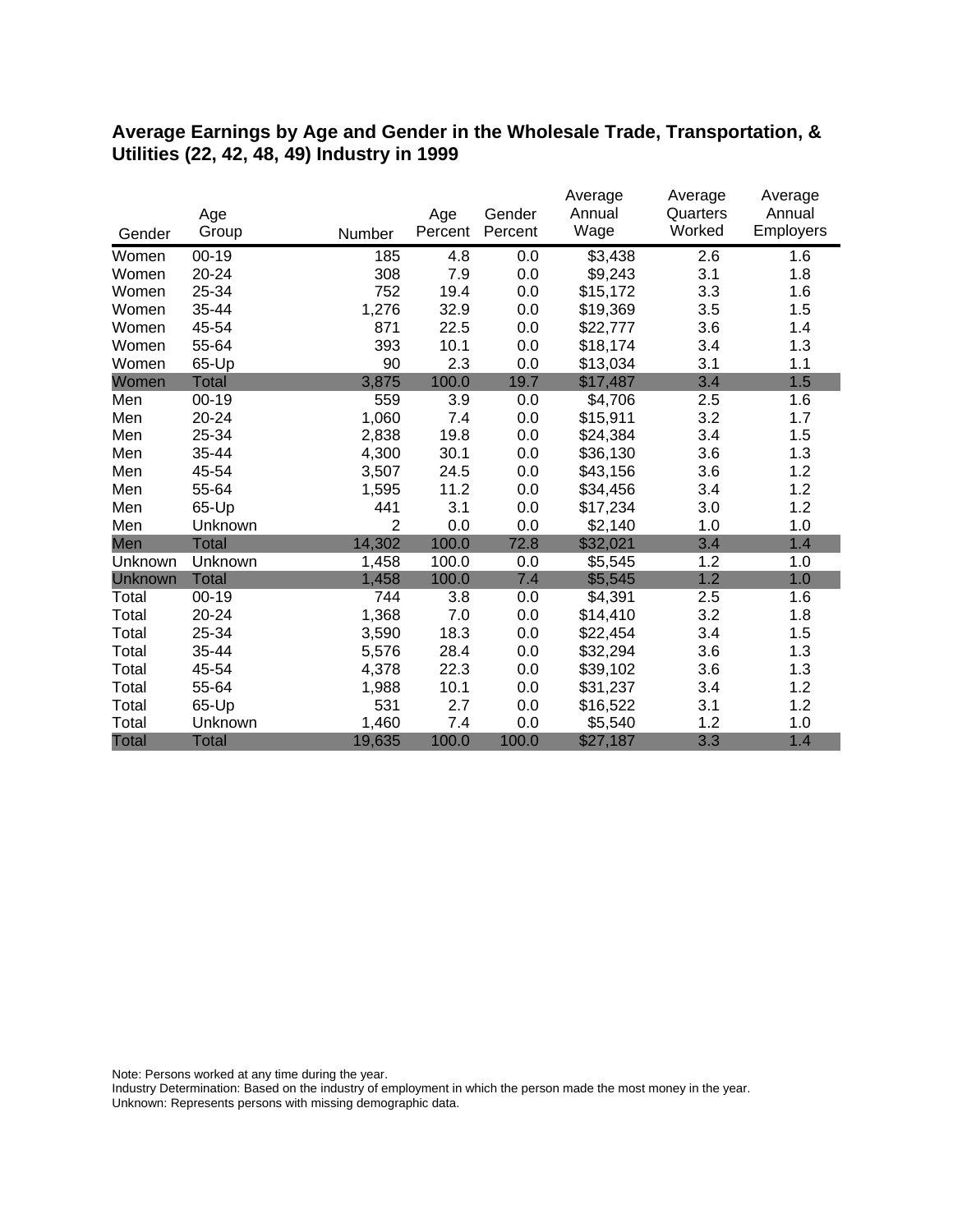# **Average Earnings by Age and Gender in the Retail Trade (44, 45) Industry in 1999**

|              | Age          |                | Age     | Gender  | Average<br>Annual | Average<br>Quarters | Average<br>Annual |
|--------------|--------------|----------------|---------|---------|-------------------|---------------------|-------------------|
| Gender       | Group        | Number         | Percent | Percent | Wage              | Worked              | <b>Employers</b>  |
| Women        | $00 - 19$    | 3,392          | 16.4    | 0.0     | \$3,563           | 2.8                 | 1.7               |
| Women        | 20-24        | 3,721          | 17.9    | 0.0     | \$6,898           | 3.0                 | 1.8               |
| Women        | 25-34        | 3,938          | 19.0    | 0.0     | \$10,562          | 3.1                 | 1.6               |
| Women        | 35-44        | 4,546          | 21.9    | 0.0     | \$13,306          | 3.4                 | 1.5               |
| Women        | 45-54        | 3,138          | 15.1    | 0.0     | \$13,993          | 3.4                 | 1.4               |
| Women        | 55-64        | 1,459          | 7.0     | 0.0     | \$11,689          | 3.4                 | 1.3               |
| Women        | 65-Up        | 547            | 2.6     | 0.0     | \$8,427           | 3.2                 | 1.1               |
| Women        | Unknown      | $\overline{2}$ | 0.0     | 0.0     | \$5,695           | 2.5                 | 1.0               |
| Women        | <b>Total</b> | 20,743         | 100.0   | 51.1    | \$9,903           | 3.2                 | 1.6               |
| Men          | $00-19$      | 3,007          | 19.0    | 0.0     | \$3,895           | 2.7                 | 1.6               |
| Men          | 20-24        | 2,626          | 16.6    | 0.0     | \$10,340          | 3.1                 | 1.8               |
| Men          | 25-34        | 3,426          | 21.7    | 0.0     | \$19,659          | 3.3                 | 1.6               |
| Men          | 35-44        | 2,959          | 18.7    | 0.0     | \$27,356          | 3.4                 | 1.4               |
| Men          | 45-54        | 2,151          | 13.6    | 0.0     | \$29,924          | 3.5                 | 1.3               |
| Men          | 55-64        | 1,125          | 7.1     | 0.0     | \$24,472          | 3.4                 | 1.2               |
| Men          | 65-Up        | 492            | 3.1     | 0.0     | \$20,274          | 3.1                 | 1.1               |
| Men          | Unknown      | $\overline{2}$ | 0.0     | 0.0     | \$1,007           | 1.0                 | 1.0               |
| Men          | <b>Total</b> | 15,788         | 100.0   | 38.9    | \$18,307          | 3.2                 | 1.5               |
| Unknown      | Unknown      | 4,045          | 100.0   | 0.0     | \$2,875           | 1.2                 | 1.1               |
| Unknown      | <b>Total</b> | 4,045          | 100.0   | 10.0    | \$2,875           | 1.2                 | 1.1               |
| Total        | $00 - 19$    | 6,399          | 15.8    | 0.0     | \$3,719           | 2.7                 | 1.7               |
| Total        | 20-24        | 6,347          | 15.6    | 0.0     | \$8,322           | 3.0                 | 1.8               |
| Total        | 25-34        | 7,364          | 18.1    | 0.0     | \$14,794          | 3.2                 | 1.6               |
| Total        | 35-44        | 7,505          | 18.5    | 0.0     | \$18,846          | 3.4                 | 1.4               |
| Total        | 45-54        | 5,289          | 13.0    | 0.0     | \$20,472          | 3.4                 | 1.3               |
| Total        | 55-64        | 2,584          | 6.4     | 0.0     | \$17,254          | 3.4                 | 1.3               |
| Total        | 65-Up        | 1,039          | 2.6     | 0.0     | \$14,037          | 3.2                 | 1.1               |
| Total        | Unknown      | 4,049          | 10.0    | 0.0     | \$2,875           | 1.2                 | 1.1               |
| <b>Total</b> | <b>Total</b> | 40,576         | 100.0   | 100.0   | \$12,472          | 3.0                 | 1.5               |

Note: Persons worked at any time during the year.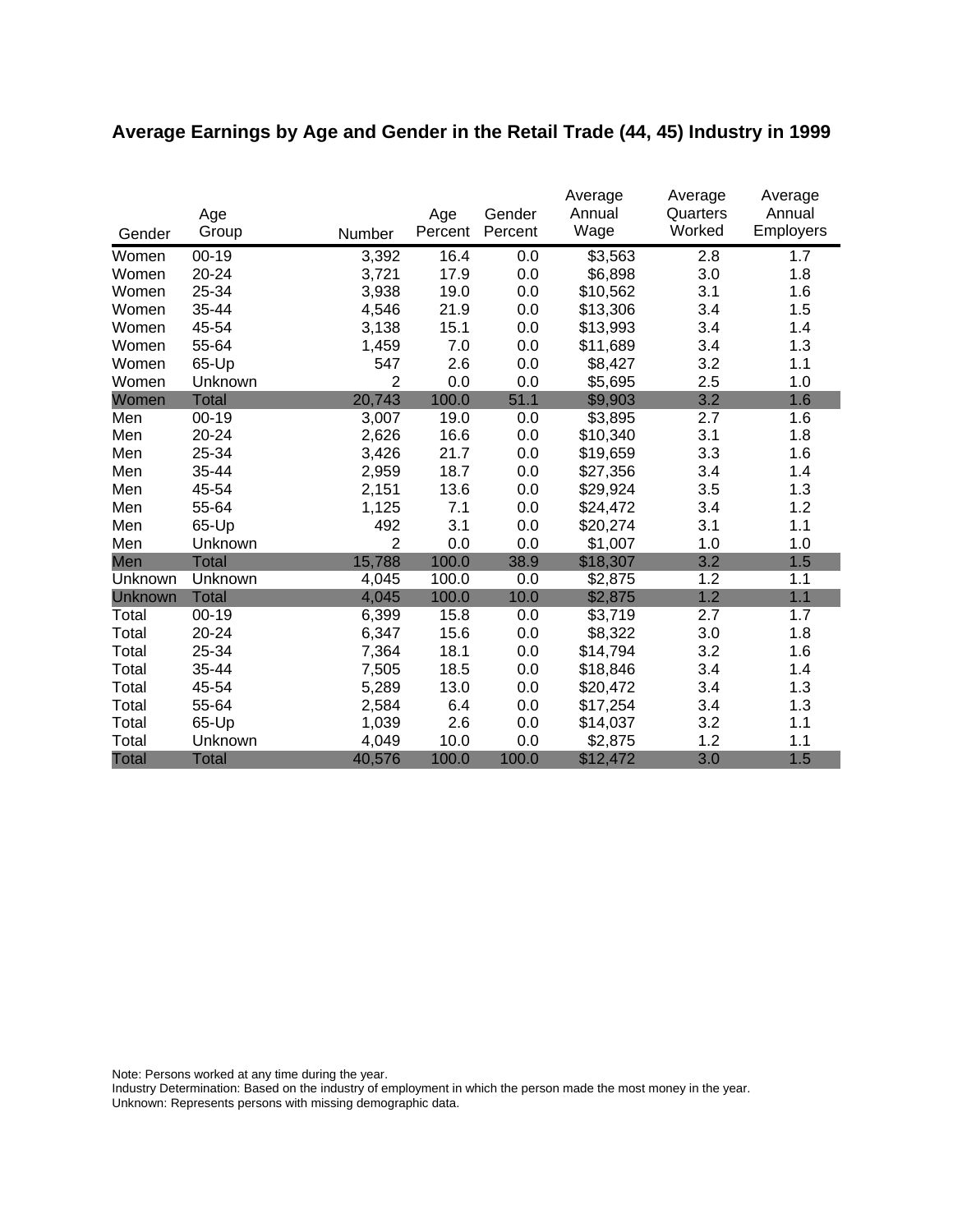# **Average Earnings by Age and Gender in the Information (51) Industry in 1999**

|              | Age          |        | Age     | Gender  | Average<br>Annual | Average<br>Quarters | Average<br>Annual |
|--------------|--------------|--------|---------|---------|-------------------|---------------------|-------------------|
| Gender       | Group        | Number | Percent | Percent | Wage              | Worked              | Employers         |
| Women        | $00 - 19$    | 268    | 9.5     | 0.0     | \$2,458           | 2.7                 | 1.5               |
| Women        | 20-24        | 296    | 10.5    | 0.0     | \$8,875           | 3.1                 | 1.8               |
| Women        | 25-34        | 603    | 21.4    | 0.0     | \$16,494          | 3.3                 | 1.5               |
| Women        | 35-44        | 731    | 25.9    | 0.0     | \$20,190          | 3.5                 | 1.4               |
| Women        | 45-54        | 634    | 22.5    | 0.0     | \$22,551          | 3.6                 | 1.3               |
| Women        | 55-64        | 208    | 7.4     | 0.0     | \$16,167          | 3.5                 | 1.2               |
| Women        | 65-Up        | 82     | 2.9     | 0.0     | \$10,113          | 3.4                 | 1.0               |
| Women        | <b>Total</b> | 2,822  | 100.0   | 49.7    | \$16,471          | 3.4                 | 1.4               |
| Men          | $00 - 19$    | 256    | 10.3    | 0.0     | \$3,403           | 2.8                 | 1.6               |
| Men          | 20-24        | 234    | 9.4     | 0.0     | \$10,913          | 3.0                 | 1.6               |
| Men          | 25-34        | 561    | 22.5    | 0.0     | \$23,584          | 3.4                 | 1.4               |
| Men          | 35-44        | 586    | 23.5    | 0.0     | \$35,361          | 3.6                 | 1.3               |
| Men          | 45-54        | 609    | 24.4    | 0.0     | \$46,688          | 3.7                 | 1.2               |
| Men          | 55-64        | 204    | 8.2     | 0.0     | \$57,173          | 3.7                 | 1.2               |
| Men          | 65-Up        | 43     | 1.7     | 0.0     | \$27,414          | 3.7                 | 1.2               |
| Men          | <b>Total</b> | 2,493  | 100.0   | 43.9    | \$31,549          | 3.4                 | 1.3               |
| Unknown      | Unknown      | 360    | 100.0   | 0.0     | \$4,758           | 1.2                 | 1.0               |
| Unknown      | <b>Total</b> | 360    | 100.0   | 6.3     | \$4,758           | 1.2                 | 1.0               |
| Total        | $00 - 19$    | 524    | 9.2     | 0.0     | \$2,920           | 2.7                 | 1.5               |
| Total        | 20-24        | 530    | 9.3     | 0.0     | \$9,775           | 3.0                 | 1.7               |
| Total        | 25-34        | 1,164  | 20.5    | 0.0     | \$19,911          | 3.4                 | 1.5               |
| Total        | 35-44        | 1,317  | 23.2    | 0.0     | \$26,940          | 3.5                 | 1.3               |
| Total        | 45-54        | 1,243  | 21.9    | 0.0     | \$34,376          | 3.7                 | 1.2               |
| Total        | 55-64        | 412    | 7.3     | 0.0     | \$36,471          | 3.6                 | 1.2               |
| Total        | 65-Up        | 125    | 2.2     | 0.0     | \$16,065          | 3.5                 | 1.1               |
| Total        | Unknown      | 360    | 6.3     | 0.0     | \$4,758           | 1.2                 | 1.0               |
| <b>Total</b> | <b>Total</b> | 5,675  | 100.0   | 100.0   | \$22,352          | 3.3                 | 1.4               |

Note: Persons worked at any time during the year.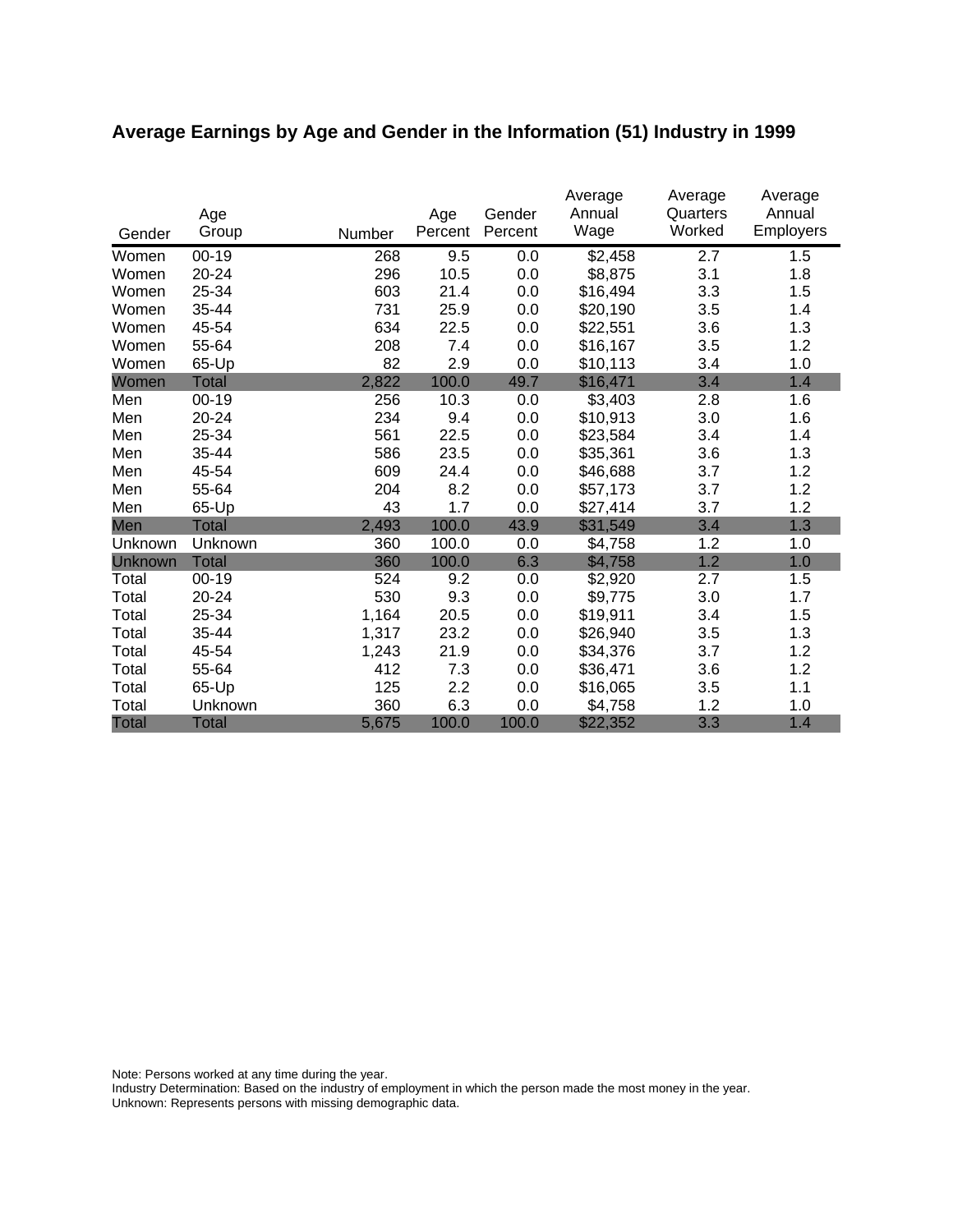### **Average Earnings by Age and Gender in the Financial Activities (52, 53) Industry in 1999**

|              |              |        |         |         | Average  | Average  | Average   |
|--------------|--------------|--------|---------|---------|----------|----------|-----------|
|              | Age          |        | Age     | Gender  | Annual   | Quarters | Annual    |
| Gender       | Group        | Number | Percent | Percent | Wage     | Worked   | Employers |
| Women        | $00 - 19$    | 385    | 5.4     | 0.0     | \$4,284  | 2.8      | 1.8       |
| Women        | 20-24        | 775    | 10.9    | 0.0     | \$9,941  | 3.3      | 1.8       |
| Women        | 25-34        | 1,649  | 23.1    | 0.0     | \$16,588 | 3.4      | 1.5       |
| Women        | 35-44        | 2,044  | 28.6    | 0.0     | \$20,617 | 3.6      | 1.4       |
| Women        | 45-54        | 1,471  | 20.6    | 0.0     | \$21,841 | 3.6      | 1.3       |
| Women        | 55-64        | 630    | 8.8     | 0.0     | \$19,461 | 3.6      | 1.2       |
| Women        | 65-Up        | 186    | 2.6     | 0.0     | \$9,492  | 3.2      | 1.1       |
| Women        | <b>Total</b> | 7,140  | 100.0   | 61.8    | \$17,507 | 3.5      | 1.4       |
| Men          | $00 - 19$    | 264    | 7.4     | 0.0     | \$3,953  | 2.6      | 1.6       |
| Men          | $20 - 24$    | 347    | 9.7     | 0.0     | \$10,889 | 3.1      | 1.8       |
| Men          | 25-34        | 728    | 20.4    | 0.0     | \$26,853 | 3.4      | 1.5       |
| Men          | 35-44        | 763    | 21.4    | 0.0     | \$41,532 | 3.4      | 1.3       |
| Men          | 45-54        | 815    | 22.9    | 0.0     | \$53,901 | 3.5      | 1.2       |
| Men          | 55-64        | 414    | 11.6    | 0.0     | \$54,359 | 3.4      | 1.2       |
| Men          | 65-Up        | 230    | 6.5     | 0.0     | \$34,818 | 3.2      | 1.1       |
| Men          | <b>Total</b> | 3,561  | 100.0   | 30.8    | \$36,648 | 3.3      | 1.4       |
| Unknown      | 25-34        | 1      | 0.1     | 0.0     | \$8,583  | 4.0      | 1.0       |
| Unknown      | Unknown      | 858    | 99.9    | 0.0     | \$5,122  | 1.2      | 1.0       |
| Unknown      | <b>Total</b> | 859    | 100.0   | 7.4     | \$5,126  | 1.2      | 1.0       |
| Total        | $00 - 19$    | 649    | 5.6     | 0.0     | \$4,149  | 2.7      | 1.7       |
| Total        | 20-24        | 1,122  | 9.7     | 0.0     | \$10,235 | 3.2      | 1.8       |
| Total        | 25-34        | 2,378  | 20.6    | 0.0     | \$19,727 | 3.4      | 1.5       |
| Total        | 35-44        | 2,807  | 24.3    | 0.0     | \$26,302 | 3.6      | 1.4       |
| Total        | 45-54        | 2,286  | 19.8    | 0.0     | \$33,271 | 3.6      | 1.3       |
| Total        | 55-64        | 1,044  | 9.0     | 0.0     | \$33,300 | 3.5      | 1.2       |
| Total        | 65-Up        | 416    | 3.6     | 0.0     | \$23,494 | 3.2      | 1.1       |
| Total        | Unknown      | 858    | 7.4     | 0.0     | \$5,122  | 1.2      | 1.0       |
| <b>Total</b> | <b>Total</b> | 11,560 | 100.0   | 100.0   | \$22,483 | 3.3      | 1.4       |

Note: Persons worked at any time during the year.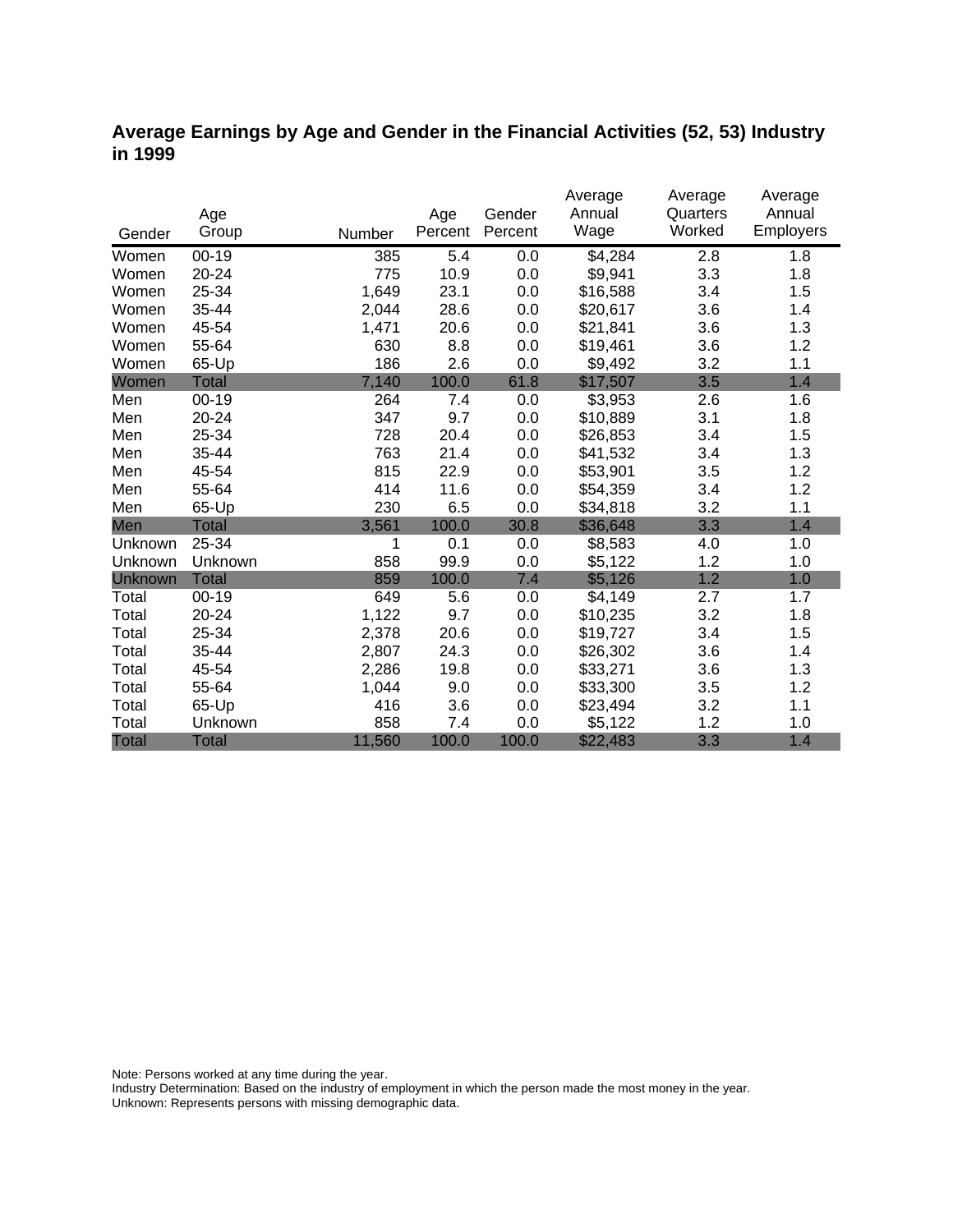### **Average Earnings by Age and Gender in the Professional & Business Services (54, 55, 56) Industry in 1999**

|              |              |        |         |         | Average  | Average  | Average   |
|--------------|--------------|--------|---------|---------|----------|----------|-----------|
|              | Age          |        | Age     | Gender  | Annual   | Quarters | Annual    |
| Gender       | Group        | Number | Percent | Percent | Wage     | Worked   | Employers |
| Women        | $00 - 19$    | 1,008  | 10.6    | 0.0     | \$3,597  | 2.4      | 1.7       |
| Women        | 20-24        | 1,350  | 14.1    | 0.0     | \$7,414  | 2.9      | 1.9       |
| Women        | 25-34        | 2,325  | 24.4    | 0.0     | \$12,965 | 3.1      | 1.6       |
| Women        | 35-44        | 2,439  | 25.5    | 0.0     | \$15,520 | 3.2      | 1.5       |
| Women        | 45-54        | 1,626  | 17.0    | 0.0     | \$16,862 | 3.3      | 1.4       |
| Women        | 55-64        | 615    | 6.4     | 0.0     | \$13,537 | 3.2      | 1.4       |
| Women        | 65-Up        | 185    | 1.9     | 0.0     | \$7,542  | 2.7      | 1.3       |
| Women        | <b>Total</b> | 9,548  | 100.0   | 43.8    | \$12,439 | 3.1      | 1.6       |
| Men          | $00 - 19$    | 1,099  | 11.4    | 0.0     | \$3,045  | 2.3      | 1.7       |
| Men          | 20-24        | 1,528  | 15.9    | 0.0     | \$7,957  | 2.7      | 1.8       |
| Men          | 25-34        | 2,236  | 23.3    | 0.0     | \$19,342 | 3.0      | 1.6       |
| Men          | 35-44        | 2,042  | 21.3    | 0.0     | \$27,743 | 3.1      | 1.4       |
| Men          | 45-54        | 1,640  | 17.1    | 0.0     | \$37,848 | 3.2      | 1.4       |
| Men          | 55-64        | 764    | 8.0     | 0.0     | \$39,807 | 3.1      | 1.3       |
| Men          | 65-Up        | 290    | 3.0     | 0.0     | \$26,445 | 2.9      | 1.2       |
| Men          | Unknown      | 1      | 0.0     | 0.0     | \$2,187  | 1.0      | 1.0       |
| Men          | <b>Total</b> | 9,600  | 100.0   | 44.0    | \$22,454 | 3.0      | 1.5       |
| Unknown      | Unknown      | 2,672  | 100.0   | 0.0     | \$4,323  | 1.2      | 1.0       |
| Unknown      | <b>Total</b> | 2,672  | 100.0   | 12.2    | \$4,323  | 1.2      | 1.0       |
| Total        | $00 - 19$    | 2,107  | 9.7     | 0.0     | \$3,309  | 2.4      | 1.7       |
| Total        | 20-24        | 2,878  | 13.2    | 0.0     | \$7,703  | 2.8      | 1.8       |
| Total        | 25-34        | 4,561  | 20.9    | 0.0     | \$16,091 | 3.1      | 1.6       |
| Total        | 35-44        | 4,481  | 20.5    | 0.0     | \$21,090 | 3.2      | 1.5       |
| Total        | 45-54        | 3,266  | 15.0    | 0.0     | \$27,400 | 3.3      | 1.4       |
| Total        | 55-64        | 1,379  | 6.3     | 0.0     | \$28,091 | 3.1      | 1.3       |
| Total        | 65-Up        | 475    | 2.2     | 0.0     | \$19,083 | 2.9      | 1.2       |
| Total        | Unknown      | 2,673  | 12.3    | 0.0     | \$4,322  | 1.2      | 1.0       |
| <b>Total</b> | <b>Total</b> | 21,820 | 100.0   | 100.0   | \$15,852 | 2.8      | 1.5       |

Note: Persons worked at any time during the year.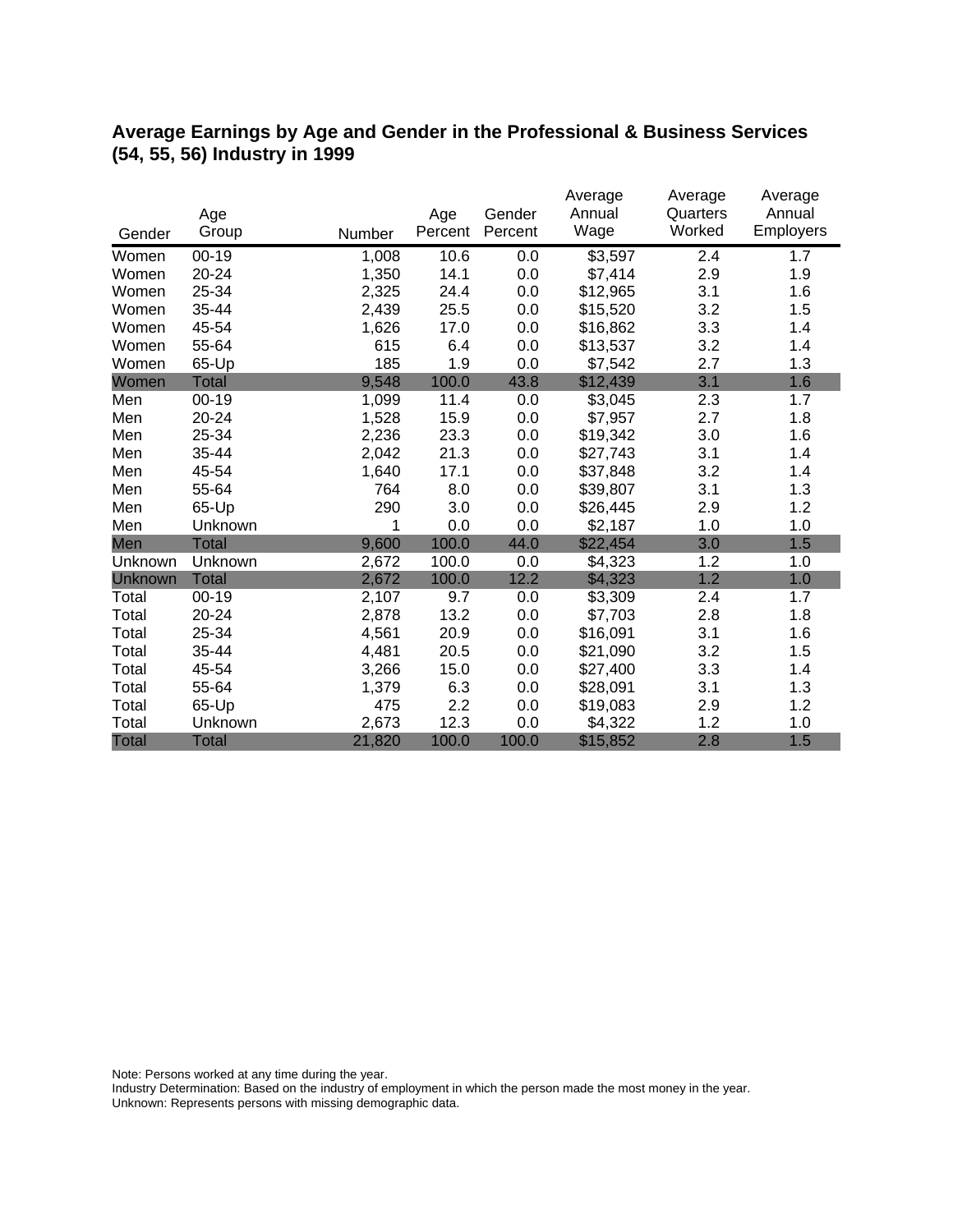### **Average Earnings by Age and Gender in the Educational Services (61) Industry in 1999**

|                |              |                |         |         | Average  | Average  | Average   |
|----------------|--------------|----------------|---------|---------|----------|----------|-----------|
|                | Age          |                | Age     | Gender  | Annual   | Quarters | Annual    |
| Gender         | Group        | Number         | Percent | Percent | Wage     | Worked   | Employers |
| Women          | $00 - 19$    | 542            | 2.9     | 0.0     | \$1,793  | 2.2      | 1.4       |
| Women          | 20-24        | 906            | 4.8     | 0.0     | \$6,128  | 2.6      | 1.6       |
| Women          | 25-34        | 2,973          | 15.7    | 0.0     | \$14,037 | 3.3      | 1.4       |
| Women          | 35-44        | 5,685          | 30.0    | 0.0     | \$17,721 | 3.6      | 1.3       |
| Women          | 45-54        | 6,248          | 33.0    | 0.0     | \$23,122 | 3.7      | 1.3       |
| Women          | 55-64        | 2,258          | 11.9    | 0.0     | \$20,783 | 3.5      | 1.2       |
| Women          | 65-Up        | 319            | 1.7     | 0.0     | \$7,159  | 2.8      | 1.1       |
| Women          | <b>Total</b> | 18,931         | 100.0   | 64.8    | \$18,101 | 3.4      | 1.3       |
| Men            | $00 - 19$    | 517            | 5.6     | 0.0     | \$1,962  | 2.2      | 1.3       |
| Men            | $20 - 24$    | 456            | 5.0     | 0.0     | \$5,481  | 2.3      | 1.5       |
| Men            | 25-34        | 1,627          | 17.8    | 0.0     | \$18,950 | 3.2      | 1.4       |
| Men            | 35-44        | 1,957          | 21.4    | 0.0     | \$29,255 | 3.6      | 1.3       |
| Men            | 45-54        | 2,749          | 30.0    | 0.0     | \$35,534 | 3.7      | 1.2       |
| Men            | 55-64        | 1,543          | 16.8    | 0.0     | \$31,055 | 3.5      | 1.2       |
| Men            | 65-Up        | 309            | 3.4     | 0.0     | \$13,624 | 3.2      | 1.1       |
| Men            | Unknown      | $\overline{2}$ | 0.0     | 0.0     | \$1,202  | 1.0      | 1.0       |
| Men            | <b>Total</b> | 9,160          | 100.0   | 31.4    | \$26,355 | 3.4      | 1.3       |
| Unknown        | Unknown      | 1,121          | 100.0   | 0.0     | \$3,932  | 1.1      | 1.0       |
| <b>Unknown</b> | <b>Total</b> | 1,121          | 100.0   | 3.8     | \$3,932  | 1.1      | 1.0       |
| Total          | $00 - 19$    | 1,059          | 3.6     | 0.0     | \$1,876  | 2.2      | 1.4       |
| Total          | 20-24        | 1,362          | 4.7     | 0.0     | \$5,911  | 2.5      | 1.6       |
| Total          | 25-34        | 4,600          | 15.7    | 0.0     | \$15,775 | 3.2      | 1.4       |
| Total          | 35-44        | 7,642          | 26.2    | 0.0     | \$20,675 | 3.6      | 1.3       |
| Total          | 45-54        | 8,997          | 30.8    | 0.0     | \$26,915 | 3.7      | 1.3       |
| Total          | 55-64        | 3,801          | 13.0    | 0.0     | \$24,953 | 3.5      | 1.2       |
| Total          | 65-Up        | 628            | 2.1     | 0.0     | \$10,340 | 3.0      | 1.1       |
| Total          | Unknown      | 1,123          | 3.8     | 0.0     | \$3,927  | 1.1      | 1.0       |
| <b>Total</b>   | <b>Total</b> | 29,212         | 100.0   | 100.0   | \$20,146 | 3.3      | 1.3       |

Note: Persons worked at any time during the year.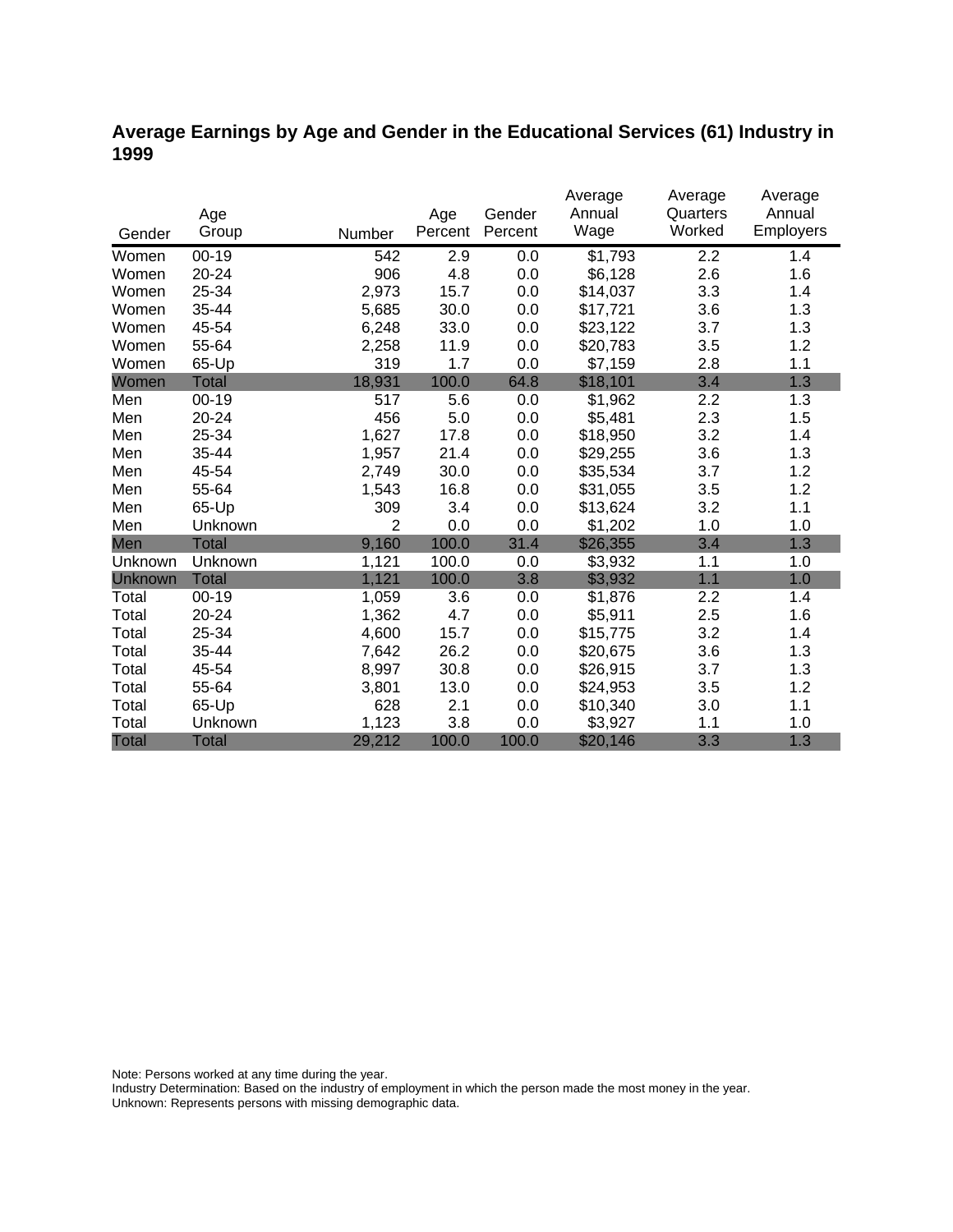### **Average Earnings by Age and Gender in the Health Care & Social Assistance (62) Industry in 1999**

|              |              |        |         |         | Average             | Average  | Average   |
|--------------|--------------|--------|---------|---------|---------------------|----------|-----------|
|              | Age          |        | Age     | Gender  | Annual              | Quarters | Annual    |
| Gender       | Group        | Number | Percent | Percent | Wage                | Worked   | Employers |
| Women        | $00 - 19$    | 984    | 4.8     | 0.0     | $\overline{$}4,397$ | 2.8      | 1.8       |
| Women        | 20-24        | 2,155  | 10.4    | 0.0     | \$8,731             | 3.2      | 1.8       |
| Women        | 25-34        | 4,564  | 22.1    | 0.0     | \$15,274            | 3.3      | 1.6       |
| Women        | 35-44        | 5,988  | 29.0    | 0.0     | \$20,210            | 3.5      | 1.5       |
| Women        | 45-54        | 4,642  | 22.5    | 0.0     | \$22,324            | 3.6      | 1.4       |
| Women        | 55-64        | 1,824  | 8.8     | 0.0     | \$19,065            | 3.5      | 1.3       |
| Women        | 65-Up        | 495    | 2.4     | 0.0     | \$10,049            | 3.1      | 1.2       |
| Women        | Unknown      | 1      | 0.0     | 0.0     | \$15,013            | 4.0      | 2.0       |
| Women        | <b>Total</b> | 20,653 | 100.0   | 76.1    | \$17,298            | 3.4      | 1.5       |
| Men          | $00 - 19$    | 276    | 6.2     | 0.0     | \$3,774             | 2.5      | 1.6       |
| Men          | 20-24        | 388    | 8.7     | 0.0     | \$9,651             | 3.0      | 1.7       |
| Men          | 25-34        | 1,030  | 23.2    | 0.0     | \$24,504            | 3.3      | 1.5       |
| Men          | 35-44        | 1,085  | 24.4    | 0.0     | \$51,419            | 3.5      | 1.4       |
| Men          | 45-54        | 1,051  | 23.7    | 0.0     | \$65,217            | 3.6      | 1.3       |
| Men          | 55-64        | 461    | 10.4    | 0.0     | \$59,583            | 3.4      | 1.2       |
| Men          | 65-Up        | 149    | 3.4     | 0.0     | \$26,947            | 3.0      | 1.2       |
| Men          | <b>Total</b> | 4,440  | 100.0   | 16.4    | \$41,856            | 3.3      | 1.4       |
| Unknown      | Unknown      | 2,056  | 100.0   | 0.0     | \$6,935             | 1.1      | 1.0       |
| Unknown      | <b>Total</b> | 2,056  | 100.0   | 7.6     | \$6,935             | 1.1      | 1.0       |
| Total        | $00 - 19$    | 1,260  | 4.6     | 0.0     | \$4,260             | 2.7      | 1.7       |
| Total        | 20-24        | 2,543  | 9.4     | 0.0     | \$8,872             | 3.1      | 1.8       |
| Total        | 25-34        | 5,594  | 20.6    | 0.0     | \$16,973            | 3.3      | 1.6       |
| Total        | 35-44        | 7,073  | 26.1    | 0.0     | \$24,998            | 3.5      | 1.4       |
| Total        | 45-54        | 5,693  | 21.0    | 0.0     | \$30,243            | 3.6      | 1.4       |
| Total        | 55-64        | 2,285  | 8.4     | 0.0     | \$27,239            | 3.5      | 1.3       |
| Total        | 65-Up        | 644    | 2.4     | 0.0     | \$13,959            | 3.1      | 1.2       |
| Total        | Unknown      | 2,057  | 7.6     | 0.0     | \$6,939             | 1.1      | 1.0       |
| <b>Total</b> | <b>Total</b> | 27,149 | 100.0   | 100.0   | \$20,530            | 3.2      | 1.4       |

Note: Persons worked at any time during the year.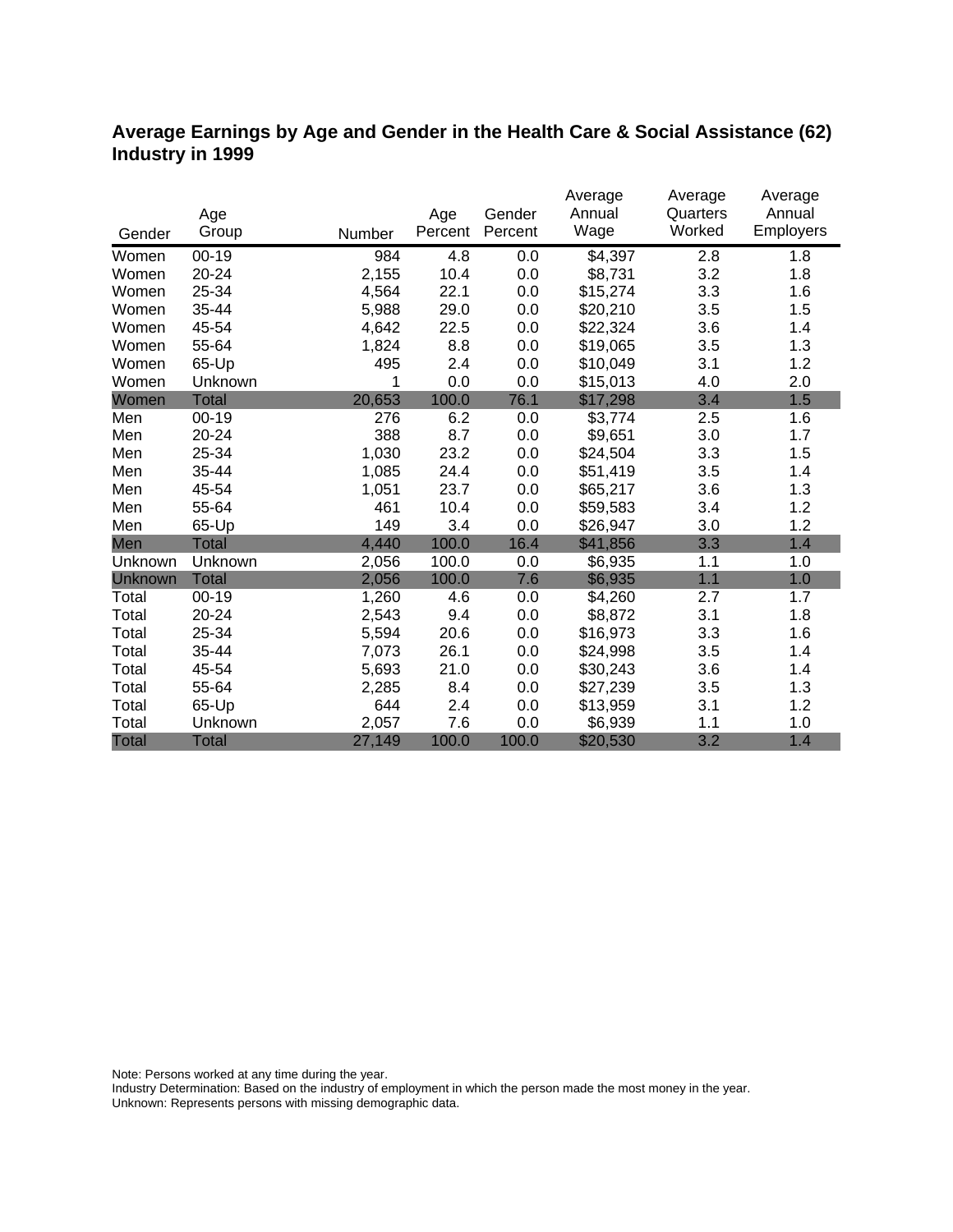### **Average Earnings by Age and Gender in the Leisure & Hospitality (71, 72) Industry in 1999**

|              |              |                |         |         | Average  | Average  | Average   |
|--------------|--------------|----------------|---------|---------|----------|----------|-----------|
|              | Age          |                | Age     | Gender  | Annual   | Quarters | Annual    |
| Gender       | Group        | Number         | Percent | Percent | Wage     | Worked   | Employers |
| Women        | $00 - 19$    | 7,335          | 29.4    | 0.0     | \$2,605  | 2.5      | 1.6       |
| Women        | 20-24        | 4,710          | 18.9    | 0.0     | \$5,416  | 2.8      | 1.8       |
| Women        | 25-34        | 4,758          | 19.1    | 0.0     | \$7,705  | 2.9      | 1.7       |
| Women        | 35-44        | 4,359          | 17.5    | 0.0     | \$9,000  | 3.1      | 1.6       |
| Women        | 45-54        | 2,274          | 9.1     | 0.0     | \$9,821  | 3.2      | 1.5       |
| Women        | 55-64        | 1,079          | 4.3     | 0.0     | \$9,281  | 3.2      | 1.3       |
| Women        | 65-Up        | 441            | 1.8     | 0.0     | \$6,344  | 3.0      | 1.2       |
| Women        | Unknown      | 4              | 0.0     | 0.0     | \$1,083  | 1.3      | 1.3       |
| Women        | <b>Total</b> | 24,960         | 100.0   | 49.9    | \$6,236  | 2.9      | 1.6       |
| Men          | $00 - 19$    | 4,946          | 30.9    | 0.0     | \$2,755  | 2.5      | 1.6       |
| Men          | 20-24        | 3,067          | 19.2    | 0.0     | \$6,023  | 2.8      | 1.9       |
| Men          | 25-34        | 3,699          | 23.1    | 0.0     | \$10,724 | 3.0      | 1.7       |
| Men          | 35-44        | 1,978          | 12.4    | 0.0     | \$14,860 | 3.0      | 1.5       |
| Men          | 45-54        | 1,252          | 7.8     | 0.0     | \$16,525 | 3.0      | 1.4       |
| Men          | 55-64        | 674            | 4.2     | 0.0     | \$15,299 | 3.0      | 1.2       |
| Men          | 65-Up        | 378            | 2.4     | 0.0     | \$7,878  | 2.9      | 1.2       |
| Men          | Unknown      | $\overline{2}$ | 0.0     | 0.0     | \$567    | 1.0      | 1.0       |
| Men          | <b>Total</b> | 15,996         | 100.0   | 32.0    | \$8,448  | 2.8      | 1.6       |
| Unknown      | 25-34        | 1              | 0.0     | 0.0     | \$3,538  | 2.0      | 1.0       |
| Unknown      | Unknown      | 9,034          | 100.0   | 0.0     | \$2,066  | 1.4      | 1.1       |
| Unknown      | <b>Total</b> | 9,035          | 100.0   | 18.1    | \$2,066  | 1.4      | 1.1       |
| Total        | $00 - 19$    | 12,281         | 24.6    | 0.0     | \$2,665  | 2.5      | 1.6       |
| Total        | 20-24        | 7,777          | 15.6    | 0.0     | \$5,655  | 2.8      | 1.9       |
| Total        | 25-34        | 8,458          | 16.9    | 0.0     | \$9,024  | 3.0      | 1.7       |
| Total        | 35-44        | 6,337          | 12.7    | 0.0     | \$10,829 | 3.1      | 1.6       |
| Total        | 45-54        | 3,526          | 7.1     | 0.0     | \$12,202 | 3.1      | 1.5       |
| Total        | 55-64        | 1,753          | 3.5     | 0.0     | \$11,595 | 3.1      | 1.3       |
| Total        | 65-Up        | 819            | 1.6     | 0.0     | \$7,052  | 3.0      | 1.2       |
| Total        | Unknown      | 9,040          | 18.1    | 0.0     | \$2,065  | 1.4      | 1.1       |
| <b>Total</b> | <b>Total</b> | 49,991         | 100.0   | 100.0   | \$6,190  | 2.6      | 1.5       |

Note: Persons worked at any time during the year.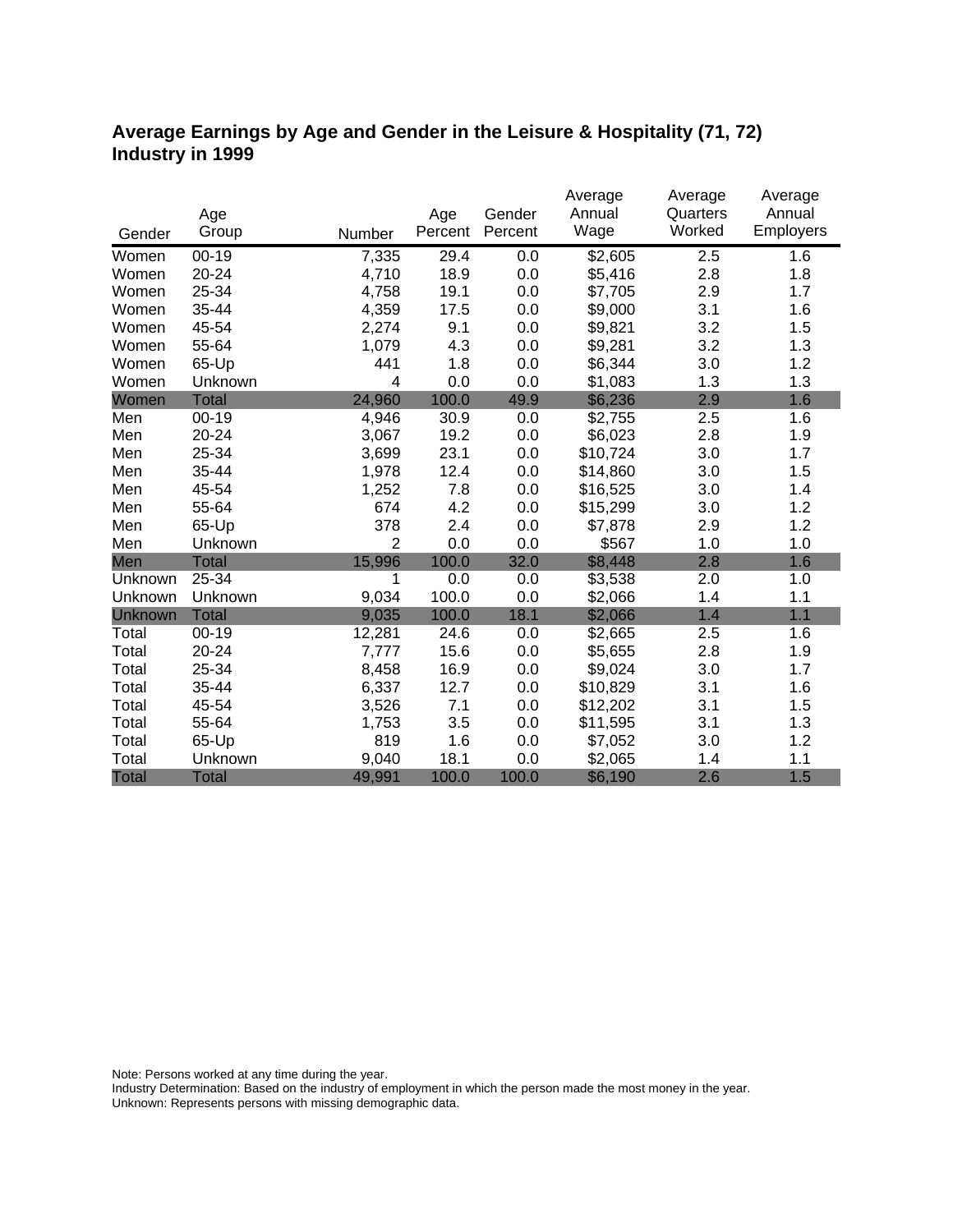#### **Average Earnings by Age and Gender in the Other Services Except Public Administration (81) Industry in 1999**

|                |              |        |         |         | Average  | Average  | Average          |
|----------------|--------------|--------|---------|---------|----------|----------|------------------|
|                | Age          |        | Age     | Gender  | Annual   | Quarters | Annual           |
| Gender         | Group        | Number | Percent | Percent | Wage     | Worked   | <b>Employers</b> |
| Women          | $00-19$      | 338    | 9.0     | 0.0     | \$2,718  | 2.7      | 1.7              |
| Women          | 20-24        | 408    | 10.9    | 0.0     | \$7,745  | 3.0      | 1.8              |
| Women          | 25-34        | 870    | 23.2    | 0.0     | \$10,443 | 3.1      | 1.5              |
| Women          | 35-44        | 876    | 23.4    | 0.0     | \$12,393 | 3.3      | 1.4              |
| Women          | 45-54        | 710    | 18.9    | 0.0     | \$13,248 | 3.4      | 1.4              |
| Women          | 55-64        | 387    | 10.3    | 0.0     | \$11,828 | 3.3      | 1.3              |
| Women          | 65-Up        | 159    | 4.2     | 0.0     | \$12,451 | 3.1      | 1.2              |
| Women          | <b>Total</b> | 3,748  | 100.0   | 43.0    | \$10,668 | 3.2      | 1.5              |
| Men            | $00 - 19$    | 539    | 13.9    | 0.0     | \$3,705  | 2.6      | 1.6              |
| Men            | 20-24        | 535    | 13.8    | 0.0     | \$11,948 | 3.2      | 1.9              |
| Men            | 25-34        | 881    | 22.8    | 0.0     | \$18,757 | 3.3      | 1.5              |
| Men            | 35-44        | 840    | 21.7    | 0.0     | \$24,087 | 3.3      | 1.3              |
| Men            | 45-54        | 574    | 14.8    | 0.0     | \$27,235 | 3.4      | 1.2              |
| Men            | 55-64        | 318    | 8.2     | 0.0     | \$23,850 | 3.3      | 1.2              |
| Men            | 65-Up        | 182    | 4.7     | 0.0     | \$8,720  | 3.0      | 1.1              |
| Men            | Total        | 3,869  | 100.0   | 44.4    | \$18,080 | 3.2      | 1.4              |
| Unknown        | Unknown      | 1,095  | 100.0   | 0.0     | \$3,716  | 1.2      | 1.0              |
| <b>Unknown</b> | <b>Total</b> | 1,095  | 100.0   | 12.6    | \$3,716  | 1.2      | 1.0              |
| Total          | $00 - 19$    | 877    | 10.1    | 0.0     | \$3,325  | 2.6      | 1.6              |
| Total          | 20-24        | 943    | 10.8    | 0.0     | \$10,130 | 3.1      | 1.8              |
| Total          | 25-34        | 1,751  | 20.1    | 0.0     | \$14,626 | 3.2      | 1.5              |
| Total          | 35-44        | 1,716  | 19.7    | 0.0     | \$18,117 | 3.3      | 1.4              |
| Total          | 45-54        | 1,284  | 14.7    | 0.0     | \$19,501 | 3.4      | 1.3              |
| Total          | 55-64        | 705    | 8.1     | 0.0     | \$17,251 | 3.3      | 1.2              |
| Total          | 65-Up        | 341    | 3.9     | 0.0     | \$10,460 | 3.0      | 1.1              |
| Total          | Unknown      | 1,095  | 12.6    | 0.0     | \$3,716  | 1.2      | 1.0              |
| <b>Total</b>   | <b>Total</b> | 8,712  | 100.0   | 100.0   | \$13,086 | 2.9      | 1.4              |

Note: Persons worked at any time during the year.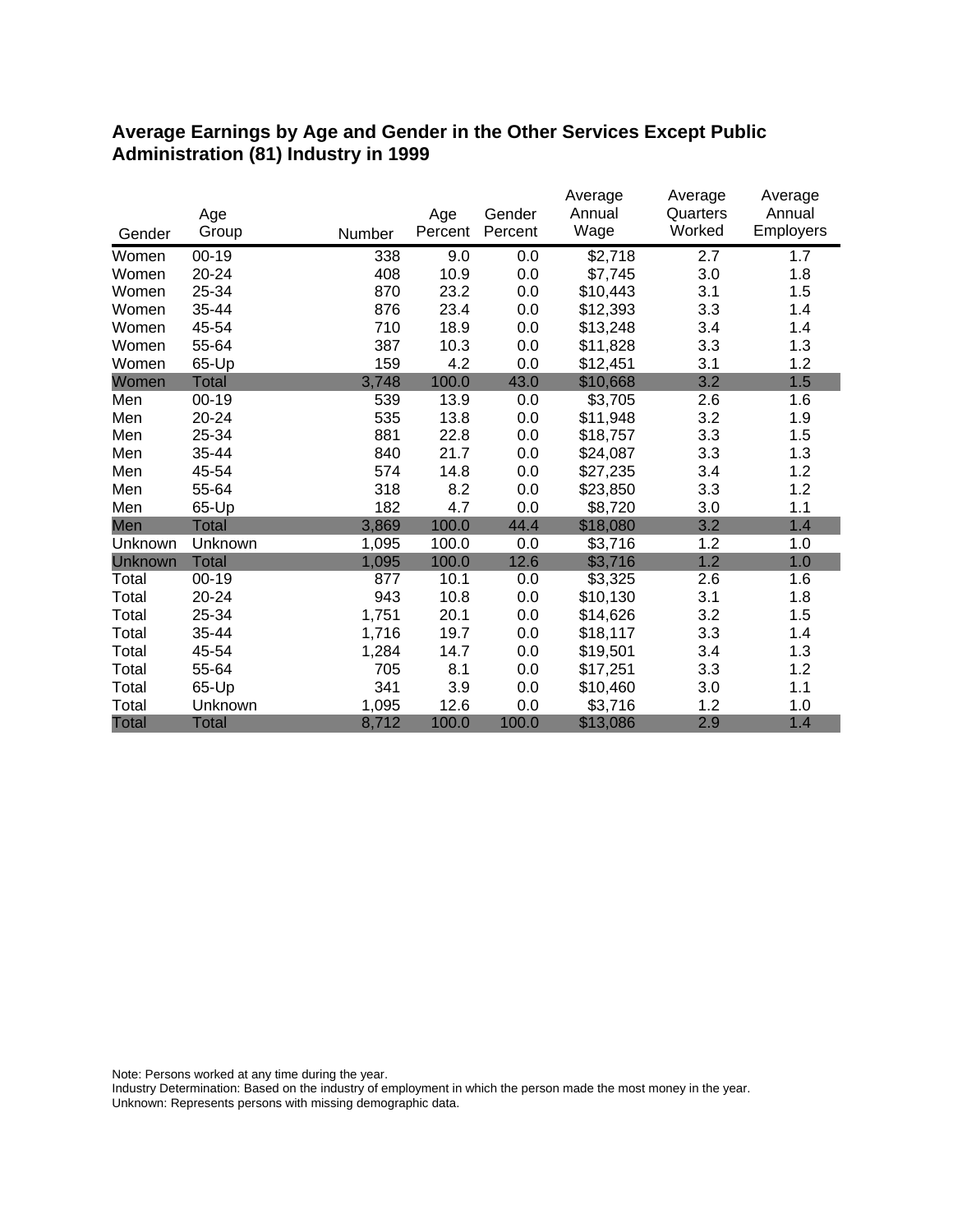### **Average Earnings by Age and Gender in the Public Administration (92) Industry in 1999**

|                |              |        |         |         | Average  | Average  | Average   |
|----------------|--------------|--------|---------|---------|----------|----------|-----------|
|                | Age          |        | Age     | Gender  | Annual   | Quarters | Annual    |
| Gender         | Group        | Number | Percent | Percent | Wage     | Worked   | Employers |
| Women          | $00 - 19$    | 669    | 7.3     | 0.0     | \$2,806  | 2.5      | 1.5       |
| Women          | 20-24        | 702    | 7.6     | 0.0     | \$8,857  | 3.0      | 1.7       |
| Women          | 25-34        | 1,665  | 18.1    | 0.0     | \$17,365 | 3.5      | 1.5       |
| Women          | 35-44        | 2,605  | 28.3    | 0.0     | \$21,591 | 3.6      | 1.3       |
| Women          | 45-54        | 2,353  | 25.6    | 0.0     | \$24,246 | 3.8      | 1.3       |
| Women          | 55-64        | 969    | 10.5    | 0.0     | \$21,407 | 3.6      | 1.2       |
| Women          | 65-Up        | 226    | 2.5     | 0.0     | \$9,927  | 2.9      | 1.1       |
| Women          | Total        | 9,189  | 100.0   | 44.0    | \$18,858 | 3.5      | 1.4       |
| Men            | $00 - 19$    | 729    | 6.6     | 0.0     | \$2,750  | 2.3      | 1.5       |
| Men            | $20 - 24$    | 744    | 6.7     | 0.0     | \$10,909 | 3.0      | 1.7       |
| Men            | 25-34        | 2,057  | 18.5    | 0.0     | \$23,419 | 3.6      | 1.4       |
| Men            | 35-44        | 2,940  | 26.5    | 0.0     | \$30,085 | 3.8      | 1.3       |
| Men            | 45-54        | 2,965  | 26.7    | 0.0     | \$33,174 | 3.8      | 1.2       |
| Men            | 55-64        | 1,331  | 12.0    | 0.0     | \$29,608 | 3.7      | 1.2       |
| Men            | 65-Up        | 330    | 3.0     | 0.0     | \$13,887 | 3.1      | 1.1       |
| Men            | <b>Total</b> | 11,096 | 100.0   | 53.1    | \$26,054 | 3.6      | 1.3       |
| Unknown        | Unknown      | 607    | 100.0   | 0.0     | \$4,087  | 1.2      | 1.0       |
| <b>Unknown</b> | <b>Total</b> | 607    | 100.0   | 2.9     | \$4,087  | 1.2      | 1.0       |
| Total          | $00 - 19$    | 1,398  | 6.7     | 0.0     | \$2,777  | 2.4      | 1.5       |
| Total          | 20-24        | 1,446  | 6.9     | 0.0     | \$9,913  | 3.0      | 1.7       |
| Total          | 25-34        | 3,722  | 17.8    | 0.0     | \$20,710 | 3.5      | 1.4       |
| Total          | 35-44        | 5,545  | 26.5    | 0.0     | \$26,094 | 3.7      | 1.3       |
| Total          | 45-54        | 5,318  | 25.5    | 0.0     | \$29,224 | 3.8      | 1.2       |
| Total          | 55-64        | 2,300  | 11.0    | 0.0     | \$26,153 | 3.6      | 1.2       |
| Total          | 65-Up        | 556    | 2.7     | 0.0     | \$12,277 | 3.0      | 1.1       |
| Total          | Unknown      | 607    | 2.9     | 0.0     | \$4,087  | 1.2      | 1.0       |
| <b>Total</b>   | <b>Total</b> | 20,892 | 100.0   | 100.0   | \$22,251 | 3.5      | 1.3       |

Note: Persons worked at any time during the year.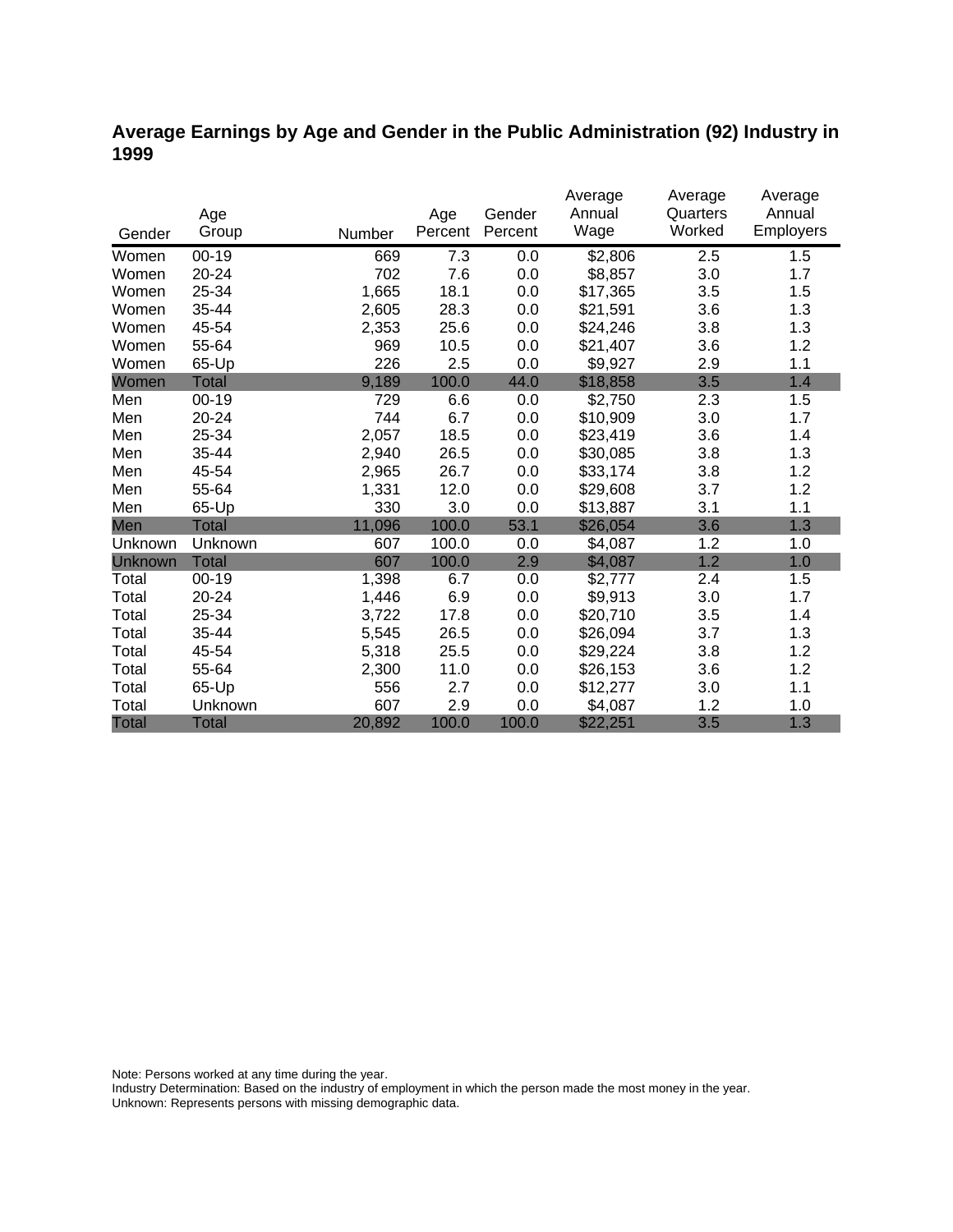#### **Average Earnings by Age and Gender in the Nonclassified Industry (99) Industry in 1999**

|              | Age          |        | Age     | Gender  | Average<br>Annual | Average<br>Quarters | Average<br>Annual |
|--------------|--------------|--------|---------|---------|-------------------|---------------------|-------------------|
| Gender       | Group        | Number | Percent | Percent | Wage              | Worked              | <b>Employers</b>  |
| Women        | $00 - 19$    | 21     | 12.1    | 0.0     | \$2,264           | 2.1                 | 1.9               |
| Women        | 20-24        | 36     | 20.7    | 0.0     | \$10,514          | 2.5                 | 1.6               |
| Women        | 25-34        | 48     | 27.6    | 0.0     | \$12,833          | 2.7                 | 1.5               |
| Women        | 35-44        | 36     | 20.7    | 0.0     | \$7,972           | 2.2                 | 1.5               |
| Women        | 45-54        | 18     | 10.3    | 0.0     | \$9,175           | 2.4                 | 1.6               |
| Women        | 55-64        | 11     | 6.3     | 0.0     | \$8,564           | 2.6                 | 1.8               |
| Women        | 65-Up        | 4      | 2.3     | 0.0     | \$3,325           | 2.0                 | 1.0               |
| Women        | <b>Total</b> | 174    | 100.0   | 34.3    | \$9,205           | 2.4                 | 1.6               |
| Men          | $00 - 19$    | 17     | 5.6     | 0.0     | \$5,847           | 2.3                 | 1.5               |
| Men          | 20-24        | 98     | 32.5    | 0.0     | \$16,934          | 2.9                 | 1.5               |
| Men          | 25-34        | 63     | 20.9    | 0.0     | \$18,085          | 2.8                 | 1.6               |
| Men          | 35-44        | 50     | 16.6    | 0.0     | \$19,077          | 2.3                 | 1.6               |
| Men          | 45-54        | 36     | 11.9    | 0.0     | \$19,562          | 2.2                 | 1.7               |
| Men          | 55-64        | 30     | 9.9     | 0.0     | \$13,333          | 2.0                 | 1.6               |
| Men          | 65-Up        | 8      | 2.6     | 0.0     | \$8,910           | 2.4                 | 1.5               |
| Men          | <b>Total</b> | 302    | 100.0   | 59.6    | \$16,648          | 2.6                 | 1.6               |
| Unknown      | Unknown      | 31     | 100.0   | 0.0     | \$2,831           | 1.3                 | 1.0               |
| Unknown      | <b>Total</b> | 31     | 100.0   | 6.1     | \$2,831           | 1.3                 | 1.0               |
| Total        | $00 - 19$    | 38     | 7.5     | 0.0     | \$3,867           | 2.2                 | 1.7               |
| Total        | 20-24        | 134    | 26.4    | 0.0     | \$15,209          | 2.8                 | 1.6               |
| Total        | 25-34        | 111    | 21.9    | 0.0     | \$15,814          | 2.8                 | 1.6               |
| Total        | 35-44        | 86     | 17.0    | 0.0     | \$14,428          | 2.3                 | 1.6               |
| Total        | 45-54        | 54     | 10.7    | 0.0     | \$16,099          | 2.3                 | 1.6               |
| Total        | 55-64        | 41     | 8.1     | 0.0     | \$12,054          | 2.2                 | 1.6               |
| Total        | 65-Up        | 12     | 2.4     | 0.0     | \$7,048           | 2.3                 | 1.3               |
| Total        | Unknown      | 31     | 6.1     | 0.0     | \$2,831           | 1.3                 | 1.0               |
| <b>Total</b> | <b>Total</b> | 507    | 100.0   | 100.0   | \$13,249          | 2.4                 | 1.6               |

Note: Persons worked at any time during the year.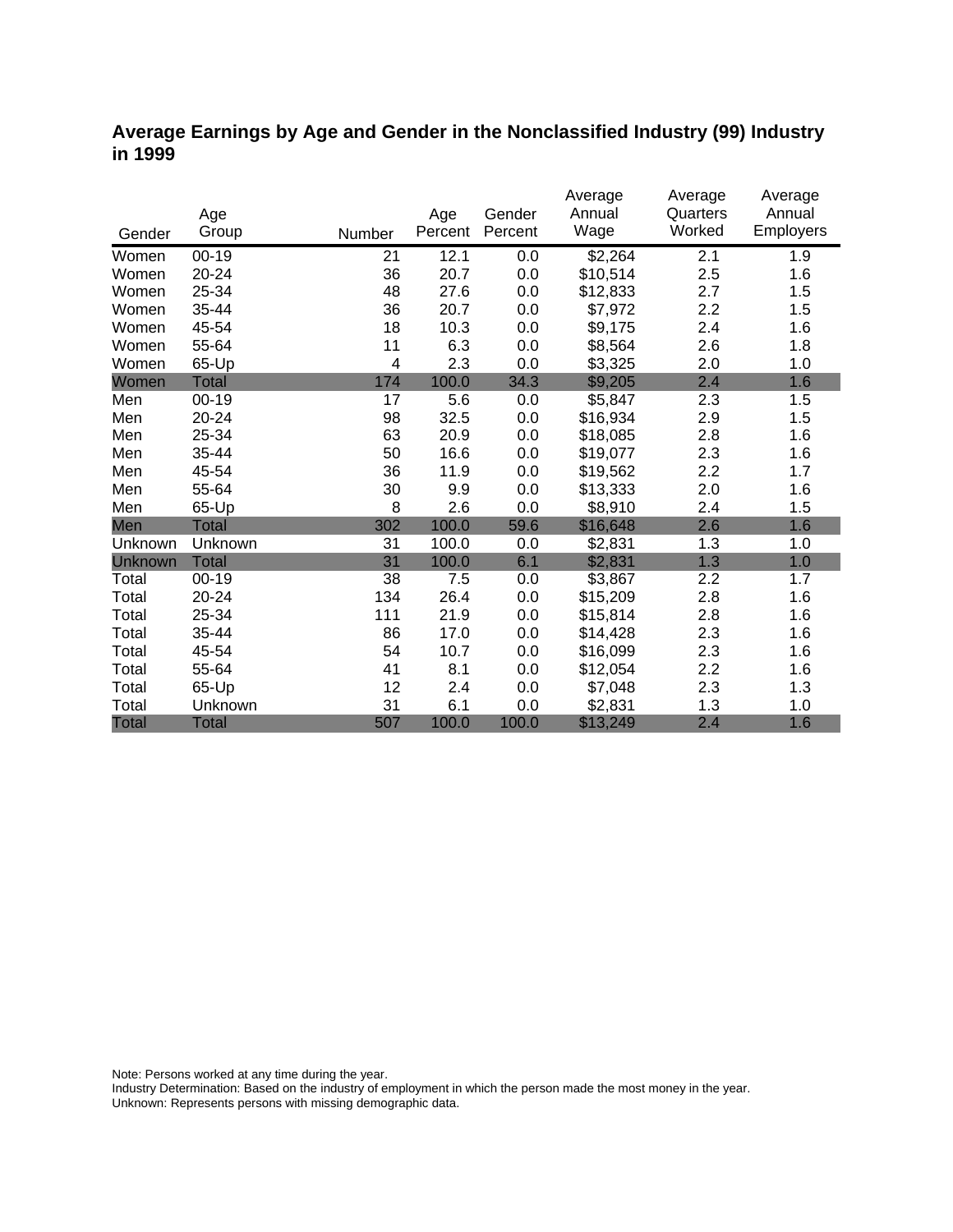# **Average Earnings by Age and Gender in the All Industry in 1999**

|              | Age          |                | Age     | Gender  | Average<br>Annual | Average<br>Quarters | Average<br>Annual |
|--------------|--------------|----------------|---------|---------|-------------------|---------------------|-------------------|
| Gender       | Group        | Number         | Percent | Percent | Wage              | Worked              | Employers         |
| Women        | $00 - 19$    | 15,975         | 12.2    | 0.0     | \$3,068           | 2.6                 | 1.7               |
| Women        | 20-24        | 16,354         | 12.5    | 0.0     | \$7,142           | 2.9                 | 1.8               |
| Women        | 25-34        | 25,843         | 19.7    | 0.0     | \$12,925          | 3.2                 | 1.6               |
| Women        | 35-44        | 33,302         | 25.4    | 0.0     | \$17,048          | 3.4                 | 1.4               |
| Women        | 45-54        | 25,868         | 19.8    | 0.0     | \$19,984          | 3.5                 | 1.3               |
| Women        | 55-64        | 10,611         | 8.1     | 0.0     | \$17,002          | 3.4                 | 1.3               |
| Women        | 65-Up        | 2,968          | 2.3     | 0.0     | \$9,053           | 3.0                 | 1.1               |
| Women        | Unknown      | 7              | 0.0     | 0.0     | \$4,391           | 2.0                 | 1.3               |
| Women        | <b>Total</b> | 130,928        | 100.0   | 42.8    | \$13,686          | 3.2                 | 1.5               |
| Men          | $00-19$      | 15,506         | 10.9    | 0.0     | \$3,615           | 2.5                 | 1.7               |
| Men          | 20-24        | 17,401         | 12.2    | 0.0     | \$10,723          | 2.9                 | 1.8               |
| Men          | 25-34        | 30,667         | 21.5    | 0.0     | \$20,737          | 3.2                 | 1.6               |
| Men          | 35-44        | 34,742         | 24.4    | 0.0     | \$31,867          | 3.4                 | 1.4               |
| Men          | 45-54        | 27,964         | 19.6    | 0.0     | \$38,863          | 3.5                 | 1.3               |
| Men          | 55-64        | 12,558         | 8.8     | 0.0     | \$34,094          | 3.4                 | 1.2               |
| Men          | 65-Up        | 3,742          | 2.6     | 0.0     | \$18,904          | 3.0                 | 1.2               |
| Men          | Unknown      | 18             | 0.0     | 0.0     | \$6,252           | 1.4                 | 1.3               |
| Men          | <b>Total</b> | 142,598        | 100.0   | 46.6    | \$25,046          | 3.2                 | 1.5               |
| Unknown      | 20-24        | 1              | 0.0     | 0.0     | \$4,293           | 1.0                 | 1.0               |
| Unknown      | 25-34        | $\overline{2}$ | 0.0     | 0.0     | \$6,060           | 3.0                 | 1.0               |
| Unknown      | 35-44        | 1              | 0.0     | 0.0     | \$43,750          | 3.0                 | 1.0               |
| Unknown      | Unknown      | 32,473         | 100.0   | 0.0     | \$4,053           | 1.3                 | 1.1               |
| Unknown      | <b>Total</b> | 32,477         | 100.0   | 10.6    | \$4,054           | 1.3                 | 1.1               |
| Total        | $00-19$      | 31,481         | 10.3    | 0.0     | \$3,338           | 2.5                 | 1.7               |
| Total        | $20 - 24$    | 33,756         | 11.0    | 0.0     | \$8,988           | 2.9                 | 1.8               |
| Total        | 25-34        | 56,512         | 18.5    | 0.0     | \$17,164          | 3.2                 | 1.6               |
| Total        | 35-44        | 68,045         | 22.2    | 0.0     | \$24,614          | 3.4                 | 1.4               |
| Total        | 45-54        | 53,832         | 17.6    | 0.0     | \$29,791          | 3.5                 | 1.3               |
| Total        | 55-64        | 23,169         | 7.6     | 0.0     | \$26,266          | 3.4                 | 1.2               |
| Total        | 65-Up        | 6,710          | 2.2     | 0.0     | \$14,547          | 3.0                 | 1.2               |
| Total        | Unknown      | 32,498         | 10.6    | 0.0     | \$4,054           | 1.3                 | 1.1               |
| <b>Total</b> | <b>Total</b> | 306,003        | 100.0   | 100.0   | \$17,957          | 3.0                 | 1.4               |

Note: Persons worked at any time during the year.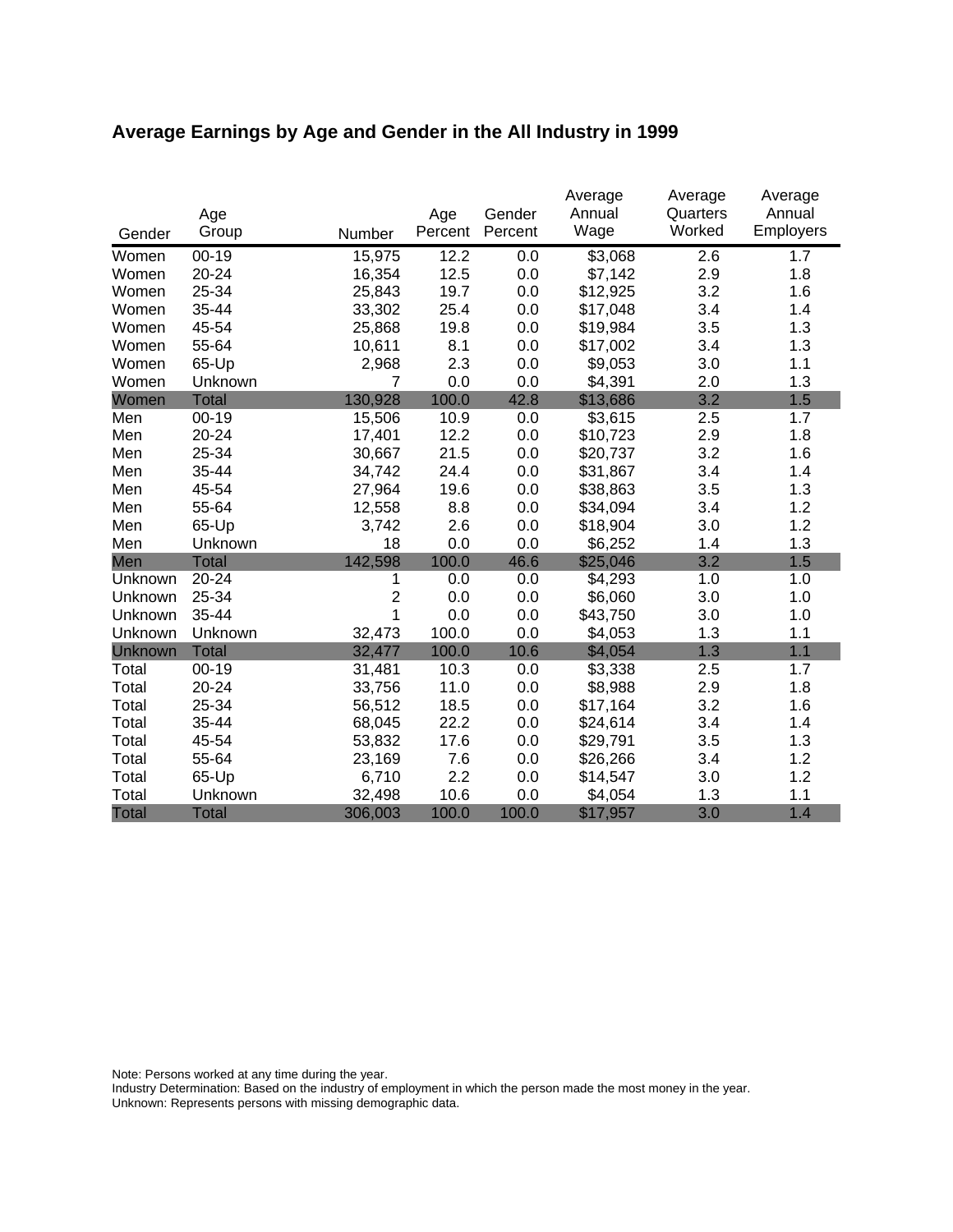#### **Average Earnings by Age and Gender in the Natural Rescources & Mining (11, 21) Industry in 2000**

|              |              |        |         |         | Average  | Average  | Average   |
|--------------|--------------|--------|---------|---------|----------|----------|-----------|
|              | Age          |        | Age     | Gender  | Annual   | Quarters | Annual    |
| Gender       | Group        | Number | Percent | Percent | Wage     | Worked   | Employers |
| Women        | $00 - 19$    | 225    | 7.5     | 0.0     | \$3,975  | 2.5      | 1.6       |
| Women        | 20-24        | 304    | 10.1    | 0.0     | \$9,659  | 2.7      | 1.6       |
| Women        | 25-34        | 458    | 15.2    | 0.0     | \$22,422 | 3.4      | 1.5       |
| Women        | 35-44        | 903    | 30.0    | 0.0     | \$30,763 | 3.5      | 1.3       |
| Women        | 45-54        | 775    | 25.7    | 0.0     | \$31,488 | 3.6      | 1.3       |
| Women        | 55-64        | 274    | 9.1     | 0.0     | \$22,945 | 3.3      | 1.2       |
| Women        | 65-Up        | 74     | 2.5     | 0.0     | \$12,350 | 3.1      | 1.1       |
| Women        | <b>Total</b> | 3,013  | 100.0   | 12.0    | \$24,389 | 3.3      | 1.4       |
| Men          | $00 - 19$    | 924    | 4.6     | 0.0     | \$7,334  | 2.6      | 1.9       |
| Men          | 20-24        | 2,008  | 10.0    | 0.0     | \$18,660 | 3.1      | 2.0       |
| Men          | 25-34        | 3,840  | 19.2    | 0.0     | \$31,253 | 3.4      | 1.6       |
| Men          | 35-44        | 6,062  | 30.3    | 0.0     | \$44,814 | 3.6      | 1.3       |
| Men          | 45-54        | 5,078  | 25.4    | 0.0     | \$54,322 | 3.7      | 1.2       |
| Men          | 55-64        | 1,718  | 8.6     | 0.0     | \$45,307 | 3.5      | 1.1       |
| Men          | 65-Up        | 351    | 1.8     | 0.0     | \$30,269 | 2.9      | 1.1       |
| Men          | Unknown      | 1      | 0.0     | 0.0     | \$25,327 | 4.0      | 6.0       |
| Men          | <b>Total</b> | 19,982 | 100.0   | 79.7    | \$40,049 | 3.5      | 1.4       |
| Unknown      | Unknown      | 2,067  | 100.0   | 0.0     | \$6,275  | 1.3      | 1.0       |
| Unknown      | <b>Total</b> | 2,067  | 100.0   | 8.2     | \$6,275  | 1.3      | 1.0       |
| Total        | $00 - 19$    | 1,149  | 4.6     | 0.0     | \$6,676  | 2.6      | 1.8       |
| Total        | 20-24        | 2,312  | 9.2     | 0.0     | \$17,477 | 3.1      | 2.0       |
| Total        | 25-34        | 4,298  | 17.1    | 0.0     | \$30,312 | 3.4      | 1.6       |
| Total        | 35-44        | 6,965  | 27.8    | 0.0     | \$42,992 | 3.6      | 1.3       |
| Total        | 45-54        | 5,853  | 23.4    | 0.0     | \$51,299 | 3.7      | 1.2       |
| Total        | 55-64        | 1,992  | 7.9     | 0.0     | \$42,231 | 3.5      | 1.2       |
| Total        | 65-Up        | 425    | 1.7     | 0.0     | \$27,149 | 3.0      | 1.1       |
| Total        | Unknown      | 2,068  | 8.3     | 0.0     | \$6,284  | 1.3      | 1.0       |
| <b>Total</b> | <b>Total</b> | 25,062 | 100.0   | 100.0   | \$35,381 | 3.3      | 1.4       |

Note: Persons worked at any time during the year.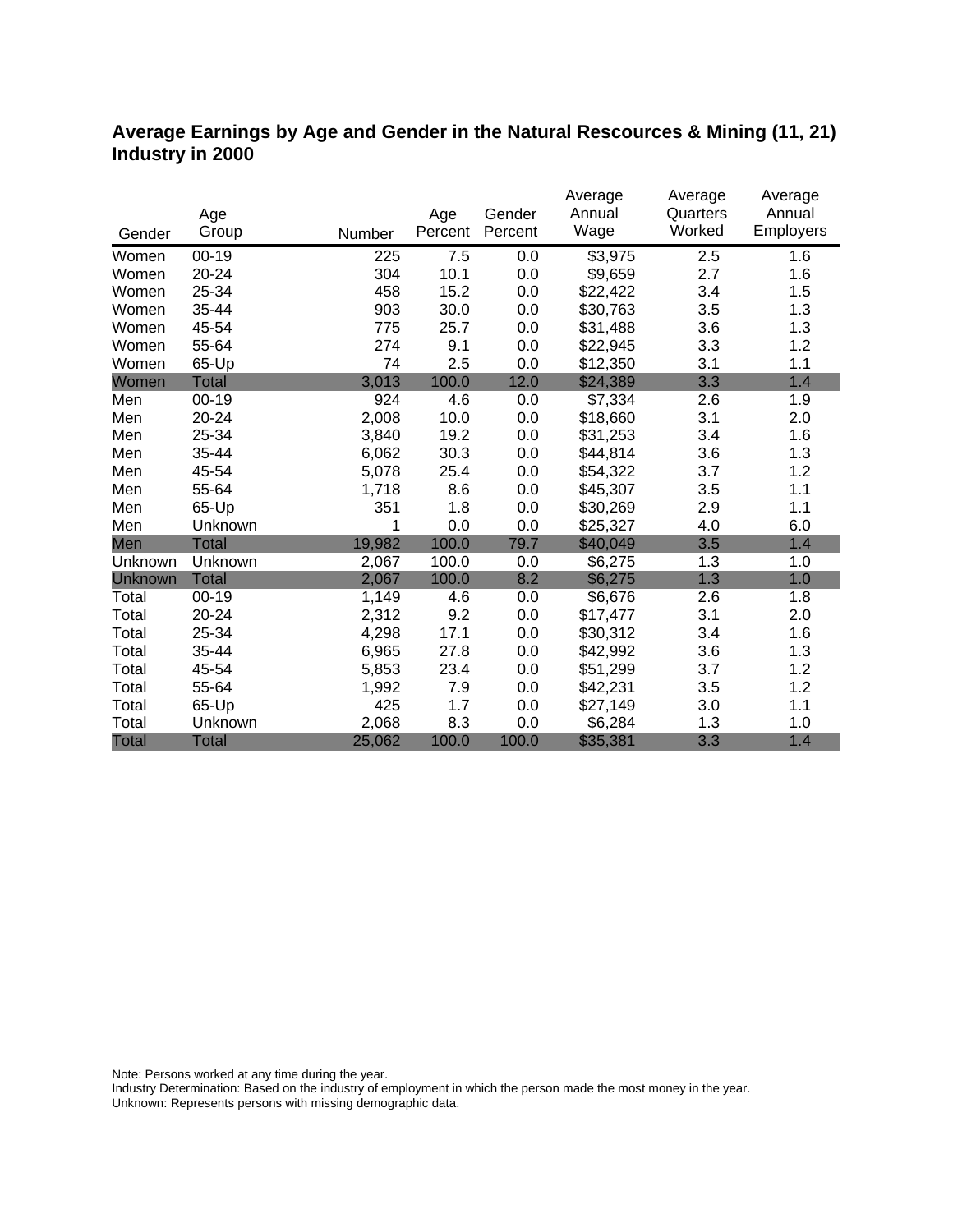# **Average Earnings by Age and Gender in the Construction (23) Industry in 2000**

|                | Age          |                | Age     | Gender  | Average<br>Annual | Average<br>Quarters | Average<br>Annual |
|----------------|--------------|----------------|---------|---------|-------------------|---------------------|-------------------|
| Gender         | Group        | Number         | Percent | Percent | Wage              | Worked              | Employers         |
| Women          | $00 - 19$    | 274            | 9.1     | 0.0     | \$3,818           | 2.4                 | 1.6               |
| Women          | 20-24        | 309            | 10.2    | 0.0     | \$8,629           | 2.7                 | 1.9               |
| Women          | 25-34        | 638            | 21.1    | 0.0     | \$11,810          | 3.0                 | 1.7               |
| Women          | 35-44        | 927            | 30.6    | 0.0     | \$17,131          | 3.2                 | 1.7               |
| Women          | 45-54        | 582            | 19.2    | 0.0     | \$17,369          | 3.3                 | 1.5               |
| Women          | 55-64        | 226            | 7.5     | 0.0     | \$18,284          | 3.3                 | 1.2               |
| Women          | 65-Up        | 71             | 2.3     | 0.0     | \$13,259          | 2.9                 | 1.2               |
| Women          | <b>Total</b> | 3,027          | 100.0   | 9.4     | \$13,978          | 3.1                 | 1.6               |
| Men            | $00 - 19$    | 1,831          | 7.9     | 0.0     | \$5,587           | 2.5                 | 1.9               |
| Men            | 20-24        | 3,516          | 15.3    | 0.0     | \$12,967          | 3.0                 | 2.0               |
| Men            | 25-34        | 5,909          | 25.6    | 0.0     | \$19,222          | 3.1                 | 1.7               |
| Men            | 35-44        | 6,079          | 26.4    | 0.0     | \$24,211          | 3.2                 | 1.6               |
| Men            | 45-54        | 3,845          | 16.7    | 0.0     | \$28,197          | 3.2                 | 1.5               |
| Men            | 55-64        | 1,469          | 6.4     | 0.0     | \$25,553          | 3.2                 | 1.4               |
| Men            | 65-Up        | 389            | 1.7     | 0.0     | \$17,182          | 2.9                 | 1.2               |
| Men            | Unknown      | 4              | 0.0     | 0.0     | \$7,698           | 1.8                 | 1.0               |
| Men            | <b>Total</b> | 23,042         | 100.0   | 71.6    | \$20,365          | 3.1                 | 1.7               |
| Unknown        | 20-24        | $\overline{2}$ | 0.0     | 0.0     | \$17,142          | 3.0                 | 1.0               |
| Unknown        | 35-44        | 1              | 0.0     | 0.0     | \$63,750          | 4.0                 | 1.0               |
| Unknown        | Unknown      | 6,099          | 100.0   | 0.0     | \$4,779           | 1.3                 | 1.1               |
| <b>Unknown</b> | <b>Total</b> | 6,102          | 100.0   | 19.0    | \$4,792           | 1.3                 | 1.1               |
| Total          | $00 - 19$    | 2,105          | 6.5     | 0.0     | \$5,357           | 2.5                 | 1.8               |
| Total          | 20-24        | 3,827          | 11.9    | 0.0     | \$12,619          | 3.0                 | 2.0               |
| Total          | 25-34        | 6,547          | 20.4    | 0.0     | \$18,500          | 3.1                 | 1.7               |
| Total          | 35-44        | 7,007          | 21.8    | 0.0     | \$23,280          | 3.2                 | 1.6               |
| Total          | 45-54        | 4,427          | 13.8    | 0.0     | \$26,774          | 3.2                 | 1.5               |
| Total          | 55-64        | 1,695          | 5.3     | 0.0     | \$24,584          | 3.2                 | 1.4               |
| Total          | 65-Up        | 460            | 1.4     | 0.0     | \$16,577          | 2.9                 | 1.2               |
| Total          | Unknown      | 6,103          | 19.0    | 0.0     | \$4,780           | 1.3                 | 1.1               |
| <b>Total</b>   | <b>Total</b> | 32,171         | 100.0   | 100.0   | \$16,810          | 2.7                 | 1.6               |

Note: Persons worked at any time during the year.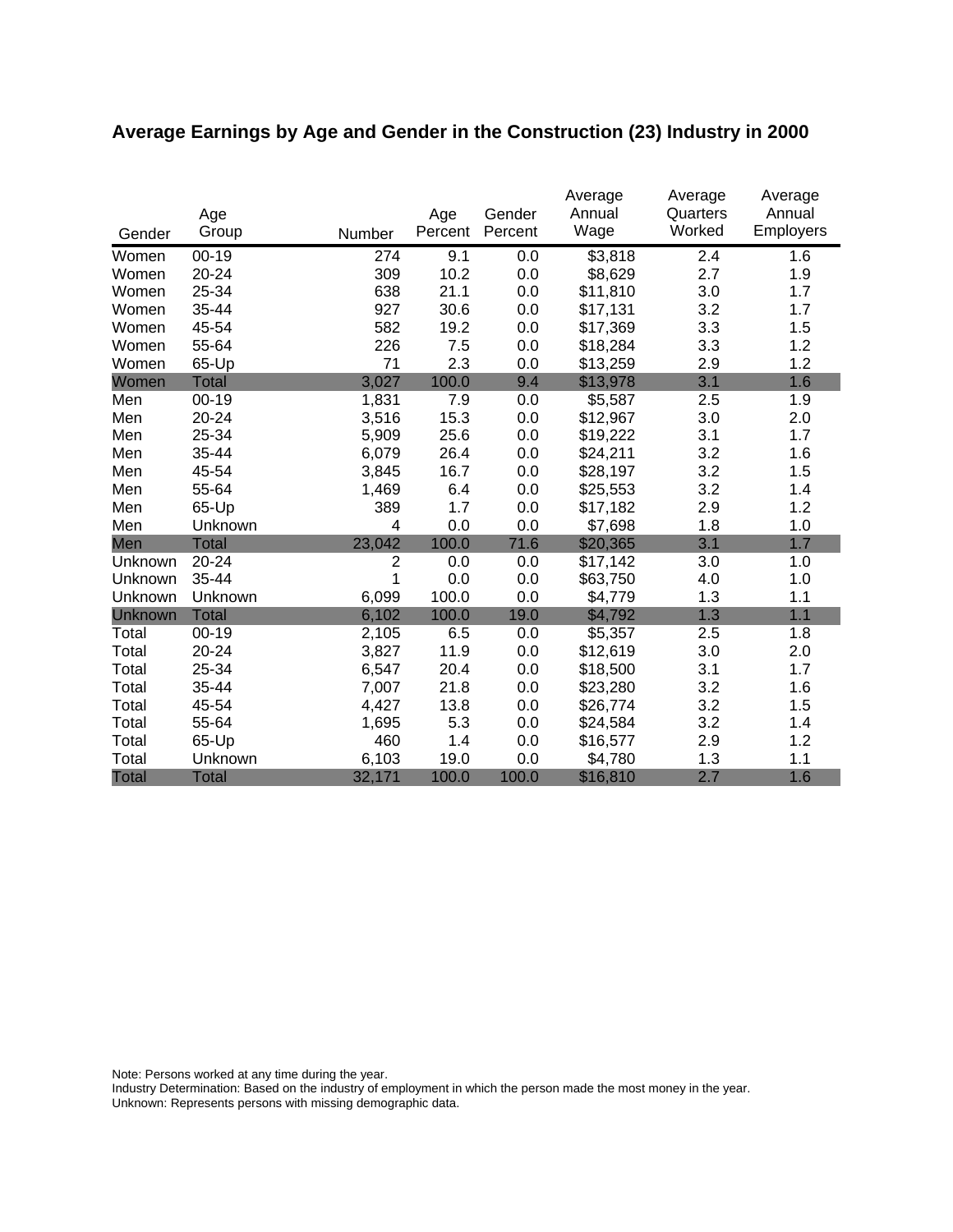### **Average Earnings by Age and Gender in the Manufacturing (31, 32, 33) Industry in 2000**

|                |              |        |         |         | Average  | Average  | Average          |
|----------------|--------------|--------|---------|---------|----------|----------|------------------|
|                | Age          |        | Age     | Gender  | Annual   | Quarters | Annual           |
| Gender         | Group        | Number | Percent | Percent | Wage     | Worked   | <b>Employers</b> |
| Women          | $00-19$      | 349    | 10.4    | 0.0     | \$4,047  | 2.7      | 1.8              |
| Women          | 20-24        | 410    | 12.3    | 0.0     | \$8,084  | 3.0      | 1.9              |
| Women          | 25-34        | 625    | 18.7    | 0.0     | \$15,851 | 3.3      | 1.6              |
| Women          | 35-44        | 904    | 27.0    | 0.0     | \$19,172 | 3.5      | 1.5              |
| Women          | 45-54        | 673    | 20.1    | 0.0     | \$22,886 | 3.6      | 1.3              |
| Women          | 55-64        | 298    | 8.9     | 0.0     | \$18,784 | 3.5      | 1.2              |
| Women          | 65-Up        | 87     | 2.6     | 0.0     | \$13,190 | 3.4      | 1.1              |
| Women          | Total        | 3,346  | 100.0   | 23.9    | \$16,172 | 3.3      | 1.5              |
| Men            | $00 - 19$    | 661    | 6.7     | 0.0     | \$4,949  | 2.7      | 1.8              |
| Men            | 20-24        | 1,143  | 11.6    | 0.0     | \$14,133 | 3.2      | 1.9              |
| Men            | 25-34        | 2,010  | 20.4    | 0.0     | \$26,470 | 3.5      | 1.5              |
| Men            | 35-44        | 2,643  | 26.8    | 0.0     | \$37,392 | 3.7      | 1.3              |
| Men            | 45-54        | 2,259  | 22.9    | 0.0     | \$46,572 | 3.7      | 1.2              |
| Men            | 55-64        | 933    | 9.5     | 0.0     | \$42,735 | 3.6      | 1.2              |
| Men            | 65-Up        | 198    | 2.0     | 0.0     | \$25,816 | 3.3      | 1.1              |
| Men            | <b>Total</b> | 9,847  | 100.0   | 70.2    | \$32,664 | 3.5      | 1.4              |
| Unknown        | Unknown      | 826    | 100.0   | 0.0     | \$4,730  | 1.2      | 1.1              |
| <b>Unknown</b> | <b>Total</b> | 826    | 100.0   | 5.9     | \$4,730  | 1.2      | 1.1              |
| Total          | $00 - 19$    | 1,010  | 7.2     | 0.0     | \$4,637  | 2.7      | 1.8              |
| Total          | 20-24        | 1,553  | 11.1    | 0.0     | \$12,536 | 3.1      | 1.9              |
| Total          | 25-34        | 2,635  | 18.8    | 0.0     | \$23,951 | 3.4      | 1.5              |
| Total          | 35-44        | 3,547  | 25.3    | 0.0     | \$32,748 | 3.6      | 1.3              |
| Total          | 45-54        | 2,932  | 20.9    | 0.0     | \$41,135 | 3.7      | 1.2              |
| Total          | 55-64        | 1,231  | 8.8     | 0.0     | \$36,937 | 3.6      | 1.2              |
| Total          | 65-Up        | 285    | 2.0     | 0.0     | \$21,962 | 3.3      | 1.1              |
| Total          | Unknown      | 826    | 5.9     | 0.0     | \$4,730  | 1.2      | 1.1              |
| <b>Total</b>   | <b>Total</b> | 14,019 | 100.0   | 100.0   | \$27,082 | 3.3      | 1.4              |

Note: Persons worked at any time during the year.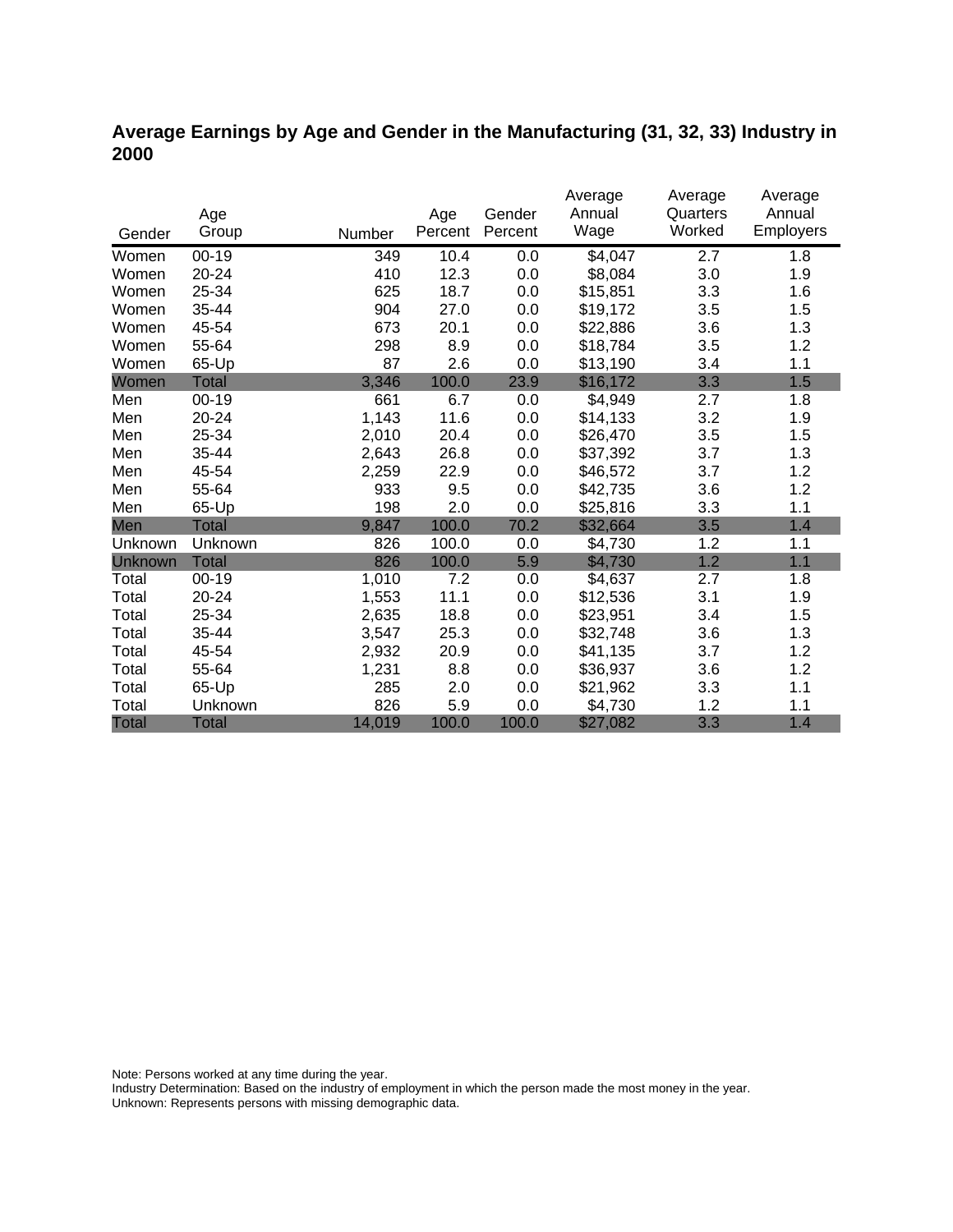#### **Average Earnings by Age and Gender in the Wholesale Trade, Transportation, & Utilities (22, 42, 48, 49) Industry in 2000**

|              |              |        |         |         | Average  | Average  | Average          |
|--------------|--------------|--------|---------|---------|----------|----------|------------------|
|              | Age          |        | Age     | Gender  | Annual   | Quarters | Annual           |
| Gender       | Group        | Number | Percent | Percent | Wage     | Worked   | <b>Employers</b> |
| Women        | $00 - 19$    | 205    | 5.1     | 0.0     | \$4,591  | 2.7      | 1.8              |
| Women        | 20-24        | 361    | 8.9     | 0.0     | \$10,872 | 3.3      | 1.9              |
| Women        | 25-34        | 794    | 19.6    | 0.0     | \$15,301 | 3.3      | 1.6              |
| Women        | 35-44        | 1,248  | 30.8    | 0.0     | \$20,723 | 3.5      | 1.5              |
| Women        | 45-54        | 949    | 23.4    | 0.0     | \$23,507 | 3.6      | 1.4              |
| Women        | 55-64        | 386    | 9.5     | 0.0     | \$18,882 | 3.5      | 1.3              |
| Women        | 65-Up        | 110    | 2.7     | 0.0     | \$14,966 | 3.3      | 1.2              |
| Women        | <b>Total</b> | 4,053  | 100.0   | 20.5    | \$18,288 | 3.4      | 1.5              |
| Men          | $00 - 19$    | 556    | 3.8     | 0.0     | \$5,354  | 2.6      | 1.8              |
| Men          | 20-24        | 1,091  | 7.5     | 0.0     | \$16,961 | 3.3      | 1.8              |
| Men          | 25-34        | 2,806  | 19.4    | 0.0     | \$25,359 | 3.4      | 1.6              |
| Men          | 35-44        | 4,126  | 28.5    | 0.0     | \$37,594 | 3.6      | 1.3              |
| Men          | 45-54        | 3,743  | 25.9    | 0.0     | \$44,082 | 3.6      | 1.2              |
| Men          | 55-64        | 1,683  | 11.6    | 0.0     | \$37,094 | 3.5      | 1.2              |
| Men          | 65-Up        | 455    | 3.1     | 0.0     | \$18,074 | 3.2      | 1.2              |
| Men          | Unknown      | 3      | 0.0     | 0.0     | \$954    | 1.3      | 1.3              |
| Men          | Total        | 14,463 | 100.0   | 73.2    | \$33,423 | 3.5      | 1.4              |
| Unknown      | Unknown      | 1,240  | 100.0   | 0.0     | \$6,963  | 1.2      | 1.0              |
| Unknown      | <b>Total</b> | 1,240  | 100.0   | 6.3     | \$6,963  | 1.2      | 1.0              |
| Total        | $00 - 19$    | 761    | 3.9     | 0.0     | \$5,148  | 2.7      | 1.8              |
| Total        | $20 - 24$    | 1,452  | 7.3     | 0.0     | \$15,447 | 3.3      | 1.8              |
| Total        | 25-34        | 3,600  | 18.2    | 0.0     | \$23,140 | 3.4      | 1.6              |
| Total        | 35-44        | 5,374  | 27.2    | 0.0     | \$33,676 | 3.6      | 1.4              |
| Total        | 45-54        | 4,692  | 23.7    | 0.0     | \$39,920 | 3.6      | 1.3              |
| Total        | 55-64        | 2,069  | 10.5    | 0.0     | \$33,696 | 3.5      | 1.2              |
| Total        | 65-Up        | 565    | 2.9     | 0.0     | \$17,469 | 3.2      | 1.2              |
| Total        | Unknown      | 1,243  | 6.3     | 0.0     | \$6,948  | 1.2      | 1.0              |
| <b>Total</b> | <b>Total</b> | 19,756 | 100.0   | 100.0   | \$28,657 | 3.3      | 1.4              |

Note: Persons worked at any time during the year.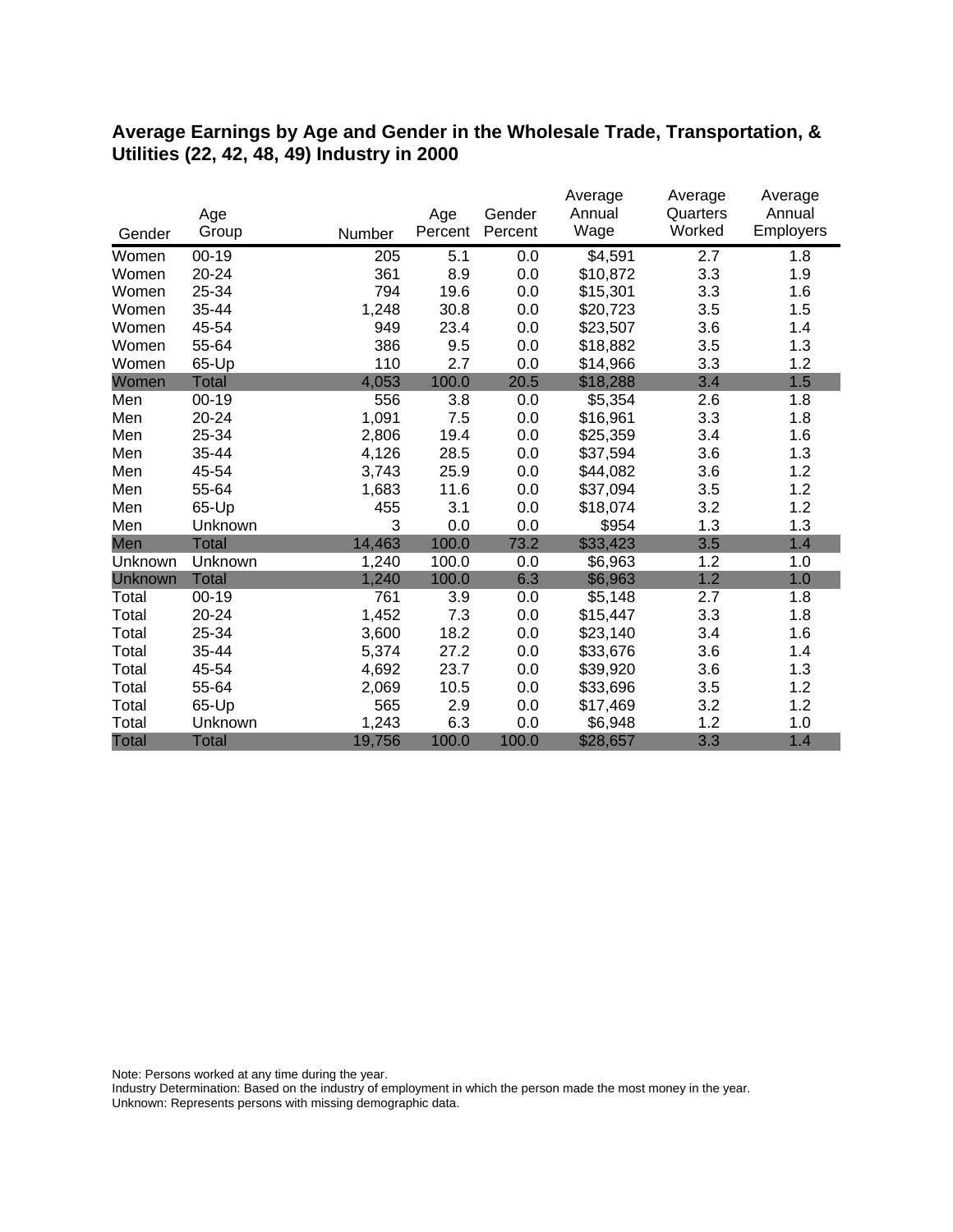# **Average Earnings by Age and Gender in the Retail Trade (44, 45) Industry in 2000**

|              |              |        |         |         | Average  | Average  | Average   |
|--------------|--------------|--------|---------|---------|----------|----------|-----------|
|              | Age          |        | Age     | Gender  | Annual   | Quarters | Annual    |
| Gender       | Group        | Number | Percent | Percent | Wage     | Worked   | Employers |
| Women        | $00 - 19$    | 3,510  | 16.5    | 0.0     | \$3,697  | 2.8      | 1.8       |
| Women        | 20-24        | 3,875  | 18.2    | 0.0     | \$7,135  | 3.1      | 1.8       |
| Women        | 25-34        | 3,874  | 18.2    | 0.0     | \$11,360 | 3.2      | 1.6       |
| Women        | 35-44        | 4,540  | 21.3    | 0.0     | \$14,035 | 3.4      | 1.5       |
| Women        | 45-54        | 3,418  | 16.0    | 0.0     | \$14,754 | 3.5      | 1.4       |
| Women        | 55-64        | 1,517  | 7.1     | 0.0     | \$12,498 | 3.4      | 1.3       |
| Women        | 65-Up        | 575    | 2.7     | 0.0     | \$8,254  | 3.2      | 1.2       |
| Women        | Unknown      | 4      | 0.0     | 0.0     | \$2,123  | 2.0      | 1.5       |
| Women        | <b>Total</b> | 21,313 | 100.0   | 52.2    | \$10,439 | 3.2      | 1.6       |
| Men          | $00 - 19$    | 3,049  | 19.1    | 0.0     | \$4,021  | 2.8      | 1.7       |
| Men          | 20-24        | 2,691  | 16.8    | 0.0     | \$10,452 | 3.1      | 1.9       |
| Men          | 25-34        | 3,357  | 21.0    | 0.0     | \$19,841 | 3.4      | 1.6       |
| Men          | 35-44        | 2,975  | 18.6    | 0.0     | \$27,923 | 3.5      | 1.4       |
| Men          | 45-54        | 2,191  | 13.7    | 0.0     | \$31,878 | 3.5      | 1.3       |
| Men          | 55-64        | 1,161  | 7.3     | 0.0     | \$24,347 | 3.4      | 1.2       |
| Men          | 65-Up        | 551    | 3.4     | 0.0     | \$13,982 | 3.1      | 1.2       |
| Men          | Unknown      | 6      | 0.0     | 0.0     | \$3,437  | 1.7      | 1.3       |
| Men          | <b>Total</b> | 15,981 | 100.0   | 39.1    | \$18,516 | 3.2      | 1.6       |
| Unknown      | 20-24        | 1      | 0.0     | 0.0     | \$1,131  | 1.0      | 1.0       |
| Unknown      | Unknown      | 3,532  | 100.0   | 0.0     | \$2,969  | 1.3      | 1.1       |
| Unknown      | <b>Total</b> | 3,533  | 100.0   | 8.7     | \$2,969  | 1.3      | 1.1       |
| Total        | $00-19$      | 6,559  | 16.1    | 0.0     | \$3,848  | 2.8      | 1.7       |
| Total        | 20-24        | 6,567  | 16.1    | 0.0     | \$8,494  | 3.1      | 1.9       |
| Total        | 25-34        | 7,231  | 17.7    | 0.0     | \$15,297 | 3.3      | 1.6       |
| Total        | 35-44        | 7,515  | 18.4    | 0.0     | \$19,533 | 3.4      | 1.5       |
| Total        | 45-54        | 5,609  | 13.7    | 0.0     | \$21,443 | 3.5      | 1.4       |
| Total        | 55-64        | 2,678  | 6.6     | 0.0     | \$17,635 | 3.4      | 1.3       |
| Total        | 65-Up        | 1,126  | 2.8     | 0.0     | \$11,057 | 3.2      | 1.2       |
| Total        | Unknown      | 3,542  | 8.7     | 0.0     | \$2,969  | 1.3      | 1.1       |
| <b>Total</b> | <b>Total</b> | 40,827 | 100.0   | 100.0   | \$12,954 | 3.1      | 1.5       |

Note: Persons worked at any time during the year.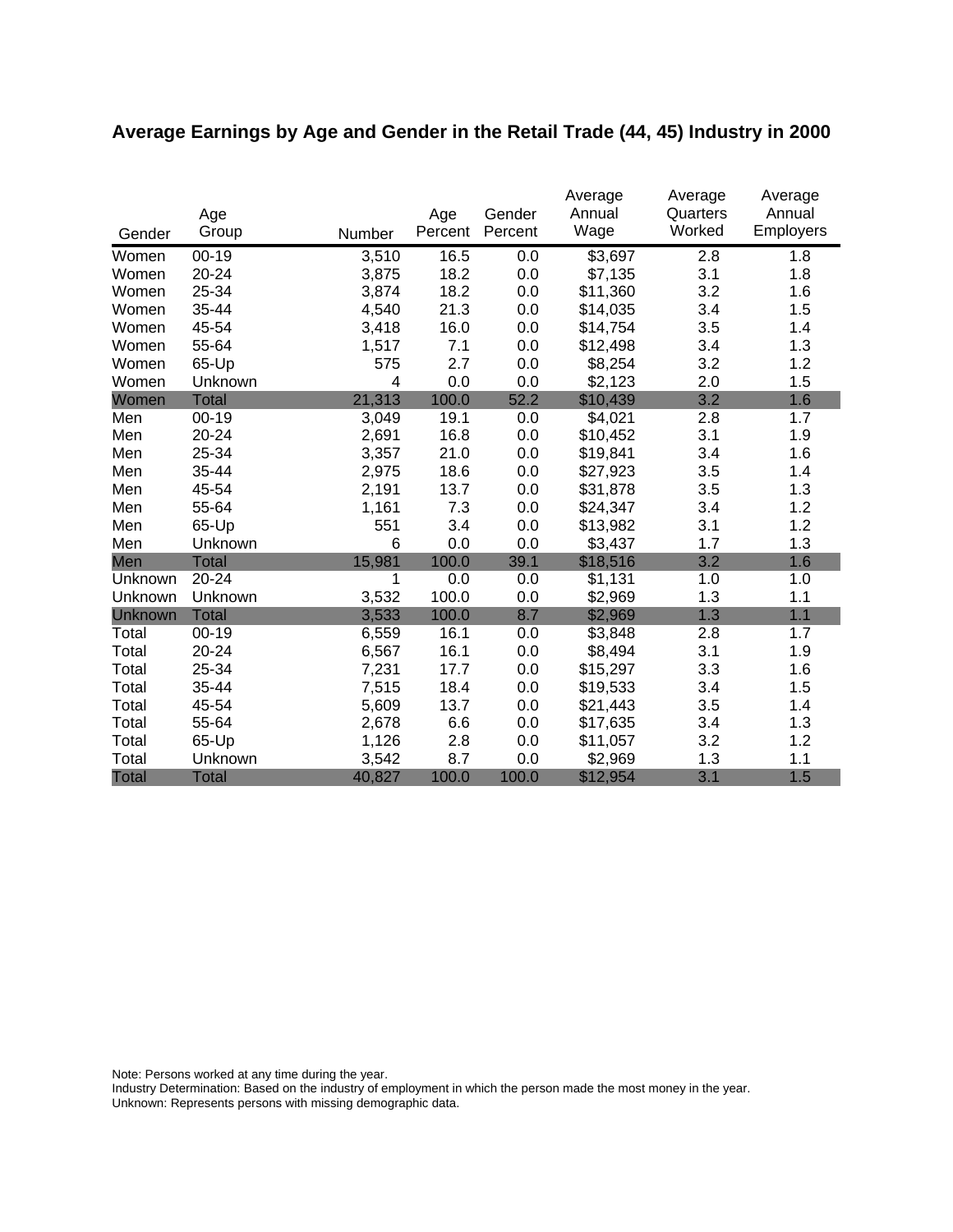# **Average Earnings by Age and Gender in the Information (51) Industry in 2000**

|              | Age          |        | Age     | Gender  | Average<br>Annual | Average<br>Quarters | Average<br>Annual |
|--------------|--------------|--------|---------|---------|-------------------|---------------------|-------------------|
| Gender       | Group        | Number | Percent | Percent | Wage              | Worked              | <b>Employers</b>  |
| Women        | $00 - 19$    | 250    | 9.0     | 0.0     | \$2,844           | 2.8                 | 1.6               |
| Women        | 20-24        | 270    | 9.7     | 0.0     | \$9,856           | 3.1                 | 1.7               |
| Women        | 25-34        | 573    | 20.6    | 0.0     | \$18,963          | 3.4                 | 1.5               |
| Women        | 35-44        | 722    | 26.0    | 0.0     | \$21,081          | 3.6                 | 1.4               |
| Women        | 45-54        | 682    | 24.5    | 0.0     | \$24,362          | 3.6                 | 1.3               |
| Women        | 55-64        | 204    | 7.3     | 0.0     | \$18,749          | 3.6                 | 1.2               |
| Women        | 65-Up        | 81     | 2.9     | 0.0     | \$12,899          | 3.3                 | 1.1               |
| Women        | <b>Total</b> | 2,782  | 100.0   | 48.9    | \$18,312          | 3.5                 | 1.4               |
| Men          | 00-19        | 272    | 10.5    | 0.0     | \$3,341           | 2.8                 | 1.6               |
| Men          | 20-24        | 241    | 9.3     | 0.0     | \$12,971          | 3.1                 | 1.7               |
| Men          | 25-34        | 571    | 22.0    | 0.0     | \$26,182          | 3.5                 | 1.5               |
| Men          | 35-44        | 569    | 22.0    | 0.0     | \$35,977          | 3.6                 | 1.3               |
| Men          | 45-54        | 640    | 24.7    | 0.0     | \$48,961          | 3.7                 | 1.2               |
| Men          | 55-64        | 240    | 9.3     | 0.0     | \$51,213          | 3.5                 | 1.2               |
| Men          | 65-Up        | 59     | 2.3     | 0.0     | \$28,001          | 3.3                 | 1.1               |
| Men          | Total        | 2,592  | 100.0   | 45.5    | \$32,691          | 3.4                 | 1.4               |
| Unknown      | Unknown      | 318    | 100.0   | 0.0     | \$4,916           | 1.2                 | 1.0               |
| Unknown      | <b>Total</b> | 318    | 100.0   | 5.6     | \$4,916           | 1.2                 | 1.0               |
| Total        | $00 - 19$    | 522    | 9.2     | 0.0     | \$3,103           | 2.8                 | 1.6               |
| Total        | 20-24        | 511    | 9.0     | 0.0     | \$11,325          | 3.1                 | 1.7               |
| Total        | 25-34        | 1,144  | 20.1    | 0.0     | \$22,566          | 3.5                 | 1.5               |
| Total        | 35-44        | 1,291  | 22.7    | 0.0     | \$27,646          | 3.6                 | 1.4               |
| Total        | 45-54        | 1,322  | 23.2    | 0.0     | \$36,271          | 3.7                 | 1.2               |
| Total        | 55-64        | 444    | 7.8     | 0.0     | \$36,297          | 3.5                 | 1.2               |
| Total        | 65-Up        | 140    | 2.5     | 0.0     | \$19,263          | 3.3                 | 1.1               |
| Total        | Unknown      | 318    | 5.6     | 0.0     | \$4,916           | 1.2                 | 1.0               |
| <b>Total</b> | <b>Total</b> | 5,692  | 100.0   | 100.0   | \$24,111          | 3.3                 | 1.4               |

Note: Persons worked at any time during the year.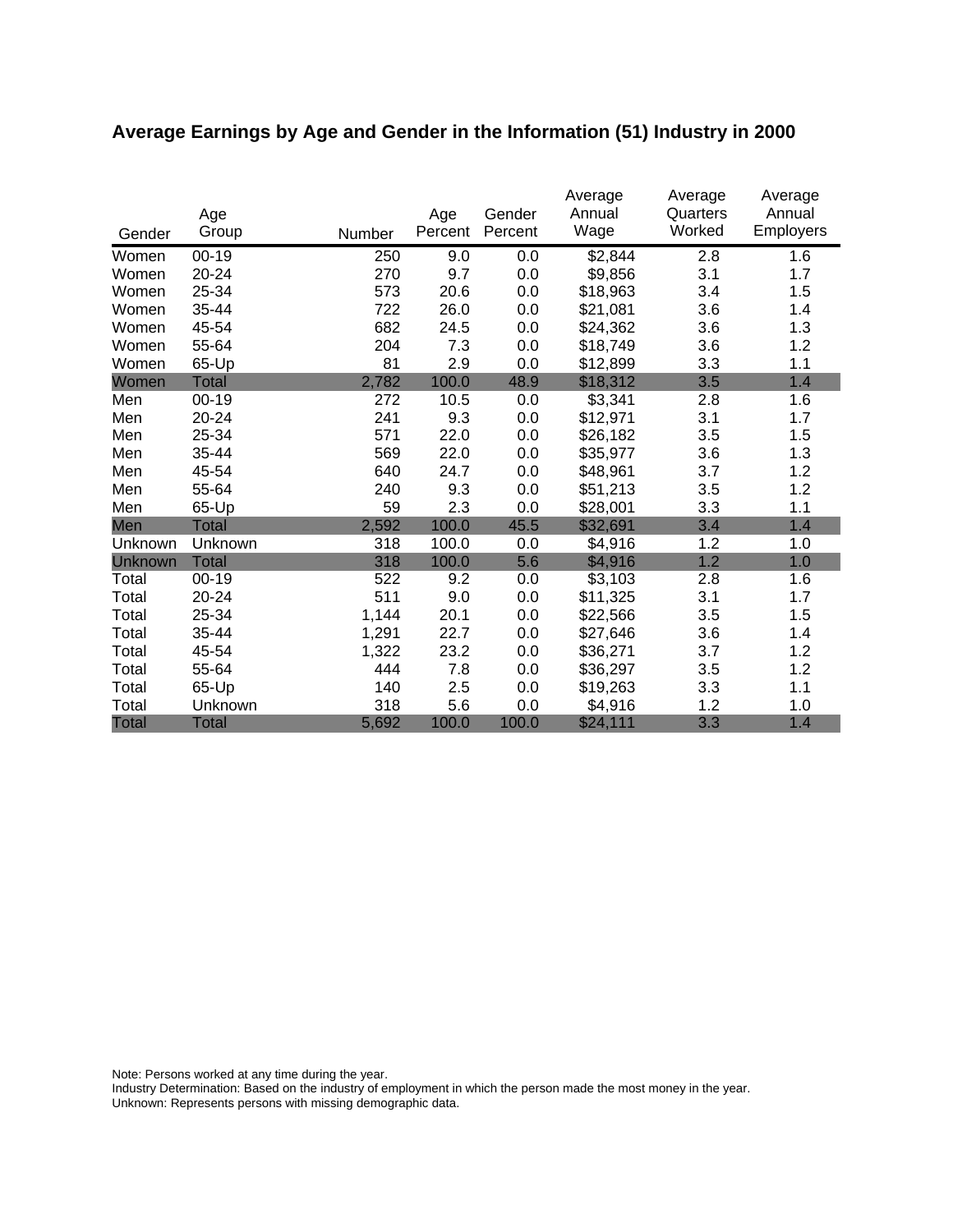#### **Average Earnings by Age and Gender in the Financial Activities (52, 53) Industry in 2000**

|              |              |        |         |         | Average  | Average  | Average          |
|--------------|--------------|--------|---------|---------|----------|----------|------------------|
|              | Age          |        | Age     | Gender  | Annual   | Quarters | Annual           |
| Gender       | Group        | Number | Percent | Percent | Wage     | Worked   | <b>Employers</b> |
| Women        | $00 - 19$    | 379    | 5.2     | 0.0     | \$4,097  | 2.7      | 1.8              |
| Women        | 20-24        | 874    | 12.0    | 0.0     | \$10,590 | 3.3      | 1.8              |
| Women        | 25-34        | 1,624  | 22.4    | 0.0     | \$17,068 | 3.5      | 1.5              |
| Women        | 35-44        | 1,999  | 27.5    | 0.0     | \$21,291 | 3.6      | 1.4              |
| Women        | 45-54        | 1,558  | 21.5    | 0.0     | \$23,511 | 3.7      | 1.3              |
| Women        | 55-64        | 630    | 8.7     | 0.0     | \$20,155 | 3.6      | 1.2              |
| Women        | 65-Up        | 196    | 2.7     | 0.0     | \$9,809  | 3.3      | 1.2              |
| Women        | <b>Total</b> | 7,260  | 100.0   | 62.6    | \$18,228 | 3.5      | 1.5              |
| Men          | $00 - 19$    | 285    | 7.8     | 0.0     | \$4,205  | 2.6      | 1.7              |
| Men          | 20-24        | 360    | 9.9     | 0.0     | \$11,579 | 3.0      | 1.9              |
| Men          | 25-34        | 750    | 20.6    | 0.0     | \$27,221 | 3.3      | 1.5              |
| Men          | 35-44        | 770    | 21.1    | 0.0     | \$44,544 | 3.5      | 1.3              |
| Men          | 45-54        | 820    | 22.5    | 0.0     | \$56,562 | 3.6      | 1.2              |
| Men          | 55-64        | 437    | 12.0    | 0.0     | \$53,200 | 3.5      | 1.2              |
| Men          | 65-Up        | 226    | 6.2     | 0.0     | \$37,850 | 3.2      | 1.2              |
| Men          | <b>Total</b> | 3,648  | 100.0   | 31.5    | \$37,901 | 3.4      | 1.4              |
| Unknown      | 25-34        | 1      | 0.1     | 0.0     | \$8,901  | 3.0      | 2.0              |
| Unknown      | Unknown      | 685    | 99.9    | 0.0     | \$4,358  | 1.2      | 1.0              |
| Unknown      | <b>Total</b> | 686    | 100.0   | 5.9     | \$4,364  | 1.2      | 1.0              |
| Total        | $00 - 19$    | 664    | 5.7     | 0.0     | \$4,144  | 2.7      | 1.7              |
| Total        | $20 - 24$    | 1,234  | 10.6    | 0.0     | \$10,878 | 3.2      | 1.8              |
| Total        | 25-34        | 2,375  | 20.5    | 0.0     | \$20,271 | 3.4      | 1.5              |
| Total        | 35-44        | 2,769  | 23.9    | 0.0     | \$27,757 | 3.6      | 1.4              |
| Total        | 45-54        | 2,378  | 20.5    | 0.0     | \$34,908 | 3.6      | 1.3              |
| Total        | 55-64        | 1,067  | 9.2     | 0.0     | \$33,688 | 3.6      | 1.2              |
| Total        | 65-Up        | 422    | 3.6     | 0.0     | \$24,827 | 3.2      | 1.2              |
| Total        | Unknown      | 685    | 5.9     | 0.0     | \$4,358  | 1.2      | 1.0              |
| <b>Total</b> | <b>Total</b> | 11,594 | 100.0   | 100.0   | \$23,598 | 3.3      | 1.4              |

Note: Persons worked at any time during the year.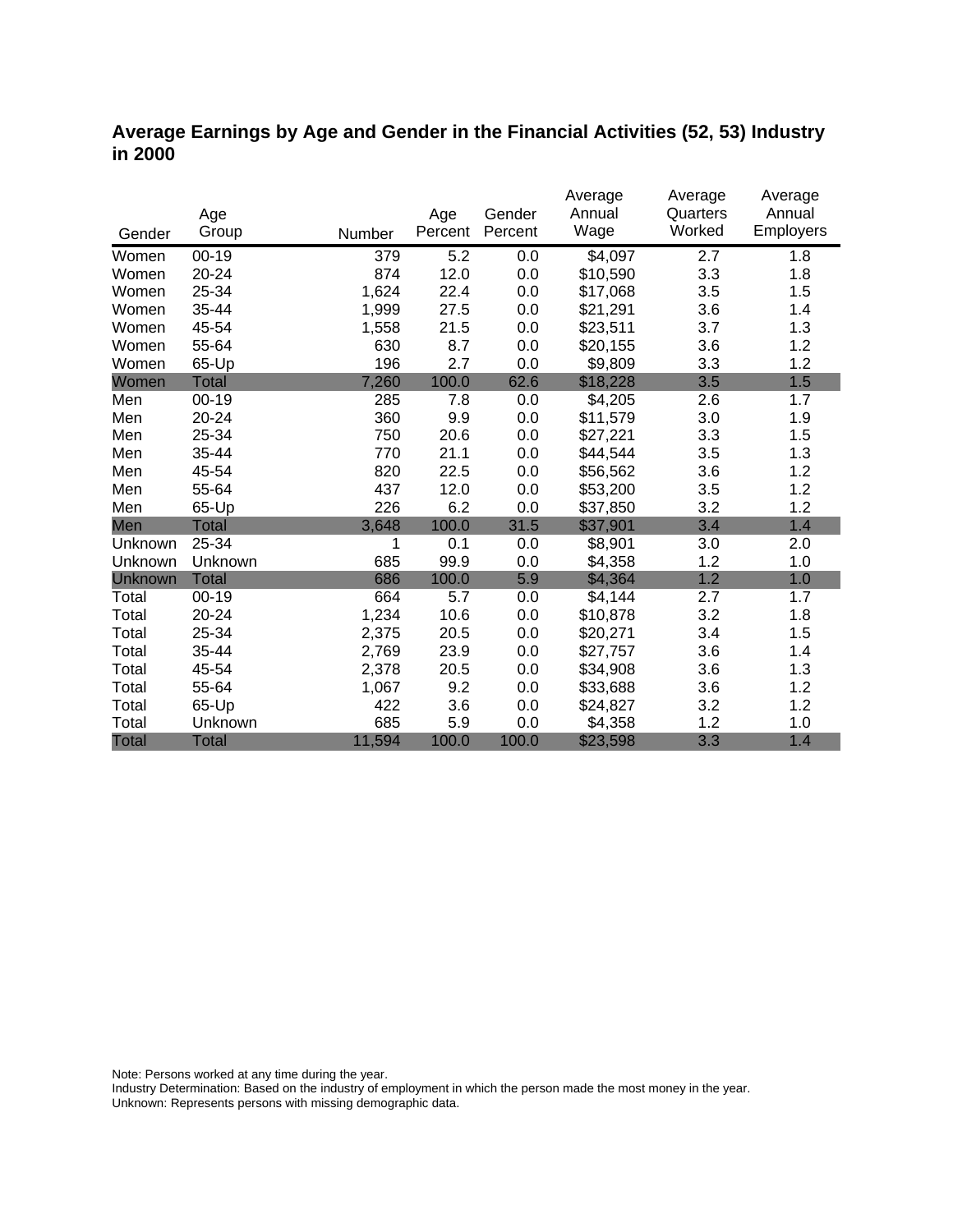### **Average Earnings by Age and Gender in the Professional & Business Services (54, 55, 56) Industry in 2000**

|              | Age          |        | Age     | Gender  | Average<br>Annual | Average<br>Quarters | Average<br>Annual |
|--------------|--------------|--------|---------|---------|-------------------|---------------------|-------------------|
| Gender       | Group        | Number | Percent | Percent | Wage              | Worked              | <b>Employers</b>  |
| Women        | $00 - 19$    | 1,071  | 10.9    | 0.0     | \$3,075           | 2.5                 | 1.8               |
| Women        | 20-24        | 1,450  | 14.7    | 0.0     | \$7,711           | 2.9                 | 1.9               |
| Women        | 25-34        | 2,273  | 23.1    | 0.0     | \$13,791          | 3.1                 | 1.6               |
| Women        | 35-44        | 2,366  | 24.0    | 0.0     | \$16,744          | 3.3                 | 1.6               |
| Women        | 45-54        | 1,799  | 18.3    | 0.0     | \$17,661          | 3.3                 | 1.5               |
| Women        | 55-64        | 677    | 6.9     | 0.0     | \$14,129          | 3.2                 | 1.4               |
| Women        | 65-Up        | 210    | 2.1     | 0.0     | \$6,654           | 2.6                 | 1.2               |
| Women        | <b>Total</b> | 9,846  | 100.0   | 43.4    | \$13,018          | 3.1                 | 1.6               |
| Men          | $00 - 19$    | 1,161  | 11.8    | 0.0     | \$3,557           | 2.3                 | 1.8               |
| Men          | 20-24        | 1,513  | 15.4    | 0.0     | \$9,005           | 2.8                 | 2.0               |
| Men          | 25-34        | 2,266  | 23.1    | 0.0     | \$20,551          | 3.1                 | 1.6               |
| Men          | 35-44        | 2,048  | 20.8    | 0.0     | \$30,623          | 3.2                 | 1.5               |
| Men          | 45-54        | 1,721  | 17.5    | 0.0     | \$39,450          | 3.3                 | 1.4               |
| Men          | 55-64        | 806    | 8.2     | 0.0     | \$36,212          | 3.1                 | 1.2               |
| Men          | 65-Up        | 308    | 3.1     | 0.0     | \$23,121          | 3.0                 | 1.2               |
| Men          | <b>Total</b> | 9,823  | 100.0   | 43.3    | \$23,541          | 3.0                 | 1.6               |
| Unknown      | Unknown      | 3,014  | 100.0   | 0.0     | \$4,397           | 1.3                 | 1.1               |
| Unknown      | <b>Total</b> | 3,014  | 100.0   | 13.3    | \$4,397           | 1.3                 | 1.1               |
| Total        | $00 - 19$    | 2,232  | 9.8     | 0.0     | \$3,326           | 2.4                 | 1.8               |
| Total        | 20-24        | 2,963  | 13.1    | 0.0     | \$8,372           | 2.8                 | 2.0               |
| Total        | 25-34        | 4,539  | 20.0    | 0.0     | \$17,166          | 3.1                 | 1.6               |
| Total        | 35-44        | 4,414  | 19.5    | 0.0     | \$23,184          | 3.2                 | 1.5               |
| Total        | 45-54        | 3,520  | 15.5    | 0.0     | \$28,314          | 3.3                 | 1.4               |
| Total        | 55-64        | 1,483  | 6.5     | 0.0     | \$26,131          | 3.1                 | 1.3               |
| Total        | 65-Up        | 518    | 2.3     | 0.0     | \$16,445          | 2.9                 | 1.2               |
| Total        | Unknown      | 3,014  | 13.3    | 0.0     | \$4,397           | 1.3                 | 1.1               |
| <b>Total</b> | <b>Total</b> | 22,683 | 100.0   | 100.0   | \$16,429          | 2.8                 | 1.5               |

Note: Persons worked at any time during the year.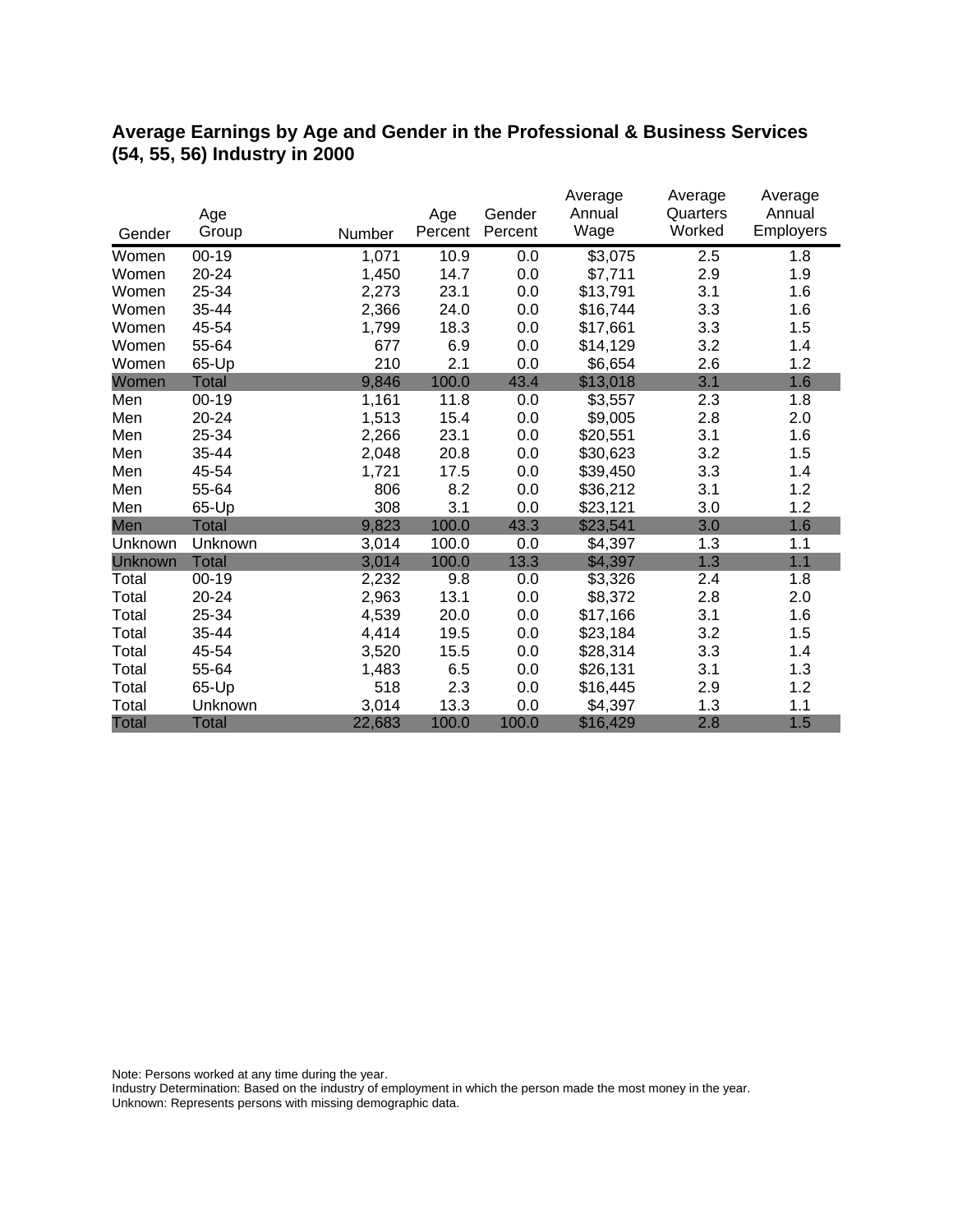### **Average Earnings by Age and Gender in the Educational Services (61) Industry in 2000**

|              |              |        |         |         | Average             | Average  | Average   |
|--------------|--------------|--------|---------|---------|---------------------|----------|-----------|
|              | Age          |        | Age     | Gender  | Annual              | Quarters | Annual    |
| Gender       | Group        | Number | Percent | Percent | Wage                | Worked   | Employers |
| Women        | $00 - 19$    | 562    | 2.9     | 0.0     | $\overline{$}1,893$ | 2.3      | 1.5       |
| Women        | 20-24        | 956    | 5.0     | 0.0     | \$6,405             | 2.6      | 1.6       |
| Women        | 25-34        | 3,046  | 15.9    | 0.0     | \$14,776            | 3.3      | 1.4       |
| Women        | 35-44        | 5,393  | 28.2    | 0.0     | \$18,143            | 3.6      | 1.4       |
| Women        | 45-54        | 6,445  | 33.6    | 0.0     | \$23,973            | 3.7      | 1.3       |
| Women        | 55-64        | 2,406  | 12.6    | 0.0     | \$21,367            | 3.5      | 1.2       |
| Women        | 65-Up        | 346    | 1.8     | 0.0     | \$7,736             | 2.9      | 1.1       |
| Women        | <b>Total</b> | 19,154 | 100.0   | 64.8    | \$18,724            | 3.5      | 1.3       |
| Men          | $00 - 19$    | 525    | 5.7     | 0.0     | \$1,914             | 2.2      | 1.3       |
| Men          | 20-24        | 537    | 5.8     | 0.0     | \$5,308             | 2.4      | 1.5       |
| Men          | 25-34        | 1,547  | 16.9    | 0.0     | \$19,919            | 3.2      | 1.4       |
| Men          | 35-44        | 1,895  | 20.6    | 0.0     | \$30,156            | 3.6      | 1.3       |
| Men          | 45-54        | 2,724  | 29.7    | 0.0     | \$36,254            | 3.7      | 1.2       |
| Men          | 55-64        | 1,607  | 17.5    | 0.0     | \$32,718            | 3.5      | 1.2       |
| Men          | 65-Up        | 345    | 3.8     | 0.0     | \$13,928            | 3.1      | 1.2       |
| Men          | Unknown      | 1      | 0.0     | 0.0     | \$184               | 1.0      | 1.0       |
| Men          | <b>Total</b> | 9,181  | 100.0   | 31.1    | \$27,007            | 3.4      | 1.3       |
| Unknown      | Unknown      | 1,218  | 100.0   | 0.0     | \$3,443             | 1.2      | 1.0       |
| Unknown      | <b>Total</b> | 1,218  | 100.0   | 4.1     | \$3,443             | 1.2      | 1.0       |
| Total        | $00 - 19$    | 1,087  | 3.7     | 0.0     | \$1,903             | 2.2      | 1.4       |
| Total        | 20-24        | 1,493  | 5.1     | 0.0     | \$6,011             | 2.5      | 1.6       |
| Total        | 25-34        | 4,593  | 15.5    | 0.0     | \$16,508            | 3.3      | 1.4       |
| Total        | 35-44        | 7,288  | 24.7    | 0.0     | \$21,267            | 3.6      | 1.3       |
| Total        | 45-54        | 9,169  | 31.0    | 0.0     | \$27,622            | 3.7      | 1.3       |
| Total        | 55-64        | 4,013  | 13.6    | 0.0     | \$25,912            | 3.5      | 1.2       |
| Total        | 65-Up        | 691    | 2.3     | 0.0     | \$10,827            | 3.0      | 1.2       |
| Total        | Unknown      | 1,219  | 4.1     | 0.0     | \$3,440             | 1.2      | 1.0       |
| <b>Total</b> | <b>Total</b> | 29,553 | 100.0   | 100.0   | \$20,667            | 3.3      | 1.3       |

Note: Persons worked at any time during the year.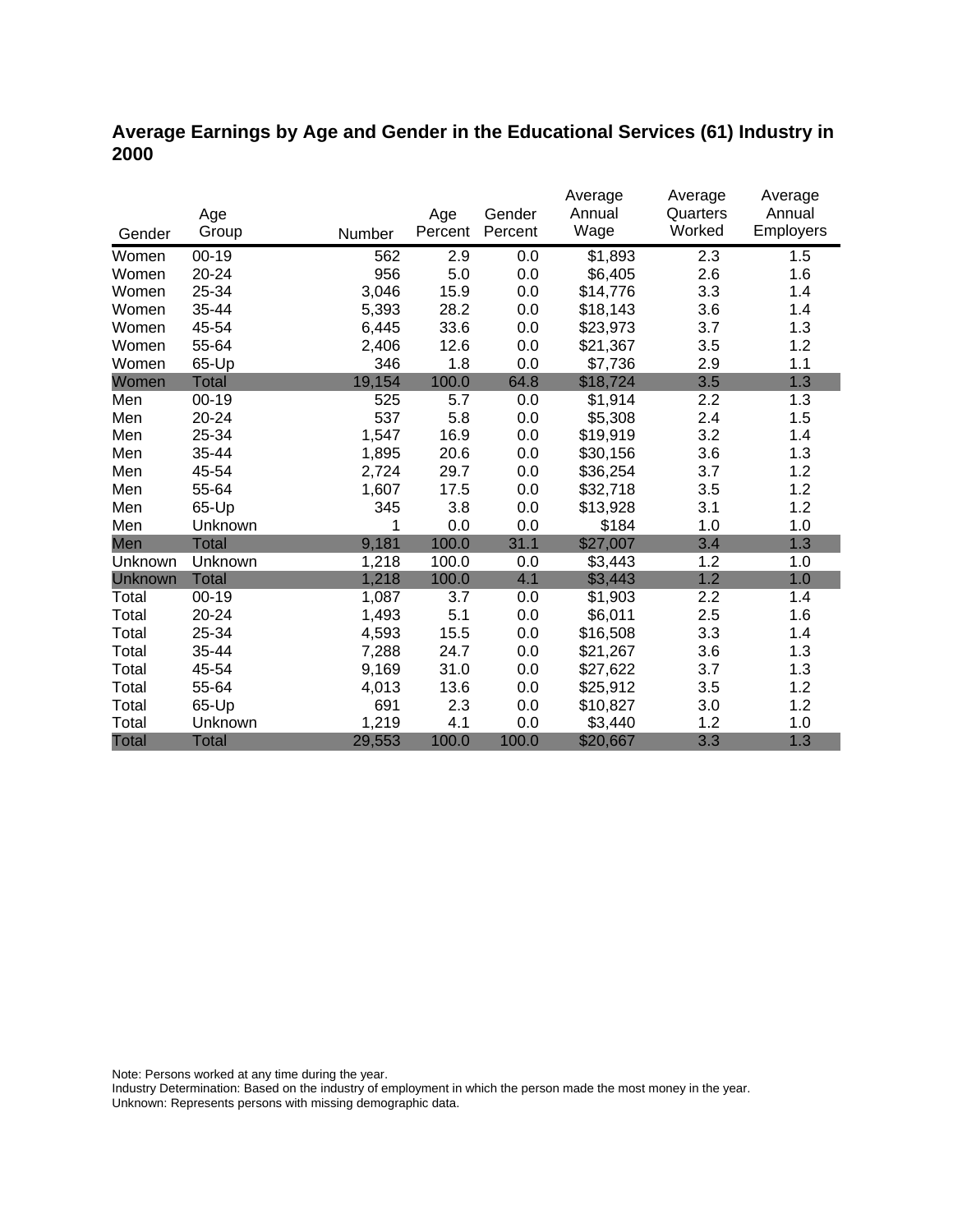### **Average Earnings by Age and Gender in the Health Care & Social Assistance (62) Industry in 2000**

|              |              |                |         |         | Average        | Average  | Average   |
|--------------|--------------|----------------|---------|---------|----------------|----------|-----------|
|              | Age          |                | Age     | Gender  | Annual         | Quarters | Annual    |
| Gender       | Group        | Number         | Percent | Percent | Wage           | Worked   | Employers |
| Women        | $00 - 19$    | 1,098          | 5.2     | 0.0     | $\sqrt{4,360}$ | 2.8      | 1.8       |
| Women        | 20-24        | 2,239          | 10.6    | 0.0     | \$9,274        | 3.2      | 1.9       |
| Women        | 25-34        | 4,604          | 21.8    | 0.0     | \$16,202       | 3.4      | 1.6       |
| Women        | 35-44        | 5,810          | 27.5    | 0.0     | \$21,791       | 3.6      | 1.4       |
| Women        | 45-54        | 4,941          | 23.4    | 0.0     | \$23,792       | 3.6      | 1.4       |
| Women        | 55-64        | 1,917          | 9.1     | 0.0     | \$19,768       | 3.5      | 1.3       |
| Women        | 65-Up        | 508            | 2.4     | 0.0     | \$12,082       | 3.4      | 1.2       |
| Women        | Unknown      | 1              | 0.0     | 0.0     | \$12,052       | 4.0      | 1.0       |
| Women        | <b>Total</b> | 21,118         | 100.0   | 77.1    | \$18,390       | 3.5      | 1.5       |
| Men          | $00 - 19$    | 333            | 7.1     | 0.0     | \$3,944        | 2.6      | 1.6       |
| Men          | 20-24        | 410            | 8.7     | 0.0     | \$10,275       | 3.1      | 2.0       |
| Men          | 25-34        | 1,022          | 21.7    | 0.0     | \$27,101       | 3.4      | 1.5       |
| Men          | 35-44        | 1,109          | 23.6    | 0.0     | \$53,761       | 3.5      | 1.3       |
| Men          | 45-54        | 1,172          | 24.9    | 0.0     | \$67,303       | 3.6      | 1.3       |
| Men          | 55-64        | 500            | 10.6    | 0.0     | \$63,167       | 3.5      | 1.2       |
| Men          | 65-Up        | 152            | 3.2     | 0.0     | \$33,591       | 3.1      | 1.2       |
| Men          | Unknown      | $\overline{2}$ | 0.0     | 0.0     | \$4,334        | 1.5      | 2.0       |
| Men          | <b>Total</b> | 4,700          | 100.0   | 17.2    | \$44,345       | 3.4      | 1.4       |
| Unknown      | Unknown      | 1,558          | 100.0   | 0.0     | \$6,431        | 1.2      | 1.0       |
| Unknown      | <b>Total</b> | 1,558          | 100.0   | 5.7     | \$6,431        | 1.2      | 1.0       |
| Total        | $00 - 19$    | 1,431          | 5.2     | 0.0     | \$4,263        | 2.8      | 1.8       |
| Total        | 20-24        | 2,649          | 9.7     | 0.0     | \$9,429        | 3.2      | 1.9       |
| Total        | 25-34        | 5,626          | 20.6    | 0.0     | \$18,182       | 3.4      | 1.6       |
| Total        | 35-44        | 6,919          | 25.3    | 0.0     | \$26,915       | 3.6      | 1.4       |
| Total        | 45-54        | 6,113          | 22.3    | 0.0     | \$32,134       | 3.6      | 1.3       |
| Total        | 55-64        | 2,417          | 8.8     | 0.0     | \$28,746       | 3.5      | 1.3       |
| Total        | 65-Up        | 660            | 2.4     | 0.0     | \$17,035       | 3.3      | 1.2       |
| Total        | Unknown      | 1,561          | 5.7     | 0.0     | \$6,431        | 1.2      | 1.0       |
| <b>Total</b> | <b>Total</b> | 27,376         | 100.0   | 100.0   | \$22,165       | 3.3      | 1.5       |

Note: Persons worked at any time during the year.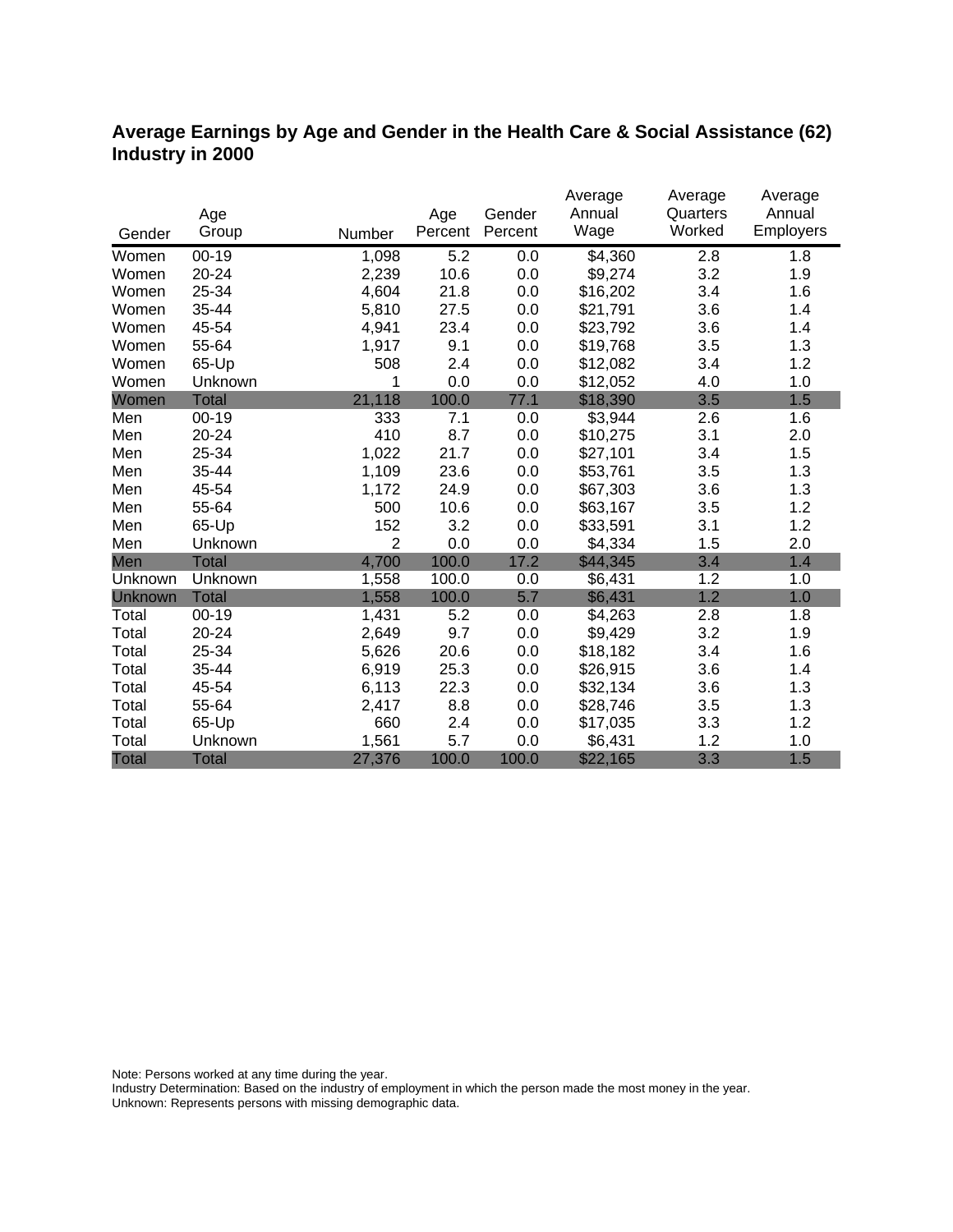### **Average Earnings by Age and Gender in the Leisure & Hospitality (71, 72) Industry in 2000**

|              |              |        |         |         | Average  | Average  | Average   |
|--------------|--------------|--------|---------|---------|----------|----------|-----------|
|              | Age          |        | Age     | Gender  | Annual   | Quarters | Annual    |
| Gender       | Group        | Number | Percent | Percent | Wage     | Worked   | Employers |
| Women        | $00 - 19$    | 7,096  | 29.1    | 0.0     | \$2,778  | 2.6      | 1.7       |
| Women        | 20-24        | 4,559  | 18.7    | 0.0     | \$5,463  | 2.8      | 1.9       |
| Women        | 25-34        | 4,568  | 18.7    | 0.0     | \$7,961  | 3.0      | 1.7       |
| Women        | 35-44        | 4,253  | 17.5    | 0.0     | \$9,582  | 3.2      | 1.6       |
| Women        | 45-54        | 2,312  | 9.5     | 0.0     | \$10,236 | 3.2      | 1.5       |
| Women        | 55-64        | 1,107  | 4.5     | 0.0     | \$8,697  | 3.1      | 1.3       |
| Women        | 65-Up        | 468    | 1.9     | 0.0     | \$7,191  | 3.1      | 1.1       |
| Women        | Unknown      | 1      | 0.0     | 0.0     | \$2,266  | 2.0      | 1.0       |
| Women        | <b>Total</b> | 24,364 | 100.0   | 48.9    | \$6,501  | 2.9      | 1.7       |
| Men          | $00 - 19$    | 5,045  | 31.5    | 0.0     | \$2,790  | 2.5      | 1.7       |
| Men          | 20-24        | 2,925  | 18.3    | 0.0     | \$6,490  | 2.8      | 2.0       |
| Men          | 25-34        | 3,608  | 22.6    | 0.0     | \$11,362 | 3.0      | 1.8       |
| Men          | 35-44        | 2,048  | 12.8    | 0.0     | \$15,480 | 3.1      | 1.6       |
| Men          | 45-54        | 1,284  | 8.0     | 0.0     | \$17,840 | 3.1      | 1.4       |
| Men          | 55-64        | 691    | 4.3     | 0.0     | \$15,787 | 3.0      | 1.2       |
| Men          | 65-Up        | 393    | 2.5     | 0.0     | \$9,440  | 2.9      | 1.2       |
| Men          | Unknown      | 3      | 0.0     | 0.0     | \$6,516  | 2.7      | 1.0       |
| Men          | <b>Total</b> | 15,997 | 100.0   | 32.1    | \$8,958  | 2.8      | 1.7       |
| Unknown      | 20-24        | 1      | 0.0     | 0.0     | \$3,770  | 3.0      | 1.0       |
| Unknown      | 35-44        | 1      | 0.0     | 0.0     | \$955    | 1.0      | 1.0       |
| Unknown      | Unknown      | 9,438  | 100.0   | 0.0     | \$1,969  | 1.5      | 1.1       |
| Unknown      | <b>Total</b> | 9,440  | 100.0   | 19.0    | \$1,969  | 1.5      | 1.1       |
| Total        | $00 - 19$    | 12,141 | 24.4    | 0.0     | \$2,783  | 2.6      | 1.7       |
| Total        | 20-24        | 7,485  | 15.0    | 0.0     | \$5,864  | 2.8      | 1.9       |
| Total        | 25-34        | 8,176  | 16.4    | 0.0     | \$9,462  | 3.0      | 1.8       |
| Total        | 35-44        | 6,302  | 12.7    | 0.0     | \$11,497 | 3.1      | 1.6       |
| Total        | 45-54        | 3,596  | 7.2     | 0.0     | \$12,951 | 3.2      | 1.5       |
| Total        | 55-64        | 1,798  | 3.6     | 0.0     | \$11,421 | 3.1      | 1.3       |
| Total        | 65-Up        | 861    | 1.7     | 0.0     | \$8,218  | 3.0      | 1.2       |
| Total        | Unknown      | 9,442  | 19.0    | 0.0     | \$1,970  | 1.5      | 1.1       |
| <b>Total</b> | <b>Total</b> | 49,801 | 100.0   | 100.0   | \$6,431  | 2.6      | 1.6       |

Note: Persons worked at any time during the year.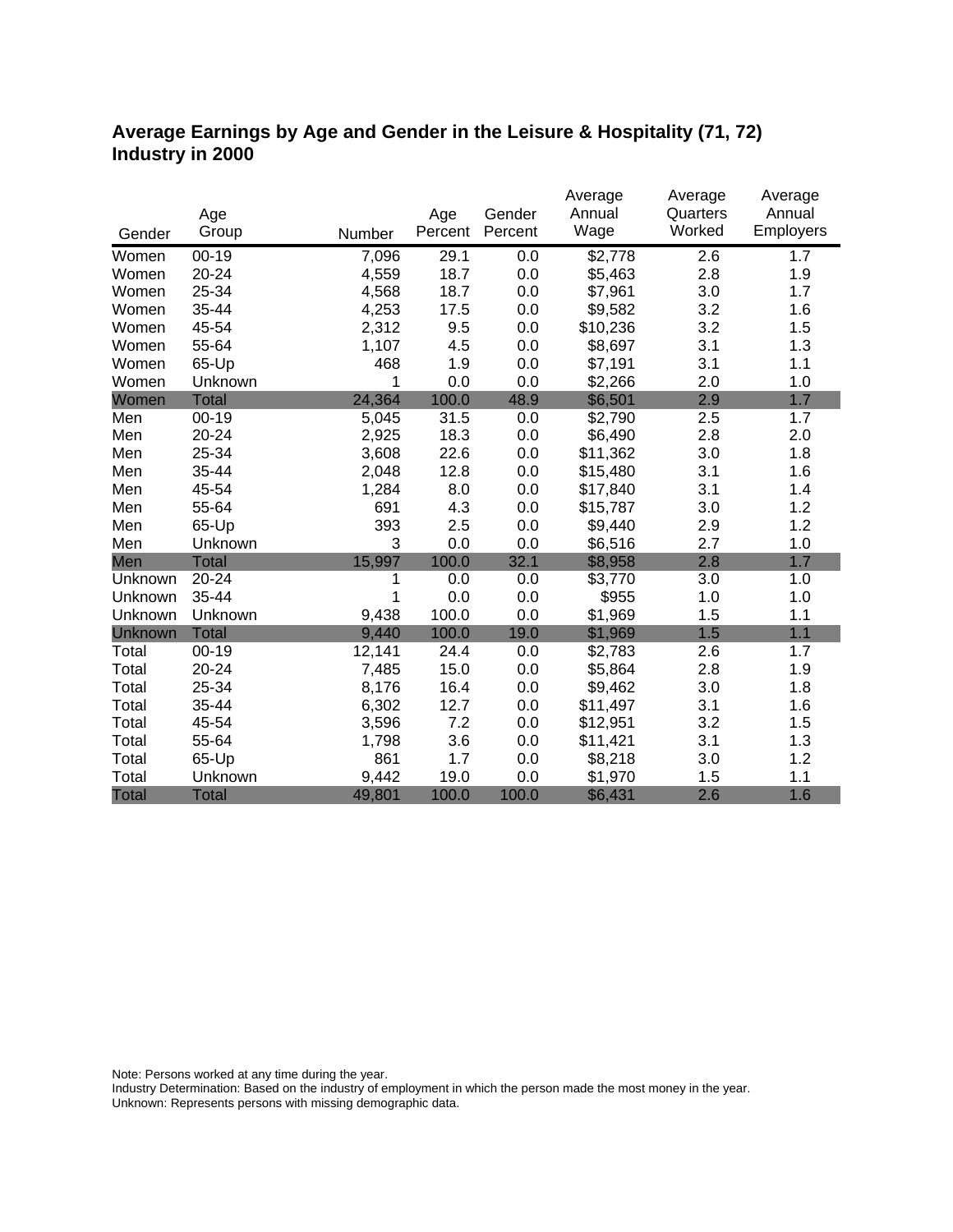#### **Average Earnings by Age and Gender in the Other Services Except Public Administration (81) Industry in 2000**

|                |              |        |         |         | Average  | Average  | Average   |
|----------------|--------------|--------|---------|---------|----------|----------|-----------|
|                | Age          |        | Age     | Gender  | Annual   | Quarters | Annual    |
| Gender         | Group        | Number | Percent | Percent | Wage     | Worked   | Employers |
| Women          | $00-19$      | 356    | 9.6     | 0.0     | \$4,051  | 2.7      | 1.6       |
| Women          | 20-24        | 420    | 11.3    | 0.0     | \$7,096  | 3.0      | 1.9       |
| Women          | 25-34        | 798    | 21.5    | 0.0     | \$11,359 | 3.2      | 1.5       |
| Women          | 35-44        | 853    | 23.0    | 0.0     | \$13,656 | 3.4      | 1.5       |
| Women          | 45-54        | 714    | 19.2    | 0.0     | \$14,601 | 3.4      | 1.4       |
| Women          | 55-64        | 401    | 10.8    | 0.0     | \$13,278 | 3.3      | 1.3       |
| Women          | 65-Up        | 168    | 4.5     | 0.0     | \$10,341 | 3.3      | 1.2       |
| Women          | <b>Total</b> | 3,710  | 100.0   | 44.2    | \$11,489 | 3.2      | 1.5       |
| Men            | $00 - 19$    | 525    | 13.5    | 0.0     | \$3,656  | 2.6      | 1.7       |
| Men            | 20-24        | 521    | 13.4    | 0.0     | \$12,886 | 3.1      | 1.8       |
| Men            | 25-34        | 853    | 22.0    | 0.0     | \$20,072 | 3.3      | 1.5       |
| Men            | 35-44        | 858    | 22.1    | 0.0     | \$25,700 | 3.5      | 1.4       |
| Men            | 45-54        | 605    | 15.6    | 0.0     | \$28,895 | 3.5      | 1.3       |
| Men            | 55-64        | 341    | 8.8     | 0.0     | \$23,695 | 3.4      | 1.2       |
| Men            | 65-Up        | 178    | 4.6     | 0.0     | \$10,403 | 3.2      | 1.1       |
| Men            | <b>Total</b> | 3,881  | 100.0   | 46.3    | \$19,381 | 3.3      | 1.5       |
| Unknown        | Unknown      | 794    | 100.0   | 0.0     | \$3,338  | 1.2      | 1.1       |
| <b>Unknown</b> | <b>Total</b> | 794    | 100.0   | 9.5     | \$3,338  | 1.2      | 1.1       |
| Total          | $00 - 19$    | 881    | 10.5    | 0.0     | \$3,816  | 2.6      | 1.7       |
| Total          | 20-24        | 941    | 11.2    | 0.0     | \$10,302 | 3.1      | 1.8       |
| Total          | 25-34        | 1,651  | 19.7    | 0.0     | \$15,861 | 3.3      | 1.5       |
| Total          | 35-44        | 1,711  | 20.4    | 0.0     | \$19,696 | 3.4      | 1.4       |
| Total          | 45-54        | 1,319  | 15.7    | 0.0     | \$21,157 | 3.4      | 1.3       |
| Total          | 55-64        | 742    | 8.8     | 0.0     | \$18,065 | 3.4      | 1.3       |
| Total          | 65-Up        | 346    | 4.1     | 0.0     | \$10,373 | 3.3      | 1.2       |
| Total          | Unknown      | 794    | 9.5     | 0.0     | \$3,338  | 1.2      | 1.1       |
| <b>Total</b>   | <b>Total</b> | 8,385  | 100.0   | 100.0   | \$14,370 | 3.1      | 1.4       |

Note: Persons worked at any time during the year.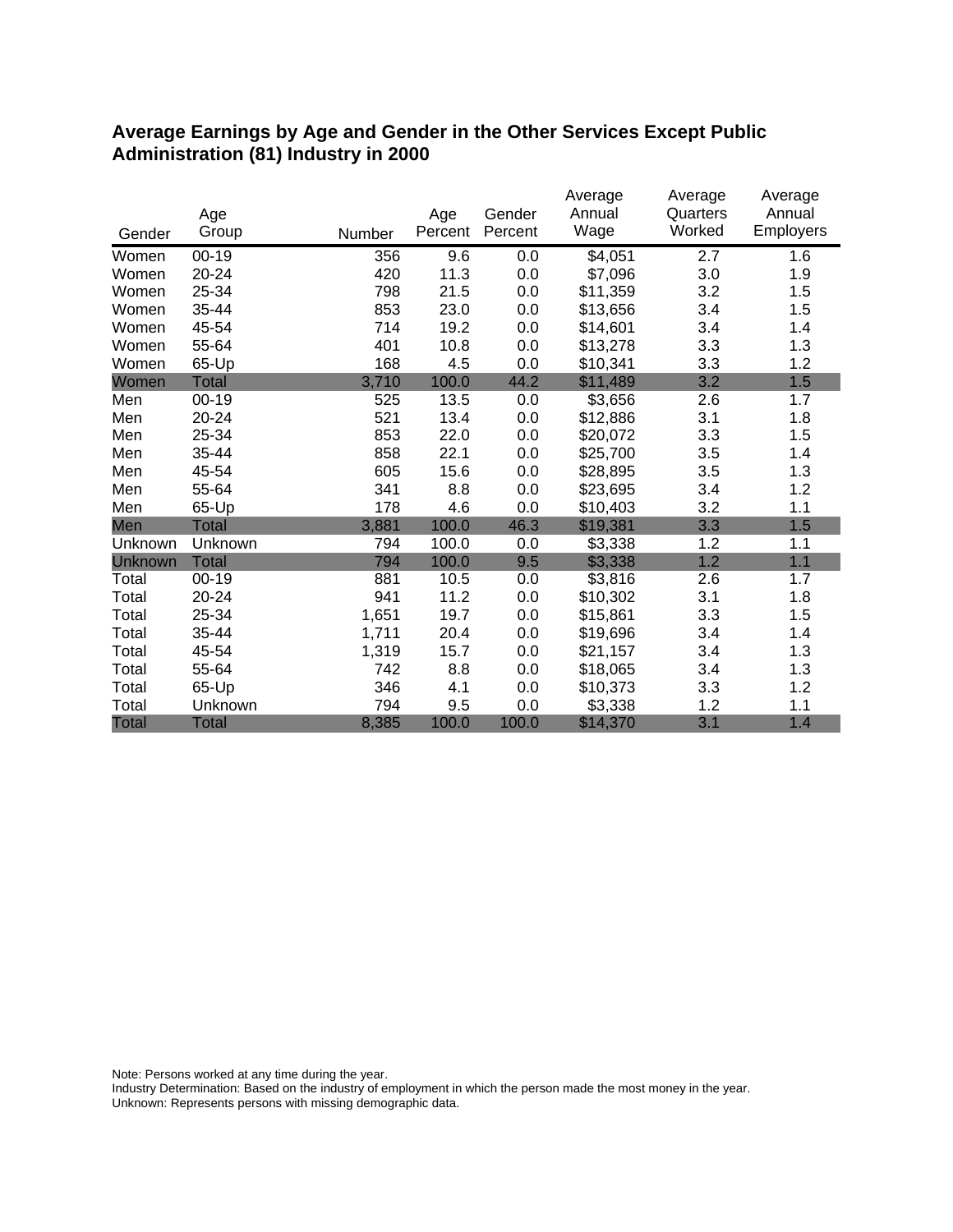### **Average Earnings by Age and Gender in the Public Administration (92) Industry in 2000**

|              |              |        |         |         | Average  | Average  | Average   |
|--------------|--------------|--------|---------|---------|----------|----------|-----------|
|              | Age          |        | Age     | Gender  | Annual   | Quarters | Annual    |
| Gender       | Group        | Number | Percent | Percent | Wage     | Worked   | Employers |
| Women        | $00 - 19$    | 647    | 7.0     | 0.0     | \$2,911  | 2.4      | 1.6       |
| Women        | 20-24        | 691    | 7.4     | 0.0     | \$9,212  | 3.0      | 1.8       |
| Women        | 25-34        | 1,662  | 17.9    | 0.0     | \$18,169 | 3.5      | 1.5       |
| Women        | 35-44        | 2,477  | 26.7    | 0.0     | \$22,569 | 3.7      | 1.3       |
| Women        | 45-54        | 2,518  | 27.1    | 0.0     | \$24,883 | 3.7      | 1.2       |
| Women        | 55-64        | 1,047  | 11.3    | 0.0     | \$22,586 | 3.6      | 1.2       |
| Women        | 65-Up        | 241    | 2.6     | 0.0     | \$10,384 | 2.9      | 1.1       |
| Women        | Unknown      | 1      | 0.0     | 0.0     | \$16,954 | 4.0      | 2.0       |
| Women        | <b>Total</b> | 9,284  | 100.0   | 44.1    | \$19,730 | 3.5      | 1.4       |
| Men          | $00 - 19$    | 765    | 6.9     | 0.0     | \$3,018  | 2.4      | 1.5       |
| Men          | 20-24        | 720    | 6.5     | 0.0     | \$12,157 | 3.1      | 1.7       |
| Men          | 25-34        | 1,996  | 17.9    | 0.0     | \$24,872 | 3.6      | 1.4       |
| Men          | 35-44        | 2,829  | 25.4    | 0.0     | \$30,958 | 3.7      | 1.3       |
| Men          | 45-54        | 3,069  | 27.5    | 0.0     | \$34,274 | 3.8      | 1.2       |
| Men          | 55-64        | 1,420  | 12.7    | 0.0     | \$30,758 | 3.6      | 1.2       |
| Men          | 65-Up        | 351    | 3.1     | 0.0     | \$13,480 | 3.1      | 1.1       |
| Men          | Unknown      | 1      | 0.0     | 0.0     | \$30,971 | 4.0      | 1.0       |
| Men          | <b>Total</b> | 11,151 | 100.0   | 53.0    | \$27,075 | 3.6      | 1.3       |
| Unknown      | Unknown      | 621    | 100.0   | 0.0     | \$4,347  | 1.2      | 1.0       |
| Unknown      | Total        | 621    | 100.0   | 2.9     | \$4,347  | 1.2      | 1.0       |
| Total        | $00 - 19$    | 1,412  | 6.7     | 0.0     | \$2,969  | 2.4      | 1.5       |
| Total        | $20 - 24$    | 1,411  | 6.7     | 0.0     | \$10,715 | 3.0      | 1.7       |
| Total        | 25-34        | 3,658  | 17.4    | 0.0     | \$21,827 | 3.6      | 1.4       |
| Total        | 35-44        | 5,306  | 25.2    | 0.0     | \$27,042 | 3.7      | 1.3       |
| Total        | 45-54        | 5,587  | 26.5    | 0.0     | \$30,042 | 3.8      | 1.2       |
| Total        | 55-64        | 2,467  | 11.7    | 0.0     | \$27,290 | 3.6      | 1.2       |
| Total        | 65-Up        | 592    | 2.8     | 0.0     | \$12,220 | 3.0      | 1.1       |
| Total        | Unknown      | 623    | 3.0     | 0.0     | \$4,410  | 1.2      | 1.0       |
| <b>Total</b> | <b>Total</b> | 21,056 | 100.0   | 100.0   | \$23,166 | 3.5      | 1.3       |

Note: Persons worked at any time during the year.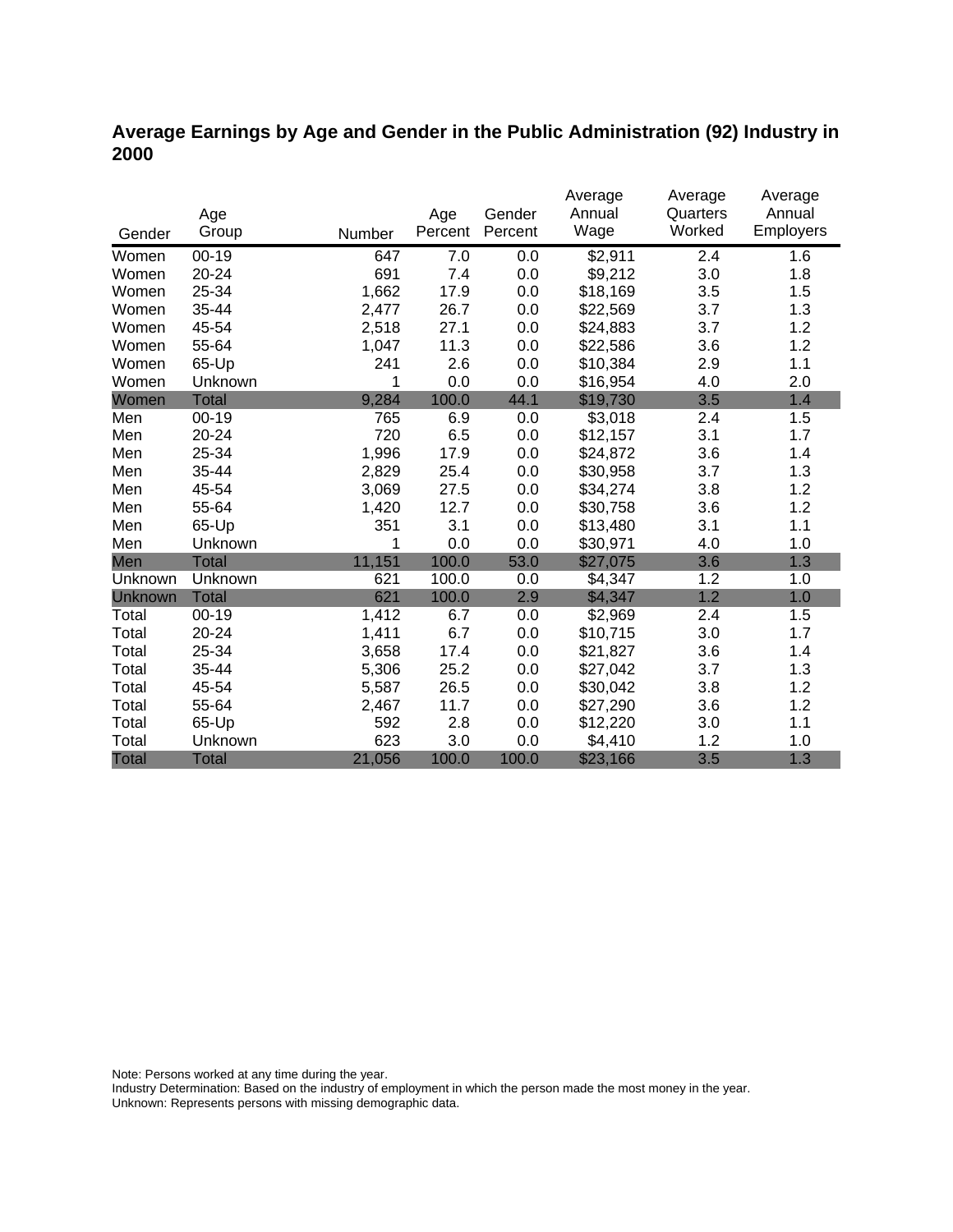#### **Average Earnings by Age and Gender in the Nonclassified Industry (99) Industry in 2000**

|              | Age          |                | Age     | Gender  | Average<br>Annual | Average<br>Quarters | Average<br>Annual |
|--------------|--------------|----------------|---------|---------|-------------------|---------------------|-------------------|
| Gender       | Group        | Number         | Percent | Percent | Wage              | Worked              | <b>Employers</b>  |
| Women        | $00 - 19$    | 5              | 3.8     | 0.0     | \$5,165           | 2.0                 | 1.2               |
| Women        | $20 - 24$    | 17             | 13.0    | 0.0     | \$13,579          | 2.8                 | 1.6               |
| Women        | 25-34        | 41             | 31.3    | 0.0     | \$13,087          | 2.9                 | 1.6               |
| Women        | 35-44        | 29             | 22.1    | 0.0     | \$8,827           | 2.7                 | 1.8               |
| Women        | 45-54        | 25             | 19.1    | 0.0     | \$10,932          | 3.1                 | 2.0               |
| Women        | 55-64        | 10             | 7.6     | 0.0     | \$5,958           | 2.6                 | 1.8               |
| Women        | 65-Up        | 4              | 3.1     | 0.0     | \$7,530           | 2.8                 | 1.3               |
| Women        | <b>Total</b> | 131            | 100.0   | 37.9    | \$10,780          | 2.8                 | 1.7               |
| Men          | $00 - 19$    | 10             | 4.8     | 0.0     | \$10,221          | 2.8                 | 2.6               |
| Men          | 20-24        | 84             | 40.4    | 0.0     | \$17,162          | 2.7                 | 1.3               |
| Men          | 25-34        | 54             | 26.0    | 0.0     | \$18,529          | 2.6                 | 1.4               |
| Men          | 35-44        | 25             | 12.0    | 0.0     | \$26,560          | 2.9                 | 1.4               |
| Men          | 45-54        | 16             | 7.7     | 0.0     | \$10,026          | 2.6                 | 2.1               |
| Men          | 55-64        | 13             | 6.3     | 0.0     | \$7,735           | 2.5                 | 1.6               |
| Men          | 65-Up        | 6              | 2.9     | 0.0     | \$7,509           | 2.3                 | 1.2               |
| Men          | <b>Total</b> | 208            | 100.0   | 60.1    | \$16,896          | 2.7                 | 1.5               |
| Unknown      | Unknown      | 7              | 100.0   | 0.0     | \$2,707           | 1.6                 | 1.1               |
| Unknown      | <b>Total</b> | $\overline{7}$ | 100.0   | 2.0     | \$2,707           | 1.6                 | 1.1               |
| Total        | $00 - 19$    | 15             | 4.3     | 0.0     | \$8,536           | 2.5                 | 2.1               |
| Total        | 20-24        | 101            | 29.2    | 0.0     | \$16,559          | 2.7                 | 1.4               |
| Total        | 25-34        | 95             | 27.5    | 0.0     | \$16,180          | 2.7                 | 1.5               |
| Total        | 35-44        | 54             | 15.6    | 0.0     | \$17,037          | 2.8                 | 1.6               |
| Total        | 45-54        | 41             | 11.8    | 0.0     | \$10,578          | 2.9                 | 2.0               |
| Total        | 55-64        | 23             | 6.6     | 0.0     | \$6,962           | 2.5                 | 1.7               |
| Total        | 65-Up        | 10             | 2.9     | 0.0     | \$7,517           | 2.5                 | 1.2               |
| Total        | Unknown      | 7              | 2.0     | 0.0     | \$2,707           | 1.6                 | 1.1               |
| <b>Total</b> | <b>Total</b> | 346            | 100.0   | 100.0   | \$14,294          | 2.7                 | 1.6               |

Note: Persons worked at any time during the year.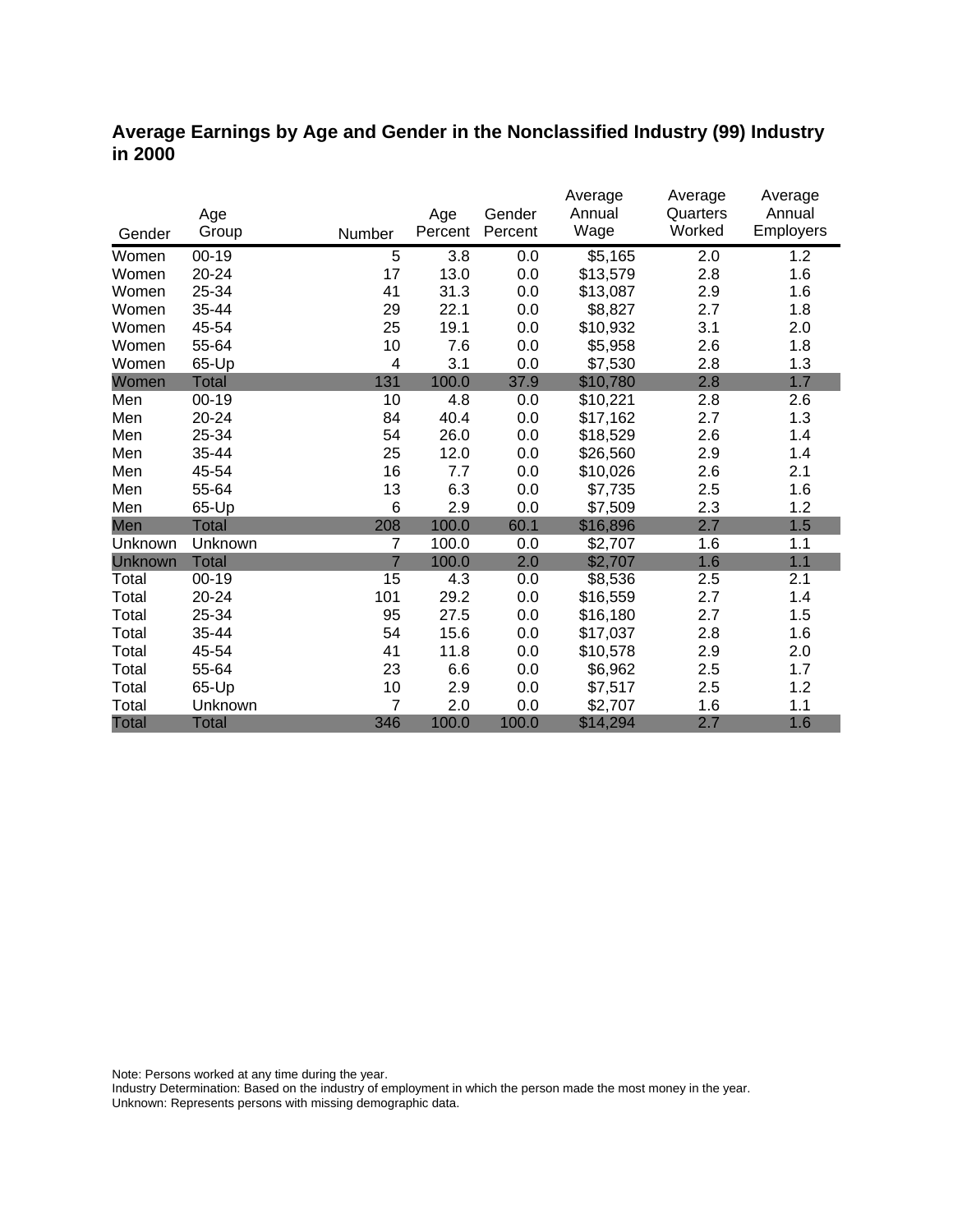# **Average Earnings by Age and Gender in the All Industry in 2000**

|              |              |                |                |                   | Average        | Average            | Average             |
|--------------|--------------|----------------|----------------|-------------------|----------------|--------------------|---------------------|
| Gender       | Age<br>Group | Number         | Age<br>Percent | Gender<br>Percent | Annual<br>Wage | Quarters<br>Worked | Annual<br>Employers |
| Women        | $00 - 19$    | 16,027         | 12.1           | 0.0               | \$3,228        | 2.7                | 1.7                 |
| Women        | 20-24        | 16,735         | 12.6           | 0.0               | \$7,467        | 3.0                | 1.8                 |
| Women        | 25-34        | 25,578         | 19.3           | 0.0               | \$13,667       | 3.2                | 1.6                 |
| Women        | 35-44        | 32,424         | 24.5           | 0.0               | \$17,918       | 3.5                | 1.5                 |
| Women        | 45-54        | 27,391         | 20.7           | 0.0               | \$21,056       | 3.6                | 1.3                 |
| Women        | 55-64        | 11,100         | 8.4            | 0.0               | \$17,686       | 3.4                | 1.3                 |
| Women        | 65-Up        | 3,139          | 2.4            | 0.0               | \$9,624        | 3.1                | 1.2                 |
| Women        | Unknown      | 7              | 0.0            | 0.0               | \$5,681        | 2.6                | 1.4                 |
| Women        | <b>Total</b> | 132,401        | 100.0          | 42.9              | \$14,430       | 3.3                | 1.5                 |
| Men          | $00-19$      | 15,942         | 11.0           | 0.0               | \$3,919        | 2.6                | 1.7                 |
| Men          | $20 - 24$    | 17,760         | 12.3           | 0.0               | \$11,809       | 3.0                | 1.9                 |
| Men          | 25-34        | 30,589         | 21.2           | 0.0               | \$22,026       | 3.3                | 1.6                 |
| Men          | 35-44        | 34,036         | 23.6           | 0.0               | \$33,262       | 3.5                | 1.4                 |
| Men          | 45-54        | 29,167         | 20.2           | 0.0               | \$40,913       | 3.6                | 1.3                 |
| Men          | 55-64        | 13,019         | 9.0            | 0.0               | \$35,148       | 3.4                | 1.2                 |
| Men          | 65-Up        | 3,962          | 2.7            | 0.0               | \$19,163       | 3.1                | 1.2                 |
| Men          | Unknown      | 21             | 0.0            | 0.0               | \$6,618        | 2.0                | 1.5                 |
| Men          | <b>Total</b> | 144,496        | 100.0          | 46.9              | \$26,333       | 3.3                | 1.5                 |
| Unknown      | 20-24        | 4              | 0.0            | 0.0               | \$9,796        | 2.5                | 1.0                 |
| Unknown      | 25-34        | 1              | 0.0            | 0.0               | \$8,901        | 3.0                | 2.0                 |
| Unknown      | 35-44        | $\overline{2}$ | 0.0            | 0.0               | \$32,353       | 2.5                | 1.0                 |
| Unknown      | Unknown      | 31,417         | 100.0          | 0.0               | \$3,855        | 1.3                | 1.1                 |
| Unknown      | <b>Total</b> | 31,424         | 100.0          | 10.2              | \$3,857        | 1.3                | 1.1                 |
| Total        | $00 - 19$    | 31,969         | 10.4           | 0.0               | \$3,573        | 2.6                | 1.7                 |
| Total        | 20-24        | 34,499         | 11.2           | 0.0               | \$9,702        | 3.0                | 1.9                 |
| Total        | 25-34        | 56,168         | 18.2           | 0.0               | \$18,219       | 3.2                | 1.6                 |
| Total        | 35-44        | 66,462         | 21.6           | 0.0               | \$25,776       | 3.5                | 1.4                 |
| Total        | 45-54        | 56,558         | 18.3           | 0.0               | \$31,296       | 3.6                | 1.3                 |
| Total        | 55-64        | 24,119         | 7.8            | 0.0               | \$27,112       | 3.4                | 1.2                 |
| Total        | 65-Up        | 7,101          | 2.3            | 0.0               | \$14,946       | 3.1                | 1.2                 |
| Total        | Unknown      | 31,445         | 10.2           | 0.0               | \$3,857        | 1.3                | 1.1                 |
| <b>Total</b> | <b>Total</b> | 308,321        | 100.0          | 100.0             | \$18,931       | 3.1                | 1.5                 |

Note: Persons worked at any time during the year.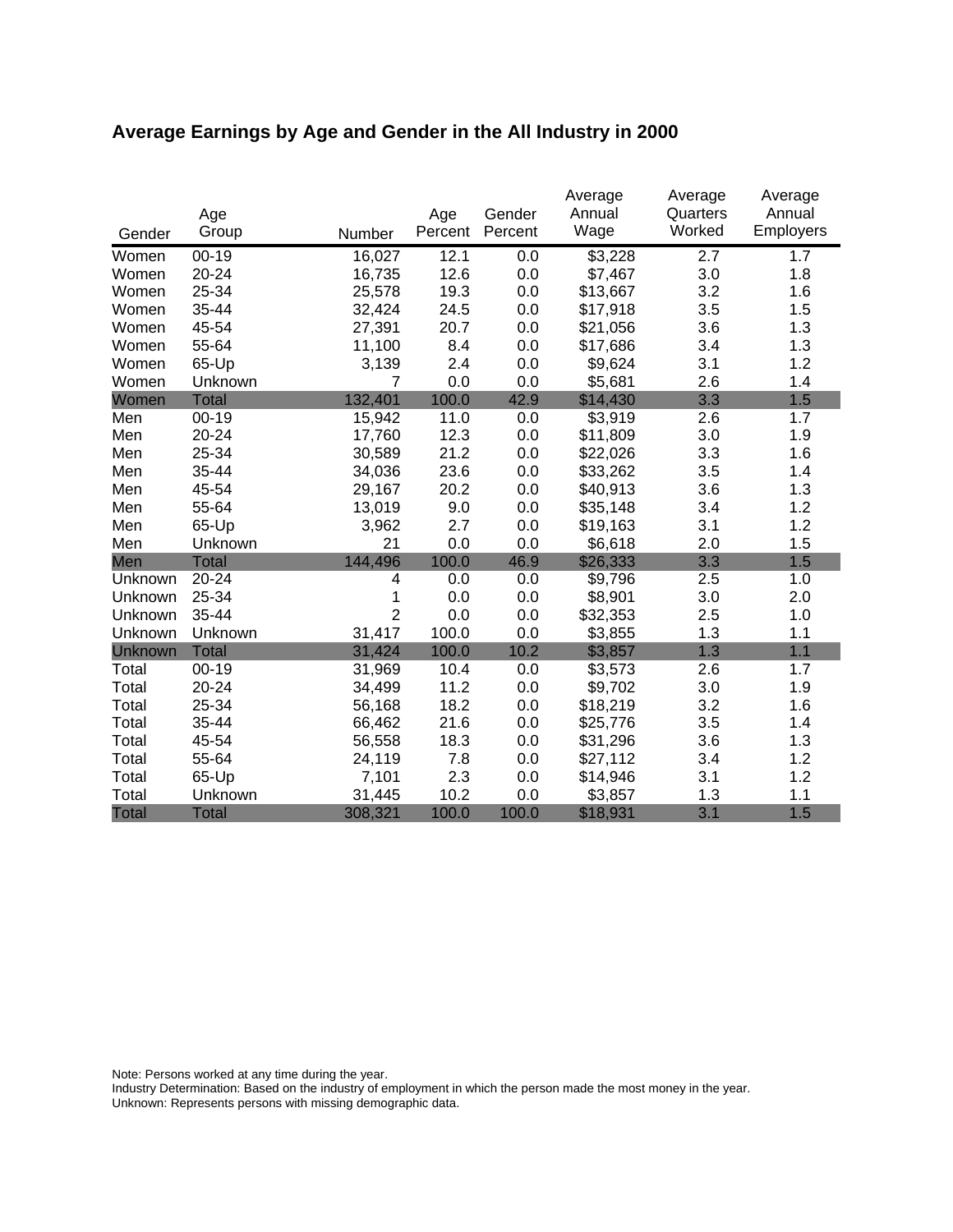#### **Average Earnings by Age and Gender in the Natural Rescources & Mining (11, 21) Industry in 2001**

|              |              |        |         |         | Average             | Average  | Average   |
|--------------|--------------|--------|---------|---------|---------------------|----------|-----------|
|              | Age          |        | Age     | Gender  | Annual              | Quarters | Annual    |
| Gender       | Group        | Number | Percent | Percent | Wage                | Worked   | Employers |
| Women        | $00 - 19$    | 275    | 8.3     | 0.0     | $\overline{$4,515}$ | 2.4      | 1.6       |
| Women        | 20-24        | 361    | 11.0    | 0.0     | \$11,456            | 2.9      | 1.9       |
| Women        | 25-34        | 559    | 17.0    | 0.0     | \$21,267            | 3.2      | 1.6       |
| Women        | 35-44        | 894    | 27.1    | 0.0     | \$32,404            | 3.5      | 1.4       |
| Women        | 45-54        | 849    | 25.8    | 0.0     | \$34,669            | 3.6      | 1.3       |
| Women        | 55-64        | 267    | 8.1     | 0.0     | \$24,995            | 3.4      | 1.2       |
| Women        | 65-Up        | 90     | 2.7     | 0.0     | \$14,070            | 2.9      | 1.1       |
| Women        | <b>Total</b> | 3,295  | 100.0   | 11.4    | \$25,374            | 3.3      | 1.5       |
| Men          | $00 - 19$    | 1,088  | 4.9     | 0.0     | \$8,812             | 2.7      | 2.0       |
| Men          | 20-24        | 2,528  | 11.4    | 0.0     | \$22,111            | 3.2      | 2.0       |
| Men          | 25-34        | 4,651  | 20.9    | 0.0     | \$34,651            | 3.4      | 1.7       |
| Men          | 35-44        | 6,127  | 27.6    | 0.0     | \$46,546            | 3.5      | 1.4       |
| Men          | 45-54        | 5,613  | 25.3    | 0.0     | \$57,140            | 3.6      | 1.2       |
| Men          | 55-64        | 1,815  | 8.2     | 0.0     | \$47,982            | 3.5      | 1.2       |
| Men          | 65-Up        | 401    | 1.8     | 0.0     | \$24,722            | 2.9      | 1.1       |
| Men          | Unknown      | 3      | 0.0     | 0.0     | \$14,999            | 3.0      | 1.7       |
| Men          | Total        | 22,226 | 100.0   | 77.2    | \$41,825            | 3.4      | 1.5       |
| Unknown      | Unknown      | 3,263  | 100.0   | 0.0     | \$8,500             | 1.4      | 1.1       |
| Unknown      | <b>Total</b> | 3,263  | 100.0   | 11.3    | \$8,500             | 1.4      | 1.1       |
| Total        | $00 - 19$    | 1,363  | 4.7     | 0.0     | \$7,945             | 2.6      | 1.9       |
| Total        | 20-24        | 2,889  | 10.0    | 0.0     | \$20,779            | 3.1      | 2.0       |
| Total        | 25-34        | 5,210  | 18.1    | 0.0     | \$33,215            | 3.4      | 1.7       |
| Total        | 35-44        | 7,021  | 24.4    | 0.0     | \$44,746            | 3.5      | 1.4       |
| Total        | 45-54        | 6,462  | 22.4    | 0.0     | \$54,188            | 3.6      | 1.3       |
| Total        | 55-64        | 2,082  | 7.2     | 0.0     | \$45,034            | 3.5      | 1.2       |
| Total        | 65-Up        | 491    | 1.7     | 0.0     | \$22,769            | 2.9      | 1.1       |
| Total        | Unknown      | 3,266  | 11.3    | 0.0     | \$8,506             | 1.4      | 1.1       |
| <b>Total</b> | <b>Total</b> | 28,784 | 100.0   | 100.0   | \$36,164            | 3.2      | 1.5       |

Note: Persons worked at any time during the year.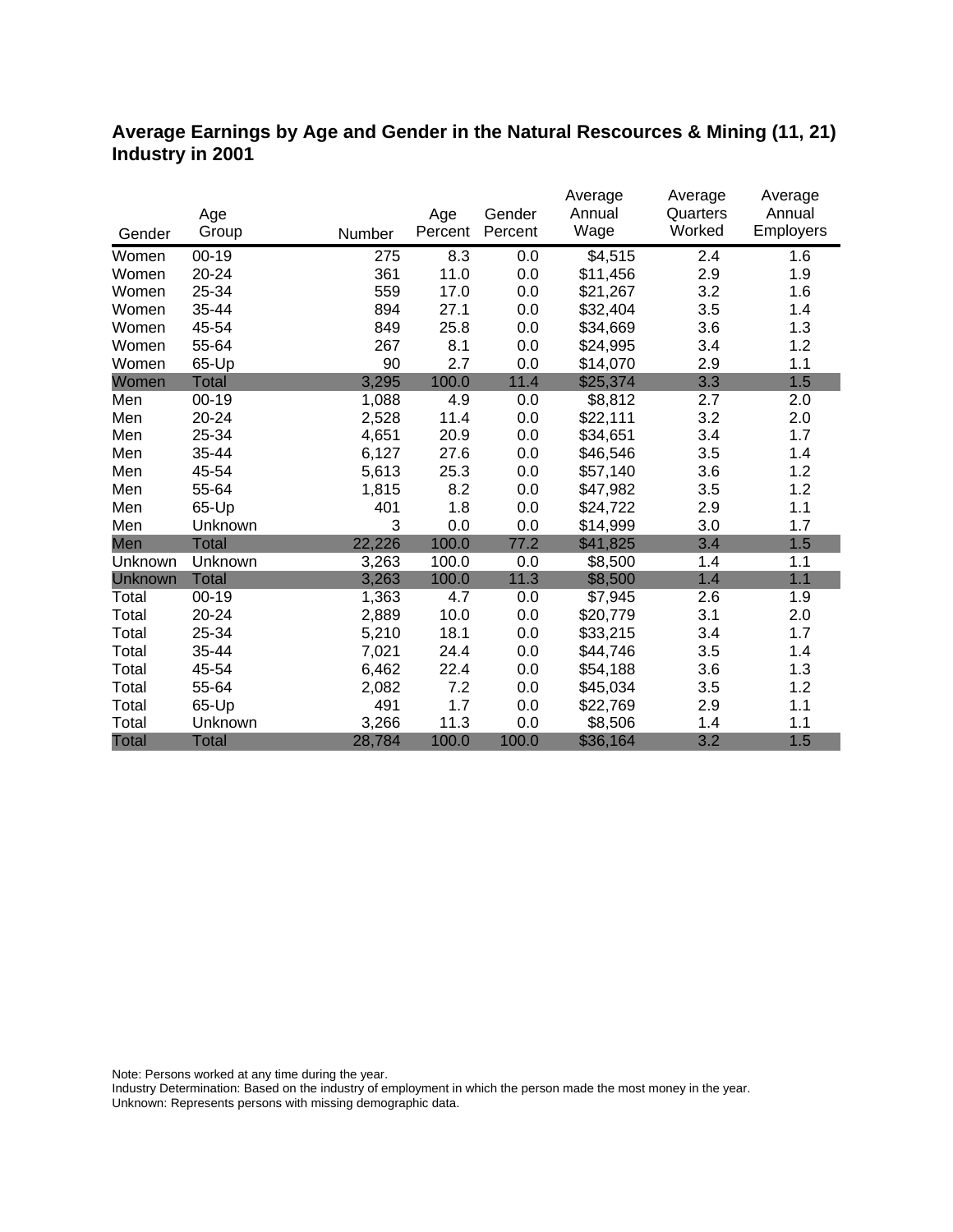# **Average Earnings by Age and Gender in the Construction (23) Industry in 2001**

|              | Age          |        | Age     | Gender  | Average<br>Annual | Average<br>Quarters | Average<br>Annual |
|--------------|--------------|--------|---------|---------|-------------------|---------------------|-------------------|
| Gender       | Group        | Number | Percent | Percent | Wage              | Worked              | Employers         |
| Women        | $00 - 19$    | 309    | 9.5     | 0.0     | \$4,805           | 2.5                 | 1.7               |
| Women        | 20-24        | 362    | 11.2    | 0.0     | \$9,818           | 2.8                 | 2.0               |
| Women        | 25-34        | 628    | 19.4    | 0.0     | \$13,269          | 2.9                 | 1.7               |
| Women        | 35-44        | 946    | 29.2    | 0.0     | \$17,298          | 3.1                 | 1.6               |
| Women        | 45-54        | 649    | 20.0    | 0.0     | \$20,602          | 3.1                 | 1.4               |
| Women        | 55-64        | 265    | 8.2     | 0.0     | \$21,827          | 3.2                 | 1.3               |
| Women        | 65-Up        | 82     | 2.5     | 0.0     | \$14,263          | 2.9                 | 1.1               |
| Women        | <b>Total</b> | 3,241  | 100.0   | 9.1     | \$15,446          | 3.0                 | 1.6               |
| Men          | $00 - 19$    | 1,940  | 8.2     | 0.0     | \$6,205           | 2.5                 | 1.8               |
| Men          | 20-24        | 3,598  | 15.2    | 0.0     | \$14,050          | 2.9                 | 1.9               |
| Men          | 25-34        | 5,878  | 24.9    | 0.0     | \$21,436          | 3.1                 | 1.7               |
| Men          | 35-44        | 5,849  | 24.8    | 0.0     | \$25,926          | 3.1                 | 1.5               |
| Men          | 45-54        | 4,236  | 17.9    | 0.0     | \$29,828          | 3.1                 | 1.5               |
| Men          | 55-64        | 1,611  | 6.8     | 0.0     | \$27,041          | 3.1                 | 1.4               |
| Men          | 65-Up        | 485    | 2.1     | 0.0     | \$17,495          | 2.8                 | 1.2               |
| Men          | Unknown      | 5      | 0.0     | 0.0     | \$10,628          | 2.2                 | 1.8               |
| Men          | <b>Total</b> | 23,602 | 100.0   | 66.5    | \$21,976          | 3.0                 | 1.6               |
| Unknown      | 20-24        | 2      | 0.0     | 0.0     | \$15,684          | 2.5                 | 1.5               |
| Unknown      | 35-44        | 1      | 0.0     | 0.0     | \$73,750          | 3.0                 | 1.0               |
| Unknown      | Unknown      | 8,640  | 100.0   | 0.0     | \$7,028           | 1.4                 | 1.1               |
| Unknown      | <b>Total</b> | 8,643  | 100.0   | 24.4    | \$7,038           | 1.4                 | 1.1               |
| Total        | $00 - 19$    | 2,249  | 6.3     | 0.0     | \$6,013           | 2.5                 | 1.8               |
| Total        | 20-24        | 3,962  | 11.2    | 0.0     | \$13,664          | 2.9                 | 1.9               |
| Total        | 25-34        | 6,506  | 18.3    | 0.0     | \$20,648          | 3.1                 | 1.7               |
| Total        | 35-44        | 6,796  | 19.2    | 0.0     | \$24,732          | 3.1                 | 1.6               |
| Total        | 45-54        | 4,885  | 13.8    | 0.0     | \$28,602          | 3.1                 | 1.5               |
| Total        | 55-64        | 1,876  | 5.3     | 0.0     | \$26,305          | 3.1                 | 1.4               |
| Total        | 65-Up        | 567    | 1.6     | 0.0     | \$17,027          | 2.8                 | 1.2               |
| Total        | Unknown      | 8,645  | 24.4    | 0.0     | \$7,031           | 1.4                 | 1.1               |
| <b>Total</b> | <b>Total</b> | 35,486 | 100.0   | 100.0   | \$17,742          | 2.6                 | 1.5               |

Note: Persons worked at any time during the year.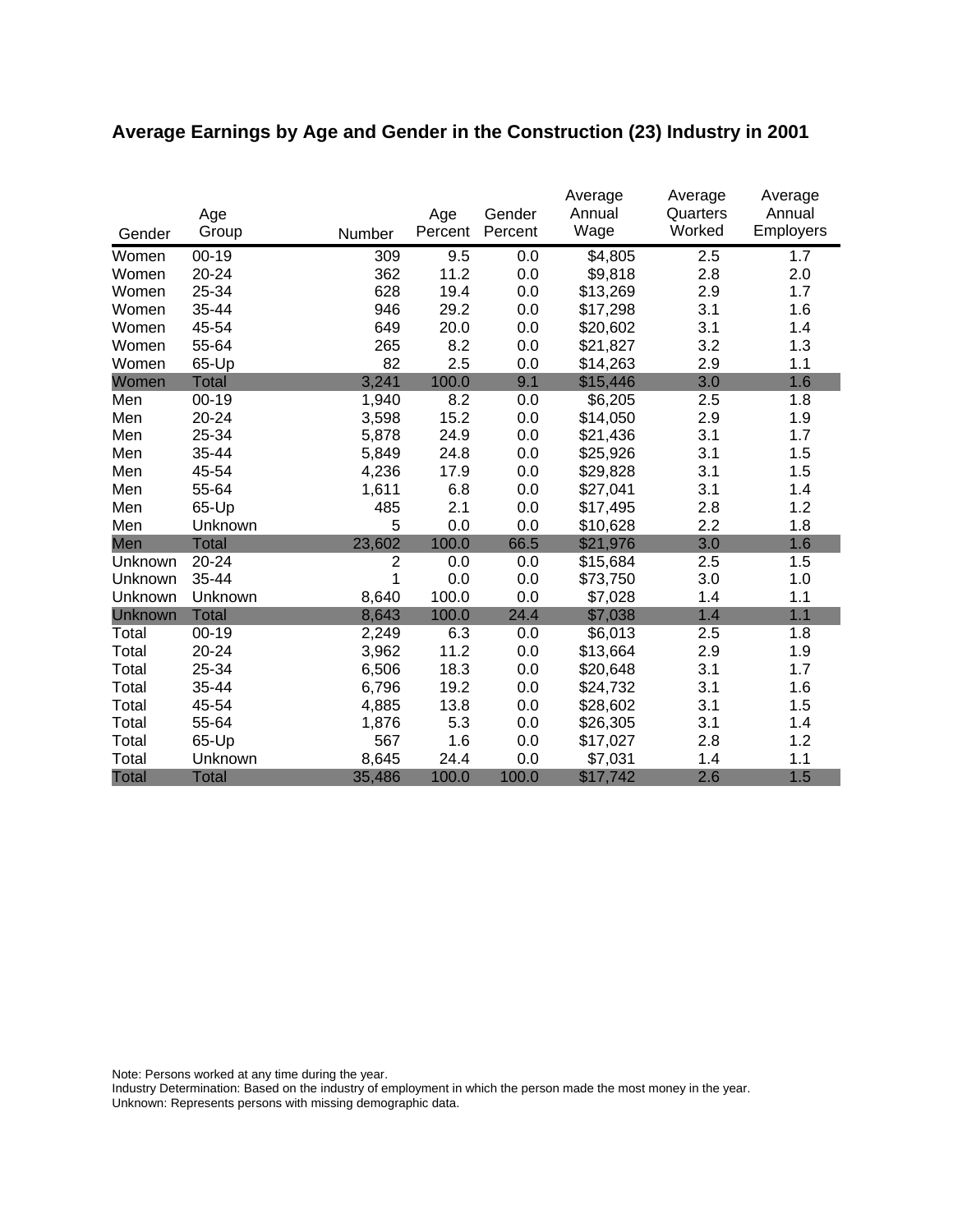### **Average Earnings by Age and Gender in the Manufacturing (31, 32, 33) Industry in 2001**

|              |              |        |         |         | Average             | Average  | Average   |
|--------------|--------------|--------|---------|---------|---------------------|----------|-----------|
|              | Age          |        | Age     | Gender  | Annual              | Quarters | Annual    |
| Gender       | Group        | Number | Percent | Percent | Wage                | Worked   | Employers |
| Women        | $00 - 19$    | 307    | 9.7     | 0.0     | $\overline{$3,573}$ | 2.6      | 1.7       |
| Women        | 20-24        | 371    | 11.8    | 0.0     | \$8,356             | 3.0      | 1.9       |
| Women        | 25-34        | 542    | 17.2    | 0.0     | \$16,513            | 3.3      | 1.6       |
| Women        | 35-44        | 837    | 26.6    | 0.0     | \$20,111            | 3.5      | 1.5       |
| Women        | 45-54        | 709    | 22.5    | 0.0     | \$22,763            | 3.5      | 1.3       |
| Women        | 55-64        | 293    | 9.3     | 0.0     | \$20,436            | 3.5      | 1.2       |
| Women        | 65-Up        | 90     | 2.9     | 0.0     | \$11,768            | 3.1      | 1.1       |
| Women        | <b>Total</b> | 3,149  | 100.0   | 22.5    | \$16,883            | 3.3      | 1.5       |
| Men          | $00 - 19$    | 619    | 6.4     | 0.0     | \$5,341             | 2.7      | 1.8       |
| Men          | 20-24        | 1,099  | 11.4    | 0.0     | \$15,972            | 3.1      | 1.8       |
| Men          | 25-34        | 1,918  | 19.9    | 0.0     | \$27,479            | 3.4      | 1.6       |
| Men          | 35-44        | 2,553  | 26.4    | 0.0     | \$38,081            | 3.5      | 1.4       |
| Men          | 45-54        | 2,264  | 23.4    | 0.0     | \$48,786            | 3.7      | 1.2       |
| Men          | 55-64        | 999    | 10.3    | 0.0     | \$46,214            | 3.6      | 1.2       |
| Men          | 65-Up        | 204    | 2.1     | 0.0     | \$24,837            | 3.2      | 1.1       |
| Men          | Unknown      | 1      | 0.0     | 0.0     | \$5,289             | 2.0      | 1.0       |
| Men          | <b>Total</b> | 9,657  | 100.0   | 69.1    | \$34,429            | 3.4      | 1.4       |
| Unknown      | Unknown      | 1,170  | 100.0   | 0.0     | \$5,928             | 1.3      | 1.1       |
| Unknown      | <b>Total</b> | 1,170  | 100.0   | 8.4     | \$5,928             | 1.3      | 1.1       |
| Total        | $00 - 19$    | 926    | 6.6     | 0.0     | \$4,755             | 2.7      | 1.8       |
| Total        | 20-24        | 1,470  | 10.5    | 0.0     | \$14,050            | 3.1      | 1.8       |
| Total        | 25-34        | 2,460  | 17.6    | 0.0     | \$25,063            | 3.4      | 1.6       |
| Total        | 35-44        | 3,390  | 24.3    | 0.0     | \$33,644            | 3.5      | 1.4       |
| Total        | 45-54        | 2,973  | 21.3    | 0.0     | \$42,580            | 3.6      | 1.2       |
| Total        | 55-64        | 1,292  | 9.2     | 0.0     | \$40,368            | 3.6      | 1.2       |
| Total        | 65-Up        | 294    | 2.1     | 0.0     | \$20,836            | 3.2      | 1.1       |
| Total        | Unknown      | 1,171  | 8.4     | 0.0     | \$5,927             | 1.3      | 1.1       |
| <b>Total</b> | <b>Total</b> | 13,976 | 100.0   | 100.0   | \$28,090            | 3.2      | 1.4       |

Note: Persons worked at any time during the year.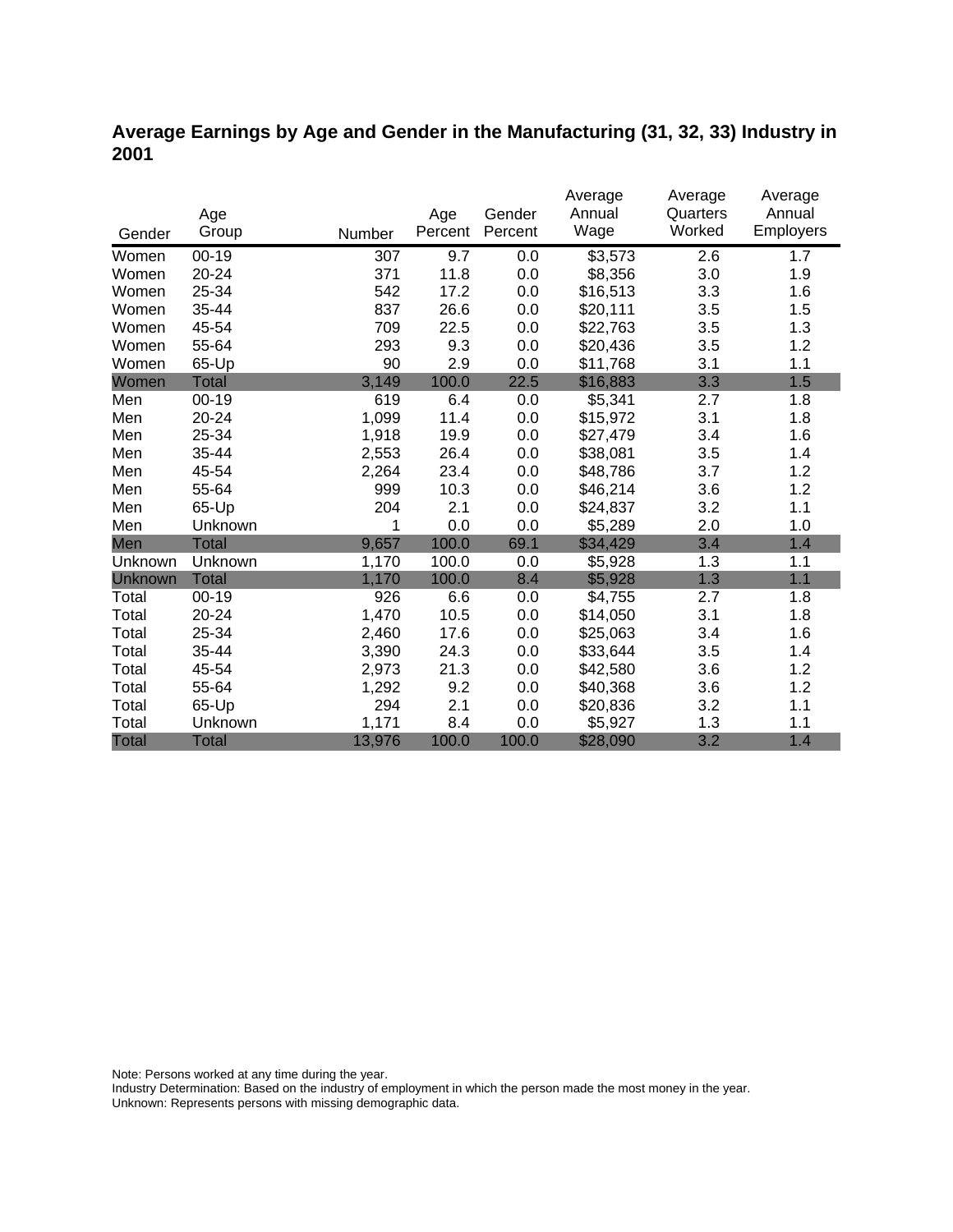#### **Average Earnings by Age and Gender in the Wholesale Trade, Transportation, & Utilities (22, 42, 48, 49) Industry in 2001**

|              |              |                |         |         | Average  | Average  | Average   |
|--------------|--------------|----------------|---------|---------|----------|----------|-----------|
|              | Age          |                | Age     | Gender  | Annual   | Quarters | Annual    |
| Gender       | Group        | Number         | Percent | Percent | Wage     | Worked   | Employers |
| Women        | $00 - 19$    | 230            | 5.4     | 0.0     | \$4,257  | 2.7      | 1.8       |
| Women        | 20-24        | 416            | 9.8     | 0.0     | \$11,626 | 3.3      | 1.8       |
| Women        | 25-34        | 821            | 19.3    | 0.0     | \$16,924 | 3.3      | 1.6       |
| Women        | 35-44        | 1,263          | 29.7    | 0.0     | \$21,651 | 3.5      | 1.5       |
| Women        | 45-54        | 996            | 23.4    | 0.0     | \$24,619 | 3.6      | 1.3       |
| Women        | 55-64        | 407            | 9.6     | 0.0     | \$20,476 | 3.5      | 1.3       |
| Women        | 65-Up        | 118            | 2.8     | 0.0     | \$15,627 | 3.2      | 1.2       |
| Women        | Total        | 4,251          | 100.0   | 20.4    | \$19,232 | 3.4      | 1.5       |
| Men          | $00 - 19$    | 588            | 4.1     | 0.0     | \$5,796  | 2.7      | 1.8       |
| Men          | 20-24        | 1,174          | 8.1     | 0.0     | \$17,563 | 3.2      | 1.9       |
| Men          | 25-34        | 2,737          | 18.9    | 0.0     | \$27,903 | 3.4      | 1.5       |
| Men          | 35-44        | 3,916          | 27.0    | 0.0     | \$39,359 | 3.5      | 1.3       |
| Men          | 45-54        | 3,827          | 26.4    | 0.0     | \$45,420 | 3.6      | 1.2       |
| Men          | 55-64        | 1,762          | 12.2    | 0.0     | \$37,828 | 3.4      | 1.2       |
| Men          | 65-Up        | 495            | 3.4     | 0.0     | \$18,370 | 3.0      | 1.2       |
| Men          | Unknown      | $\overline{2}$ | 0.0     | 0.0     | \$14,442 | 3.0      | 2.0       |
| Men          | <b>Total</b> | 14,501         | 100.0   | 69.5    | \$34,765 | 3.4      | 1.4       |
| Unknown      | Unknown      | 2,104          | 100.0   | 0.0     | \$7,612  | 1.3      | 1.0       |
| Unknown      | <b>Total</b> | 2,104          | 100.0   | 10.1    | \$7,612  | 1.3      | 1.0       |
| Total        | $00 - 19$    | 818            | 3.9     | 0.0     | \$5,363  | 2.7      | 1.8       |
| Total        | 20-24        | 1,590          | 7.6     | 0.0     | \$16,010 | 3.2      | 1.9       |
| Total        | 25-34        | 3,558          | 17.1    | 0.0     | \$25,370 | 3.4      | 1.6       |
| Total        | 35-44        | 5,179          | 24.8    | 0.0     | \$35,040 | 3.5      | 1.4       |
| Total        | 45-54        | 4,823          | 23.1    | 0.0     | \$41,125 | 3.6      | 1.3       |
| Total        | 55-64        | 2,169          | 10.4    | 0.0     | \$34,572 | 3.4      | 1.2       |
| Total        | 65-Up        | 613            | 2.9     | 0.0     | \$17,842 | 3.0      | 1.2       |
| Total        | Unknown      | 2,106          | 10.1    | 0.0     | \$7,619  | 1.4      | 1.1       |
| <b>Total</b> | <b>Total</b> | 20,856         | 100.0   | 100.0   | \$28,860 | 3.2      | 1.4       |

Note: Persons worked at any time during the year.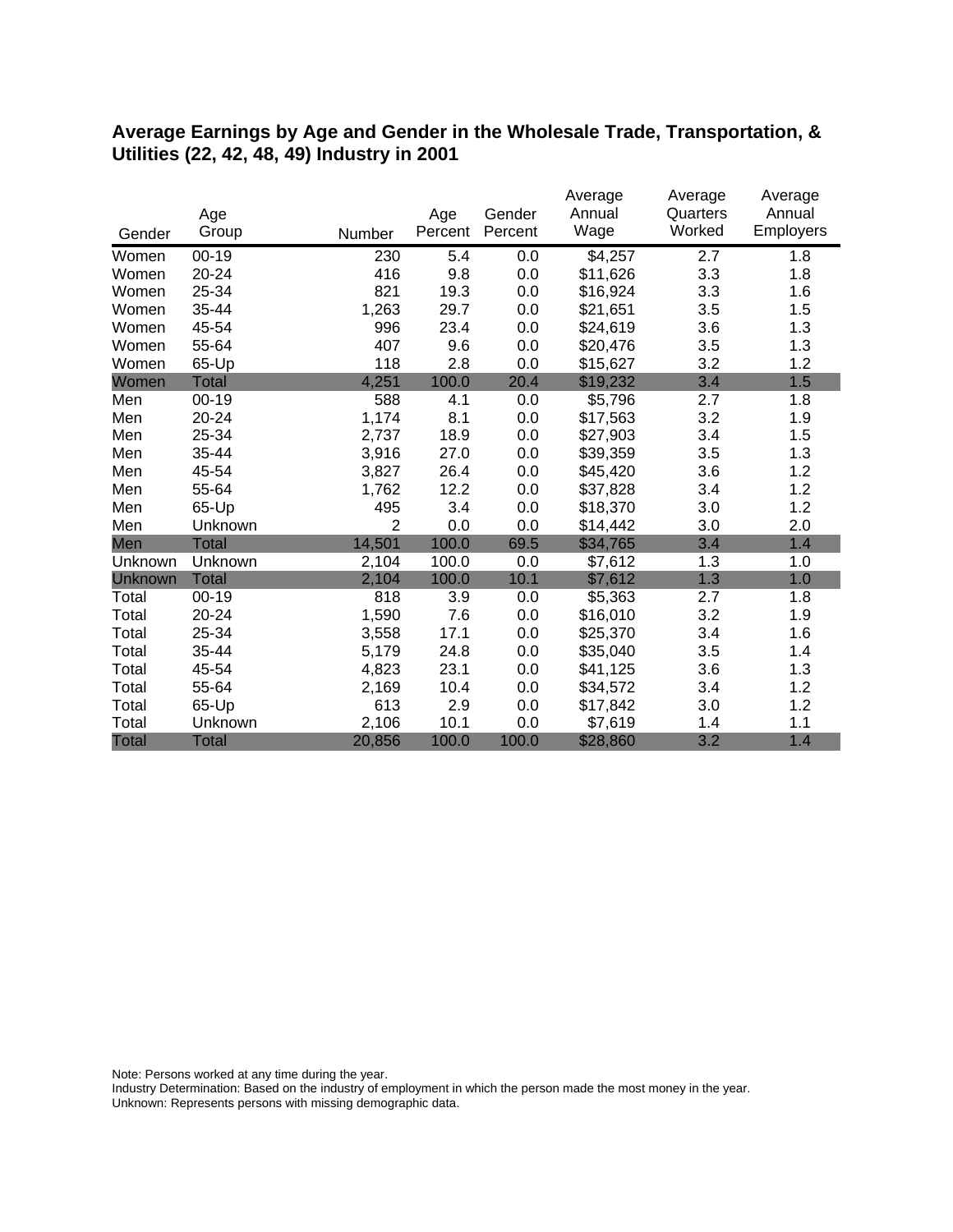# **Average Earnings by Age and Gender in the Retail Trade (44, 45) Industry in 2001**

|              |              |        |         |         | Average  | Average  | Average   |
|--------------|--------------|--------|---------|---------|----------|----------|-----------|
|              | Age          |        | Age     | Gender  | Annual   | Quarters | Annual    |
| Gender       | Group        | Number | Percent | Percent | Wage     | Worked   | Employers |
| Women        | $00 - 19$    | 3,443  | 16.2    | 0.0     | \$3,955  | 2.8      | 1.8       |
| Women        | 20-24        | 3,741  | 17.6    | 0.0     | \$7,619  | 3.0      | 1.9       |
| Women        | 25-34        | 3,823  | 18.0    | 0.0     | \$11,948 | 3.2      | 1.6       |
| Women        | 35-44        | 4,326  | 20.3    | 0.0     | \$14,612 | 3.4      | 1.5       |
| Women        | 45-54        | 3,660  | 17.2    | 0.0     | \$15,508 | 3.5      | 1.4       |
| Women        | 55-64        | 1,663  | 7.8     | 0.0     | \$13,038 | 3.4      | 1.3       |
| Women        | 65-Up        | 636    | 3.0     | 0.0     | \$9,471  | 3.2      | 1.1       |
| Women        | Unknown      | 1      | 0.0     | 0.0     | \$1,722  | 1.0      | 1.0       |
| Women        | <b>Total</b> | 21,293 | 100.0   | 50.7    | \$11,059 | 3.2      | 1.6       |
| Men          | $00 - 19$    | 2,991  | 18.9    | 0.0     | \$4,152  | 2.7      | 1.7       |
| Men          | $20 - 24$    | 2,565  | 16.2    | 0.0     | \$10,867 | 3.1      | 1.9       |
| Men          | 25-34        | 3,218  | 20.4    | 0.0     | \$21,319 | 3.3      | 1.6       |
| Men          | 35-44        | 2,905  | 18.4    | 0.0     | \$28,568 | 3.4      | 1.4       |
| Men          | 45-54        | 2,282  | 14.4    | 0.0     | \$32,790 | 3.5      | 1.3       |
| Men          | 55-64        | 1,245  | 7.9     | 0.0     | \$26,065 | 3.4      | 1.2       |
| Men          | 65-Up        | 601    | 3.8     | 0.0     | \$14,084 | 3.1      | 1.1       |
| Men          | Unknown      | 3      | 0.0     | 0.0     | \$11,902 | 3.0      | 2.0       |
| Men          | <b>Total</b> | 15,810 | 100.0   | 37.6    | \$19,460 | 3.2      | 1.5       |
| Unknown      | $00-19$      | 1      | 0.0     | 0.0     | \$4,096  | 3.0      | 1.0       |
| Unknown      | 25-34        | 1      | 0.0     | 0.0     | \$17,116 | 4.0      | 1.0       |
| Unknown      | 45-54        | 1      | 0.0     | 0.0     | \$626    | 2.0      | 1.0       |
| Unknown      | Unknown      | 4,903  | 99.9    | 0.0     | \$4,307  | 1.4      | 1.1       |
| Unknown      | <b>Total</b> | 4,906  | 100.0   | 11.7    | \$4,309  | 1.4      | 1.1       |
| Total        | $00 - 19$    | 6,435  | 15.3    | 0.0     | \$4,047  | 2.8      | 1.7       |
| Total        | 20-24        | 6,306  | 15.0    | 0.0     | \$8,941  | 3.1      | 1.9       |
| Total        | 25-34        | 7,042  | 16.8    | 0.0     | \$16,231 | 3.2      | 1.6       |
| Total        | 35-44        | 7,231  | 17.2    | 0.0     | \$20,219 | 3.4      | 1.4       |
| Total        | 45-54        | 5,943  | 14.1    | 0.0     | \$22,142 | 3.5      | 1.3       |
| Total        | 55-64        | 2,908  | 6.9     | 0.0     | \$18,615 | 3.4      | 1.2       |
| Total        | 65-Up        | 1,237  | 2.9     | 0.0     | \$11,712 | 3.1      | 1.1       |
| Total        | Unknown      | 4,907  | 11.7    | 0.0     | \$4,311  | 1.4      | 1.1       |
| <b>Total</b> | <b>Total</b> | 42,009 | 100.0   | 100.0   | \$13,432 | 3.0      | 1.5       |

Note: Persons worked at any time during the year.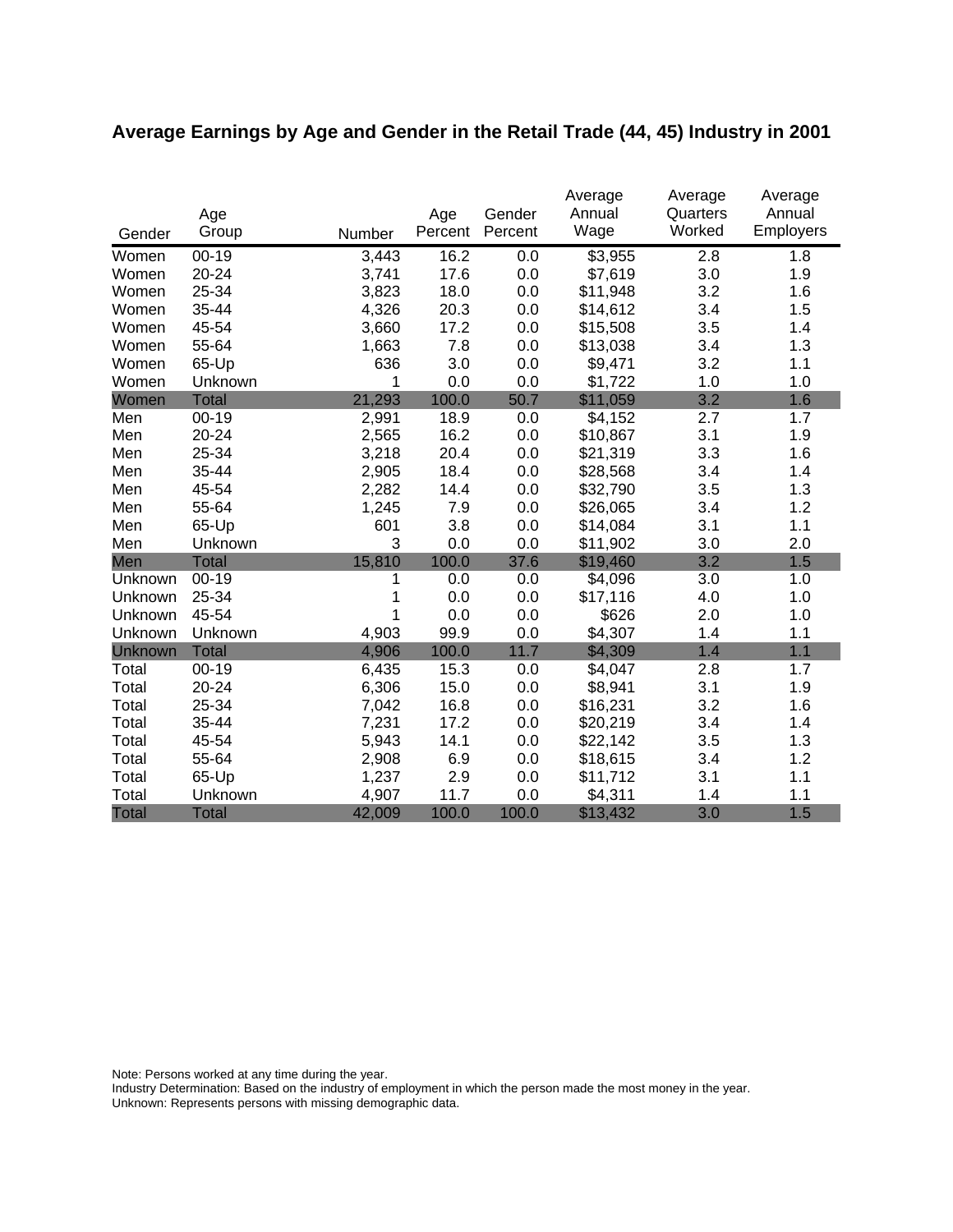# **Average Earnings by Age and Gender in the Information (51) Industry in 2001**

|              | Age          |        | Age     | Gender  | Average<br>Annual<br>Wage | Average<br>Quarters<br>Worked | Average<br>Annual<br><b>Employers</b> |
|--------------|--------------|--------|---------|---------|---------------------------|-------------------------------|---------------------------------------|
| Gender       | Group        | Number | Percent | Percent |                           |                               |                                       |
| Women        | $00 - 19$    | 271    | 9.8     | 0.0     | \$2,768                   | 2.6                           | 1.6                                   |
| Women        | 20-24        | 275    | 9.9     | 0.0     | \$10,860                  | 3.1                           | 1.8                                   |
| Women        | 25-34        | 562    | 20.3    | 0.0     | \$19,778                  | 3.4                           | 1.5                                   |
| Women        | 35-44        | 670    | 24.2    | 0.0     | \$21,216                  | 3.5                           | 1.4                                   |
| Women        | 45-54        | 668    | 24.1    | 0.0     | \$24,505                  | 3.6                           | 1.3                                   |
| Women        | 55-64        | 240    | 8.7     | 0.0     | \$18,747                  | 3.5                           | 1.2                                   |
| Women        | 65-Up        | 81     | 2.9     | 0.0     | \$11,757                  | 3.1                           | 1.1                                   |
| Women        | <b>Total</b> | 2,767  | 100.0   | 47.3    | \$18,391                  | 3.4                           | 1.4                                   |
| Men          | 00-19        | 276    | 11.0    | 0.0     | \$3,795                   | 2.8                           | 1.5                                   |
| Men          | 20-24        | 230    | 9.2     | 0.0     | \$14,932                  | 3.2                           | 1.7                                   |
| Men          | 25-34        | 538    | 21.5    | 0.0     | \$25,947                  | 3.3                           | 1.4                                   |
| Men          | 35-44        | 520    | 20.8    | 0.0     | \$38,263                  | 3.5                           | 1.3                                   |
| Men          | 45-54        | 628    | 25.1    | 0.0     | \$44,955                  | 3.6                           | 1.2                                   |
| Men          | 55-64        | 233    | 9.3     | 0.0     | \$51,190                  | 3.6                           | 1.2                                   |
| Men          | 65-Up        | 77     | 3.1     | 0.0     | \$18,449                  | 2.9                           | 1.2                                   |
| Men          | Total        | 2,502  | 100.0   | 42.7    | \$31,941                  | 3.4                           | 1.3                                   |
| Unknown      | Unknown      | 586    | 100.0   | 0.0     | \$7,709                   | 1.2                           | 1.1                                   |
| Unknown      | <b>Total</b> | 586    | 100.0   | 10.0    | \$7,709                   | 1.2                           | 1.1                                   |
| Total        | $00 - 19$    | 547    | 9.3     | 0.0     | \$3,286                   | 2.7                           | 1.6                                   |
| Total        | 20-24        | 505    | 8.6     | 0.0     | \$12,715                  | 3.2                           | 1.7                                   |
| Total        | 25-34        | 1,100  | 18.8    | 0.0     | \$22,795                  | 3.4                           | 1.5                                   |
| Total        | 35-44        | 1,190  | 20.3    | 0.0     | \$28,665                  | 3.5                           | 1.3                                   |
| Total        | 45-54        | 1,296  | 22.1    | 0.0     | \$34,414                  | 3.6                           | 1.2                                   |
| Total        | 55-64        | 473    | 8.1     | 0.0     | \$34,729                  | 3.5                           | 1.2                                   |
| Total        | 65-Up        | 158    | 2.7     | 0.0     | \$15,018                  | 3.0                           | 1.1                                   |
| Total        | Unknown      | 586    | 10.0    | 0.0     | \$7,709                   | 1.2                           | 1.1                                   |
| <b>Total</b> | <b>Total</b> | 5,855  | 100.0   | 100.0   | \$23,112                  | 3.2                           | 1.4                                   |

Note: Persons worked at any time during the year.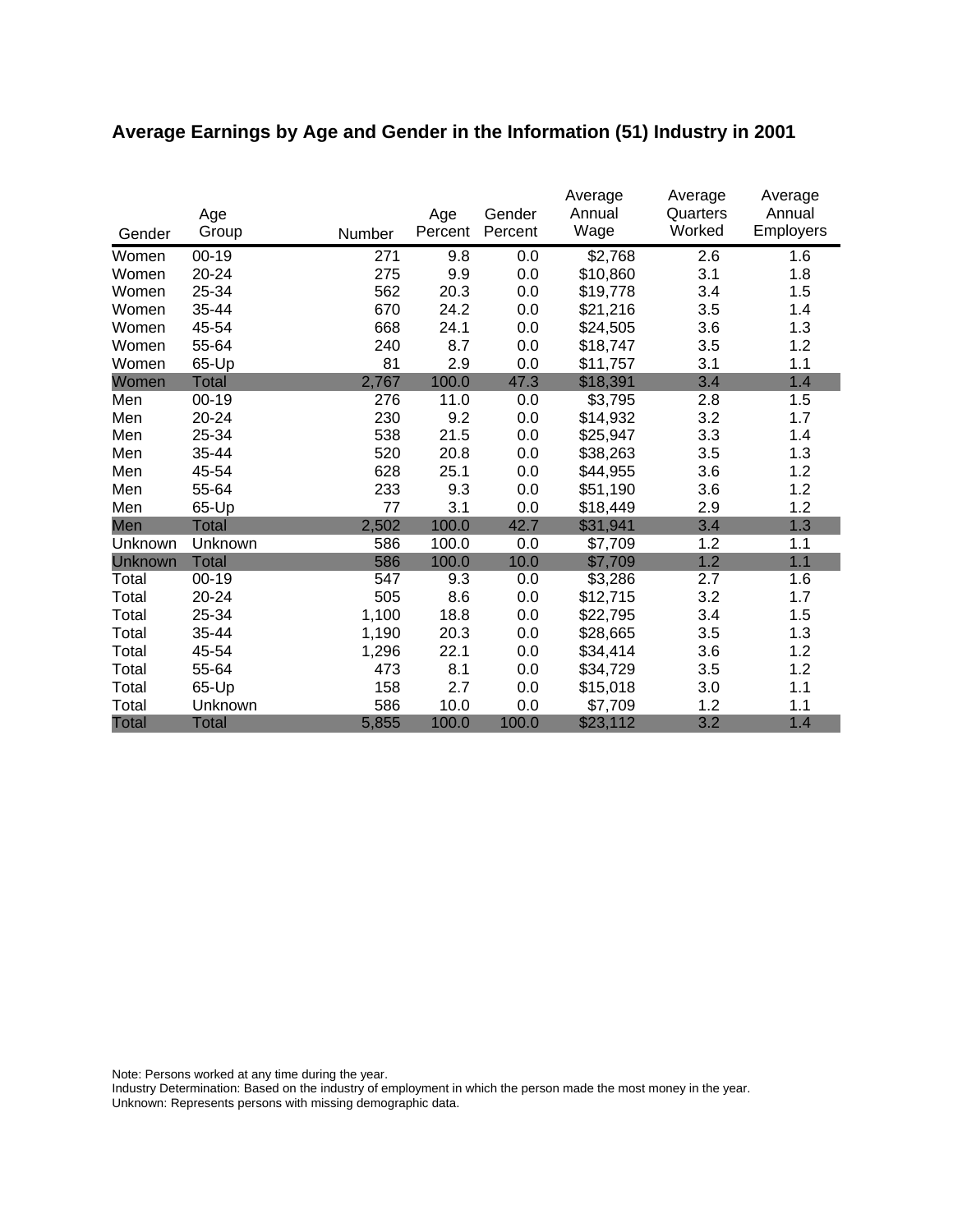### **Average Earnings by Age and Gender in the Financial Activities (52, 53) Industry in 2001**

|                |              |        |         |         | Average  | Average  | Average          |
|----------------|--------------|--------|---------|---------|----------|----------|------------------|
|                | Age          |        | Age     | Gender  | Annual   | Quarters | Annual           |
| Gender         | Group        | Number | Percent | Percent | Wage     | Worked   | <b>Employers</b> |
| Women          | $00 - 19$    | 383    | 5.2     | 0.0     | \$4,851  | 2.9      | 1.9              |
| Women          | 20-24        | 900    | 12.2    | 0.0     | \$11,091 | 3.3      | 1.8              |
| Women          | 25-34        | 1,613  | 21.9    | 0.0     | \$18,118 | 3.5      | 1.5              |
| Women          | 35-44        | 1,920  | 26.1    | 0.0     | \$22,630 | 3.6      | 1.4              |
| Women          | 45-54        | 1,674  | 22.8    | 0.0     | \$24,408 | 3.6      | 1.3              |
| Women          | 55-64        | 664    | 9.0     | 0.0     | \$20,795 | 3.6      | 1.2              |
| Women          | 65-Up        | 201    | 2.7     | 0.0     | \$11,159 | 3.3      | 1.1              |
| Women          | <b>Total</b> | 7,355  | 100.0   | 60.8    | \$19,228 | 3.5      | 1.4              |
| Men            | 00-19        | 269    | 7.3     | 0.0     | \$4,681  | 2.7      | 1.8              |
| Men            | 20-24        | 369    | 10.1    | 0.0     | \$12,220 | 3.0      | 2.0              |
| Men            | 25-34        | 751    | 20.5    | 0.0     | \$29,862 | 3.4      | 1.5              |
| Men            | 35-44        | 772    | 21.1    | 0.0     | \$44,563 | 3.5      | 1.4              |
| Men            | 45-54        | 843    | 23.0    | 0.0     | \$58,916 | 3.6      | 1.2              |
| Men            | 55-64        | 437    | 11.9    | 0.0     | \$58,489 | 3.5      | 1.2              |
| Men            | 65-Up        | 225    | 6.1     | 0.0     | \$38,488 | 3.2      | 1.1              |
| Men            | Total        | 3,666  | 100.0   | 30.3    | \$39,957 | 3.4      | 1.4              |
| Unknown        | Unknown      | 1,076  | 100.0   | 0.0     | \$6,748  | 1.4      | 1.1              |
| <b>Unknown</b> | <b>Total</b> | 1,076  | 100.0   | 8.9     | \$6,748  | 1.4      | 1.1              |
| Total          | $00 - 19$    | 652    | 5.4     | 0.0     | \$4,781  | 2.8      | 1.8              |
| Total          | 20-24        | 1,269  | 10.5    | 0.0     | \$11,420 | 3.2      | 1.9              |
| Total          | 25-34        | 2,364  | 19.5    | 0.0     | \$21,849 | 3.4      | 1.5              |
| Total          | 35-44        | 2,692  | 22.3    | 0.0     | \$28,920 | 3.6      | 1.4              |
| Total          | 45-54        | 2,517  | 20.8    | 0.0     | \$35,965 | 3.6      | 1.3              |
| Total          | 55-64        | 1,101  | 9.1     | 0.0     | \$35,756 | 3.6      | 1.2              |
| Total          | 65-Up        | 426    | 3.5     | 0.0     | \$25,594 | 3.3      | 1.1              |
| Total          | Unknown      | 1,076  | 8.9     | 0.0     | \$6,748  | 1.4      | 1.1              |
| <b>Total</b>   | <b>Total</b> | 12,097 | 100.0   | 100.0   | \$24,400 | 3.3      | 1.4              |

Note: Persons worked at any time during the year.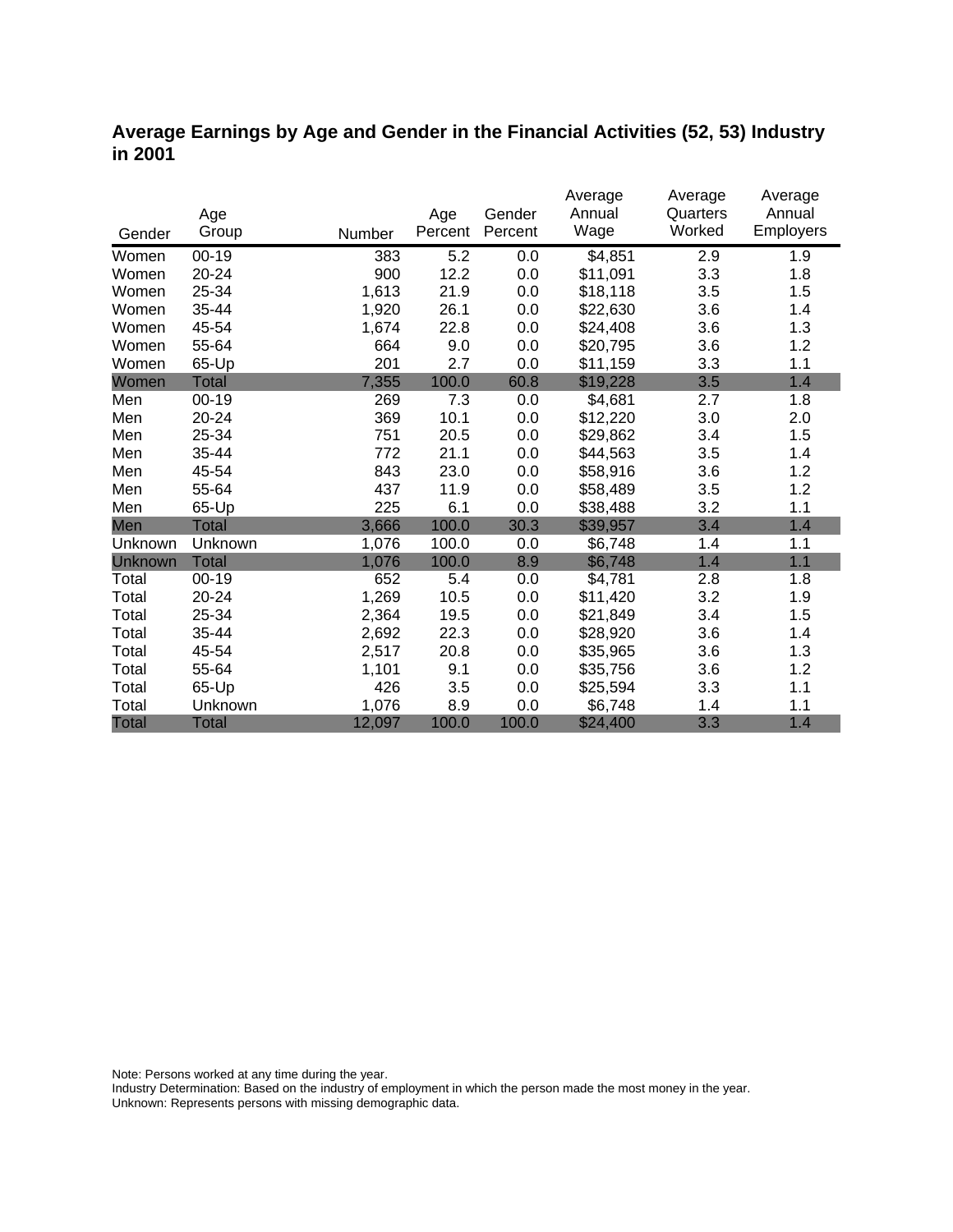### **Average Earnings by Age and Gender in the Professional & Business Services (54, 55, 56) Industry in 2001**

|              | Age          |        | Age     | Gender  | Average<br>Annual | Average<br>Quarters | Average<br>Annual |
|--------------|--------------|--------|---------|---------|-------------------|---------------------|-------------------|
| Gender       | Group        | Number | Percent | Percent | Wage              | Worked              | <b>Employers</b>  |
| Women        | $00 - 19$    | 1,005  | 10.2    | 0.0     | \$3,688           | 2.5                 | 1.8               |
| Women        | 20-24        | 1,417  | 14.3    | 0.0     | \$8,503           | 2.9                 | 1.9               |
| Women        | 25-34        | 2,285  | 23.1    | 0.0     | \$15,343          | 3.1                 | 1.6               |
| Women        | 35-44        | 2,293  | 23.2    | 0.0     | \$18,518          | 3.2                 | 1.5               |
| Women        | 45-54        | 1,929  | 19.5    | 0.0     | \$20,122          | 3.3                 | 1.5               |
| Women        | 55-64        | 734    | 7.4     | 0.0     | \$15,972          | 3.2                 | 1.4               |
| Women        | 65-Up        | 219    | 2.2     | 0.0     | \$9,217           | 2.9                 | 1.3               |
| Women        | <b>Total</b> | 9,882  | 100.0   | 40.4    | \$14,757          | 3.1                 | 1.6               |
| Men          | $00 - 19$    | 1,089  | 10.8    | 0.0     | \$3,794           | 2.4                 | 1.8               |
| Men          | $20 - 24$    | 1,572  | 15.5    | 0.0     | \$10,424          | 2.8                 | 1.9               |
| Men          | 25-34        | 2,282  | 22.6    | 0.0     | \$22,257          | 3.1                 | 1.6               |
| Men          | 35-44        | 2,061  | 20.4    | 0.0     | \$30,867          | 3.1                 | 1.4               |
| Men          | 45-54        | 1,878  | 18.6    | 0.0     | \$39,985          | 3.2                 | 1.3               |
| Men          | 55-64        | 871    | 8.6     | 0.0     | \$37,376          | 3.1                 | 1.3               |
| Men          | 65-Up        | 357    | 3.5     | 0.0     | \$22,943          | 2.9                 | 1.2               |
| Men          | Unknown      | 1      | 0.0     | 0.0     | \$1,523           | 1.0                 | 1.0               |
| Men          | <b>Total</b> | 10,111 | 100.0   | 41.4    | \$24,801          | 3.0                 | 1.5               |
| Unknown      | 35-44        | 1      | 0.0     | 0.0     | \$8,164           | 3.0                 | 1.0               |
| Unknown      | Unknown      | 4,447  | 100.0   | 0.0     | \$5,502           | 1.4                 | 1.1               |
| Unknown      | <b>Total</b> | 4,448  | 100.0   | 18.2    | \$5,503           | 1.4                 | 1.1               |
| Total        | $00 - 19$    | 2,094  | 8.6     | 0.0     | \$3,743           | 2.4                 | 1.8               |
| Total        | 20-24        | 2,989  | 12.2    | 0.0     | \$9,514           | 2.8                 | 1.9               |
| Total        | 25-34        | 4,567  | 18.7    | 0.0     | \$18,798          | 3.1                 | 1.6               |
| Total        | 35-44        | 4,355  | 17.8    | 0.0     | \$24,360          | 3.2                 | 1.5               |
| Total        | 45-54        | 3,807  | 15.6    | 0.0     | \$29,920          | 3.3                 | 1.4               |
| Total        | 55-64        | 1,605  | 6.6     | 0.0     | \$27,588          | 3.2                 | 1.3               |
| Total        | 65-Up        | 576    | 2.4     | 0.0     | \$17,724          | 2.9                 | 1.2               |
| Total        | Unknown      | 4,448  | 18.2    | 0.0     | \$5,501           | 1.4                 | 1.1               |
| <b>Total</b> | <b>Total</b> | 24,441 | 100.0   | 100.0   | \$17,228          | 2.7                 | 1.5               |

Note: Persons worked at any time during the year.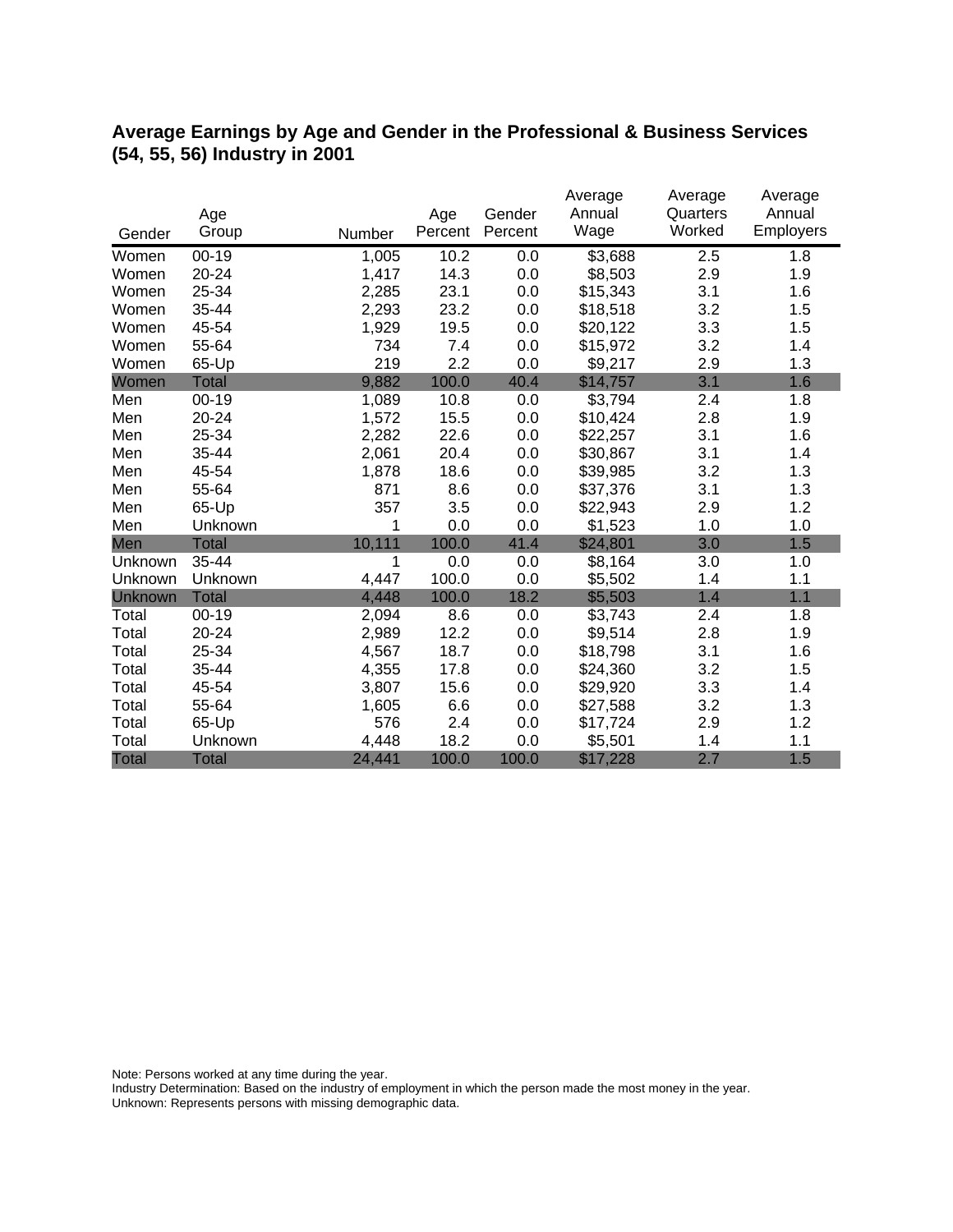### **Average Earnings by Age and Gender in the Educational Services (61) Industry in 2001**

|              |              |        |         |         | Average  | Average  | Average   |
|--------------|--------------|--------|---------|---------|----------|----------|-----------|
|              | Age          |        | Age     | Gender  | Annual   | Quarters | Annual    |
| Gender       | Group        | Number | Percent | Percent | Wage     | Worked   | Employers |
| Women        | $00 - 19$    | 539    | 2.8     | 0.0     | \$1,843  | 2.2      | 1.4       |
| Women        | 20-24        | 862    | 4.5     | 0.0     | \$7,058  | 2.7      | 1.6       |
| Women        | 25-34        | 3,036  | 16.0    | 0.0     | \$15,784 | 3.3      | 1.4       |
| Women        | 35-44        | 5,034  | 26.5    | 0.0     | \$18,966 | 3.6      | 1.3       |
| Women        | 45-54        | 6,531  | 34.4    | 0.0     | \$25,111 | 3.7      | 1.2       |
| Women        | 55-64        | 2,617  | 13.8    | 0.0     | \$22,170 | 3.5      | 1.2       |
| Women        | 65-Up        | 384    | 2.0     | 0.0     | \$7,959  | 3.0      | 1.2       |
| Women        | Unknown      | 1      | 0.0     | 0.0     | \$1,165  | 1.0      | 1.0       |
| Women        | <b>Total</b> | 19,004 | 100.0   | 64.7    | \$19,761 | 3.5      | 1.3       |
| Men          | $00 - 19$    | 551    | 6.1     | 0.0     | \$2,101  | 2.3      | 1.3       |
| Men          | 20-24        | 453    | 5.0     | 0.0     | \$6,562  | 2.4      | 1.5       |
| Men          | 25-34        | 1,460  | 16.2    | 0.0     | \$21,280 | 3.2      | 1.4       |
| Men          | 35-44        | 1,843  | 20.4    | 0.0     | \$31,916 | 3.6      | 1.3       |
| Men          | 45-54        | 2,669  | 29.6    | 0.0     | \$37,274 | 3.7      | 1.2       |
| Men          | 55-64        | 1,684  | 18.7    | 0.0     | \$34,169 | 3.5      | 1.2       |
| Men          | 65-Up        | 359    | 4.0     | 0.0     | \$15,635 | 3.2      | 1.2       |
| Men          | Unknown      | 1      | 0.0     | 0.0     | \$9,968  | 2.0      | 1.0       |
| Men          | <b>Total</b> | 9,020  | 100.0   | 30.7    | \$28,455 | 3.4      | 1.3       |
| Unknown      | Unknown      | 1,363  | 100.0   | 0.0     | \$4,930  | 1.4      | 1.1       |
| Unknown      | <b>Total</b> | 1,363  | 100.0   | 4.6     | \$4,930  | 1.4      | 1.1       |
| Total        | $00 - 19$    | 1,090  | 3.7     | 0.0     | \$1,973  | 2.2      | 1.4       |
| Total        | $20 - 24$    | 1,315  | 4.5     | 0.0     | \$6,887  | 2.6      | 1.6       |
| Total        | 25-34        | 4,496  | 15.3    | 0.0     | \$17,568 | 3.3      | 1.4       |
| Total        | 35-44        | 6,877  | 23.4    | 0.0     | \$22,436 | 3.6      | 1.3       |
| Total        | 45-54        | 9,200  | 31.3    | 0.0     | \$28,639 | 3.7      | 1.2       |
| Total        | 55-64        | 4,301  | 14.6    | 0.0     | \$26,868 | 3.5      | 1.2       |
| Total        | 65-Up        | 743    | 2.5     | 0.0     | \$11,668 | 3.1      | 1.2       |
| Total        | Unknown      | 1,365  | 4.6     | 0.0     | \$4,931  | 1.4      | 1.1       |
| <b>Total</b> | Total        | 29,387 | 100.0   | 100.0   | \$21,742 | 3.3      | 1.3       |

Note: Persons worked at any time during the year.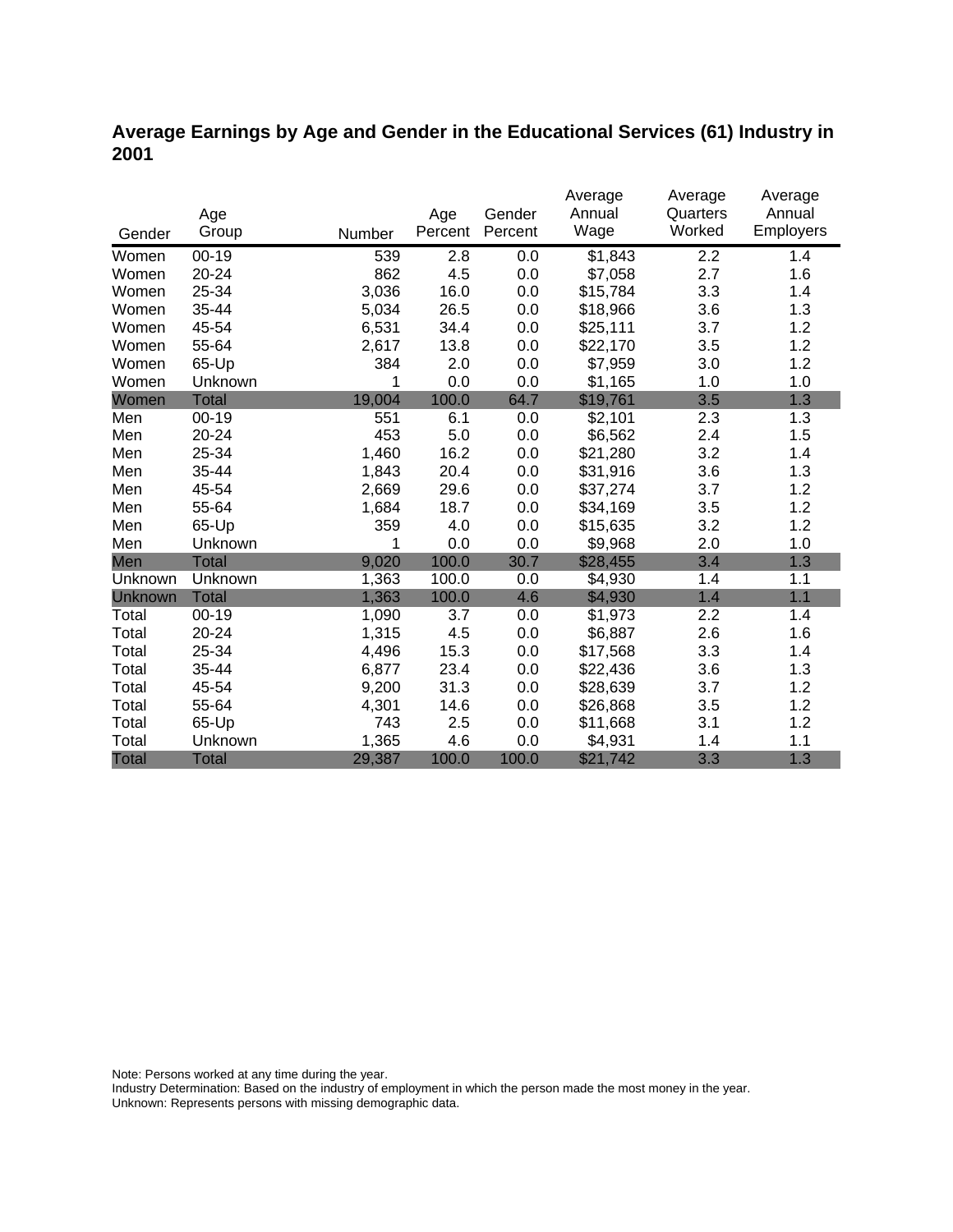# **Average Earnings by Age and Gender in the Health Care & Social Assistance (62) Industry in 2001**

|              |              |                |         |         | Average  | Average  | Average   |
|--------------|--------------|----------------|---------|---------|----------|----------|-----------|
|              | Age          |                | Age     | Gender  | Annual   | Quarters | Annual    |
| Gender       | Group        | Number         | Percent | Percent | Wage     | Worked   | Employers |
| Women        | $00 - 19$    | 1,175          | 5.4     | 0.0     | \$5,139  | 2.8      | 1.8       |
| Women        | 20-24        | 2,453          | 11.3    | 0.0     | \$9,722  | 3.2      | 1.8       |
| Women        | 25-34        | 4,651          | 21.4    | 0.0     | \$17,045 | 3.4      | 1.6       |
| Women        | 35-44        | 5,650          | 25.9    | 0.0     | \$22,982 | 3.6      | 1.5       |
| Women        | 45-54        | 5,281          | 24.2    | 0.0     | \$24,863 | 3.6      | 1.3       |
| Women        | 55-64        | 2,033          | 9.3     | 0.0     | \$21,854 | 3.6      | 1.3       |
| Women        | 65-Up        | 534            | 2.5     | 0.0     | \$12,922 | 3.3      | 1.2       |
| Women        | Unknown      | 1              | 0.0     | 0.0     | \$16,877 | 4.0      | 1.0       |
| Women        | <b>Total</b> | 21,778         | 100.0   | 74.4    | \$19,362 | 3.4      | 1.5       |
| Men          | $00 - 19$    | 330            | 6.7     | 0.0     | \$4,268  | 2.6      | 1.7       |
| Men          | 20-24        | 445            | 9.0     | 0.0     | \$10,547 | 3.1      | 2.0       |
| Men          | 25-34        | 1,064          | 21.5    | 0.0     | \$26,761 | 3.3      | 1.5       |
| Men          | 35-44        | 1,175          | 23.7    | 0.0     | \$56,726 | 3.4      | 1.4       |
| Men          | 45-54        | 1,234          | 24.9    | 0.0     | \$62,791 | 3.5      | 1.3       |
| Men          | 55-64        | 558            | 11.3    | 0.0     | \$65,902 | 3.4      | 1.2       |
| Men          | 65-Up        | 148            | 3.0     | 0.0     | \$32,804 | 3.3      | 1.1       |
| Men          | Unknown      | $\overline{2}$ | 0.0     | 0.0     | \$7,404  | 2.5      | 1.0       |
| Men          | <b>Total</b> | 4,956          | 100.0   | 16.9    | \$44,462 | 3.3      | 1.4       |
| Unknown      | Unknown      | 2,518          | 100.0   | 0.0     | \$8,384  | 1.3      | 1.1       |
| Unknown      | <b>Total</b> | 2,518          | 100.0   | 8.6     | \$8,384  | 1.3      | 1.1       |
| Total        | $00 - 19$    | 1,505          | 5.1     | 0.0     | \$4,948  | 2.8      | 1.8       |
| Total        | 20-24        | 2,898          | 9.9     | 0.0     | \$9,849  | 3.1      | 1.9       |
| Total        | 25-34        | 5,715          | 19.5    | 0.0     | \$18,854 | 3.3      | 1.6       |
| Total        | 35-44        | 6,825          | 23.3    | 0.0     | \$28,792 | 3.5      | 1.5       |
| Total        | 45-54        | 6,515          | 22.3    | 0.0     | \$32,047 | 3.6      | 1.3       |
| Total        | 55-64        | 2,591          | 8.9     | 0.0     | \$31,340 | 3.5      | 1.3       |
| Total        | 65-Up        | 682            | 2.3     | 0.0     | \$17,236 | 3.3      | 1.2       |
| Total        | Unknown      | 2,521          | 8.6     | 0.0     | \$8,386  | 1.3      | 1.1       |
| <b>Total</b> | <b>Total</b> | 29,252         | 100.0   | 100.0   | \$22,669 | 3.2      | 1.4       |

Note: Persons worked at any time during the year.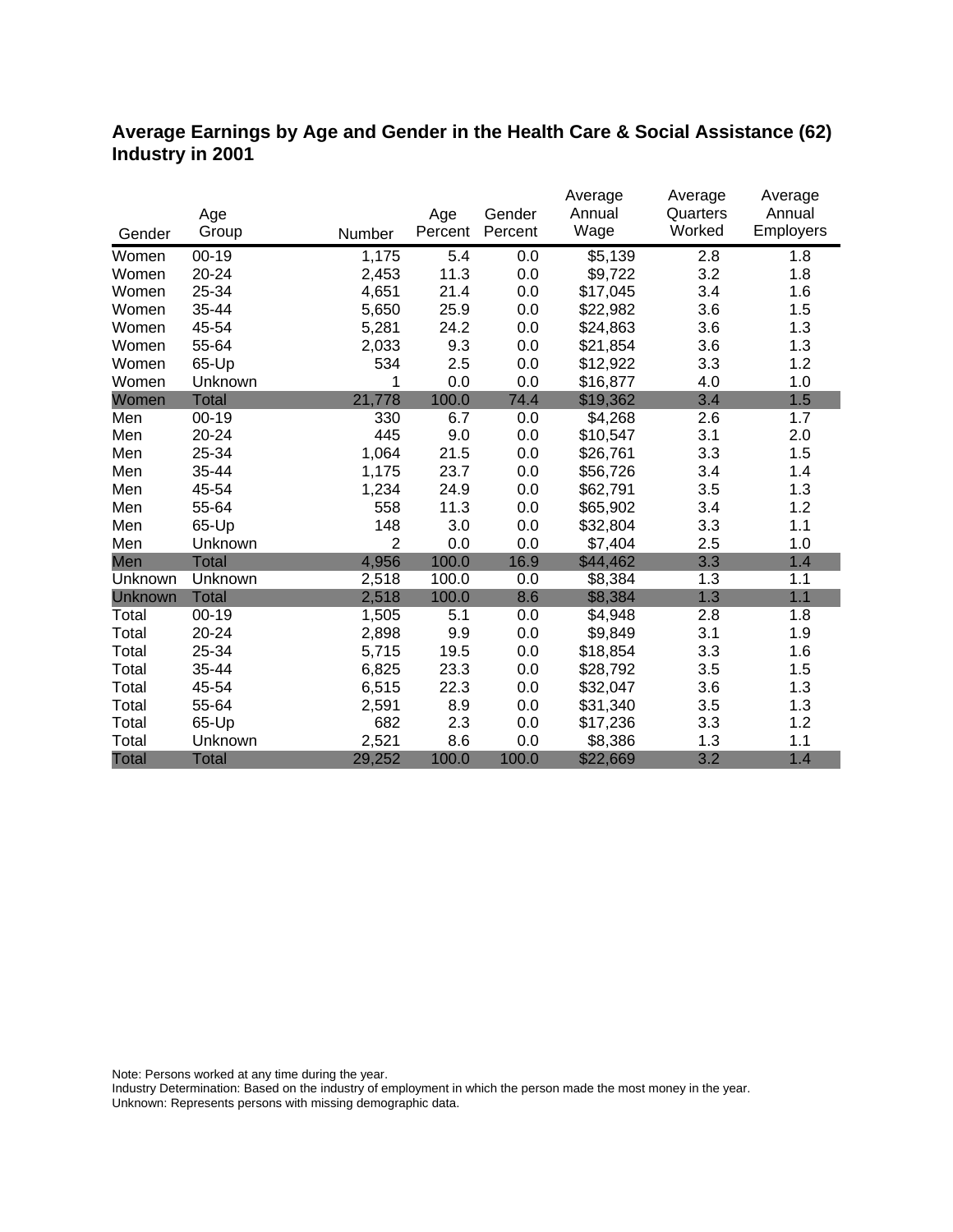# **Average Earnings by Age and Gender in the Leisure & Hospitality (71, 72) Industry in 2001**

|              |              |                |         |         | Average  | Average  | Average   |
|--------------|--------------|----------------|---------|---------|----------|----------|-----------|
|              | Age          |                | Age     | Gender  | Annual   | Quarters | Annual    |
| Gender       | Group        | Number         | Percent | Percent | Wage     | Worked   | Employers |
| Women        | $00 - 19$    | 6,587          | 28.5    | 0.0     | \$2,929  | 2.6      | 1.7       |
| Women        | 20-24        | 4,383          | 18.9    | 0.0     | \$6,087  | 2.8      | 1.9       |
| Women        | 25-34        | 4,213          | 18.2    | 0.0     | \$8,287  | 2.9      | 1.7       |
| Women        | 35-44        | 3,938          | 17.0    | 0.0     | \$10,075 | 3.1      | 1.6       |
| Women        | 45-54        | 2,358          | 10.2    | 0.0     | \$10,742 | 3.1      | 1.5       |
| Women        | 55-64        | 1,142          | 4.9     | 0.0     | \$9,042  | 3.1      | 1.3       |
| Women        | 65-Up        | 511            | 2.2     | 0.0     | \$7,159  | 3.0      | 1.2       |
| Women        | Unknown      | 5              | 0.0     | 0.0     | \$5,373  | 2.0      | 1.0       |
| Women        | <b>Total</b> | 23,137         | 100.0   | 45.9    | \$6,911  | 2.9      | 1.7       |
| Men          | $00 - 19$    | 5,015          | 32.1    | 0.0     | \$3,087  | 2.5      | 1.7       |
| Men          | 20-24        | 2,756          | 17.7    | 0.0     | \$6,908  | 2.8      | 2.0       |
| Men          | 25-34        | 3,402          | 21.8    | 0.0     | \$11,921 | 3.0      | 1.8       |
| Men          | 35-44        | 1,969          | 12.6    | 0.0     | \$15,678 | 3.0      | 1.5       |
| Men          | 45-54        | 1,336          | 8.6     | 0.0     | \$18,268 | 3.1      | 1.4       |
| Men          | 55-64        | 705            | 4.5     | 0.0     | \$16,016 | 3.0      | 1.2       |
| Men          | 65-Up        | 420            | 2.7     | 0.0     | \$9,922  | 2.8      | 1.2       |
| Men          | Unknown      | $\overline{7}$ | 0.0     | 0.0     | \$9,403  | 2.7      | 1.7       |
| Men          | <b>Total</b> | 15,610         | 100.0   | 31.0    | \$9,345  | 2.8      | 1.7       |
| Unknown      | 20-24        | 1              | 0.0     | 0.0     | \$8,075  | 3.0      | 1.0       |
| Unknown      | 35-44        | 1              | 0.0     | 0.0     | \$15,729 | 4.0      | 1.0       |
| Unknown      | Unknown      | 11,660         | 100.0   | 0.0     | \$2,655  | 1.6      | 1.2       |
| Unknown      | <b>Total</b> | 11,662         | 100.0   | 23.1    | \$2,656  | 1.6      | 1.2       |
| Total        | $00 - 19$    | 11,602         | 23.0    | 0.0     | \$2,997  | 2.6      | 1.7       |
| Total        | 20-24        | 7,140          | 14.2    | 0.0     | \$6,404  | 2.8      | 2.0       |
| Total        | 25-34        | 7,615          | 15.1    | 0.0     | \$9,910  | 3.0      | 1.7       |
| Total        | 35-44        | 5,908          | 11.7    | 0.0     | \$11,943 | 3.1      | 1.6       |
| Total        | 45-54        | 3,694          | 7.3     | 0.0     | \$13,464 | 3.1      | 1.5       |
| Total        | 55-64        | 1,847          | 3.7     | 0.0     | \$11,704 | 3.1      | 1.3       |
| Total        | 65-Up        | 931            | 1.8     | 0.0     | \$8,406  | 2.9      | 1.2       |
| Total        | Unknown      | 11,672         | 23.2    | 0.0     | \$2,660  | 1.6      | 1.2       |
| <b>Total</b> | <b>Total</b> | 50,409         | 100.0   | 100.0   | \$6,680  | 2.6      | 1.6       |

Note: Persons worked at any time during the year.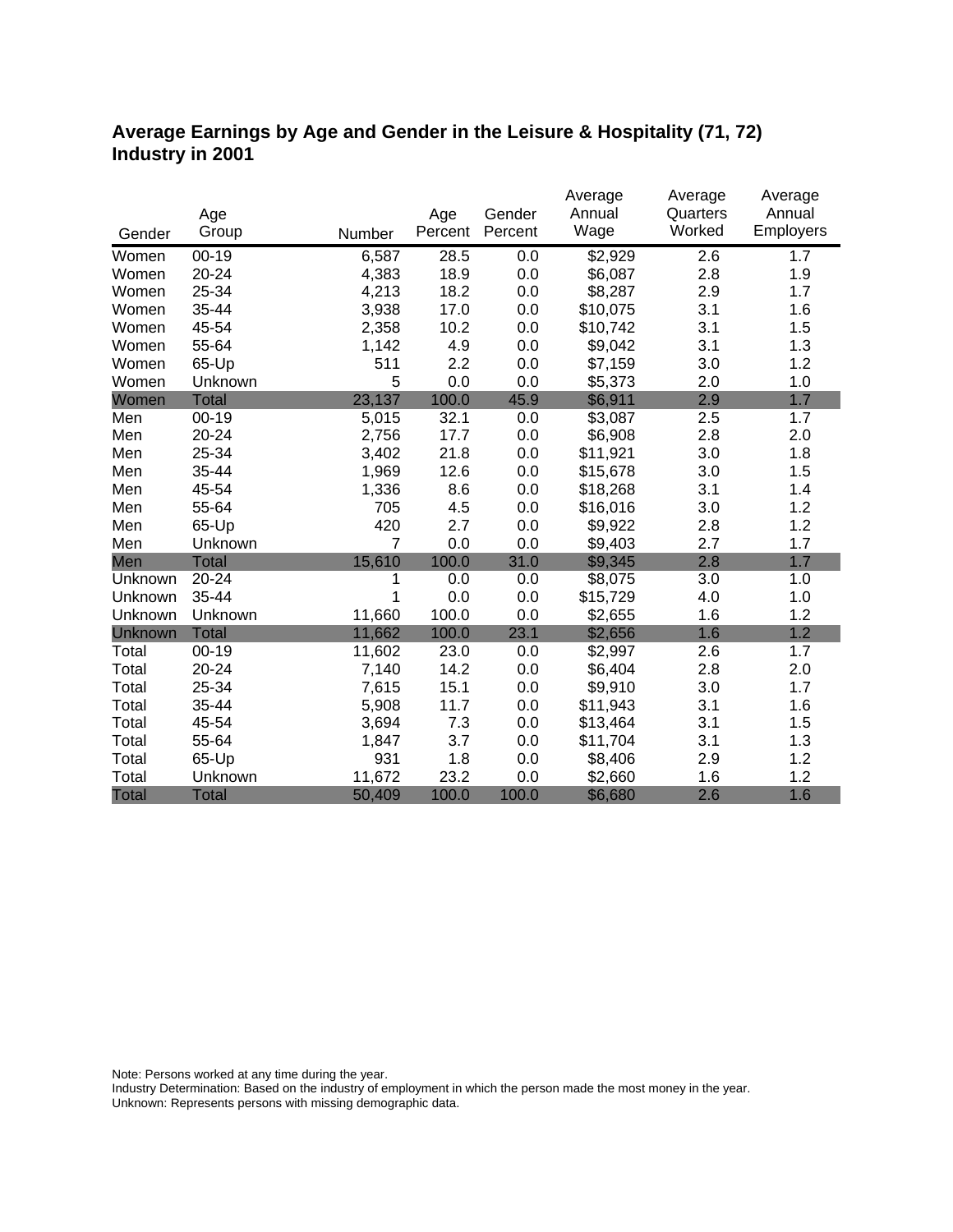### **Average Earnings by Age and Gender in the Other Services Except Public Administration (81) Industry in 2001**

|              |              |        |         |         | Average<br>Annual | Average<br>Quarters | Average<br>Annual |
|--------------|--------------|--------|---------|---------|-------------------|---------------------|-------------------|
|              | Age          |        | Age     | Gender  |                   | Worked              |                   |
| Gender       | Group        | Number | Percent | Percent | Wage              |                     | Employers         |
| Women        | $00 - 19$    | 348    | 9.3     | 0.0     | \$5,816           | 2.7                 | 1.7               |
| Women        | 20-24        | 434    | 11.5    | 0.0     | \$8,509           | 3.0                 | 1.9               |
| Women        | 25-34        | 787    | 20.9    | 0.0     | \$12,217          | 3.1                 | 1.5               |
| Women        | 35-44        | 887    | 23.6    | 0.0     | \$14,339          | 3.3                 | 1.5               |
| Women        | 45-54        | 713    | 19.0    | 0.0     | \$16,213          | 3.4                 | 1.4               |
| Women        | 55-64        | 404    | 10.7    | 0.0     | \$14,464          | 3.4                 | 1.3               |
| Women        | 65-Up        | 186    | 4.9     | 0.0     | \$7,764           | 3.0                 | 1.2               |
| Women        | <b>Total</b> | 3,759  | 100.0   | 40.5    | \$12,476          | 3.2                 | 1.5               |
| Men          | $00 - 19$    | 492    | 12.3    | 0.0     | \$4,662           | 2.6                 | 1.7               |
| Men          | 20-24        | 571    | 14.2    | 0.0     | \$13,429          | 3.1                 | 1.9               |
| Men          | 25-34        | 856    | 21.3    | 0.0     | \$20,851          | 3.2                 | 1.5               |
| Men          | 35-44        | 874    | 21.8    | 0.0     | \$26,483          | 3.3                 | 1.4               |
| Men          | 45-54        | 660    | 16.4    | 0.0     | \$29,610          | 3.3                 | 1.3               |
| Men          | 55-64        | 377    | 9.4     | 0.0     | \$24,149          | 3.4                 | 1.2               |
| Men          | 65-Up        | 185    | 4.6     | 0.0     | \$11,659          | 3.1                 | 1.1               |
| Men          | <b>Total</b> | 4,015  | 100.0   | 43.3    | \$20,364          | 3.2                 | 1.5               |
| Unknown      | 45-54        | 1      | 0.1     | 0.0     | \$10,833          | 3.0                 | 2.0               |
| Unknown      | Unknown      | 1,504  | 99.9    | 0.0     | \$4,753           | 1.3                 | 1.1               |
| Unknown      | <b>Total</b> | 1,505  | 100.0   | 16.2    | \$4,757           | 1.3                 | 1.1               |
| Total        | $00 - 19$    | 840    | 9.1     | 0.0     | \$5,140           | 2.7                 | 1.7               |
| Total        | 20-24        | 1,005  | 10.8    | 0.0     | \$11,304          | 3.0                 | 1.9               |
| Total        | 25-34        | 1,643  | 17.7    | 0.0     | \$16,715          | 3.2                 | 1.5               |
| Total        | 35-44        | 1,761  | 19.0    | 0.0     | \$20,366          | 3.3                 | 1.4               |
| Total        | 45-54        | 1,374  | 14.8    | 0.0     | \$22,644          | 3.4                 | 1.3               |
| Total        | 55-64        | 781    | 8.4     | 0.0     | \$19,139          | 3.4                 | 1.3               |
| Total        | 65-Up        | 371    | 4.0     | 0.0     | \$9,706           | 3.1                 | 1.2               |
| Total        | Unknown      | 1,504  | 16.2    | 0.0     | \$4,753           | 1.3                 | 1.1               |
| <b>Total</b> | <b>Total</b> | 9,279  | 100.0   | 100.0   | \$14,637          | 2.9                 | 1.4               |

Note: Persons worked at any time during the year.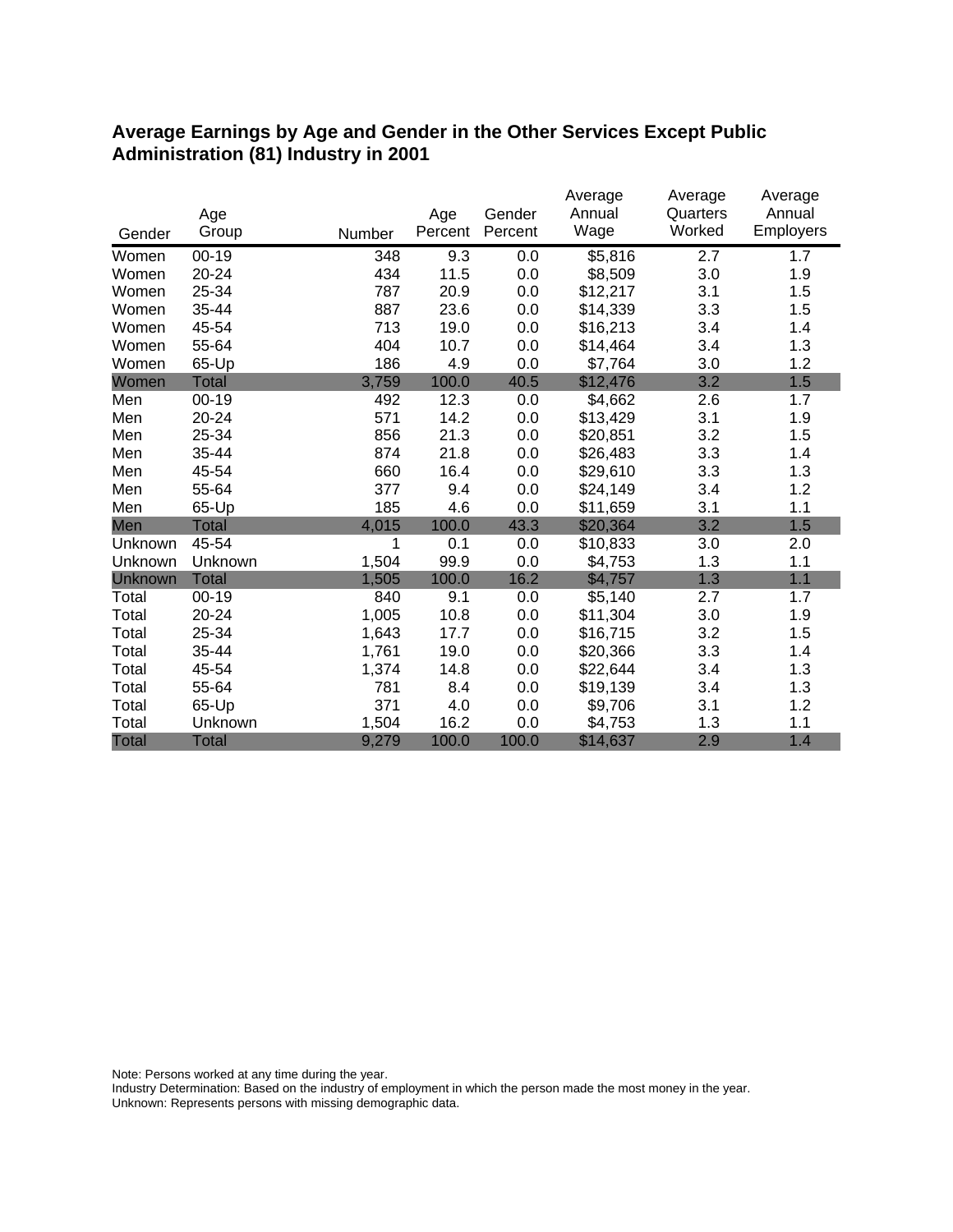# **Average Earnings by Age and Gender in the Public Administration (92) Industry in 2001**

|                |              |        |         |         | Average  | Average  | Average   |
|----------------|--------------|--------|---------|---------|----------|----------|-----------|
|                | Age          |        | Age     | Gender  | Annual   | Quarters | Annual    |
| Gender         | Group        | Number | Percent | Percent | Wage     | Worked   | Employers |
| Women          | $00-19$      | 628    | 6.6     | 0.0     | \$3,010  | 2.5      | 1.6       |
| Women          | 20-24        | 759    | 7.9     | 0.0     | \$10,261 | 3.1      | 1.8       |
| Women          | 25-34        | 1,668  | 17.4    | 0.0     | \$22,426 | 3.5      | 1.5       |
| Women          | 35-44        | 2,417  | 25.2    | 0.0     | \$26,080 | 3.7      | 1.4       |
| Women          | 45-54        | 2,682  | 28.0    | 0.0     | \$28,968 | 3.7      | 1.2       |
| Women          | 55-64        | 1,176  | 12.3    | 0.0     | \$25,214 | 3.6      | 1.2       |
| Women          | 65-Up        | 247    | 2.6     | 0.0     | \$11,593 | 3.0      | 1.1       |
| Women          | Total        | 9,577  | 100.0   | 44.0    | \$23,006 | 3.5      | 1.4       |
| Men            | $00 - 19$    | 780    | 6.8     | 0.0     | \$3,146  | 2.4      | 1.5       |
| Men            | $20 - 24$    | 783    | 6.9     | 0.0     | \$13,711 | 3.1      | 1.8       |
| Men            | 25-34        | 2,018  | 17.7    | 0.0     | \$29,453 | 3.6      | 1.4       |
| Men            | 35-44        | 2,720  | 23.9    | 0.0     | \$34,525 | 3.7      | 1.3       |
| Men            | 45-54        | 3,180  | 27.9    | 0.0     | \$37,714 | 3.8      | 1.2       |
| Men            | 55-64        | 1,537  | 13.5    | 0.0     | \$33,858 | 3.6      | 1.2       |
| Men            | 65-Up        | 369    | 3.2     | 0.0     | \$16,256 | 3.1      | 1.1       |
| Men            | Total        | 11,387 | 100.0   | 52.3    | \$30,254 | 3.6      | 1.3       |
| Unknown        | Unknown      | 800    | 100.0   | 0.0     | \$5,959  | 1.4      | 1.1       |
| <b>Unknown</b> | <b>Total</b> | 800    | 100.0   | 3.7     | \$5,959  | 1.4      | 1.1       |
| Total          | $00 - 19$    | 1,408  | 6.5     | 0.0     | \$3,086  | 2.5      | 1.5       |
| Total          | 20-24        | 1,542  | 7.1     | 0.0     | \$12,013 | 3.1      | 1.8       |
| Total          | 25-34        | 3,686  | 16.9    | 0.0     | \$26,273 | 3.6      | 1.4       |
| Total          | 35-44        | 5,137  | 23.6    | 0.0     | \$30,552 | 3.7      | 1.3       |
| Total          | 45-54        | 5,862  | 26.9    | 0.0     | \$33,713 | 3.8      | 1.2       |
| Total          | 55-64        | 2,713  | 12.5    | 0.0     | \$30,111 | 3.6      | 1.2       |
| Total          | 65-Up        | 616    | 2.8     | 0.0     | \$14,386 | 3.1      | 1.1       |
| Total          | Unknown      | 800    | 3.7     | 0.0     | \$5,959  | 1.4      | 1.1       |
| <b>Total</b>   | <b>Total</b> | 21,764 | 100.0   | 100.0   | \$26,172 | 3.5      | 1.3       |

Note: Persons worked at any time during the year.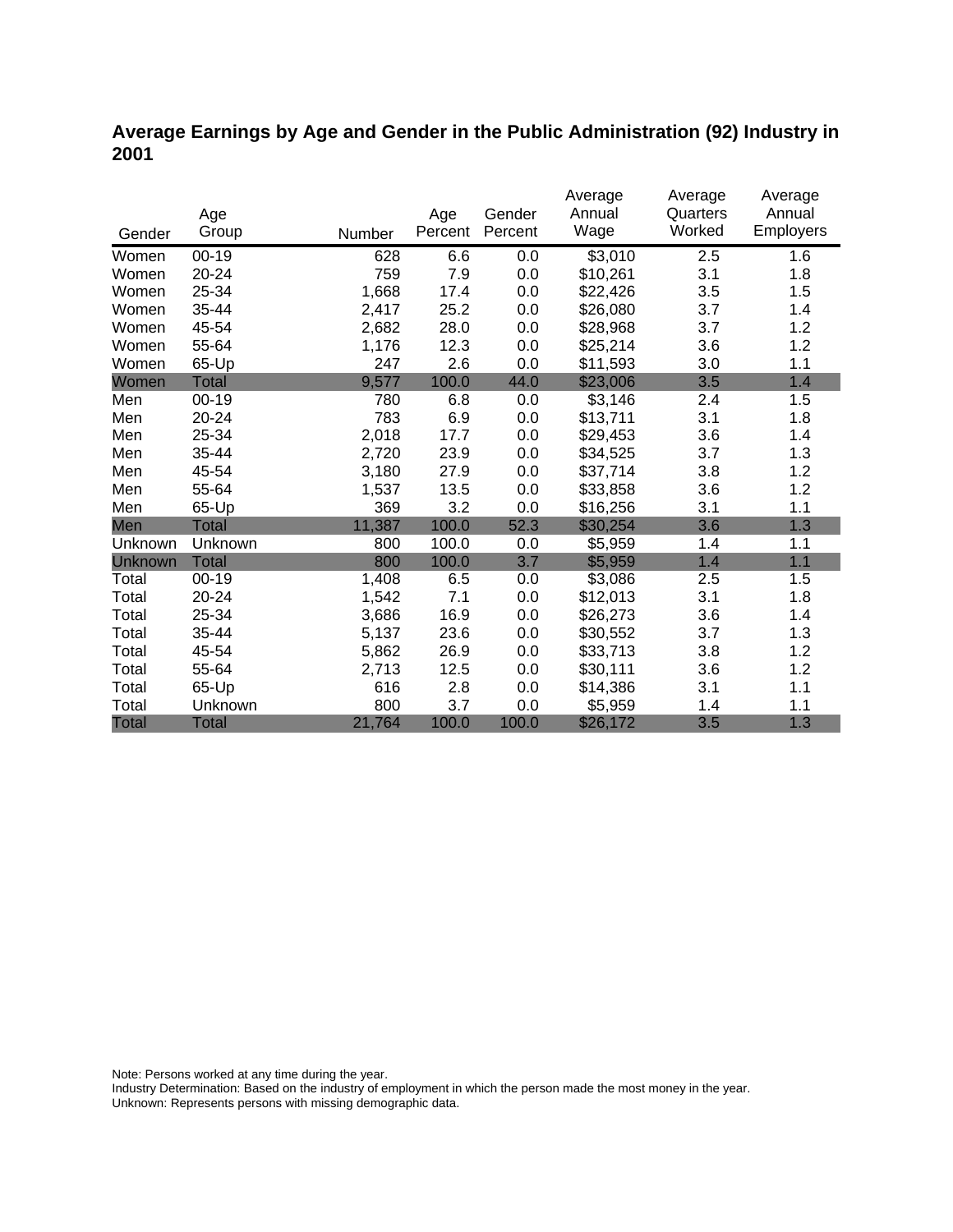### **Average Earnings by Age and Gender in the Nonclassified Industry (99) Industry in 2001**

|              |              |                |         |         | Average  | Average  | Average          |
|--------------|--------------|----------------|---------|---------|----------|----------|------------------|
|              | Age          |                | Age     | Gender  | Annual   | Quarters | Annual           |
| Gender       | Group        | Number         | Percent | Percent | Wage     | Worked   | <b>Employers</b> |
| Women        | $00 - 19$    | 9              | 11.4    | 0.0     | \$12,757 | 2.3      | 1.3              |
| Women        | 20-24        | 28             | 35.4    | 0.0     | \$16,669 | 2.3      | 1.3              |
| Women        | 25-34        | 23             | 29.1    | 0.0     | \$18,505 | 2.3      | 1.3              |
| Women        | 35-44        | 11             | 13.9    | 0.0     | \$17,029 | 2.7      | 1.7              |
| Women        | 45-54        | 3              | 3.8     | 0.0     | \$7,505  | 2.3      | 2.0              |
| Women        | 55-64        | 4              | 5.1     | 0.0     | \$26,821 | 2.5      | 1.0              |
| Women        | 65-Up        | 1              | 1.3     | 0.0     | \$201    | 1.0      | 1.0              |
| Women        | <b>Total</b> | 79             | 100.0   | 25.4    | \$16,765 | 2.4      | 1.4              |
| Men          | $00 - 19$    | 11             | 5.4     | 0.0     | \$12,851 | 3.2      | 1.8              |
| Men          | 20-24        | 94             | 46.3    | 0.0     | \$19,000 | 2.9      | 1.4              |
| Men          | 25-34        | 64             | 31.5    | 0.0     | \$23,308 | 3.0      | 1.3              |
| Men          | 35-44        | 26             | 12.8    | 0.0     | \$23,008 | 2.5      | 1.5              |
| Men          | 45-54        | 7              | 3.4     | 0.0     | \$9,154  | 2.0      | 1.6              |
| Men          | 65-Up        | 1              | 0.5     | 0.0     | \$13,000 | 4.0      | 1.0              |
| Men          | <b>Total</b> | 203            | 100.0   | 65.3    | \$20,169 | 2.9      | 1.4              |
| Unknown      | Unknown      | 29             | 100.0   | 0.0     | \$14,851 | 1.6      | 1.4              |
| Unknown      | <b>Total</b> | 29             | 100.0   | 9.3     | \$14,851 | 1.6      | 1.4              |
| Total        | $00 - 19$    | 20             | 6.4     | 0.0     | \$12,809 | 2.8      | 1.6              |
| Total        | 20-24        | 122            | 39.2    | 0.0     | \$18,465 | 2.7      | 1.4              |
| Total        | 25-34        | 87             | 28.0    | 0.0     | \$22,039 | 2.8      | 1.3              |
| Total        | 35-44        | 37             | 11.9    | 0.0     | \$21,230 | 2.6      | 1.5              |
| Total        | 45-54        | 10             | 3.2     | 0.0     | \$8,659  | 2.1      | 1.7              |
| Total        | 55-64        | 4              | 1.3     | 0.0     | \$26,821 | 2.5      | 1.0              |
| Total        | 65-Up        | $\overline{2}$ | 0.6     | 0.0     | \$6,600  | 2.5      | 1.0              |
| Total        | Unknown      | 29             | 9.3     | 0.0     | \$14,851 | 1.6      | 1.4              |
| <b>Total</b> | <b>Total</b> | 311            | 100.0   | 100.0   | \$18,809 | 2.6      | 1.4              |

Note: Persons worked at any time during the year.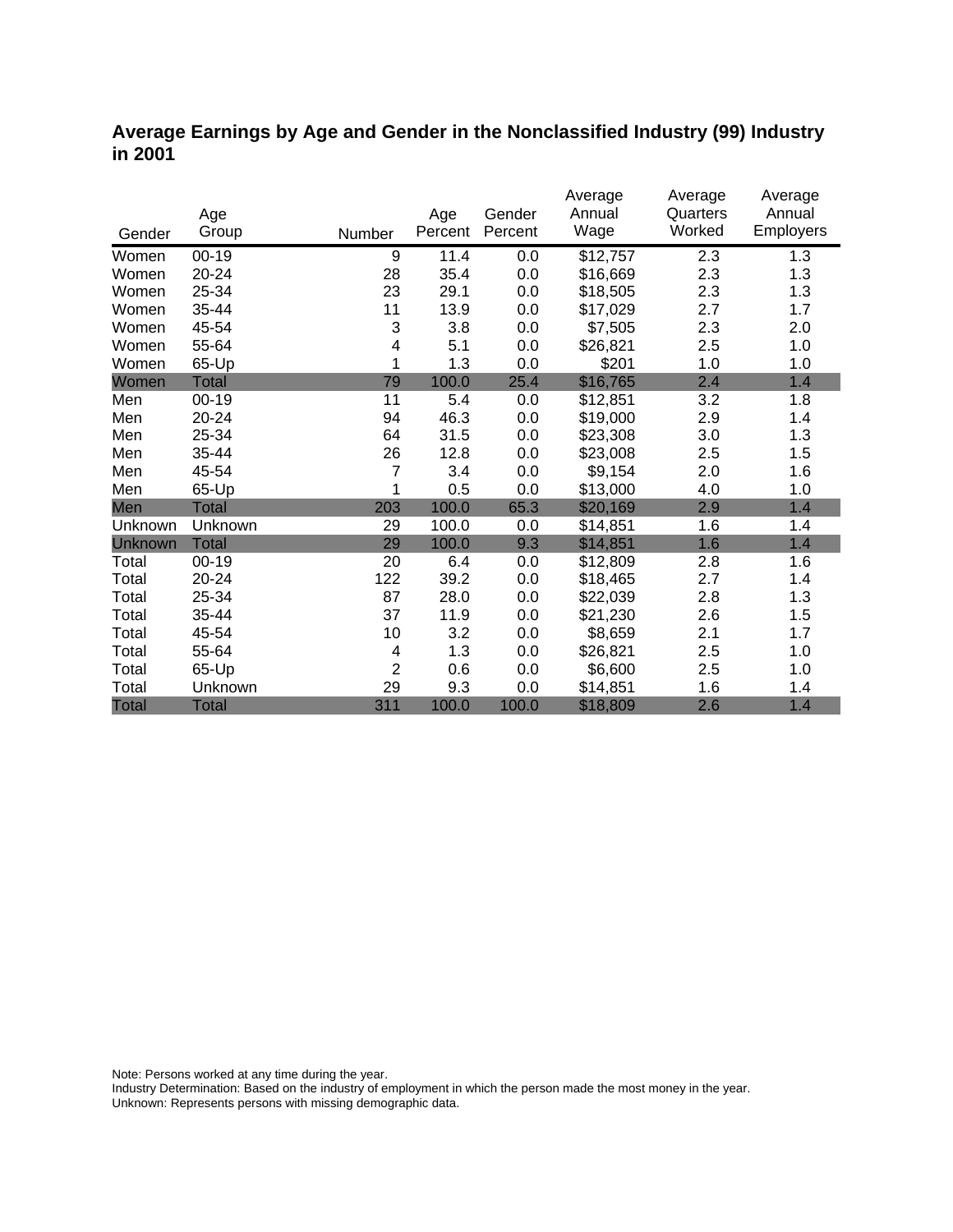# **Average Earnings by Age and Gender in the All Industry in 2001**

|              |              |                |                | Gender  | Average<br>Annual | Average<br>Quarters | Average<br>Annual |
|--------------|--------------|----------------|----------------|---------|-------------------|---------------------|-------------------|
| Gender       | Age<br>Group | Number         | Age<br>Percent | Percent | Wage              | Worked              | Employers         |
| Women        | $00 - 19$    | 15,509         | 11.7           | 0.0     | \$3,552           | 2.6                 | 1.7               |
| Women        | 20-24        | 16,762         | 12.6           | 0.0     | \$8,215           | 3.0                 | 1.9               |
| Women        | 25-34        | 25,211         | 19.0           | 0.0     | \$14,823          | 3.2                 | 1.6               |
| Women        | 35-44        | 31,086         | 23.4           | 0.0     | \$19,102          | 3.4                 | 1.4               |
| Women        | 45-54        | 28,702         | 21.7           | 0.0     | \$22,513          | 3.5                 | 1.3               |
| Women        | 55-64        | 11,909         | 9.0            | 0.0     | \$19,050          | 3.4                 | 1.3               |
| Women        | 65-Up        | 3,380          | 2.5            | 0.0     | \$10,207          | 3.1                 | 1.1               |
| Women        | Unknown      | 8              | 0.0            | 0.0     | \$5,829           | 2.0                 | 1.0               |
| Women        | <b>Total</b> | 132,567        | 100.0          | 40.9    | \$15,599          | 3.3                 | 1.5               |
| Men          | $00 - 19$    | 16,039         | 10.9           | 0.0     | \$4,373           | 2.6                 | 1.7               |
| Men          | $20 - 24$    | 18,237         | 12.4           | 0.0     | \$13,364          | 3.0                 | 1.9               |
| Men          | 25-34        | 30,837         | 20.9           | 0.0     | \$24,350          | 3.3                 | 1.6               |
| Men          | 35-44        | 33,310         | 22.6           | 0.0     | \$34,917          | 3.4                 | 1.4               |
| Men          | 45-54        | 30,657         | 20.8           | 0.0     | \$42,407          | 3.5                 | 1.3               |
| Men          | 55-64        | 13,834         | 9.4            | 0.0     | \$37,062          | 3.4                 | 1.2               |
| Men          | 65-Up        | 4,327          | 2.9            | 0.0     | \$18,973          | 3.0                 | 1.2               |
| Men          | Unknown      | 25             | 0.0            | 0.0     | \$10,405          | 2.6                 | 1.6               |
| Men          | <b>Total</b> | 147,266        | 100.0          | 45.5    | \$27,997          | 3.2                 | 1.5               |
| Unknown      | $00-19$      | 1              | 0.0            | 0.0     | \$4,096           | 3.0                 | 1.0               |
| Unknown      | 20-24        | 3              | 0.0            | 0.0     | \$13,148          | 2.7                 | 1.3               |
| Unknown      | 25-34        | 1              | 0.0            | 0.0     | \$17,116          | 4.0                 | 1.0               |
| Unknown      | 35-44        | 3              | 0.0            | 0.0     | \$32,548          | 3.3                 | 1.0               |
| Unknown      | 45-54        | $\overline{2}$ | 0.0            | 0.0     | \$5,729           | 2.5                 | 1.5               |
| Unknown      | Unknown      | 44,063         | 100.0          | 0.0     | \$5,445           | 1.4                 | 1.1               |
| Unknown      | <b>Total</b> | 44,073         | 100.0          | 13.6    | \$5,447           | 1.4                 | 1.1               |
| Total        | $00 - 19$    | 31,549         | 9.7            | 0.0     | \$3,969           | 2.6                 | 1.7               |
| Total        | 20-24        | 35,002         | 10.8           | 0.0     | \$10,898          | 3.0                 | 1.9               |
| Total        | 25-34        | 56,049         | 17.3           | 0.0     | \$20,065          | 3.2                 | 1.6               |
| Total        | 35-44        | 64,399         | 19.9           | 0.0     | \$27,283          | 3.4                 | 1.4               |
| Total        | 45-54        | 59,361         | 18.3           | 0.0     | \$32,787          | 3.5                 | 1.3               |
| Total        | 55-64        | 25,743         | 7.9            | 0.0     | \$28,729          | 3.4                 | 1.2               |
| Total        | 65-Up        | 7,707          | 2.4            | 0.0     | \$15,129          | 3.1                 | 1.2               |
| Total        | Unknown      | 44,096         | 13.6           | 0.0     | \$5,447           | 1.4                 | 1.1               |
| <b>Total</b> | <b>Total</b> | 323,906        | 100.0          | 100.0   | \$19,854          | 3.0                 | 1.5               |

Note: Persons worked at any time during the year.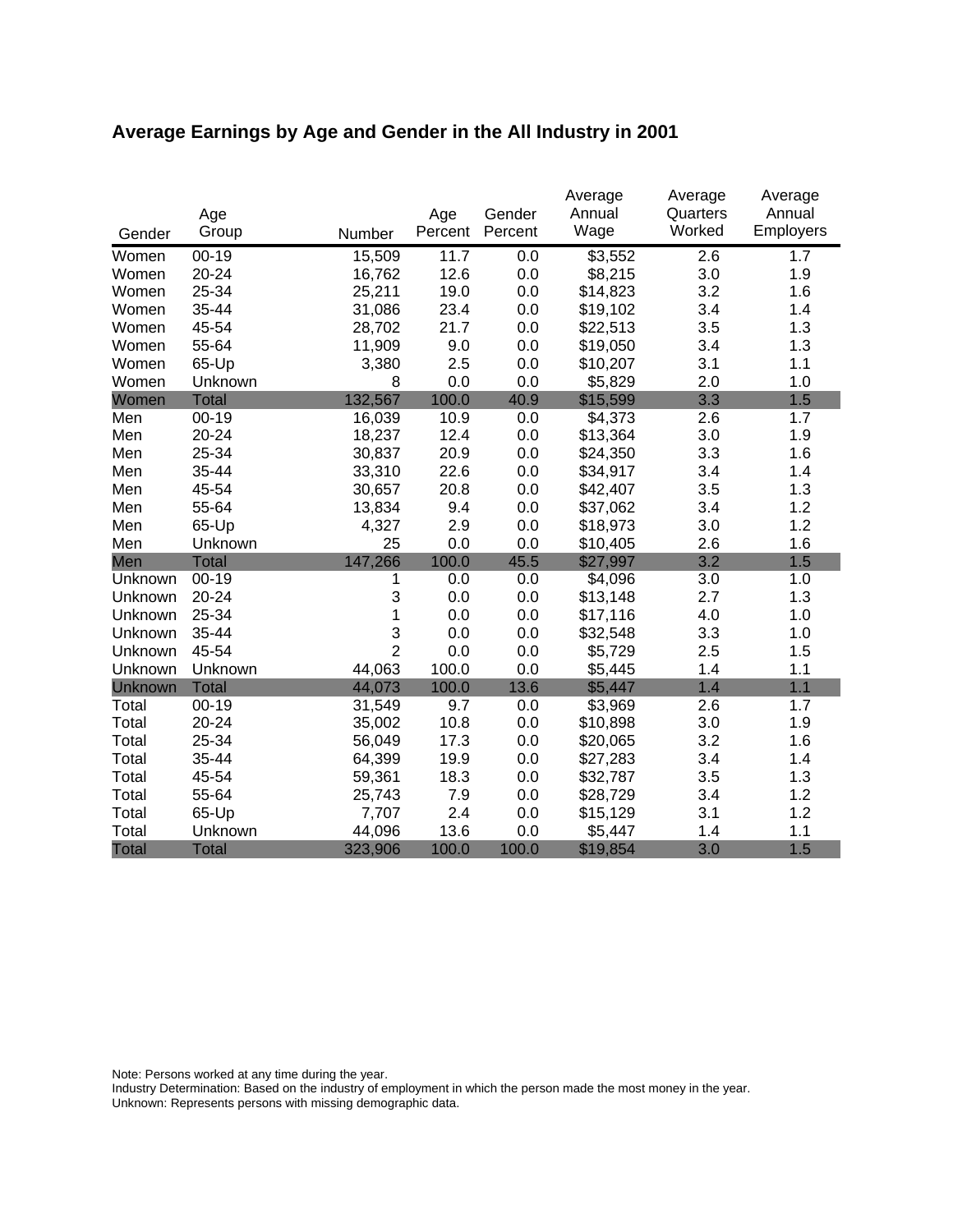# **Average Earnings by Age and Gender in the Natural Rescources & Mining (11, 21) Industry in 2002**

|                |              |        |         |         | Average  | Average  | Average          |
|----------------|--------------|--------|---------|---------|----------|----------|------------------|
|                | Age          |        | Age     | Gender  | Annual   | Quarters | Annual           |
| Gender         | Group        | Number | Percent | Percent | Wage     | Worked   | <b>Employers</b> |
| Women          | $00 - 19$    | 208    | 6.8     | 0.0     | \$4,466  | 2.2      | 1.5              |
| Women          | 20-24        | 302    | 9.8     | 0.0     | \$13,174 | 2.9      | 1.6              |
| Women          | 25-34        | 507    | 16.5    | 0.0     | \$26,078 | 3.4      | 1.5              |
| Women          | 35-44        | 840    | 27.3    | 0.0     | \$33,097 | 3.6      | 1.4              |
| Women          | 45-54        | 857    | 27.8    | 0.0     | \$37,254 | 3.6      | 1.2              |
| Women          | 55-64        | 289    | 9.4     | 0.0     | \$27,655 | 3.5      | 1.2              |
| Women          | 65-Up        | 78     | 2.5     | 0.0     | \$13,558 | 2.9      | 1.1              |
| Women          | Total        | 3,081  | 100.0   | 11.8    | \$28,207 | 3.4      | 1.4              |
| Men            | $00 - 19$    | 803    | 3.9     | 0.0     | \$7,156  | 2.6      | 1.8              |
| Men            | $20 - 24$    | 2,165  | 10.6    | 0.0     | \$23,134 | 3.2      | 1.8              |
| Men            | 25-34        | 4,277  | 20.9    | 0.0     | \$37,377 | 3.5      | 1.5              |
| Men            | 35-44        | 5,372  | 26.2    | 0.0     | \$48,070 | 3.6      | 1.4              |
| Men            | 45-54        | 5,618  | 27.4    | 0.0     | \$58,568 | 3.7      | 1.2              |
| Men            | 55-64        | 1,897  | 9.3     | 0.0     | \$52,492 | 3.6      | 1.2              |
| Men            | 65-Up        | 366    | 1.8     | 0.0     | \$31,619 | 3.1      | 1.1              |
| Men            | <b>Total</b> | 20,498 | 100.0   | 78.7    | \$44,595 | 3.5      | 1.4              |
| Unknown        | Unknown      | 2,480  | 100.0   | 0.0     | \$10,105 | 1.6      | 1.1              |
| <b>Unknown</b> | <b>Total</b> | 2,480  | 100.0   | 9.5     | \$10,105 | 1.6      | 1.1              |
| Total          | $00 - 19$    | 1,011  | 3.9     | 0.0     | \$6,602  | 2.5      | 1.7              |
| Total          | 20-24        | 2,467  | 9.5     | 0.0     | \$21,915 | 3.2      | 1.8              |
| Total          | 25-34        | 4,784  | 18.4    | 0.0     | \$36,180 | 3.5      | 1.5              |
| Total          | 35-44        | 6,212  | 23.8    | 0.0     | \$46,046 | 3.6      | 1.4              |
| Total          | 45-54        | 6,475  | 24.8    | 0.0     | \$55,747 | 3.7      | 1.2              |
| Total          | 55-64        | 2,186  | 8.4     | 0.0     | \$49,209 | 3.6      | 1.2              |
| Total          | 65-Up        | 444    | 1.7     | 0.0     | \$28,446 | 3.0      | 1.1              |
| Total          | Unknown      | 2,480  | 9.5     | 0.0     | \$10,105 | 1.6      | 1.1              |
| <b>Total</b>   | <b>Total</b> | 26,059 | 100.0   | 100.0   | \$39,375 | 3.3      | 1.4              |

Note: Persons worked at any time during the year.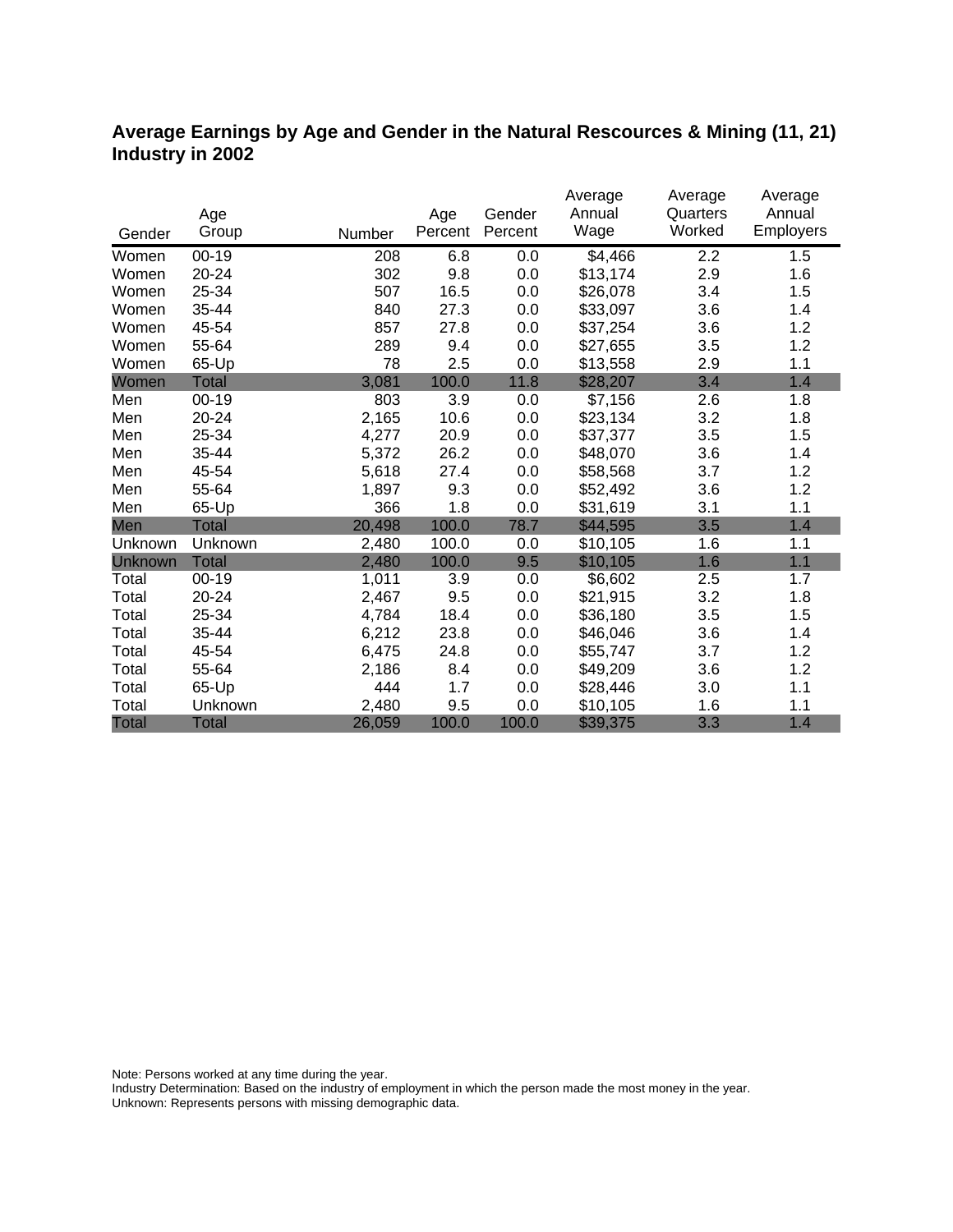# **Average Earnings by Age and Gender in the Construction (23) Industry in 2002**

|              | Age          |                | Age     | Gender  | Average<br>Annual | Average<br>Quarters | Average<br>Annual |
|--------------|--------------|----------------|---------|---------|-------------------|---------------------|-------------------|
| Gender       | Group        | Number         | Percent | Percent | Wage              | Worked              | Employers         |
| Women        | $00 - 19$    | 253            | 8.0     | 0.0     | \$4,476           | 2.5                 | 1.7               |
| Women        | 20-24        | 375            | 11.8    | 0.0     | \$10,432          | 3.0                 | 2.0               |
| Women        | 25-34        | 605            | 19.0    | 0.0     | \$13,644          | 2.9                 | 1.6               |
| Women        | 35-44        | 927            | 29.2    | 0.0     | \$16,903          | 3.1                 | 1.5               |
| Women        | 45-54        | 673            | 21.2    | 0.0     | \$19,841          | 3.3                 | 1.4               |
| Women        | 55-64        | 267            | 8.4     | 0.0     | \$19,616          | 3.3                 | 1.3               |
| Women        | 65-Up        | 78             | 2.5     | 0.0     | \$14,629          | 3.1                 | 1.1               |
| Women        | <b>Total</b> | 3,178          | 100.0   | 8.9     | \$15,324          | 3.0                 | 1.6               |
| Men          | $00 - 19$    | 1,859          | 7.9     | 0.0     | \$5,686           | 2.5                 | 1.8               |
| Men          | 20-24        | 3,627          | 15.4    | 0.0     | \$14,072          | 3.0                 | 1.9               |
| Men          | 25-34        | 5,880          | 24.9    | 0.0     | \$21,131          | 3.1                 | 1.7               |
| Men          | 35-44        | 5,658          | 24.0    | 0.0     | \$25,669          | 3.1                 | 1.5               |
| Men          | 45-54        | 4,372          | 18.5    | 0.0     | \$30,369          | 3.2                 | 1.4               |
| Men          | 55-64        | 1,724          | 7.3     | 0.0     | \$28,616          | 3.2                 | 1.3               |
| Men          | 65-Up        | 472            | 2.0     | 0.0     | \$18,935          | 3.0                 | 1.2               |
| Men          | Unknown      | $\overline{7}$ | 0.0     | 0.0     | \$12,909          | 2.0                 | 1.6               |
| Men          | <b>Total</b> | 23,599         | 100.0   | 66.3    | \$22,129          | 3.1                 | 1.6               |
| Unknown      | 20-24        | 1              | 0.0     | 0.0     | \$25,042          | 4.0                 | 1.0               |
| Unknown      | 35-44        | 1              | 0.0     | 0.0     | \$27,945          | 3.0                 | 1.0               |
| Unknown      | 45-54        | 1              | 0.0     | 0.0     | \$6,133           | 2.0                 | 1.0               |
| Unknown      | Unknown      | 8,831          | 100.0   | 0.0     | \$7,403           | 1.5                 | 1.1               |
| Unknown      | <b>Total</b> | 8,834          | 100.0   | 24.8    | \$7,408           | 1.5                 | 1.1               |
| Total        | $00 - 19$    | 2,112          | 5.9     | 0.0     | \$5,541           | 2.5                 | 1.8               |
| Total        | 20-24        | 4,003          | 11.2    | 0.0     | \$13,734          | 3.0                 | 1.9               |
| Total        | 25-34        | 6,485          | 18.2    | 0.0     | \$20,433          | 3.1                 | 1.7               |
| Total        | 35-44        | 6,586          | 18.5    | 0.0     | \$24,436          | 3.1                 | 1.5               |
| Total        | 45-54        | 5,046          | 14.2    | 0.0     | \$28,960          | 3.2                 | 1.4               |
| Total        | 55-64        | 1,991          | 5.6     | 0.0     | \$27,409          | 3.2                 | 1.3               |
| Total        | 65-Up        | 550            | 1.5     | 0.0     | \$18,324          | 3.0                 | 1.2               |
| Total        | Unknown      | 8,838          | 24.8    | 0.0     | \$7,408           | 1.5                 | 1.1               |
| <b>Total</b> | <b>Total</b> | 35,611         | 100.0   | 100.0   | \$17,870          | 2.7                 | 1.5               |

Note: Persons worked at any time during the year.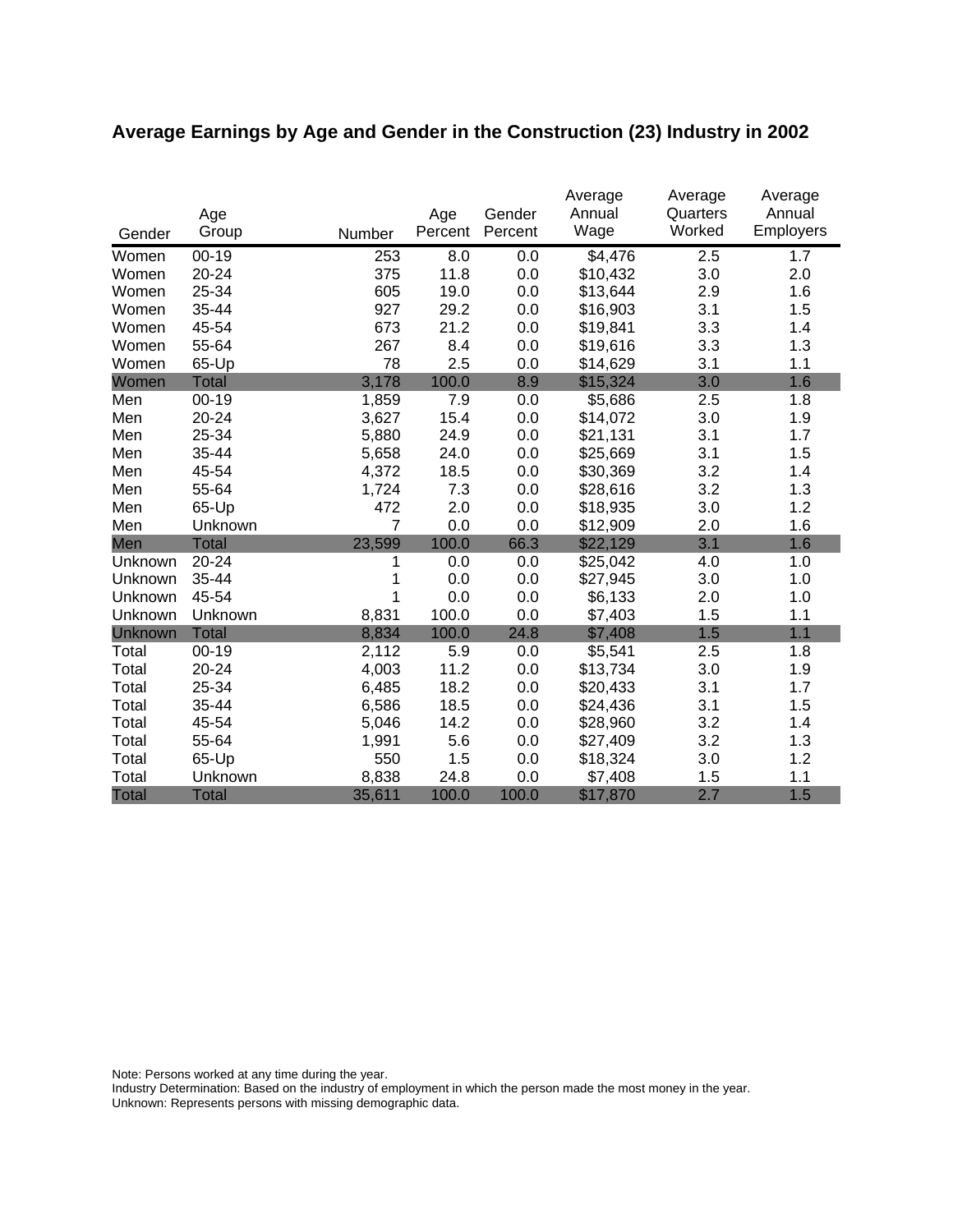# **Average Earnings by Age and Gender in the Manufacturing (31, 32, 33) Industry in 2002**

|              |              |        |         |         | Average  | Average  | Average   |
|--------------|--------------|--------|---------|---------|----------|----------|-----------|
|              | Age          |        | Age     | Gender  | Annual   | Quarters | Annual    |
| Gender       | Group        | Number | Percent | Percent | Wage     | Worked   | Employers |
| Women        | $00 - 19$    | 260    | 9.0     | 0.0     | \$4,202  | 2.7      | 1.8       |
| Women        | 20-24        | 322    | 11.1    | 0.0     | \$9,073  | 2.9      | 1.8       |
| Women        | 25-34        | 525    | 18.1    | 0.0     | \$17,231 | 3.4      | 1.5       |
| Women        | 35-44        | 726    | 25.1    | 0.0     | \$20,866 | 3.5      | 1.4       |
| Women        | 45-54        | 676    | 23.3    | 0.0     | \$23,923 | 3.6      | 1.3       |
| Women        | 55-64        | 308    | 10.6    | 0.0     | \$21,186 | 3.6      | 1.2       |
| Women        | 65-Up        | 79     | 2.7     | 0.0     | \$12,188 | 3.2      | 1.0       |
| Women        | <b>Total</b> | 2,896  | 100.0   | 22.3    | \$17,910 | 3.3      | 1.4       |
| Men          | $00 - 19$    | 521    | 5.7     | 0.0     | \$5,683  | 2.7      | 1.7       |
| Men          | $20 - 24$    | 988    | 10.8    | 0.0     | \$15,840 | 3.2      | 1.8       |
| Men          | 25-34        | 1,804  | 19.7    | 0.0     | \$27,815 | 3.5      | 1.5       |
| Men          | 35-44        | 2,299  | 25.1    | 0.0     | \$38,818 | 3.6      | 1.3       |
| Men          | 45-54        | 2,283  | 25.0    | 0.0     | \$47,697 | 3.7      | 1.2       |
| Men          | 55-64        | 1,049  | 11.5    | 0.0     | \$47,171 | 3.6      | 1.1       |
| Men          | 65-Up        | 200    | 2.2     | 0.0     | \$23,304 | 3.3      | 1.2       |
| Men          | Unknown      | 1      | 0.0     | 0.0     | \$16,661 | 4.0      | 1.0       |
| Men          | <b>Total</b> | 9,145  | 100.0   | 70.5    | \$35,110 | 3.5      | 1.4       |
| Unknown      | Unknown      | 938    | 100.0   | 0.0     | \$7,304  | 1.5      | 1.1       |
| Unknown      | <b>Total</b> | 938    | 100.0   | 7.2     | \$7,304  | 1.5      | 1.1       |
| Total        | $00 - 19$    | 781    | 6.0     | 0.0     | \$5,190  | 2.7      | 1.7       |
| Total        | $20 - 24$    | 1,310  | 10.1    | 0.0     | \$14,177 | 3.1      | 1.8       |
| Total        | 25-34        | 2,329  | 17.9    | 0.0     | \$25,429 | 3.4      | 1.5       |
| Total        | 35-44        | 3,025  | 23.3    | 0.0     | \$34,510 | 3.6      | 1.3       |
| Total        | 45-54        | 2,959  | 22.8    | 0.0     | \$42,266 | 3.7      | 1.2       |
| Total        | 55-64        | 1,357  | 10.5    | 0.0     | \$41,273 | 3.6      | 1.2       |
| Total        | 65-Up        | 279    | 2.1     | 0.0     | \$20,156 | 3.2      | 1.1       |
| Total        | Unknown      | 939    | 7.2     | 0.0     | \$7,314  | 1.5      | 1.1       |
| <b>Total</b> | <b>Total</b> | 12,979 | 100.0   | 100.0   | \$29,263 | 3.3      | 1.4       |

Note: Persons worked at any time during the year.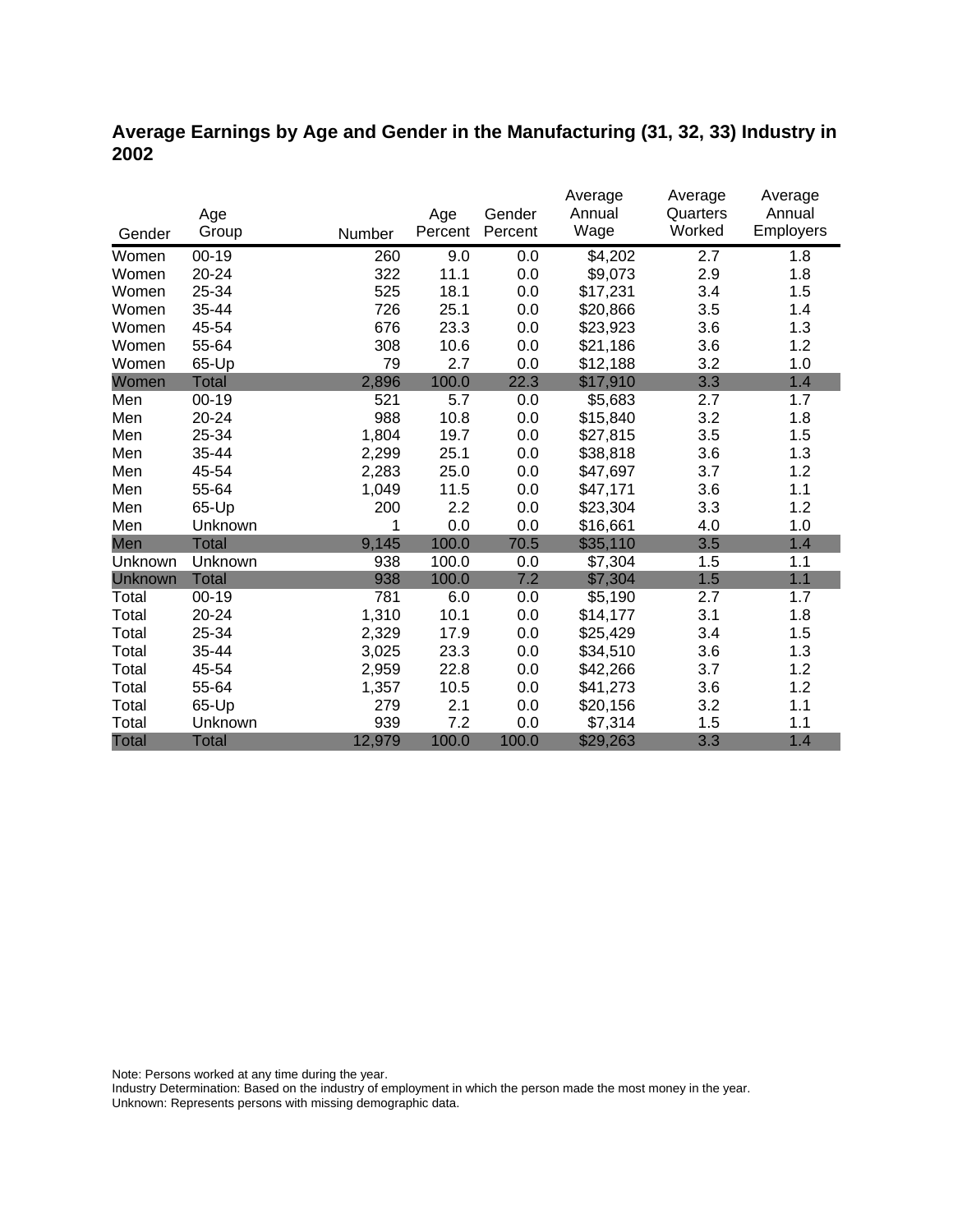#### **Average Earnings by Age and Gender in the Wholesale Trade, Transportation, & Utilities (22, 42, 48, 49) Industry in 2002**

|              |              |                |         |         | Average  | Average  | Average   |
|--------------|--------------|----------------|---------|---------|----------|----------|-----------|
|              | Age          |                | Age     | Gender  | Annual   | Quarters | Annual    |
| Gender       | Group        | Number         | Percent | Percent | Wage     | Worked   | Employers |
| Women        | $00 - 19$    | 194            | 4.5     | 0.0     | \$4,854  | 2.9      | 1.8       |
| Women        | 20-24        | 468            | 11.0    | 0.0     | \$11,868 | 3.3      | 1.9       |
| Women        | 25-34        | 833            | 19.5    | 0.0     | \$18,541 | 3.4      | 1.5       |
| Women        | 35-44        | 1,228          | 28.8    | 0.0     | \$22,463 | 3.5      | 1.5       |
| Women        | 45-54        | 1,008          | 23.6    | 0.0     | \$25,480 | 3.6      | 1.3       |
| Women        | 55-64        | 408            | 9.6     | 0.0     | \$22,263 | 3.5      | 1.2       |
| Women        | 65-Up        | 125            | 2.9     | 0.0     | \$15,106 | 3.2      | 1.2       |
| Women        | Unknown      | 1              | 0.0     | 0.0     | \$908    | 2.0      | 1.0       |
| Women        | <b>Total</b> | 4,265          | 100.0   | 20.7    | \$20,207 | 3.5      | 1.5       |
| Men          | $00 - 19$    | 539            | 3.7     | 0.0     | \$6,070  | 2.8      | 1.7       |
| Men          | 20-24        | 1,155          | 8.0     | 0.0     | \$17,943 | 3.3      | 1.7       |
| Men          | 25-34        | 2,792          | 19.4    | 0.0     | \$29,086 | 3.4      | 1.5       |
| Men          | 35-44        | 3,713          | 25.8    | 0.0     | \$40,095 | 3.6      | 1.3       |
| Men          | 45-54        | 3,845          | 26.7    | 0.0     | \$46,401 | 3.6      | 1.2       |
| Men          | 55-64        | 1,845          | 12.8    | 0.0     | \$39,355 | 3.5      | 1.2       |
| Men          | 65-Up        | 504            | 3.5     | 0.0     | \$21,540 | 3.3      | 1.2       |
| Men          | Unknown      | $\overline{2}$ | 0.0     | 0.0     | \$6,754  | 2.0      | 1.5       |
| Men          | <b>Total</b> | 14,395         | 100.0   | 69.9    | \$35,844 | 3.5      | 1.3       |
| Unknown      | Unknown      | 1,938          | 100.0   | 0.0     | \$9,826  | 1.8      | 1.1       |
| Unknown      | <b>Total</b> | 1,938          | 100.0   | 9.4     | \$9,826  | 1.8      | 1.1       |
| Total        | $00 - 19$    | 733            | 3.6     | 0.0     | \$5,748  | 2.8      | 1.7       |
| Total        | 20-24        | 1,623          | 7.9     | 0.0     | \$16,191 | 3.3      | 1.8       |
| Total        | 25-34        | 3,625          | 17.6    | 0.0     | \$26,663 | 3.4      | 1.5       |
| Total        | 35-44        | 4,941          | 24.0    | 0.0     | \$35,713 | 3.6      | 1.3       |
| Total        | 45-54        | 4,853          | 23.6    | 0.0     | \$42,056 | 3.6      | 1.2       |
| Total        | 55-64        | 2,253          | 10.9    | 0.0     | \$36,260 | 3.5      | 1.2       |
| Total        | 65-Up        | 629            | 3.1     | 0.0     | \$20,262 | 3.3      | 1.2       |
| Total        | Unknown      | 1,941          | 9.4     | 0.0     | \$9,818  | 1.8      | 1.1       |
| <b>Total</b> | <b>Total</b> | 20,598         | 100.0   | 100.0   | \$30,158 | 3.3      | 1.3       |

Note: Persons worked at any time during the year.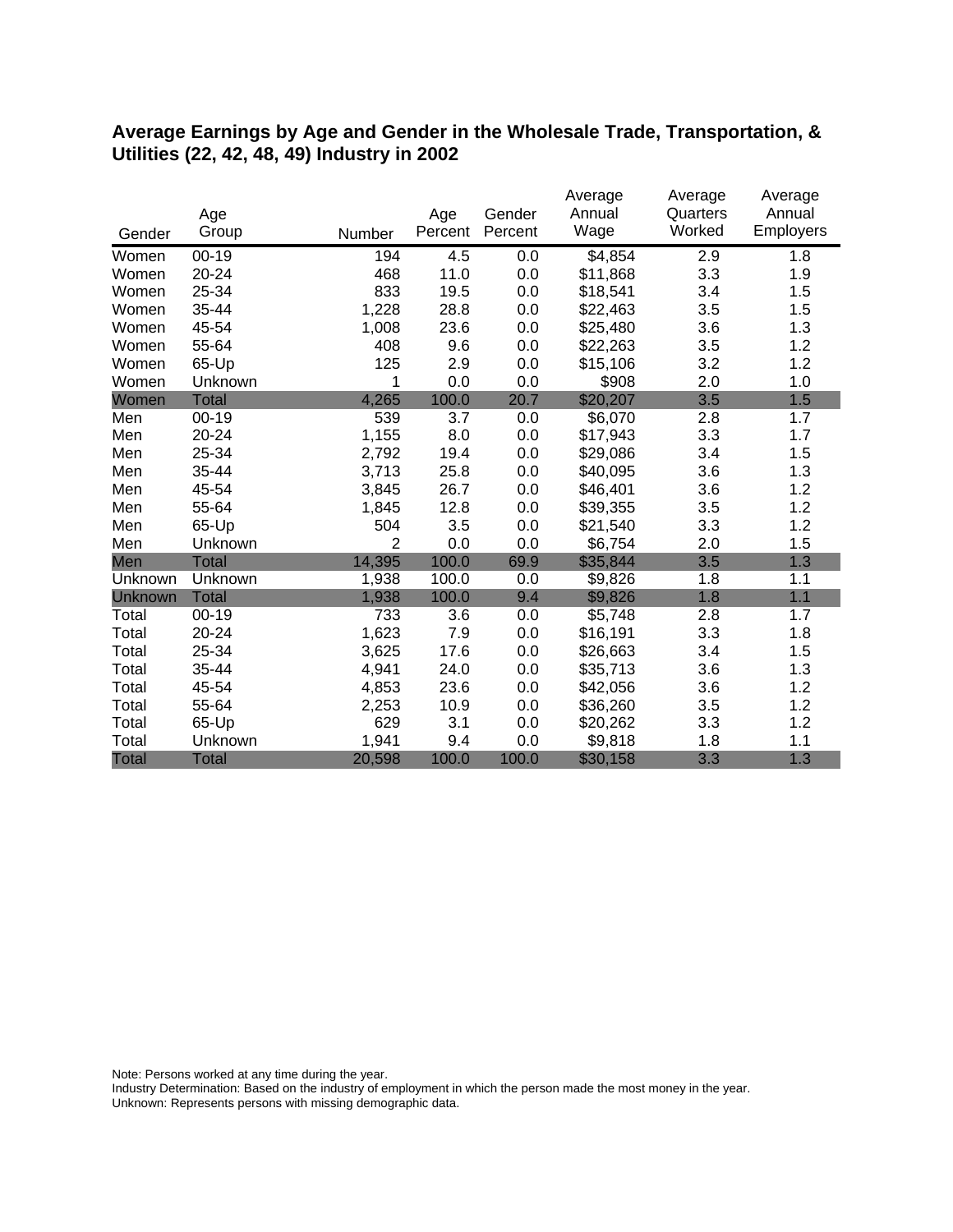# **Average Earnings by Age and Gender in the Retail Trade (44, 45) Industry in 2002**

|              |              |        |         |         | Average             | Average  | Average   |
|--------------|--------------|--------|---------|---------|---------------------|----------|-----------|
|              | Age          |        | Age     | Gender  | Annual              | Quarters | Annual    |
| Gender       | Group        | Number | Percent | Percent | Wage                | Worked   | Employers |
| Women        | $00 - 19$    | 3,220  | 15.8    | 0.0     | $\overline{$}3,849$ | 2.8      | 1.7       |
| Women        | 20-24        | 3,364  | 16.5    | $0.0\,$ | \$7,967             | 3.0      | 1.8       |
| Women        | 25-34        | 3,661  | 18.0    | 0.0     | \$12,355            | 3.2      | 1.6       |
| Women        | 35-44        | 4,044  | 19.9    | 0.0     | \$15,457            | 3.4      | 1.4       |
| Women        | 45-54        | 3,631  | 17.8    | 0.0     | \$16,320            | 3.5      | 1.4       |
| Women        | 55-64        | 1,800  | 8.8     | 0.0     | \$14,122            | 3.5      | 1.2       |
| Women        | 65-Up        | 634    | 3.1     | 0.0     | \$9,077             | 3.3      | 1.1       |
| Women        | Unknown      | 3      | 0.0     | 0.0     | \$7,597             | 3.3      | 1.3       |
| Women        | <b>Total</b> | 20,357 | 100.0   | 50.3    | \$11,661            | 3.2      | 1.5       |
| Men          | $00 - 19$    | 2,930  | 18.6    | 0.0     | \$4,394             | 2.7      | 1.6       |
| Men          | 20-24        | 2,548  | 16.2    | 0.0     | \$10,839            | 3.1      | 1.8       |
| Men          | 25-34        | 3,218  | 20.4    | 0.0     | \$21,137            | 3.3      | 1.6       |
| Men          | 35-44        | 2,750  | 17.5    | 0.0     | \$29,258            | 3.5      | 1.4       |
| Men          | 45-54        | 2,281  | 14.5    | 0.0     | \$32,615            | 3.5      | 1.3       |
| Men          | 55-64        | 1,378  | 8.8     | 0.0     | \$26,988            | 3.4      | 1.2       |
| Men          | 65-Up        | 639    | 4.1     | 0.0     | \$14,452            | 3.1      | 1.1       |
| Men          | Unknown      | 4      | 0.0     | 0.0     | \$6,698             | 2.5      | 1.5       |
| Men          | <b>Total</b> | 15,748 | 100.0   | 38.9    | \$19,673            | 3.2      | 1.5       |
| Unknown      | $00-19$      | 1      | 0.0     | 0.0     | \$1,940             | 1.0      | 1.0       |
| Unknown      | 20-24        | 1      | 0.0     | 0.0     | \$6,427             | 2.0      | 3.0       |
| Unknown      | 35-44        | 1      | 0.0     | 0.0     | \$14,263            | 3.0      | 1.0       |
| Unknown      | 45-54        | 1      | 0.0     | 0.0     | \$200               | 1.0      | 1.0       |
| Unknown      | Unknown      | 4,382  | 99.9    | 0.0     | \$4,837             | 1.6      | 1.2       |
| Unknown      | <b>Total</b> | 4,386  | 100.0   | 10.8    | \$4,838             | 1.6      | 1.2       |
| Total        | $00 - 19$    | 6,151  | 15.2    | 0.0     | \$4,108             | 2.8      | 1.7       |
| Total        | 20-24        | 5,913  | 14.6    | 0.0     | \$9,204             | 3.1      | 1.8       |
| Total        | 25-34        | 6,879  | 17.0    | 0.0     | \$16,464            | 3.3      | 1.6       |
| Total        | 35-44        | 6,795  | 16.8    | 0.0     | \$21,042            | 3.4      | 1.4       |
| Total        | 45-54        | 5,913  | 14.6    | 0.0     | \$22,604            | 3.5      | 1.3       |
| Total        | 55-64        | 3,178  | 7.8     | 0.0     | \$19,701            | 3.4      | 1.2       |
| Total        | 65-Up        | 1,273  | 3.1     | 0.0     | \$11,775            | 3.2      | 1.1       |
| Total        | Unknown      | 4,389  | 10.8    | 0.0     | \$4,840             | 1.6      | 1.2       |
| <b>Total</b> | <b>Total</b> | 40,491 | 100.0   | 100.0   | \$14,038            | 3.1      | 1.5       |

Note: Persons worked at any time during the year.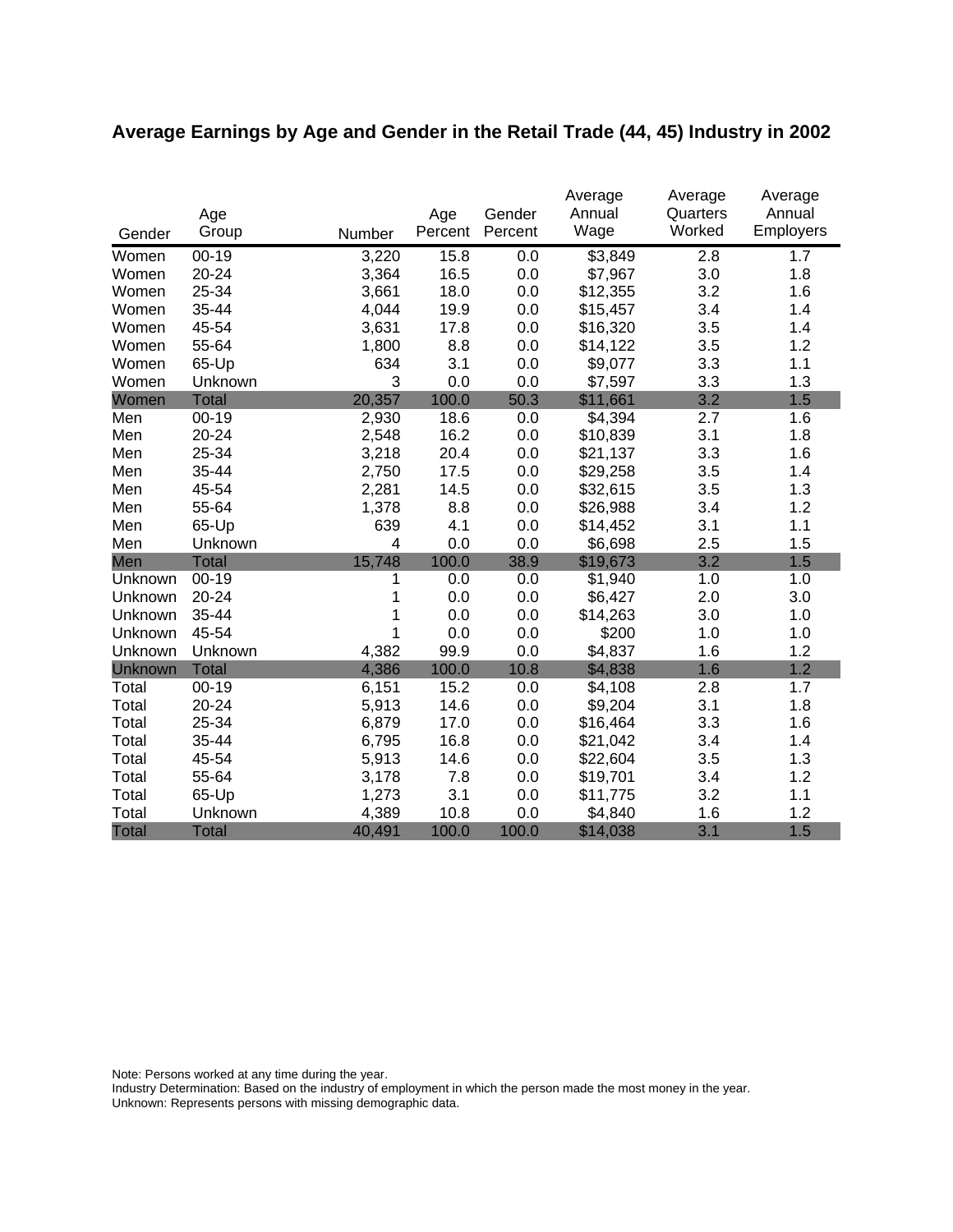# **Average Earnings by Age and Gender in the Information (51) Industry in 2002**

|              | Age          |        | Age     | Gender  | Average<br>Annual | Average<br>Quarters | Average<br>Annual |
|--------------|--------------|--------|---------|---------|-------------------|---------------------|-------------------|
| Gender       | Group        | Number | Percent | Percent | Wage              | Worked              | <b>Employers</b>  |
| Women        | $00 - 19$    | 279    | 10.1    | 0.0     | \$2,536           | 2.8                 | 1.4               |
| Women        | 20-24        | 253    | 9.2     | 0.0     | \$11,311          | 3.2                 | 1.8               |
| Women        | 25-34        | 578    | 21.0    | 0.0     | \$20,401          | 3.4                 | 1.5               |
| Women        | 35-44        | 617    | 22.4    | 0.0     | \$22,578          | 3.5                 | 1.4               |
| Women        | 45-54        | 679    | 24.7    | 0.0     | \$25,094          | 3.6                 | 1.3               |
| Women        | 55-64        | 275    | 10.0    | 0.0     | \$20,661          | 3.6                 | 1.2               |
| Women        | 65-Up        | 69     | 2.5     | 0.0     | \$14,442          | 3.5                 | 1.1               |
| Women        | <b>Total</b> | 2,750  | 100.0   | 48.6    | \$19,276          | 3.4                 | 1.4               |
| Men          | 00-19        | 264    | 10.8    | 0.0     | \$3,585           | 2.8                 | 1.4               |
| Men          | 20-24        | 234    | 9.6     | 0.0     | \$15,657          | 3.3                 | 1.7               |
| Men          | 25-34        | 539    | 22.0    | 0.0     | \$29,424          | 3.5                 | 1.4               |
| Men          | 35-44        | 495    | 20.2    | 0.0     | \$38,072          | 3.6                 | 1.3               |
| Men          | 45-54        | 593    | 24.2    | 0.0     | \$44,526          | 3.6                 | 1.2               |
| Men          | 55-64        | 256    | 10.5    | 0.0     | \$40,866          | 3.6                 | 1.2               |
| Men          | 65-Up        | 65     | 2.7     | 0.0     | \$28,431          | 3.4                 | 1.3               |
| Men          | Total        | 2,446  | 100.0   | 43.2    | \$31,901          | 3.4                 | 1.3               |
| Unknown      | Unknown      | 466    | 100.0   | 0.0     | \$8,300           | 1.6                 | 1.1               |
| Unknown      | <b>Total</b> | 466    | 100.0   | 8.2     | \$8,300           | 1.6                 | 1.1               |
| Total        | $00 - 19$    | 543    | 9.6     | 0.0     | \$3,046           | 2.8                 | 1.4               |
| Total        | 20-24        | 487    | 8.6     | 0.0     | \$13,399          | 3.2                 | 1.8               |
| Total        | 25-34        | 1,117  | 19.7    | 0.0     | \$24,755          | 3.5                 | 1.4               |
| Total        | 35-44        | 1,112  | 19.6    | 0.0     | \$29,475          | 3.6                 | 1.4               |
| Total        | 45-54        | 1,272  | 22.5    | 0.0     | \$34,153          | 3.6                 | 1.2               |
| Total        | 55-64        | 531    | 9.4     | 0.0     | \$30,402          | 3.6                 | 1.2               |
| Total        | 65-Up        | 134    | 2.4     | 0.0     | \$21,227          | 3.4                 | 1.2               |
| Total        | Unknown      | 466    | 8.2     | 0.0     | \$8,300           | 1.6                 | 1.1               |
| <b>Total</b> | <b>Total</b> | 5,662  | 100.0   | 100.0   | \$23,826          | 3.3                 | 1.4               |

Note: Persons worked at any time during the year.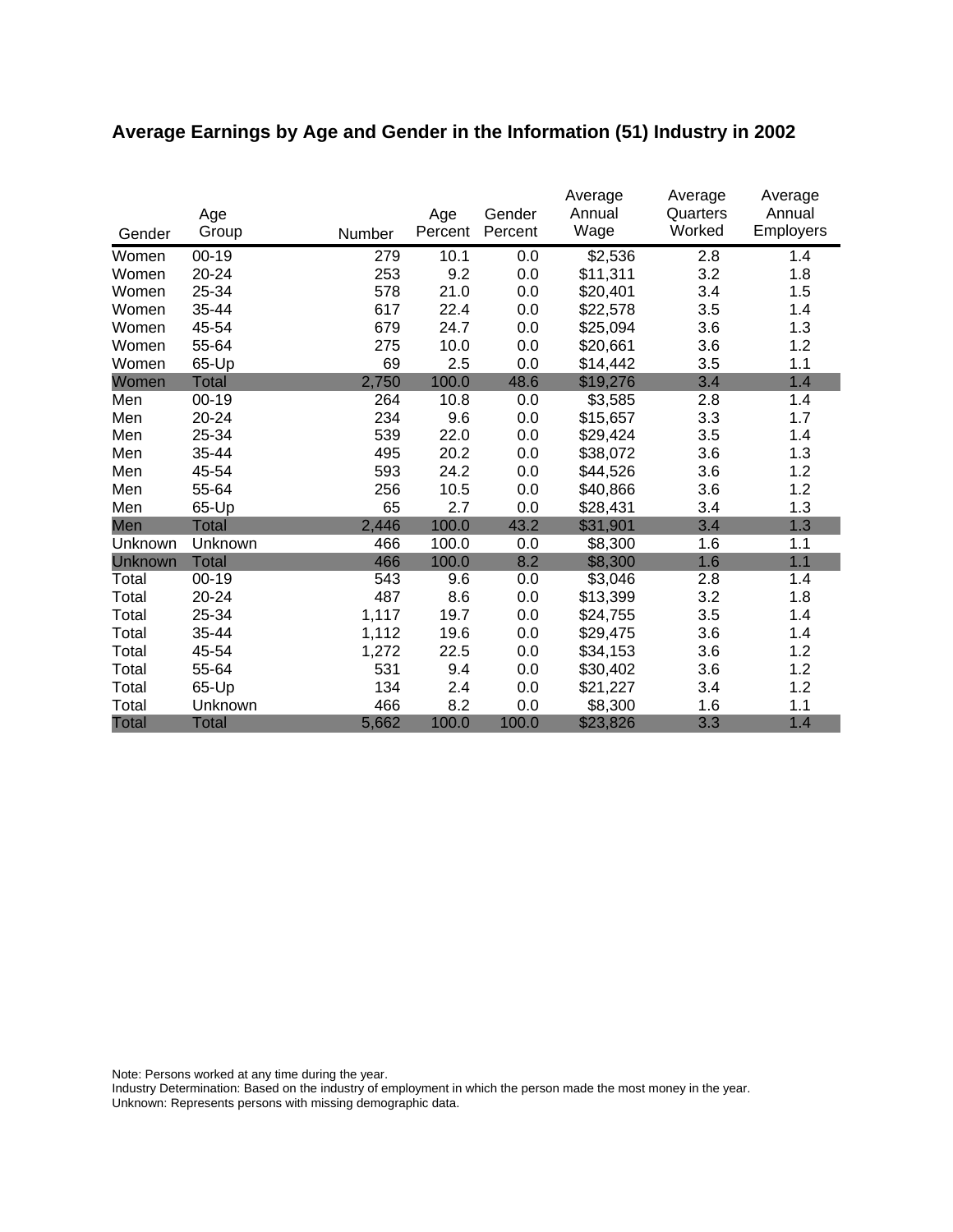# **Average Earnings by Age and Gender in the Financial Activities (52, 53) Industry in 2002**

|              |              |        |         | Gender  | Average<br>Annual | Average<br>Quarters | Average<br>Annual |
|--------------|--------------|--------|---------|---------|-------------------|---------------------|-------------------|
|              | Age          |        | Age     |         | Wage              | Worked              | Employers         |
| Gender       | Group        | Number | Percent | Percent |                   |                     |                   |
| Women        | $00 - 19$    | 403    | 5.4     | 0.0     | \$5,002           | 2.9                 | 1.7               |
| Women        | 20-24        | 864    | 11.5    | 0.0     | \$12,039          | 3.3                 | 1.7               |
| Women        | 25-34        | 1,632  | 21.8    | 0.0     | \$19,703          | 3.5                 | 1.5               |
| Women        | 35-44        | 1,864  | 24.9    | 0.0     | \$23,942          | 3.6                 | 1.3               |
| Women        | 45-54        | 1,745  | 23.3    | 0.0     | \$26,321          | 3.7                 | 1.3               |
| Women        | 55-64        | 759    | 10.1    | 0.0     | \$21,968          | 3.6                 | 1.2               |
| Women        | 65-Up        | 215    | 2.9     | 0.0     | \$12,627          | 3.4                 | 1.1               |
| Women        | <b>Total</b> | 7,482  | 100.0   | 61.4    | \$20,652          | 3.5                 | 1.4               |
| Men          | $00 - 19$    | 261    | 6.9     | 0.0     | \$5,209           | 2.6                 | 1.8               |
| Men          | 20-24        | 428    | 11.3    | 0.0     | \$12,931          | 3.1                 | 1.8               |
| Men          | 25-34        | 776    | 20.4    | 0.0     | \$29,885          | 3.4                 | 1.5               |
| Men          | 35-44        | 772    | 20.3    | 0.0     | \$42,648          | 3.5                 | 1.4               |
| Men          | 45-54        | 857    | 22.5    | 0.0     | \$58,642          | 3.6                 | 1.2               |
| Men          | 55-64        | 460    | 12.1    | 0.0     | \$55,625          | 3.5                 | 1.2               |
| Men          | 65-Up        | 246    | 6.5     | 0.0     | \$41,626          | 3.3                 | 1.2               |
| Men          | Unknown      | 1      | 0.0     | 0.0     | \$5,430           | 1.0                 | 1.0               |
| Men          | <b>Total</b> | 3,801  | 100.0   | 31.2    | \$39,226          | 3.4                 | 1.4               |
| Unknown      | Unknown      | 894    | 100.0   | 0.0     | \$8,790           | 1.6                 | 1.1               |
| Unknown      | <b>Total</b> | 894    | 100.0   | 7.3     | \$8,790           | 1.6                 | 1.1               |
| Total        | $00 - 19$    | 664    | 5.5     | 0.0     | \$5,083           | 2.8                 | 1.8               |
| Total        | $20 - 24$    | 1,292  | 10.6    | 0.0     | \$12,334          | 3.3                 | 1.7               |
| Total        | 25-34        | 2,408  | 19.8    | 0.0     | \$22,984          | 3.5                 | 1.5               |
| Total        | 35-44        | 2,636  | 21.6    | 0.0     | \$29,421          | 3.6                 | 1.4               |
| Total        | 45-54        | 2,602  | 21.4    | 0.0     | \$36,966          | 3.7                 | 1.3               |
| Total        | 55-64        | 1,219  | 10.0    | 0.0     | \$34,669          | 3.6                 | 1.2               |
| Total        | 65-Up        | 461    | 3.8     | 0.0     | \$28,102          | 3.3                 | 1.1               |
| Total        | Unknown      | 895    | 7.3     | 0.0     | \$8,786           | 1.6                 | 1.1               |
| <b>Total</b> | <b>Total</b> | 12,177 | 100.0   | 100.0   | \$25,579          | 3.3                 | 1.4               |

Note: Persons worked at any time during the year.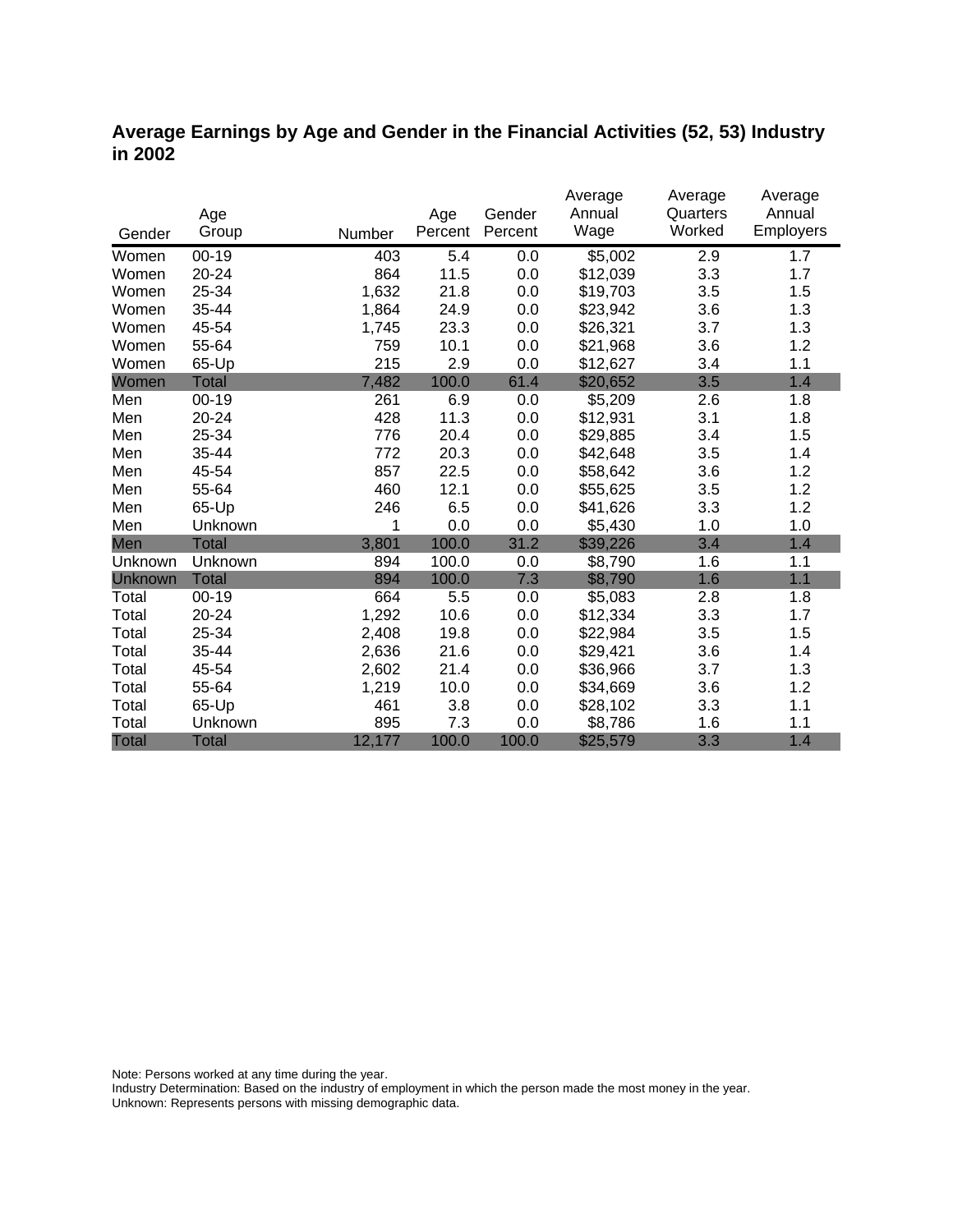# **Average Earnings by Age and Gender in the Professional & Business Services (54, 55, 56) Industry in 2002**

|              |              |        |         |         | Average  | Average  | Average          |
|--------------|--------------|--------|---------|---------|----------|----------|------------------|
|              | Age          |        | Age     | Gender  | Annual   | Quarters | Annual           |
| Gender       | Group        | Number | Percent | Percent | Wage     | Worked   | <b>Employers</b> |
| Women        | $00 - 19$    | 885    | 9.3     | 0.0     | \$3,168  | 2.5      | 1.8              |
| Women        | 20-24        | 1,334  | 14.1    | 0.0     | \$8,610  | 2.9      | 1.8              |
| Women        | 25-34        | 2,147  | 22.7    | 0.0     | \$16,121 | 3.2      | 1.6              |
| Women        | 35-44        | 2,146  | 22.6    | 0.0     | \$19,815 | 3.3      | 1.5              |
| Women        | 45-54        | 1,908  | 20.1    | 0.0     | \$20,813 | 3.4      | 1.5              |
| Women        | 55-64        | 821    | 8.7     | 0.0     | \$16,461 | 3.2      | 1.3              |
| Women        | 65-Up        | 236    | 2.5     | 0.0     | \$9,281  | 2.9      | 1.3              |
| Women        | <b>Total</b> | 9,477  | 100.0   | 40.8    | \$15,495 | 3.1      | 1.6              |
| Men          | $00 - 19$    | 1,001  | 9.9     | 0.0     | \$3,437  | 2.4      | 1.7              |
| Men          | $20 - 24$    | 1,402  | 13.9    | 0.0     | \$10,139 | 2.8      | 1.9              |
| Men          | 25-34        | 2,374  | 23.6    | 0.0     | \$23,468 | 3.1      | 1.6              |
| Men          | 35-44        | 1,957  | 19.4    | 0.0     | \$32,809 | 3.2      | 1.4              |
| Men          | 45-54        | 1,939  | 19.2    | 0.0     | \$40,732 | 3.3      | 1.3              |
| Men          | 55-64        | 1,018  | 10.1    | 0.0     | \$40,007 | 3.1      | 1.2              |
| Men          | 65-Up        | 381    | 3.8     | 0.0     | \$23,171 | 2.9      | 1.2              |
| Men          | Unknown      | 1      | 0.0     | 0.0     | \$59,085 | 4.0      | 1.0              |
| Men          | <b>Total</b> | 10,073 | 100.0   | 43.4    | \$26,424 | 3.0      | 1.5              |
| Unknown      | 35-44        | 1      | 0.0     | 0.0     | \$11,991 | 3.0      | 2.0              |
| Unknown      | Unknown      | 3,670  | 100.0   | 0.0     | \$7,257  | 1.5      | 1.1              |
| Unknown      | <b>Total</b> | 3,671  | 100.0   | 15.8    | \$7,258  | 1.5      | 1.1              |
| Total        | $00 - 19$    | 1,886  | 8.1     | 0.0     | \$3,311  | 2.4      | 1.7              |
| Total        | 20-24        | 2,736  | 11.8    | 0.0     | \$9,394  | 2.9      | 1.8              |
| Total        | 25-34        | 4,521  | 19.5    | 0.0     | \$19,979 | 3.1      | 1.6              |
| Total        | 35-44        | 4,104  | 17.7    | 0.0     | \$26,010 | 3.2      | 1.5              |
| Total        | 45-54        | 3,847  | 16.6    | 0.0     | \$30,853 | 3.3      | 1.4              |
| Total        | 55-64        | 1,839  | 7.9     | 0.0     | \$29,495 | 3.1      | 1.3              |
| Total        | 65-Up        | 617    | 2.7     | 0.0     | \$17,858 | 2.9      | 1.2              |
| Total        | Unknown      | 3,671  | 15.8    | 0.0     | \$7,271  | 1.5      | 1.1              |
| <b>Total</b> | <b>Total</b> | 23,221 | 100.0   | 100.0   | \$18,934 | 2.8      | 1.5              |

Note: Persons worked at any time during the year.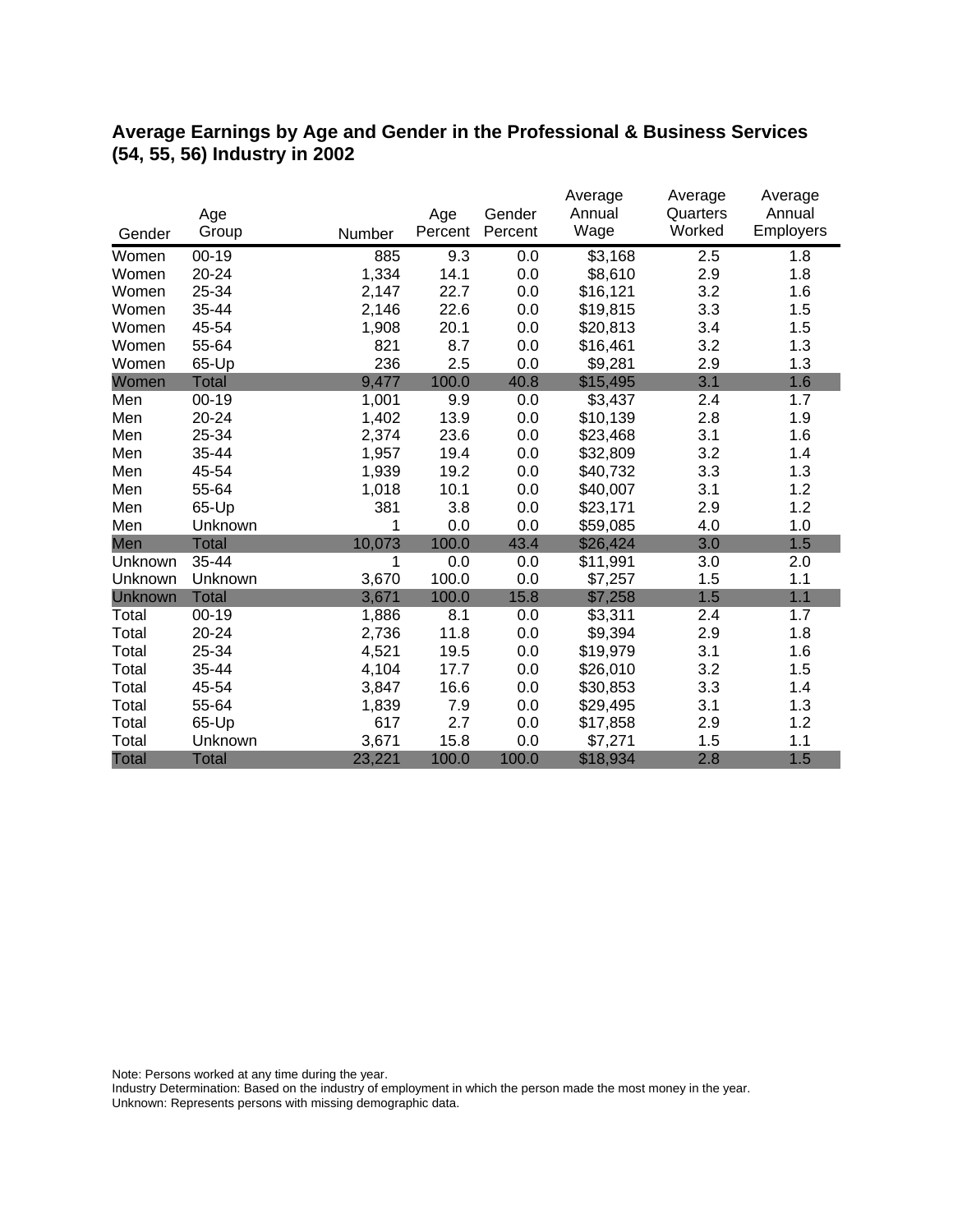# **Average Earnings by Age and Gender in the Educational Services (61) Industry in 2002**

|              |              |                |         |         | Average  | Average  | Average   |
|--------------|--------------|----------------|---------|---------|----------|----------|-----------|
|              | Age          |                | Age     | Gender  | Annual   | Quarters | Annual    |
| Gender       | Group        | Number         | Percent | Percent | Wage     | Worked   | Employers |
| Women        | $00 - 19$    | 553            | 2.9     | 0.0     | \$1,867  | 2.2      | 1.4       |
| Women        | 20-24        | 922            | 4.8     | 0.0     | \$6,927  | 2.6      | 1.6       |
| Women        | 25-34        | 3,092          | 16.2    | 0.0     | \$16,725 | 3.3      | 1.4       |
| Women        | 35-44        | 4,778          | 25.0    | 0.0     | \$20,660 | 3.6      | 1.3       |
| Women        | 45-54        | 6,452          | 33.8    | 0.0     | \$26,613 | 3.7      | 1.2       |
| Women        | 55-64        | 2,909          | 15.2    | 0.0     | \$23,790 | 3.5      | 1.2       |
| Women        | 65-Up        | 395            | 2.1     | 0.0     | \$8,109  | 2.9      | 1.1       |
| Women        | Unknown      | 3              | 0.0     | 0.0     | \$1,557  | 1.7      | 1.0       |
| Women        | <b>Total</b> | 19,104         | 100.0   | 63.6    | \$21,041 | 3.4      | 1.3       |
| Men          | $00 - 19$    | 582            | 6.4     | 0.0     | \$2,313  | 2.2      | 1.3       |
| Men          | 20-24        | 515            | 5.7     | 0.0     | \$6,232  | 2.3      | 1.5       |
| Men          | 25-34        | 1,478          | 16.2    | 0.0     | \$22,407 | 3.2      | 1.4       |
| Men          | 35-44        | 1,787          | 19.6    | 0.0     | \$33,842 | 3.6      | 1.3       |
| Men          | 45-54        | 2,551          | 28.0    | 0.0     | \$40,216 | 3.7      | 1.2       |
| Men          | 55-64        | 1,807          | 19.8    | 0.0     | \$36,829 | 3.5      | 1.2       |
| Men          | 65-Up        | 388            | 4.3     | 0.0     | \$16,177 | 3.2      | 1.2       |
| Men          | Unknown      | $\overline{2}$ | 0.0     | 0.0     | \$21,320 | 3.5      | 1.0       |
| Men          | <b>Total</b> | 9,110          | 100.0   | 30.3    | \$30,034 | 3.4      | 1.3       |
| Unknown      | 35-44        | 1              | 0.1     | 0.0     | \$11,052 | 3.0      | 1.0       |
| Unknown      | 55-64        | 1              | 0.1     | 0.0     | \$18,000 | 2.0      | 1.0       |
| Unknown      | Unknown      | 1,804          | 99.9    | 0.0     | \$5,573  | 1.4      | 1.1       |
| Unknown      | <b>Total</b> | 1,806          | 100.0   | 6.0     | \$5,583  | 1.4      | 1.1       |
| Total        | $00 - 19$    | 1,135          | 3.8     | 0.0     | \$2,095  | 2.2      | 1.4       |
| Total        | 20-24        | 1,437          | 4.8     | 0.0     | \$6,678  | 2.5      | 1.5       |
| Total        | 25-34        | 4,570          | 15.2    | 0.0     | \$18,562 | 3.3      | 1.4       |
| Total        | 35-44        | 6,566          | 21.9    | 0.0     | \$24,246 | 3.6      | 1.3       |
| Total        | 45-54        | 9,003          | 30.0    | 0.0     | \$30,467 | 3.7      | 1.2       |
| Total        | 55-64        | 4,717          | 15.7    | 0.0     | \$28,784 | 3.5      | 1.2       |
| Total        | 65-Up        | 783            | 2.6     | 0.0     | \$12,107 | 3.0      | 1.1       |
| Total        | Unknown      | 1,809          | 6.0     | 0.0     | \$5,584  | 1.4      | 1.1       |
| <b>Total</b> | <b>Total</b> | 30,020         | 100.0   | 100.0   | \$22,840 | 3.3      | 1.3       |

Note: Persons worked at any time during the year.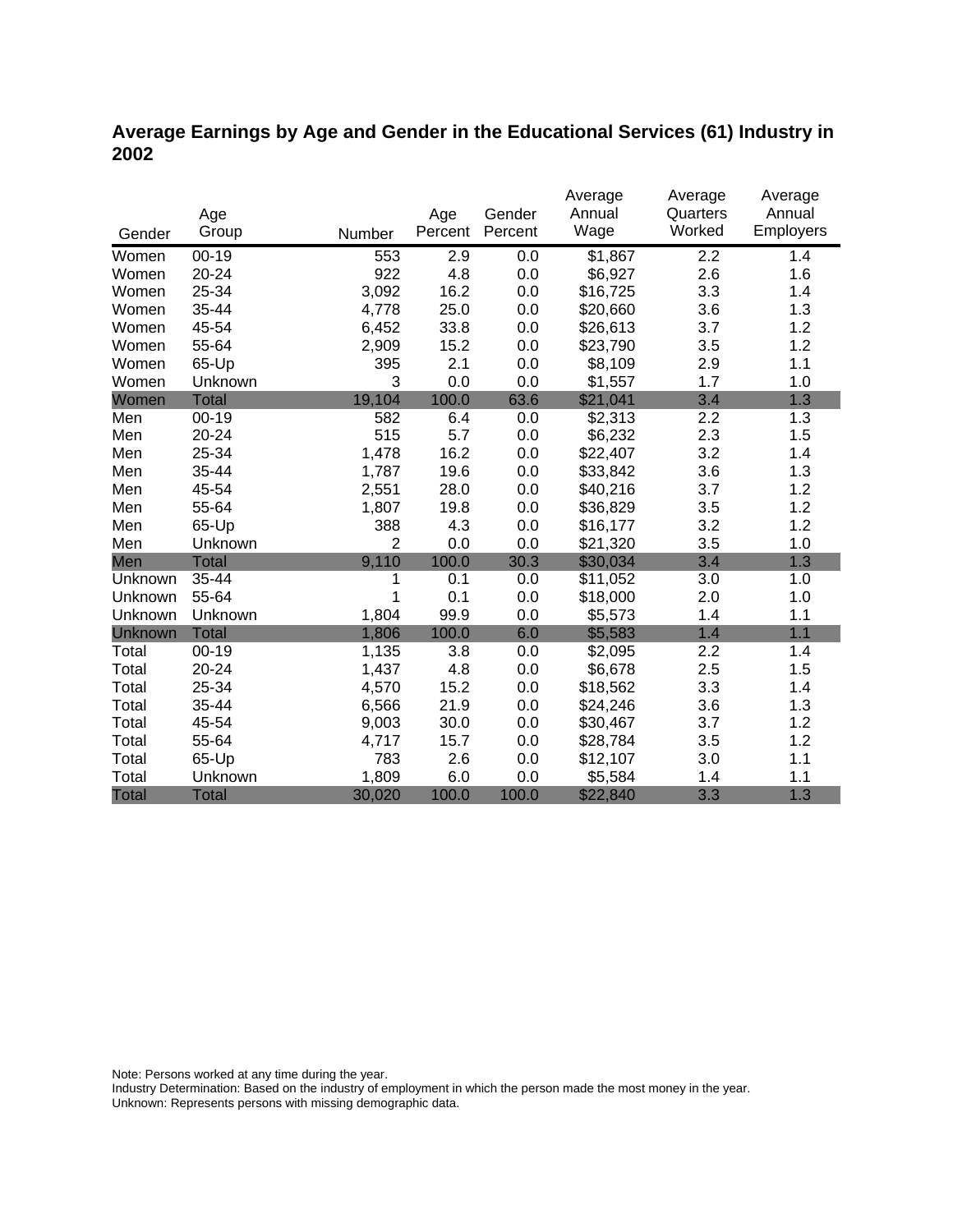# **Average Earnings by Age and Gender in the Health Care & Social Assistance (62) Industry in 2002**

|              |              |                |         |         | Average  | Average  | Average   |
|--------------|--------------|----------------|---------|---------|----------|----------|-----------|
|              | Age          |                | Age     | Gender  | Annual   | Quarters | Annual    |
| Gender       | Group        | Number         | Percent | Percent | Wage     | Worked   | Employers |
| Women        | $00 - 19$    | 1,168          | 5.2     | 0.0     | \$5,175  | 2.9      | 1.8       |
| Women        | $20 - 24$    | 2,574          | 11.5    | 0.0     | \$10,535 | 3.2      | 1.8       |
| Women        | 25-34        | 4,823          | 21.6    | 0.0     | \$18,501 | 3.4      | 1.5       |
| Women        | 35-44        | 5,362          | 24.1    | 0.0     | \$24,578 | 3.6      | 1.4       |
| Women        | 45-54        | 5,541          | 24.9    | 0.0     | \$25,867 | 3.6      | 1.3       |
| Women        | 55-64        | 2,239          | 10.0    | 0.0     | \$23,542 | 3.6      | 1.2       |
| Women        | 65-Up        | 585            | 2.6     | 0.0     | \$12,701 | 3.3      | 1.1       |
| Women        | Unknown      | $\overline{2}$ | 0.0     | 0.0     | \$8,262  | 3.0      | 1.5       |
| Women        | <b>Total</b> | 22,294         | 100.0   | 76.0    | \$20,528 | 3.5      | 1.5       |
| Men          | $00 - 19$    | 357            | 7.1     | 0.0     | \$4,590  | 2.7      | 1.7       |
| Men          | 20-24        | 495            | 9.8     | 0.0     | \$10,773 | 3.1      | 1.7       |
| Men          | 25-34        | 1,054          | 20.9    | 0.0     | \$27,645 | 3.3      | 1.5       |
| Men          | 35-44        | 1,106          | 21.9    | 0.0     | \$59,014 | 3.4      | 1.3       |
| Men          | 45-54        | 1,233          | 24.4    | 0.0     | \$68,846 | 3.6      | 1.3       |
| Men          | 55-64        | 640            | 12.7    | 0.0     | \$66,510 | 3.5      | 1.2       |
| Men          | 65-Up        | 164            | 3.2     | 0.0     | \$28,017 | 3.3      | 1.1       |
| Men          | Unknown      | $\overline{2}$ | 0.0     | 0.0     | \$9,281  | 3.0      | 1.0       |
| Men          | <b>Total</b> | 5,051          | 100.0   | 17.2    | \$46,218 | 3.4      | 1.4       |
| Unknown      | 45-54        | 1              | 0.1     | 0.0     | \$1,936  | 2.0      | 1.0       |
| Unknown      | Unknown      | 1,998          | 99.9    | 0.0     | \$8,952  | 1.6      | 1.1       |
| Unknown      | <b>Total</b> | 1,999          | 100.0   | 6.8     | \$8,949  | 1.6      | 1.1       |
| Total        | $00 - 19$    | 1,525          | 5.2     | 0.0     | \$5,038  | 2.8      | 1.8       |
| Total        | 20-24        | 3,069          | 10.5    | 0.0     | \$10,573 | 3.2      | 1.8       |
| Total        | 25-34        | 5,877          | 20.0    | 0.0     | \$20,141 | 3.4      | 1.5       |
| Total        | 35-44        | 6,468          | 22.0    | 0.0     | \$30,466 | 3.6      | 1.4       |
| Total        | 45-54        | 6,775          | 23.1    | 0.0     | \$33,685 | 3.6      | 1.3       |
| Total        | 55-64        | 2,879          | 9.8     | 0.0     | \$33,094 | 3.6      | 1.2       |
| Total        | 65-Up        | 749            | 2.6     | 0.0     | \$16,055 | 3.3      | 1.1       |
| Total        | Unknown      | 2,002          | 6.8     | 0.0     | \$8,952  | 1.6      | 1.1       |
| <b>Total</b> | <b>Total</b> | 29,344         | 100.0   | 100.0   | \$24,161 | 3.3      | 1.4       |

Note: Persons worked at any time during the year.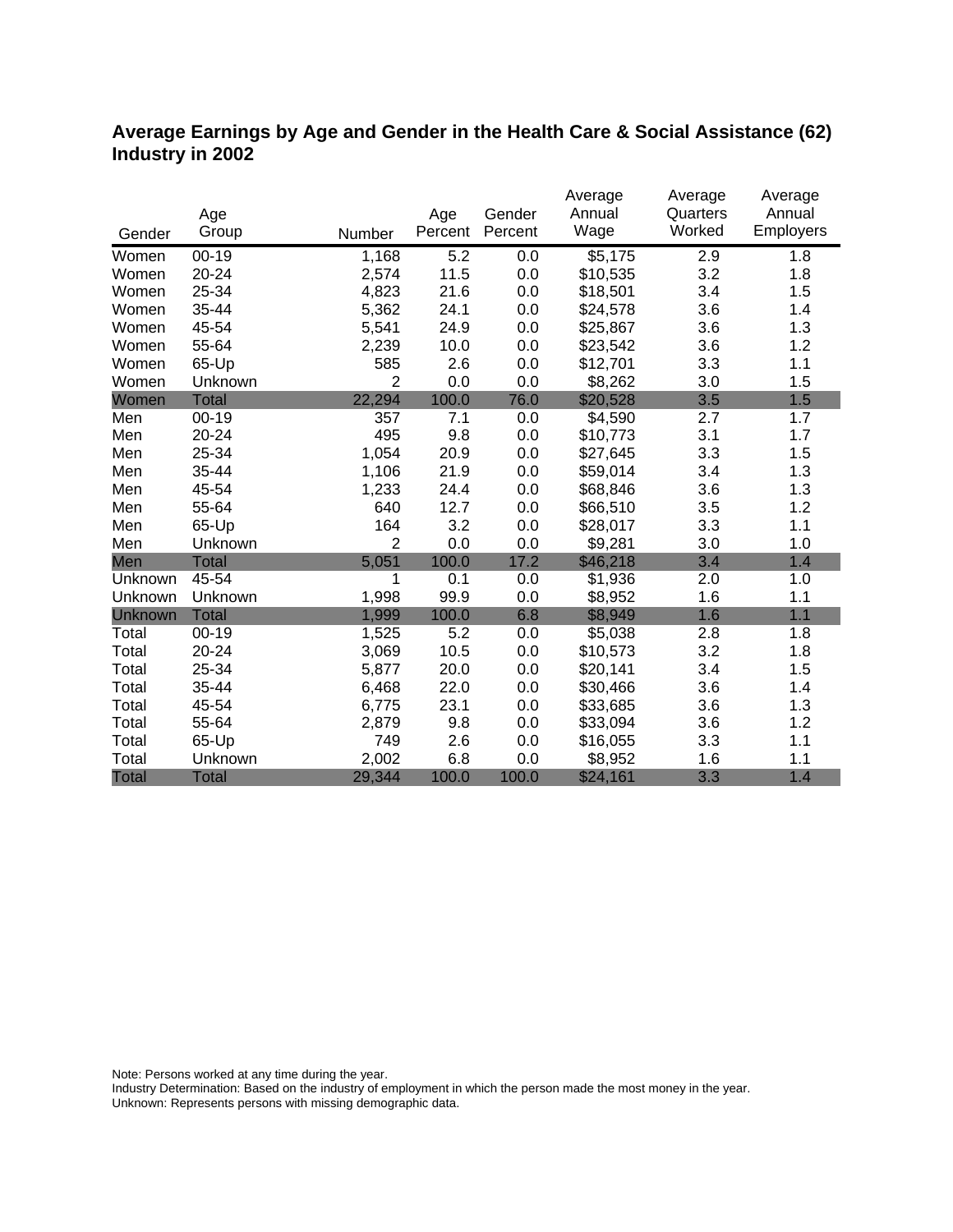# **Average Earnings by Age and Gender in the Leisure & Hospitality (71, 72) Industry in 2002**

|              |              |                |         |         | Average  | Average  | Average   |
|--------------|--------------|----------------|---------|---------|----------|----------|-----------|
|              | Age          |                | Age     | Gender  | Annual   | Quarters | Annual    |
| Gender       | Group        | Number         | Percent | Percent | Wage     | Worked   | Employers |
| Women        | $00 - 19$    | 6,215          | 27.5    | 0.0     | \$2,988  | 2.6      | 1.7       |
| Women        | 20-24        | 4,374          | 19.4    | 0.0     | \$6,063  | 2.8      | 1.9       |
| Women        | 25-34        | 4,127          | 18.3    | 0.0     | \$8,736  | 3.0      | 1.7       |
| Women        | 35-44        | 3,736          | 16.6    | 0.0     | \$10,323 | 3.1      | 1.6       |
| Women        | 45-54        | 2,419          | 10.7    | 0.0     | \$11,473 | 3.2      | 1.5       |
| Women        | 55-64        | 1,179          | 5.2     | 0.0     | \$10,013 | 3.2      | 1.3       |
| Women        | 65-Up        | 508            | 2.3     | 0.0     | \$8,732  | 3.1      | 1.2       |
| Women        | Unknown      | $\overline{2}$ | 0.0     | 0.0     | \$2,539  | 3.0      | 1.5       |
| Women        | <b>Total</b> | 22,560         | 100.0   | 45.2    | \$7,257  | 2.9      | 1.7       |
| Men          | $00 - 19$    | 4,897          | 30.8    | 0.0     | \$2,983  | 2.5      | 1.6       |
| Men          | 20-24        | 2,929          | 18.4    | 0.0     | \$6,846  | 2.8      | 1.9       |
| Men          | 25-34        | 3,376          | 21.3    | 0.0     | \$12,136 | 3.0      | 1.7       |
| Men          | 35-44        | 2,039          | 12.8    | 0.0     | \$15,894 | 3.0      | 1.5       |
| Men          | 45-54        | 1,466          | 9.2     | 0.0     | \$18,514 | 3.1      | 1.4       |
| Men          | 55-64        | 755            | 4.8     | 0.0     | \$16,049 | 3.0      | 1.2       |
| Men          | 65-Up        | 408            | 2.6     | 0.0     | \$10,277 | 2.9      | 1.1       |
| Men          | Unknown      | $\overline{7}$ | 0.0     | 0.0     | \$9,176  | 3.1      | 2.3       |
| Men          | <b>Total</b> | 15,877         | 100.0   | 31.8    | \$9,546  | 2.8      | 1.6       |
| Unknown      | 20-24        | 1              | 0.0     | 0.0     | \$6,581  | 3.0      | 1.0       |
| Unknown      | 25-34        | 1              | 0.0     | 0.0     | \$11,223 | 2.0      | 1.0       |
| Unknown      | 35-44        | 1              | 0.0     | 0.0     | \$18,877 | 4.0      | 1.0       |
| Unknown      | 45-54        | 1              | 0.0     | 0.0     | \$508    | 1.0      | 1.0       |
| Unknown      | Unknown      | 11,478         | 100.0   | 0.0     | \$3,256  | 1.7      | 1.2       |
| Unknown      | <b>Total</b> | 11,482         | 100.0   | 23.0    | \$3,258  | 1.7      | 1.2       |
| Total        | $00 - 19$    | 11,112         | 22.3    | 0.0     | \$2,986  | 2.6      | 1.7       |
| Total        | 20-24        | 7,304          | 14.6    | 0.0     | \$6,377  | 2.8      | 1.9       |
| Total        | 25-34        | 7,504          | 15.0    | 0.0     | \$10,266 | 3.0      | 1.7       |
| Total        | 35-44        | 5,776          | 11.6    | 0.0     | \$12,291 | 3.1      | 1.6       |
| Total        | 45-54        | 3,886          | 7.8     | 0.0     | \$14,127 | 3.2      | 1.4       |
| Total        | 55-64        | 1,934          | 3.9     | 0.0     | \$12,370 | 3.1      | 1.3       |
| Total        | 65-Up        | 916            | 1.8     | 0.0     | \$9,421  | 3.0      | 1.2       |
| Total        | Unknown      | 11,487         | 23.0    | 0.0     | \$3,260  | 1.7      | 1.2       |
| <b>Total</b> | <b>Total</b> | 49,919         | 100.0   | 100.0   | \$7,065  | 2.6      | 1.5       |

Note: Persons worked at any time during the year.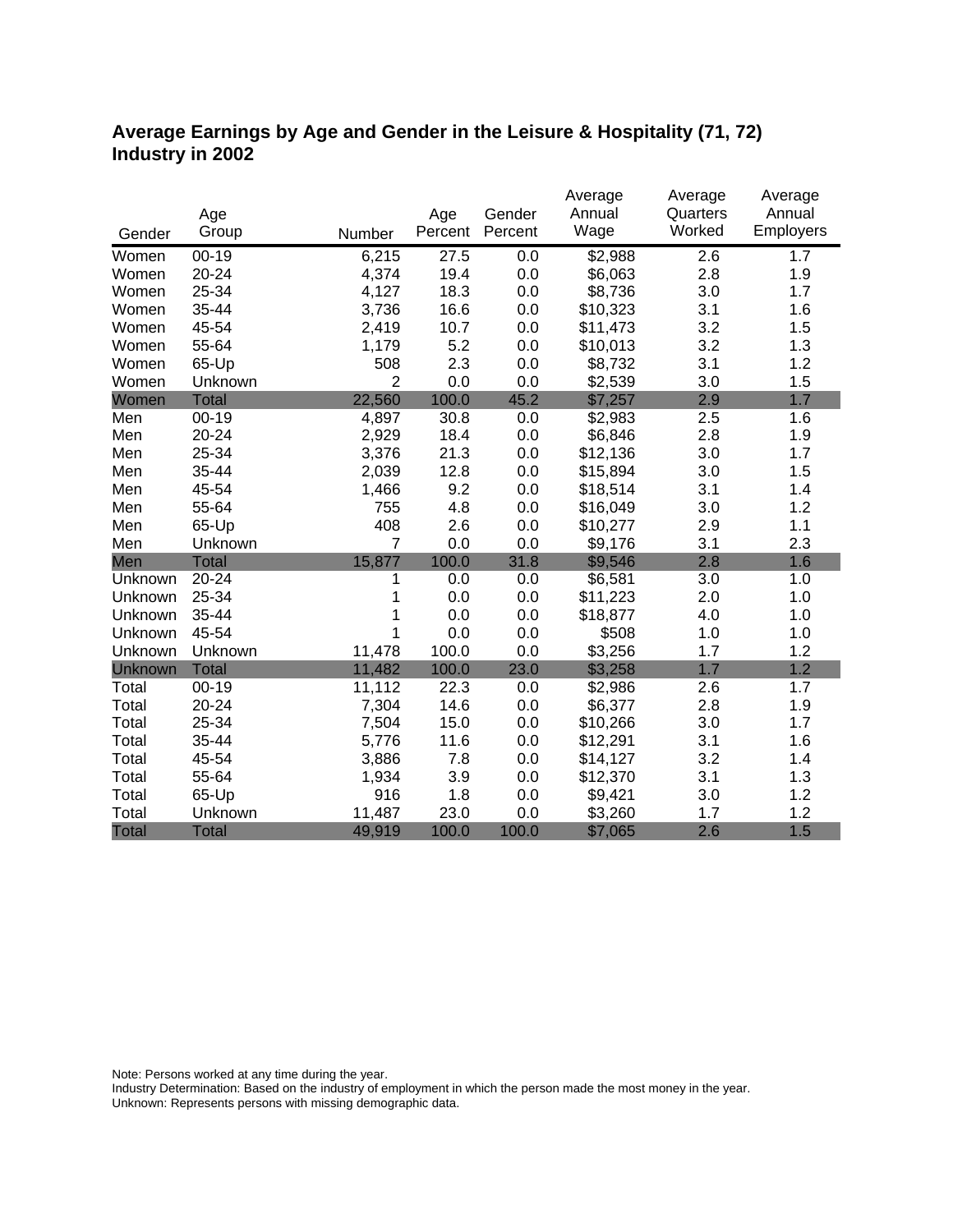### **Average Earnings by Age and Gender in the Other Services Except Public Administration (81) Industry in 2002**

|              |              |                |         |         | Average  | Average  | Average   |
|--------------|--------------|----------------|---------|---------|----------|----------|-----------|
|              | Age          |                | Age     | Gender  | Annual   | Quarters | Annual    |
| Gender       | Group        | Number         | Percent | Percent | Wage     | Worked   | Employers |
| Women        | $00 - 19$    | 351            | 9.2     | 0.0     | \$3,551  | 2.7      | 1.7       |
| Women        | 20-24        | 464            | 12.2    | 0.0     | \$7,986  | 3.0      | 1.8       |
| Women        | 25-34        | 786            | 20.7    | 0.0     | \$12,446 | 3.2      | 1.5       |
| Women        | 35-44        | 839            | 22.0    | 0.0     | \$15,555 | 3.4      | 1.4       |
| Women        | 45-54        | 753            | 19.8    | 0.0     | \$16,437 | 3.4      | 1.4       |
| Women        | 55-64        | 426            | 11.2    | 0.0     | \$14,959 | 3.4      | 1.3       |
| Women        | 65-Up        | 187            | 4.9     | 0.0     | \$7,882  | 3.0      | 1.2       |
| Women        | <b>Total</b> | 3,806          | 100.0   | 41.4    | \$12,614 | 3.2      | 1.5       |
| Men          | $00 - 19$    | 520            | 12.5    | 0.0     | \$4,884  | 2.7      | 1.6       |
| Men          | 20-24        | 577            | 13.9    | 0.0     | \$13,760 | 3.1      | 1.8       |
| Men          | 25-34        | 880            | 21.1    | 0.0     | \$23,010 | 3.3      | 1.5       |
| Men          | 35-44        | 868            | 20.9    | 0.0     | \$28,257 | 3.4      | 1.3       |
| Men          | 45-54        | 702            | 16.9    | 0.0     | \$31,394 | 3.4      | 1.2       |
| Men          | 55-64        | 425            | 10.2    | 0.0     | \$24,312 | 3.3      | 1.2       |
| Men          | 65-Up        | 189            | 4.5     | 0.0     | \$13,644 | 3.2      | 1.1       |
| Men          | Unknown      | $\overline{2}$ | 0.0     | 0.0     | \$4,133  | 1.0      | 1.0       |
| Men          | Total        | 4,163          | 100.0   | 45.3    | \$21,670 | 3.2      | 1.4       |
| Unknown      | 45-54        | 1              | 0.1     | 0.0     | \$9,341  | 4.0      | 1.0       |
| Unknown      | Unknown      | 1,216          | 99.9    | 0.0     | \$5,906  | 1.5      | 1.1       |
| Unknown      | <b>Total</b> | 1,217          | 100.0   | 13.2    | \$5,909  | 1.5      | 1.1       |
| Total        | $00 - 19$    | 871            | 9.5     | 0.0     | \$4,347  | 2.7      | 1.6       |
| Total        | 20-24        | 1,041          | 11.3    | 0.0     | \$11,186 | 3.1      | 1.8       |
| Total        | 25-34        | 1,666          | 18.1    | 0.0     | \$18,026 | 3.2      | 1.5       |
| Total        | 35-44        | 1,707          | 18.6    | 0.0     | \$22,014 | 3.4      | 1.4       |
| Total        | 45-54        | 1,456          | 15.9    | 0.0     | \$23,644 | 3.4      | 1.3       |
| Total        | 55-64        | 851            | 9.3     | 0.0     | \$19,630 | 3.4      | 1.2       |
| Total        | 65-Up        | 376            | 4.1     | 0.0     | \$10,778 | 3.1      | 1.2       |
| Total        | Unknown      | 1,218          | 13.3    | 0.0     | \$5,903  | 1.5      | 1.1       |
| <b>Total</b> | <b>Total</b> | 9,186          | 100.0   | 100.0   | \$15,830 | 3.0      | 1.4       |

Note: Persons worked at any time during the year.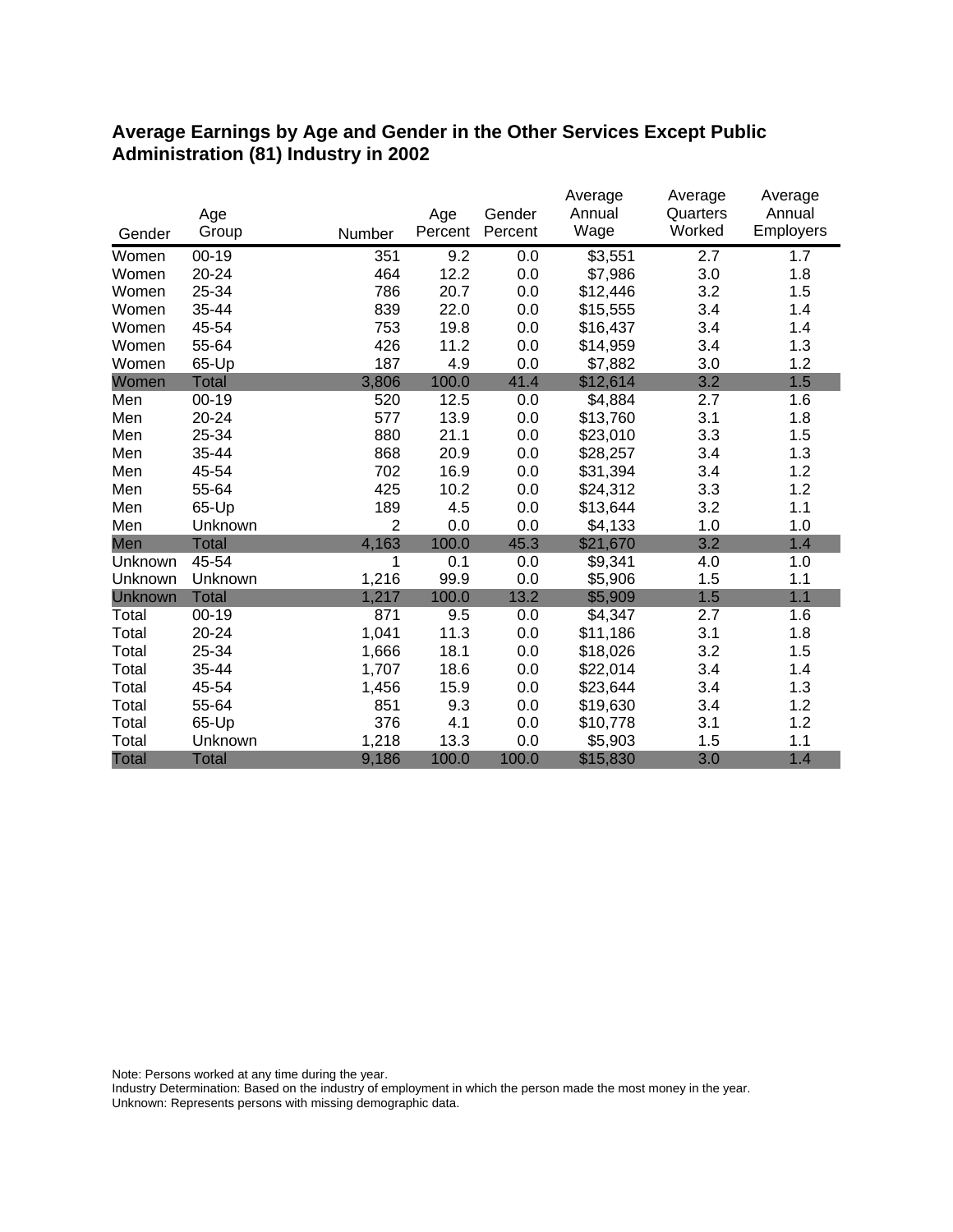# **Average Earnings by Age and Gender in the Public Administration (92) Industry in 2002**

|                |              |        |         |         | Average  | Average  | Average   |
|----------------|--------------|--------|---------|---------|----------|----------|-----------|
|                | Age          |        | Age     | Gender  | Annual   | Quarters | Annual    |
| Gender         | Group        | Number | Percent | Percent | Wage     | Worked   | Employers |
| Women          | $00-19$      | 721    | 7.2     | 0.0     | \$3,282  | 2.5      | 1.5       |
| Women          | 20-24        | 797    | 8.0     | 0.0     | \$11,073 | 3.1      | 1.7       |
| Women          | 25-34        | 1,732  | 17.3    | 0.0     | \$21,974 | 3.5      | 1.4       |
| Women          | 35-44        | 2,335  | 23.4    | 0.0     | \$26,429 | 3.7      | 1.4       |
| Women          | 45-54        | 2,818  | 28.2    | 0.0     | \$28,535 | 3.7      | 1.3       |
| Women          | 55-64        | 1,315  | 13.2    | 0.0     | \$26,893 | 3.7      | 1.2       |
| Women          | 65-Up        | 271    | 2.7     | 0.0     | \$12,187 | 3.0      | 1.2       |
| Women          | Total        | 9,989  | 100.0   | 44.5    | \$23,029 | 3.5      | 1.4       |
| Men            | $00 - 19$    | 789    | 6.8     | 0.0     | \$3,207  | 2.4      | 1.4       |
| Men            | 20-24        | 761    | 6.5     | 0.0     | \$14,293 | 3.1      | 1.7       |
| Men            | 25-34        | 2,107  | 18.1    | 0.0     | \$28,923 | 3.6      | 1.4       |
| Men            | 35-44        | 2,679  | 23.0    | 0.0     | \$35,708 | 3.8      | 1.3       |
| Men            | 45-54        | 3,187  | 27.4    | 0.0     | \$39,426 | 3.8      | 1.2       |
| Men            | 55-64        | 1,696  | 14.6    | 0.0     | \$35,759 | 3.7      | 1.2       |
| Men            | 65-Up        | 407    | 3.5     | 0.0     | \$16,681 | 3.2      | 1.1       |
| Men            | <b>Total</b> | 11,626 | 100.0   | 51.8    | \$31,231 | 3.6      | 1.3       |
| Unknown        | Unknown      | 820    | 100.0   | 0.0     | \$6,106  | 1.5      | 1.1       |
| <b>Unknown</b> | <b>Total</b> | 820    | 100.0   | 3.7     | \$6,106  | 1.5      | 1.1       |
| Total          | $00 - 19$    | 1,510  | 6.7     | 0.0     | \$3,243  | 2.4      | 1.5       |
| Total          | 20-24        | 1,558  | 6.9     | 0.0     | \$12,646 | 3.1      | 1.7       |
| Total          | 25-34        | 3,839  | 17.1    | 0.0     | \$25,788 | 3.6      | 1.4       |
| Total          | 35-44        | 5,014  | 22.3    | 0.0     | \$31,387 | 3.7      | 1.3       |
| Total          | 45-54        | 6,005  | 26.8    | 0.0     | \$34,315 | 3.8      | 1.2       |
| Total          | 55-64        | 3,011  | 13.4    | 0.0     | \$31,887 | 3.7      | 1.2       |
| Total          | 65-Up        | 678    | 3.0     | 0.0     | \$14,885 | 3.1      | 1.1       |
| Total          | Unknown      | 820    | 3.7     | 0.0     | \$6,106  | 1.5      | 1.1       |
| <b>Total</b>   | <b>Total</b> | 22,435 | 100.0   | 100.0   | \$26,661 | 3.5      | 1.3       |

Note: Persons worked at any time during the year.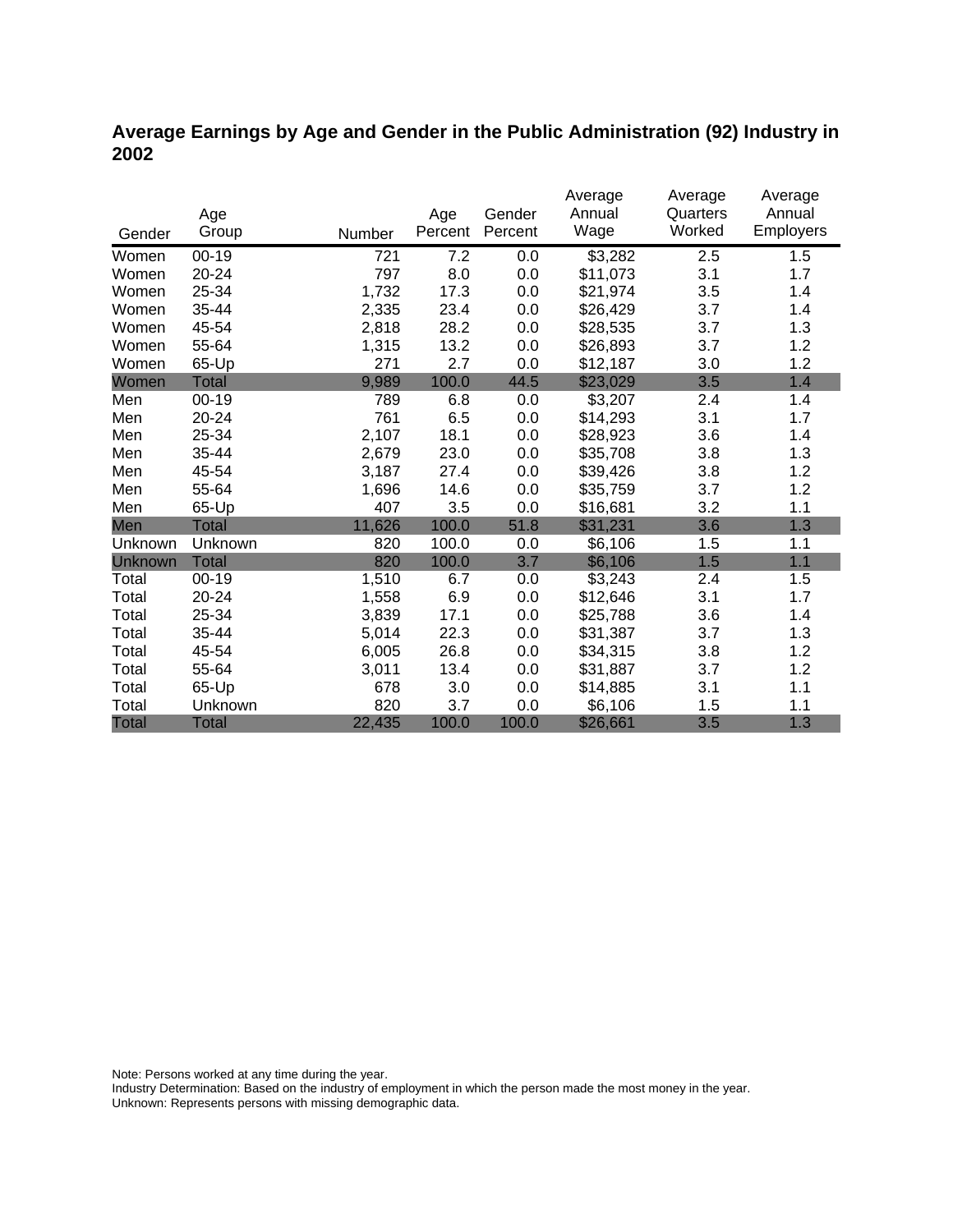### **Average Earnings by Age and Gender in the Nonclassified Industry (99) Industry in 2002**

|              |              |                |         |         | Average<br>Annual | Average<br>Quarters | Average<br>Annual |
|--------------|--------------|----------------|---------|---------|-------------------|---------------------|-------------------|
|              | Age          |                | Age     | Gender  |                   |                     |                   |
| Gender       | Group        | Number         | Percent | Percent | Wage              | Worked              | Employers         |
| Women        | $00-19$      | 8              | 7.1     | 0.0     | \$17,056          | 2.3                 | 1.1               |
| Women        | 20-24        | 46             | 40.7    | 0.0     | \$19,985          | 2.7                 | 1.3               |
| Women        | 25-34        | 32             | 28.3    | 0.0     | \$23,061          | 2.7                 | 1.4               |
| Women        | 35-44        | 13             | 11.5    | 0.0     | \$23,878          | 3.2                 | 1.8               |
| Women        | 45-54        | 7              | 6.2     | 0.0     | \$16,575          | 2.6                 | 1.9               |
| Women        | 55-64        | 6              | 5.3     | 0.0     | \$18,291          | 2.8                 | 1.3               |
| Women        | 65-Up        | 1              | 0.9     | 0.0     | \$20,458          | 3.0                 | 3.0               |
| Women        | <b>Total</b> | 113            | 100.0   | 32.6    | \$20,799          | 2.7                 | 1.4               |
| Men          | $00 - 19$    | 4              | 1.7     | 0.0     | \$12,703          | 2.5                 | 1.5               |
| Men          | 20-24        | 108            | 47.2    | 0.0     | \$19,122          | 2.6                 | 1.4               |
| Men          | 25-34        | 67             | 29.3    | 0.0     | \$21,525          | 2.6                 | 1.4               |
| Men          | 35-44        | 35             | 15.3    | 0.0     | \$27,813          | 2.6                 | 1.3               |
| Men          | 45-54        | 9              | 3.9     | 0.0     | \$28,660          | 2.7                 | 1.3               |
| Men          | 55-64        | 5              | 2.2     | 0.0     | \$23,481          | 2.8                 | 1.2               |
| Men          | 65-Up        | 1              | 0.4     | 0.0     | \$6,500           | 2.0                 | 1.0               |
| Men          | Total        | 229            | 100.0   | 66.0    | \$21,456          | 2.6                 | 1.4               |
| Unknown      | Unknown      | 5              | 100.0   | 0.0     | \$2,326           | 1.2                 | 1.2               |
| Unknown      | <b>Total</b> | 5              | 100.0   | 1.4     | \$2,326           | 1.2                 | 1.2               |
| Total        | $00 - 19$    | 12             | 3.5     | 0.0     | \$15,605          | 2.3                 | 1.3               |
| Total        | 20-24        | 154            | 44.4    | 0.0     | \$19,380          | 2.6                 | 1.4               |
| Total        | 25-34        | 99             | 28.5    | 0.0     | \$22,022          | 2.6                 | 1.4               |
| Total        | 35-44        | 48             | 13.8    | 0.0     | \$26,747          | 2.8                 | 1.5               |
| Total        | 45-54        | 16             | 4.6     | 0.0     | \$23,373          | 2.6                 | 1.6               |
| Total        | 55-64        | 11             | 3.2     | 0.0     | \$20,650          | 2.8                 | 1.3               |
| Total        | 65-Up        | $\overline{2}$ | 0.6     | 0.0     | \$13,479          | 2.5                 | 2.0               |
| Total        | Unknown      | 5              | 1.4     | 0.0     | \$2,326           | 1.2                 | 1.2               |
| <b>Total</b> | <b>Total</b> | 347            | 100.0   | 100.0   | \$20,967          | 2.6                 | 1.4               |

Note: Persons worked at any time during the year.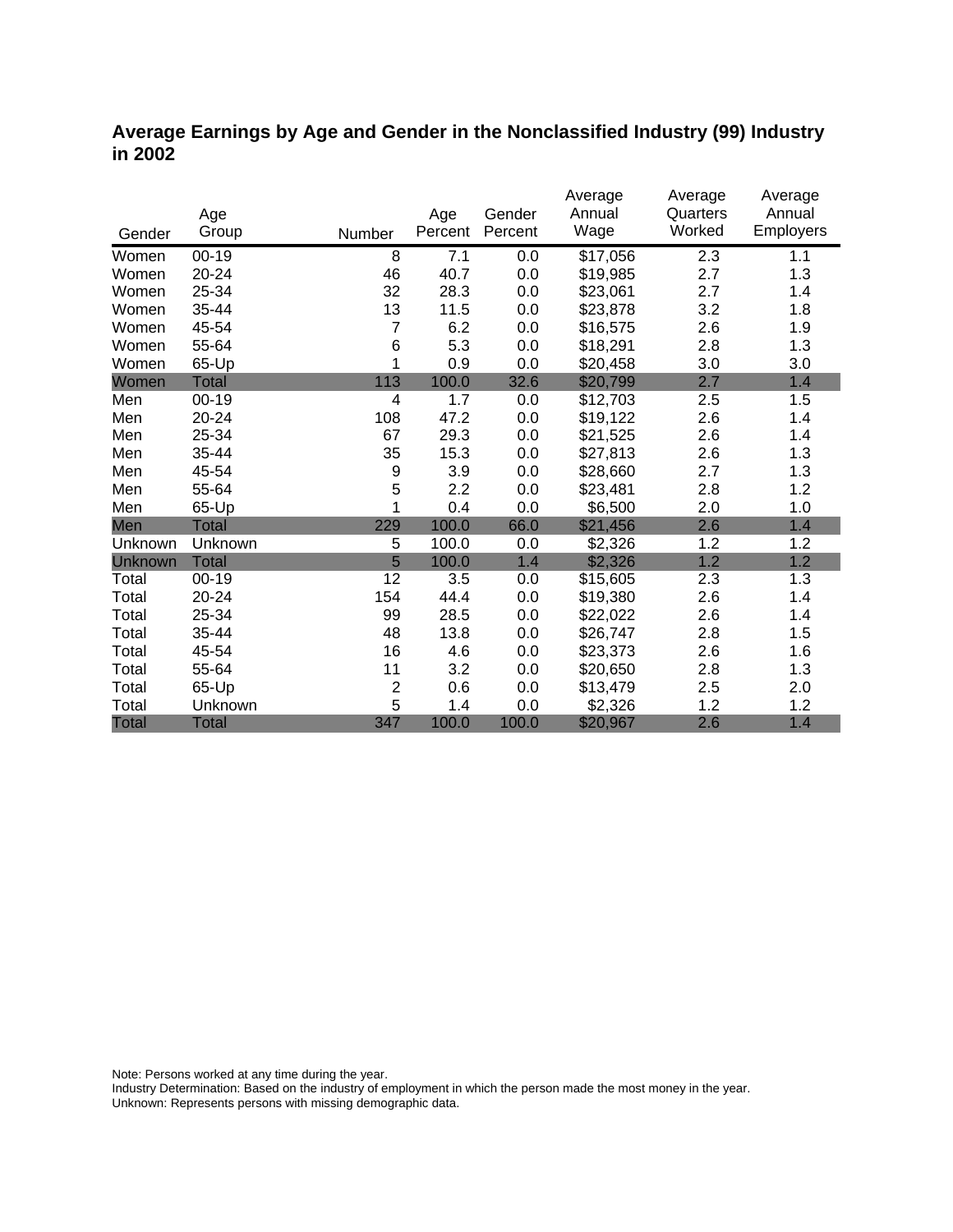# **Average Earnings by Age and Gender in the All Industry in 2002**

|              | Age          |         | Age     | Gender  | Average<br>Annual | Average<br>Quarters | Average<br>Annual |
|--------------|--------------|---------|---------|---------|-------------------|---------------------|-------------------|
| Gender       | Group        | Number  | Percent | Percent | Wage              | Worked              | Employers         |
| Women        | $00 - 19$    | 14,718  | 11.2    | 0.0     | \$3,493           | $\overline{2.7}$    | 1.7               |
| Women        | 20-24        | 16,459  | 12.5    | 0.0     | \$8,590           | 3.0                 | 1.8               |
| Women        | 25-34        | 25,080  | 19.1    | 0.0     | \$15,763          | 3.3                 | 1.5               |
| Women        | 35-44        | 29,455  | 22.4    | 0.0     | \$20,164          | 3.5                 | 1.4               |
| Women        | 45-54        | 29,167  | 22.2    | 0.0     | \$23,477          | 3.6                 | 1.3               |
| Women        | 55-64        | 13,001  | 9.9     | 0.0     | \$20,437          | 3.5                 | 1.2               |
| Women        | 65-Up        | 3,461   | 2.6     | 0.0     | \$10,567          | 3.2                 | 1.1               |
| Women        | Unknown      | 11      | 0.0     | 0.0     | \$4,543           | 2.6                 | 1.3               |
| Women        | <b>Total</b> | 131,352 | 100.0   | 41.3    | \$16,514          | 3.3                 | 1.5               |
| Men          | $00 - 19$    | 15,327  | 10.5    | 0.0     | \$4,168           | 2.6                 | 1.7               |
| Men          | 20-24        | 17,932  | 12.3    | 0.0     | \$13,273          | 3.0                 | 1.8               |
| Men          | 25-34        | 30,622  | 21.0    | 0.0     | \$24,954          | 3.3                 | 1.6               |
| Men          | 35-44        | 31,530  | 21.6    | 0.0     | \$35,437          | 3.4                 | 1.4               |
| Men          | 45-54        | 30,936  | 21.2    | 0.0     | \$43,371          | 3.5                 | 1.3               |
| Men          | 55-64        | 14,955  | 10.3    | 0.0     | \$38,602          | 3.4                 | 1.2               |
| Men          | 65-Up        | 4,430   | 3.0     | 0.0     | \$20,455          | 3.1                 | 1.2               |
| Men          | Unknown      | 29      | 0.0     | 0.0     | \$11,915          | 2.6                 | 1.6               |
| Men          | <b>Total</b> | 145,761 | 100.0   | 45.8    | \$28,769          | 3.3                 | 1.5               |
| Unknown      | $00-19$      | 1       | 0.0     | 0.0     | \$1,940           | 1.0                 | 1.0               |
| Unknown      | 20-24        | 3       | 0.0     | 0.0     | \$12,684          | 3.0                 | 1.7               |
| Unknown      | 25-34        | 1       | 0.0     | 0.0     | \$11,223          | 2.0                 | 1.0               |
| Unknown      | 35-44        | 5       | 0.0     | 0.0     | \$16,826          | 3.2                 | 1.2               |
| Unknown      | 45-54        | 5       | 0.0     | 0.0     | \$3,624           | 2.0                 | 1.0               |
| Unknown      | 55-64        | 1       | 0.0     | 0.0     | \$18,000          | 2.0                 | 1.0               |
| Unknown      | Unknown      | 40,920  | 100.0   | 0.0     | \$6,193           | 1.6                 | 1.1               |
| Unknown      | <b>Total</b> | 40,936  | 100.0   | 12.9    | \$6,194           | 1.6                 | 1.1               |
| Total        | $00 - 19$    | 30,046  | 9.4     | 0.0     | \$3,837           | 2.6                 | 1.7               |
| Total        | 20-24        | 34,394  | 10.8    | 0.0     | \$11,032          | 3.0                 | 1.8               |
| Total        | 25-34        | 55,703  | 17.5    | 0.0     | \$20,816          | 3.3                 | 1.6               |
| Total        | 35-44        | 60,990  | 19.2    | 0.0     | \$28,060          | 3.4                 | 1.4               |
| Total        | 45-54        | 60,108  | 18.9    | 0.0     | \$33,714          | 3.6                 | 1.3               |
| Total        | 55-64        | 27,957  | 8.8     | 0.0     | \$30,154          | 3.5                 | 1.2               |
| Total        | 65-Up        | 7,891   | 2.5     | 0.0     | \$16,118          | 3.1                 | 1.2               |
| Total        | Unknown      | 40,960  | 12.9    | 0.0     | \$6,196           | 1.6                 | 1.1               |
| <b>Total</b> | <b>Total</b> | 318,049 | 100.0   | 100.0   | \$20,802          | 3.1                 | 1.4               |

Note: Persons worked at any time during the year.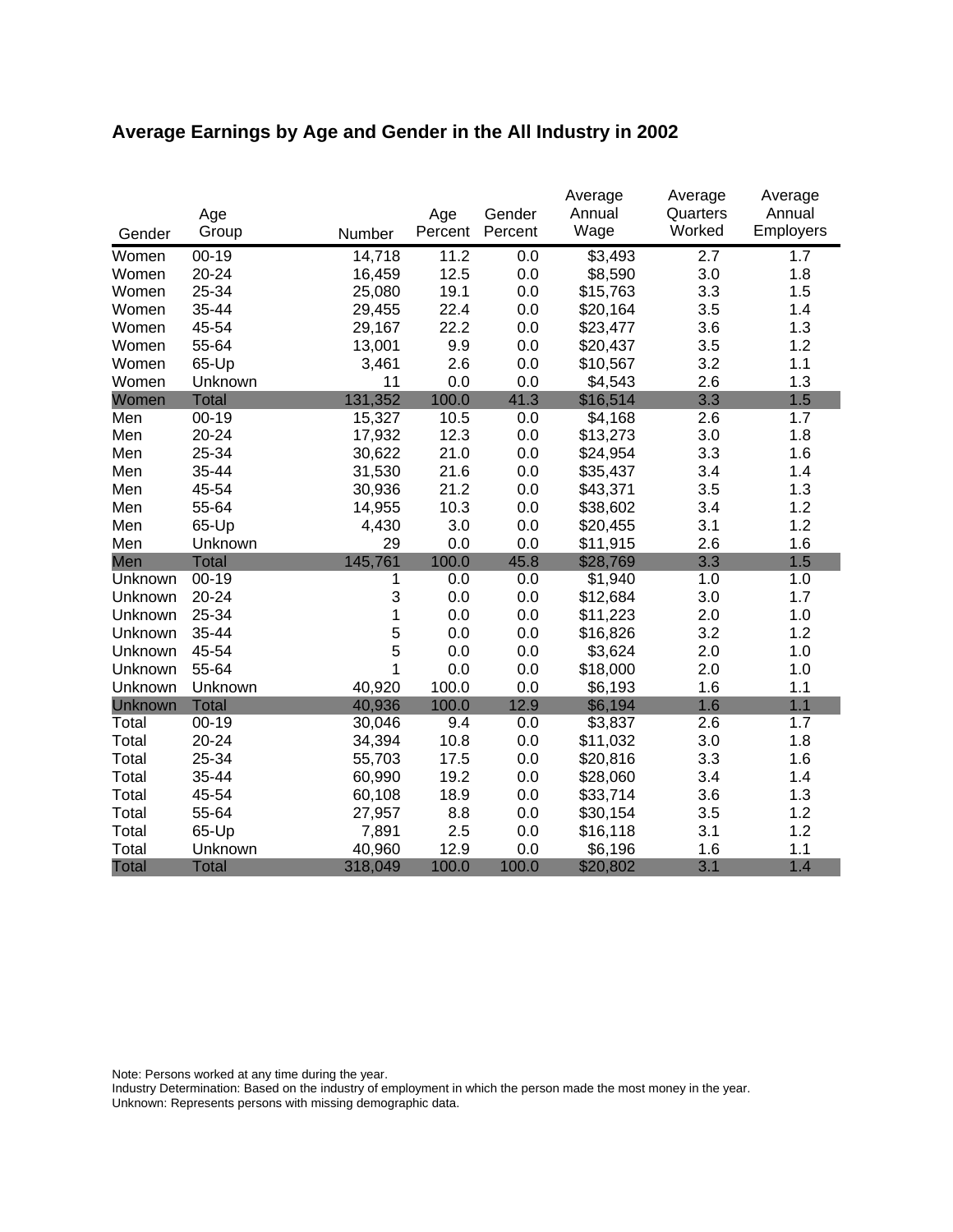### **Average Earnings by Age and Gender in the Natural Rescources & Mining (11, 21) Industry in 2003**

|              |              |        |         |         | Average             | Average  | Average   |
|--------------|--------------|--------|---------|---------|---------------------|----------|-----------|
|              | Age          |        | Age     | Gender  | Annual              | Quarters | Annual    |
| Gender       | Group        | Number | Percent | Percent | Wage                | Worked   | Employers |
| Women        | $00 - 19$    | 215    | 7.0     | 0.0     | $\overline{$}4,520$ | 2.2      | 1.4       |
| Women        | 20-24        | 294    | 9.6     | 0.0     | \$13,956            | 3.0      | 1.6       |
| Women        | 25-34        | 529    | 17.3    | 0.0     | \$27,107            | 3.4      | 1.4       |
| Women        | 35-44        | 751    | 24.5    | 0.0     | \$32,709            | 3.5      | 1.3       |
| Women        | 45-54        | 879    | 28.7    | 0.0     | \$38,082            | 3.7      | 1.2       |
| Women        | 55-64        | 318    | 10.4    | 0.0     | \$30,000            | 3.5      | 1.2       |
| Women        | 65-Up        | 76     | 2.5     | 0.0     | \$14,525            | 3.2      | 1.1       |
| Women        | <b>Total</b> | 3,062  | 100.0   | 11.3    | \$28,771            | 3.4      | 1.3       |
| Men          | $00 - 19$    | 827    | 3.9     | 0.0     | \$7,851             | 2.6      | 1.7       |
| Men          | 20-24        | 2,251  | 10.7    | 0.0     | \$23,818            | 3.2      | 1.9       |
| Men          | 25-34        | 4,562  | 21.7    | 0.0     | \$38,504            | 3.4      | 1.5       |
| Men          | 35-44        | 5,069  | 24.1    | 0.0     | \$47,986            | 3.6      | 1.3       |
| Men          | 45-54        | 5,832  | 27.8    | 0.0     | \$58,878            | 3.7      | 1.2       |
| Men          | 55-64        | 2,081  | 9.9     | 0.0     | \$52,970            | 3.6      | 1.2       |
| Men          | 65-Up        | 387    | 1.8     | 0.0     | \$32,084            | 3.1      | 1.1       |
| Men          | Unknown      | 1      | 0.0     | 0.0     | \$22,550            | 3.0      | 2.0       |
| Men          | <b>Total</b> | 21,010 | 100.0   | 77.8    | \$44,981            | 3.5      | 1.4       |
| Unknown      | Unknown      | 2,929  | 100.0   | 0.0     | \$11,671            | 1.6      | 1.1       |
| Unknown      | <b>Total</b> | 2,929  | 100.0   | 10.8    | \$11,671            | 1.6      | 1.1       |
| Total        | $00 - 19$    | 1,042  | 3.9     | 0.0     | \$7,163             | 2.5      | 1.7       |
| Total        | 20-24        | 2,545  | 9.4     | 0.0     | \$22,679            | 3.2      | 1.8       |
| Total        | 25-34        | 5,091  | 18.9    | 0.0     | \$37,320            | 3.4      | 1.5       |
| Total        | 35-44        | 5,820  | 21.6    | 0.0     | \$46,014            | 3.6      | 1.3       |
| Total        | 45-54        | 6,711  | 24.9    | 0.0     | \$56,154            | 3.7      | 1.2       |
| Total        | 55-64        | 2,399  | 8.9     | 0.0     | \$49,925            | 3.6      | 1.2       |
| Total        | 65-Up        | 463    | 1.7     | 0.0     | \$29,202            | 3.1      | 1.1       |
| Total        | Unknown      | 2,930  | 10.9    | 0.0     | \$11,675            | 1.6      | 1.1       |
| <b>Total</b> | <b>Total</b> | 27,001 | 100.0   | 100.0   | \$39,529            | 3.3      | 1.3       |

Note: Persons worked at any time during the year.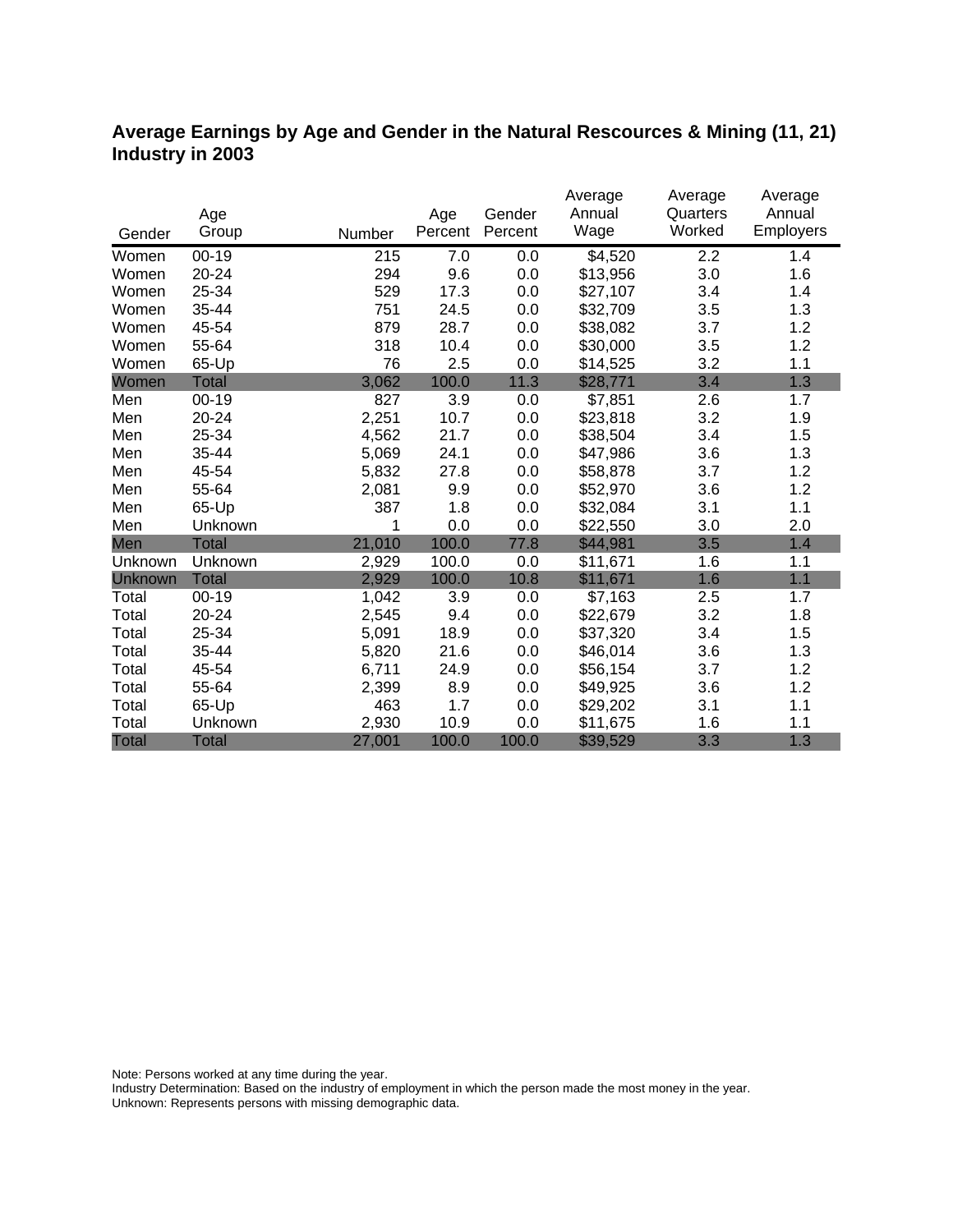# **Average Earnings by Age and Gender in the Construction (23) Industry in 2003**

|                | Age          |        | Age     | Gender  | Average<br>Annual | Average<br>Quarters | Average<br>Annual |
|----------------|--------------|--------|---------|---------|-------------------|---------------------|-------------------|
| Gender         | Group        | Number | Percent | Percent | Wage              | Worked              | Employers         |
| Women          | $00 - 19$    | 228    | 7.5     | 0.0     | \$3,938           | 2.6                 | 1.8               |
| Women          | 20-24        | 349    | 11.5    | 0.0     | \$10,380          | 2.9                 | 1.8               |
| Women          | 25-34        | 573    | 18.8    | 0.0     | \$13,740          | 2.9                 | 1.6               |
| Women          | 35-44        | 820    | 26.9    | 0.0     | \$18,362          | 3.2                 | 1.5               |
| Women          | 45-54        | 710    | 23.3    | 0.0     | \$19,516          | 3.2                 | 1.4               |
| Women          | 55-64        | 284    | 9.3     | 0.0     | \$19,396          | 3.3                 | 1.2               |
| Women          | 65-Up        | 80     | 2.6     | 0.0     | \$12,837          | 3.0                 | 1.1               |
| Women          | <b>Total</b> | 3,044  | 100.0   | 8.5     | \$15,717          | 3.1                 | 1.5               |
| Men            | $00 - 19$    | 1,720  | 7.5     | 0.0     | \$5,672           | 2.5                 | 1.7               |
| Men            | 20-24        | 3,491  | 15.2    | 0.0     | \$14,098          | 3.0                 | 1.9               |
| Men            | 25-34        | 5,667  | 24.6    | 0.0     | \$21,756          | 3.1                 | 1.7               |
| Men            | 35-44        | 5,256  | 22.9    | 0.0     | \$25,485          | 3.1                 | 1.5               |
| Men            | 45-54        | 4,541  | 19.8    | 0.0     | \$30,548          | 3.2                 | 1.4               |
| Men            | 55-64        | 1,798  | 7.8     | 0.0     | \$29,645          | 3.2                 | 1.3               |
| Men            | 65-Up        | 512    | 2.2     | 0.0     | \$18,728          | 2.9                 | 1.2               |
| Men            | Unknown      | 6      | 0.0     | 0.0     | \$14,287          | 2.3                 | 1.7               |
| Men            | <b>Total</b> | 22,991 | 100.0   | 64.5    | \$22,527          | 3.1                 | 1.6               |
| Unknown        | 20-24        | 1      | 0.0     | 0.0     | \$13,906          | 2.0                 | 2.0               |
| Unknown        | 35-44        | 1      | 0.0     | 0.0     | \$2,400           | 1.0                 | 1.0               |
| Unknown        | Unknown      | 9,586  | 100.0   | 0.0     | \$7,962           | 1.6                 | 1.1               |
| <b>Unknown</b> | <b>Total</b> | 9,588  | 100.0   | 26.9    | \$7,962           | 1.6                 | 1.1               |
| Total          | $00 - 19$    | 1,948  | 5.5     | 0.0     | \$5,469           | 2.5                 | 1.7               |
| Total          | 20-24        | 3,841  | 10.8    | 0.0     | \$13,761          | 3.0                 | 1.9               |
| Total          | 25-34        | 6,240  | 17.5    | 0.0     | \$21,020          | 3.1                 | 1.7               |
| Total          | 35-44        | 6,077  | 17.1    | 0.0     | \$24,520          | 3.1                 | 1.5               |
| Total          | 45-54        | 5,251  | 14.7    | 0.0     | \$29,057          | 3.2                 | 1.4               |
| Total          | 55-64        | 2,082  | 5.8     | 0.0     | \$28,247          | 3.2                 | 1.3               |
| Total          | 65-Up        | 592    | 1.7     | 0.0     | \$17,932          | 2.9                 | 1.2               |
| Total          | Unknown      | 9,592  | 26.9    | 0.0     | \$7,966           | 1.6                 | 1.1               |
| <b>Total</b>   | <b>Total</b> | 35,623 | 100.0   | 100.0   | \$18,025          | 2.7                 | 1.5               |

Note: Persons worked at any time during the year.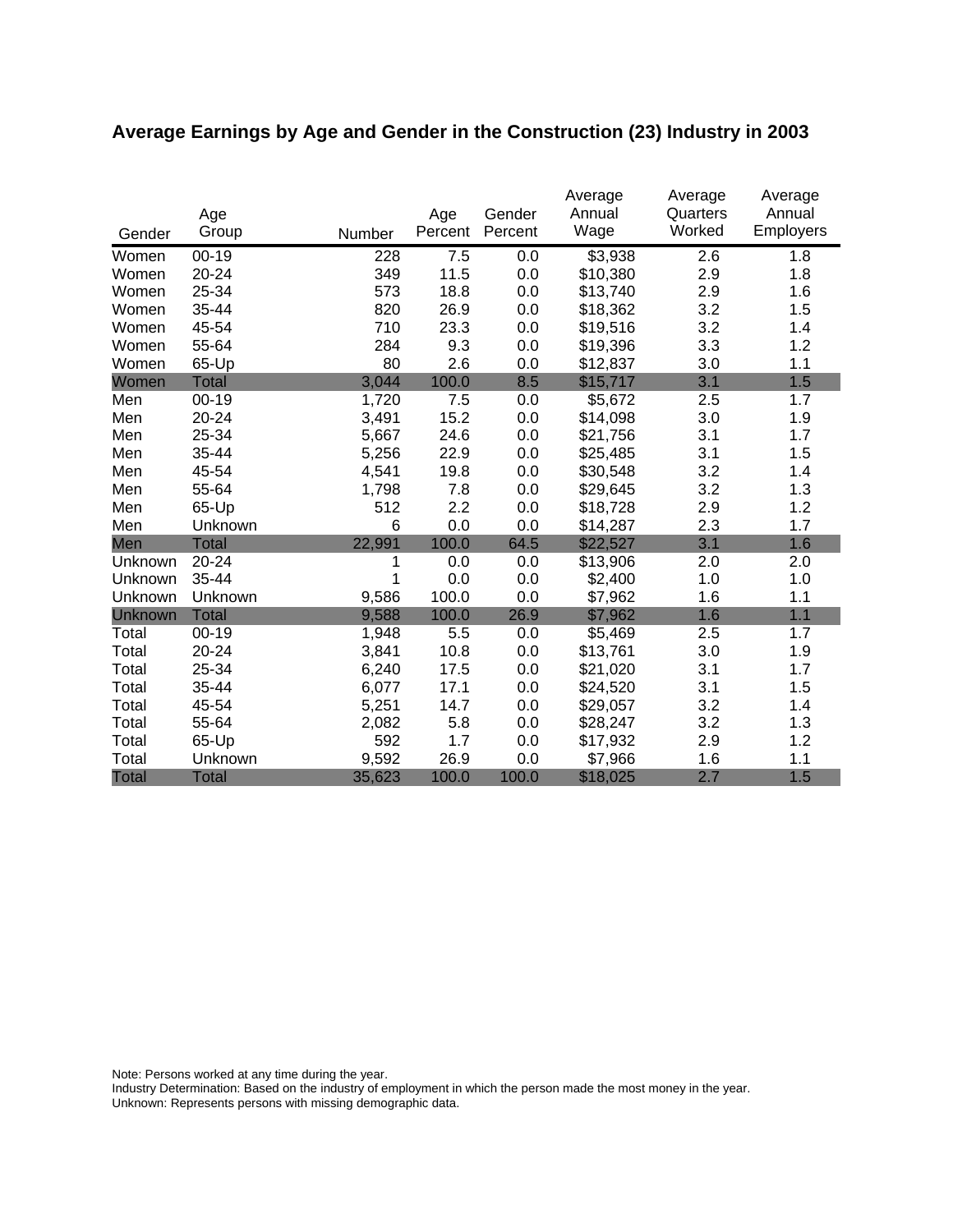# **Average Earnings by Age and Gender in the Manufacturing (31, 32, 33) Industry in 2003**

|              |              |        |         |         | Average  | Average  | Average          |
|--------------|--------------|--------|---------|---------|----------|----------|------------------|
|              | Age          |        | Age     | Gender  | Annual   | Quarters | Annual           |
| Gender       | Group        | Number | Percent | Percent | Wage     | Worked   | <b>Employers</b> |
| Women        | $00 - 19$    | 279    | 9.5     | 0.0     | \$3,917  | 2.5      | 1.6              |
| Women        | 20-24        | 324    | 11.0    | 0.0     | \$8,703  | 3.0      | 1.8              |
| Women        | 25-34        | 496    | 16.8    | 0.0     | \$17,094 | 3.3      | 1.5              |
| Women        | 35-44        | 694    | 23.5    | 0.0     | \$21,886 | 3.4      | 1.4              |
| Women        | 45-54        | 726    | 24.6    | 0.0     | \$23,428 | 3.5      | 1.3              |
| Women        | 55-64        | 342    | 11.6    | 0.0     | \$21,226 | 3.5      | 1.2              |
| Women        | 65-Up        | 90     | 3.0     | 0.0     | \$14,289 | 3.3      | 1.1              |
| Women        | <b>Total</b> | 2,951  | 100.0   | 22.4    | \$18,006 | 3.3      | 1.4              |
| Men          | $00 - 19$    | 492    | 5.4     | 0.0     | \$5,228  | 2.6      | 1.8              |
| Men          | 20-24        | 986    | 10.8    | 0.0     | \$15,486 | 3.1      | 1.8              |
| Men          | 25-34        | 1,754  | 19.2    | 0.0     | \$27,857 | 3.4      | 1.5              |
| Men          | 35-44        | 2,179  | 23.9    | 0.0     | \$39,947 | 3.6      | 1.3              |
| Men          | 45-54        | 2,332  | 25.6    | 0.0     | \$46,821 | 3.7      | 1.2              |
| Men          | 55-64        | 1,145  | 12.6    | 0.0     | \$48,248 | 3.7      | 1.2              |
| Men          | 65-Up        | 227    | 2.5     | 0.0     | \$25,509 | 3.3      | 1.1              |
| Men          | Unknown      | 1      | 0.0     | 0.0     | \$17,703 | 4.0      | 1.0              |
| Men          | <b>Total</b> | 9,116  | 100.0   | 69.1    | \$35,540 | 3.5      | 1.4              |
| Unknown      | 25-34        | 1      | 0.1     | 0.0     | \$180    | 1.0      | 1.0              |
| Unknown      | Unknown      | 1,123  | 99.9    | 0.0     | \$7,722  | 1.6      | 1.2              |
| Unknown      | <b>Total</b> | 1,124  | 100.0   | 8.5     | \$7,715  | 1.6      | 1.2              |
| Total        | $00 - 19$    | 771    | 5.8     | 0.0     | \$4,754  | 2.6      | 1.8              |
| Total        | 20-24        | 1,310  | 9.9     | 0.0     | \$13,808 | 3.1      | 1.8              |
| Total        | 25-34        | 2,251  | 17.1    | 0.0     | \$25,473 | 3.4      | 1.5              |
| Total        | 35-44        | 2,873  | 21.8    | 0.0     | \$35,584 | 3.6      | 1.4              |
| Total        | 45-54        | 3,058  | 23.2    | 0.0     | \$41,267 | 3.6      | 1.2              |
| Total        | 55-64        | 1,487  | 11.3    | 0.0     | \$42,033 | 3.6      | 1.2              |
| Total        | 65-Up        | 317    | 2.4     | 0.0     | \$22,324 | 3.3      | 1.1              |
| Total        | Unknown      | 1,124  | 8.5     | 0.0     | \$7,731  | 1.6      | 1.2              |
| <b>Total</b> | <b>Total</b> | 13,191 | 100.0   | 100.0   | \$29,247 | 3.3      | 1.4              |

Note: Persons worked at any time during the year.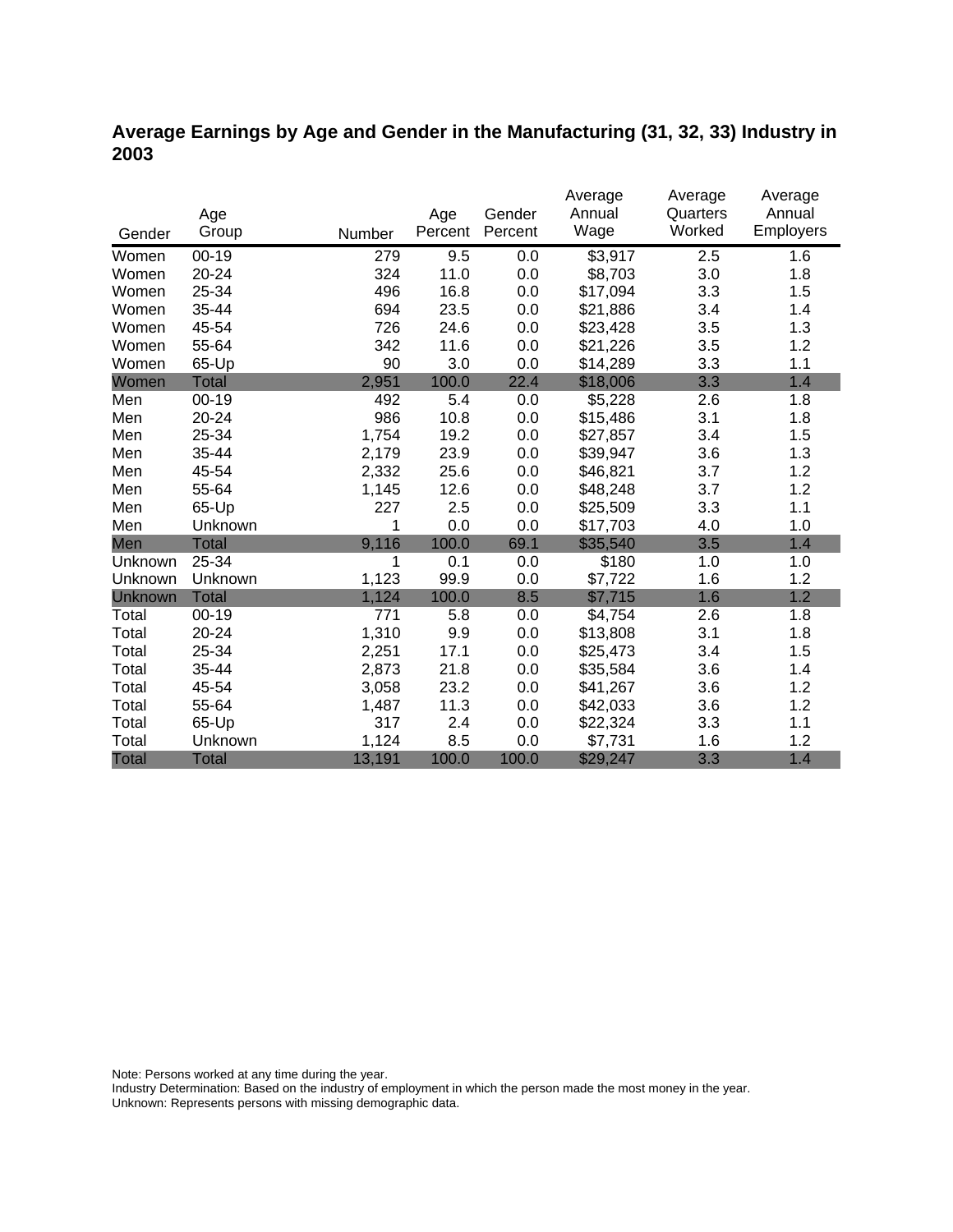#### **Average Earnings by Age and Gender in the Wholesale Trade, Transportation, & Utilities (22, 42, 48, 49) Industry in 2003**

|              |              |        |         |         | Average  | Average  | Average   |
|--------------|--------------|--------|---------|---------|----------|----------|-----------|
|              | Age          |        | Age     | Gender  | Annual   | Quarters | Annual    |
| Gender       | Group        | Number | Percent | Percent | Wage     | Worked   | Employers |
| Women        | $00 - 19$    | 197    | 4.6     | 0.0     | \$4,336  | 2.7      | 1.8       |
| Women        | 20-24        | 436    | 10.1    | 0.0     | \$12,162 | 3.1      | 1.8       |
| Women        | 25-34        | 844    | 19.5    | 0.0     | \$19,438 | 3.4      | 1.6       |
| Women        | 35-44        | 1,207  | 27.9    | 0.0     | \$23,109 | 3.5      | 1.4       |
| Women        | 45-54        | 1,089  | 25.2    | 0.0     | \$26,015 | 3.6      | 1.3       |
| Women        | 55-64        | 430    | 9.9     | 0.0     | \$22,809 | 3.5      | 1.3       |
| Women        | 65-Up        | 126    | 2.9     | 0.0     | \$17,203 | 3.3      | 1.2       |
| Women        | <b>Total</b> | 4,329  | 100.0   | 20.4    | \$20,966 | 3.4      | 1.4       |
| Men          | $00 - 19$    | 535    | 3.6     | 0.0     | \$6,640  | 2.8      | 1.8       |
| Men          | 20-24        | 1,229  | 8.3     | 0.0     | \$17,970 | 3.2      | 1.8       |
| Men          | 25-34        | 2,882  | 19.5    | 0.0     | \$29,950 | 3.5      | 1.5       |
| Men          | 35-44        | 3,628  | 24.6    | 0.0     | \$40,458 | 3.6      | 1.3       |
| Men          | 45-54        | 3,997  | 27.1    | 0.0     | \$48,174 | 3.6      | 1.2       |
| Men          | 55-64        | 1,951  | 13.2    | 0.0     | \$40,782 | 3.5      | 1.2       |
| Men          | 65-Up        | 545    | 3.7     | 0.0     | \$23,438 | 3.3      | 1.2       |
| Men          | Unknown      | 1      | 0.0     | 0.0     | \$2,238  | 1.0      | 1.0       |
| Men          | Total        | 14,768 | 100.0   | 69.4    | \$36,811 | 3.5      | 1.4       |
| Unknown      | Unknown      | 2,174  | 100.0   | 0.0     | \$10,256 | 1.8      | 1.0       |
| Unknown      | <b>Total</b> | 2,174  | 100.0   | 10.2    | \$10,256 | 1.8      | 1.0       |
| Total        | $00 - 19$    | 732    | 3.4     | 0.0     | \$6,020  | 2.8      | 1.8       |
| Total        | 20-24        | 1,665  | 7.8     | 0.0     | \$16,449 | 3.2      | 1.8       |
| Total        | 25-34        | 3,726  | 17.5    | 0.0     | \$27,569 | 3.4      | 1.5       |
| Total        | 35-44        | 4,835  | 22.7    | 0.0     | \$36,127 | 3.5      | 1.3       |
| Total        | 45-54        | 5,086  | 23.9    | 0.0     | \$43,429 | 3.6      | 1.2       |
| Total        | 55-64        | 2,381  | 11.2    | 0.0     | \$37,536 | 3.5      | 1.2       |
| Total        | 65-Up        | 671    | 3.2     | 0.0     | \$22,267 | 3.3      | 1.2       |
| Total        | Unknown      | 2,175  | 10.2    | 0.0     | \$10,252 | 1.8      | 1.0       |
| <b>Total</b> | <b>Total</b> | 21,271 | 100.0   | 100.0   | \$30,872 | 3.3      | 1.3       |

Note: Persons worked at any time during the year.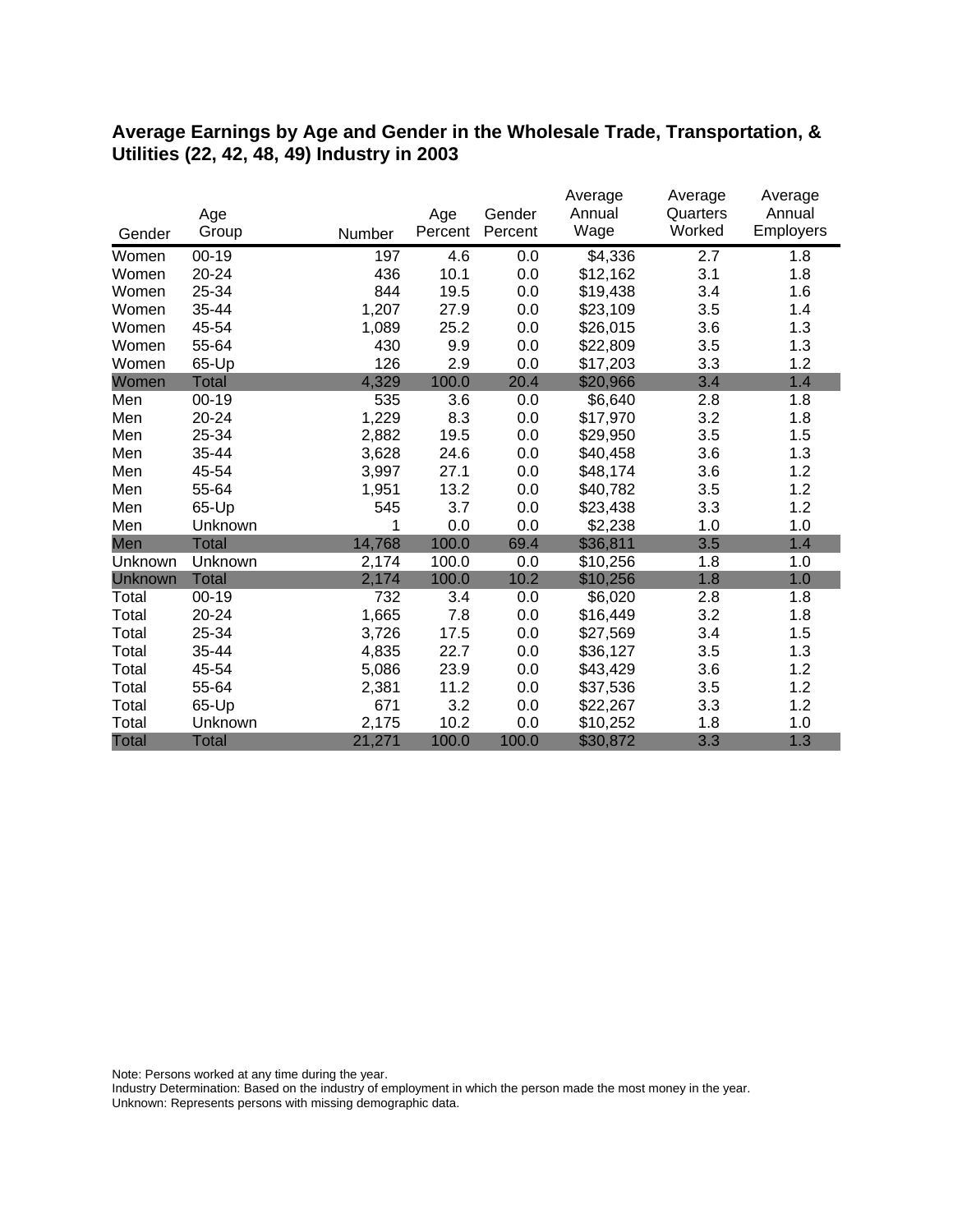# **Average Earnings by Age and Gender in the Retail Trade (44, 45) Industry in 2003**

|              |              |        |         |         | Average        | Average            | Average             |
|--------------|--------------|--------|---------|---------|----------------|--------------------|---------------------|
|              | Age          |        | Age     | Gender  | Annual<br>Wage | Quarters<br>Worked | Annual<br>Employers |
| Gender       | Group        | Number | Percent | Percent |                |                    |                     |
| Women        | $00 - 19$    | 3,118  | 15.5    | 0.0     | \$3,930        | 2.8                | 1.7                 |
| Women        | 20-24        | 3,233  | 16.1    | 0.0     | \$8,261        | 3.0                | 1.8                 |
| Women        | 25-34        | 3,606  | 17.9    | 0.0     | \$12,721       | 3.2                | 1.6                 |
| Women        | 35-44        | 3,836  | 19.1    | 0.0     | \$16,028       | 3.4                | 1.4                 |
| Women        | 45-54        | 3,727  | 18.5    | 0.0     | \$17,150       | 3.5                | 1.3                 |
| Women        | 55-64        | 1,903  | 9.5     | 0.0     | \$15,235       | 3.4                | 1.2                 |
| Women        | 65-Up        | 697    | 3.5     | 0.0     | \$9,223        | 3.3                | 1.1                 |
| Women        | Unknown      | 3      | 0.0     | 0.0     | \$11,393       | 3.0                | 1.0                 |
| Women        | <b>Total</b> | 20,123 | 100.0   | 49.4    | \$12,209       | 3.2                | 1.5                 |
| Men          | $00 - 19$    | 2,788  | 17.7    | 0.0     | \$4,400        | 2.7                | 1.6                 |
| Men          | 20-24        | 2,671  | 17.0    | 0.0     | \$11,241       | 3.1                | 1.8                 |
| Men          | 25-34        | 3,200  | 20.3    | 0.0     | \$21,624       | 3.3                | 1.5                 |
| Men          | 35-44        | 2,664  | 16.9    | 0.0     | \$29,810       | 3.5                | 1.4                 |
| Men          | 45-54        | 2,312  | 14.7    | 0.0     | \$32,422       | 3.5                | 1.3                 |
| Men          | 55-64        | 1,456  | 9.2     | 0.0     | \$29,340       | 3.5                | 1.2                 |
| Men          | 65-Up        | 647    | 4.1     | 0.0     | \$14,190       | 3.2                | 1.2                 |
| Men          | Unknown      | 3      | 0.0     | 0.0     | \$3,313        | 1.7                | 1.0                 |
| Men          | <b>Total</b> | 15,741 | 100.0   | 38.7    | \$20,188       | 3.2                | 1.5                 |
| Unknown      | 35-44        | 1      | 0.0     | 0.0     | \$198          | 1.0                | 1.0                 |
| Unknown      | Unknown      | 4,832  | 100.0   | 0.0     | \$5,142        | 1.7                | 1.2                 |
| Unknown      | <b>Total</b> | 4,833  | 100.0   | 11.9    | \$5,141        | 1.7                | 1.2                 |
| Total        | $00 - 19$    | 5,906  | 14.5    | 0.0     | \$4,152        | 2.8                | 1.7                 |
| Total        | 20-24        | 5,904  | 14.5    | 0.0     | \$9,609        | 3.1                | 1.8                 |
| Total        | 25-34        | 6,806  | 16.7    | 0.0     | \$16,907       | 3.3                | 1.6                 |
| Total        | 35-44        | 6,501  | 16.0    | 0.0     | \$21,674       | 3.4                | 1.4                 |
| Total        | 45-54        | 6,039  | 14.8    | 0.0     | \$22,997       | 3.5                | 1.3                 |
| Total        | 55-64        | 3,359  | 8.3     | 0.0     | \$21,349       | 3.5                | 1.2                 |
| Total        | 65-Up        | 1,344  | 3.3     | 0.0     | \$11,614       | 3.2                | 1.2                 |
| Total        | Unknown      | 4,838  | 11.9    | 0.0     | \$5,145        | 1.7                | 1.2                 |
| <b>Total</b> | <b>Total</b> | 40,697 | 100.0   | 100.0   | \$14,456       | 3.0                | 1.5                 |

Note: Persons worked at any time during the year.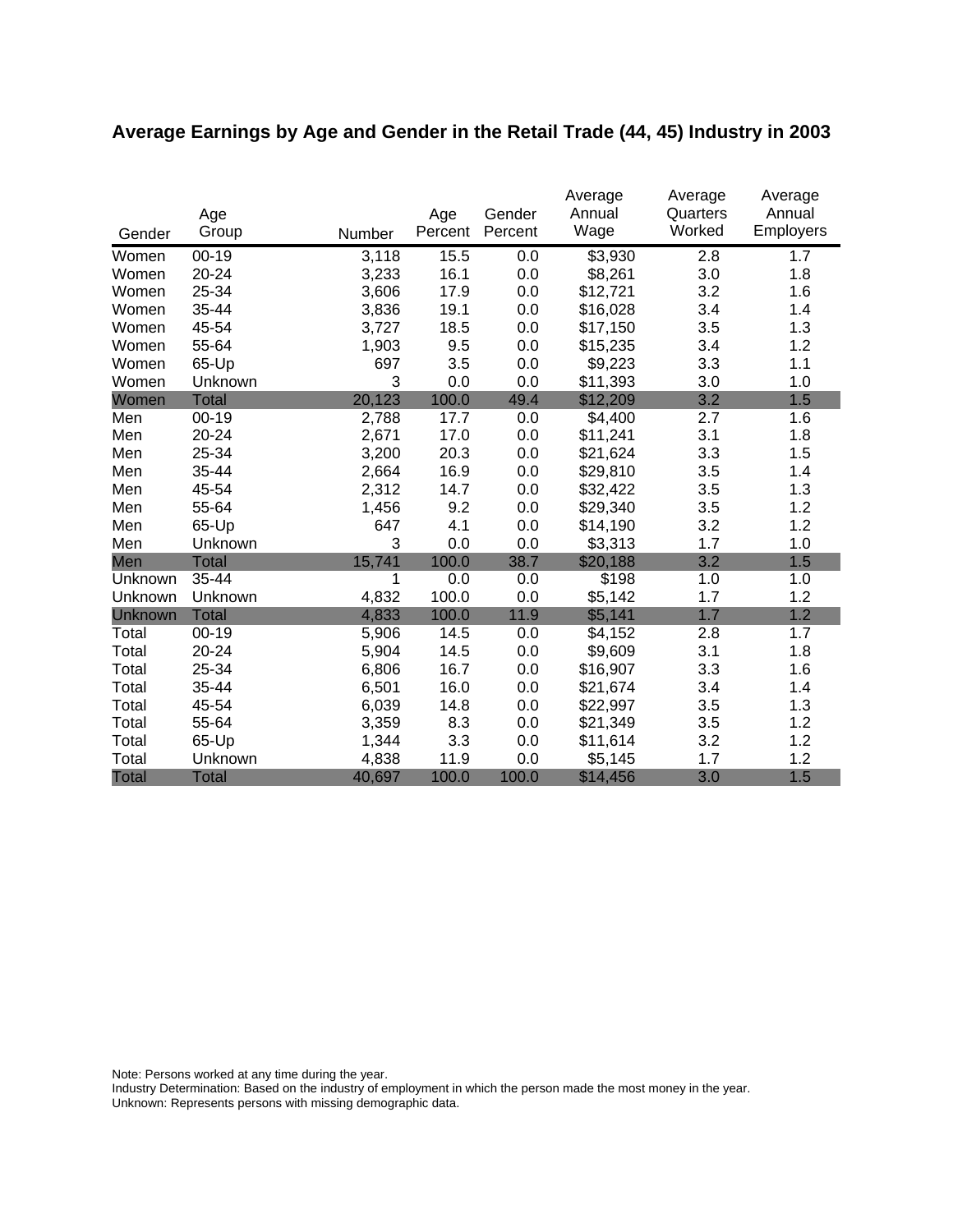# **Average Earnings by Age and Gender in the Information (51) Industry in 2003**

|              | Age          |        | Age     | Gender  | Average<br>Annual | Average<br>Quarters | Average<br>Annual |
|--------------|--------------|--------|---------|---------|-------------------|---------------------|-------------------|
| Gender       | Group        | Number | Percent | Percent | Wage              | Worked              | <b>Employers</b>  |
| Women        | $00 - 19$    | 271    | 10.2    | 0.0     | \$2,900           | 2.9                 | 1.5               |
| Women        | 20-24        | 251    | 9.4     | 0.0     | \$12,100          | 3.2                 | 1.6               |
| Women        | 25-34        | 543    | 20.4    | 0.0     | \$20,927          | 3.5                 | 1.5               |
| Women        | 35-44        | 578    | 21.8    | 0.0     | \$24,515          | 3.6                 | 1.4               |
| Women        | 45-54        | 653    | 24.6    | 0.0     | \$27,316          | 3.7                 | 1.3               |
| Women        | 55-64        | 292    | 11.0    | 0.0     | \$22,032          | 3.6                 | 1.2               |
| Women        | 65-Up        | 69     | 2.6     | 0.0     | \$14,360          | 3.5                 | 1.1               |
| Women        | <b>Total</b> | 2,657  | 100.0   | 47.5    | \$20,556          | 3.5                 | 1.4               |
| Men          | 00-19        | 266    | 10.6    | 0.0     | \$3,126           | 2.9                 | 1.5               |
| Men          | 20-24        | 255    | 10.2    | 0.0     | \$14,029          | 3.2                 | 1.6               |
| Men          | 25-34        | 561    | 22.4    | 0.0     | \$29,788          | 3.5                 | 1.3               |
| Men          | 35-44        | 493    | 19.7    | 0.0     | \$38,111          | 3.6                 | 1.4               |
| Men          | 45-54        | 571    | 22.8    | 0.0     | \$45,295          | 3.7                 | 1.2               |
| Men          | 55-64        | 292    | 11.7    | 0.0     | \$40,962          | 3.6                 | 1.2               |
| Men          | 65-Up        | 65     | 2.6     | 0.0     | \$21,962          | 3.3                 | 1.1               |
| Men          | Total        | 2,503  | 100.0   | 44.7    | \$31,626          | 3.5                 | 1.3               |
| Unknown      | Unknown      | 439    | 100.0   | 0.0     | \$8,633           | 1.7                 | 1.1               |
| Unknown      | <b>Total</b> | 439    | 100.0   | 7.8     | \$8,633           | 1.7                 | 1.1               |
| Total        | $00 - 19$    | 537    | 9.6     | 0.0     | \$3,012           | 2.9                 | 1.5               |
| Total        | 20-24        | 506    | 9.0     | 0.0     | \$13,072          | 3.2                 | 1.6               |
| Total        | 25-34        | 1,104  | 19.7    | 0.0     | \$25,430          | 3.5                 | 1.4               |
| Total        | 35-44        | 1,071  | 19.1    | 0.0     | \$30,774          | 3.6                 | 1.4               |
| Total        | 45-54        | 1,224  | 21.9    | 0.0     | \$35,703          | 3.7                 | 1.2               |
| Total        | 55-64        | 584    | 10.4    | 0.0     | \$31,497          | 3.6                 | 1.2               |
| Total        | 65-Up        | 134    | 2.4     | 0.0     | \$18,048          | 3.4                 | 1.1               |
| Total        | Unknown      | 439    | 7.8     | 0.0     | \$8,633           | 1.7                 | 1.1               |
| <b>Total</b> | <b>Total</b> | 5,599  | 100.0   | 100.0   | \$24,570          | 3.3                 | 1.3               |

Note: Persons worked at any time during the year.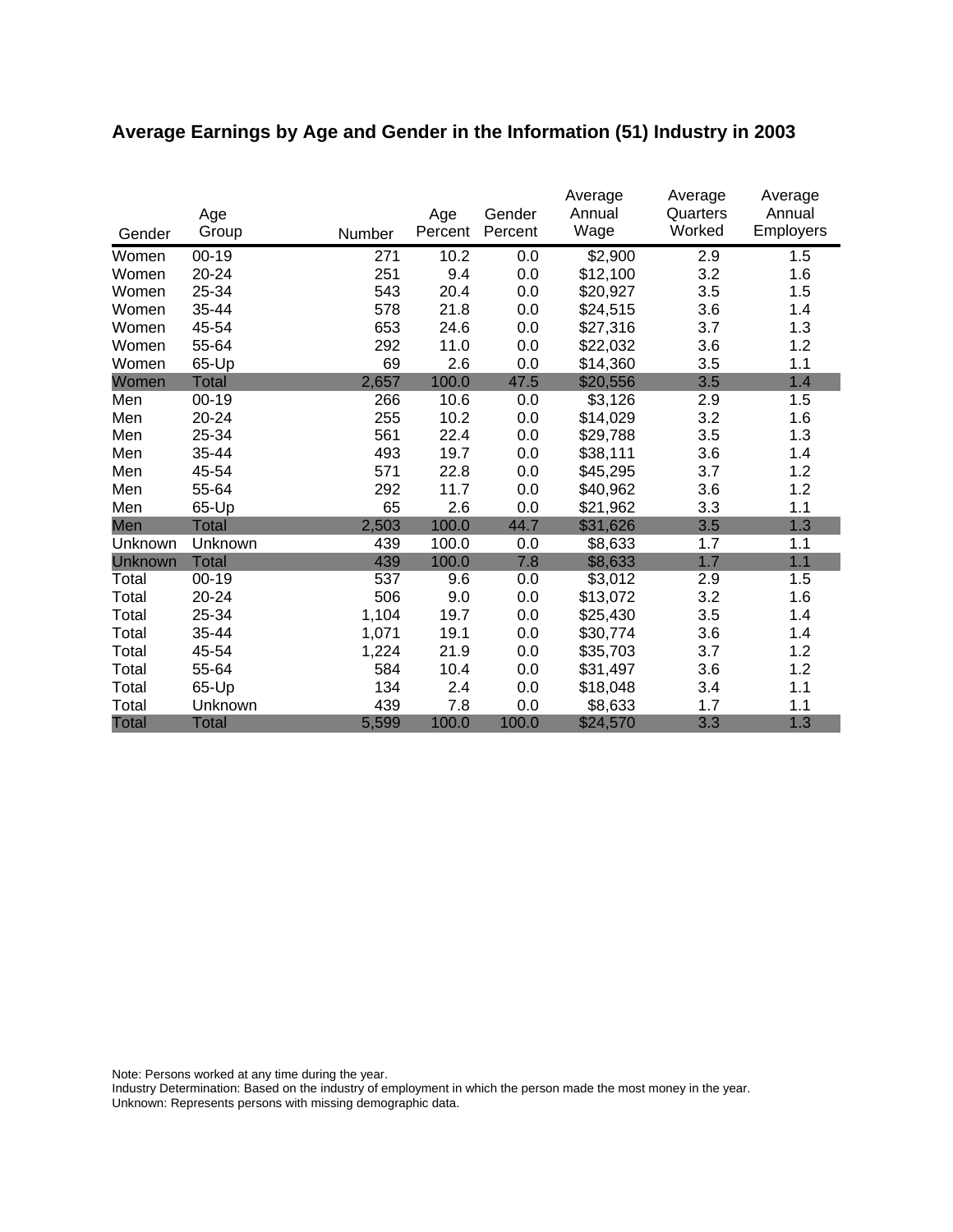# **Average Earnings by Age and Gender in the Financial Activities (52, 53) Industry in 2003**

|              |              |                |         |         | Average             | Average  | Average   |
|--------------|--------------|----------------|---------|---------|---------------------|----------|-----------|
|              | Age          |                | Age     | Gender  | Annual              | Quarters | Annual    |
| Gender       | Group        | Number         | Percent | Percent | Wage                | Worked   | Employers |
| Women        | $00 - 19$    | 382            | 5.0     | 0.0     | $\overline{$}5,032$ | 3.0      | 1.8       |
| Women        | 20-24        | 941            | 12.3    | 0.0     | \$12,468            | 3.3      | 1.8       |
| Women        | 25-34        | 1,626          | 21.3    | 0.0     | \$20,443            | 3.5      | 1.4       |
| Women        | 35-44        | 1,777          | 23.3    | 0.0     | \$25,589            | 3.6      | 1.4       |
| Women        | 45-54        | 1,851          | 24.3    | 0.0     | \$27,156            | 3.7      | 1.3       |
| Women        | 55-64        | 810            | 10.6    | 0.0     | \$24,228            | 3.6      | 1.2       |
| Women        | 65-Up        | 240            | 3.1     | 0.0     | \$13,080            | 3.4      | 1.2       |
| Women        | <b>Total</b> | 7,627          | 100.0   | 61.0    | \$21,686            | 3.5      | 1.4       |
| Men          | $00 - 19$    | 248            | 6.4     | 0.0     | \$5,525             | 2.6      | 1.7       |
| Men          | 20-24        | 431            | 11.1    | 0.0     | \$13,119            | 3.1      | 1.8       |
| Men          | 25-34        | 814            | 20.9    | 0.0     | \$32,644            | 3.5      | 1.6       |
| Men          | 35-44        | 775            | 19.9    | 0.0     | \$44,494            | 3.5      | 1.3       |
| Men          | 45-54        | 864            | 22.2    | 0.0     | \$59,652            | 3.6      | 1.2       |
| Men          | 55-64        | 512            | 13.2    | 0.0     | \$58,609            | 3.6      | 1.2       |
| Men          | 65-Up        | 247            | 6.3     | 0.0     | \$39,683            | 3.2      | 1.2       |
| Men          | Unknown      | $\overline{2}$ | 0.1     | 0.0     | \$23,144            | 3.0      | 2.0       |
| Men          | Total        | 3,893          | 100.0   | 31.1    | \$40,964            | 3.4      | 1.4       |
| Unknown      | Unknown      | 991            | 100.0   | 0.0     | \$9,063             | 1.7      | 1.1       |
| Unknown      | <b>Total</b> | 991            | 100.0   | 7.9     | \$9,063             | 1.7      | 1.1       |
| Total        | $00 - 19$    | 630            | 5.0     | 0.0     | \$5,226             | 2.9      | 1.8       |
| Total        | $20 - 24$    | 1,372          | 11.0    | 0.0     | \$12,673            | 3.3      | 1.8       |
| Total        | 25-34        | 2,440          | 19.5    | 0.0     | \$24,513            | 3.5      | 1.5       |
| Total        | 35-44        | 2,552          | 20.4    | 0.0     | \$31,330            | 3.6      | 1.3       |
| Total        | 45-54        | 2,715          | 21.7    | 0.0     | \$37,498            | 3.7      | 1.3       |
| Total        | 55-64        | 1,322          | 10.6    | 0.0     | \$37,544            | 3.6      | 1.2       |
| Total        | 65-Up        | 487            | 3.9     | 0.0     | \$26,572            | 3.3      | 1.2       |
| Total        | Unknown      | 993            | 7.9     | 0.0     | \$9,091             | 1.7      | 1.1       |
| <b>Total</b> | <b>Total</b> | 12,511         | 100.0   | 100.0   | \$26,685            | 3.4      | 1.4       |

Note: Persons worked at any time during the year.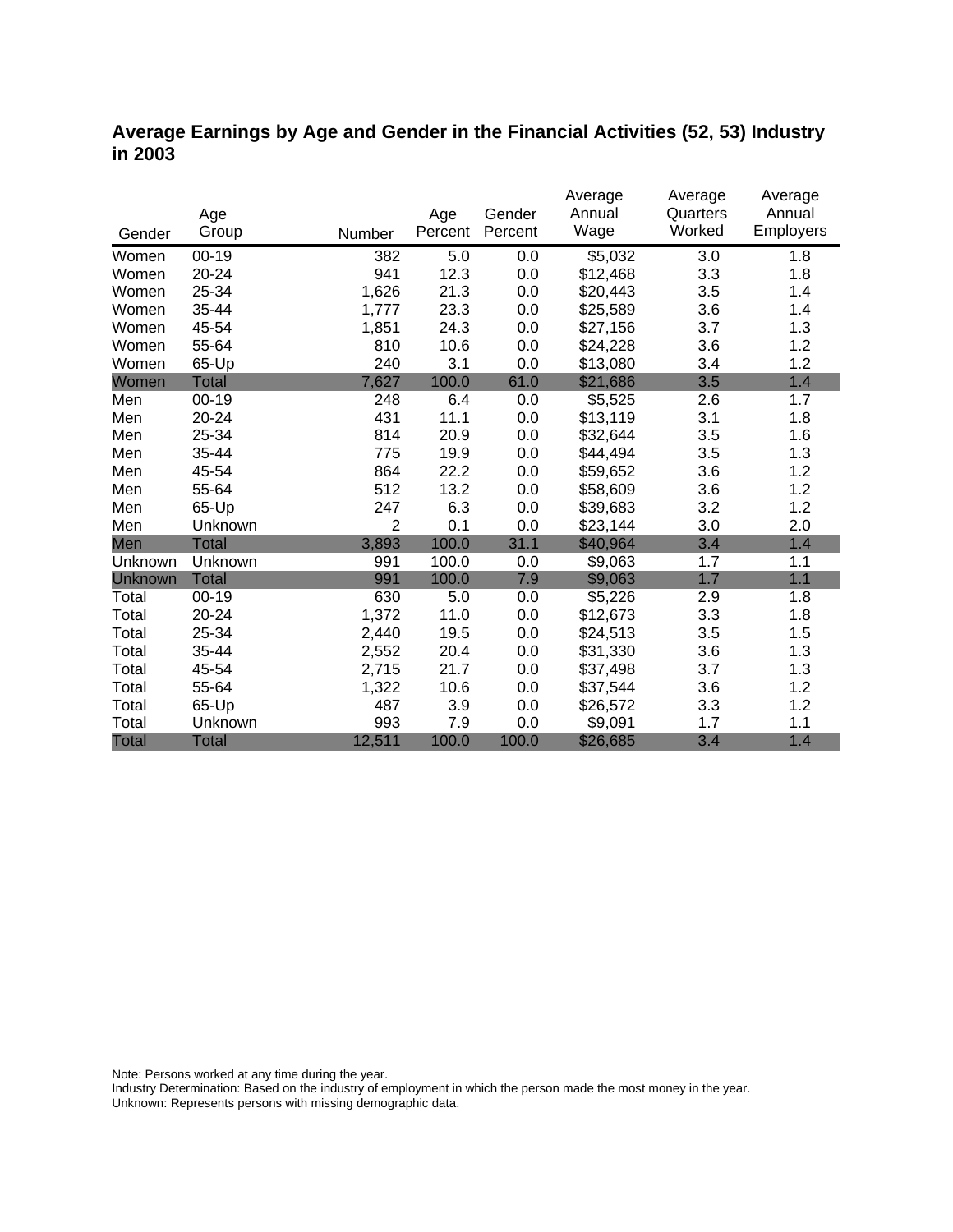# **Average Earnings by Age and Gender in the Professional & Business Services (54, 55, 56) Industry in 2003**

|              |              |                |         |         | Average  | Average  | Average   |
|--------------|--------------|----------------|---------|---------|----------|----------|-----------|
|              | Age          |                | Age     | Gender  | Annual   | Quarters | Annual    |
| Gender       | Group        | Number         | Percent | Percent | Wage     | Worked   | Employers |
| Women        | $00 - 19$    | 905            | 9.5     | 0.0     | \$3,331  | 2.5      | 1.8       |
| Women        | 20-24        | 1,325          | 13.9    | 0.0     | \$8,886  | 2.9      | 1.9       |
| Women        | 25-34        | 2,107          | 22.1    | 0.0     | \$16,315 | 3.2      | 1.6       |
| Women        | 35-44        | 2,117          | 22.2    | 0.0     | \$19,676 | 3.3      | 1.5       |
| Women        | 45-54        | 1,972          | 20.6    | 0.0     | \$20,696 | 3.4      | 1.4       |
| Women        | 55-64        | 865            | 9.1     | 0.0     | \$18,046 | 3.3      | 1.3       |
| Women        | 65-Up        | 262            | 2.7     | 0.0     | \$10,822 | 3.0      | 1.3       |
| Women        | <b>Total</b> | 9,553          | 100.0   | 39.7    | \$15,710 | 3.1      | 1.6       |
| Men          | $00 - 19$    | 1,020          | 9.9     | 0.0     | \$3,629  | 2.3      | 1.7       |
| Men          | 20-24        | 1,415          | 13.7    | 0.0     | \$10,099 | 2.8      | 2.0       |
| Men          | 25-34        | 2,398          | 23.3    | 0.0     | \$23,310 | 3.1      | 1.6       |
| Men          | 35-44        | 1,997          | 19.4    | 0.0     | \$33,198 | 3.2      | 1.4       |
| Men          | 45-54        | 1,956          | 19.0    | 0.0     | \$41,436 | 3.3      | 1.3       |
| Men          | 55-64        | 1,117          | 10.8    | 0.0     | \$43,537 | 3.2      | 1.3       |
| Men          | 65-Up        | 390            | 3.8     | 0.0     | \$22,945 | 2.9      | 1.2       |
| Men          | Unknown      | 5              | 0.0     | 0.0     | \$7,978  | 2.2      | 1.2       |
| Men          | <b>Total</b> | 10,298         | 100.0   | 42.7    | \$27,078 | 3.0      | 1.5       |
| Unknown      | 45-54        | $\overline{2}$ | 0.0     | 0.0     | \$16,899 | 4.0      | 4.0       |
| Unknown      | Unknown      | 4,240          | 100.0   | 0.0     | \$6,999  | 1.6      | 1.1       |
| Unknown      | <b>Total</b> | 4,242          | 100.0   | 17.6    | \$7,004  | 1.6      | 1.1       |
| Total        | $00 - 19$    | 1,925          | 8.0     | 0.0     | \$3,489  | 2.4      | 1.7       |
| Total        | $20 - 24$    | 2,740          | 11.4    | 0.0     | \$9,512  | 2.9      | 1.9       |
| Total        | 25-34        | 4,505          | 18.7    | 0.0     | \$20,038 | 3.1      | 1.6       |
| Total        | 35-44        | 4,114          | 17.1    | 0.0     | \$26,240 | 3.3      | 1.5       |
| Total        | 45-54        | 3,930          | 16.3    | 0.0     | \$31,016 | 3.3      | 1.3       |
| Total        | 55-64        | 1,982          | 8.2     | 0.0     | \$32,412 | 3.2      | 1.3       |
| Total        | 65-Up        | 652            | 2.7     | 0.0     | \$18,073 | 3.0      | 1.3       |
| Total        | Unknown      | 4,245          | 17.6    | 0.0     | \$7,000  | 1.6      | 1.1       |
| <b>Total</b> | <b>Total</b> | 24,093         | 100.0   | 100.0   | \$19,036 | 2.8      | 1.5       |

Note: Persons worked at any time during the year.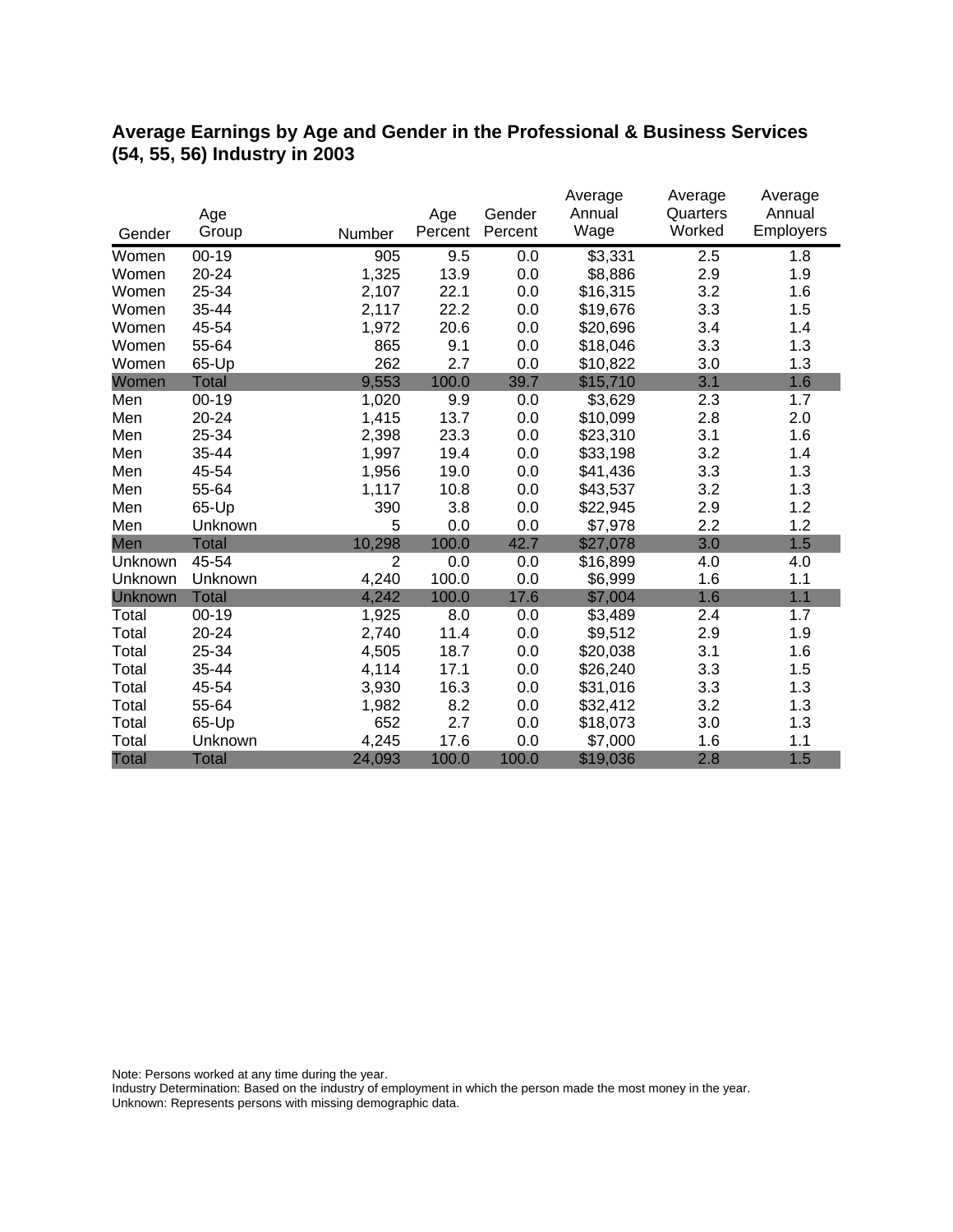# **Average Earnings by Age and Gender in the Educational Services (61) Industry in 2003**

|                |              |                |         |         | Average             | Average  | Average   |
|----------------|--------------|----------------|---------|---------|---------------------|----------|-----------|
|                | Age          |                | Age     | Gender  | Annual              | Quarters | Annual    |
| Gender         | Group        | Number         | Percent | Percent | Wage                | Worked   | Employers |
| Women          | $00 - 19$    | 587            | 3.0     | 0.0     | $\overline{$1,825}$ | 2.1      | 1.4       |
| Women          | 20-24        | 1,239          | 6.4     | 0.0     | \$6,059             | 2.4      | 1.5       |
| Women          | 25-34        | 3,163          | 16.2    | 0.0     | \$17,322            | 3.2      | 1.4       |
| Women          | 35-44        | 4,478          | 23.0    | 0.0     | \$21,188            | 3.6      | 1.3       |
| Women          | 45-54        | 6,454          | 33.2    | 0.0     | \$27,522            | 3.7      | 1.2       |
| Women          | 55-64        | 3,103          | 15.9    | 0.0     | \$25,032            | 3.5      | 1.2       |
| Women          | 65-Up        | 442            | 2.3     | 0.0     | \$9,554             | 3.0      | 1.1       |
| Women          | Unknown      | 3              | 0.0     | 0.0     | \$1,727             | 2.3      | 1.0       |
| Women          | <b>Total</b> | 19,469         | 100.0   | 62.4    | \$21,459            | 3.4      | 1.3       |
| Men            | $00 - 19$    | 586            | 6.0     | 0.0     | \$2,255             | 2.1      | 1.3       |
| Men            | 20-24        | 787            | 8.0     | 0.0     | \$4,899             | 2.0      | 1.4       |
| Men            | 25-34        | 1,754          | 17.9    | 0.0     | \$20,912            | 3.0      | 1.3       |
| Men            | 35-44        | 1,779          | 18.2    | 0.0     | \$33,722            | 3.5      | 1.2       |
| Men            | 45-54        | 2,537          | 25.9    | 0.0     | \$41,127            | 3.7      | 1.2       |
| Men            | 55-64        | 1,894          | 19.3    | 0.0     | \$36,502            | 3.5      | 1.2       |
| Men            | 65-Up        | 455            | 4.6     | 0.0     | \$17,802            | 3.2      | 1.1       |
| Men            | Unknown      | 3              | 0.0     | 0.0     | \$12,149            | 2.0      | 1.3       |
| Men            | <b>Total</b> | 9,795          | 100.0   | 31.4    | \$28,939            | 3.2      | 1.2       |
| Unknown        | 20-24        | $\overline{2}$ | 0.1     | 0.0     | \$3,374             | 3.0      | 1.5       |
| Unknown        | 35-44        | 1              | 0.1     | 0.0     | \$19,658            | 4.0      | 1.0       |
| Unknown        | 65-Up        | 1              | 0.1     | 0.0     | \$57,717            | 4.0      | 1.0       |
| Unknown        | Unknown      | 1,921          | 99.8    | 0.0     | \$5,109             | 1.5      | 1.1       |
| <b>Unknown</b> | <b>Total</b> | 1,925          | 100.0   | 6.2     | \$5,142             | 1.5      | 1.1       |
| Total          | $00 - 19$    | 1,173          | 3.8     | 0.0     | \$2,040             | 2.1      | 1.3       |
| Total          | 20-24        | 2,028          | 6.5     | 0.0     | \$5,606             | 2.2      | 1.5       |
| Total          | 25-34        | 4,917          | 15.8    | 0.0     | \$18,603            | 3.1      | 1.3       |
| Total          | 35-44        | 6,258          | 20.1    | 0.0     | \$24,751            | 3.6      | 1.3       |
| Total          | 45-54        | 8,991          | 28.8    | 0.0     | \$31,361            | 3.7      | 1.2       |
| Total          | 55-64        | 4,997          | 16.0    | 0.0     | \$29,380            | 3.5      | 1.2       |
| Total          | 65-Up        | 898            | 2.9     | 0.0     | \$13,787            | 3.1      | 1.1       |
| Total          | Unknown      | 1,927          | 6.2     | 0.0     | \$5,114             | 1.5      | 1.1       |
| <b>Total</b>   | <b>Total</b> | 31,189         | 100.0   | 100.0   | \$22,801            | 3.3      | 1.2       |

Note: Persons worked at any time during the year.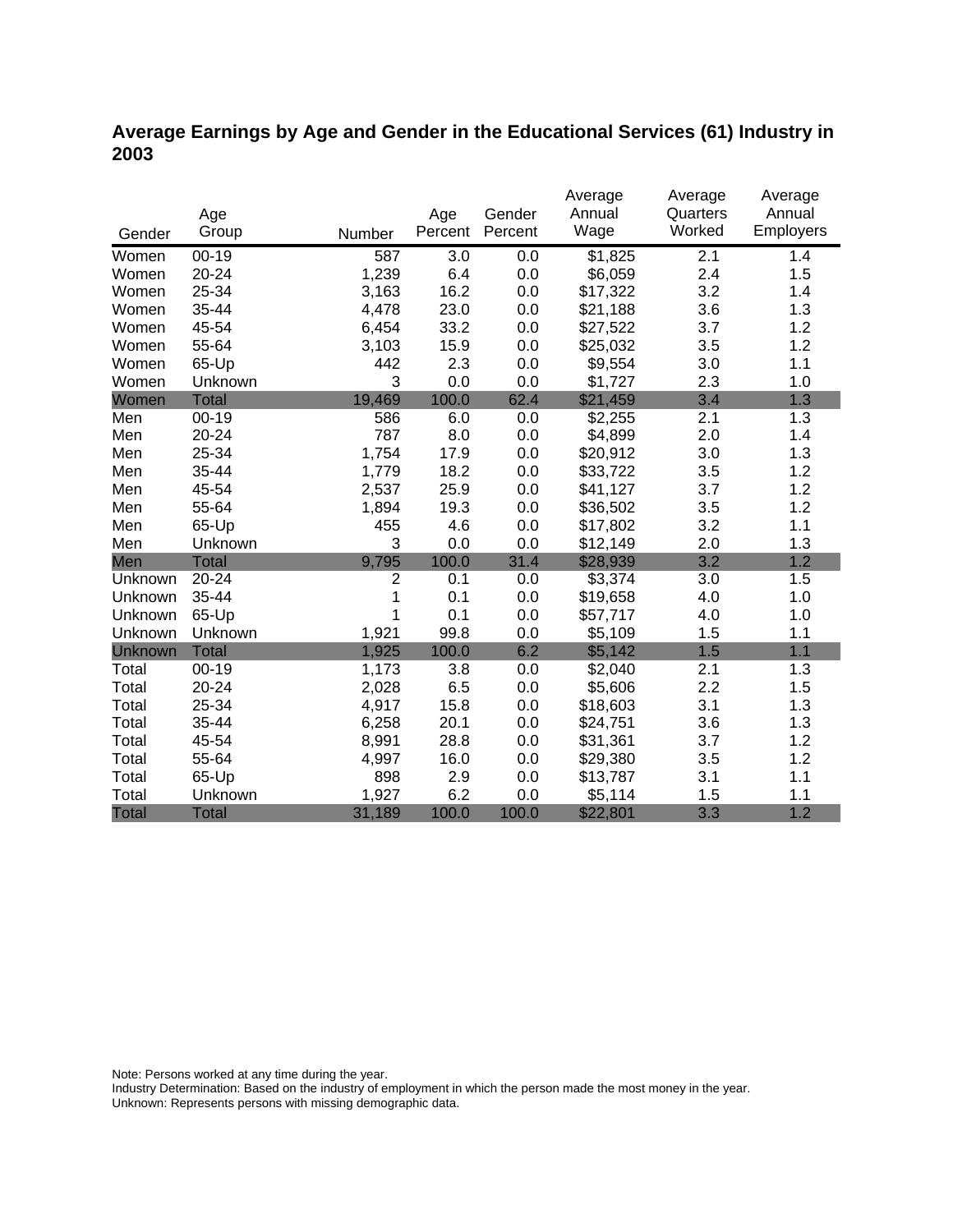# **Average Earnings by Age and Gender in the Health Care & Social Assistance (62) Industry in 2003**

|              |              |        |         |         | Average  | Average  | Average   |
|--------------|--------------|--------|---------|---------|----------|----------|-----------|
|              | Age          |        | Age     | Gender  | Annual   | Quarters | Annual    |
| Gender       | Group        | Number | Percent | Percent | Wage     | Worked   | Employers |
| Women        | $00 - 19$    | 1,095  | 4.8     | 0.0     | \$4,981  | 2.9      | 1.8       |
| Women        | 20-24        | 2,667  | 11.8    | 0.0     | \$11,495 | 3.2      | 1.7       |
| Women        | 25-34        | 4,913  | 21.7    | 0.0     | \$19,276 | 3.4      | 1.5       |
| Women        | 35-44        | 5,267  | 23.2    | 0.0     | \$25,286 | 3.6      | 1.4       |
| Women        | 45-54        | 5,637  | 24.9    | 0.0     | \$27,351 | 3.6      | 1.3       |
| Women        | 55-64        | 2,473  | 10.9    | 0.0     | \$24,517 | 3.6      | 1.2       |
| Women        | 65-Up        | 619    | 2.7     | 0.0     | \$13,907 | 3.4      | 1.1       |
| Women        | Unknown      | 1      | 0.0     | 0.0     | \$6,060  | 3.0      | 2.0       |
| Women        | <b>Total</b> | 22,672 | 100.0   | 75.2    | \$21,499 | 3.5      | 1.4       |
| Men          | $00 - 19$    | 333    | 6.3     | 0.0     | \$5,347  | 2.7      | 1.7       |
| Men          | 20-24        | 516    | 9.8     | 0.0     | \$11,686 | 3.2      | 1.8       |
| Men          | 25-34        | 1,087  | 20.7    | 0.0     | \$27,317 | 3.4      | 1.5       |
| Men          | 35-44        | 1,142  | 21.7    | 0.0     | \$61,809 | 3.4      | 1.3       |
| Men          | 45-54        | 1,276  | 24.3    | 0.0     | \$68,521 | 3.5      | 1.3       |
| Men          | 55-64        | 734    | 14.0    | 0.0     | \$67,412 | 3.5      | 1.2       |
| Men          | 65-Up        | 169    | 3.2     | 0.0     | \$30,588 | 3.4      | 1.1       |
| Men          | <b>Total</b> | 5,257  | 100.0   | 17.4    | \$47,588 | 3.4      | 1.4       |
| Unknown      | 45-54        | 1      | 0.0     | 0.0     | \$9,280  | 4.0      | 2.0       |
| Unknown      | Unknown      | 2,199  | 100.0   | 0.0     | \$8,513  | 1.6      | 1.1       |
| Unknown      | <b>Total</b> | 2,200  | 100.0   | 7.3     | \$8,514  | 1.6      | 1.1       |
| Total        | $00 - 19$    | 1,428  | 4.7     | 0.0     | \$5,066  | 2.8      | 1.7       |
| Total        | 20-24        | 3,183  | 10.6    | 0.0     | \$11,526 | 3.2      | 1.7       |
| Total        | 25-34        | 6,000  | 19.9    | 0.0     | \$20,733 | 3.4      | 1.5       |
| Total        | 35-44        | 6,409  | 21.3    | 0.0     | \$31,794 | 3.6      | 1.4       |
| Total        | 45-54        | 6,914  | 22.9    | 0.0     | \$34,946 | 3.6      | 1.3       |
| Total        | 55-64        | 3,207  | 10.6    | 0.0     | \$34,335 | 3.6      | 1.2       |
| Total        | 65-Up        | 788    | 2.6     | 0.0     | \$17,485 | 3.4      | 1.1       |
| Total        | Unknown      | 2,200  | 7.3     | 0.0     | \$8,512  | 1.6      | 1.1       |
| <b>Total</b> | <b>Total</b> | 30,129 | 100.0   | 100.0   | \$25,103 | 3.3      | 1.4       |

Note: Persons worked at any time during the year.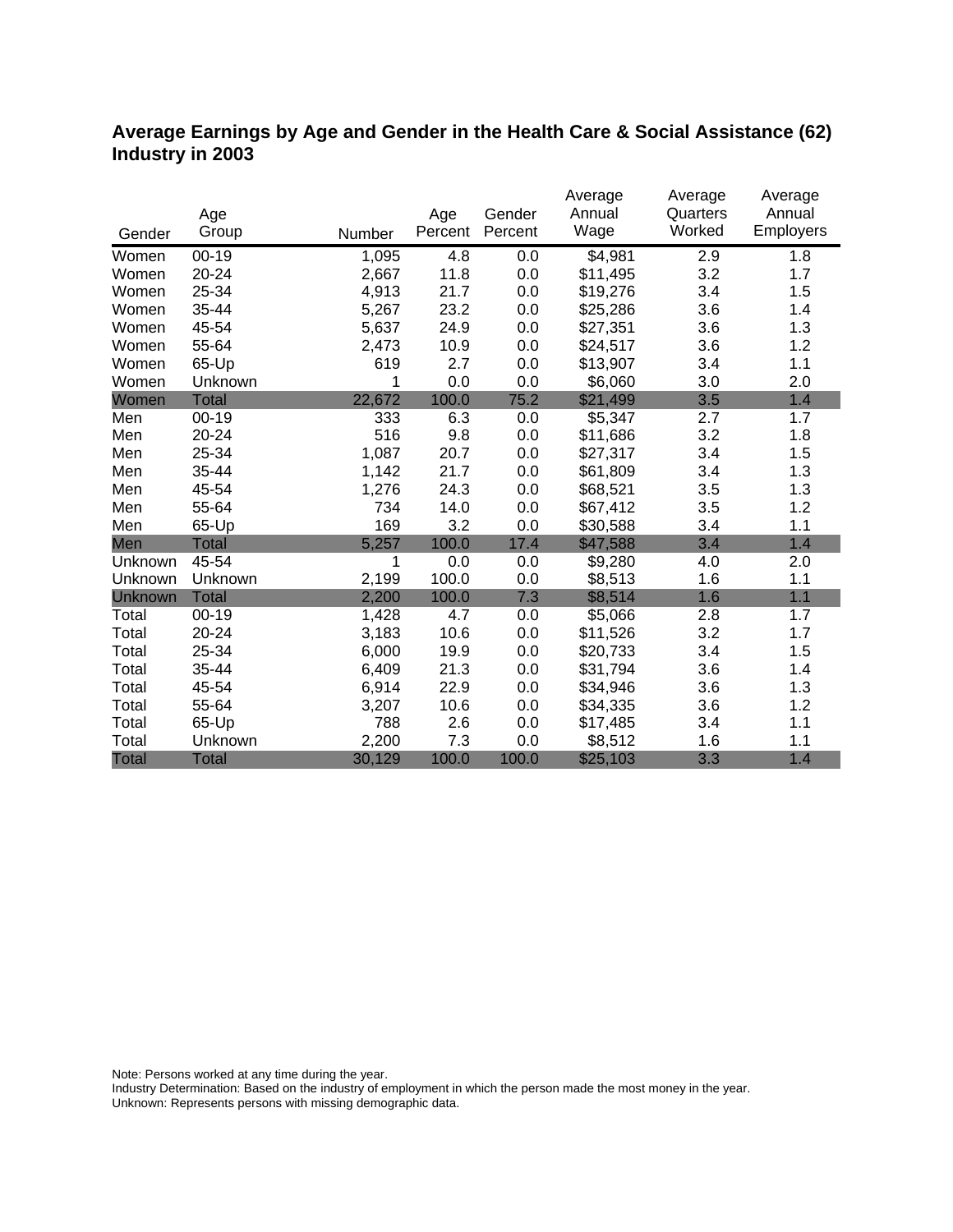# **Average Earnings by Age and Gender in the Leisure & Hospitality (71, 72) Industry in 2003**

|              |              |        |         |         | Average  | Average  | Average   |
|--------------|--------------|--------|---------|---------|----------|----------|-----------|
|              | Age          |        | Age     | Gender  | Annual   | Quarters | Annual    |
| Gender       | Group        | Number | Percent | Percent | Wage     | Worked   | Employers |
| Women        | $00 - 19$    | 5,853  | 26.6    | 0.0     | \$3,017  | 2.6      | 1.7       |
| Women        | 20-24        | 4,217  | 19.1    | 0.0     | \$6,133  | 2.9      | 1.9       |
| Women        | 25-34        | 4,215  | 19.1    | 0.0     | \$9,074  | 3.0      | 1.7       |
| Women        | 35-44        | 3,517  | 16.0    | 0.0     | \$10,754 | 3.1      | 1.6       |
| Women        | 45-54        | 2,500  | 11.4    | 0.0     | \$12,044 | 3.2      | 1.4       |
| Women        | 55-64        | 1,181  | 5.4     | 0.0     | \$10,791 | 3.1      | 1.3       |
| Women        | 65-Up        | 536    | 2.4     | 0.0     | \$8,194  | 3.2      | 1.2       |
| Women        | Unknown      | 6      | 0.0     | 0.0     | \$2,868  | 2.7      | 1.7       |
| Women        | <b>Total</b> | 22,025 | 100.0   | 44.0    | \$7,576  | 2.9      | 1.6       |
| Men          | $00 - 19$    | 4,495  | 28.8    | 0.0     | \$2,986  | 2.5      | 1.6       |
| Men          | 20-24        | 2,905  | 18.6    | 0.0     | \$7,178  | 2.8      | 1.9       |
| Men          | 25-34        | 3,434  | 22.0    | 0.0     | \$12,677 | 3.0      | 1.8       |
| Men          | 35-44        | 2,004  | 12.8    | 0.0     | \$16,331 | 3.1      | 1.5       |
| Men          | 45-54        | 1,521  | 9.7     | 0.0     | \$18,463 | 3.1      | 1.4       |
| Men          | 55-64        | 836    | 5.3     | 0.0     | \$18,764 | 3.0      | 1.3       |
| Men          | 65-Up        | 426    | 2.7     | 0.0     | \$9,838  | 2.9      | 1.2       |
| Men          | Unknown      | 6      | 0.0     | 0.0     | \$4,772  | 2.7      | 1.8       |
| Men          | <b>Total</b> | 15,627 | 100.0   | 31.2    | \$10,144 | 2.9      | 1.6       |
| Unknown      | 25-34        | 1      | 0.0     | 0.0     | \$20,061 | 4.0      | 2.0       |
| Unknown      | 35-44        | 1      | 0.0     | 0.0     | \$2,168  | 1.0      | 1.0       |
| Unknown      | 45-54        | 1      | 0.0     | 0.0     | \$716    | 1.0      | 1.0       |
| Unknown      | Unknown      | 12,422 | 100.0   | 0.0     | \$3,448  | 1.8      | 1.2       |
| Unknown      | <b>Total</b> | 12,425 | 100.0   | 24.8    | \$3,449  | 1.8      | 1.2       |
| Total        | $00 - 19$    | 10,348 | 20.7    | 0.0     | \$3,003  | 2.6      | 1.6       |
| Total        | 20-24        | 7,122  | 14.2    | 0.0     | \$6,559  | 2.9      | 1.9       |
| Total        | 25-34        | 7,650  | 15.3    | 0.0     | \$10,693 | 3.0      | 1.7       |
| Total        | 35-44        | 5,522  | 11.0    | 0.0     | \$12,776 | 3.1      | 1.5       |
| Total        | 45-54        | 4,022  | 8.0     | 0.0     | \$14,469 | 3.2      | 1.4       |
| Total        | 55-64        | 2,017  | 4.0     | 0.0     | \$14,096 | 3.1      | 1.3       |
| Total        | 65-Up        | 962    | 1.9     | 0.0     | \$8,922  | 3.1      | 1.2       |
| Total        | Unknown      | 12,434 | 24.8    | 0.0     | \$3,448  | 1.8      | 1.2       |
| <b>Total</b> | <b>Total</b> | 50,077 | 100.0   | 100.0   | \$7,353  | 2.6      | 1.5       |

Note: Persons worked at any time during the year.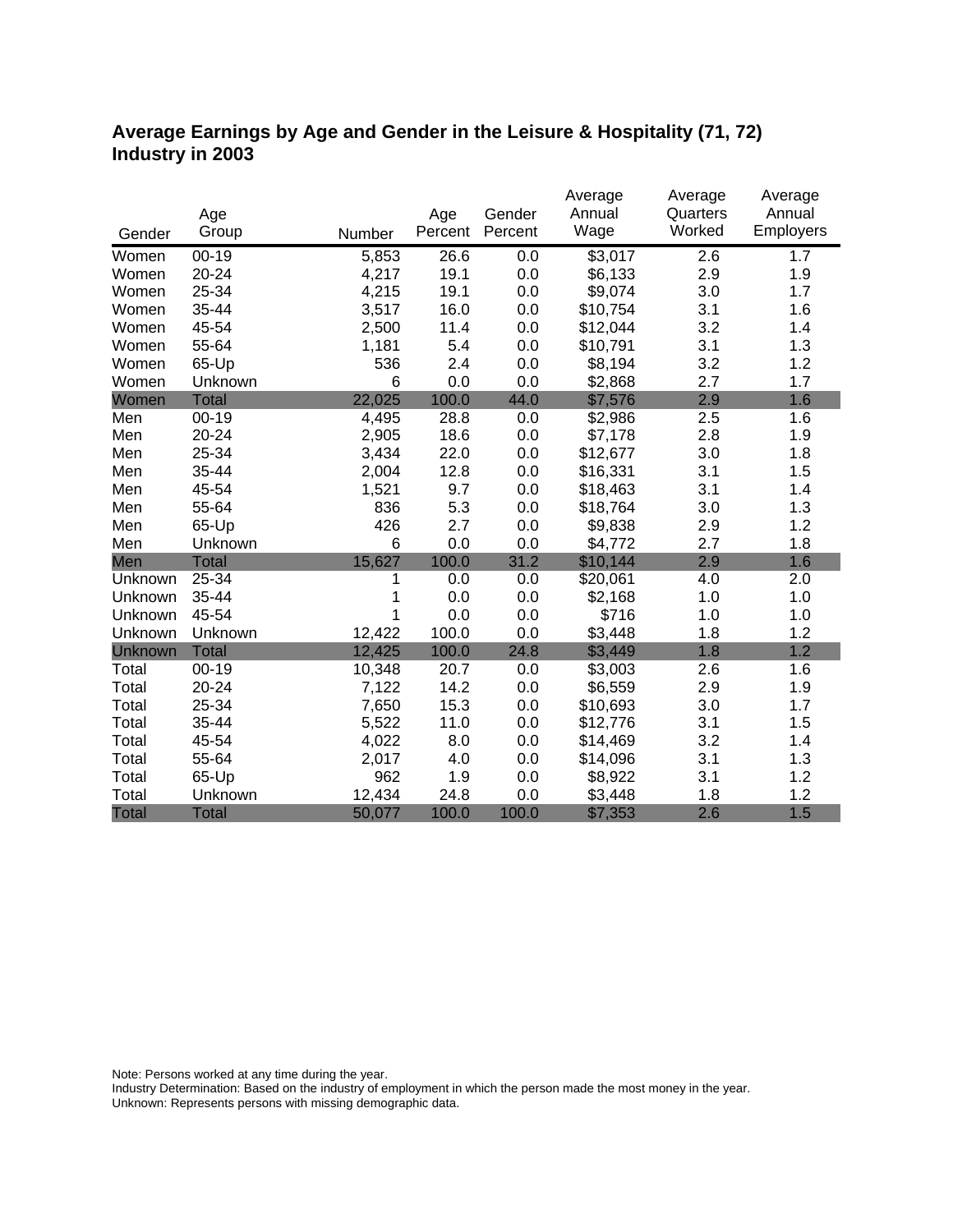### **Average Earnings by Age and Gender in the Other Services Except Public Administration (81) Industry in 2003**

|              |              |        |         |         | Average  | Average  | Average   |
|--------------|--------------|--------|---------|---------|----------|----------|-----------|
|              | Age          |        | Age     | Gender  | Annual   | Quarters | Annual    |
| Gender       | Group        | Number | Percent | Percent | Wage     | Worked   | Employers |
| Women        | $00 - 19$    | 333    | 8.8     | 0.0     | \$3,319  | 2.6      | 1.6       |
| Women        | 20-24        | 485    | 12.8    | 0.0     | \$8,446  | 3.0      | 1.7       |
| Women        | 25-34        | 771    | 20.4    | 0.0     | \$12,619 | 3.2      | 1.5       |
| Women        | 35-44        | 818    | 21.6    | 0.0     | \$16,370 | 3.4      | 1.4       |
| Women        | 45-54        | 747    | 19.8    | 0.0     | \$17,425 | 3.4      | 1.3       |
| Women        | 55-64        | 430    | 11.4    | 0.0     | \$16,512 | 3.5      | 1.3       |
| Women        | 65-Up        | 196    | 5.2     | 0.0     | \$8,395  | 3.1      | 1.2       |
| Women        | Unknown      | 1      | 0.0     | 0.0     | \$75     | 1.0      | 1.0       |
| Women        | <b>Total</b> | 3,781  | 100.0   | 41.3    | \$13,246 | 3.2      | 1.4       |
| Men          | $00 - 19$    | 499    | 12.5    | 0.0     | \$4,583  | 2.6      | 1.6       |
| Men          | 20-24        | 540    | 13.5    | 0.0     | \$14,628 | 3.2      | 1.8       |
| Men          | 25-34        | 860    | 21.5    | 0.0     | \$23,636 | 3.3      | 1.5       |
| Men          | 35-44        | 782    | 19.5    | 0.0     | \$30,211 | 3.4      | 1.3       |
| Men          | 45-54        | 702    | 17.5    | 0.0     | \$30,907 | 3.4      | 1.2       |
| Men          | 55-64        | 430    | 10.7    | 0.0     | \$27,660 | 3.3      | 1.2       |
| Men          | 65-Up        | 188    | 4.7     | 0.0     | \$14,316 | 3.3      | 1.1       |
| Men          | Unknown      | 1      | 0.0     | 0.0     | \$20,800 | 4.0      | 1.0       |
| Men          | <b>Total</b> | 4,002  | 100.0   | 43.7    | \$22,599 | 3.3      | 1.4       |
| Unknown      | 45-54        | 1      | 0.1     | 0.0     | \$210    | 1.0      | 1.0       |
| Unknown      | Unknown      | 1,377  | 99.9    | 0.0     | \$4,956  | 1.5      | 1.1       |
| Unknown      | <b>Total</b> | 1,378  | 100.0   | 15.0    | \$4,953  | 1.5      | 1.1       |
| Total        | $00 - 19$    | 832    | 9.1     | 0.0     | \$4,077  | 2.6      | 1.6       |
| Total        | 20-24        | 1,025  | 11.2    | 0.0     | \$11,703 | 3.1      | 1.8       |
| Total        | 25-34        | 1,631  | 17.8    | 0.0     | \$18,428 | 3.3      | 1.5       |
| Total        | 35-44        | 1,600  | 17.5    | 0.0     | \$23,135 | 3.4      | 1.3       |
| Total        | 45-54        | 1,450  | 15.8    | 0.0     | \$23,941 | 3.4      | 1.3       |
| Total        | 55-64        | 860    | 9.4     | 0.0     | \$22,086 | 3.4      | 1.2       |
| Total        | 65-Up        | 384    | 4.2     | 0.0     | \$11,294 | 3.2      | 1.1       |
| Total        | Unknown      | 1,379  | 15.1    | 0.0     | \$4,964  | 1.5      | 1.1       |
| <b>Total</b> | <b>Total</b> | 9,161  | 100.0   | 100.0   | \$16,084 | 3.0      | 1.4       |

Note: Persons worked at any time during the year.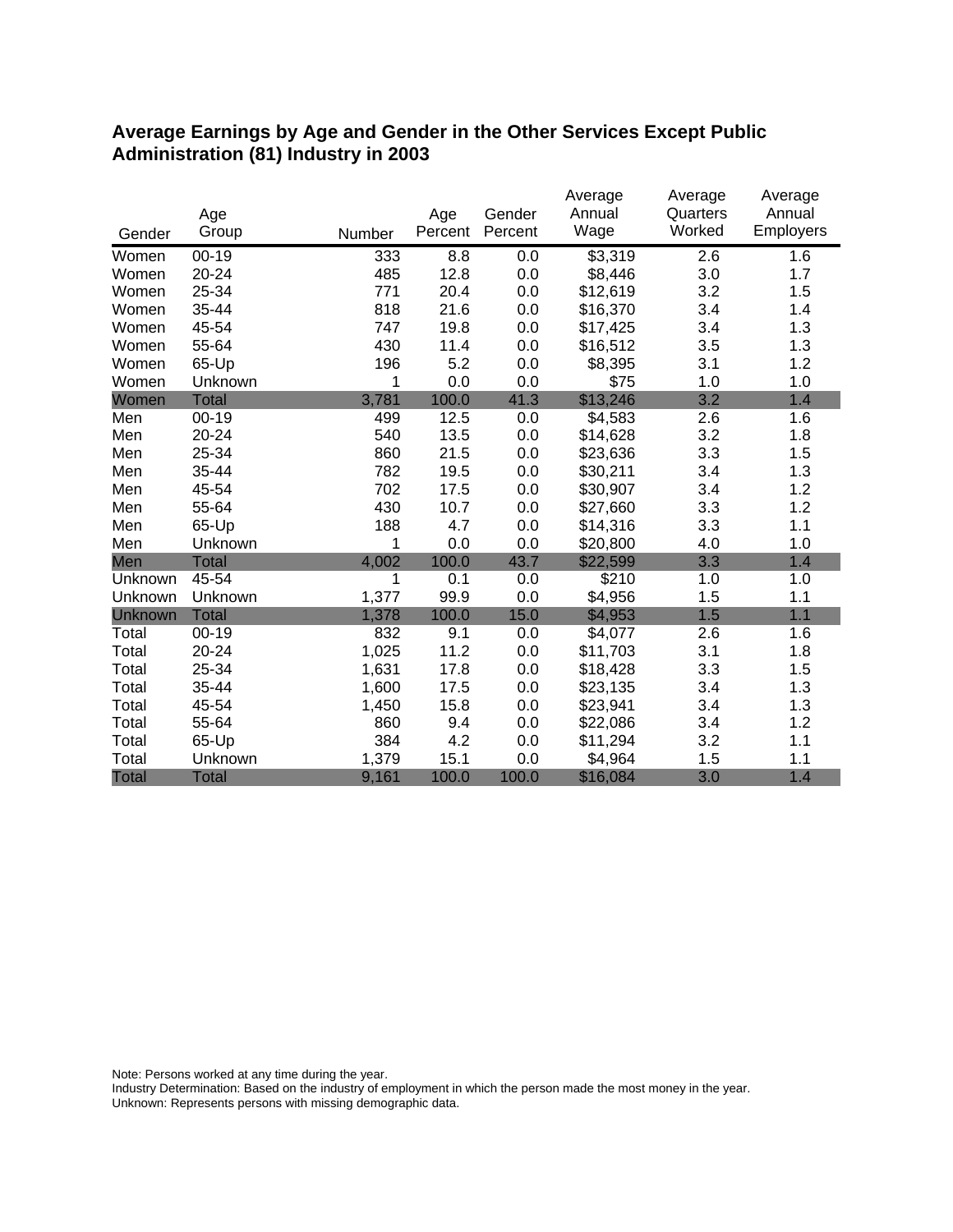# **Average Earnings by Age and Gender in the Public Administration (92) Industry in 2003**

|              |              |                |         |         | Average  | Average  | Average   |
|--------------|--------------|----------------|---------|---------|----------|----------|-----------|
|              | Age          |                | Age     | Gender  | Annual   | Quarters | Annual    |
| Gender       | Group        | Number         | Percent | Percent | Wage     | Worked   | Employers |
| Women        | $00 - 19$    | 672            | 6.7     | 0.0     | \$3,345  | 2.5      | 1.6       |
| Women        | 20-24        | 798            | 7.9     | 0.0     | \$11,804 | 3.2      | 1.7       |
| Women        | 25-34        | 1,750          | 17.3    | 0.0     | \$22,195 | 3.5      | 1.4       |
| Women        | 35-44        | 2,247          | 22.2    | 0.0     | \$27,267 | 3.7      | 1.3       |
| Women        | 45-54        | 2,893          | 28.6    | 0.0     | \$29,543 | 3.7      | 1.2       |
| Women        | 55-64        | 1,445          | 14.3    | 0.0     | \$27,330 | 3.7      | 1.2       |
| Women        | 65-Up        | 297            | 2.9     | 0.0     | \$13,759 | 3.0      | 1.1       |
| Women        | <b>Total</b> | 10,102         | 100.0   | 44.0    | \$23,839 | 3.5      | 1.3       |
| Men          | $00 - 19$    | 768            | 6.4     | 0.0     | \$3,005  | 2.3      | 1.4       |
| Men          | 20-24        | 768            | 6.4     | 0.0     | \$14,968 | 3.1      | 1.7       |
| Men          | 25-34        | 2,122          | 17.8    | 0.0     | \$29,458 | 3.6      | 1.3       |
| Men          | 35-44        | 2,708          | 22.7    | 0.0     | \$36,312 | 3.7      | 1.2       |
| Men          | 45-54        | 3,213          | 27.0    | 0.0     | \$39,735 | 3.8      | 1.2       |
| Men          | 55-64        | 1,878          | 15.8    | 0.0     | \$37,072 | 3.7      | 1.2       |
| Men          | 65-Up        | 459            | 3.9     | 0.0     | \$18,428 | 3.2      | 1.2       |
| Men          | Unknown      | $\overline{2}$ | 0.0     | 0.0     | \$15,515 | 3.5      | 1.5       |
| Men          | <b>Total</b> | 11,918         | 100.0   | 51.9    | \$31,920 | 3.5      | 1.3       |
| Unknown      | Unknown      | 927            | 100.0   | 0.0     | \$6,756  | 1.5      | 1.1       |
| Unknown      | <b>Total</b> | 927            | 100.0   | 4.0     | \$6,756  | 1.5      | 1.1       |
| Total        | $00 - 19$    | 1,440          | 6.3     | 0.0     | \$3,164  | 2.4      | 1.5       |
| Total        | 20-24        | 1,566          | 6.8     | 0.0     | \$13,356 | 3.1      | 1.7       |
| Total        | 25-34        | 3,872          | 16.9    | 0.0     | \$26,176 | 3.5      | 1.4       |
| Total        | 35-44        | 4,955          | 21.6    | 0.0     | \$32,210 | 3.7      | 1.3       |
| Total        | 45-54        | 6,106          | 26.6    | 0.0     | \$34,906 | 3.7      | 1.2       |
| Total        | 55-64        | 3,323          | 14.5    | 0.0     | \$32,836 | 3.7      | 1.2       |
| Total        | 65-Up        | 756            | 3.3     | 0.0     | \$16,594 | 3.1      | 1.1       |
| Total        | Unknown      | 929            | 4.0     | 0.0     | \$6,775  | 1.5      | 1.1       |
| <b>Total</b> | <b>Total</b> | 22,947         | 100.0   | 100.0   | \$27,346 | 3.5      | 1.3       |

Note: Persons worked at any time during the year.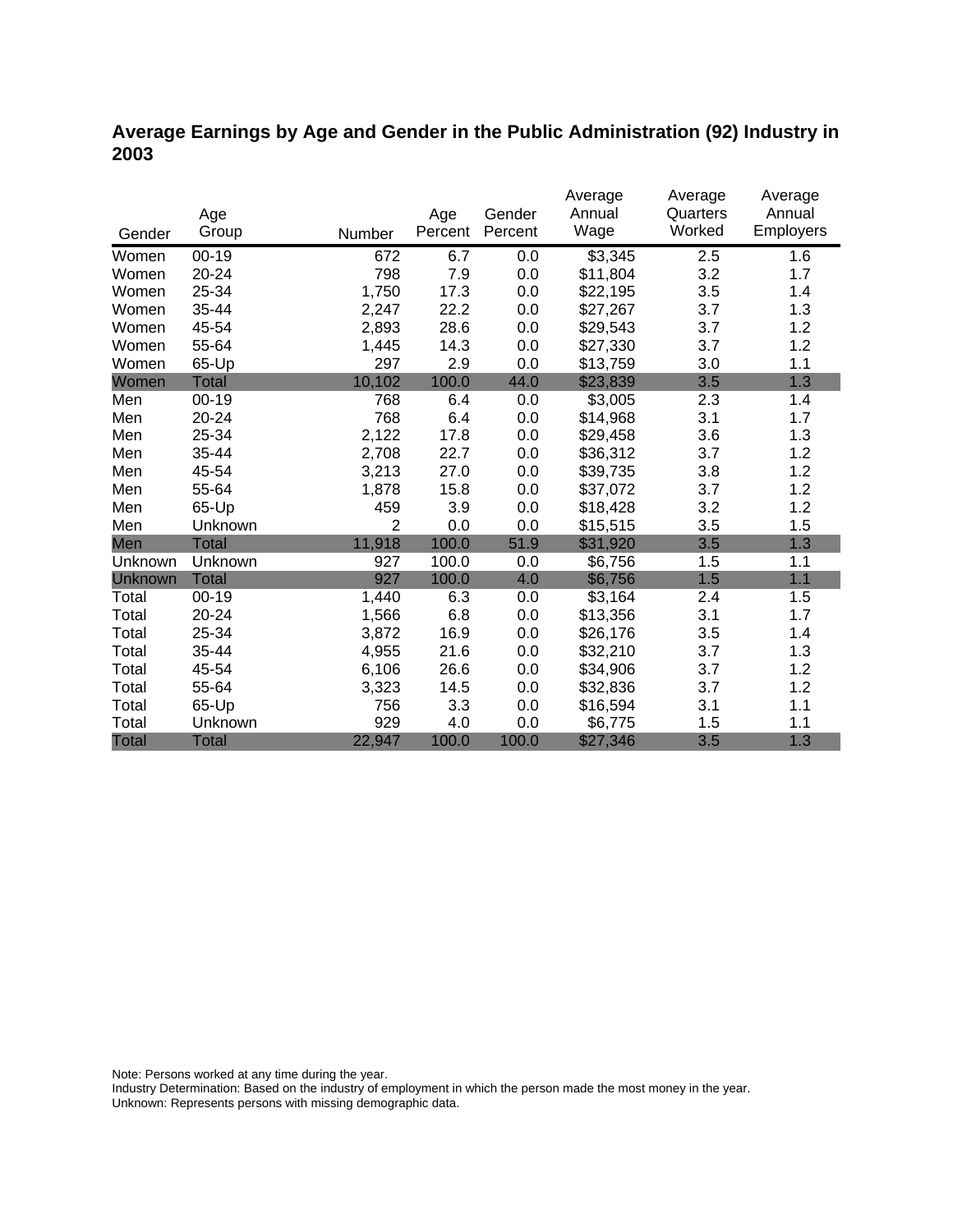### **Average Earnings by Age and Gender in the Nonclassified Industry (99) Industry in 2003**

|              |              |                |         |         | Average  | Average  | Average          |
|--------------|--------------|----------------|---------|---------|----------|----------|------------------|
|              | Age          |                | Age     | Gender  | Annual   | Quarters | Annual           |
| Gender       | Group        | Number         | Percent | Percent | Wage     | Worked   | <b>Employers</b> |
| Women        | $00 - 19$    | 8              | 7.4     | 0.0     | \$18,213 | 2.8      | 1.3              |
| Women        | 20-24        | 44             | 40.7    | 0.0     | \$23,239 | 2.9      | 1.3              |
| Women        | 25-34        | 32             | 29.6    | 0.0     | \$22,932 | 2.9      | 1.3              |
| Women        | 35-44        | 15             | 13.9    | 0.0     | \$21,124 | 2.7      | 1.3              |
| Women        | 45-54        | 6              | 5.6     | 0.0     | \$13,397 | 2.5      | 1.8              |
| Women        | 55-64        | $\overline{2}$ | 1.9     | 0.0     | \$28,803 | 4.0      | 1.0              |
| Women        | 65-Up        | 1              | 0.9     | 0.0     | \$2,132  | 1.0      | 1.0              |
| Women        | <b>Total</b> | 108            | 100.0   | 29.2    | \$21,843 | 2.8      | 1.3              |
| Men          | $00 - 19$    | 6              | 2.3     | 0.0     | \$19,825 | 3.3      | 1.8              |
| Men          | 20-24        | 104            | 40.3    | 0.0     | \$21,336 | 2.7      | 1.4              |
| Men          | 25-34        | 82             | 31.8    | 0.0     | \$26,678 | 2.9      | 1.3              |
| Men          | 35-44        | 38             | 14.7    | 0.0     | \$30,976 | 2.9      | 1.4              |
| Men          | 45-54        | 22             | 8.5     | 0.0     | \$28,139 | 2.5      | 1.3              |
| Men          | 55-64        | 6              | 2.3     | 0.0     | \$63,610 | 1.5      | 1.2              |
| Men          | Total        | 258            | 100.0   | 69.7    | \$25,982 | 2.8      | 1.3              |
| Unknown      | Unknown      | 4              | 100.0   | 0.0     | \$3,341  | 1.3      | 1.3              |
| Unknown      | <b>Total</b> | $\overline{4}$ | 100.0   | 1.1     | \$3,341  | 1.3      | 1.3              |
| Total        | $00 - 19$    | 14             | 3.8     | 0.0     | \$18,904 | 3.0      | 1.5              |
| Total        | 20-24        | 148            | 40.0    | 0.0     | \$21,901 | 2.8      | 1.4              |
| Total        | 25-34        | 114            | 30.8    | 0.0     | \$25,626 | 2.9      | 1.3              |
| Total        | 35-44        | 53             | 14.3    | 0.0     | \$28,187 | 2.8      | 1.4              |
| Total        | 45-54        | 28             | 7.6     | 0.0     | \$24,980 | 2.5      | 1.4              |
| Total        | 55-64        | 8              | 2.2     | 0.0     | \$54,908 | 2.1      | 1.1              |
| Total        | 65-Up        |                | 0.3     | 0.0     | \$2,132  | 1.0      | 1.0              |
| Total        | Unknown      | 4              | 1.1     | 0.0     | \$3,341  | 1.3      | 1.3              |
| <b>Total</b> | <b>Total</b> | 370            | 100.0   | 100.0   | \$24,529 | 2.8      | 1.3              |

Note: Persons worked at any time during the year.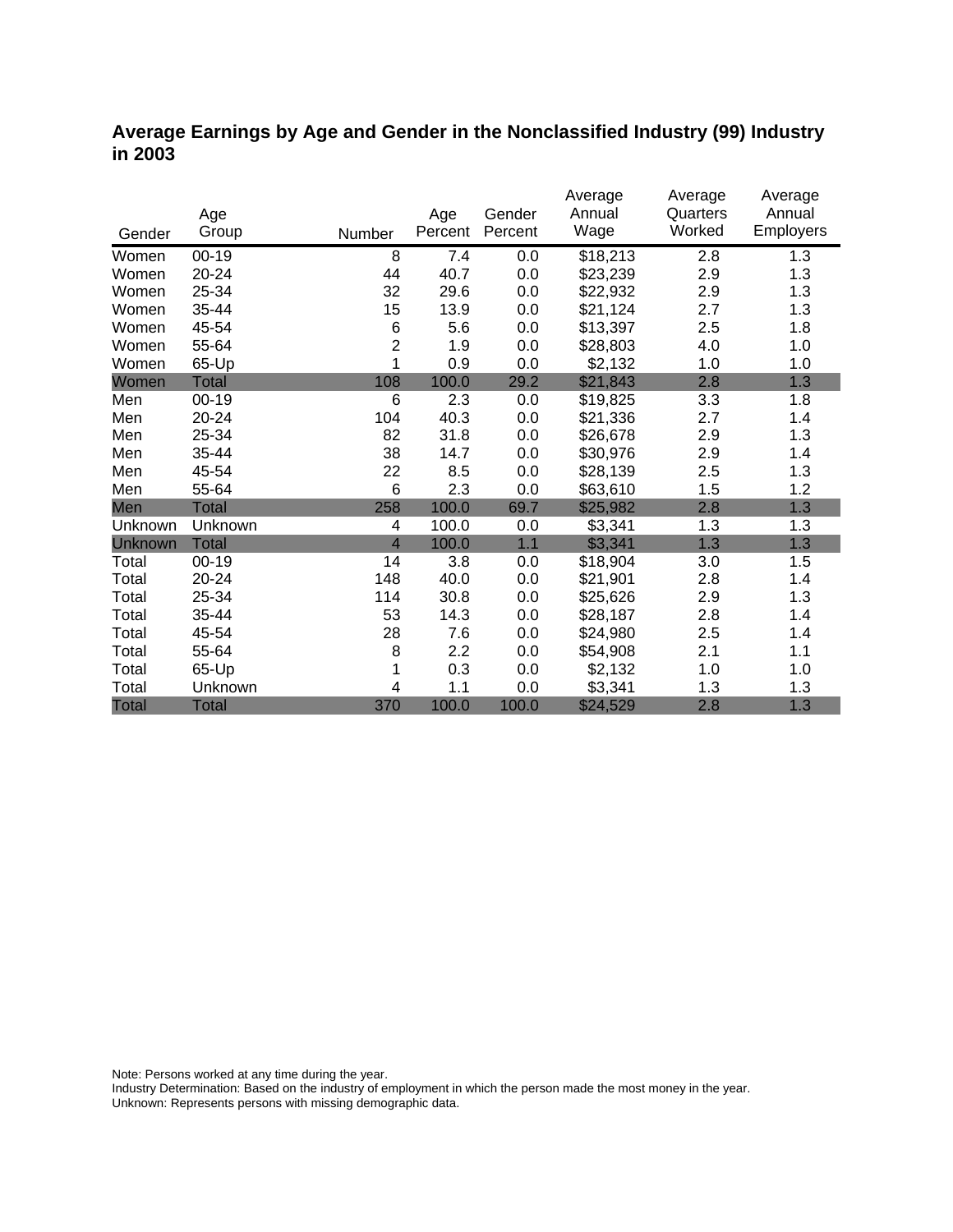# **Average Earnings by Age and Gender in the All Industry in 2003**

|              |              |                |         |         | Average  | Average  | Average   |
|--------------|--------------|----------------|---------|---------|----------|----------|-----------|
|              | Age          |                | Age     | Gender  | Annual   | Quarters | Annual    |
| Gender       | Group        | Number         | Percent | Percent | Wage     | Worked   | Employers |
| Women        | $00 - 19$    | 14,143         | 10.8    | 0.0     | \$3,498  | 2.6      | 1.7       |
| Women        | 20-24        | 16,603         | 12.6    | 0.0     | \$8,894  | 3.0      | 1.8       |
| Women        | 25-34        | 25,168         | 19.1    | 0.0     | \$16,251 | 3.3      | 1.5       |
| Women        | 35-44        | 28,122         | 21.4    | 0.0     | \$20,850 | 3.5      | 1.4       |
| Women        | 45-54        | 29,844         | 22.7    | 0.0     | \$24,326 | 3.6      | 1.3       |
| Women        | 55-64        | 13,878         | 10.6    | 0.0     | \$21,651 | 3.5      | 1.2       |
| Women        | 65-Up        | 3,731          | 2.8     | 0.0     | \$11,240 | 3.2      | 1.1       |
| Women        | Unknown      | 14             | 0.0     | 0.0     | \$4,479  | 2.6      | 1.4       |
| Women        | <b>Total</b> | 131,503        | 100.0   | 40.6    | \$17,193 | 3.3      | 1.5       |
| Men          | $00 - 19$    | 14,583         | 9.9     | 0.0     | \$4,237  | 2.5      | 1.6       |
| Men          | 20-24        | 18,349         | 12.5    | 0.0     | \$13,411 | 3.0      | 1.8       |
| Men          | 25-34        | 31,177         | 21.2    | 0.0     | \$25,578 | 3.3      | 1.6       |
| Men          | 35-44        | 30,514         | 20.7    | 0.0     | \$35,932 | 3.4      | 1.4       |
| Men          | 45-54        | 31,676         | 21.5    | 0.0     | \$43,790 | 3.5      | 1.2       |
| Men          | 55-64        | 16,130         | 11.0    | 0.0     | \$40,165 | 3.5      | 1.2       |
| Men          | 65-Up        | 4,717          | 3.2     | 0.0     | \$20,890 | 3.1      | 1.2       |
| Men          | Unknown      | 31             | 0.0     | 0.0     | \$11,008 | 2.5      | 1.5       |
| Men          | <b>Total</b> | 147,177        | 100.0   | 45.4    | \$29,458 | 3.3      | 1.4       |
| Unknown      | 20-24        | 3              | 0.0     | 0.0     | \$6,884  | 2.7      | 1.7       |
| Unknown      | 25-34        | $\overline{c}$ | 0.0     | 0.0     | \$10,121 | 2.5      | 1.5       |
| Unknown      | 35-44        | 4              | 0.0     | 0.0     | \$6,106  | 1.8      | 1.0       |
| Unknown      | 45-54        | 5              | 0.0     | 0.0     | \$8,801  | 2.8      | 2.4       |
| Unknown      | 65-Up        | 1              | 0.0     | 0.0     | \$57,717 | 4.0      | 1.0       |
| Unknown      | Unknown      | 45,164         | 100.0   | 0.0     | \$6,493  | 1.6      | 1.1       |
| Unknown      | <b>Total</b> | 45,179         | 100.0   | 14.0    | \$6,494  | 1.6      | 1.1       |
| Total        | $00 - 19$    | 28,726         | 8.9     | 0.0     | \$3,873  | 2.6      | 1.7       |
| Total        | 20-24        | 34,955         | 10.8    | 0.0     | \$11,265 | 3.0      | 1.8       |
| Total        | 25-34        | 56,347         | 17.4    | 0.0     | \$21,411 | 3.3      | 1.5       |
| Total        | 35-44        | 58,640         | 18.1    | 0.0     | \$28,697 | 3.4      | 1.4       |
| Total        | 45-54        | 61,525         | 19.0    | 0.0     | \$34,346 | 3.6      | 1.3       |
| Total        | 55-64        | 30,008         | 9.3     | 0.0     | \$31,603 | 3.5      | 1.2       |
| Total        | 65-Up        | 8,449          | 2.6     | 0.0     | \$16,633 | 3.2      | 1.2       |
| Total        | Unknown      | 45,209         | 14.0    | 0.0     | \$6,495  | 1.6      | 1.1       |
| <b>Total</b> | <b>Total</b> | 323,859        | 100.0   | 100.0   | \$21,274 | 3.1      | 1.4       |

Note: Persons worked at any time during the year.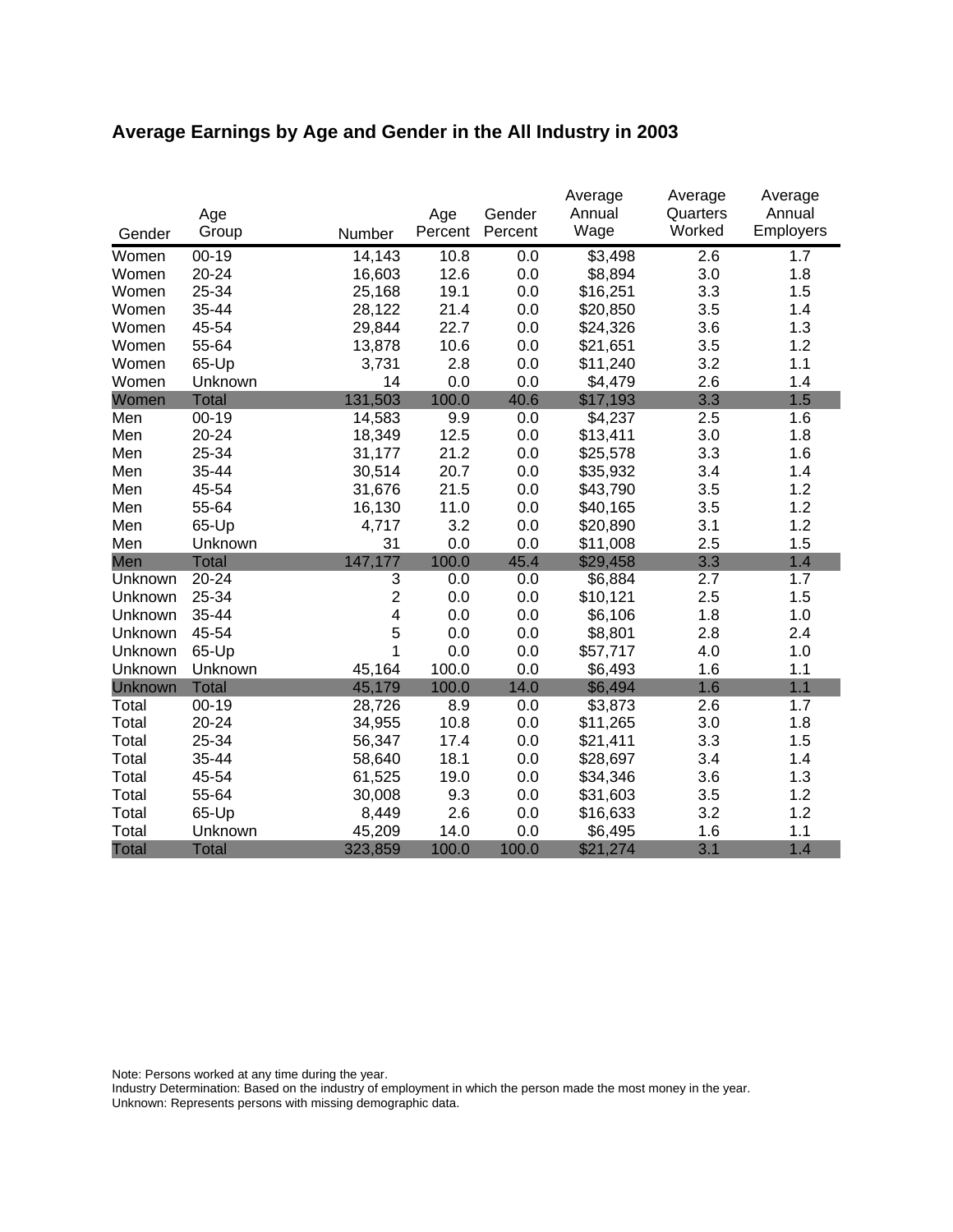#### **Average Earnings by Age and Gender in the Natural Rescources & Mining (11, 21) Industry in 2004**

|              |              |        |         |         | Average  | Average  | Average   |
|--------------|--------------|--------|---------|---------|----------|----------|-----------|
|              | Age          |        | Age     | Gender  | Annual   | Quarters | Annual    |
| Gender       | Group        | Number | Percent | Percent | Wage     | Worked   | Employers |
| Women        | $00 - 19$    | 231    | 7.0     | 0.0     | \$4,686  | 2.5      | 1.7       |
| Women        | 20-24        | 341    | 10.4    | 0.0     | \$12,958 | 2.9      | 1.7       |
| Women        | 25-34        | 556    | 16.9    | 0.0     | \$28,332 | 3.4      | 1.4       |
| Women        | 35-44        | 752    | 22.8    | 0.0     | \$33,287 | 3.6      | 1.4       |
| Women        | 45-54        | 963    | 29.3    | 0.0     | \$39,999 | 3.7      | 1.3       |
| Women        | 55-64        | 362    | 11.0    | 0.0     | \$31,097 | 3.5      | 1.2       |
| Women        | 65-Up        | 87     | 2.6     | 0.0     | \$15,809 | 3.1      | 1.1       |
| Women        | <b>Total</b> | 3,292  | 100.0   | 10.9    | \$29,598 | 3.4      | 1.4       |
| Men          | $00 - 19$    | 896    | 3.9     | 0.0     | \$9,214  | 2.6      | 1.9       |
| Men          | 20-24        | 2,642  | 11.5    | 0.0     | \$25,672 | 3.2      | 1.9       |
| Men          | 25-34        | 5,152  | 22.5    | 0.0     | \$41,023 | 3.4      | 1.6       |
| Men          | 35-44        | 5,156  | 22.5    | 0.0     | \$49,218 | 3.5      | 1.4       |
| Men          | 45-54        | 6,235  | 27.2    | 0.0     | \$61,332 | 3.7      | 1.3       |
| Men          | 55-64        | 2,384  | 10.4    | 0.0     | \$58,991 | 3.6      | 1.2       |
| Men          | 65-Up        | 455    | 2.0     | 0.0     | \$27,958 | 3.1      | 1.2       |
| Men          | Unknown      | 6      | 0.0     | 0.0     | \$16,040 | 2.0      | 1.5       |
| Men          | <b>Total</b> | 22,926 | 100.0   | 76.1    | \$46,980 | 3.5      | 1.5       |
| Unknown      | 25-34        | 1      | 0.0     | 0.0     | \$225    | 1.0      | 1.0       |
| Unknown      | Unknown      | 3,910  | 100.0   | 0.0     | \$13,550 | 1.8      | 1.2       |
| Unknown      | <b>Total</b> | 3,911  | 100.0   | 13.0    | \$13,547 | 1.8      | 1.2       |
| Total        | $00 - 19$    | 1,127  | 3.7     | 0.0     | \$8,286  | 2.6      | 1.8       |
| Total        | 20-24        | 2,983  | 9.9     | 0.0     | \$24,219 | 3.1      | 1.9       |
| Total        | 25-34        | 5,709  | 18.9    | 0.0     | \$39,779 | 3.4      | 1.6       |
| Total        | 35-44        | 5,908  | 19.6    | 0.0     | \$47,190 | 3.5      | 1.4       |
| Total        | 45-54        | 7,198  | 23.9    | 0.0     | \$58,478 | 3.7      | 1.3       |
| Total        | 55-64        | 2,746  | 9.1     | 0.0     | \$55,314 | 3.6      | 1.2       |
| Total        | 65-Up        | 542    | 1.8     | 0.0     | \$26,008 | 3.1      | 1.2       |
| Total        | Unknown      | 3,916  | 13.0    | 0.0     | \$13,554 | 1.8      | 1.2       |
| <b>Total</b> | <b>Total</b> | 30,129 | 100.0   | 100.0   | \$40,741 | 3.3      | 1.4       |

Note: Persons worked at any time during the year.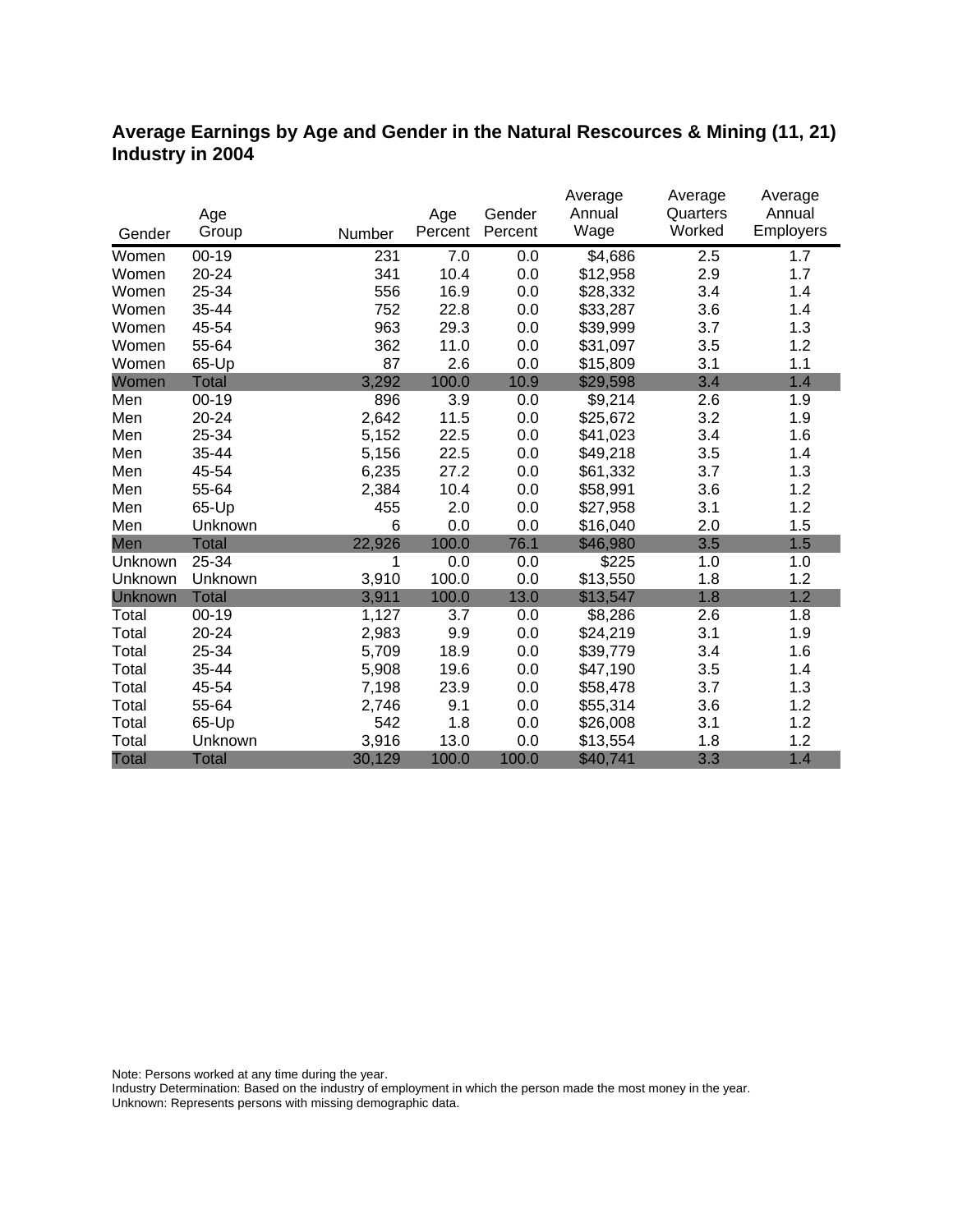# **Average Earnings by Age and Gender in the Construction (23) Industry in 2004**

|                | Age          |        | Age     | Gender  | Average<br>Annual | Average<br>Quarters | Average<br>Annual |
|----------------|--------------|--------|---------|---------|-------------------|---------------------|-------------------|
| Gender         | Group        | Number | Percent | Percent | Wage              | Worked              | Employers         |
| Women          | $00 - 19$    | 208    | 7.0     | 0.0     | \$4,495           | 2.5                 | 1.6               |
| Women          | 20-24        | 297    | 10.1    | 0.0     | \$11,027          | 3.0                 | 1.9               |
| Women          | 25-34        | 583    | 19.7    | 0.0     | \$14,754          | 3.0                 | 1.5               |
| Women          | 35-44        | 788    | 26.7    | 0.0     | \$19,387          | 3.2                 | 1.5               |
| Women          | 45-54        | 713    | 24.1    | 0.0     | \$21,951          | 3.3                 | 1.3               |
| Women          | 55-64        | 283    | 9.6     | 0.0     | \$20,833          | 3.4                 | 1.3               |
| Women          | 65-Up        | 81     | 2.7     | 0.0     | \$15,361          | 3.3                 | 1.1               |
| Women          | <b>Total</b> | 2,953  | 100.0   | 8.9     | \$17,230          | 3.1                 | 1.5               |
| Men            | $00 - 19$    | 1,603  | 7.1     | 0.0     | \$6,313           | 2.6                 | 1.8               |
| Men            | 20-24        | 3,353  | 15.0    | 0.0     | \$15,286          | 3.1                 | 1.9               |
| Men            | 25-34        | 5,588  | 24.9    | 0.0     | \$23,146          | 3.2                 | 1.7               |
| Men            | 35-44        | 4,855  | 21.6    | 0.0     | \$27,642          | 3.2                 | 1.5               |
| Men            | 45-54        | 4,631  | 20.7    | 0.0     | \$32,058          | 3.3                 | 1.4               |
| Men            | 55-64        | 1,867  | 8.3     | 0.0     | \$31,845          | 3.3                 | 1.3               |
| Men            | 65-Up        | 521    | 2.3     | 0.0     | \$21,207          | 3.0                 | 1.2               |
| Men            | Unknown      | 8      | 0.0     | 0.0     | \$9,656           | 1.9                 | 1.4               |
| Men            | <b>Total</b> | 22,426 | 100.0   | 67.9    | \$24,255          | 3.1                 | 1.6               |
| Unknown        | 20-24        | 1      | 0.0     | 0.0     | \$30,874          | 4.0                 | 3.0               |
| Unknown        | 45-54        | 1      | 0.0     | 0.0     | \$28,603          | 4.0                 | 5.0               |
| Unknown        | Unknown      | 7,656  | 100.0   | 0.0     | \$7,893           | 1.7                 | 1.2               |
| <b>Unknown</b> | <b>Total</b> | 7,658  | 100.0   | 23.2    | \$7,898           | 1.7                 | 1.2               |
| Total          | $00 - 19$    | 1,811  | 5.5     | 0.0     | \$6,104           | 2.6                 | 1.7               |
| Total          | 20-24        | 3,651  | 11.1    | 0.0     | \$14,943          | 3.1                 | 1.9               |
| Total          | 25-34        | 6,171  | 18.7    | 0.0     | \$22,353          | 3.1                 | 1.7               |
| Total          | 35-44        | 5,643  | 17.1    | 0.0     | \$26,489          | 3.2                 | 1.5               |
| Total          | 45-54        | 5,345  | 16.2    | 0.0     | \$30,709          | 3.3                 | 1.4               |
| Total          | 55-64        | 2,150  | 6.5     | 0.0     | \$30,395          | 3.3                 | 1.3               |
| Total          | 65-Up        | 602    | 1.8     | 0.0     | \$20,420          | 3.0                 | 1.1               |
| Total          | Unknown      | 7,664  | 23.2    | 0.0     | \$7,895           | 1.7                 | 1.2               |
| <b>Total</b>   | <b>Total</b> | 33,037 | 100.0   | 100.0   | \$19,836          | 2.8                 | 1.5               |

Note: Persons worked at any time during the year.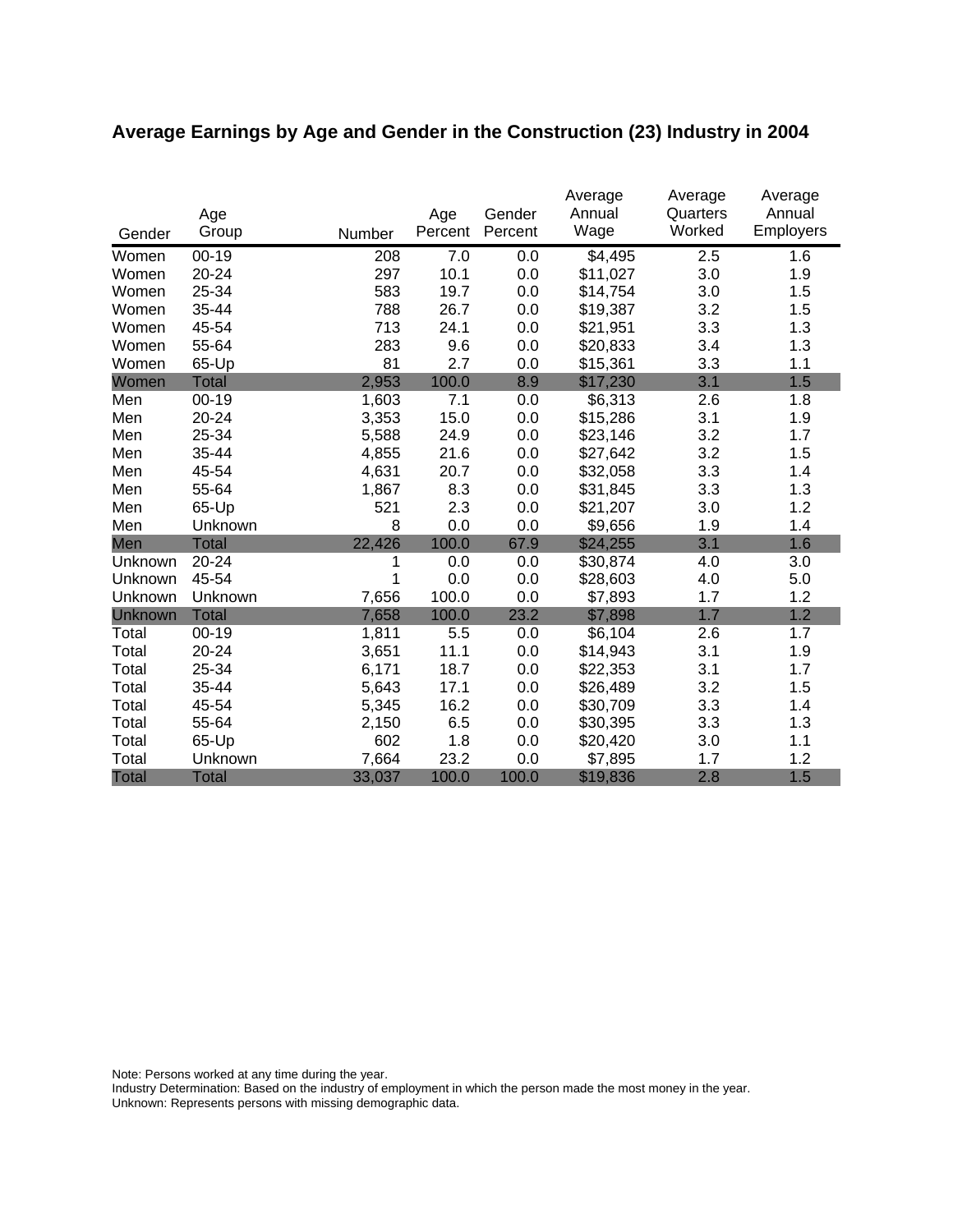### **Average Earnings by Age and Gender in the Manufacturing (31, 32, 33) Industry in 2004**

|              |              |        |         |         | Average  | Average  | Average   |
|--------------|--------------|--------|---------|---------|----------|----------|-----------|
|              | Age          |        | Age     | Gender  | Annual   | Quarters | Annual    |
| Gender       | Group        | Number | Percent | Percent | Wage     | Worked   | Employers |
| Women        | $00 - 19$    | 272    | 9.3     | 0.0     | \$4,171  | 2.6      | 1.6       |
| Women        | 20-24        | 301    | 10.3    | 0.0     | \$10,299 | 3.2      | 1.8       |
| Women        | 25-34        | 528    | 18.0    | 0.0     | \$16,908 | 3.3      | 1.5       |
| Women        | 35-44        | 674    | 23.0    | 0.0     | \$22,984 | 3.5      | 1.4       |
| Women        | 45-54        | 704    | 24.1    | 0.0     | \$24,956 | 3.6      | 1.3       |
| Women        | 55-64        | 348    | 11.9    | 0.0     | \$21,832 | 3.6      | 1.2       |
| Women        | 65-Up        | 99     | 3.4     | 0.0     | \$14,413 | 3.2      | 1.2       |
| Women        | <b>Total</b> | 2,926  | 100.0   | 22.4    | \$18,881 | 3.4      | 1.4       |
| Men          | $00 - 19$    | 491    | 5.4     | 0.0     | \$5,773  | 2.6      | 1.8       |
| Men          | 20-24        | 992    | 10.9    | 0.0     | \$16,682 | 3.2      | 1.8       |
| Men          | 25-34        | 1,787  | 19.6    | 0.0     | \$29,577 | 3.5      | 1.5       |
| Men          | 35-44        | 2,074  | 22.7    | 0.0     | \$41,190 | 3.6      | 1.3       |
| Men          | 45-54        | 2,303  | 25.2    | 0.0     | \$48,470 | 3.7      | 1.2       |
| Men          | 55-64        | 1,248  | 13.7    | 0.0     | \$49,683 | 3.7      | 1.2       |
| Men          | 65-Up        | 231    | 2.5     | 0.0     | \$30,662 | 3.3      | 1.1       |
| Men          | Unknown      | 3      | 0.0     | 0.0     | \$12,417 | 3.0      | 2.7       |
| Men          | <b>Total</b> | 9,129  | 100.0   | 69.9    | \$37,071 | 3.5      | 1.4       |
| Unknown      | 25-34        | 1      | 0.1     | 0.0     | \$24,602 | 4.0      | 1.0       |
| Unknown      | Unknown      | 999    | 99.9    | 0.0     | \$8,407  | 1.9      | 1.2       |
| Unknown      | Total        | 1,000  | 100.0   | 7.7     | \$8,424  | 1.9      | 1.2       |
| Total        | $00 - 19$    | 763    | 5.8     | 0.0     | \$5,202  | 2.6      | 1.7       |
| Total        | 20-24        | 1,293  | 9.9     | 0.0     | \$15,196 | 3.2      | 1.8       |
| Total        | 25-34        | 2,316  | 17.7    | 0.0     | \$26,687 | 3.4      | 1.5       |
| Total        | 35-44        | 2,748  | 21.0    | 0.0     | \$36,725 | 3.6      | 1.3       |
| Total        | 45-54        | 3,007  | 23.0    | 0.0     | \$42,965 | 3.7      | 1.2       |
| Total        | 55-64        | 1,596  | 12.2    | 0.0     | \$43,610 | 3.7      | 1.2       |
| Total        | 65-Up        | 330    | 2.5     | 0.0     | \$25,787 | 3.3      | 1.1       |
| Total        | Unknown      | 1,002  | 7.7     | 0.0     | \$8,419  | 1.9      | 1.2       |
| <b>Total</b> | <b>Total</b> | 13,055 | 100.0   | 100.0   | \$30,800 | 3.4      | 1.4       |

Note: Persons worked at any time during the year.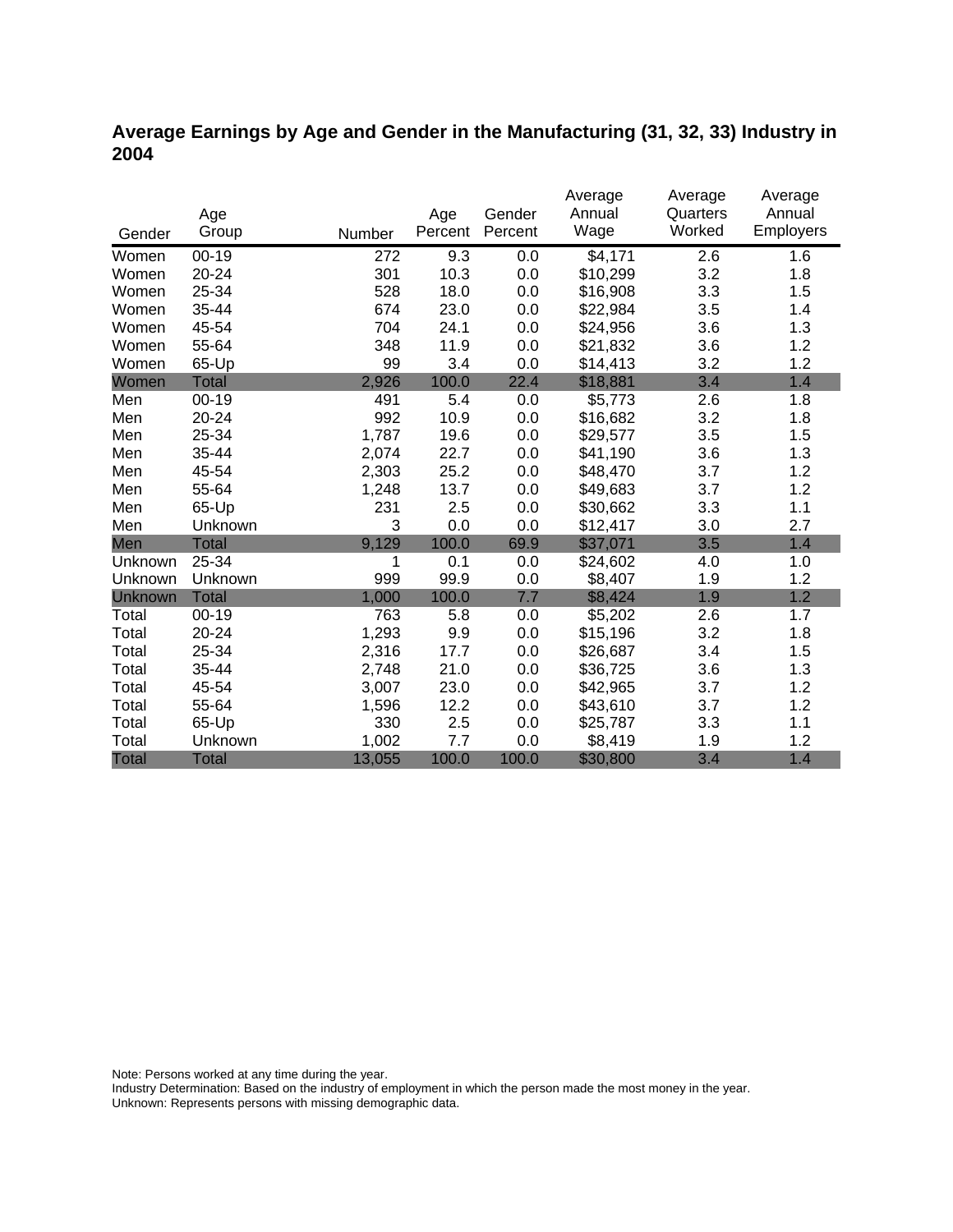#### **Average Earnings by Age and Gender in the Wholesale Trade, Transportation, & Utilities (22, 42, 48, 49) Industry in 2004**

|              |              |        |         |         | Average  | Average  | Average          |
|--------------|--------------|--------|---------|---------|----------|----------|------------------|
|              | Age          |        | Age     | Gender  | Annual   | Quarters | Annual           |
| Gender       | Group        | Number | Percent | Percent | Wage     | Worked   | <b>Employers</b> |
| Women        | $00 - 19$    | 185    | 4.2     | 0.0     | \$5,206  | 2.9      | 1.8              |
| Women        | 20-24        | 404    | 9.1     | 0.0     | \$12,553 | 3.3      | 1.8              |
| Women        | 25-34        | 870    | 19.6    | 0.0     | \$20,247 | 3.5      | 1.5              |
| Women        | 35-44        | 1,182  | 26.6    | 0.0     | \$25,331 | 3.5      | 1.4              |
| Women        | 45-54        | 1,212  | 27.2    | 0.0     | \$27,117 | 3.6      | 1.4              |
| Women        | 55-64        | 460    | 10.3    | 0.0     | \$25,289 | 3.6      | 1.2              |
| Women        | 65-Up        | 137    | 3.1     | 0.0     | \$16,464 | 3.2      | 1.2              |
| Women        | Total        | 4,450  | 100.0   | 20.6    | \$22,549 | 3.5      | 1.5              |
| Men          | $00 - 19$    | 541    | 3.6     | 0.0     | \$6,628  | 2.8      | 1.8              |
| Men          | 20-24        | 1,253  | 8.3     | 0.0     | \$20,079 | 3.3      | 1.8              |
| Men          | 25-34        | 2,982  | 19.8    | 0.0     | \$32,694 | 3.5      | 1.5              |
| Men          | 35-44        | 3,507  | 23.3    | 0.0     | \$42,969 | 3.6      | 1.3              |
| Men          | 45-54        | 4,087  | 27.2    | 0.0     | \$51,663 | 3.7      | 1.2              |
| Men          | 55-64        | 2,065  | 13.7    | 0.0     | \$45,219 | 3.6      | 1.2              |
| Men          | 65-Up        | 607    | 4.0     | 0.0     | \$24,766 | 3.3      | 1.2              |
| Men          | <b>Total</b> | 15,042 | 100.0   | 69.7    | \$39,655 | 3.5      | 1.4              |
| Unknown      | Unknown      | 2,085  | 100.0   | 0.0     | \$10,726 | 1.9      | 1.1              |
| Unknown      | <b>Total</b> | 2,085  | 100.0   | 9.7     | \$10,726 | 1.9      | 1.1              |
| Total        | $00 - 19$    | 726    | 3.4     | 0.0     | \$6,266  | 2.8      | 1.8              |
| Total        | 20-24        | 1,657  | 7.7     | 0.0     | \$18,244 | 3.3      | 1.8              |
| Total        | 25-34        | 3,852  | 17.9    | 0.0     | \$29,883 | 3.5      | 1.5              |
| Total        | 35-44        | 4,689  | 21.7    | 0.0     | \$38,523 | 3.6      | 1.4              |
| Total        | 45-54        | 5,299  | 24.6    | 0.0     | \$46,049 | 3.7      | 1.2              |
| Total        | 55-64        | 2,525  | 11.7    | 0.0     | \$41,589 | 3.6      | 1.2              |
| Total        | 65-Up        | 744    | 3.4     | 0.0     | \$23,237 | 3.3      | 1.2              |
| Total        | Unknown      | 2,085  | 9.7     | 0.0     | \$10,726 | 1.9      | 1.1              |
| <b>Total</b> | <b>Total</b> | 21,577 | 100.0   | 100.0   | \$33,332 | 3.4      | 1.4              |

Note: Persons worked at any time during the year.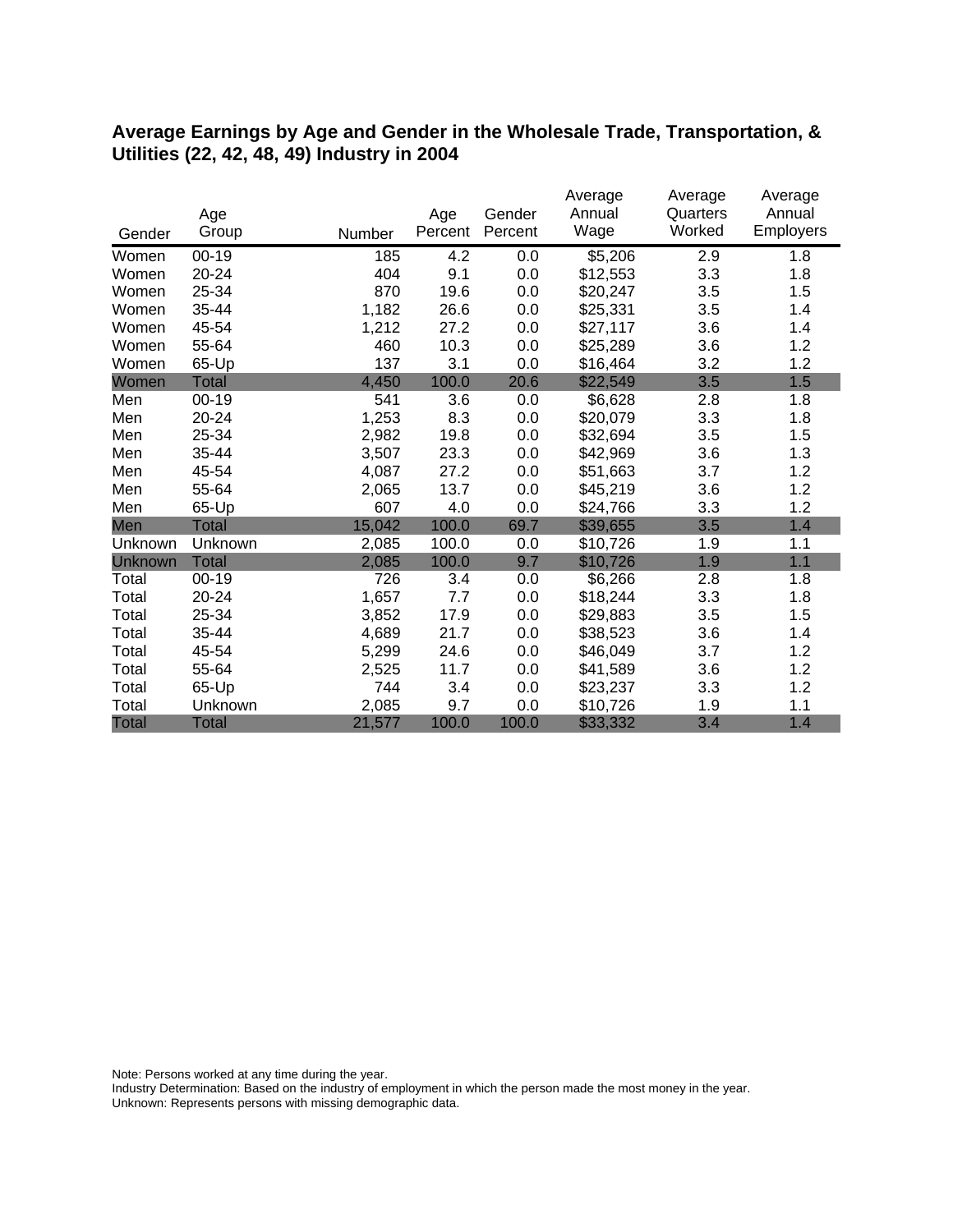# **Average Earnings by Age and Gender in the Retail Trade (44, 45) Industry in 2004**

|              |              |        |         |         | Average  | Average  | Average   |
|--------------|--------------|--------|---------|---------|----------|----------|-----------|
|              | Age          |        | Age     | Gender  | Annual   | Quarters | Annual    |
| Gender       | Group        | Number | Percent | Percent | Wage     | Worked   | Employers |
| Women        | $00 - 19$    | 2,988  | 14.9    | 0.0     | \$4,179  | 2.8      | 1.8       |
| Women        | 20-24        | 3,249  | 16.2    | 0.0     | \$8,698  | 3.1      | 1.8       |
| Women        | 25-34        | 3,607  | 18.0    | 0.0     | \$13,269 | 3.2      | 1.6       |
| Women        | 35-44        | 3,654  | 18.2    | 0.0     | \$16,965 | 3.4      | 1.5       |
| Women        | 45-54        | 3,786  | 18.9    | 0.0     | \$17,812 | 3.5      | 1.3       |
| Women        | 55-64        | 2,067  | 10.3    | 0.0     | \$16,059 | 3.5      | 1.2       |
| Women        | 65-Up        | 720    | 3.6     | 0.0     | \$9,977  | 3.3      | 1.1       |
| Women        | Unknown      | 1      | 0.0     | 0.0     | \$4,073  | 1.0      | 1.0       |
| Women        | <b>Total</b> | 20,072 | 100.0   | 50.0    | \$12,874 | 3.3      | 1.5       |
| Men          | $00 - 19$    | 2,655  | 16.9    | 0.0     | \$4,448  | 2.7      | 1.6       |
| Men          | 20-24        | 2,654  | 16.9    | 0.0     | \$11,769 | 3.1      | 1.8       |
| Men          | 25-34        | 3,264  | 20.8    | 0.0     | \$22,368 | 3.3      | 1.6       |
| Men          | 35-44        | 2,627  | 16.8    | 0.0     | \$30,743 | 3.5      | 1.4       |
| Men          | 45-54        | 2,339  | 14.9    | 0.0     | \$33,975 | 3.6      | 1.3       |
| Men          | 55-64        | 1,457  | 9.3     | 0.0     | \$31,350 | 3.6      | 1.2       |
| Men          | 65-Up        | 675    | 4.3     | 0.0     | \$14,680 | 3.3      | 1.2       |
| Men          | Unknown      | 1      | 0.0     | 0.0     | \$49,373 | 4.0      | 1.0       |
| Men          | <b>Total</b> | 15,672 | 100.0   | 39.0    | \$21,179 | 3.3      | 1.5       |
| Unknown      | 25-34        | 1      | 0.0     | 0.0     | \$5,800  | 1.0      | 1.0       |
| Unknown      | 35-44        | 1      | 0.0     | 0.0     | \$12,709 | 3.0      | 1.0       |
| Unknown      | Unknown      | 4,425  | 100.0   | 0.0     | \$5,487  | 1.8      | 1.2       |
| Unknown      | <b>Total</b> | 4,427  | 100.0   | 11.0    | \$5,489  | 1.8      | 1.2       |
| Total        | $00 - 19$    | 5,643  | 14.0    | 0.0     | \$4,305  | 2.8      | 1.7       |
| Total        | 20-24        | 5,903  | 14.7    | 0.0     | \$10,079 | 3.1      | 1.8       |
| Total        | 25-34        | 6,872  | 17.1    | 0.0     | \$17,590 | 3.3      | 1.6       |
| Total        | 35-44        | 6,282  | 15.6    | 0.0     | \$22,726 | 3.5      | 1.4       |
| Total        | 45-54        | 6,125  | 15.2    | 0.0     | \$23,984 | 3.5      | 1.3       |
| Total        | 55-64        | 3,524  | 8.8     | 0.0     | \$22,381 | 3.5      | 1.2       |
| Total        | 65-Up        | 1,395  | 3.5     | 0.0     | \$12,253 | 3.3      | 1.1       |
| Total        | Unknown      | 4,427  | 11.0    | 0.0     | \$5,496  | 1.8      | 1.2       |
| <b>Total</b> | <b>Total</b> | 40,171 | 100.0   | 100.0   | \$15,300 | 3.1      | 1.5       |

Note: Persons worked at any time during the year.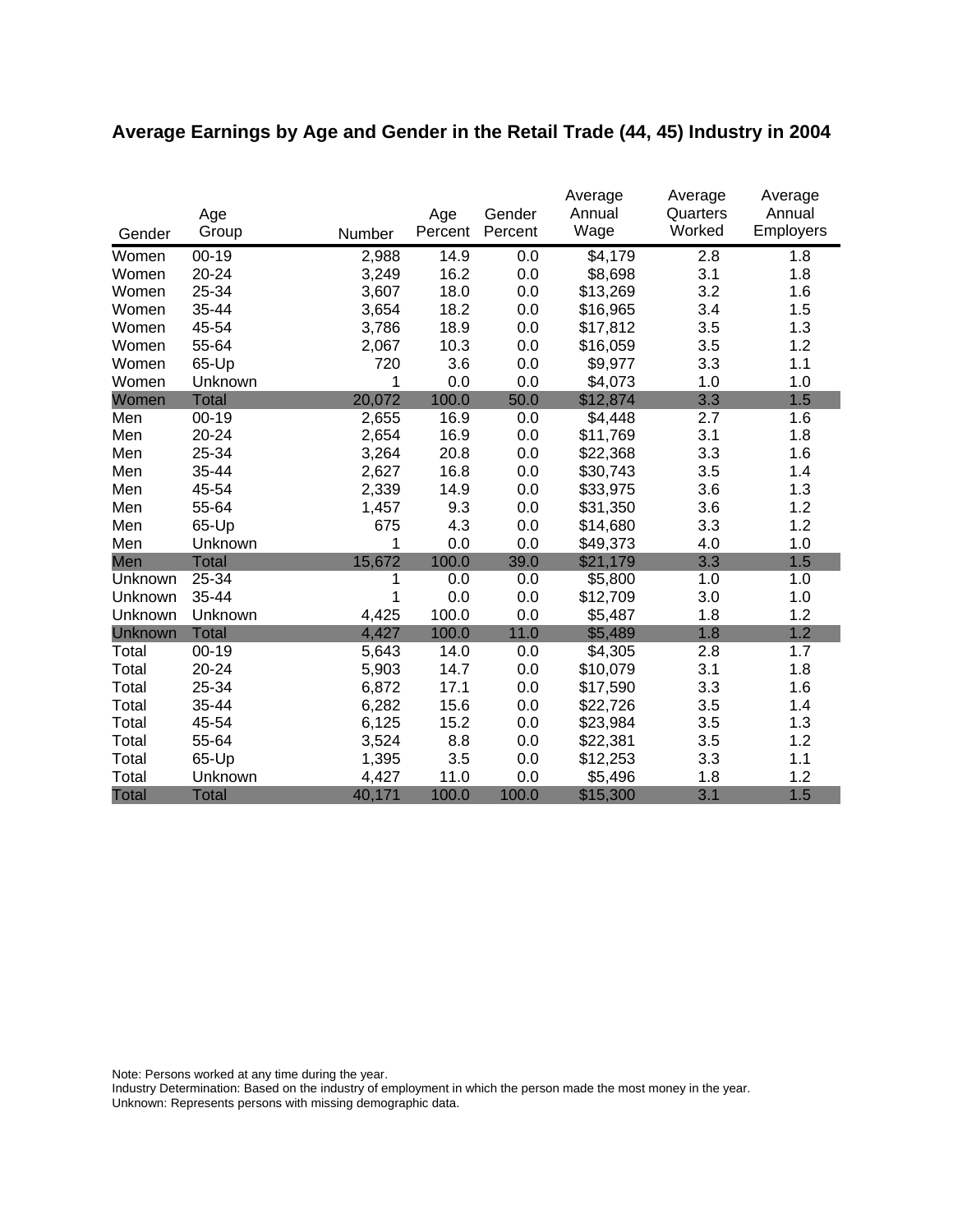# **Average Earnings by Age and Gender in the Information (51) Industry in 2004**

| Gender       | Age<br>Group | Number | Age<br>Percent | Gender<br>Percent | Average<br>Annual<br>Wage | Average<br>Quarters<br>Worked | Average<br>Annual<br><b>Employers</b> |
|--------------|--------------|--------|----------------|-------------------|---------------------------|-------------------------------|---------------------------------------|
| Women        | $00 - 19$    | 255    | 9.9            | 0.0               | \$2,764                   | 2.8                           | 1.5                                   |
| Women        | 20-24        | 245    | 9.5            | 0.0               | \$11,429                  | 3.2                           | 1.7                                   |
| Women        | 25-34        | 507    | 19.6           | 0.0               | \$20,043                  | 3.5                           | 1.6                                   |
| Women        | 35-44        | 548    | 21.2           | 0.0               | \$23,270                  | 3.5                           | 1.4                                   |
| Women        | 45-54        | 648    | 25.1           | 0.0               | \$27,723                  | 3.6                           | 1.3                                   |
| Women        | 55-64        | 310    | 12.0           | 0.0               | \$22,276                  | 3.5                           | 1.2                                   |
| Women        | 65-Up        | 72     | 2.8            | 0.0               | \$13,489                  | 3.5                           | 1.2                                   |
| Women        | <b>Total</b> | 2,585  | 100.0          | 47.1              | \$20,216                  | 3.4                           | 1.4                                   |
| Men          | $00 - 19$    | 267    | 10.6           | 0.0               | \$3,231                   | 2.9                           | 1.4                                   |
| Men          | 20-24        | 233    | 9.3            | 0.0               | \$14,804                  | 3.2                           | 1.6                                   |
| Men          | 25-34        | 573    | 22.8           | 0.0               | \$28,769                  | 3.5                           | 1.4                                   |
| Men          | 35-44        | 502    | 20.0           | 0.0               | \$39,012                  | 3.6                           | 1.3                                   |
| Men          | 45-54        | 566    | 22.6           | 0.0               | \$48,853                  | 3.6                           | 1.2                                   |
| Men          | 55-64        | 303    | 12.1           | 0.0               | \$45,214                  | 3.6                           | 1.2                                   |
| Men          | 65-Up        | 65     | 2.6            | 0.0               | \$27,317                  | 3.3                           | 1.1                                   |
| Men          | <b>Total</b> | 2,509  | 100.0          | 45.8              | \$33,283                  | 3.5                           | 1.3                                   |
| Unknown      | Unknown      | 390    | 100.0          | 0.0               | \$10,466                  | 1.9                           | 1.1                                   |
| Unknown      | <b>Total</b> | 390    | 100.0          | 7.1               | \$10,466                  | 1.9                           | 1.1                                   |
| Total        | $00 - 19$    | 522    | 9.5            | 0.0               | \$3,003                   | 2.9                           | 1.5                                   |
| Total        | 20-24        | 478    | 8.7            | 0.0               | \$13,074                  | 3.2                           | 1.7                                   |
| Total        | 25-34        | 1,080  | 19.7           | 0.0               | \$24,672                  | 3.5                           | 1.5                                   |
| Total        | 35-44        | 1,050  | 19.1           | 0.0               | \$30,796                  | 3.6                           | 1.3                                   |
| Total        | 45-54        | 1,214  | 22.1           | 0.0               | \$37,574                  | 3.6                           | 1.2                                   |
| Total        | 55-64        | 613    | 11.2           | 0.0               | \$33,614                  | 3.6                           | 1.2                                   |
| Total        | 65-Up        | 137    | 2.5            | 0.0               | \$20,050                  | 3.4                           | 1.2                                   |
| Total        | Unknown      | 390    | 7.1            | 0.0               | \$10,466                  | 1.9                           | 1.1                                   |
| <b>Total</b> | <b>Total</b> | 5,484  | 100.0          | 100.0             | \$25,501                  | 3.3                           | 1.3                                   |

Note: Persons worked at any time during the year.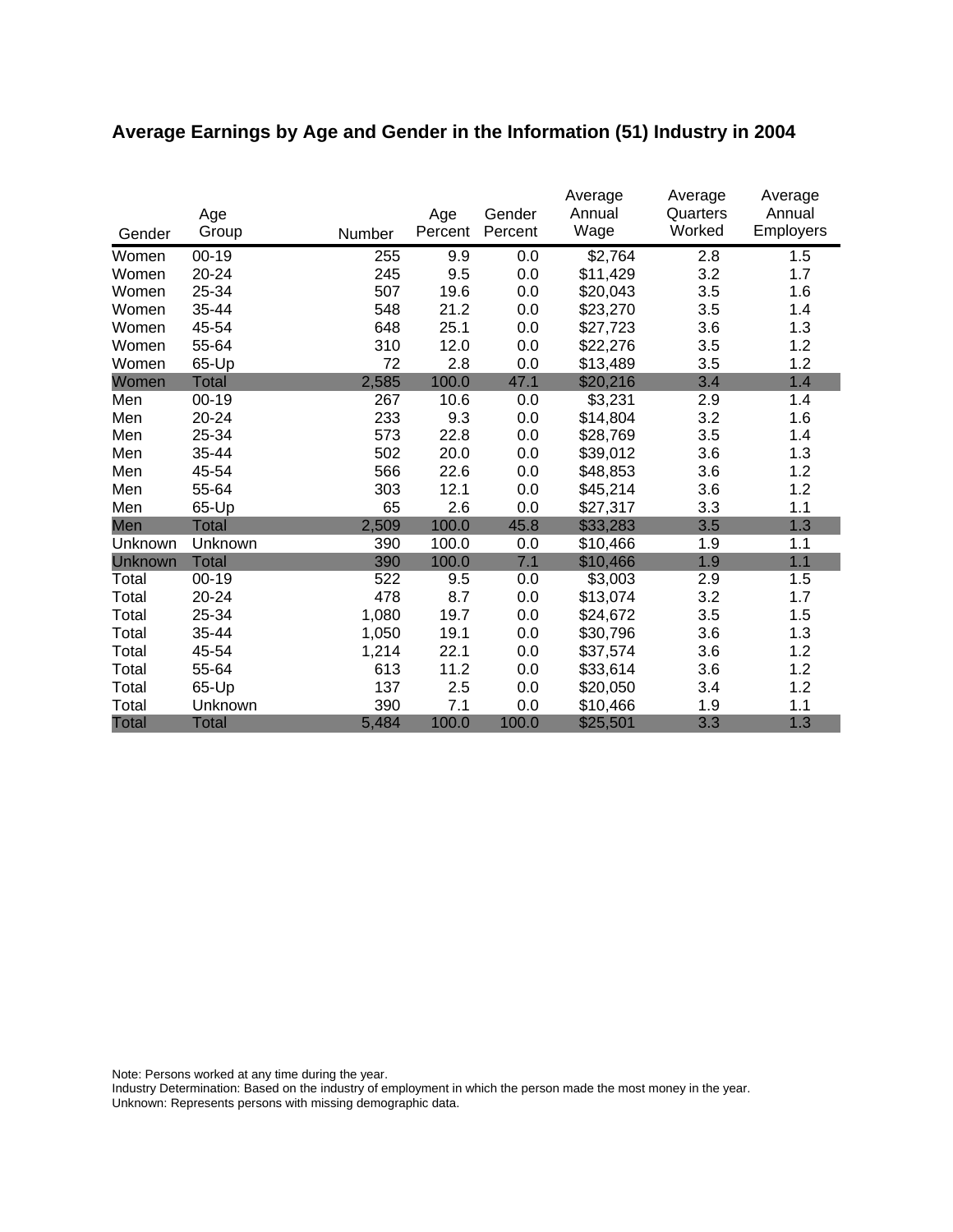#### **Average Earnings by Age and Gender in the Financial Activities (52, 53) Industry in 2004**

|              |              |        |         |         | Average  | Average  | Average   |
|--------------|--------------|--------|---------|---------|----------|----------|-----------|
|              | Age          |        | Age     | Gender  | Annual   | Quarters | Annual    |
| Gender       | Group        | Number | Percent | Percent | Wage     | Worked   | Employers |
| Women        | $00 - 19$    | 371    | 4.8     | 0.0     | \$4,889  | 3.0      | 1.8       |
| Women        | 20-24        | 957    | 12.5    | 0.0     | \$12,812 | 3.3      | 1.7       |
| Women        | 25-34        | 1,659  | 21.6    | 0.0     | \$20,566 | 3.5      | 1.5       |
| Women        | 35-44        | 1,695  | 22.1    | 0.0     | \$26,406 | 3.6      | 1.3       |
| Women        | 45-54        | 1,876  | 24.4    | 0.0     | \$28,677 | 3.7      | 1.3       |
| Women        | 55-64        | 863    | 11.2    | 0.0     | \$25,480 | 3.6      | 1.2       |
| Women        | 65-Up        | 256    | 3.3     | 0.0     | \$13,921 | 3.4      | 1.1       |
| Women        | Unknown      | 1      | 0.0     | 0.0     | \$973    | 1.0      | 1.0       |
| Women        | <b>Total</b> | 7,678  | 100.0   | 61.2    | \$22,441 | 3.6      | 1.4       |
| Men          | $00 - 19$    | 247    | 6.2     | 0.0     | \$5,633  | 2.6      | 1.7       |
| Men          | 20-24        | 404    | 10.1    | 0.0     | \$14,307 | 3.2      | 1.9       |
| Men          | 25-34        | 860    | 21.5    | 0.0     | \$34,492 | 3.5      | 1.5       |
| Men          | 35-44        | 774    | 19.4    | 0.0     | \$45,760 | 3.5      | 1.4       |
| Men          | 45-54        | 909    | 22.7    | 0.0     | \$59,845 | 3.6      | 1.2       |
| Men          | 55-64        | 556    | 13.9    | 0.0     | \$62,041 | 3.6      | 1.2       |
| Men          | 65-Up        | 245    | 6.1     | 0.0     | \$40,308 | 3.4      | 1.2       |
| Men          | Unknown      | 1      | 0.0     | 0.0     | \$52,376 | 4.0      | 1.0       |
| Men          | <b>Total</b> | 3,996  | 100.0   | 31.9    | \$42,811 | 3.4      | 1.4       |
| Unknown      | Unknown      | 864    | 100.0   | 0.0     | \$11,007 | 1.8      | 1.1       |
| Unknown      | <b>Total</b> | 864    | 100.0   | 6.9     | \$11,007 | 1.8      | 1.1       |
| Total        | $00 - 19$    | 618    | 4.9     | 0.0     | \$5,186  | 2.8      | 1.7       |
| Total        | 20-24        | 1,361  | 10.9    | 0.0     | \$13,256 | 3.3      | 1.8       |
| Total        | 25-34        | 2,519  | 20.1    | 0.0     | \$25,320 | 3.5      | 1.5       |
| Total        | 35-44        | 2,469  | 19.7    | 0.0     | \$32,473 | 3.6      | 1.3       |
| Total        | 45-54        | 2,785  | 22.2    | 0.0     | \$38,850 | 3.7      | 1.2       |
| Total        | 55-64        | 1,419  | 11.3    | 0.0     | \$39,806 | 3.6      | 1.2       |
| Total        | 65-Up        | 501    | 4.0     | 0.0     | \$26,825 | 3.4      | 1.2       |
| Total        | Unknown      | 866    | 6.9     | 0.0     | \$11,043 | 1.8      | 1.1       |
| <b>Total</b> | <b>Total</b> | 12,538 | 100.0   | 100.0   | \$28,145 | 3.4      | 1.4       |

Note: Persons worked at any time during the year.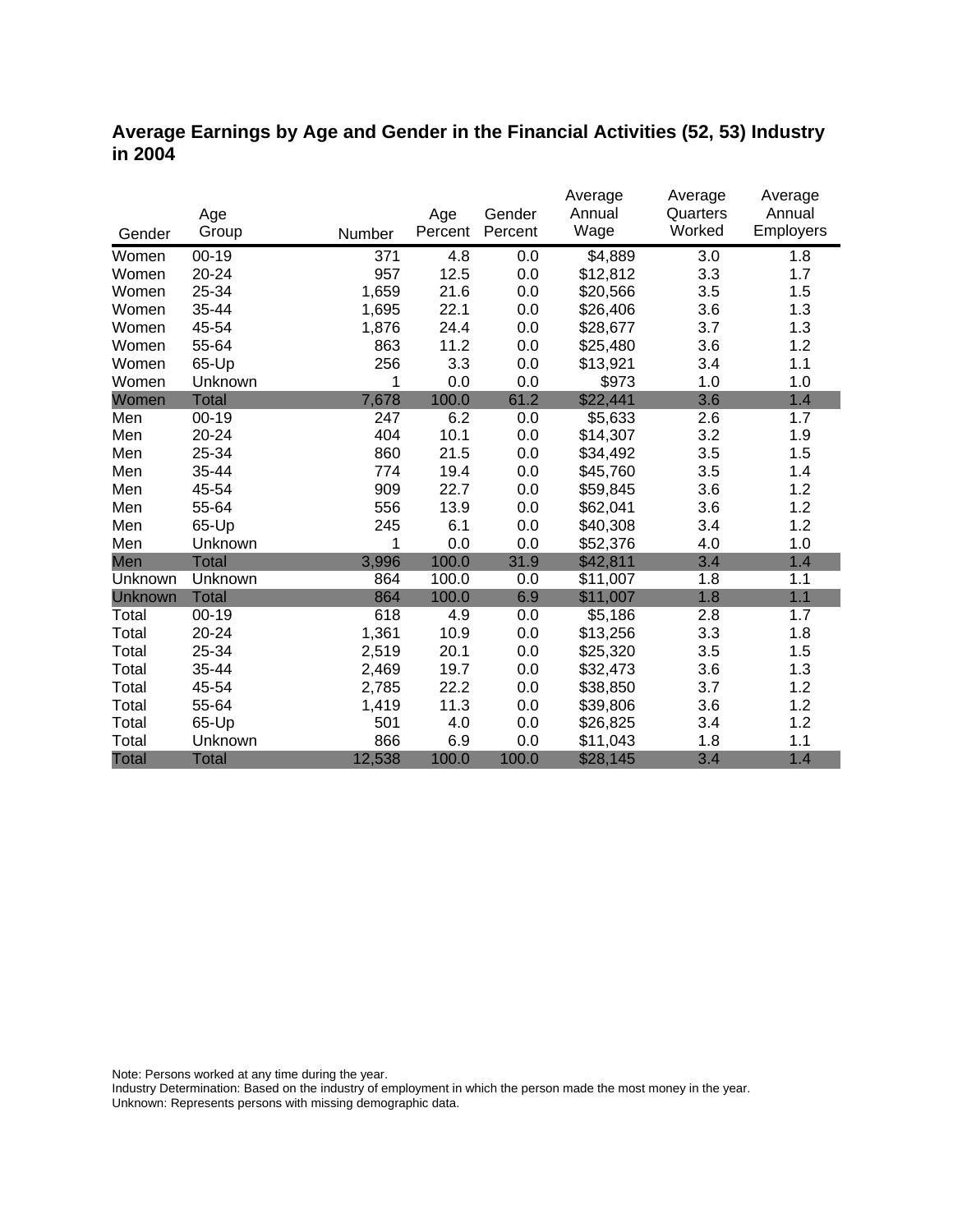### **Average Earnings by Age and Gender in the Professional & Business Services (54, 55, 56) Industry in 2004**

|              |              |                |         |         | Average  | Average  | Average   |
|--------------|--------------|----------------|---------|---------|----------|----------|-----------|
|              | Age          |                | Age     | Gender  | Annual   | Quarters | Annual    |
| Gender       | Group        | Number         | Percent | Percent | Wage     | Worked   | Employers |
| Women        | $00 - 19$    | 673            | 7.4     | 0.0     | \$3,510  | 2.5      | 1.8       |
| Women        | 20-24        | 1,162          | 12.8    | 0.0     | \$9,409  | 3.0      | 1.9       |
| Women        | 25-34        | 2,057          | 22.7    | 0.0     | \$17,094 | 3.1      | 1.6       |
| Women        | 35-44        | 1,979          | 21.8    | 0.0     | \$20,897 | 3.3      | 1.5       |
| Women        | 45-54        | 1,997          | 22.0    | 0.0     | \$22,550 | 3.4      | 1.4       |
| Women        | 55-64        | 924            | 10.2    | 0.0     | \$18,836 | 3.3      | 1.4       |
| Women        | 65-Up        | 278            | 3.1     | 0.0     | \$10,460 | 2.9      | 1.3       |
| Women        | <b>Total</b> | 9,070          | 100.0   | 39.3    | \$17,107 | 3.2      | 1.6       |
| Men          | $00 - 19$    | 887            | 8.9     | 0.0     | \$4,402  | 2.5      | 1.7       |
| Men          | 20-24        | 1,344          | 13.4    | 0.0     | \$11,098 | 2.9      | 1.9       |
| Men          | 25-34        | 2,242          | 22.4    | 0.0     | \$25,631 | 3.2      | 1.6       |
| Men          | 35-44        | 1,894          | 18.9    | 0.0     | \$36,204 | 3.3      | 1.4       |
| Men          | 45-54        | 2,064          | 20.6    | 0.0     | \$42,734 | 3.3      | 1.3       |
| Men          | 55-64        | 1,153          | 11.5    | 0.0     | \$47,193 | 3.2      | 1.2       |
| Men          | 65-Up        | 417            | 4.2     | 0.0     | \$26,567 | 3.0      | 1.2       |
| Men          | Unknown      | $\overline{2}$ | 0.0     | 0.0     | \$9,045  | 1.5      | 1.5       |
| Men          | <b>Total</b> | 10,003         | 100.0   | 43.4    | \$29,848 | 3.1      | 1.5       |
| Unknown      | 35-44        | 1              | 0.0     | 0.0     | \$6,850  | 2.0      | 1.0       |
| Unknown      | 45-54        | 1              | 0.0     | 0.0     | \$14,436 | 4.0      | 1.0       |
| Unknown      | Unknown      | 3,993          | 99.9    | 0.0     | \$8,343  | 1.7      | 1.2       |
| Unknown      | <b>Total</b> | 3,995          | 100.0   | 17.3    | \$8,345  | 1.7      | 1.2       |
| Total        | $00 - 19$    | 1,560          | 6.8     | 0.0     | \$4,017  | 2.5      | 1.7       |
| Total        | 20-24        | 2,506          | 10.9    | 0.0     | \$10,315 | 2.9      | 1.9       |
| Total        | 25-34        | 4,299          | 18.6    | 0.0     | \$21,546 | 3.2      | 1.6       |
| Total        | 35-44        | 3,874          | 16.8    | 0.0     | \$28,377 | 3.3      | 1.5       |
| Total        | 45-54        | 4,062          | 17.6    | 0.0     | \$32,804 | 3.3      | 1.4       |
| Total        | 55-64        | 2,077          | 9.0     | 0.0     | \$34,578 | 3.3      | 1.3       |
| Total        | 65-Up        | 695            | 3.0     | 0.0     | \$20,124 | 3.0      | 1.2       |
| Total        | Unknown      | 3,995          | 17.3    | 0.0     | \$8,344  | 1.7      | 1.2       |
| <b>Total</b> | <b>Total</b> | 23,068         | 100.0   | 100.0   | \$21,114 | 2.9      | 1.5       |

Note: Persons worked at any time during the year.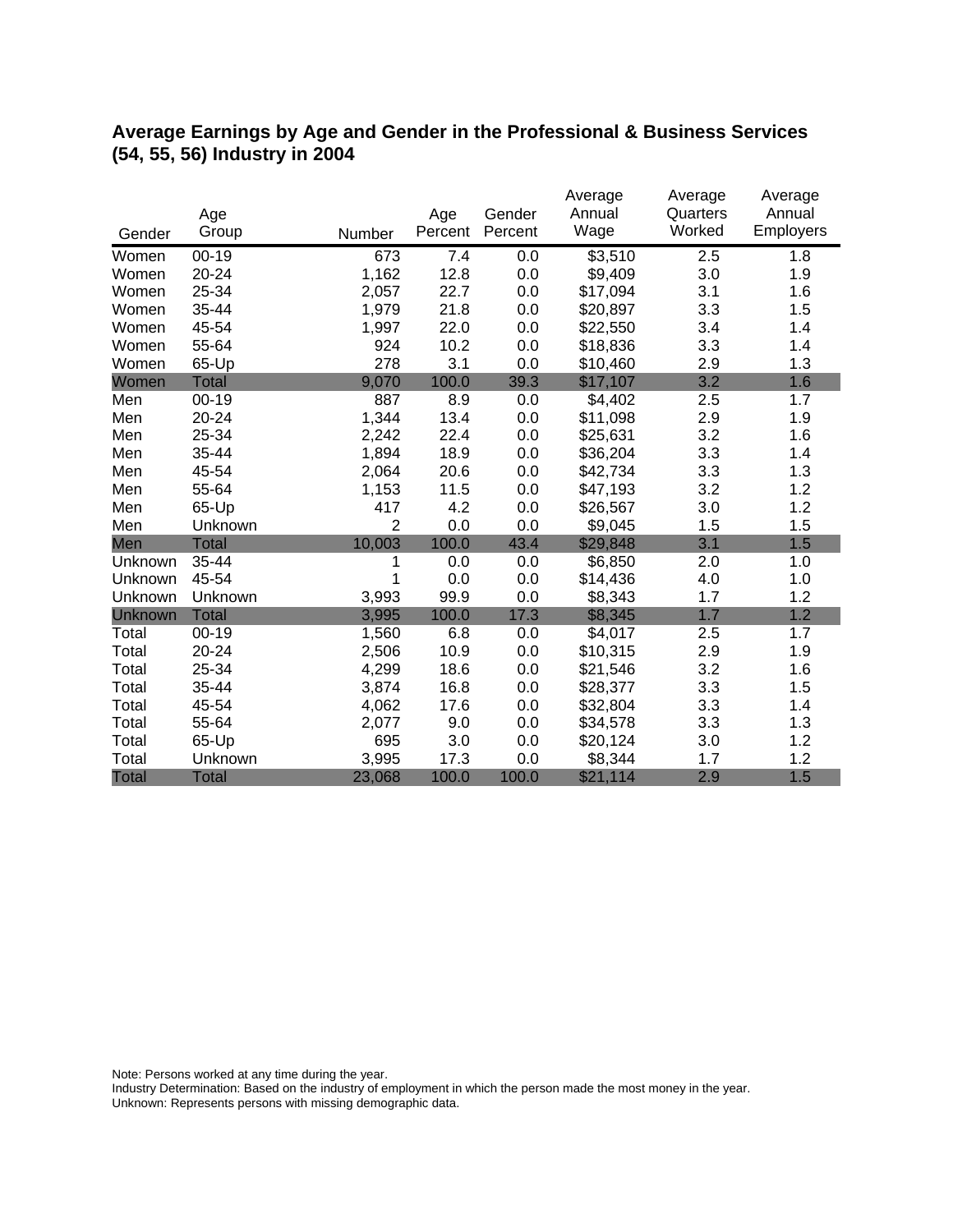### **Average Earnings by Age and Gender in the Educational Services (61) Industry in 2004**

|              |              |        |         |         | Average  | Average          | Average   |
|--------------|--------------|--------|---------|---------|----------|------------------|-----------|
|              | Age          |        | Age     | Gender  | Annual   | Quarters         | Annual    |
| Gender       | Group        | Number | Percent | Percent | Wage     | Worked           | Employers |
| Women        | $00 - 19$    | 661    | 3.3     | 0.0     | \$1,883  | 2.3              | 1.4       |
| Women        | 20-24        | 1,403  | 7.0     | 0.0     | \$6,807  | 2.9              | 1.6       |
| Women        | 25-34        | 3,281  | 16.3    | 0.0     | \$17,875 | 3.4              | 1.4       |
| Women        | 35-44        | 4,431  | 22.0    | 0.0     | \$21,752 | 3.6              | 1.3       |
| Women        | 45-54        | 6,449  | 32.0    | 0.0     | \$28,156 | 3.8              | 1.2       |
| Women        | 55-64        | 3,435  | 17.0    | 0.0     | \$25,816 | 3.6              | 1.2       |
| Women        | 65-Up        | 510    | 2.5     | 0.0     | \$9,532  | 3.2              | 1.1       |
| Women        | Unknown      | 3      | 0.0     | 0.0     | \$3,946  | 2.3              | 1.3       |
| Women        | <b>Total</b> | 20,173 | 100.0   | 62.6    | \$21,859 | 3.5              | 1.3       |
| Men          | $00 - 19$    | 636    | 6.2     | 0.0     | \$2,203  | $2.\overline{2}$ | 1.3       |
| Men          | 20-24        | 966    | 9.5     | 0.0     | \$6,139  | 2.7              | 1.4       |
| Men          | 25-34        | 1,815  | 17.8    | 0.0     | \$21,698 | 3.3              | 1.3       |
| Men          | 35-44        | 1,813  | 17.8    | 0.0     | \$35,488 | 3.6              | 1.2       |
| Men          | 45-54        | 2,472  | 24.2    | 0.0     | \$41,349 | 3.7              | 1.2       |
| Men          | 55-64        | 1,975  | 19.3    | 0.0     | \$37,996 | 3.6              | 1.2       |
| Men          | 65-Up        | 529    | 5.2     | 0.0     | \$16,609 | 3.2              | 1.2       |
| Men          | Unknown      | 3      | 0.0     | 0.0     | \$3,207  | 2.3              | 1.0       |
| Men          | <b>Total</b> | 10,209 | 100.0   | 31.7    | \$29,102 | 3.4              | 1.3       |
| Unknown      | 20-24        | 1      | 0.1     | 0.0     | \$272    | 1.0              | 1.0       |
| Unknown      | 35-44        | 1      | 0.1     | 0.0     | \$27,772 | 4.0              | 1.0       |
| Unknown      | 65-Up        | 1      | 0.1     | 0.0     | \$62,388 | 4.0              | 1.0       |
| Unknown      | Unknown      | 1,848  | 99.8    | 0.0     | \$5,542  | 2.0              | 1.1       |
| Unknown      | Total        | 1,851  | 100.0   | 5.7     | \$5,582  | 2.0              | 1.1       |
| Total        | $00-19$      | 1,297  | 4.0     | 0.0     | \$2,040  | 2.3              | 1.4       |
| Total        | 20-24        | 2,370  | 7.4     | 0.0     | \$6,532  | 2.8              | 1.5       |
| Total        | 25-34        | 5,096  | 15.8    | 0.0     | \$19,236 | 3.4              | 1.4       |
| Total        | 35-44        | 6,245  | 19.4    | 0.0     | \$25,741 | 3.6              | 1.3       |
| Total        | 45-54        | 8,921  | 27.7    | 0.0     | \$31,812 | 3.7              | 1.2       |
| Total        | 55-64        | 5,410  | 16.8    | 0.0     | \$30,263 | 3.6              | 1.2       |
| Total        | 65-Up        | 1,040  | 3.2     | 0.0     | \$13,183 | 3.2              | 1.1       |
| Total        | Unknown      | 1,854  | 5.8     | 0.0     | \$5,536  | 2.0              | 1.1       |
| <b>Total</b> | <b>Total</b> | 32,233 | 100.0   | 100.0   | \$23,218 | 3.4              | 1.3       |

Note: Persons worked at any time during the year.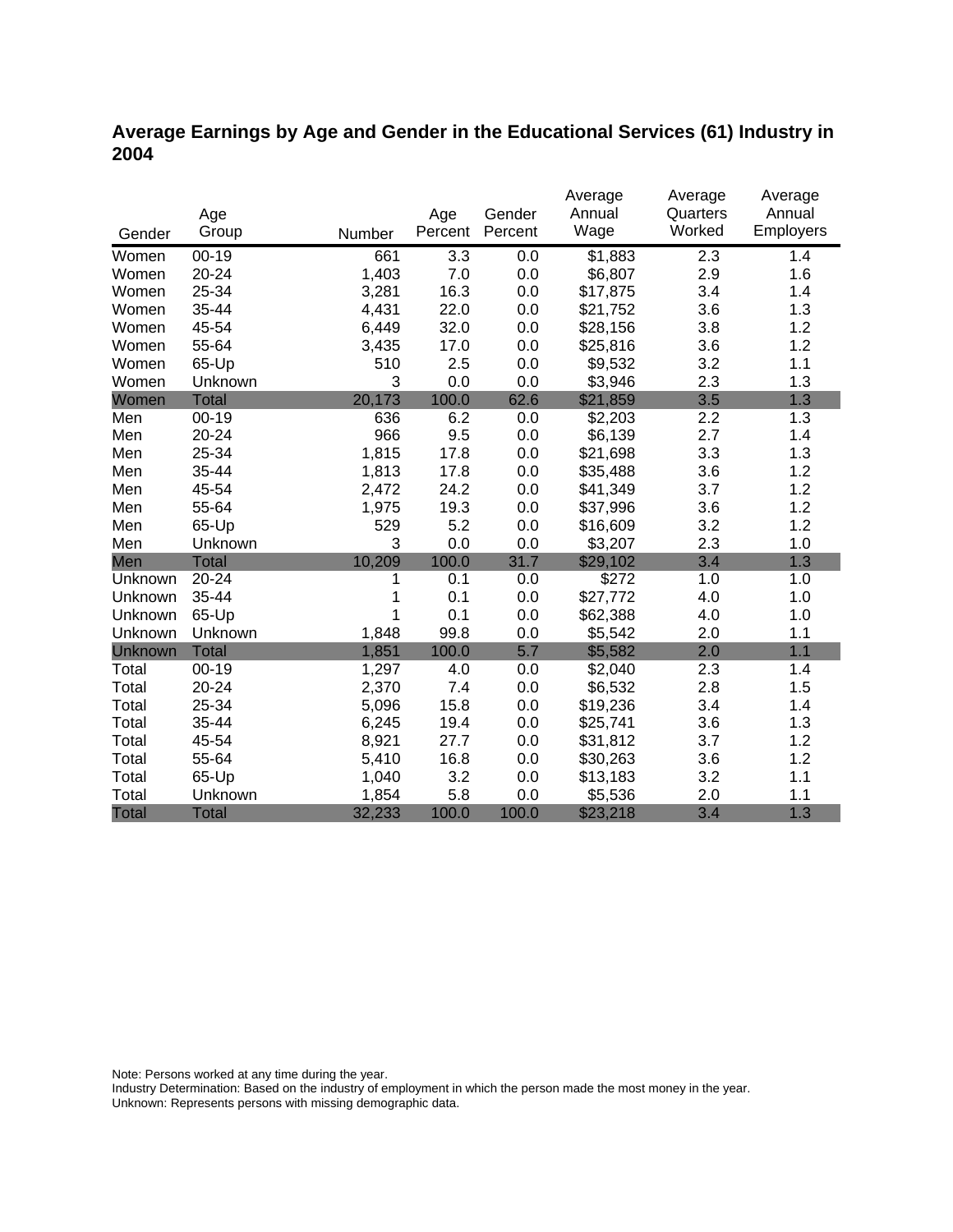### **Average Earnings by Age and Gender in the Health Care & Social Assistance (62) Industry in 2004**

|              |              |        |         |         | Average  | Average  | Average          |
|--------------|--------------|--------|---------|---------|----------|----------|------------------|
|              | Age          |        | Age     | Gender  | Annual   | Quarters | Annual           |
| Gender       | Group        | Number | Percent | Percent | Wage     | Worked   | <b>Employers</b> |
| Women        | $00 - 19$    | 1,080  | 4.6     | 0.0     | \$5,470  | 2.9      | 1.8              |
| Women        | $20 - 24$    | 2,732  | 11.7    | 0.0     | \$12,312 | 3.3      | 1.8              |
| Women        | 25-34        | 5,066  | 21.7    | 0.0     | \$20,498 | 3.5      | 1.5              |
| Women        | 35-44        | 5,249  | 22.5    | 0.0     | \$27,019 | 3.6      | 1.4              |
| Women        | 45-54        | 5,776  | 24.8    | 0.0     | \$29,469 | 3.7      | 1.3              |
| Women        | 55-64        | 2,732  | 11.7    | 0.0     | \$26,230 | 3.6      | 1.2              |
| Women        | 65-Up        | 679    | 2.9     | 0.0     | \$14,775 | 3.4      | 1.1              |
| Women        | <b>Total</b> | 23,314 | 100.0   | 76.5    | \$23,038 | 3.5      | 1.5              |
| Men          | $00 - 19$    | 290    | 5.4     | 0.0     | \$4,489  | 2.7      | 1.7              |
| Men          | 20-24        | 514    | 9.6     | 0.0     | \$13,093 | 3.3      | 1.8              |
| Men          | 25-34        | 1,062  | 19.9    | 0.0     | \$28,476 | 3.4      | 1.5              |
| Men          | 35-44        | 1,201  | 22.5    | 0.0     | \$66,660 | 3.5      | 1.4              |
| Men          | 45-54        | 1,279  | 23.9    | 0.0     | \$73,440 | 3.6      | 1.3              |
| Men          | 55-64        | 788    | 14.7    | 0.0     | \$70,462 | 3.6      | 1.2              |
| Men          | 65-Up        | 209    | 3.9     | 0.0     | \$32,139 | 3.4      | 1.2              |
| Men          | Unknown      | 1      | 0.0     | 0.0     | \$6,417  | 2.0      | 3.0              |
| Men          | <b>Total</b> | 5,344  | 100.0   | 17.5    | \$51,368 | 3.5      | 1.4              |
| Unknown      | 45-54        | 1      | 0.1     | 0.0     | \$6,242  | 2.0      | 1.0              |
| Unknown      | Unknown      | 1,805  | 99.9    | 0.0     | \$9,758  | 1.8      | 1.1              |
| Unknown      | <b>Total</b> | 1,806  | 100.0   | 5.9     | \$9,756  | 1.8      | 1.1              |
| Total        | $00 - 19$    | 1,370  | 4.5     | 0.0     | \$5,263  | 2.9      | 1.8              |
| Total        | 20-24        | 3,246  | 10.7    | 0.0     | \$12,435 | 3.3      | 1.8              |
| Total        | 25-34        | 6,128  | 20.1    | 0.0     | \$21,881 | 3.5      | 1.5              |
| Total        | 35-44        | 6,450  | 21.2    | 0.0     | \$34,400 | 3.6      | 1.4              |
| Total        | 45-54        | 7,056  | 23.2    | 0.0     | \$37,436 | 3.7      | 1.3              |
| Total        | 55-64        | 3,520  | 11.6    | 0.0     | \$36,132 | 3.6      | 1.2              |
| Total        | 65-Up        | 888    | 2.9     | 0.0     | \$18,862 | 3.4      | 1.1              |
| Total        | Unknown      | 1,806  | 5.9     | 0.0     | \$9,756  | 1.8      | 1.1              |
| <b>Total</b> | <b>Total</b> | 30,464 | 100.0   | 100.0   | \$27,220 | 3.4      | 1.4              |

Note: Persons worked at any time during the year.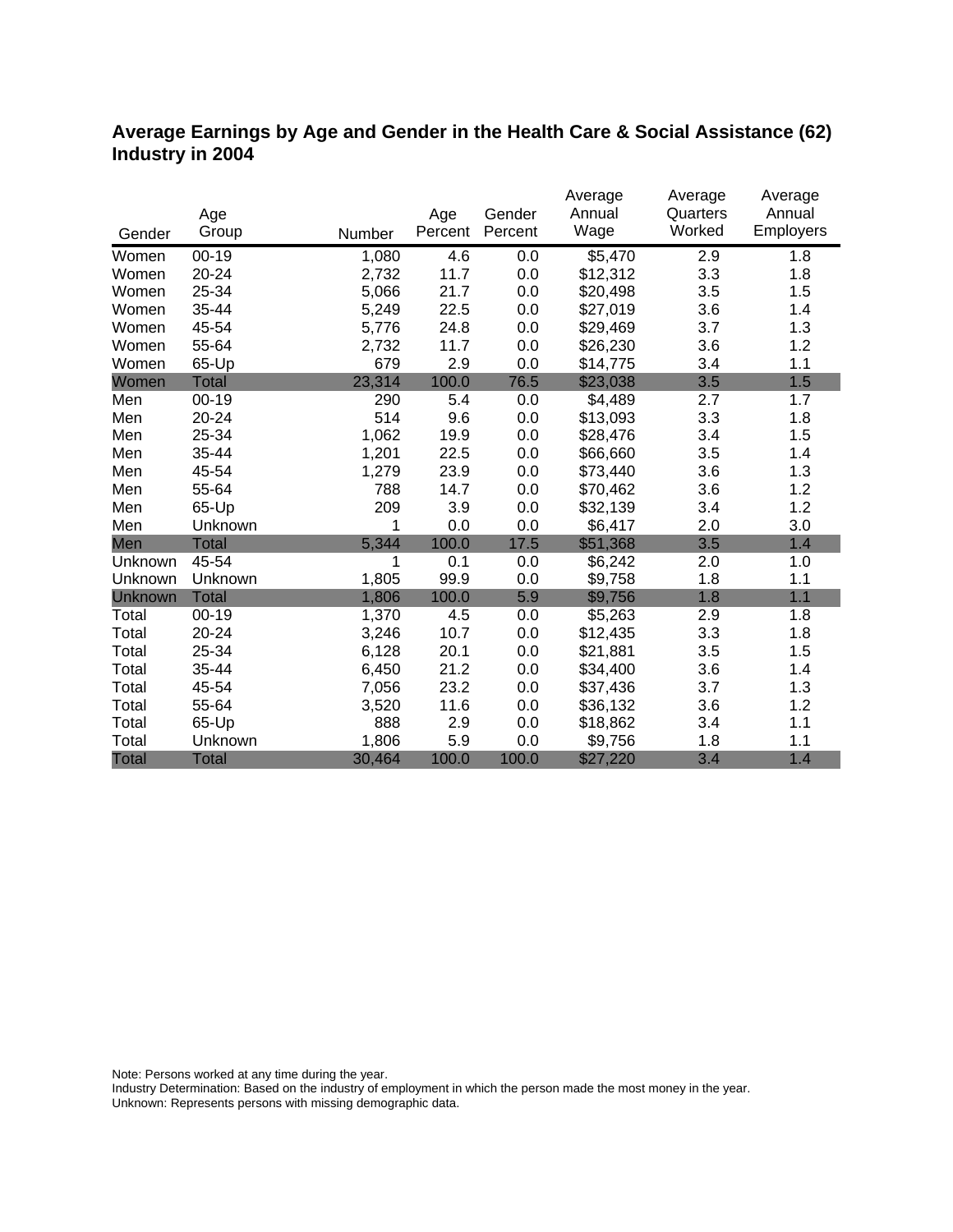### **Average Earnings by Age and Gender in the Leisure & Hospitality (71, 72) Industry in 2004**

|                |              |                         |         |         | Average              | Average  | Average   |
|----------------|--------------|-------------------------|---------|---------|----------------------|----------|-----------|
|                | Age          |                         | Age     | Gender  | Annual               | Quarters | Annual    |
| Gender         | Group        | Number                  | Percent | Percent | Wage                 | Worked   | Employers |
| Women          | $00 - 19$    | 6,102                   | 27.3    | 0.0     | $\overline{\$}3,139$ | 2.7      | 1.7       |
| Women          | 20-24        | 4,218                   | 18.9    | 0.0     | \$6,586              | 2.9      | 1.9       |
| Women          | 25-34        | 4,295                   | 19.2    | 0.0     | \$9,581              | 3.0      | 1.7       |
| Women          | 35-44        | 3,362                   | 15.0    | 0.0     | \$11,433             | 3.2      | 1.6       |
| Women          | 45-54        | 2,567                   | 11.5    | 0.0     | \$12,413             | 3.2      | 1.4       |
| Women          | 55-64        | 1,257                   | 5.6     | 0.0     | \$11,430             | 3.2      | 1.3       |
| Women          | 65-Up        | 570                     | 2.5     | 0.0     | \$8,383              | 3.1      | 1.2       |
| Women          | Unknown      | 3                       | 0.0     | 0.0     | \$3,962              | 3.0      | 1.7       |
| Women          | <b>Total</b> | 22,374                  | 100.0   | 44.5    | \$7,935              | 3.0      | 1.7       |
| Men            | $00 - 19$    | 4,592                   | 29.1    | 0.0     | \$3,300              | 2.5      | 1.6       |
| Men            | 20-24        | 2,900                   | 18.4    | 0.0     | \$7,539              | 2.9      | 1.9       |
| Men            | 25-34        | 3,353                   | 21.3    | 0.0     | \$13,276             | 3.1      | 1.8       |
| Men            | 35-44        | 2,054                   | 13.0    | 0.0     | \$16,994             | 3.2      | 1.6       |
| Men            | 45-54        | 1,556                   | 9.9     | 0.0     | \$20,379             | 3.2      | 1.4       |
| Men            | 55-64        | 852                     | 5.4     | 0.0     | \$20,725             | 3.1      | 1.2       |
| Men            | 65-Up        | 462                     | 2.9     | 0.0     | \$9,769              | 2.9      | 1.2       |
| Men            | Unknown      | 3                       | 0.0     | 0.0     | \$6,902              | 3.0      | 2.0       |
| Men            | <b>Total</b> | 15,772                  | 100.0   | 31.4    | \$10,800             | 2.9      | 1.7       |
| Unknown        | 20-24        | 1                       | 0.0     | 0.0     | \$2,554              | 2.0      | 1.0       |
| Unknown        | 25-34        | $\overline{\mathbf{c}}$ | 0.0     | 0.0     | \$13,380             | 3.5      | 1.0       |
| Unknown        | 45-54        | $\overline{2}$          | 0.0     | 0.0     | \$2,009              | 2.5      | 1.0       |
| Unknown        | Unknown      | 12,121                  | 100.0   | 0.0     | \$4,018              | 1.9      | 1.2       |
| <b>Unknown</b> | <b>Total</b> | 12,126                  | 100.0   | 24.1    | \$4,019              | 1.9      | 1.2       |
| Total          | $00 - 19$    | 10,694                  | 21.3    | 0.0     | \$3,208              | 2.6      | 1.7       |
| Total          | 20-24        | 7,119                   | 14.2    | 0.0     | \$6,973              | 2.9      | 1.9       |
| Total          | 25-34        | 7,650                   | 15.2    | 0.0     | \$11,201             | 3.1      | 1.8       |
| Total          | 35-44        | 5,416                   | 10.8    | 0.0     | \$13,542             | 3.2      | 1.6       |
| Total          | 45-54        | 4,125                   | 8.2     | 0.0     | \$15,413             | 3.2      | 1.4       |
| Total          | 55-64        | 2,109                   | 4.2     | 0.0     | \$15,185             | 3.2      | 1.3       |
| Total          | 65-Up        | 1,032                   | 2.1     | 0.0     | \$9,004              | 3.0      | 1.2       |
| Total          | Unknown      | 12,127                  | 24.1    | 0.0     | \$4,019              | 1.9      | 1.2       |
| <b>Total</b>   | <b>Total</b> | 50,272                  | 100.0   | 100.0   | \$7,889              | 2.7      | 1.6       |

Note: Persons worked at any time during the year.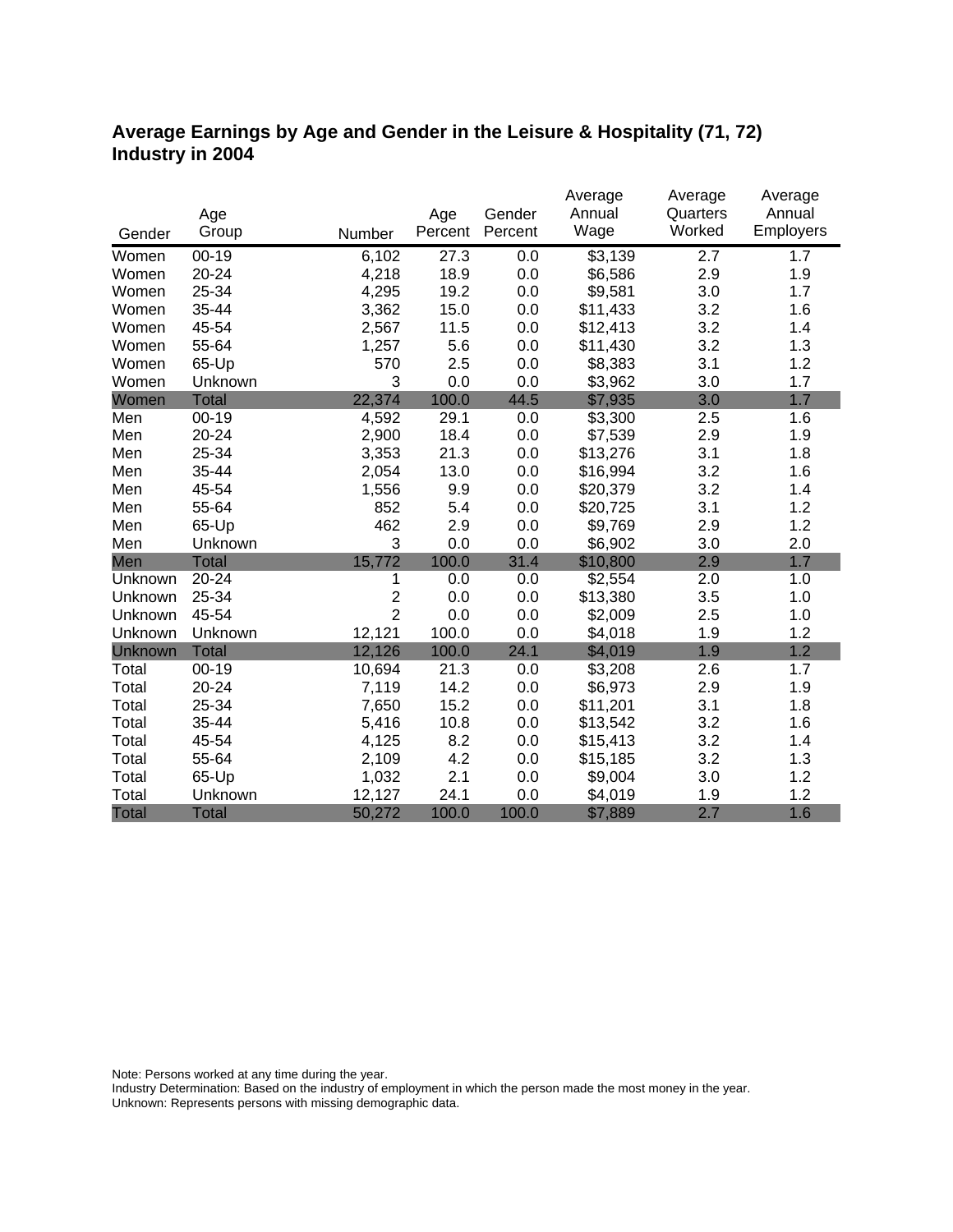#### **Average Earnings by Age and Gender in the Other Services Except Public Administration (81) Industry in 2004**

|              |              |                |         |         | Average  | Average            | Average          |
|--------------|--------------|----------------|---------|---------|----------|--------------------|------------------|
|              | Age          |                | Age     | Gender  | Annual   | Quarters<br>Worked | Annual           |
| Gender       | Group        | Number         | Percent | Percent | Wage     |                    | <b>Employers</b> |
| Women        | $00 - 19$    | 335            | 8.7     | 0.0     | \$3,455  | 2.7                | 1.6              |
| Women        | 20-24        | 481            | 12.4    | 0.0     | \$9,313  | 3.1                | 1.7              |
| Women        | 25-34        | 802            | 20.7    | 0.0     | \$12,899 | 3.2                | 1.6              |
| Women        | 35-44        | 821            | 21.2    | 0.0     | \$16,909 | 3.4                | 1.5              |
| Women        | 45-54        | 762            | 19.7    | 0.0     | \$18,500 | 3.5                | 1.3              |
| Women        | 55-64        | 467            | 12.1    | 0.0     | \$17,567 | 3.5                | 1.3              |
| Women        | 65-Up        | 202            | 5.2     | 0.0     | \$9,847  | 3.2                | 1.1              |
| Women        | <b>Total</b> | 3,870          | 100.0   | 42.4    | \$13,993 | 3.3                | 1.5              |
| Men          | $00 - 19$    | 470            | 11.5    | 0.0     | \$5,217  | 2.8                | 1.6              |
| Men          | 20-24        | 538            | 13.2    | 0.0     | \$15,726 | 3.2                | 1.7              |
| Men          | 25-34        | 874            | 21.5    | 0.0     | \$24,859 | 3.4                | 1.5              |
| Men          | 35-44        | 792            | 19.5    | 0.0     | \$30,578 | 3.5                | 1.3              |
| Men          | 45-54        | 751            | 18.4    | 0.0     | \$32,073 | 3.4                | 1.2              |
| Men          | 55-64        | 445            | 10.9    | 0.0     | \$28,862 | 3.5                | 1.2              |
| Men          | 65-Up        | 199            | 4.9     | 0.0     | \$14,400 | 3.3                | 1.2              |
| Men          | Unknown      | $\overline{2}$ | 0.0     | 0.0     | \$16,448 | 3.5                | 1.0              |
| Men          | <b>Total</b> | 4,071          | 100.0   | 44.7    | \$23,750 | 3.3                | 1.4              |
| Unknown      | 45-54        | 1              | 0.1     | 0.0     | \$421    | 1.0                | 1.0              |
| Unknown      | Unknown      | 1,175          | 99.9    | 0.0     | \$5,470  | 1.6                | 1.1              |
| Unknown      | <b>Total</b> | 1,176          | 100.0   | 12.9    | \$5,466  | 1.6                | 1.1              |
| Total        | $00 - 19$    | 805            | 8.8     | 0.0     | \$4,484  | 2.7                | 1.6              |
| Total        | 20-24        | 1,019          | 11.2    | 0.0     | \$12,699 | 3.1                | 1.7              |
| Total        | 25-34        | 1,676          | 18.4    | 0.0     | \$19,136 | 3.3                | 1.5              |
| Total        | 35-44        | 1,613          | 17.7    | 0.0     | \$23,621 | 3.4                | 1.4              |
| Total        | 45-54        | 1,514          | 16.6    | 0.0     | \$25,221 | 3.5                | 1.3              |
| Total        | 55-64        | 912            | 10.0    | 0.0     | \$23,078 | 3.5                | 1.2              |
| Total        | 65-Up        | 401            | 4.4     | 0.0     | \$12,107 | 3.3                | 1.2              |
| Total        | Unknown      | 1,177          | 12.9    | 0.0     | \$5,489  | 1.6                | 1.1              |
| <b>Total</b> | <b>Total</b> | 9,117          | 100.0   | 100.0   | \$17,250 | 3.1                | 1.4              |

Note: Persons worked at any time during the year.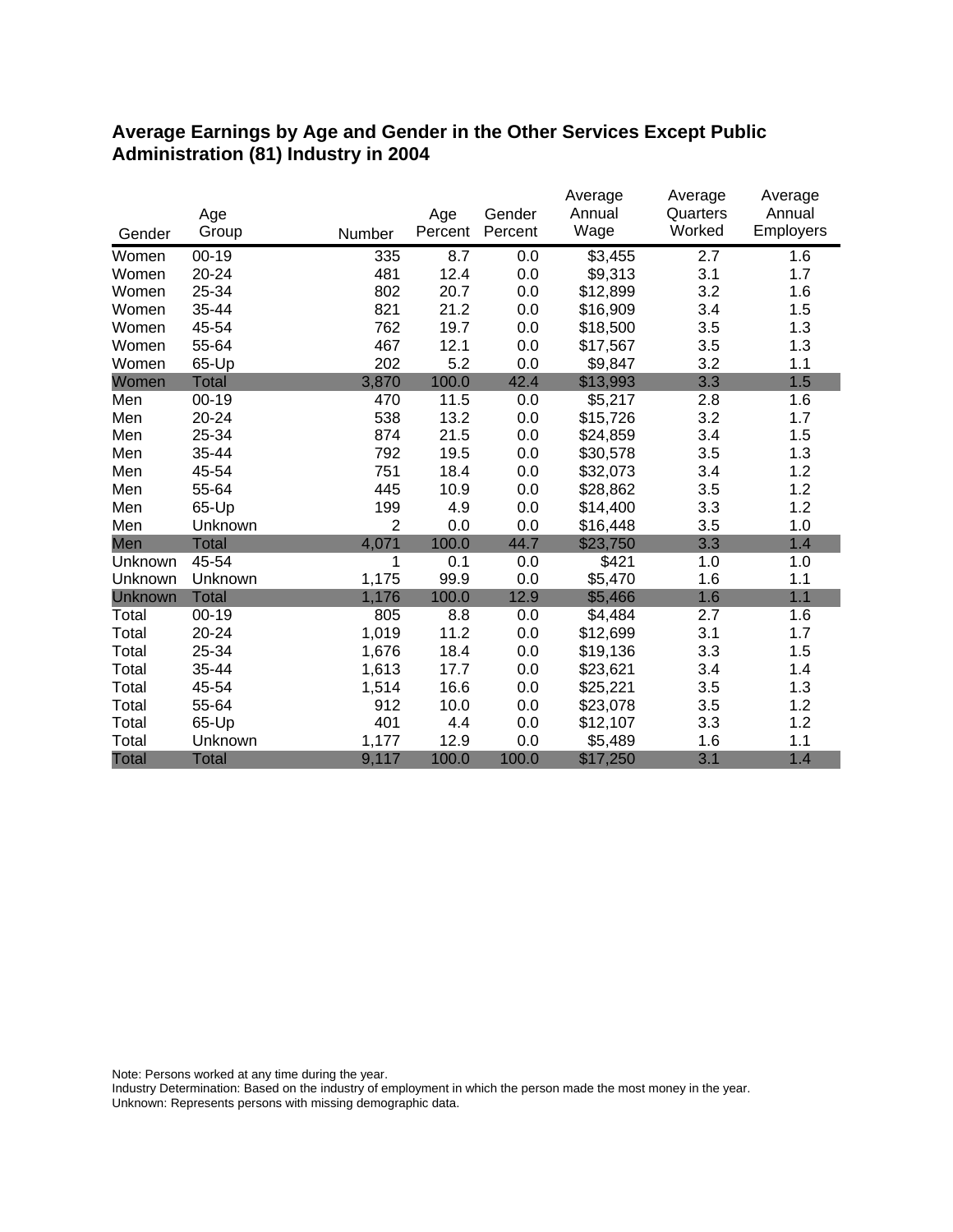### **Average Earnings by Age and Gender in the Public Administration (92) Industry in 2004**

|              |              |        |         |         | Average  | Average  | Average          |
|--------------|--------------|--------|---------|---------|----------|----------|------------------|
|              | Age          |        | Age     | Gender  | Annual   | Quarters | Annual           |
| Gender       | Group        | Number | Percent | Percent | Wage     | Worked   | <b>Employers</b> |
| Women        | $00-19$      | 703    | 6.9     | 0.0     | \$3,054  | 2.4      | 1.6              |
| Women        | 20-24        | 732    | 7.2     | 0.0     | \$11,765 | 3.1      | 1.7              |
| Women        | 25-34        | 1,817  | 17.8    | 0.0     | \$22,816 | 3.5      | 1.4              |
| Women        | 35-44        | 2,160  | 21.2    | 0.0     | \$28,007 | 3.7      | 1.3              |
| Women        | 45-54        | 2,911  | 28.5    | 0.0     | \$30,673 | 3.8      | 1.2              |
| Women        | 55-64        | 1,581  | 15.5    | 0.0     | \$29,175 | 3.7      | 1.2              |
| Women        | 65-Up        | 301    | 2.9     | 0.0     | \$14,142 | 3.0      | 1.1              |
| Women        | Total        | 10,205 | 100.0   | 44.4    | \$24,731 | 3.5      | 1.3              |
| Men          | $00 - 19$    | 793    | 6.6     | 0.0     | \$2,794  | 2.3      | 1.4              |
| Men          | 20-24        | 775    | 6.5     | 0.0     | \$14,843 | 3.1      | 1.6              |
| Men          | 25-34        | 2,127  | 17.7    | 0.0     | \$30,554 | 3.6      | 1.3              |
| Men          | 35-44        | 2,633  | 21.9    | 0.0     | \$37,381 | 3.7      | 1.2              |
| Men          | 45-54        | 3,188  | 26.5    | 0.0     | \$40,609 | 3.8      | 1.2              |
| Men          | 55-64        | 2,010  | 16.7    | 0.0     | \$38,589 | 3.7      | 1.1              |
| Men          | 65-Up        | 486    | 4.0     | 0.0     | \$18,563 | 3.2      | 1.1              |
| Men          | <b>Total</b> | 12,012 | 100.0   | 52.3    | \$32,732 | 3.6      | 1.3              |
| Unknown      | Unknown      | 757    | 100.0   | 0.0     | \$6,899  | 1.7      | 1.1              |
| Unknown      | <b>Total</b> | 757    | 100.0   | 3.3     | \$6,899  | 1.7      | 1.1              |
| Total        | $00 - 19$    | 1,496  | 6.5     | 0.0     | \$2,916  | 2.3      | 1.5              |
| Total        | 20-24        | 1,507  | 6.6     | 0.0     | \$13,348 | 3.1      | 1.7              |
| Total        | 25-34        | 3,944  | 17.2    | 0.0     | \$26,989 | 3.6      | 1.4              |
| Total        | 35-44        | 4,793  | 20.9    | 0.0     | \$33,157 | 3.7      | 1.3              |
| Total        | 45-54        | 6,099  | 26.5    | 0.0     | \$35,866 | 3.8      | 1.2              |
| Total        | 55-64        | 3,591  | 15.6    | 0.0     | \$34,444 | 3.7      | 1.2              |
| Total        | 65-Up        | 787    | 3.4     | 0.0     | \$16,872 | 3.2      | 1.1              |
| Total        | Unknown      | 757    | 3.3     | 0.0     | \$6,899  | 1.7      | 1.1              |
| <b>Total</b> | <b>Total</b> | 22,974 | 100.0   | 100.0   | \$28,327 | 3.5      | 1.3              |

Note: Persons worked at any time during the year.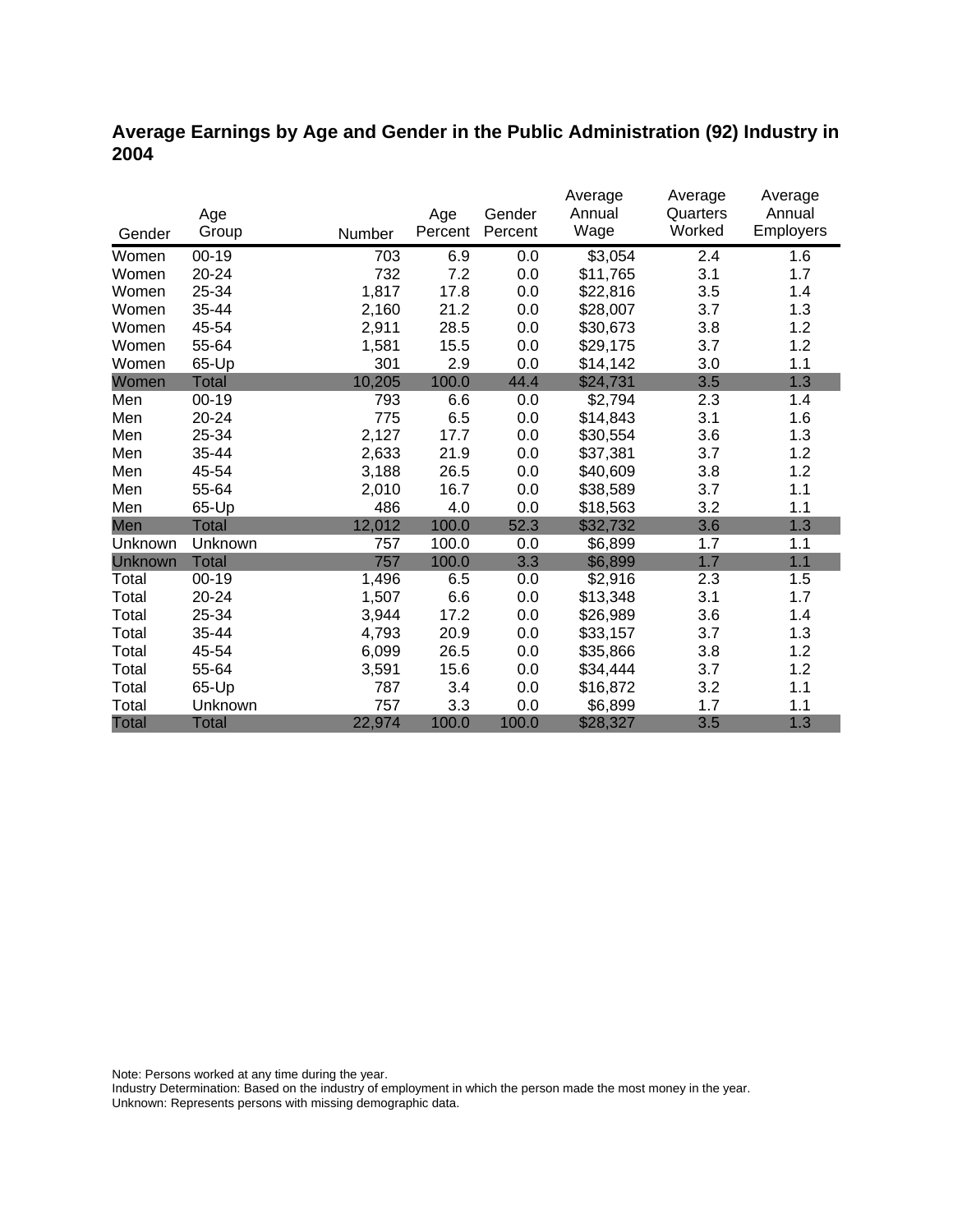#### **Average Earnings by Age and Gender in the Nonclassified Industry (99) Industry in 2004**

|                |              |        |         |         | Average  | Average  | Average          |
|----------------|--------------|--------|---------|---------|----------|----------|------------------|
|                | Age          |        | Age     | Gender  | Annual   | Quarters | Annual           |
| Gender         | Group        | Number | Percent | Percent | Wage     | Worked   | <b>Employers</b> |
| Women          | $00 - 19$    | 5      | 5.0     | 0.0     | \$15,790 | 3.4      | 1.6              |
| Women          | 20-24        | 40     | 39.6    | 0.0     | \$19,809 | 2.6      | 1.5              |
| Women          | 25-34        | 35     | 34.7    | 0.0     | \$25,276 | 2.8      | 1.3              |
| Women          | 35-44        | 14     | 13.9    | 0.0     | \$21,239 | 2.7      | 1.3              |
| Women          | 45-54        | 6      | 5.9     | 0.0     | \$16,075 | 2.0      | 1.2              |
| Women          | 55-64        |        | 1.0     | 0.0     | \$94,175 | 4.0      | 1.0              |
| Women          | Total        | 101    | 100.0   | 27.2    | \$22,217 | 2.7      | 1.4              |
| Men            | $00 - 19$    | 5      | 1.9     | 0.0     | \$13,963 | 2.4      | 1.6              |
| Men            | 20-24        | 93     | 34.8    | 0.0     | \$23,797 | 2.9      | 1.4              |
| Men            | 25-34        | 96     | 36.0    | 0.0     | \$24,667 | 2.8      | 1.5              |
| Men            | 35-44        | 31     | 11.6    | 0.0     | \$30,672 | 2.7      | 1.2              |
| Men            | 45-54        | 31     | 11.6    | 0.0     | \$29,699 | 2.9      | 1.5              |
| Men            | 55-64        | 11     | 4.1     | 0.0     | \$42,735 | 2.7      | 1.2              |
| Men            | <b>Total</b> | 267    | 100.0   | 72.0    | \$26,189 | 2.9      | 1.4              |
| Unknown        | Unknown      | 3      | 100.0   | 0.0     | \$1,551  | 1.7      | 1.3              |
| <b>Unknown</b> | <b>Total</b> | 3      | 100.0   | 0.8     | \$1,551  | 1.7      | 1.3              |
| Total          | $00 - 19$    | 10     | 2.7     | 0.0     | \$14,877 | 2.9      | 1.6              |
| Total          | $20 - 24$    | 133    | 35.8    | 0.0     | \$22,597 | 2.8      | 1.4              |
| Total          | 25-34        | 131    | 35.3    | 0.0     | \$24,830 | 2.8      | 1.5              |
| Total          | 35-44        | 45     | 12.1    | 0.0     | \$27,737 | 2.7      | 1.2              |
| Total          | 45-54        | 37     | 10.0    | 0.0     | \$27,490 | 2.7      | 1.5              |
| Total          | 55-64        | 12     | 3.2     | 0.0     | \$47,022 | 2.8      | 1.2              |
| Total          | Unknown      | 3      | 0.8     | 0.0     | \$1,551  | 1.7      | 1.3              |
| <b>Total</b>   | <b>Total</b> | 371    | 100.0   | 100.0   | \$24,909 | 2.8      | 1.4              |

Note: Persons worked at any time during the year.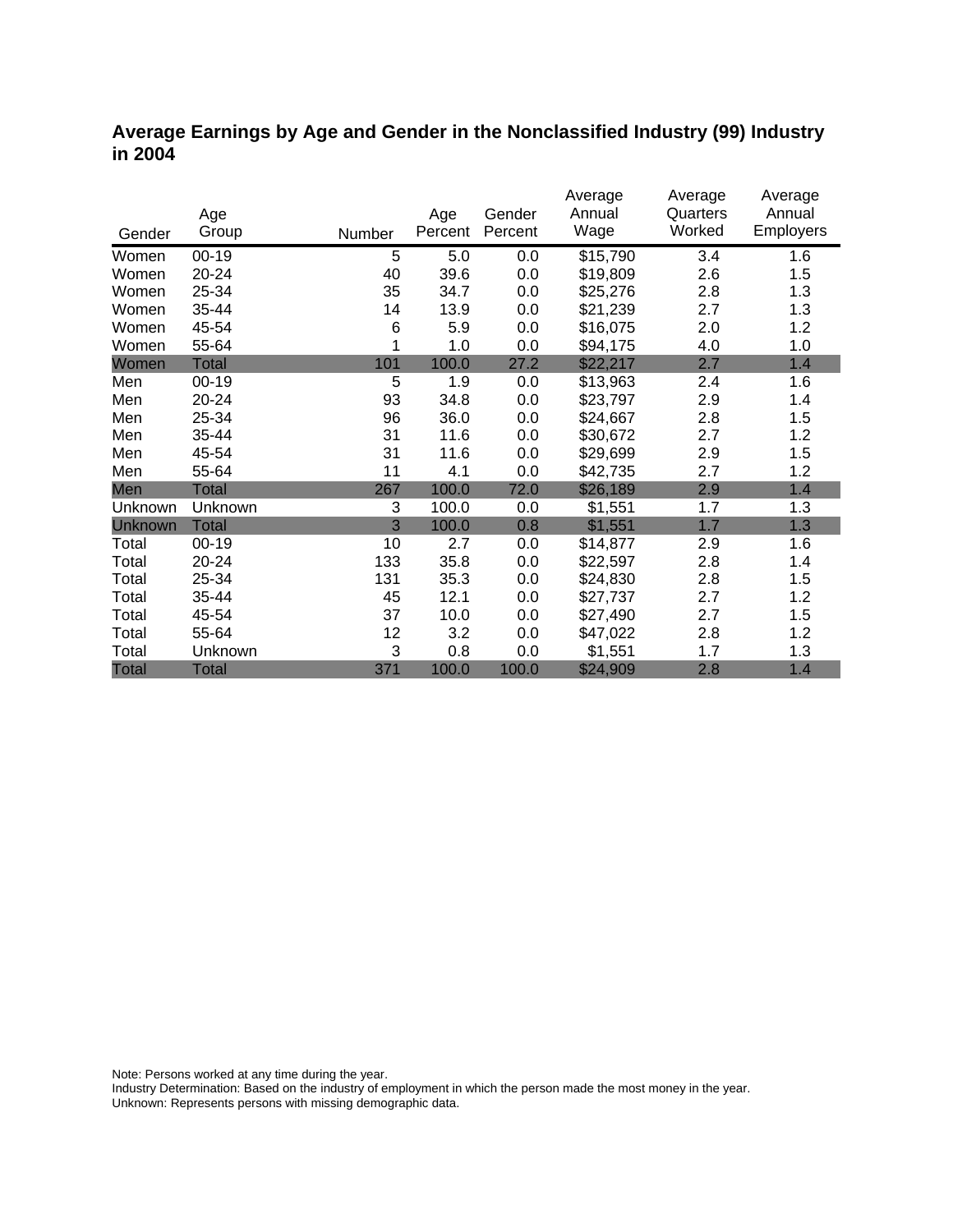# **Average Earnings by Age and Gender in the All Industry in 2004**

|              |              |         |         |         | Average  | Average  | Average   |
|--------------|--------------|---------|---------|---------|----------|----------|-----------|
|              | Age          |         | Age     | Gender  | Annual   | Quarters | Annual    |
| Gender       | Group        | Number  | Percent | Percent | Wage     | Worked   | Employers |
| Women        | $00 - 19$    | 14,069  | 10.6    | 0.0     | \$3,637  | 2.7      | 1.7       |
| Women        | 20-24        | 16,562  | 12.4    | 0.0     | \$9,357  | 3.1      | 1.8       |
| Women        | 25-34        | 25,663  | 19.3    | 0.0     | \$16,932 | 3.3      | 1.5       |
| Women        | 35-44        | 27,309  | 20.5    | 0.0     | \$21,894 | 3.5      | 1.4       |
| Women        | 45-54        | 30,370  | 22.8    | 0.0     | \$25,551 | 3.6      | 1.3       |
| Women        | 55-64        | 15,090  | 11.3    | 0.0     | \$22,863 | 3.5      | 1.2       |
| Women        | 65-Up        | 3,992   | 3.0     | 0.0     | \$11,735 | 3.2      | 1.1       |
| Women        | Unknown      | 8       | 0.0     | 0.0     | \$3,596  | 2.3      | 1.4       |
| Women        | <b>Total</b> | 133,063 | 100.0   | 41.0    | \$18,085 | 3.3      | 1.5       |
| Men          | $00-19$      | 14,373  | 9.6     | 0.0     | \$4,547  | 2.6      | 1.7       |
| Men          | 20-24        | 18,661  | 12.5    | 0.0     | \$14,622 | 3.1      | 1.8       |
| Men          | 25-34        | 31,775  | 21.3    | 0.0     | \$27,408 | 3.3      | 1.6       |
| Men          | 35-44        | 29,913  | 20.0    | 0.0     | \$37,820 | 3.5      | 1.4       |
| Men          | 45-54        | 32,411  | 21.7    | 0.0     | \$45,839 | 3.6      | 1.3       |
| Men          | 55-64        | 17,114  | 11.5    | 0.0     | \$43,407 | 3.5      | 1.2       |
| Men          | 65-Up        | 5,101   | 3.4     | 0.0     | \$21,648 | 3.2      | 1.2       |
| Men          | Unknown      | 30      | 0.0     | 0.0     | \$13,341 | 2.4      | 1.6       |
| Men          | <b>Total</b> | 149,378 | 100.0   | 46.0    | \$31,329 | 3.3      | 1.5       |
| Unknown      | 20-24        | 3       | 0.0     | 0.0     | \$11,233 | 2.3      | 1.7       |
| Unknown      | 25-34        | 5       | 0.0     | 0.0     | \$11,478 | 2.6      | 1.0       |
| Unknown      | 35-44        | 3       | 0.0     | 0.0     | \$15,777 | 3.0      | 1.0       |
| Unknown      | 45-54        | 6       | 0.0     | 0.0     | \$8,953  | 2.7      | 1.7       |
| Unknown      | 65-Up        | 1       | 0.0     | 0.0     | \$62,388 | 4.0      | 1.0       |
| Unknown      | Unknown      | 42,031  | 100.0   | 0.0     | \$7,223  | 1.8      | 1.2       |
| Unknown      | <b>Total</b> | 42,049  | 100.0   | 13.0    | \$7,225  | 1.8      | 1.2       |
| Total        | $00 - 19$    | 28,442  | 8.8     | 0.0     | \$4,097  | 2.6      | 1.7       |
| Total        | 20-24        | 35,226  | 10.9    | 0.0     | \$12,146 | 3.1      | 1.8       |
| Total        | 25-34        | 57,443  | 17.7    | 0.0     | \$22,726 | 3.3      | 1.6       |
| Total        | 35-44        | 57,225  | 17.6    | 0.0     | \$30,219 | 3.5      | 1.4       |
| Total        | 45-54        | 62,787  | 19.3    | 0.0     | \$36,022 | 3.6      | 1.3       |
| Total        | 55-64        | 32,204  | 9.9     | 0.0     | \$33,780 | 3.5      | 1.2       |
| Total        | 65-Up        | 9,094   | 2.8     | 0.0     | \$17,301 | 3.2      | 1.2       |
| Total        | Unknown      | 42,069  | 13.0    | 0.0     | \$7,226  | 1.8      | 1.2       |
| <b>Total</b> | <b>Total</b> | 324,490 | 100.0   | 100.0   | \$22,774 | 3.1      | 1.4       |

Note: Persons worked at any time during the year.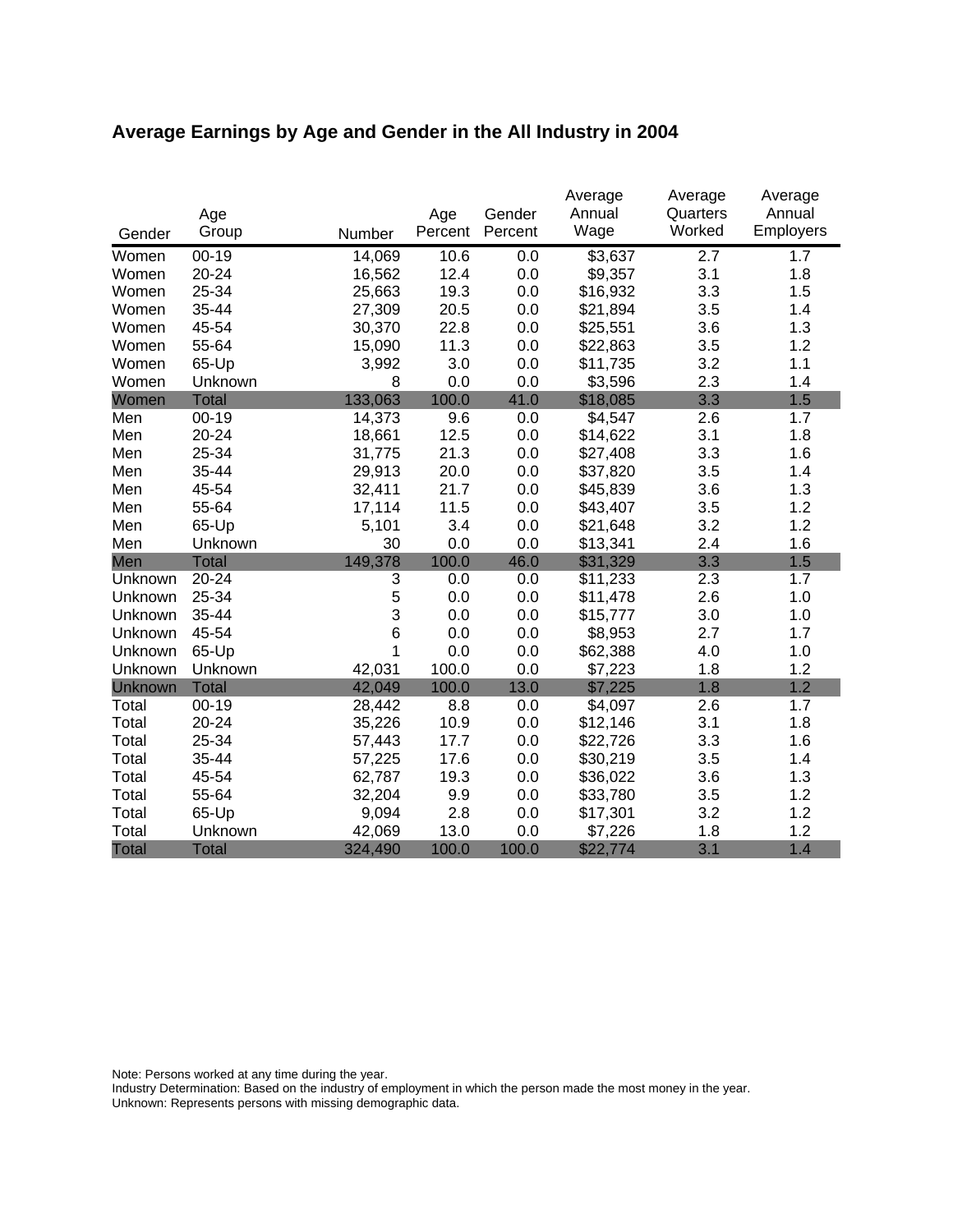#### **Average Earnings by Age and Gender in the Natural Rescources & Mining (11, 21) Industry in 2005**

|              |              |        |         |         | Average  | Average  | Average   |
|--------------|--------------|--------|---------|---------|----------|----------|-----------|
|              | Age          |        | Age     | Gender  | Annual   | Quarters | Annual    |
| Gender       | Group        | Number | Percent | Percent | Wage     | Worked   | Employers |
| Women        | $00 - 19$    | 217    | 6.1     | 0.0     | \$4,656  | 2.5      | 1.6       |
| Women        | 20-24        | 364    | 10.3    | 0.0     | \$15,952 | 3.0      | 1.8       |
| Women        | 25-34        | 656    | 18.5    | 0.0     | \$27,604 | 3.4      | 1.6       |
| Women        | 35-44        | 781    | 22.0    | 0.0     | \$33,555 | 3.5      | 1.4       |
| Women        | 45-54        | 1,041  | 29.4    | 0.0     | \$41,548 | 3.7      | 1.3       |
| Women        | 55-64        | 406    | 11.5    | 0.0     | \$35,752 | 3.5      | 1.3       |
| Women        | 65-Up        | 80     | 2.3     | 0.0     | \$13,747 | 3.0      | 1.2       |
| Women        | <b>Total</b> | 3,545  | 100.0   | 10.5    | \$31,029 | 3.4      | 1.4       |
| Men          | $00-19$      | 954    | 3.8     | 0.0     | \$11,294 | 2.7      | 2.0       |
| Men          | 20-24        | 3,045  | 12.1    | 0.0     | \$29,541 | 3.2      | 1.9       |
| Men          | 25-34        | 6,034  | 24.0    | 0.0     | \$44,404 | 3.4      | 1.6       |
| Men          | 35-44        | 5,329  | 21.2    | 0.0     | \$51,464 | 3.5      | 1.4       |
| Men          | 45-54        | 6,622  | 26.4    | 0.0     | \$64,016 | 3.7      | 1.2       |
| Men          | 55-64        | 2,638  | 10.5    | 0.0     | \$62,479 | 3.6      | 1.2       |
| Men          | 65-Up        | 467    | 1.9     | 0.0     | \$30,151 | 3.2      | 1.1       |
| Men          | Unknown      | 16     | 0.1     | 0.0     | \$28,794 | 2.6      | 1.3       |
| Men          | <b>Total</b> | 25,105 | 100.0   | 74.7    | \$49,639 | 3.5      | 1.5       |
| Unknown      | 20-24        | 1      | 0.0     | 0.0     | \$9,307  | 2.0      | 1.0       |
| Unknown      | 25-34        | 1      | 0.0     | 0.0     | \$27,599 | 3.0      | 5.0       |
| Unknown      | Unknown      | 4,958  | 100.0   | 0.0     | \$18,151 | 1.9      | 1.1       |
| Unknown      | <b>Total</b> | 4,960  | 100.0   | 14.8    | \$18,151 | 1.9      | 1.2       |
| Total        | $00 - 19$    | 1,171  | 3.5     | 0.0     | \$10,064 | 2.7      | 1.9       |
| Total        | 20-24        | 3,410  | 10.1    | 0.0     | \$28,084 | 3.2      | 1.9       |
| Total        | 25-34        | 6,691  | 19.9    | 0.0     | \$42,755 | 3.4      | 1.6       |
| Total        | 35-44        | 6,110  | 18.2    | 0.0     | \$49,175 | 3.5      | 1.4       |
| Total        | 45-54        | 7,663  | 22.8    | 0.0     | \$60,964 | 3.7      | 1.3       |
| Total        | 55-64        | 3,044  | 9.1     | 0.0     | \$58,914 | 3.6      | 1.2       |
| Total        | 65-Up        | 547    | 1.6     | 0.0     | \$27,752 | 3.2      | 1.2       |
| Total        | Unknown      | 4,974  | 14.8    | 0.0     | \$18,186 | 1.9      | 1.1       |
| <b>Total</b> | <b>Total</b> | 33,610 | 100.0   | 100.0   | \$43,029 | 3.2      | 1.4       |

Note: Persons worked at any time during the year.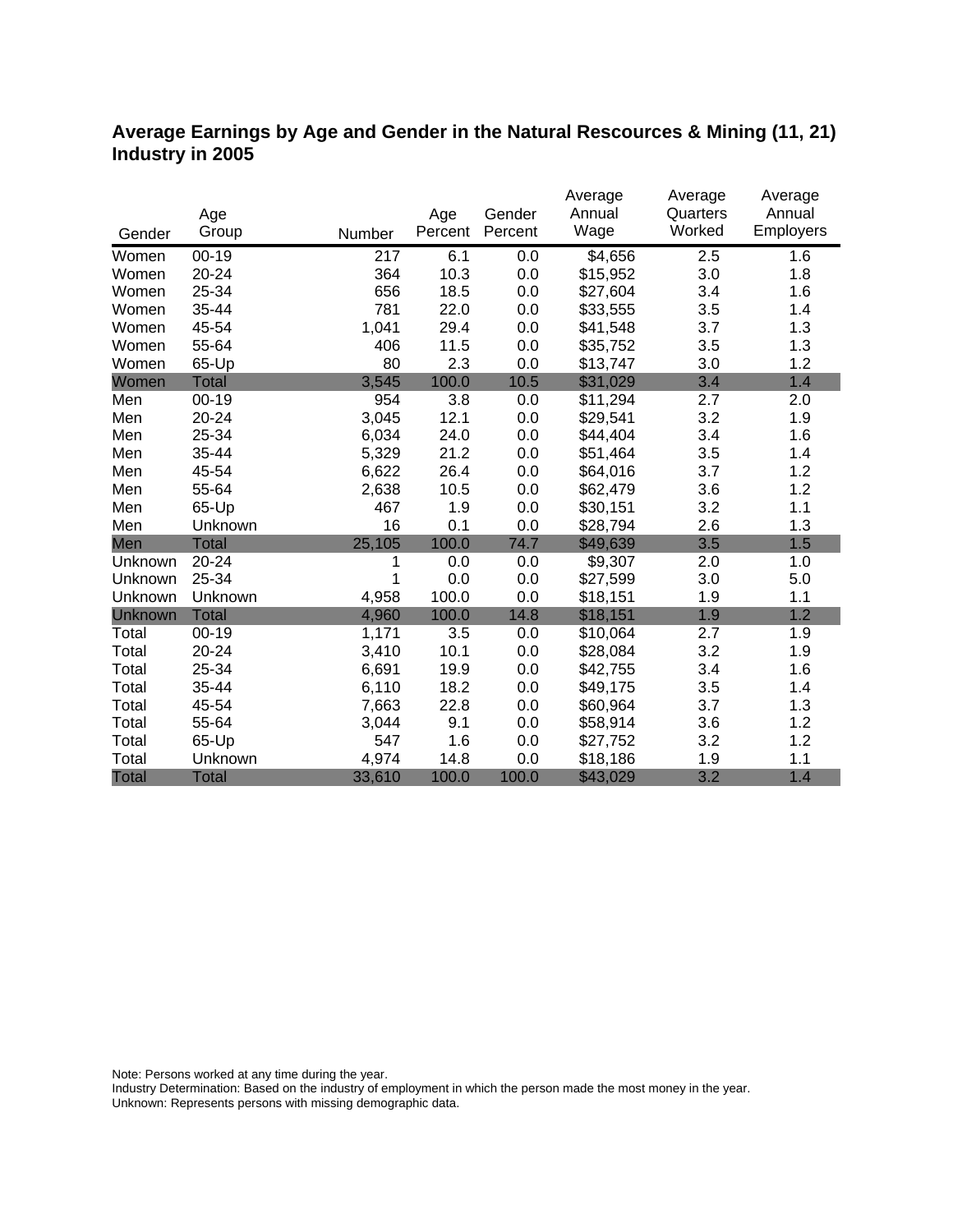# **Average Earnings by Age and Gender in the Construction (23) Industry in 2005**

|                | Age          |        | Age     | Gender  | Average<br>Annual | Average<br>Quarters | Average<br>Annual |
|----------------|--------------|--------|---------|---------|-------------------|---------------------|-------------------|
| Gender         | Group        | Number | Percent | Percent | Wage              | Worked              | Employers         |
| Women          | $00 - 19$    | 210    | 6.4     | 0.0     | \$4,653           | 2.6                 | 1.8               |
| Women          | 20-24        | 336    | 10.2    | 0.0     | \$10,762          | 2.9                 | 1.8               |
| Women          | 25-34        | 693    | 21.1    | 0.0     | \$16,209          | 3.1                 | 1.7               |
| Women          | 35-44        | 804    | 24.5    | 0.0     | \$20,873          | 3.2                 | 1.6               |
| Women          | 45-54        | 798    | 24.3    | 0.0     | \$22,585          | 3.3                 | 1.4               |
| Women          | 55-64        | 347    | 10.6    | 0.0     | \$22,936          | 3.3                 | 1.2               |
| Women          | 65-Up        | 96     | 2.9     | 0.0     | \$13,018          | 3.2                 | 1.1               |
| Women          | <b>Total</b> | 3,284  | 100.0   | 8.8     | \$18,221          | 3.2                 | 1.6               |
| Men            | $00 - 19$    | 1,707  | 7.3     | 0.0     | \$7,000           | 2.6                 | 1.8               |
| Men            | 20-24        | 3,580  | 15.2    | 0.0     | \$16,533          | 3.1                 | 1.9               |
| Men            | 25-34        | 5,716  | 24.3    | 0.0     | \$25,112          | 3.2                 | 1.7               |
| Men            | 35-44        | 4,940  | 21.0    | 0.0     | \$29,199          | 3.2                 | 1.5               |
| Men            | 45-54        | 4,898  | 20.8    | 0.0     | \$33,722          | 3.3                 | 1.4               |
| Men            | 55-64        | 2,086  | 8.9     | 0.0     | \$33,387          | 3.2                 | 1.3               |
| Men            | 65-Up        | 585    | 2.5     | 0.0     | \$22,270          | 3.1                 | 1.2               |
| Men            | Unknown      | 13     | 0.1     | 0.0     | \$14,640          | 2.2                 | 1.3               |
| Men            | <b>Total</b> | 23,525 | 100.0   | 63.2    | \$25,800          | 3.1                 | 1.6               |
| Unknown        | 25-34        | 1      | 0.0     | 0.0     | \$32,837          | 4.0                 | 1.0               |
| Unknown        | 45-54        | 1      | 0.0     | 0.0     | \$3,088           | 1.0                 | 1.0               |
| Unknown        | Unknown      | 10,383 | 100.0   | 0.0     | \$8,910           | 1.7                 | 1.2               |
| <b>Unknown</b> | <b>Total</b> | 10,385 | 100.0   | 27.9    | \$8,912           | 1.7                 | 1.2               |
| Total          | $00 - 19$    | 1,917  | 5.2     | 0.0     | \$6,743           | 2.6                 | 1.8               |
| Total          | 20-24        | 3,916  | 10.5    | 0.0     | \$16,038          | 3.1                 | 1.9               |
| Total          | 25-34        | 6,410  | 17.2    | 0.0     | \$24,151          | 3.2                 | 1.7               |
| Total          | 35-44        | 5,744  | 15.4    | 0.0     | \$28,034          | 3.2                 | 1.5               |
| Total          | 45-54        | 5,697  | 15.3    | 0.0     | \$32,157          | 3.3                 | 1.4               |
| Total          | 55-64        | 2,433  | 6.5     | 0.0     | \$31,897          | 3.2                 | 1.3               |
| Total          | 65-Up        | 681    | 1.8     | 0.0     | \$20,966          | 3.1                 | 1.2               |
| Total          | Unknown      | 10,396 | 28.0    | 0.0     | \$8,918           | 1.7                 | 1.2               |
| <b>Total</b>   | <b>Total</b> | 37,194 | 100.0   | 100.0   | \$20,416          | 2.7                 | 1.5               |

Note: Persons worked at any time during the year.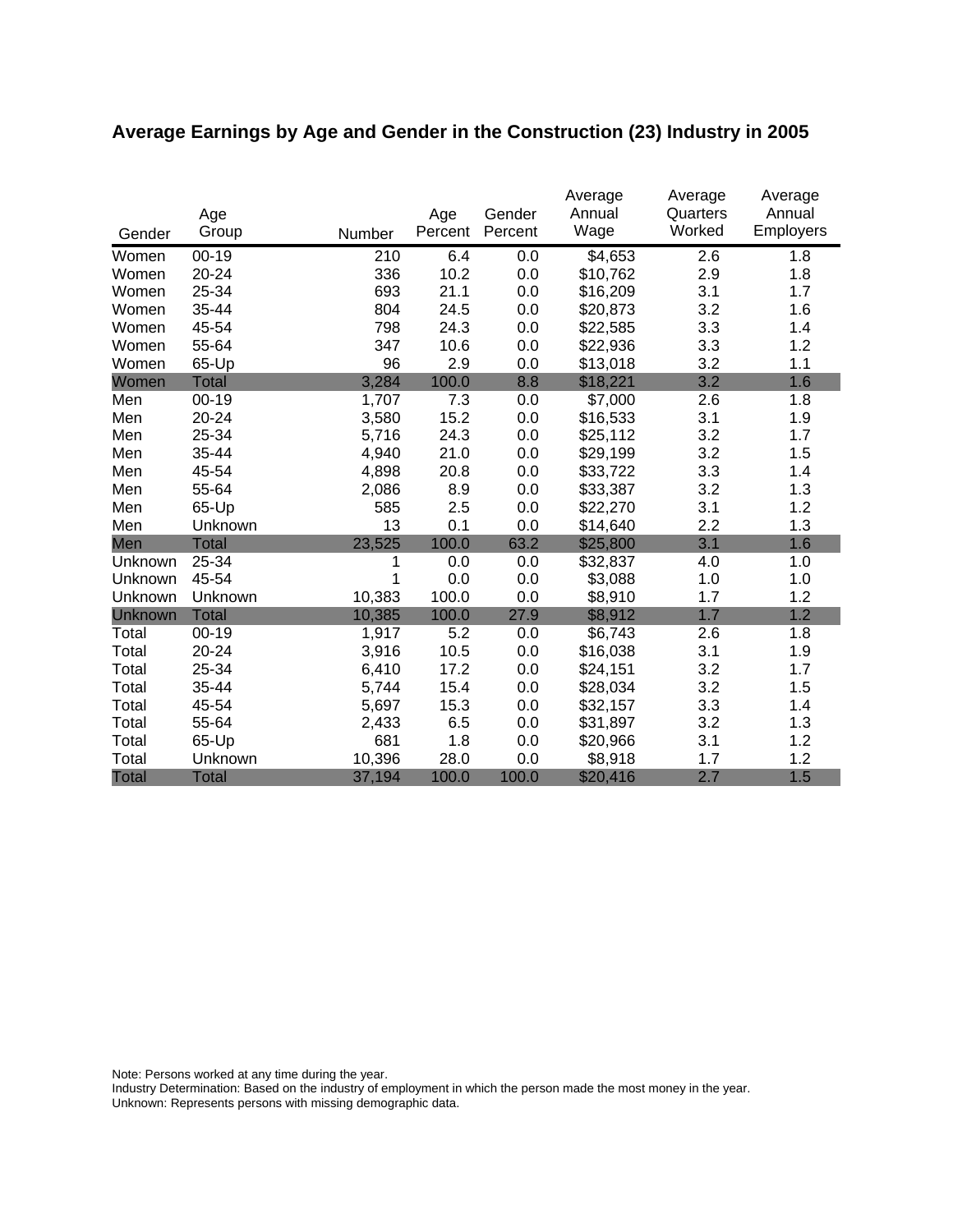### **Average Earnings by Age and Gender in the Manufacturing (31, 32, 33) Industry in 2005**

|              |              |        |         |         | Average  | Average  | Average          |
|--------------|--------------|--------|---------|---------|----------|----------|------------------|
|              | Age          |        | Age     | Gender  | Annual   | Quarters | Annual           |
| Gender       | Group        | Number | Percent | Percent | Wage     | Worked   | <b>Employers</b> |
| Women        | $00 - 19$    | 223    | 7.9     | 0.0     | \$4,448  | 2.7      | 1.6              |
| Women        | 20-24        | 313    | 11.1    | 0.0     | \$10,336 | 3.0      | 1.8              |
| Women        | 25-34        | 485    | 17.2    | 0.0     | \$17,121 | 3.3      | 1.5              |
| Women        | 35-44        | 636    | 22.5    | 0.0     | \$25,275 | 3.5      | 1.4              |
| Women        | 45-54        | 709    | 25.1    | 0.0     | \$25,055 | 3.6      | 1.3              |
| Women        | 55-64        | 355    | 12.6    | 0.0     | \$23,156 | 3.5      | 1.2              |
| Women        | 65-Up        | 100    | 3.5     | 0.0     | \$14,712 | 3.2      | 1.1              |
| Women        | <b>Total</b> | 2,821  | 100.0   | 21.7    | \$19,873 | 3.4      | 1.4              |
| Men          | $00 - 19$    | 477    | 5.2     | 0.0     | \$6,276  | 2.7      | 1.8              |
| Men          | 20-24        | 1,056  | 11.5    | 0.0     | \$18,896 | 3.3      | 1.8              |
| Men          | 25-34        | 1,791  | 19.6    | 0.0     | \$31,370 | 3.5      | 1.5              |
| Men          | 35-44        | 1,995  | 21.8    | 0.0     | \$42,629 | 3.6      | 1.4              |
| Men          | 45-54        | 2,307  | 25.2    | 0.0     | \$51,011 | 3.7      | 1.2              |
| Men          | 55-64        | 1,284  | 14.0    | 0.0     | \$51,235 | 3.7      | 1.1              |
| Men          | 65-Up        | 244    | 2.7     | 0.0     | \$31,998 | 3.3      | 1.1              |
| Men          | Unknown      | 1      | 0.0     | 0.0     | \$22,765 | 4.0      | 2.0              |
| Men          | <b>Total</b> | 9,155  | 100.0   | 70.5    | \$38,828 | 3.5      | 1.4              |
| Unknown      | 25-34        | 1      | 0.1     | 0.0     | \$6,393  | 1.0      | 1.0              |
| Unknown      | Unknown      | 1,004  | 99.9    | 0.0     | \$8,822  | 2.0      | 1.3              |
| Unknown      | <b>Total</b> | 1,005  | 100.0   | 7.7     | \$8,820  | 2.0      | 1.3              |
| Total        | $00 - 19$    | 700    | 5.4     | 0.0     | \$5,694  | 2.7      | 1.8              |
| Total        | 20-24        | 1,369  | 10.5    | 0.0     | \$16,938 | 3.2      | 1.8              |
| Total        | 25-34        | 2,277  | 17.5    | 0.0     | \$28,324 | 3.5      | 1.5              |
| Total        | 35-44        | 2,631  | 20.3    | 0.0     | \$38,434 | 3.6      | 1.4              |
| Total        | 45-54        | 3,016  | 23.2    | 0.0     | \$44,909 | 3.7      | 1.2              |
| Total        | 55-64        | 1,639  | 12.6    | 0.0     | \$45,153 | 3.6      | 1.2              |
| Total        | 65-Up        | 344    | 2.7     | 0.0     | \$26,973 | 3.3      | 1.1              |
| Total        | Unknown      | 1,005  | 7.7     | 0.0     | \$8,836  | 2.0      | 1.3              |
| <b>Total</b> | <b>Total</b> | 12,981 | 100.0   | 100.0   | \$32,386 | 3.4      | 1.4              |

Note: Persons worked at any time during the year.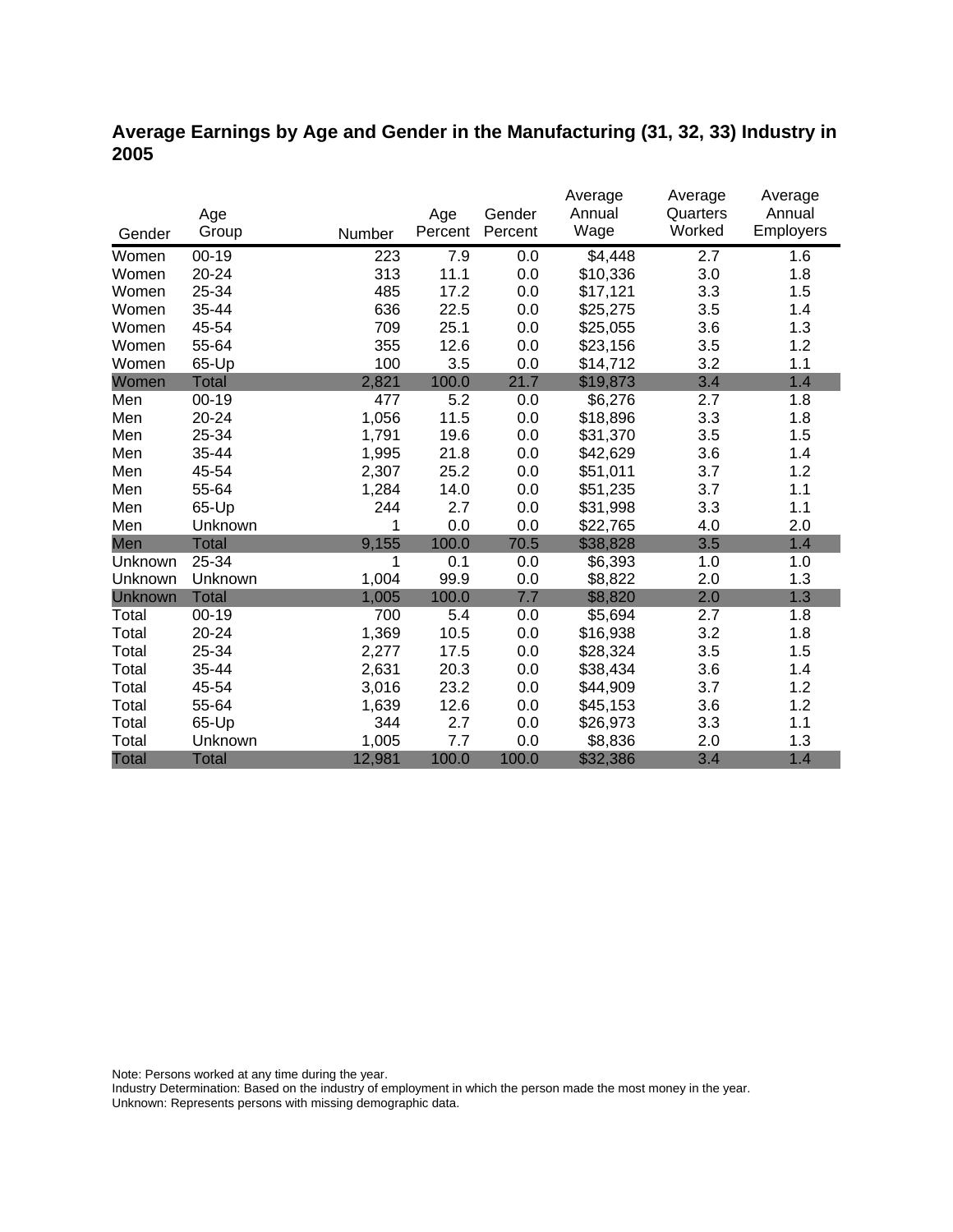#### **Average Earnings by Age and Gender in the Wholesale Trade, Transportation, & Utilities (22, 42, 48, 49) Industry in 2005**

|              |              |                |         |         | Average  | Average  | Average   |
|--------------|--------------|----------------|---------|---------|----------|----------|-----------|
|              | Age          |                | Age     | Gender  | Annual   | Quarters | Annual    |
| Gender       | Group        | Number         | Percent | Percent | Wage     | Worked   | Employers |
| Women        | $00 - 19$    | 211            | 4.5     | 0.0     | \$5,170  | 2.8      | 1.8       |
| Women        | 20-24        | 478            | 10.1    | 0.0     | \$13,334 | 3.3      | 1.9       |
| Women        | 25-34        | 953            | 20.1    | 0.0     | \$20,912 | 3.4      | 1.6       |
| Women        | 35-44        | 1,169          | 24.7    | 0.0     | \$25,450 | 3.6      | 1.5       |
| Women        | 45-54        | 1,273          | 26.9    | 0.0     | \$29,115 | 3.6      | 1.4       |
| Women        | 55-64        | 509            | 10.7    | 0.0     | \$26,597 | 3.6      | 1.3       |
| Women        | 65-Up        | 147            | 3.1     | 0.0     | \$17,534 | 3.4      | 1.2       |
| Women        | <b>Total</b> | 4,740          | 100.0   | 21.5    | \$23,275 | 3.5      | 1.5       |
| Men          | $00 - 19$    | 580            | 3.7     | 0.0     | \$7,283  | 2.9      | 1.9       |
| Men          | 20-24        | 1,309          | 8.4     | 0.0     | \$21,184 | 3.3      | 1.9       |
| Men          | 25-34        | 3,080          | 19.8    | 0.0     | \$35,260 | 3.5      | 1.5       |
| Men          | 35-44        | 3,444          | 22.1    | 0.0     | \$45,312 | 3.6      | 1.4       |
| Men          | 45-54        | 4,242          | 27.3    | 0.0     | \$53,108 | 3.7      | 1.3       |
| Men          | 55-64        | 2,250          | 14.5    | 0.0     | \$47,656 | 3.6      | 1.2       |
| Men          | 65-Up        | 642            | 4.1     | 0.0     | \$26,333 | 3.3      | 1.2       |
| Men          | Unknown      | $\overline{2}$ | 0.0     | 0.0     | \$24,122 | 2.5      | 1.5       |
| Men          | Total        | 15,549         | 100.0   | 70.5    | \$41,551 | 3.6      | 1.4       |
| Unknown      | Unknown      | 1,767          | 100.0   | 0.0     | \$13,661 | 2.1      | 1.1       |
| Unknown      | <b>Total</b> | 1,767          | 100.0   | 8.0     | \$13,661 | 2.1      | 1.1       |
| Total        | $00 - 19$    | 791            | 3.6     | 0.0     | \$6,719  | 2.8      | 1.8       |
| Total        | 20-24        | 1,787          | 8.1     | 0.0     | \$19,084 | 3.3      | 1.9       |
| Total        | 25-34        | 4,033          | 18.3    | 0.0     | \$31,870 | 3.5      | 1.6       |
| Total        | 35-44        | 4,613          | 20.9    | 0.0     | \$40,279 | 3.6      | 1.4       |
| Total        | 45-54        | 5,515          | 25.0    | 0.0     | \$47,570 | 3.7      | 1.3       |
| Total        | 55-64        | 2,759          | 12.5    | 0.0     | \$43,771 | 3.6      | 1.2       |
| Total        | 65-Up        | 789            | 3.6     | 0.0     | \$24,693 | 3.3      | 1.2       |
| Total        | Unknown      | 1,769          | 8.0     | 0.0     | \$13,673 | 2.1      | 1.1       |
| <b>Total</b> | <b>Total</b> | 22,056         | 100.0   | 100.0   | \$35,389 | 3.4      | 1.4       |

Note: Persons worked at any time during the year.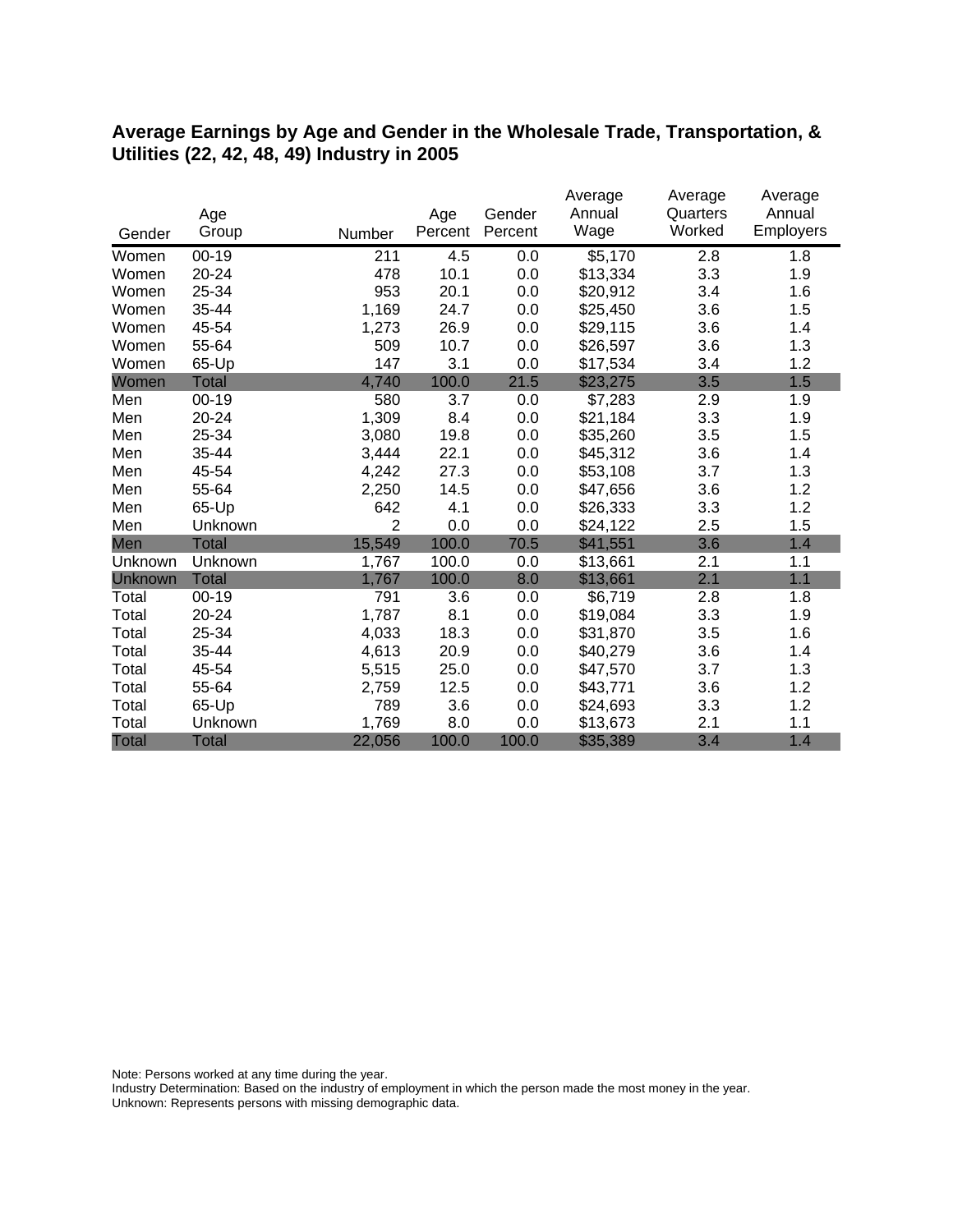# **Average Earnings by Age and Gender in the Retail Trade (44, 45) Industry in 2005**

|              | Age          |                | Age     | Gender  | Average<br>Annual | Average<br>Quarters | Average<br>Annual |
|--------------|--------------|----------------|---------|---------|-------------------|---------------------|-------------------|
| Gender       | Group        | Number         | Percent | Percent | Wage              | Worked              | Employers         |
| Women        | $00 - 19$    | 3,001          | 14.5    | 0.0     | \$4,322           | 2.8                 | 1.8               |
| Women        | 20-24        | 3,348          | 16.2    | 0.0     | \$8,834           | 3.1                 | 1.9               |
| Women        | 25-34        | 3,810          | 18.4    | 0.0     | \$13,529          | 3.2                 | 1.7               |
| Women        | 35-44        | 3,534          | 17.1    | 0.0     | \$17,414          | 3.4                 | 1.5               |
| Women        | 45-54        | 3,953          | 19.1    | 0.0     | \$18,519          | 3.5                 | 1.4               |
| Women        | 55-64        | 2,250          | 10.9    | 0.0     | \$16,622          | 3.4                 | 1.2               |
| Women        | 65-Up        | 800            | 3.9     | 0.0     | \$10,451          | 3.3                 | 1.1               |
| Women        | <b>Total</b> | 20,696         | 100.0   | 50.7    | \$13,268          | 3.2                 | 1.6               |
| Men          | $00 - 19$    | 2,696          | 17.2    | 0.0     | \$4,640           | 2.7                 | 1.7               |
| Men          | 20-24        | 2,540          | 16.2    | 0.0     | \$12,038          | 3.1                 | 1.8               |
| Men          | 25-34        | 3,205          | 20.5    | 0.0     | \$23,932          | 3.4                 | 1.6               |
| Men          | 35-44        | 2,556          | 16.3    | 0.0     | \$31,936          | 3.5                 | 1.4               |
| Men          | 45-54        | 2,385          | 15.2    | 0.0     | \$36,041          | 3.6                 | 1.3               |
| Men          | 55-64        | 1,559          | 9.9     | 0.0     | \$33,061          | 3.5                 | 1.2               |
| Men          | 65-Up        | 729            | 4.7     | 0.0     | \$15,412          | 3.2                 | 1.2               |
| Men          | Unknown      | $\overline{2}$ | 0.0     | 0.0     | \$33,007          | 2.5                 | 1.0               |
| Men          | <b>Total</b> | 15,672         | 100.0   | 38.4    | \$22,347          | 3.3                 | 1.5               |
| Unknown      | 35-44        | 1              | 0.0     | 0.0     | \$38,555          | 4.0                 | 1.0               |
| Unknown      | Unknown      | 4,464          | 100.0   | 0.0     | \$5,952           | 1.9                 | 1.3               |
| Unknown      | <b>Total</b> | 4,465          | 100.0   | 10.9    | \$5,960           | 1.9                 | 1.3               |
| Total        | $00 - 19$    | 5,697          | 14.0    | 0.0     | \$4,473           | 2.8                 | 1.8               |
| Total        | 20-24        | 5,888          | 14.4    | 0.0     | \$10,216          | 3.1                 | 1.8               |
| Total        | 25-34        | 7,015          | 17.2    | 0.0     | \$18,282          | 3.3                 | 1.6               |
| Total        | 35-44        | 6,091          | 14.9    | 0.0     | \$23,511          | 3.5                 | 1.5               |
| Total        | 45-54        | 6,338          | 15.5    | 0.0     | \$25,113          | 3.5                 | 1.3               |
| Total        | 55-64        | 3,809          | 9.3     | 0.0     | \$23,350          | 3.5                 | 1.2               |
| Total        | 65-Up        | 1,529          | 3.7     | 0.0     | \$12,816          | 3.3                 | 1.2               |
| Total        | Unknown      | 4,466          | 10.9    | 0.0     | \$5,964           | 1.9                 | 1.3               |
| <b>Total</b> | <b>Total</b> | 40,833         | 100.0   | 100.0   | \$15,953          | 3.1                 | 1.5               |

Note: Persons worked at any time during the year.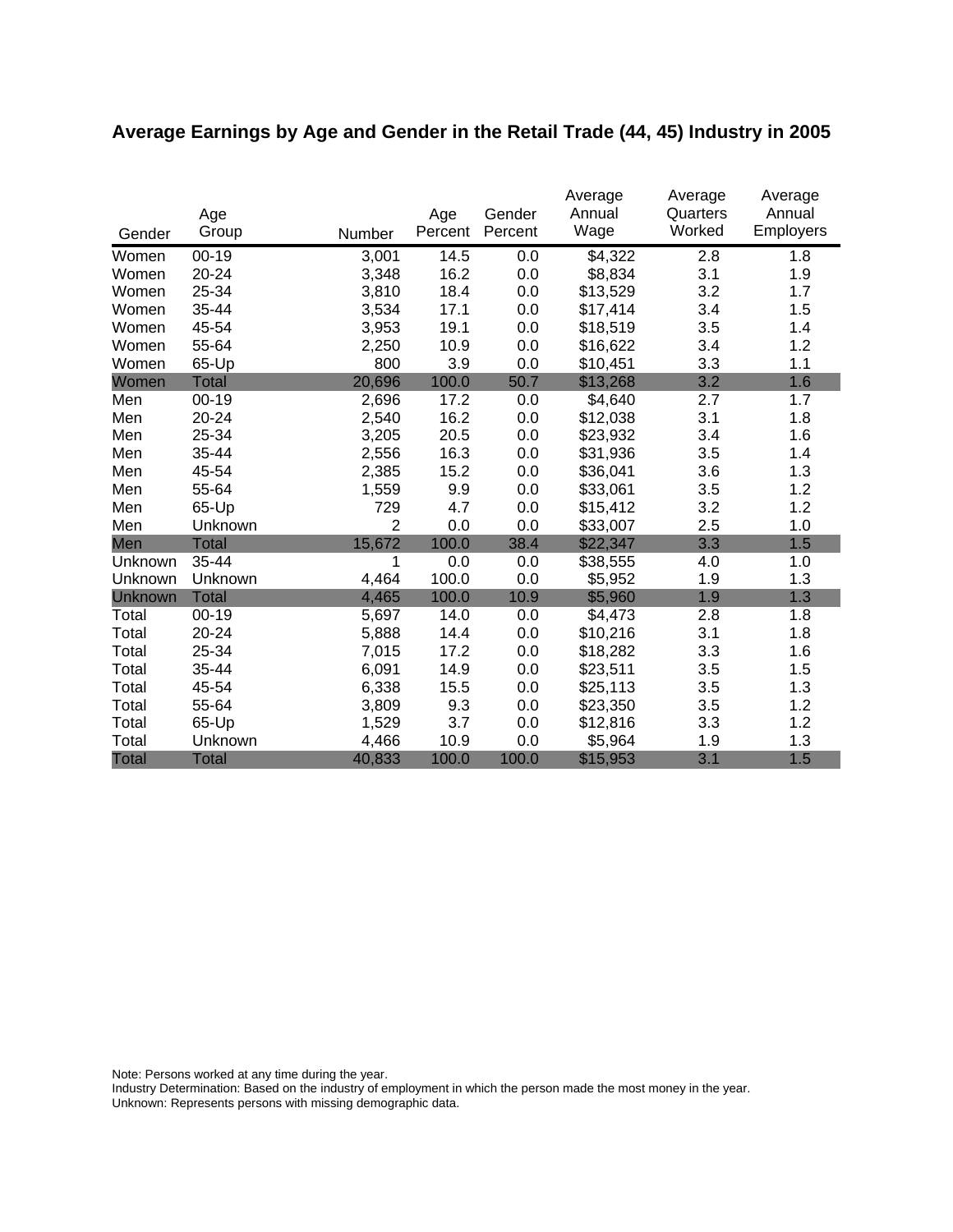# **Average Earnings by Age and Gender in the Information (51) Industry in 2005**

|              | Age          |        | Age<br>Percent | Gender<br>Percent | Average<br>Annual<br>Wage | Average<br>Quarters<br>Worked | Average<br>Annual<br><b>Employers</b> |
|--------------|--------------|--------|----------------|-------------------|---------------------------|-------------------------------|---------------------------------------|
| Gender       | Group        | Number |                |                   |                           |                               |                                       |
| Women        | $00 - 19$    | 219    | 8.8            | 0.0               | \$3,059                   | 3.0                           | 1.4                                   |
| Women        | 20-24        | 221    | 8.9            | 0.0               | \$10,398                  | 3.0                           | 1.7                                   |
| Women        | 25-34        | 537    | 21.7           | 0.0               | \$19,400                  | 3.5                           | 1.5                                   |
| Women        | 35-44        | 495    | 20.0           | 0.0               | \$22,815                  | 3.5                           | 1.4                                   |
| Women        | 45-54        | 612    | 24.7           | 0.0               | \$27,037                  | 3.7                           | 1.3                                   |
| Women        | 55-64        | 318    | 12.8           | 0.0               | \$23,494                  | 3.7                           | 1.1                                   |
| Women        | 65-Up        | 76     | 3.1            | 0.0               | \$12,594                  | 3.6                           | 1.1                                   |
| Women        | <b>Total</b> | 2,478  | 100.0          | 46.6              | \$20,038                  | 3.5                           | 1.4                                   |
| Men          | $00 - 19$    | 280    | 11.3           | 0.0               | \$3,333                   | 3.0                           | 1.5                                   |
| Men          | 20-24        | 228    | 9.2            | 0.0               | \$14,696                  | 3.3                           | 1.7                                   |
| Men          | 25-34        | 547    | 22.0           | 0.0               | \$30,300                  | 3.5                           | 1.4                                   |
| Men          | 35-44        | 499    | 20.1           | 0.0               | \$40,632                  | 3.6                           | 1.3                                   |
| Men          | 45-54        | 551    | 22.2           | 0.0               | \$47,473                  | 3.7                           | 1.2                                   |
| Men          | 55-64        | 315    | 12.7           | 0.0               | \$44,600                  | 3.6                           | 1.1                                   |
| Men          | 65-Up        | 63     | 2.5            | 0.0               | \$22,261                  | 3.3                           | 1.2                                   |
| Men          | Unknown      | 1      | 0.0            | 0.0               | \$19,992                  | 4.0                           | 2.0                                   |
| Men          | <b>Total</b> | 2,484  | 100.0          | 46.7              | \$33,318                  | 3.5                           | 1.3                                   |
| Unknown      | Unknown      | 359    | 100.0          | 0.0               | \$12,177                  | 2.2                           | 1.1                                   |
| Unknown      | <b>Total</b> | 359    | 100.0          | 6.7               | \$12,177                  | 2.2                           | 1.1                                   |
| Total        | $00 - 19$    | 499    | 9.4            | 0.0               | \$3,213                   | 3.0                           | 1.5                                   |
| Total        | 20-24        | 449    | 8.4            | 0.0               | \$12,580                  | 3.2                           | 1.7                                   |
| Total        | 25-34        | 1,084  | 20.4           | 0.0               | \$24,900                  | 3.5                           | 1.4                                   |
| Total        | 35-44        | 994    | 18.7           | 0.0               | \$31,759                  | 3.6                           | 1.3                                   |
| Total        | 45-54        | 1,163  | 21.9           | 0.0               | \$36,719                  | 3.7                           | 1.2                                   |
| Total        | 55-64        | 633    | 11.9           | 0.0               | \$33,997                  | 3.7                           | 1.1                                   |
| Total        | 65-Up        | 139    | 2.6            | 0.0               | \$16,975                  | 3.5                           | 1.2                                   |
| Total        | Unknown      | 360    | 6.8            | 0.0               | \$12,199                  | 2.2                           | 1.1                                   |
| <b>Total</b> | <b>Total</b> | 5,321  | 100.0          | 100.0             | \$25,707                  | 3.4                           | 1.3                                   |

Note: Persons worked at any time during the year.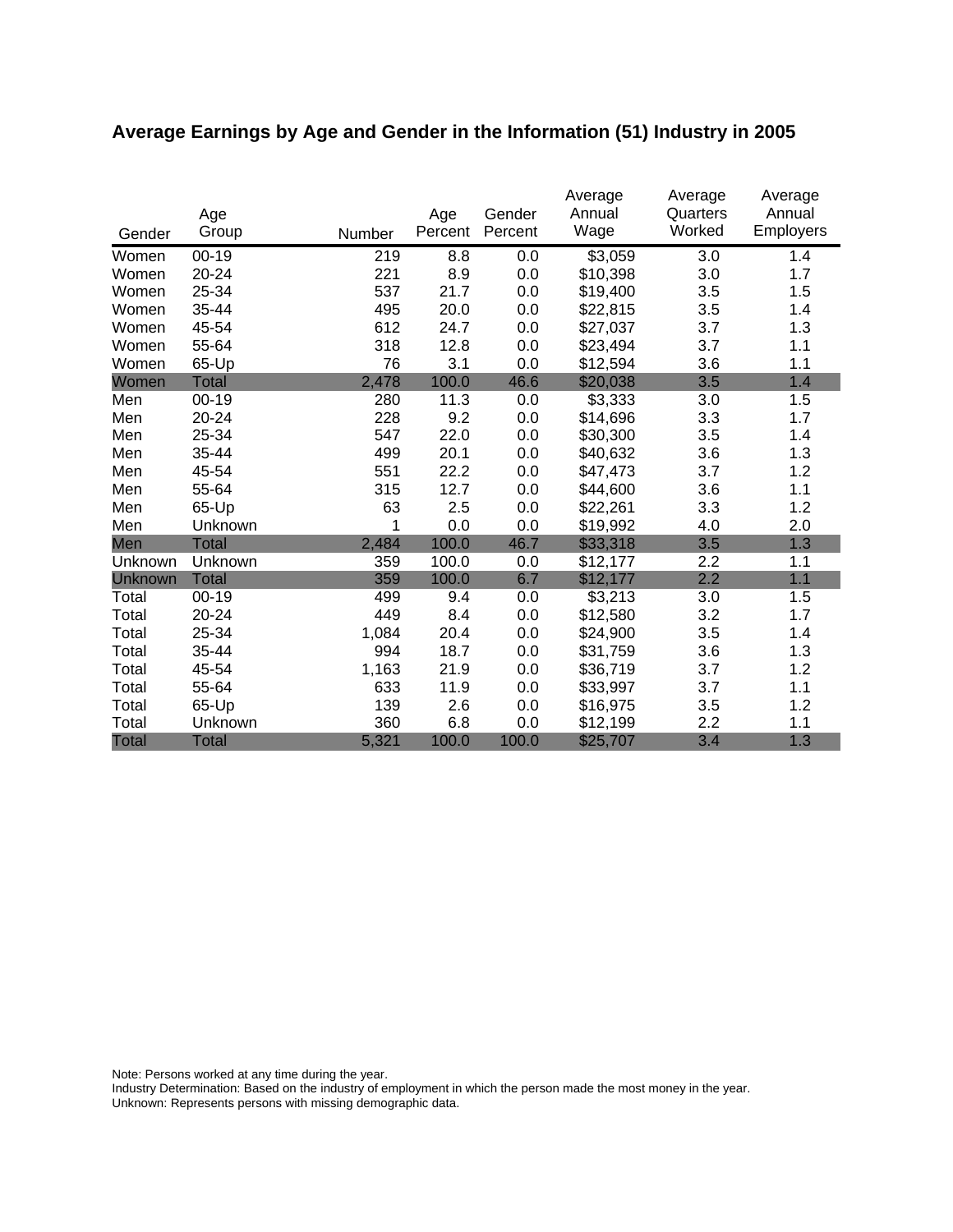### **Average Earnings by Age and Gender in the Financial Activities (52, 53) Industry in 2005**

|              |              |        |         |         | Average             | Average  | Average   |
|--------------|--------------|--------|---------|---------|---------------------|----------|-----------|
|              | Age          |        | Age     | Gender  | Annual              | Quarters | Annual    |
| Gender       | Group        | Number | Percent | Percent | Wage                | Worked   | Employers |
| Women        | $00 - 19$    | 353    | 4.6     | 0.0     | $\overline{$}5,655$ | 3.0      | 1.9       |
| Women        | 20-24        | 909    | 11.8    | 0.0     | \$13,433            | 3.3      | 1.8       |
| Women        | 25-34        | 1,657  | 21.6    | 0.0     | \$21,734            | 3.5      | 1.5       |
| Women        | 35-44        | 1,612  | 21.0    | 0.0     | \$27,961            | 3.6      | 1.4       |
| Women        | 45-54        | 1,937  | 25.2    | 0.0     | \$30,062            | 3.7      | 1.3       |
| Women        | 55-64        | 938    | 12.2    | 0.0     | \$27,242            | 3.7      | 1.2       |
| Women        | 65-Up        | 276    | 3.6     | 0.0     | \$13,465            | 3.3      | 1.1       |
| Women        | Unknown      | 1      | 0.0     | 0.0     | \$1,099             | 1.0      | 1.0       |
| Women        | <b>Total</b> | 7,683  | 100.0   | 61.5    | \$23,792            | 3.6      | 1.4       |
| Men          | $00 - 19$    | 262    | 6.5     | 0.0     | \$6,275             | 2.8      | 1.8       |
| Men          | 20-24        | 394    | 9.7     | 0.0     | \$16,883            | 3.2      | 1.9       |
| Men          | 25-34        | 849    | 21.0    | 0.0     | \$38,392            | 3.5      | 1.6       |
| Men          | 35-44        | 782    | 19.3    | 0.0     | \$50,338            | 3.5      | 1.4       |
| Men          | 45-54        | 897    | 22.2    | 0.0     | \$60,598            | 3.6      | 1.3       |
| Men          | 55-64        | 603    | 14.9    | 0.0     | \$62,711            | 3.6      | 1.2       |
| Men          | 65-Up        | 257    | 6.4     | 0.0     | \$44,380            | 3.2      | 1.1       |
| Men          | Unknown      | 1      | 0.0     | 0.0     | \$69,950            | 4.0      | 1.0       |
| Men          | <b>Total</b> | 4,045  | 100.0   | 32.4    | \$45,464            | 3.5      | 1.4       |
| Unknown      | Unknown      | 766    | 100.0   | 0.0     | \$13,325            | 2.1      | 1.2       |
| Unknown      | <b>Total</b> | 766    | 100.0   | 6.1     | \$13,325            | 2.1      | 1.2       |
| Total        | $00 - 19$    | 615    | 4.9     | 0.0     | \$5,919             | 2.9      | 1.8       |
| Total        | $20 - 24$    | 1,303  | 10.4    | 0.0     | \$14,476            | 3.3      | 1.8       |
| Total        | 25-34        | 2,506  | 20.1    | 0.0     | \$27,378            | 3.5      | 1.5       |
| Total        | 35-44        | 2,394  | 19.2    | 0.0     | \$35,270            | 3.6      | 1.4       |
| Total        | 45-54        | 2,834  | 22.7    | 0.0     | \$39,727            | 3.7      | 1.3       |
| Total        | 55-64        | 1,541  | 12.3    | 0.0     | \$41,121            | 3.6      | 1.2       |
| Total        | 65-Up        | 533    | 4.3     | 0.0     | \$28,372            | 3.3      | 1.1       |
| Total        | Unknown      | 768    | 6.1     | 0.0     | \$13,383            | 2.1      | 1.2       |
| <b>Total</b> | <b>Total</b> | 12,494 | 100.0   | 100.0   | \$30,167            | 3.4      | 1.4       |

Note: Persons worked at any time during the year.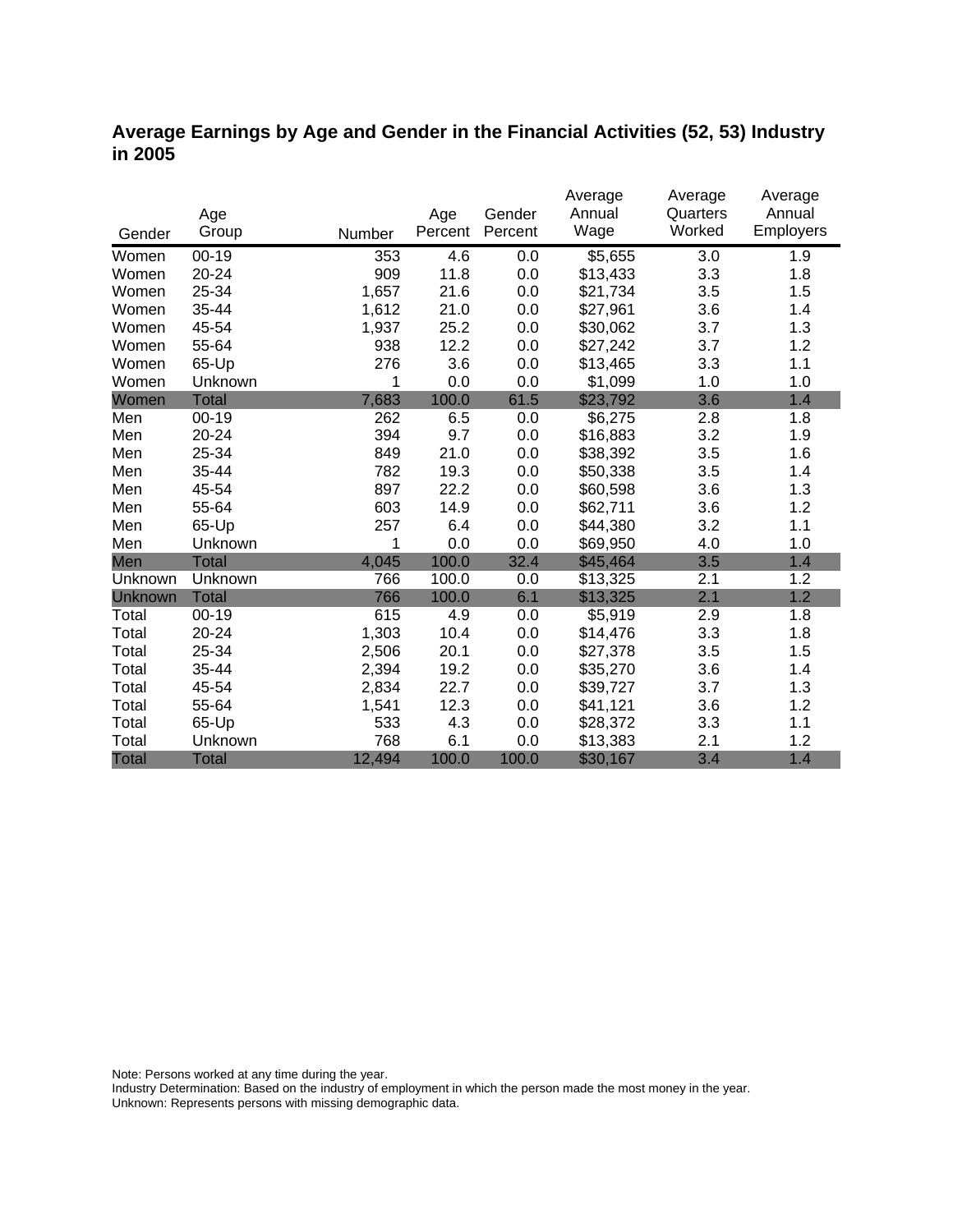### **Average Earnings by Age and Gender in the Professional & Business Services (54, 55, 56) Industry in 2005**

|              |              |                |         |         | Average  | Average  | Average   |
|--------------|--------------|----------------|---------|---------|----------|----------|-----------|
|              | Age          |                | Age     | Gender  | Annual   | Quarters | Annual    |
| Gender       | Group        | Number         | Percent | Percent | Wage     | Worked   | Employers |
| Women        | $00 - 19$    | 609            | 6.7     | 0.0     | \$3,893  | 2.6      | 1.8       |
| Women        | 20-24        | 1,107          | 12.2    | 0.0     | \$10,256 | 3.0      | 1.9       |
| Women        | 25-34        | 2,059          | 22.7    | 0.0     | \$18,130 | 3.2      | 1.6       |
| Women        | 35-44        | 1,968          | 21.7    | 0.0     | \$22,010 | 3.3      | 1.6       |
| Women        | 45-54        | 2,058          | 22.6    | 0.0     | \$24,207 | 3.4      | 1.5       |
| Women        | 55-64        | 992            | 10.9    | 0.0     | \$20,411 | 3.3      | 1.3       |
| Women        | 65-Up        | 295            | 3.2     | 0.0     | \$11,425 | 3.1      | 1.3       |
| Women        | <b>Total</b> | 9,088          | 100.0   | 39.1    | \$18,464 | 3.2      | 1.6       |
| Men          | $00 - 19$    | 876            | 8.6     | 0.0     | \$4,882  | 2.4      | 1.8       |
| Men          | 20-24        | 1,276          | 12.5    | 0.0     | \$12,842 | 2.9      | 2.0       |
| Men          | 25-34        | 2,241          | 22.0    | 0.0     | \$26,978 | 3.2      | 1.6       |
| Men          | 35-44        | 1,949          | 19.2    | 0.0     | \$37,387 | 3.3      | 1.4       |
| Men          | 45-54        | 2,071          | 20.4    | 0.0     | \$45,890 | 3.3      | 1.3       |
| Men          | 55-64        | 1,260          | 12.4    | 0.0     | \$49,722 | 3.3      | 1.3       |
| Men          | 65-Up        | 499            | 4.9     | 0.0     | \$31,392 | 3.0      | 1.2       |
| Men          | Unknown      | 4              | 0.0     | 0.0     | \$7,819  | 1.8      | 1.5       |
| Men          | <b>Total</b> | 10,176         | 100.0   | 43.8    | \$32,171 | 3.1      | 1.5       |
| Unknown      | 25-34        | 1              | 0.0     | 0.0     | \$956    | 1.0      | 1.0       |
| Unknown      | 45-54        | $\overline{2}$ | 0.1     | 0.0     | \$15,263 | 3.5      | 1.5       |
| Unknown      | Unknown      | 3,954          | 99.9    | 0.0     | \$9,277  | 1.8      | 1.2       |
| Unknown      | <b>Total</b> | 3,957          | 100.0   | 17.0    | \$9,278  | 1.8      | 1.2       |
| Total        | $00 - 19$    | 1,485          | 6.4     | 0.0     | \$4,476  | 2.5      | 1.8       |
| Total        | 20-24        | 2,383          | 10.3    | 0.0     | \$11,641 | 3.0      | 2.0       |
| Total        | 25-34        | 4,301          | 18.5    | 0.0     | \$22,737 | 3.2      | 1.6       |
| Total        | 35-44        | 3,917          | 16.9    | 0.0     | \$29,661 | 3.3      | 1.5       |
| Total        | 45-54        | 4,131          | 17.8    | 0.0     | \$35,073 | 3.4      | 1.4       |
| Total        | 55-64        | 2,252          | 9.7     | 0.0     | \$36,811 | 3.3      | 1.3       |
| Total        | 65-Up        | 794            | 3.4     | 0.0     | \$23,973 | 3.0      | 1.2       |
| Total        | Unknown      | 3,958          | 17.0    | 0.0     | \$9,275  | 1.8      | 1.2       |
| <b>Total</b> | <b>Total</b> | 23,221         | 100.0   | 100.0   | \$22,906 | 2.9      | 1.5       |

Note: Persons worked at any time during the year.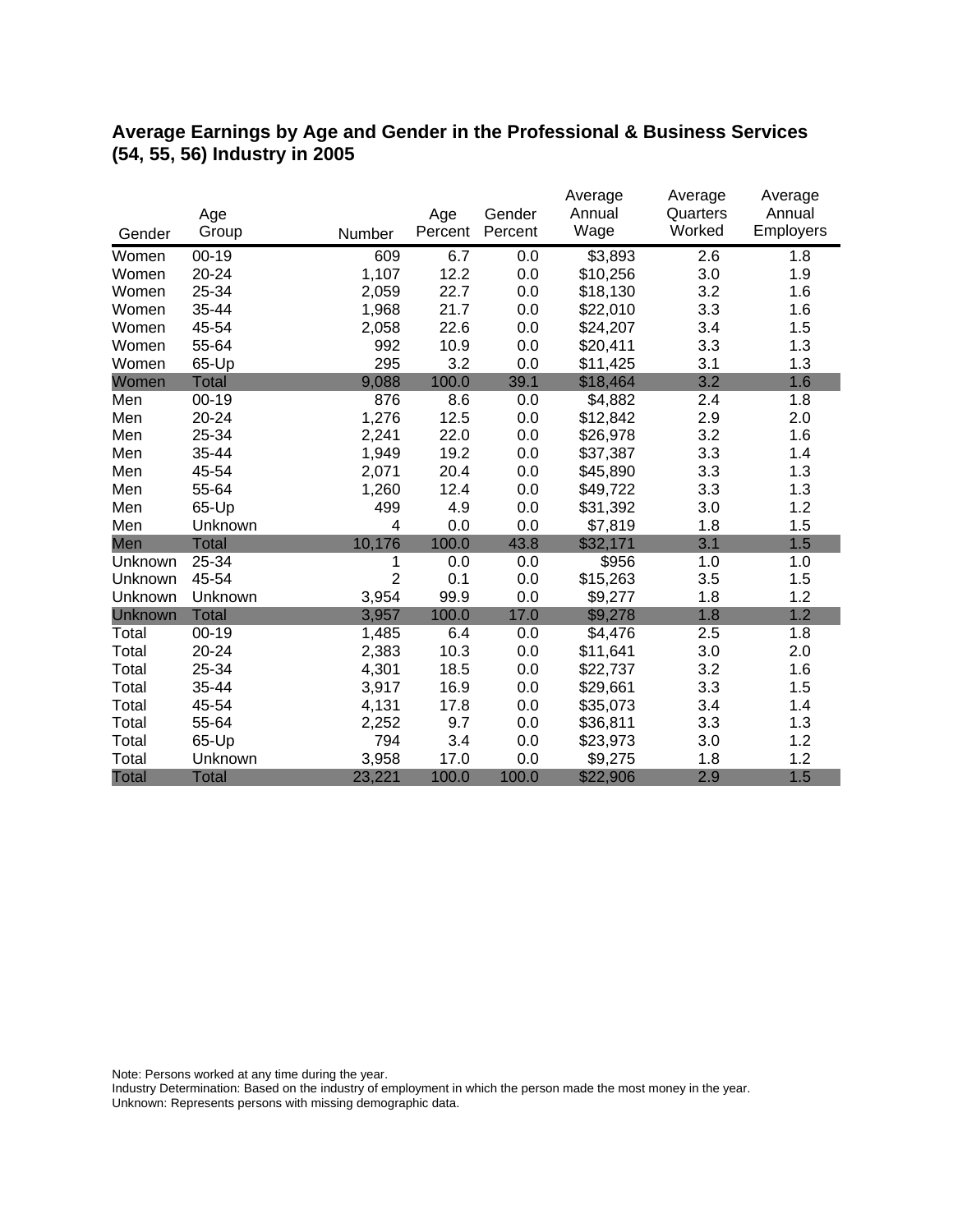### **Average Earnings by Age and Gender in the Educational Services (61) Industry in 2005**

|              |              |                |         |         | Average  | Average  | Average   |
|--------------|--------------|----------------|---------|---------|----------|----------|-----------|
|              | Age          |                | Age     | Gender  | Annual   | Quarters | Annual    |
| Gender       | Group        | Number         | Percent | Percent | Wage     | Worked   | Employers |
| Women        | $00 - 19$    | 590            | 2.9     | 0.0     | \$2,260  | 2.4      | 1.4       |
| Women        | $20 - 24$    | 1,298          | 6.4     | 0.0     | \$7,488  | 2.8      | 1.6       |
| Women        | 25-34        | 3,321          | 16.4    | 0.0     | \$19,350 | 3.3      | 1.4       |
| Women        | 35-44        | 4,286          | 21.2    | 0.0     | \$23,631 | 3.6      | 1.3       |
| Women        | 45-54        | 6,411          | 31.7    | 0.0     | \$29,519 | 3.8      | 1.2       |
| Women        | 55-64        | 3,725          | 18.4    | 0.0     | \$28,023 | 3.6      | 1.2       |
| Women        | 65-Up        | 605            | 3.0     | 0.0     | \$10,810 | 3.1      | 1.1       |
| Women        | Unknown      | $\overline{2}$ | 0.0     | 0.0     | \$7,003  | 3.0      | 1.5       |
| Women        | <b>Total</b> | 20,238         | 100.0   | 63.0    | \$23,559 | 3.5      | 1.3       |
| Men          | $00 - 19$    | 588            | 5.8     | 0.0     | \$2,234  | 2.2      | 1.4       |
| Men          | 20-24        | 905            | 8.9     | 0.0     | \$6,326  | 2.6      | 1.4       |
| Men          | 25-34        | 1,799          | 17.7    | 0.0     | \$22,512 | 3.2      | 1.3       |
| Men          | 35-44        | 1,847          | 18.2    | 0.0     | \$38,215 | 3.6      | 1.3       |
| Men          | 45-54        | 2,438          | 24.0    | 0.0     | \$43,047 | 3.7      | 1.2       |
| Men          | 55-64        | 2,020          | 19.9    | 0.0     | \$39,130 | 3.6      | 1.2       |
| Men          | 65-Up        | 559            | 5.5     | 0.0     | \$19,068 | 3.3      | 1.2       |
| Men          | Unknown      | $\overline{2}$ | 0.0     | 0.0     | \$10,217 | 2.5      | 1.0       |
| Men          | <b>Total</b> | 10,158         | 100.0   | 31.6    | \$30,793 | 3.4      | 1.3       |
| Unknown      | 35-44        | 1              | 0.1     | 0.0     | \$12,691 | 4.0      | 1.0       |
| Unknown      | 65-Up        | 1              | 0.1     | 0.0     | \$64,378 | 4.0      | 1.0       |
| Unknown      | Unknown      | 1,709          | 99.9    | 0.0     | \$6,110  | 2.0      | 1.1       |
| Unknown      | <b>Total</b> | 1,711          | 100.0   | 5.3     | \$6,148  | 2.0      | 1.1       |
| Total        | $00 - 19$    | 1,178          | 3.7     | 0.0     | \$2,247  | 2.3      | 1.4       |
| Total        | 20-24        | 2,203          | 6.9     | 0.0     | \$7,011  | 2.7      | 1.5       |
| Total        | 25-34        | 5,120          | 15.9    | 0.0     | \$20,461 | 3.3      | 1.4       |
| Total        | 35-44        | 6,134          | 19.1    | 0.0     | \$28,021 | 3.6      | 1.3       |
| Total        | 45-54        | 8,849          | 27.6    | 0.0     | \$33,246 | 3.7      | 1.2       |
| Total        | 55-64        | 5,745          | 17.9    | 0.0     | \$31,928 | 3.6      | 1.2       |
| Total        | 65-Up        | 1,165          | 3.6     | 0.0     | \$14,818 | 3.2      | 1.2       |
| Total        | Unknown      | 1,713          | 5.3     | 0.0     | \$6,116  | 2.0      | 1.1       |
| <b>Total</b> | <b>Total</b> | 32,107         | 100.0   | 100.0   | \$24,920 | 3.4      | 1.3       |

Note: Persons worked at any time during the year.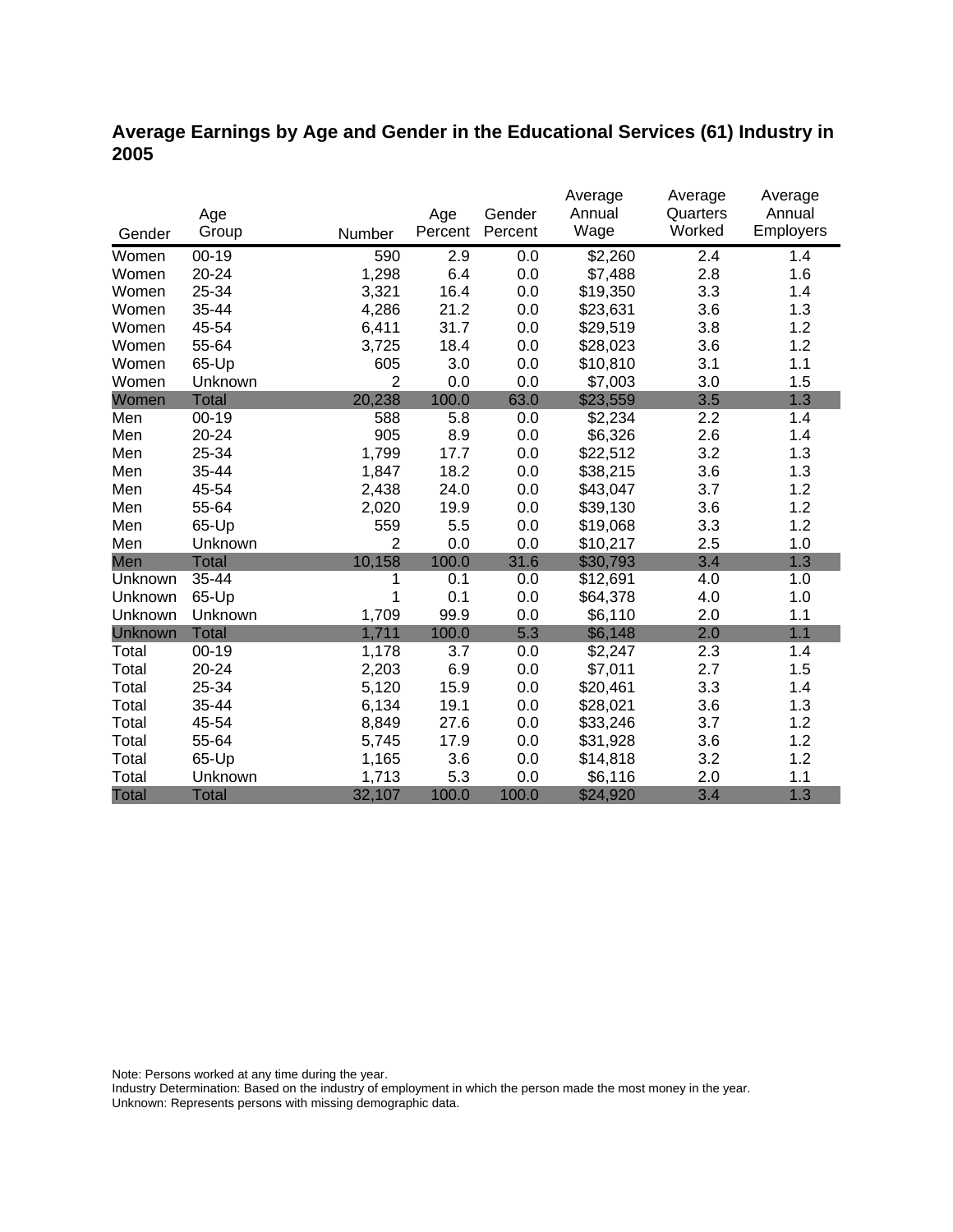### **Average Earnings by Age and Gender in the Health Care & Social Assistance (62) Industry in 2005**

|              |              |        |         |         | Average             | Average  | Average   |
|--------------|--------------|--------|---------|---------|---------------------|----------|-----------|
|              | Age          |        | Age     | Gender  | Annual              | Quarters | Annual    |
| Gender       | Group        | Number | Percent | Percent | Wage                | Worked   | Employers |
| Women        | $00 - 19$    | 1,051  | 4.4     | 0.0     | $\overline{$}5,892$ | 3.0      | 1.9       |
| Women        | 20-24        | 2,872  | 12.0    | 0.0     | \$12,874            | 3.3      | 1.8       |
| Women        | 25-34        | 5,204  | 21.8    | 0.0     | \$21,306            | 3.5      | 1.6       |
| Women        | 35-44        | 5,216  | 21.9    | 0.0     | \$28,366            | 3.6      | 1.5       |
| Women        | 45-54        | 5,830  | 24.5    | 0.0     | \$30,771            | 3.7      | 1.4       |
| Women        | 55-64        | 2,972  | 12.5    | 0.0     | \$28,169            | 3.7      | 1.3       |
| Women        | 65-Up        | 698    | 2.9     | 0.0     | \$16,134            | 3.5      | 1.2       |
| Women        | <b>Total</b> | 23,843 | 100.0   | 77.2    | \$24,174            | 3.6      | 1.5       |
| Men          | $00 - 19$    | 280    | 5.2     | 0.0     | \$4,841             | 2.7      | 1.7       |
| Men          | 20-24        | 484    | 9.0     | 0.0     | \$13,911            | 3.3      | 1.8       |
| Men          | 25-34        | 1,037  | 19.4    | 0.0     | \$30,632            | 3.4      | 1.5       |
| Men          | 35-44        | 1,188  | 22.2    | 0.0     | \$72,419            | 3.6      | 1.4       |
| Men          | 45-54        | 1,274  | 23.8    | 0.0     | \$77,748            | 3.7      | 1.3       |
| Men          | 55-64        | 833    | 15.6    | 0.0     | \$72,783            | 3.6      | 1.2       |
| Men          | 65-Up        | 251    | 4.7     | 0.0     | \$36,305            | 3.4      | 1.2       |
| Men          | Unknown      | 3      | 0.1     | 0.0     | \$11,316            | 3.0      | 1.7       |
| Men          | <b>Total</b> | 5,350  | 100.0   | 17.3    | \$55,087            | 3.5      | 1.4       |
| Unknown      | Unknown      | 1,676  | 100.0   | 0.0     | \$11,990            | 2.1      | 1.2       |
| Unknown      | <b>Total</b> | 1,676  | 100.0   | 5.4     | \$11,990            | 2.1      | 1.2       |
| Total        | $00 - 19$    | 1,331  | 4.3     | 0.0     | \$5,671             | 2.9      | 1.8       |
| Total        | 20-24        | 3,356  | 10.9    | 0.0     | \$13,023            | 3.3      | 1.8       |
| Total        | 25-34        | 6,241  | 20.2    | 0.0     | \$22,855            | 3.5      | 1.5       |
| Total        | 35-44        | 6,404  | 20.7    | 0.0     | \$36,538            | 3.6      | 1.4       |
| Total        | 45-54        | 7,104  | 23.0    | 0.0     | \$39,196            | 3.7      | 1.3       |
| Total        | 55-64        | 3,805  | 12.3    | 0.0     | \$37,936            | 3.7      | 1.3       |
| Total        | 65-Up        | 949    | 3.1     | 0.0     | \$21,469            | 3.5      | 1.2       |
| Total        | Unknown      | 1,679  | 5.4     | 0.0     | \$11,989            | 2.1      | 1.2       |
| <b>Total</b> | <b>Total</b> | 30,869 | 100.0   | 100.0   | \$28,870            | 3.5      | 1.4       |

Note: Persons worked at any time during the year.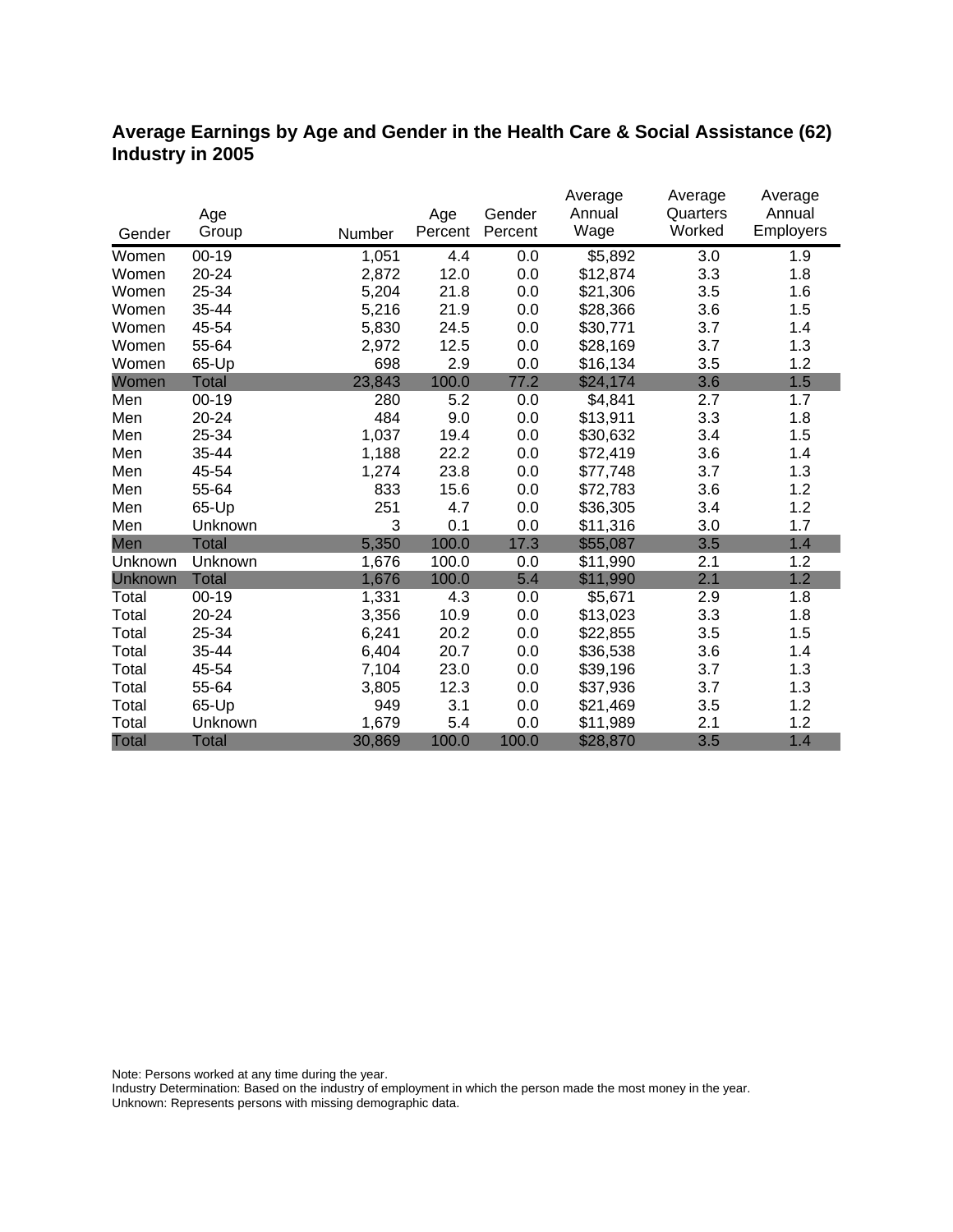### **Average Earnings by Age and Gender in the Leisure & Hospitality (71, 72) Industry in 2005**

|                |              |        |         |         | Average  | Average  | Average   |
|----------------|--------------|--------|---------|---------|----------|----------|-----------|
|                | Age          |        | Age     | Gender  | Annual   | Quarters | Annual    |
| Gender         | Group        | Number | Percent | Percent | Wage     | Worked   | Employers |
| Women          | $00 - 19$    | 6,247  | 27.8    | 0.0     | \$3,312  | 2.7      | 1.8       |
| Women          | 20-24        | 4,203  | 18.7    | 0.0     | \$7,102  | 3.0      | 2.0       |
| Women          | 25-34        | 4,225  | 18.8    | 0.0     | \$9,864  | 3.0      | 1.8       |
| Women          | 35-44        | 3,252  | 14.5    | 0.0     | \$12,171 | 3.2      | 1.6       |
| Women          | 45-54        | 2,709  | 12.1    | 0.0     | \$12,932 | 3.3      | 1.5       |
| Women          | 55-64        | 1,262  | 5.6     | 0.0     | \$12,195 | 3.3      | 1.3       |
| Women          | 65-Up        | 571    | 2.5     | 0.0     | \$8,970  | 3.1      | 1.2       |
| Women          | Unknown      | 1      | 0.0     | 0.0     | \$6,399  | 4.0      | 1.0       |
| Women          | <b>Total</b> | 22,470 | 100.0   | 44.3    | \$8,338  | 3.0      | 1.7       |
| Men            | $00 - 19$    | 4,561  | 29.3    | 0.0     | \$3,284  | 2.6      | 1.7       |
| Men            | 20-24        | 2,729  | 17.5    | 0.0     | \$8,162  | 2.9      | 1.9       |
| Men            | 25-34        | 3,332  | 21.4    | 0.0     | \$13,915 | 3.1      | 1.8       |
| Men            | 35-44        | 1,977  | 12.7    | 0.0     | \$18,897 | 3.2      | 1.6       |
| Men            | 45-54        | 1,624  | 10.4    | 0.0     | \$22,005 | 3.2      | 1.4       |
| Men            | 55-64        | 884    | 5.7     | 0.0     | \$22,286 | 3.2      | 1.3       |
| Men            | 65-Up        | 456    | 2.9     | 0.0     | \$10,360 | 2.9      | 1.2       |
| Men            | Unknown      | 3      | 0.0     | 0.0     | \$9,062  | 3.0      | 1.7       |
| Men            | <b>Total</b> | 15,566 | 100.0   | 30.7    | \$11,639 | 2.9      | 1.7       |
| Unknown        | $00-19$      | 1      | 0.0     | 0.0     | \$127    | 1.0      | 1.0       |
| Unknown        | 25-34        | 3      | 0.0     | 0.0     | \$12,492 | 2.3      | 1.0       |
| Unknown        | 55-64        | 1      | 0.0     | 0.0     | \$2,714  | 3.0      | 1.0       |
| Unknown        | Unknown      | 12,723 | 100.0   | 0.0     | \$4,576  | 2.0      | 1.3       |
| <b>Unknown</b> | <b>Total</b> | 12,728 | 100.0   | 25.1    | \$4,577  | 2.0      | 1.3       |
| Total          | $00 - 19$    | 10,809 | 21.3    | 0.0     | \$3,300  | 2.6      | 1.8       |
| Total          | 20-24        | 6,932  | 13.7    | 0.0     | \$7,519  | 2.9      | 2.0       |
| Total          | 25-34        | 7,560  | 14.9    | 0.0     | \$11,651 | 3.1      | 1.8       |
| Total          | 35-44        | 5,229  | 10.3    | 0.0     | \$14,714 | 3.2      | 1.6       |
| Total          | 45-54        | 4,333  | 8.5     | 0.0     | \$16,332 | 3.2      | 1.5       |
| Total          | 55-64        | 2,147  | 4.2     | 0.0     | \$16,345 | 3.2      | 1.3       |
| Total          | 65-Up        | 1,027  | 2.0     | 0.0     | \$9,587  | 3.0      | 1.2       |
| Total          | Unknown      | 12,727 | 25.1    | 0.0     | \$4,577  | 2.0      | 1.3       |
| <b>Total</b>   | <b>Total</b> | 50,764 | 100.0   | 100.0   | \$8,407  | 2.7      | 1.6       |

Note: Persons worked at any time during the year.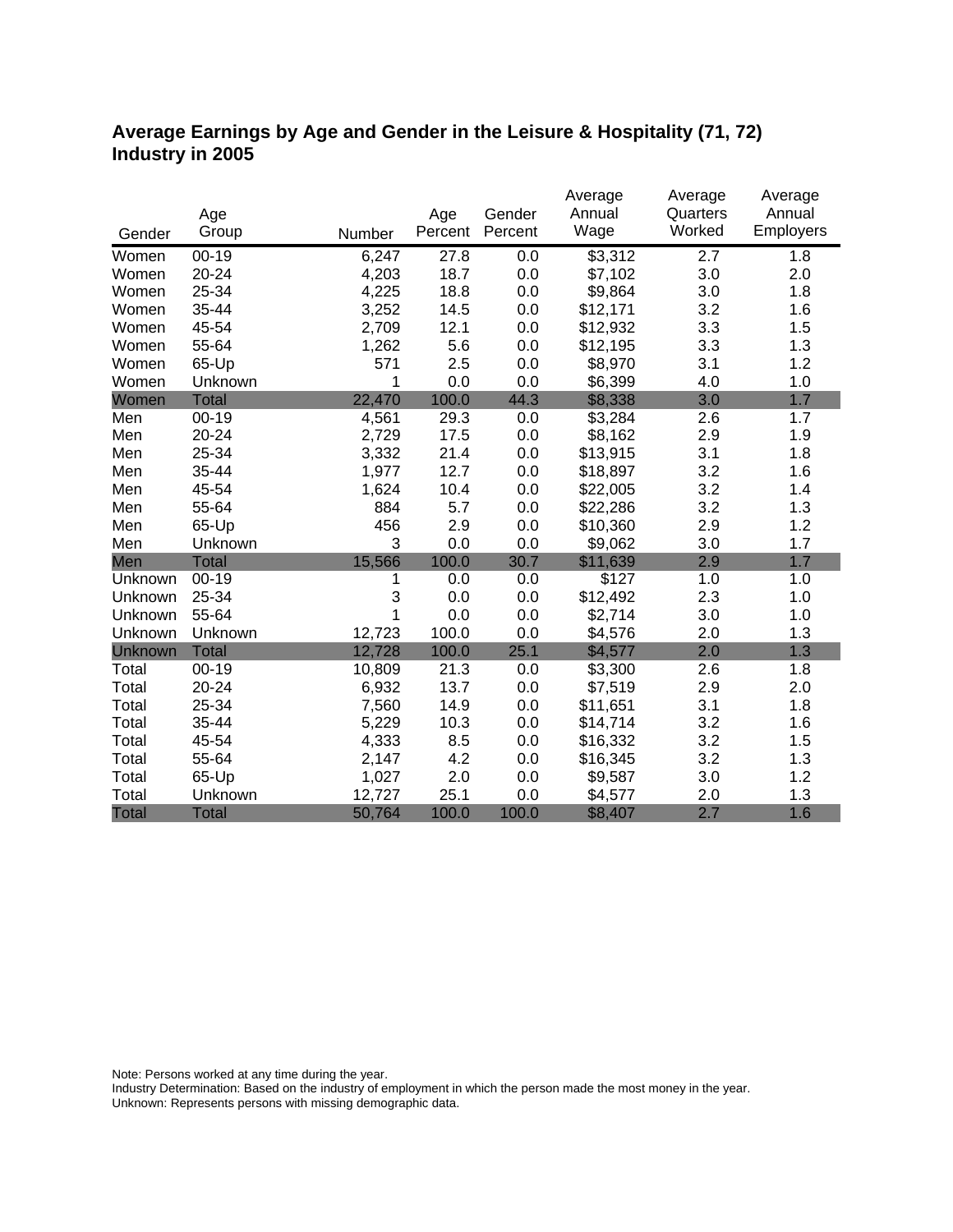#### **Average Earnings by Age and Gender in the Other Services Except Public Administration (81) Industry in 2005**

|              |              |                |         |         | Average  | Average  | Average          |
|--------------|--------------|----------------|---------|---------|----------|----------|------------------|
|              | Age          |                | Age     | Gender  | Annual   | Quarters | Annual           |
| Gender       | Group        | Number         | Percent | Percent | Wage     | Worked   | <b>Employers</b> |
| Women        | $00 - 19$    | 323            | 8.4     | 0.0     | \$3,833  | 2.8      | 1.8              |
| Women        | 20-24        | 497            | 13.0    | 0.0     | \$9,535  | 3.0      | 1.9              |
| Women        | 25-34        | 749            | 19.5    | 0.0     | \$13,654 | 3.2      | 1.5              |
| Women        | 35-44        | 775            | 20.2    | 0.0     | \$18,489 | 3.4      | 1.4              |
| Women        | 45-54        | 801            | 20.9    | 0.0     | \$18,483 | 3.4      | 1.4              |
| Women        | 55-64        | 480            | 12.5    | 0.0     | \$18,812 | 3.5      | 1.3              |
| Women        | 65-Up        | 210            | 5.5     | 0.0     | \$9,939  | 3.3      | 1.2              |
| Women        | <b>Total</b> | 3,835          | 100.0   | 42.8    | \$14,721 | 3.3      | 1.5              |
| Men          | $00 - 19$    | 467            | 11.5    | 0.0     | \$5,054  | 2.7      | 1.6              |
| Men          | 20-24        | 559            | 13.8    | 0.0     | \$17,389 | 3.2      | 1.8              |
| Men          | 25-34        | 868            | 21.4    | 0.0     | \$26,392 | 3.3      | 1.5              |
| Men          | 35-44        | 747            | 18.4    | 0.0     | \$32,846 | 3.5      | 1.3              |
| Men          | 45-54        | 759            | 18.7    | 0.0     | \$36,273 | 3.5      | 1.2              |
| Men          | 55-64        | 458            | 11.3    | 0.0     | \$30,884 | 3.5      | 1.2              |
| Men          | 65-Up        | 205            | 5.0     | 0.0     | \$16,331 | 3.4      | 1.2              |
| Men          | Unknown      | $\overline{2}$ | 0.0     | 0.0     | \$21,089 | 4.0      | 1.5              |
| Men          | <b>Total</b> | 4,065          | 100.0   | 45.4    | \$25,730 | 3.3      | 1.4              |
| Unknown      | 35-44        | 1              | 0.1     | 0.0     | \$18,183 | 4.0      | 2.0              |
| Unknown      | Unknown      | 1,049          | 99.9    | 0.0     | \$6,877  | 1.8      | 1.2              |
| Unknown      | <b>Total</b> | 1,050          | 100.0   | 11.7    | \$6,888  | 1.8      | 1.2              |
| Total        | $00 - 19$    | 790            | 8.8     | 0.0     | \$4,555  | 2.7      | 1.7              |
| Total        | 20-24        | 1,056          | 11.8    | 0.0     | \$13,693 | 3.1      | 1.8              |
| Total        | 25-34        | 1,617          | 18.1    | 0.0     | \$20,492 | 3.3      | 1.5              |
| Total        | 35-44        | 1,523          | 17.0    | 0.0     | \$25,531 | 3.4      | 1.4              |
| Total        | 45-54        | 1,560          | 17.4    | 0.0     | \$27,138 | 3.4      | 1.3              |
| Total        | 55-64        | 938            | 10.5    | 0.0     | \$24,706 | 3.5      | 1.2              |
| Total        | 65-Up        | 415            | 4.6     | 0.0     | \$13,097 | 3.3      | 1.2              |
| Total        | Unknown      | 1,051          | 11.7    | 0.0     | \$6,904  | 1.8      | 1.2              |
| <b>Total</b> | <b>Total</b> | 8,950          | 100.0   | 100.0   | \$18,802 | 3.1      | 1.4              |

Note: Persons worked at any time during the year.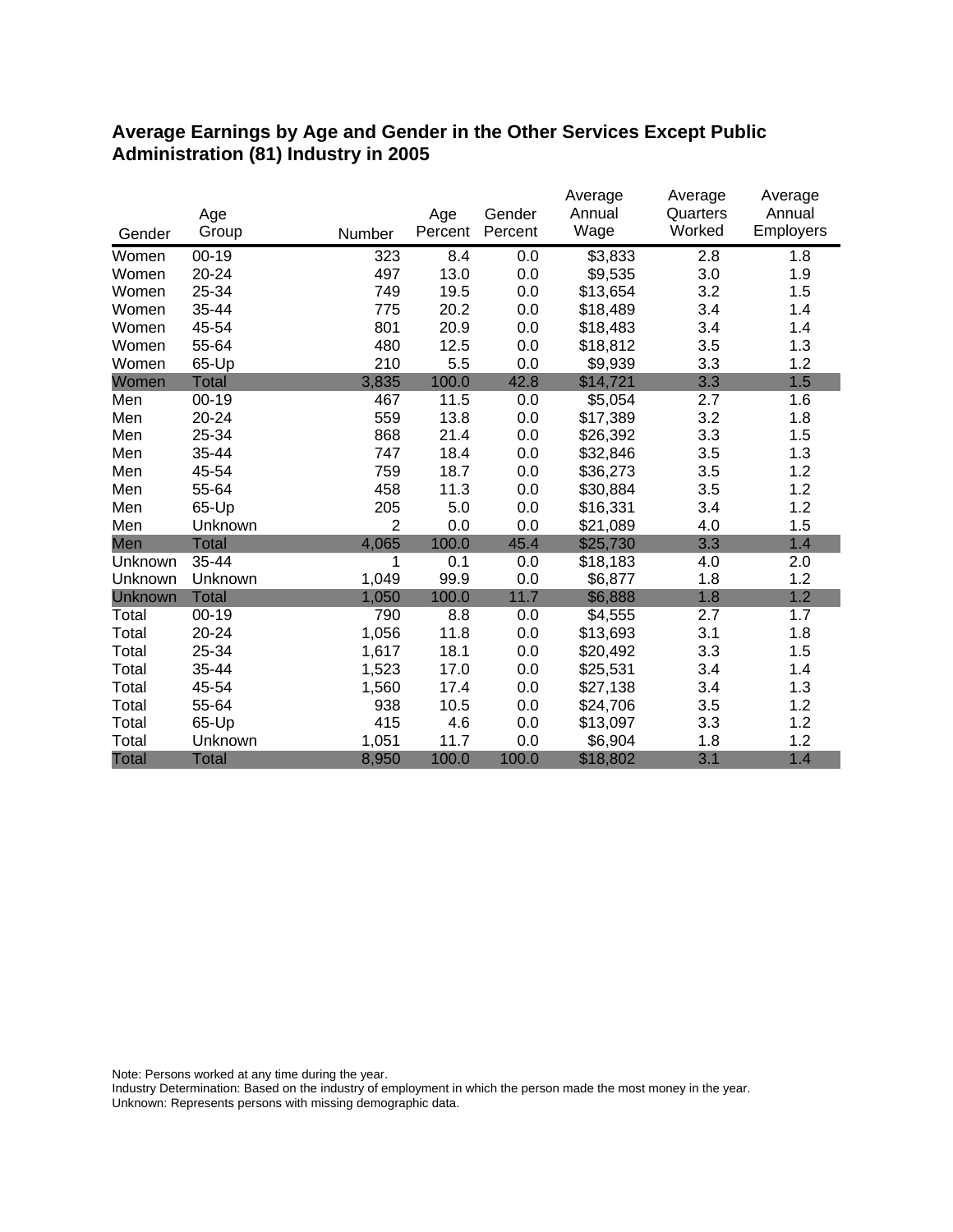### **Average Earnings by Age and Gender in the Public Administration (92) Industry in 2005**

|                |              |        |         |         | Average  | Average  | Average          |
|----------------|--------------|--------|---------|---------|----------|----------|------------------|
|                | Age          |        | Age     | Gender  | Annual   | Quarters | Annual           |
| Gender         | Group        | Number | Percent | Percent | Wage     | Worked   | <b>Employers</b> |
| Women          | $00-19$      | 642    | 6.3     | 0.0     | \$3,356  | 2.6      | 1.6              |
| Women          | 20-24        | 736    | 7.2     | 0.0     | \$12,577 | 3.2      | 1.7              |
| Women          | 25-34        | 1,823  | 17.9    | 0.0     | \$24,213 | 3.5      | 1.4              |
| Women          | 35-44        | 2,129  | 20.9    | 0.0     | \$29,432 | 3.7      | 1.4              |
| Women          | 45-54        | 2,879  | 28.2    | 0.0     | \$32,547 | 3.8      | 1.3              |
| Women          | 55-64        | 1,690  | 16.6    | 0.0     | \$30,830 | 3.7      | 1.2              |
| Women          | 65-Up        | 302    | 3.0     | 0.0     | \$14,824 | 3.0      | 1.1              |
| Women          | Total        | 10,201 | 100.0   | 44.8    | \$26,321 | 3.6      | 1.3              |
| Men            | $00 - 19$    | 715    | 6.0     | 0.0     | \$3,602  | 2.5      | 1.5              |
| Men            | 20-24        | 727    | 6.1     | 0.0     | \$15,565 | 3.1      | 1.7              |
| Men            | 25-34        | 2,152  | 18.0    | 0.0     | \$32,343 | 3.6      | 1.4              |
| Men            | 35-44        | 2,572  | 21.5    | 0.0     | \$39,436 | 3.8      | 1.3              |
| Men            | 45-54        | 3,195  | 26.7    | 0.0     | \$42,039 | 3.8      | 1.2              |
| Men            | 55-64        | 2,104  | 17.6    | 0.0     | \$40,305 | 3.7      | 1.1              |
| Men            | 65-Up        | 506    | 4.2     | 0.0     | \$19,928 | 3.2      | 1.2              |
| Men            | <b>Total</b> | 11,971 | 100.0   | 52.6    | \$34,594 | 3.6      | 1.3              |
| Unknown        | Unknown      | 601    | 100.0   | 0.0     | \$8,564  | 2.0      | 1.1              |
| <b>Unknown</b> | <b>Total</b> | 601    | 100.0   | 2.6     | \$8,564  | 2.0      | 1.1              |
| Total          | $00 - 19$    | 1,357  | 6.0     | 0.0     | \$3,486  | 2.5      | 1.6              |
| Total          | 20-24        | 1,463  | 6.4     | 0.0     | \$14,062 | 3.1      | 1.7              |
| Total          | 25-34        | 3,975  | 17.5    | 0.0     | \$28,615 | 3.6      | 1.4              |
| Total          | 35-44        | 4,701  | 20.6    | 0.0     | \$34,905 | 3.7      | 1.3              |
| Total          | 45-54        | 6,074  | 26.7    | 0.0     | \$37,540 | 3.8      | 1.2              |
| Total          | 55-64        | 3,794  | 16.7    | 0.0     | \$36,084 | 3.7      | 1.2              |
| Total          | 65-Up        | 808    | 3.5     | 0.0     | \$18,020 | 3.1      | 1.1              |
| Total          | Unknown      | 601    | 2.6     | 0.0     | \$8,564  | 2.0      | 1.1              |
| <b>Total</b>   | <b>Total</b> | 22,773 | 100.0   | 100.0   | \$30,201 | 3.5      | 1.3              |

Note: Persons worked at any time during the year.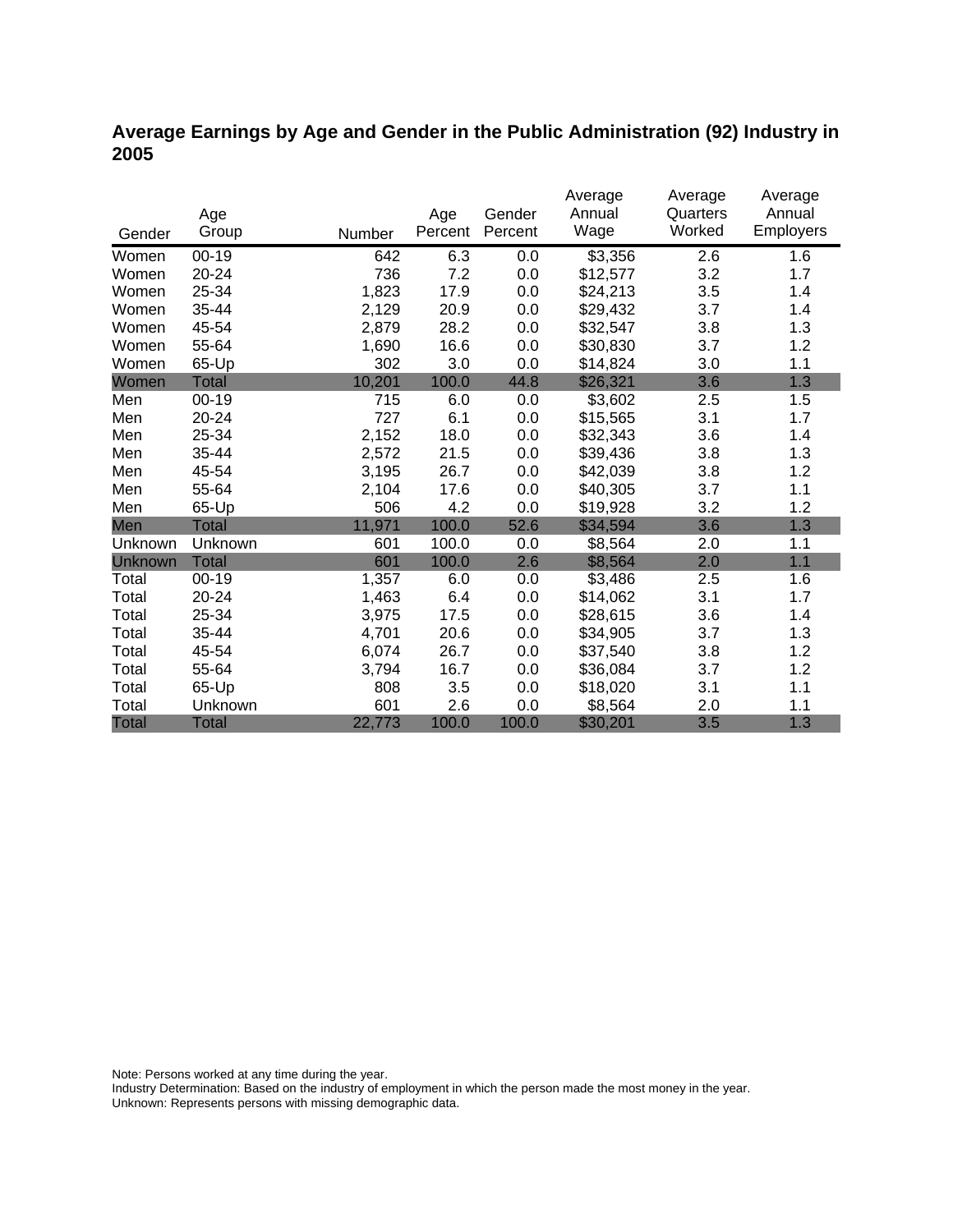#### **Average Earnings by Age and Gender in the Nonclassified Industry (99) Industry in 2005**

|                |              |                |         |         | Average  | Average  | Average   |
|----------------|--------------|----------------|---------|---------|----------|----------|-----------|
|                | Age          |                | Age     | Gender  | Annual   | Quarters | Annual    |
| Gender         | Group        | Number         | Percent | Percent | Wage     | Worked   | Employers |
| Women          | $00-19$      | 3              | 4.3     | 0.0     | \$17,165 | 3.3      | 2.3       |
| Women          | 20-24        | 28             | 40.0    | 0.0     | \$22,305 | 2.7      | 1.4       |
| Women          | 25-34        | 17             | 24.3    | 0.0     | \$24,677 | 2.8      | 1.3       |
| Women          | 35-44        | 11             | 15.7    | 0.0     | \$27,487 | 2.5      | 1.2       |
| Women          | 45-54        | 10             | 14.3    | 0.0     | \$26,274 | 2.6      | 1.1       |
| Women          | 55-64        | 1              | 1.4     | 0.0     | \$22,367 | 1.0      | 1.0       |
| Women          | <b>Total</b> | 70             | 100.0   | 22.8    | \$24,043 | 2.7      | 1.3       |
| Men            | $00 - 19$    | 6              | 2.6     | 0.0     | \$15,003 | 3.3      | 3.2       |
| Men            | 20-24        | 78             | 33.9    | 0.0     | \$21,289 | 2.5      | 1.3       |
| Men            | 25-34        | 81             | 35.2    | 0.0     | \$28,511 | 2.7      | 1.3       |
| Men            | 35-44        | 36             | 15.7    | 0.0     | \$31,739 | 2.8      | 1.5       |
| Men            | 45-54        | 20             | 8.7     | 0.0     | \$43,802 | 2.2      | 1.3       |
| Men            | 55-64        | 9              | 3.9     | 0.0     | \$29,801 | 2.6      | 1.2       |
| Men            | <b>Total</b> | 230            | 100.0   | 74.9    | \$27,595 | 2.6      | 1.4       |
| Unknown        | Unknown      | 7              | 100.0   | 0.0     | \$8,399  | 1.6      | 1.3       |
| <b>Unknown</b> | <b>Total</b> | $\overline{7}$ | 100.0   | 2.3     | \$8,399  | 1.6      | 1.3       |
| Total          | $00 - 19$    | 9              | 2.9     | 0.0     | \$15,724 | 3.3      | 2.9       |
| Total          | 20-24        | 106            | 34.5    | 0.0     | \$21,557 | 2.6      | 1.3       |
| Total          | 25-34        | 98             | 31.9    | 0.0     | \$27,846 | 2.8      | 1.3       |
| Total          | 35-44        | 47             | 15.3    | 0.0     | \$30,744 | 2.7      | 1.4       |
| Total          | 45-54        | 30             | 9.8     | 0.0     | \$37,959 | 2.3      | 1.2       |
| Total          | 55-64        | 10             | 3.3     | 0.0     | \$29,058 | 2.4      | 1.2       |
| Total          | Unknown      | 7              | 2.3     | 0.0     | \$8,399  | 1.6      | 1.3       |
| <b>Total</b>   | <b>Total</b> | 307            | 100.0   | 100.0   | \$26,347 | 2.6      | 1.3       |

Note: Persons worked at any time during the year.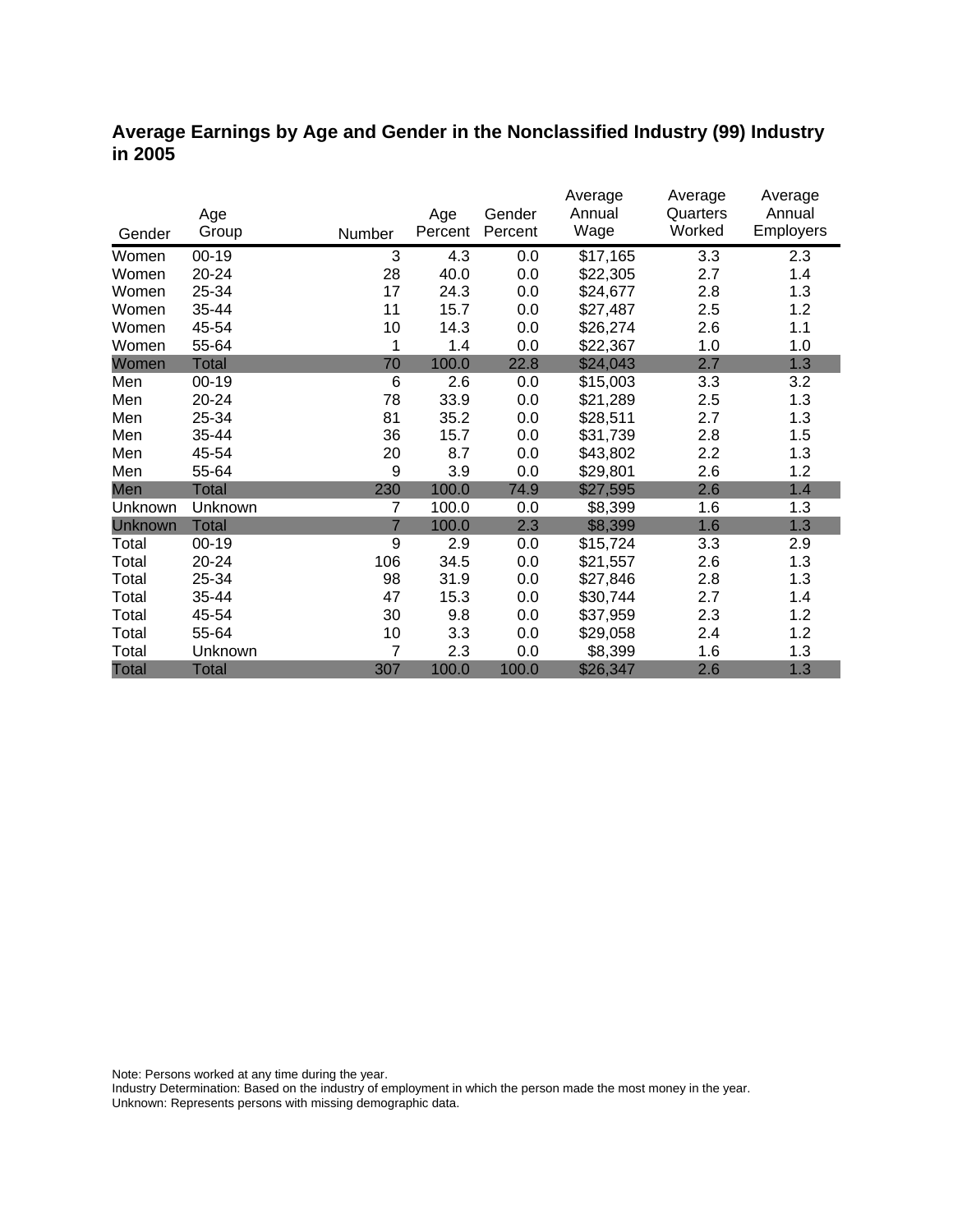# **Average Earnings by Age and Gender in the All Industry in 2005**

|              |              |                |         |         | Average  | Average            | Average   |
|--------------|--------------|----------------|---------|---------|----------|--------------------|-----------|
|              | Age          |                | Age     | Gender  | Annual   | Quarters<br>Worked | Annual    |
| Gender       | Group        | Number         | Percent | Percent | Wage     |                    | Employers |
| Women        | $00 - 19$    | 13,899         | 10.3    | 0.0     | \$3,867  | 2.7                | 1.8       |
| Women        | $20 - 24$    | 16,710         | 12.4    | 0.0     | \$9,912  | 3.1                | 1.8       |
| Women        | 25-34        | 26,189         | 19.4    | 0.0     | \$17,736 | 3.3                | 1.6       |
| Women        | 35-44        | 26,668         | 19.8    | 0.0     | \$23,104 | 3.5                | 1.5       |
| Women        | 45-54        | 31,021         | 23.0    | 0.0     | \$26,638 | 3.6                | 1.3       |
| Women        | 55-64        | 16,245         | 12.0    | 0.0     | \$24,596 | 3.6                | 1.2       |
| Women        | 65-Up        | 4,256          | 3.2     | 0.0     | \$12,286 | 3.2                | 1.2       |
| Women        | Unknown      | 4              | 0.0     | 0.0     | \$5,376  | 2.8                | 1.3       |
| Women        | <b>Total</b> | 134,992        | 100.0   | 40.5    | \$19,099 | 3.4                | 1.5       |
| Men          | $00 - 19$    | 14,449         | 9.4     | 0.0     | \$4,981  | 2.6                | 1.7       |
| Men          | 20-24        | 18,910         | 12.4    | 0.0     | \$16,458 | 3.1                | 1.9       |
| Men          | 25-34        | 32,732         | 21.4    | 0.0     | \$29,819 | 3.4                | 1.6       |
| Men          | 35-44        | 29,861         | 19.5    | 0.0     | \$40,013 | 3.5                | 1.4       |
| Men          | 45-54        | 33,283         | 21.7    | 0.0     | \$47,953 | 3.6                | 1.3       |
| Men          | 55-64        | 18,303         | 12.0    | 0.0     | \$45,463 | 3.5                | 1.2       |
| Men          | 65-Up        | 5,463          | 3.6     | 0.0     | \$23,697 | 3.2                | 1.2       |
| Men          | Unknown      | 50             | 0.0     | 0.0     | \$20,660 | 2.6                | 1.4       |
| Men          | <b>Total</b> | 153,051        | 100.0   | 45.9    | \$33,405 | 3.3                | 1.5       |
| Unknown      | $00-19$      | 1              | 0.0     | 0.0     | \$127    | 1.0                | 1.0       |
| Unknown      | 20-24        | 1              | 0.0     | 0.0     | \$9,307  | 2.0                | 1.0       |
| Unknown      | 25-34        | $\overline{7}$ | 0.0     | 0.0     | \$15,037 | 2.3                | 1.6       |
| Unknown      | 35-44        | 3              | 0.0     | 0.0     | \$23,143 | 4.0                | 1.3       |
| Unknown      | 45-54        | 3              | 0.0     | 0.0     | \$11,204 | 2.7                | 1.3       |
| Unknown      | 55-64        | 1              | 0.0     | 0.0     | \$2,714  | 3.0                | 1.0       |
| Unknown      | 65-Up        | 1              | 0.0     | 0.0     | \$64,378 | 4.0                | 1.0       |
| Unknown      | Unknown      | 45,420         | 100.0   | 0.0     | \$8,686  | 1.9                | 1.2       |
| Unknown      | <b>Total</b> | 45,437         | 100.0   | 13.6    | \$8,689  | 1.9                | 1.2       |
| Total        | $00 - 19$    | 28,349         | 8.5     | 0.0     | \$4,435  | 2.7                | 1.8       |
| Total        | 20-24        | 35,621         | 10.7    | 0.0     | \$13,387 | 3.1                | 1.9       |
| Total        | 25-34        | 58,928         | 17.7    | 0.0     | \$24,447 | 3.3                | 1.6       |
| Total        | 35-44        | 56,532         | 17.0    | 0.0     | \$32,036 | 3.5                | 1.4       |
| Total        | 45-54        | 64,307         | 19.3    | 0.0     | \$37,669 | 3.6                | 1.3       |
| Total        | 55-64        | 34,549         | 10.4    | 0.0     | \$35,650 | 3.5                | 1.2       |
| Total        | 65-Up        | 9,720          | 2.9     | 0.0     | \$18,705 | 3.2                | 1.2       |
| Total        | Unknown      | 45,474         | 13.6    | 0.0     | \$8,699  | 1.9                | 1.2       |
| <b>Total</b> | <b>Total</b> | 333,480        | 100.0   | 100.0   | \$24,246 | 3.1                | 1.4       |

Note: Persons worked at any time during the year.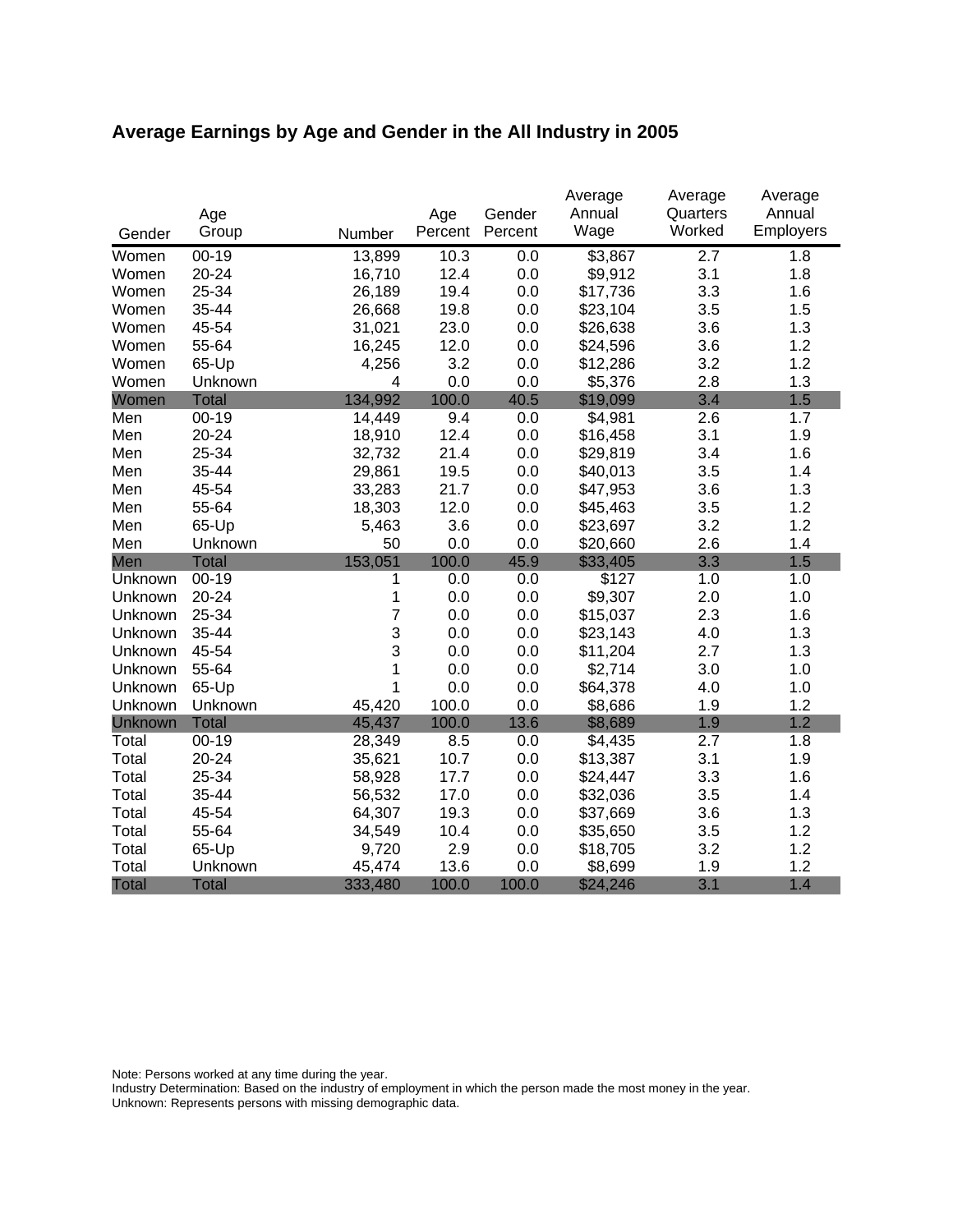### **Average Earnings by Age and Gender in the Natural Rescources & Mining (11, 21) Industry in 2006**

|              |              |        |         |         | Average  | Average  | Average          |
|--------------|--------------|--------|---------|---------|----------|----------|------------------|
|              | Age          |        | Age     | Gender  | Annual   | Quarters | Annual           |
| Gender       | Group        | Number | Percent | Percent | Wage     | Worked   | <b>Employers</b> |
| Women        | $00 - 19$    | 248    | 6.1     | 0.0     | \$5,997  | 2.6      | 1.6              |
| Women        | $20 - 24$    | 466    | 11.5    | 0.0     | \$20,061 | 3.2      | 1.8              |
| Women        | 25-34        | 772    | 19.0    | 0.0     | \$32,555 | 3.5      | 1.6              |
| Women        | 35-44        | 901    | 22.2    | 0.0     | \$35,974 | 3.5      | 1.5              |
| Women        | 45-54        | 1,138  | 28.0    | 0.0     | \$45,832 | 3.7      | 1.3              |
| Women        | 55-64        | 449    | 11.0    | 0.0     | \$37,515 | 3.5      | 1.3              |
| Women        | 65-Up        | 92     | 2.3     | 0.0     | \$18,947 | 3.2      | 1.2              |
| Women        | <b>Total</b> | 4,066  | 100.0   | 10.3    | \$34,216 | 3.5      | 1.5              |
| Men          | $00 - 19$    | 1,018  | 3.6     | 0.0     | \$13,713 | 2.7      | 2.0              |
| Men          | 20-24        | 3,616  | 12.9    | 0.0     | \$35,234 | 3.3      | 1.9              |
| Men          | 25-34        | 7,080  | 25.3    | 0.0     | \$50,654 | 3.5      | 1.6              |
| Men          | 35-44        | 5,778  | 20.6    | 0.0     | \$58,065 | 3.5      | 1.4              |
| Men          | 45-54        | 7,018  | 25.1    | 0.0     | \$69,871 | 3.7      | 1.3              |
| Men          | 55-64        | 2,968  | 10.6    | 0.0     | \$70,093 | 3.7      | 1.2              |
| Men          | 65-Up        | 524    | 1.9     | 0.0     | \$38,431 | 3.2      | 1.1              |
| Men          | Unknown      | 9      | 0.0     | 0.0     | \$45,977 | 3.1      | 1.3              |
| Men          | <b>Total</b> | 28,011 | 100.0   | 71.2    | \$55,494 | 3.5      | 1.5              |
| Unknown      | $00-19$      | 1      | 0.0     | 0.0     | \$2,365  | 2.0      | 1.0              |
| Unknown      | 20-24        |        | 0.0     | 0.0     | \$12,448 | 2.0      | 2.0              |
| Unknown      | 25-34        |        | 0.0     | 0.0     | \$28,545 | 4.0      | 1.0              |
| Unknown      | 35-44        |        | 0.0     | 0.0     | \$26,690 | 2.0      | 1.0              |
| Unknown      | 45-54        | 1      | 0.0     | 0.0     | \$1,234  | 1.0      | 1.0              |
| Unknown      | Unknown      | 7,268  | 99.9    | 0.0     | \$20,900 | 2.0      | 1.2              |
| Unknown      | <b>Total</b> | 7,273  | 100.0   | 18.5    | \$20,895 | 2.0      | 1.2              |
| Total        | $00 - 19$    | 1,267  | 3.2     | 0.0     | \$12,194 | 2.7      | 1.9              |
| Total        | 20-24        | 4,083  | 10.4    | 0.0     | \$33,497 | 3.3      | 1.9              |
| Total        | 25-34        | 7,853  | 20.0    | 0.0     | \$48,872 | 3.5      | 1.6              |
| Total        | 35-44        | 6,680  | 17.0    | 0.0     | \$55,081 | 3.5      | 1.4              |
| Total        | 45-54        | 8,157  | 20.7    | 0.0     | \$66,509 | 3.7      | 1.3              |
| Total        | 55-64        | 3,417  | 8.7     | 0.0     | \$65,812 | 3.7      | 1.2              |
| Total        | 65-Up        | 616    | 1.6     | 0.0     | \$35,521 | 3.2      | 1.1              |
| Total        | Unknown      | 7,277  | 18.5    | 0.0     | \$20,931 | 2.0      | 1.2              |
| <b>Total</b> | <b>Total</b> | 39,350 | 100.0   | 100.0   | \$46,900 | 3.2      | 1.4              |

Note: Persons worked at any time during the year.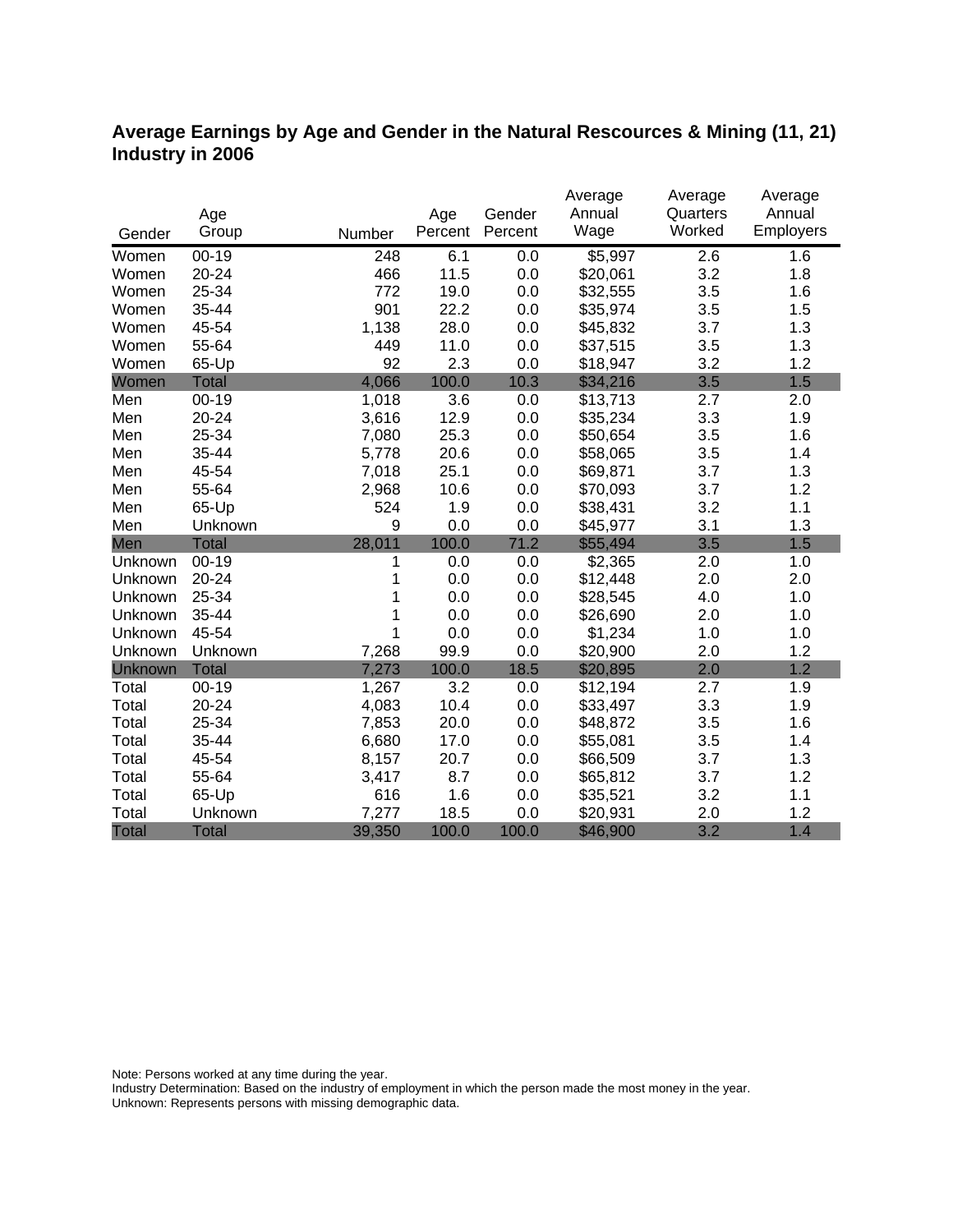# **Average Earnings by Age and Gender in the Construction (23) Industry in 2006**

|              | Age          |        | Age     | Gender  | Average<br>Annual | Average<br>Quarters | Average<br>Annual |
|--------------|--------------|--------|---------|---------|-------------------|---------------------|-------------------|
| Gender       | Group        | Number | Percent | Percent | Wage              | Worked              | Employers         |
| Women        | $00 - 19$    | 209    | 5.6     | 0.0     | \$5,377           | 2.6                 | 1.7               |
| Women        | 20-24        | 430    | 11.6    | 0.0     | \$12,449          | 3.1                 | 2.0               |
| Women        | 25-34        | 792    | 21.4    | 0.0     | \$18,485          | 3.1                 | 1.7               |
| Women        | 35-44        | 855    | 23.1    | 0.0     | \$24,056          | 3.3                 | 1.6               |
| Women        | 45-54        | 933    | 25.2    | 0.0     | \$25,543          | 3.3                 | 1.5               |
| Women        | 55-64        | 371    | 10.0    | 0.0     | \$24,990          | 3.4                 | 1.3               |
| Women        | 65-Up        | 110    | 3.0     | 0.0     | \$16,625          | 3.1                 | 1.1               |
| Women        | <b>Total</b> | 3,700  | 100.0   | 8.5     | \$20,707          | 3.2                 | 1.6               |
| Men          | $00 - 19$    | 1,866  | 7.3     | 0.0     | \$8,052           | 2.7                 | 1.9               |
| Men          | 20-24        | 3,760  | 14.8    | 0.0     | \$19,273          | 3.1                 | 1.9               |
| Men          | 25-34        | 6,220  | 24.5    | 0.0     | \$28,299          | 3.2                 | 1.7               |
| Men          | 35-44        | 5,247  | 20.7    | 0.0     | \$32,202          | 3.2                 | 1.5               |
| Men          | 45-54        | 5,245  | 20.6    | 0.0     | \$38,251          | 3.3                 | 1.4               |
| Men          | 55-64        | 2,380  | 9.4     | 0.0     | \$39,315          | 3.3                 | 1.3               |
| Men          | 65-Up        | 672    | 2.6     | 0.0     | \$25,469          | 3.1                 | 1.2               |
| Men          | Unknown      | 10     | 0.0     | 0.0     | \$17,956          | 1.9                 | 1.0               |
| Men          | <b>Total</b> | 25,400 | 100.0   | 58.4    | \$29,290          | 3.2                 | 1.6               |
| Unknown      | 25-34        | 1      | 0.0     | 0.0     | \$7,919           | 1.0                 | 1.0               |
| Unknown      | 35-44        | 1      | 0.0     | 0.0     | \$6,879           | 2.0                 | 3.0               |
| Unknown      | 45-54        | 1      | 0.0     | 0.0     | \$1,136           | 1.0                 | 1.0               |
| Unknown      | Unknown      | 14,408 | 100.0   | 0.0     | \$11,516          | 1.8                 | 1.2               |
| Unknown      | <b>Total</b> | 14,411 | 100.0   | 33.1    | \$11,514          | 1.8                 | 1.2               |
| Total        | $00 - 19$    | 2,075  | 4.8     | 0.0     | \$7,782           | 2.7                 | 1.9               |
| Total        | 20-24        | 4,190  | 9.6     | 0.0     | \$18,572          | 3.1                 | 1.9               |
| Total        | 25-34        | 7,013  | 16.1    | 0.0     | \$27,188          | 3.2                 | 1.7               |
| Total        | 35-44        | 6,103  | 14.0    | 0.0     | \$31,057          | 3.2                 | 1.5               |
| Total        | 45-54        | 6,179  | 14.2    | 0.0     | \$36,326          | 3.3                 | 1.4               |
| Total        | 55-64        | 2,751  | 6.3     | 0.0     | \$37,383          | 3.3                 | 1.3               |
| Total        | 65-Up        | 782    | 1.8     | 0.0     | \$24,225          | 3.1                 | 1.2               |
| Total        | Unknown      | 14,418 | 33.1    | 0.0     | \$11,520          | 1.8                 | 1.2               |
| <b>Total</b> | <b>Total</b> | 43,511 | 100.0   | 100.0   | \$22,673          | 2.7                 | 1.5               |

Note: Persons worked at any time during the year.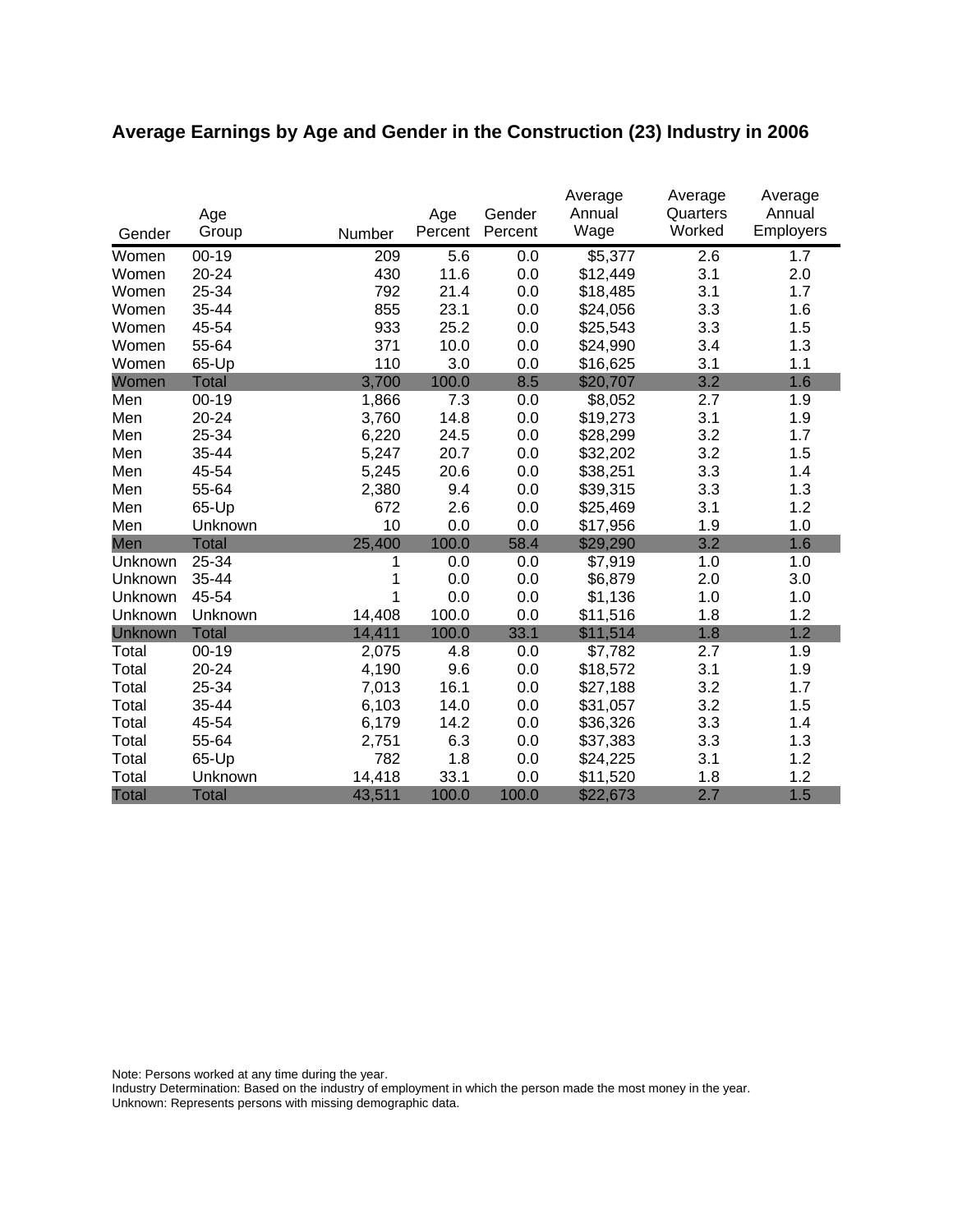### **Average Earnings by Age and Gender in the Manufacturing (31, 32, 33) Industry in 2006**

|              |              |        |         |         | Average  | Average  | Average   |
|--------------|--------------|--------|---------|---------|----------|----------|-----------|
|              | Age          |        | Age     | Gender  | Annual   | Quarters | Annual    |
| Gender       | Group        | Number | Percent | Percent | Wage     | Worked   | Employers |
| Women        | 00-19        | 203    | 7.0     | 0.0     | \$5,124  | 2.7      | 1.7       |
| Women        | 20-24        | 316    | 11.0    | 0.0     | \$12,527 | 3.1      | 1.9       |
| Women        | 25-34        | 511    | 17.7    | 0.0     | \$17,940 | 3.3      | 1.6       |
| Women        | 35-44        | 653    | 22.6    | 0.0     | \$26,206 | 3.5      | 1.5       |
| Women        | 45-54        | 749    | 26.0    | 0.0     | \$26,692 | 3.6      | 1.3       |
| Women        | 55-64        | 359    | 12.4    | 0.0     | \$26,300 | 3.6      | 1.3       |
| Women        | 65-Up        | 93     | 3.2     | 0.0     | \$16,027 | 3.3      | 1.1       |
| Women        | Total        | 2,884  | 100.0   | 21.6    | \$21,568 | 3.4      | 1.5       |
| Men          | $00 - 19$    | 485    | 5.2     | 0.0     | \$6,868  | 2.7      | 1.8       |
| Men          | 20-24        | 1,043  | 11.2    | 0.0     | \$20,428 | 3.3      | 1.8       |
| Men          | 25-34        | 1,876  | 20.1    | 0.0     | \$34,776 | 3.5      | 1.5       |
| Men          | 35-44        | 1,934  | 20.8    | 0.0     | \$44,983 | 3.6      | 1.4       |
| Men          | 45-54        | 2,312  | 24.8    | 0.0     | \$53,369 | 3.7      | 1.2       |
| Men          | 55-64        | 1,379  | 14.8    | 0.0     | \$53,503 | 3.7      | 1.2       |
| Men          | 65-Up        | 288    | 3.1     | 0.0     | \$33,230 | 3.4      | 1.1       |
| Men          | <b>Total</b> | 9,317  | 100.0   | 69.7    | \$41,174 | 3.5      | 1.4       |
| Unknown      | Unknown      | 1,160  | 100.0   | 0.0     | \$9,880  | 2.0      | 1.2       |
| Unknown      | <b>Total</b> | 1,160  | 100.0   | 8.7     | \$9,880  | 2.0      | 1.2       |
| Total        | $00 - 19$    | 688    | 5.1     | 0.0     | \$6,353  | 2.7      | 1.8       |
| Total        | 20-24        | 1,359  | 10.2    | 0.0     | \$18,591 | 3.2      | 1.8       |
| Total        | 25-34        | 2,387  | 17.9    | 0.0     | \$31,172 | 3.5      | 1.6       |
| Total        | 35-44        | 2,587  | 19.4    | 0.0     | \$40,243 | 3.6      | 1.4       |
| Total        | 45-54        | 3,061  | 22.9    | 0.0     | \$46,841 | 3.7      | 1.3       |
| Total        | 55-64        | 1,738  | 13.0    | 0.0     | \$47,884 | 3.7      | 1.2       |
| Total        | 65-Up        | 381    | 2.9     | 0.0     | \$29,031 | 3.3      | 1.1       |
| Total        | Unknown      | 1,160  | 8.7     | 0.0     | \$9,880  | 2.0      | 1.2       |
| <b>Total</b> | <b>Total</b> | 13,361 | 100.0   | 100.0   | \$34,225 | 3.4      | 1.4       |

Note: Persons worked at any time during the year.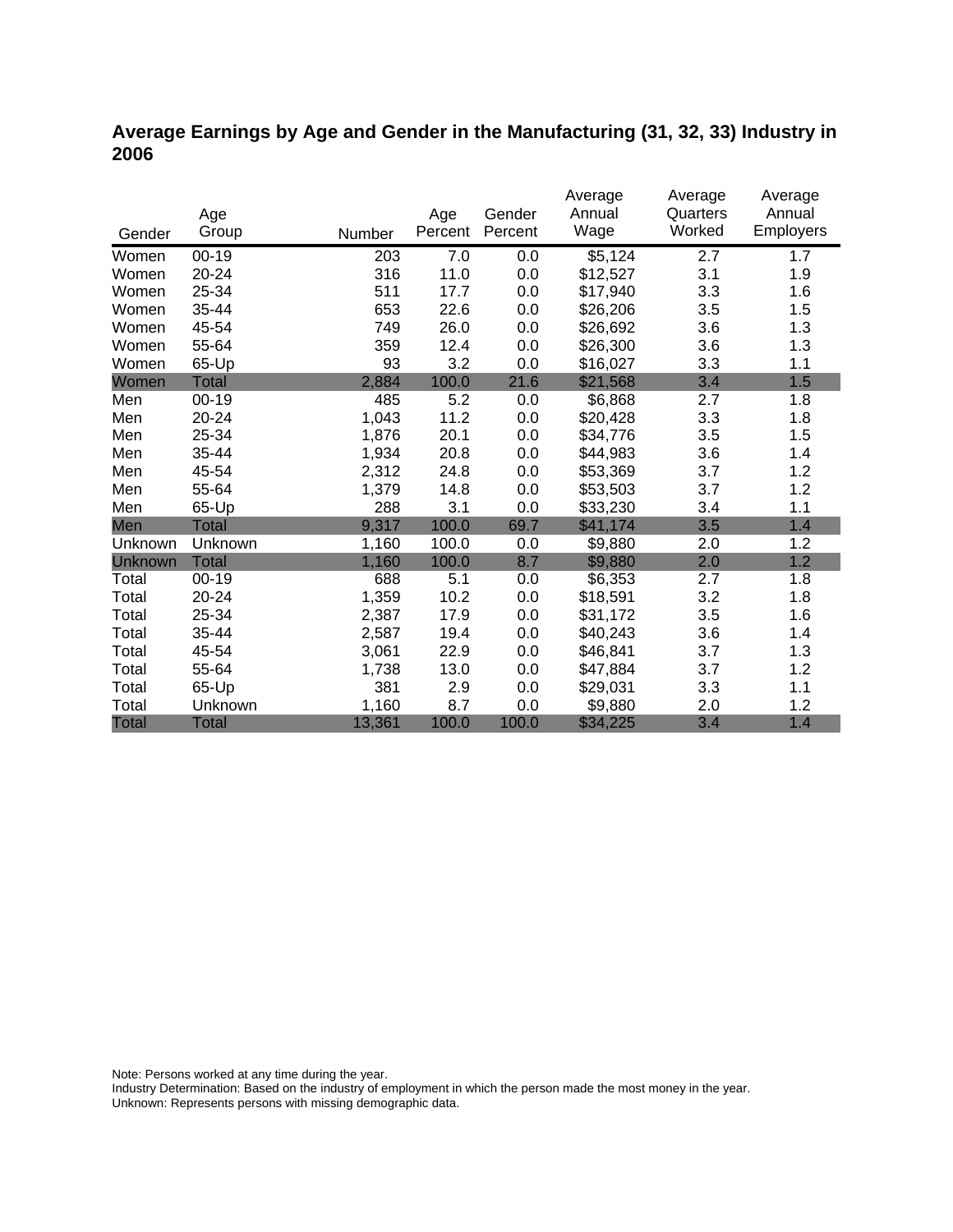#### **Average Earnings by Age and Gender in the Wholesale Trade, Transportation, & Utilities (22, 42, 48, 49) Industry in 2006**

|              |              |                |         |         | Average  | Average  | Average   |
|--------------|--------------|----------------|---------|---------|----------|----------|-----------|
|              | Age          |                | Age     | Gender  | Annual   | Quarters | Annual    |
| Gender       | Group        | Number         | Percent | Percent | Wage     | Worked   | Employers |
| Women        | $00 - 19$    | 224            | 4.4     | 0.0     | \$6,365  | 2.9      | 2.0       |
| Women        | 20-24        | 571            | 11.1    | 0.0     | \$13,683 | 3.2      | 2.0       |
| Women        | 25-34        | 1,058          | 20.6    | 0.0     | \$22,221 | 3.4      | 1.6       |
| Women        | 35-44        | 1,180          | 22.9    | 0.0     | \$27,289 | 3.5      | 1.5       |
| Women        | 45-54        | 1,370          | 26.6    | 0.0     | \$30,922 | 3.6      | 1.4       |
| Women        | 55-64        | 586            | 11.4    | 0.0     | \$27,905 | 3.5      | 1.3       |
| Women        | 65-Up        | 155            | 3.0     | 0.0     | \$17,872 | 3.2      | 1.1       |
| Women        | <b>Total</b> | 5,144          | 100.0   | 21.8    | \$24,579 | 3.5      | 1.5       |
| Men          | $00 - 19$    | 625            | 3.8     | 0.0     | \$8,385  | 2.8      | 1.9       |
| Men          | 20-24        | 1,442          | 8.8     | 0.0     | \$23,490 | 3.3      | 1.9       |
| Men          | 25-34        | 3,254          | 19.8    | 0.0     | \$38,656 | 3.5      | 1.5       |
| Men          | 35-44        | 3,457          | 21.0    | 0.0     | \$47,806 | 3.6      | 1.4       |
| Men          | 45-54        | 4,422          | 26.9    | 0.0     | \$55,949 | 3.7      | 1.3       |
| Men          | 55-64        | 2,556          | 15.6    | 0.0     | \$53,104 | 3.6      | 1.2       |
| Men          | 65-Up        | 667            | 4.1     | 0.0     | \$29,942 | 3.3      | 1.2       |
| Men          | Unknown      | $\overline{2}$ | 0.0     | 0.0     | \$26,211 | 2.5      | 1.0       |
| Men          | <b>Total</b> | 16,425         | 100.0   | 69.5    | \$44,647 | 3.5      | 1.4       |
| Unknown      | Unknown      | 2,056          | 100.0   | 0.0     | \$16,876 | 2.2      | 1.1       |
| Unknown      | <b>Total</b> | 2,056          | 100.0   | 8.7     | \$16,876 | 2.2      | 1.1       |
| Total        | $00 - 19$    | 849            | 3.6     | 0.0     | \$7,852  | 2.9      | 1.9       |
| Total        | 20-24        | 2,013          | 8.5     | 0.0     | \$20,708 | 3.3      | 1.9       |
| Total        | 25-34        | 4,312          | 18.3    | 0.0     | \$34,624 | 3.5      | 1.5       |
| Total        | 35-44        | 4,637          | 19.6    | 0.0     | \$42,585 | 3.6      | 1.4       |
| Total        | 45-54        | 5,792          | 24.5    | 0.0     | \$50,029 | 3.7      | 1.3       |
| Total        | 55-64        | 3,142          | 13.3    | 0.0     | \$48,404 | 3.6      | 1.2       |
| Total        | 65-Up        | 822            | 3.5     | 0.0     | \$27,666 | 3.3      | 1.2       |
| Total        | Unknown      | 2,058          | 8.7     | 0.0     | \$16,885 | 2.2      | 1.1       |
| <b>Total</b> | <b>Total</b> | 23,625         | 100.0   | 100.0   | \$37,861 | 3.4      | 1.4       |

Note: Persons worked at any time during the year.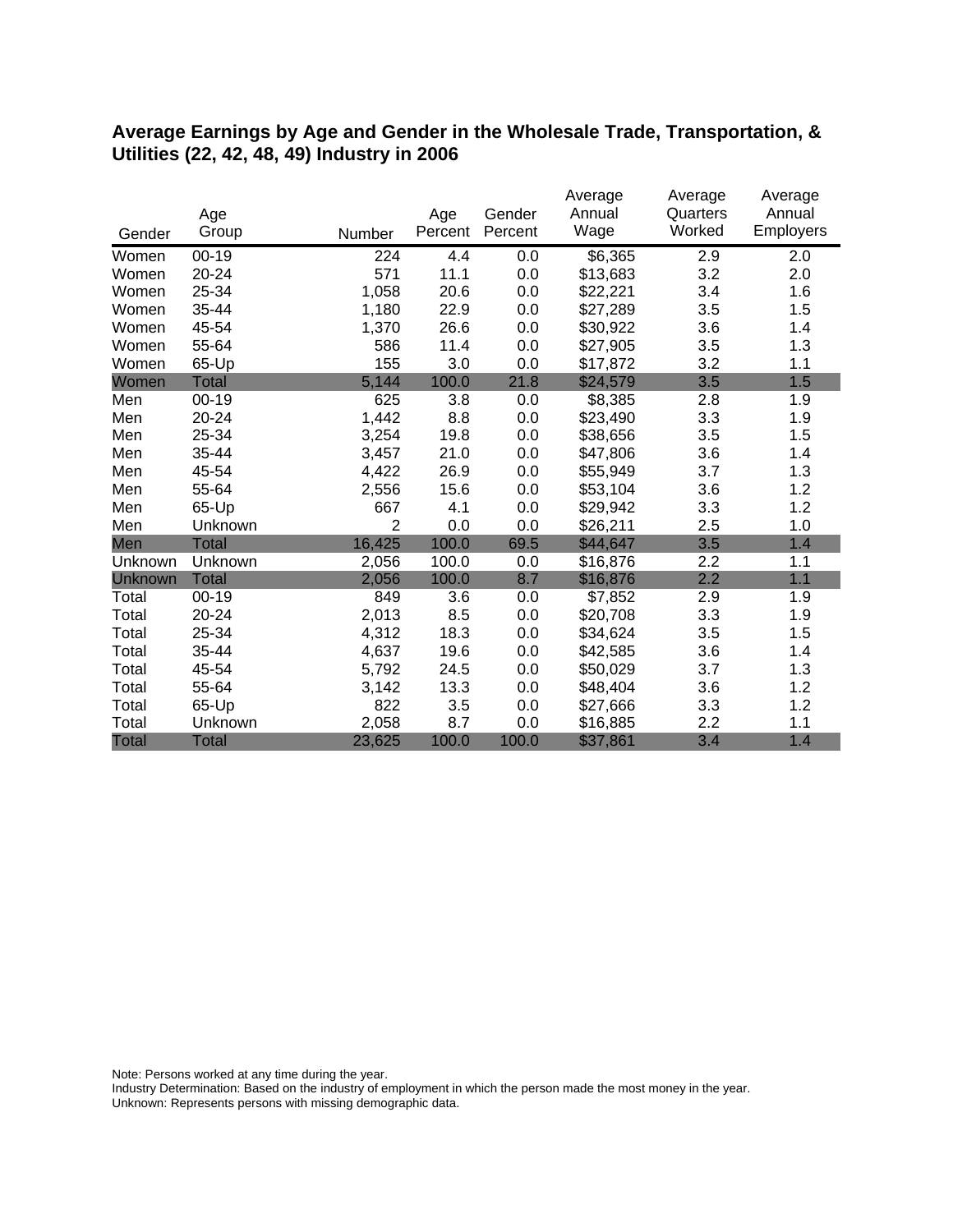# **Average Earnings by Age and Gender in the Retail Trade (44, 45) Industry in 2006**

|              |              |        |         |         | Average  | Average  | Average   |
|--------------|--------------|--------|---------|---------|----------|----------|-----------|
|              | Age          |        | Age     | Gender  | Annual   | Quarters | Annual    |
| Gender       | Group        | Number | Percent | Percent | Wage     | Worked   | Employers |
| Women        | $00 - 19$    | 3,251  | 15.5    | 0.0     | \$4,497  | 2.8      | 1.9       |
| Women        | 20-24        | 3,290  | 15.7    | 0.0     | \$9,593  | 3.1      | 1.9       |
| Women        | 25-34        | 3,695  | 17.6    | 0.0     | \$14,568 | 3.2      | 1.6       |
| Women        | 35-44        | 3,374  | 16.1    | 0.0     | \$17,821 | 3.3      | 1.6       |
| Women        | 45-54        | 4,077  | 19.5    | 0.0     | \$19,231 | 3.5      | 1.4       |
| Women        | 55-64        | 2,389  | 11.4    | 0.0     | \$17,578 | 3.4      | 1.3       |
| Women        | 65-Up        | 866    | 4.1     | 0.0     | \$10,979 | 3.3      | 1.2       |
| Women        | <b>Total</b> | 20,942 | 100.0   | 49.2    | \$13,850 | 3.2      | 1.6       |
| Men          | $00 - 19$    | 3,009  | 18.7    | 0.0     | \$4,760  | 2.7      | 1.7       |
| Men          | 20-24        | 2,533  | 15.8    | 0.0     | \$12,858 | 3.1      | 1.9       |
| Men          | 25-34        | 3,080  | 19.2    | 0.0     | \$25,669 | 3.4      | 1.6       |
| Men          | 35-44        | 2,559  | 15.9    | 0.0     | \$33,996 | 3.5      | 1.4       |
| Men          | 45-54        | 2,427  | 15.1    | 0.0     | \$38,354 | 3.5      | 1.3       |
| Men          | 55-64        | 1,692  | 10.5    | 0.0     | \$36,195 | 3.5      | 1.2       |
| Men          | 65-Up        | 765    | 4.8     | 0.0     | \$15,852 | 3.3      | 1.2       |
| Men          | Unknown      | 3      | 0.0     | 0.0     | \$27,856 | 2.0      | 1.0       |
| Men          | <b>Total</b> | 16,068 | 100.0   | 37.8    | \$23,617 | 3.3      | 1.5       |
| Unknown      | $00-19$      | 1      | 0.0     | 0.0     | \$1,862  | 1.0      | 1.0       |
| Unknown      | 25-34        | 1      | 0.0     | 0.0     | \$704    | 1.0      | 1.0       |
| Unknown      | 35-44        | 1      | 0.0     | 0.0     | \$12,143 | 2.0      | 1.0       |
| Unknown      | Unknown      | 5,522  | 99.9    | 0.0     | \$6,588  | 1.9      | 1.3       |
| Unknown      | <b>Total</b> | 5,525  | 100.0   | 13.0    | \$6,587  | 1.9      | 1.3       |
| Total        | $00 - 19$    | 6,261  | 14.7    | 0.0     | \$4,623  | 2.7      | 1.8       |
| Total        | 20-24        | 5,823  | 13.7    | 0.0     | \$11,013 | 3.1      | 1.9       |
| Total        | 25-34        | 6,776  | 15.9    | 0.0     | \$19,612 | 3.2      | 1.6       |
| Total        | 35-44        | 5,934  | 14.0    | 0.0     | \$24,795 | 3.4      | 1.5       |
| Total        | 45-54        | 6,504  | 15.3    | 0.0     | \$26,367 | 3.5      | 1.4       |
| Total        | 55-64        | 4,081  | 9.6     | 0.0     | \$25,297 | 3.5      | 1.3       |
| Total        | 65-Up        | 1,631  | 3.8     | 0.0     | \$13,265 | 3.3      | 1.2       |
| Total        | Unknown      | 5,525  | 13.0    | 0.0     | \$6,599  | 1.9      | 1.3       |
| <b>Total</b> | <b>Total</b> | 42,535 | 100.0   | 100.0   | \$16,596 | 3.1      | 1.5       |

Note: Persons worked at any time during the year.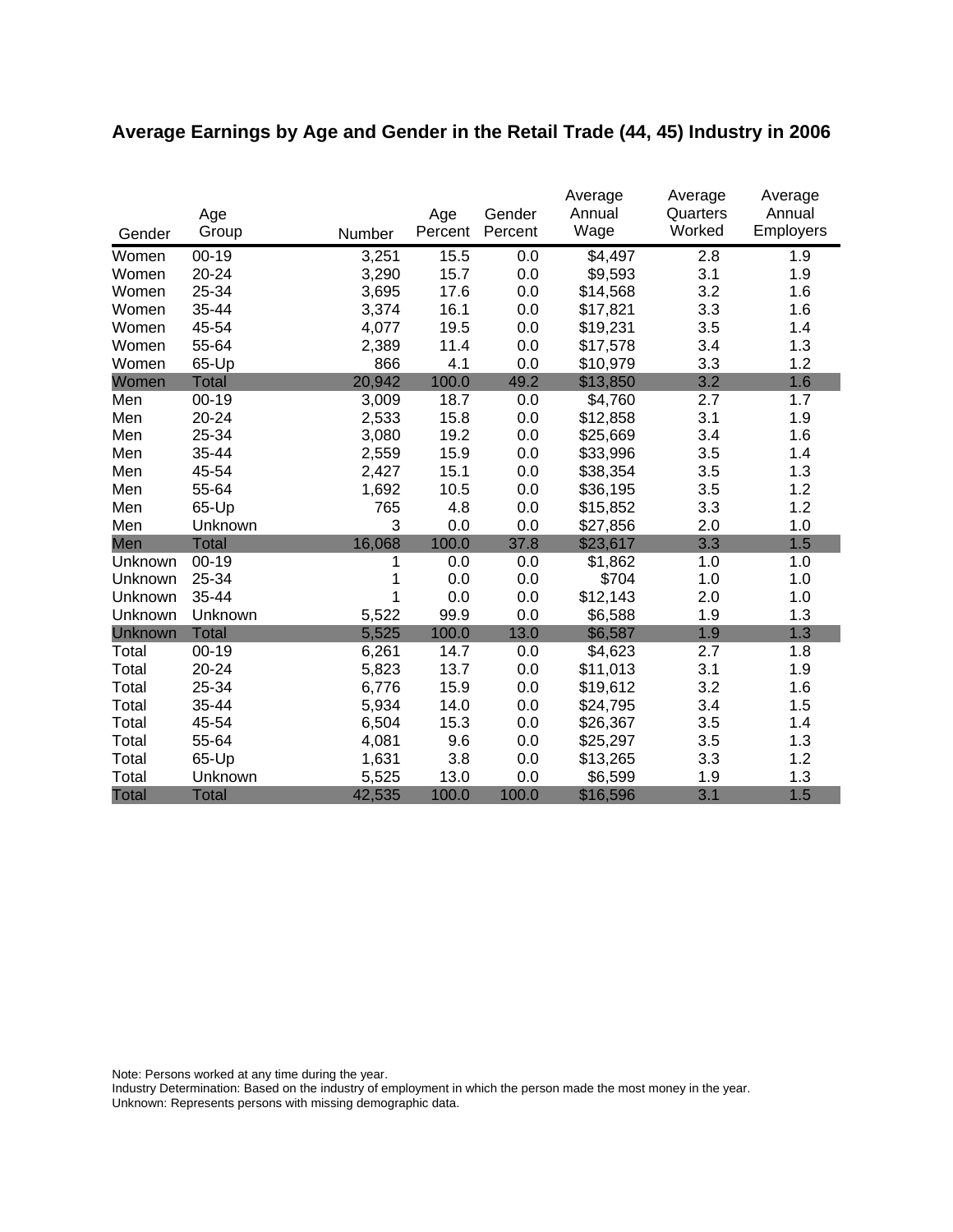# **Average Earnings by Age and Gender in the Information (51) Industry in 2006**

| Gender       | Age<br>Group | Number         | Age<br>Percent | Gender<br>Percent | Average<br>Annual<br>Wage | Average<br>Quarters<br>Worked | Average<br>Annual<br><b>Employers</b> |
|--------------|--------------|----------------|----------------|-------------------|---------------------------|-------------------------------|---------------------------------------|
| Women        | $00 - 19$    | 266            | 10.7           | 0.0               | \$3,277                   | 2.8                           | 1.5                                   |
| Women        | 20-24        | 192            | 7.7            | 0.0               | \$12,742                  | 3.2                           | 1.8                                   |
| Women        | 25-34        | 541            | 21.7           | 0.0               | \$20,436                  | 3.5                           | 1.5                                   |
| Women        | 35-44        | 467            | 18.7           | 0.0               | \$25,422                  | 3.5                           | 1.4                                   |
| Women        | 45-54        | 591            | 23.7           | 0.0               | \$27,440                  | 3.6                           | 1.3                                   |
| Women        | 55-64        | 352            | 14.1           | 0.0               | \$25,999                  | 3.7                           | 1.2                                   |
| Women        | 65-Up        | 85             | 3.4            | 0.0               | \$11,495                  | 3.4                           | 1.2                                   |
| Women        | <b>Total</b> | 2,494          | 100.0          | 47.1              | \$21,087                  | 3.5                           | 1.4                                   |
| Men          | $00 - 19$    | 245            | 10.3           | 0.0               | \$3,605                   | 2.8                           | 1.5                                   |
| Men          | 20-24        | 226            | 9.5            | 0.0               | \$16,691                  | 3.4                           | 1.4                                   |
| Men          | 25-34        | 529            | 22.2           | 0.0               | \$31,984                  | 3.5                           | 1.3                                   |
| Men          | 35-44        | 484            | 20.3           | 0.0               | \$47,229                  | 3.7                           | 1.2                                   |
| Men          | 45-54        | 519            | 21.8           | 0.0               | \$51,541                  | 3.7                           | 1.1                                   |
| Men          | 55-64        | 313            | 13.1           | 0.0               | \$49,414                  | 3.7                           | 1.1                                   |
| Men          | 65-Up        | 68             | 2.8            | 0.0               | \$24,575                  | 3.5                           | 1.3                                   |
| Men          | Unknown      | $\overline{2}$ | 0.1            | 0.0               | \$15,723                  | 3.5                           | 4.5                                   |
| Men          | <b>Total</b> | 2,386          | 100.0          | 45.1              | \$37,030                  | 3.5                           | 1.3                                   |
| Unknown      | Unknown      | 415            | 100.0          | 0.0               | \$13,496                  | 2.3                           | 1.2                                   |
| Unknown      | <b>Total</b> | 415            | 100.0          | 7.8               | \$13,496                  | 2.3                           | 1.2                                   |
| Total        | $00 - 19$    | 511            | 9.7            | 0.0               | \$3,434                   | 2.8                           | 1.5                                   |
| Total        | 20-24        | 418            | 7.9            | 0.0               | \$14,877                  | 3.3                           | 1.6                                   |
| Total        | 25-34        | 1,070          | 20.2           | 0.0               | \$26,145                  | 3.5                           | 1.4                                   |
| Total        | 35-44        | 951            | 18.0           | 0.0               | \$36,520                  | 3.6                           | 1.3                                   |
| Total        | 45-54        | 1,110          | 21.0           | 0.0               | \$38,709                  | 3.7                           | 1.2                                   |
| Total        | 55-64        | 665            | 12.6           | 0.0               | \$37,020                  | 3.7                           | 1.2                                   |
| Total        | 65-Up        | 153            | 2.9            | 0.0               | \$17,308                  | 3.5                           | 1.2                                   |
| Total        | Unknown      | 417            | 7.9            | 0.0               | \$13,506                  | 2.3                           | 1.2                                   |
| <b>Total</b> | <b>Total</b> | 5,295          | 100.0          | 100.0             | \$27,676                  | 3.4                           | 1.3                                   |

Note: Persons worked at any time during the year.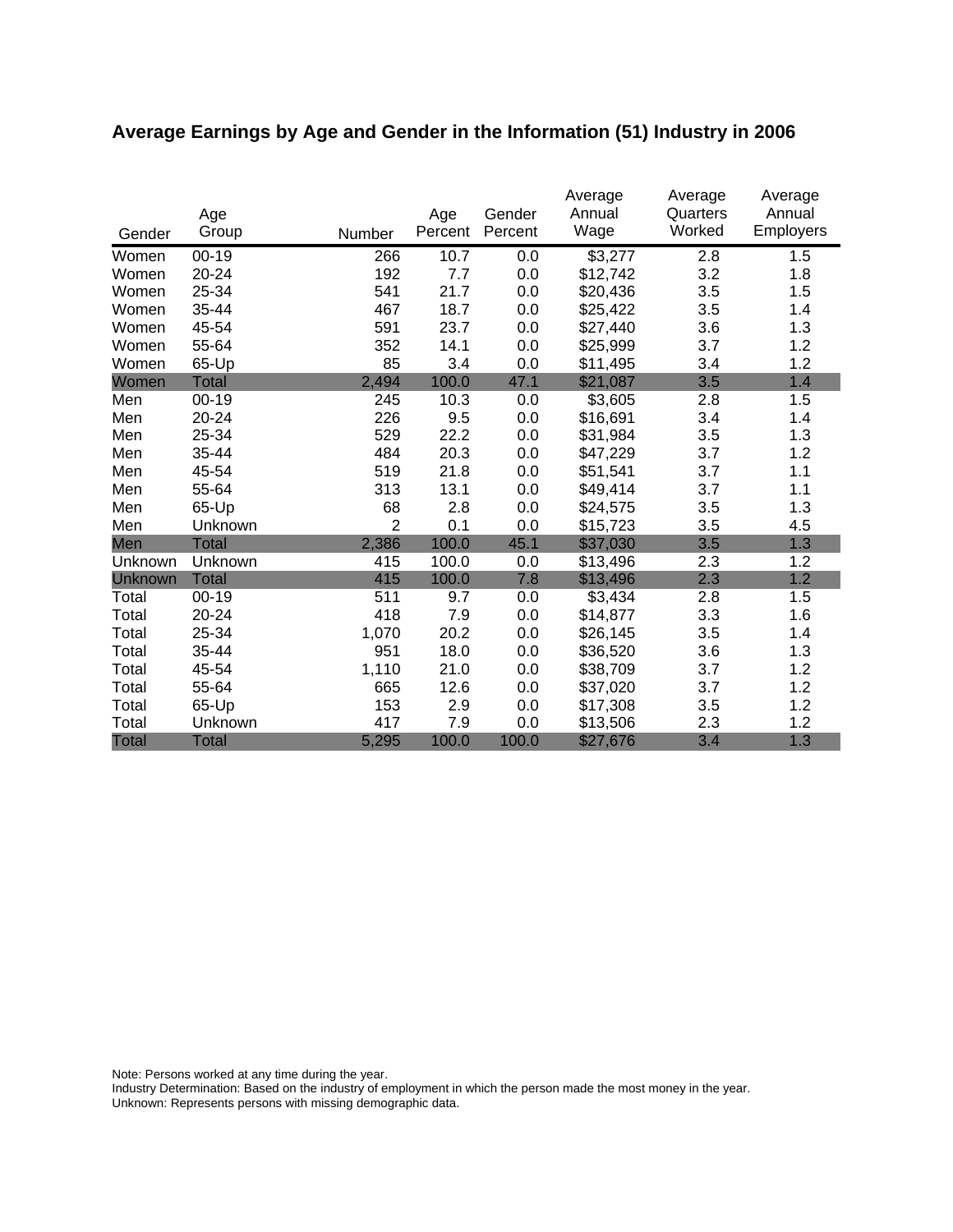### **Average Earnings by Age and Gender in the Financial Activities (52, 53) Industry in 2006**

|              |              |        |         |         | Average  | Average  | Average   |
|--------------|--------------|--------|---------|---------|----------|----------|-----------|
|              | Age          |        | Age     | Gender  | Annual   | Quarters | Annual    |
| Gender       | Group        | Number | Percent | Percent | Wage     | Worked   | Employers |
| Women        | $00 - 19$    | 336    | 4.3     | 0.0     | \$5,626  | 3.0      | 1.9       |
| Women        | 20-24        | 862    | 11.0    | 0.0     | \$14,226 | 3.3      | 1.9       |
| Women        | 25-34        | 1,699  | 21.8    | 0.0     | \$23,200 | 3.6      | 1.5       |
| Women        | 35-44        | 1,581  | 20.2    | 0.0     | \$29,752 | 3.7      | 1.4       |
| Women        | 45-54        | 2,015  | 25.8    | 0.0     | \$31,872 | 3.7      | 1.3       |
| Women        | 55-64        | 1,034  | 13.2    | 0.0     | \$28,035 | 3.7      | 1.2       |
| Women        | 65-Up        | 284    | 3.6     | 0.0     | \$14,572 | 3.4      | 1.2       |
| Women        | <b>Total</b> | 7,811  | 100.0   | 60.8    | \$25,344 | 3.6      | 1.4       |
| Men          | $00 - 19$    | 228    | 5.5     | 0.0     | \$7,620  | 2.8      | 1.7       |
| Men          | 20-24        | 391    | 9.5     | 0.0     | \$19,926 | 3.2      | 1.8       |
| Men          | 25-34        | 900    | 21.8    | 0.0     | \$42,992 | 3.5      | 1.5       |
| Men          | 35-44        | 780    | 18.9    | 0.0     | \$56,720 | 3.6      | 1.4       |
| Men          | 45-54        | 885    | 21.5    | 0.0     | \$67,778 | 3.6      | 1.3       |
| Men          | 55-64        | 669    | 16.2    | 0.0     | \$64,720 | 3.6      | 1.2       |
| Men          | 65-Up        | 270    | 6.5     | 0.0     | \$47,267 | 3.2      | 1.2       |
| Men          | Unknown      | 1      | 0.0     | 0.0     | \$79,078 | 4.0      | 1.0       |
| Men          | Total        | 4,124  | 100.0   | 32.1    | \$50,578 | 3.5      | 1.4       |
| Unknown      | Unknown      | 908    | 100.0   | 0.0     | \$14,184 | 2.1      | 1.2       |
| Unknown      | <b>Total</b> | 908    | 100.0   | 7.1     | \$14,184 | 2.1      | 1.2       |
| Total        | $00 - 19$    | 564    | 4.4     | 0.0     | \$6,432  | 2.9      | 1.8       |
| Total        | 20-24        | 1,253  | 9.8     | 0.0     | \$16,005 | 3.3      | 1.9       |
| Total        | 25-34        | 2,599  | 20.2    | 0.0     | \$30,054 | 3.5      | 1.5       |
| Total        | 35-44        | 2,361  | 18.4    | 0.0     | \$38,662 | 3.6      | 1.4       |
| Total        | 45-54        | 2,900  | 22.6    | 0.0     | \$42,830 | 3.7      | 1.3       |
| Total        | 55-64        | 1,703  | 13.3    | 0.0     | \$42,446 | 3.6      | 1.2       |
| Total        | 65-Up        | 554    | 4.3     | 0.0     | \$30,506 | 3.3      | 1.2       |
| Total        | Unknown      | 909    | 7.1     | 0.0     | \$14,255 | 2.1      | 1.2       |
| <b>Total</b> | <b>Total</b> | 12,843 | 100.0   | 100.0   | \$32,658 | 3.4      | 1.4       |

Note: Persons worked at any time during the year.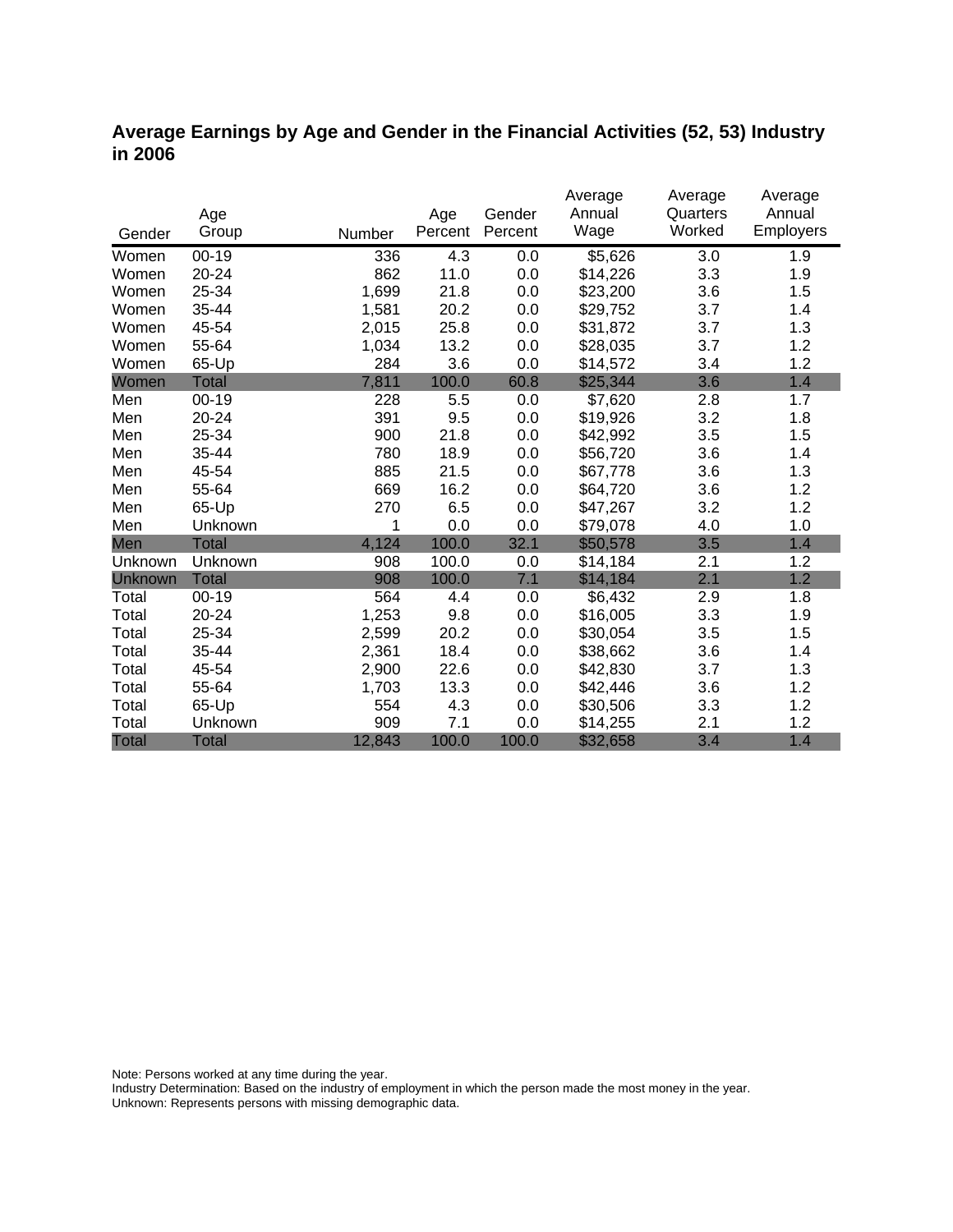## **Average Earnings by Age and Gender in the Professional & Business Services (54, 55, 56) Industry in 2006**

|                | Age          |                | Age     | Gender  | Average<br>Annual | Average<br>Quarters | Average<br>Annual |
|----------------|--------------|----------------|---------|---------|-------------------|---------------------|-------------------|
| Gender         | Group        | Number         | Percent | Percent | Wage              | Worked              | <b>Employers</b>  |
| Women          | $00 - 19$    | 727            | 7.2     | 0.0     | \$4,265           | 2.7                 | 1.9               |
| Women          | 20-24        | 1,281          | 12.6    | 0.0     | \$10,939          | 3.0                 | 2.0               |
| Women          | 25-34        | 2,295          | 22.6    | 0.0     | \$19,830          | 3.2                 | 1.7               |
| Women          | 35-44        | 2,050          | 20.2    | 0.0     | \$23,762          | 3.3                 | 1.6               |
| Women          | 45-54        | 2,281          | 22.5    | 0.0     | \$24,779          | 3.5                 | 1.5               |
| Women          | 55-64        | 1,181          | 11.6    | 0.0     | \$22,127          | 3.4                 | 1.4               |
| Women          | 65-Up        | 329            | 3.2     | 0.0     | \$12,304          | 3.1                 | 1.3               |
| Women          | <b>Total</b> | 10,144         | 100.0   | 39.3    | \$19,523          | 3.2                 | 1.6               |
| Men            | $00 - 19$    | 944            | 8.7     | 0.0     | \$5,480           | 2.5                 | 1.8               |
| Men            | 20-24        | 1,362          | 12.6    | 0.0     | \$14,147          | 2.9                 | 1.9               |
| Men            | 25-34        | 2,318          | 21.5    | 0.0     | \$29,946          | 3.2                 | 1.6               |
| Men            | 35-44        | 2,050          | 19.0    | 0.0     | \$39,906          | 3.3                 | 1.4               |
| Men            | 45-54        | 2,152          | 19.9    | 0.0     | \$48,039          | 3.3                 | 1.3               |
| Men            | 55-64        | 1,399          | 13.0    | 0.0     | \$57,142          | 3.3                 | 1.2               |
| Men            | 65-Up        | 570            | 5.3     | 0.0     | \$35,462          | 3.1                 | 1.2               |
| Men            | <b>Total</b> | 10,795         | 100.0   | 41.8    | \$35,127          | 3.2                 | 1.5               |
| Unknown        | 45-54        | $\overline{2}$ | 0.0     | 0.0     | \$16,037          | 3.5                 | 1.5               |
| Unknown        | Unknown      | 4,875          | 100.0   | 0.0     | \$10,707          | 1.8                 | 1.2               |
| <b>Unknown</b> | <b>Total</b> | 4,877          | 100.0   | 18.9    | \$10,709          | 1.8                 | 1.2               |
| Total          | $00 - 19$    | 1,671          | 6.5     | 0.0     | \$4,952           | 2.6                 | 1.8               |
| Total          | 20-24        | 2,643          | 10.2    | 0.0     | \$12,592          | 2.9                 | 2.0               |
| Total          | 25-34        | 4,613          | 17.9    | 0.0     | \$24,913          | 3.2                 | 1.6               |
| Total          | 35-44        | 4,100          | 15.9    | 0.0     | \$31,834          | 3.3                 | 1.5               |
| Total          | 45-54        | 4,435          | 17.2    | 0.0     | \$36,062          | 3.4                 | 1.4               |
| Total          | 55-64        | 2,580          | 10.0    | 0.0     | \$41,114          | 3.3                 | 1.3               |
| Total          | 65-Up        | 899            | 3.5     | 0.0     | \$26,987          | 3.1                 | 1.3               |
| Total          | Unknown      | 4,875          | 18.9    | 0.0     | \$10,707          | 1.8                 | 1.2               |
| <b>Total</b>   | <b>Total</b> | 25,816         | 100.0   | 100.0   | \$24,383          | 2.9                 | 1.5               |

Note: Persons worked at any time during the year.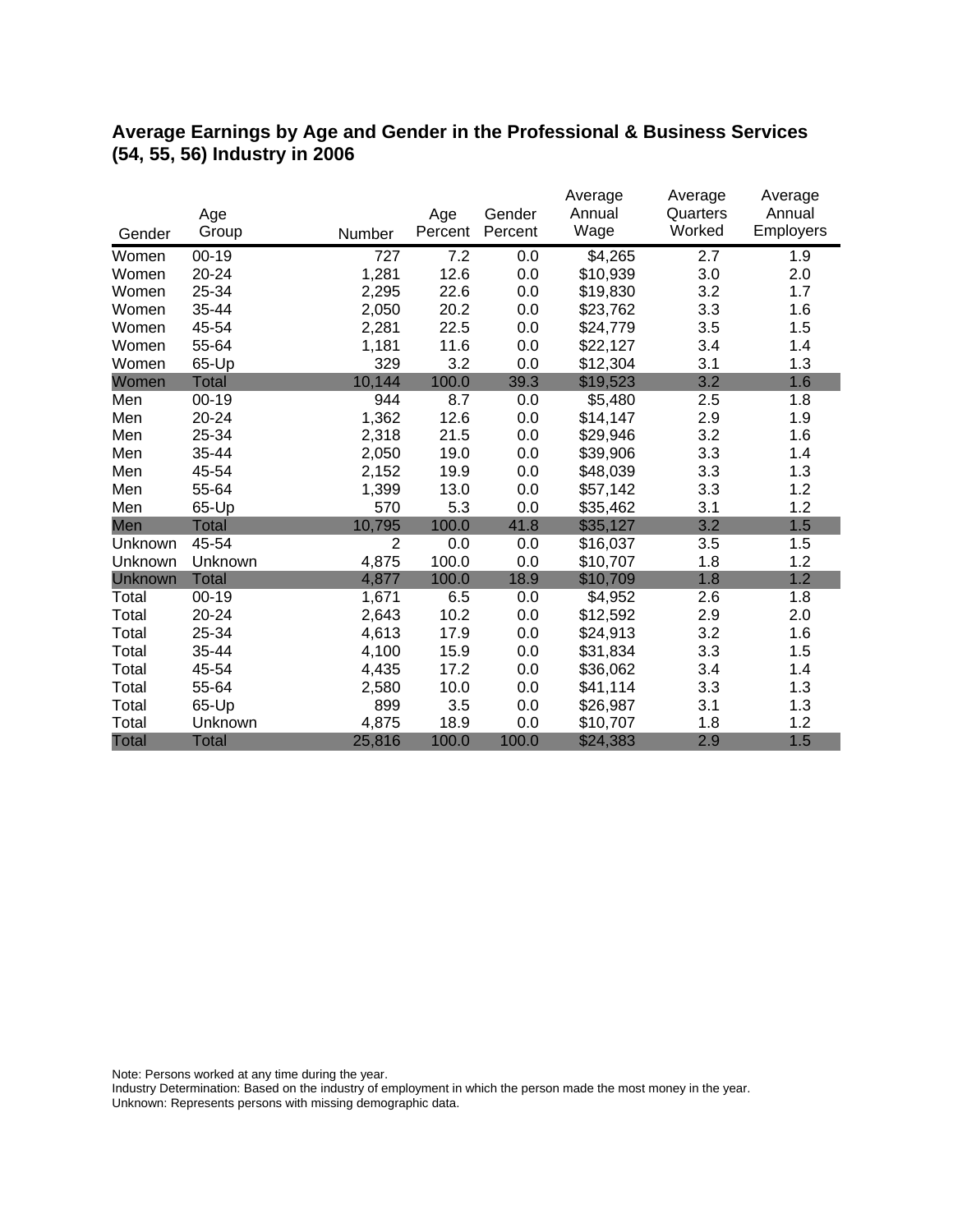## **Average Earnings by Age and Gender in the Educational Services (61) Industry in 2006**

|              |              |        |         |         | Average  | Average  | Average   |
|--------------|--------------|--------|---------|---------|----------|----------|-----------|
|              | Age          |        | Age     | Gender  | Annual   | Quarters | Annual    |
| Gender       | Group        | Number | Percent | Percent | Wage     | Worked   | Employers |
| Women        | $00 - 19$    | 495    | 2.5     | 0.0     | \$2,432  | 2.4      | 1.5       |
| Women        | 20-24        | 885    | 4.5     | 0.0     | \$10,560 | 2.8      | 1.7       |
| Women        | 25-34        | 3,194  | 16.1    | 0.0     | \$22,151 | 3.4      | 1.4       |
| Women        | 35-44        | 4,272  | 21.6    | 0.0     | \$26,312 | 3.6      | 1.3       |
| Women        | 45-54        | 6,287  | 31.7    | 0.0     | \$32,162 | 3.8      | 1.2       |
| Women        | 55-64        | 4,044  | 20.4    | 0.0     | \$31,171 | 3.6      | 1.2       |
| Women        | 65-Up        | 629    | 3.2     | 0.0     | \$13,104 | 3.2      | 1.1       |
| Women        | Unknown      | 1      | 0.0     | 0.0     | \$11,820 | 4.0      | 3.0       |
| Women        | <b>Total</b> | 19,807 | 100.0   | 64.9    | \$26,769 | 3.5      | 1.3       |
| Men          | $00 - 19$    | 448    | 4.9     | 0.0     | \$2,975  | 2.4      | 1.4       |
| Men          | 20-24        | 467    | 5.1     | 0.0     | \$9,767  | 2.6      | 1.5       |
| Men          | 25-34        | 1,511  | 16.4    | 0.0     | \$26,891 | 3.3      | 1.4       |
| Men          | 35-44        | 1,776  | 19.3    | 0.0     | \$42,597 | 3.6      | 1.2       |
| Men          | 45-54        | 2,329  | 25.3    | 0.0     | \$46,238 | 3.7      | 1.2       |
| Men          | 55-64        | 2,116  | 22.9    | 0.0     | \$42,535 | 3.6      | 1.2       |
| Men          | 65-Up        | 575    | 6.2     | 0.0     | \$20,479 | 3.3      | 1.2       |
| Men          | Unknown      | 1      | 0.0     | 0.0     | \$19,735 | 4.0      | 1.0       |
| Men          | <b>Total</b> | 9,223  | 100.0   | 30.2    | \$35,960 | 3.5      | 1.3       |
| Unknown      | 20-24        | 1      | 0.1     | 0.0     | \$1,175  | 1.0      | 1.0       |
| Unknown      | 35-44        | 1      | 0.1     | 0.0     | \$13,511 | 4.0      | 1.0       |
| Unknown      | 65-Up        | 1      | 0.1     | 0.0     | \$61,353 | 4.0      | 1.0       |
| Unknown      | Unknown      | 1,476  | 99.8    | 0.0     | \$8,906  | 2.0      | 1.1       |
| Unknown      | Total        | 1,479  | 100.0   | 4.8     | \$8,940  | 2.0      | 1.1       |
| Total        | $00 - 19$    | 943    | 3.1     | 0.0     | \$2,690  | 2.4      | 1.4       |
| Total        | 20-24        | 1,353  | 4.4     | 0.0     | \$10,280 | 2.8      | 1.6       |
| Total        | 25-34        | 4,705  | 15.4    | 0.0     | \$23,673 | 3.4      | 1.4       |
| Total        | 35-44        | 6,049  | 19.8    | 0.0     | \$31,091 | 3.6      | 1.3       |
| Total        | 45-54        | 8,616  | 28.2    | 0.0     | \$35,967 | 3.7      | 1.2       |
| Total        | 55-64        | 6,160  | 20.2    | 0.0     | \$35,075 | 3.6      | 1.2       |
| Total        | 65-Up        | 1,205  | 3.9     | 0.0     | \$16,663 | 3.3      | 1.2       |
| Total        | Unknown      | 1,478  | 4.8     | 0.0     | \$8,916  | 2.0      | 1.1       |
| <b>Total</b> | <b>Total</b> | 30,509 | 100.0   | 100.0   | \$28,683 | 3.5      | 1.3       |

Note: Persons worked at any time during the year.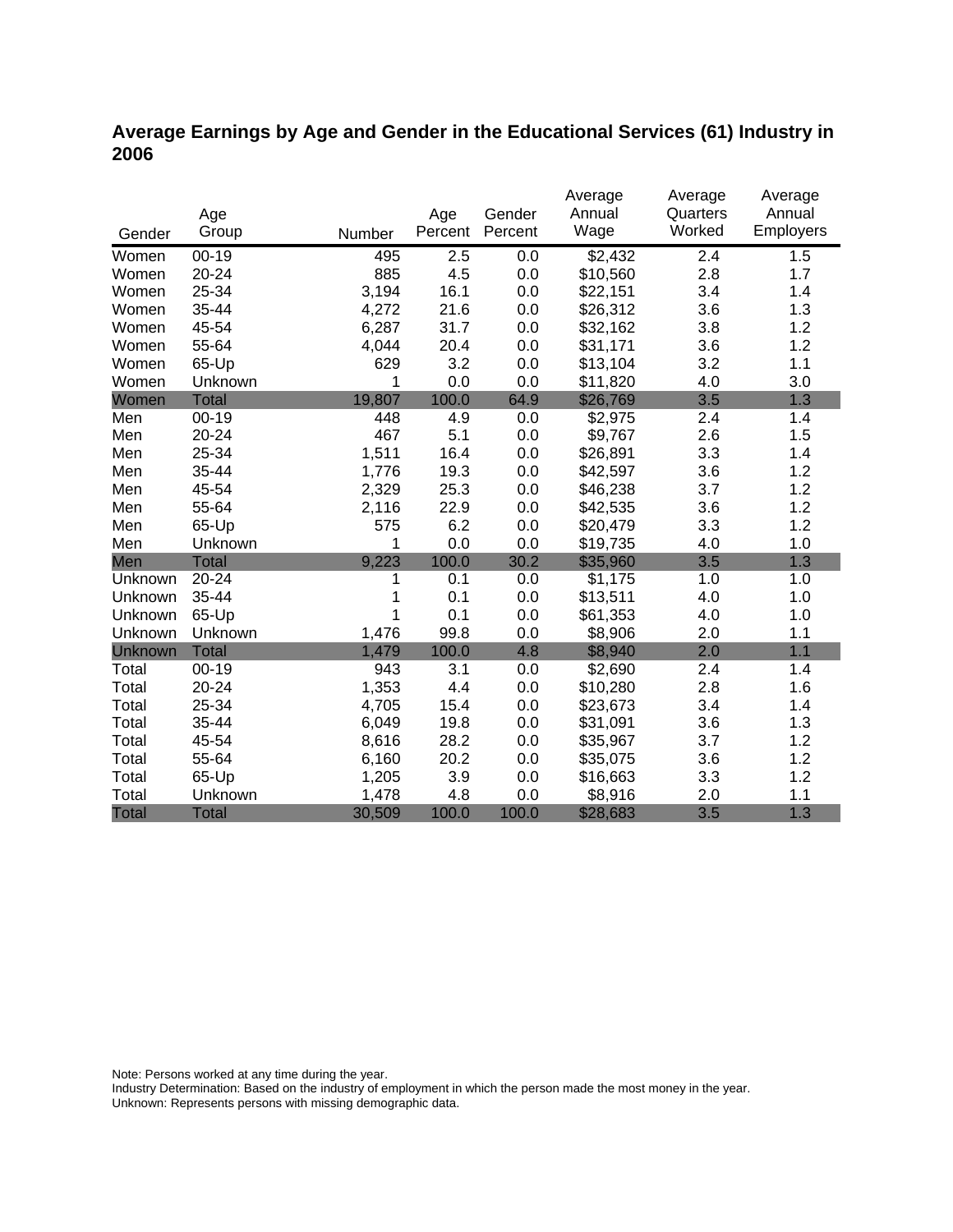## **Average Earnings by Age and Gender in the Health Care & Social Assistance (62) Industry in 2006**

|              |              |        |         |         | Average  | Average  | Average          |
|--------------|--------------|--------|---------|---------|----------|----------|------------------|
|              | Age          |        | Age     | Gender  | Annual   | Quarters | Annual           |
| Gender       | Group        | Number | Percent | Percent | Wage     | Worked   | <b>Employers</b> |
| Women        | $00-19$      | 1,117  | 4.7     | 0.0     | \$5,784  | 3.0      | 1.9              |
| Women        | 20-24        | 2,879  | 12.0    | 0.0     | \$13,406 | 3.3      | 1.8              |
| Women        | 25-34        | 5,277  | 22.0    | 0.0     | \$22,271 | 3.5      | 1.5              |
| Women        | 35-44        | 4,962  | 20.7    | 0.0     | \$29,990 | 3.6      | 1.4              |
| Women        | 45-54        | 5,731  | 23.9    | 0.0     | \$32,215 | 3.7      | 1.4              |
| Women        | 55-64        | 3,215  | 13.4    | 0.0     | \$28,995 | 3.6      | 1.2              |
| Women        | 65-Up        | 765    | 3.2     | 0.0     | \$16,168 | 3.5      | 1.2              |
| Women        | Total        | 23,946 | 100.0   | 76.8    | \$25,123 | 3.5      | 1.5              |
| Men          | $00 - 19$    | 296    | 5.5     | 0.0     | \$5,577  | 2.7      | 1.6              |
| Men          | 20-24        | 459    | 8.5     | 0.0     | \$14,224 | 3.3      | 1.8              |
| Men          | 25-34        | 1,019  | 18.9    | 0.0     | \$33,452 | 3.5      | 1.5              |
| Men          | 35-44        | 1,179  | 21.8    | 0.0     | \$76,128 | 3.6      | 1.4              |
| Men          | 45-54        | 1,276  | 23.6    | 0.0     | \$80,093 | 3.6      | 1.2              |
| Men          | 55-64        | 904    | 16.7    | 0.0     | \$69,765 | 3.5      | 1.2              |
| Men          | 65-Up        | 272    | 5.0     | 0.0     | \$51,382 | 3.5      | 1.2              |
| Men          | <b>Total</b> | 5,405  | 100.0   | 17.3    | \$57,588 | 3.5      | 1.4              |
| Unknown      | Unknown      | 1,828  | 100.0   | 0.0     | \$13,685 | 2.2      | 1.2              |
| Unknown      | <b>Total</b> | 1,828  | 100.0   | 5.9     | \$13,685 | 2.2      | 1.2              |
| Total        | $00 - 19$    | 1,413  | 4.5     | 0.0     | \$5,740  | 2.9      | 1.8              |
| Total        | 20-24        | 3,338  | 10.7    | 0.0     | \$13,518 | 3.3      | 1.8              |
| Total        | 25-34        | 6,296  | 20.2    | 0.0     | \$24,081 | 3.5      | 1.5              |
| Total        | 35-44        | 6,141  | 19.7    | 0.0     | \$38,848 | 3.6      | 1.4              |
| Total        | 45-54        | 7,007  | 22.5    | 0.0     | \$40,934 | 3.7      | 1.3              |
| Total        | 55-64        | 4,119  | 13.2    | 0.0     | \$37,943 | 3.6      | 1.2              |
| Total        | 65-Up        | 1,037  | 3.3     | 0.0     | \$25,405 | 3.5      | 1.2              |
| Total        | Unknown      | 1,828  | 5.9     | 0.0     | \$13,685 | 2.2      | 1.2              |
| <b>Total</b> | <b>Total</b> | 31,179 | 100.0   | 100.0   | \$30,081 | 3.4      | 1.4              |

Note: Persons worked at any time during the year.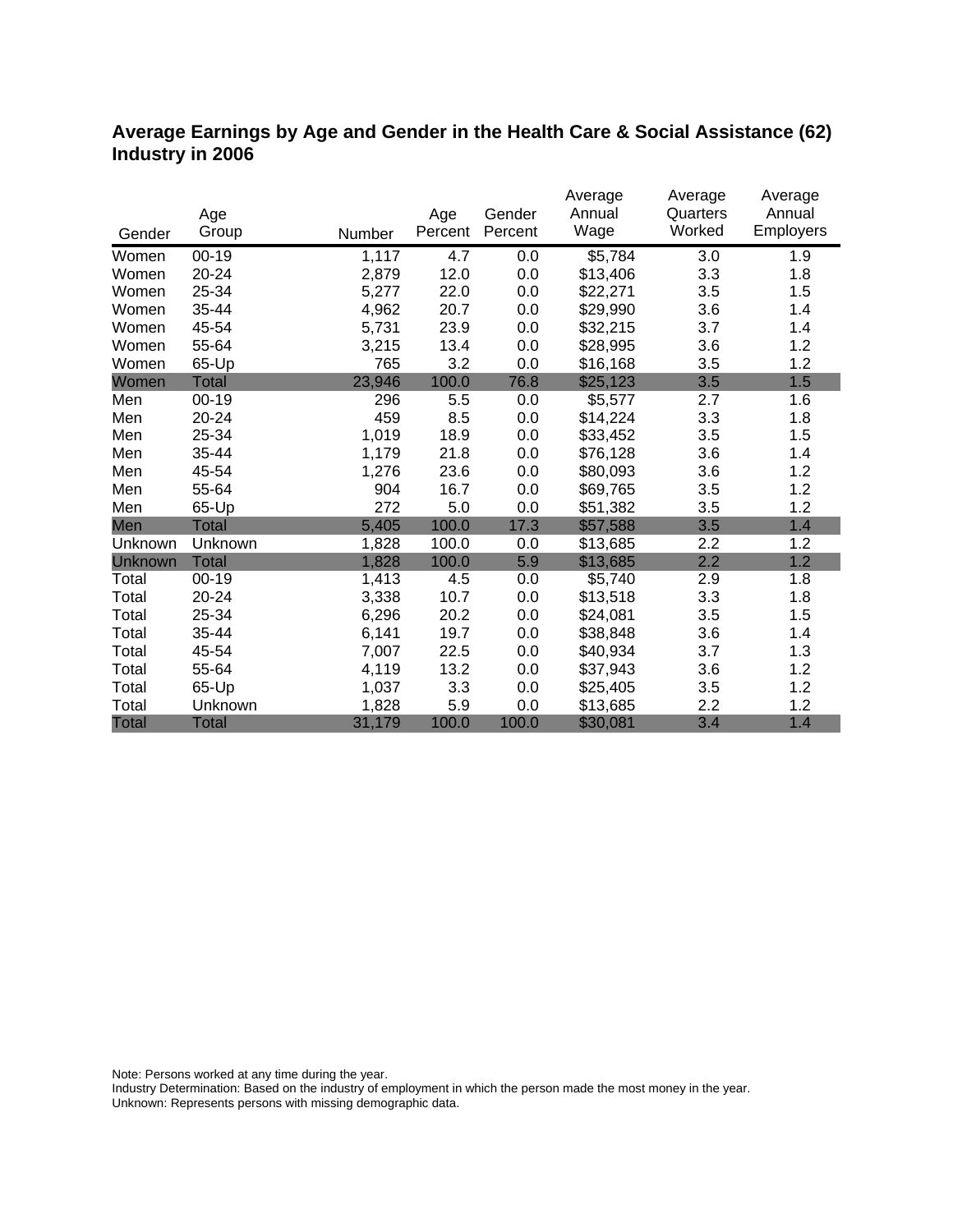## **Average Earnings by Age and Gender in the Leisure & Hospitality (71, 72) Industry in 2006**

|              |              |                |         |         | Average  | Average          | Average   |
|--------------|--------------|----------------|---------|---------|----------|------------------|-----------|
|              | Age          |                | Age     | Gender  | Annual   | Quarters         | Annual    |
| Gender       | Group        | Number         | Percent | Percent | Wage     | Worked           | Employers |
| Women        | $00 - 19$    | 6,086          | 27.8    | 0.0     | 3,552    | $\overline{2.7}$ | 1.8       |
| Women        | 20-24        | 3,921          | 17.9    | 0.0     | \$7,731  | 2.9              | 2.0       |
| Women        | 25-34        | 4,237          | 19.3    | 0.0     | \$10,640 | 3.1              | 1.8       |
| Women        | 35-44        | 3,142          | 14.3    | 0.0     | \$12,912 | 3.2              | 1.7       |
| Women        | 45-54        | 2,636          | 12.0    | 0.0     | \$14,388 | 3.3              | 1.5       |
| Women        | 55-64        | 1,325          | 6.0     | 0.0     | \$13,072 | 3.3              | 1.3       |
| Women        | 65-Up        | 577            | 2.6     | 0.0     | \$9,414  | 3.1              | 1.2       |
| Women        | Unknown      | $\overline{2}$ | 0.0     | 0.0     | \$5,423  | 2.0              | 2.0       |
| Women        | <b>Total</b> | 21,926         | 100.0   | 42.3    | \$9,043  | 3.0              | 1.7       |
| Men          | $00-19$      | 4,468          | 29.0    | 0.0     | \$3,544  | 2.5              | 1.7       |
| Men          | 20-24        | 2,576          | 16.7    | 0.0     | \$8,988  | 2.9              | 2.0       |
| Men          | 25-34        | 3,209          | 20.8    | 0.0     | \$15,039 | 3.1              | 1.8       |
| Men          | 35-44        | 2,039          | 13.2    | 0.0     | \$19,980 | 3.2              | 1.6       |
| Men          | 45-54        | 1,640          | 10.6    | 0.0     | \$22,545 | 3.2              | 1.5       |
| Men          | 55-64        | 971            | 6.3     | 0.0     | \$22,892 | 3.1              | 1.3       |
| Men          | 65-Up        | 494            | 3.2     | 0.0     | \$11,960 | 2.9              | 1.2       |
| Men          | Unknown      | 6              | 0.0     | 0.0     | \$15,133 | 2.7              | 1.7       |
| Men          | <b>Total</b> | 15,403         | 100.0   | 29.7    | \$12,542 | 2.9              | 1.7       |
| Unknown      | $00 - 19$    | 1              | 0.0     | 0.0     | \$1,806  | 2.0              | 1.0       |
| Unknown      | 25-34        | $\overline{2}$ | 0.0     | 0.0     | \$14,238 | 2.5              | 1.0       |
| Unknown      | 45-54        | 1              | 0.0     | 0.0     | \$1,815  | 1.0              | 1.0       |
| Unknown      | 55-64        | 1              | 0.0     | 0.0     | \$5,913  | 4.0              | 1.0       |
| Unknown      | Unknown      | 14,464         | 100.0   | 0.0     | \$5,082  | 2.0              | 1.3       |
| Unknown      | <b>Total</b> | 14,469         | 100.0   | 27.9    | \$5,083  | 2.0              | 1.3       |
| Total        | $00 - 19$    | 10,555         | 20.4    | 0.0     | \$3,549  | 2.6              | 1.8       |
| Total        | 20-24        | 6,497          | 12.5    | 0.0     | \$8,230  | 2.9              | 2.0       |
| Total        | 25-34        | 7,448          | 14.4    | 0.0     | \$12,536 | 3.1              | 1.8       |
| Total        | 35-44        | 5,181          | 10.0    | 0.0     | \$15,694 | 3.2              | 1.6       |
| Total        | 45-54        | 4,277          | 8.3     | 0.0     | \$17,513 | 3.2              | 1.5       |
| Total        | 55-64        | 2,297          | 4.4     | 0.0     | \$17,220 | 3.2              | 1.3       |
| Total        | 65-Up        | 1,071          | 2.1     | 0.0     | \$10,589 | 3.0              | 1.2       |
| Total        | Unknown      | 14,472         | 27.9    | 0.0     | \$5,086  | 2.0              | 1.3       |
| <b>Total</b> | <b>Total</b> | 51,798         | 100.0   | 100.0   | \$8,977  | 2.7              | 1.6       |

Note: Persons worked at any time during the year.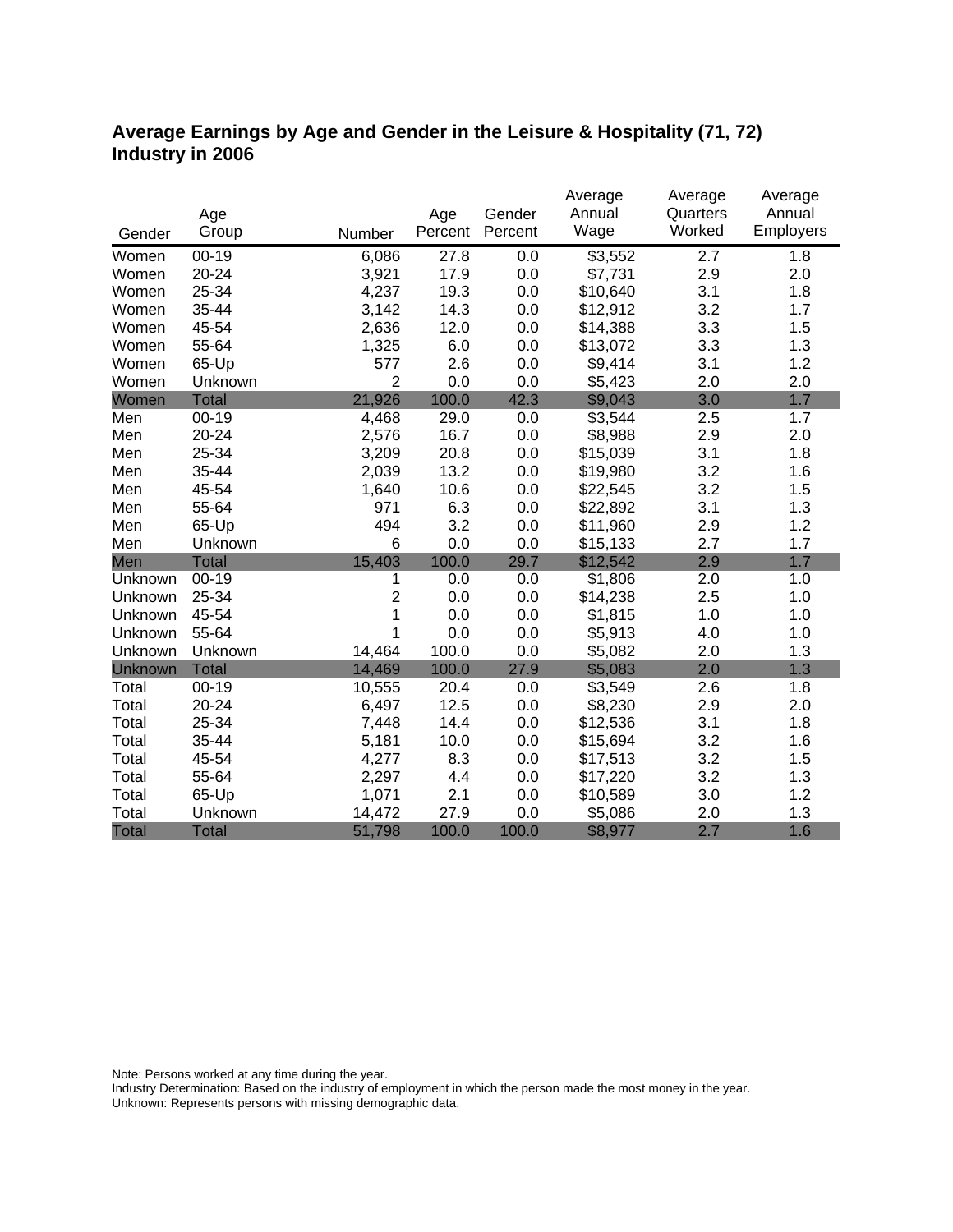#### **Average Earnings by Age and Gender in the Other Services Except Public Administration (81) Industry in 2006**

|              |              |        |         |         | Average  | Average  | Average   |
|--------------|--------------|--------|---------|---------|----------|----------|-----------|
|              | Age          |        | Age     | Gender  | Annual   | Quarters | Annual    |
| Gender       | Group        | Number | Percent | Percent | Wage     | Worked   | Employers |
| Women        | $00 - 19$    | 326    | 8.3     | 0.0     | \$4,251  | 2.8      | 1.8       |
| Women        | 20-24        | 493    | 12.5    | 0.0     | \$10,159 | 3.1      | 1.9       |
| Women        | 25-34        | 781    | 19.8    | 0.0     | \$14,885 | 3.2      | 1.6       |
| Women        | 35-44        | 777    | 19.7    | 0.0     | \$18,914 | 3.4      | 1.5       |
| Women        | 45-54        | 806    | 20.5    | 0.0     | \$20,014 | 3.4      | 1.4       |
| Women        | 55-64        | 524    | 13.3    | 0.0     | \$19,920 | 3.5      | 1.3       |
| Women        | 65-Up        | 230    | 5.8     | 0.0     | \$10,924 | 3.2      | 1.2       |
| Women        | Unknown      | 1      | 0.0     | 0.0     | \$3,539  | 2.0      | 1.0       |
| Women        | <b>Total</b> | 3,938  | 100.0   | 39.1    | \$15,693 | 3.3      | 1.5       |
| Men          | $00 - 19$    | 508    | 11.5    | 0.0     | \$6,266  | 2.7      | 1.8       |
| Men          | 20-24        | 581    | 13.1    | 0.0     | \$20,879 | 3.3      | 1.9       |
| Men          | 25-34        | 928    | 20.9    | 0.0     | \$29,084 | 3.3      | 1.6       |
| Men          | 35-44        | 856    | 19.3    | 0.0     | \$35,016 | 3.4      | 1.4       |
| Men          | 45-54        | 857    | 19.3    | 0.0     | \$39,737 | 3.4      | 1.3       |
| Men          | 55-64        | 497    | 11.2    | 0.0     | \$35,227 | 3.5      | 1.2       |
| Men          | 65-Up        | 207    | 4.7     | 0.0     | \$16,347 | 3.3      | 1.2       |
| Men          | Unknown      | 1      | 0.0     | 0.0     | \$33,024 | 4.0      | 2.0       |
| Men          | <b>Total</b> | 4,435  | 100.0   | 44.0    | \$28,694 | 3.3      | 1.5       |
| Unknown      | 35-44        | 1      | 0.1     | 0.0     | \$29,412 | 4.0      | 2.0       |
| Unknown      | Unknown      | 1,695  | 99.9    | 0.0     | \$12,307 | 1.8      | 1.2       |
| Unknown      | <b>Total</b> | 1,696  | 100.0   | 16.8    | \$12,317 | 1.8      | 1.2       |
| Total        | $00 - 19$    | 834    | 8.3     | 0.0     | \$5,478  | 2.7      | 1.8       |
| Total        | 20-24        | 1,074  | 10.7    | 0.0     | \$15,958 | 3.2      | 1.9       |
| Total        | 25-34        | 1,709  | 17.0    | 0.0     | \$22,595 | 3.2      | 1.6       |
| Total        | 35-44        | 1,634  | 16.2    | 0.0     | \$27,356 | 3.4      | 1.5       |
| Total        | 45-54        | 1,663  | 16.5    | 0.0     | \$30,178 | 3.4      | 1.3       |
| Total        | 55-64        | 1,021  | 10.1    | 0.0     | \$27,371 | 3.5      | 1.3       |
| Total        | 65-Up        | 437    | 4.3     | 0.0     | \$13,493 | 3.3      | 1.2       |
| Total        | Unknown      | 1,697  | 16.9    | 0.0     | \$12,314 | 1.8      | 1.2       |
| <b>Total</b> | <b>Total</b> | 10,069 | 100.0   | 100.0   | \$20,851 | 3.0      | 1.4       |

Note: Persons worked at any time during the year.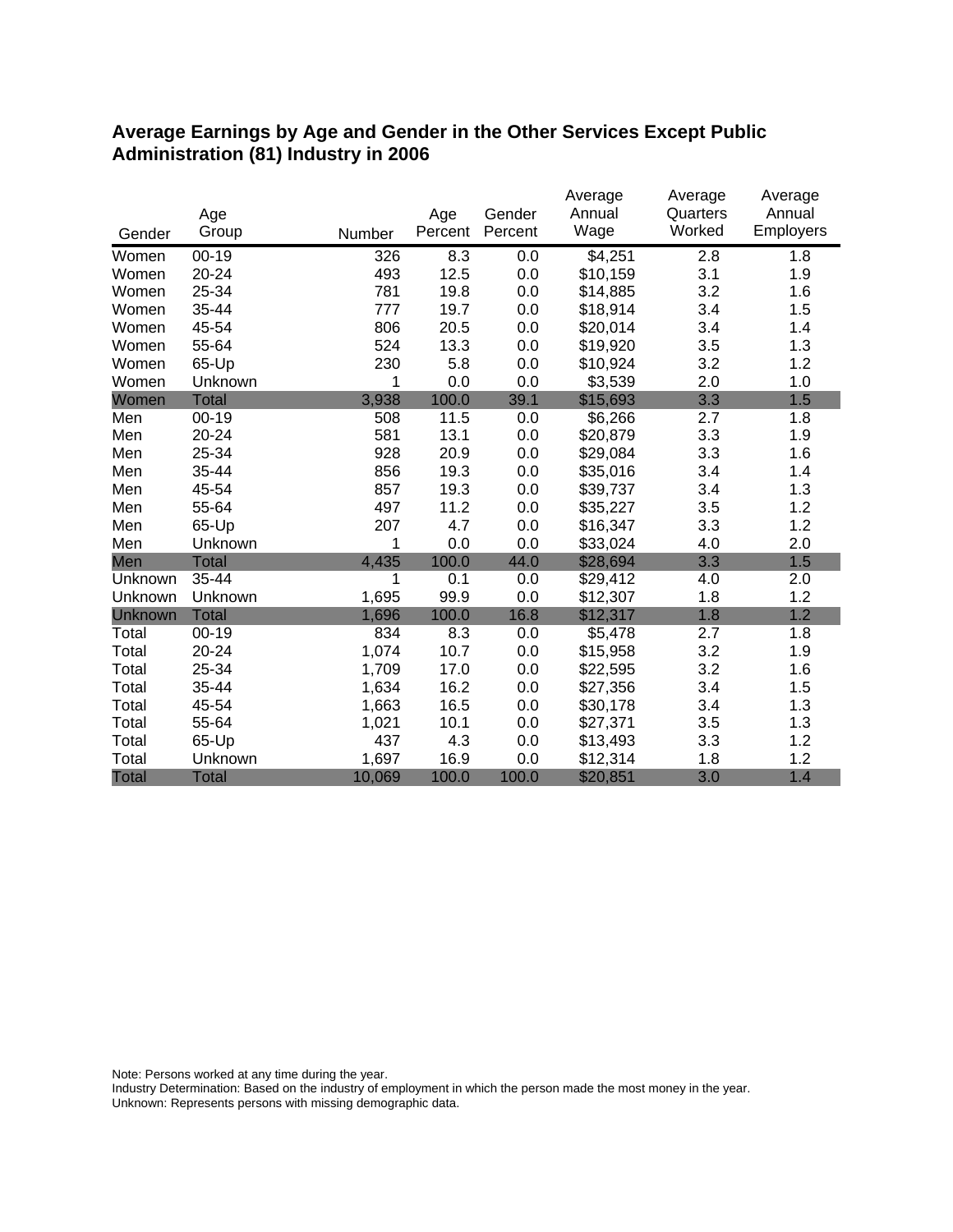## **Average Earnings by Age and Gender in the Public Administration (92) Industry in 2006**

|                |              |        |         |         | Average  | Average  | Average   |
|----------------|--------------|--------|---------|---------|----------|----------|-----------|
|                | Age          |        | Age     | Gender  | Annual   | Quarters | Annual    |
| Gender         | Group        | Number | Percent | Percent | Wage     | Worked   | Employers |
| Women          | $00 - 19$    | 645    | 6.1     | 0.0     | \$3,738  | 2.6      | 1.6       |
| Women          | 20-24        | 761    | 7.2     | 0.0     | \$13,133 | 3.1      | 1.7       |
| Women          | 25-34        | 1,895  | 18.0    | 0.0     | \$25,851 | 3.6      | 1.4       |
| Women          | 35-44        | 2,162  | 20.6    | 0.0     | \$31,911 | 3.7      | 1.4       |
| Women          | 45-54        | 2,933  | 27.9    | 0.0     | \$34,644 | 3.8      | 1.3       |
| Women          | 55-64        | 1,774  | 16.9    | 0.0     | \$32,282 | 3.7      | 1.2       |
| Women          | 65-Up        | 331    | 3.2     | 0.0     | \$16,984 | 3.0      | 1.1       |
| Women          | Total        | 10,501 | 100.0   | 45.4    | \$28,082 | 3.6      | 1.4       |
| Men            | $00 - 19$    | 679    | 5.7     | 0.0     | \$3,508  | 2.4      | 1.5       |
| Men            | $20 - 24$    | 701    | 5.9     | 0.0     | \$17,141 | 3.1      | 1.7       |
| Men            | 25-34        | 2,119  | 17.8    | 0.0     | \$35,171 | 3.7      | 1.4       |
| Men            | 35-44        | 2,549  | 21.4    | 0.0     | \$42,363 | 3.8      | 1.3       |
| Men            | 45-54        | 3,150  | 26.5    | 0.0     | \$44,666 | 3.8      | 1.2       |
| Men            | 55-64        | 2,178  | 18.3    | 0.0     | \$43,011 | 3.7      | 1.2       |
| Men            | 65-Up        | 516    | 4.3     | 0.0     | \$22,210 | 3.2      | 1.1       |
| Men            | <b>Total</b> | 11,892 | 100.0   | 51.5    | \$37,230 | 3.6      | 1.3       |
| Unknown        | Unknown      | 718    | 100.0   | 0.0     | \$9,024  | 2.1      | 1.1       |
| <b>Unknown</b> | <b>Total</b> | 718    | 100.0   | 3.1     | \$9,024  | 2.1      | 1.1       |
| Total          | $00 - 19$    | 1,324  | 5.7     | 0.0     | \$3,620  | 2.5      | 1.5       |
| Total          | 20-24        | 1,462  | 6.3     | 0.0     | \$15,055 | 3.1      | 1.7       |
| Total          | 25-34        | 4,014  | 17.4    | 0.0     | \$30,771 | 3.6      | 1.4       |
| Total          | 35-44        | 4,711  | 20.4    | 0.0     | \$37,566 | 3.8      | 1.3       |
| Total          | 45-54        | 6,083  | 26.3    | 0.0     | \$39,834 | 3.8      | 1.2       |
| Total          | 55-64        | 3,952  | 17.1    | 0.0     | \$38,195 | 3.7      | 1.2       |
| Total          | 65-Up        | 847    | 3.7     | 0.0     | \$20,168 | 3.1      | 1.1       |
| Total          | Unknown      | 718    | 3.1     | 0.0     | \$9,024  | 2.1      | 1.1       |
| <b>Total</b>   | <b>Total</b> | 23,111 | 100.0   | 100.0   | \$32,197 | 3.5      | 1.3       |

Note: Persons worked at any time during the year.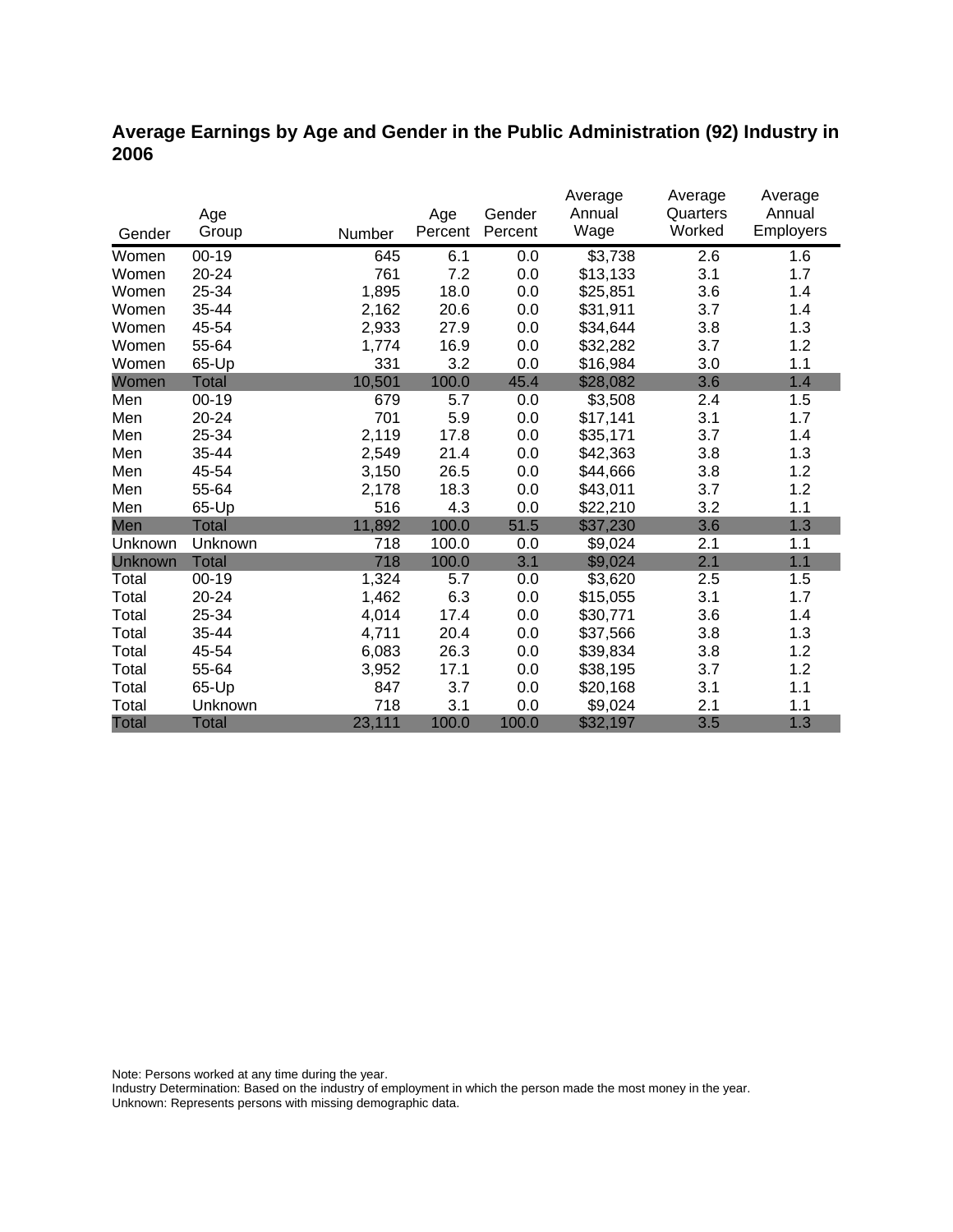#### **Average Earnings by Age and Gender in the Nonclassified Industry (99) Industry in 2006**

|                |              |        |         |         | Average  | Average  | Average          |
|----------------|--------------|--------|---------|---------|----------|----------|------------------|
|                | Age          |        | Age     | Gender  | Annual   | Quarters | Annual           |
| Gender         | Group        | Number | Percent | Percent | Wage     | Worked   | <b>Employers</b> |
| Women          | $00-19$      | 1      | 1.6     | 0.0     | \$9,159  | 1.0      | 1.0              |
| Women          | 20-24        | 27     | 43.5    | 0.0     | \$20,526 | 2.6      | 1.3              |
| Women          | 25-34        | 19     | 30.6    | 0.0     | \$32,977 | 3.2      | 1.1              |
| Women          | 35-44        | 10     | 16.1    | 0.0     | \$23,690 | 2.4      | 1.4              |
| Women          | 45-54        | 5      | 8.1     | 0.0     | \$26,576 | 3.2      | 1.8              |
| Women          | <b>Total</b> | 62     | 100.0   | 18.5    | \$25,157 | 2.7      | 1.3              |
| Men            | $00 - 19$    | 5      | 1.9     | 0.0     | \$14,195 | 3.0      | 2.6              |
| Men            | 20-24        | 96     | 35.7    | 0.0     | \$28,490 | 3.0      | 1.4              |
| Men            | 25-34        | 92     | 34.2    | 0.0     | \$30,874 | 3.0      | 1.6              |
| Men            | 35-44        | 44     | 16.4    | 0.0     | \$37,634 | 3.1      | 1.6              |
| Men            | 45-54        | 22     | 8.2     | 0.0     | \$40,769 | 3.0      | 1.4              |
| Men            | 55-64        | 10     | 3.7     | 0.0     | \$31,257 | 2.5      | 1.0              |
| Men            | <b>Total</b> | 269    | 100.0   | 80.1    | \$31,642 | 3.0      | 1.5              |
| Unknown        | Unknown      | 5      | 100.0   | 0.0     | \$24,440 | 2.0      | 1.0              |
| <b>Unknown</b> | <b>Total</b> | 5      | 100.0   | 1.5     | \$24,440 | 2.0      | 1.0              |
| Total          | $00 - 19$    | 6      | 1.8     | 0.0     | \$13,356 | 2.7      | 2.3              |
| Total          | 20-24        | 123    | 36.6    | 0.0     | \$26,742 | 2.9      | 1.3              |
| Total          | 25-34        | 111    | 33.0    | 0.0     | \$31,234 | 3.0      | 1.5              |
| Total          | 35-44        | 54     | 16.1    | 0.0     | \$35,052 | 3.0      | 1.5              |
| Total          | 45-54        | 27     | 8.0     | 0.0     | \$38,140 | 3.1      | 1.4              |
| Total          | 55-64        | 10     | 3.0     | 0.0     | \$31,257 | 2.5      | 1.0              |
| Total          | Unknown      | 5      | 1.5     | 0.0     | \$24,440 | 2.0      | 1.0              |
| <b>Total</b>   | <b>Total</b> | 336    | 100.0   | 100.0   | \$30,338 | 2.9      | 1.4              |

Note: Persons worked at any time during the year.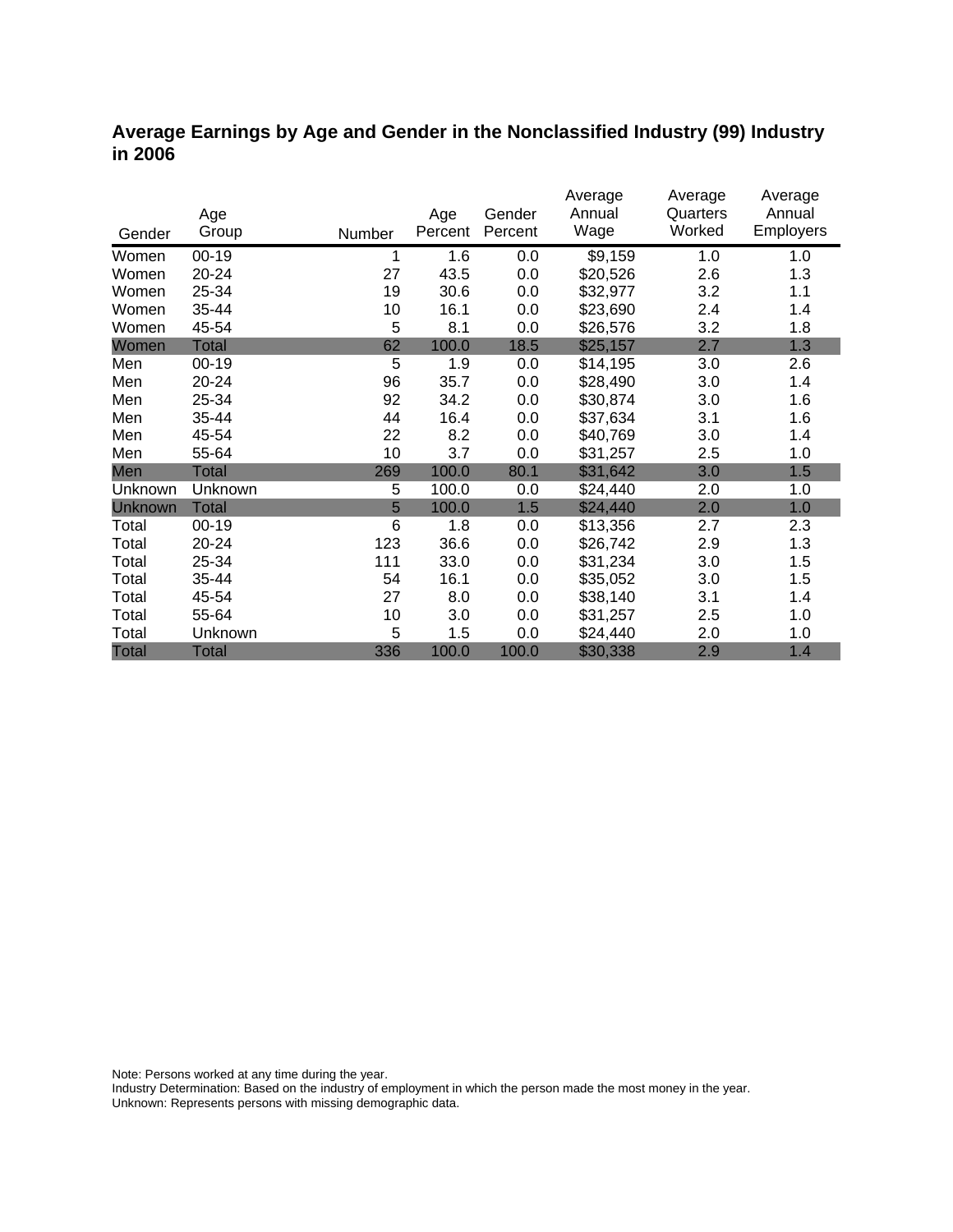# **Average Earnings by Age and Gender in the All Industry in 2006**

|              |              |                |         |         | Average  | Average  | Average   |
|--------------|--------------|----------------|---------|---------|----------|----------|-----------|
|              | Age          |                | Age     | Gender  | Annual   | Quarters | Annual    |
| Gender       | Group        | Number         | Percent | Percent | Wage     | Worked   | Employers |
| Women        | $00 - 19$    | 14,134         | 10.3    | 0.0     | \$4,150  | 2.7      | 1.8       |
| Women        | $20 - 24$    | 16,374         | 11.9    | 0.0     | \$11,028 | 3.1      | 1.9       |
| Women        | 25-34        | 26,766         | 19.5    | 0.0     | \$19,310 | 3.3      | 1.6       |
| Women        | 35-44        | 26,386         | 19.2    | 0.0     | \$24,852 | 3.5      | 1.5       |
| Women        | 45-54        | 31,552         | 23.0    | 0.0     | \$28,408 | 3.6      | 1.3       |
| Women        | 55-64        | 17,603         | 12.8    | 0.0     | \$26,273 | 3.6      | 1.2       |
| Women        | 65-Up        | 4,546          | 3.3     | 0.0     | \$13,348 | 3.3      | 1.2       |
| Women        | Unknown      | 4              | 0.0     | 0.0     | \$6,551  | 2.5      | 2.0       |
| Women        | <b>Total</b> | 137,365        | 100.0   | 38.9    | \$20,612 | 3.4      | 1.5       |
| Men          | $00-19$      | 14,824         | 9.3     | 0.0     | \$5,675  | 2.6      | 1.8       |
| Men          | 20-24        | 19,253         | 12.1    | 0.0     | \$19,715 | 3.1      | 1.9       |
| Men          | 25-34        | 34,135         | 21.4    | 0.0     | \$33,898 | 3.4      | 1.6       |
| Men          | 35-44        | 30,732         | 19.3    | 0.0     | \$43,550 | 3.5      | 1.4       |
| Men          | 45-54        | 34,254         | 21.5    | 0.0     | \$51,599 | 3.6      | 1.3       |
| Men          | 55-64        | 20,032         | 12.6    | 0.0     | \$49,813 | 3.5      | 1.2       |
| Men          | 65-Up        | 5,888          | 3.7     | 0.0     | \$27,186 | 3.2      | 1.2       |
| Men          | Unknown      | 35             | 0.0     | 0.0     | \$28,098 | 2.7      | 1.4       |
| Men          | <b>Total</b> | 159,153        | 100.0   | 45.0    | \$36,981 | 3.3      | 1.5       |
| Unknown      | $00 - 19$    | 3              | 0.0     | 0.0     | \$2,011  | 1.7      | 1.0       |
| Unknown      | 20-24        | $\overline{c}$ | 0.0     | 0.0     | \$6,812  | 1.5      | 1.5       |
| Unknown      | 25-34        | 5              | 0.0     | 0.0     | \$13,129 | 2.2      | 1.0       |
| Unknown      | 35-44        | 5              | 0.0     | 0.0     | \$17,727 | 2.8      | 1.6       |
| Unknown      | 45-54        | 5              | 0.0     | 0.0     | \$7,252  | 2.0      | 1.2       |
| Unknown      | 55-64        | 1              | 0.0     | 0.0     | \$5,913  | 4.0      | 1.0       |
| Unknown      | 65-Up        | 1              | 0.0     | 0.0     | \$61,353 | 4.0      | 1.0       |
| Unknown      | Unknown      | 56,798         | 100.0   | 0.0     | \$10,743 | 1.9      | 1.2       |
| Unknown      | <b>Total</b> | 56,820         | 100.0   | 16.1    | \$10,743 | 1.9      | 1.2       |
| Total        | $00 - 19$    | 28,961         | 8.2     | 0.0     | \$4,930  | 2.7      | 1.8       |
| Total        | 20-24        | 35,629         | 10.1    | 0.0     | \$15,722 | 3.1      | 1.9       |
| Total        | 25-34        | 60,906         | 17.2    | 0.0     | \$27,485 | 3.3      | 1.6       |
| Total        | 35-44        | 57,123         | 16.2    | 0.0     | \$34,911 | 3.5      | 1.4       |
| Total        | 45-54        | 65,811         | 18.6    | 0.0     | \$40,477 | 3.6      | 1.3       |
| Total        | 55-64        | 37,636         | 10.7    | 0.0     | \$38,802 | 3.6      | 1.2       |
| Total        | 65-Up        | 10,435         | 3.0     | 0.0     | \$21,161 | 3.2      | 1.2       |
| Total        | Unknown      | 56,837         | 16.1    | 0.0     | \$10,753 | 1.9      | 1.2       |
| <b>Total</b> | <b>Total</b> | 353,338        | 100.0   | 100.0   | \$26,398 | 3.1      | 1.4       |

Note: Persons worked at any time during the year.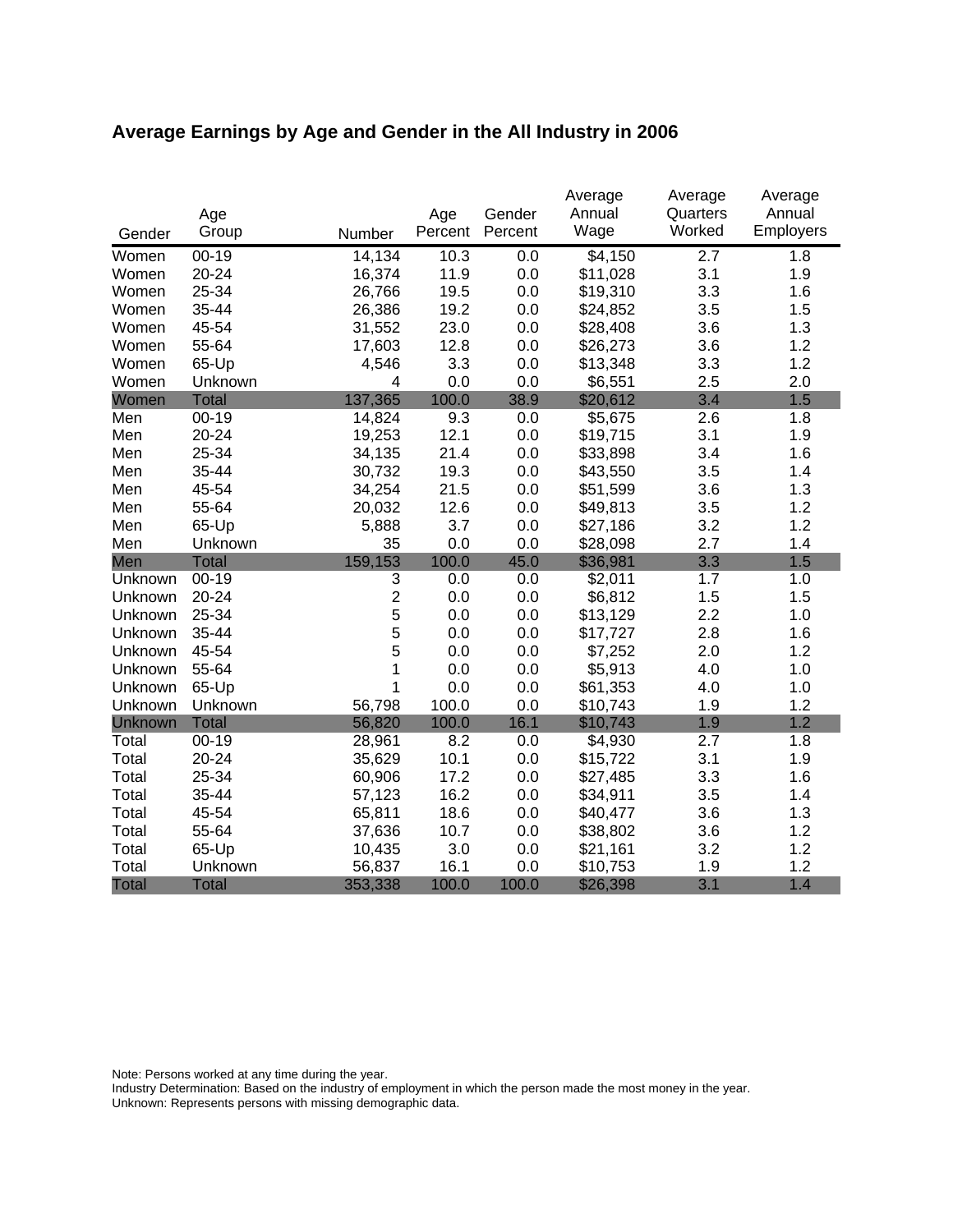#### **Average Earnings by Age and Gender in the Natural Rescources & Mining (11, 21) Industry in 2007**

|                |              |                |         |         | Average  | Average  | Average   |
|----------------|--------------|----------------|---------|---------|----------|----------|-----------|
|                | Age          |                | Age     | Gender  | Annual   | Quarters | Annual    |
| Gender         | Group        | Number         | Percent | Percent | Wage     | Worked   | Employers |
| Women          | $00 - 19$    | 224            | 5.1     | 0.0     | \$5,891  | 2.6      | 1.7       |
| Women          | 20-24        | 521            | 11.9    | 0.0     | \$22,328 | 3.2      | 1.7       |
| Women          | 25-34        | 897            | 20.5    | 0.0     | \$35,510 | 3.5      | 1.5       |
| Women          | 35-44        | 926            | 21.1    | 0.0     | \$39,172 | 3.6      | 1.5       |
| Women          | 45-54        | 1,213          | 27.7    | 0.0     | \$46,122 | 3.7      | 1.3       |
| Women          | 55-64        | 505            | 11.5    | 0.0     | \$40,377 | 3.6      | 1.2       |
| Women          | 65-Up        | 99             | 2.3     | 0.0     | \$20,922 | 3.3      | 1.1       |
| Women          | <b>Total</b> | 4,385          | 100.0   | 11.0    | \$36,371 | 3.5      | 1.4       |
| Men            | $00-19$      | 900            | 3.2     | 0.0     | \$13,219 | 2.7      | 1.8       |
| Men            | 20-24        | 3,554          | 12.5    | 0.0     | \$38,585 | 3.3      | 1.8       |
| Men            | 25-34        | 7,435          | 26.1    | 0.0     | \$55,551 | 3.5      | 1.5       |
| Men            | 35-44        | 5,776          | 20.3    | 0.0     | \$61,415 | 3.6      | 1.4       |
| Men            | 45-54        | 7,010          | 24.6    | 0.0     | \$73,000 | 3.7      | 1.2       |
| Men            | 55-64        | 3,265          | 11.4    | 0.0     | \$73,539 | 3.7      | 1.1       |
| Men            | 65-Up        | 574            | 2.0     | 0.0     | \$39,548 | 3.2      | 1.1       |
| Men            | Unknown      | 9              | 0.0     | 0.0     | \$50,202 | 2.9      | 1.1       |
| Men            | <b>Total</b> | 28,523         | 100.0   | 71.9    | \$59,312 | 3.5      | 1.4       |
| Unknown        | 20-24        | $\overline{2}$ | 0.0     | 0.0     | \$30,589 | 2.5      | 1.0       |
| Unknown        | 35-44        | 1              | 0.0     | 0.0     | \$11,701 | 2.0      | 1.0       |
| Unknown        | Unknown      | 6,779          | 100.0   | 0.0     | \$26,976 | 2.2      | 1.1       |
| <b>Unknown</b> | <b>Total</b> | 6,782          | 100.0   | 17.1    | \$26,975 | 2.2      | 1.1       |
| Total          | $00 - 19$    | 1,124          | 2.8     | 0.0     | \$11,758 | 2.7      | 1.8       |
| Total          | 20-24        | 4,077          | 10.3    | 0.0     | \$36,503 | 3.3      | 1.8       |
| Total          | 25-34        | 8,332          | 21.0    | 0.0     | \$53,393 | 3.5      | 1.5       |
| Total          | 35-44        | 6,703          | 16.9    | 0.0     | \$58,334 | 3.6      | 1.4       |
| Total          | 45-54        | 8,223          | 20.7    | 0.0     | \$69,035 | 3.7      | 1.2       |
| Total          | 55-64        | 3,770          | 9.5     | 0.0     | \$69,096 | 3.7      | 1.2       |
| Total          | 65-Up        | 673            | 1.7     | 0.0     | \$36,808 | 3.2      | 1.1       |
| Total          | Unknown      | 6,788          | 17.1    | 0.0     | \$27,007 | 2.2      | 1.1       |
| <b>Total</b>   | <b>Total</b> | 39,690         | 100.0   | 100.0   | \$51,252 | 3.3      | 1.4       |

Note: Persons worked at any time during the year.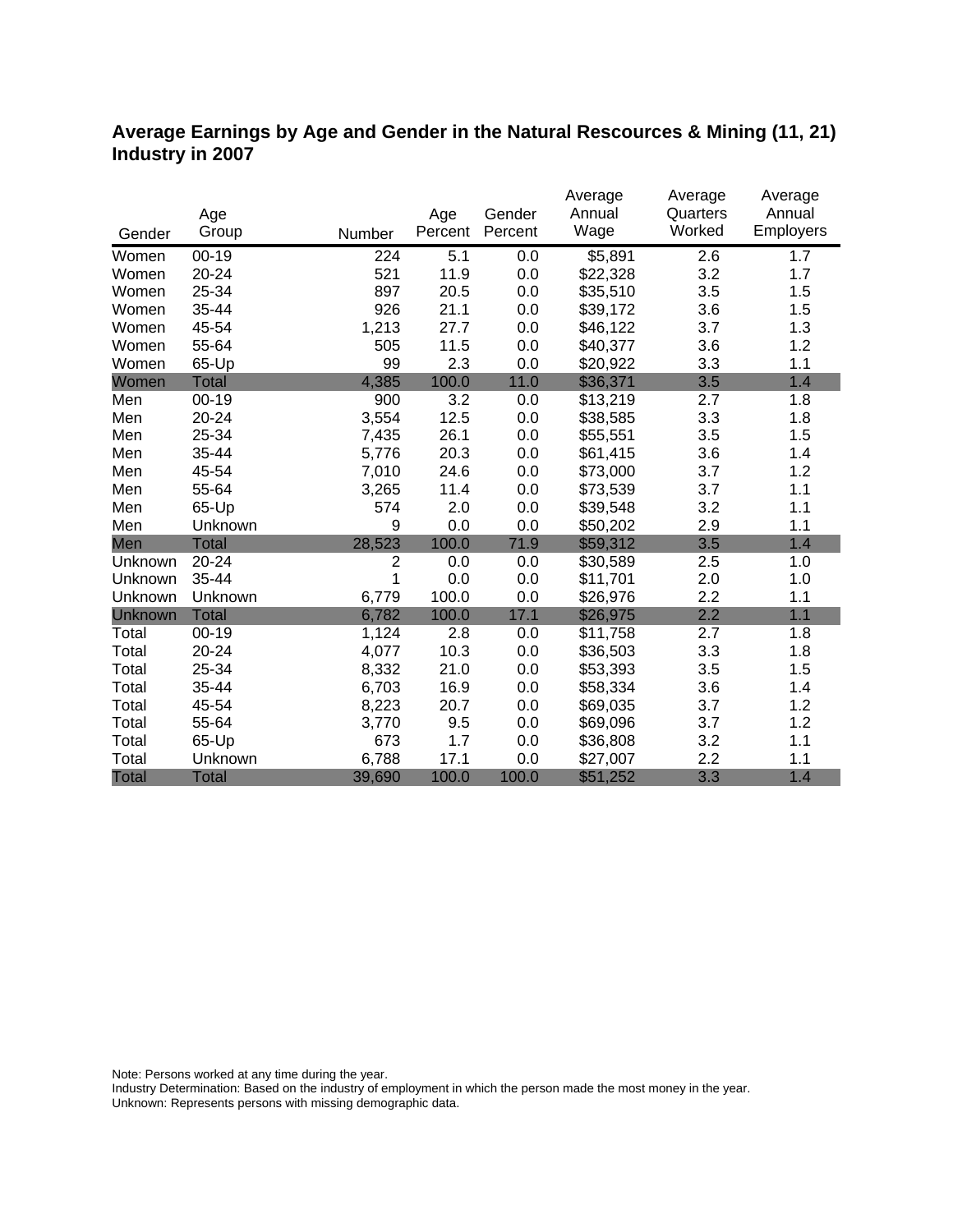# **Average Earnings by Age and Gender in the Construction (23) Industry in 2007**

|              | Age          |        | Age     | Gender  | Average<br>Annual | Average<br>Quarters | Average<br>Annual |
|--------------|--------------|--------|---------|---------|-------------------|---------------------|-------------------|
| Gender       | Group        | Number | Percent | Percent | Wage              | Worked              | Employers         |
| Women        | $00 - 19$    | 206    | 5.4     | 0.0     | \$6,053           | 2.5                 | 1.7               |
| Women        | 20-24        | 436    | 11.4    | 0.0     | \$14,294          | 2.9                 | 1.9               |
| Women        | 25-34        | 806    | 21.0    | 0.0     | \$21,851          | 3.3                 | 1.7               |
| Women        | 35-44        | 885    | 23.1    | 0.0     | \$25,709          | 3.3                 | 1.6               |
| Women        | 45-54        | 989    | 25.8    | 0.0     | \$29,515          | 3.4                 | 1.4               |
| Women        | 55-64        | 398    | 10.4    | 0.0     | \$27,926          | 3.5                 | 1.3               |
| Women        | 65-Up        | 118    | 3.1     | 0.0     | \$23,762          | 3.3                 | 1.1               |
| Women        | <b>Total</b> | 3,838  | 100.0   | 7.6     | \$23,698          | 3.2                 | 1.6               |
| Men          | $00 - 19$    | 1,971  | 7.2     | 0.0     | \$8,555           | 2.7                 | 1.9               |
| Men          | 20-24        | 3,882  | 14.3    | 0.0     | \$21,591          | 3.1                 | 1.8               |
| Men          | 25-34        | 6,712  | 24.6    | 0.0     | \$31,135          | 3.2                 | 1.6               |
| Men          | 35-44        | 5,655  | 20.8    | 0.0     | \$35,490          | 3.2                 | 1.5               |
| Men          | 45-54        | 5,642  | 20.7    | 0.0     | \$41,014          | 3.3                 | 1.4               |
| Men          | 55-64        | 2,664  | 9.8     | 0.0     | \$43,912          | 3.3                 | 1.3               |
| Men          | 65-Up        | 707    | 2.6     | 0.0     | \$27,610          | 3.1                 | 1.2               |
| Men          | Unknown      | 4      | 0.0     | 0.0     | \$25,931          | 2.5                 | 1.3               |
| Men          | <b>Total</b> | 27,237 | 100.0   | 53.9    | \$32,249          | 3.2                 | 1.6               |
| Unknown      | 25-34        |        | 0.0     | 0.0     | \$15,208          | 1.0                 | 1.0               |
| Unknown      | 35-44        | 1      | 0.0     | 0.0     | \$33,024          | 2.0                 | 1.0               |
| Unknown      | Unknown      | 19,448 | 100.0   | 0.0     | \$13,501          | 1.8                 | 1.2               |
| Unknown      | <b>Total</b> | 19,450 | 100.0   | 38.5    | \$13,502          | 1.8                 | 1.2               |
| Total        | $00 - 19$    | 2,177  | 4.3     | 0.0     | \$8,318           | 2.7                 | 1.9               |
| Total        | 20-24        | 4,318  | 8.5     | 0.0     | \$20,855          | 3.1                 | 1.8               |
| Total        | 25-34        | 7,519  | 14.9    | 0.0     | \$30,138          | 3.2                 | 1.6               |
| Total        | 35-44        | 6,541  | 12.9    | 0.0     | \$34,167          | 3.2                 | 1.5               |
| Total        | 45-54        | 6,631  | 13.1    | 0.0     | \$39,299          | 3.3                 | 1.4               |
| Total        | 55-64        | 3,062  | 6.1     | 0.0     | \$41,835          | 3.3                 | 1.3               |
| Total        | 65-Up        | 825    | 1.6     | 0.0     | \$27,059          | 3.1                 | 1.2               |
| Total        | Unknown      | 19,452 | 38.5    | 0.0     | \$13,503          | 1.8                 | 1.2               |
| <b>Total</b> | <b>Total</b> | 50,525 | 100.0   | 100.0   | \$24,383          | 2.6                 | 1.4               |

Note: Persons worked at any time during the year.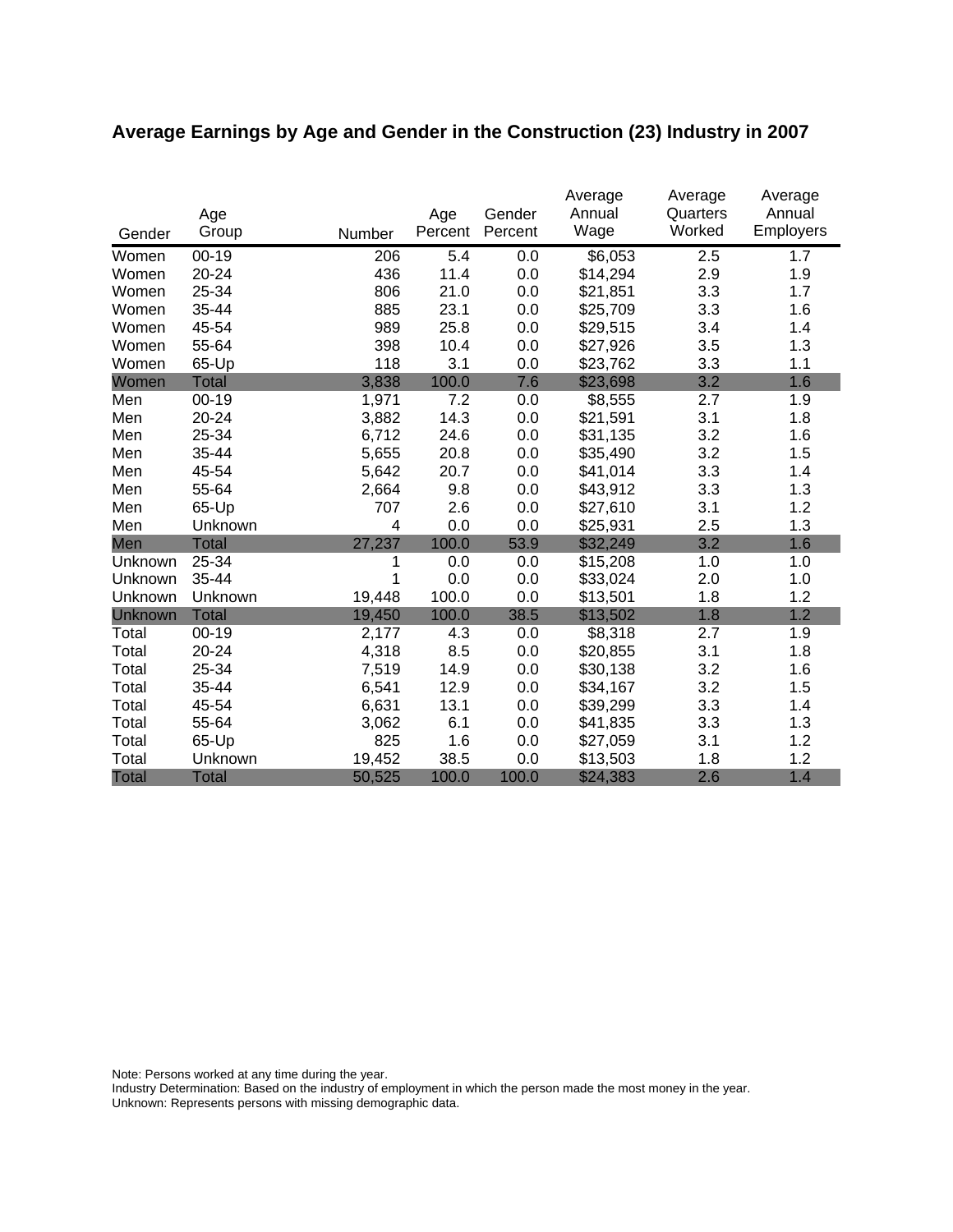## **Average Earnings by Age and Gender in the Manufacturing (31, 32, 33) Industry in 2007**

|                |              |        |         |         | Average  | Average  | Average          |
|----------------|--------------|--------|---------|---------|----------|----------|------------------|
|                | Age          |        | Age     | Gender  | Annual   | Quarters | Annual           |
| Gender         | Group        | Number | Percent | Percent | Wage     | Worked   | <b>Employers</b> |
| Women          | 00-19        | 224    | 7.9     | 0.0     | \$5,666  | 2.9      | 1.9              |
| Women          | 20-24        | 300    | 10.6    | 0.0     | \$12,996 | 3.1      | 1.9              |
| Women          | 25-34        | 526    | 18.5    | 0.0     | \$20,219 | 3.4      | 1.7              |
| Women          | 35-44        | 590    | 20.8    | 0.0     | \$28,063 | 3.5      | 1.5              |
| Women          | 45-54        | 726    | 25.5    | 0.0     | \$29,432 | 3.6      | 1.4              |
| Women          | 55-64        | 380    | 13.4    | 0.0     | \$27,801 | 3.6      | 1.3              |
| Women          | 65-Up        | 97     | 3.4     | 0.0     | \$19,810 | 3.5      | 1.1              |
| Women          | Total        | 2,843  | 100.0   | 21.2    | \$23,290 | 3.4      | 1.5              |
| Men            | $00 - 19$    | 444    | 4.7     | 0.0     | \$7,091  | 2.7      | 1.8              |
| Men            | $20 - 24$    | 1,000  | 10.7    | 0.0     | \$23,905 | 3.3      | 1.7              |
| Men            | 25-34        | 1,956  | 20.9    | 0.0     | \$37,634 | 3.5      | 1.5              |
| Men            | 35-44        | 1,889  | 20.2    | 0.0     | \$47,894 | 3.6      | 1.4              |
| Men            | 45-54        | 2,304  | 24.6    | 0.0     | \$55,425 | 3.7      | 1.2              |
| Men            | 55-64        | 1,462  | 15.6    | 0.0     | \$55,157 | 3.7      | 1.1              |
| Men            | 65-Up        | 308    | 3.3     | 0.0     | \$40,345 | 3.3      | 1.1              |
| Men            | <b>Total</b> | 9,363  | 100.0   | 69.7    | \$43,992 | 3.5      | 1.4              |
| Unknown        | Unknown      | 1,225  | 100.0   | 0.0     | \$11,780 | 2.1      | 1.3              |
| <b>Unknown</b> | <b>Total</b> | 1,225  | 100.0   | 9.1     | \$11,780 | 2.1      | 1.3              |
| Total          | $00 - 19$    | 668    | 5.0     | 0.0     | \$6,614  | 2.8      | 1.8              |
| Total          | 20-24        | 1,300  | 9.7     | 0.0     | \$21,388 | 3.2      | 1.8              |
| Total          | 25-34        | 2,482  | 18.5    | 0.0     | \$33,943 | 3.5      | 1.5              |
| Total          | 35-44        | 2,479  | 18.5    | 0.0     | \$43,174 | 3.6      | 1.4              |
| Total          | 45-54        | 3,030  | 22.6    | 0.0     | \$49,197 | 3.7      | 1.3              |
| Total          | 55-64        | 1,842  | 13.7    | 0.0     | \$49,514 | 3.7      | 1.2              |
| Total          | 65-Up        | 405    | 3.0     | 0.0     | \$35,427 | 3.4      | 1.1              |
| Total          | Unknown      | 1,225  | 9.1     | 0.0     | \$11,780 | 2.1      | 1.3              |
| <b>Total</b>   | <b>Total</b> | 13,431 | 100.0   | 100.0   | \$36,672 | 3.4      | 1.4              |

Note: Persons worked at any time during the year.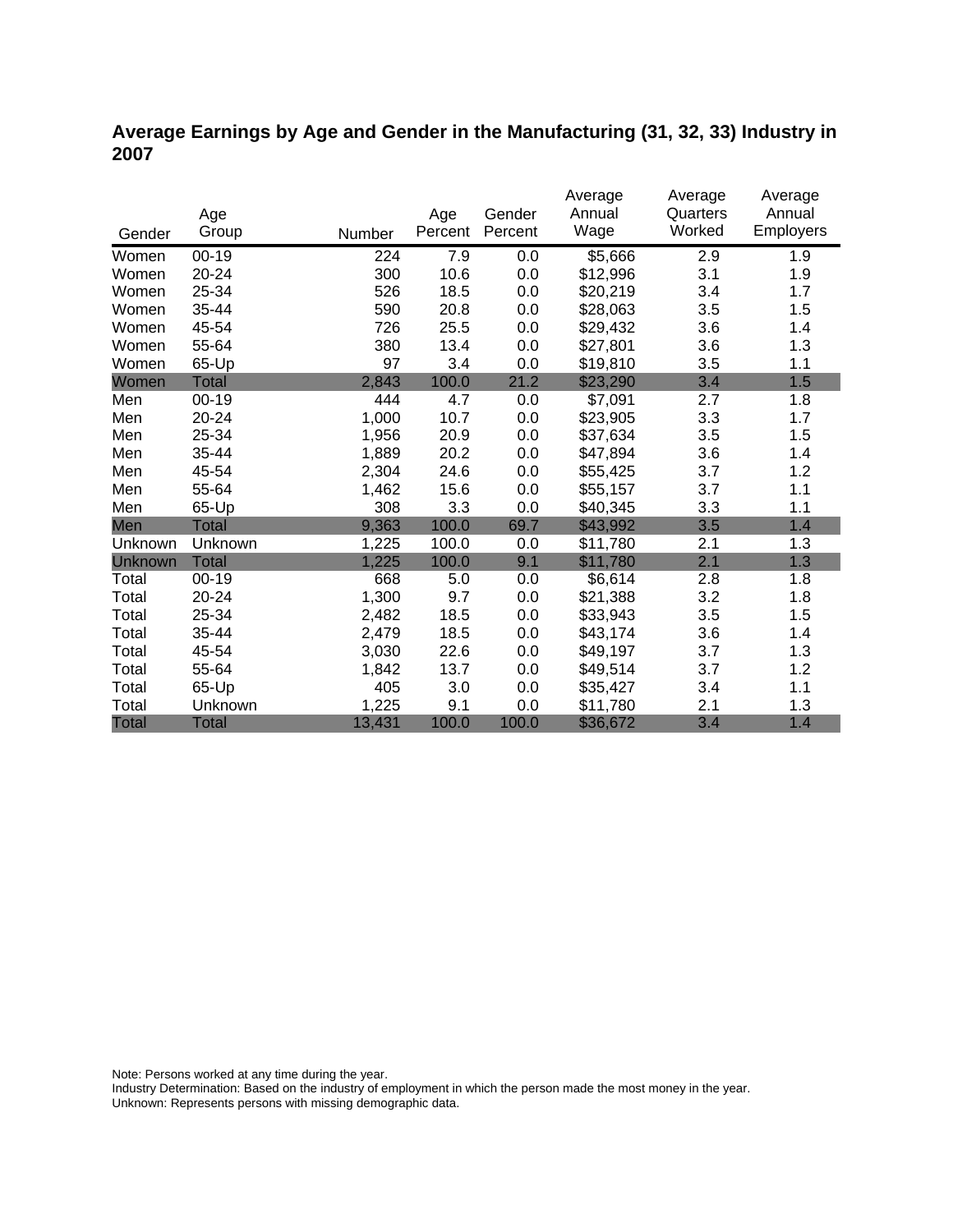#### **Average Earnings by Age and Gender in the Wholesale Trade, Transportation, & Utilities (22, 42, 48, 49) Industry in 2007**

|              |              |                |         |         | Average  | Average  | Average   |
|--------------|--------------|----------------|---------|---------|----------|----------|-----------|
|              | Age          |                | Age     | Gender  | Annual   | Quarters | Annual    |
| Gender       | Group        | Number         | Percent | Percent | Wage     | Worked   | Employers |
| Women        | $00 - 19$    | 202            | 3.9     | 0.0     | \$7,163  | 3.0      | 1.9       |
| Women        | 20-24        | 515            | 9.9     | 0.0     | \$16,163 | 3.3      | 2.0       |
| Women        | 25-34        | 1,046          | 20.1    | 0.0     | \$24,646 | 3.5      | 1.6       |
| Women        | 35-44        | 1,235          | 23.7    | 0.0     | \$29,048 | 3.5      | 1.5       |
| Women        | 45-54        | 1,434          | 27.5    | 0.0     | \$33,235 | 3.6      | 1.4       |
| Women        | 55-64        | 620            | 11.9    | 0.0     | \$32,609 | 3.6      | 1.3       |
| Women        | 65-Up        | 164            | 3.1     | 0.0     | \$18,260 | 3.4      | 1.2       |
| Women        | Total        | 5,216          | 100.0   | 21.1    | \$27,281 | 3.5      | 1.5       |
| Men          | $00 - 19$    | 605            | 3.5     | 0.0     | \$9,445  | 2.9      | 1.9       |
| Men          | 20-24        | 1,457          | 8.5     | 0.0     | \$25,997 | 3.3      | 1.8       |
| Men          | 25-34        | 3,411          | 20.0    | 0.0     | \$42,394 | 3.6      | 1.5       |
| Men          | 35-44        | 3,459          | 20.3    | 0.0     | \$51,412 | 3.6      | 1.4       |
| Men          | 45-54        | 4,598          | 27.0    | 0.0     | \$58,684 | 3.7      | 1.3       |
| Men          | 55-64        | 2,783          | 16.3    | 0.0     | \$54,829 | 3.6      | 1.2       |
| Men          | 65-Up        | 734            | 4.3     | 0.0     | \$29,618 | 3.4      | 1.2       |
| Men          | Unknown      | $\overline{2}$ | 0.0     | 0.0     | \$9,298  | 2.5      | 1.5       |
| Men          | <b>Total</b> | 17,049         | 100.0   | 69.1    | \$47,523 | 3.6      | 1.4       |
| Unknown      | Unknown      | 2,425          | 100.0   | 0.0     | \$18,387 | 2.2      | 1.2       |
| Unknown      | <b>Total</b> | 2,425          | 100.0   | 9.8     | \$18,387 | 2.2      | 1.2       |
| Total        | $00 - 19$    | 807            | 3.3     | 0.0     | \$8,874  | 3.0      | 1.9       |
| Total        | 20-24        | 1,972          | 8.0     | 0.0     | \$23,429 | 3.3      | 1.9       |
| Total        | 25-34        | 4,457          | 18.1    | 0.0     | \$38,229 | 3.5      | 1.6       |
| Total        | 35-44        | 4,694          | 19.0    | 0.0     | \$45,528 | 3.6      | 1.4       |
| Total        | 45-54        | 6,032          | 24.4    | 0.0     | \$52,634 | 3.7      | 1.3       |
| Total        | 55-64        | 3,403          | 13.8    | 0.0     | \$50,781 | 3.6      | 1.2       |
| Total        | 65-Up        | 898            | 3.6     | 0.0     | \$27,544 | 3.4      | 1.2       |
| Total        | Unknown      | 2,427          | 9.8     | 0.0     | \$18,379 | 2.2      | 1.2       |
| <b>Total</b> | <b>Total</b> | 24,690         | 100.0   | 100.0   | \$40,385 | 3.4      | 1.4       |

Note: Persons worked at any time during the year.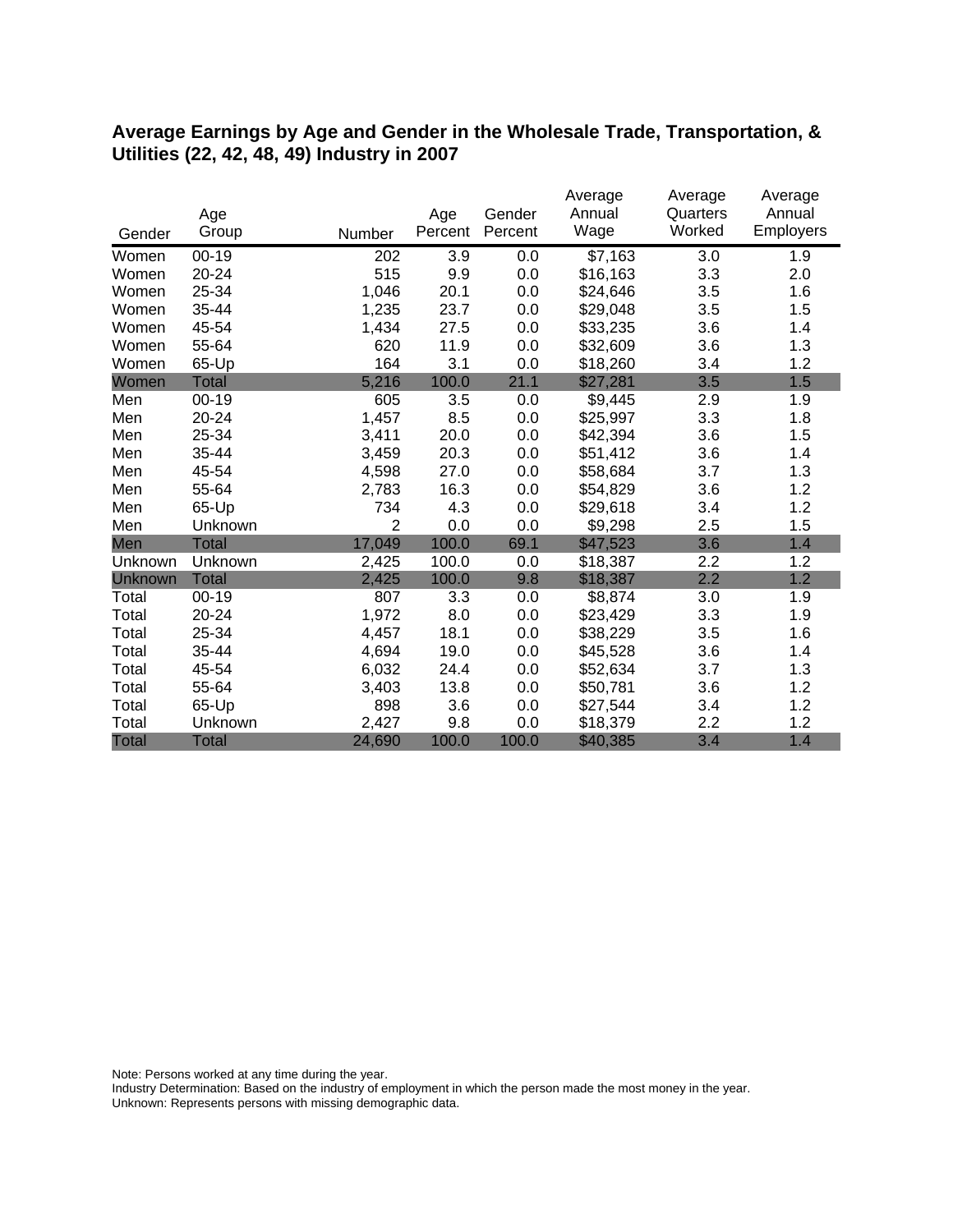# **Average Earnings by Age and Gender in the Retail Trade (44, 45) Industry in 2007**

|              |              |        |         |         | Average  | Average  | Average   |
|--------------|--------------|--------|---------|---------|----------|----------|-----------|
|              | Age          |        | Age     | Gender  | Annual   | Quarters | Annual    |
| Gender       | Group        | Number | Percent | Percent | Wage     | Worked   | Employers |
| Women        | $00 - 19$    | 3,337  | 15.2    | 0.0     | \$4,673  | 2.8      | 1.9       |
| Women        | 20-24        | 3,321  | 15.1    | 0.0     | \$10,425 | 3.1      | 1.9       |
| Women        | 25-34        | 4,022  | 18.3    | 0.0     | \$15,357 | 3.2      | 1.7       |
| Women        | 35-44        | 3,467  | 15.8    | 0.0     | \$18,979 | 3.3      | 1.6       |
| Women        | 45-54        | 4,215  | 19.2    | 0.0     | \$20,603 | 3.5      | 1.4       |
| Women        | 55-64        | 2,602  | 11.9    | 0.0     | \$18,865 | 3.5      | 1.2       |
| Women        | 65-Up        | 984    | 4.5     | 0.0     | \$11,510 | 3.3      | 1.2       |
| Women        | <b>Total</b> | 21,948 | 100.0   | 48.2    | \$14,809 | 3.2      | 1.6       |
| Men          | $00 - 19$    | 3,112  | 18.2    | 0.0     | \$5,374  | 2.8      | 1.8       |
| Men          | 20-24        | 2,657  | 15.6    | 0.0     | \$13,947 | 3.1      | 1.9       |
| Men          | 25-34        | 3,382  | 19.8    | 0.0     | \$26,941 | 3.4      | 1.7       |
| Men          | 35-44        | 2,613  | 15.3    | 0.0     | \$35,278 | 3.5      | 1.5       |
| Men          | 45-54        | 2,585  | 15.1    | 0.0     | \$39,625 | 3.6      | 1.3       |
| Men          | 55-64        | 1,842  | 10.8    | 0.0     | \$36,587 | 3.5      | 1.2       |
| Men          | 65-Up        | 873    | 5.1     | 0.0     | \$15,654 | 3.3      | 1.2       |
| Men          | Unknown      | 5      | 0.0     | 0.0     | \$27,854 | 2.6      | 1.2       |
| Men          | <b>Total</b> | 17,069 | 100.0   | 37.5    | \$24,648 | 3.3      | 1.6       |
| Unknown      | $00 - 19$    | 1      | 0.0     | 0.0     | \$889    | 1.0      | 1.0       |
| Unknown      | 20-24        | 1      | 0.0     | 0.0     | \$13,222 | 2.0      | 2.0       |
| Unknown      | 25-34        | 1      | 0.0     | 0.0     | \$1,902  | 1.0      | 1.0       |
| Unknown      | Unknown      | 6,510  | 100.0   | 0.0     | \$7,235  | 2.0      | 1.3       |
| Unknown      | <b>Total</b> | 6,513  | 100.0   | 14.3    | \$7,234  | 2.0      | 1.3       |
| Total        | $00 - 19$    | 6,450  | 14.2    | 0.0     | \$5,010  | 2.8      | 1.8       |
| Total        | 20-24        | 5,979  | 13.1    | 0.0     | \$11,991 | 3.1      | 1.9       |
| Total        | 25-34        | 7,405  | 16.3    | 0.0     | \$20,646 | 3.2      | 1.7       |
| Total        | 35-44        | 6,080  | 13.4    | 0.0     | \$25,984 | 3.4      | 1.5       |
| Total        | 45-54        | 6,800  | 14.9    | 0.0     | \$27,834 | 3.5      | 1.4       |
| Total        | 55-64        | 4,444  | 9.8     | 0.0     | \$26,211 | 3.5      | 1.2       |
| Total        | 65-Up        | 1,857  | 4.1     | 0.0     | \$13,458 | 3.3      | 1.2       |
| Total        | Unknown      | 6,515  | 14.3    | 0.0     | \$7,250  | 2.0      | 1.3       |
| <b>Total</b> | <b>Total</b> | 45,530 | 100.0   | 100.0   | \$17,414 | 3.1      | 1.5       |

Note: Persons worked at any time during the year.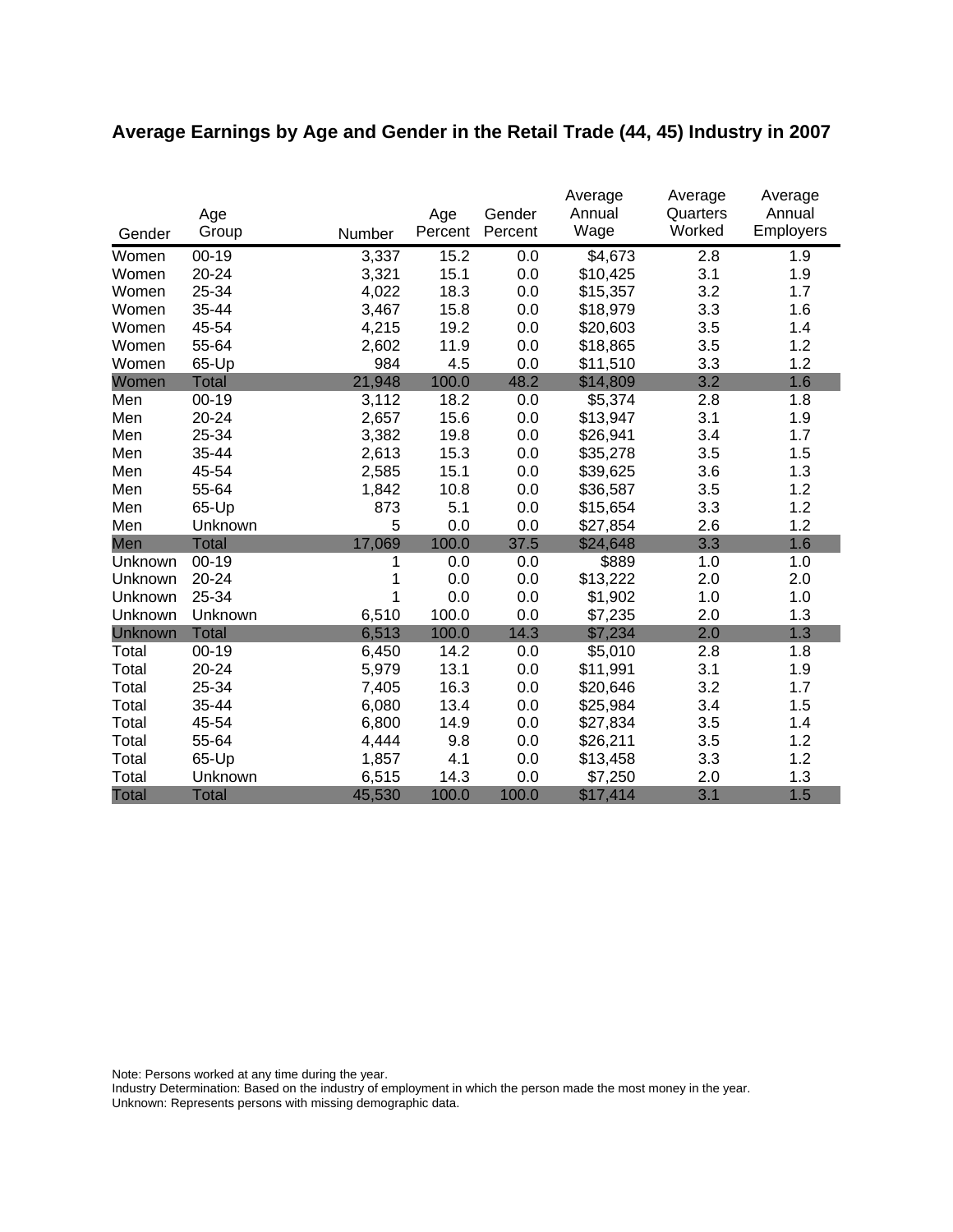# **Average Earnings by Age and Gender in the Information (51) Industry in 2007**

|              | Age          |        | Age     | Gender  | Average<br>Annual | Average<br>Quarters | Average<br>Annual |
|--------------|--------------|--------|---------|---------|-------------------|---------------------|-------------------|
| Gender       | Group        | Number | Percent | Percent | Wage              | Worked              | <b>Employers</b>  |
| Women        | $00 - 19$    | 262    | 10.6    | 0.0     | \$3,654           | 2.9                 | 1.6               |
| Women        | 20-24        | 192    | 7.7     | 0.0     | \$13,443          | 3.2                 | 1.7               |
| Women        | 25-34        | 530    | 21.4    | 0.0     | \$21,835          | 3.5                 | 1.5               |
| Women        | 35-44        | 441    | 17.8    | 0.0     | \$27,620          | 3.6                 | 1.3               |
| Women        | 45-54        | 553    | 22.3    | 0.0     | \$30,724          | 3.7                 | 1.3               |
| Women        | 55-64        | 393    | 15.8    | 0.0     | \$27,916          | 3.7                 | 1.2               |
| Women        | 65-Up        | 109    | 4.4     | 0.0     | \$14,355          | 3.5                 | 1.2               |
| Women        | <b>Total</b> | 2,480  | 100.0   | 46.0    | \$22,910          | 3.5                 | 1.4               |
| Men          | $00 - 19$    | 247    | 10.0    | 0.0     | \$3,725           | 2.8                 | 1.5               |
| Men          | 20-24        | 249    | 10.1    | 0.0     | \$17,224          | 3.2                 | 1.5               |
| Men          | 25-34        | 548    | 22.1    | 0.0     | \$32,410          | 3.5                 | 1.4               |
| Men          | 35-44        | 504    | 20.3    | 0.0     | \$47,287          | 3.7                 | 1.3               |
| Men          | 45-54        | 506    | 20.4    | 0.0     | \$51,052          | 3.6                 | 1.2               |
| Men          | 55-64        | 349    | 14.1    | 0.0     | \$51,485          | 3.7                 | 1.2               |
| Men          | 65-Up        | 74     | 3.0     | 0.0     | \$26,856          | 3.3                 | 1.2               |
| Men          | <b>Total</b> | 2,477  | 100.0   | 46.0    | \$37,380          | 3.5                 | 1.3               |
| Unknown      | Unknown      | 433    | 100.0   | 0.0     | \$14,891          | 2.3                 | 1.2               |
| Unknown      | <b>Total</b> | 433    | 100.0   | 8.0     | \$14,891          | 2.3                 | 1.2               |
| Total        | $00 - 19$    | 509    | 9.4     | 0.0     | \$3,688           | 2.9                 | 1.6               |
| Total        | 20-24        | 441    | 8.2     | 0.0     | \$15,578          | 3.2                 | 1.6               |
| Total        | 25-34        | 1,078  | 20.0    | 0.0     | \$27,211          | 3.5                 | 1.4               |
| Total        | 35-44        | 945    | 17.5    | 0.0     | \$38,109          | 3.7                 | 1.3               |
| Total        | 45-54        | 1,059  | 19.6    | 0.0     | \$40,437          | 3.7                 | 1.3               |
| Total        | 55-64        | 742    | 13.8    | 0.0     | \$39,001          | 3.7                 | 1.2               |
| Total        | 65-Up        | 183    | 3.4     | 0.0     | \$19,410          | 3.4                 | 1.2               |
| Total        | Unknown      | 433    | 8.0     | 0.0     | \$14,891          | 2.3                 | 1.2               |
| <b>Total</b> | <b>Total</b> | 5,390  | 100.0   | 100.0   | \$28,916          | 3.4                 | 1.3               |

Note: Persons worked at any time during the year.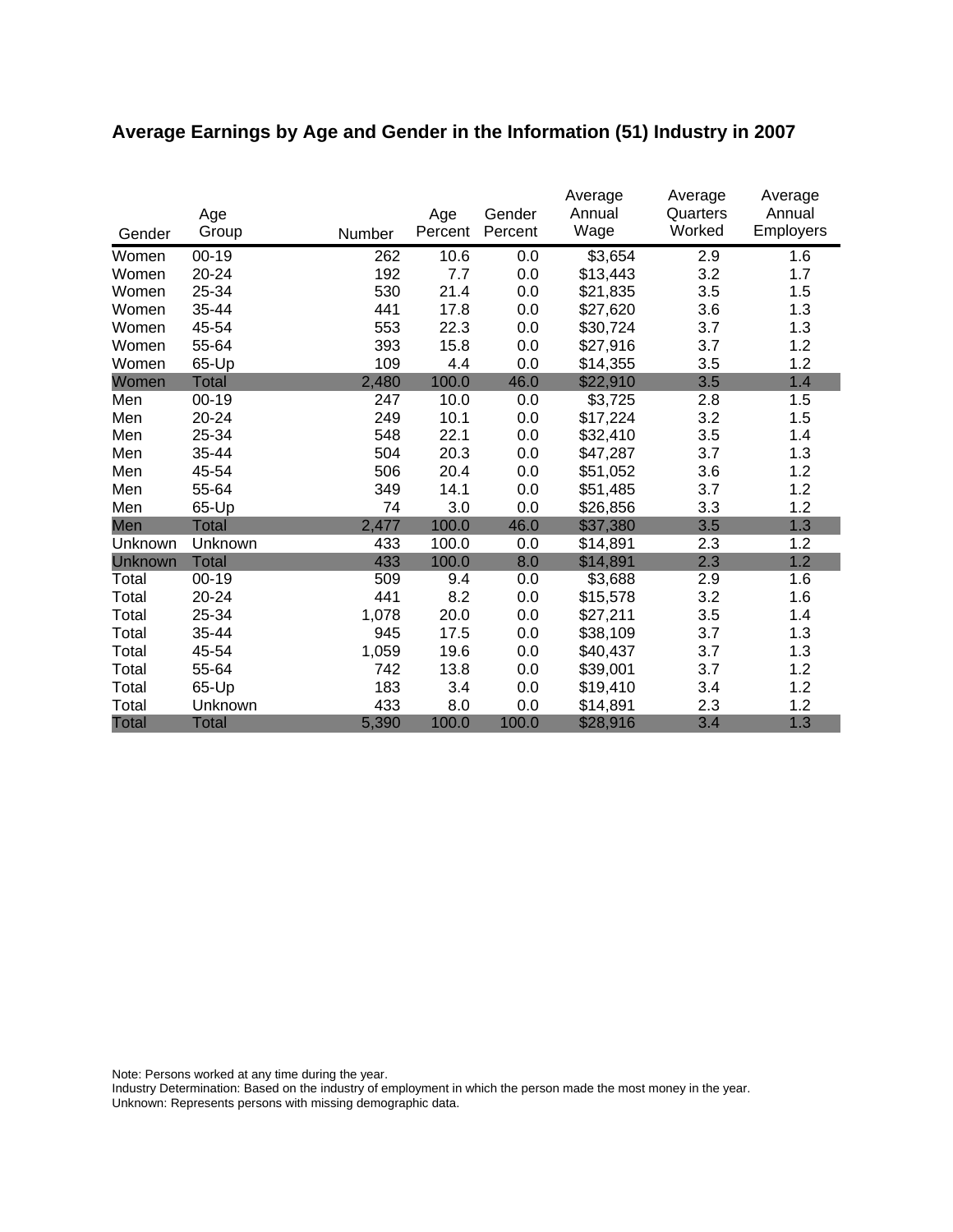### **Average Earnings by Age and Gender in the Financial Activities (52, 53) Industry in 2007**

|              |              |                |         |         | Average             | Average  | Average          |
|--------------|--------------|----------------|---------|---------|---------------------|----------|------------------|
|              | Age          |                | Age     | Gender  | Annual              | Quarters | Annual           |
| Gender       | Group        | Number         | Percent | Percent | Wage                | Worked   | <b>Employers</b> |
| Women        | $00 - 19$    | 341            | 4.2     | 0.0     | $\overline{$}5,840$ | 3.0      | 2.0              |
| Women        | 20-24        | 965            | 12.0    | 0.0     | \$15,122            | 3.3      | 1.8              |
| Women        | 25-34        | 1,773          | 22.0    | 0.0     | \$24,662            | 3.5      | 1.5              |
| Women        | 35-44        | 1,553          | 19.3    | 0.0     | \$31,584            | 3.6      | 1.4              |
| Women        | 45-54        | 2,014          | 25.0    | 0.0     | \$34,703            | 3.7      | 1.3              |
| Women        | 55-64        | 1,106          | 13.7    | 0.0     | \$30,773            | 3.7      | 1.2              |
| Women        | 65-Up        | 293            | 3.6     | 0.0     | \$16,102            | 3.5      | 1.1              |
| Women        | <b>Total</b> | 8,045          | 100.0   | 60.1    | \$27,098            | 3.6      | 1.4              |
| Men          | $00 - 19$    | 242            | 5.6     | 0.0     | \$8,097             | 2.7      | 1.7              |
| Men          | 20-24        | 393            | 9.1     | 0.0     | \$22,826            | 3.2      | 1.9              |
| Men          | 25-34        | 977            | 22.6    | 0.0     | \$44,027            | 3.5      | 1.5              |
| Men          | 35-44        | 822            | 19.0    | 0.0     | \$60,371            | 3.6      | 1.4              |
| Men          | 45-54        | 908            | 21.0    | 0.0     | \$72,371            | 3.6      | 1.2              |
| Men          | 55-64        | 712            | 16.5    | 0.0     | \$70,259            | 3.5      | 1.2              |
| Men          | 65-Up        | 268            | 6.2     | 0.0     | \$55,071            | 3.3      | 1.2              |
| Men          | Unknown      | $\overline{2}$ | 0.0     | 0.0     | \$44,419            | 2.5      | 1.0              |
| Men          | <b>Total</b> | 4,324          | 100.0   | 32.3    | \$54,152            | 3.5      | 1.4              |
| Unknown      | Unknown      | 1,016          | 100.0   | 0.0     | \$16,542            | 2.2      | 1.2              |
| Unknown      | <b>Total</b> | 1,016          | 100.0   | 7.6     | \$16,542            | 2.2      | 1.2              |
| Total        | $00 - 19$    | 583            | 4.4     | 0.0     | \$6,777             | 2.9      | 1.9              |
| Total        | 20-24        | 1,358          | 10.1    | 0.0     | \$17,351            | 3.3      | 1.8              |
| Total        | 25-34        | 2,750          | 20.5    | 0.0     | \$31,542            | 3.5      | 1.5              |
| Total        | 35-44        | 2,375          | 17.7    | 0.0     | \$41,547            | 3.6      | 1.4              |
| Total        | 45-54        | 2,922          | 21.8    | 0.0     | \$46,408            | 3.7      | 1.3              |
| Total        | 55-64        | 1,818          | 13.6    | 0.0     | \$46,237            | 3.6      | 1.2              |
| Total        | 65-Up        | 561            | 4.2     | 0.0     | \$34,718            | 3.4      | 1.1              |
| Total        | Unknown      | 1,018          | 7.6     | 0.0     | \$16,596            | 2.2      | 1.2              |
| <b>Total</b> | <b>Total</b> | 13,385         | 100.0   | 100.0   | \$35,037            | 3.4      | 1.4              |

Note: Persons worked at any time during the year.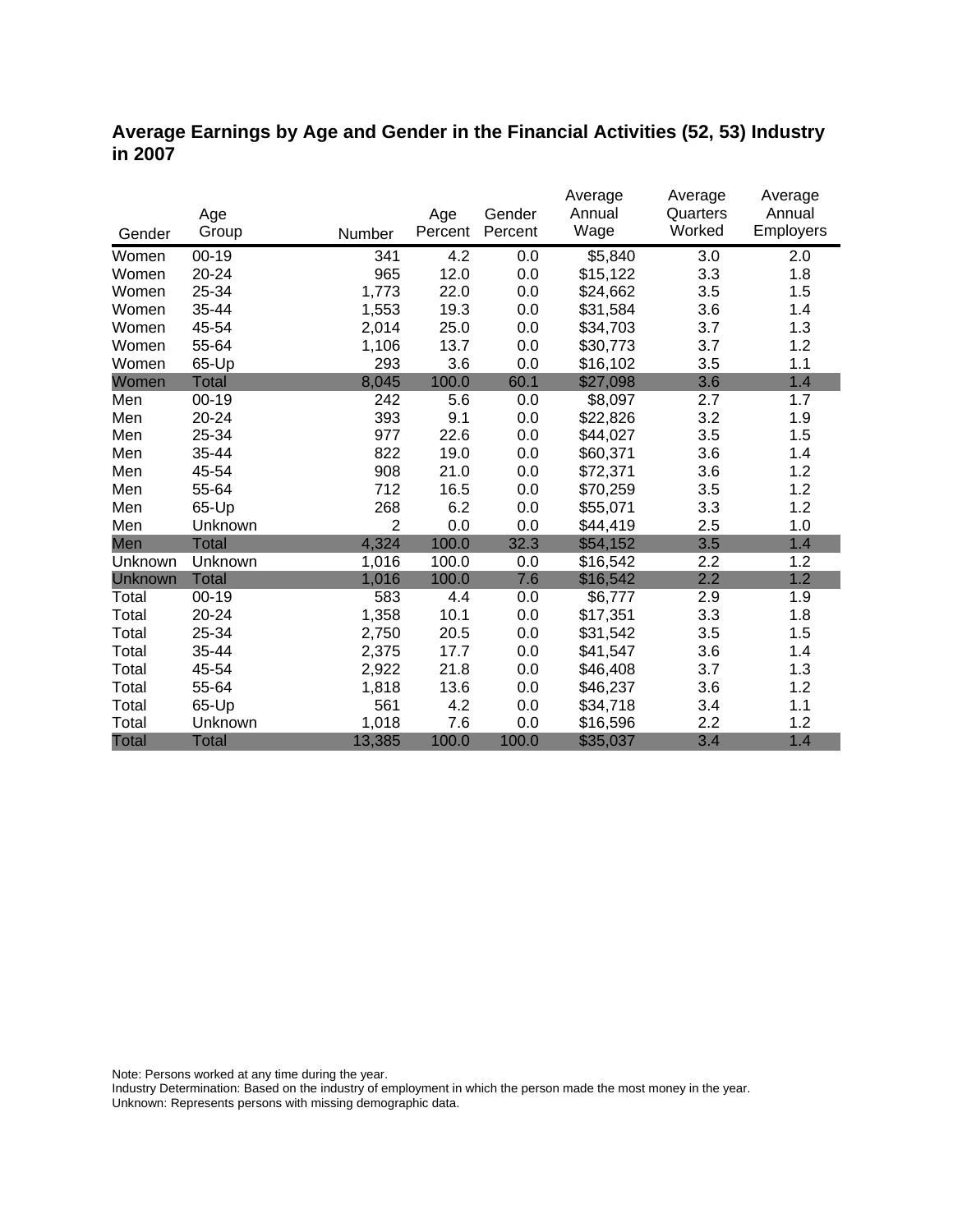## **Average Earnings by Age and Gender in the Professional & Business Services (54, 55, 56) Industry in 2007**

|              |              |                |         |         | Average  | Average  | Average   |
|--------------|--------------|----------------|---------|---------|----------|----------|-----------|
|              | Age          |                | Age     | Gender  | Annual   | Quarters | Annual    |
| Gender       | Group        | Number         | Percent | Percent | Wage     | Worked   | Employers |
| Women        | $00 - 19$    | 646            | 6.7     | 0.0     | \$4,167  | 2.6      | 1.8       |
| Women        | 20-24        | 1,155          | 12.0    | 0.0     | \$11,910 | 3.0      | 1.9       |
| Women        | 25-34        | 2,225          | 23.0    | 0.0     | \$21,524 | 3.2      | 1.6       |
| Women        | 35-44        | 1,917          | 19.8    | 0.0     | \$26,403 | 3.4      | 1.6       |
| Women        | 45-54        | 2,186          | 22.6    | 0.0     | \$27,227 | 3.4      | 1.4       |
| Women        | 55-64        | 1,170          | 12.1    | 0.0     | \$24,718 | 3.4      | 1.3       |
| Women        | 65-Up        | 359            | 3.7     | 0.0     | \$12,935 | 3.1      | 1.3       |
| Women        | <b>Total</b> | 9,658          | 100.0   | 35.9    | \$21,540 | 3.2      | 1.6       |
| Men          | $00 - 19$    | 877            | 7.7     | 0.0     | \$6,086  | 2.5      | 1.7       |
| Men          | 20-24        | 1,466          | 12.9    | 0.0     | \$15,071 | 2.9      | 1.9       |
| Men          | 25-34        | 2,527          | 22.3    | 0.0     | \$32,883 | 3.2      | 1.6       |
| Men          | 35-44        | 2,034          | 18.0    | 0.0     | \$43,458 | 3.3      | 1.4       |
| Men          | 45-54        | 2,241          | 19.8    | 0.0     | \$54,356 | 3.3      | 1.3       |
| Men          | 55-64        | 1,556          | 13.7    | 0.0     | \$55,040 | 3.3      | 1.2       |
| Men          | 65-Up        | 616            | 5.4     | 0.0     | \$38,583 | 3.1      | 1.2       |
| Men          | Unknown      | 4              | 0.0     | 0.0     | \$11,344 | 1.8      | 2.3       |
| Men          | <b>Total</b> | 11,321         | 100.0   | 42.1    | \$37,999 | 3.2      | 1.5       |
| Unknown      | 25-34        | 1              | 0.0     | 0.0     | \$12,547 | 1.0      | 1.0       |
| Unknown      | 35-44        | 1              | 0.0     | 0.0     | \$2,030  | 1.0      | 1.0       |
| Unknown      | 45-54        | $\overline{2}$ | 0.0     | 0.0     | \$19,656 | 3.5      | 1.0       |
| Unknown      | Unknown      | 5,930          | 99.9    | 0.0     | \$11,035 | 1.8      | 1.2       |
| Unknown      | <b>Total</b> | 5,934          | 100.0   | 22.0    | \$11,037 | 1.8      | 1.2       |
| Total        | $00 - 19$    | 1,523          | 5.7     | 0.0     | \$5,272  | 2.5      | 1.7       |
| Total        | 20-24        | 2,621          | 9.7     | 0.0     | \$13,678 | 2.9      | 1.9       |
| Total        | 25-34        | 4,753          | 17.7    | 0.0     | \$27,561 | 3.2      | 1.6       |
| Total        | 35-44        | 3,952          | 14.7    | 0.0     | \$35,174 | 3.3      | 1.5       |
| Total        | 45-54        | 4,429          | 16.5    | 0.0     | \$40,951 | 3.4      | 1.4       |
| Total        | 55-64        | 2,726          | 10.1    | 0.0     | \$42,026 | 3.3      | 1.3       |
| Total        | 65-Up        | 975            | 3.6     | 0.0     | \$29,139 | 3.1      | 1.3       |
| Total        | Unknown      | 5,934          | 22.0    | 0.0     | \$11,035 | 1.8      | 1.2       |
| <b>Total</b> | <b>Total</b> | 26,913         | 100.0   | 100.0   | \$26,148 | 2.9      | 1.5       |

Note: Persons worked at any time during the year.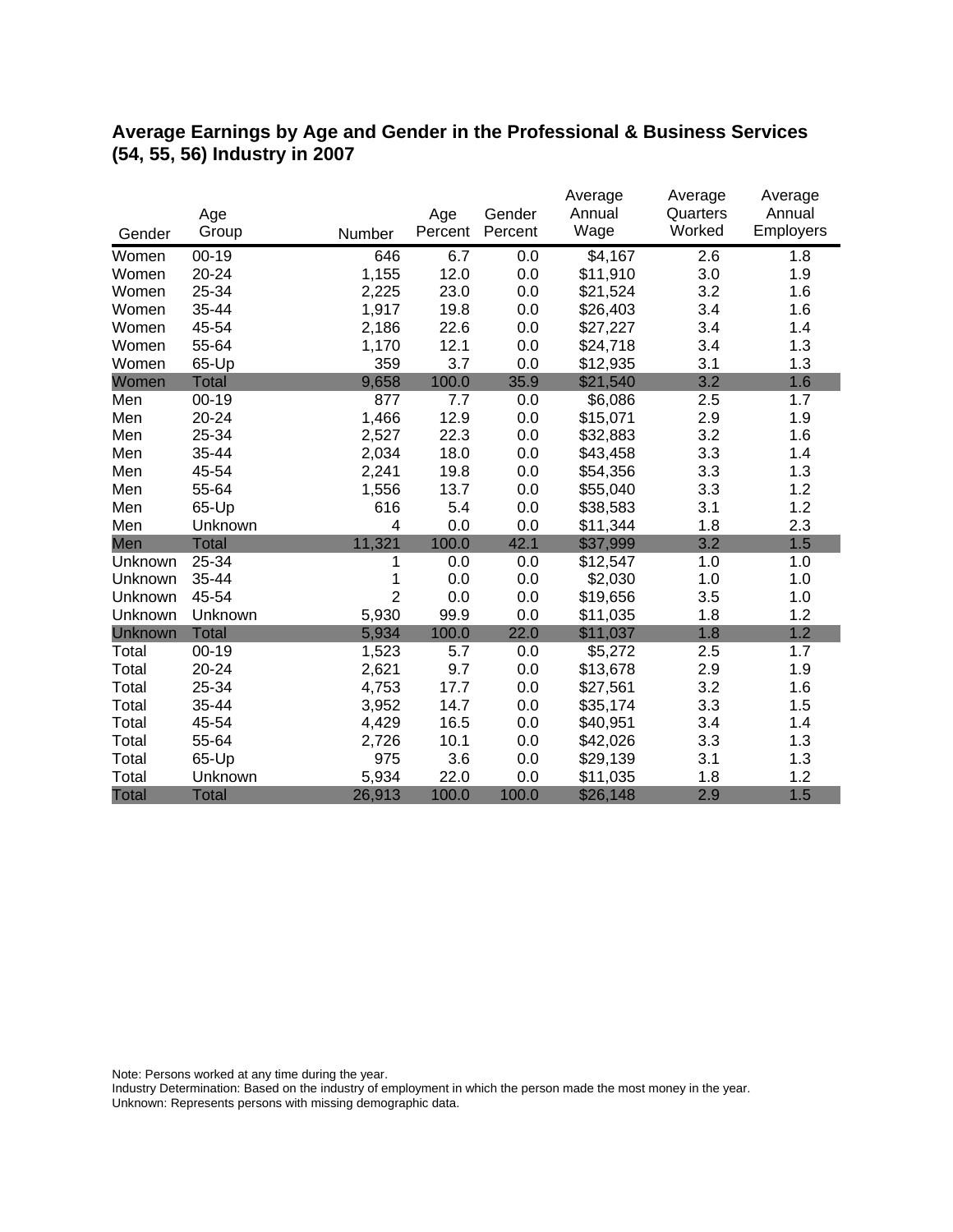## **Average Earnings by Age and Gender in the Educational Services (61) Industry in 2007**

|              |              |        |         |         | Average  | Average  | Average   |
|--------------|--------------|--------|---------|---------|----------|----------|-----------|
|              | Age          |        | Age     | Gender  | Annual   | Quarters | Annual    |
| Gender       | Group        | Number | Percent | Percent | Wage     | Worked   | Employers |
| Women        | $00 - 19$    | 494    | 2.4     | 0.0     | \$2,345  | 2.3      | 1.4       |
| Women        | 20-24        | 999    | 4.9     | 0.0     | \$11,502 | 2.8      | 1.6       |
| Women        | 25-34        | 3,432  | 16.7    | 0.0     | \$25,138 | 3.4      | 1.4       |
| Women        | 35-44        | 4,277  | 20.8    | 0.0     | \$29,878 | 3.6      | 1.3       |
| Women        | 45-54        | 6,184  | 30.1    | 0.0     | \$35,086 | 3.8      | 1.2       |
| Women        | 55-64        | 4,455  | 21.7    | 0.0     | \$35,057 | 3.7      | 1.2       |
| Women        | 65-Up        | 716    | 3.5     | 0.0     | \$14,800 | 3.2      | 1.1       |
| Women        | <b>Total</b> | 20,557 | 100.0   | 64.9    | \$29,696 | 3.5      | 1.3       |
| Men          | $00 - 19$    | 488    | 5.1     | 0.0     | \$2,542  | 2.3      | 1.3       |
| Men          | 20-24        | 475    | 5.0     | 0.0     | \$10,375 | 2.6      | 1.5       |
| Men          | 25-34        | 1,593  | 16.7    | 0.0     | \$30,556 | 3.3      | 1.3       |
| Men          | 35-44        | 1,829  | 19.2    | 0.0     | \$45,839 | 3.6      | 1.2       |
| Men          | 45-54        | 2,248  | 23.6    | 0.0     | \$50,701 | 3.7      | 1.2       |
| Men          | 55-64        | 2,232  | 23.5    | 0.0     | \$47,284 | 3.6      | 1.2       |
| Men          | 65-Up        | 649    | 6.8     | 0.0     | \$21,598 | 3.3      | 1.2       |
| Men          | Unknown      | 1      | 0.0     | 0.0     | \$15,921 | 4.0      | 1.0       |
| Men          | <b>Total</b> | 9,515  | 100.0   | 30.0    | \$39,121 | 3.4      | 1.2       |
| Unknown      | 20-24        | 1      | 0.1     | 0.0     | \$3,950  | 3.0      | 1.0       |
| Unknown      | 35-44        |        | 0.1     | 0.0     | \$4,149  | 1.0      | 1.0       |
| Unknown      | 65-Up        |        | 0.1     | 0.0     | \$37,272 | 3.0      | 1.0       |
| Unknown      | Unknown      | 1,598  | 99.8    | 0.0     | \$10,077 | 2.1      | 1.1       |
| Unknown      | <b>Total</b> | 1,601  | 100.0   | 5.1     | \$10,087 | 2.1      | 1.1       |
| Total        | $00 - 19$    | 982    | 3.1     | 0.0     | \$2,443  | 2.3      | 1.4       |
| Total        | 20-24        | 1,475  | 4.7     | 0.0     | \$11,134 | 2.7      | 1.6       |
| Total        | 25-34        | 5,025  | 15.9    | 0.0     | \$26,856 | 3.4      | 1.3       |
| Total        | 35-44        | 6,107  | 19.3    | 0.0     | \$34,654 | 3.6      | 1.3       |
| Total        | 45-54        | 8,432  | 26.6    | 0.0     | \$39,249 | 3.7      | 1.2       |
| Total        | 55-64        | 6,687  | 21.1    | 0.0     | \$39,138 | 3.6      | 1.2       |
| Total        | 65-Up        | 1,366  | 4.3     | 0.0     | \$18,046 | 3.2      | 1.2       |
| Total        | Unknown      | 1,599  | 5.0     | 0.0     | \$10,081 | 2.1      | 1.1       |
| <b>Total</b> | <b>Total</b> | 31,673 | 100.0   | 100.0   | \$31,536 | 3.4      | 1.3       |

Note: Persons worked at any time during the year.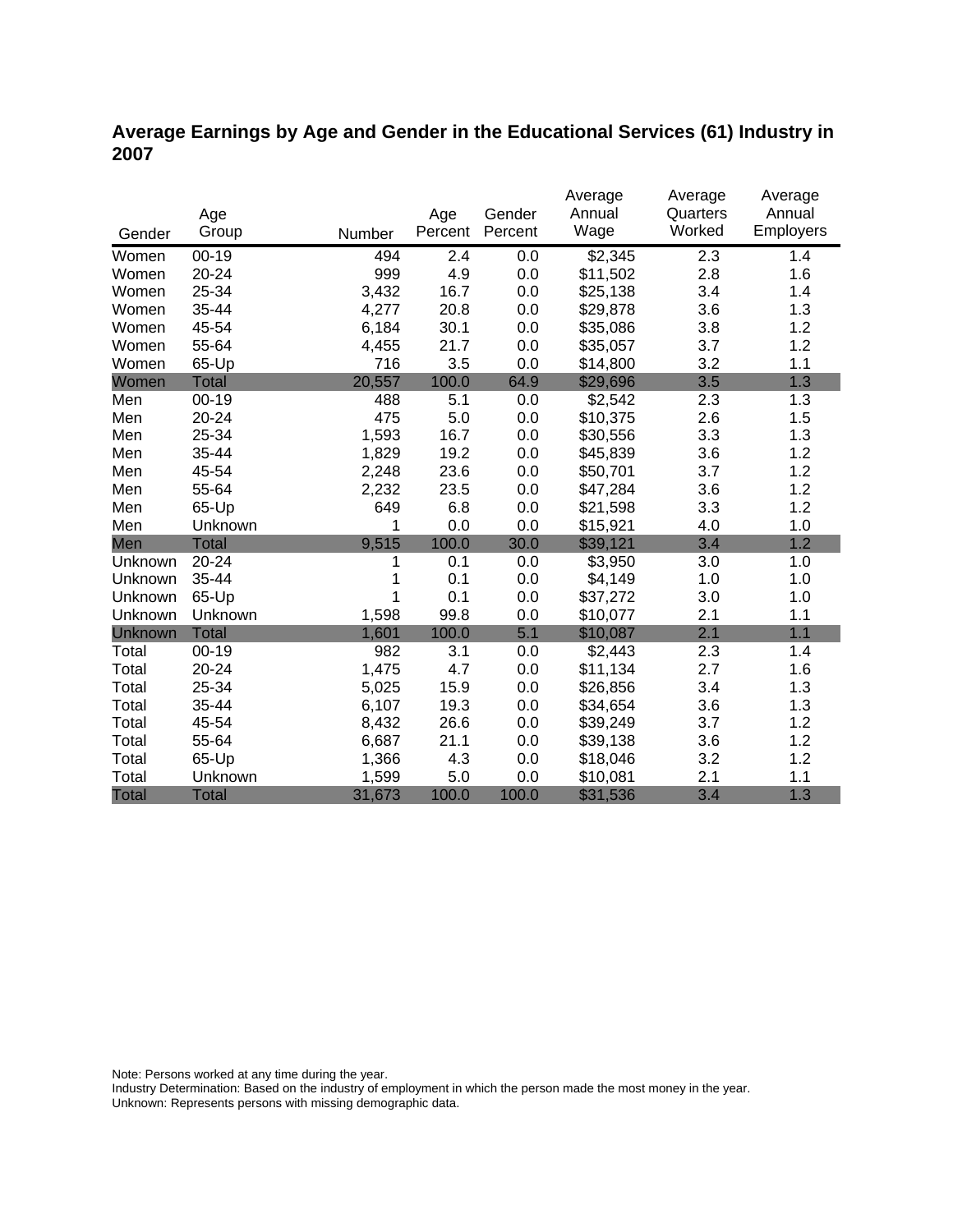## **Average Earnings by Age and Gender in the Health Care & Social Assistance (62) Industry in 2007**

|              |              |        |         |         | Average  | Average  | Average          |
|--------------|--------------|--------|---------|---------|----------|----------|------------------|
|              | Age          |        | Age     | Gender  | Annual   | Quarters | Annual           |
| Gender       | Group        | Number | Percent | Percent | Wage     | Worked   | <b>Employers</b> |
| Women        | $00-19$      | 1,165  | 4.7     | 0.0     | \$6,462  | 3.0      | 1.9              |
| Women        | 20-24        | 3,004  | 12.0    | 0.0     | \$13,949 | 3.3      | 1.8              |
| Women        | 25-34        | 5,600  | 22.5    | 0.0     | \$23,560 | 3.5      | 1.5              |
| Women        | 35-44        | 4,966  | 19.9    | 0.0     | \$31,844 | 3.6      | 1.4              |
| Women        | 45-54        | 5,819  | 23.3    | 0.0     | \$34,358 | 3.7      | 1.3              |
| Women        | 55-64        | 3,514  | 14.1    | 0.0     | \$31,214 | 3.7      | 1.2              |
| Women        | 65-Up        | 863    | 3.5     | 0.0     | \$17,615 | 3.5      | 1.2              |
| Women        | Total        | 24,931 | 100.0   | 76.8    | \$26,646 | 3.5      | 1.5              |
| Men          | $00 - 19$    | 306    | 5.5     | 0.0     | \$5,775  | 2.8      | 1.7              |
| Men          | 20-24        | 490    | 8.8     | 0.0     | \$13,793 | 3.2      | 1.8              |
| Men          | 25-34        | 1,066  | 19.2    | 0.0     | \$38,148 | 3.5      | 1.5              |
| Men          | 35-44        | 1,190  | 21.4    | 0.0     | \$81,326 | 3.6      | 1.4              |
| Men          | 45-54        | 1,240  | 22.3    | 0.0     | \$83,982 | 3.7      | 1.3              |
| Men          | 55-64        | 953    | 17.2    | 0.0     | \$77,601 | 3.6      | 1.2              |
| Men          | 65-Up        | 309    | 5.6     | 0.0     | \$48,575 | 3.4      | 1.2              |
| Men          | <b>Total</b> | 5,554  | 100.0   | 17.1    | \$61,050 | 3.5      | 1.4              |
| Unknown      | Unknown      | 1,993  | 100.0   | 0.0     | \$15,532 | 2.3      | 1.2              |
| Unknown      | <b>Total</b> | 1,993  | 100.0   | 6.1     | \$15,532 | 2.3      | 1.2              |
| Total        | $00 - 19$    | 1,471  | 4.5     | 0.0     | \$6,319  | 3.0      | 1.9              |
| Total        | 20-24        | 3,494  | 10.8    | 0.0     | \$13,927 | 3.3      | 1.8              |
| Total        | 25-34        | 6,666  | 20.5    | 0.0     | \$25,893 | 3.5      | 1.5              |
| Total        | 35-44        | 6,156  | 19.0    | 0.0     | \$41,409 | 3.6      | 1.4              |
| Total        | 45-54        | 7,059  | 21.7    | 0.0     | \$43,075 | 3.7      | 1.3              |
| Total        | 55-64        | 4,467  | 13.8    | 0.0     | \$41,110 | 3.7      | 1.2              |
| Total        | 65-Up        | 1,172  | 3.6     | 0.0     | \$25,777 | 3.5      | 1.2              |
| Total        | Unknown      | 1,993  | 6.1     | 0.0     | \$15,532 | 2.3      | 1.2              |
| <b>Total</b> | <b>Total</b> | 32,478 | 100.0   | 100.0   | \$31,848 | 3.5      | 1.4              |

Note: Persons worked at any time during the year.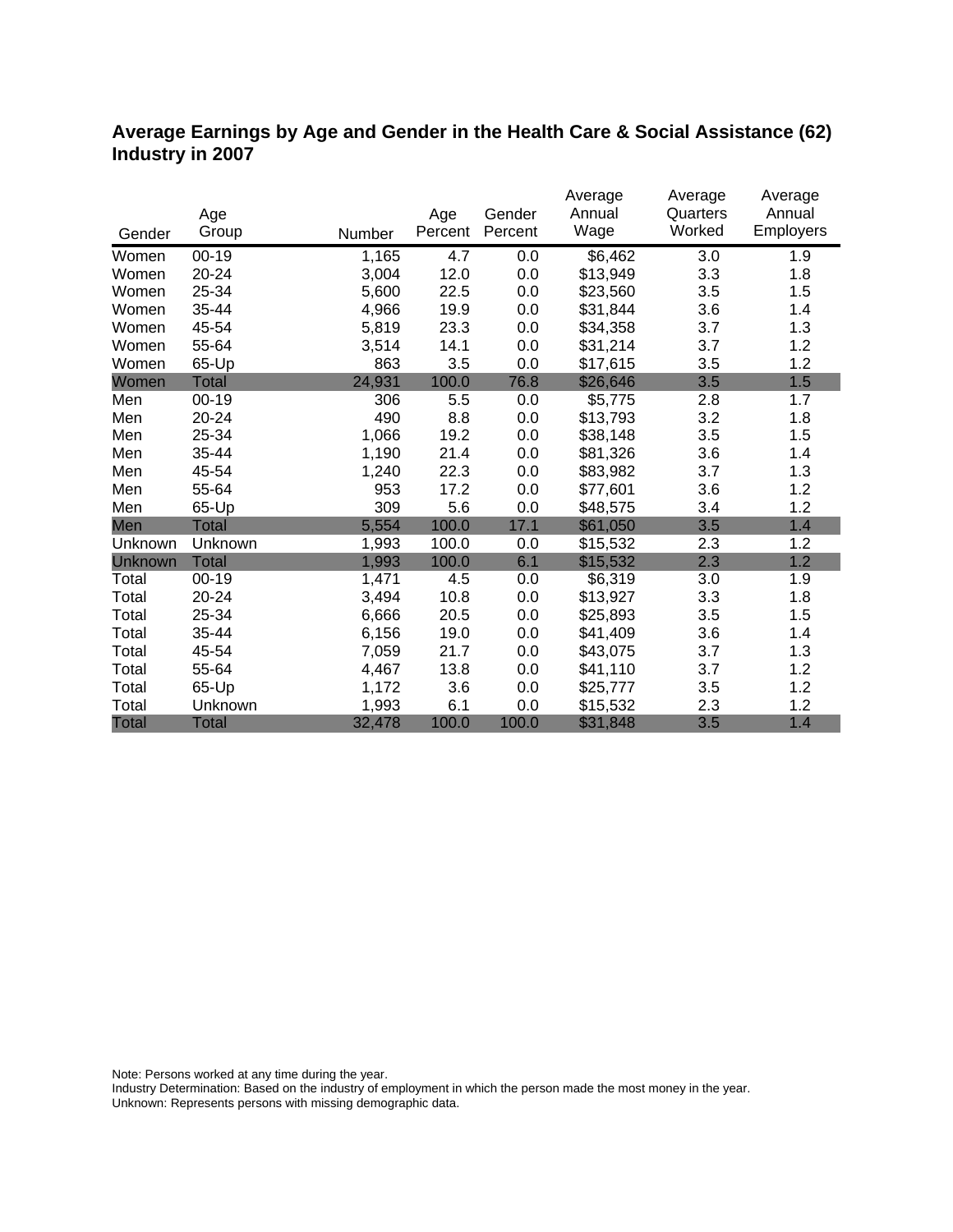## **Average Earnings by Age and Gender in the Leisure & Hospitality (71, 72) Industry in 2007**

|              |              |                |         |         | Average  | Average          | Average   |
|--------------|--------------|----------------|---------|---------|----------|------------------|-----------|
|              | Age          |                | Age     | Gender  | Annual   | Quarters         | Annual    |
| Gender       | Group        | Number         | Percent | Percent | Wage     | Worked           | Employers |
| Women        | $00 - 19$    | 5,736          | 26.3    | 0.0     | \$3,801  | $\overline{2.7}$ | 1.8       |
| Women        | 20-24        | 3,945          | 18.1    | 0.0     | \$8,389  | 3.0              | 2.0       |
| Women        | 25-34        | 4,304          | 19.7    | 0.0     | \$11,503 | 3.0              | 1.8       |
| Women        | 35-44        | 3,009          | 13.8    | 0.0     | \$14,100 | 3.2              | 1.7       |
| Women        | 45-54        | 2,747          | 12.6    | 0.0     | \$15,296 | 3.3              | 1.5       |
| Women        | 55-64        | 1,430          | 6.6     | 0.0     | \$13,871 | 3.3              | 1.3       |
| Women        | 65-Up        | 619            | 2.8     | 0.0     | \$10,026 | 3.1              | 1.2       |
| Women        | Unknown      | 3              | 0.0     | 0.0     | \$17,164 | 3.0              | 1.7       |
| Women        | <b>Total</b> | 21,793         | 100.0   | 40.2    | \$9,863  | 3.0              | 1.7       |
| Men          | $00 - 19$    | 4,449          | 28.6    | 0.0     | \$3,765  | 2.6              | 1.7       |
| Men          | 20-24        | 2,620          | 16.8    | 0.0     | \$9,565  | 2.9              | 2.0       |
| Men          | 25-34        | 3,246          | 20.9    | 0.0     | \$16,137 | 3.1              | 1.8       |
| Men          | 35-44        | 2,111          | 13.6    | 0.0     | \$21,142 | 3.2              | 1.6       |
| Men          | 45-54        | 1,641          | 10.5    | 0.0     | \$23,875 | 3.2              | 1.5       |
| Men          | 55-64        | 976            | 6.3     | 0.0     | \$24,450 | 3.2              | 1.3       |
| Men          | 65-Up        | 520            | 3.3     | 0.0     | \$14,330 | 3.0              | 1.2       |
| Men          | Unknown      | 3              | 0.0     | 0.0     | \$15,548 | 3.3              | 2.0       |
| Men          | <b>Total</b> | 15,566         | 100.0   | 28.7    | \$13,450 | 2.9              | 1.7       |
| Unknown      | $00-19$      | 1              | 0.0     | 0.0     | \$225    | 1.0              | 1.0       |
| Unknown      | 25-34        | $\overline{2}$ | 0.0     | 0.0     | \$12,995 | 3.0              | 1.5       |
| Unknown      | 35-44        | 1              | 0.0     | 0.0     | \$22,633 | 4.0              | 4.0       |
| Unknown      | 45-54        | 1              | 0.0     | 0.0     | \$1,261  | 1.0              | 1.0       |
| Unknown      | 55-64        | 1              | 0.0     | 0.0     | \$8,093  | 4.0              | 1.0       |
| Unknown      | Unknown      | 16,872         | 100.0   | 0.0     | \$5,460  | 2.0              | 1.3       |
| Unknown      | <b>Total</b> | 16,878         | 100.0   | 31.1    | \$5,461  | 2.0              | 1.3       |
| Total        | $00 - 19$    | 10,186         | 18.8    | 0.0     | \$3,785  | 2.6              | 1.8       |
| Total        | 20-24        | 6,565          | 12.1    | 0.0     | \$8,858  | 2.9              | 2.0       |
| Total        | 25-34        | 7,552          | 13.9    | 0.0     | \$13,495 | 3.1              | 1.8       |
| Total        | 35-44        | 5,121          | 9.4     | 0.0     | \$17,004 | 3.2              | 1.7       |
| Total        | 45-54        | 4,389          | 8.1     | 0.0     | \$18,500 | 3.2              | 1.5       |
| Total        | 55-64        | 2,407          | 4.4     | 0.0     | \$18,158 | 3.2              | 1.3       |
| Total        | 65-Up        | 1,139          | 2.1     | 0.0     | \$11,991 | 3.1              | 1.2       |
| Total        | Unknown      | 16,878         | 31.1    | 0.0     | \$5,464  | 2.0              | 1.3       |
| <b>Total</b> | <b>Total</b> | 54,237         | 100.0   | 100.0   | \$9,523  | 2.7              | 1.6       |

Note: Persons worked at any time during the year.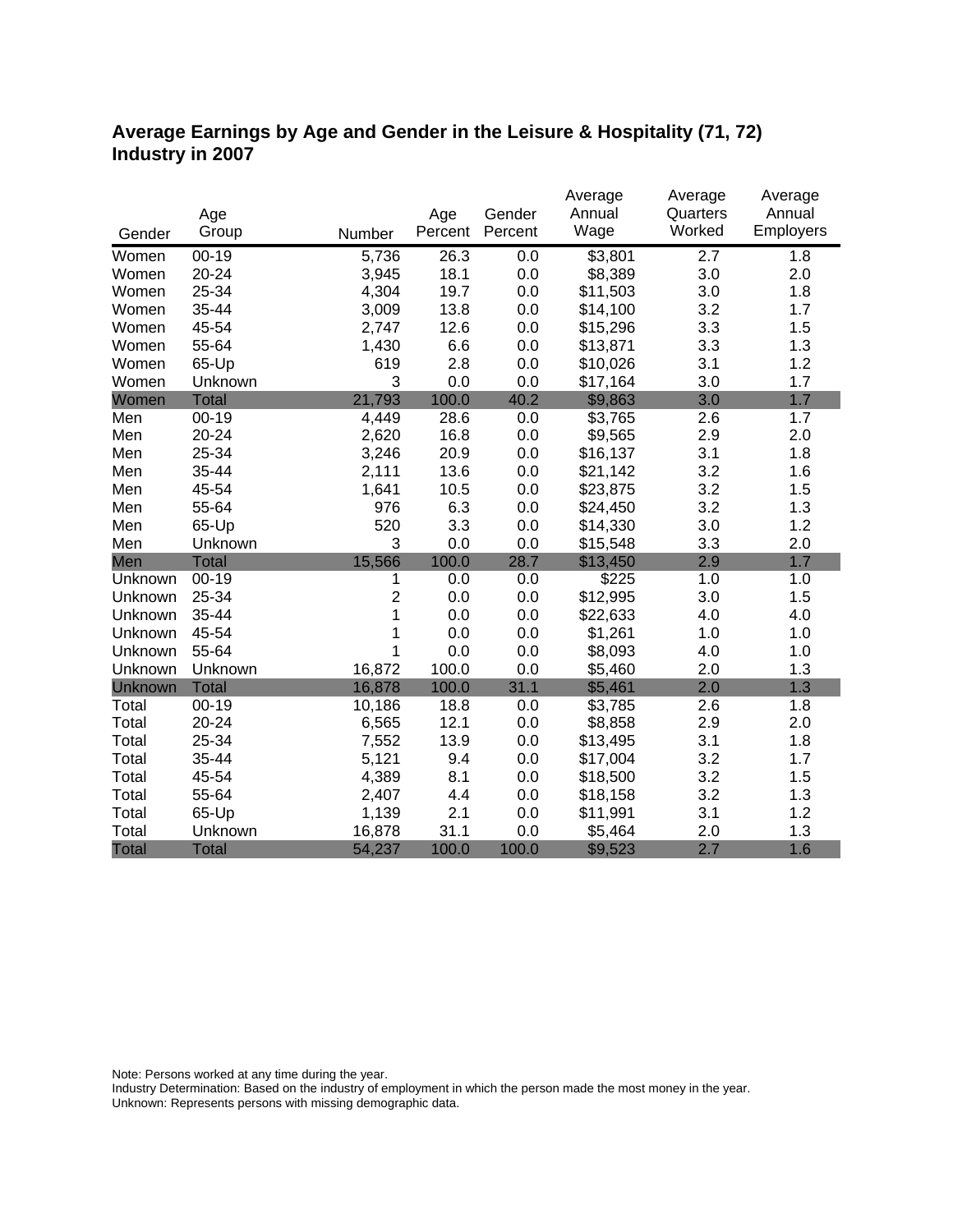#### **Average Earnings by Age and Gender in the Other Services Except Public Administration (81) Industry in 2007**

|              |              |        |         |         | Average  | Average  | Average   |
|--------------|--------------|--------|---------|---------|----------|----------|-----------|
|              | Age          |        | Age     | Gender  | Annual   | Quarters | Annual    |
| Gender       | Group        | Number | Percent | Percent | Wage     | Worked   | Employers |
| Women        | $00 - 19$    | 390    | 9.6     | 0.0     | \$4,032  | 2.7      | 1.8       |
| Women        | 20-24        | 489    | 12.0    | 0.0     | \$11,408 | 3.1      | 1.8       |
| Women        | 25-34        | 819    | 20.1    | 0.0     | \$15,847 | 3.2      | 1.6       |
| Women        | 35-44        | 789    | 19.4    | 0.0     | \$20,802 | 3.4      | 1.5       |
| Women        | 45-54        | 844    | 20.8    | 0.0     | \$21,417 | 3.4      | 1.4       |
| Women        | 55-64        | 524    | 12.9    | 0.0     | \$22,296 | 3.5      | 1.2       |
| Women        | 65-Up        | 210    | 5.2     | 0.0     | \$12,053 | 3.3      | 1.2       |
| Women        | Unknown      | 1      | 0.0     | 0.0     | \$7,831  | 4.0      | 1.0       |
| Women        | <b>Total</b> | 4,066  | 100.0   | 37.0    | \$16,931 | 3.3      | 1.5       |
| Men          | $00 - 19$    | 520    | 10.8    | 0.0     | \$6,246  | 2.9      | 1.8       |
| Men          | 20-24        | 653    | 13.6    | 0.0     | \$24,491 | 3.3      | 1.8       |
| Men          | 25-34        | 1,024  | 21.3    | 0.0     | \$34,339 | 3.4      | 1.6       |
| Men          | 35-44        | 948    | 19.7    | 0.0     | \$39,471 | 3.5      | 1.5       |
| Men          | 45-54        | 912    | 18.9    | 0.0     | \$42,394 | 3.5      | 1.4       |
| Men          | 55-64        | 540    | 11.2    | 0.0     | \$37,305 | 3.4      | 1.2       |
| Men          | 65-Up        | 220    | 4.6     | 0.0     | \$21,206 | 3.3      | 1.2       |
| Men          | Unknown      | 1      | 0.0     | 0.0     | \$4,633  | 1.0      | 1.0       |
| Men          | <b>Total</b> | 4,818  | 100.0   | 43.8    | \$32,233 | 3.4      | 1.5       |
| Unknown      | Unknown      | 2,113  | 100.0   | 0.0     | \$13,759 | 1.8      | 1.2       |
| Unknown      | <b>Total</b> | 2,113  | 100.0   | 19.2    | \$13,759 | 1.8      | 1.2       |
| Total        | $00 - 19$    | 910    | 8.3     | 0.0     | \$5,297  | 2.8      | 1.8       |
| Total        | 20-24        | 1,142  | 10.4    | 0.0     | \$18,889 | 3.2      | 1.8       |
| Total        | 25-34        | 1,843  | 16.8    | 0.0     | \$26,121 | 3.3      | 1.6       |
| Total        | 35-44        | 1,737  | 15.8    | 0.0     | \$30,991 | 3.4      | 1.5       |
| Total        | 45-54        | 1,756  | 16.0    | 0.0     | \$32,311 | 3.4      | 1.4       |
| Total        | 55-64        | 1,064  | 9.7     | 0.0     | \$29,913 | 3.5      | 1.2       |
| Total        | 65-Up        | 430    | 3.9     | 0.0     | \$16,736 | 3.3      | 1.2       |
| Total        | Unknown      | 2,115  | 19.2    | 0.0     | \$13,752 | 1.8      | 1.2       |
| <b>Total</b> | <b>Total</b> | 10,997 | 100.0   | 100.0   | \$23,026 | 3.0      | 1.5       |

Note: Persons worked at any time during the year.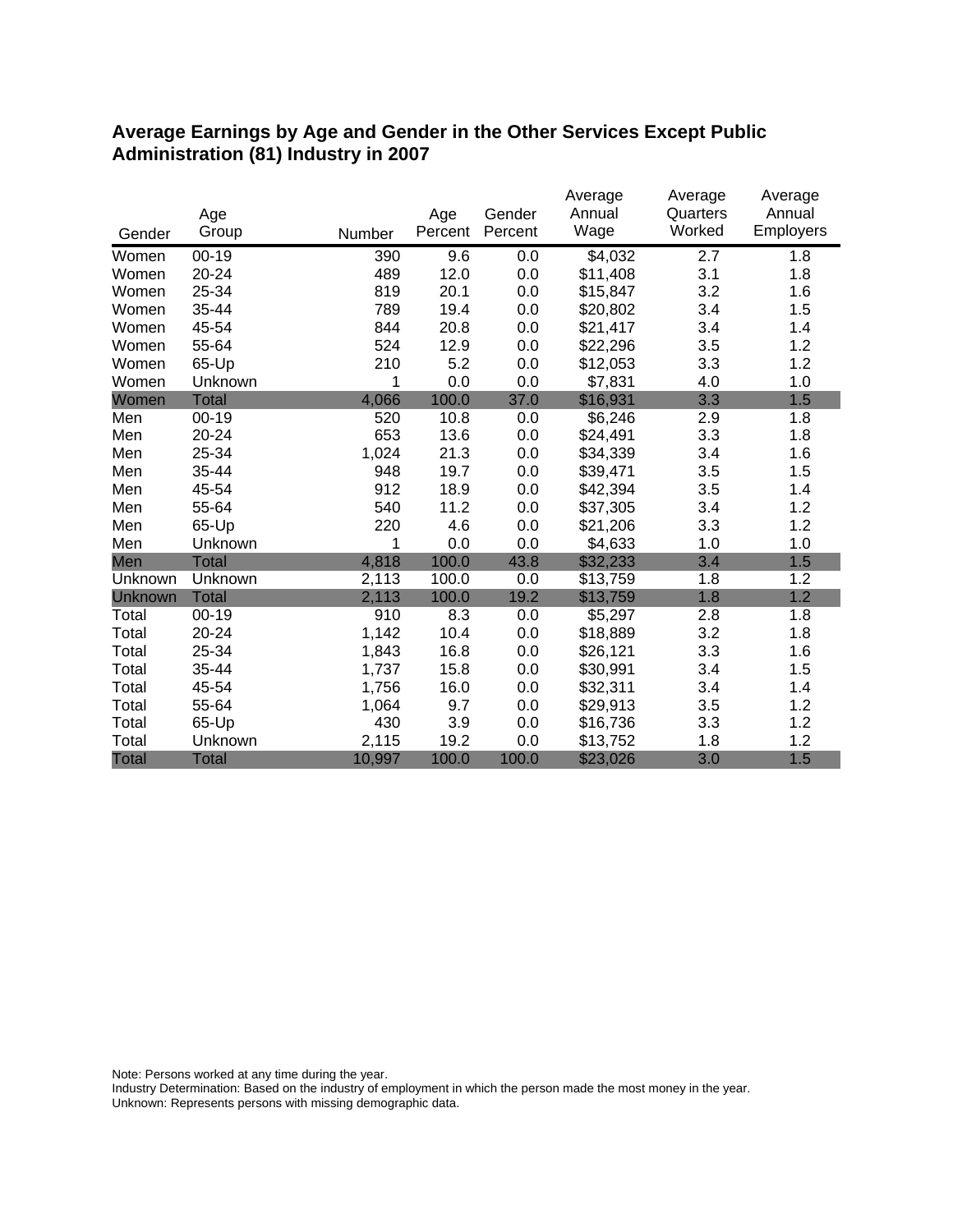## **Average Earnings by Age and Gender in the Public Administration (92) Industry in 2007**

|                |              |        |         |         | Average  | Average  | Average   |
|----------------|--------------|--------|---------|---------|----------|----------|-----------|
|                | Age          |        | Age     | Gender  | Annual   | Quarters | Annual    |
| Gender         | Group        | Number | Percent | Percent | Wage     | Worked   | Employers |
| Women          | 00-19        | 626    | 5.8     | 0.0     | \$4,208  | 2.7      | 1.6       |
| Women          | 20-24        | 723    | 6.7     | 0.0     | \$14,516 | 3.2      | 1.7       |
| Women          | 25-34        | 1,986  | 18.5    | 0.0     | \$27,646 | 3.5      | 1.4       |
| Women          | 35-44        | 2,184  | 20.4    | 0.0     | \$33,633 | 3.7      | 1.4       |
| Women          | 45-54        | 2,961  | 27.6    | 0.0     | \$36,773 | 3.8      | 1.3       |
| Women          | 55-64        | 1,846  | 17.2    | 0.0     | \$34,604 | 3.7      | 1.2       |
| Women          | 65-Up        | 391    | 3.6     | 0.0     | \$17,568 | 3.1      | 1.2       |
| Women          | Total        | 10,717 | 100.0   | 45.2    | \$29,964 | 3.6      | 1.4       |
| Men            | $00 - 19$    | 728    | 6.0     | 0.0     | \$4,302  | 2.5      | 1.5       |
| Men            | 20-24        | 709    | 5.8     | 0.0     | \$19,009 | 3.1      | 1.6       |
| Men            | 25-34        | 2,215  | 18.2    | 0.0     | \$37,014 | 3.6      | 1.4       |
| Men            | 35-44        | 2,537  | 20.8    | 0.0     | \$45,104 | 3.8      | 1.3       |
| Men            | 45-54        | 3,129  | 25.7    | 0.0     | \$47,740 | 3.8      | 1.2       |
| Men            | 55-64        | 2,304  | 18.9    | 0.0     | \$45,180 | 3.7      | 1.1       |
| Men            | 65-Up        | 562    | 4.6     | 0.0     | \$23,918 | 3.3      | 1.1       |
| Men            | <b>Total</b> | 12,184 | 100.0   | 51.4    | \$39,391 | 3.6      | 1.3       |
| Unknown        | Unknown      | 783    | 100.0   | 0.0     | \$10,319 | 2.2      | 1.1       |
| <b>Unknown</b> | <b>Total</b> | 783    | 100.0   | 3.3     | \$10,319 | 2.2      | 1.1       |
| Total          | $00 - 19$    | 1,354  | 5.7     | 0.0     | \$4,258  | 2.6      | 1.6       |
| Total          | 20-24        | 1,432  | 6.0     | 0.0     | \$16,741 | 3.1      | 1.7       |
| Total          | 25-34        | 4,201  | 17.7    | 0.0     | \$32,585 | 3.6      | 1.4       |
| Total          | 35-44        | 4,721  | 19.9    | 0.0     | \$39,797 | 3.7      | 1.3       |
| Total          | 45-54        | 6,090  | 25.7    | 0.0     | \$42,408 | 3.8      | 1.2       |
| Total          | 55-64        | 4,150  | 17.5    | 0.0     | \$40,476 | 3.7      | 1.2       |
| Total          | 65-Up        | 953    | 4.0     | 0.0     | \$21,312 | 3.2      | 1.1       |
| Total          | Unknown      | 783    | 3.3     | 0.0     | \$10,319 | 2.2      | 1.1       |
| <b>Total</b>   | <b>Total</b> | 23,684 | 100.0   | 100.0   | \$34,164 | 3.5      | 1.3       |

Note: Persons worked at any time during the year.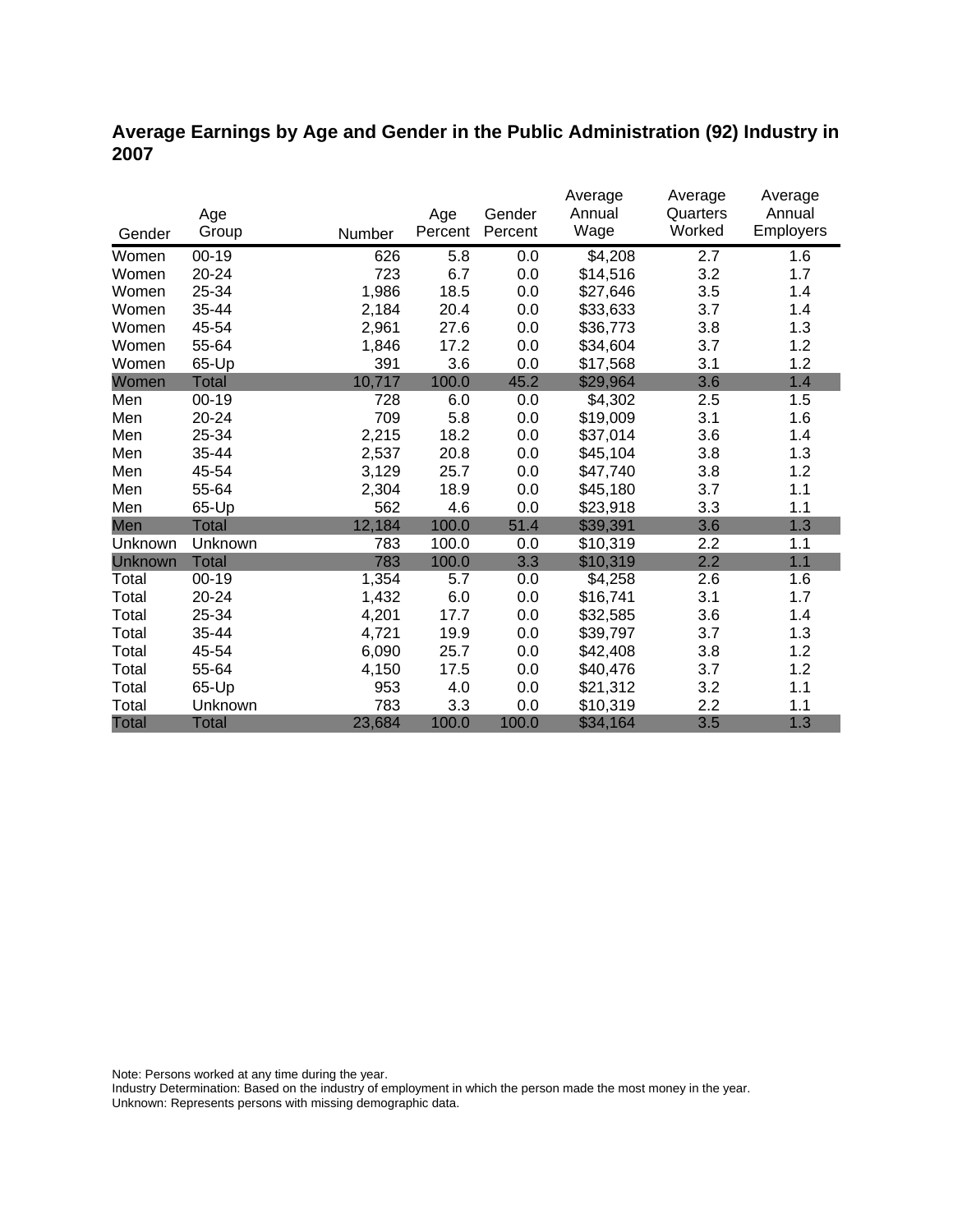#### **Average Earnings by Age and Gender in the Nonclassified Industry (99) Industry in 2007**

|              |              |                |         |         | Average  | Average  | Average          |
|--------------|--------------|----------------|---------|---------|----------|----------|------------------|
|              | Age          |                | Age     | Gender  | Annual   | Quarters | Annual           |
| Gender       | Group        | Number         | Percent | Percent | Wage     | Worked   | <b>Employers</b> |
| Women        | $00 - 19$    | $\overline{2}$ | 2.8     | 0.0     | \$17,744 | 3.5      | 2.0              |
| Women        | 20-24        | 29             | 40.3    | 0.0     | \$23,205 | 2.5      | 1.3              |
| Women        | 25-34        | 27             | 37.5    | 0.0     | \$32,899 | 3.0      | 1.4              |
| Women        | 35-44        | 10             | 13.9    | 0.0     | \$24,831 | 2.3      | 1.1              |
| Women        | 45-54        | 3              | 4.2     | 0.0     | \$41,774 | 2.7      | 1.0              |
| Women        | 55-64        | 1              | 1.4     | 0.0     | \$13,937 | 4.0      | 2.0              |
| Women        | <b>Total</b> | 72             | 100.0   | 19.4    | \$27,560 | 2.7      | 1.3              |
| Men          | $00 - 19$    | 4              | 1.4     | 0.0     | \$25,565 | 3.5      | 3.0              |
| Men          | 20-24        | 118            | 39.9    | 0.0     | \$23,395 | 2.6      | 1.5              |
| Men          | 25-34        | 98             | 33.1    | 0.0     | \$26,538 | 2.7      | 1.6              |
| Men          | 35-44        | 38             | 12.8    | 0.0     | \$32,698 | 2.9      | 1.5              |
| Men          | 45-54        | 25             | 8.4     | 0.0     | \$43,867 | 3.0      | 1.4              |
| Men          | 55-64        | 12             | 4.1     | 0.0     | \$37,944 | 2.7      | 1.4              |
| Men          | 65-Up        | 1              | 0.3     | 0.0     | \$51,094 | 2.0      | 2.0              |
| Men          | <b>Total</b> | 296            | 100.0   | 79.8    | \$28,071 | 2.7      | 1.5              |
| Unknown      | Unknown      | 3              | 100.0   | 0.0     | \$10,228 | 1.0      | 1.0              |
| Unknown      | <b>Total</b> | $\overline{3}$ | 100.0   | 0.8     | \$10,228 | 1.0      | 1.0              |
| Total        | $00 - 19$    | 6              | 1.6     | 0.0     | \$22,958 | 3.5      | 2.7              |
| Total        | 20-24        | 147            | 39.6    | 0.0     | \$23,357 | 2.6      | 1.4              |
| Total        | 25-34        | 125            | 33.7    | 0.0     | \$27,912 | 2.8      | 1.6              |
| Total        | 35-44        | 48             | 12.9    | 0.0     | \$31,059 | 2.8      | 1.4              |
| Total        | 45-54        | 28             | 7.5     | 0.0     | \$43,642 | 3.0      | 1.3              |
| Total        | 55-64        | 13             | 3.5     | 0.0     | \$36,098 | 2.8      | 1.5              |
| Total        | 65-Up        | 1              | 0.3     | 0.0     | \$51,094 | 2.0      | 2.0              |
| Total        | Unknown      | 3              | 0.8     | 0.0     | \$10,228 | 1.0      | 1.0              |
| <b>Total</b> | <b>Total</b> | 371            | 100.0   | 100.0   | \$27,828 | 2.7      | 1.5              |

Note: Persons worked at any time during the year.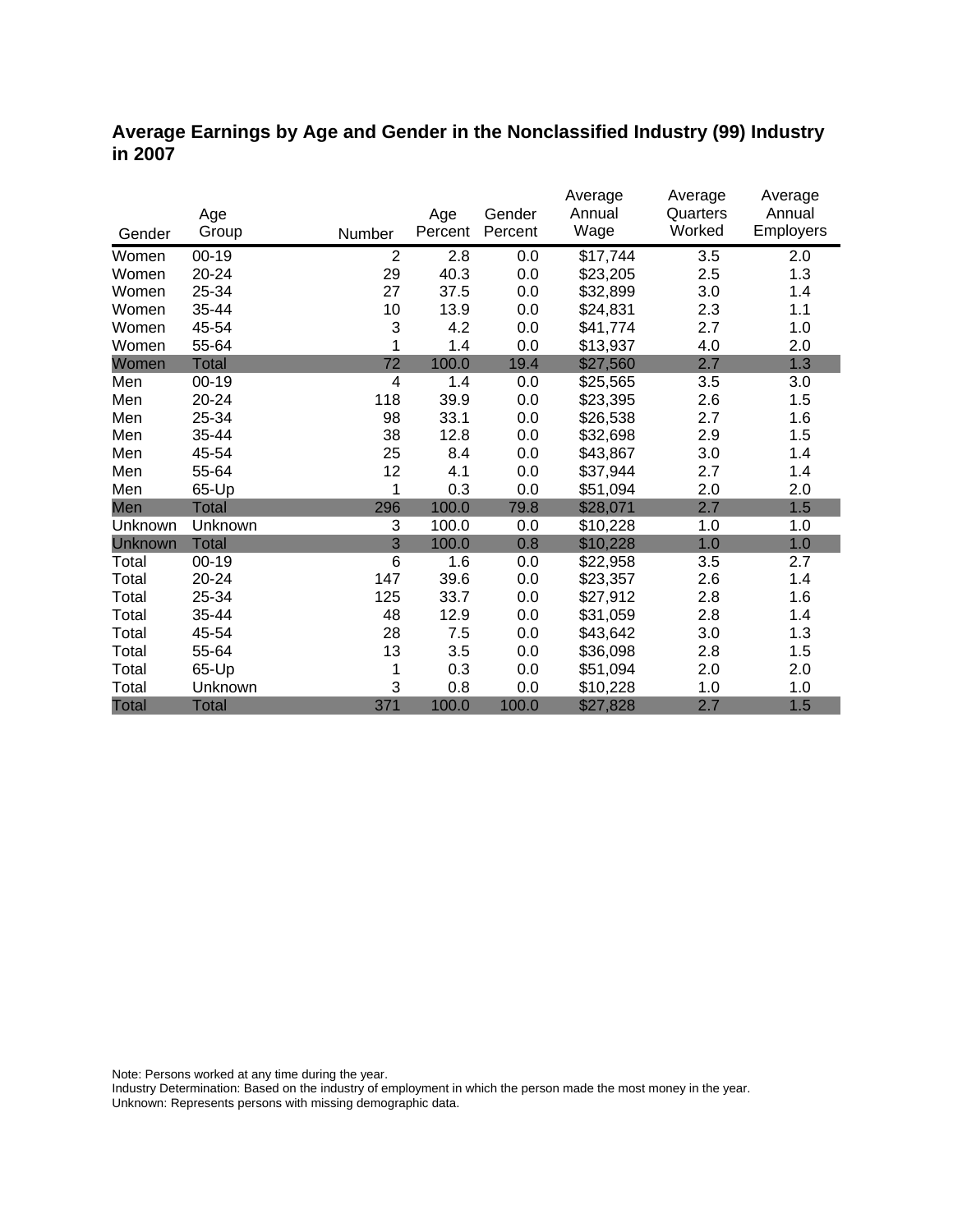# **Average Earnings by Age and Gender in the All Industry in 2007**

|              |              |                |         |         | Average        | Average            | Average             |
|--------------|--------------|----------------|---------|---------|----------------|--------------------|---------------------|
|              | Age          |                | Age     | Gender  | Annual<br>Wage | Quarters<br>Worked | Annual<br>Employers |
| Gender       | Group        | Number         | Percent | Percent |                |                    |                     |
| Women        | $00 - 19$    | 13,855         | 9.9     | 0.0     | \$4,421        | 2.7                | 1.8                 |
| Women        | 20-24        | 16,594         | 11.8    | 0.0     | \$11,985       | 3.1                | 1.9                 |
| Women        | 25-34        | 27,993         | 19.9    | 0.0     | \$20,981       | 3.3                | 1.6                 |
| Women        | 35-44        | 26,249         | 18.7    | 0.0     | \$26,956       | 3.5                | 1.5                 |
| Women        | 45-54        | 31,888         | 22.7    | 0.0     | \$30,526       | 3.6                | 1.3                 |
| Women        | 55-64        | 18,944         | 13.5    | 0.0     | \$28,852       | 3.6                | 1.2                 |
| Women        | 65-Up        | 5,022          | 3.6     | 0.0     | \$14,625       | 3.3                | 1.2                 |
| Women        | Unknown      | 4              | 0.0     | 0.0     | \$14,831       | 3.3                | 1.5                 |
| Women        | <b>Total</b> | 140,549        | 100.0   | 37.7    | \$22,401       | 3.4                | 1.5                 |
| Men          | $00 - 19$    | 14,893         | 9.0     | 0.0     | \$5,962        | 2.7                | 1.8                 |
| Men          | 20-24        | 19,723         | 11.9    | 0.0     | \$21,504       | 3.1                | 1.8                 |
| Men          | 25-34        | 36,190         | 21.9    | 0.0     | \$36,935       | 3.4                | 1.6                 |
| Men          | 35-44        | 31,405         | 19.0    | 0.0     | \$46,365       | 3.5                | 1.4                 |
| Men          | 45-54        | 34,989         | 21.2    | 0.0     | \$54,385       | 3.6                | 1.3                 |
| Men          | 55-64        | 21,650         | 13.1    | 0.0     | \$52,628       | 3.5                | 1.2                 |
| Men          | 65-Up        | 6,415          | 3.9     | 0.0     | \$28,870       | 3.2                | 1.2                 |
| Men          | Unknown      | 31             | 0.0     | 0.0     | \$29,510       | 2.6                | 1.4                 |
| Men          | <b>Total</b> | 165,296        | 100.0   | 44.3    | \$39,530       | 3.4                | 1.5                 |
| Unknown      | $00-19$      | $\overline{2}$ | 0.0     | 0.0     | \$557          | 1.0                | 1.0                 |
| Unknown      | 20-24        | 4              | 0.0     | 0.0     | \$19,588       | 2.5                | 1.3                 |
| Unknown      | 25-34        | 5              | 0.0     | 0.0     | \$11,129       | 1.8                | 1.2                 |
| Unknown      | 35-44        | 5              | 0.0     | 0.0     | \$14,708       | 2.0                | 1.6                 |
| Unknown      | 45-54        | 3              | 0.0     | 0.0     | \$13,525       | 2.7                | 1.0                 |
| Unknown      | 55-64        | 1              | 0.0     | 0.0     | \$8,093        | 4.0                | 1.0                 |
| Unknown      | 65-Up        | 1              | 0.0     | 0.0     | \$37,272       | 3.0                | 1.0                 |
| Unknown      | Unknown      | 67,128         | 100.0   | 0.0     | \$12,165       | 2.0                | 1.2                 |
| Unknown      | <b>Total</b> | 67,149         | 100.0   | 18.0    | \$12,165       | 2.0                | 1.2                 |
| Total        | $00-19$      | 28,750         | 7.7     | 0.0     | \$5,219        | 2.7                | 1.8                 |
| Total        | 20-24        | 36,321         | 9.7     | 0.0     | \$17,155       | 3.1                | 1.8                 |
| Total        | 25-34        | 64,188         | 17.2    | 0.0     | \$29,975       | 3.4                | 1.6                 |
| Total        | 35-44        | 57,659         | 15.5    | 0.0     | \$37,527       | 3.5                | 1.4                 |
| Total        | 45-54        | 66,880         | 17.9    | 0.0     | \$43,007       | 3.6                | 1.3                 |
| Total        | 55-64        | 40,595         | 10.9    | 0.0     | \$41,532       | 3.6                | 1.2                 |
| Total        | 65-Up        | 11,438         | 3.1     | 0.0     | \$22,617       | 3.3                | 1.2                 |
| Total        | Unknown      | 67,163         | 18.0    | 0.0     | \$12,173       | 2.0                | 1.2                 |
| <b>Total</b> | <b>Total</b> | 372,994        | 100.0   | 100.0   | \$28,149       | 3.1                | 1.4                 |

Note: Persons worked at any time during the year.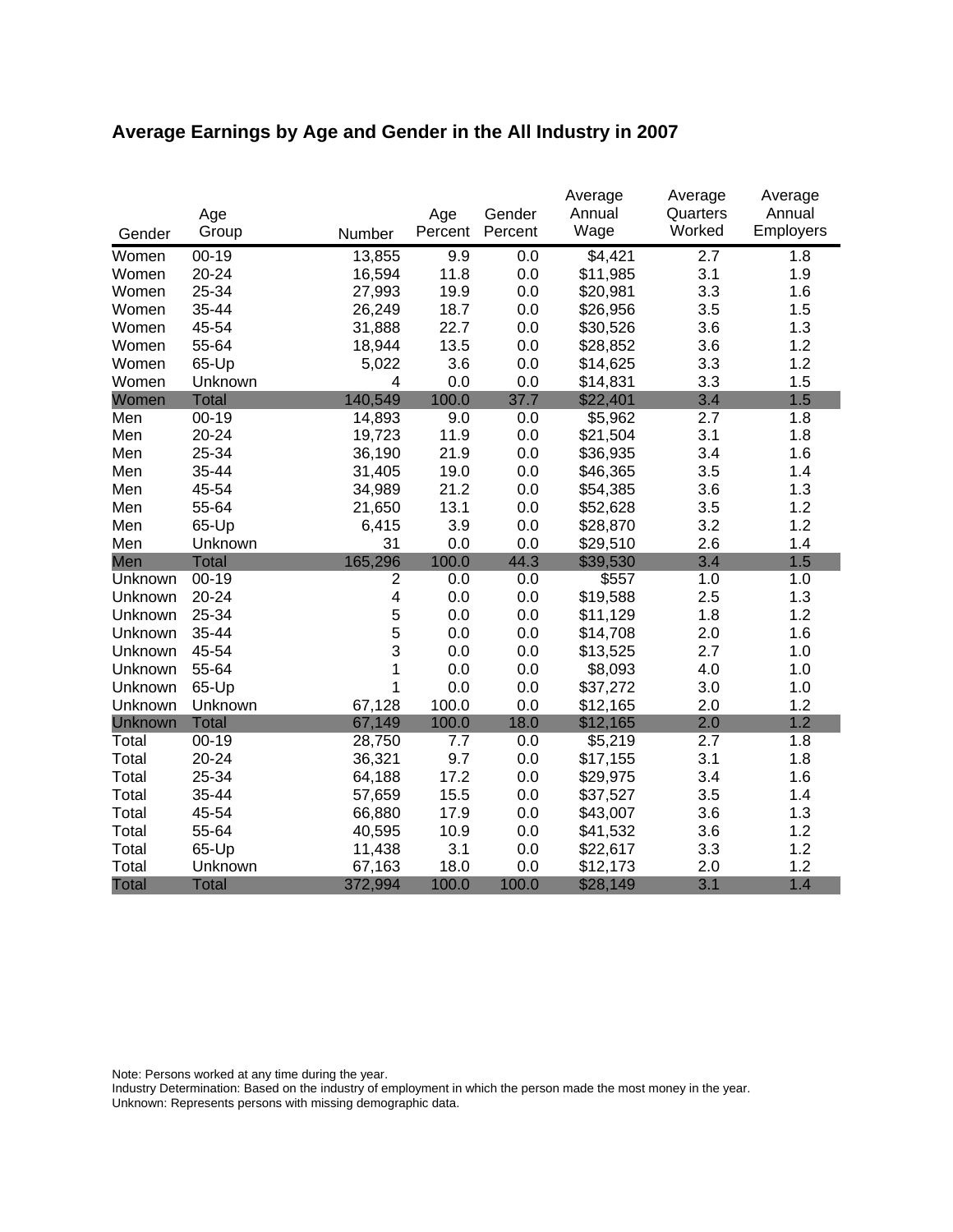#### **Average Earnings by Age and Gender in the Natural Rescources & Mining (11, 21) Industry in 2008**

|              |              |        |         |         | Average  | Average  | Average          |
|--------------|--------------|--------|---------|---------|----------|----------|------------------|
|              | Age          |        | Age     | Gender  | Annual   | Quarters | Annual           |
| Gender       | Group        | Number | Percent | Percent | Wage     | Worked   | <b>Employers</b> |
| Women        | $00 - 19$    | 215    | 4.8     | 0.0     | \$7,653  | 2.7      | 1.7              |
| Women        | 20-24        | 470    | 10.4    | 0.0     | \$24,238 | 3.2      | 1.7              |
| Women        | 25-34        | 988    | 22.0    | 0.0     | \$38,790 | 3.6      | 1.5              |
| Women        | 35-44        | 922    | 20.5    | 0.0     | \$43,551 | 3.6      | 1.3              |
| Women        | 45-54        | 1,221  | 27.1    | 0.0     | \$48,696 | 3.7      | 1.3              |
| Women        | 55-64        | 574    | 12.8    | 0.0     | \$44,022 | 3.6      | 1.2              |
| Women        | 65-Up        | 109    | 2.4     | 0.0     | \$22,940 | 3.4      | 1.2              |
| Women        | <b>Total</b> | 4,499  | 100.0   | 10.7    | \$39,730 | 3.6      | 1.4              |
| Men          | $00 - 19$    | 985    | 3.3     | 0.0     | \$15,114 | 2.8      | 1.9              |
| Men          | 20-24        | 3,581  | 11.9    | 0.0     | \$41,706 | 3.3      | 1.7              |
| Men          | 25-34        | 8,268  | 27.4    | 0.0     | \$58,984 | 3.5      | 1.4              |
| Men          | 35-44        | 5,960  | 19.8    | 0.0     | \$65,275 | 3.6      | 1.3              |
| Men          | 45-54        | 7,106  | 23.6    | 0.0     | \$75,485 | 3.7      | 1.2              |
| Men          | 55-64        | 3,649  | 12.1    | 0.0     | \$76,659 | 3.7      | 1.1              |
| Men          | 65-Up        | 616    | 2.0     | 0.0     | \$47,330 | 3.3      | 1.1              |
| Men          | Unknown      | 8      | 0.0     | 0.0     | \$67,306 | 3.8      | 1.0              |
| Men          | <b>Total</b> | 30,173 | 100.0   | 71.7    | \$62,532 | 3.5      | 1.4              |
| Unknown      | 20-24        | 1      | 0.0     | 0.0     | \$73,377 | 4.0      | 1.0              |
| Unknown      | 25-34        |        | 0.0     | 0.0     | \$15,950 | 2.0      | 1.0              |
| Unknown      | 45-54        | 1      | 0.0     | 0.0     | \$4,320  | 1.0      | 1.0              |
| Unknown      | Unknown      | 7,404  | 100.0   | 0.0     | \$29,245 | 2.2      | 1.1              |
| Unknown      | <b>Total</b> | 7,407  | 100.0   | 17.6    | \$29,246 | 2.2      | 1.1              |
| Total        | $00 - 19$    | 1,200  | 2.9     | 0.0     | \$13,777 | 2.7      | 1.9              |
| Total        | 20-24        | 4,052  | 9.6     | 0.0     | \$39,688 | 3.3      | 1.7              |
| Total        | 25-34        | 9,257  | 22.0    | 0.0     | \$56,824 | 3.5      | 1.4              |
| Total        | 35-44        | 6,882  | 16.4    | 0.0     | \$62,364 | 3.6      | 1.3              |
| Total        | 45-54        | 8,328  | 19.8    | 0.0     | \$71,548 | 3.7      | 1.2              |
| Total        | 55-64        | 4,223  | 10.0    | 0.0     | \$72,223 | 3.7      | 1.2              |
| Total        | 65-Up        | 725    | 1.7     | 0.0     | \$43,663 | 3.3      | 1.1              |
| Total        | Unknown      | 7,412  | 17.6    | 0.0     | \$29,286 | 2.2      | 1.1              |
| <b>Total</b> | <b>Total</b> | 42,079 | 100.0   | 100.0   | \$54,235 | 3.3      | 1.3              |

Note: Persons worked at any time during the year.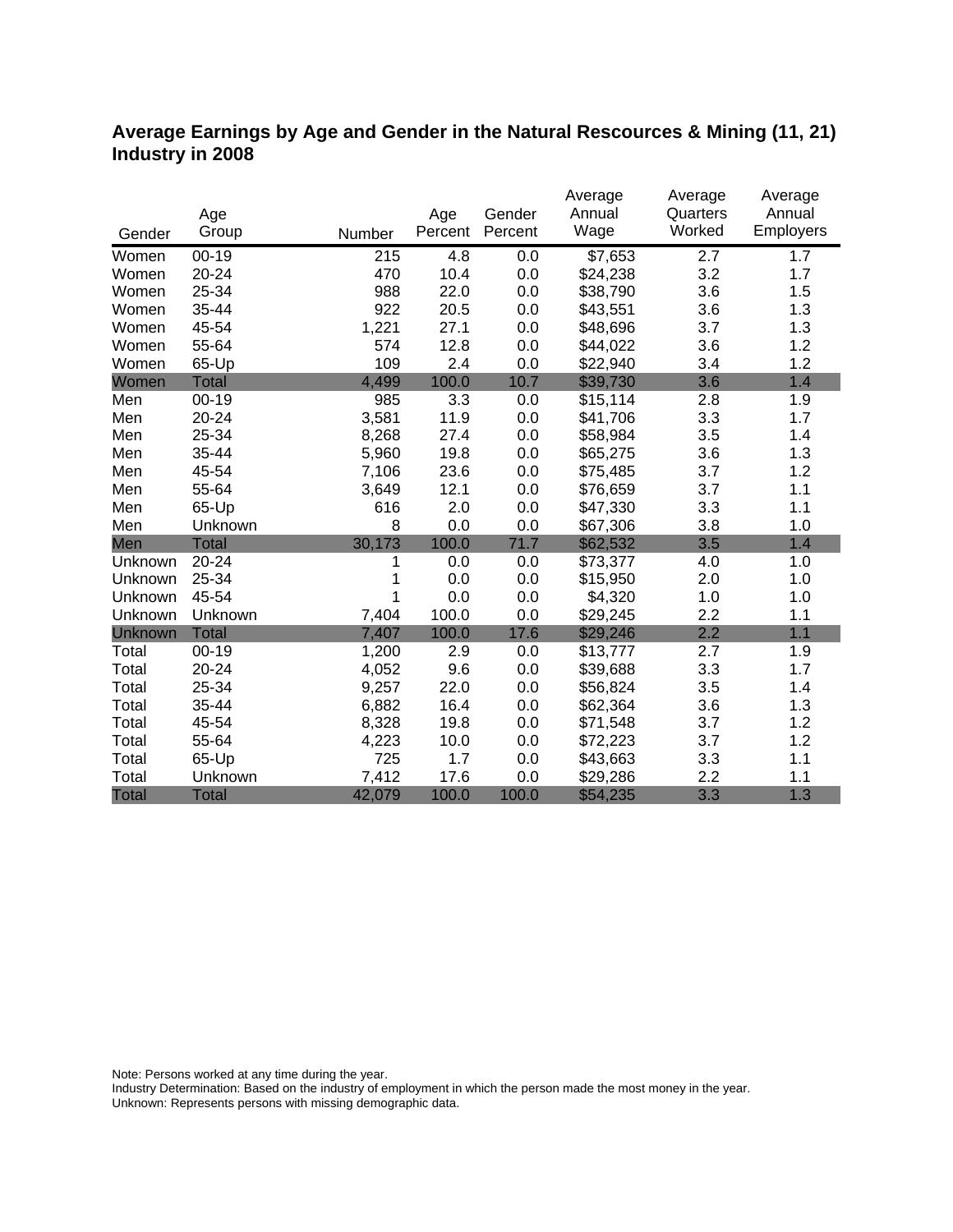# **Average Earnings by Age and Gender in the Construction (23) Industry in 2008**

|                | Age          |        | Age     | Gender  | Average<br>Annual | Average<br>Quarters | Average<br>Annual |
|----------------|--------------|--------|---------|---------|-------------------|---------------------|-------------------|
| Gender         | Group        | Number | Percent | Percent | Wage              | Worked              | Employers         |
| Women          | $00 - 19$    | 192    | 4.8     | 0.0     | \$5,995           | 2.6                 | 1.6               |
| Women          | 20-24        | 414    | 10.3    | 0.0     | \$15,182          | 3.0                 | 1.8               |
| Women          | 25-34        | 846    | 21.0    | 0.0     | \$22,413          | 3.2                 | 1.8               |
| Women          | 35-44        | 956    | 23.7    | 0.0     | \$26,776          | 3.2                 | 1.5               |
| Women          | 45-54        | 1,048  | 26.0    | 0.0     | \$31,466          | 3.3                 | 1.4               |
| Women          | 55-64        | 449    | 11.1    | 0.0     | \$26,776          | 3.4                 | 1.2               |
| Women          | 65-Up        | 131    | 3.2     | 0.0     | \$28,568          | 3.2                 | 1.1               |
| Women          | <b>Total</b> | 4,036  | 100.0   | 7.6     | \$24,959          | 3.2                 | 1.5               |
| Men            | $00 - 19$    | 1,745  | 6.1     | 0.0     | \$9,657           | 2.7                 | 1.8               |
| Men            | 20-24        | 4,016  | 14.1    | 0.0     | \$23,332          | 3.1                 | 1.8               |
| Men            | 25-34        | 7,135  | 25.0    | 0.0     | \$34,085          | 3.2                 | 1.6               |
| Men            | 35-44        | 6,030  | 21.1    | 0.0     | \$37,559          | 3.1                 | 1.5               |
| Men            | 45-54        | 5,967  | 20.9    | 0.0     | \$43,125          | 3.2                 | 1.4               |
| Men            | 55-64        | 2,880  | 10.1    | 0.0     | \$47,719          | 3.3                 | 1.3               |
| Men            | 65-Up        | 780    | 2.7     | 0.0     | \$29,471          | 3.1                 | 1.2               |
| Men            | Unknown      | 7      | 0.0     | 0.0     | \$19,612          | 2.3                 | 1.0               |
| Men            | <b>Total</b> | 28,560 | 100.0   | 53.7    | \$34,948          | 3.2                 | 1.5               |
| Unknown        | 25-34        |        | 0.0     | 0.0     | \$177             | 1.0                 | 1.0               |
| Unknown        | 35-44        | 1      | 0.0     | 0.0     | \$105,677         | 4.0                 | 3.0               |
| Unknown        | Unknown      | 20,546 | 100.0   | 0.0     | \$14,438          | 1.8                 | 1.1               |
| <b>Unknown</b> | <b>Total</b> | 20,548 | 100.0   | 38.7    | \$14,442          | 1.8                 | 1.1               |
| Total          | $00 - 19$    | 1,937  | 3.6     | 0.0     | \$9,294           | 2.7                 | 1.8               |
| Total          | 20-24        | 4,430  | 8.3     | 0.0     | \$22,571          | 3.1                 | 1.8               |
| Total          | 25-34        | 7,982  | 15.0    | 0.0     | \$32,843          | 3.2                 | 1.6               |
| Total          | 35-44        | 6,987  | 13.1    | 0.0     | \$36,093          | 3.2                 | 1.5               |
| Total          | 45-54        | 7,015  | 13.2    | 0.0     | \$41,383          | 3.2                 | 1.4               |
| Total          | 55-64        | 3,329  | 6.3     | 0.0     | \$44,894          | 3.3                 | 1.3               |
| Total          | 65-Up        | 911    | 1.7     | 0.0     | \$29,341          | 3.1                 | 1.2               |
| Total          | Unknown      | 20,553 | 38.7    | 0.0     | \$14,440          | 1.8                 | 1.1               |
| <b>Total</b>   | <b>Total</b> | 53,144 | 100.0   | 100.0   | \$26,261          | 2.6                 | 1.4               |

Note: Persons worked at any time during the year.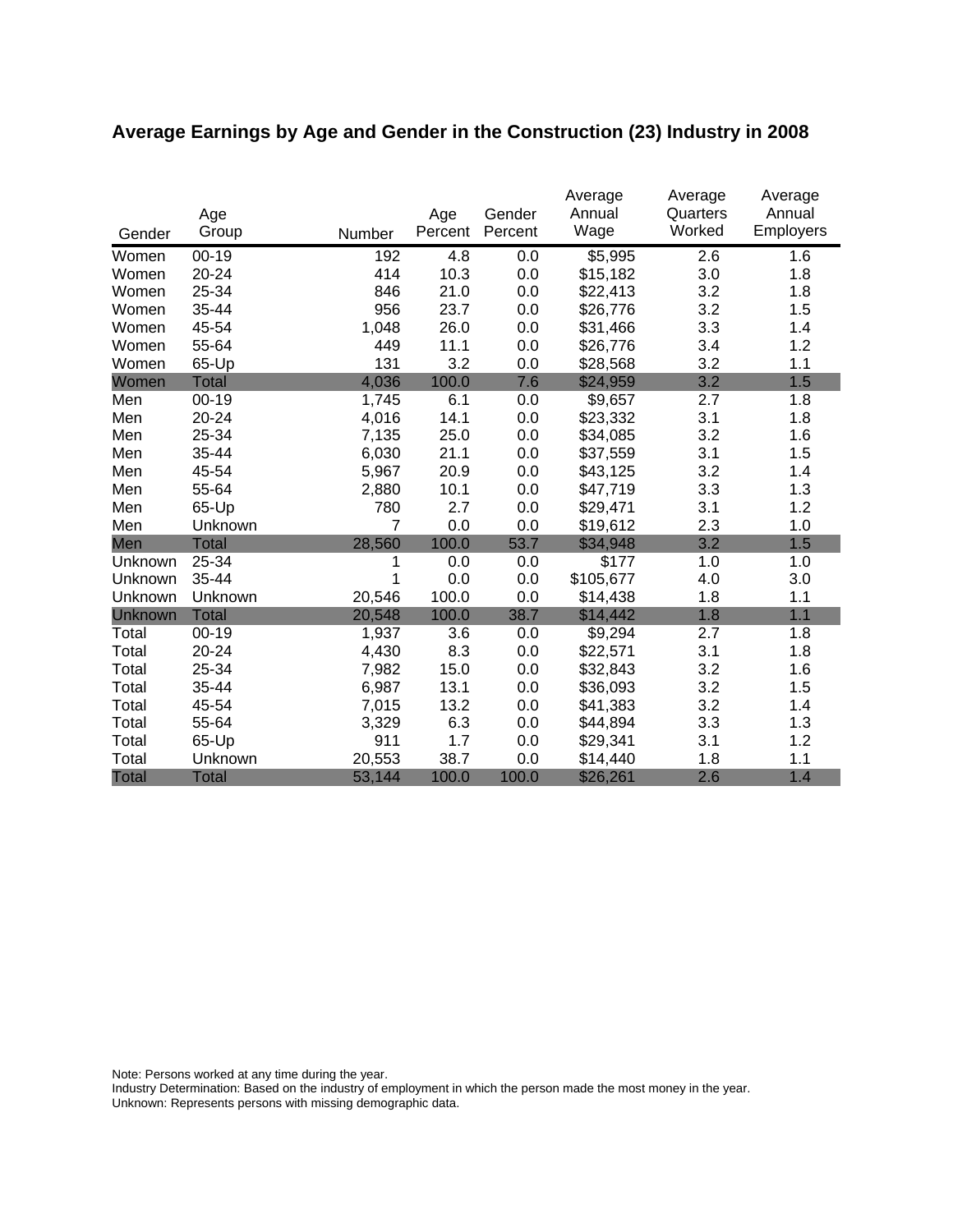## **Average Earnings by Age and Gender in the Manufacturing (31, 32, 33) Industry in 2008**

|              |              |        |                | Gender  | Average<br>Annual | Average<br>Quarters | Average<br>Annual |
|--------------|--------------|--------|----------------|---------|-------------------|---------------------|-------------------|
|              | Age<br>Group | Number | Age<br>Percent | Percent | Wage              | Worked              | <b>Employers</b>  |
| Gender       |              |        |                |         |                   |                     |                   |
| Women        | $00 - 19$    | 188    | 6.9            | 0.0     | \$5,596           | 2.9                 | 1.6               |
| Women        | 20-24        | 291    | 10.6           | 0.0     | \$14,270          | 3.1                 | 1.8               |
| Women        | 25-34        | 495    | 18.1           | 0.0     | \$22,346          | 3.4                 | 1.6               |
| Women        | 35-44        | 536    | 19.6           | 0.0     | \$29,083          | 3.6                 | 1.4               |
| Women        | 45-54        | 740    | 27.0           | 0.0     | \$32,133          | 3.7                 | 1.3               |
| Women        | 55-64        | 382    | 13.9           | 0.0     | \$28,110          | 3.5                 | 1.2               |
| Women        | 65-Up        | 107    | 3.9            | 0.0     | \$19,277          | 3.5                 | 1.1               |
| Women        | <b>Total</b> | 2,739  | 100.0          | 20.8    | \$24,985          | 3.5                 | 1.4               |
| Men          | $00 - 19$    | 418    | 4.5            | 0.0     | \$7,614           | 2.8                 | 1.7               |
| Men          | $20 - 24$    | 985    | 10.6           | 0.0     | \$25,411          | 3.2                 | 1.7               |
| Men          | 25-34        | 1,957  | 21.1           | 0.0     | \$42,077          | 3.6                 | 1.5               |
| Men          | 35-44        | 1,800  | 19.4           | 0.0     | \$50,974          | 3.7                 | 1.3               |
| Men          | 45-54        | 2,283  | 24.7           | 0.0     | \$57,756          | 3.7                 | 1.2               |
| Men          | 55-64        | 1,507  | 16.3           | 0.0     | \$58,017          | 3.7                 | 1.1               |
| Men          | 65-Up        | 306    | 3.3            | 0.0     | \$40,461          | 3.4                 | 1.1               |
| Men          | <b>Total</b> | 9,256  | 100.0          | 70.2    | \$46,886          | 3.6                 | 1.4               |
| Unknown      | 35-44        | 1      | 0.1            | 0.0     | \$17,436          | 4.0                 | 3.0               |
| Unknown      | Unknown      | 1,186  | 99.9           | 0.0     | \$13,100          | 2.1                 | 1.2               |
| Unknown      | <b>Total</b> | 1,187  | 100.0          | 9.0     | \$13,104          | 2.1                 | 1.2               |
| Total        | $00 - 19$    | 606    | 4.6            | 0.0     | \$6,988           | 2.8                 | 1.7               |
| Total        | 20-24        | 1,276  | 9.7            | 0.0     | \$22,870          | 3.2                 | 1.7               |
| Total        | 25-34        | 2,452  | 18.6           | 0.0     | \$38,094          | 3.5                 | 1.5               |
| Total        | 35-44        | 2,337  | 17.7           | 0.0     | \$45,939          | 3.6                 | 1.4               |
| Total        | 45-54        | 3,023  | 22.9           | 0.0     | \$51,484          | 3.7                 | 1.2               |
| Total        | 55-64        | 1,889  | 14.3           | 0.0     | \$51,969          | 3.7                 | 1.2               |
| Total        | 65-Up        | 413    | 3.1            | 0.0     | \$34,972          | 3.4                 | 1.1               |
| Total        | Unknown      | 1,186  | 9.0            | 0.0     | \$13,100          | 2.1                 | 1.2               |
| <b>Total</b> | <b>Total</b> | 13,182 | 100.0          | 100.0   | \$39,294          | 3.4                 | 1.4               |

Note: Persons worked at any time during the year.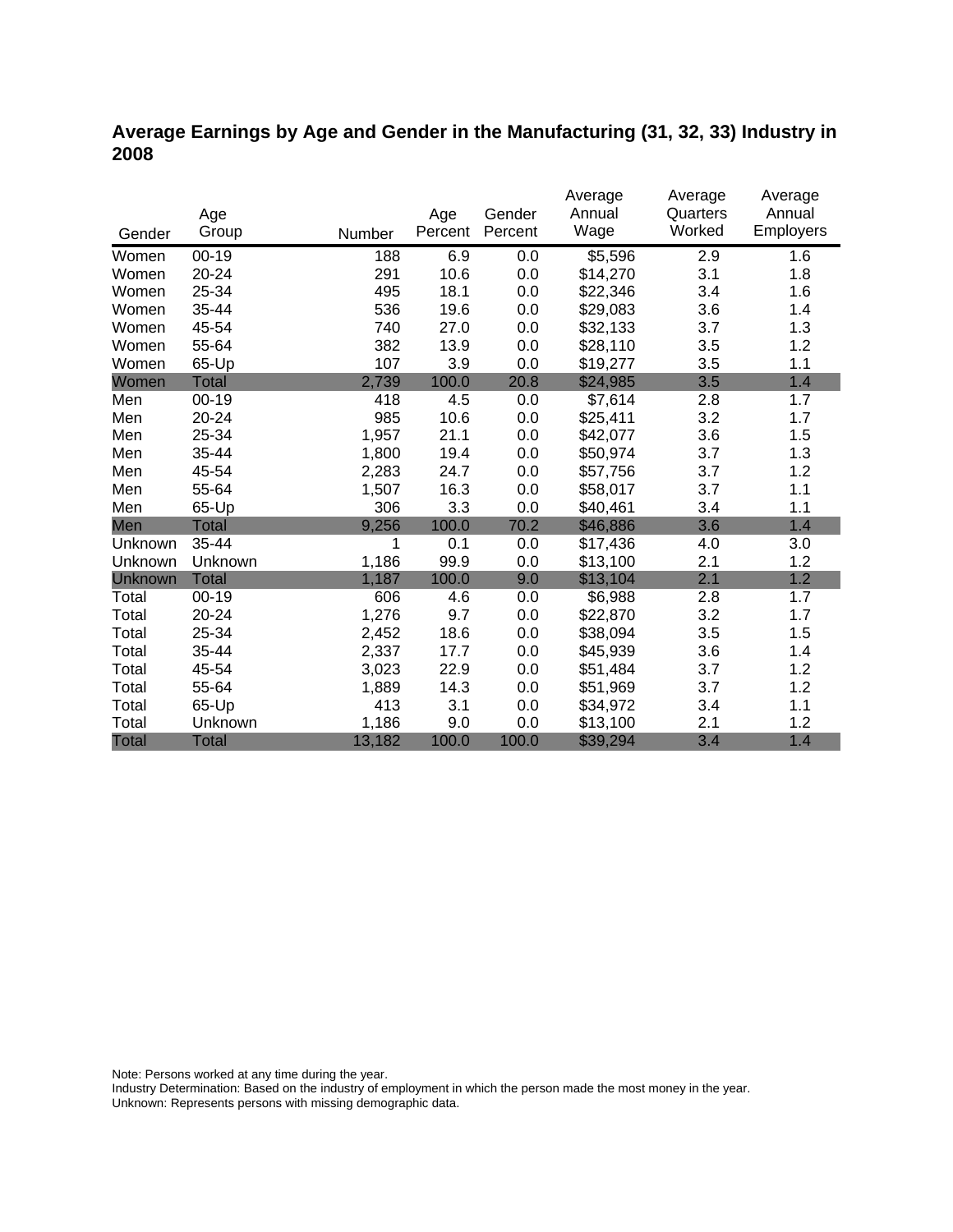#### **Average Earnings by Age and Gender in the Wholesale Trade, Transportation, & Utilities (22, 42, 48, 49) Industry in 2008**

|                |              |        |         |         | Average  | Average  | Average   |
|----------------|--------------|--------|---------|---------|----------|----------|-----------|
|                | Age          |        | Age     | Gender  | Annual   | Quarters | Annual    |
| Gender         | Group        | Number | Percent | Percent | Wage     | Worked   | Employers |
| Women          | $00 - 19$    | 183    | 3.5     | 0.0     | \$7,156  | 3.1      | 1.9       |
| Women          | 20-24        | 501    | 9.5     | 0.0     | \$17,549 | 3.4      | 1.9       |
| Women          | 25-34        | 1,099  | 20.9    | 0.0     | \$26,422 | 3.5      | 1.6       |
| Women          | 35-44        | 1,131  | 21.5    | 0.0     | \$31,913 | 3.6      | 1.5       |
| Women          | 45-54        | 1,484  | 28.2    | 0.0     | \$34,313 | 3.6      | 1.3       |
| Women          | 55-64        | 685    | 13.0    | 0.0     | \$34,909 | 3.6      | 1.3       |
| Women          | 65-Up        | 182    | 3.5     | 0.0     | \$20,297 | 3.4      | 1.2       |
| Women          | Total        | 5,265  | 100.0   | 20.7    | \$29,204 | 3.5      | 1.5       |
| Men            | $00 - 19$    | 573    | 3.3     | 0.0     | \$9,546  | 2.8      | 1.7       |
| Men            | 20-24        | 1,451  | 8.3     | 0.0     | \$29,619 | 3.4      | 1.7       |
| Men            | 25-34        | 3,586  | 20.4    | 0.0     | \$45,630 | 3.6      | 1.5       |
| Men            | 35-44        | 3,520  | 20.1    | 0.0     | \$54,268 | 3.6      | 1.4       |
| Men            | 45-54        | 4,665  | 26.6    | 0.0     | \$60,657 | 3.7      | 1.3       |
| Men            | 55-64        | 2,926  | 16.7    | 0.0     | \$59,228 | 3.6      | 1.2       |
| Men            | 65-Up        | 834    | 4.8     | 0.0     | \$30,224 | 3.3      | 1.2       |
| Men            | Unknown      | 1      | 0.0     | 0.0     | \$25,391 | 2.0      | 1.0       |
| Men            | <b>Total</b> | 17,556 | 100.0   | 69.1    | \$50,387 | 3.6      | 1.4       |
| Unknown        | Unknown      | 2,594  | 100.0   | 0.0     | \$19,862 | 2.2      | 1.1       |
| <b>Unknown</b> | <b>Total</b> | 2,594  | 100.0   | 10.2    | \$19,862 | 2.2      | 1.1       |
| Total          | $00 - 19$    | 756    | 3.0     | 0.0     | \$8,967  | 2.9      | 1.8       |
| Total          | 20-24        | 1,952  | 7.7     | 0.0     | \$26,521 | 3.4      | 1.8       |
| Total          | 25-34        | 4,685  | 18.4    | 0.0     | \$41,125 | 3.5      | 1.5       |
| Total          | 35-44        | 4,651  | 18.3    | 0.0     | \$48,832 | 3.6      | 1.4       |
| Total          | 45-54        | 6,149  | 24.2    | 0.0     | \$54,299 | 3.7      | 1.3       |
| Total          | 55-64        | 3,611  | 14.2    | 0.0     | \$54,615 | 3.6      | 1.2       |
| Total          | 65-Up        | 1,016  | 4.0     | 0.0     | \$28,446 | 3.3      | 1.2       |
| Total          | Unknown      | 2,595  | 10.2    | 0.0     | \$19,864 | 2.2      | 1.1       |
| <b>Total</b>   | <b>Total</b> | 25,415 | 100.0   | 100.0   | \$42,883 | 3.4      | 1.4       |

Note: Persons worked at any time during the year.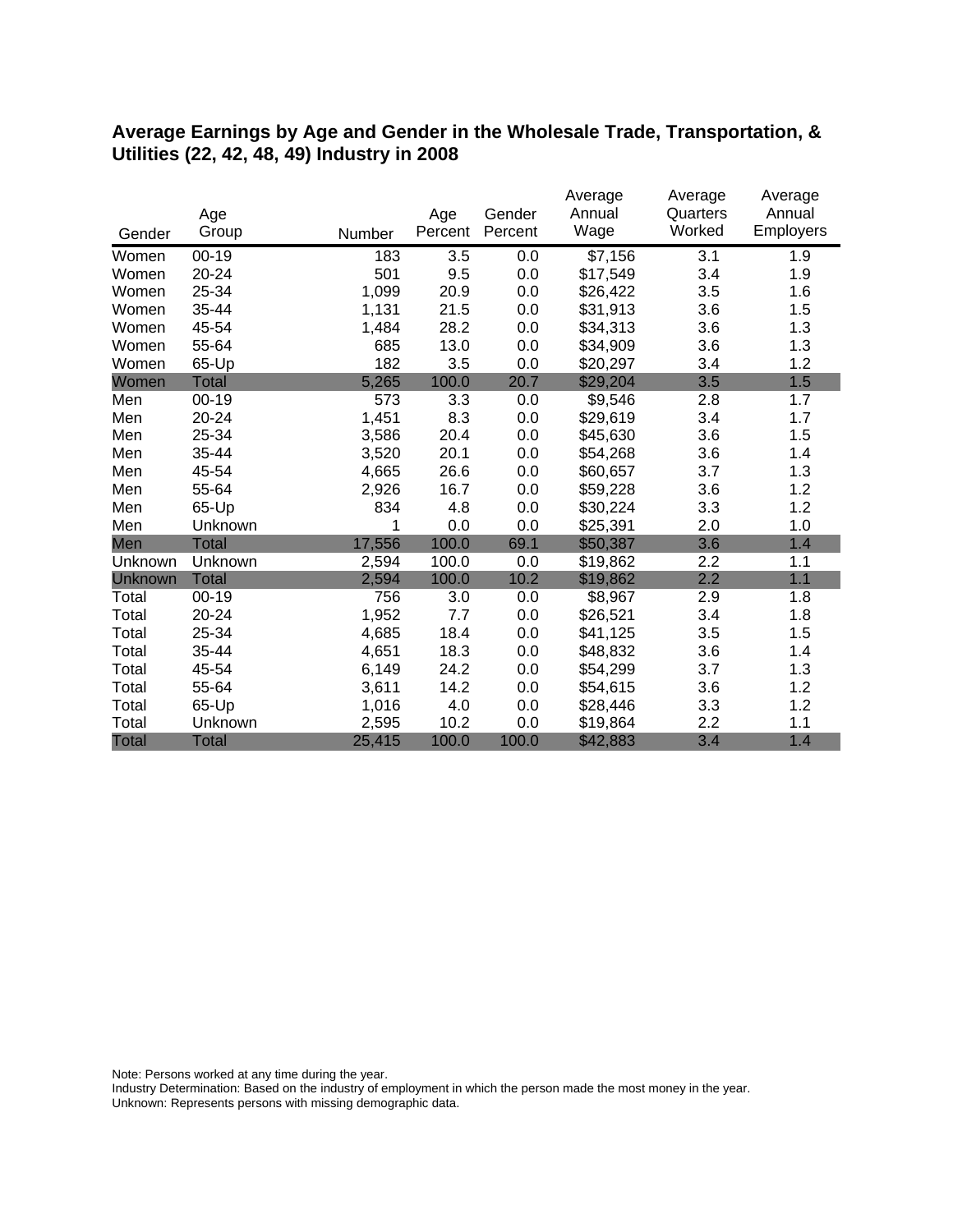# **Average Earnings by Age and Gender in the Retail Trade (44, 45) Industry in 2008**

|              |              |                |         |         | Average  | Average  | Average   |
|--------------|--------------|----------------|---------|---------|----------|----------|-----------|
|              | Age          |                | Age     | Gender  | Annual   | Quarters | Annual    |
| Gender       | Group        | Number         | Percent | Percent | Wage     | Worked   | Employers |
| Women        | $00 - 19$    | 3,041          | 14.4    | 0.0     | \$5,049  | 2.8      | 1.8       |
| Women        | 20-24        | 3,142          | 14.9    | 0.0     | \$10,987 | 3.1      | 1.8       |
| Women        | 25-34        | 3,800          | 18.1    | 0.0     | \$16,765 | 3.2      | 1.6       |
| Women        | 35-44        | 3,328          | 15.8    | 0.0     | \$19,813 | 3.4      | 1.5       |
| Women        | 45-54        | 4,097          | 19.5    | 0.0     | \$21,415 | 3.5      | 1.4       |
| Women        | 55-64        | 2,620          | 12.4    | 0.0     | \$19,628 | 3.5      | 1.3       |
| Women        | 65-Up        | 1,020          | 4.8     | 0.0     | \$12,561 | 3.4      | 1.2       |
| Women        | <b>Total</b> | 21,048         | 100.0   | 46.5    | \$15,749 | 3.3      | 1.6       |
| Men          | $00 - 19$    | 2,890          | 17.3    | 0.0     | \$5,582  | 2.8      | 1.7       |
| Men          | 20-24        | 2,549          | 15.2    | 0.0     | \$14,598 | 3.1      | 1.8       |
| Men          | 25-34        | 3,315          | 19.8    | 0.0     | \$27,666 | 3.4      | 1.6       |
| Men          | 35-44        | 2,531          | 15.1    | 0.0     | \$36,347 | 3.5      | 1.4       |
| Men          | 45-54        | 2,623          | 15.7    | 0.0     | \$39,138 | 3.6      | 1.3       |
| Men          | 55-64        | 1,904          | 11.4    | 0.0     | \$36,986 | 3.5      | 1.2       |
| Men          | 65-Up        | 905            | 5.4     | 0.0     | \$16,916 | 3.3      | 1.2       |
| Men          | Unknown      | $\overline{2}$ | 0.0     | 0.0     | \$65,205 | 4.0      | 1.0       |
| Men          | <b>Total</b> | 16,719         | 100.0   | 36.9    | \$25,454 | 3.3      | 1.5       |
| Unknown      | $00-19$      | $\overline{2}$ | 0.0     | 0.0     | \$5,756  | 2.0      | 1.5       |
| Unknown      | 20-24        | 1              | 0.0     | 0.0     | \$3,750  | 3.0      | 4.0       |
| Unknown      | Unknown      | 7,487          | 100.0   | 0.0     | \$7,718  | 1.9      | 1.2       |
| Unknown      | <b>Total</b> | 7,490          | 100.0   | 16.5    | \$7,717  | 1.9      | 1.2       |
| Total        | $00 - 19$    | 5,933          | 13.1    | 0.0     | \$5,309  | 2.8      | 1.8       |
| Total        | 20-24        | 5,692          | 12.6    | 0.0     | \$12,603 | 3.1      | 1.8       |
| Total        | 25-34        | 7,115          | 15.7    | 0.0     | \$21,844 | 3.3      | 1.6       |
| Total        | 35-44        | 5,859          | 12.9    | 0.0     | \$26,955 | 3.4      | 1.5       |
| Total        | 45-54        | 6,720          | 14.8    | 0.0     | \$28,333 | 3.5      | 1.4       |
| Total        | 55-64        | 4,524          | 10.0    | 0.0     | \$26,933 | 3.5      | 1.3       |
| Total        | 65-Up        | 1,925          | 4.3     | 0.0     | \$14,609 | 3.4      | 1.2       |
| Total        | Unknown      | 7,489          | 16.5    | 0.0     | \$7,733  | 1.9      | 1.2       |
| <b>Total</b> | <b>Total</b> | 45,257         | 100.0   | 100.0   | \$18,005 | 3.1      | 1.5       |

Note: Persons worked at any time during the year.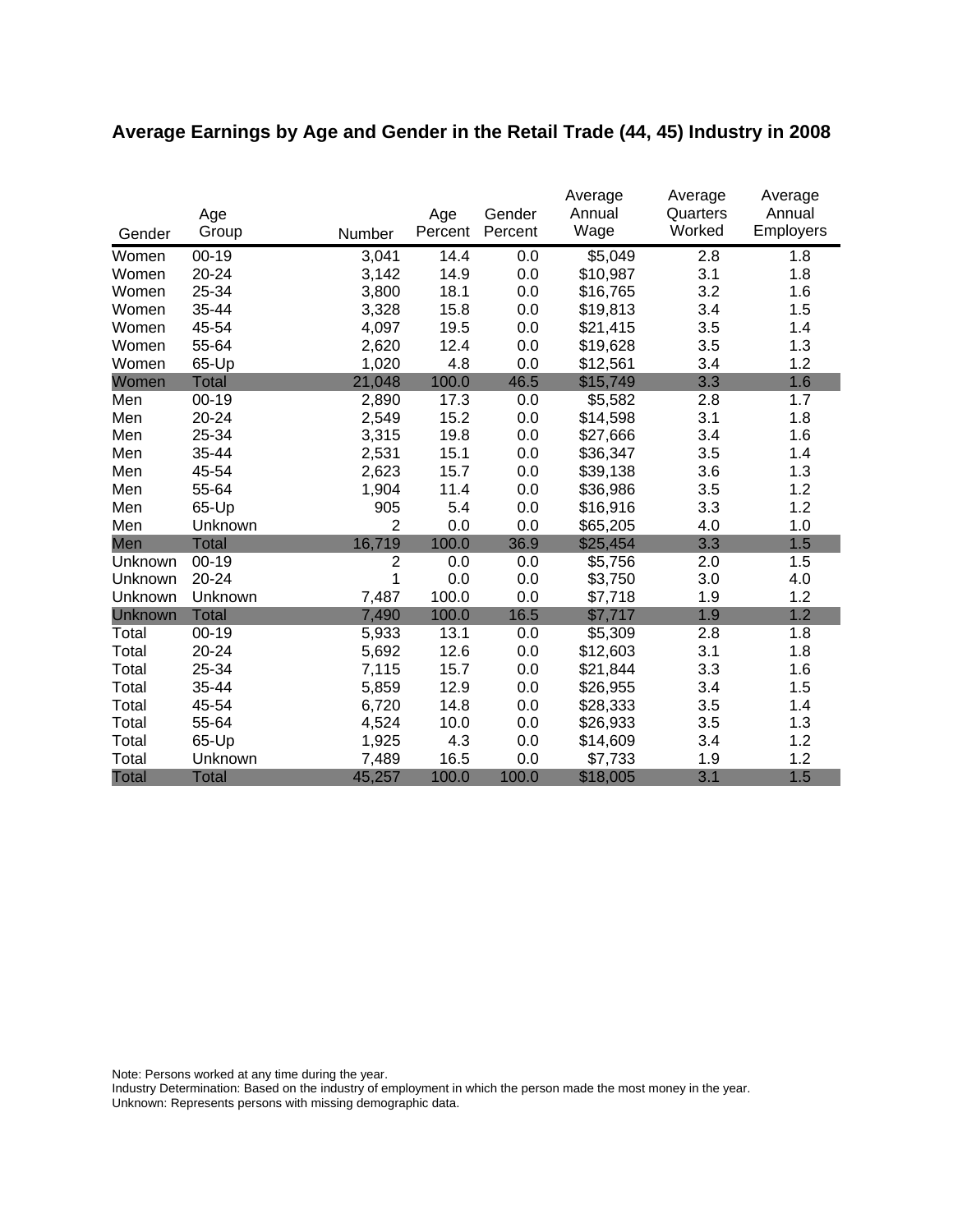# **Average Earnings by Age and Gender in the Information (51) Industry in 2008**

|              | Age          |        | Age     | Gender  | Average<br>Annual | Average<br>Quarters | Average<br>Annual |
|--------------|--------------|--------|---------|---------|-------------------|---------------------|-------------------|
| Gender       | Group        | Number | Percent | Percent | Wage              | Worked              | Employers         |
| Women        | $00 - 19$    | 242    | 9.7     | 0.0     | \$3,747           | 2.8                 | 1.5               |
| Women        | 20-24        | 217    | 8.7     | 0.0     | \$13,691          | 3.2                 | 1.6               |
| Women        | 25-34        | 518    | 20.7    | 0.0     | \$22,774          | 3.5                 | 1.5               |
| Women        | 35-44        | 447    | 17.9    | 0.0     | \$28,671          | 3.6                 | 1.4               |
| Women        | 45-54        | 547    | 21.9    | 0.0     | \$30,661          | 3.6                 | 1.3               |
| Women        | 55-64        | 400    | 16.0    | 0.0     | \$27,237          | 3.6                 | 1.2               |
| Women        | 65-Up        | 129    | 5.2     | 0.0     | \$14,067          | 3.6                 | 1.2               |
| Women        | <b>Total</b> | 2,500  | 100.0   | 46.3    | \$23,189          | 3.5                 | 1.4               |
| Men          | $00 - 19$    | 251    | 10.1    | 0.0     | \$3,783           | 2.9                 | 1.4               |
| Men          | 20-24        | 233    | 9.4     | 0.0     | \$18,349          | 3.2                 | 1.5               |
| Men          | 25-34        | 599    | 24.2    | 0.0     | \$32,200          | 3.5                 | 1.4               |
| Men          | 35-44        | 517    | 20.9    | 0.0     | \$45,194          | 3.5                 | 1.4               |
| Men          | 45-54        | 469    | 18.9    | 0.0     | \$51,150          | 3.6                 | 1.3               |
| Men          | 55-64        | 331    | 13.4    | 0.0     | \$48,706          | 3.5                 | 1.2               |
| Men          | 65-Up        | 78     | 3.1     | 0.0     | \$23,806          | 3.4                 | 1.1               |
| Men          | <b>Total</b> | 2,478  | 100.0   | 45.9    | \$36,257          | 3.4                 | 1.3               |
| Unknown      | Unknown      | 416    | 100.0   | 0.0     | \$16,287          | 2.4                 | 1.2               |
| Unknown      | <b>Total</b> | 416    | 100.0   | 7.7     | \$16,287          | 2.4                 | 1.2               |
| Total        | $00 - 19$    | 493    | 9.1     | 0.0     | \$3,765           | 2.9                 | 1.5               |
| Total        | 20-24        | 450    | 8.3     | 0.0     | \$16,103          | 3.2                 | 1.5               |
| Total        | 25-34        | 1,117  | 20.7    | 0.0     | \$27,829          | 3.5                 | 1.5               |
| Total        | 35-44        | 964    | 17.9    | 0.0     | \$37,532          | 3.5                 | 1.4               |
| Total        | 45-54        | 1,016  | 18.8    | 0.0     | \$40,119          | 3.6                 | 1.3               |
| Total        | 55-64        | 731    | 13.6    | 0.0     | \$36,958          | 3.6                 | 1.2               |
| Total        | 65-Up        | 207    | 3.8     | 0.0     | \$17,737          | 3.5                 | 1.2               |
| Total        | Unknown      | 416    | 7.7     | 0.0     | \$16,287          | 2.4                 | 1.2               |
| <b>Total</b> | <b>Total</b> | 5,394  | 100.0   | 100.0   | \$28,660          | 3.4                 | 1.3               |

Note: Persons worked at any time during the year.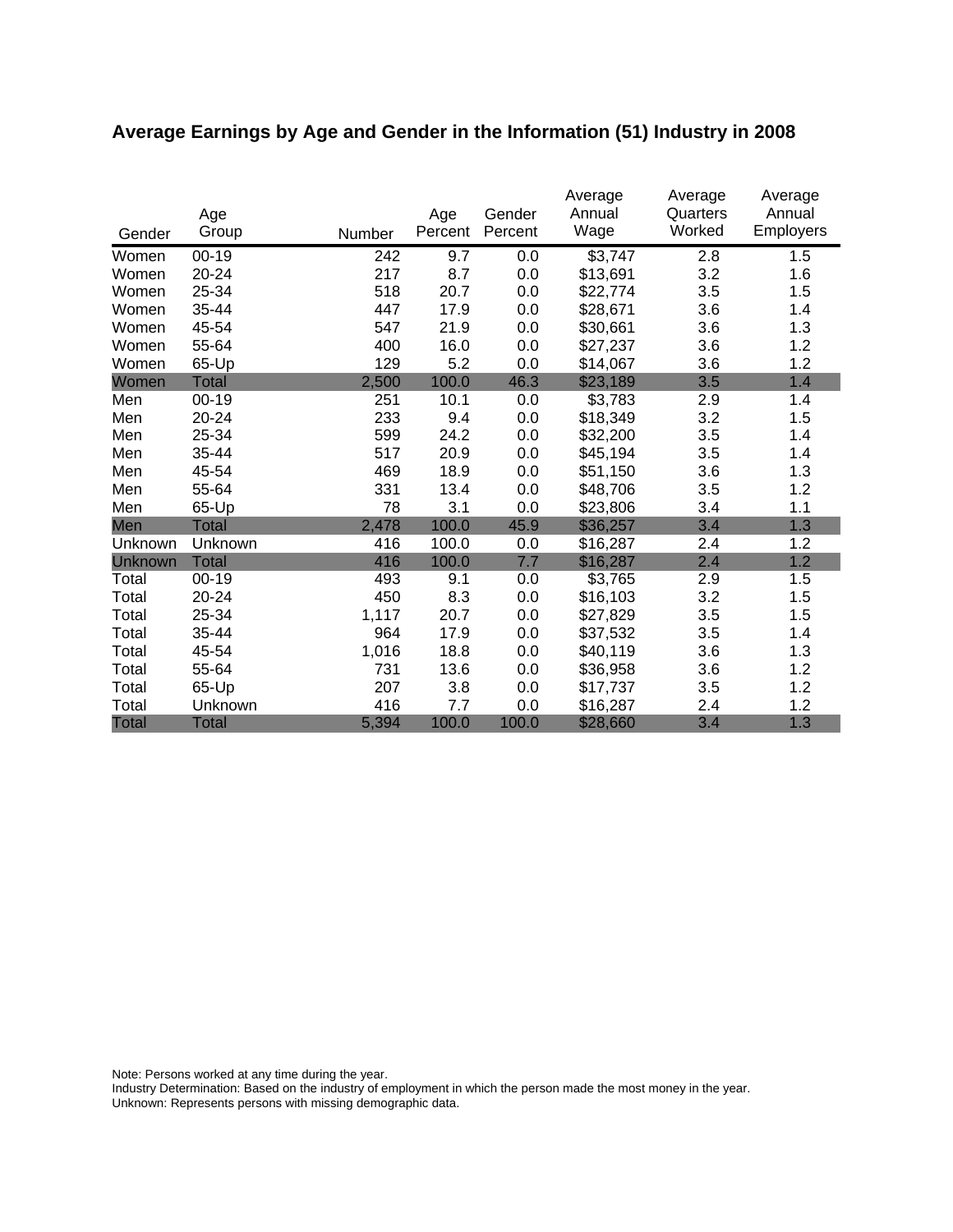### **Average Earnings by Age and Gender in the Financial Activities (52, 53) Industry in 2008**

|                |              |                |         |         | Average  | Average  | Average          |
|----------------|--------------|----------------|---------|---------|----------|----------|------------------|
|                | Age          |                | Age     | Gender  | Annual   | Quarters | Annual           |
| Gender         | Group        | Number         | Percent | Percent | Wage     | Worked   | <b>Employers</b> |
| Women          | $00 - 19$    | 292            | 3.6     | 0.0     | \$6,508  | 3.1      | 1.9              |
| Women          | 20-24        | 966            | 12.0    | 0.0     | \$16,846 | 3.4      | 1.8              |
| Women          | 25-34        | 1,799          | 22.4    | 0.0     | \$26,133 | 3.5      | 1.5              |
| Women          | 35-44        | 1,536          | 19.1    | 0.0     | \$33,277 | 3.7      | 1.4              |
| Women          | 45-54        | 1,959          | 24.4    | 0.0     | \$36,302 | 3.7      | 1.3              |
| Women          | 55-64        | 1,166          | 14.5    | 0.0     | \$36,037 | 3.7      | 1.2              |
| Women          | 65-Up        | 320            | 4.0     | 0.0     | \$19,221 | 3.5      | 1.2              |
| Women          | <b>Total</b> | 8,038          | 100.0   | 59.6    | \$29,309 | 3.6      | 1.4              |
| Men            | $00 - 19$    | 215            | 4.9     | 0.0     | \$7,432  | 2.8      | 1.7              |
| Men            | 20-24        | 403            | 9.2     | 0.0     | \$23,389 | 3.3      | 1.9              |
| Men            | 25-34        | 1,016          | 23.2    | 0.0     | \$46,299 | 3.6      | 1.5              |
| Men            | 35-44        | 821            | 18.7    | 0.0     | \$68,163 | 3.6      | 1.4              |
| Men            | 45-54        | 917            | 20.9    | 0.0     | \$81,219 | 3.6      | 1.3              |
| Men            | 55-64        | 733            | 16.7    | 0.0     | \$73,053 | 3.6      | 1.2              |
| Men            | 65-Up        | 277            | 6.3     | 0.0     | \$63,327 | 3.3      | 1.1              |
| Men            | Unknown      | $\overline{2}$ | 0.0     | 0.0     | \$27,157 | 2.5      | 1.0              |
| Men            | <b>Total</b> | 4,384          | 100.0   | 32.5    | \$59,226 | 3.5      | 1.4              |
| Unknown        | Unknown      | 1,070          | 100.0   | 0.0     | \$17,878 | 2.3      | 1.2              |
| <b>Unknown</b> | <b>Total</b> | 1,070          | 100.0   | 7.9     | \$17,878 | 2.3      | 1.2              |
| Total          | $00 - 19$    | 507            | 3.8     | 0.0     | \$6,900  | 3.0      | 1.8              |
| Total          | 20-24        | 1,369          | 10.1    | 0.0     | \$18,772 | 3.4      | 1.8              |
| Total          | 25-34        | 2,815          | 20.9    | 0.0     | \$33,412 | 3.6      | 1.5              |
| Total          | 35-44        | 2,357          | 17.5    | 0.0     | \$45,429 | 3.7      | 1.4              |
| Total          | 45-54        | 2,876          | 21.3    | 0.0     | \$50,623 | 3.7      | 1.3              |
| Total          | 55-64        | 1,899          | 14.1    | 0.0     | \$50,325 | 3.7      | 1.2              |
| Total          | 65-Up        | 597            | 4.4     | 0.0     | \$39,685 | 3.4      | 1.2              |
| Total          | Unknown      | 1,072          | 7.9     | 0.0     | \$17,895 | 2.3      | 1.2              |
| <b>Total</b>   | <b>Total</b> | 13,492         | 100.0   | 100.0   | \$38,124 | 3.5      | 1.4              |

Note: Persons worked at any time during the year.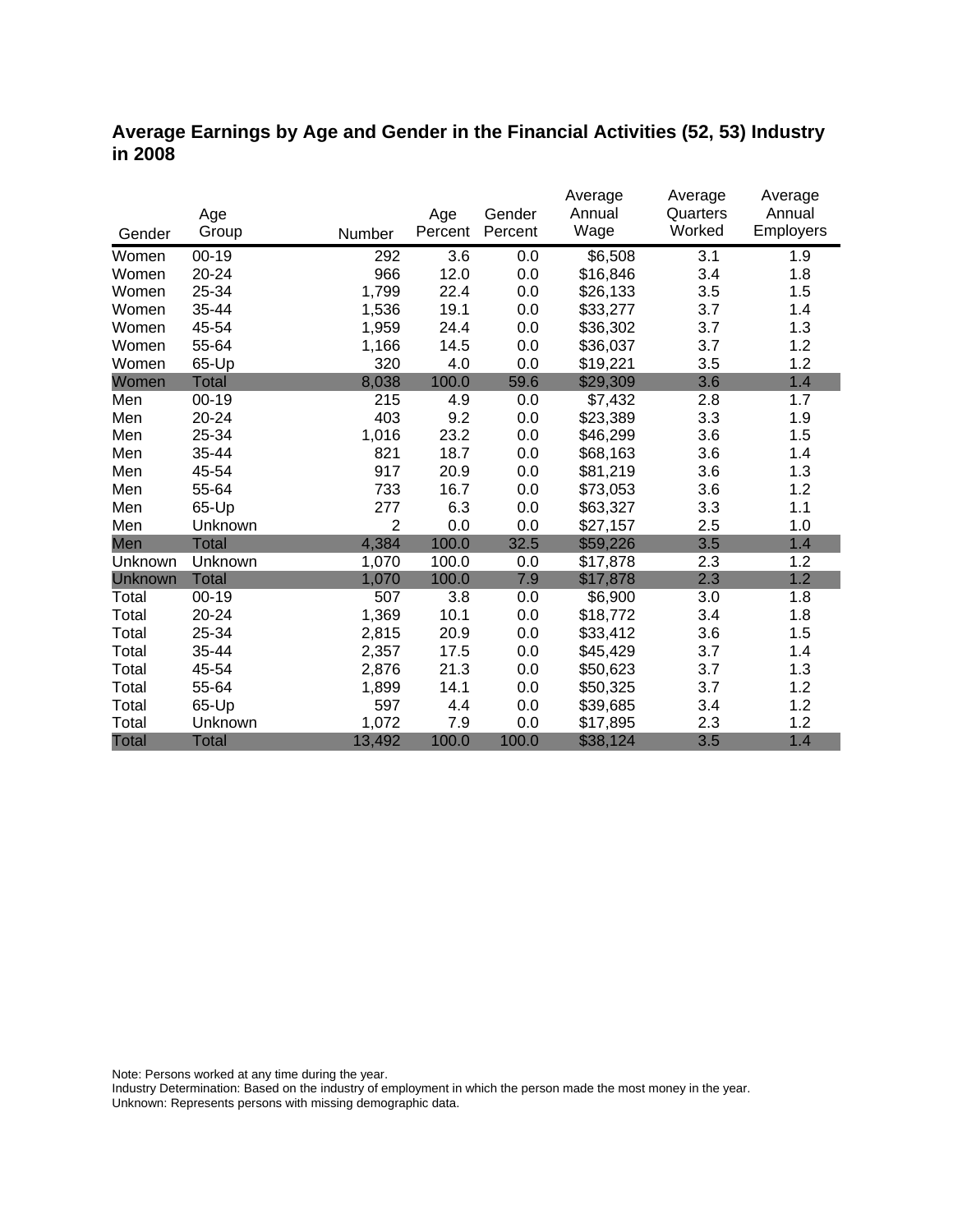## **Average Earnings by Age and Gender in the Professional & Business Services (54, 55, 56) Industry in 2008**

|              |              |                |                | Gender  | Average<br>Annual | Average<br>Quarters | Average<br>Annual |
|--------------|--------------|----------------|----------------|---------|-------------------|---------------------|-------------------|
| Gender       | Age<br>Group | Number         | Age<br>Percent | Percent | Wage              | Worked              | Employers         |
| Women        | $00 - 19$    | 568            | 5.9            | 0.0     | \$4,202           | 2.7                 | 1.7               |
| Women        | 20-24        | 1,145          | 11.9           | 0.0     | \$13,046          | 3.1                 | 1.8               |
| Women        | 25-34        | 2,155          | 22.4           | 0.0     | \$23,547          | 3.3                 | 1.6               |
| Women        | 35-44        | 1,883          | 19.6           | 0.0     | \$27,461          | 3.4                 | 1.5               |
| Women        | 45-54        | 2,222          | 23.1           | 0.0     | \$28,966          | 3.4                 | 1.4               |
| Women        | 55-64        | 1,244          | 12.9           | 0.0     | \$26,730          | 3.4                 | 1.3               |
| Women        | 65-Up        | 410            | 4.3            | 0.0     | \$14,717          | 3.0                 | 1.3               |
| Women        | <b>Total</b> | 9,627          | 100.0          | 36.4    | \$23,208          | 3.3                 | 1.5               |
| Men          | $00 - 19$    | 786            | 6.9            | 0.0     | \$6,631           | 2.5                 | 1.7               |
| Men          | 20-24        | 1,401          | 12.3           | 0.0     | \$16,613          | 2.9                 | 1.8               |
| Men          | 25-34        | 2,590          | 22.7           | 0.0     | \$35,646          | 3.3                 | 1.5               |
| Men          | 35-44        | 2,070          | 18.1           | 0.0     | \$44,156          | 3.3                 | 1.4               |
| Men          | 45-54        | 2,260          | 19.8           | 0.0     | \$55,108          | 3.4                 | 1.3               |
| Men          | 55-64        | 1,695          | 14.9           | 0.0     | \$57,805          | 3.3                 | 1.2               |
| Men          | 65-Up        | 607            | 5.3            | 0.0     | \$38,602          | 3.1                 | 1.2               |
| Men          | Unknown      | $\overline{2}$ | 0.0            | 0.0     | \$496             | 1.0                 | 1.0               |
| Men          | <b>Total</b> | 11,411         | 100.0          | 43.1    | \$40,151          | 3.2                 | 1.4               |
| Unknown      | 25-34        | $\overline{2}$ | 0.0            | 0.0     | \$20,026          | 2.0                 | 1.0               |
| Unknown      | 45-54        | 1              | 0.0            | 0.0     | \$28,172          | 4.0                 | 1.0               |
| Unknown      | Unknown      | 5,419          | 99.9           | 0.0     | \$13,882          | 1.9                 | 1.2               |
| Unknown      | <b>Total</b> | 5,422          | 100.0          | 20.5    | \$13,887          | 1.9                 | 1.2               |
| Total        | $00 - 19$    | 1,354          | 5.1            | 0.0     | \$5,612           | 2.6                 | 1.7               |
| Total        | 20-24        | 2,546          | 9.6            | 0.0     | \$15,008          | 3.0                 | 1.8               |
| Total        | 25-34        | 4,747          | 17.9           | 0.0     | \$30,147          | 3.3                 | 1.5               |
| Total        | 35-44        | 3,953          | 14.9           | 0.0     | \$36,203          | 3.3                 | 1.5               |
| Total        | 45-54        | 4,483          | 16.9           | 0.0     | \$42,145          | 3.4                 | 1.4               |
| Total        | 55-64        | 2,939          | 11.1           | 0.0     | \$44,652          | 3.4                 | 1.3               |
| Total        | 65-Up        | 1,017          | 3.8            | 0.0     | \$28,973          | 3.1                 | 1.2               |
| Total        | Unknown      | 5,421          | 20.5           | 0.0     | \$13,877          | 1.9                 | 1.2               |
| <b>Total</b> | <b>Total</b> | 26,460         | 100.0          | 100.0   | \$28,605          | 3.0                 | 1.4               |

Note: Persons worked at any time during the year.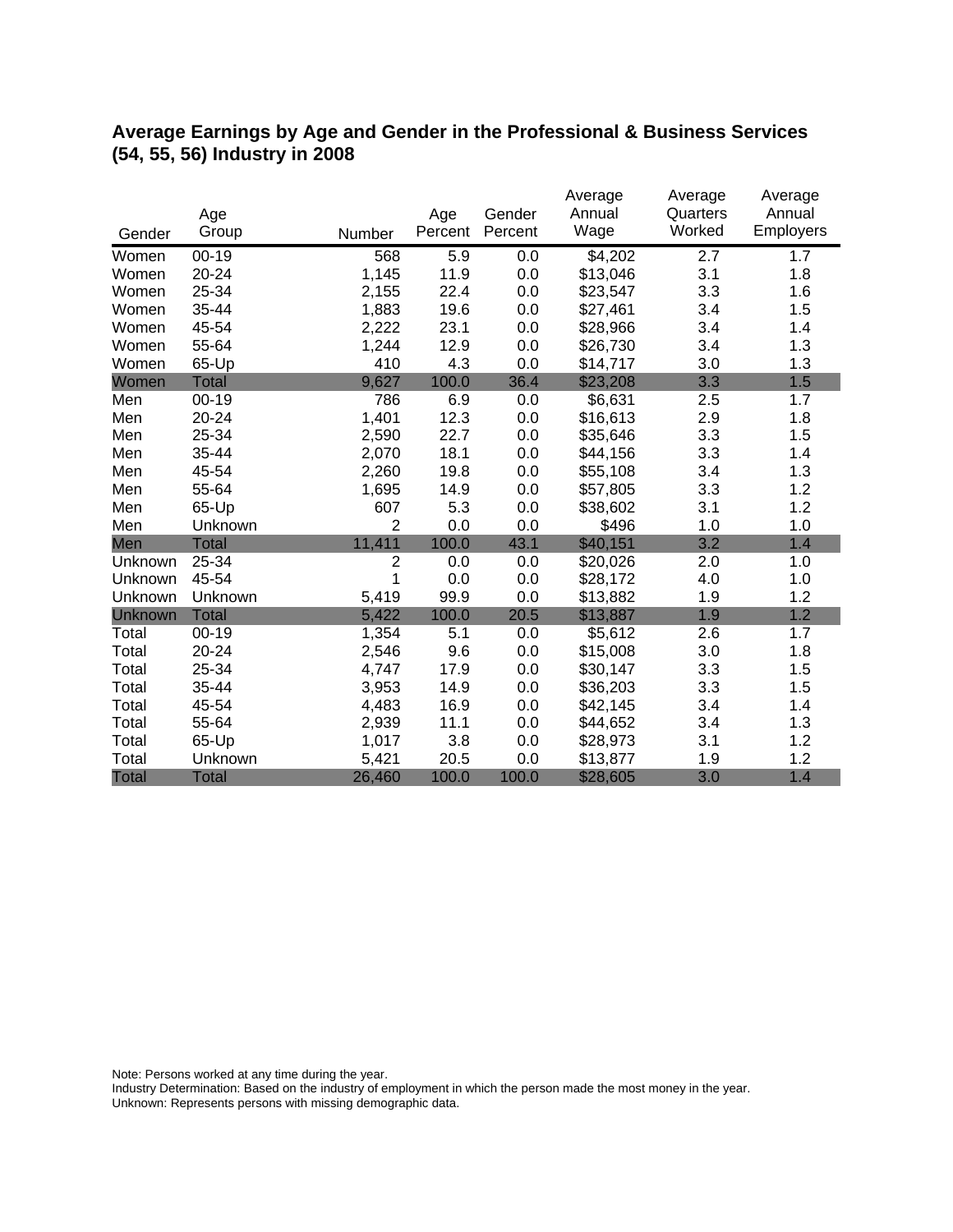## **Average Earnings by Age and Gender in the Educational Services (61) Industry in 2008**

|              |              |        |         |         | Average  | Average  | Average   |
|--------------|--------------|--------|---------|---------|----------|----------|-----------|
|              | Age          |        | Age     | Gender  | Annual   | Quarters | Annual    |
| Gender       | Group        | Number | Percent | Percent | Wage     | Worked   | Employers |
| Women        | $00 - 19$    | 450    | 2.2     | 0.0     | \$2,704  | 2.4      | 1.4       |
| Women        | 20-24        | 993    | 4.8     | 0.0     | \$12,888 | 2.9      | 1.6       |
| Women        | 25-34        | 3,560  | 17.1    | 0.0     | \$26,793 | 3.4      | 1.3       |
| Women        | 35-44        | 4,235  | 20.4    | 0.0     | \$31,608 | 3.6      | 1.3       |
| Women        | 45-54        | 6,047  | 29.1    | 0.0     | \$36,745 | 3.8      | 1.2       |
| Women        | 55-64        | 4,706  | 22.7    | 0.0     | \$36,670 | 3.7      | 1.2       |
| Women        | 65-Up        | 783    | 3.8     | 0.0     | \$16,631 | 3.3      | 1.1       |
| Women        | Unknown      | 1      | 0.0     | 0.0     | \$28,276 | 4.0      | 2.0       |
| Women        | <b>Total</b> | 20,775 | 100.0   | 64.9    | \$31,339 | 3.6      | 1.3       |
| Men          | $00 - 19$    | 435    | 4.6     | 0.0     | \$3,265  | 2.4      | 1.4       |
| Men          | 20-24        | 466    | 4.9     | 0.0     | \$11,027 | 2.6      | 1.5       |
| Men          | 25-34        | 1,600  | 16.8    | 0.0     | \$33,932 | 3.4      | 1.3       |
| Men          | 35-44        | 1,865  | 19.6    | 0.0     | \$48,175 | 3.6      | 1.2       |
| Men          | 45-54        | 2,143  | 22.5    | 0.0     | \$52,733 | 3.7      | 1.2       |
| Men          | 55-64        | 2,281  | 24.0    | 0.0     | \$50,511 | 3.6      | 1.2       |
| Men          | 65-Up        | 713    | 7.5     | 0.0     | \$22,868 | 3.3      | 1.2       |
| Men          | Unknown      | 1      | 0.0     | 0.0     | \$20,855 | 4.0      | 1.0       |
| Men          | <b>Total</b> | 9,504  | 100.0   | 29.7    | \$41,587 | 3.5      | 1.2       |
| Unknown      | Unknown      | 1,729  | 100.0   | 0.0     | \$10,623 | 2.1      | 1.1       |
| Unknown      | <b>Total</b> | 1,729  | 100.0   | 5.4     | \$10,623 | 2.1      | 1.1       |
| Total        | $00 - 19$    | 885    | 2.8     | 0.0     | \$2,980  | 2.4      | 1.4       |
| Total        | $20 - 24$    | 1,459  | 4.6     | 0.0     | \$12,293 | 2.8      | 1.6       |
| Total        | 25-34        | 5,160  | 16.1    | 0.0     | \$29,007 | 3.4      | 1.3       |
| Total        | 35-44        | 6,100  | 19.1    | 0.0     | \$36,673 | 3.6      | 1.3       |
| Total        | 45-54        | 8,190  | 25.6    | 0.0     | \$40,929 | 3.8      | 1.2       |
| Total        | 55-64        | 6,987  | 21.8    | 0.0     | \$41,188 | 3.7      | 1.2       |
| Total        | 65-Up        | 1,496  | 4.7     | 0.0     | \$19,604 | 3.3      | 1.2       |
| Total        | Unknown      | 1,731  | 5.4     | 0.0     | \$10,639 | 2.1      | 1.1       |
| <b>Total</b> | <b>Total</b> | 32,008 | 100.0   | 100.0   | \$33,263 | 3.5      | 1.3       |

Note: Persons worked at any time during the year.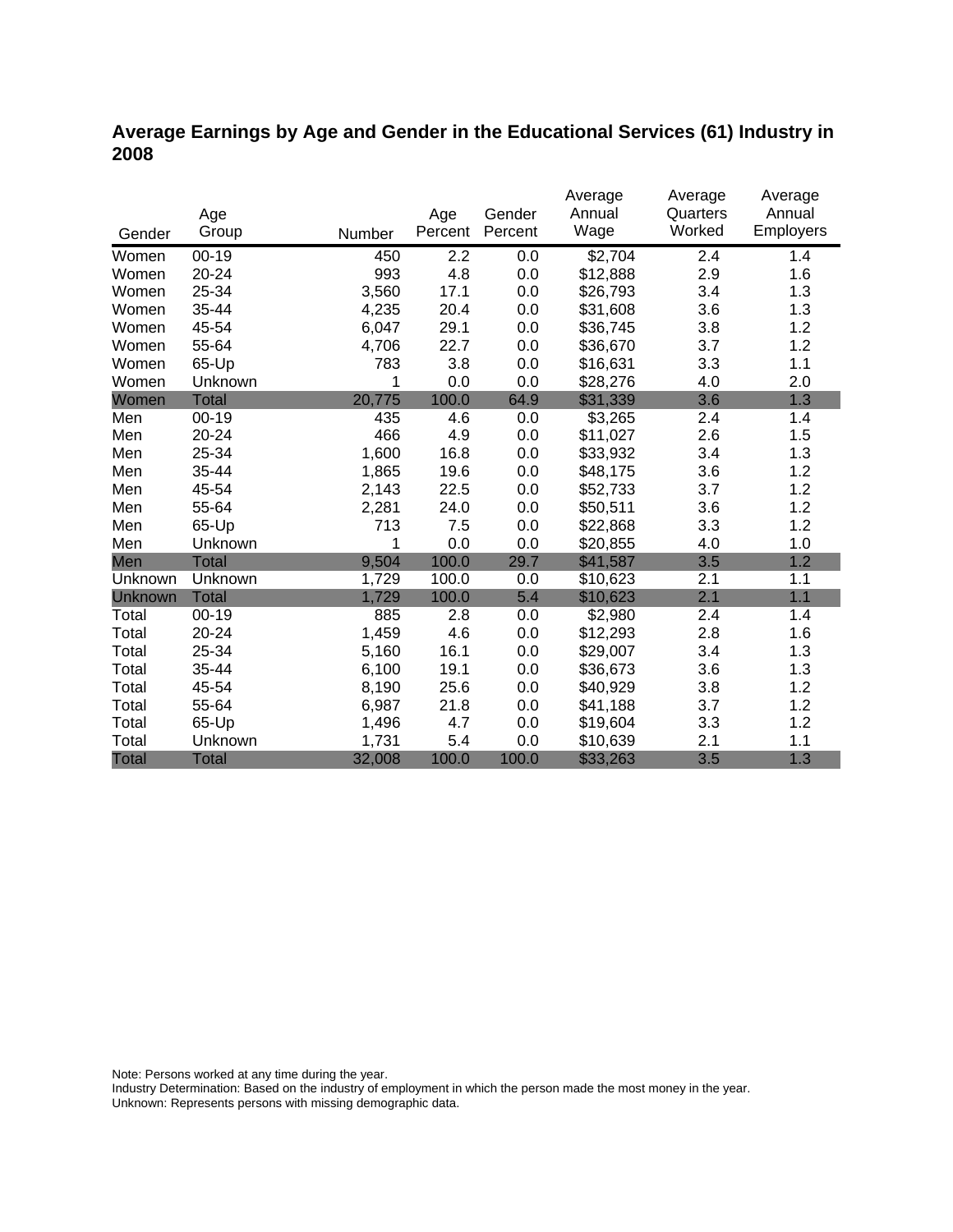## **Average Earnings by Age and Gender in the Health Care & Social Assistance (62) Industry in 2008**

|                |              |        |         |         | Average  | Average  | Average          |
|----------------|--------------|--------|---------|---------|----------|----------|------------------|
|                | Age          |        | Age     | Gender  | Annual   | Quarters | Annual           |
| Gender         | Group        | Number | Percent | Percent | Wage     | Worked   | <b>Employers</b> |
| Women          | $00-19$      | 1,250  | 4.8     | 0.0     | \$6,852  | 3.0      | 1.8              |
| Women          | 20-24        | 3,117  | 12.0    | 0.0     | \$14,889 | 3.3      | 1.8              |
| Women          | 25-34        | 5,947  | 22.8    | 0.0     | \$25,930 | 3.5      | 1.5              |
| Women          | 35-44        | 5,056  | 19.4    | 0.0     | \$33,325 | 3.6      | 1.4              |
| Women          | 45-54        | 5,874  | 22.5    | 0.0     | \$36,465 | 3.7      | 1.3              |
| Women          | 55-64        | 3,854  | 14.8    | 0.0     | \$33,164 | 3.7      | 1.2              |
| Women          | 65-Up        | 971    | 3.7     | 0.0     | \$18,033 | 3.5      | 1.2              |
| Women          | Total        | 26,069 | 100.0   | 76.4    | \$28,278 | 3.5      | 1.5              |
| Men            | $00 - 19$    | 324    | 5.6     | 0.0     | \$6,347  | 2.8      | 1.7              |
| Men            | 20-24        | 510    | 8.8     | 0.0     | \$14,076 | 3.2      | 1.8              |
| Men            | 25-34        | 1,129  | 19.5    | 0.0     | \$39,136 | 3.5      | 1.5              |
| Men            | 35-44        | 1,210  | 20.9    | 0.0     | \$88,588 | 3.7      | 1.3              |
| Men            | 45-54        | 1,242  | 21.5    | 0.0     | \$88,528 | 3.6      | 1.3              |
| Men            | 55-64        | 1,020  | 17.6    | 0.0     | \$85,571 | 3.6      | 1.2              |
| Men            | 65-Up        | 346    | 6.0     | 0.0     | \$47,074 | 3.4      | 1.2              |
| Men            | <b>Total</b> | 5,781  | 100.0   | 16.9    | \$64,718 | 3.5      | 1.4              |
| Unknown        | Unknown      | 2,284  | 100.0   | 0.0     | \$17,717 | 2.4      | 1.2              |
| <b>Unknown</b> | <b>Total</b> | 2,284  | 100.0   | 6.7     | \$17,717 | 2.4      | 1.2              |
| Total          | $00 - 19$    | 1,574  | 4.6     | 0.0     | \$6,748  | 3.0      | 1.8              |
| Total          | 20-24        | 3,627  | 10.6    | 0.0     | \$14,775 | 3.3      | 1.8              |
| Total          | 25-34        | 7,076  | 20.7    | 0.0     | \$28,037 | 3.5      | 1.5              |
| Total          | 35-44        | 6,266  | 18.4    | 0.0     | \$43,997 | 3.6      | 1.4              |
| Total          | 45-54        | 7,116  | 20.8    | 0.0     | \$45,552 | 3.7      | 1.3              |
| Total          | 55-64        | 4,874  | 14.3    | 0.0     | \$44,131 | 3.7      | 1.2              |
| Total          | 65-Up        | 1,317  | 3.9     | 0.0     | \$25,662 | 3.4      | 1.2              |
| Total          | Unknown      | 2,284  | 6.7     | 0.0     | \$17,717 | 2.4      | 1.2              |
| <b>Total</b>   | <b>Total</b> | 34,134 | 100.0   | 100.0   | \$33,743 | 3.5      | 1.4              |

Note: Persons worked at any time during the year.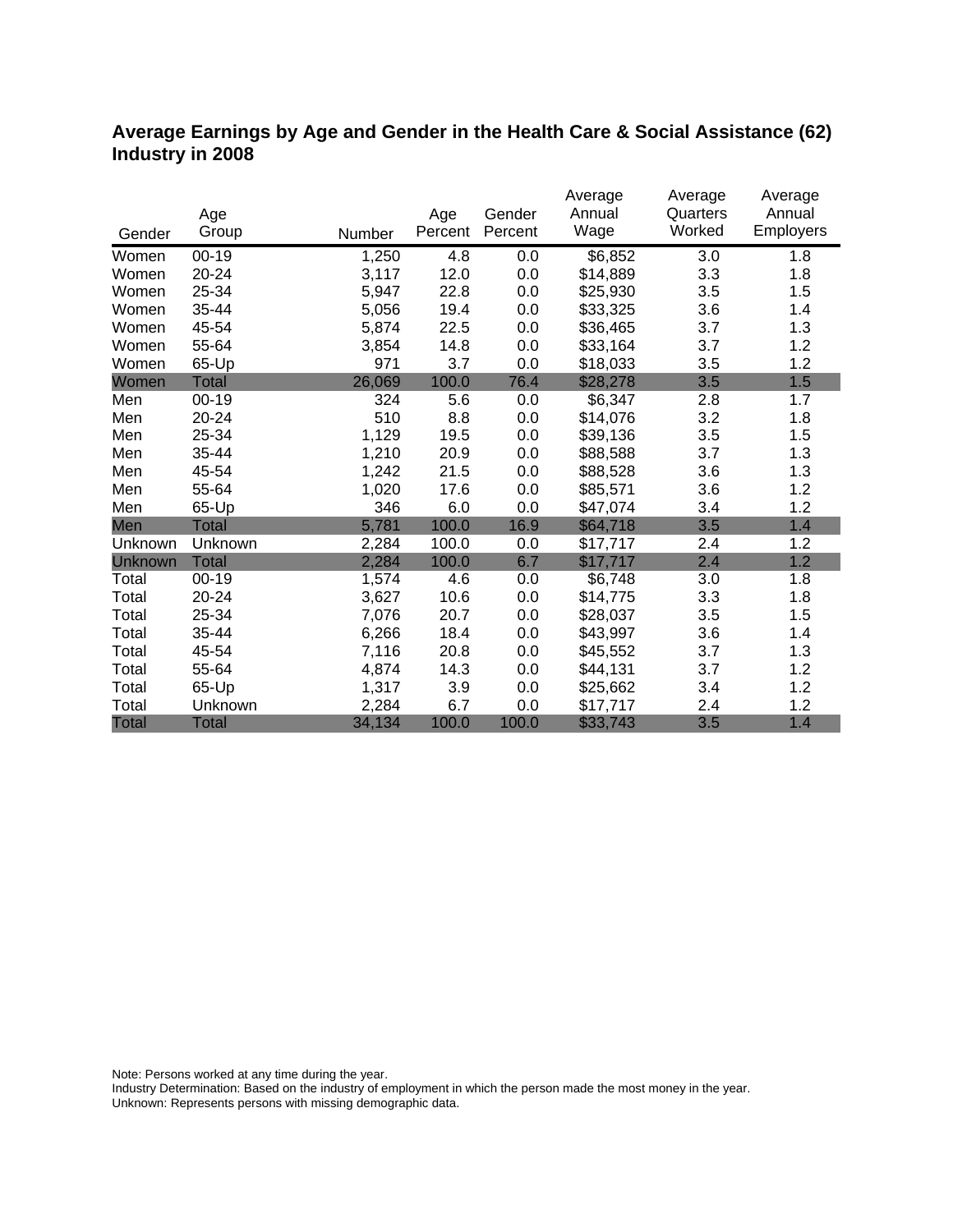## **Average Earnings by Age and Gender in the Leisure & Hospitality (71, 72) Industry in 2008**

|              |              |                |         |         | Average  | Average  | Average   |
|--------------|--------------|----------------|---------|---------|----------|----------|-----------|
|              | Age          |                | Age     | Gender  | Annual   | Quarters | Annual    |
| Gender       | Group        | Number         | Percent | Percent | Wage     | Worked   | Employers |
| Women        | $00 - 19$    | 5,375          | 24.8    | 0.0     | \$3,995  | 2.7      | 1.7       |
| Women        | 20-24        | 3,945          | 18.2    | 0.0     | \$8,913  | 3.0      | 1.9       |
| Women        | 25-34        | 4,577          | 21.1    | 0.0     | \$12,499 | 3.1      | 1.8       |
| Women        | 35-44        | 2,909          | 13.4    | 0.0     | \$15,004 | 3.3      | 1.6       |
| Women        | 45-54        | 2,815          | 13.0    | 0.0     | \$15,971 | 3.3      | 1.5       |
| Women        | 55-64        | 1,446          | 6.7     | 0.0     | \$15,609 | 3.3      | 1.3       |
| Women        | 65-Up        | 640            | 2.9     | 0.0     | \$10,811 | 3.2      | 1.2       |
| Women        | Unknown      | $\overline{2}$ | 0.0     | 0.0     | \$6,696  | 2.5      | 1.5       |
| Women        | <b>Total</b> | 21,709         | 100.0   | 39.3    | \$10,684 | 3.1      | 1.7       |
| Men          | $00 - 19$    | 4,050          | 25.8    | 0.0     | \$4,033  | 2.6      | 1.7       |
| Men          | 20-24        | 2,738          | 17.5    | 0.0     | \$9,907  | 2.9      | 1.9       |
| Men          | 25-34        | 3,486          | 22.2    | 0.0     | \$17,307 | 3.2      | 1.8       |
| Men          | 35-44        | 2,148          | 13.7    | 0.0     | \$22,367 | 3.2      | 1.6       |
| Men          | 45-54        | 1,669          | 10.6    | 0.0     | \$24,753 | 3.2      | 1.5       |
| Men          | 55-64        | 1,052          | 6.7     | 0.0     | \$25,745 | 3.2      | 1.3       |
| Men          | 65-Up        | 544            | 3.5     | 0.0     | \$12,775 | 3.0      | 1.1       |
| Men          | Unknown      | 3              | 0.0     | 0.0     | \$5,099  | 3.0      | 1.0       |
| Men          | <b>Total</b> | 15,690         | 100.0   | 28.4    | \$14,480 | 3.0      | 1.7       |
| Unknown      | 25-34        | 1              | 0.0     | 0.0     | \$24,300 | 4.0      | 1.0       |
| Unknown      | 55-64        | 1              | 0.0     | 0.0     | \$10,979 | 4.0      | 1.0       |
| Unknown      | Unknown      | 17,771         | 100.0   | 0.0     | \$5,997  | 2.0      | 1.4       |
| Unknown      | <b>Total</b> | 17,773         | 100.0   | 32.2    | \$5,998  | 2.0      | 1.4       |
| Total        | $00 - 19$    | 9,425          | 17.1    | 0.0     | \$4,011  | 2.7      | 1.7       |
| Total        | 20-24        | 6,683          | 12.1    | 0.0     | \$9,320  | 3.0      | 1.9       |
| Total        | 25-34        | 8,064          | 14.6    | 0.0     | \$14,579 | 3.1      | 1.8       |
| Total        | 35-44        | 5,057          | 9.2     | 0.0     | \$18,131 | 3.2      | 1.6       |
| Total        | 45-54        | 4,484          | 8.1     | 0.0     | \$19,240 | 3.3      | 1.5       |
| Total        | 55-64        | 2,499          | 4.5     | 0.0     | \$19,874 | 3.3      | 1.3       |
| Total        | 65-Up        | 1,184          | 2.1     | 0.0     | \$11,714 | 3.1      | 1.1       |
| Total        | Unknown      | 17,776         | 32.2    | 0.0     | \$5,996  | 2.0      | 1.4       |
| <b>Total</b> | <b>Total</b> | 55,172         | 100.0   | 100.0   | \$10,254 | 2.7      | 1.6       |

Note: Persons worked at any time during the year.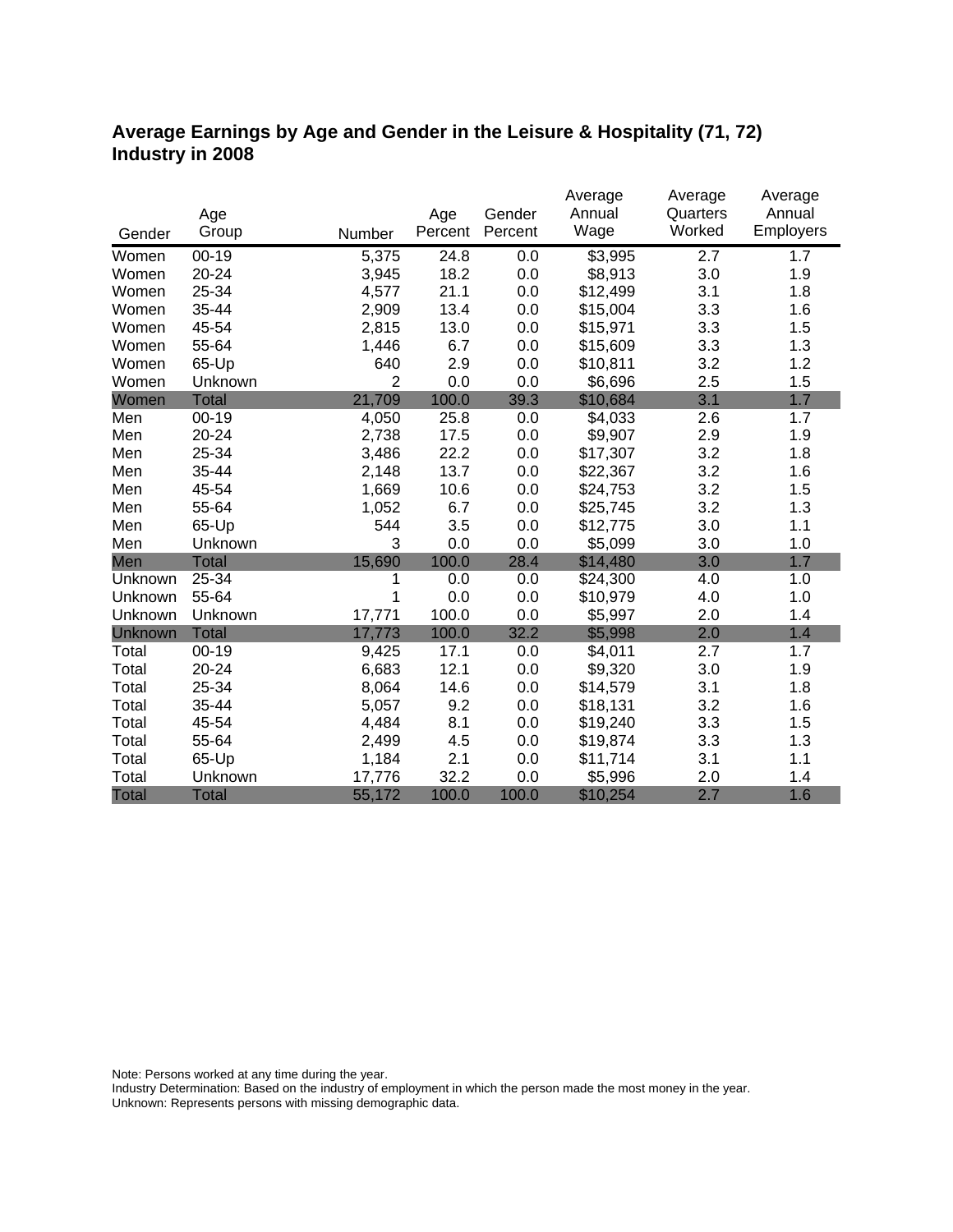#### **Average Earnings by Age and Gender in the Other Services Except Public Administration (81) Industry in 2008**

|                |              |        |         |         | Average  | Average  | Average          |
|----------------|--------------|--------|---------|---------|----------|----------|------------------|
|                | Age          |        | Age     | Gender  | Annual   | Quarters | Annual           |
| Gender         | Group        | Number | Percent | Percent | Wage     | Worked   | <b>Employers</b> |
| Women          | $00 - 19$    | 371    | 9.0     | 0.0     | \$4,274  | 2.8      | 1.7              |
| Women          | $20 - 24$    | 486    | 11.8    | 0.0     | \$12,468 | 3.1      | 1.7              |
| Women          | 25-34        | 820    | 19.8    | 0.0     | \$17,411 | 3.3      | 1.5              |
| Women          | 35-44        | 797    | 19.3    | 0.0     | \$21,539 | 3.4      | 1.5              |
| Women          | 45-54        | 860    | 20.8    | 0.0     | \$23,450 | 3.5      | 1.4              |
| Women          | 55-64        | 562    | 13.6    | 0.0     | \$23,243 | 3.5      | 1.3              |
| Women          | 65-Up        | 239    | 5.8     | 0.0     | \$12,292 | 3.3      | 1.2              |
| Women          | <b>Total</b> | 4,135  | 100.0   | 39.6    | \$18,200 | 3.3      | 1.5              |
| Men            | $00 - 19$    | 497    | 10.3    | 0.0     | \$7,046  | 2.9      | 1.7              |
| Men            | $20 - 24$    | 645    | 13.4    | 0.0     | \$25,630 | 3.3      | 1.8              |
| Men            | 25-34        | 1,072  | 22.2    | 0.0     | \$37,359 | 3.4      | 1.6              |
| Men            | 35-44        | 892    | 18.5    | 0.0     | \$42,361 | 3.5      | 1.4              |
| Men            | 45-54        | 922    | 19.1    | 0.0     | \$45,374 | 3.6      | 1.3              |
| Men            | 55-64        | 557    | 11.5    | 0.0     | \$40,783 | 3.5      | 1.2              |
| Men            | 65-Up        | 246    | 5.1     | 0.0     | \$18,892 | 3.3      | 1.2              |
| Men            | <b>Total</b> | 4,831  | 100.0   | 46.2    | \$34,582 | 3.4      | 1.5              |
| Unknown        | Unknown      | 1,482  | 100.0   | 0.0     | \$11,362 | 2.0      | 1.2              |
| <b>Unknown</b> | <b>Total</b> | 1,482  | 100.0   | 14.2    | \$11,362 | 2.0      | 1.2              |
| Total          | $00 - 19$    | 868    | 8.3     | 0.0     | \$5,861  | 2.8      | 1.7              |
| Total          | 20-24        | 1,131  | 10.8    | 0.0     | \$19,974 | 3.2      | 1.8              |
| Total          | 25-34        | 1,892  | 18.1    | 0.0     | \$28,713 | 3.4      | 1.5              |
| Total          | 35-44        | 1,689  | 16.2    | 0.0     | \$32,535 | 3.4      | 1.4              |
| Total          | 45-54        | 1,782  | 17.1    | 0.0     | \$34,794 | 3.6      | 1.3              |
| Total          | 55-64        | 1,119  | 10.7    | 0.0     | \$31,974 | 3.5      | 1.2              |
| Total          | 65-Up        | 485    | 4.6     | 0.0     | \$15,640 | 3.3      | 1.2              |
| Total          | Unknown      | 1,482  | 14.2    | 0.0     | \$11,362 | 2.0      | 1.2              |
| <b>Total</b>   | <b>Total</b> | 10,448 | 100.0   | 100.0   | \$24,805 | 3.2      | 1.4              |

Note: Persons worked at any time during the year.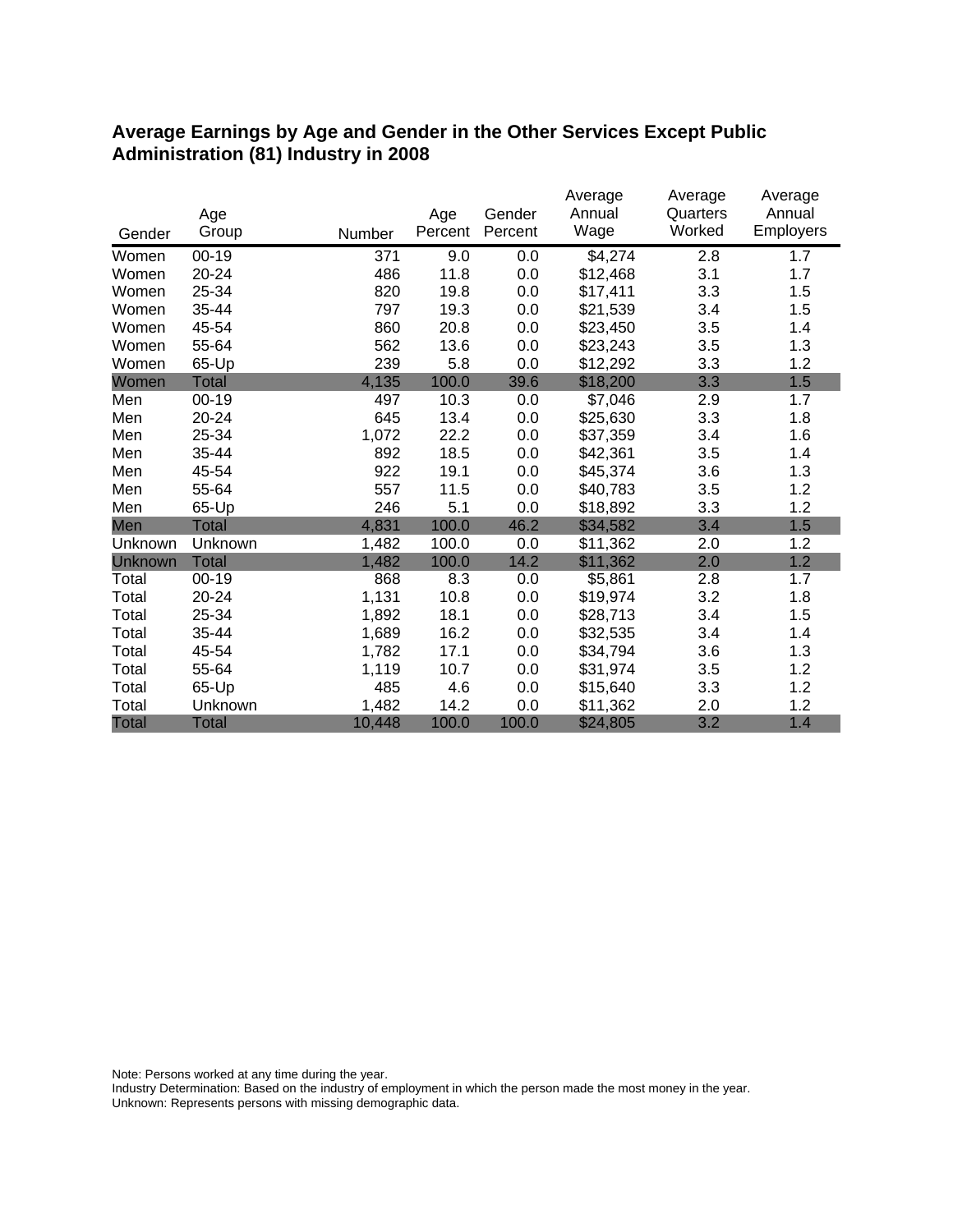### **Average Earnings by Age and Gender in the Public Administration (92) Industry in 2008**

|                |              |        |         |         | Average  | Average  | Average   |
|----------------|--------------|--------|---------|---------|----------|----------|-----------|
|                | Age          |        | Age     | Gender  | Annual   | Quarters | Annual    |
| Gender         | Group        | Number | Percent | Percent | Wage     | Worked   | Employers |
| Women          | $00-19$      | 671    | 6.1     | 0.0     | \$4,051  | 2.7      | 1.6       |
| Women          | 20-24        | 770    | 7.0     | 0.0     | \$15,837 | 3.2      | 1.6       |
| Women          | 25-34        | 2,047  | 18.5    | 0.0     | \$30,050 | 3.6      | 1.4       |
| Women          | 35-44        | 2,196  | 19.9    | 0.0     | \$36,019 | 3.7      | 1.3       |
| Women          | 45-54        | 2,950  | 26.7    | 0.0     | \$38,918 | 3.8      | 1.3       |
| Women          | 55-64        | 2,002  | 18.1    | 0.0     | \$37,355 | 3.7      | 1.2       |
| Women          | 65-Up        | 411    | 3.7     | 0.0     | \$18,805 | 3.2      | 1.2       |
| Women          | Total        | 11,047 | 100.0   | 44.9    | \$31,940 | 3.6      | 1.3       |
| Men            | $00 - 19$    | 740    | 5.9     | 0.0     | \$4,194  | 2.5      | 1.5       |
| Men            | 20-24        | 804    | 6.4     | 0.0     | \$19,572 | 3.1      | 1.5       |
| Men            | 25-34        | 2,376  | 18.8    | 0.0     | \$38,933 | 3.6      | 1.3       |
| Men            | 35-44        | 2,533  | 20.1    | 0.0     | \$47,759 | 3.8      | 1.2       |
| Men            | 45-54        | 3,107  | 24.6    | 0.0     | \$50,241 | 3.8      | 1.2       |
| Men            | 55-64        | 2,444  | 19.4    | 0.0     | \$47,988 | 3.7      | 1.1       |
| Men            | 65-Up        | 605    | 4.8     | 0.0     | \$25,408 | 3.3      | 1.1       |
| Men            | <b>Total</b> | 12,609 | 100.0   | 51.3    | \$41,325 | 3.6      | 1.3       |
| Unknown        | Unknown      | 923    | 100.0   | 0.0     | \$10,608 | 2.2      | 1.2       |
| <b>Unknown</b> | <b>Total</b> | 923    | 100.0   | 3.8     | \$10,608 | 2.2      | 1.2       |
| Total          | $00 - 19$    | 1,411  | 5.7     | 0.0     | \$4,126  | 2.6      | 1.5       |
| Total          | 20-24        | 1,574  | 6.4     | 0.0     | \$17,745 | 3.1      | 1.6       |
| Total          | 25-34        | 4,423  | 18.0    | 0.0     | \$34,822 | 3.6      | 1.4       |
| Total          | 35-44        | 4,729  | 19.2    | 0.0     | \$42,307 | 3.7      | 1.3       |
| Total          | 45-54        | 6,057  | 24.6    | 0.0     | \$44,726 | 3.8      | 1.2       |
| Total          | 55-64        | 4,446  | 18.1    | 0.0     | \$43,200 | 3.7      | 1.2       |
| Total          | 65-Up        | 1,016  | 4.1     | 0.0     | \$22,737 | 3.2      | 1.1       |
| Total          | Unknown      | 923    | 3.8     | 0.0     | \$10,608 | 2.2      | 1.2       |
| <b>Total</b>   | <b>Total</b> | 24,579 | 100.0   | 100.0   | \$35,954 | 3.5      | 1.3       |

Note: Persons worked at any time during the year.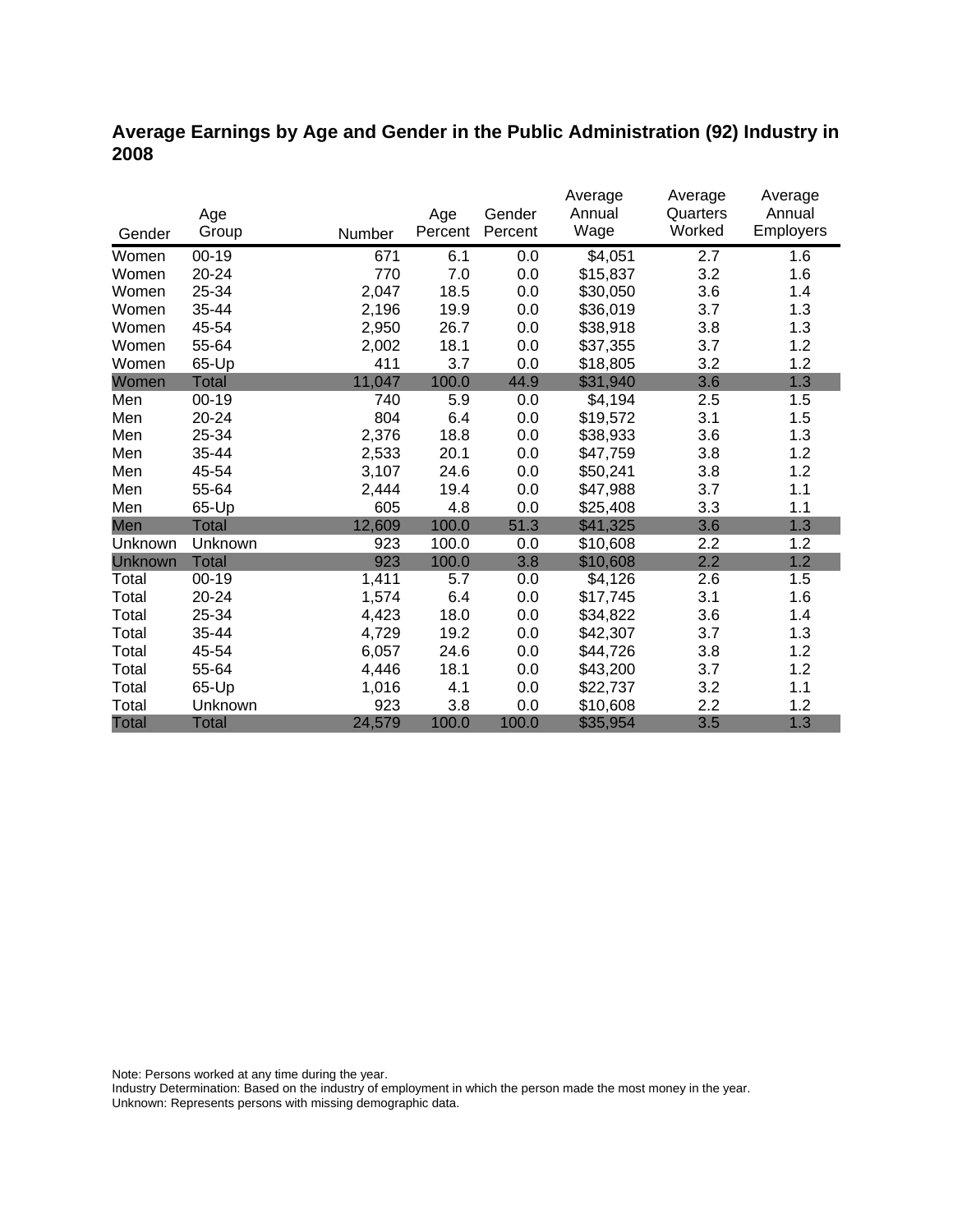#### **Average Earnings by Age and Gender in the Nonclassified Industry (99) Industry in 2008**

|                |              |                |         |         | Average  | Average  | Average          |
|----------------|--------------|----------------|---------|---------|----------|----------|------------------|
|                | Age          |                | Age     | Gender  | Annual   | Quarters | Annual           |
| Gender         | Group        | Number         | Percent | Percent | Wage     | Worked   | <b>Employers</b> |
| Women          | $00 - 19$    | 1              | 1.2     | 0.0     | \$30,147 | 4.0      | 1.0              |
| Women          | 20-24        | 32             | 37.6    | 0.0     | \$26,622 | 2.9      | 1.4              |
| Women          | 25-34        | 27             | 31.8    | 0.0     | \$22,621 | 2.2      | 1.2              |
| Women          | 35-44        | 12             | 14.1    | 0.0     | \$30,970 | 2.9      | 1.5              |
| Women          | 45-54        | 12             | 14.1    | 0.0     | \$20,748 | 2.3      | 1.3              |
| Women          | 55-64        | 1              | 1.2     | 0.0     | \$19,240 | 4.0      | 2.0              |
| Women          | <b>Total</b> | 85             | 100.0   | 23.9    | \$25,090 | 2.6      | 1.3              |
| Men            | $00 - 19$    | $\overline{7}$ | 2.6     | 0.0     | \$16,944 | 3.0      | 2.7              |
| Men            | 20-24        | 123            | 45.9    | 0.0     | \$26,849 | 2.7      | 1.4              |
| Men            | 25-34        | 77             | 28.7    | 0.0     | \$36,543 | 3.1      | 1.4              |
| Men            | 35-44        | 32             | 11.9    | 0.0     | \$35,478 | 2.5      | 1.2              |
| Men            | 45-54        | 16             | 6.0     | 0.0     | \$39,660 | 2.9      | 1.4              |
| Men            | 55-64        | 12             | 4.5     | 0.0     | \$35,434 | 2.8      | 1.1              |
| Men            | 65-Up        | 1              | 0.4     | 0.0     | \$20,100 | 2.0      | 1.0              |
| Men            | <b>Total</b> | 268            | 100.0   | 75.3    | \$31,530 | 2.8      | 1.4              |
| Unknown        | Unknown      | 3              | 100.0   | 0.0     | \$8,355  | 1.3      | 1.7              |
| <b>Unknown</b> | <b>Total</b> | 3              | 100.0   | 0.8     | \$8,355  | 1.3      | 1.7              |
| Total          | $00 - 19$    | 8              | 2.2     | 0.0     | \$18,594 | 3.1      | 2.5              |
| Total          | 20-24        | 155            | 43.5    | 0.0     | \$26,802 | 2.8      | 1.4              |
| Total          | 25-34        | 104            | 29.2    | 0.0     | \$32,929 | 2.8      | 1.4              |
| Total          | 35-44        | 44             | 12.4    | 0.0     | \$34,248 | 2.6      | 1.3              |
| Total          | 45-54        | 28             | 7.9     | 0.0     | \$31,555 | 2.6      | 1.4              |
| Total          | 55-64        | 13             | 3.7     | 0.0     | \$34,188 | 2.8      | 1.2              |
| Total          | 65-Up        | 1              | 0.3     | 0.0     | \$20,100 | 2.0      | 1.0              |
| Total          | Unknown      | 3              | 0.8     | 0.0     | \$8,355  | 1.3      | 1.7              |
| <b>Total</b>   | <b>Total</b> | 356            | 100.0   | 100.0   | \$29,797 | 2.7      | 1.4              |

Note: Persons worked at any time during the year.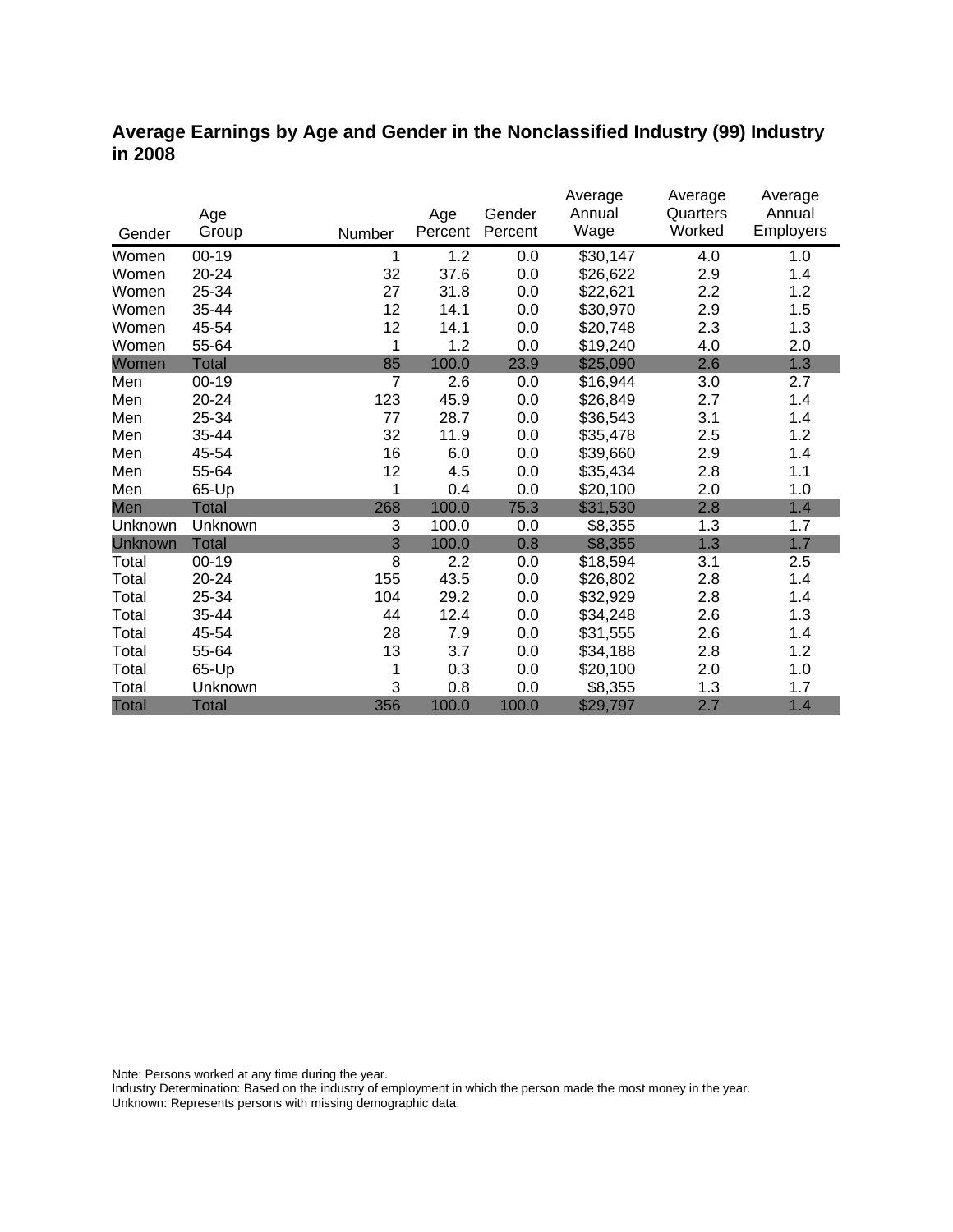# **Average Earnings by Age and Gender in the All Industry in 2008**

|              | Age          |                | Age     | Gender  | Average<br>Annual | Average<br>Quarters | Average<br>Annual |
|--------------|--------------|----------------|---------|---------|-------------------|---------------------|-------------------|
| Gender       | Group        | Number         | Percent | Percent | Wage              | Worked              | Employers         |
| Women        | $00 - 19$    | 13,039         | 9.2     | 0.0     | \$4,701           | 2.8                 | 1.7               |
| Women        | 20-24        | 16,489         | 11.6    | 0.0     | \$12,906          | 3.1                 | 1.8               |
| Women        | 25-34        | 28,678         | 20.3    | 0.0     | \$22,800          | 3.4                 | 1.6               |
| Women        | 35-44        | 25,944         | 18.3    | 0.0     | \$28,586          | 3.5                 | 1.4               |
| Women        | 45-54        | 31,876         | 22.5    | 0.0     | \$32,115          | 3.6                 | 1.3               |
| Women        | 55-64        | 20,091         | 14.2    | 0.0     | \$30,877          | 3.6                 | 1.2               |
| Women        | 65-Up        | 5,452          | 3.9     | 0.0     | \$15,944          | 3.3                 | 1.2               |
| Women        | Unknown      | 3              | 0.0     | 0.0     | \$13,890          | 3.0                 | 1.7               |
| Women        | <b>Total</b> | 141,572        | 100.0   | 37.1    | \$24,020          | 3.4                 | 1.5               |
| Men          | $00 - 19$    | 13,916         | 8.2     | 0.0     | \$6,526           | 2.7                 | 1.7               |
| Men          | 20-24        | 19,905         | 11.8    | 0.0     | \$23,123          | 3.1                 | 1.8               |
| Men          | 25-34        | 38,206         | 22.6    | 0.0     | \$39,821          | 3.4                 | 1.5               |
| Men          | 35-44        | 31,929         | 18.9    | 0.0     | \$49,046          | 3.5                 | 1.4               |
| Men          | 45-54        | 35,389         | 20.9    | 0.0     | \$56,431          | 3.6                 | 1.3               |
| Men          | 55-64        | 22,991         | 13.6    | 0.0     | \$55,934          | 3.6                 | 1.2               |
| Men          | 65-Up        | 6,858          | 4.1     | 0.0     | \$30,249          | 3.3                 | 1.2               |
| Men          | Unknown      | 26             | 0.0     | 0.0     | \$35,500          | 2.9                 | 1.0               |
| Men          | <b>Total</b> | 169,220        | 100.0   | 44.4    | \$42,134          | 3.4                 | 1.4               |
| Unknown      | $00-19$      | $\overline{2}$ | 0.0     | 0.0     | \$5,756           | 2.0                 | 1.5               |
| Unknown      | 20-24        | $\overline{2}$ | 0.0     | 0.0     | \$38,563          | 3.5                 | 2.5               |
| Unknown      | 25-34        | 5              | 0.0     | 0.0     | \$16,096          | 2.2                 | 1.0               |
| Unknown      | 35-44        | $\overline{2}$ | 0.0     | 0.0     | \$61,556          | 4.0                 | 3.0               |
| Unknown      | 45-54        | $\overline{2}$ | 0.0     | 0.0     | \$16,246          | 2.5                 | 1.0               |
| Unknown      | 55-64        | 1              | 0.0     | 0.0     | \$10,979          | 4.0                 | 1.0               |
| Unknown      | Unknown      | 70,314         | 100.0   | 0.0     | \$13,243          | 2.0                 | 1.2               |
| Unknown      | <b>Total</b> | 70,328         | 100.0   | 18.5    | \$13,246          | 2.0                 | 1.2               |
| Total        | $00 - 19$    | 26,957         | 7.1     | 0.0     | \$5,643           | 2.7                 | 1.7               |
| Total        | 20-24        | 36,396         | 9.5     | 0.0     | \$18,495          | 3.1                 | 1.8               |
| Total        | 25-34        | 66,889         | 17.6    | 0.0     | \$32,521          | 3.4                 | 1.5               |
| Total        | 35-44        | 57,875         | 15.2    | 0.0     | \$39,875          | 3.5                 | 1.4               |
| Total        | 45-54        | 67,267         | 17.6    | 0.0     | \$44,907          | 3.6                 | 1.3               |
| Total        | 55-64        | 43,083         | 11.3    | 0.0     | \$44,248          | 3.6                 | 1.2               |
| Total        | 65-Up        | 12,310         | 3.2     | 0.0     | \$23,914          | 3.3                 | 1.2               |
| Total        | Unknown      | 70,343         | 18.5    | 0.0     | \$13,252          | 2.0                 | 1.2               |
| <b>Total</b> | <b>Total</b> | 381,120        | 100.0   | 100.0   | \$30,074          | 3.1                 | 1.4               |

Note: Persons worked at any time during the year.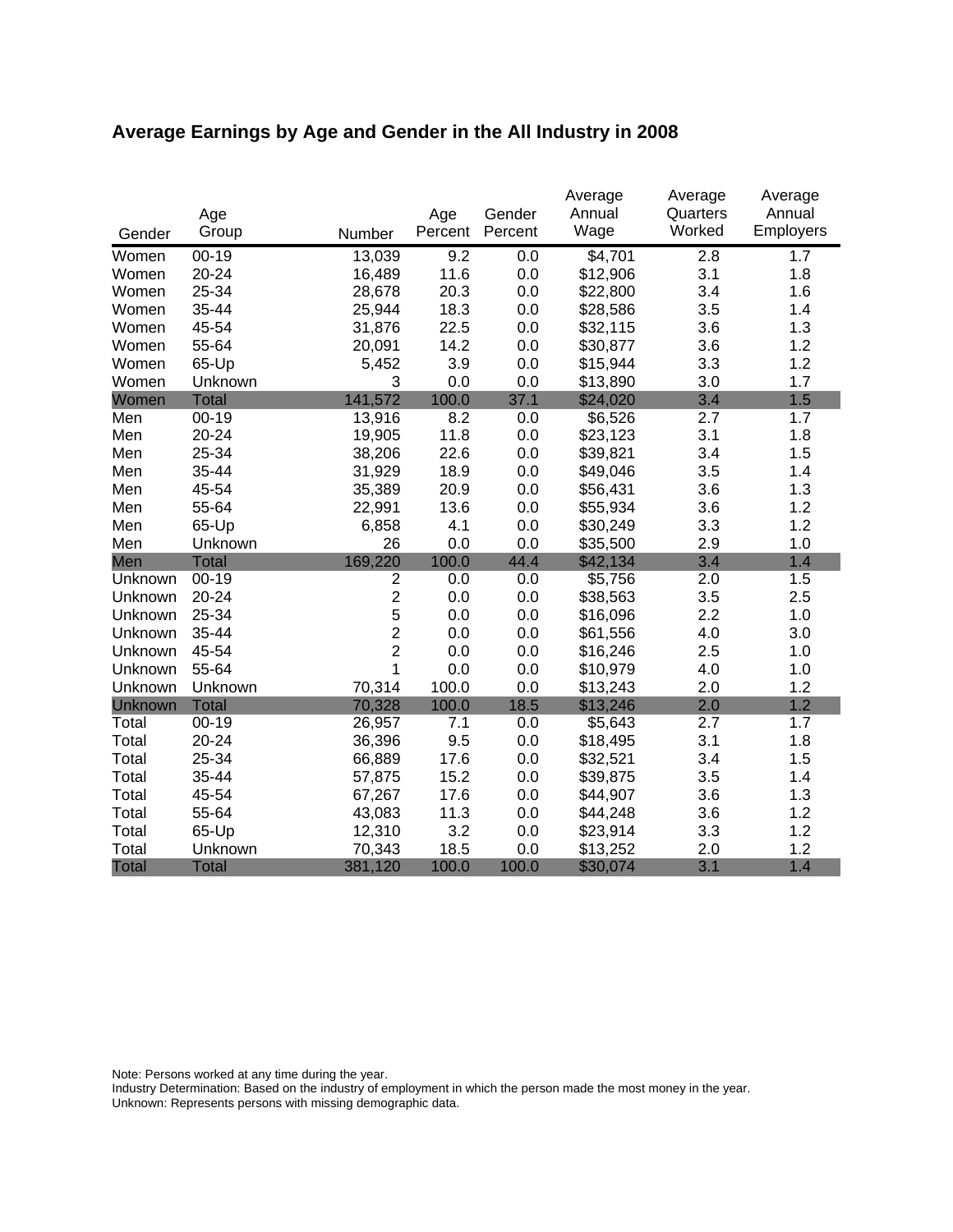#### **Average Earnings by Age and Gender in the Natural Rescources & Mining (11, 21) Industry in 2009**

|              |              |        |         |         | Average  | Average  | Average   |
|--------------|--------------|--------|---------|---------|----------|----------|-----------|
|              | Age          |        | Age     | Gender  | Annual   | Quarters | Annual    |
| Gender       | Group        | Number | Percent | Percent | Wage     | Worked   | Employers |
| Women        | $00 - 19$    | 155    | 3.8     | 0.0     | \$5,327  | 2.6      | 1.5       |
| Women        | $20 - 24$    | 357    | 8.7     | 0.0     | \$23,350 | 3.2      | 1.6       |
| Women        | 25-34        | 910    | 22.2    | 0.0     | \$41,036 | 3.6      | 1.3       |
| Women        | 35-44        | 810    | 19.7    | 0.0     | \$43,100 | 3.6      | 1.3       |
| Women        | 45-54        | 1,171  | 28.5    | 0.0     | \$50,025 | 3.7      | 1.2       |
| Women        | 55-64        | 595    | 14.5    | 0.0     | \$42,711 | 3.6      | 1.2       |
| Women        | 65-Up        | 106    | 2.6     | 0.0     | \$22,578 | 3.3      | 1.2       |
| Women        | Unknown      | 1      | 0.0     | 0.0     | \$9,471  | 2.0      | 1.0       |
| Women        | <b>Total</b> | 4,105  | 100.0   | 11.3    | \$40,880 | 3.5      | 1.3       |
| Men          | $00 - 19$    | 560    | 2.1     | 0.0     | \$11,039 | 2.6      | 1.5       |
| Men          | 20-24        | 2,643  | 9.8     | 0.0     | \$35,055 | 3.1      | 1.4       |
| Men          | 25-34        | 7,392  | 27.5    | 0.0     | \$54,235 | 3.4      | 1.3       |
| Men          | 35-44        | 5,424  | 20.2    | 0.0     | \$61,973 | 3.5      | 1.2       |
| Men          | 45-54        | 6,430  | 23.9    | 0.0     | \$71,805 | 3.6      | 1.2       |
| Men          | 55-64        | 3,832  | 14.2    | 0.0     | \$72,301 | 3.6      | 1.1       |
| Men          | 65-Up        | 607    | 2.3     | 0.0     | \$41,976 | 3.2      | 1.1       |
| Men          | Unknown      | 9      | 0.0     | 0.0     | \$25,239 | 2.2      | 1.0       |
| Men          | <b>Total</b> | 26,897 | 100.0   | 74.0    | \$59,499 | 3.5      | 1.2       |
| Unknown      | 20-24        | 1      | 0.0     | 0.0     | \$71,553 | 4.0      | 1.0       |
| Unknown      | Unknown      | 5,331  | 100.0   | 0.0     | \$32,131 | 2.4      | 1.1       |
| Unknown      | <b>Total</b> | 5,332  | 100.0   | 14.7    | \$32,138 | 2.4      | 1.1       |
| Total        | $00 - 19$    | 715    | 2.0     | 0.0     | \$9,801  | 2.6      | 1.5       |
| Total        | 20-24        | 3,001  | 8.3     | 0.0     | \$33,675 | 3.1      | 1.4       |
| Total        | 25-34        | 8,302  | 22.8    | 0.0     | \$52,788 | 3.4      | 1.3       |
| Total        | 35-44        | 6,234  | 17.2    | 0.0     | \$59,521 | 3.5      | 1.2       |
| Total        | 45-54        | 7,601  | 20.9    | 0.0     | \$68,450 | 3.6      | 1.2       |
| Total        | 55-64        | 4,427  | 12.2    | 0.0     | \$68,325 | 3.6      | 1.1       |
| Total        | 65-Up        | 713    | 2.0     | 0.0     | \$39,092 | 3.2      | 1.1       |
| Total        | Unknown      | 5,341  | 14.7    | 0.0     | \$32,115 | 2.4      | 1.1       |
| <b>Total</b> | <b>Total</b> | 36,334 | 100.0   | 100.0   | \$53,380 | 3.3      | 1.2       |

Note: Persons worked at any time during the year.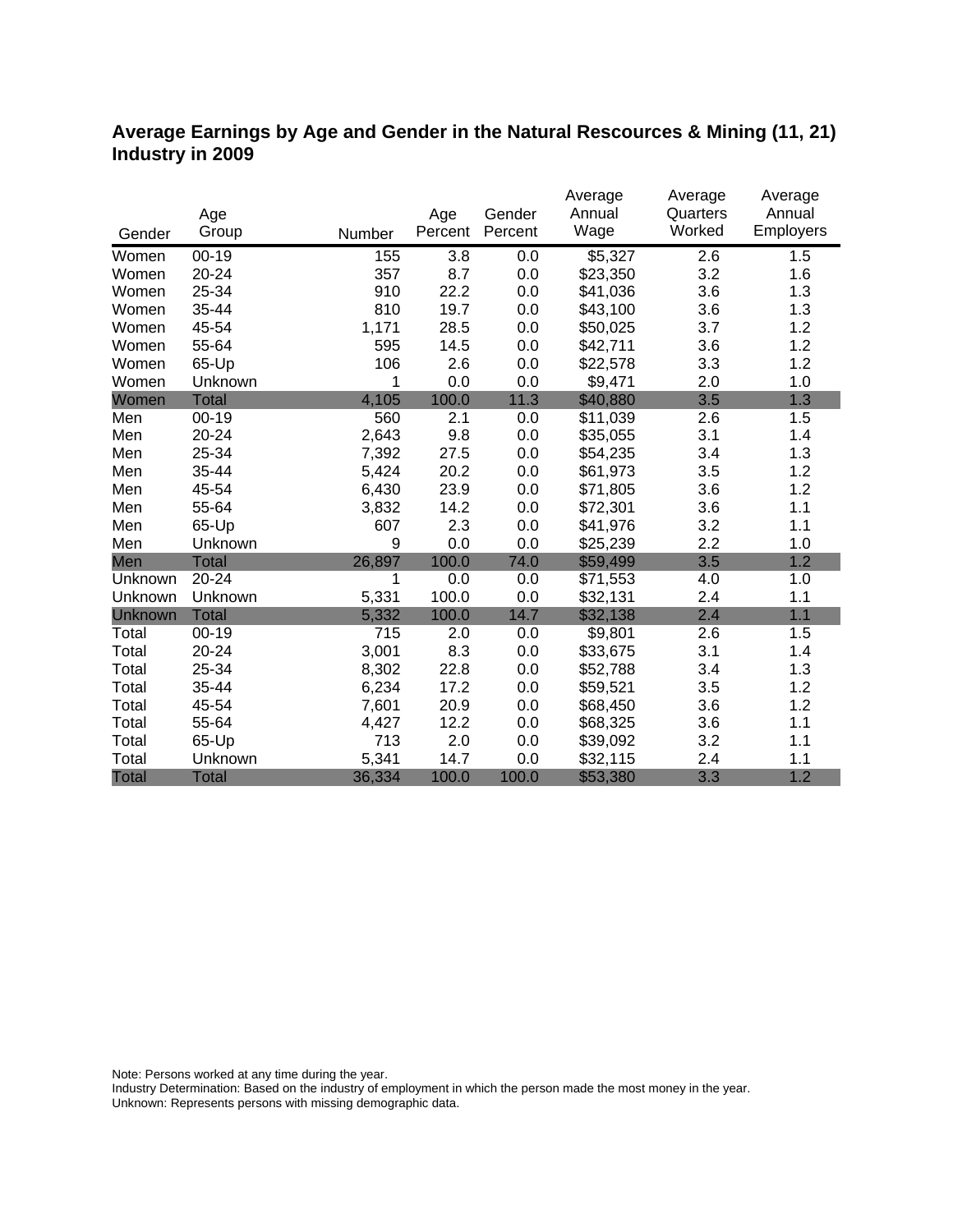# **Average Earnings by Age and Gender in the Construction (23) Industry in 2009**

|              | Age          |        | Age     | Gender  | Average<br>Annual | Average<br>Quarters | Average<br>Annual |
|--------------|--------------|--------|---------|---------|-------------------|---------------------|-------------------|
| Gender       | Group        | Number | Percent | Percent | Wage              | Worked              | <b>Employers</b>  |
| Women        | $00 - 19$    | 120    | 3.6     | 0.0     | \$6,208           | 2.8                 | 1.6               |
| Women        | 20-24        | 304    | 9.2     | 0.0     | \$14,482          | 3.0                 | 1.6               |
| Women        | 25-34        | 706    | 21.3    | 0.0     | \$22,330          | 3.2                 | 1.5               |
| Women        | 35-44        | 719    | 21.7    | 0.0     | \$26,037          | 3.3                 | 1.3               |
| Women        | 45-54        | 910    | 27.5    | 0.0     | \$31,476          | 3.4                 | 1.3               |
| Women        | 55-64        | 432    | 13.0    | 0.0     | \$28,475          | 3.5                 | 1.2               |
| Women        | 65-Up        | 120    | 3.6     | 0.0     | \$25,600          | 3.2                 | 1.1               |
| Women        | <b>Total</b> | 3,311  | 100.0   | 7.9     | \$25,264          | 3.3                 | 1.3               |
| Men          | $00 - 19$    | 1,180  | 4.6     | 0.0     | \$7,935           | 2.6                 | 1.6               |
| Men          | 20-24        | 3,284  | 12.9    | 0.0     | \$20,652          | 3.0                 | 1.5               |
| Men          | 25-34        | 6,670  | 26.1    | 0.0     | \$30,783          | 3.2                 | 1.4               |
| Men          | 35-44        | 5,368  | 21.0    | 0.0     | \$35,352          | 3.2                 | 1.4               |
| Men          | 45-54        | 5,540  | 21.7    | 0.0     | \$39,744          | 3.2                 | 1.3               |
| Men          | 55-64        | 2,804  | 11.0    | 0.0     | \$44,796          | 3.3                 | 1.2               |
| Men          | 65-Up        | 667    | 2.6     | 0.0     | \$27,557          | 3.1                 | 1.1               |
| Men          | Unknown      | 5      | 0.0     | 0.0     | \$24,351          | 2.2                 | 1.2               |
| Men          | <b>Total</b> | 25,518 | 100.0   | 60.5    | \$32,783          | 3.1                 | 1.4               |
| Unknown      | Unknown      | 13,349 | 100.0   | 0.0     | \$14,210          | 1.9                 | 1.1               |
| Unknown      | <b>Total</b> | 13,349 | 100.0   | 31.6    | \$14,210          | 1.9                 | 1.1               |
| Total        | $00 - 19$    | 1,300  | 3.1     | 0.0     | \$7,775           | 2.6                 | 1.6               |
| Total        | 20-24        | 3,588  | 8.5     | 0.0     | \$20,130          | 3.0                 | 1.5               |
| Total        | 25-34        | 7,376  | 17.5    | 0.0     | \$29,973          | 3.2                 | 1.4               |
| Total        | 35-44        | 6,087  | 14.4    | 0.0     | \$34,252          | 3.2                 | 1.4               |
| Total        | 45-54        | 6,450  | 15.3    | 0.0     | \$38,577          | 3.2                 | 1.3               |
| Total        | 55-64        | 3,236  | 7.7     | 0.0     | \$42,617          | 3.3                 | 1.2               |
| Total        | 65-Up        | 787    | 1.9     | 0.0     | \$27,259          | 3.1                 | 1.1               |
| Total        | Unknown      | 13,354 | 31.7    | 0.0     | \$14,214          | 1.9                 | 1.1               |
| <b>Total</b> | <b>Total</b> | 42,178 | 100.0   | 100.0   | \$26,315          | 2.8                 | 1.3               |

Note: Persons worked at any time during the year.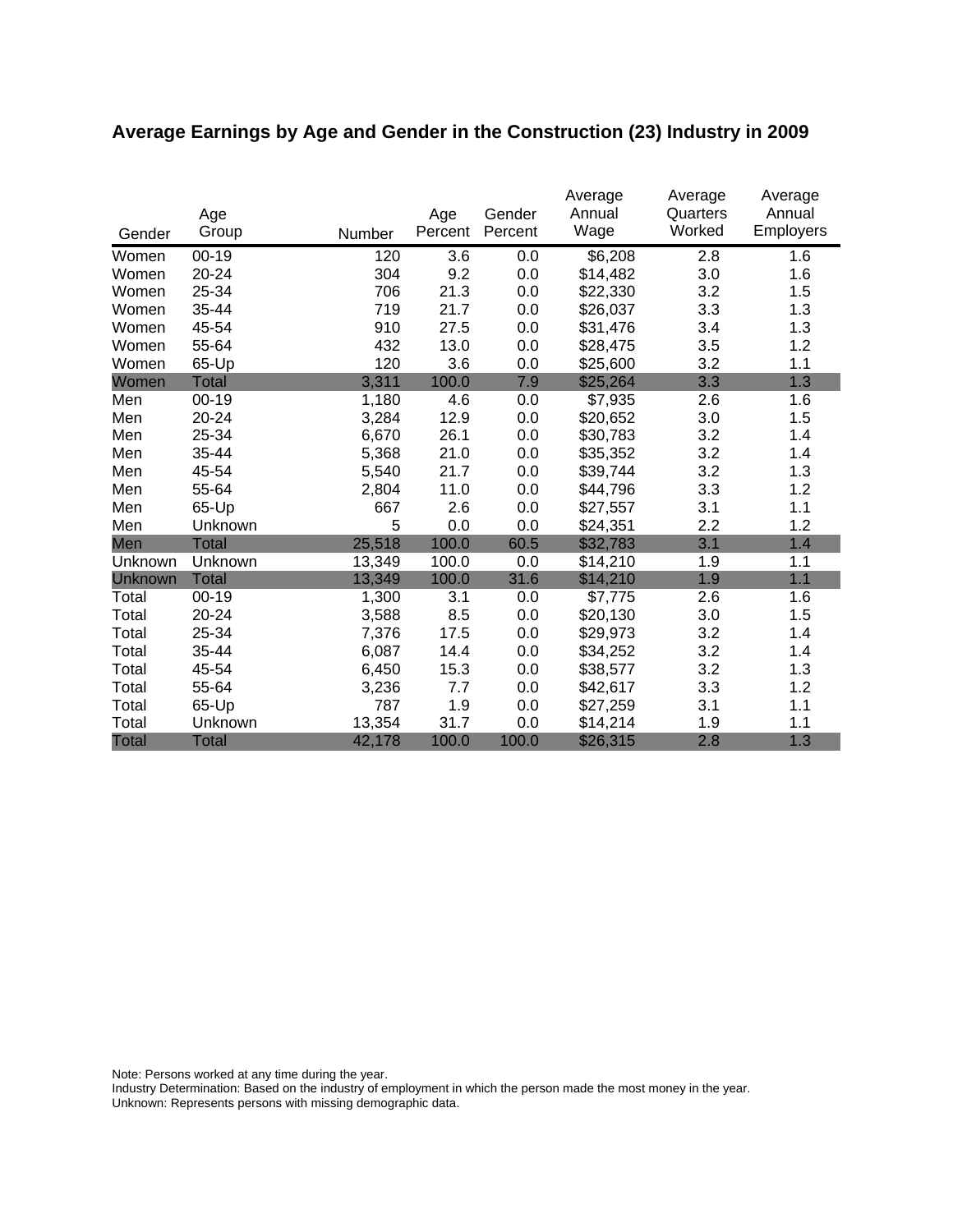### **Average Earnings by Age and Gender in the Manufacturing (31, 32, 33) Industry in 2009**

|              |              |        |         |         | Average  | Average  | Average          |
|--------------|--------------|--------|---------|---------|----------|----------|------------------|
|              | Age          |        | Age     | Gender  | Annual   | Quarters | Annual           |
| Gender       | Group        | Number | Percent | Percent | Wage     | Worked   | <b>Employers</b> |
| Women        | $00 - 19$    | 130    | 5.4     | 0.0     | \$5,297  | 2.9      | 1.5              |
| Women        | 20-24        | 213    | 8.9     | 0.0     | \$14,817 | 3.1      | 1.6              |
| Women        | 25-34        | 430    | 17.9    | 0.0     | \$23,475 | 3.4      | 1.4              |
| Women        | 35-44        | 459    | 19.1    | 0.0     | \$30,402 | 3.5      | 1.3              |
| Women        | 45-54        | 683    | 28.4    | 0.0     | \$31,412 | 3.6      | 1.2              |
| Women        | 55-64        | 379    | 15.8    | 0.0     | \$28,964 | 3.6      | 1.2              |
| Women        | 65-Up        | 112    | 4.7     | 0.0     | \$19,540 | 3.4      | 1.1              |
| Women        | <b>Total</b> | 2,406  | 100.0   | 20.2    | \$25,982 | 3.5      | 1.3              |
| Men          | $00 - 19$    | 286    | 3.3     | 0.0     | \$7,333  | 2.7      | 1.4              |
| Men          | 20-24        | 795    | 9.2     | 0.0     | \$24,378 | 3.2      | 1.5              |
| Men          | 25-34        | 1,853  | 21.5    | 0.0     | \$41,645 | 3.5      | 1.3              |
| Men          | 35-44        | 1,656  | 19.2    | 0.0     | \$50,692 | 3.6      | 1.2              |
| Men          | 45-54        | 2,183  | 25.3    | 0.0     | \$55,332 | 3.7      | 1.2              |
| Men          | 55-64        | 1,552  | 18.0    | 0.0     | \$56,631 | 3.7      | 1.1              |
| Men          | 65-Up        | 306    | 3.5     | 0.0     | \$36,180 | 3.4      | 1.1              |
| Men          | Unknown      |        | 0.0     | 0.0     | \$1,452  | 2.0      | 1.0              |
| Men          | <b>Total</b> | 8,632  | 100.0   | 72.3    | \$46,611 | 3.6      | 1.2              |
| Unknown      | Unknown      | 893    | 100.0   | 0.0     | \$17,717 | 2.4      | 1.2              |
| Unknown      | <b>Total</b> | 893    | 100.0   | 7.5     | \$17,717 | 2.4      | 1.2              |
| Total        | $00-19$      | 416    | 3.5     | 0.0     | \$6,697  | 2.8      | 1.5              |
| Total        | 20-24        | 1,008  | 8.4     | 0.0     | \$22,357 | 3.2      | 1.5              |
| Total        | 25-34        | 2,283  | 19.1    | 0.0     | \$38,223 | 3.5      | 1.3              |
| Total        | 35-44        | 2,115  | 17.7    | 0.0     | \$46,289 | 3.6      | 1.2              |
| Total        | 45-54        | 2,866  | 24.0    | 0.0     | \$49,632 | 3.7      | 1.2              |
| Total        | 55-64        | 1,931  | 16.2    | 0.0     | \$51,201 | 3.7      | 1.1              |
| Total        | 65-Up        | 418    | 3.5     | 0.0     | \$31,722 | 3.4      | 1.1              |
| Total        | Unknown      | 894    | 7.5     | 0.0     | \$17,699 | 2.4      | 1.2              |
| <b>Total</b> | <b>Total</b> | 11,931 | 100.0   | 100.0   | \$40,289 | 3.5      | 1.2              |

Note: Persons worked at any time during the year.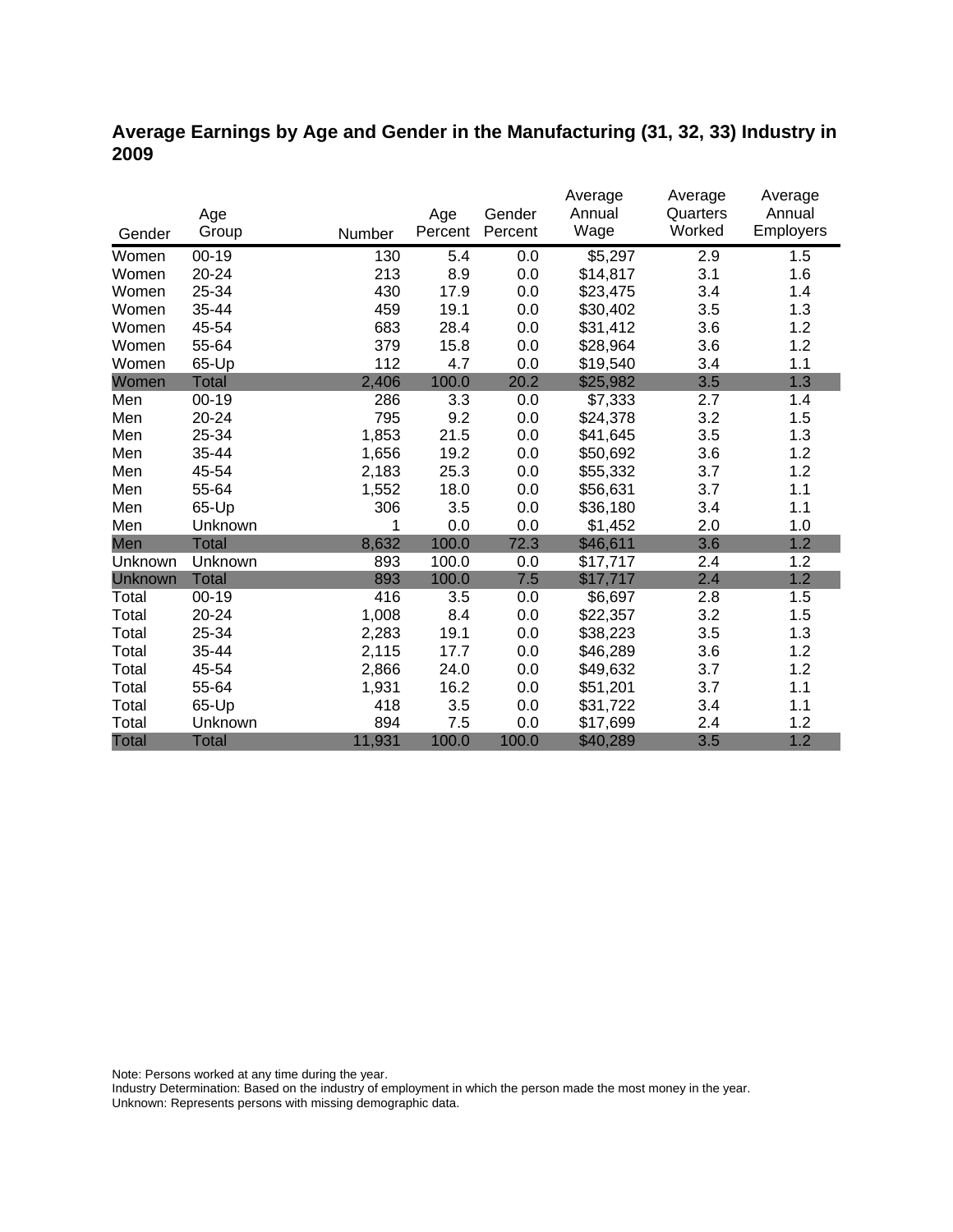#### **Average Earnings by Age and Gender in the Wholesale Trade, Transportation, & Utilities (22, 42, 48, 49) Industry in 2009**

|              |              |        |         |         | Average  | Average  | Average   |
|--------------|--------------|--------|---------|---------|----------|----------|-----------|
|              | Age          |        | Age     | Gender  | Annual   | Quarters | Annual    |
| Gender       | Group        | Number | Percent | Percent | Wage     | Worked   | Employers |
| Women        | $00 - 19$    | 138    | 2.9     | 0.0     | \$6,748  | 2.8      | 1.5       |
| Women        | 20-24        | 377    | 7.8     | 0.0     | \$17,581 | 3.3      | 1.6       |
| Women        | 25-34        | 1,026  | 21.3    | 0.0     | \$26,435 | 3.5      | 1.4       |
| Women        | 35-44        | 971    | 20.2    | 0.0     | \$31,739 | 3.6      | 1.3       |
| Women        | 45-54        | 1,404  | 29.2    | 0.0     | \$35,592 | 3.7      | 1.2       |
| Women        | 55-64        | 713    | 14.8    | 0.0     | \$33,710 | 3.7      | 1.2       |
| Women        | 65-Up        | 177    | 3.7     | 0.0     | \$23,528 | 3.5      | 1.2       |
| Women        | <b>Total</b> | 4,806  | 100.0   | 20.2    | \$29,894 | 3.6      | 1.3       |
| Men          | $00 - 19$    | 418    | 2.5     | 0.0     | \$7,917  | 2.7      | 1.5       |
| Men          | 20-24        | 1,306  | 7.8     | 0.0     | \$29,725 | 3.4      | 1.5       |
| Men          | 25-34        | 3,458  | 20.6    | 0.0     | \$44,914 | 3.6      | 1.3       |
| Men          | 35-44        | 3,330  | 19.9    | 0.0     | \$52,138 | 3.6      | 1.2       |
| Men          | 45-54        | 4,462  | 26.6    | 0.0     | \$58,260 | 3.7      | 1.2       |
| Men          | 55-64        | 2,969  | 17.7    | 0.0     | \$58,363 | 3.7      | 1.1       |
| Men          | 65-Up        | 813    | 4.9     | 0.0     | \$31,393 | 3.3      | 1.1       |
| Men          | Unknown      | 2      | 0.0     | 0.0     | \$52,435 | 3.5      | 1.5       |
| Men          | <b>Total</b> | 16,758 | 100.0   | 70.3    | \$49,524 | 3.6      | 1.2       |
| Unknown      | 20-24        | 1      | 0.0     | 0.0     | \$6,580  | 2.0      | 1.0       |
| Unknown      | Unknown      | 2,280  | 100.0   | 0.0     | \$20,849 | 2.3      | 1.1       |
| Unknown      | <b>Total</b> | 2,281  | 100.0   | 9.6     | \$20,843 | 2.3      | 1.1       |
| Total        | $00 - 19$    | 556    | 2.3     | 0.0     | \$7,627  | 2.8      | 1.5       |
| Total        | 20-24        | 1,684  | 7.1     | 0.0     | \$26,993 | 3.3      | 1.5       |
| Total        | 25-34        | 4,484  | 18.8    | 0.0     | \$40,686 | 3.6      | 1.3       |
| Total        | 35-44        | 4,301  | 18.0    | 0.0     | \$47,533 | 3.6      | 1.3       |
| Total        | 45-54        | 5,866  | 24.6    | 0.0     | \$52,835 | 3.7      | 1.2       |
| Total        | 55-64        | 3,682  | 15.4    | 0.0     | \$53,589 | 3.7      | 1.1       |
| Total        | 65-Up        | 990    | 4.2     | 0.0     | \$29,987 | 3.4      | 1.2       |
| Total        | Unknown      | 2,282  | 9.6     | 0.0     | \$20,877 | 2.3      | 1.1       |
| <b>Total</b> | <b>Total</b> | 23,845 | 100.0   | 100.0   | \$42,824 | 3.4      | 1.2       |

Note: Persons worked at any time during the year.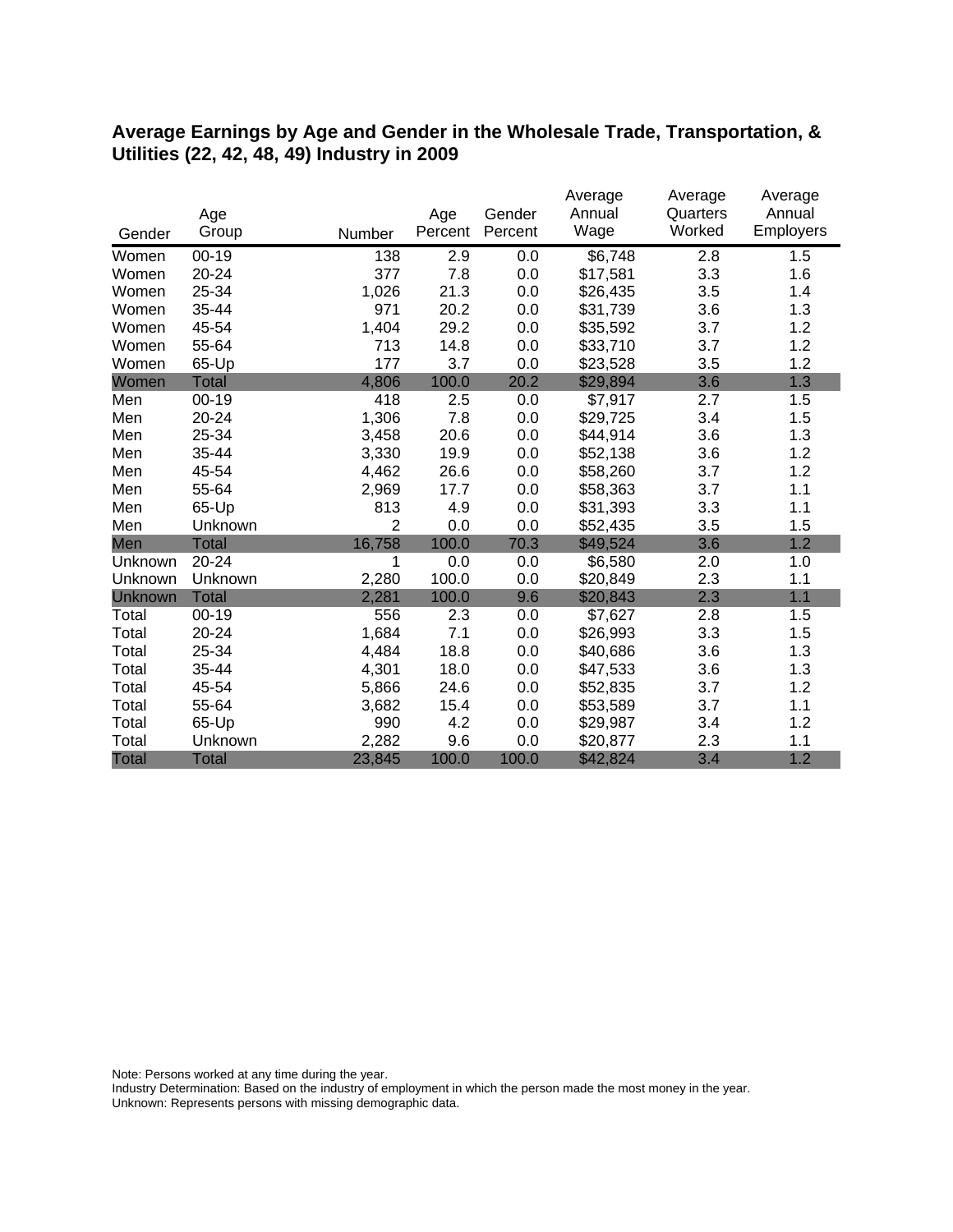# **Average Earnings by Age and Gender in the Retail Trade (44, 45) Industry in 2009**

|              |              |        |         |         | Average  | Average  | Average          |
|--------------|--------------|--------|---------|---------|----------|----------|------------------|
|              | Age          |        | Age     | Gender  | Annual   | Quarters | Annual           |
| Gender       | Group        | Number | Percent | Percent | Wage     | Worked   | <b>Employers</b> |
| Women        | $00 - 19$    | 2,378  | 12.1    | 0.0     | \$5,294  | 2.9      | 1.5              |
| Women        | 20-24        | 2,927  | 14.9    | 0.0     | \$11,214 | 3.1      | 1.6              |
| Women        | 25-34        | 3,704  | 18.9    | 0.0     | \$17,065 | 3.3      | 1.4              |
| Women        | 35-44        | 3,122  | 15.9    | 0.0     | \$19,861 | 3.4      | 1.4              |
| Women        | 45-54        | 3,887  | 19.8    | 0.0     | \$22,005 | 3.6      | 1.3              |
| Women        | 55-64        | 2,608  | 13.3    | 0.0     | \$20,567 | 3.6      | 1.2              |
| Women        | 65-Up        | 1,009  | 5.1     | 0.0     | \$12,913 | 3.4      | 1.1              |
| Women        | <b>Total</b> | 19,635 | 100.0   | 47.3    | \$16,442 | 3.3      | 1.4              |
| Men          | $00 - 19$    | 2,295  | 14.3    | 0.0     | \$5,552  | 2.8      | 1.5              |
| Men          | 20-24        | 2,629  | 16.4    | 0.0     | \$14,352 | 3.2      | 1.5              |
| Men          | 25-34        | 3,369  | 21.0    | 0.0     | \$25,711 | 3.4      | 1.4              |
| Men          | 35-44        | 2,425  | 15.1    | 0.0     | \$34,204 | 3.5      | 1.3              |
| Men          | 45-54        | 2,502  | 15.6    | 0.0     | \$38,001 | 3.6      | 1.2              |
| Men          | 55-64        | 1,922  | 12.0    | 0.0     | \$35,890 | 3.6      | 1.2              |
| Men          | 65-Up        | 926    | 5.8     | 0.0     | \$16,682 | 3.4      | 1.2              |
| Men          | Unknown      | 3      | 0.0     | 0.0     | \$39,853 | 3.0      | 1.0              |
| Men          | <b>Total</b> | 16,071 | 100.0   | 38.7    | \$24,869 | 3.3      | 1.4              |
| Unknown      | 25-34        | 1      | 0.0     | 0.0     | \$632    | 1.0      | 1.0              |
| Unknown      | Unknown      | 5,825  | 100.0   | 0.0     | \$9,918  | 2.2      | 1.2              |
| Unknown      | <b>Total</b> | 5,826  | 100.0   | 14.0    | \$9,916  | 2.2      | 1.2              |
| Total        | $00 - 19$    | 4,673  | 11.3    | 0.0     | \$5,421  | 2.8      | 1.5              |
| Total        | 20-24        | 5,556  | 13.4    | 0.0     | \$12,699 | 3.1      | 1.6              |
| Total        | 25-34        | 7,074  | 17.0    | 0.0     | \$21,180 | 3.3      | 1.4              |
| Total        | 35-44        | 5,547  | 13.4    | 0.0     | \$26,131 | 3.5      | 1.4              |
| Total        | 45-54        | 6,389  | 15.4    | 0.0     | \$28,269 | 3.6      | 1.3              |
| Total        | 55-64        | 4,530  | 10.9    | 0.0     | \$27,069 | 3.6      | 1.2              |
| Total        | 65-Up        | 1,935  | 4.7     | 0.0     | \$14,716 | 3.4      | 1.1              |
| Total        | Unknown      | 5,828  | 14.0    | 0.0     | \$9,933  | 2.2      | 1.2              |
| <b>Total</b> | <b>Total</b> | 41,532 | 100.0   | 100.0   | \$18,787 | 3.2      | 1.3              |

Note: Persons worked at any time during the year.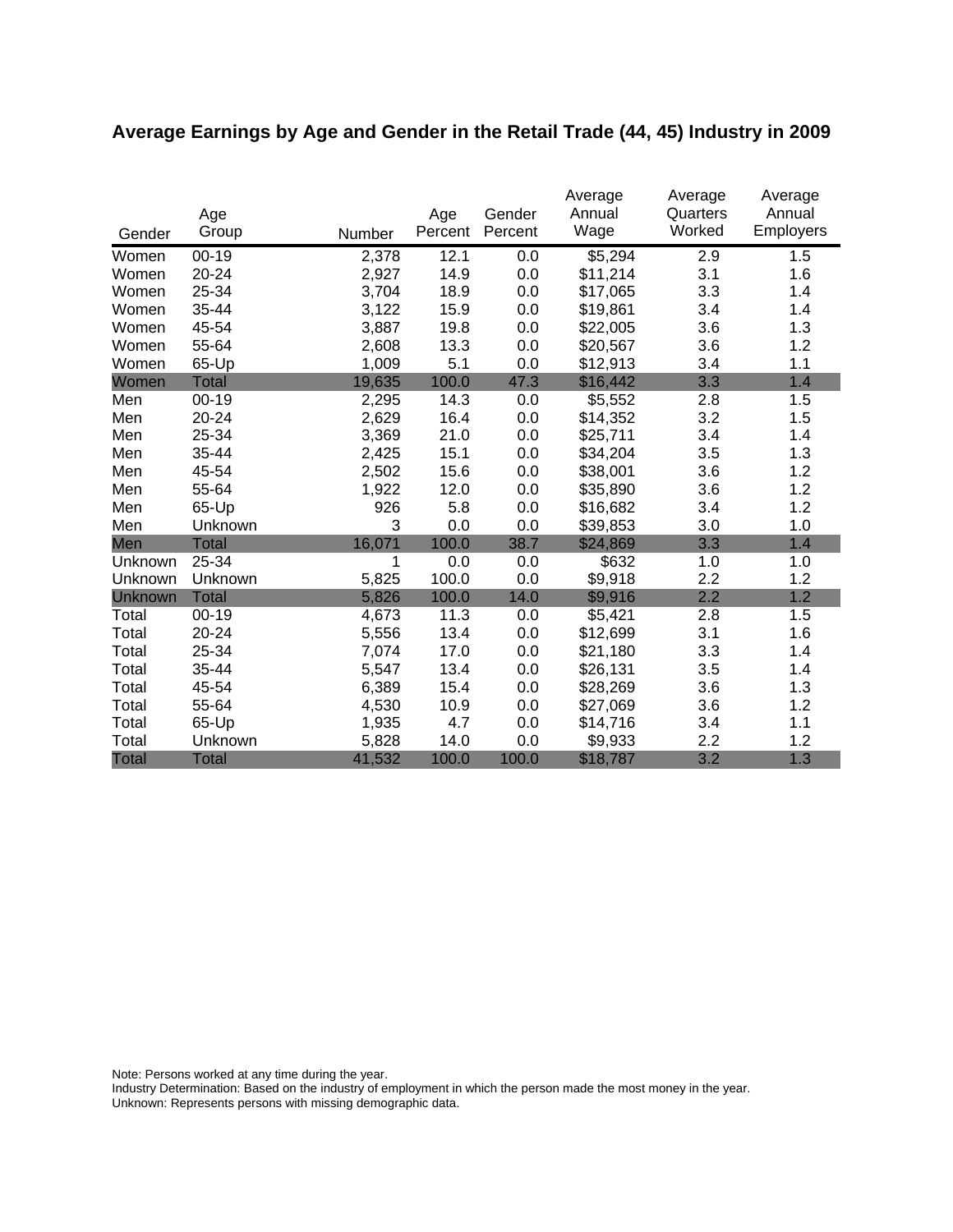# **Average Earnings by Age and Gender in the Information (51) Industry in 2009**

|              | Age          |        | Age     | Gender  | Average<br>Annual | Average<br>Quarters | Average<br>Annual |
|--------------|--------------|--------|---------|---------|-------------------|---------------------|-------------------|
| Gender       | Group        | Number | Percent | Percent | Wage              | Worked              | <b>Employers</b>  |
| Women        | $00 - 19$    | 202    | 8.6     | 0.0     | \$3,423           | 2.9                 | 1.4               |
| Women        | 20-24        | 208    | 8.8     | 0.0     | \$14,919          | 3.2                 | 1.4               |
| Women        | 25-34        | 457    | 19.4    | 0.0     | \$23,157          | 3.5                 | 1.3               |
| Women        | 35-44        | 433    | 18.3    | 0.0     | \$29,488          | 3.7                 | 1.3               |
| Women        | 45-54        | 527    | 22.3    | 0.0     | \$29,568          | 3.6                 | 1.2               |
| Women        | 55-64        | 397    | 16.8    | 0.0     | \$28,495          | 3.7                 | 1.2               |
| Women        | 65-Up        | 137    | 5.8     | 0.0     | \$16,618          | 3.8                 | 1.2               |
| Women        | <b>Total</b> | 2,361  | 100.0   | 45.4    | \$23,853          | 3.5                 | 1.3               |
| Men          | $00 - 19$    | 218    | 9.1     | 0.0     | \$3,920           | 3.0                 | 1.3               |
| Men          | 20-24        | 196    | 8.2     | 0.0     | \$19,184          | 3.4                 | 1.4               |
| Men          | 25-34        | 594    | 24.8    | 0.0     | \$32,642          | 3.5                 | 1.2               |
| Men          | 35-44        | 500    | 20.9    | 0.0     | \$45,949          | 3.5                 | 1.2               |
| Men          | 45-54        | 463    | 19.3    | 0.0     | \$48,666          | 3.5                 | 1.2               |
| Men          | 55-64        | 340    | 14.2    | 0.0     | \$43,603          | 3.3                 | 1.1               |
| Men          | 65-Up        | 85     | 3.5     | 0.0     | \$26,277          | 3.4                 | 1.1               |
| Men          | <b>Total</b> | 2,396  | 100.0   | 46.0    | \$36,131          | 3.4                 | 1.2               |
| Unknown      | Unknown      | 448    | 100.0   | 0.0     | \$17,283          | 2.5                 | 1.1               |
| Unknown      | <b>Total</b> | 448    | 100.0   | 8.6     | \$17,283          | 2.5                 | 1.1               |
| Total        | $00 - 19$    | 420    | 8.1     | 0.0     | \$3,681           | 2.9                 | 1.3               |
| Total        | 20-24        | 404    | 7.8     | 0.0     | \$16,988          | 3.3                 | 1.4               |
| Total        | 25-34        | 1,051  | 20.2    | 0.0     | \$28,518          | 3.5                 | 1.3               |
| Total        | 35-44        | 933    | 17.9    | 0.0     | \$38,310          | 3.6                 | 1.2               |
| Total        | 45-54        | 990    | 19.0    | 0.0     | \$38,499          | 3.6                 | 1.2               |
| Total        | 55-64        | 737    | 14.2    | 0.0     | \$35,465          | 3.5                 | 1.2               |
| Total        | 65-Up        | 222    | 4.3     | 0.0     | \$20,316          | 3.6                 | 1.1               |
| Total        | Unknown      | 448    | 8.6     | 0.0     | \$17,283          | 2.5                 | 1.1               |
| <b>Total</b> | <b>Total</b> | 5,205  | 100.0   | 100.0   | \$28,939          | 3.4                 | 1.2               |

Note: Persons worked at any time during the year.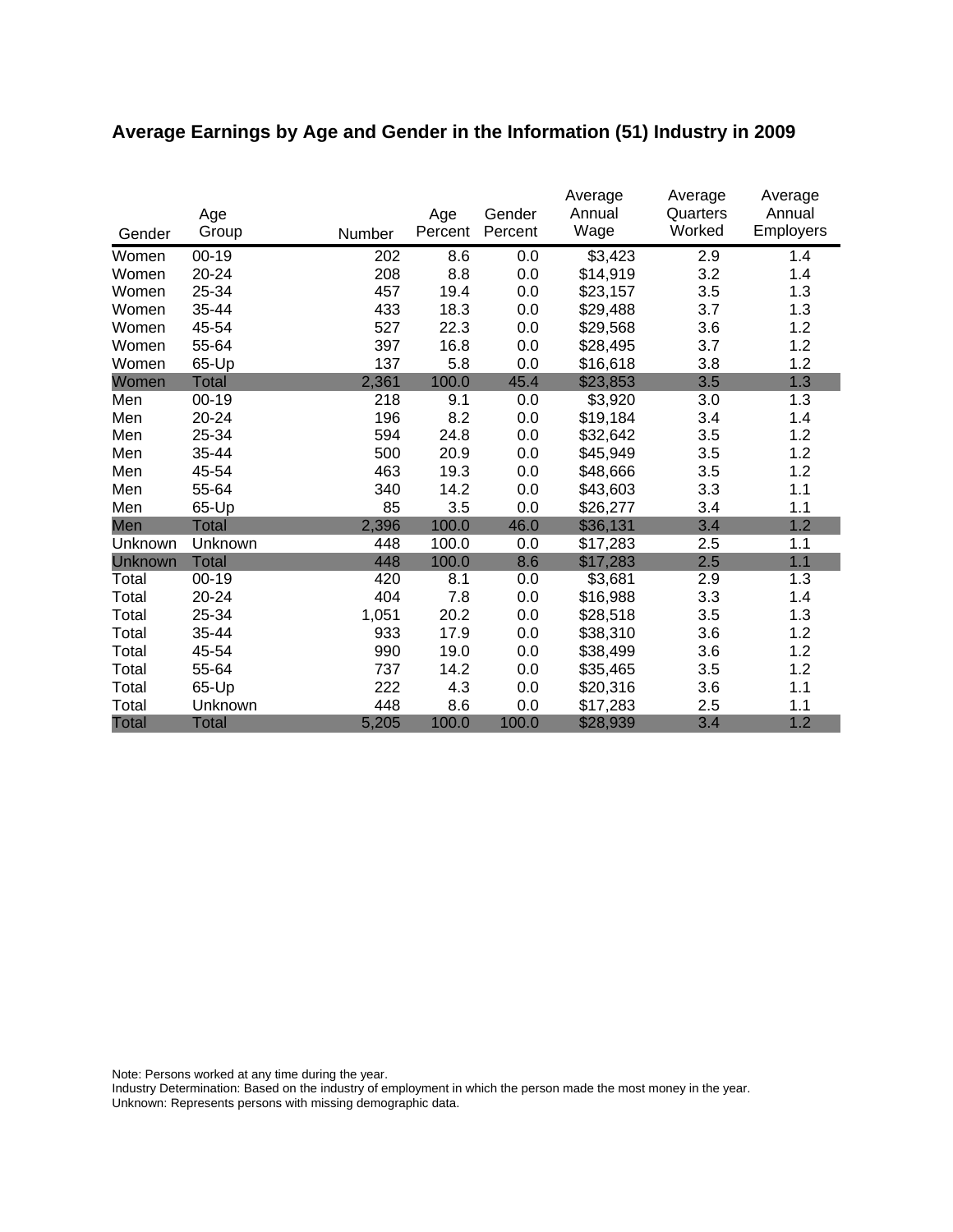### **Average Earnings by Age and Gender in the Financial Activities (52, 53) Industry in 2009**

|                |              |        |         |         | Average  | Average  | Average   |
|----------------|--------------|--------|---------|---------|----------|----------|-----------|
|                | Age          |        | Age     | Gender  | Annual   | Quarters | Annual    |
| Gender         | Group        | Number | Percent | Percent | Wage     | Worked   | Employers |
| Women          | $00 - 19$    | 248    | 3.2     | 0.0     | \$6,249  | 3.0      | 1.6       |
| Women          | 20-24        | 795    | 10.3    | 0.0     | \$17,191 | 3.4      | 1.5       |
| Women          | 25-34        | 1,762  | 22.9    | 0.0     | \$26,209 | 3.6      | 1.4       |
| Women          | 35-44        | 1,451  | 18.8    | 0.0     | \$33,733 | 3.7      | 1.3       |
| Women          | 45-54        | 1,868  | 24.2    | 0.0     | \$35,629 | 3.7      | 1.2       |
| Women          | 55-64        | 1,241  | 16.1    | 0.0     | \$33,576 | 3.7      | 1.2       |
| Women          | 65-Up        | 341    | 4.4     | 0.0     | \$17,929 | 3.4      | 1.1       |
| Women          | <b>Total</b> | 7,706  | 100.0   | 60.0    | \$29,157 | 3.6      | 1.3       |
| Men            | $00 - 19$    | 170    | 4.1     | 0.0     | \$6,702  | 2.6      | 1.5       |
| Men            | 20-24        | 346    | 8.3     | 0.0     | \$20,684 | 3.2      | 1.6       |
| Men            | 25-34        | 990    | 23.8    | 0.0     | \$41,245 | 3.5      | 1.4       |
| Men            | 35-44        | 808    | 19.4    | 0.0     | \$60,913 | 3.6      | 1.3       |
| Men            | 45-54        | 854    | 20.5    | 0.0     | \$67,077 | 3.6      | 1.2       |
| Men            | 55-64        | 723    | 17.4    | 0.0     | \$69,192 | 3.6      | 1.2       |
| Men            | 65-Up        | 273    | 6.6     | 0.0     | \$50,526 | 3.3      | 1.1       |
| Men            | Unknown      | 1      | 0.0     | 0.0     | \$36,942 | 3.0      | 1.0       |
| Men            | <b>Total</b> | 4,165  | 100.0   | 32.4    | \$52,698 | 3.5      | 1.3       |
| Unknown        | Unknown      | 967    | 100.0   | 0.0     | \$20,921 | 2.5      | 1.2       |
| <b>Unknown</b> | <b>Total</b> | 967    | 100.0   | 7.5     | \$20,921 | 2.5      | 1.2       |
| Total          | $00 - 19$    | 418    | 3.3     | 0.0     | \$6,433  | 2.8      | 1.6       |
| Total          | 20-24        | 1,141  | 8.9     | 0.0     | \$18,250 | 3.3      | 1.5       |
| Total          | 25-34        | 2,752  | 21.4    | 0.0     | \$31,618 | 3.6      | 1.4       |
| Total          | 35-44        | 2,259  | 17.6    | 0.0     | \$43,455 | 3.6      | 1.3       |
| Total          | 45-54        | 2,722  | 21.2    | 0.0     | \$45,496 | 3.7      | 1.2       |
| Total          | 55-64        | 1,964  | 15.3    | 0.0     | \$46,687 | 3.7      | 1.2       |
| Total          | 65-Up        | 614    | 4.8     | 0.0     | \$32,422 | 3.4      | 1.1       |
| Total          | Unknown      | 968    | 7.5     | 0.0     | \$20,938 | 2.5      | 1.2       |
| <b>Total</b>   | <b>Total</b> | 12,838 | 100.0   | 100.0   | \$36,174 | 3.5      | 1.3       |

Note: Persons worked at any time during the year.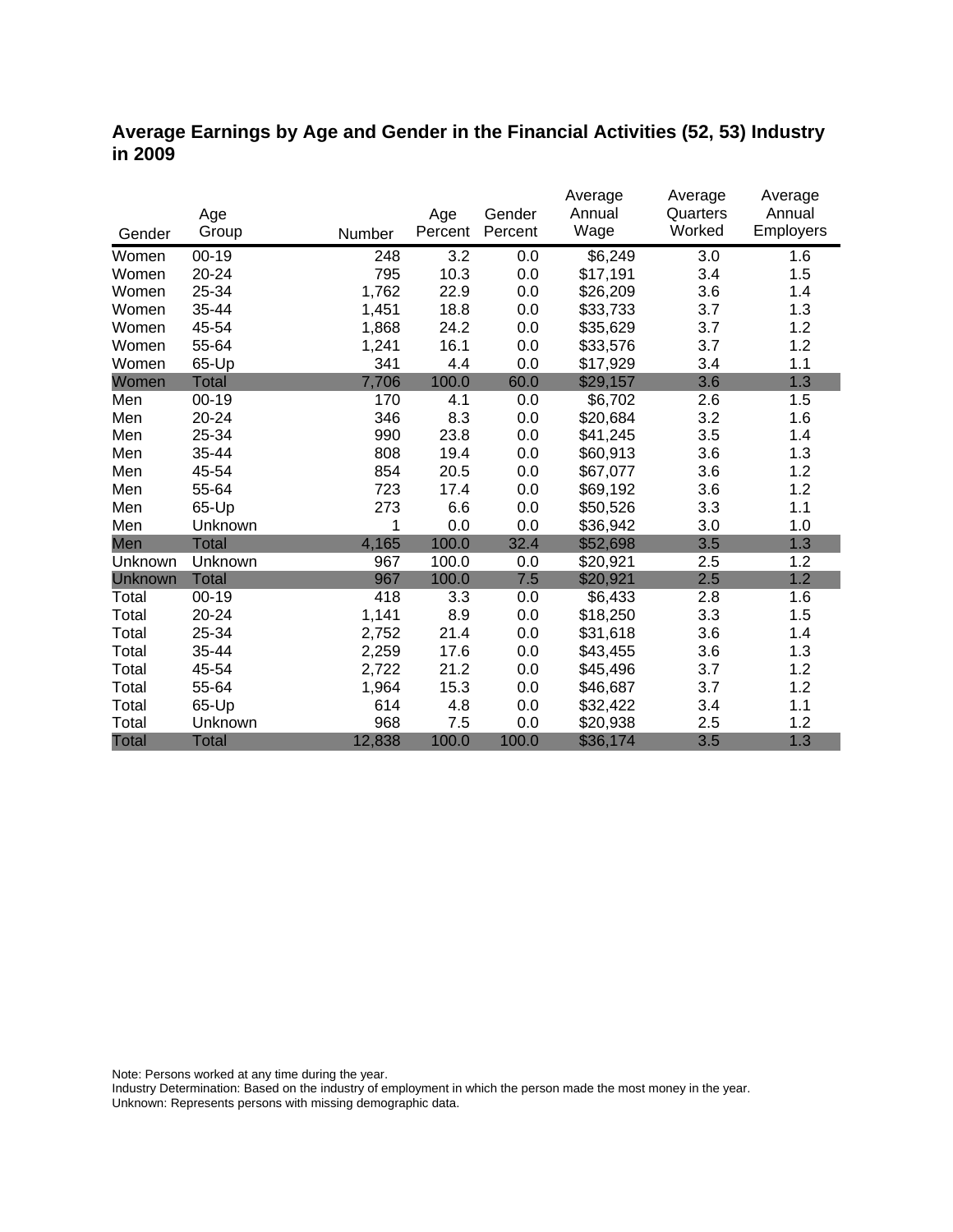### **Average Earnings by Age and Gender in the Professional & Business Services (54, 55, 56) Industry in 2009**

|              |              |                |         |         | Average             | Average            | Average   |
|--------------|--------------|----------------|---------|---------|---------------------|--------------------|-----------|
|              | Age          |                | Age     | Gender  | Annual              | Quarters<br>Worked | Annual    |
| Gender       | Group        | Number         | Percent | Percent | Wage                |                    | Employers |
| Women        | $00 - 19$    | 476            | 5.3     | 0.0     | $\overline{$3,648}$ | 2.4                | 1.4       |
| Women        | 20-24        | 976            | 10.8    | 0.0     | \$12,675            | 3.0                | 1.7       |
| Women        | 25-34        | 2,078          | 23.0    | 0.0     | \$23,389            | 3.3                | 1.4       |
| Women        | 35-44        | 1,734          | 19.2    | 0.0     | \$28,199            | 3.4                | 1.4       |
| Women        | 45-54        | 2,080          | 23.0    | 0.0     | \$30,796            | 3.5                | 1.4       |
| Women        | 55-64        | 1,280          | 14.2    | 0.0     | \$27,176            | 3.4                | 1.3       |
| Women        | 65-Up        | 402            | 4.5     | 0.0     | \$15,097            | 3.1                | 1.2       |
| Women        | <b>Total</b> | 9,026          | 100.0   | 36.6    | \$23,988            | 3.3                | 1.4       |
| Men          | $00 - 19$    | 633            | 5.7     | 0.0     | \$5,203             | 2.4                | 1.5       |
| Men          | 20-24        | 1,270          | 11.4    | 0.0     | \$15,727            | 2.9                | 1.6       |
| Men          | 25-34        | 2,646          | 23.8    | 0.0     | \$32,732            | 3.3                | 1.4       |
| Men          | 35-44        | 2,073          | 18.6    | 0.0     | \$42,268            | 3.3                | 1.4       |
| Men          | 45-54        | 2,180          | 19.6    | 0.0     | \$52,695            | 3.3                | 1.2       |
| Men          | 55-64        | 1,678          | 15.1    | 0.0     | \$57,330            | 3.3                | 1.1       |
| Men          | 65-Up        | 646            | 5.8     | 0.0     | \$35,749            | 3.2                | 1.2       |
| Men          | <b>Total</b> | 11,126         | 100.0   | 45.1    | \$38,798            | 3.2                | 1.3       |
| Unknown      | 25-34        | 1              | 0.0     | 0.0     | \$57,402            | 3.0                | 1.0       |
| Unknown      | 45-54        | $\overline{2}$ | 0.0     | 0.0     | \$14,941            | 2.5                | 1.0       |
| Unknown      | Unknown      | 4,510          | 99.9    | 0.0     | \$14,142            | 2.0                | 1.1       |
| Unknown      | <b>Total</b> | 4,513          | 100.0   | 18.3    | \$14,152            | 2.0                | 1.1       |
| Total        | $00 - 19$    | 1,109          | 4.5     | 0.0     | \$4,536             | 2.4                | 1.4       |
| Total        | $20 - 24$    | 2,246          | 9.1     | 0.0     | \$14,401            | 2.9                | 1.6       |
| Total        | 25-34        | 4,725          | 19.2    | 0.0     | \$28,628            | 3.3                | 1.4       |
| Total        | 35-44        | 3,807          | 15.4    | 0.0     | \$35,860            | 3.3                | 1.4       |
| Total        | 45-54        | 4,262          | 17.3    | 0.0     | \$41,990            | 3.4                | 1.3       |
| Total        | 55-64        | 2,958          | 12.0    | 0.0     | \$44,281            | 3.4                | 1.2       |
| Total        | 65-Up        | 1,048          | 4.2     | 0.0     | \$27,827            | 3.2                | 1.2       |
| Total        | Unknown      | 4,510          | 18.3    | 0.0     | \$14,142            | 2.0                | 1.1       |
| <b>Total</b> | <b>Total</b> | 24,665         | 100.0   | 100.0   | \$28,869            | 3.0                | 1.3       |

Note: Persons worked at any time during the year.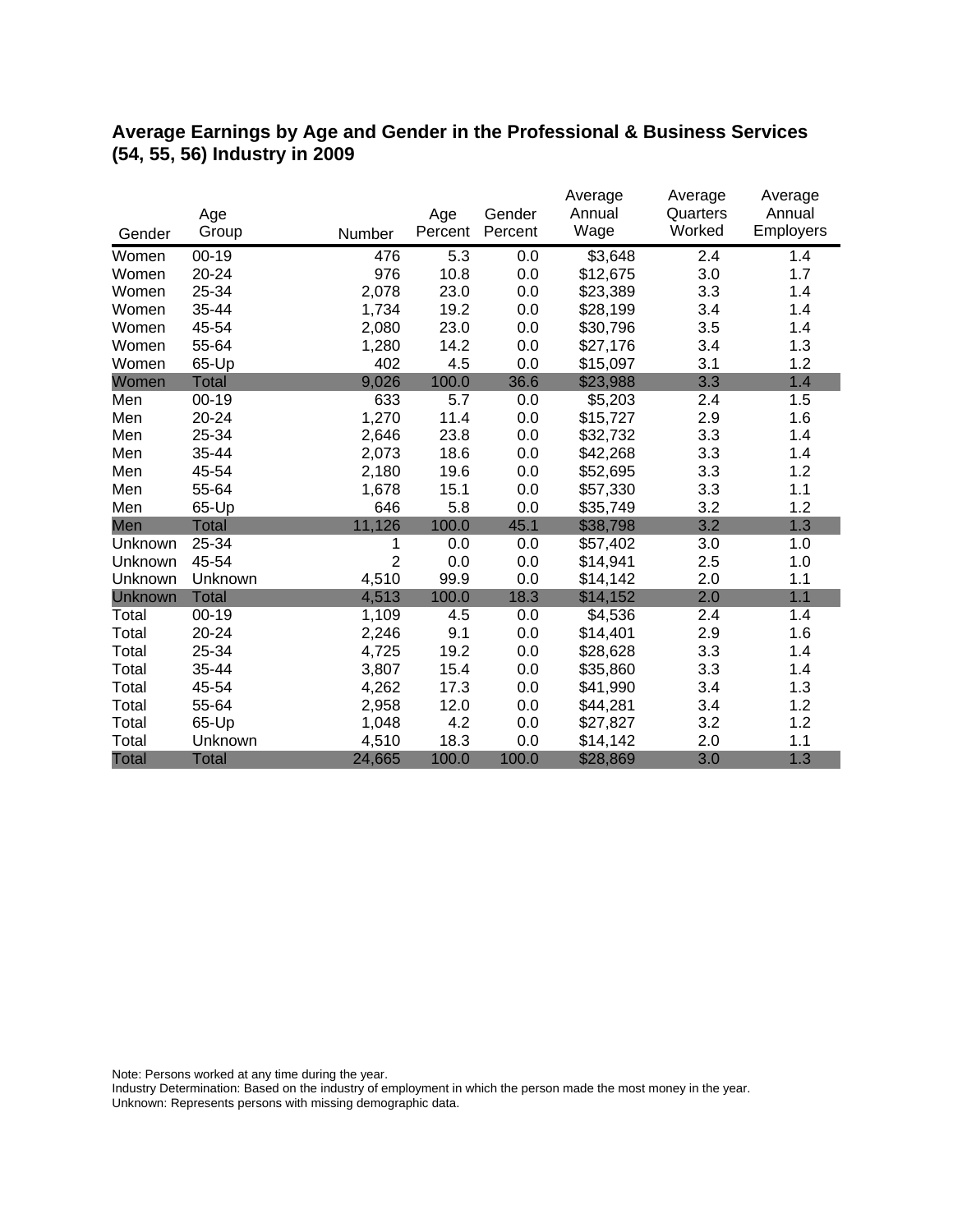### **Average Earnings by Age and Gender in the Educational Services (61) Industry in 2009**

|              |              |        |         |         | Average  | Average  | Average   |
|--------------|--------------|--------|---------|---------|----------|----------|-----------|
|              | Age          |        | Age     | Gender  | Annual   | Quarters | Annual    |
| Gender       | Group        | Number | Percent | Percent | Wage     | Worked   | Employers |
| Women        | $00 - 19$    | 500    | 2.3     | 0.0     | \$2,510  | 2.4      | 1.3       |
| Women        | 20-24        | 1,125  | 5.2     | 0.0     | \$11,746 | 2.9      | 1.6       |
| Women        | 25-34        | 3,760  | 17.5    | 0.0     | \$27,791 | 3.4      | 1.3       |
| Women        | 35-44        | 4,359  | 20.3    | 0.0     | \$32,563 | 3.7      | 1.2       |
| Women        | 45-54        | 5,920  | 27.5    | 0.0     | \$37,499 | 3.8      | 1.2       |
| Women        | 55-64        | 4,993  | 23.2    | 0.0     | \$37,265 | 3.7      | 1.2       |
| Women        | 65-Up        | 856    | 4.0     | 0.0     | \$17,611 | 3.3      | 1.1       |
| Women        | Unknown      | 1      | 0.0     | 0.0     | \$26,421 | 4.0      | 3.0       |
| Women        | <b>Total</b> | 21,514 | 100.0   | 63.9    | \$31,796 | 3.6      | 1.2       |
| Men          | $00 - 19$    | 468    | 4.7     | 0.0     | \$3,028  | 2.4      | 1.3       |
| Men          | 20-24        | 620    | 6.2     | 0.0     | \$9,100  | 2.7      | 1.4       |
| Men          | 25-34        | 1,766  | 17.7    | 0.0     | \$34,091 | 3.5      | 1.3       |
| Men          | 35-44        | 1,902  | 19.1    | 0.0     | \$49,743 | 3.7      | 1.2       |
| Men          | 45-54        | 2,141  | 21.5    | 0.0     | \$55,114 | 3.8      | 1.2       |
| Men          | 55-64        | 2,309  | 23.2    | 0.0     | \$51,120 | 3.7      | 1.2       |
| Men          | 65-Up        | 757    | 7.6     | 0.0     | \$25,111 | 3.3      | 1.2       |
| Men          | Unknown      | 1      | 0.0     | 0.0     | \$17,194 | 4.0      | 1.0       |
| Men          | <b>Total</b> | 9,964  | 100.0   | 29.6    | \$41,844 | 3.5      | 1.2       |
| Unknown      | 25-34        | 1      | 0.0     | 0.0     | \$2,733  | 2.0      | 1.0       |
| Unknown      | Unknown      | 2,205  | 100.0   | 0.0     | \$10,645 | 2.2      | 1.1       |
| Unknown      | <b>Total</b> | 2,206  | 100.0   | 6.5     | \$10,642 | 2.2      | 1.1       |
| Total        | $00 - 19$    | 968    | 2.9     | 0.0     | \$2,761  | 2.4      | 1.3       |
| Total        | 20-24        | 1,745  | 5.2     | 0.0     | \$10,805 | 2.8      | 1.5       |
| Total        | 25-34        | 5,527  | 16.4    | 0.0     | \$29,799 | 3.4      | 1.3       |
| Total        | 35-44        | 6,261  | 18.6    | 0.0     | \$37,782 | 3.7      | 1.2       |
| Total        | 45-54        | 8,061  | 23.9    | 0.0     | \$42,178 | 3.8      | 1.2       |
| Total        | 55-64        | 7,302  | 21.7    | 0.0     | \$41,646 | 3.7      | 1.2       |
| Total        | 65-Up        | 1,613  | 4.8     | 0.0     | \$21,131 | 3.3      | 1.1       |
| Total        | Unknown      | 2,207  | 6.6     | 0.0     | \$10,655 | 2.2      | 1.1       |
| <b>Total</b> | <b>Total</b> | 33,684 | 100.0   | 100.0   | \$33,383 | 3.5      | 1.2       |

Note: Persons worked at any time during the year.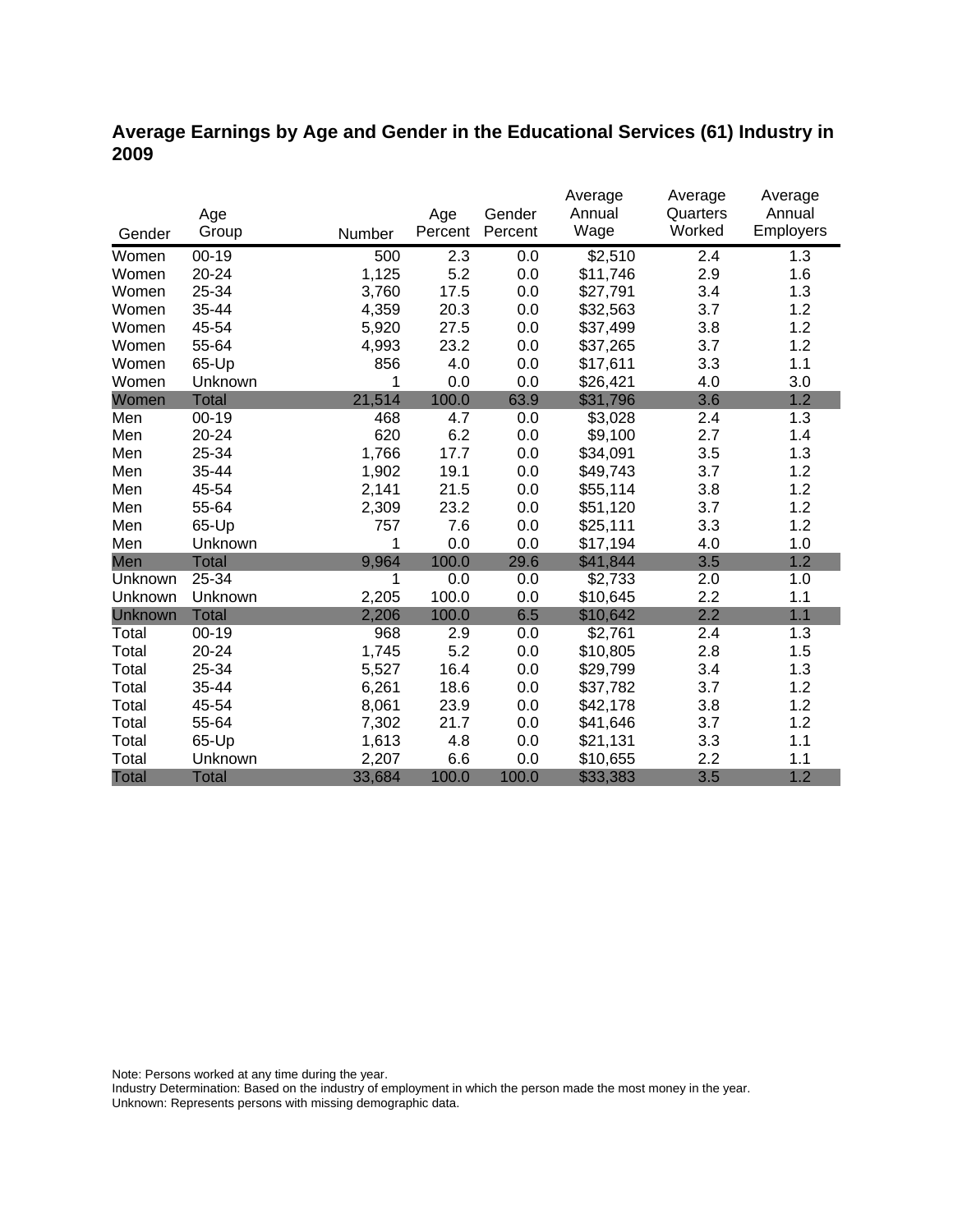### **Average Earnings by Age and Gender in the Health Care & Social Assistance (62) Industry in 2009**

|                |              |        |         | Gender  | Average<br>Annual | Average<br>Quarters | Average<br>Annual |
|----------------|--------------|--------|---------|---------|-------------------|---------------------|-------------------|
|                | Age          |        | Age     |         |                   |                     |                   |
| Gender         | Group        | Number | Percent | Percent | Wage              | Worked              | <b>Employers</b>  |
| Women          | $00 - 19$    | 1,098  | 4.2     | 0.0     | \$6,477           | 3.0                 | 1.6               |
| Women          | 20-24        | 3,093  | 11.7    | 0.0     | \$14,875          | 3.3                 | 1.6               |
| Women          | 25-34        | 6,221  | 23.5    | 0.0     | \$26,577          | 3.5                 | 1.4               |
| Women          | 35-44        | 5,109  | 19.3    | 0.0     | \$34,393          | 3.6                 | 1.4               |
| Women          | 45-54        | 5,795  | 21.9    | 0.0     | \$37,352          | 3.7                 | 1.3               |
| Women          | 55-64        | 4,078  | 15.4    | 0.0     | \$35,508          | 3.7                 | 1.2               |
| Women          | 65-Up        | 1,029  | 3.9     | 0.0     | \$19,300          | 3.5                 | 1.1               |
| Women          | <b>Total</b> | 26,423 | 100.0   | 75.6    | \$29,341          | 3.6                 | 1.4               |
| Men            | $00 - 19$    | 279    | 4.6     | 0.0     | \$6,035           | 2.8                 | 1.5               |
| Men            | $20 - 24$    | 632    | 10.4    | 0.0     | \$14,550          | 3.3                 | 1.6               |
| Men            | 25-34        | 1,235  | 20.3    | 0.0     | \$35,765          | 3.4                 | 1.5               |
| Men            | 35-44        | 1,276  | 20.9    | 0.0     | \$86,470          | 3.6                 | 1.3               |
| Men            | 45-54        | 1,267  | 20.8    | 0.0     | \$93,428          | 3.6                 | 1.2               |
| Men            | 55-64        | 1,041  | 17.1    | 0.0     | \$86,433          | 3.6                 | 1.2               |
| Men            | 65-Up        | 366    | 6.0     | 0.0     | \$50,925          | 3.5                 | 1.1               |
| Men            | <b>Total</b> | 6,096  | 100.0   | 17.4    | \$64,366          | 3.5                 | 1.3               |
| Unknown        | Unknown      | 2,454  | 100.0   | 0.0     | \$19,929          | 2.5                 | 1.2               |
| <b>Unknown</b> | <b>Total</b> | 2,454  | 100.0   | 7.0     | \$19,929          | 2.5                 | 1.2               |
| Total          | $00 - 19$    | 1,377  | 3.9     | 0.0     | \$6,388           | 3.0                 | 1.6               |
| Total          | 20-24        | 3,725  | 10.7    | 0.0     | \$14,820          | 3.3                 | 1.6               |
| Total          | 25-34        | 7,456  | 21.3    | 0.0     | \$28,099          | 3.5                 | 1.4               |
| Total          | 35-44        | 6,385  | 18.3    | 0.0     | \$44,800          | 3.6                 | 1.3               |
| Total          | 45-54        | 7,062  | 20.2    | 0.0     | \$47,413          | 3.7                 | 1.3               |
| Total          | 55-64        | 5,119  | 14.6    | 0.0     | \$45,864          | 3.7                 | 1.2               |
| Total          | 65-Up        | 1,395  | 4.0     | 0.0     | \$27,597          | 3.5                 | 1.1               |
| Total          | Unknown      | 2,454  | 7.0     | 0.0     | \$19,929          | 2.5                 | 1.2               |
| <b>Total</b>   | <b>Total</b> | 34,973 | 100.0   | 100.0   | \$34,786          | 3.5                 | 1.3               |

Note: Persons worked at any time during the year.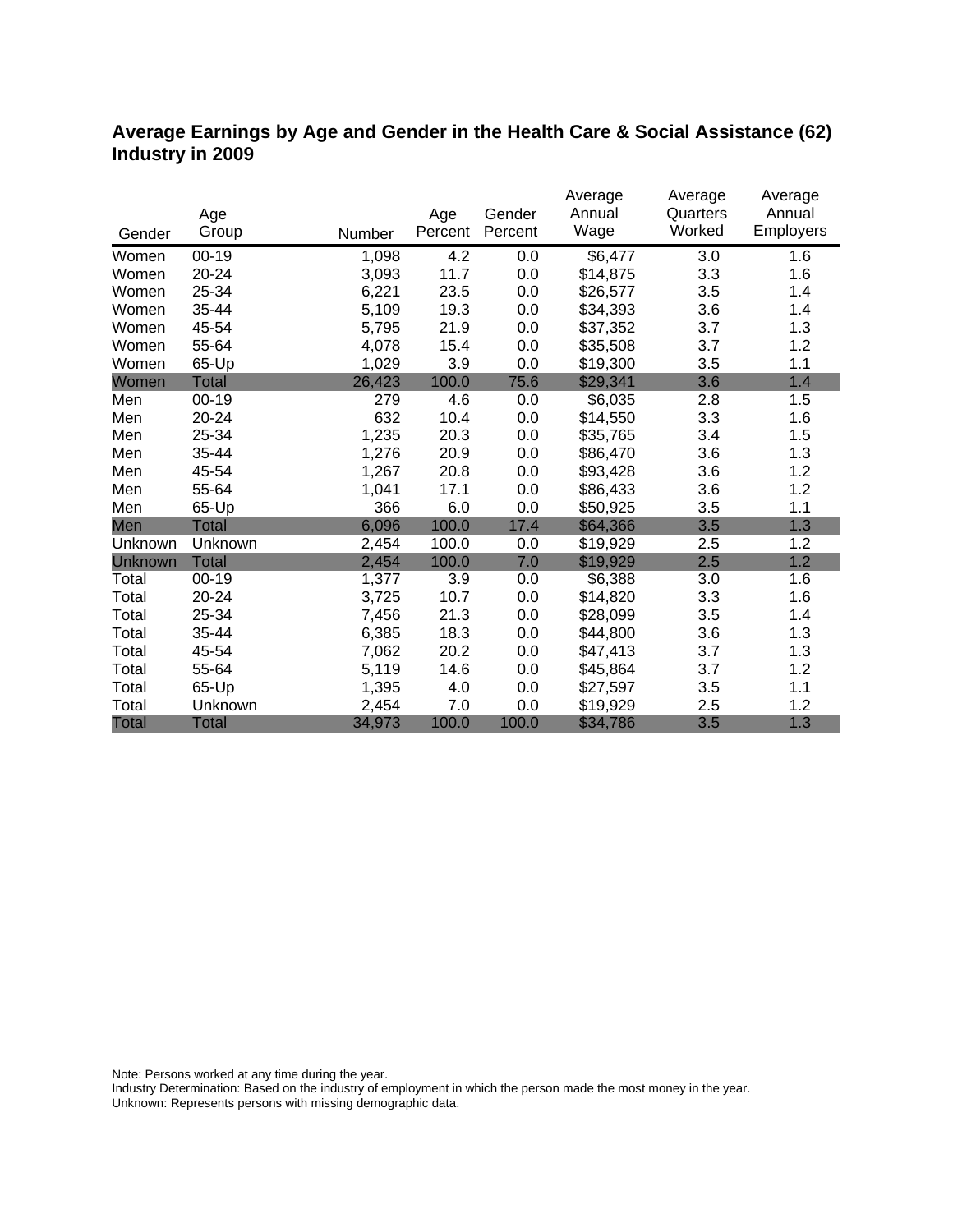### **Average Earnings by Age and Gender in the Leisure & Hospitality (71, 72) Industry in 2009**

|              |              |                |         |         | Average            | Average          | Average   |
|--------------|--------------|----------------|---------|---------|--------------------|------------------|-----------|
|              | Age          |                | Age     | Gender  | Annual             | Quarters         | Annual    |
| Gender       | Group        | Number         | Percent | Percent | Wage               | Worked           | Employers |
| Women        | $00 - 19$    | 4,268          | 20.8    | 0.0     | $\overline{4,096}$ | $\overline{2.7}$ | 1.5       |
| Women        | 20-24        | 3,949          | 19.2    | $0.0\,$ | \$8,528            | 3.0              | 1.7       |
| Women        | 25-34        | 4,672          | 22.7    | 0.0     | \$12,311           | 3.1              | 1.6       |
| Women        | 35-44        | 2,830          | 13.8    | 0.0     | \$14,442           | 3.2              | 1.5       |
| Women        | 45-54        | 2,764          | 13.4    | 0.0     | \$15,906           | 3.3              | 1.3       |
| Women        | 55-64        | 1,432          | 7.0     | 0.0     | \$15,830           | 3.3              | 1.2       |
| Women        | 65-Up        | 635            | 3.1     | 0.0     | \$10,922           | 3.2              | 1.1       |
| Women        | Unknown      | 1              | 0.0     | 0.0     | \$3,204            | 2.0              | 1.0       |
| Women        | <b>Total</b> | 20,551         | 100.0   | 39.7    | \$10,857           | 3.1              | 1.5       |
| Men          | $00-19$      | 3,297          | 21.2    | 0.0     | \$4,233            | 2.6              | 1.5       |
| Men          | 20-24        | 2,962          | 19.0    | 0.0     | \$8,893            | 2.9              | 1.7       |
| Men          | 25-34        | 3,785          | 24.3    | 0.0     | \$15,520           | 3.1              | 1.6       |
| Men          | 35-44        | 2,222          | 14.3    | 0.0     | \$20,456           | 3.2              | 1.5       |
| Men          | 45-54        | 1,714          | 11.0    | 0.0     | \$22,469           | 3.2              | 1.3       |
| Men          | 55-64        | 1,077          | 6.9     | 0.0     | \$23,625           | 3.1              | 1.2       |
| Men          | 65-Up        | 505            | 3.2     | 0.0     | \$14,582           | 3.1              | 1.1       |
| Men          | Unknown      | $\overline{2}$ | 0.0     | 0.0     | \$14,601           | 3.5              | 1.5       |
| Men          | <b>Total</b> | 15,564         | 100.0   | 30.1    | \$13,868           | 3.0              | 1.5       |
| Unknown      | $00-19$      | 1              | 0.0     | 0.0     | \$2,005            | 1.0              | 1.0       |
| Unknown      | 20-24        |                | 0.0     | 0.0     | \$14,611           | 4.0              | 2.0       |
| Unknown      | 25-34        | 1              | 0.0     | 0.0     | \$23,400           | 4.0              | 1.0       |
| Unknown      | 55-64        | 1              | 0.0     | 0.0     | \$8,659            | 4.0              | 1.0       |
| Unknown      | Unknown      | 15,587         | 100.0   | 0.0     | \$6,370            | 2.1              | 1.2       |
| Unknown      | <b>Total</b> | 15,591         | 100.0   | 30.2    | \$6,371            | 2.1              | 1.2       |
| Total        | $00 - 19$    | 7,566          | 14.6    | 0.0     | \$4,156            | 2.7              | 1.5       |
| Total        | 20-24        | 6,912          | 13.4    | 0.0     | \$8,685            | 3.0              | 1.7       |
| Total        | 25-34        | 8,458          | 16.4    | 0.0     | \$13,749           | 3.1              | 1.6       |
| Total        | 35-44        | 5,052          | 9.8     | 0.0     | \$17,087           | 3.2              | 1.5       |
| Total        | 45-54        | 4,478          | 8.7     | 0.0     | \$18,418           | 3.3              | 1.3       |
| Total        | 55-64        | 2,510          | 4.9     | 0.0     | \$19,172           | 3.2              | 1.2       |
| Total        | 65-Up        | 1,140          | 2.2     | 0.0     | \$12,543           | 3.1              | 1.1       |
| Total        | Unknown      | 15,590         | 30.2    | 0.0     | \$6,371            | 2.1              | 1.2       |
| <b>Total</b> | <b>Total</b> | 51,706         | 100.0   | 100.0   | \$10,411           | 2.8              | 1.4       |

Note: Persons worked at any time during the year.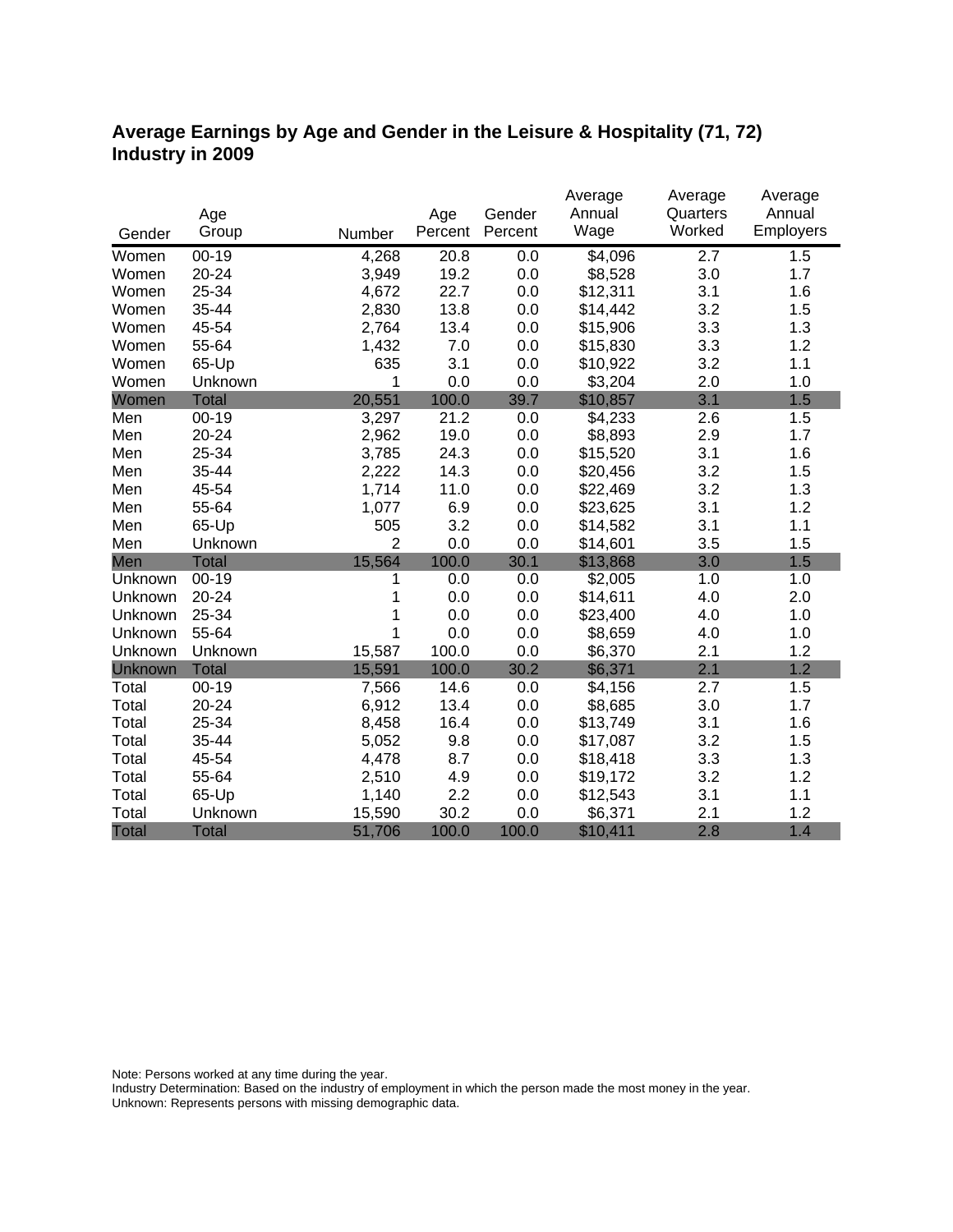#### **Average Earnings by Age and Gender in the Other Services Except Public Administration (81) Industry in 2009**

|                |              |        |         |         | Average  | Average  | Average   |
|----------------|--------------|--------|---------|---------|----------|----------|-----------|
|                | Age          |        | Age     | Gender  | Annual   | Quarters | Annual    |
| Gender         | Group        | Number | Percent | Percent | Wage     | Worked   | Employers |
| Women          | $00-19$      | 307    | 7.7     | 0.0     | \$4,618  | 2.9      | 1.6       |
| Women          | 20-24        | 454    | 11.4    | 0.0     | \$11,208 | 3.1      | 1.7       |
| Women          | 25-34        | 819    | 20.5    | 0.0     | \$17,907 | 3.3      | 1.4       |
| Women          | 35-44        | 771    | 19.3    | 0.0     | \$22,169 | 3.4      | 1.4       |
| Women          | 45-54        | 821    | 20.5    | 0.0     | \$22,960 | 3.5      | 1.3       |
| Women          | 55-64        | 586    | 14.7    | 0.0     | \$23,673 | 3.5      | 1.2       |
| Women          | 65-Up        | 238    | 6.0     | 0.0     | \$13,222 | 3.3      | 1.1       |
| Women          | Total        | 3,996  | 100.0   | 38.4    | \$18,552 | 3.3      | 1.4       |
| Men            | $00 - 19$    | 405    | 8.2     | 0.0     | \$6,687  | 2.8      | 1.5       |
| Men            | $20 - 24$    | 621    | 12.6    | 0.0     | \$20,697 | 3.2      | 1.6       |
| Men            | 25-34        | 1,164  | 23.6    | 0.0     | \$32,760 | 3.3      | 1.4       |
| Men            | 35-44        | 974    | 19.8    | 0.0     | \$38,641 | 3.3      | 1.3       |
| Men            | 45-54        | 918    | 18.6    | 0.0     | \$42,775 | 3.5      | 1.2       |
| Men            | 55-64        | 611    | 12.4    | 0.0     | \$38,817 | 3.5      | 1.1       |
| Men            | 65-Up        | 232    | 4.7     | 0.0     | \$18,561 | 3.3      | 1.2       |
| Men            | Total        | 4,925  | 100.0   | 47.3    | \$32,207 | 3.3      | 1.3       |
| Unknown        | Unknown      | 1,496  | 100.0   | 0.0     | \$13,231 | 2.0      | 1.1       |
| <b>Unknown</b> | <b>Total</b> | 1,496  | 100.0   | 14.4    | \$13,231 | 2.0      | 1.1       |
| Total          | $00 - 19$    | 712    | 6.8     | 0.0     | \$5,795  | 2.8      | 1.5       |
| Total          | 20-24        | 1,075  | 10.3    | 0.0     | \$16,689 | 3.2      | 1.6       |
| Total          | 25-34        | 1,983  | 19.0    | 0.0     | \$26,625 | 3.3      | 1.4       |
| Total          | 35-44        | 1,745  | 16.8    | 0.0     | \$31,363 | 3.4      | 1.3       |
| Total          | 45-54        | 1,739  | 16.7    | 0.0     | \$33,420 | 3.5      | 1.2       |
| Total          | 55-64        | 1,197  | 11.5    | 0.0     | \$31,403 | 3.5      | 1.2       |
| Total          | 65-Up        | 470    | 4.5     | 0.0     | \$15,857 | 3.3      | 1.1       |
| Total          | Unknown      | 1,496  | 14.4    | 0.0     | \$13,231 | 2.0      | 1.1       |
| <b>Total</b>   | <b>Total</b> | 10,417 | 100.0   | 100.0   | \$24,244 | 3.1      | 1.3       |

Note: Persons worked at any time during the year.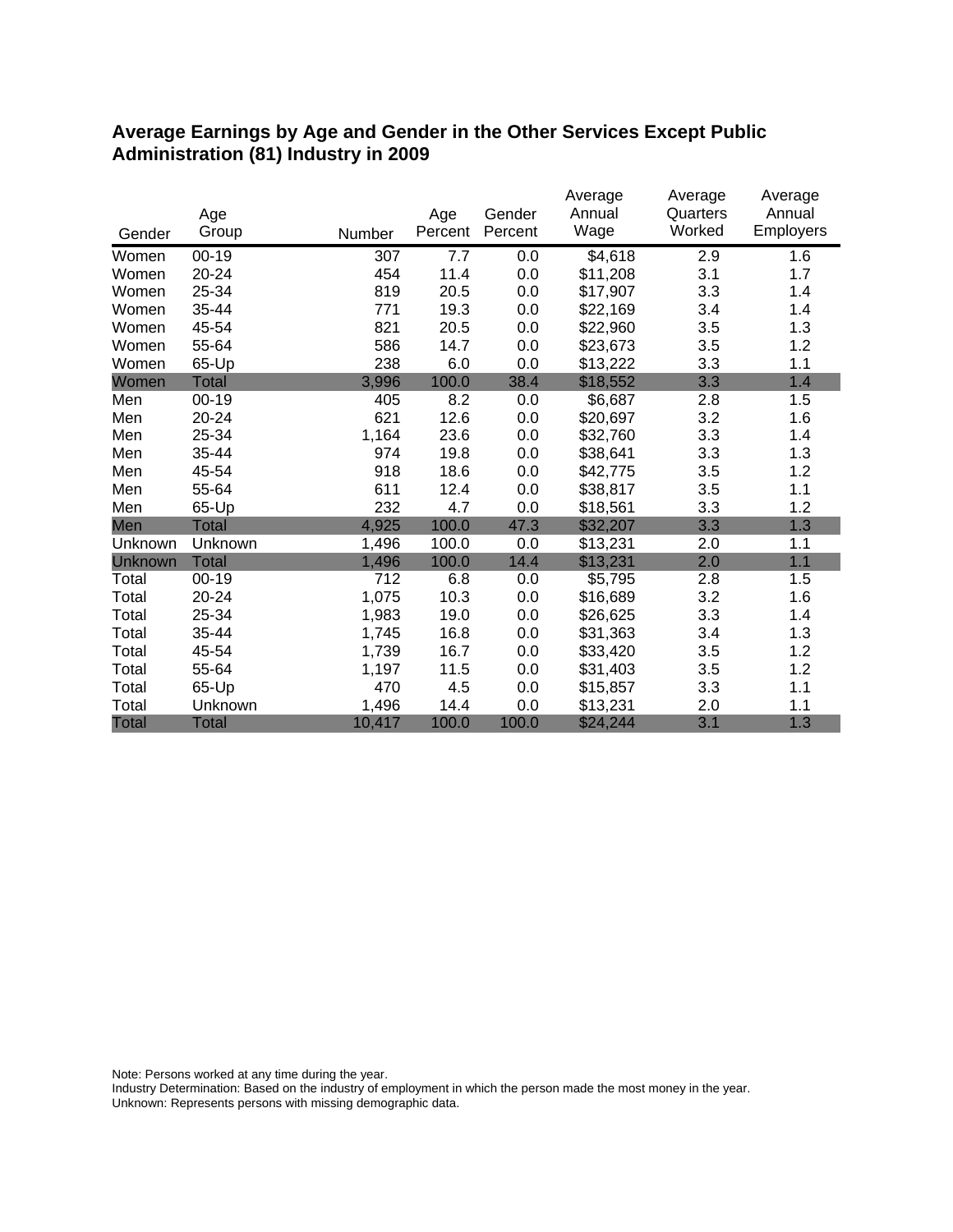### **Average Earnings by Age and Gender in the Public Administration (92) Industry in 2009**

|                |              |        |         |         | Average<br>Annual | Average  | Average<br>Annual |
|----------------|--------------|--------|---------|---------|-------------------|----------|-------------------|
|                | Age          |        | Age     | Gender  |                   | Quarters |                   |
| Gender         | Group        | Number | Percent | Percent | Wage              | Worked   | Employers         |
| Women          | $00-19$      | 628    | 5.7     | 0.0     | \$4,161           | 2.8      | 1.5               |
| Women          | 20-24        | 695    | 6.3     | 0.0     | \$16,227          | 3.2      | 1.5               |
| Women          | 25-34        | 2,068  | 18.8    | 0.0     | \$31,245          | 3.6      | 1.3               |
| Women          | 35-44        | 2,201  | 20.0    | 0.0     | \$38,240          | 3.8      | 1.3               |
| Women          | 45-54        | 2,905  | 26.4    | 0.0     | \$40,509          | 3.8      | 1.2               |
| Women          | 55-64        | 2,080  | 18.9    | 0.0     | \$39,319          | 3.7      | 1.2               |
| Women          | 65-Up        | 442    | 4.0     | 0.0     | \$20,936          | 3.2      | 1.1               |
| Women          | Total        | 11,019 | 100.0   | 43.9    | \$33,704          | 3.6      | 1.3               |
| Men            | $00 - 19$    | 753    | 5.8     | 0.0     | \$4,422           | 2.5      | 1.4               |
| Men            | $20 - 24$    | 843    | 6.5     | 0.0     | \$19,215          | 3.1      | 1.4               |
| Men            | 25-34        | 2,482  | 19.1    | 0.0     | \$39,363          | 3.6      | 1.3               |
| Men            | 35-44        | 2,595  | 19.9    | 0.0     | \$48,546          | 3.8      | 1.2               |
| Men            | 45-54        | 3,143  | 24.2    | 0.0     | \$51,303          | 3.8      | 1.1               |
| Men            | 55-64        | 2,544  | 19.6    | 0.0     | \$49,999          | 3.7      | 1.1               |
| Men            | 65-Up        | 649    | 5.0     | 0.0     | \$27,364          | 3.3      | 1.1               |
| Men            | Total        | 13,009 | 100.0   | 51.9    | \$42,233          | 3.6      | 1.2               |
| Unknown        | Unknown      | 1,053  | 100.0   | 0.0     | \$12,931          | 2.3      | 1.1               |
| <b>Unknown</b> | <b>Total</b> | 1,053  | 100.0   | 4.2     | \$12,931          | 2.3      | 1.1               |
| Total          | $00 - 19$    | 1,381  | 5.5     | 0.0     | \$4,303           | 2.6      | 1.4               |
| Total          | 20-24        | 1,538  | 6.1     | 0.0     | \$17,865          | 3.1      | 1.5               |
| Total          | 25-34        | 4,550  | 18.1    | 0.0     | \$35,673          | 3.6      | 1.3               |
| Total          | 35-44        | 4,796  | 19.1    | 0.0     | \$43,816          | 3.8      | 1.2               |
| Total          | 45-54        | 6,048  | 24.1    | 0.0     | \$46,118          | 3.8      | 1.2               |
| Total          | 55-64        | 4,624  | 18.4    | 0.0     | \$45,195          | 3.7      | 1.1               |
| Total          | 65-Up        | 1,091  | 4.3     | 0.0     | \$24,760          | 3.3      | 1.1               |
| Total          | Unknown      | 1,053  | 4.2     | 0.0     | \$12,931          | 2.3      | 1.1               |
| <b>Total</b>   | <b>Total</b> | 25,081 | 100.0   | 100.0   | \$37,256          | 3.5      | 1.2               |

Note: Persons worked at any time during the year.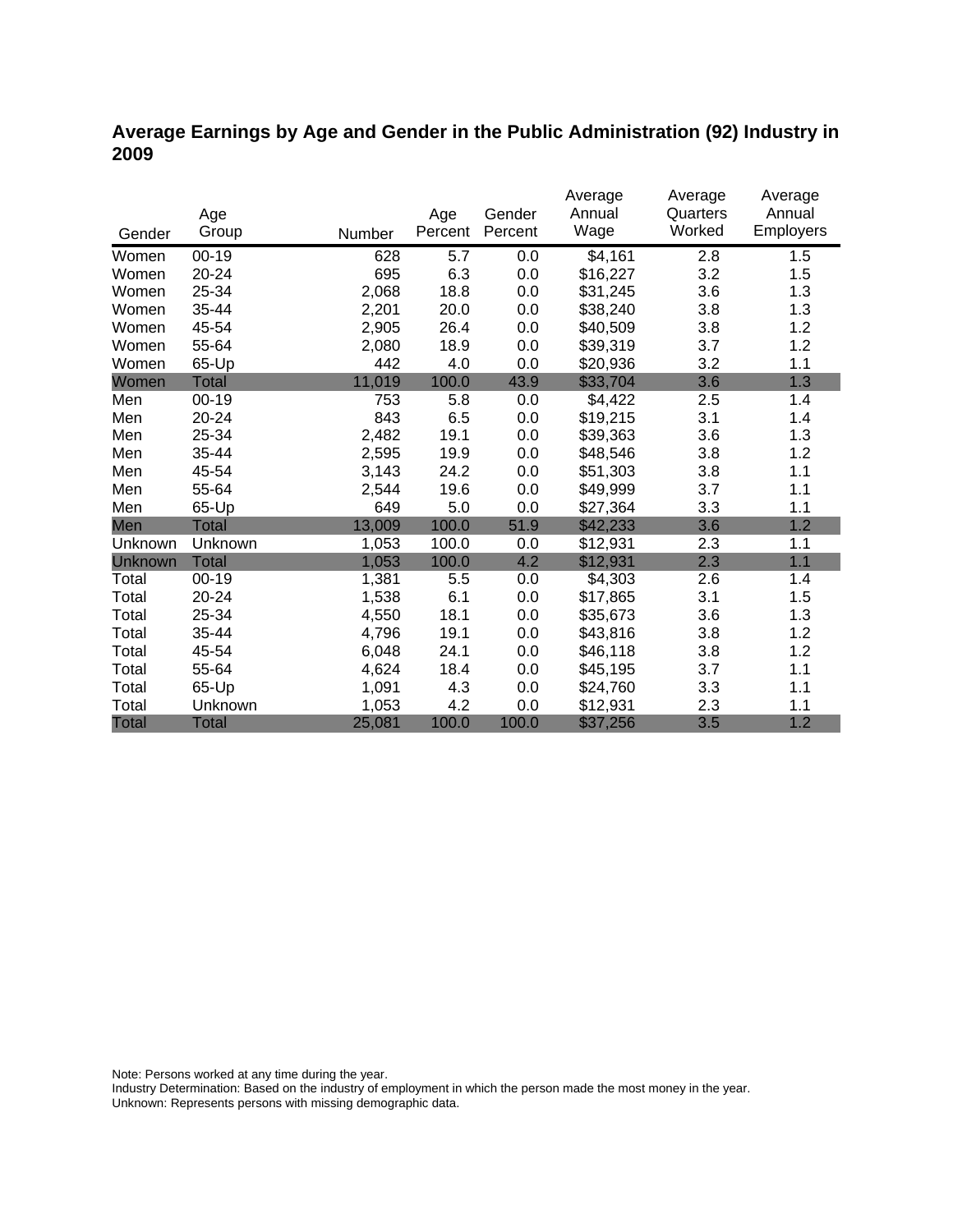#### **Average Earnings by Age and Gender in the Nonclassified Industry (99) Industry in 2009**

|              | Age          |        | Age     | Gender  | Average<br>Annual | Average<br>Quarters | Average<br>Annual |
|--------------|--------------|--------|---------|---------|-------------------|---------------------|-------------------|
| Gender       | Group        | Number | Percent | Percent | Wage              | Worked              | Employers         |
| Women        | $00 - 19$    | 2      | 1.5     | 0.0     | \$11,852          | 3.5                 | 2.5               |
| Women        | $20 - 24$    | 33     | 24.1    | 0.0     | \$26,981          | 2.9                 | 1.3               |
| Women        | 25-34        | 39     | 28.5    | 0.0     | \$26,233          | 2.9                 | 1.6               |
| Women        | 35-44        | 19     | 13.9    | 0.0     | \$15,728          | 2.6                 | 1.8               |
| Women        | 45-54        | 24     | 17.5    | 0.0     | \$21,032          | 2.4                 | 1.4               |
| Women        | 55-64        | 15     | 10.9    | 0.0     | \$7,886           | 2.2                 | 1.5               |
| Women        | 65-Up        | 5      | 3.6     | 0.0     | \$4,306           | 2.2                 | 1.2               |
| Women        | Total        | 137    | 100.0   | 22.7    | \$21,026          | 2.7                 | 1.5               |
| Men          | $00 - 19$    | 23     | 5.1     | 0.0     | \$20,542          | 3.4                 | 2.1               |
| Men          | 20-24        | 157    | 34.8    | 0.0     | \$27,747          | 2.9                 | 1.4               |
| Men          | 25-34        | 127    | 28.2    | 0.0     | \$33,365          | 3.0                 | 1.3               |
| Men          | 35-44        | 70     | 15.5    | 0.0     | \$36,246          | 2.8                 | 1.4               |
| Men          | 45-54        | 37     | 8.2     | 0.0     | \$39,805          | 2.8                 | 1.3               |
| Men          | 55-64        | 27     | 6.0     | 0.0     | \$31,030          | 2.7                 | 1.2               |
| Men          | 65-Up        | 10     | 2.2     | 0.0     | \$13,489          | 2.1                 | 1.1               |
| Men          | Total        | 451    | 100.0   | 74.8    | \$31,150          | 2.9                 | 1.4               |
| Unknown      | Unknown      | 15     | 100.0   | 0.0     | \$14,611          | 1.6                 | 1.1               |
| Unknown      | <b>Total</b> | 15     | 100.0   | 2.5     | \$14,611          | 1.6                 | 1.1               |
| Total        | $00 - 19$    | 25     | 4.1     | 0.0     | \$19,847          | 3.4                 | 2.1               |
| Total        | 20-24        | 190    | 31.5    | 0.0     | \$27,614          | 2.9                 | 1.3               |
| Total        | 25-34        | 166    | 27.5    | 0.0     | \$31,690          | 2.9                 | 1.4               |
| Total        | 35-44        | 89     | 14.8    | 0.0     | \$31,865          | 2.8                 | 1.5               |
| Total        | 45-54        | 61     | 10.1    | 0.0     | \$32,419          | 2.6                 | 1.4               |
| Total        | 55-64        | 42     | 7.0     | 0.0     | \$22,764          | 2.5                 | 1.3               |
| Total        | 65-Up        | 15     | 2.5     | 0.0     | \$10,428          | 2.1                 | 1.1               |
| Total        | Unknown      | 15     | 2.5     | 0.0     | \$14,611          | 1.6                 | 1.1               |
| <b>Total</b> | <b>Total</b> | 603    | 100.0   | 100.0   | \$28,439          | 2.8                 | 1.4               |

Note: Persons worked at any time during the year.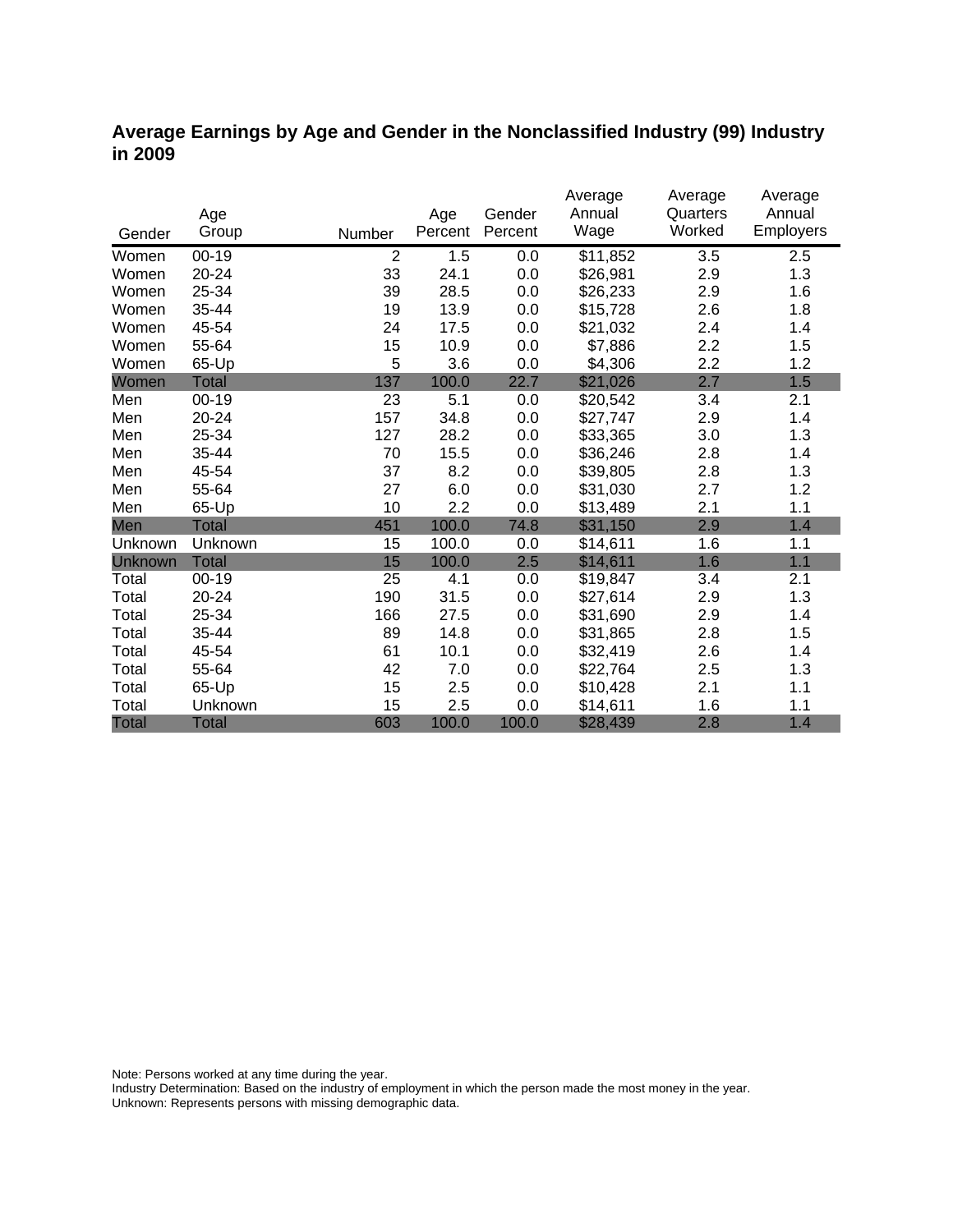# **Average Earnings by Age and Gender in the All Industry in 2009**

|              |              |                |         |         | Average  | Average          | Average   |
|--------------|--------------|----------------|---------|---------|----------|------------------|-----------|
|              | Age          |                | Age     | Gender  | Annual   | Quarters         | Annual    |
| Gender       | Group        | Number         | Percent | Percent | Wage     | Worked           | Employers |
| Women        | $00 - 19$    | 10,650         | 7.8     | 0.0     | \$4,663  | $\overline{2.8}$ | 1.5       |
| Women        | 20-24        | 15,506         | 11.3    | 0.0     | \$12,552 | 3.1              | 1.6       |
| Women        | 25-34        | 28,652         | 20.9    | 0.0     | \$23,264 | 3.4              | 1.4       |
| Women        | 35-44        | 24,988         | 18.2    | 0.0     | \$29,258 | 3.5              | 1.3       |
| Women        | 45-54        | 30,759         | 22.5    | 0.0     | \$32,830 | 3.6              | 1.3       |
| Women        | 55-64        | 20,829         | 15.2    | 0.0     | \$31,852 | 3.6              | 1.2       |
| Women        | 65-Up        | 5,609          | 4.1     | 0.0     | \$16,687 | 3.4              | 1.1       |
| Women        | Unknown      | 3              | 0.0     | 0.0     | \$13,032 | 2.7              | 1.7       |
| Women        | <b>Total</b> | 136,996        | 100.0   | 38.6    | \$24,883 | 3.4              | 1.4       |
| Men          | $00 - 19$    | 10,985         | 6.8     | 0.0     | \$5,694  | 2.6              | 1.5       |
| Men          | $20 - 24$    | 18,304         | 11.3    | 0.0     | \$19,771 | 3.1              | 1.5       |
| Men          | 25-34        | 37,531         | 23.2    | 0.0     | \$36,646 | 3.4              | 1.4       |
| Men          | 35-44        | 30,623         | 19.0    | 0.0     | \$47,114 | 3.5              | 1.3       |
| Men          | 45-54        | 33,834         | 20.9    | 0.0     | \$54,066 | 3.5              | 1.2       |
| Men          | 55-64        | 23,429         | 14.5    | 0.0     | \$54,594 | 3.5              | 1.2       |
| Men          | 65-Up        | 6,842          | 4.2     | 0.0     | \$29,558 | 3.3              | 1.1       |
| Men          | Unknown      | 24             | 0.0     | 0.0     | \$27,422 | 2.6              | 1.1       |
| Men          | <b>Total</b> | 161,572        | 100.0   | 45.5    | \$40,563 | 3.4              | 1.3       |
| Unknown      | $00-19$      | 1              | 0.0     | 0.0     | \$2,005  | 1.0              | 1.0       |
| Unknown      | 20-24        | 3              | 0.0     | 0.0     | \$30,915 | 3.3              | 1.3       |
| Unknown      | 25-34        | 4              | 0.0     | 0.0     | \$21,041 | 2.5              | 1.0       |
| Unknown      | 45-54        | $\overline{2}$ | 0.0     | 0.0     | \$14,941 | 2.5              | 1.0       |
| Unknown      | 55-64        | 1              | 0.0     | 0.0     | \$8,659  | 4.0              | 1.0       |
| Unknown      | Unknown      | 56,413         | 100.0   | 0.0     | \$13,812 | 2.1              | 1.1       |
| Unknown      | <b>Total</b> | 56,424         | 100.0   | 15.9    | \$13,813 | 2.1              | 1.1       |
| Total        | $00 - 19$    | 21,636         | 6.1     | 0.0     | \$5,186  | 2.7              | 1.5       |
| Total        | 20-24        | 33,813         | 9.5     | 0.0     | \$16,462 | 3.1              | 1.6       |
| Total        | 25-34        | 66,187         | 18.6    | 0.0     | \$30,852 | 3.4              | 1.4       |
| Total        | 35-44        | 55,611         | 15.7    | 0.0     | \$39,091 | 3.5              | 1.3       |
| Total        | 45-54        | 64,595         | 18.2    | 0.0     | \$43,953 | 3.6              | 1.2       |
| Total        | 55-64        | 44,259         | 12.5    | 0.0     | \$43,890 | 3.6              | 1.2       |
| Total        | 65-Up        | 12,451         | 3.5     | 0.0     | \$23,760 | 3.3              | 1.1       |
| Total        | Unknown      | 56,440         | 15.9    | 0.0     | \$13,817 | 2.1              | 1.1       |
| <b>Total</b> | <b>Total</b> | 354,992        | 100.0   | 100.0   | \$30,260 | 3.2              | 1.3       |

Note: Persons worked at any time during the year.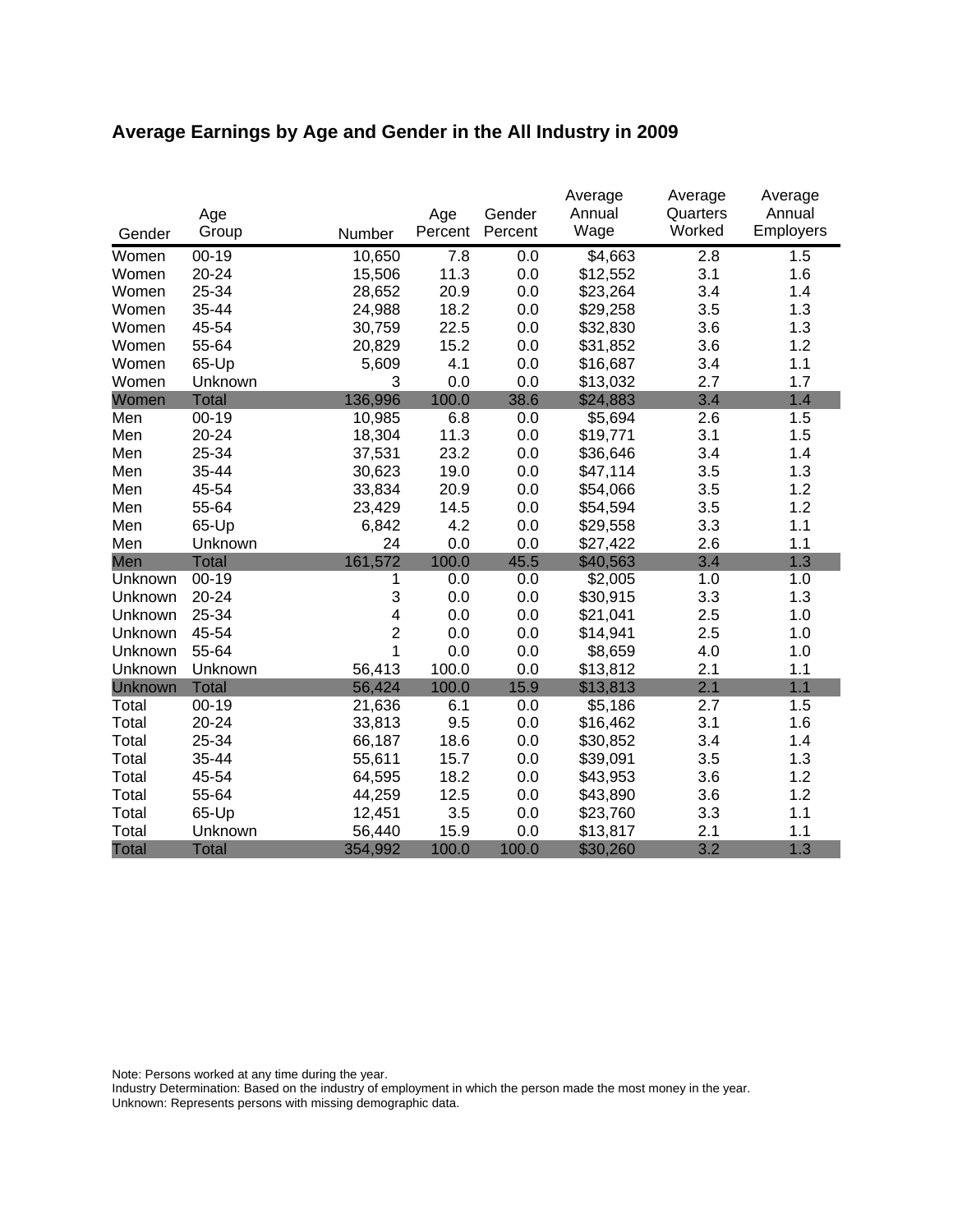### **Average Earnings by Age and Gender in the Natural Rescources & Mining (11, 21) Industry in 2010**

|              |              |                |         |         | Average  | Average  | Average          |
|--------------|--------------|----------------|---------|---------|----------|----------|------------------|
|              | Age          |                | Age     | Gender  | Annual   | Quarters | Annual           |
| Gender       | Group        | Number         | Percent | Percent | Wage     | Worked   | <b>Employers</b> |
| Women        | $00 - 19$    | 124            | 3.3     | 0.0     | \$5,240  | 2.6      | 1.5              |
| Women        | 20-24        | 274            | 7.3     | 0.0     | \$23,058 | 3.1      | 1.5              |
| Women        | 25-34        | 820            | 21.8    | 0.0     | \$43,162 | 3.6      | 1.3              |
| Women        | 35-44        | 735            | 19.5    | 0.0     | \$47,249 | 3.7      | 1.3              |
| Women        | 45-54        | 1,080          | 28.7    | 0.0     | \$51,914 | 3.7      | 1.2              |
| Women        | 55-64        | 627            | 16.7    | 0.0     | \$49,362 | 3.7      | 1.2              |
| Women        | 65-Up        | 103            | 2.7     | 0.0     | \$23,753 | 3.5      | 1.1              |
| Women        | Unknown      | 1              | 0.0     | 0.0     | \$23,556 | 4.0      | 1.0              |
| Women        | <b>Total</b> | 3,764          | 100.0   | 10.6    | \$44,255 | 3.6      | 1.3              |
| Men          | $00 - 19$    | 531            | 2.1     | 0.0     | \$12,270 | 2.6      | 1.6              |
| Men          | 20-24        | 2,274          | 9.0     | 0.0     | \$36,281 | 3.2      | 1.6              |
| Men          | 25-34        | 6,970          | 27.5    | 0.0     | \$59,118 | 3.5      | 1.3              |
| Men          | 35-44        | 5,122          | 20.2    | 0.0     | \$68,454 | 3.6      | 1.2              |
| Men          | 45-54        | 5,916          | 23.4    | 0.0     | \$75,900 | 3.7      | 1.2              |
| Men          | 55-64        | 3,898          | 15.4    | 0.0     | \$77,987 | 3.7      | 1.1              |
| Men          | 65-Up        | 617            | 2.4     | 0.0     | \$47,331 | 3.3      | 1.1              |
| Men          | Unknown      | $\overline{7}$ | 0.0     | 0.0     | \$38,059 | 2.7      | 1.0              |
| Men          | <b>Total</b> | 25,335         | 100.0   | 71.6    | \$64,503 | 3.5      | 1.3              |
| Unknown      | Unknown      | 6,274          | 100.0   | 0.0     | \$33,742 | 2.4      | 1.1              |
| Unknown      | <b>Total</b> | 6,274          | 100.0   | 17.7    | \$33,742 | 2.4      | 1.1              |
| Total        | $00 - 19$    | 655            | 1.9     | 0.0     | \$10,939 | 2.6      | 1.6              |
| Total        | 20-24        | 2,548          | 7.2     | 0.0     | \$34,859 | 3.2      | 1.6              |
| Total        | 25-34        | 7,790          | 22.0    | 0.0     | \$57,438 | 3.5      | 1.3              |
| Total        | 35-44        | 5,857          | 16.6    | 0.0     | \$65,793 | 3.6      | 1.2              |
| Total        | 45-54        | 6,996          | 19.8    | 0.0     | \$72,197 | 3.7      | 1.2              |
| Total        | 55-64        | 4,525          | 12.8    | 0.0     | \$74,020 | 3.7      | 1.1              |
| Total        | 65-Up        | 720            | 2.0     | 0.0     | \$43,958 | 3.4      | 1.1              |
| Total        | Unknown      | 6,282          | 17.8    | 0.0     | \$33,745 | 2.4      | 1.1              |
| <b>Total</b> | <b>Total</b> | 35,373         | 100.0   | 100.0   | \$56,892 | 3.3      | 1.2              |

Note: Persons worked at any time during the year.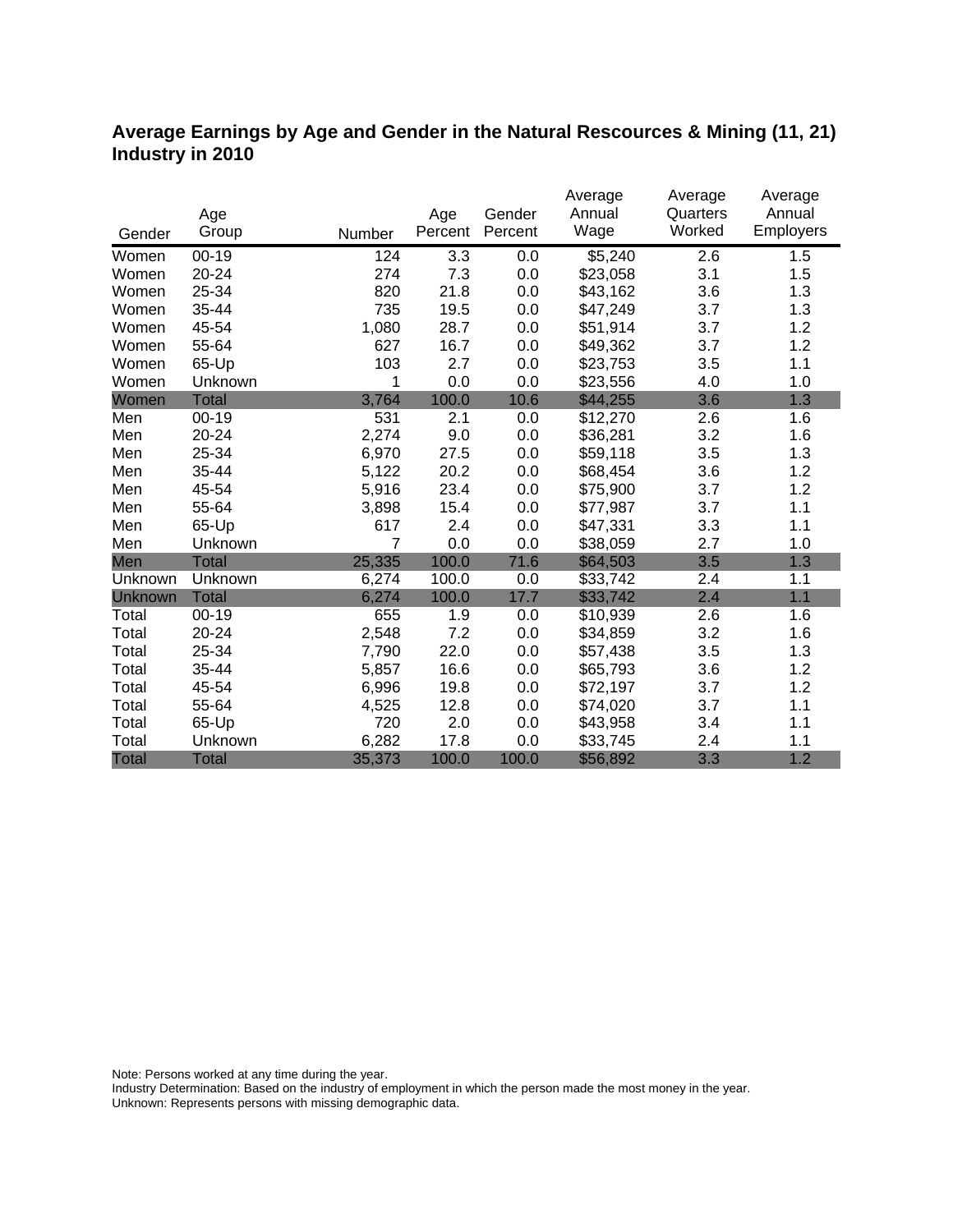# **Average Earnings by Age and Gender in the Construction (23) Industry in 2010**

|                |              |        |         |         | Average  | Average  | Average   |
|----------------|--------------|--------|---------|---------|----------|----------|-----------|
|                | Age          |        | Age     | Gender  | Annual   | Quarters | Annual    |
| Gender         | Group        | Number | Percent | Percent | Wage     | Worked   | Employers |
| Women          | $00 - 19$    | 116    | 3.8     | 0.0     | \$5,286  | 2.7      | 1.6       |
| Women          | 20-24        | 251    | 8.3     | 0.0     | \$14,886 | 3.0      | 1.7       |
| Women          | 25-34        | 666    | 21.9    | 0.0     | \$23,613 | 3.2      | 1.5       |
| Women          | 35-44        | 613    | 20.2    | 0.0     | \$26,331 | 3.2      | 1.4       |
| Women          | 45-54        | 832    | 27.4    | 0.0     | \$31,266 | 3.4      | 1.3       |
| Women          | 55-64        | 447    | 14.7    | 0.0     | \$29,874 | 3.5      | 1.2       |
| Women          | 65-Up        | 111    | 3.7     | 0.0     | \$22,628 | 3.2      | 1.1       |
| Women          | Unknown      | 1      | 0.0     | 0.0     | \$30,125 | 2.0      | 1.0       |
| Women          | <b>Total</b> | 3,037  | 100.0   | 7.4     | \$25,725 | 3.3      | 1.4       |
| Men            | $00 - 19$    | 975    | 4.3     | 0.0     | \$8,178  | 2.5      | 1.6       |
| Men            | 20-24        | 2,610  | 11.6    | 0.0     | \$20,361 | 3.0      | 1.6       |
| Men            | 25-34        | 5,845  | 26.0    | 0.0     | \$31,169 | 3.2      | 1.5       |
| Men            | 35-44        | 4,674  | 20.8    | 0.0     | \$35,717 | 3.2      | 1.4       |
| Men            | 45-54        | 4,885  | 21.7    | 0.0     | \$38,673 | 3.2      | 1.3       |
| Men            | 55-64        | 2,830  | 12.6    | 0.0     | \$42,333 | 3.2      | 1.2       |
| Men            | 65-Up        | 648    | 2.9     | 0.0     | \$27,169 | 3.0      | 1.1       |
| Men            | Unknown      | 3      | 0.0     | 0.0     | \$13,711 | 1.3      | 1.3       |
| Men            | <b>Total</b> | 22,470 | 100.0   | 54.6    | \$32,782 | 3.1      | 1.4       |
| Unknown        | 45-54        | 1      | 0.0     | 0.0     | \$38,183 | 2.0      | 1.0       |
| Unknown        | Unknown      | 15,667 | 100.0   | 0.0     | \$16,826 | 1.9      | 1.1       |
| <b>Unknown</b> | <b>Total</b> | 15,668 | 100.0   | 38.1    | \$16,828 | 1.9      | 1.1       |
| Total          | $00 - 19$    | 1,091  | 2.6     | 0.0     | \$7,870  | 2.5      | 1.6       |
| Total          | 20-24        | 2,861  | 6.9     | 0.0     | \$19,881 | 3.0      | 1.6       |
| Total          | 25-34        | 6,511  | 15.8    | 0.0     | \$30,396 | 3.2      | 1.5       |
| Total          | 35-44        | 5,287  | 12.8    | 0.0     | \$34,629 | 3.2      | 1.4       |
| Total          | 45-54        | 5,718  | 13.9    | 0.0     | \$37,595 | 3.2      | 1.3       |
| Total          | 55-64        | 3,277  | 8.0     | 0.0     | \$40,633 | 3.3      | 1.2       |
| Total          | 65-Up        | 759    | 1.8     | 0.0     | \$26,505 | 3.1      | 1.1       |
| Total          | Unknown      | 15,671 | 38.1    | 0.0     | \$16,827 | 1.9      | 1.1       |
| <b>Total</b>   | <b>Total</b> | 41,175 | 100.0   | 100.0   | \$26,190 | 2.7      | 1.3       |

Note: Persons worked at any time during the year.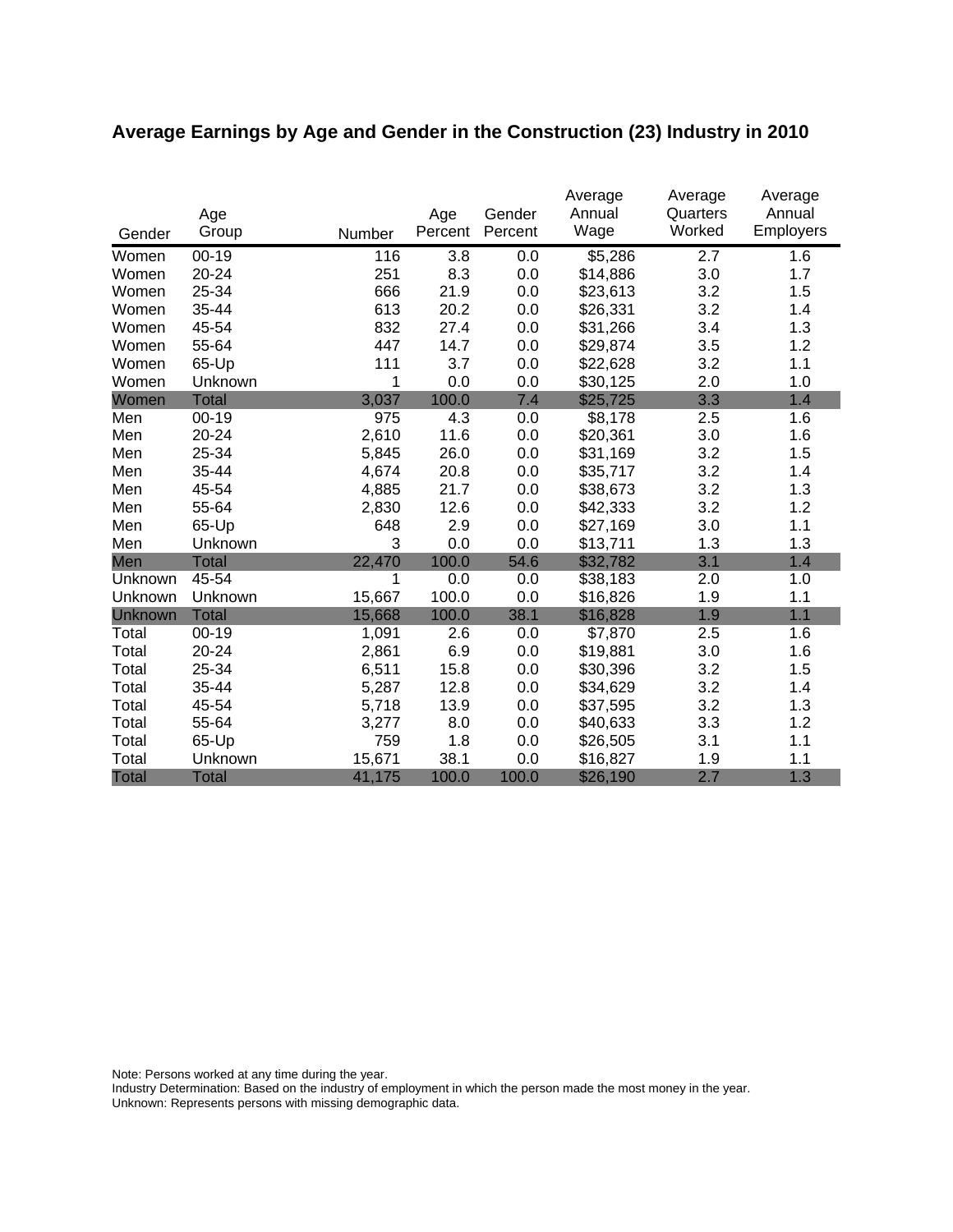### **Average Earnings by Age and Gender in the Manufacturing (31, 32, 33) Industry in 2010**

|              |              |        |         |         | Average  | Average  | Average   |
|--------------|--------------|--------|---------|---------|----------|----------|-----------|
|              | Age          |        | Age     | Gender  | Annual   | Quarters | Annual    |
| Gender       | Group        | Number | Percent | Percent | Wage     | Worked   | Employers |
| Women        | 00-19        | 135    | 5.8     | 0.0     | \$5,303  | 2.7      | 1.5       |
| Women        | 20-24        | 224    | 9.6     | 0.0     | \$14,896 | 3.2      | 1.6       |
| Women        | 25-34        | 430    | 18.5    | 0.0     | \$22,990 | 3.3      | 1.4       |
| Women        | 35-44        | 439    | 18.9    | 0.0     | \$29,587 | 3.5      | 1.3       |
| Women        | 45-54        | 602    | 25.9    | 0.0     | \$33,080 | 3.7      | 1.2       |
| Women        | 55-64        | 397    | 17.1    | 0.0     | \$31,069 | 3.6      | 1.2       |
| Women        | 65-Up        | 99     | 4.3     | 0.0     | \$20,367 | 3.3      | 1.1       |
| Women        | Total        | 2,326  | 100.0   | 20.1    | \$26,308 | 3.4      | 1.3       |
| Men          | $00 - 19$    | 264    | 3.2     | 0.0     | \$6,372  | 2.5      | 1.5       |
| Men          | $20 - 24$    | 683    | 8.4     | 0.0     | \$24,367 | 3.2      | 1.5       |
| Men          | 25-34        | 1,780  | 21.8    | 0.0     | \$43,811 | 3.6      | 1.3       |
| Men          | 35-44        | 1,573  | 19.3    | 0.0     | \$51,068 | 3.6      | 1.3       |
| Men          | 45-54        | 2,023  | 24.8    | 0.0     | \$57,076 | 3.7      | 1.2       |
| Men          | 55-64        | 1,542  | 18.9    | 0.0     | \$57,776 | 3.6      | 1.1       |
| Men          | 65-Up        | 304    | 3.7     | 0.0     | \$38,049 | 3.4      | 1.1       |
| Men          | <b>Total</b> | 8,169  | 100.0   | 70.6    | \$48,079 | 3.5      | 1.2       |
| Unknown      | Unknown      | 1,070  | 100.0   | 0.0     | \$21,500 | 2.4      | 1.2       |
| Unknown      | <b>Total</b> | 1,070  | 100.0   | 9.3     | \$21,500 | 2.4      | 1.2       |
| Total        | $00 - 19$    | 399    | 3.5     | 0.0     | \$6,010  | 2.5      | 1.5       |
| Total        | 20-24        | 907    | 7.8     | 0.0     | \$22,028 | 3.2      | 1.5       |
| Total        | 25-34        | 2,210  | 19.1    | 0.0     | \$39,760 | 3.5      | 1.4       |
| Total        | 35-44        | 2,012  | 17.4    | 0.0     | \$46,381 | 3.6      | 1.3       |
| Total        | 45-54        | 2,625  | 22.7    | 0.0     | \$51,573 | 3.7      | 1.2       |
| Total        | 55-64        | 1,939  | 16.8    | 0.0     | \$52,308 | 3.6      | 1.1       |
| Total        | 65-Up        | 403    | 3.5     | 0.0     | \$33,705 | 3.3      | 1.1       |
| Total        | Unknown      | 1,070  | 9.3     | 0.0     | \$21,500 | 2.4      | 1.2       |
| <b>Total</b> | <b>Total</b> | 11,565 | 100.0   | 100.0   | \$41,241 | 3.4      | 1.3       |

Note: Persons worked at any time during the year.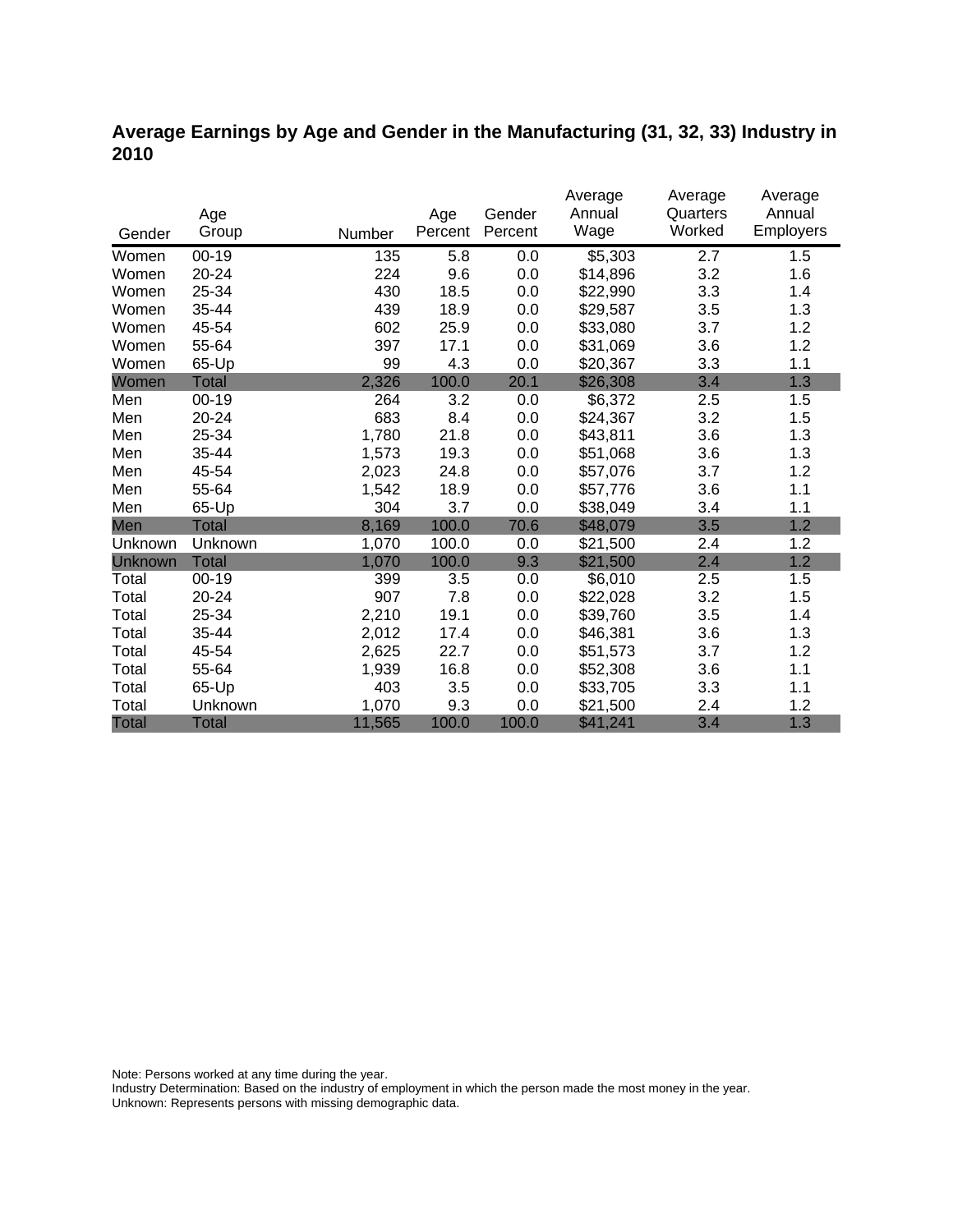#### **Average Earnings by Age and Gender in the Wholesale Trade, Transportation, & Utilities (22, 42, 48, 49) Industry in 2010**

|              |              |        |         |         | Average  | Average  | Average   |
|--------------|--------------|--------|---------|---------|----------|----------|-----------|
|              | Age          |        | Age     | Gender  | Annual   | Quarters | Annual    |
| Gender       | Group        | Number | Percent | Percent | Wage     | Worked   | Employers |
| Women        | $00 - 19$    | 122    | 2.7     | 0.0     | \$5,469  | 2.9      | 1.7       |
| Women        | 20-24        | 309    | 6.8     | 0.0     | \$17,562 | 3.3      | 1.5       |
| Women        | 25-34        | 975    | 21.4    | 0.0     | \$26,599 | 3.5      | 1.4       |
| Women        | 35-44        | 902    | 19.8    | 0.0     | \$31,485 | 3.6      | 1.3       |
| Women        | 45-54        | 1,305  | 28.7    | 0.0     | \$35,284 | 3.6      | 1.2       |
| Women        | 55-64        | 748    | 16.4    | 0.0     | \$35,196 | 3.7      | 1.2       |
| Women        | 65-Up        | 188    | 4.1     | 0.0     | \$24,159 | 3.5      | 1.2       |
| Women        | Total        | 4,549  | 100.0   | 19.3    | \$30,191 | 3.6      | 1.3       |
| Men          | $00 - 19$    | 337    | 2.1     | 0.0     | \$7,186  | 2.8      | 1.6       |
| Men          | 20-24        | 1,160  | 7.1     | 0.0     | \$28,846 | 3.3      | 1.5       |
| Men          | 25-34        | 3,365  | 20.6    | 0.0     | \$45,494 | 3.6      | 1.4       |
| Men          | 35-44        | 3,258  | 20.0    | 0.0     | \$52,850 | 3.6      | 1.3       |
| Men          | 45-54        | 4,272  | 26.2    | 0.0     | \$60,694 | 3.7      | 1.2       |
| Men          | 55-64        | 3,118  | 19.1    | 0.0     | \$59,896 | 3.6      | 1.2       |
| Men          | 65-Up        | 819    | 5.0     | 0.0     | \$33,977 | 3.4      | 1.1       |
| Men          | Unknown      | 1      | 0.0     | 0.0     | \$70,042 | 4.0      | 1.0       |
| Men          | <b>Total</b> | 16,330 | 100.0   | 69.2    | \$51,139 | 3.6      | 1.3       |
| Unknown      | Unknown      | 2,728  | 100.0   | 0.0     | \$22,377 | 2.4      | 1.1       |
| Unknown      | <b>Total</b> | 2,728  | 100.0   | 11.6    | \$22,377 | 2.4      | 1.1       |
| Total        | $00 - 19$    | 459    | 1.9     | 0.0     | \$6,730  | 2.8      | 1.6       |
| Total        | 20-24        | 1,469  | 6.2     | 0.0     | \$26,473 | 3.3      | 1.5       |
| Total        | 25-34        | 4,340  | 18.4    | 0.0     | \$41,249 | 3.5      | 1.4       |
| Total        | 35-44        | 4,160  | 17.6    | 0.0     | \$48,217 | 3.6      | 1.3       |
| Total        | 45-54        | 5,577  | 23.6    | 0.0     | \$54,748 | 3.7      | 1.2       |
| Total        | 55-64        | 3,866  | 16.4    | 0.0     | \$55,117 | 3.6      | 1.2       |
| Total        | 65-Up        | 1,007  | 4.3     | 0.0     | \$32,144 | 3.4      | 1.2       |
| Total        | Unknown      | 2,729  | 11.6    | 0.0     | \$22,394 | 2.4      | 1.1       |
| <b>Total</b> | <b>Total</b> | 23,607 | 100.0   | 100.0   | \$43,779 | 3.4      | 1.3       |

Note: Persons worked at any time during the year.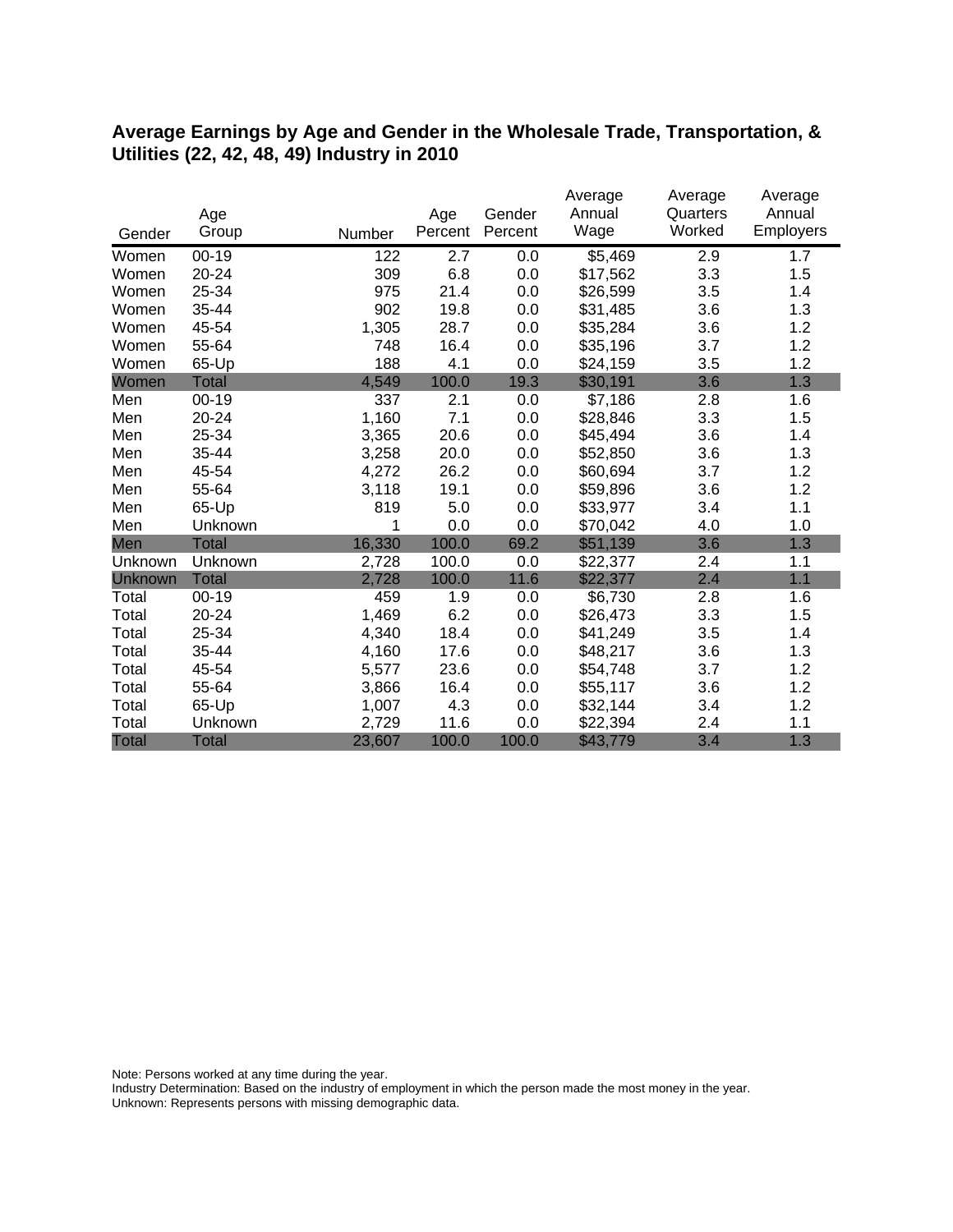# **Average Earnings by Age and Gender in the Retail Trade (44, 45) Industry in 2010**

|         | Age          |        | Age     | Gender  | Average<br>Annual | Average<br>Quarters | Average<br>Annual |
|---------|--------------|--------|---------|---------|-------------------|---------------------|-------------------|
| Gender  | Group        | Number | Percent | Percent | Wage              | Worked              | <b>Employers</b>  |
| Women   | $00 - 19$    | 2,123  | 11.5    | 0.0     | \$5,112           | 2.8                 | 1.5               |
| Women   | $20 - 24$    | 2,813  | 15.2    | 0.0     | \$10,902          | 3.1                 | 1.6               |
| Women   | 25-34        | 3,507  | 19.0    | 0.0     | \$17,402          | 3.3                 | 1.5               |
| Women   | 35-44        | 2,820  | 15.2    | 0.0     | \$20,544          | 3.4                 | 1.4               |
| Women   | 45-54        | 3,709  | 20.0    | 0.0     | \$21,879          | 3.5                 | 1.3               |
| Women   | 55-64        | 2,563  | 13.8    | 0.0     | \$20,660          | 3.6                 | 1.2               |
| Women   | 65-Up        | 971    | 5.2     | 0.0     | \$13,156          | 3.4                 | 1.1               |
| Women   | <b>Total</b> | 18,506 | 100.0   | 46.0    | \$16,609          | 3.3                 | 1.4               |
| Men     | $00 - 19$    | 1,951  | 12.7    | 0.0     | \$5,401           | 2.7                 | 1.5               |
| Men     | 20-24        | 2,571  | 16.7    | 0.0     | \$13,911          | 3.2                 | 1.6               |
| Men     | 25-34        | 3,358  | 21.8    | 0.0     | \$25,919          | 3.4                 | 1.5               |
| Men     | 35-44        | 2,305  | 15.0    | 0.0     | \$35,163          | 3.5                 | 1.4               |
| Men     | 45-54        | 2,455  | 15.9    | 0.0     | \$37,917          | 3.6                 | 1.2               |
| Men     | 55-64        | 1,861  | 12.1    | 0.0     | \$36,873          | 3.6                 | 1.2               |
| Men     | 65-Up        | 897    | 5.8     | 0.0     | \$17,487          | 3.4                 | 1.1               |
| Men     | Unknown      | 3      | 0.0     | 0.0     | \$35,552          | 3.7                 | 1.0               |
| Men     | <b>Total</b> | 15,401 | 100.0   | 38.3    | \$25,446          | 3.3                 | 1.4               |
| Unknown | 20-24        | 1      | 0.0     | 0.0     | \$7,397           | 2.0                 | 1.0               |
| Unknown | Unknown      | 6,356  | 100.0   | 0.0     | \$10,593          | 2.3                 | 1.2               |
| Unknown | <b>Total</b> | 6,357  | 100.0   | 15.8    | \$10,592          | 2.3                 | 1.2               |
| Total   | $00 - 19$    | 4,074  | 10.1    | 0.0     | \$5,250           | 2.7                 | 1.5               |
| Total   | 20-24        | 5,385  | 13.4    | 0.0     | \$12,338          | 3.2                 | 1.6               |
| Total   | 25-34        | 6,865  | 17.0    | 0.0     | \$21,568          | 3.3                 | 1.5               |
| Total   | 35-44        | 5,125  | 12.7    | 0.0     | \$27,119          | 3.5                 | 1.4               |
| Total   | 45-54        | 6,164  | 15.3    | 0.0     | \$28,267          | 3.6                 | 1.3               |
| Total   | 55-64        | 4,424  | 11.0    | 0.0     | \$27,480          | 3.6                 | 1.2               |
| Total   | 65-Up        | 1,868  | 4.6     | 0.0     | \$15,236          | 3.4                 | 1.1               |
| Total   | Unknown      | 6,359  | 15.8    | 0.0     | \$10,604          | 2.3                 | 1.2               |
| Total   | Total        | 40,264 | 100.0   | 100.0   | \$19,039          | 3.2                 | 1.4               |

Note: Persons worked at any time during the year.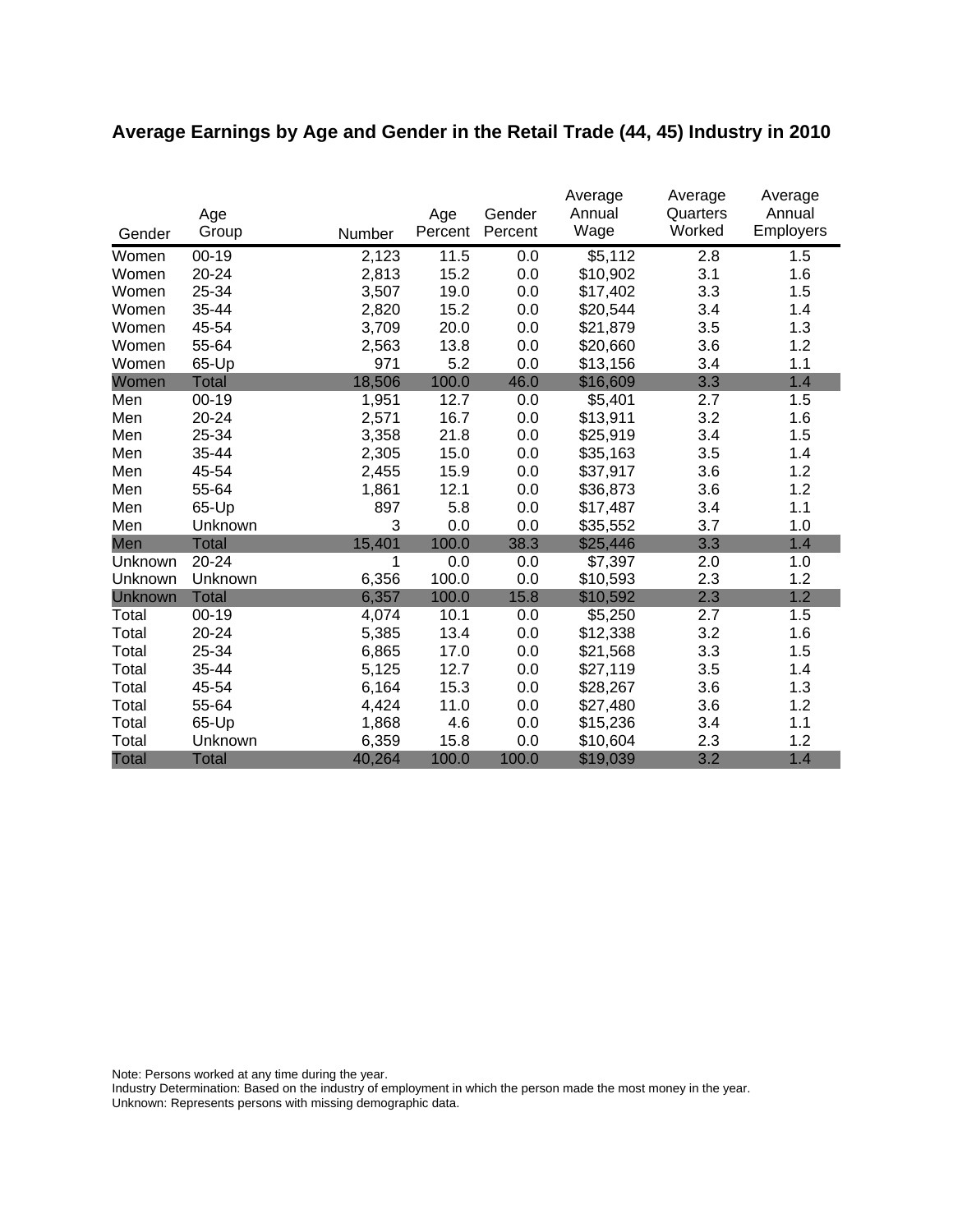# **Average Earnings by Age and Gender in the Information (51) Industry in 2010**

|              | Age          |        | Age     | Gender  | Average<br>Annual | Average<br>Quarters | Average<br>Annual |
|--------------|--------------|--------|---------|---------|-------------------|---------------------|-------------------|
| Gender       | Group        | Number | Percent | Percent | Wage              | Worked              | <b>Employers</b>  |
| Women        | $00 - 19$    | 200    | 8.6     | 0.0     | \$3,540           | 3.0                 | 1.4               |
| Women        | 20-24        | 197    | 8.5     | 0.0     | \$14,071          | 3.2                 | 1.4               |
| Women        | 25-34        | 433    | 18.7    | 0.0     | \$24,415          | 3.6                 | 1.4               |
| Women        | 35-44        | 415    | 17.9    | 0.0     | \$30,791          | 3.7                 | 1.3               |
| Women        | 45-54        | 504    | 21.7    | 0.0     | \$33,002          | 3.8                 | 1.2               |
| Women        | 55-64        | 426    | 18.4    | 0.0     | \$30,251          | 3.7                 | 1.2               |
| Women        | 65-Up        | 144    | 6.2     | 0.0     | \$16,011          | 3.6                 | 1.1               |
| Women        | <b>Total</b> | 2,319  | 100.0   | 44.6    | \$25,293          | 3.6                 | 1.3               |
| Men          | 00-19        | 164    | 7.1     | 0.0     | \$4,459           | 3.1                 | 1.3               |
| Men          | 20-24        | 173    | 7.5     | 0.0     | \$17,022          | 3.4                 | 1.4               |
| Men          | 25-34        | 560    | 24.2    | 0.0     | \$33,253          | 3.6                 | 1.3               |
| Men          | 35-44        | 492    | 21.2    | 0.0     | \$52,745          | 3.7                 | 1.2               |
| Men          | 45-54        | 462    | 19.9    | 0.0     | \$55,935          | 3.7                 | 1.1               |
| Men          | 55-64        | 370    | 16.0    | 0.0     | \$51,944          | 3.7                 | 1.1               |
| Men          | 65-Up        | 96     | 4.1     | 0.0     | \$29,924          | 3.4                 | 1.0               |
| Men          | <b>Total</b> | 2,317  | 100.0   | 44.5    | \$41,512          | 3.6                 | 1.2               |
| Unknown      | Unknown      | 567    | 100.0   | 0.0     | \$19,975          | 2.7                 | 1.1               |
| Unknown      | <b>Total</b> | 567    | 100.0   | 10.9    | \$19,975          | 2.7                 | 1.1               |
| Total        | $00-19$      | 364    | 7.0     | 0.0     | \$3,955           | 3.0                 | 1.4               |
| Total        | 20-24        | 370    | 7.1     | 0.0     | \$15,451          | 3.3                 | 1.4               |
| Total        | 25-34        | 993    | 19.1    | 0.0     | \$29,399          | 3.6                 | 1.3               |
| Total        | 35-44        | 907    | 17.4    | 0.0     | \$42,700          | 3.7                 | 1.2               |
| Total        | 45-54        | 966    | 18.6    | 0.0     | \$43,970          | 3.8                 | 1.2               |
| Total        | 55-64        | 796    | 15.3    | 0.0     | \$40,334          | 3.7                 | 1.2               |
| Total        | 65-Up        | 240    | 4.6     | 0.0     | \$21,576          | 3.5                 | 1.1               |
| Total        | Unknown      | 567    | 10.9    | 0.0     | \$19,975          | 2.7                 | 1.1               |
| <b>Total</b> | <b>Total</b> | 5,203  | 100.0   | 100.0   | \$31,936          | 3.5                 | 1.2               |

Note: Persons worked at any time during the year.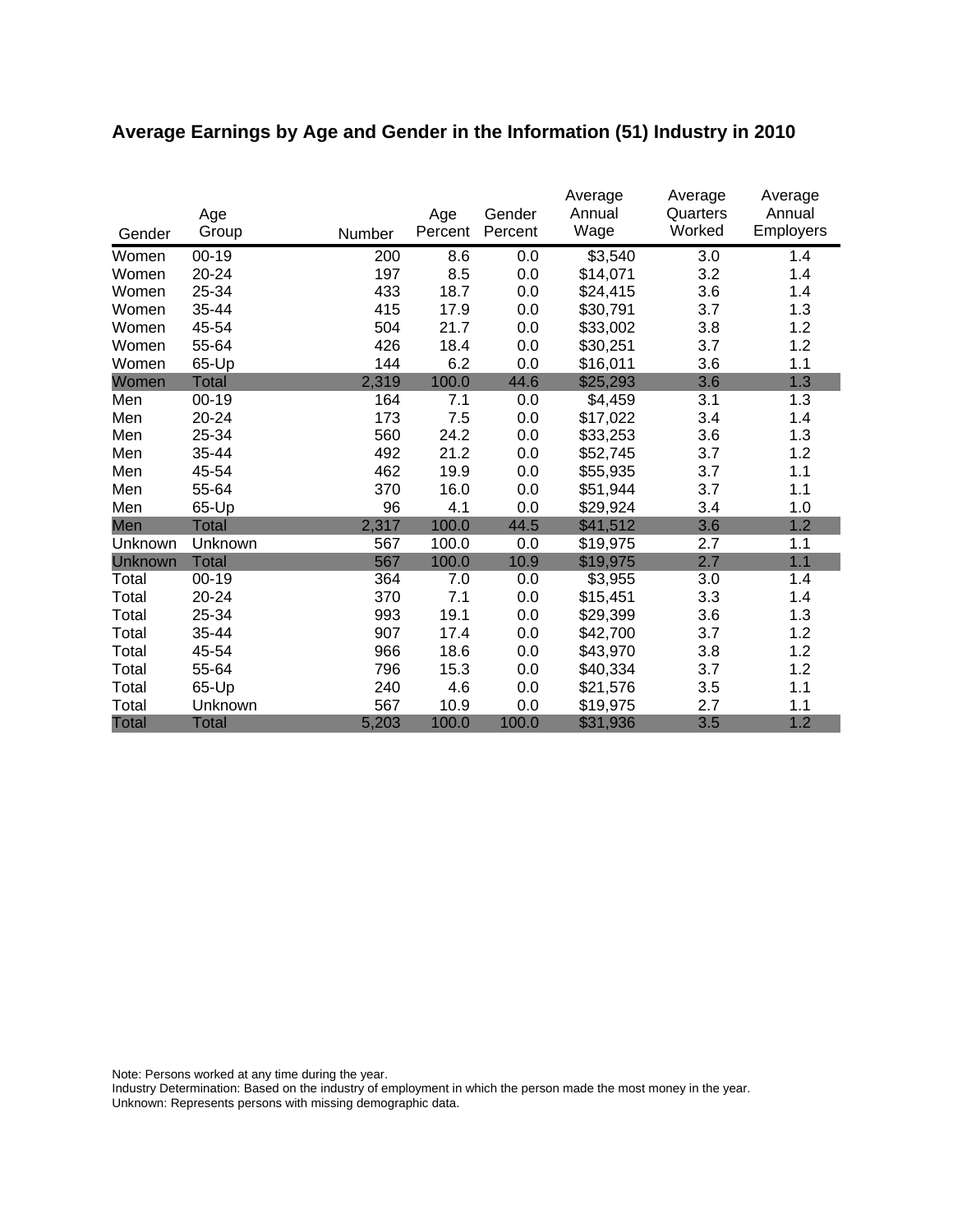### **Average Earnings by Age and Gender in the Financial Activities (52, 53) Industry in 2010**

|              |              |        |         |         | Average  | Average  | Average   |
|--------------|--------------|--------|---------|---------|----------|----------|-----------|
|              | Age          |        | Age     | Gender  | Annual   | Quarters | Annual    |
| Gender       | Group        | Number | Percent | Percent | Wage     | Worked   | Employers |
| Women        | $00 - 19$    | 159    | 2.2     | 0.0     | \$6,213  | 3.1      | 1.7       |
| Women        | 20-24        | 672    | 9.4     | 0.0     | \$16,948 | 3.5      | 1.6       |
| Women        | 25-34        | 1,630  | 22.7    | 0.0     | \$26,409 | 3.6      | 1.4       |
| Women        | 35-44        | 1,417  | 19.7    | 0.0     | \$33,801 | 3.7      | 1.3       |
| Women        | 45-54        | 1,735  | 24.1    | 0.0     | \$36,225 | 3.7      | 1.2       |
| Women        | 55-64        | 1,254  | 17.5    | 0.0     | \$35,443 | 3.8      | 1.2       |
| Women        | 65-Up        | 318    | 4.4     | 0.0     | \$18,401 | 3.4      | 1.1       |
| Women        | <b>Total</b> | 7,185  | 100.0   | 57.7    | \$30,128 | 3.6      | 1.3       |
| Men          | $00 - 19$    | 127    | 3.1     | 0.0     | \$5,458  | 2.5      | 1.5       |
| Men          | $20 - 24$    | 342    | 8.3     | 0.0     | \$19,256 | 3.1      | 1.6       |
| Men          | 25-34        | 982    | 23.8    | 0.0     | \$42,549 | 3.6      | 1.4       |
| Men          | 35-44        | 804    | 19.5    | 0.0     | \$61,198 | 3.5      | 1.3       |
| Men          | 45-54        | 825    | 20.0    | 0.0     | \$72,495 | 3.7      | 1.2       |
| Men          | 55-64        | 761    | 18.5    | 0.0     | \$70,284 | 3.6      | 1.1       |
| Men          | 65-Up        | 282    | 6.8     | 0.0     | \$54,541 | 3.4      | 1.1       |
| Men          | Unknown      | 1      | 0.0     | 0.0     | \$52,434 | 4.0      | 1.0       |
| Men          | <b>Total</b> | 4,124  | 100.0   | 33.1    | \$55,042 | 3.5      | 1.3       |
| Unknown      | Unknown      | 1,139  | 100.0   | 0.0     | \$21,720 | 2.5      | 1.2       |
| Unknown      | <b>Total</b> | 1,139  | 100.0   | 9.2     | \$21,720 | 2.5      | 1.2       |
| Total        | $00 - 19$    | 286    | 2.3     | 0.0     | \$5,877  | 2.8      | 1.6       |
| Total        | $20 - 24$    | 1,014  | 8.1     | 0.0     | \$17,726 | 3.3      | 1.6       |
| Total        | 25-34        | 2,612  | 21.0    | 0.0     | \$32,477 | 3.6      | 1.4       |
| Total        | 35-44        | 2,221  | 17.8    | 0.0     | \$43,719 | 3.6      | 1.3       |
| Total        | 45-54        | 2,560  | 20.6    | 0.0     | \$47,914 | 3.7      | 1.2       |
| Total        | 55-64        | 2,015  | 16.2    | 0.0     | \$48,601 | 3.7      | 1.2       |
| Total        | 65-Up        | 600    | 4.8     | 0.0     | \$35,387 | 3.4      | 1.1       |
| Total        | Unknown      | 1,140  | 9.2     | 0.0     | \$21,747 | 2.5      | 1.2       |
| <b>Total</b> | <b>Total</b> | 12,448 | 100.0   | 100.0   | \$37,612 | 3.5      | 1.3       |

Note: Persons worked at any time during the year.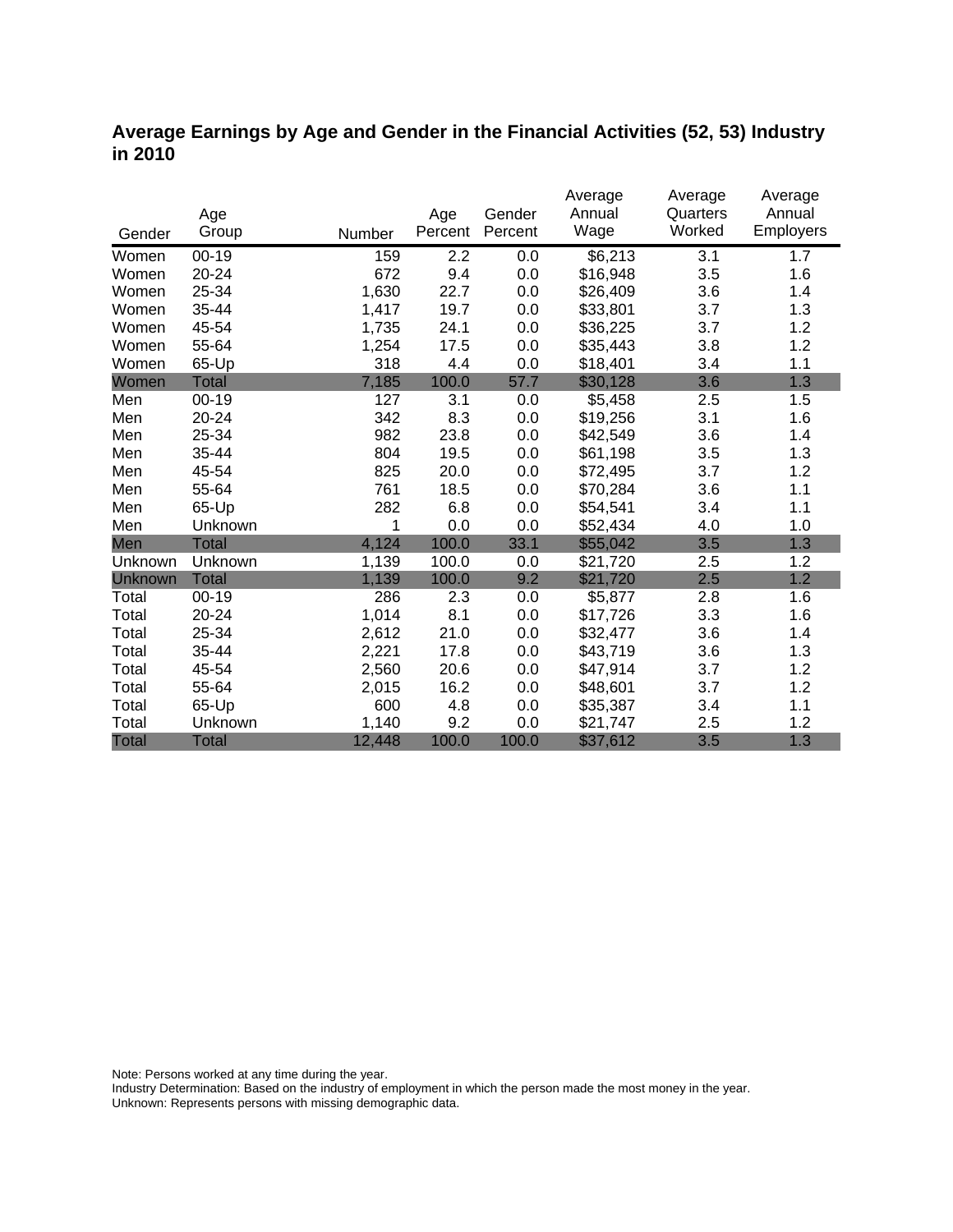### **Average Earnings by Age and Gender in the Professional & Business Services (54, 55, 56) Industry in 2010**

|              |              |        |         |         | Average  | Average  | Average   |
|--------------|--------------|--------|---------|---------|----------|----------|-----------|
|              | Age          |        | Age     | Gender  | Annual   | Quarters | Annual    |
| Gender       | Group        | Number | Percent | Percent | Wage     | Worked   | Employers |
| Women        | $00 - 19$    | 373    | 4.3     | 0.0     | \$3,998  | 2.5      | 1.5       |
| Women        | 20-24        | 850    | 9.8     | 0.0     | \$11,850 | 3.0      | 1.7       |
| Women        | 25-34        | 2,071  | 23.9    | 0.0     | \$23,517 | 3.3      | 1.5       |
| Women        | 35-44        | 1,711  | 19.7    | 0.0     | \$28,213 | 3.4      | 1.4       |
| Women        | 45-54        | 1,946  | 22.4    | 0.0     | \$30,984 | 3.4      | 1.4       |
| Women        | 55-64        | 1,334  | 15.4    | 0.0     | \$27,752 | 3.4      | 1.3       |
| Women        | 65-Up        | 393    | 4.5     | 0.0     | \$14,362 | 3.1      | 1.1       |
| Women        | <b>Total</b> | 8,678  | 100.0   | 35.0    | \$24,372 | 3.3      | 1.4       |
| Men          | $00 - 19$    | 564    | 5.3     | 0.0     | \$5,518  | 2.4      | 1.6       |
| Men          | 20-24        | 1,180  | 11.0    | 0.0     | \$14,148 | 2.8      | 1.6       |
| Men          | 25-34        | 2,583  | 24.0    | 0.0     | \$31,814 | 3.2      | 1.5       |
| Men          | 35-44        | 1,984  | 18.5    | 0.0     | \$45,015 | 3.3      | 1.3       |
| Men          | 45-54        | 2,066  | 19.2    | 0.0     | \$53,050 | 3.3      | 1.3       |
| Men          | 55-64        | 1,702  | 15.8    | 0.0     | \$59,566 | 3.3      | 1.2       |
| Men          | 65-Up        | 660    | 6.1     | 0.0     | \$39,019 | 3.1      | 1.2       |
| Men          | Unknown      | 3      | 0.0     | 0.0     | \$3,847  | 1.0      | 1.0       |
| Men          | <b>Total</b> | 10,742 | 100.0   | 43.3    | \$39,847 | 3.2      | 1.4       |
| Unknown      | 20-24        | 1      | 0.0     | 0.0     | \$31,657 | 4.0      | 2.0       |
| Unknown      | 25-34        |        | 0.0     | 0.0     | \$5,880  | 2.0      | 1.0       |
| Unknown      | 45-54        |        | 0.0     | 0.0     | \$25,659 | 4.0      | 1.0       |
| Unknown      | Unknown      | 5,380  | 99.9    | 0.0     | \$15,162 | 2.0      | 1.2       |
| Unknown      | <b>Total</b> | 5,383  | 100.0   | 21.7    | \$15,165 | 2.0      | 1.2       |
| Total        | $00 - 19$    | 937    | 3.8     | 0.0     | \$4,913  | 2.5      | 1.5       |
| Total        | 20-24        | 2,031  | 8.2     | 0.0     | \$13,195 | 2.9      | 1.7       |
| Total        | 25-34        | 4,655  | 18.8    | 0.0     | \$28,117 | 3.2      | 1.5       |
| Total        | 35-44        | 3,695  | 14.9    | 0.0     | \$37,235 | 3.3      | 1.4       |
| Total        | 45-54        | 4,013  | 16.2    | 0.0     | \$42,343 | 3.4      | 1.3       |
| Total        | 55-64        | 3,036  | 12.2    | 0.0     | \$45,587 | 3.4      | 1.2       |
| Total        | 65-Up        | 1,053  | 4.2     | 0.0     | \$29,817 | 3.1      | 1.1       |
| Total        | Unknown      | 5,383  | 21.7    | 0.0     | \$15,156 | 2.0      | 1.2       |
| <b>Total</b> | Total        | 24,803 | 100.0   | 100.0   | \$29,076 | 3.0      | 1.3       |

Note: Persons worked at any time during the year.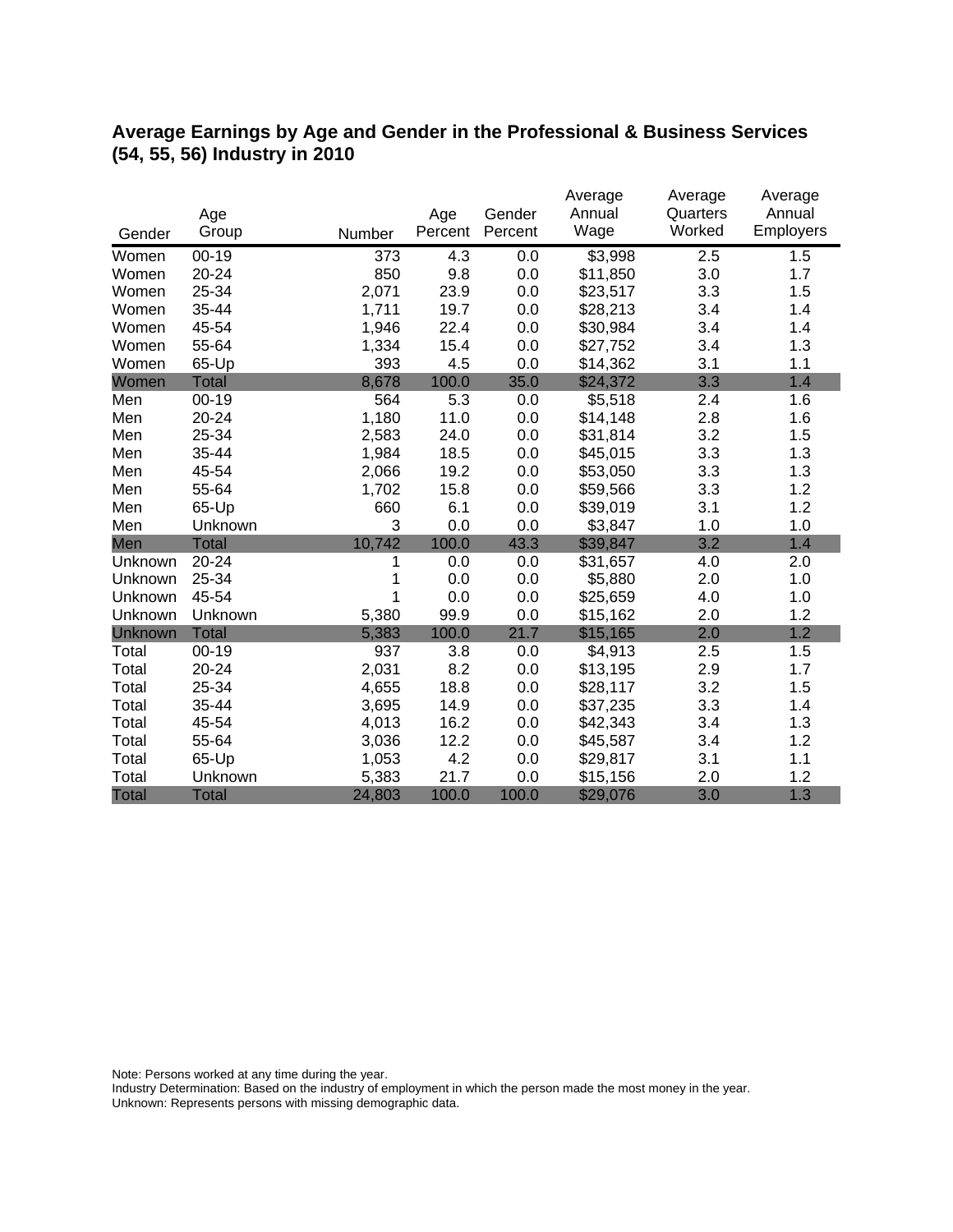### **Average Earnings by Age and Gender in the Educational Services (61) Industry in 2010**

|              |              |        |         |         | Average  | Average  | Average   |
|--------------|--------------|--------|---------|---------|----------|----------|-----------|
|              | Age          |        | Age     | Gender  | Annual   | Quarters | Annual    |
| Gender       | Group        | Number | Percent | Percent | Wage     | Worked   | Employers |
| Women        | $00 - 19$    | 433    | 2.0     | 0.0     | \$2,620  | 2.4      | 1.3       |
| Women        | $20 - 24$    | 1,038  | 4.8     | 0.0     | \$11,991 | 3.0      | 1.5       |
| Women        | 25-34        | 3,762  | 17.6    | 0.0     | \$29,020 | 3.5      | 1.3       |
| Women        | 35-44        | 4,421  | 20.6    | 0.0     | \$33,535 | 3.7      | 1.2       |
| Women        | 45-54        | 5,696  | 26.6    | 0.0     | \$38,030 | 3.8      | 1.2       |
| Women        | 55-64        | 5,120  | 23.9    | 0.0     | \$38,026 | 3.7      | 1.2       |
| Women        | 65-Up        | 940    | 4.4     | 0.0     | \$17,968 | 3.3      | 1.2       |
| Women        | Unknown      | 1      | 0.0     | 0.0     | \$40,647 | 4.0      | 4.0       |
| Women        | <b>Total</b> | 21,411 | 100.0   | 63.0    | \$32,658 | 3.6      | 1.2       |
| Men          | $00 - 19$    | 415    | 4.2     | 0.0     | \$2,763  | 2.3      | 1.2       |
| Men          | 20-24        | 549    | 5.6     | 0.0     | \$8,994  | 2.6      | 1.4       |
| Men          | 25-34        | 1,765  | 17.8    | 0.0     | \$35,022 | 3.5      | 1.3       |
| Men          | 35-44        | 1,884  | 19.1    | 0.0     | \$51,135 | 3.7      | 1.2       |
| Men          | 45-54        | 2,130  | 21.5    | 0.0     | \$55,934 | 3.8      | 1.2       |
| Men          | 55-64        | 2,346  | 23.7    | 0.0     | \$51,028 | 3.7      | 1.1       |
| Men          | 65-Up        | 799    | 8.1     | 0.0     | \$27,190 | 3.3      | 1.2       |
| Men          | Unknown      | 1      | 0.0     | 0.0     | \$1,352  | 2.0      | 1.0       |
| Men          | <b>Total</b> | 9,889  | 100.0   | 29.1    | \$42,958 | 3.5      | 1.2       |
| Unknown      | Unknown      | 2,672  | 100.0   | 0.0     | \$12,892 | 2.2      | 1.1       |
| Unknown      | <b>Total</b> | 2,672  | 100.0   | 7.9     | \$12,892 | 2.2      | 1.1       |
| Total        | $00 - 19$    | 848    | 2.5     | 0.0     | \$2,690  | 2.4      | 1.3       |
| Total        | 20-24        | 1,587  | 4.7     | 0.0     | \$10,955 | 2.8      | 1.5       |
| Total        | 25-34        | 5,527  | 16.3    | 0.0     | \$30,936 | 3.5      | 1.3       |
| Total        | 35-44        | 6,305  | 18.6    | 0.0     | \$38,794 | 3.7      | 1.2       |
| Total        | 45-54        | 7,826  | 23.0    | 0.0     | \$42,903 | 3.8      | 1.2       |
| Total        | 55-64        | 7,466  | 22.0    | 0.0     | \$42,111 | 3.7      | 1.2       |
| Total        | 65-Up        | 1,739  | 5.1     | 0.0     | \$22,205 | 3.3      | 1.2       |
| Total        | Unknown      | 2,674  | 7.9     | 0.0     | \$12,898 | 2.2      | 1.1       |
| <b>Total</b> | <b>Total</b> | 33,972 | 100.0   | 100.0   | \$34,102 | 3.5      | 1.2       |

Note: Persons worked at any time during the year.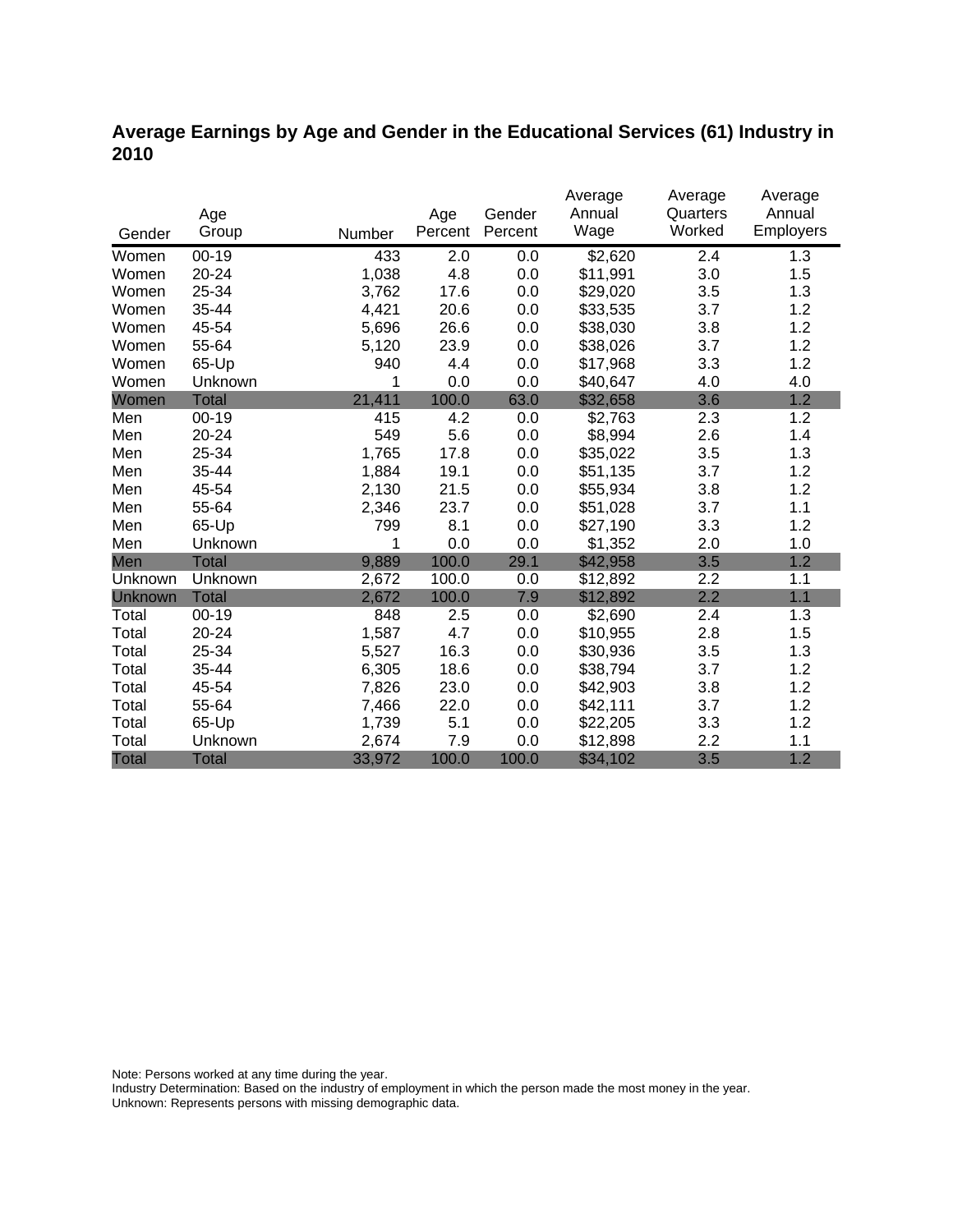### **Average Earnings by Age and Gender in the Health Care & Social Assistance (62) Industry in 2010**

|              |              |        |         |         | Average  | Average  | Average          |
|--------------|--------------|--------|---------|---------|----------|----------|------------------|
|              | Age          |        | Age     | Gender  | Annual   | Quarters | Annual           |
| Gender       | Group        | Number | Percent | Percent | Wage     | Worked   | <b>Employers</b> |
| Women        | $00 - 19$    | 875    | 3.3     | 0.0     | \$6,447  | 2.9      | 1.6              |
| Women        | $20 - 24$    | 2,842  | 10.9    | 0.0     | \$15,531 | 3.3      | 1.6              |
| Women        | 25-34        | 6,360  | 24.3    | 0.0     | \$26,717 | 3.5      | 1.4              |
| Women        | 35-44        | 5,081  | 19.4    | 0.0     | \$34,933 | 3.6      | 1.4              |
| Women        | 45-54        | 5,658  | 21.6    | 0.0     | \$37,588 | 3.7      | 1.3              |
| Women        | 55-64        | 4,240  | 16.2    | 0.0     | \$36,901 | 3.7      | 1.2              |
| Women        | 65-Up        | 1,095  | 4.2     | 0.0     | \$20,931 | 3.5      | 1.1              |
| Women        | Total        | 26,151 | 100.0   | 74.3    | \$30,180 | 3.6      | 1.4              |
| Men          | $00 - 19$    | 218    | 3.6     | 0.0     | \$5,533  | 2.7      | 1.4              |
| Men          | 20-24        | 548    | 9.1     | 0.0     | \$14,394 | 3.2      | 1.5              |
| Men          | 25-34        | 1,227  | 20.3    | 0.0     | \$37,006 | 3.5      | 1.4              |
| Men          | 35-44        | 1,297  | 21.5    | 0.0     | \$89,336 | 3.6      | 1.3              |
| Men          | 45-54        | 1,260  | 20.9    | 0.0     | \$92,345 | 3.7      | 1.2              |
| Men          | 55-64        | 1,102  | 18.3    | 0.0     | \$87,599 | 3.6      | 1.2              |
| Men          | 65-Up        | 382    | 6.3     | 0.0     | \$55,693 | 3.6      | 1.1              |
| Men          | <b>Total</b> | 6,034  | 100.0   | 17.2    | \$67,042 | 3.5      | 1.3              |
| Unknown      | Unknown      | 2,993  | 100.0   | 0.0     | \$21,983 | 2.5      | 1.2              |
| Unknown      | <b>Total</b> | 2,993  | 100.0   | 8.5     | \$21,983 | 2.5      | 1.2              |
| Total        | $00 - 19$    | 1,093  | 3.1     | 0.0     | \$6,264  | 2.9      | 1.5              |
| Total        | 20-24        | 3,390  | 9.6     | 0.0     | \$15,347 | 3.3      | 1.6              |
| Total        | 25-34        | 7,587  | 21.6    | 0.0     | \$28,381 | 3.5      | 1.4              |
| Total        | 35-44        | 6,378  | 18.1    | 0.0     | \$45,996 | 3.6      | 1.4              |
| Total        | 45-54        | 6,918  | 19.7    | 0.0     | \$47,561 | 3.7      | 1.3              |
| Total        | 55-64        | 5,342  | 15.2    | 0.0     | \$47,359 | 3.7      | 1.2              |
| Total        | 65-Up        | 1,477  | 4.2     | 0.0     | \$29,921 | 3.5      | 1.1              |
| Total        | Unknown      | 2,993  | 8.5     | 0.0     | \$21,983 | 2.5      | 1.2              |
| <b>Total</b> | <b>Total</b> | 35,178 | 100.0   | 100.0   | \$35,806 | 3.5      | 1.3              |

Note: Persons worked at any time during the year.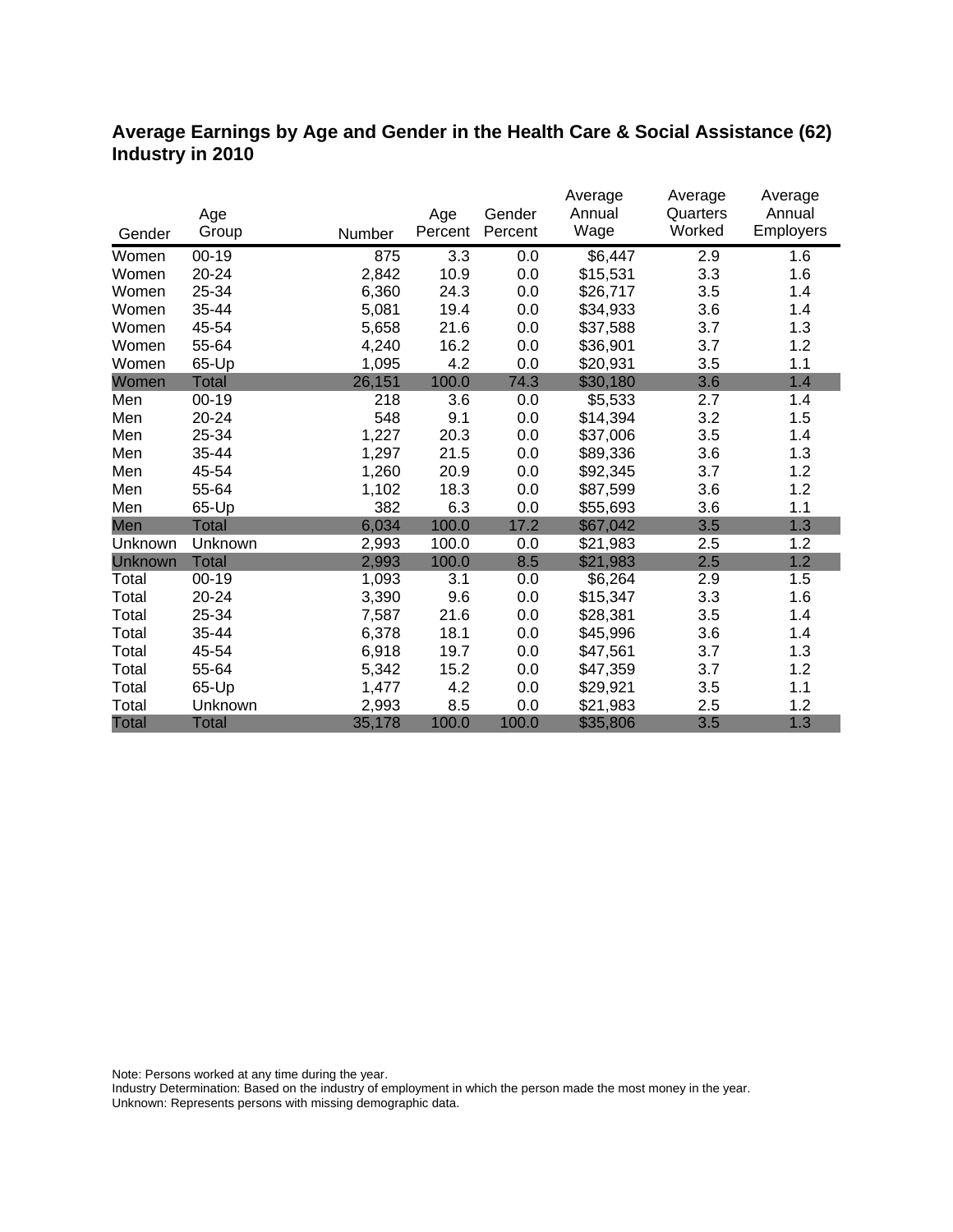### **Average Earnings by Age and Gender in the Leisure & Hospitality (71, 72) Industry in 2010**

|              |              |        |         |         | Average  | Average  | Average   |
|--------------|--------------|--------|---------|---------|----------|----------|-----------|
|              | Age          |        | Age     | Gender  | Annual   | Quarters | Annual    |
| Gender       | Group        | Number | Percent | Percent | Wage     | Worked   | Employers |
| Women        | $00 - 19$    | 3,715  | 19.1    | 0.0     | \$4,265  | 2.7      | 1.5       |
| Women        | 20-24        | 3,750  | 19.3    | 0.0     | \$8,900  | 3.1      | 1.8       |
| Women        | 25-34        | 4,526  | 23.3    | 0.0     | \$12,414 | 3.1      | 1.6       |
| Women        | 35-44        | 2,686  | 13.8    | 0.0     | \$14,738 | 3.2      | 1.5       |
| Women        | 45-54        | 2,677  | 13.8    | 0.0     | \$16,178 | 3.3      | 1.4       |
| Women        | 55-64        | 1,473  | 7.6     | 0.0     | \$15,964 | 3.3      | 1.3       |
| Women        | 65-Up        | 591    | 3.0     | 0.0     | \$11,133 | 3.2      | 1.1       |
| Women        | Unknown      | 3      | 0.0     | 0.0     | \$5,107  | 2.3      | 1.0       |
| Women        | <b>Total</b> | 19,421 | 100.0   | 38.6    | \$11,246 | 3.1      | 1.5       |
| Men          | $00 - 19$    | 2,753  | 19.1    | 0.0     | \$4,193  | 2.6      | 1.4       |
| Men          | 20-24        | 2,783  | 19.3    | 0.0     | \$9,448  | 3.0      | 1.7       |
| Men          | 25-34        | 3,592  | 24.9    | 0.0     | \$15,708 | 3.2      | 1.6       |
| Men          | 35-44        | 2,154  | 14.9    | 0.0     | \$20,518 | 3.2      | 1.5       |
| Men          | 45-54        | 1,621  | 11.2    | 0.0     | \$24,153 | 3.3      | 1.4       |
| Men          | 55-64        | 1,050  | 7.3     | 0.0     | \$25,420 | 3.3      | 1.2       |
| Men          | 65-Up        | 484    | 3.4     | 0.0     | \$14,467 | 3.0      | 1.1       |
| Men          | <b>Total</b> | 14,437 | 100.0   | 28.7    | \$14,636 | 3.0      | 1.5       |
| Unknown      | 35-44        | 1      | 0.0     | 0.0     | \$23,400 | 4.0      | 1.0       |
| Unknown      | 55-64        | 1      | 0.0     | 0.0     | \$6,531  | 4.0      | 1.0       |
| Unknown      | Unknown      | 16,454 | 100.0   | 0.0     | \$6,911  | 2.2      | 1.3       |
| Unknown      | <b>Total</b> | 16,456 | 100.0   | 32.7    | \$6,912  | 2.2      | 1.3       |
| Total        | $00 - 19$    | 6,468  | 12.9    | 0.0     | \$4,234  | 2.6      | 1.5       |
| Total        | 20-24        | 6,533  | 13.0    | 0.0     | \$9,134  | 3.0      | 1.7       |
| Total        | 25-34        | 8,118  | 16.1    | 0.0     | \$13,871 | 3.1      | 1.6       |
| Total        | 35-44        | 4,841  | 9.6     | 0.0     | \$17,312 | 3.2      | 1.5       |
| Total        | 45-54        | 4,298  | 8.5     | 0.0     | \$19,186 | 3.3      | 1.4       |
| Total        | 55-64        | 2,524  | 5.0     | 0.0     | \$19,894 | 3.3      | 1.3       |
| Total        | 65-Up        | 1,075  | 2.1     | 0.0     | \$12,634 | 3.1      | 1.1       |
| Total        | Unknown      | 16,457 | 32.7    | 0.0     | \$6,911  | 2.2      | 1.3       |
| <b>Total</b> | <b>Total</b> | 50,314 | 100.0   | 100.0   | \$10,801 | 2.8      | 1.4       |

Note: Persons worked at any time during the year.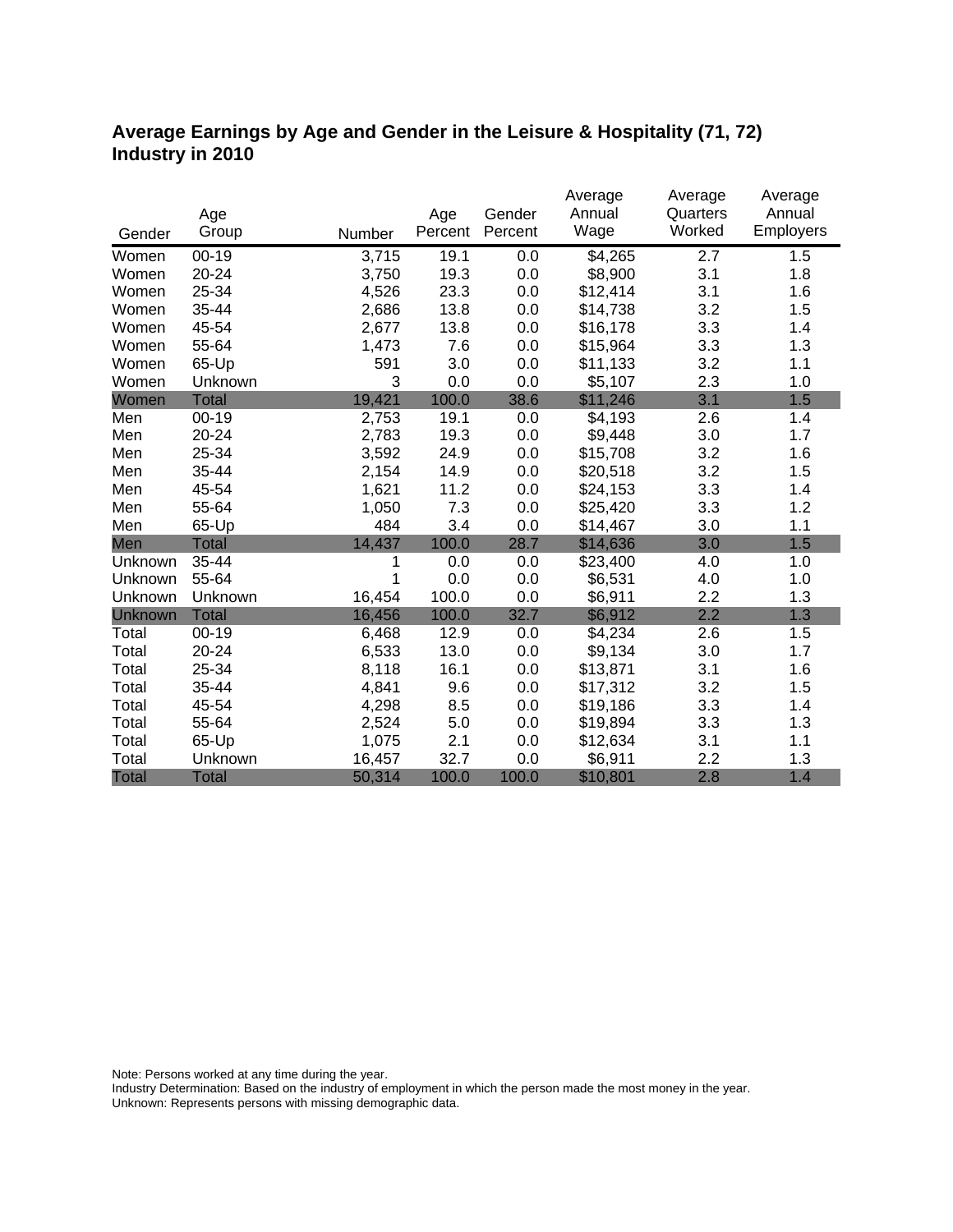#### **Average Earnings by Age and Gender in the Other Services Except Public Administration (81) Industry in 2010**

|              |              |        |         |         | Average  | Average  | Average   |
|--------------|--------------|--------|---------|---------|----------|----------|-----------|
|              | Age          |        | Age     | Gender  | Annual   | Quarters | Annual    |
| Gender       | Group        | Number | Percent | Percent | Wage     | Worked   | Employers |
| Women        | $00 - 19$    | 267    | 6.9     | 0.0     | \$4,502  | 2.7      | 1.5       |
| Women        | 20-24        | 430    | 11.2    | 0.0     | \$11,162 | 3.1      | 1.7       |
| Women        | 25-34        | 810    | 21.0    | 0.0     | \$17,781 | 3.3      | 1.4       |
| Women        | 35-44        | 711    | 18.4    | 0.0     | \$22,958 | 3.4      | 1.4       |
| Women        | 45-54        | 795    | 20.6    | 0.0     | \$23,741 | 3.5      | 1.3       |
| Women        | 55-64        | 589    | 15.3    | 0.0     | \$23,059 | 3.5      | 1.2       |
| Women        | 65-Up        | 252    | 6.5     | 0.0     | \$13,991 | 3.4      | 1.1       |
| Women        | <b>Total</b> | 3,854  | 100.0   | 38.3    | \$18,866 | 3.3      | 1.4       |
| Men          | $00 - 19$    | 356    | 7.8     | 0.0     | \$6,444  | 2.7      | 1.5       |
| Men          | $20 - 24$    | 532    | 11.7    | 0.0     | \$20,382 | 3.2      | 1.6       |
| Men          | 25-34        | 1,043  | 23.0    | 0.0     | \$35,487 | 3.4      | 1.4       |
| Men          | 35-44        | 849    | 18.7    | 0.0     | \$41,390 | 3.4      | 1.3       |
| Men          | 45-54        | 899    | 19.8    | 0.0     | \$44,379 | 3.5      | 1.2       |
| Men          | 55-64        | 629    | 13.8    | 0.0     | \$40,870 | 3.5      | 1.1       |
| Men          | 65-Up        | 236    | 5.2     | 0.0     | \$20,671 | 3.5      | 1.1       |
| Men          | <b>Total</b> | 4,544  | 100.0   | 45.1    | \$34,281 | 3.4      | 1.3       |
| Unknown      | Unknown      | 1,673  | 100.0   | 0.0     | \$13,900 | 2.0      | 1.1       |
| Unknown      | <b>Total</b> | 1,673  | 100.0   | 16.6    | \$13,900 | 2.0      | 1.1       |
| Total        | $00 - 19$    | 623    | 6.2     | 0.0     | \$5,612  | 2.7      | 1.5       |
| Total        | 20-24        | 962    | 9.6     | 0.0     | \$16,261 | 3.1      | 1.6       |
| Total        | 25-34        | 1,853  | 18.4    | 0.0     | \$27,747 | 3.3      | 1.4       |
| Total        | 35-44        | 1,560  | 15.5    | 0.0     | \$32,990 | 3.4      | 1.3       |
| Total        | 45-54        | 1,694  | 16.8    | 0.0     | \$34,693 | 3.5      | 1.3       |
| Total        | 55-64        | 1,218  | 12.1    | 0.0     | \$32,257 | 3.5      | 1.2       |
| Total        | 65-Up        | 488    | 4.8     | 0.0     | \$17,221 | 3.4      | 1.1       |
| Total        | Unknown      | 1,673  | 16.6    | 0.0     | \$13,900 | 2.0      | 1.1       |
| <b>Total</b> | <b>Total</b> | 10,071 | 100.0   | 100.0   | \$24,996 | 3.1      | 1.3       |

Note: Persons worked at any time during the year.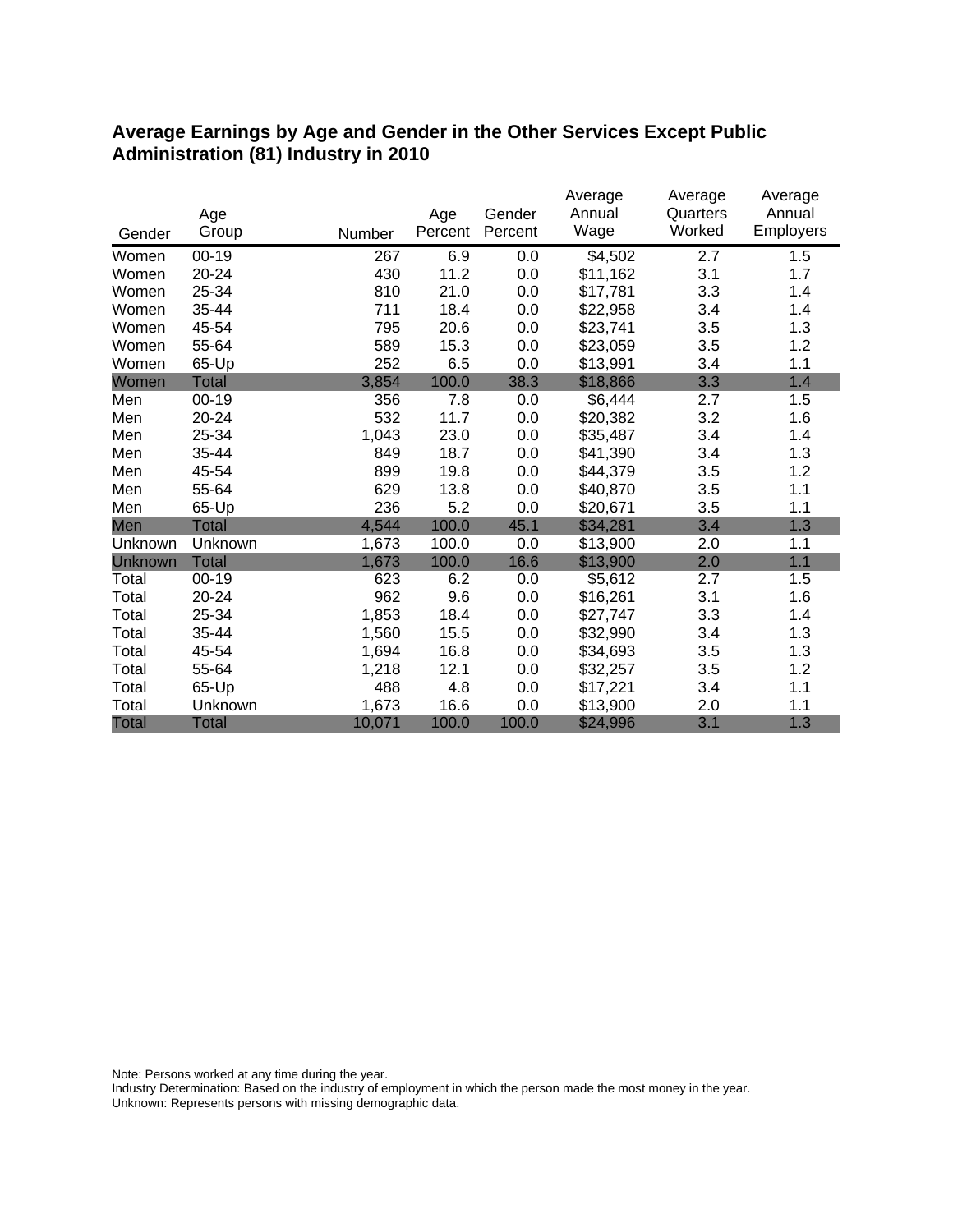### **Average Earnings by Age and Gender in the Public Administration (92) Industry in 2010**

|              |              |        |         |         | Average  | Average  | Average   |
|--------------|--------------|--------|---------|---------|----------|----------|-----------|
|              | Age          |        | Age     | Gender  | Annual   | Quarters | Annual    |
| Gender       | Group        | Number | Percent | Percent | Wage     | Worked   | Employers |
| Women        | 00-19        | 569    | 5.3     | 0.0     | \$4,107  | 2.7      | 1.5       |
| Women        | 20-24        | 625    | 5.8     | 0.0     | \$15,886 | 3.2      | 1.6       |
| Women        | 25-34        | 1,991  | 18.4    | 0.0     | \$32,408 | 3.6      | 1.3       |
| Women        | 35-44        | 2,167  | 20.0    | 0.0     | \$39,448 | 3.8      | 1.3       |
| Women        | 45-54        | 2,786  | 25.8    | 0.0     | \$40,843 | 3.8      | 1.2       |
| Women        | 55-64        | 2,205  | 20.4    | 0.0     | \$40,483 | 3.7      | 1.1       |
| Women        | 65-Up        | 466    | 4.3     | 0.0     | \$22,277 | 3.2      | 1.1       |
| Women        | Total        | 10,809 | 100.0   | 43.5    | \$34,759 | 3.6      | 1.3       |
| Men          | $00 - 19$    | 614    | 4.8     | 0.0     | \$4,181  | 2.4      | 1.4       |
| Men          | 20-24        | 767    | 6.0     | 0.0     | \$19,852 | 3.2      | 1.5       |
| Men          | 25-34        | 2,422  | 19.0    | 0.0     | \$41,122 | 3.7      | 1.3       |
| Men          | 35-44        | 2,609  | 20.5    | 0.0     | \$48,996 | 3.8      | 1.2       |
| Men          | 45-54        | 3,072  | 24.2    | 0.0     | \$51,692 | 3.8      | 1.2       |
| Men          | 55-64        | 2,580  | 20.3    | 0.0     | \$50,754 | 3.7      | 1.1       |
| Men          | 65-Up        | 656    | 5.2     | 0.0     | \$29,295 | 3.3      | 1.1       |
| Men          | <b>Total</b> | 12,720 | 100.0   | 51.2    | \$43,568 | 3.6      | 1.2       |
| Unknown      | Unknown      | 1,334  | 100.0   | 0.0     | \$15,414 | 2.4      | 1.1       |
| Unknown      | <b>Total</b> | 1,334  | 100.0   | 5.4     | \$15,414 | 2.4      | 1.1       |
| Total        | $00 - 19$    | 1,183  | 4.8     | 0.0     | \$4,146  | 2.6      | 1.4       |
| Total        | 20-24        | 1,392  | 5.6     | 0.0     | \$18,071 | 3.2      | 1.5       |
| Total        | 25-34        | 4,413  | 17.7    | 0.0     | \$37,191 | 3.7      | 1.3       |
| Total        | 35-44        | 4,776  | 19.2    | 0.0     | \$44,664 | 3.8      | 1.2       |
| Total        | 45-54        | 5,858  | 23.6    | 0.0     | \$46,532 | 3.8      | 1.2       |
| Total        | 55-64        | 4,785  | 19.2    | 0.0     | \$46,021 | 3.7      | 1.1       |
| Total        | 65-Up        | 1,122  | 4.5     | 0.0     | \$26,380 | 3.3      | 1.1       |
| Total        | Unknown      | 1,334  | 5.4     | 0.0     | \$15,414 | 2.4      | 1.1       |
| <b>Total</b> | <b>Total</b> | 24,863 | 100.0   | 100.0   | \$38,228 | 3.6      | 1.2       |

Note: Persons worked at any time during the year.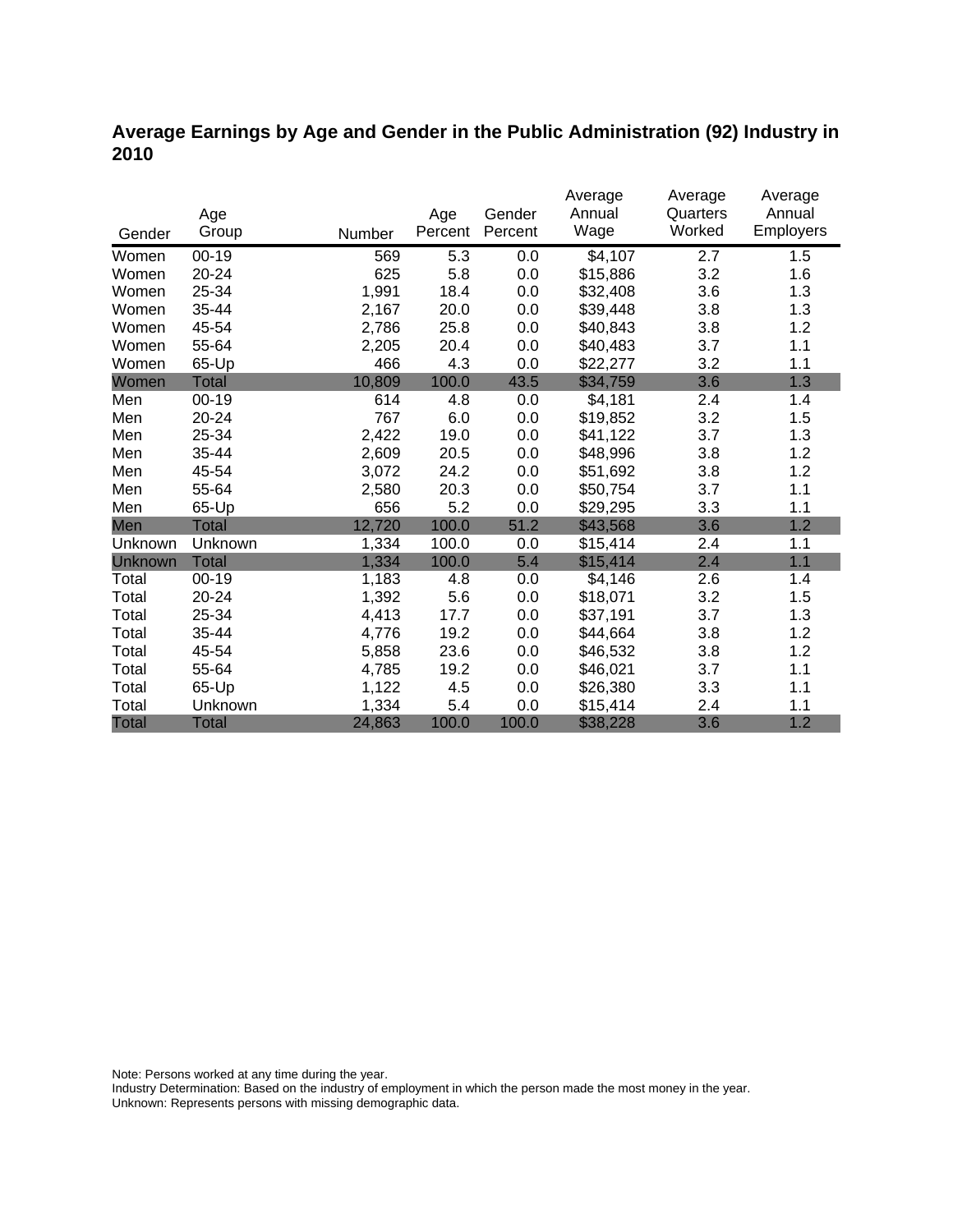#### **Average Earnings by Age and Gender in the Nonclassified Industry (99) Industry in 2010**

|              |              |        |         |         | Average  | Average  | Average          |
|--------------|--------------|--------|---------|---------|----------|----------|------------------|
|              | Age          |        | Age     | Gender  | Annual   | Quarters | Annual           |
| Gender       | Group        | Number | Percent | Percent | Wage     | Worked   | <b>Employers</b> |
| Women        | $00 - 19$    | 4      | 2.2     | 0.0     | \$6,432  | 2.5      | 1.8              |
| Women        | 20-24        | 24     | 13.5    | 0.0     | \$11,494 | 2.3      | 1.8              |
| Women        | 25-34        | 38     | 21.3    | 0.0     | \$16,306 | 2.6      | 1.8              |
| Women        | 35-44        | 23     | 12.9    | 0.0     | \$10,969 | 2.6      | 1.4              |
| Women        | 45-54        | 31     | 17.4    | 0.0     | \$13,992 | 2.5      | 1.4              |
| Women        | 55-64        | 54     | 30.3    | 0.0     | \$10,112 | 2.8      | 1.7              |
| Women        | 65-Up        | 4      | 2.2     | 0.0     | \$8,559  | 2.5      | 1.5              |
| Women        | <b>Total</b> | 178    | 100.0   | 34.6    | \$12,289 | 2.6      | 1.6              |
| Men          | $00 - 19$    | 5      | 1.6     | 0.0     | \$19,491 | 3.0      | 2.4              |
| Men          | 20-24        | 87     | 27.1    | 0.0     | \$19,435 | 2.7      | 1.9              |
| Men          | 25-34        | 82     | 25.5    | 0.0     | \$25,104 | 2.6      | 1.6              |
| Men          | 35-44        | 50     | 15.6    | 0.0     | \$30,229 | 3.0      | 1.9              |
| Men          | 45-54        | 39     | 12.1    | 0.0     | \$30,727 | 2.6      | 1.3              |
| Men          | 55-64        | 43     | 13.4    | 0.0     | \$16,314 | 2.4      | 1.2              |
| Men          | 65-Up        | 15     | 4.7     | 0.0     | \$10,969 | 2.7      | 1.2              |
| Men          | <b>Total</b> | 321    | 100.0   | 62.5    | \$23,123 | 2.7      | 1.6              |
| Unknown      | Unknown      | 15     | 100.0   | 0.0     | \$27,047 | 2.9      | 1.5              |
| Unknown      | <b>Total</b> | 15     | 100.0   | 2.9     | \$27,047 | 2.9      | 1.5              |
| Total        | $00 - 19$    | 9      | 1.8     | 0.0     | \$13,687 | 2.8      | 2.1              |
| Total        | 20-24        | 111    | 21.6    | 0.0     | \$17,718 | 2.6      | 1.9              |
| Total        | 25-34        | 120    | 23.3    | 0.0     | \$22,317 | 2.6      | 1.7              |
| Total        | 35-44        | 73     | 14.2    | 0.0     | \$24,161 | 2.8      | 1.7              |
| Total        | 45-54        | 70     | 13.6    | 0.0     | \$23,315 | 2.6      | 1.4              |
| Total        | 55-64        | 97     | 18.9    | 0.0     | \$12,862 | 2.6      | 1.4              |
| Total        | 65-Up        | 19     | 3.7     | 0.0     | \$10,462 | 2.7      | 1.3              |
| Total        | Unknown      | 15     | 2.9     | 0.0     | \$27,047 | 2.9      | 1.5              |
| <b>Total</b> | <b>Total</b> | 514    | 100.0   | 100.0   | \$19,486 | 2.7      | 1.6              |

Note: Persons worked at any time during the year.